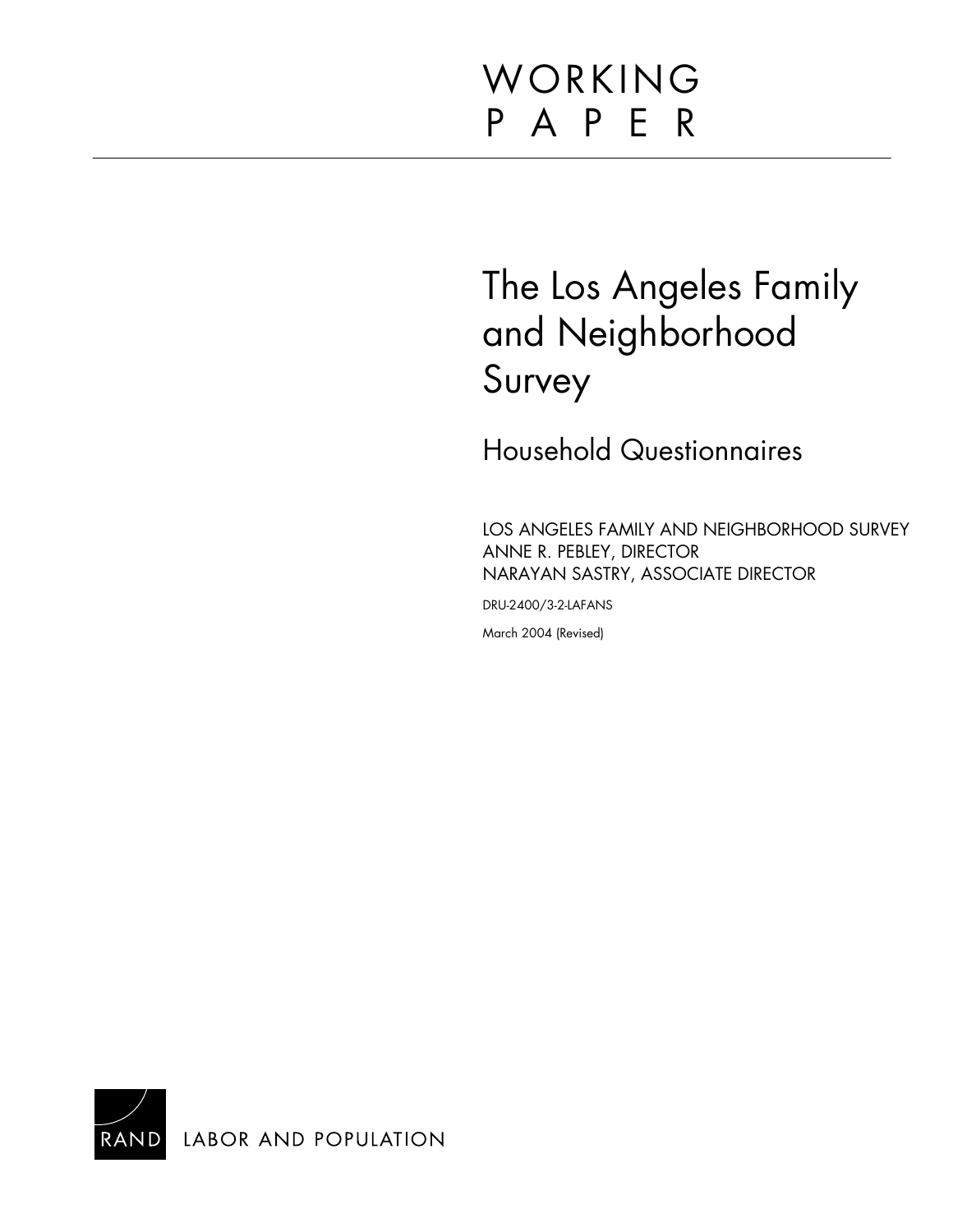#### **PREFACE**

The Los Angeles Family and Neighborhood Survey (L.A.FANS) was funded by NICHD grant R01HD35944. Additional funding was provided by the Office of the Assistant Secretary for Planning and Evaluation (OASPE) of the U.S. Department of Health and Human Services, Los Angeles County, the Office of Behavioral and Social Science Research (OBSSR) at the National Institutes of Health, and the Russell Sage Foundation. The project is very grateful to these sponsors for their financial and other support throughout the design, planning, and conduct of L.A.FANS.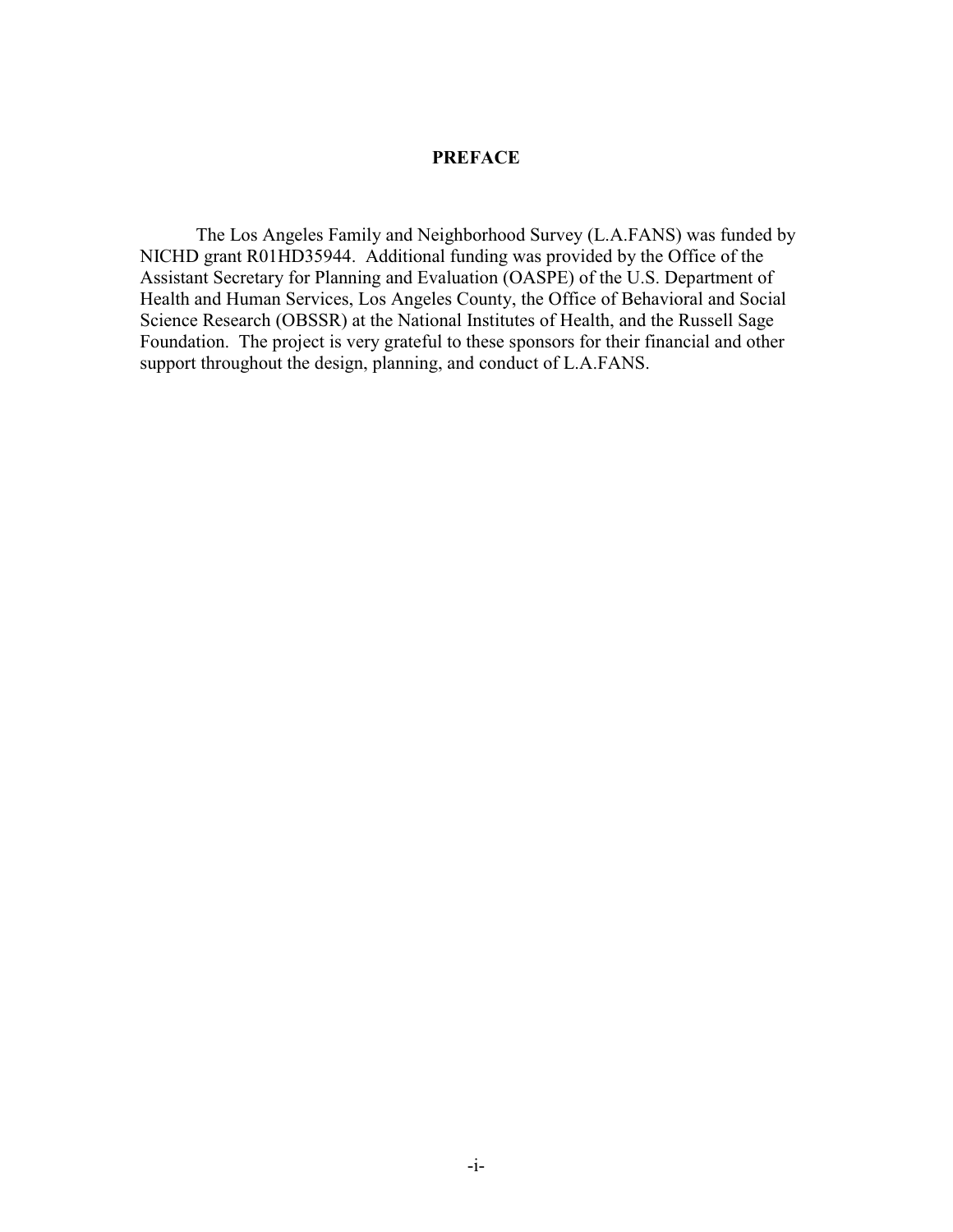## **CONTENTS**

| A. Household Member List, Eligibility and Parents of Children Under Age 187     |  |
|---------------------------------------------------------------------------------|--|
| 1.                                                                              |  |
|                                                                                 |  |
|                                                                                 |  |
|                                                                                 |  |
|                                                                                 |  |
|                                                                                 |  |
|                                                                                 |  |
| 3. A33-A99: Savings, Investments, Retirement, Business Income, Assets34         |  |
|                                                                                 |  |
|                                                                                 |  |
|                                                                                 |  |
|                                                                                 |  |
|                                                                                 |  |
|                                                                                 |  |
|                                                                                 |  |
|                                                                                 |  |
|                                                                                 |  |
|                                                                                 |  |
|                                                                                 |  |
| 6.                                                                              |  |
|                                                                                 |  |
| Spouse/Partner Proxy Questions for When Spouse/Partner is Neither PCG nor<br>F. |  |
|                                                                                 |  |
|                                                                                 |  |
| 2.                                                                              |  |
|                                                                                 |  |
|                                                                                 |  |
| $1_{-}$                                                                         |  |
| 2.                                                                              |  |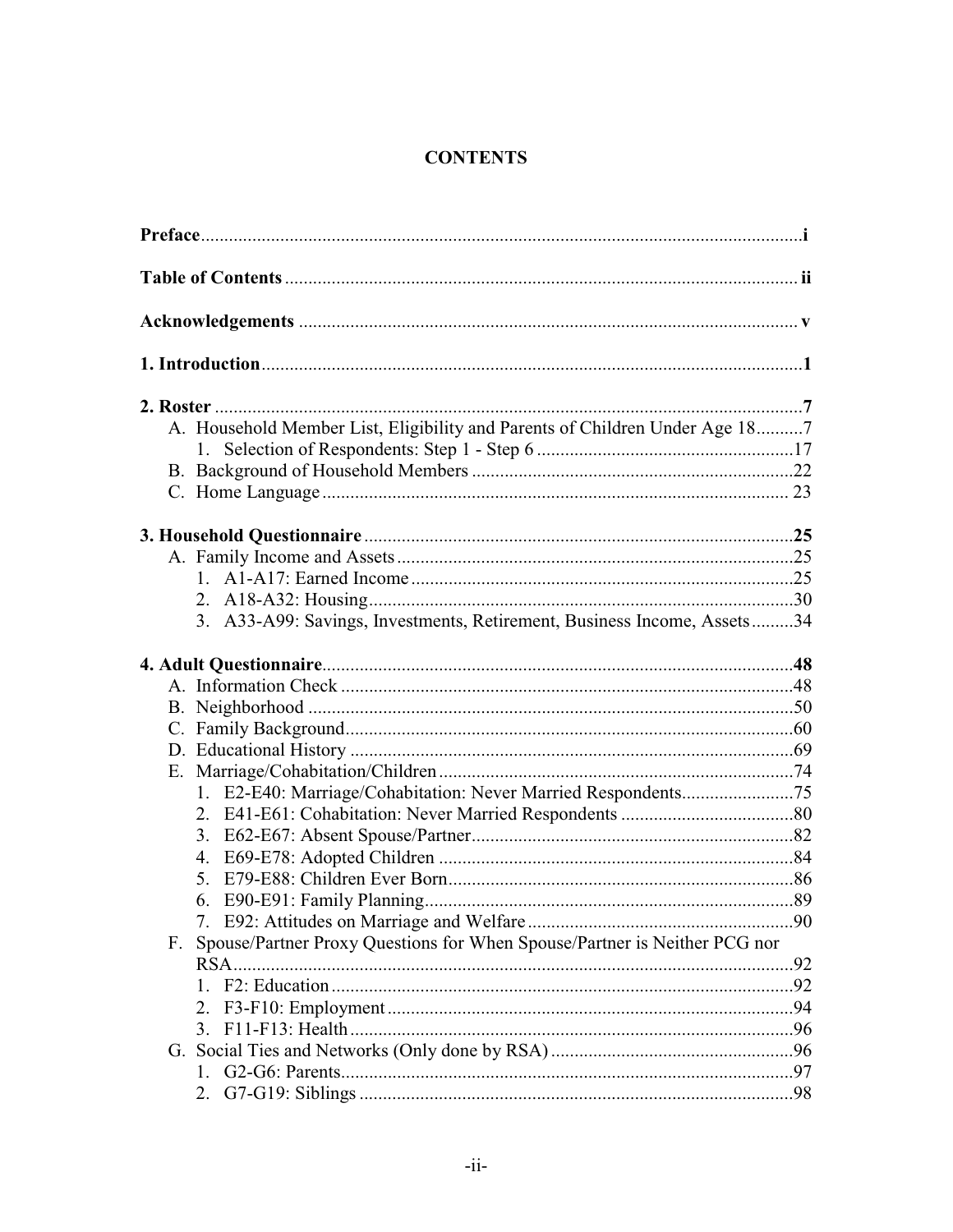| J. |                                                                                |  |
|----|--------------------------------------------------------------------------------|--|
|    |                                                                                |  |
|    |                                                                                |  |
|    |                                                                                |  |
|    |                                                                                |  |
|    |                                                                                |  |
|    |                                                                                |  |
|    |                                                                                |  |
|    |                                                                                |  |
|    |                                                                                |  |
|    | E. Child Support, Paternity, Contact with Absent Parent, Father Involvement170 |  |
|    |                                                                                |  |
|    |                                                                                |  |
|    |                                                                                |  |
|    |                                                                                |  |
|    |                                                                                |  |
|    |                                                                                |  |
|    |                                                                                |  |
|    |                                                                                |  |
|    |                                                                                |  |
|    |                                                                                |  |
|    |                                                                                |  |
| J. |                                                                                |  |
|    |                                                                                |  |
|    |                                                                                |  |
|    |                                                                                |  |
|    |                                                                                |  |
|    |                                                                                |  |
|    |                                                                                |  |
|    | Τ.                                                                             |  |
|    | 2.                                                                             |  |
|    | 3.                                                                             |  |
|    |                                                                                |  |
|    |                                                                                |  |
|    |                                                                                |  |
|    |                                                                                |  |
|    |                                                                                |  |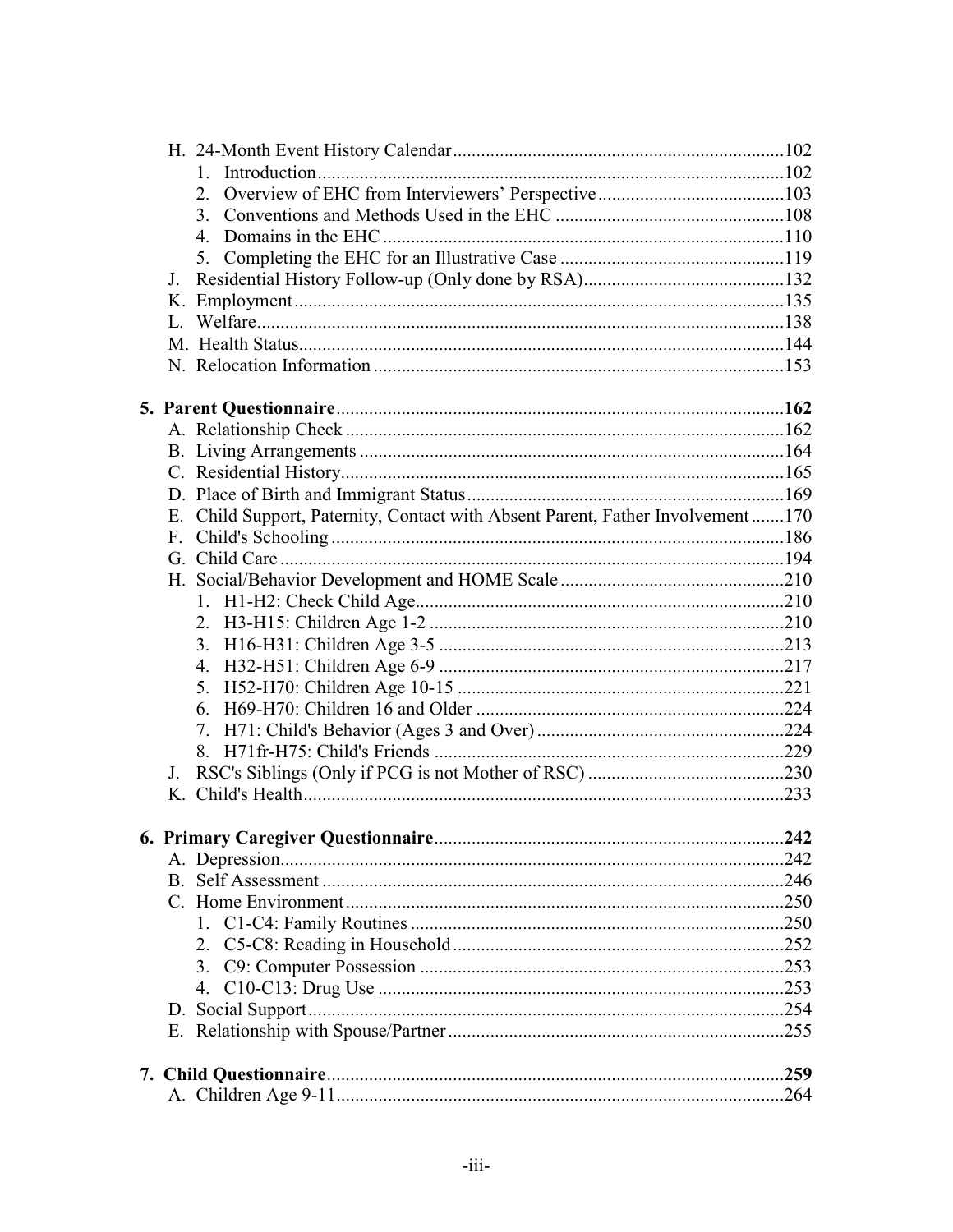|           | 4. |  |
|-----------|----|--|
|           | 5. |  |
|           |    |  |
|           | 7. |  |
|           |    |  |
|           |    |  |
| <b>B.</b> |    |  |
|           |    |  |
|           |    |  |
|           | 3. |  |
|           |    |  |
|           | 5. |  |
|           | 6. |  |
|           | 7. |  |
|           |    |  |
|           |    |  |
|           |    |  |
|           |    |  |
|           |    |  |
|           |    |  |
|           |    |  |
|           |    |  |
|           |    |  |
|           |    |  |

# Appendix A - Origin of L.A.FANS Module Questions

8.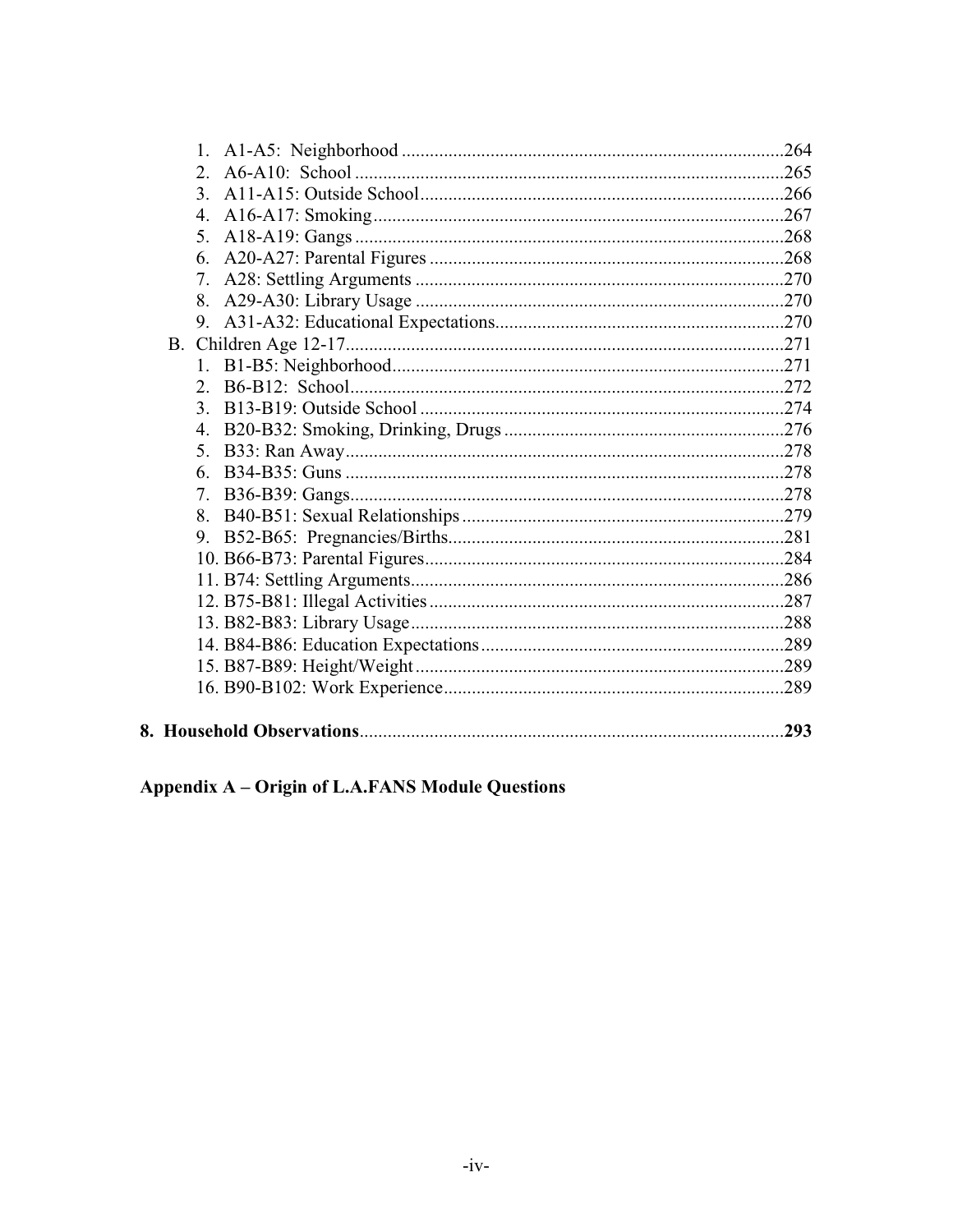#### **ACKNOWLEDGMENTS**

The questionnaires for the Los Angeles Family and Neighborhood Survey Wave 1 (L.A.FANS-1) were developed through the work of many people in Los Angeles and throughout the United States. Anne R. Pebley, the Director of L.A.FANS, and Narayan Sastry, the Associate Director of L.A.FANS, oversaw this work. The questionnaire design team included John Adams (RAND), Jay Bhattacharya (RAND), Jeanne Brooks-Gunn (Columbia University), Amy Cox (RAND), Naihua Duan (RAND), Bonnie Ghosh-Dastidar (RAND), Noreen Goldman (Princeton University), David Harris (University of Michigan), Kathleen Harris (RAND), V. Joseph Hotz (UCLA and RAND), Lynn Karoly (RAND), Rebecca Kilburn (RAND), Jacob Klerman (RAND), Tama Leventhal (Columbia), Robert Mare (UCLA), Rosalie Pacula (RAND), Christine Peterson (RAND), Elaine Reardon (RAND), Robert Reville (RAND), Judith Seltzer (UCLA), and James Smith (RAND). The pretest analysis and questionnaire revision group included many of colleagues on the questionnaire design group, plus Elizabeth Bruch (UCLA), Christine Schwartz (UCLA), and Stephanie Williamson (RAND). Jennifer Hawes-Dawson, Shirley Nederend, and Beverly Weidmer contributed practical advice and many suggestions. We also received assistance, materials, and advice from Robert Belli (University of Michigan), William Clark (UCLA), William Connett (University of Michigan) and his programming team, William Frey (University of Michigan), Robert Hauser (University of Wisconsin), Jacquelyn McCroskey (USC), Manuel Moreno (Los Angeles County Urban Research<sup>1</sup>), Martina Morris (Penn State<sup>2</sup>), Beth Ellen Pennell (University of Michigan), and Nora Cate Schaeffer (University of Wisconsin-Madison). William Connett, Robert Belli, Qian Yang (Gina-Qian Cheung), Vuthy Pen, and their colleagues at the University of Michigan Survey Research Center worked closely with us on the modification and implementation of their innovative Event History Calendar as part of the Adult questionnaire. Other RAND staff members who participated in the questionnaire design included Michal Perlman and David Kurth. Rachel Veerman (RAND and UCLA) provided administrative support through the entire questionnaire development process. Catherine Chao (RAND) provided administrative support for preparing this documentation.

<sup>1</sup> Now at the Los Angeles County Chief Administrative Office.

<sup>2</sup> Now at the University of Washington.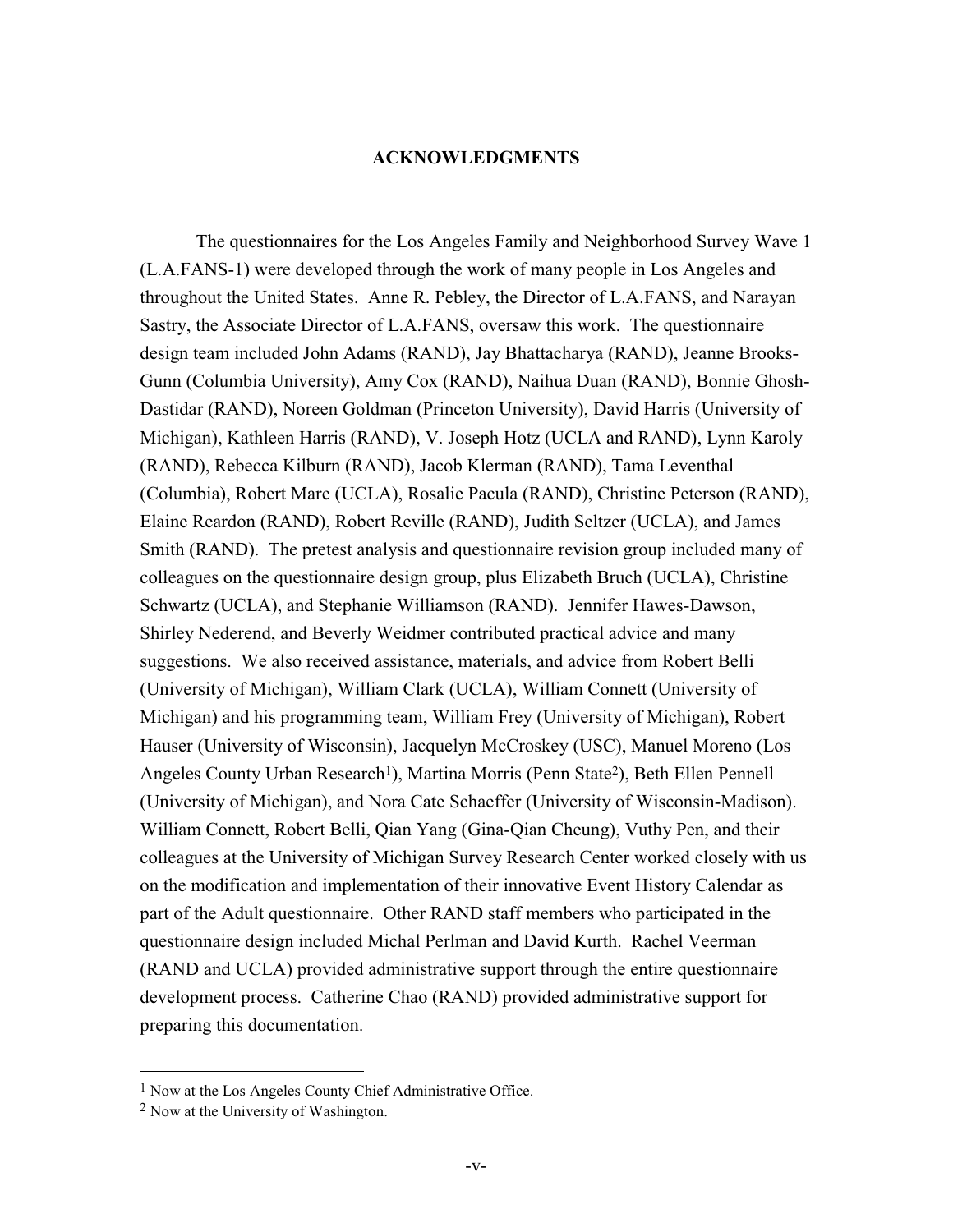#### **1. INTRODUCTION**

The Los Angeles Family and Neighborhood Survey (L.A.FANS) is a longitudinal study of families in Los Angeles County and of the neighborhoods in which they live. Fieldwork for Wave 1 was begun in April 2000 and was completed in January 2002. This document presents the English language questionnaires for the first wave of L.A.FANS. Interviews were also conducted in Spanish. The Spanish language questionnaires for Wave 1 of L.A.FANS appear in a separate document.

 L.A.FANS was designed to answer key research and policy questions in three areas: the effects of neighborhoods and families on children's development; the effects of welfare reform at the neighborhood level; and the process of residential mobility and neighborhood change. L.A.FANS also provides a new data set for studying other important issues including: adult health and health disparities, immigrant well-being, social ties and neighborhood interaction, marriage patterns, ethnic identity, family survival strategies, and family dynamics.

#### **DEVELOPMENT OF L.A.FANS QUESTIONNAIRES**

The development of the L.A.FANS questionnaire modules was based on several general principles. First, we sought to employ questions and question sequences which have been used in recent surveys of national population samples in the United States. Use of questions and question sequences from national surveys facilitates the comparison of L.A.FANS results for Los Angeles County with those from national samples. Questions taken from these surveys have generally been well-tested and their data have been carefully evaluated.

 Second, wherever possible, responses were recorded in formats that respondents themselves used and interviewers were generally not asked to convert these responses into other formats. For example, responses to questions on the amounts paid for rent or the frequency of seeing an absent spouse were recorded directly in the units that the respondent used. Many questions also allowed interviewers to record textual responses when none of extant response categories seemed appropriate.

Third, questions were asked of the household member likely to know most about a given subject. This meant that respondents reported on themselves and their own activities, with four exceptions: (a) the roster respondent provides limited information on everyone in the household; (b) the adult respondent reports on his/her spouse/partner, if the spouse/partner was not selected as a respondent; (c) the mother (or primary caregiver) reported on aspects of her children's lives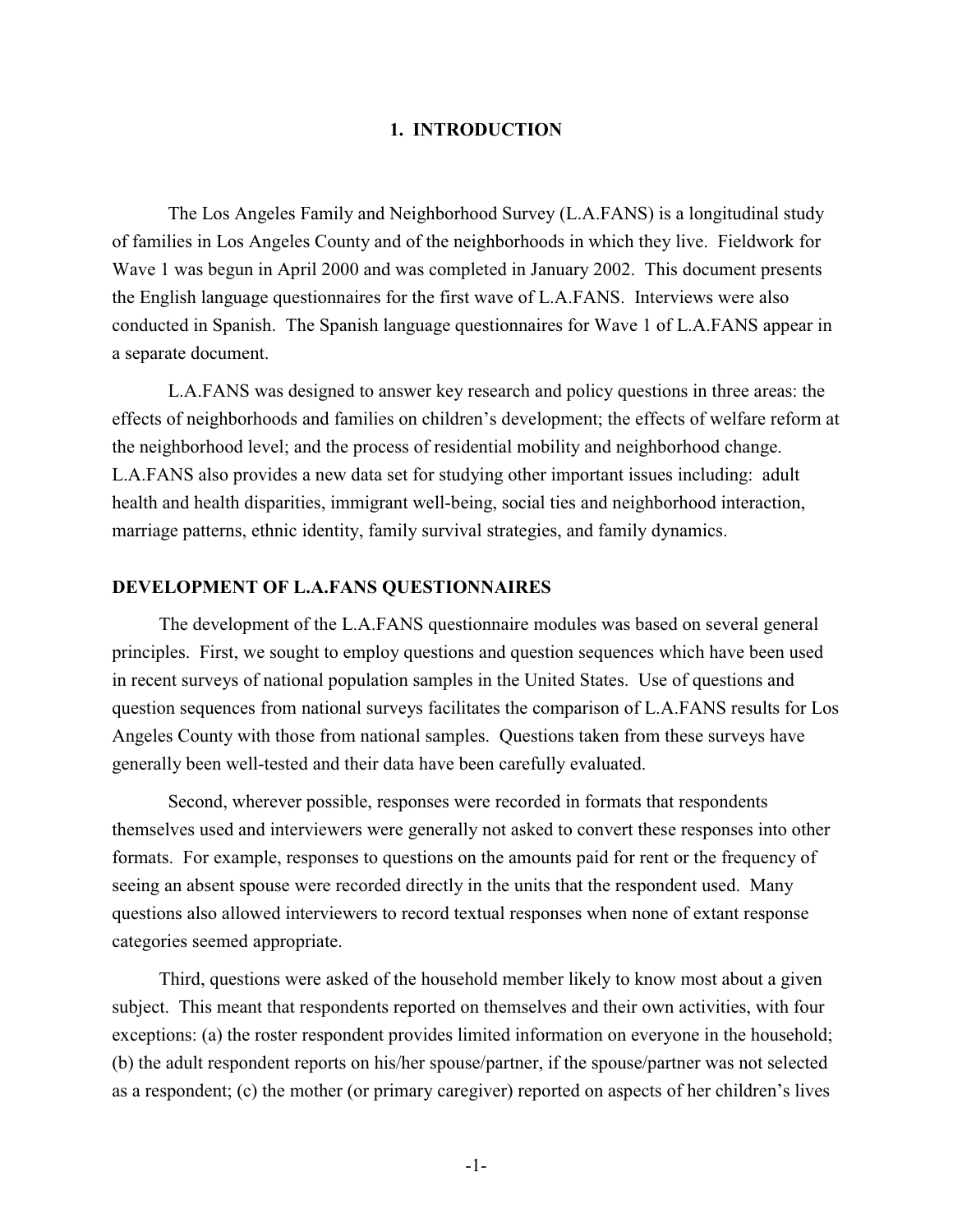that she is most likely to know about; and (d) the Household Module respondent reports on the financial status of his/her nuclear families members who live in the household.

Fourth, like other major social surveys, we tried to insure that respondents answered only questions that were pertinent to them, using wording that reflected their own situation. The result was to make interviews easier for respondents and interviewers, but, in some cases, to make the skip patterns more complex for the data users to follow. Therefore, it is essential for users to understand the skip logic and question sequencing before attempting to use the data. In order to facilitate this process, we provide hyperlinked questionnaires on www.lasurvey.rand.org which allow users to click through question sequences which respondents with different characteristics would have been asked.

Finally, language and grammar in both English and Spanish versions of the questionnaires had to be clear and as simple as possible. Therefore, we occasionally simplified the language or construction of questions adopted from other surveys. Furthermore, we tried to insure that the question meaning in English and Spanish was as close as possible. English and Spanish versions of the questionnaires were developed in parallel by bilingual researchers and survey specialists. When questions were adopted directly from other surveys in English, we also sought to use the same question from the Spanish version of the original questionnaire. However, in a few cases, we concluded that the Spanish wording of questions from other surveys would not be easily understood by Spanish speakers in Los Angeles or that it did not adequately represent the meaning of the question in English. In these cases, we retranslated or edited the questions before including them in the L.A.FANS Spanish questionnaires.

#### **DESCRIPTION OF QUESTIONNAIRE MODULES**

The questionnaires for the L.A.FANS household survey were divided into seven modules called: (1) the Roster, (2) the Household Questionnaire, (3) the Adult Questionnaire, (4) the Parent Questionnaire, (5) the Primary Caregiver (PCG) Questionnaire, (6) the Child Questionnaire, and (7) Cognitive Assessments. Interviewers administered the first six modules using computer assisted personal interview (CAPI) techniques. Questionnaires were administered in both English and Spanish.

The Roster was the first questionnaire administered during the interview. The Roster could be completed by any adult (age 18 or older) who lived in the household half-time or more. The purpose of the Roster was to obtain a complete list of all household residents and limited information about each person. The Roster CAPI program also selected the respondents for other modules and informed the interviewers who the selected respondents were.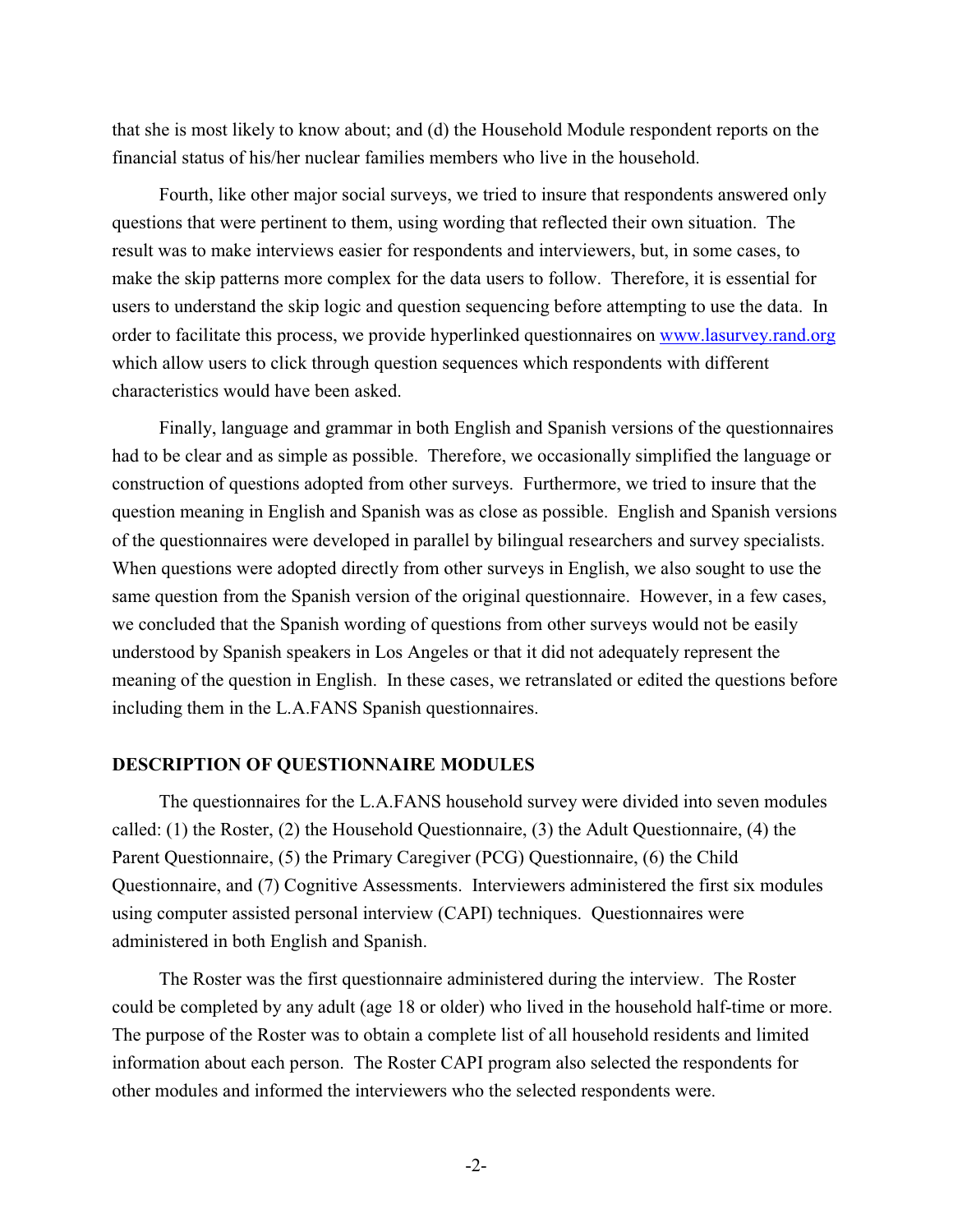In each sampled household, one adult respondent was sampled at random (designated the RSA or randomly selected adult). In households with children, one child respondent was also selected at random and designated the RSC (randomly selected child). In households with children, the mother of the RSC was selected as a respondent and designated the Primary Caregiver (PCG). If the RSC's mother did not live in the household or was unable to answer questions about the child, the child's actual primary caregiver was selected as the PCG respondent to provide information on the RSC. If the RSC had one or more siblings age 17 or younger who shared the same biological or adoptive mother *and* the same PCG, we randomly selected one of these siblings for interview and designated this child as the SIB.

Once the respondents (RSA, PCG, RSC, and SIB) were selected, the interviewer administered the appropriate questionnaire(s) to each respondent. Table 1 shows which respondents answered which questionnaires. The stars in the table for the HH questionnaire indicate that either the RSA or his/her spouse/partner was administered the HH questionnaire. The Roster asked whether the RSA or his/her spouse/partner knows more about family finances, and, depending on the answer, assigned the more knowledgeable person as the respondent for this questionnaire.

|                           | <b>Questionnaire or Module</b> |           |              |        |            |              |                  |
|---------------------------|--------------------------------|-----------|--------------|--------|------------|--------------|------------------|
| <b>Type of Respondent</b> | <b>Roster</b>                  | <b>HH</b> | <b>Adult</b> | Parent | <b>PCG</b> | <b>Child</b> | Assess-<br>ments |
|                           |                                |           |              |        |            |              |                  |
| Any Adult $\geq$ age 18   | X                              |           |              |        |            |              |                  |
| Adult (RSA)               |                                | $X^{**}$  | X            |        |            |              |                  |
| Primary Caregiver (PCG)   |                                |           | X            | X      | X          |              | X                |
| Child (RSC) $>=$ age 9    |                                |           |              |        |            | X            |                  |
| Sibling (SIB) $>=$ age 9  |                                |           |              |        |            | X            | X                |
| Mode of Interview         | ĪА                             | IA        | ĪА           | ĪА     | SА         | <b>SA</b>    | IA               |

**Table 1.** Respondents for L.A.FANS Household Survey

 $IA =$  interviewer administered;  $SA =$  self administered Note: if the RSA is neither the PCG nor the parent of the RSC, then the household questionnaire is also given to the PCG.

\*\*Answered by RSA or RSAs spouse/partner if appropriate.

In large and complex households, it is possible that the RSA and RSC are members of different nuclear families or even unrelated to each other. In these cases, two HH questionnaires would be completed. The first would be completed by the RSA or his/her spouse/partner regarding his/her nuclear family and the second would be completed by the PCG regarding her nuclear family.

Interviewers also completed a household observation form (HOF) for all households with children age 18 and younger. Tests of reading-related and problem solving skills were administered to sampled children ages 3 and older. Children ages 9 and older were also asked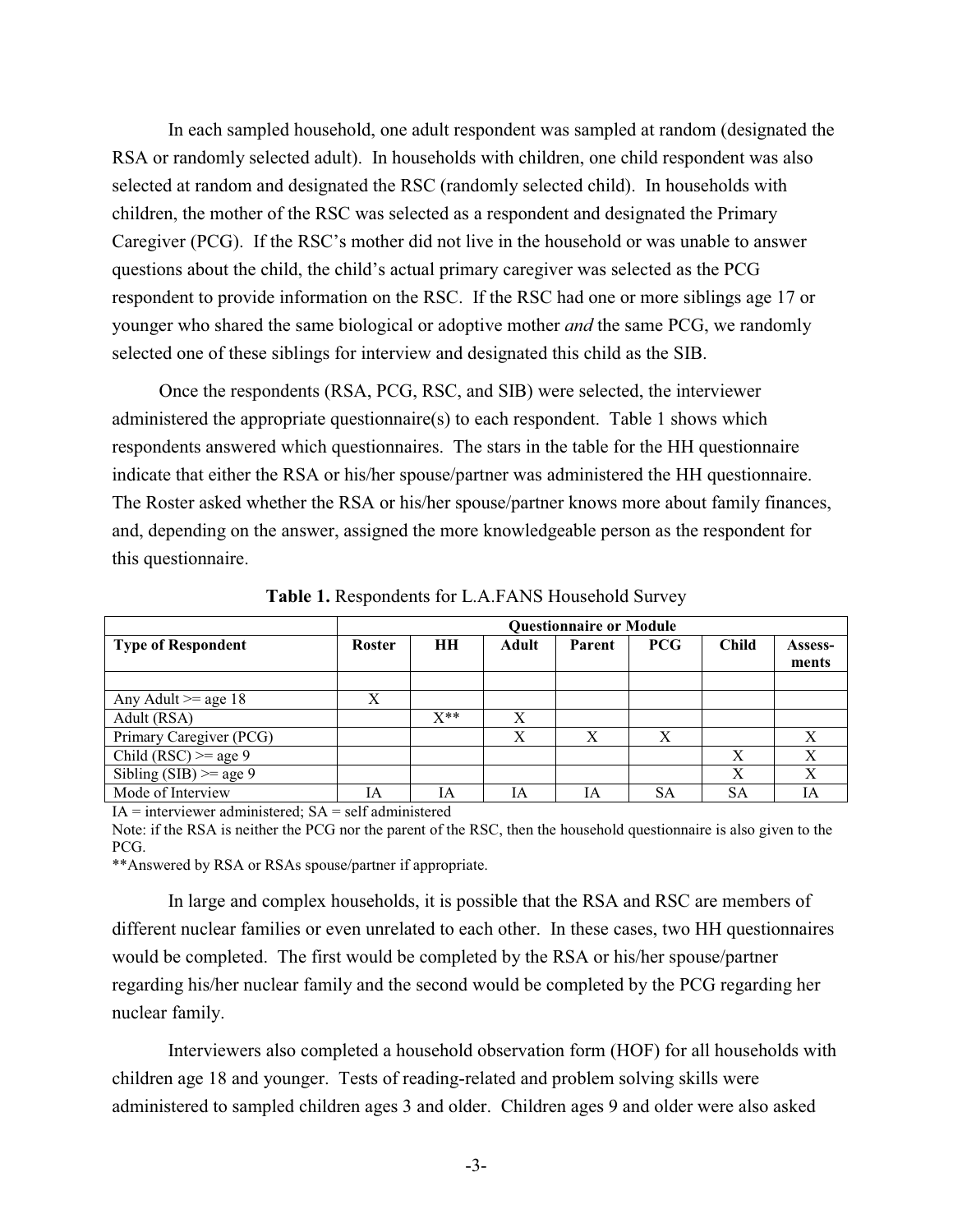about expectations for educational attainment, their friends, and social interaction. Children ages 12 and older were also asked about employment, school, and their families and neighborhoods.

The type of information collected in each questionnaire is summarized below.

#### **Roster**

The Roster collected information on all part-time and full-time residents of the dwelling unit, determined relationships among household members and identified parents (or primary caregivers) of all children under age 18. The Roster also collected basic characteristics of all household residents (e.g., ethnicity, schooling, ever had children, welfare receipt in last month, health insurance coverage in last month, employment in last month).

#### **Household Questionnaire**

The HH Questionnaire collected information on income of family members from all sources during the preceding calendar year, and on assets of the respondent and his/her spouse/partner. Family members that were included are the respondent, his/her spouse/partner, and children of the respondent and his/her spouse/partner who lived in the household. The income and assets data collected, therefore, do not necessarily cover all individuals in the household. Rather, the income and assets data refer to the HH Questionnaire respondent and his/her nuclear family.

#### **Adult Questionnaire**

The Adult Questionnaire collected information about the RSA and the PCG and his/her spouse/partner (if the spouse/partner was not selected to be a respondent). Topics include: family background, educational history, fertility and marriage/cohabitation history, social ties, residential history, employment, welfare, and health status. The Adult questionnaire included a computerized interactive Event History Calendar (EHC) which recorded detailed information for the preceding two year period on spells of residence, employment and unemployment, program participation, and health insurance. The EHC was based on a calendar module that had been developed for the PSID. The PSID EHC module was modified for L.A.FANS by William Connett and his staff at Michigan's Survey Research Center. A demo of the PSID version of the EHC can be found on http://www.isr.umich.edu/src/psid/ehc/ehc.html.

The Adult questionnaire also collected detailed information on neighborhood definition, neighborhood participation and interaction, perceptions of current neighborhood characteristics, and characteristics of the last neighborhood of residence.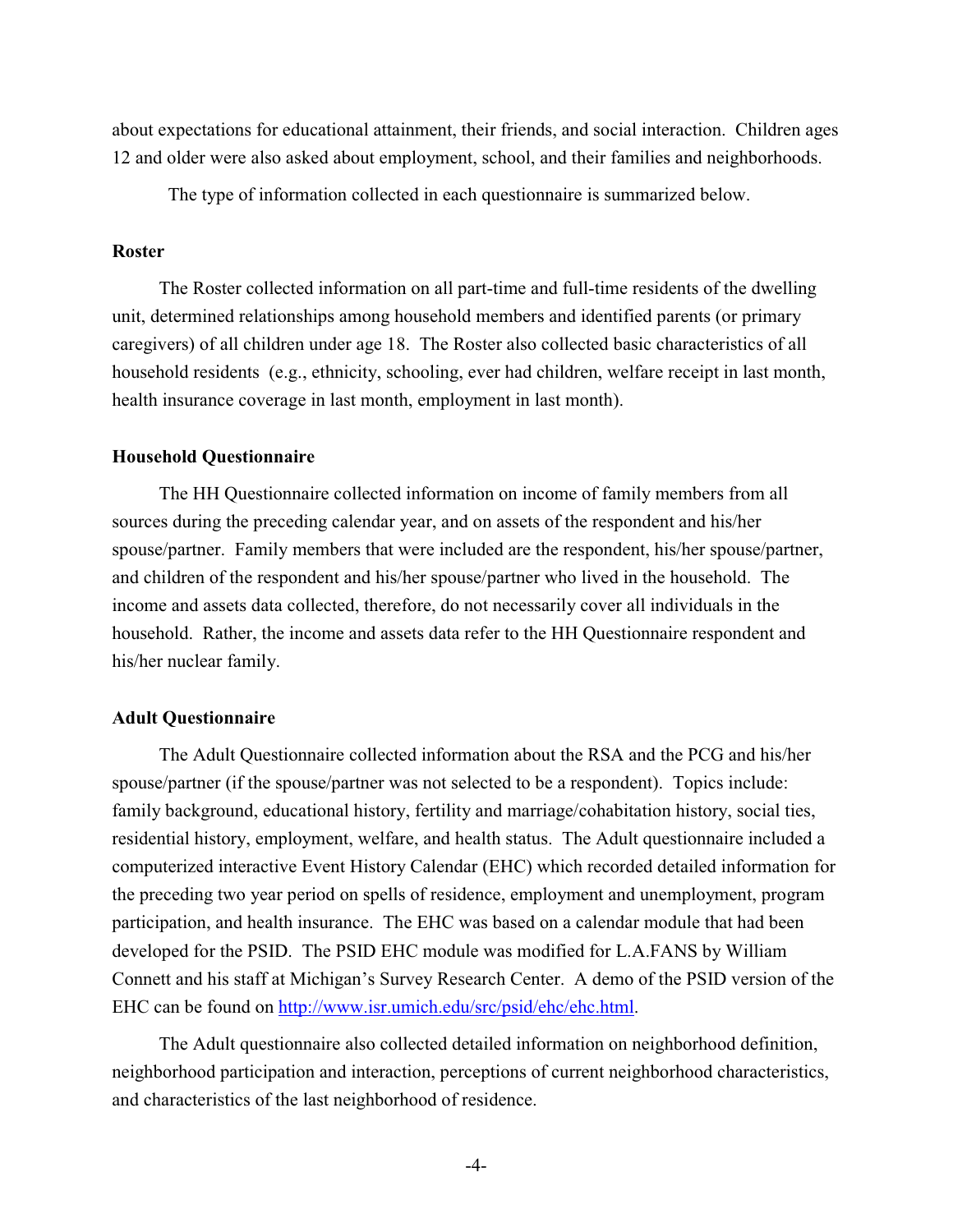#### **Parent questionnaire**

The Parent questionnaire collected information about the randomly selected child (RSC) and the sibling (SIB) from the Primary Caregiver (usually the mother). The Parent questionnaire was administered once for the RSC and, in households that included a SIB, once again for the SIB. Topics include: living arrangements, residential history (for past two years), place of birth and immigrant status, child support, paternity, contact with absent parent(s), school, child care, before/after school care, Head Start, Behavior Problems Index,<sup>3</sup> child's friends, modified Home Observation for Measurement of the Environment scale (HOME) scale,<sup>4</sup> health, and health care utilization. (Health insurance information for RSC and SIB for preceding two years was collected in the event history calendar of the Adult Questionnaire.)

#### **Primary Caregiver questionnaire**

The PCG questionnaire collected information from the PCG about herself/himself. Topics covered include: Composite International Diagnostic Interview Short-Form (CIDI-SF) depression inventory,5 Pearlin Self-Efficacy Scale,6 family dynamics, social support, and relationship with spouse/partner.

#### **Child questionnaire**

The Child questionnaire collected information for children ages 9 and older about the child himself/herself. It was administered separately to RSCs and SIBs. Topics for children 9 to 11 include: neighborhood definition and characteristics, school and school quality, friends and social life, smoking, knowledge of gang members, family relationships, enjoyment of reading and use of library, and educational expectations. Children ages 12 to 17 were also asked about: homework, use of alcohol and drugs, guns and gangs, relationships and sex, contraceptive use, pregnancy, experience of violence, arrest and incarceration, weight and height, and employment.

<sup>3</sup> Peterson, J.L., and N. Zill (1986), "Marital disruption, parent-child relationships, and behavioral problems in children," *Journal of Marriage and the Family*, 48, 295-307.

<sup>4</sup> Caldwell, B., and R. Bradley (1984), *Home Observation for Measurement of the Environment*. Little Rock, AR: University of Arkansas at Little Rock.

<sup>5</sup> http://www.who.int/msa/cidi/

<sup>6</sup> Pearlin, L.I., M.A. Lieberman, E.G. Menaghan, and J.T. Mullan (1981), "The stress process," *Journal of Health and Social Behavior*, 22, 337-356.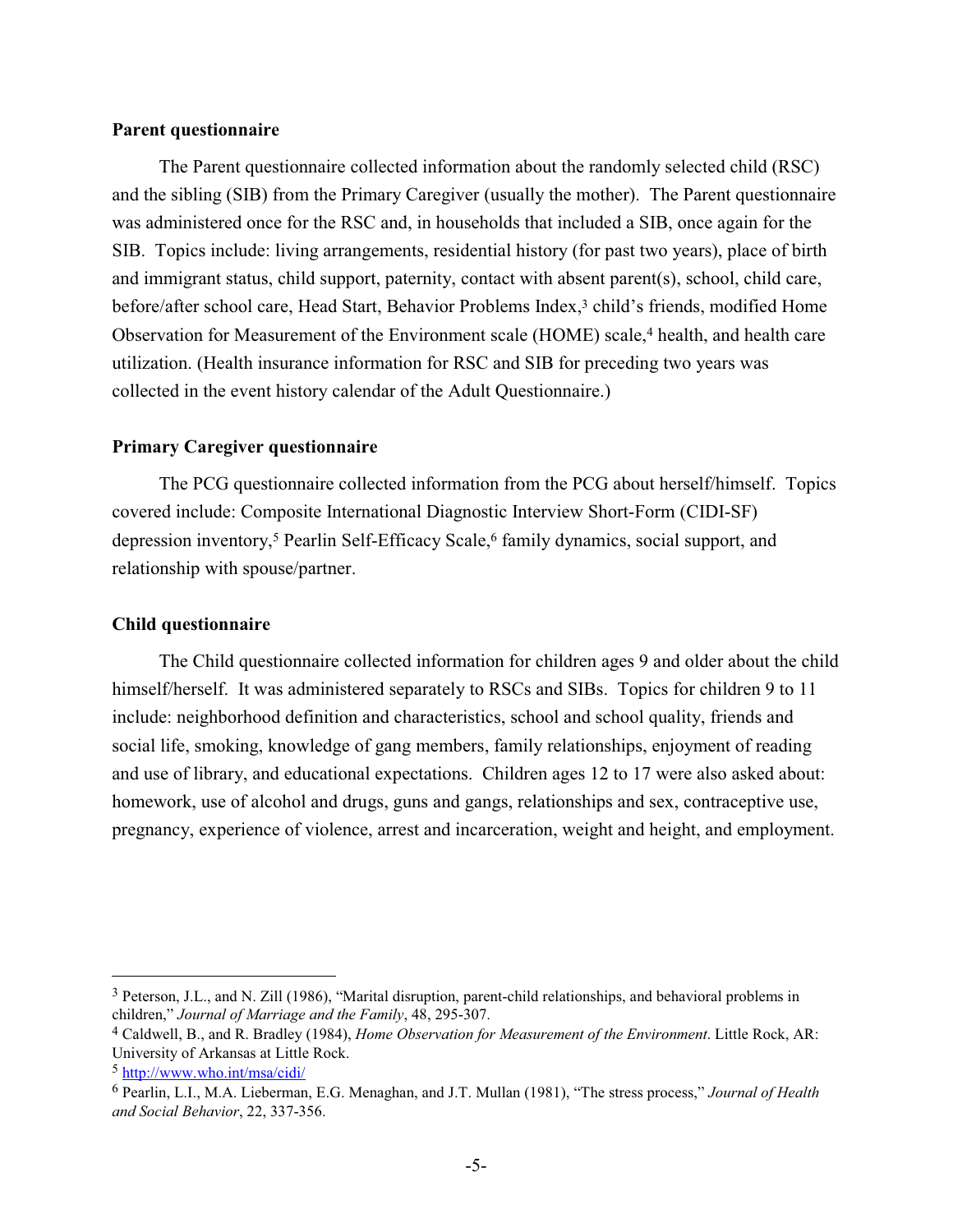#### **Cognitive Assessments**

L.A.FANS used several assessments from the Woodcock-Johnson Test of Achievement-Revised (WJ-R)7 which measure problem solving and reading ability. Children ages 3 to 5 completed the Letter-Word Identification and Applied Problems assessments. Children ages 6 to 17 also completed the Passage Comprehension assessment. Primary caregivers completed only the Passage Comprehension assessment.

#### **Household Observation Form**

The Household Observation Form (HOF) collected the interviewers' observations on the surrounding physical environment of the residence and on the personal interactions among household members. The observations collected can be used in the creation of a modified Home Observation for Measurement of the Environment (HOME) scale to assess the quality of the child's home environment. The HOME scale also uses questions asked of the mother that are found in the Parent questionnaire. The L.A.FANS asked a modified set of HOME questions that were developed by Jeanne Brooks-Gunn and Tama Leventhal.

<sup>7</sup> Woodcock, R.W., and M.B. Johnson (1989), *Woodcock-Johnson Test Achievement-Revised*. Chicago: Riverside Publishing Co.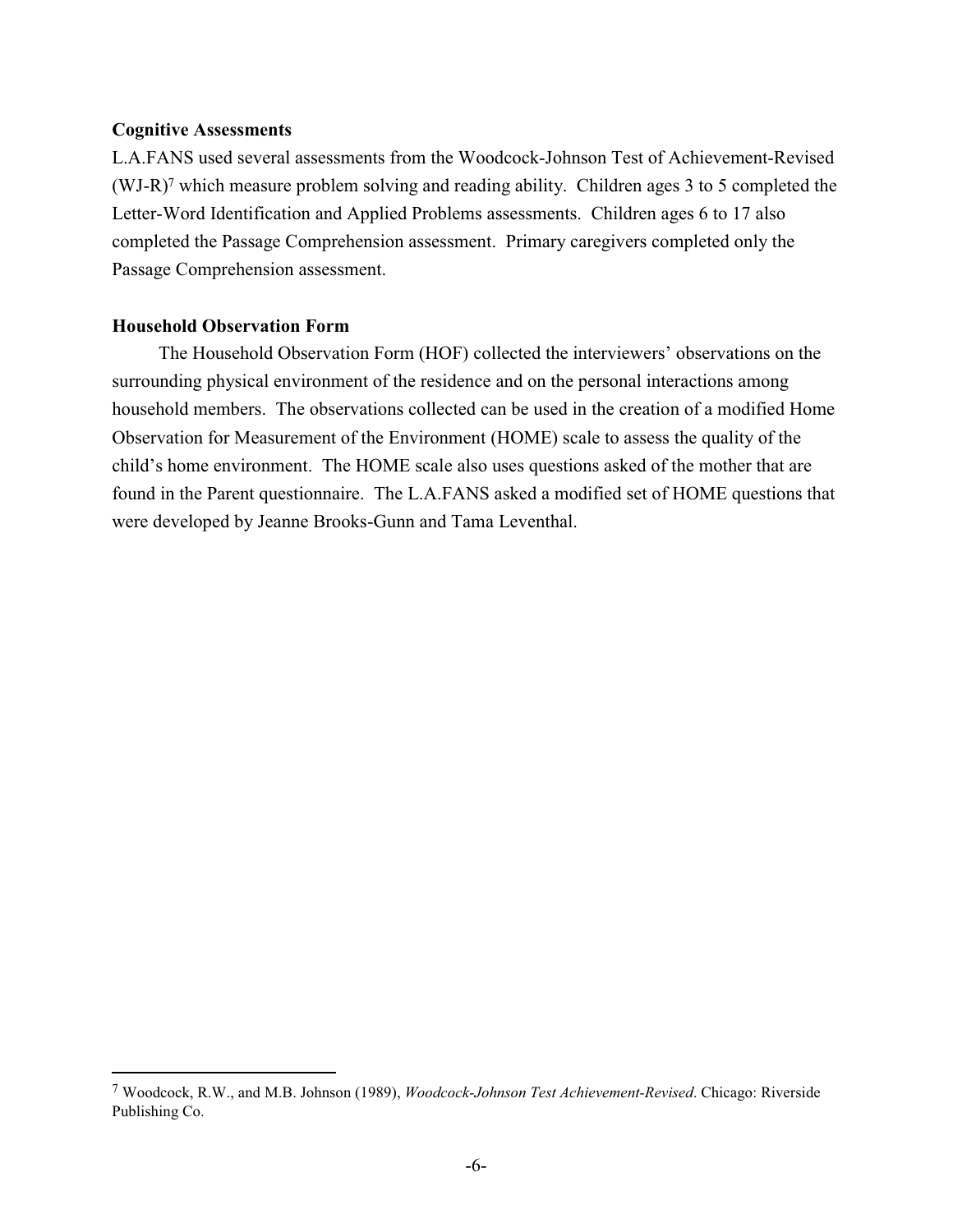## **2. ROSTER**

#### SECTION A. HOUSEHOLD MEMBER LIST, ELIGIBILITY, AND PARENTS OF KIDS UNDER 18

 A1. I'd like to ask you to help me understand your living situation here. We'll start with some questions about the people living or staying at this address. But before we get started, may I have your name?

[INTERVIEWER: RECORD RESPONDENTS COMPLETE NAME IN FIRST LINE OF ROSTER]

PROGRAMMER: FOR RECORDING ALL NAMES THROUGHOUT THE HH ROSTER, WE NEED TWO SEPARATE VARIABLES:

\* First name (and second name, if volunteered - e.g., Mary Lou)

\* Family name (needs to be long enough to accommodate two or three last names, like Gómez Rodríguez or Gómez Rodríguez de Leon)

(TASK 1. BUILD LIST 1 -FULL LIST OF HOUSEHOLD MEMBERS)

A2. Please give me the name of everyone who stayed here in this house or apartment last night

To make sure I keep people straight, can you give me their full names? We will keep this and all other information strictly confidential. But if you feel more comfortable giving only first names, nicknames or initials, that is ok too.

## INTERVIEWER: RECORD ALL NAMES. ASK FOR FULL NAMES, BUT ACCEPT FIRST NAMES, NICKNAMES OR INITIALS IF NECESSARY

A3. Does anyone else usually live here or stay here who did not stay here last night? Please include people who are away at school or college, lodgers, boarders, or people you employ who live here. Also include babies, small children, foster children, and anyone who usually stays here but is away traveling, in the hospital, in jail or prison, or somewhere else.

INTERVIEWER: RECORD ALL NAMES. ASK FOR FULL NAMES, BUT ACCEPT FIRST NAMES, NICKNAMES OR INITIALS IF NECESSARY

A4. Did anyone else stay here for one or more nights in the last two weeks, since [FILL MONTH/DAY TWO WEEKS AGO]?

INTERVIEWER: RECORD ALL NAMES. ASK FOR FULL NAMES, BUT ACCEPT FIRST NAMES, NICKNAMES OR INITIALS IF NECESSARY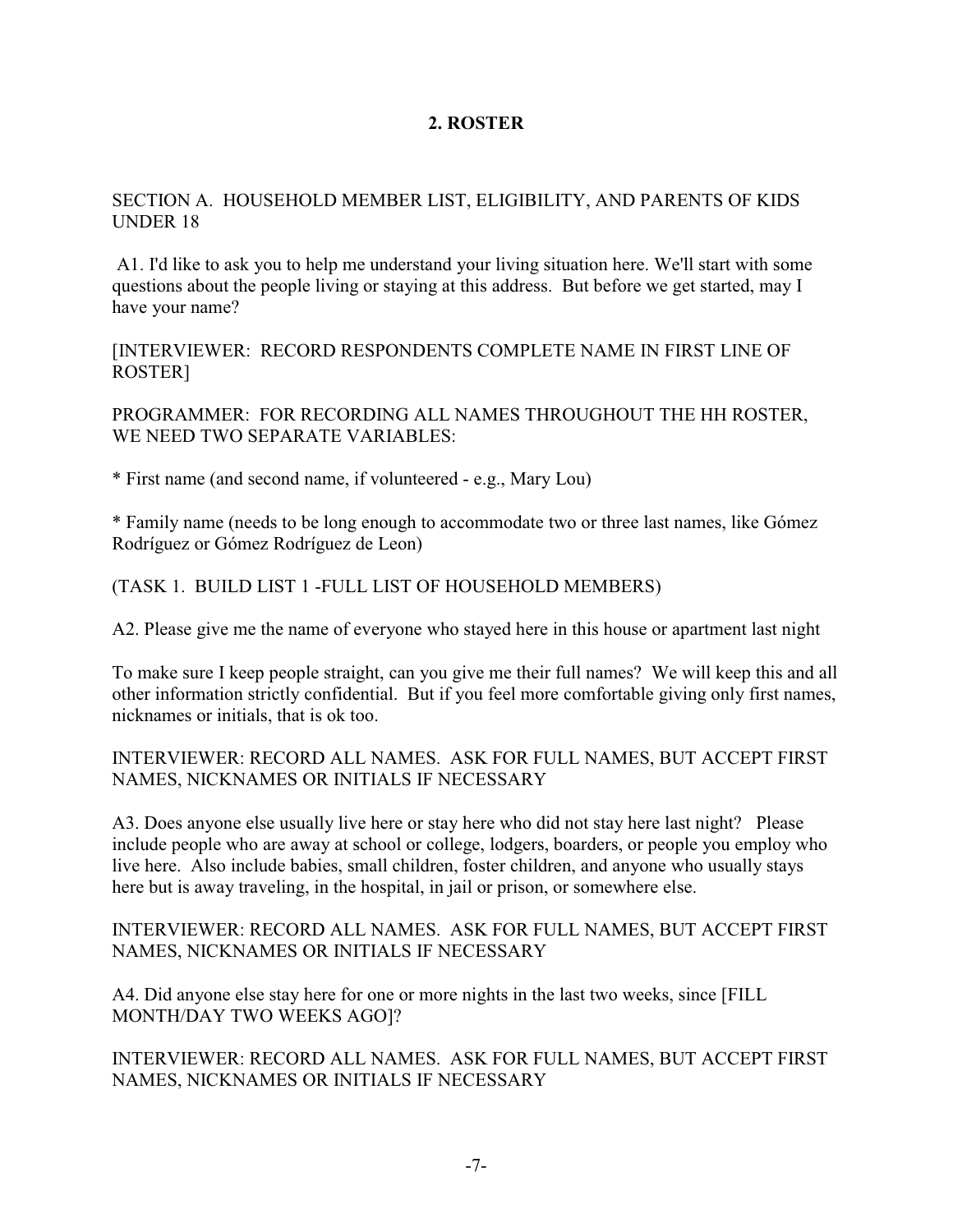## (TASK 2. DETERMINE WHO IS "HOUSEHOLD HEAD")

#### A5. CAPI CHECK:

#### 1. ONLY ONE PERSON ON THE LIST (CODE THIS PERSON AS HHHNAME AND GO TO A8) 5. MORE THAN ONE PERSON ON THE LIST

A6. Now I want to find out how everyone on this list is related. First, please tell me whose [apartment/house] is this? That is, who rents or owns this [apartment/house]?

## INTERVIEWER NOTE: THERE CAN BE ONE OR TWO OWNERS/RENTERS

| (Name of First Person)<br><u> 1990 - Johann Barbara, martin d</u>                                                                                                                                                                                                                                                                                                                                                           | (Line |
|-----------------------------------------------------------------------------------------------------------------------------------------------------------------------------------------------------------------------------------------------------------------------------------------------------------------------------------------------------------------------------------------------------------------------------|-------|
| No. of 1st Person)                                                                                                                                                                                                                                                                                                                                                                                                          |       |
| (Name of Second Person)<br>No. of 2nd Person)                                                                                                                                                                                                                                                                                                                                                                               | (Line |
| CAPI CHECK: IF TWO PEOPLE NAMED IN A6, RANDOMLY SELECT ONE. CODE THIS<br>PERSON AS HEAD OF HOUSEHOLD [HHHNAME].                                                                                                                                                                                                                                                                                                             |       |
| My computer randomly choose [HHHNAME]. So let's talk about how each person in this<br>household is related to [HHHNAME].                                                                                                                                                                                                                                                                                                    |       |
| (TASK 3. GATHER KEY CHARACTERISTICS OF EVERYONE ON LIST 1)                                                                                                                                                                                                                                                                                                                                                                  |       |
| LIST 1 LOOP BEGIN: ASK A7-A11 FOR EACH PERSON ON LIST 1.                                                                                                                                                                                                                                                                                                                                                                    |       |
| A7. Let's start with [FIRST NAME]. How is [NAME] related to [HHHNAME]?                                                                                                                                                                                                                                                                                                                                                      |       |
| 0. HOUSEHOLD HEAD<br>1. HUSBAND OR WIFE<br>2. PARTNER (LOVER, GIRLFRIEND, BOYFRIEND)<br>3. BIOLOGICAL CHILD<br>4. STEPCHILD<br>5. ADOPTED CHILD<br><b>6. FOSTER CHILD</b><br>7. CHILD OF PARTNER (CHILD OF LOVER, GIRLFRIEND, BOYFRIEND)<br>8. SON-IN-LAW OR DAUGHTER-IN-LAW<br>9. PARENT<br>10. STEPPARENT<br>11. PARENT-IN-LAW<br>12. GRANDPARENT<br><b>13. BROTHER OR SISTER</b><br><b>14. STEPBROTHER OR STEPSISTER</b> |       |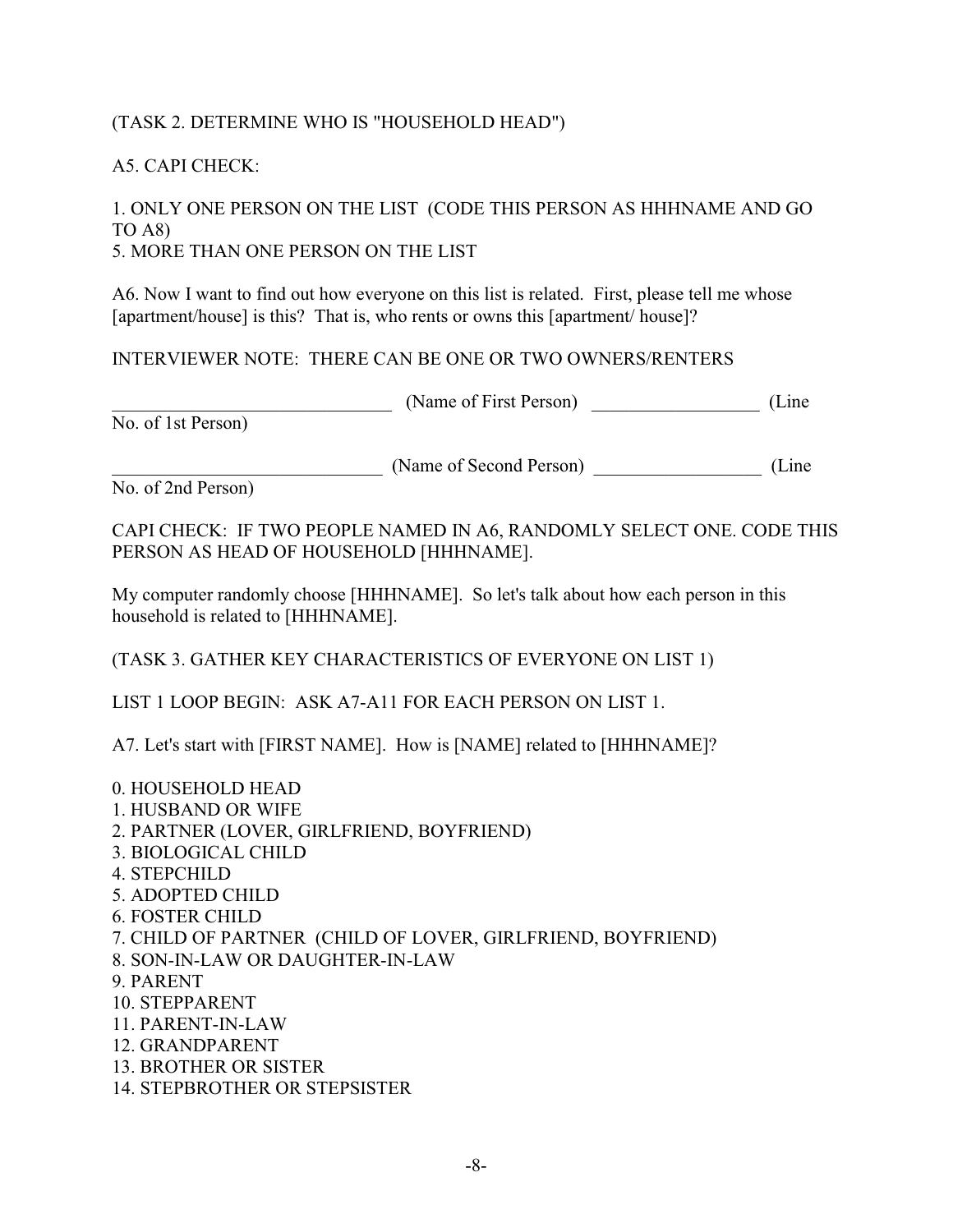15. HALF-BROTHER OR HALF-SISTER 16. BROTHER-IN-LAW OR SISTER-IN-LAW 17. GRANDCHILD 18. UNCLE OR AUNT 19. NEPHEW OR NIECE 20. OTHER RELATIVE, SPECIFY 21. ROOMMATE 22. FRIEND 23. LIVE-IN MAID, CARE PROVIDER, SERVANT OR DOMESTIC WORKER 24. OTHER NONRELATIVE, SPECIFY 25. EX-SPOUSE 26. PARENT'S LOVER/PARTNER

27. SON OR DAUGHTER'S LOVER/PARTNER

IF A7=20 OR 24, SHOW: INTERVIEWER TYPE IN RESPONSE [VERBATIUM]

A8. IF LOOP 1, FILL "How old are you", ELSE FILL "How old is [NAME]"?

PROBE: We need an idea of (IF LOOP 1, FILL "your" ELSE FILL "[NAME]'s") age. Can you tell me about how old (IF LOOP 1, FILL "you are" ELSE FILL "[he/she]") is?

\_\_\_\_ \_\_\_\_ MONTHS (0-11) USE ONLY IF YOUNGER THAN 1 YEAR

OR

 $\frac{1}{\sqrt{1-\frac{1}{20}}}\frac{1}{\sqrt{1-\frac{1}{20}}}\frac{1}{\sqrt{1-\frac{1}{20}}}\frac{1}{\sqrt{1-\frac{1}{20}}}\frac{1}{\sqrt{1-\frac{1}{20}}}\frac{1}{\sqrt{1-\frac{1}{20}}}\frac{1}{\sqrt{1-\frac{1}{20}}}\frac{1}{\sqrt{1-\frac{1}{20}}}\frac{1}{\sqrt{1-\frac{1}{20}}}\frac{1}{\sqrt{1-\frac{1}{20}}}\frac{1}{\sqrt{1-\frac{1}{20}}}\frac{1}{\sqrt{1-\frac{1}{20}}}\frac{1}{\sqrt{1-\frac{1}{20$ 

CAPI CHECK: A8 CAN ONLY = MO OR YRS, NOT BOTH

A9. INTERVIEWER: IF NECESSARY, ASK: Is [NAME] male or female?

1. MALE

2. FEMALE

CAPI CHECK: IF NAME=16 YEARS OR OLDER, CONTINUE, ELSE GO TO A11.

IF NAME CODED A7=1 OR 2, SKIP TO A11.

A10. (IF LOOP 1, FILL "Are you", ELSE IF A9=1, FILL "Is he", ELSE FILL "Is she") married or currently living with a partner?

1. MARRIED

- 2. LIVING WITH A PARTNER (WITHOUT BEING MARRIED)
- 3. NEITHER

4. (IF VOLUNTEERED) BOTH MARRIED AND LIVING WITH A PARTNER (OTHER THAN SPOUSE)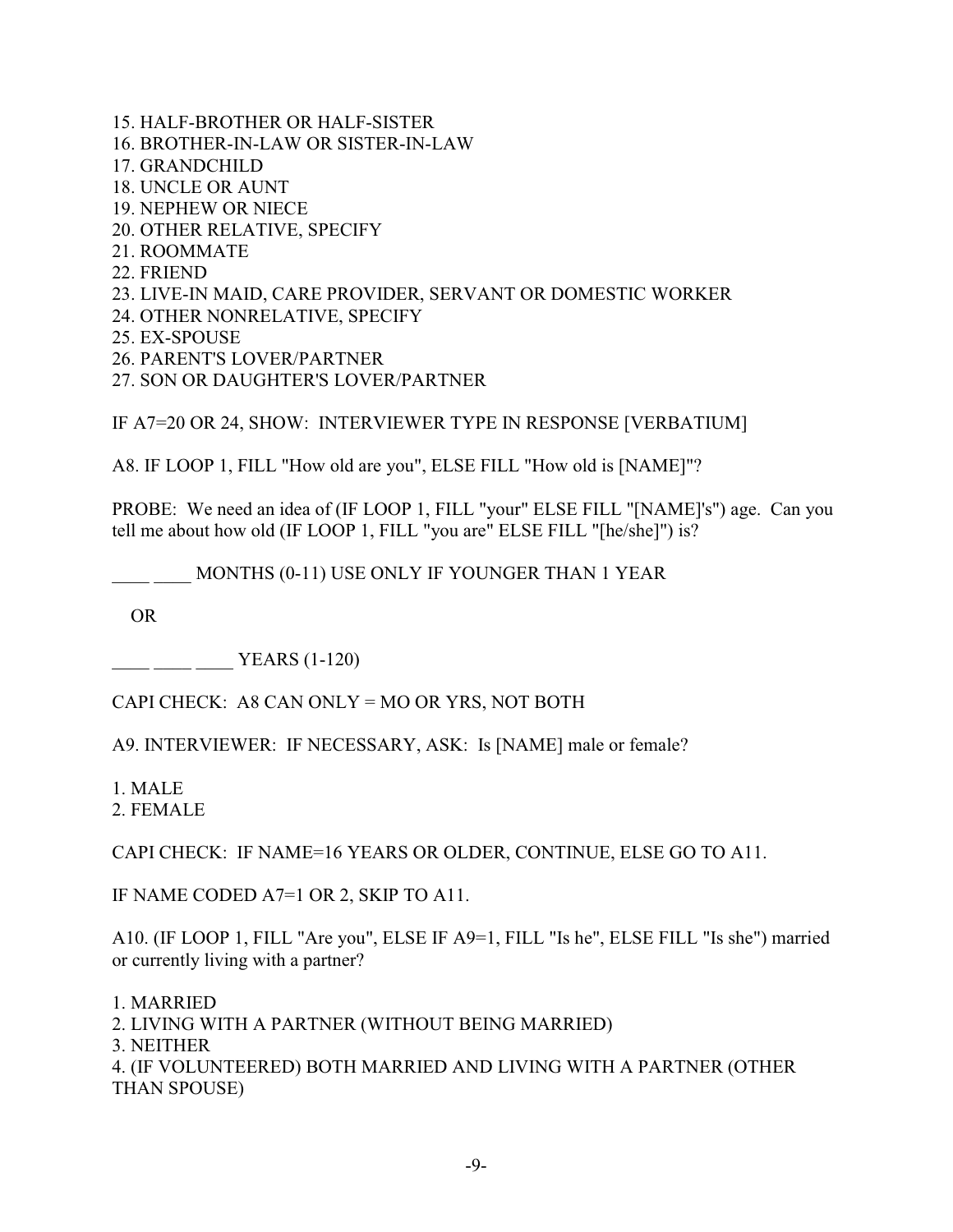A11. (IF LOOP 1, FILL "Do you", ELSE FILL "Does [NAME]") live here full time or part time?

PROBE: (IF LOOP 1, FILL "Do you", ELSE IF A9=1, FILL "Does he", ELSE FILL "Does she") spend half or more of

(IF LOOP 1, FILL "your", ELSE IF A9=1, FILL "his", ELSE FILL "her") time in this household?

1. FULL TIME (SPENDS HALF TIME OR MORE IN THIS HH) 2. PART TIME (SPENDS LESS THAN HALF TIME IN THIS HH)

LIST 1 LOOP END

(TASK 4. BUILD LIST 2)

CREATE LIST 2 PERSONS ELIGIBLE FOR LIST 2 ARE THOSE WITH CODE 1 IN A11. QUESTIONS IN THE REST OF SECTION A ARE FOR ELIGIBLE PERSONS ONLY. ELSE GO TO SECTION B.

LIST 2 LOOP BEGIN: ASK A12-A40 FOR EACH PERSON ON LIST 2.

(TASK 5. GATHER MOTHER, FATHER, PCG, AND FATHER-EQUIVALENT INFORMATION FOR EACH CHILD - 17 AND YOUNGER -- ON ELIGIBLE LIST)

A12. CHECK A8. IS [NAME] 17 YEARS OR YOUNGER?

1. YES 5. NO (GO TO END OF LOOP)

A13. CAPI CHECK LIST 2: DOES THIS HH CONTAIN ONLY ONE PERSON?

1. YES (CODE NAME AS NO PCG AND CODE AS EMANCIPATED MINOR [EM]. GO TO END OF LOOP) 5. NO (CONTINUE)

A14. CAPI CHECK A8: IS [NAME] 16 OR 17 YEARS OLD?

1. YES (CONTINUE) 5. NO (GO TO CAPI CHECK ABOVE A20)

A15. CAPI CHECK A5 AND A6: IS [NAME] HEAD OF HOUSEHOLD?

1. YES (CONTINUE) 5. NO (GO TO A18)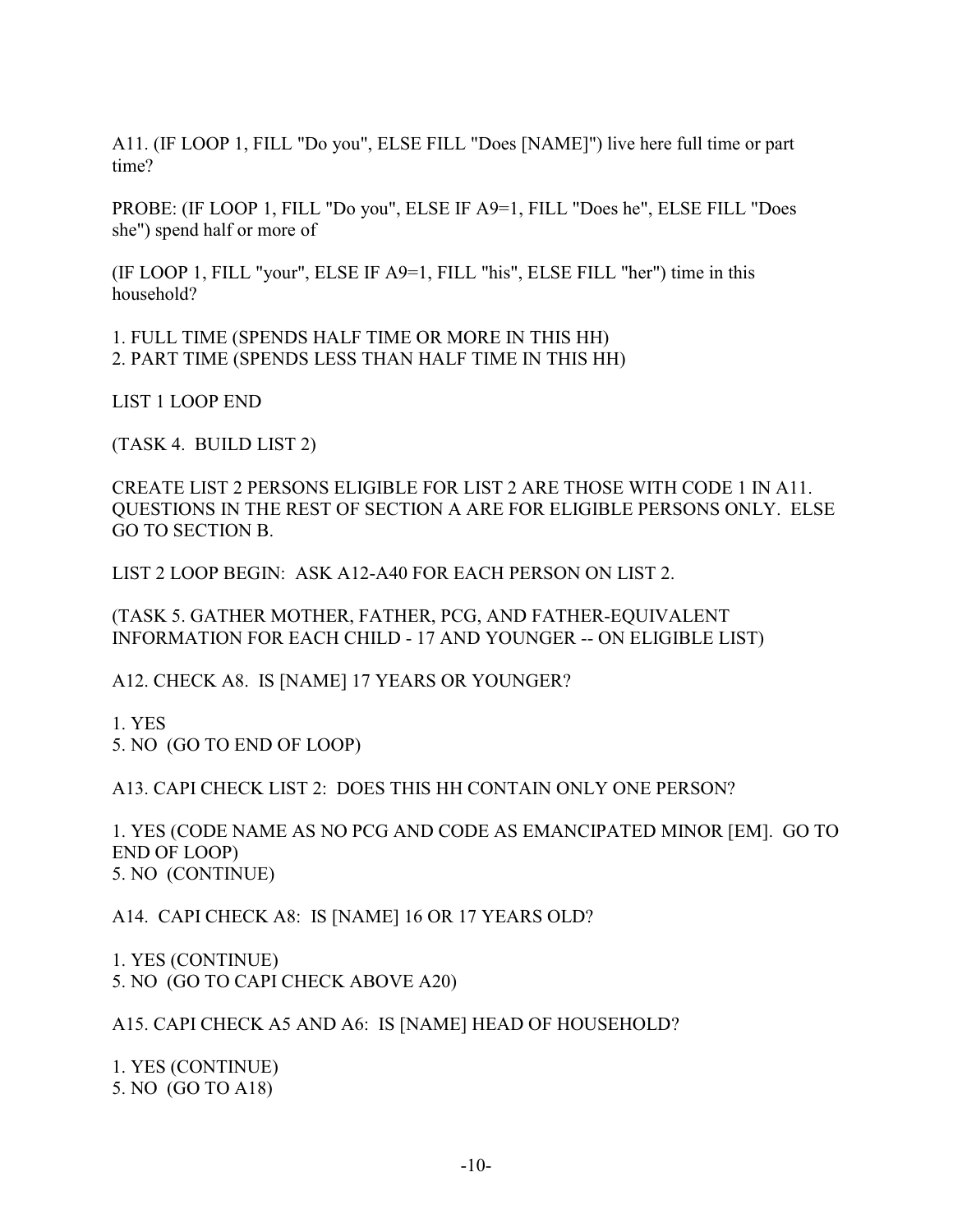## A16. CAPI CHECK: IS [NAME] OLDEST IN HOUSEHOLD?

1. YES (CODE NAME AS NO PCG AND CODE AS EMANCIPATED MINOR [EM]. GO TO END OF LOOP) 5. NO (CONTINUE)

A17. CAPI CHECK A7: DOES [NAME] HAVE A PARENT, STEPPARENT, GRANDPARENT, AUNT OR UNCLE IN HH?

1. YES (GO TO CAPI CHECK ABOVE A20) 5. NO (CODE NAME AS NO PCG AND CODE AS EMANCIPATED MINOR [EM]. GO TO END OF LOOP)

A18. CAPI CHECK A7: IS [NAME] HUSBAND/WIFE, PARTNER, OR ROOMMATE OF HEAD OF HOUSEHOLD?

1. YES (CODE NAME AS NO PCG AND CODE AS EMANCIPATED MINOR [EM]. GO TO END OF LOOP) 5. NO (CONTINUE)

 A19. CAPI CHECK A8: IS ANYONE ON LIST 2 BESIDES [NAME] 18 YEARS OLD OR OLDER?

1. YES (CONTINUE) 5. NO (CODE NAME AS NO PCG AND CODE AS EMANCIPATED MINOR [EM]. GO TO END OF LOOP)

(THIS SECTION COLLECTS INFORMATION ON ALL CHILDREN'S MOTHERS AND, FOR MOTHERS OUTSIDE OF THE HH, WHICH PEOPLE HAVE THE SAME MOTHER)

CAPI CHECK: IF CHILD HAS BIO OR ADOPTIVE MOM IN HH, GO TO CAPI CHECK ABOVE A24 (would only know if had gone through loop for a least 1 child). ELSE CONTINUE.

IF CHILD 1, SHOW "Next, I want to ask you about the parents of children and teens who usually live here", ELSE SHOW "Now I'd like to ask you about the parents of [NAME]".

IF NAME CODED A7=3 OR 5 AND HHHEAD=FEMALE, SKIP TO CAPI CHECK ABOVE A24.

A20. Does [NAME]'s birth or adoptive mother live or stay in this household?

1. YES 5. NO (GO TO A22)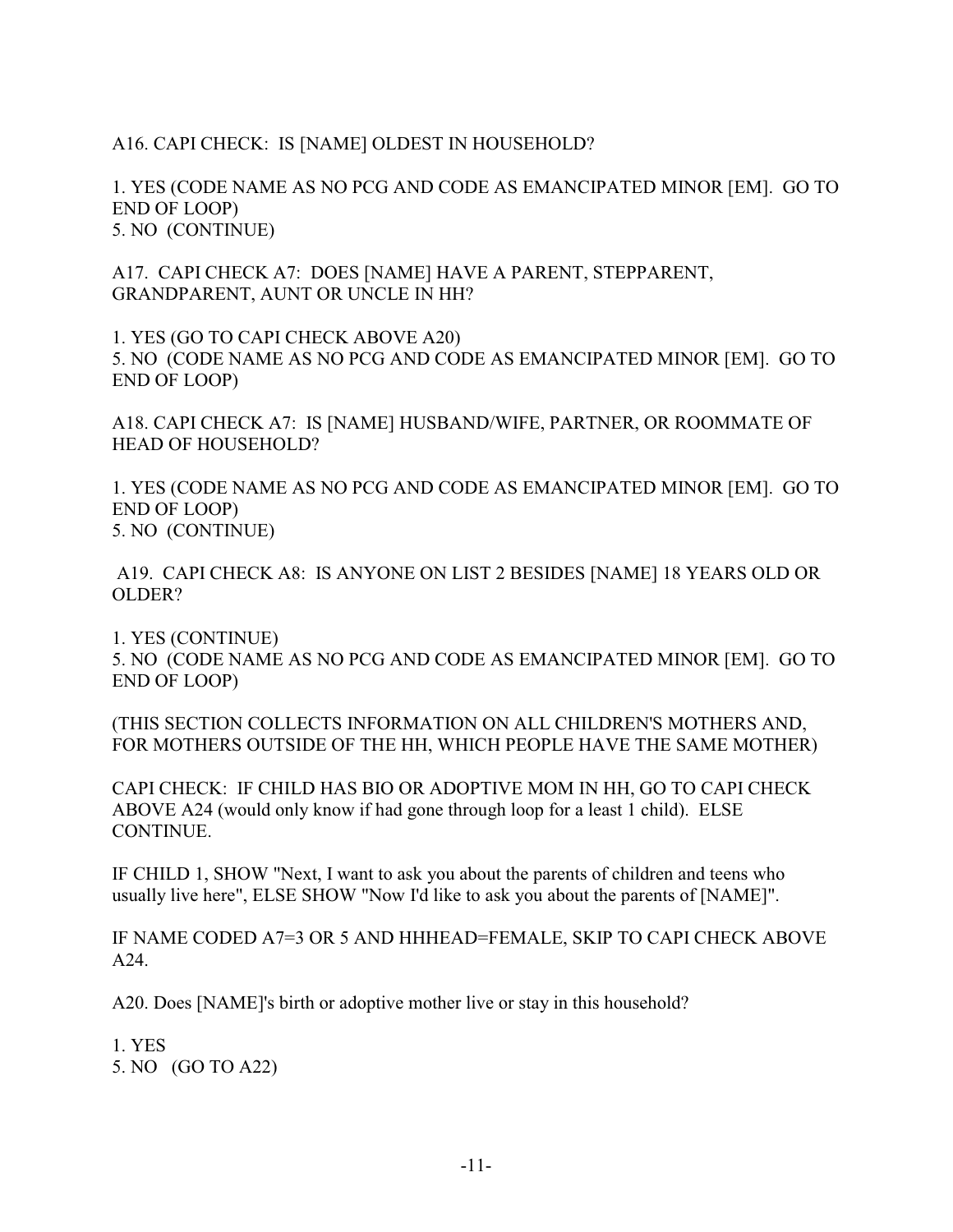A21. What is [NAME]'s mother's name?

INTERVIEWER - RECORD NAME AND LINE NUMBER OF CHILD'S MOTHER

CAPI CHECK: SHOW LIST 1

A22. Does anyone else in this household have the same birth or adoptive mother as [NAME]?

1. YES 5. NO (GO TO CAPI CHECK ABOVE A24)

A23. Who has the same mother as [NAME]?

INTERVIEWER: RECORD EACH NAME AND LINE NUMBER, REGARDLESS OF AGE.

CAPI CHECK: SHOW LIST 1

(THIS SECTION COLLECTS INFORMATION ON ALL CHILDREN'S FATHERS AND WHICH PEOPLE HAVE THE SAME FATHER)

CAPI CHECK: IF [NAME] HAS BIO OR ADOPTIVE DAD IN HH, GO TO A28, ELSE CONTINUE.

IF NAME CODED A7=3 OR 5 AND HHHEAD=MALE, GO TO A28.

A24. Does [NAME]'s birth or adoptive father live or stay in this household?

1. YES 5. NO (GO TO A26)

A25. What is [NAME]'s father's name?

INTERVIEWER - RECORD NAME AND LINE NUMBER OF CHILD'S FATHER

CAPI CHECK: SHOW LIST 1

A26. Does anyone else in this household have the same birth or adoptive father as [NAME]?

1. YES 5. NO (GO TO A28)

A27. Who has the same father as [NAME]?

INTERVIEWER: RECORD EACH NAME AND LINE NUMBER, REGARDLESS OF AGE.

CAPI CHECK: SHOW LIST 1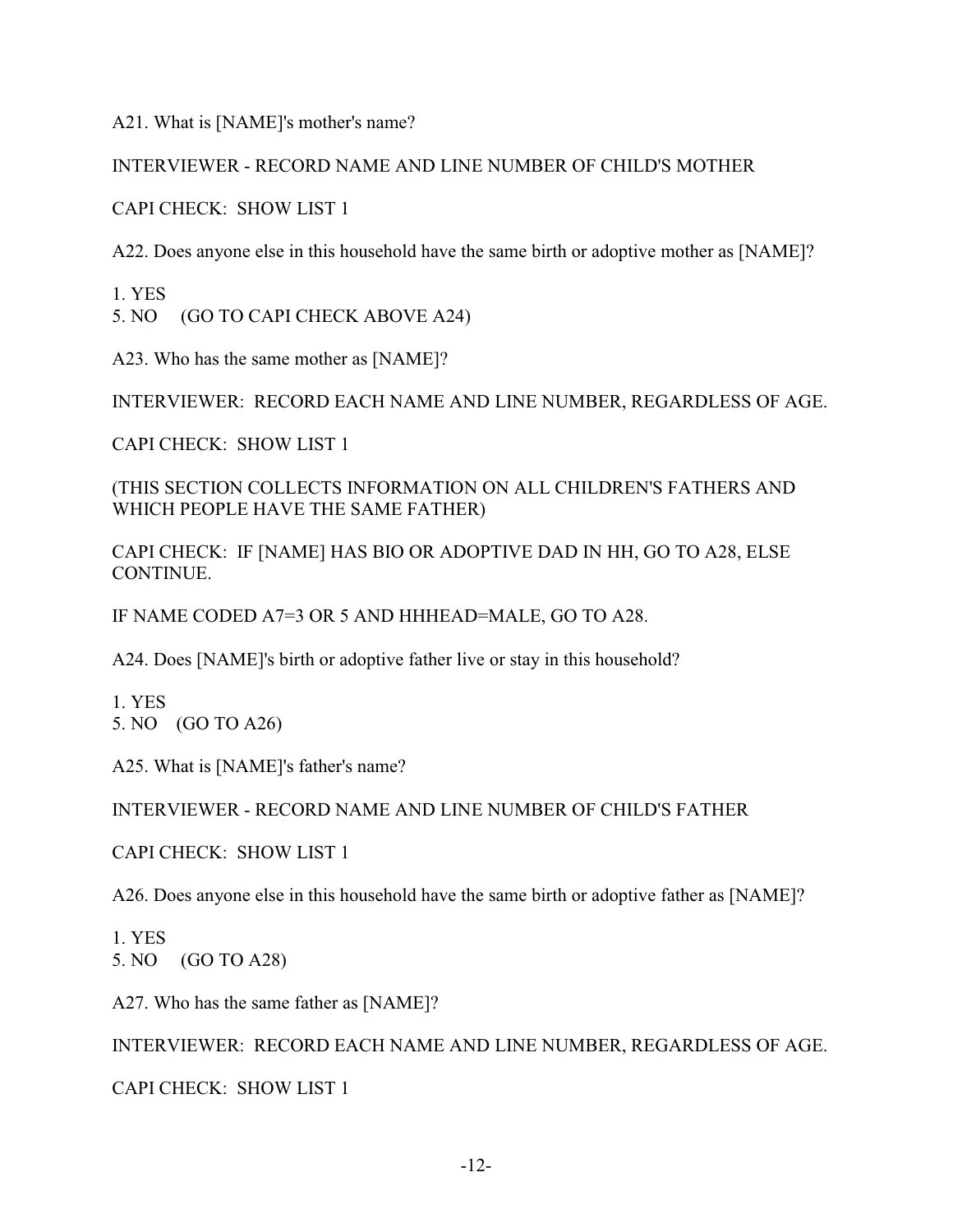(THIS SECTION DETERMINES WHO IS PCG FOR KIDS WITHOUT FULL-TIME RESIDENT MOTHERS IN HH)

A28. CHECK A20: DOES [NAME]'S BIO/ADOPT MOTHER LIVE IN HH?

1. YES 5. NO (GO TO A30)

A29. CHECK A11: IS NAME'S BIO/ADOPT MOTHER A FULL-TIME RESIDENT?

1. YES (GO TO A39) 5. NO

A30. CAPI CHECK A24: DOES [NAME] HAVE BIO OR ADOPTIVE DAD IN HH?

1. YES

5. NO

IF A28 AND A30=5, GO TO A33

IF A30=5, GO TO CAPI CHECKS BELOW A31

A31. CAPI CHECK A11: IS NAME'S BIO/ADOPT FATHER A FULL-TIME RESIDENT?

1. YES

5. NO

IF A28=5 AND A30=1 AND A31=1, GO TO A32

IF A28=5 AND A30=1 AND A31=5, SHOW "From the information I have, (NAME)'s father only lives here part-time." THEN GO TO A33

IF A28=1 AND A29=5 AND A30=5, SHOW "From the information I have, (NAME)'s mother only lives here part-time." THEN GO TO A36

IF A28=1 AND A29=5 AND A30=1 AND A31=5, SHOW "From the information I have, (NAME)'s mother and father both live here part-time." THEN GO TO A36

IF A28=1 AND A29=5 AND A30=1 AND A31=1, SHOW "From the information I have, (NAME)'s mother only lives here part-time." THEN GO TO A32

A32. CAPI CHECK: ANYONE BESIDES DAD AND [NAME] OVER 16 IN HH?

1. YES (CONTINUE) 5. NO (GO TO END OF LOOP)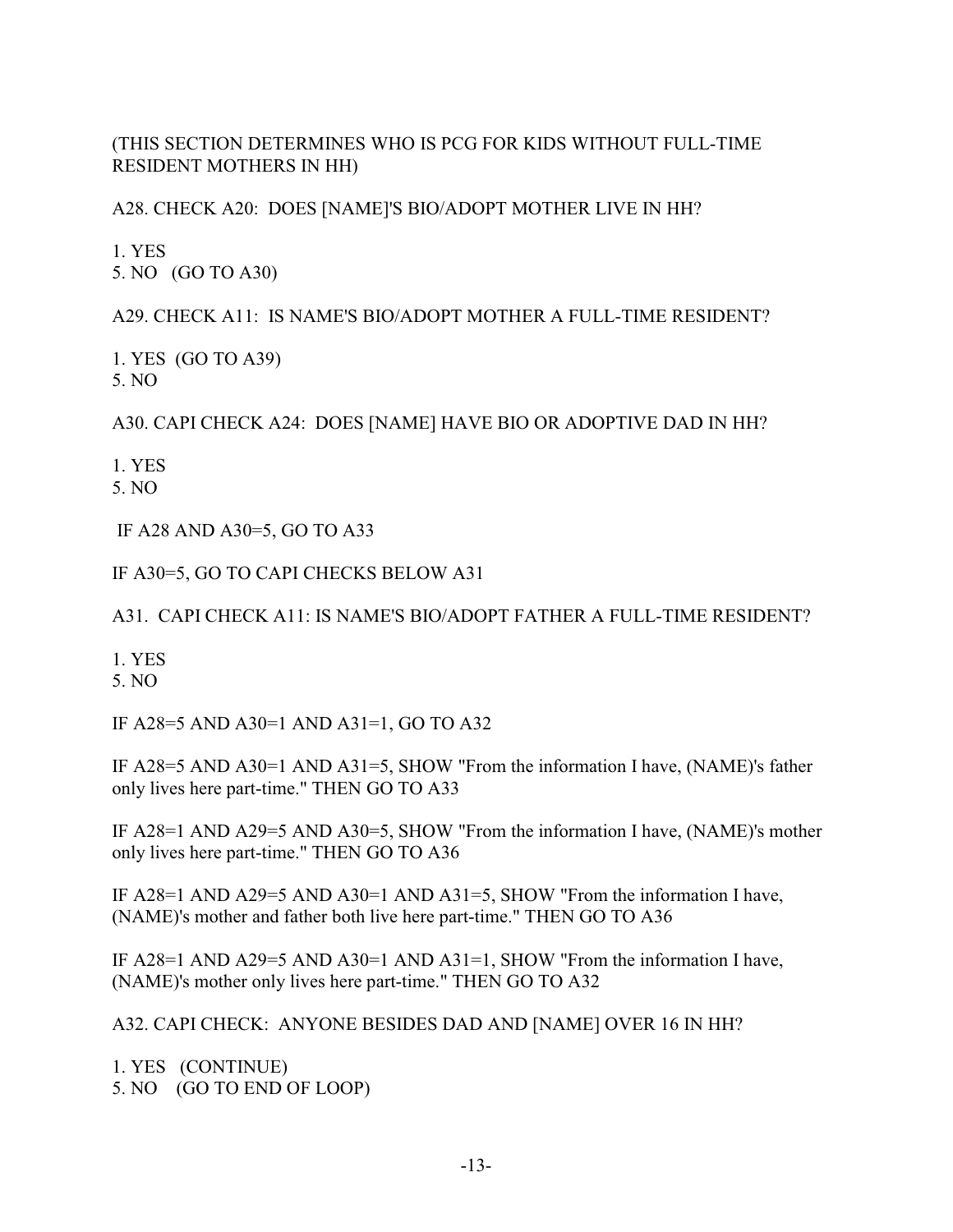IF NAME CODED A7=4 OR 6 AND HHHOLD=FEMALE, GO TO A39.

A33. Does [NAME] have (IF A28=5 SHOW "a stepmother, foster mother, or") someone else who lives in this household more than half time who is like a mother to [him/her]?

1. YES, STEPMOTHER 2. YES, FOSTER MOTHER 3. YES, OTHER MOTHER EQUIVALENT 4. NO (GO TO A36)

 A34. What is the name of [NAME]'s (IF A33=1, FILL "stepmother", IF A33=2, FILL "foster mother", ELSE FILL "person who is like a mother").

INTERVIEWER - RECORD NAME AND LINE NUMBER OF PERSON

CAPI CHECK: SHOW LIST 2 ONLY

IF A33=1 OR 2, GO TO A39

IF A33=3 AND PERSON IN A34 IS NOT HEAD OF HH, CONTINUE

A35. How is [NAME IN A34] related to [CHILD NAME]?

 1. HUSBAND OR WIFE 2. PARTNER (LOVER, GIRLFRIEND, BOYFRIEND) 3. BIOLOGICAL CHILD 4. STEPCHILD 5. ADOPTED CHILD 6. FOSTER CHILD 7. CHILD OF PARTNER (CHILD OF LOVER, GIRLFRIEND, BOYFRIEND) 8. SON-IN-LAW OR DAUGHTER-IN-LAW 9. PARENT 10. STEPPARENT 11. PARENT-IN-LAW 12. GRANDPARENT 13. BROTHER OR SISTER 14. STEPBROTHER OR STEPSISTER 15. HALF-BROTHER OR HALF-SISTER 16. BROTHER-IN-LAW OR SISTER-IN-LAW 17. GRANDCHILD 18. UNCLE OR AUNT 19. NEPHEW OR NIECE 20. OTHER RELATIVE, SPECIFY 21. ROOMMATE 22. FRIEND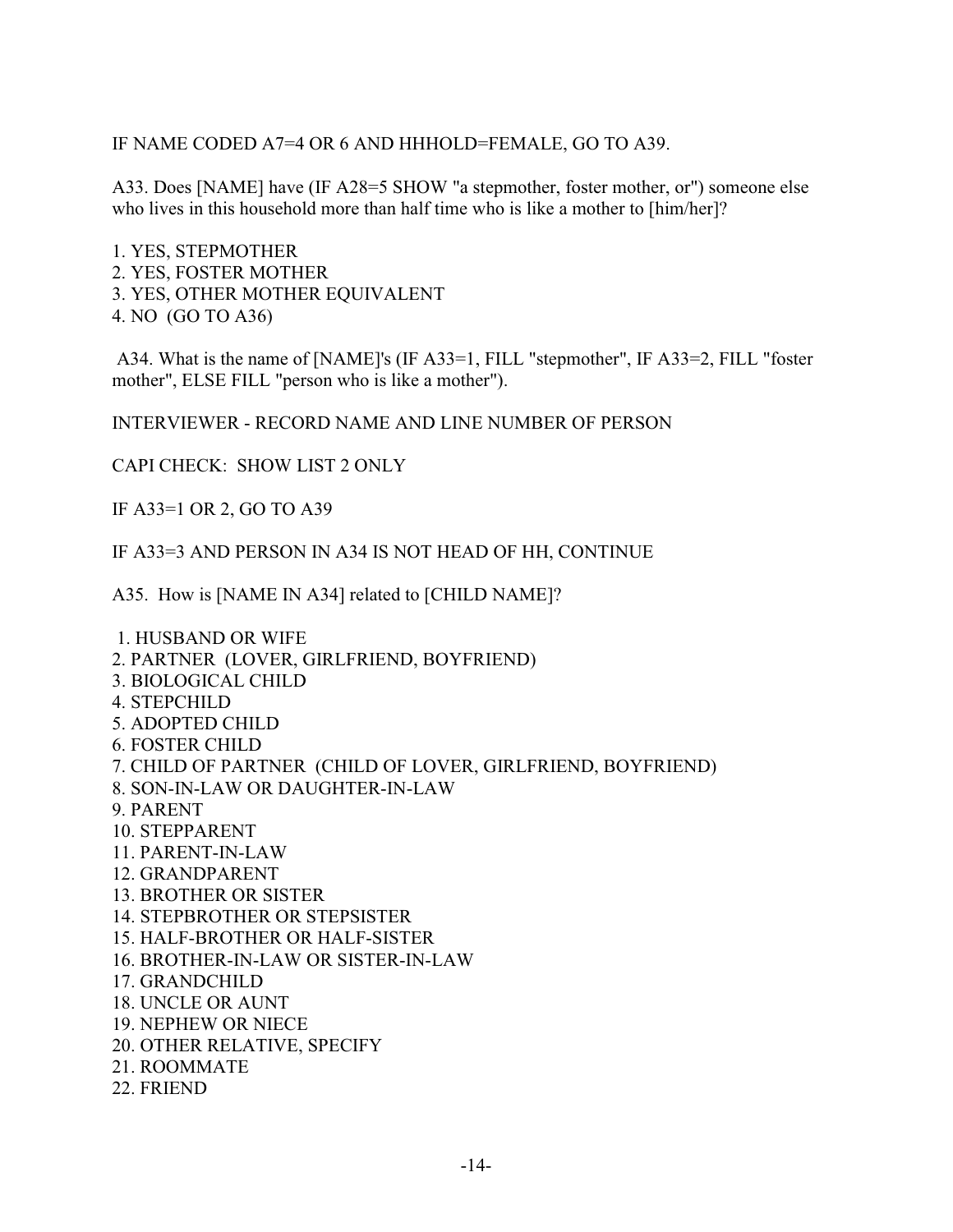23. LIVE-IN MAID, CARE PROVIDER, SERVANT OR DOMESTIC WORKER 24. OTHER NONRELATIVE, SPECIFY 25. EX-SPOUSE 26. PARENT'S LOVER/PARTNER 27. SON OR DAUGHTER'S LOVER/PARTNER

IF A35=20 OR 24, SHOW "INTERVIEWER: TYPE IN OTHER RESPONSE [VERBATIM]"

ALL GO TO A39

A36. Who is the adult living here more than half time who is primarily responsible for [NAME] when (IF A9=1, FILL "he", ELSE FILL "she") stays here in this household?

INTERVIEWER - RECORD NAME AND LINE NUMBER

CAPI CHECK: SHOW LIST 2 ONLY

99. NO ONE IN HOUSEHOLD

IF ANSWER TO A36=HHHEAD, GO TO A39.

IF A36=99, CONTINUE

ELSE GO TO A38

A37. Maybe I misunderstood. From what you've told me, no adult in this household is responsible for [NAME]. Is that correct?

1. YES (CODE NAME AS NO PCG AND CODE AS EM. GO TO END OF LOOP) 5. NO (RE-ASK A36)

A38. How is [NAME IN A36] related to [NAME]?

1. HUSBAND OR WIFE 2. PARTNER, LOVER, GIRLFRIEND, BOYFRIEND 3. BIOLOGICAL CHILD 4. STEPCHILD 5. ADOPTED CHILD 6. FOSTER CHILD 7. CHILD OF LOVER/PARTNER 8. SON-IN-LAW OR DAUGHTER-IN-LAW 9. PARENT 10. STEPPARENT 11. PARENT-IN-LAW 12. GRANDPARENT 13. BROTHER OR SISTER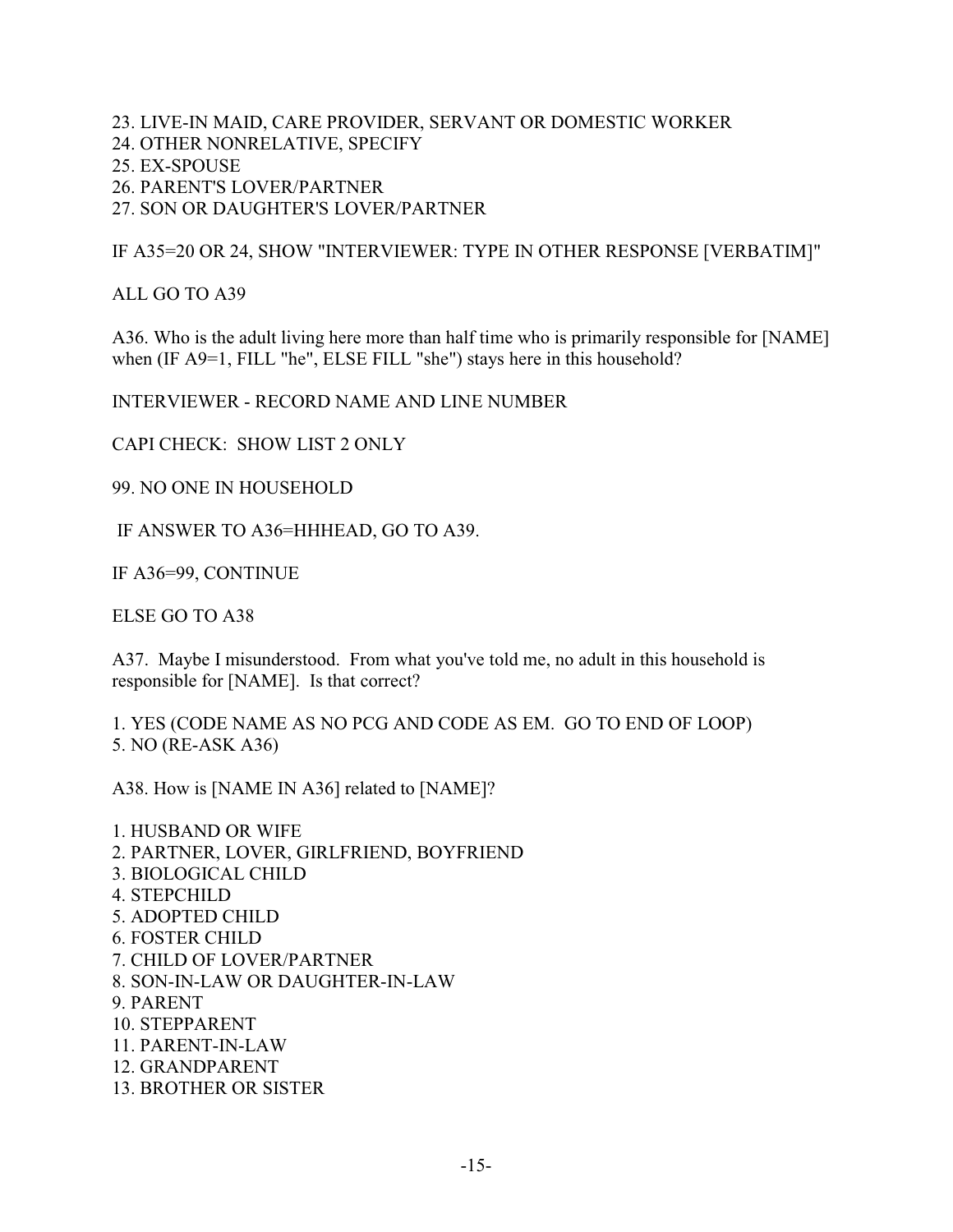14. STEPBROTHER OR STEPSISTER 15. HALF-BROTHER OR HALF-SISTER 16. BROTHER-IN-LAW OR SISTER-IN-LAW 17. GRANDCHILD 18. UNCLE OR AUNT 19. NEPHEW OR NIECE 20. OTHER RELATIVE, SPECIFY 21. ROOMMATE 22. FRIEND 23. LIVE-IN MAID, CARE PROVIDER, SERVANT OR DOMESTIC WORKER 24. OTHER NONRELATIVE, SPECIFY 25. EX-SPOUSE

- 26. PARENT'S LOVER/PARTNER
- 27. SON OR DAUGHTER'S LOVER/PARTNER

IF A38=20 OR 24, SHOW "INTERVIEWER: TYPE IN OTHER RESPONSE [VERBATIM]"

(THIS SECTION DETERMINES WHO IS FATHER FIGURE FOR KIDS WITHOUT A FATHER IN THE HOUSEHOLD)

A39. CHECK A24:

1. NO BIO/ADOPT FATHER IN THE HOUSEHOLD 2. BIO/ADOPT FATHER IS IN THE HOUSEHOLD (GO TO END OF LOOP)

IF NAME CODED A7=4 OR 6 AND HHHEAD=MALE, GO TO END OF LOOP.

A40. Does [NAME] have a stepfather, a foster father, or someone else in this household who is like a father to (IF A9=1, FILL "him", ELSE FILL "her")?

1. YES, STEPFATHER 2. YES, FOSTER FATHER 3. YES, OTHER FATHER FIGURE 4. NO (GO TO END OF LOOP)

A41. Who is [NAME]'s (IF A40=1, FILL "stepfather", IF A40=2, FILL "foster father" ELSE FILL "person who is like a father")?

INTERVIEWER - RECORD NAME AND LINE NUMBER

CAPI CHECK: SHOW LIST 1

99. NO ONE IN HOUSEHOLD

IF A40=1 OR 2, GO TO END OF LOOP IF PERSON CODED IN A41 IS NOT HEAD OF HH, **CONTINUE**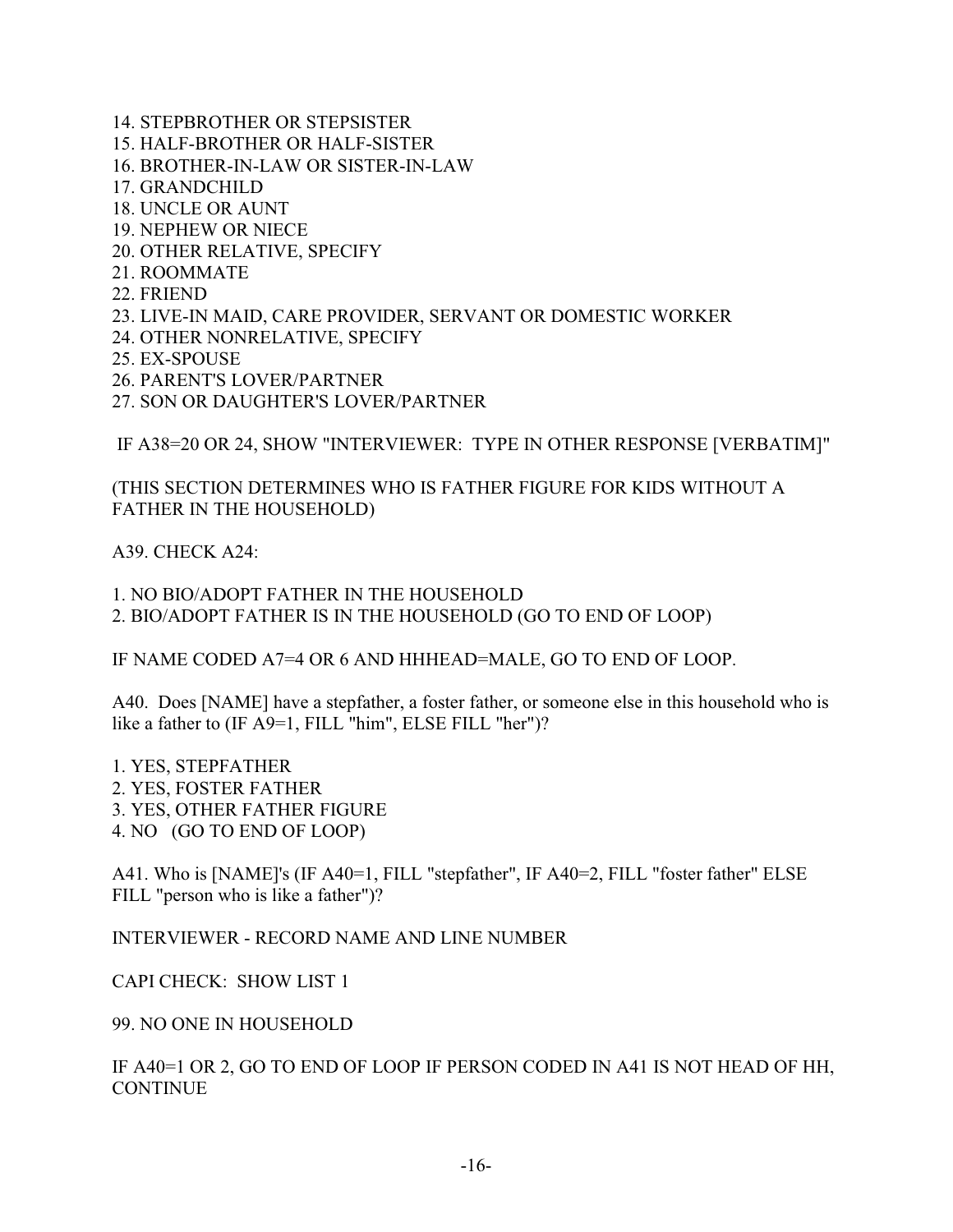A42. How is [NAME IN A41] related to [CHILD NAME]?

1. HUSBAND OR WIFE

- 2. PARTNER, LOVER, GIRLFRIEND, BOYFRIEND
- 3. BIOLOGICAL CHILD
- 4. STEPCHILD
- 5. ADOPTED CHILD
- 6. FOSTER CHILD
- 7. CHILD OF LOVER/PARTNER
- 8. SON-IN-LAW OR DAUGHTER-IN-LAW
- 9. PARENT
- 10. STEPPARENT
- 11. PARENT-IN-LAW
- 12. GRANDPARENT
- 13. BROTHER OR SISTER
- 14. STEPBROTHER OR STEPSISTER
- 15. HALF-BROTHER OR HALF-SISTER
- 16. BROTHER-IN-LAW OR SISTER-IN-LAW
- 17. GRANDCHILD
- 18. UNCLE OR AUNT
- 19. NEPHEW OR NIECE
- 20. OTHER RELATIVE, SPECIFY
- 21. ROOMMATE
- 22. FRIEND
- 23. LIVE-IN MAID, CARE PROVIDER, SERVANT OR DOMESTIC WORKER
- 24. OTHER NONRELATIVE, SPECIFY
- 25. EX-SPOUSE
- 26. PARENT'S LOVER/PARTNER
- 27. SON OR DAUGHTER'S LOVER/PARTNER

IF A42=20 OR 24, SHOW "INTERVIEWER: TYPE IN OTHER RESPONSE [VERBATIM]"

LIST 2 LOOP END - IF ANY MORE PEOPLE ON LIST, GO BACK TO A12, ELSE CONTINUE.

(TASK. 6 SELECTION OF RESPONDENTS)

STEP 1 RANDOMLY SELECT ADULT (RSA)

ANY PERSON

• 18 OR OLDER

AND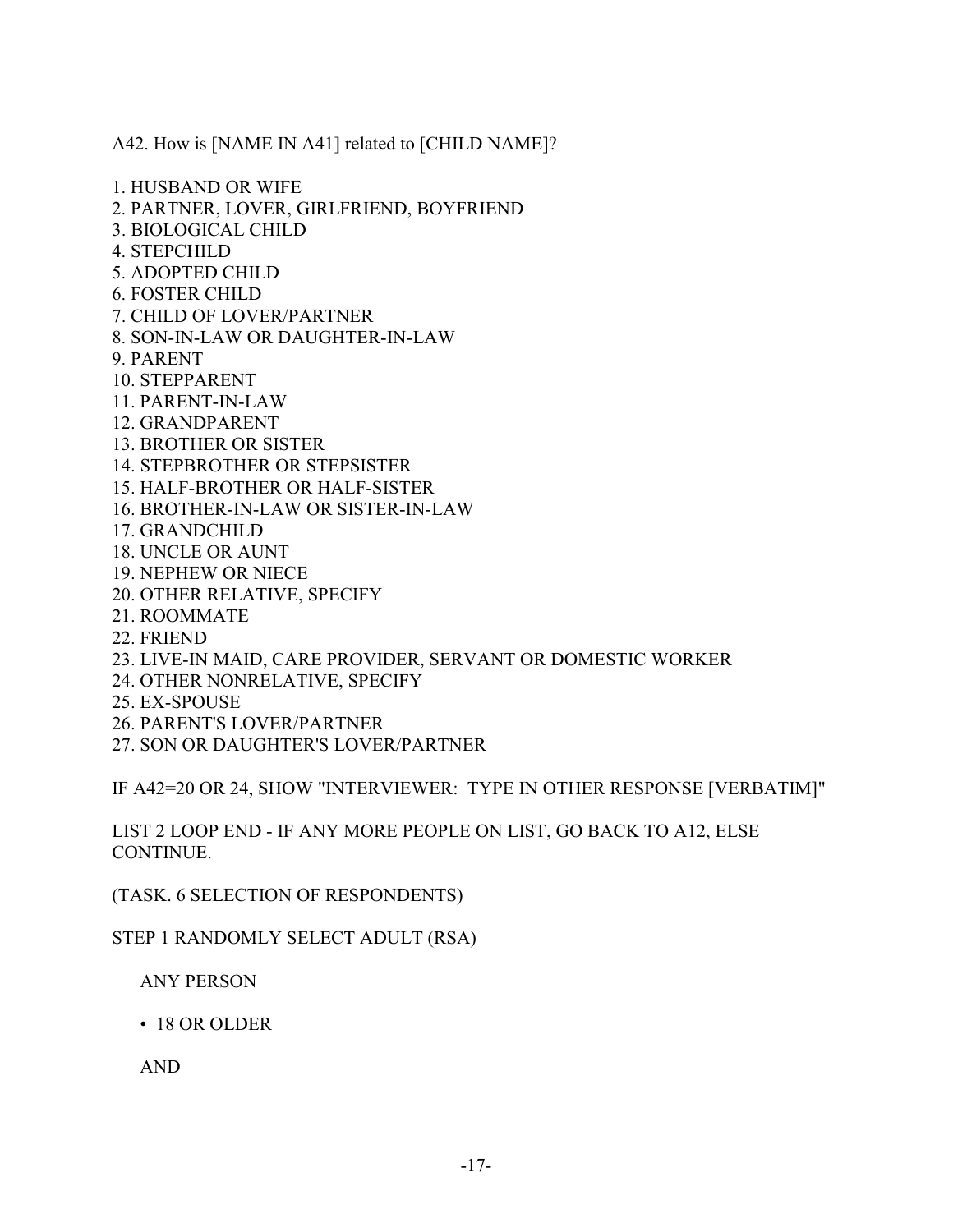## • LIVES IN HH 1/2 TIME OR MORE

## STEP 2 RANDOMLY SELECT CHILD (RSC)

ANY PERSON

 $• 0-17$ 

AND

• LIVES IN HH 1/2 TIME OR MORE

STEP 3 DETERMINE PRIMARY CAREGIVER OF RSC

IS THERE A

- FULL-TIME RESIDENT BIO/ADOPT MOM
- 1. YES (CODE HER AS PCG)
- 5. NO (CONTINUE)
- FULL-TIME RESIDENT OTHER MOM EQUIVALENT
- 1. YES (CODE HER/HIM AS PCG)
- 5. NO (CONTINUE)
- FULL-TIME RESIDENT BIO/ADOPT DAD
- 1. YES (CODE HIM AS PCG)
- 5. NO (CODE AS EMANCIPATED MINOR AND CODE AS NO PCG)

STEP 4 RANDOMLY SELECT SIBLING OF RSC

ANY PERSON

 $\cdot 0.17$ 

AND

• SAME BIO/ADOPT MOM AS RSC

AND

• SAME PCG AS RSC

AND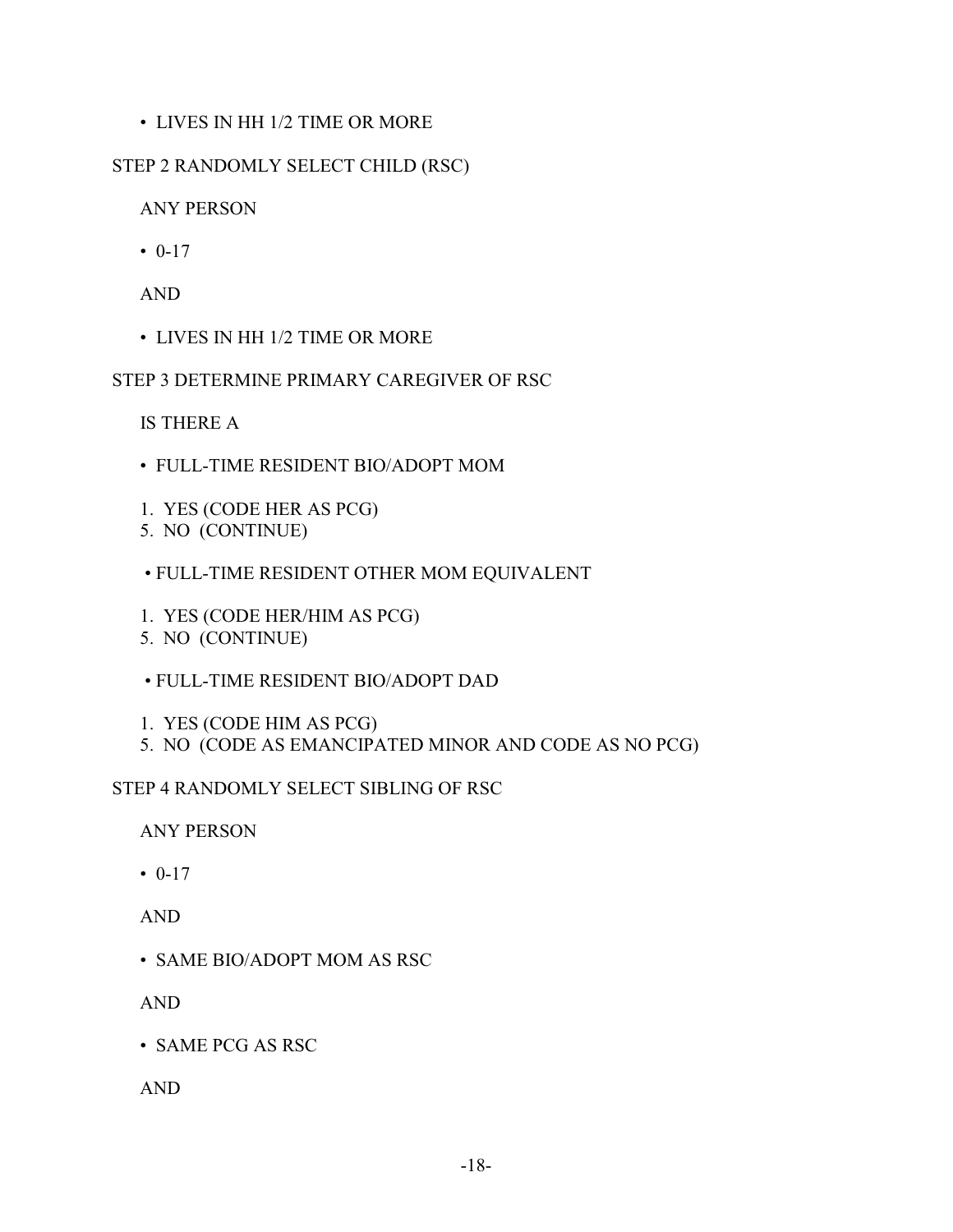• LIVES IN HH 1/2 TIME OR MORE

#### STEP 5 DETERMINE WHO IS SPOUSE/PARTNER OF RSA, PCG, EM

STEP 5 LOOP BEGIN

5.a CHECK A10: IS [NAME] MARRIED OR LIVING WITH A PARTNER?

1. YES (CONTINUE) 5. NO (GO TO STEP 5 LOOP END)

5.b CHECK A5 AND A6: IS [NAME] CODED HEAD OF HOUSEHOLD?

1. YES (GO TO 5.d) 5. NO (CONTINUE)

5.c CHECK A7: IS [NAME] THE SPOUSE OR PARTNER OF HEAD OF HOUSEHOLD?

1. YES (CODE THIS PERSON AS SPOUSE/PARTNER OF [NAME]) 5. NO (GO TO 5.f)

5.d CHECK A7 FOR OTHERS BESIDES [NAME] ON LIST 1: IS SOMEONE CODED AS SPOUSE OR PARTNER OF [NAME]?

- 1. YES (CONTINUE)
- 5. NO (GO TO 5.f)

5.e CHECK A11 FOR PERSON CODED AS SPOUSE OR PARTNER OF [NAME]: IS S/HE A FULL-TIME RESIDENT?

1. YES (CODE THIS PERSON AS SPOUSE/PARTNER OF [NAME]) 5. NO (CODE [NAME] AS "NO SPOUSE/PARTNER OR PT SPOUSE/PARTNER")

ALL GO TO STEP 5 LOOP END

5.f From what you've told me, [NAME] is married or living with a partner. But I don't think I have that person's name. Could you tell me that person's name?

#### RECORD NAME AND LINE NUMBER. IF MEMBER NOT LISTED, ENTER 99 FOR THE LINE NUMBER

STEP 5 LOOP END - GO BACK TO 5.a

#### STEP 6 DETERMINE WHO GETS HOUSEHOLD QUESTIONNAIRE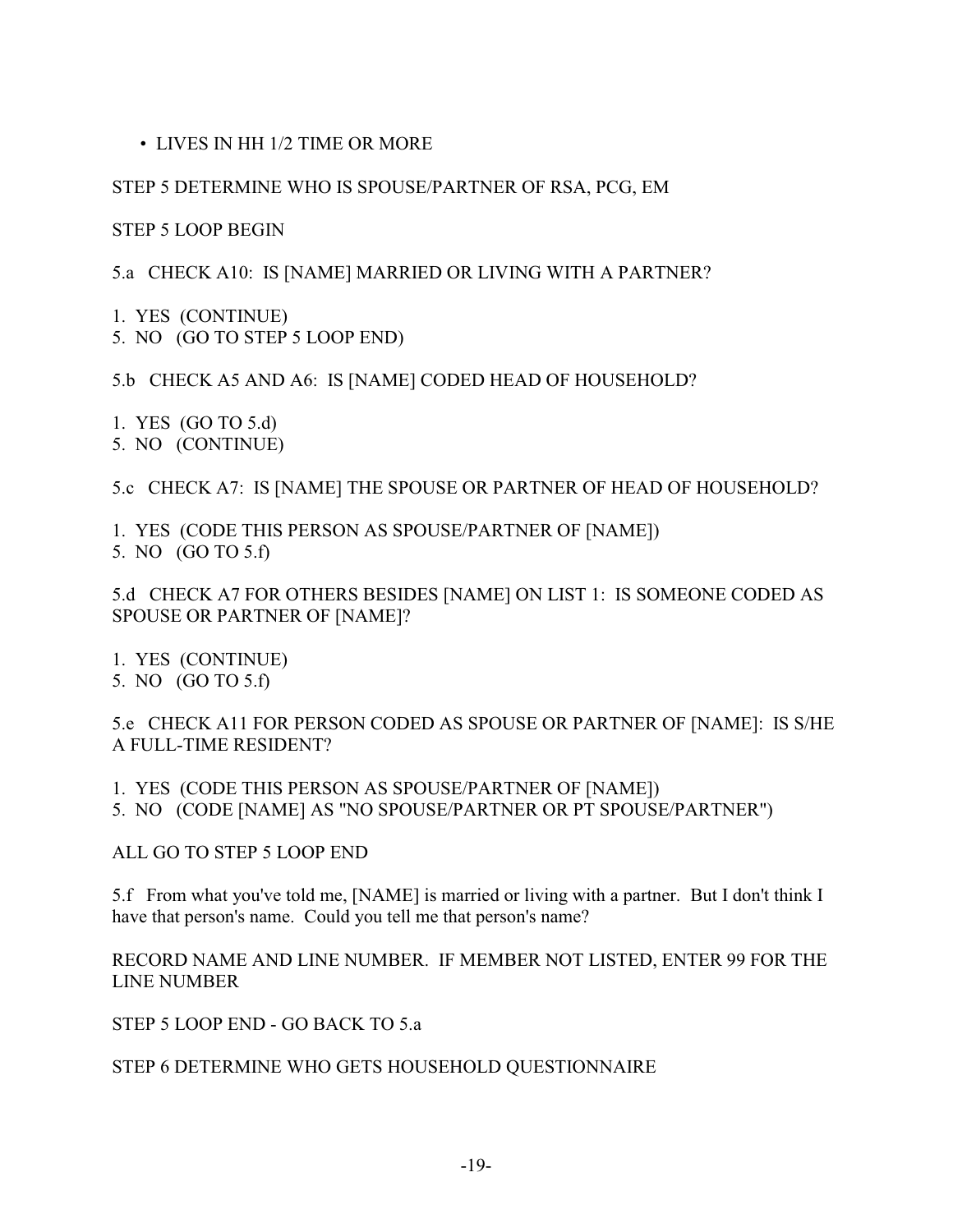6.a CAPI CHECK: IS RSA 25 OR OLDER?

1. YES (GO TO 6.c) 5. NO (CONTINUE)

6.b CAPI CHECK: IS RSA=HHHEAD AND...

1. NO ONE CODED A7=9 OR 10 OR 11, GO TO 6.c 2. ONLY ONE PERSON CODED A7=9 OR 10 OR 11(THAT PARENT ANSWERS HH QUEX., GO TO 6.f 3. TWO PEOPLE CODED A7=9 OR 10 OR 11, GO TO 6.e 4. RSA IS NOT HHHEAD (CONTINUE)

6.b0 CAPI CHECK: IS ANY ADULT AT LEAST 12 YEARS OLDER THAN RSA AND CODED A11=1 (FULL-TIME RESIDENT)

1. YES - CONTINUE

2. NO - GO TO 6.c

6.b1 ASK: (Do you/Does NAME) have a parent living or staying in this household?

1. YES (CONTINUE) 5. NO - GO TO 6.c

6.b2 ASK: Who is (your/NAME's) parent?

SHOW ROSTER LIST 2

IF 1 NAME CODED, PARENT ANSWER HH QUEX, GO TO 6.f

IF 2 NAMES CODED, GO TO 6.e

6.c DOES RSA HAVE SPOUSE/PARTNER IN HH?

1. YES (CONTINUE)

5. NO (RSA ANSWERS HH QUEX, GO TO 6.f)

IF SPOUSE/PARTNER IS FULL TIME RESIDENT, ASK 6d, IF NOT, RSA ANSWERS HH **QUEX** 

6.d ASK: Who knows more about your household finances? (IF ROSTER RESPONDENT IS RSA FILL "You"; ELSE FILL "RSA name") or (IF ROSTER RESPONDENT IS SPOUSE OF RSA FILL "you"; ELSE FILL "RSA spouse name")?

1. RSA

2. HUSBAND/WIFE/PARTNER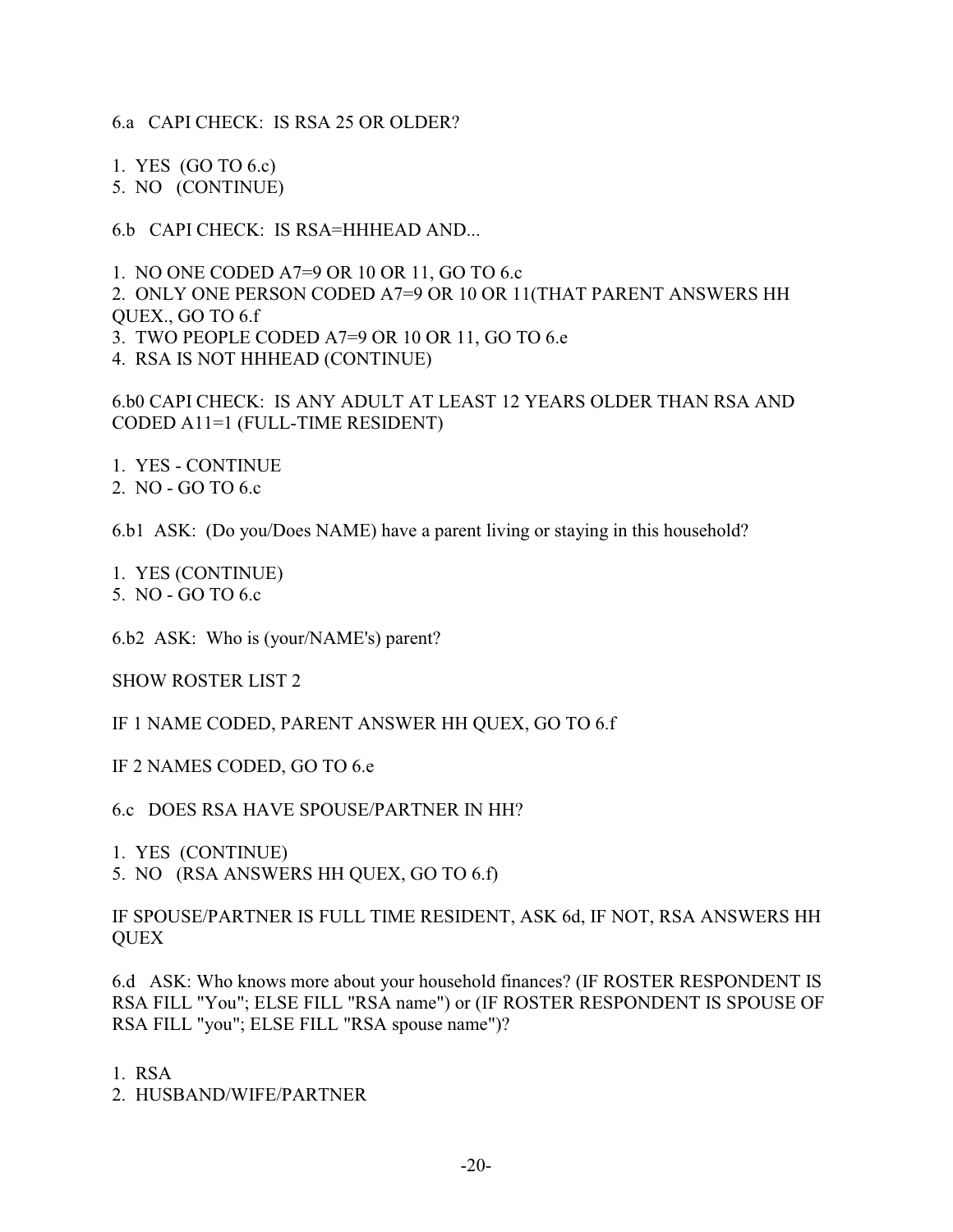3. EQUAL

#### IF 6.d=1 OR 3, RSA ANSWERS HH QUEX, GO TO 6.f

#### IF 6.d=2, HUSBAND/WIFE/PARTNER ANSWERS HH QUEX, GO TO 6.f

ALL GO TO 6.f

6.e ASK: "Which of (IF ROSTER R IS RSA, FILL "your", ELSE FILL "[RSA NAME]'s" parents knows the most about the household finances? Is it (FILL RSA's PARENT[S] NAME)."

CAPI SHOW LINE NUMBER AND NAMES OF PARENTS

ALL GO TO 6.f

6.f IS THE RSA A PARENT OF RSC?

1. YES (GO TO END) 5. NO (CONTINUE)

6.g IS THE RSA AN OLDER SIBLING OF RSC?

1. YES (GO TO END) 5. NO (CONTINUE)

6.h IS THE RSA THE PCG OF RSC?

1. YES (GO TO END) 5. NO (PCG ANSWERS HH QUEX)

END OF SELECTION

CAPI program then notifies interviewer about who respondents are, which questionnaires need to be completed, and the estimated length (in time) of these questionnaires.

For the sampled respondents, if the household roster contains only a first name or first names, the interviewer needs to obtain the complete name of the respondent at this point.

My computer has selected [NAME OF PERSON SAMPLED FOR WHOM WE ONLY HAVE FIRST NAME OR INITIALS] for interview. Can you tell me this person's full name?

[INTERVIEWER: RECORD FULL NAME OF PERSON SAMPLED HERE]

Partial list of output variables from HH roster to rest of questionnaires include:

(1) Select respondents' names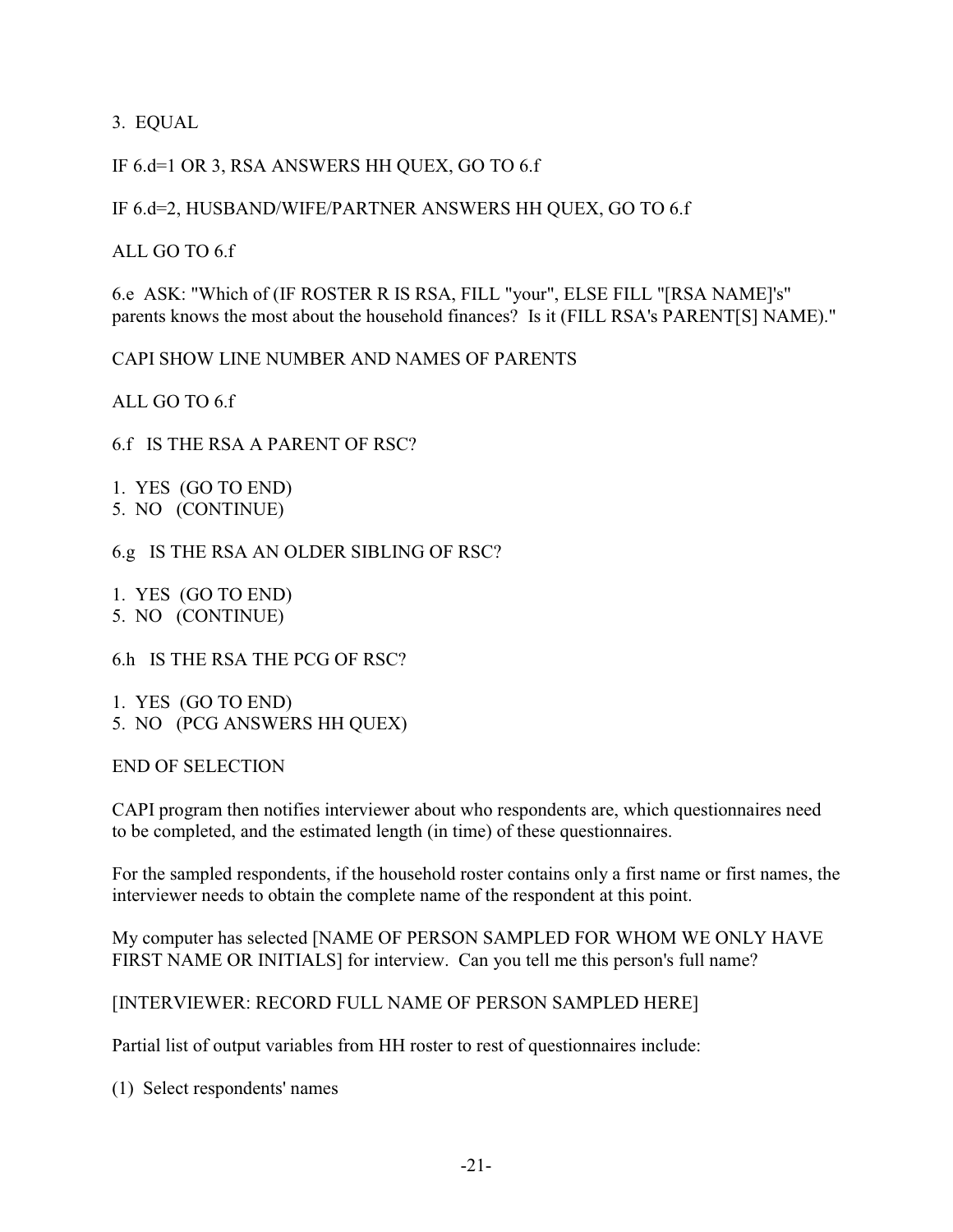(2) Select respondents' characteristics from Sections A and B (age, marital status, sex)

(3) Whether RSA was the person who completed HH roster

(4) Role of each respondent (RSA, PCG, RSA+PCG, RSC, SIB)

(5) For the RSC and SIB (if any): name of PCG, name and relationship of mother/mother figure and father/father figure

SECTION B. BACKGROUND OF HOUSEHOLD MEMBERS

Finally, I have a few (IF A5=1, FILL "other questions about you.", ELSE FILL "questions about each person who lives or stays in this household.")

LOOP START: ASK B1-B5 FOR EACH PERSON ON LIST 1

IF A8=6 OR MORE, CONTINUE

ELSE GO TO B2

B1. How much school (IF A5=1, FILL "have you", ELSE FILL "has [NAME]") completed?

INTERVIEWER NOTE: FOR THOSE CURRENTLY IN SCHOOL, THIS DOES NOT INCLUDE THE CURRENT YEAR OF SCHOOL , UNLESS IT IS ALREADY COMPLETED

0. NONE

1 to 11. \_GRADE 1 THROUGH 11) [CAPI RANGE=1-11] 12. HIGH SCHOOL GRADUATE OR COMPLETED GED 13. SOME VOCATIONAL SCHOOL 14. COMPLETED VOCATIONAL SCHOOL 15. SOME COLLEGE 16. ASSOCIATES' DEGREE (AA) 17. BACHELORS' DEGREE (BA, BS) 18. SOME GRADUATE OR PROFESSIONAL SCHOOL (AFTER COMPLETING COLLEGE)

19. COMPLETED GRADUATE/PROFESSIONAL DEGREE

B2. (IF A5=1, FILL "Are you", ELSE FILL "Is [NAME]") Latino, white, African-American, Asian or something else?

CODE ALL THAT APPLY

- 1. Latino
- 2. White
- 3. African-American, Black
- 4. Asian
- 5. Pacific Islander
- 6. Native American/American Indian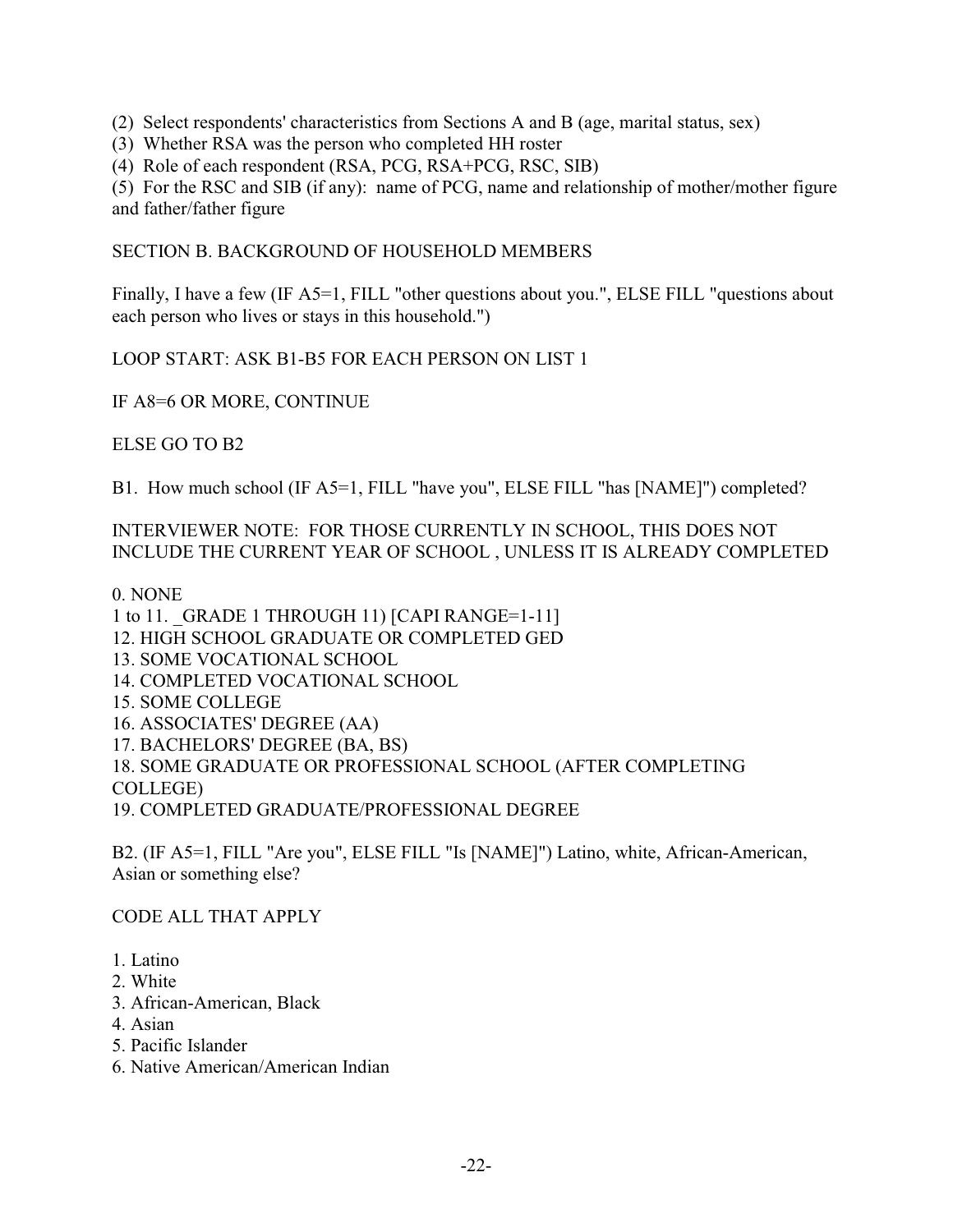## IF A8=14 OR MORE, CONTINUE, ELSE GO TO B6

## IF NAME=HHHEAD AND A7=3 FOR ANYONE, GO TO CAPI CHECK ABOVE B4

## IF NAME CODED A7=9 OR 12, GO TO CAPI CHECK ABOVE B4

B3. (IF A5=1, FILL "Have you", ELSE FILL "Has [NAME]") ever had any children?

1. YES 5. NO

## IF A8=16 OR MORE, CONTINUE, ELSE GO TO B6

B4. (IF A5=1, FILL "Have you", ELSE FILL "Has [NAME]") had a paid job full time or part time, at any time in the past month?

1. YES

5. NO

B5. Did (IF A5=1, FILL "you", ELSE FILL "[NAME]") receive any type of public assistance or welfare benefits during the past month?

1. YES

5. NO

B6. (IF A5=1, FILL "Were you", ELSE FILL "Was [NAME]") covered by any type of health insurance during the past month? This includes insurance through a job, through a plan you or someone else bought, or through a program like MediCal or Healthy Families?

1. YES 5. NO

## LOOP END - GO BACK TO B1 FOR NEXT PERSON ON LIST 1

## SECTION C. HOME LANGUAGE

C1. Do you (IF A5=2 OR MORE, FILL "and others who live here in this household") speak any language other than (IF LANG=1, FILL 'ENGLISH'; IF LANG=2, FILL 'SPANISH') at home?

1. YES

5. NO (GO TO END OF HH ROSTER)

C2. Besides (IF LANG=1, FILL 'ENGLISH'; IF LANG=2, FILL 'SPANISH'), what languages are spoken in your household?

(CODE ALL THAT APPLY)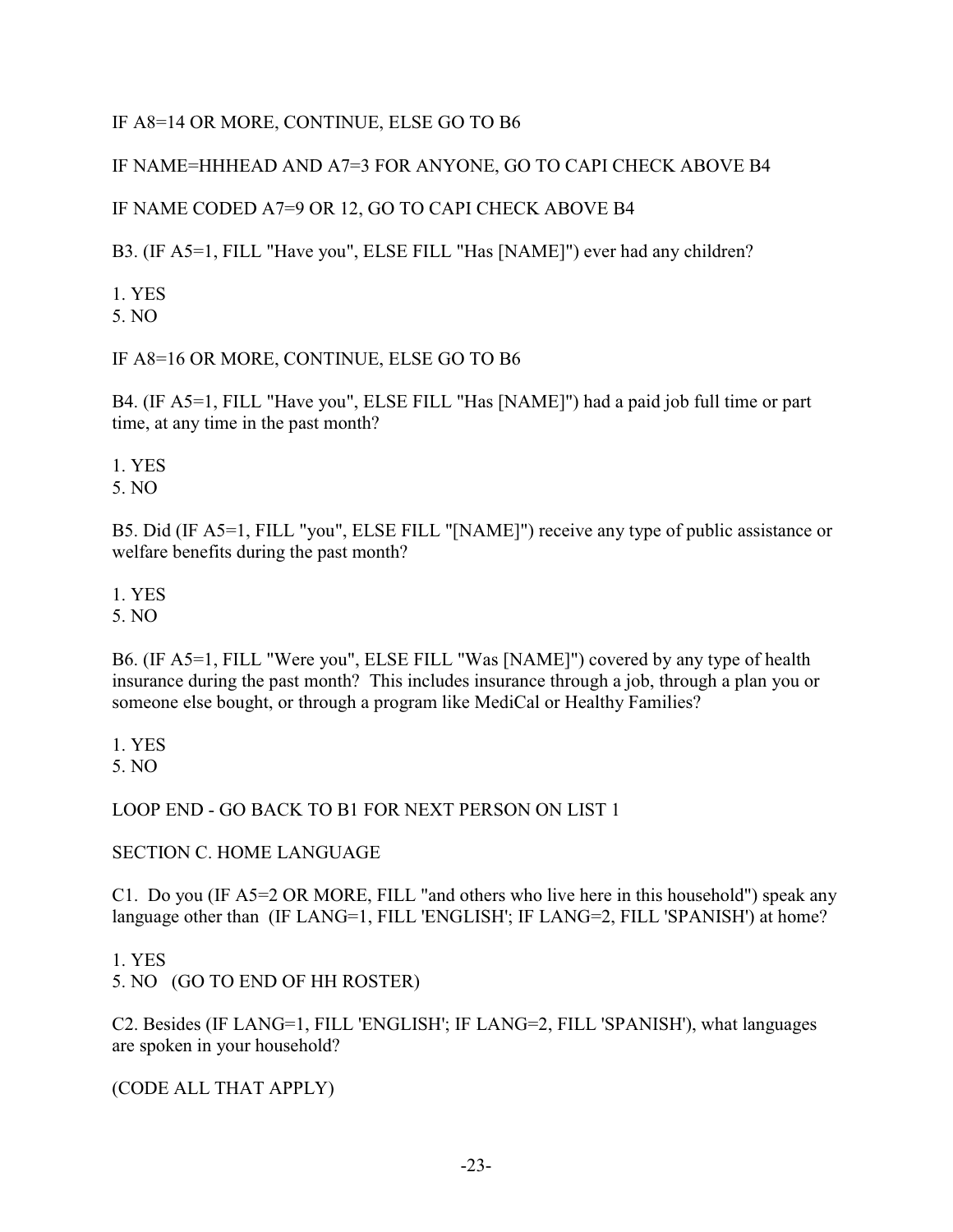- 1. ENGLISH
- 2. SPANISH
- 3. ARMENIAN
- 4. CAMBODIAN/KHMER
- 5. CHINESE (MANDARIN, CANTONESE, OTHER)
- 6. FARSI OR PERSIAN
- 7. JAPANESE
- 8. KOREAN
- 9. LATIN AMERICAN INDIGENOUS/INDIAN LANGUAGE (FOR EXAMPLE, QUICHÉ, KANJOBAL, ZAPOTEC, MIXTEC)
- 10. RUSSIAN
- 11. TAGALOG
- 12. VIETNAMESE
- 13. OTHER, SPECIFY

IF C2=13, SHOW "INTERVIEWER: TYPE IN OTHER RESPONSE [VERBATIM]"

END

Back to Top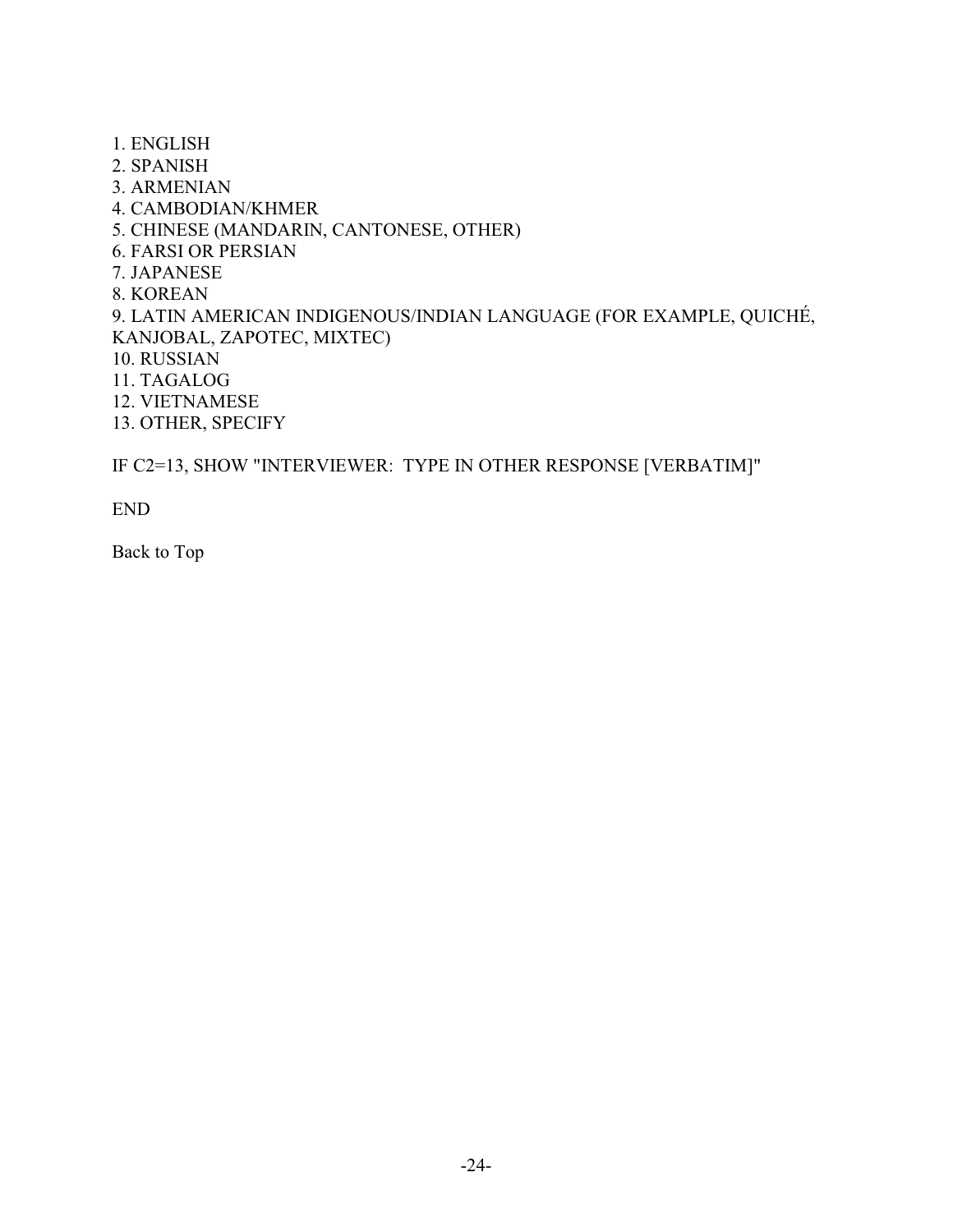## **3. HOUSEHOLD QUESTIONNAIRE**

PRELOAD FROM HOUSEHOLD ROSTER:

WHETHER R HAS A SPOUSE OR PARTNER

SEX OF R'S SPOUSE OR PARTNER

WHETHER R HAS CHILDREN IN HOUSEHOLD

WHETHER R HAS A CHILD IN HOUSEHOLD

WHETHER R'S SPOUSE OR PARTNER (IF ANY) HAS CHILDREN IN THE HOUSEHOLD

WHETHER R'S SPOUSE OR PARTNER (IF ANY) HAS A CHILD IN THE HOUSEHOLD

PRELOAD (OTHER):

TODAY'S DATE TO DETERMINE WHICH CALENDAR YEAR TO ASK ABOUT.

SECTION A. FAMILY INCOME AND ASSETS

TIME STARTED

A1 INTRO. Now I have some questions about (FROM THE HOUSEHOLD ROSTER, IF RESPONDENT HAS NO SPOUSE / PARTNER OR CHILDREN LIVING IN HOUSEHOLD, FILL "your", ELSE FILL "your family's") income during the last calendar year, that is January through December (IF "TODAY'S DATE" < = "12/31/2000", FILL "1999" ELSE FILL "2000"). We need this information to understand the economic status of households in Los Angeles. As with other all questions in this survey, the information you provide will be kept completely confidential.

A1. During (IF "TODAY'S DATE" < = "12/31/2000", FILL "1999" ELSE FILL "2000") did you yourself receive any income from a job. This includes wages, salary, commissions, and tips.

INTERVIEWER INSTRUCTION: INCLUDE WAGES AND SALARY FROM SELF-EMPLOYMENT

1. YES 5. NO IF  $A1 = 5$  GO TO A3

A2. During (IF "TODAY'S DATE" < = "12/31/2000", FILL "1999" ELSE FILL "2000") how much income did you receive from all these sources?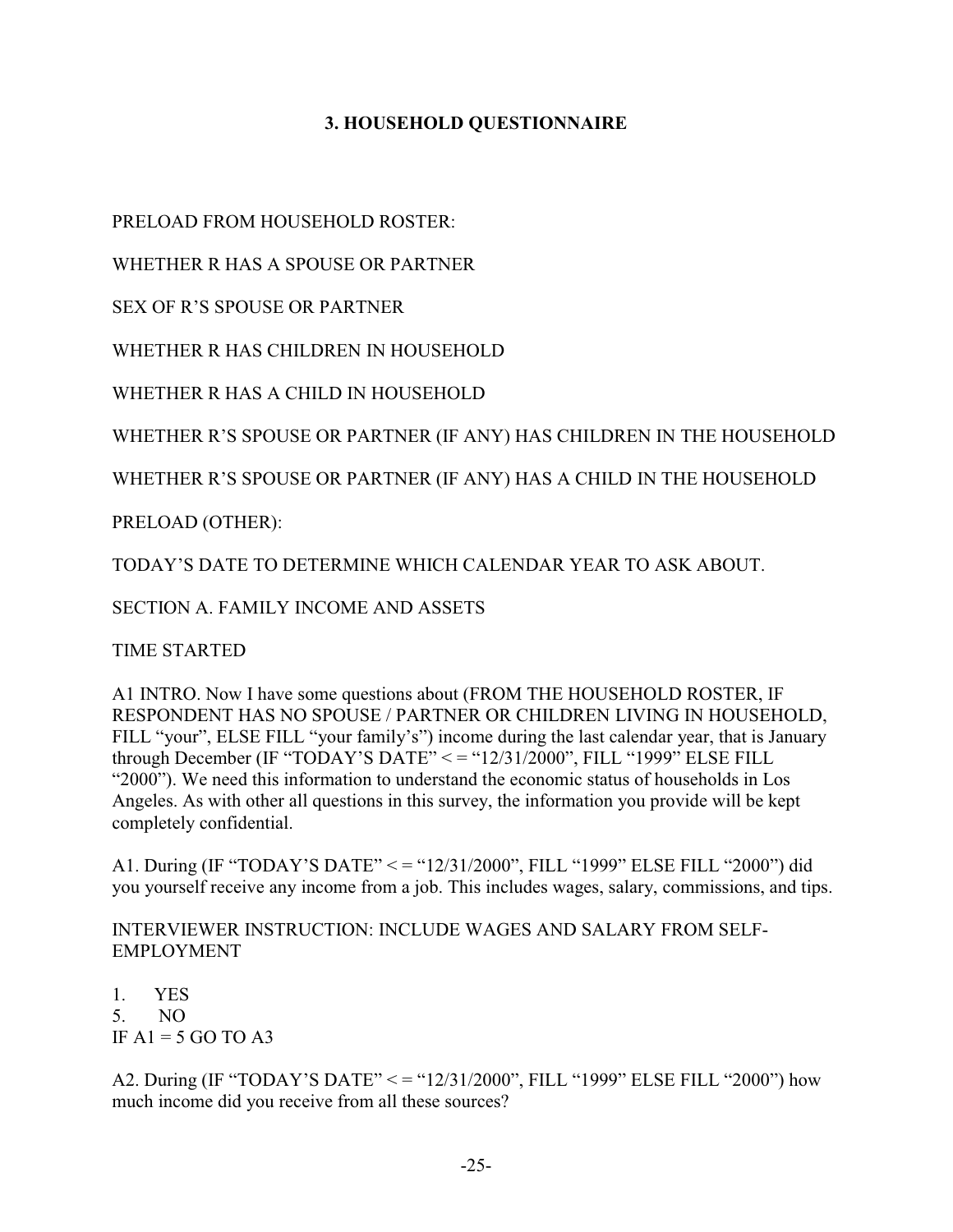PROBE: While you may not know the exact amount, please tell me about how much it was.

DURING ALL OF (IF "TODAY'S DATE" <= "12/31/2000", FILL  $\frac{\text{S}}{\text{``1999''}} \frac{1}{\text{ELSE}} \frac{1}{\text{FILL}} \frac{1}{\text{``2000''}}$ 

(RANGE 1-9,999,999 VERIFY AT 500,000)

A3. CAPI CHECK - RESPONDENT'S MARITAL STATUS:

- 1. R's SPOUSE/PARTNER IS LIVING IN HOUSEHOLD WITH RESPONDENT
- 2. RESPONDENT DOES NOT HAVE A SPOUSE OR PARTNER
- 3. RESPONDENT IS NOT LIVING WITH A PARTNER OR SPOUSE

IF  $A3 = 2$  OR 3, GO TO A6

A4 INTRO. NOW I WOULD LIKE TO ASK ABOUT YOUR [IF HH ROSTER INDICATES R's HUSBAND IS LIVING IN THE HOUSEHOLD, FILL "husband" ELSE IF HH ROSTER INDICATES R's WIFE IS LIVING IN THE HOUSEHOLD, FILL "wife" ELSE FILL "partner"].

A4. During (IF "TODAY'S DATE" < = "12/31/2000", FILL "1999" ELSE FILL "2000") did (IF R's SPOUSE / PARTNER = "MALE" FILL "he", ELSE FILL "she") receive any income from a job? This includes wages, salary, commissions, or tips.

- 1. YES
- 5. NO

IF  $AA = 5$ , GO TO A6

A5. During (IF "TODAY'S DATE" < = "12/31/2000", FILL "1999" ELSE FILL "2000") how much income did (IF R's SPOUSE / PARTNER = "MALE" FILL "he", ELSE FILL "she") receive from all these sources?

PROBE: While you may not know the exact amount, please tell me about how much it was.

DURING ALL OF (IF "TODAY'S DATE" <= "12/31/2000", FILL  $\frac{1}{1999}$ " ELSE FILL "2000")

(RANGE 1-9,999,999 VERIFY AT 500,000)

A6. CAPI CHECK ROSTER LIST 1: DOES RESPONDENT HAVE CHILD OR CHILDREN AGES 10 OR OLDER IN HH?

- 1. CHILD
- 2. MORE THAN 1 CHILD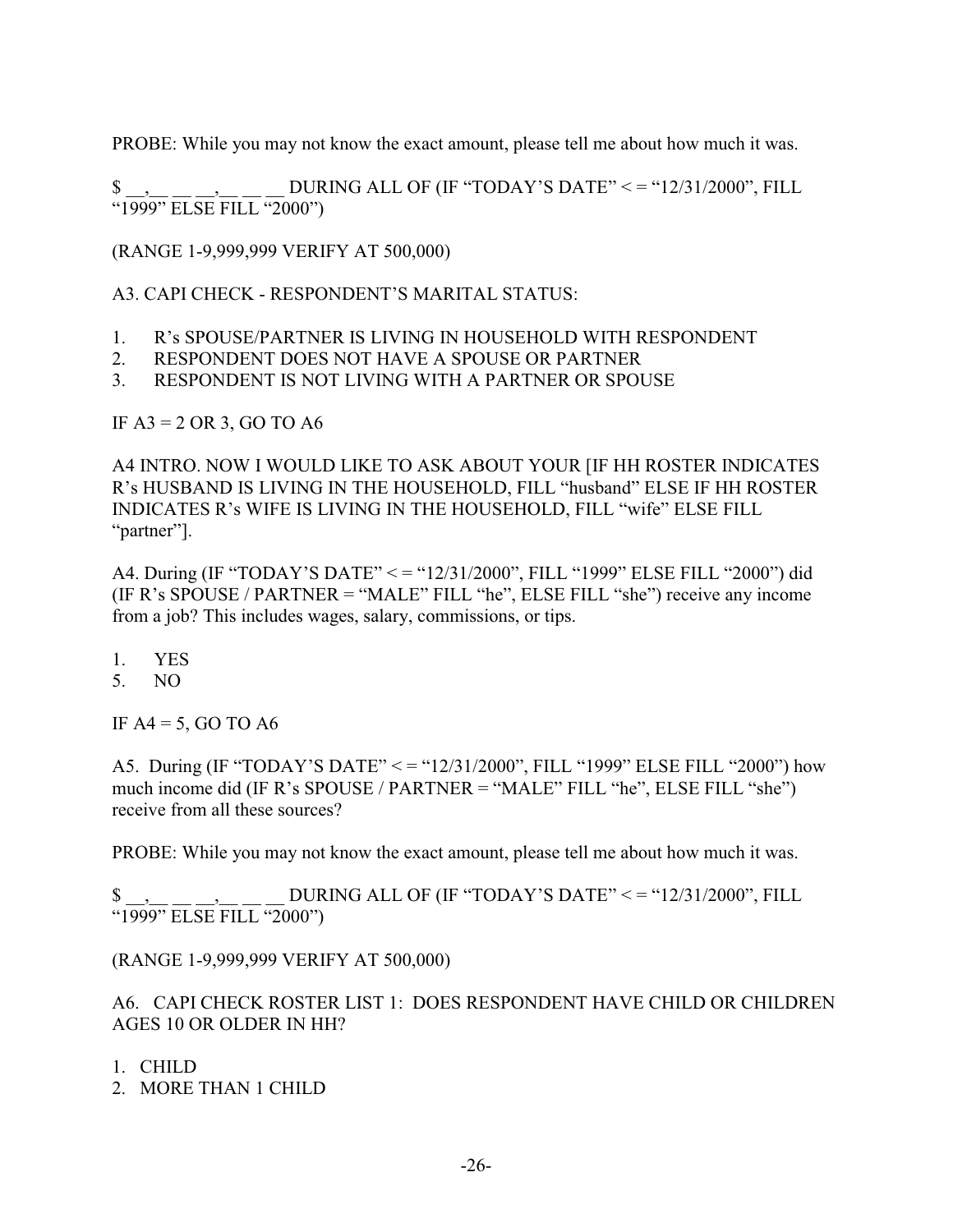3. NONE

A7. CAPI CHECK ROSTER LIST 1: DOES RESPONDENT HAVE SPOUSE/PARTNER IN HH?

- 1. SPOUSE
- 2. PARTNER
- 3. NEITHER

IF A6=3 AND A7=3, GO TO A14 IF A6=1 OR 2 AND A7=3, GO T0 A10 IF A6=1 OR 2 AND A7=1 OR 2, GO TO A8

A8. CAPI CHECK ROSTER LIST 1: RESPONDENT'S SPOUSE/PARTNER SEX?

- 1. MALE
- 2. FEMALE

A9. CAPI CHECK ROSTER LIST 1: DOES SPOUSE/PARTNER HAVE CHILD OR CHILDREN AGES 10 OR OLDER IN HH?

- 1. CHILD
- 2. MORE THAN 1 CHILD
- 3. NONE

IF A6 AND A9=3, GO TO A14

A10. Now I want to ask you about [FILL] who [is/are] living with you.

CAPI CHECK: INSERT FILLS ABOVE BASED ON THE FOLLOWING.

IF A6=1 AND A7=3, FILL "your child" IF A6=2 AND A7=3, FILL "your children" IF A6=1 AND A7=1 AND A8=1 AND A9=1, FILL "you and your husband's child" IF A6=2 AND A7=1 AND A8=1 AND A9=1 OR 2, FILL "you and your husband's children" IF A6=1 AND A7=1 AND A8=2 AND A9=1, FILL, "you and your wife's child" IF A6=2 AND A7=1 AND A8=2 AND A9=1 OR 2, FILL "you and your wife's children" IF A6=1 AND A7=2 AND A9=1, FILL "you and your partner's child" IF A6=2 AND A7=2 AND A9=1 OR 2, FILL "you and your partner's children" IF A6=3 AND A7=1 AND A8=1 AND A9=1, FILL "your husband's child" IF A6=3 AND A7=1 AND A8=1 AND A9=2, FILL "your husband's children" IF A6=3 AND A7=1 AND A8=2 AND A9=1, FILL "your wife's child" IF A6=3 AND A7=1 AND A8=2 AND A9=2, FILL "your wife's children" IF A6=3 AND A7=2 AND A9=1, FILL "your partner's child" IF A6=3 AND A7=2 AND A9=2, FILL "your partner's children" IF ONE ELIGIBLE CHILD, FILL "is" IF TWO OR MORE ELIGIBLE CHILDREN, FILL "are"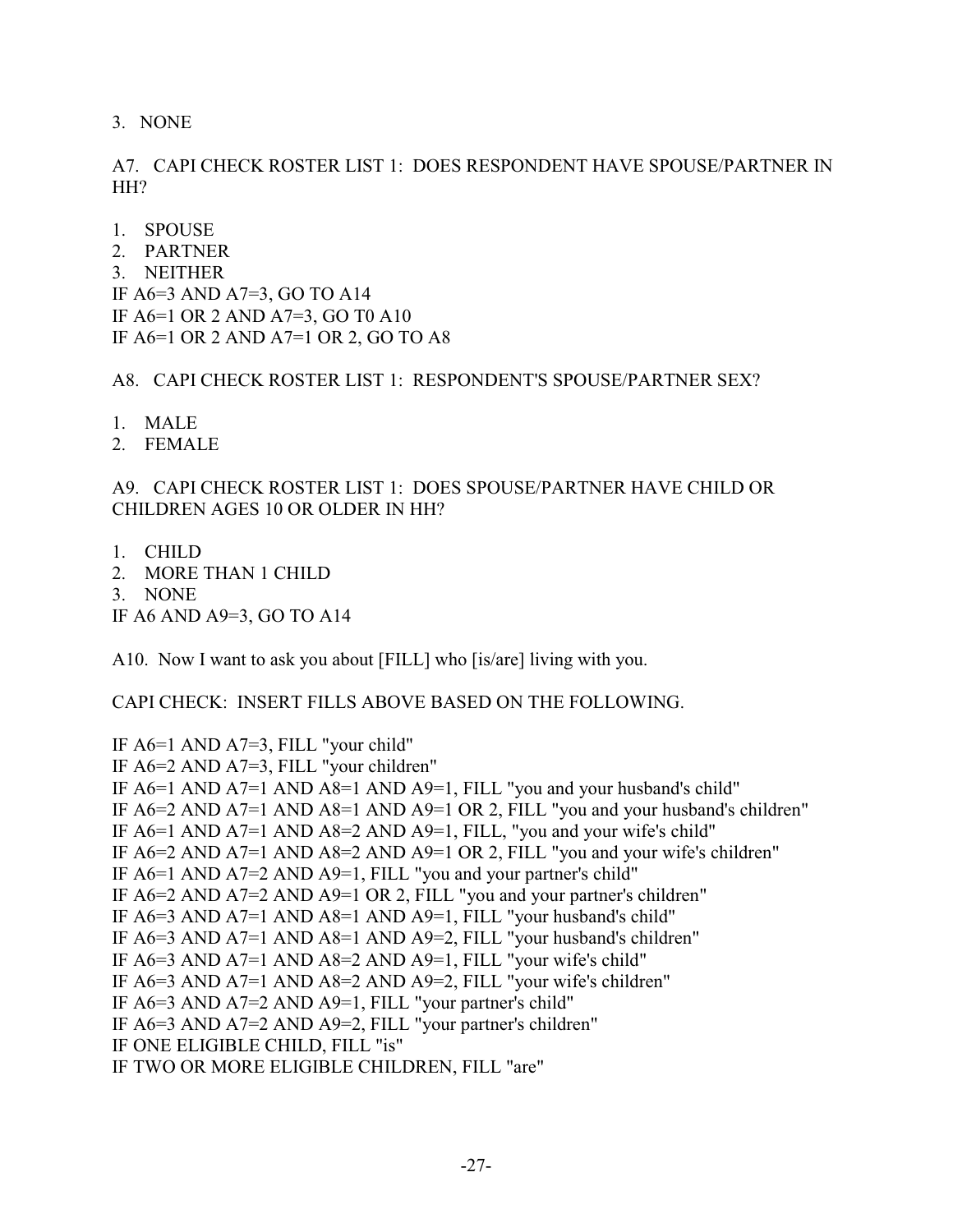A11. During (IF "TODAY'S DATE" < = "12/31/2000", FILL "1999" ELSE FILL "2000") did (IF 1 CHILD, FILL "that child", IF MORE THAN 1 CHILD, FILL "any of these children") earn any income from a job? Please include wages, salary, commissions, and tips.

1. YES 5. NO IF  $A11 = 5$  GO TO  $A14$ 

A12. Which children?

CAPI INSTRUCTION: SHOW ROSTER LIST 1

CAPI INSTRUCTION: ASK A13 FOR EACH CHILD FROM TABLE CREATED ABOVE.

A13. During (IF "TODAY'S DATE" < = "12/31/2000", FILL "1999" ELSE FILL "2000") how much income did (FILL CHILD'S NAME) receive from wages, salary, commissions and tips combined?

PROBE: While you may not know the exact amount, please tell me about how much it was.

\$ \_\_,\_\_ \_\_ \_\_,\_\_ \_\_ \_\_ DURING ALL OF (IF "TODAY'S DATE" < = "12/31/2000", FILL "1999" ELSE FILL "2000")

A14. Now I am going to read you a list of types of income that many households receive. Please tell me whether or not you (IF R HAS PARTNER OR SPOUSE IN HH, FILL APPROPRIATE "and your partner/wife/husband"; IF THERE ARE 1 OR MORE CHILDREN <18 IN HH, FILL APPROPRIATE "and your child/children") in this household received any income from each of these sources in (IF "TODAY'S DATE" < = "12/31/2000", FILL "1999" ELSE FILL "2000").

A15. Did (IF ROSTER LIST 1 HAS 1 PERSON, FILL "you", ELSE FILL, "any of you") receive income in (IF "TODAY'S DATE" < = "12/31/2000", FILL "1999" ELSE FILL "2000") from INTERVIEWER INSTRUCTION: READ EACH CATEGORY:

a. Child support payments. 1. YES 5. NO

b. Unemployment compensation.

- 1. YES 5. NO
- c. Workers' Compensation
- 1. YES 5. NO

d. Social Security payments, including payments for children

1. YES 5. NO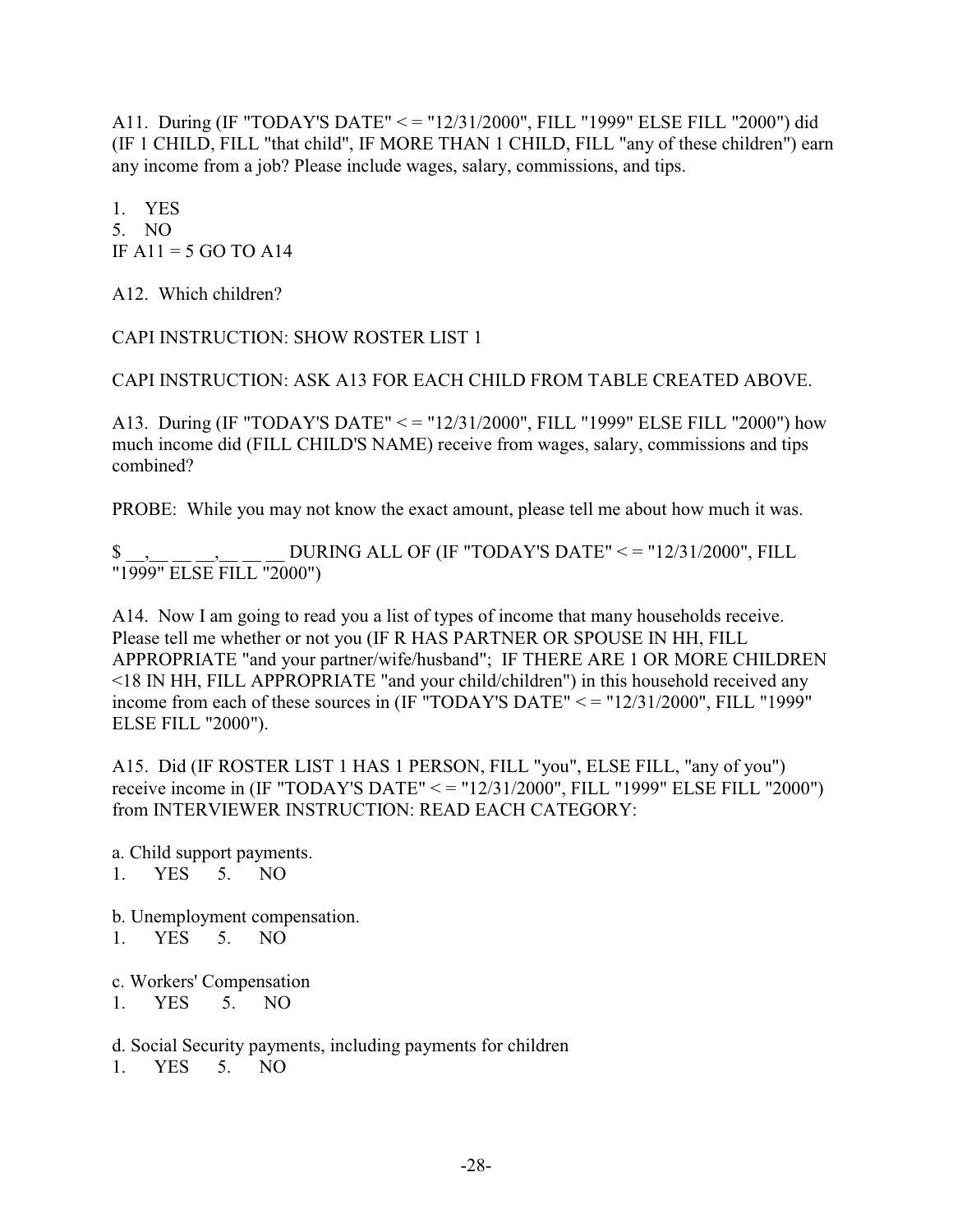e. SSI or Supplemental Security Income (a federal government program to provide money to disabled persons and low-income elderly)

1. YES 5. NO

f. Food stamps (income to lower income families to purchase food) 1. YES 5. NO

g. Public assistance payments. This includes CalWORKs, County Assistance, Cash assistance, TANF, AFDC, General Relief, or other government welfare payments. 1. YES 5. NO

h. Energy or housing assistance from the government 1. YES 5. NO

i. Foster care payments 1. YES 5. NO

j. Veteran's or VA payments 1. YES 5. NO

k. Income from pensions, retirement income, trusts, annuities or survivor benefits (not including income from IRAs, Keoghs or 401(K) accounts) 1. YES 5. NO

l. Alimony or maintenance payments 1. YES 5. NO

CAPI CHECK: ANY OF A15a THROUGH A15l=YES

- 1. YES
- 5. NO

IF CAPI CHECK=5, GO TO A18, ELSE, ASK A16 AND A17 FOR EACH YES IN A15a - A15l ABOVE. START WITH INCOME

SOURCE IN A15a AND CONTINUE THROUGH A15l.

INTERVIEWER: FIND OUT WHO ACTUALLY RECEIVES THE PAYMENTS. CODE ONLY ONE PERSON PER SINGLE PAYMENT.

PROBE: While you may not know the exact amount, please tell me about how much it was.

A16. Who received income from [FILL SOURCE OF INCOME FROM A15] in (IF "TODAY'S DATE" < = "12/31/2000", FILL "1999" ELSE FILL "2000")?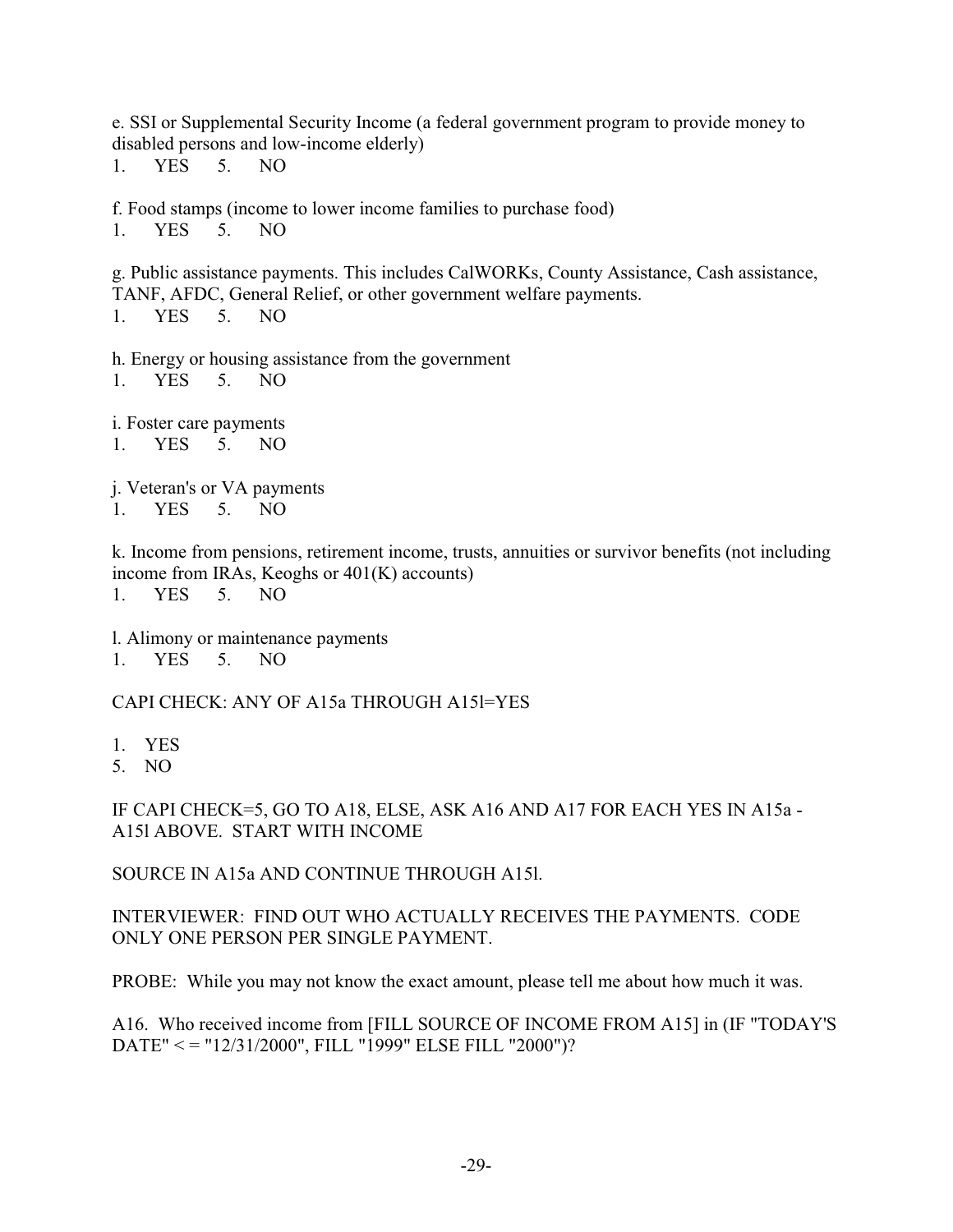CAPI CHECK; SHOW ROSTER LIST 1. ASK A17 FOR EACH PERSON FROM TABLE CREATED ABOVE.

A17. About how much income did [FILL<NAME FROM A16>] receive from [FILL  $\leq$ SOURCE OF INCOME IN A15>] in (IF "TODAY'S DATE"  $\leq$  = "12/31/2000", FILL "1999" ELSE FILL "2000")?

PROBE: While you may not know the exact amount, please tell me about how much it was.

\$ \_\_ \_\_,\_\_ \_\_ \_\_ DURING ALL OF (IF "TODAY'S DATE" < = "12/31/2000", FILL "1999"  $EISE$  FILL "2000")

(RANGE 1-99,999, VERIFY AT 50,000)

CATI CHECK: REASK A17 FOR NEXT PERSON CODED YES IN A16. RETURN TO A15 FOR NEXT INCOME SOURCE RECEIVED, ELSE, GO TO A18.

A18. Is this [house/apartment]

- 1. Rented by someone in this household?
- 2. Owned or being bought by someone living in this household?
- 3. Or neither

IF A18=2, GO TO A21

IF A18=3, COMPLETE VERBATIM RESPONSE AND GO TO A26 IF A18=D OR R, GO TO A26

A19. In whose name is this (house/apartment) rented?

\_\_\_\_\_\_\_\_\_\_\_\_\_\_\_\_\_\_\_\_\_\_\_\_\_\_\_\_\_\_ |\_\_\_\_\_\_|\_\_\_\_\_\_| (Name) (Line Number)

\_\_\_\_\_\_\_\_\_\_\_\_\_\_\_\_\_\_\_\_\_\_\_\_\_\_\_\_\_\_ |\_\_\_\_\_\_|\_\_\_\_\_\_| (Name) (Line Number)

\_\_\_\_\_\_\_\_\_\_\_\_\_\_\_\_\_\_\_\_\_\_\_\_\_\_\_\_\_\_ |\_\_\_\_\_\_|\_\_\_\_\_\_| (Name) (Line Number)

INTERVIEWER: ENTER NAME AND ROSTER #

IF THE HOUSE/APARTMENT IS NOT RENTED IN THE NAME OF ANYONE IN THE HOUSEHOLD, ENTER 99 FOR LINE NUMBER.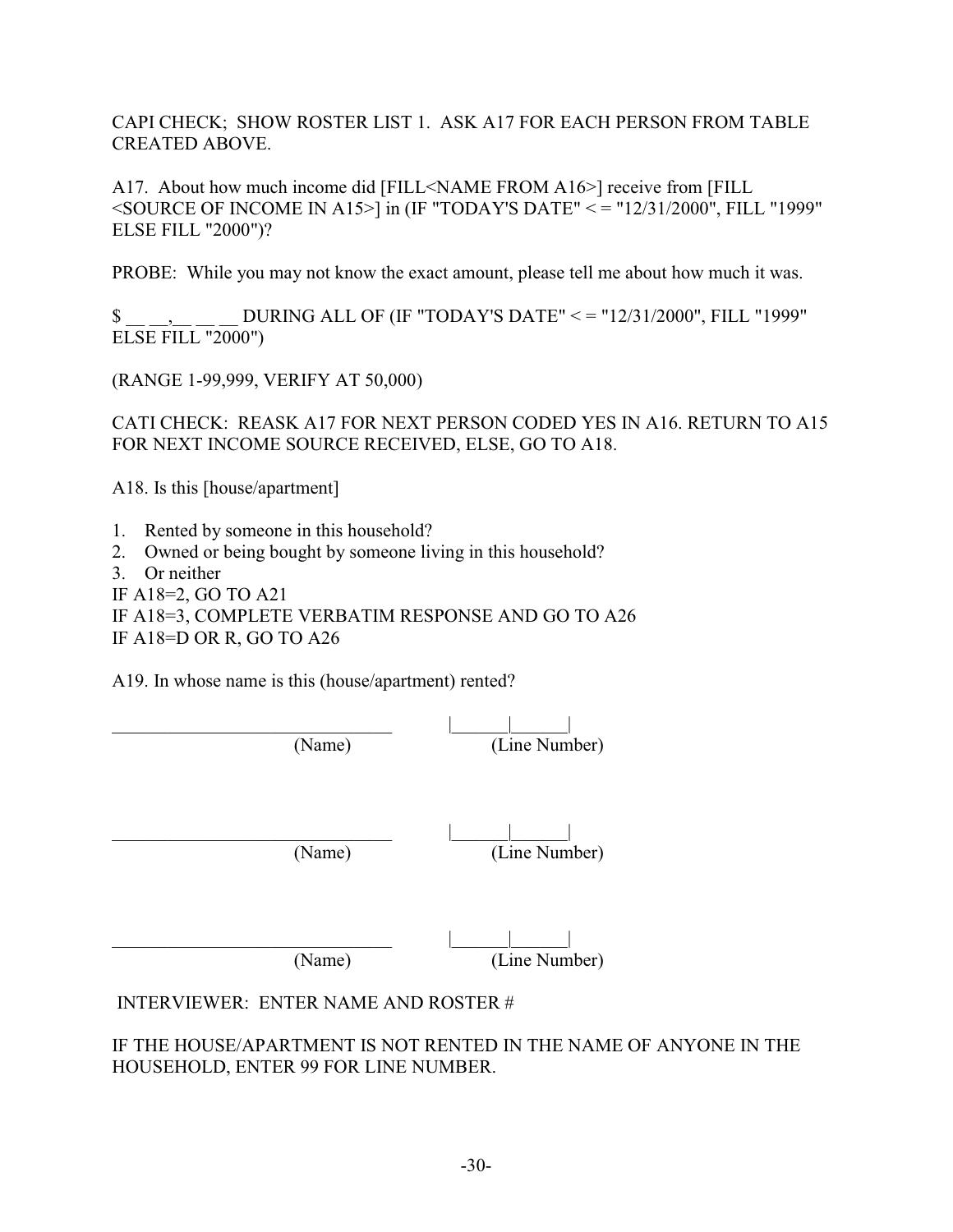CAPI INSTRUCTION: SHOW ROSTER LIST 1

A20. How much is the rent?

\$ PER DAY (RANGE=1-999, VERIFY AT 250)

\$ PER WEEK (RANGE=1-999, VERIFY AT 500)

\$, PER 2 WEEKS (RANGE=1-9,999, VERIFY AT 5,000)

\$, PER MONTH (RANGE=1-99,999, VERIFY AT 20,000)

\$<sub>1</sub>, 100,000) PER YEAR (RANGE=1-999,999, VERIFY AT 100,000)

ENTER 0 FOR RENT NOT CODED IN A GIVEN UNIT

CAPI CHECK A20: ONE ANSWER SHOULD BE LISTED UNDER THE DAY, WEEK, 2 WEEKS, MONTH OR YEAR ENTRY CAPI INSTRUCTION: IF A20 IS COMPLETED, GO TO A29

A21. In whose name is this [house/apartment] owned?

\_\_\_\_\_\_\_\_\_\_\_\_\_\_\_\_\_\_\_\_\_\_\_\_\_\_\_\_\_\_ |\_\_\_\_\_\_|\_\_\_\_\_\_| (Name) (Line Number)

\_\_\_\_\_\_\_\_\_\_\_\_\_\_\_\_\_\_\_\_\_\_\_\_\_\_\_\_\_\_ |\_\_\_\_\_\_|\_\_\_\_\_\_|

(Name) (Line Number)

A22. Is there a mortgage or loan on this [house/apartment]?

1. YES 5. NO IF A22=5, GO TO A25 IF A22=D OR R, GO TO A25

A23. How much is the monthly payment for all mortgages and loans on this house combined?

\$ PER DAY (RANGE=1-999, VERIFY AT 250)

\$ PER WEEK (RANGE=1-999, VERIFY AT 500)

\$, PER 2 WEEKS (RANGE=1-9,999, VERIFY AT 5,000)

\$, PER MONTH (RANGE=1-99,999, VERIFY AT 20,000)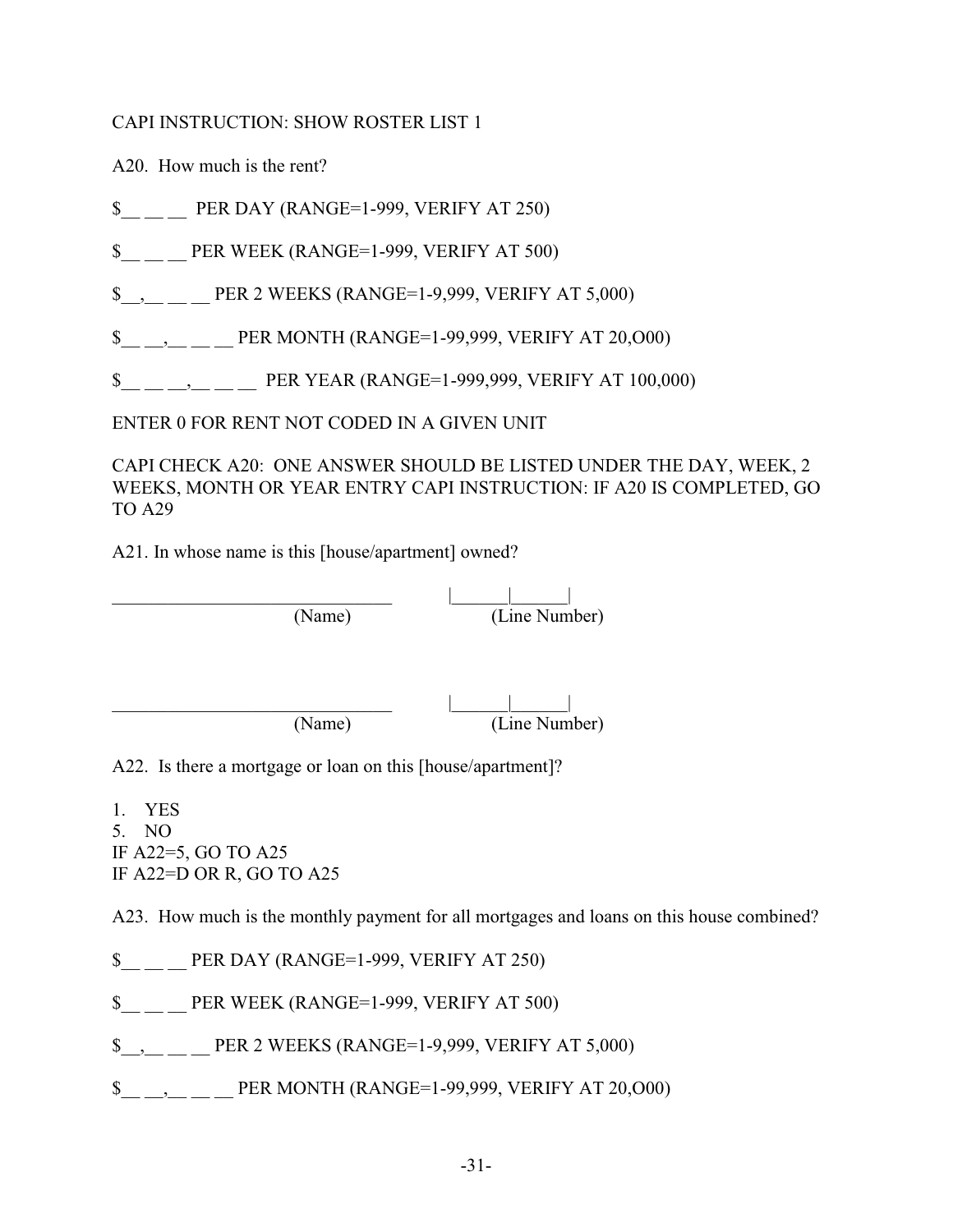\$ FER YEAR (RANGE=1-999,999, VERIFY AT 100,000)

#### ENTER 0 FOR MORTGAGE NOT CODED IN A GIVEN UNIT

CAPI CHECK A23: ONE RESPONSE SHOULD BE CODED UNDER PER DAY, WEEK, 2 WEEKS, MONTH OR YEAR.

IF A23=D OR R, GO TO A25

A24. Does this amount include property taxes or insurance?

1. INCLUDES PROPERTY TAXES 2. INCLUDES INSURANCE 3. INCLUDES BOTH TAXES AND INSURANCE 4. NEITHER

Show Card #9 1. Less than \$50,000 2. \$50,000 to \$99,000 3. \$100,000 to \$149,999 4. \$150,000 to \$199,999 5. \$200,000 to \$249,000 6. \$250,000 to \$299,999 7. \$300,000 to \$349,999 8. \$350,000 to \$399,999 9. \$400,000 to \$449,999 10. \$450,000 to \$499,999 11. \$500,000 to \$549,999 12. \$550,000 to \$599,999 13. \$600,000 to \$699,999 14. \$700,000 to \$799,999 15. \$800,000 or more

A25. Please look at this card and tell me about how much you think this house would sell for if you sold it today? SHOW CARD \_\_\_\_

PROBE: Please give me your best estimate.

- 1. Less than \$50,000
- 2. \$50,000 to \$99,999
- 3. \$100,000 to \$149,999
- 4. \$150,000 to \$199,999
- 5. \$200,000 to \$249,999
- 6. \$250,000 to \$299,999
- 7. \$300,000 to \$349,999
- 8. \$350,000 to \$399,999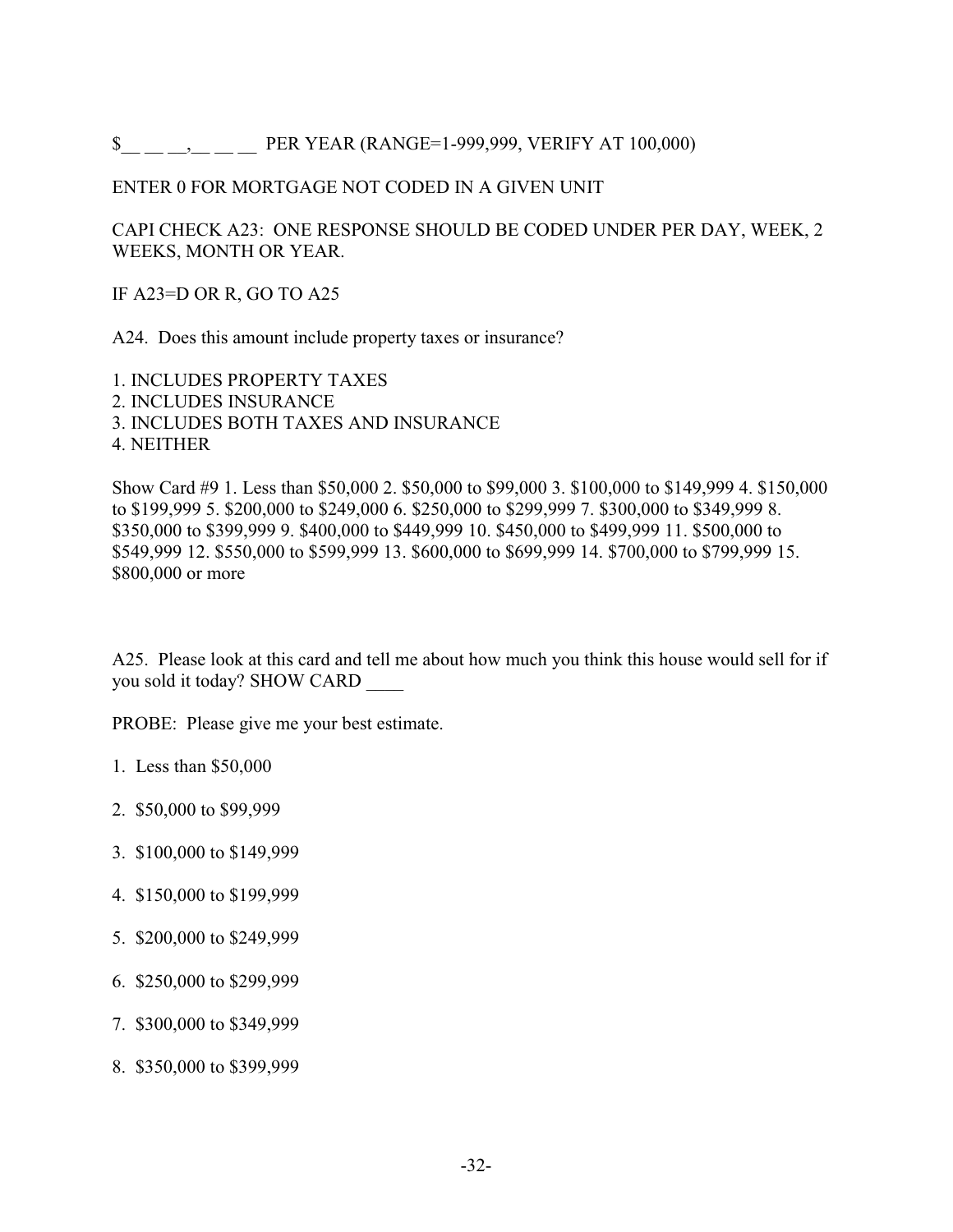- 9. \$400,000 to \$449,999
- 10. \$450,000 to \$499,999
- 11. \$500,000 to \$549,999
- 12. \$550,000 to \$599,999
- 13. \$600,000 to \$699,999
- 14. \$700,000 to \$799,999
- 15. \$800,000 or more

CAPI INSTRUCTION: IF A25 IS COMPLETED, GO TO A29

A26. Who owns or rents this [house/apartment]?

INTERVIEWER: CODE RESPONSE TO ANSWERS BELOW

- 1. SOMEONE IN THIS HOUSEHOLD
- 2. EX-SPOUSE OR EX-PARTNER
- 3. FAMILY MEMBER LIVING OUTSIDE THE HOUSEHOLD
- 4. EMPLOYER
- 5. SOCIAL SERVICE ORGANIZATION
- 6. OTHER, SPECIFY
- IF A26=1, LOOP BACK TO A18
- IF A26=4 OR 5, GO TO A29
- IF A26=6, COMPLETE VERBATIM RESPONSE AND GO TO A29

A27. Does that person pay rent or a mortgage payment on this [house/apartment]?

1. YES, RENT 2. YES, MORTGAGE PAYMENT 5. NO IF A27=5, GO TO A29 IF A27=D OR R, GO TO A28

A28. How much is the (IF A27=1, FILL "rent", ELSE FILL "mortgage payment") each month?

- \$\_\_ \_\_ \_\_ PER DAY (RANGE=1-999, VERIFY AT 250)
- \$\_\_ \_\_ \_\_ PER WEEK (RANGE=1-999, VERIFY AT 500)
- \$<sub>\_\_</sub>, \_\_ \_\_ PER 2 WEEKS (RANGE=1-9,999, VERIFY AT 5,000)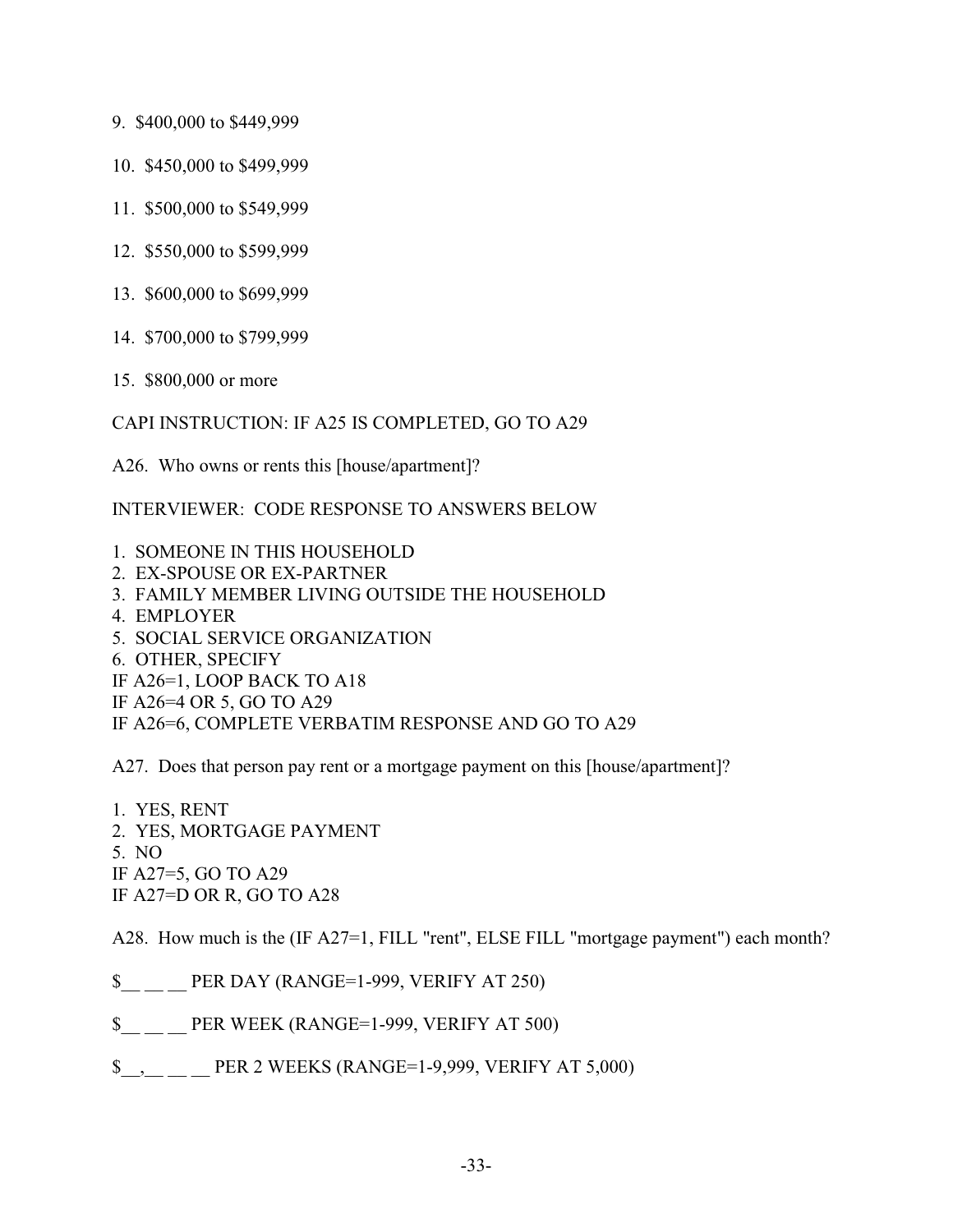\$ PER MONTH (RANGE=1-99,999, VERIFY AT 20,000)

\$ PER YEAR (RANGE=1-999,999, VERIFY AT 100,000)

ENTER 0 FOR PAYMENT NOT CODED IN A GIVEN UNIT

CAPI CHECK A28: ONE ANSWER SHOULD BE LISTED UNDER PER DAY, WEEK, 2 WEEKS, MONTH OR YEAR.

A29. How many bedrooms are there in this [house/apartment]?

\_\_\_\_\_\_\_\_\_\_\_\_\_\_\_\_\_ BEDROOMS

(RANGE=1-20, VERIFY AT 10)

A30. And how many bathrooms?

\_\_\_\_\_\_\_\_\_\_\_\_\_\_\_\_\_ BATHROOMS

(RANGE=1-15, VERIFY AT 8)

INTERVIEWER: COUNT FULL BATH AS ONE BATH, 3/4 BATH AS ONE BATH, AND 1/2 BATH AS ONE BATH.

A31. Aside from bedrooms, bathrooms, and the kitchen, how many other rooms are there in this [house/apartment]?

\_\_\_\_\_\_\_\_\_\_\_\_\_\_\_\_\_ OTHER ROOMS (DO NOT INCLUDE KITCHEN, BATHROOMS, OR BEDROOMS)

(RANGE=0-30, VERIFY AT 15)

A32. Do you have a back yard or patio [as part of this apartment]?

1. YES

5. NO

A33 INTRO. Savings and investments are an important part of family finances. The next questions ask about a number of different kinds of savings or investments that you may have.

A33. Do you [IF HUSBAND IS LIVING IN HOUSEHOLD, FILL "or your husband" IF WIFE IS LIVING IN HOUSEHOLD, FILL "or your wife" ELSE IF PARTNER IS LIVING IN HOUSEHOLD, FILL "or your partner"] have any real estate, [IF A18 = 2 THEN FILL "other than your main home,"] such as land, rental real estate, a partnership, or money owed to you on a land contract or mortgage?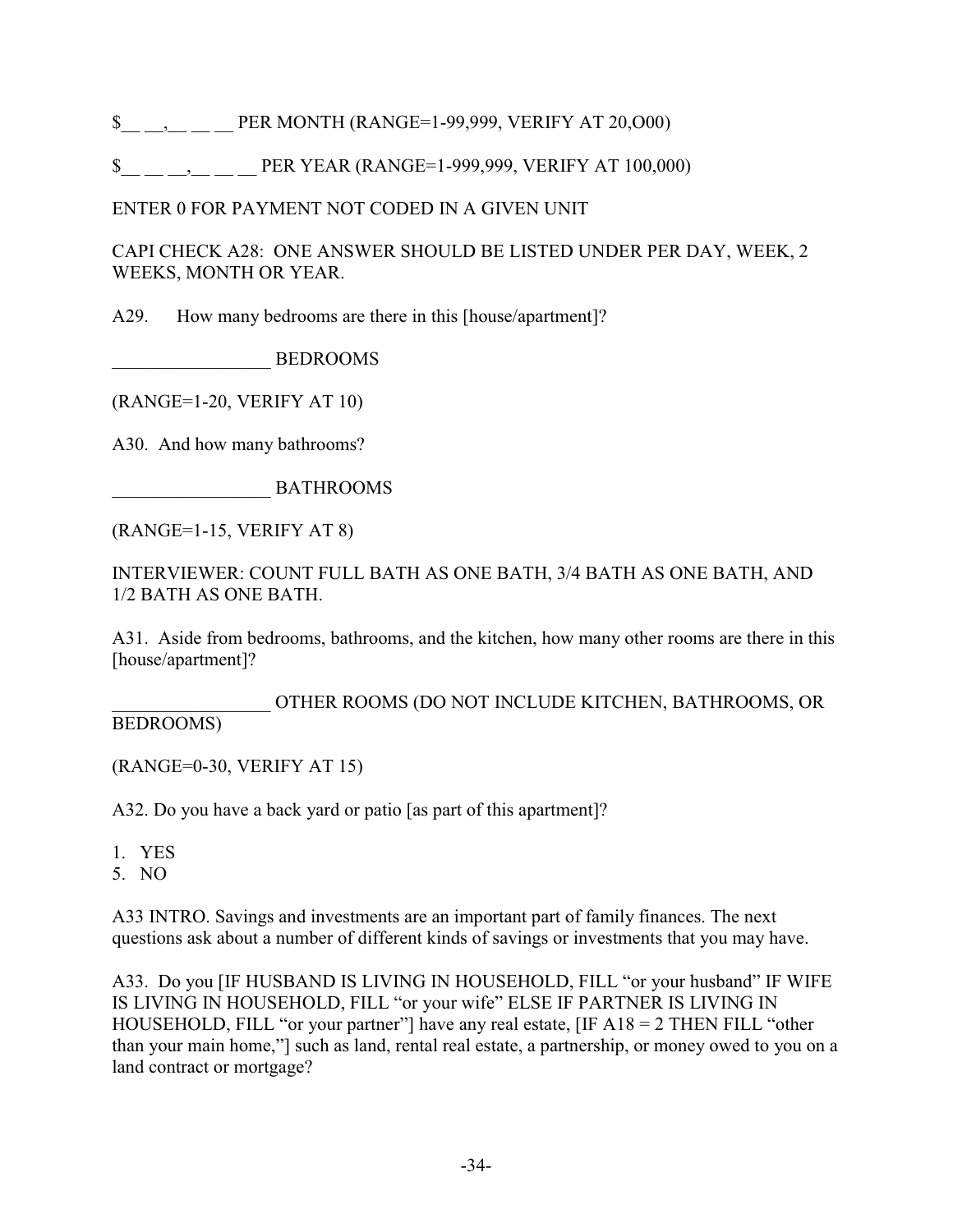1. YES

2. [IF VOLUNTEERED] YES, MORE THAN ONE

5. NO

IF A33=5, D, OR R, GO TO A43

A34. If you sold all that and then paid off any debts on it, about how much would you get?

INTERVIEWER INSTRUCTION: DO NOT PROBE "DON'T KNOW" OR "REFUSED" RESPONSE. IF AMOUNT IS EQUAL TO ZERO OR IS NEGATIVE, CODE 0 (ZER0).

 $\updownarrow \qquad \qquad$   $\qquad , \qquad$  \_\_\_\_\_\_\_\_\_\_

(RANGE=0-9,999,999, VERIFY AT 2,000,000)

IF A34=D OR R, GO TO A35, ELSE, GO TO A38

A35. Would it amount to \$350,000 or more?

1. YES 5. NO IF A35=5, GO TO A37 IF A34 AND A35=R, GO TO A38

A36. Would it amount to \$1,500,000 or more?

1. YES 5. NO IF A36=1 OR 5, GO TO A38

A37. Would it amount to \$100,000 or more?

- 1. YES
- 5. NO

A38. Do you [IF HUSBAND IS LIVING IN HOUSEHOLD, FILL "or your husband" IF WIFE IS LIVING IN HOUSEHOLD, FILL "or your wife" ELSE IF PARTNER IS LIVING IN HOUSEHOLD, FILL "or your partner"] currently receive any income or rent from [IF A33=1 AND A18 NOT=2, FILL "that property", IF A33=1 AND A18=2 OR A33=2 FILL "those properties"]?

- 1. YES
- 5. NO

IF A38=5, D, OR R, GO TO A43

A39. Before any expenses, about how much did you receive from this income between January and December (IF "TODAY'S DATE" < = "12/31/2000", FILL "1999" ELSE FILL "2000")?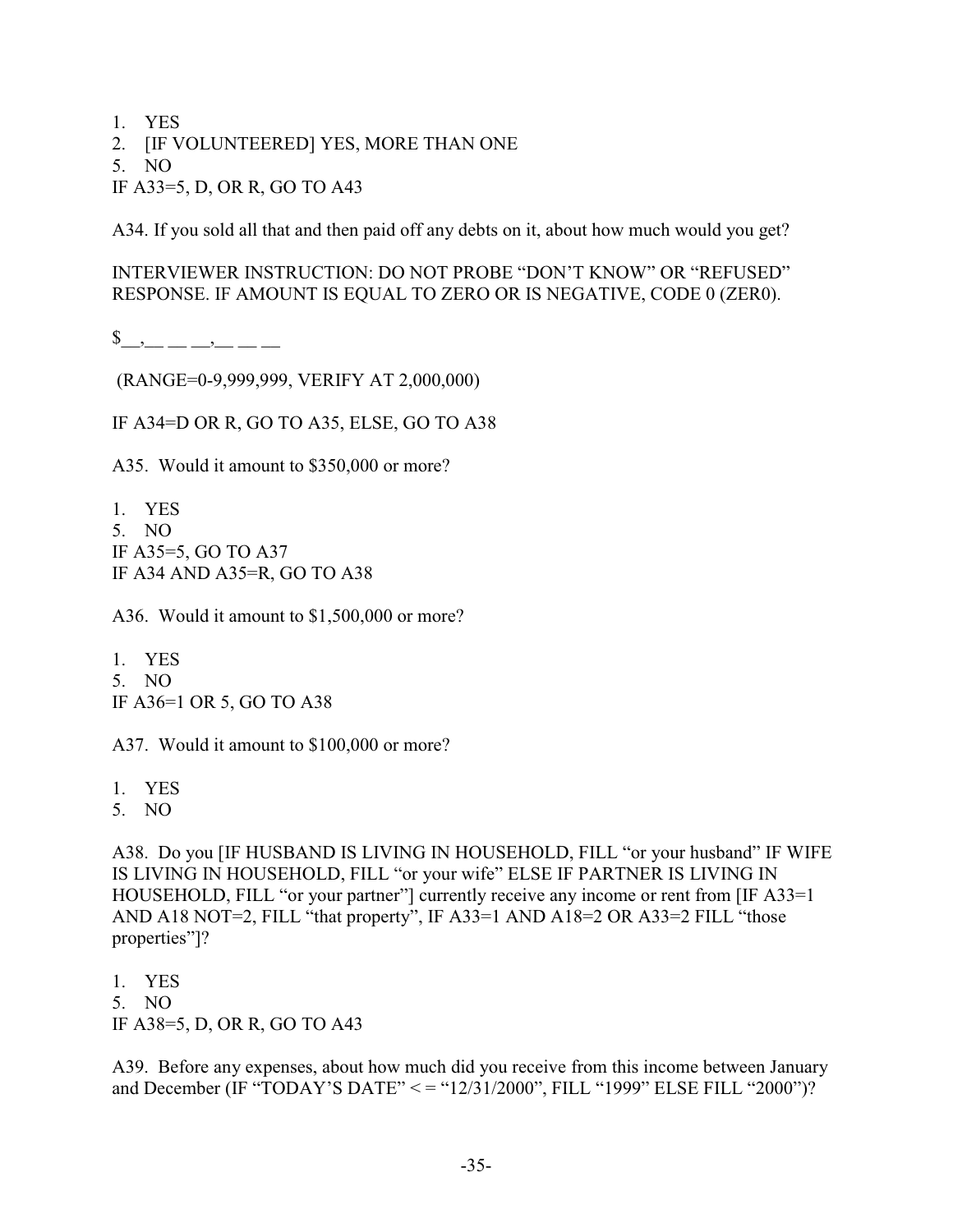PROBE: Please do not include rental income from a business or farm that you own.

INTERVIEWER INSTRUCTION: DO NOT PROBE "DON'T KNOW" OR "REFUSED" RESPONSE

 $\begin{array}{cc} \texttt{\$} & \texttt{\_}, \end{array}$ (RANGE=1-9,999,999, VERIFY AT 999,999)

IF A39=D OR R, GO TO A40, ELSE, GO TO A43

A40. Did it amount to \$50,000 or more?

1. YES 5. NO IF A40=5, GO TO A42 IF A39 AND A40=R, GO TO A43

A41. Did it amount to \$75,000 or more?

1. YES 5. NO IF A41=1 OR 5, GO TO A43

A42. Did it amount to \$25,000 or more?

- 1. YES
- 5. NO

A43. Do you [IF HUSBAND IS LIVING IN HOUSEHOLD, FILL "or your husband" IF WIFE IS LIVING IN HOUSEHOLD, FILL "or your wife" ELSE IF PARTNER IS LIVING IN HOUSEHOLD, FILL "or your partner"] own part or all of a business or farm?

1. YES

2. [IF VOLUNTEERED] YES, MORE THAN ONE

5. NO

IF A43=5, D, OR R, GO TO A53

A44. If you sold all that and then paid off any debts on it, about how much would you get?

INTERVIEWER INSTRUCTION: DO NOT PROBE "DON'T KNOW" OR "REFUSED" RESPONSE. IF AMOUNT IS EQUAL TO ZERO OR IS NEGATIVE, CODE 0 (ZER0).

 $\frac{1}{2}$ ,  $\frac{1}{2}$  ,  $\frac{1}{2}$  ,  $\frac{1}{2}$  ,  $\frac{1}{2}$  ,  $\frac{1}{2}$  ,  $\frac{1}{2}$ (RANGE=0-9,999,999, VERIFY AT 2,000,000)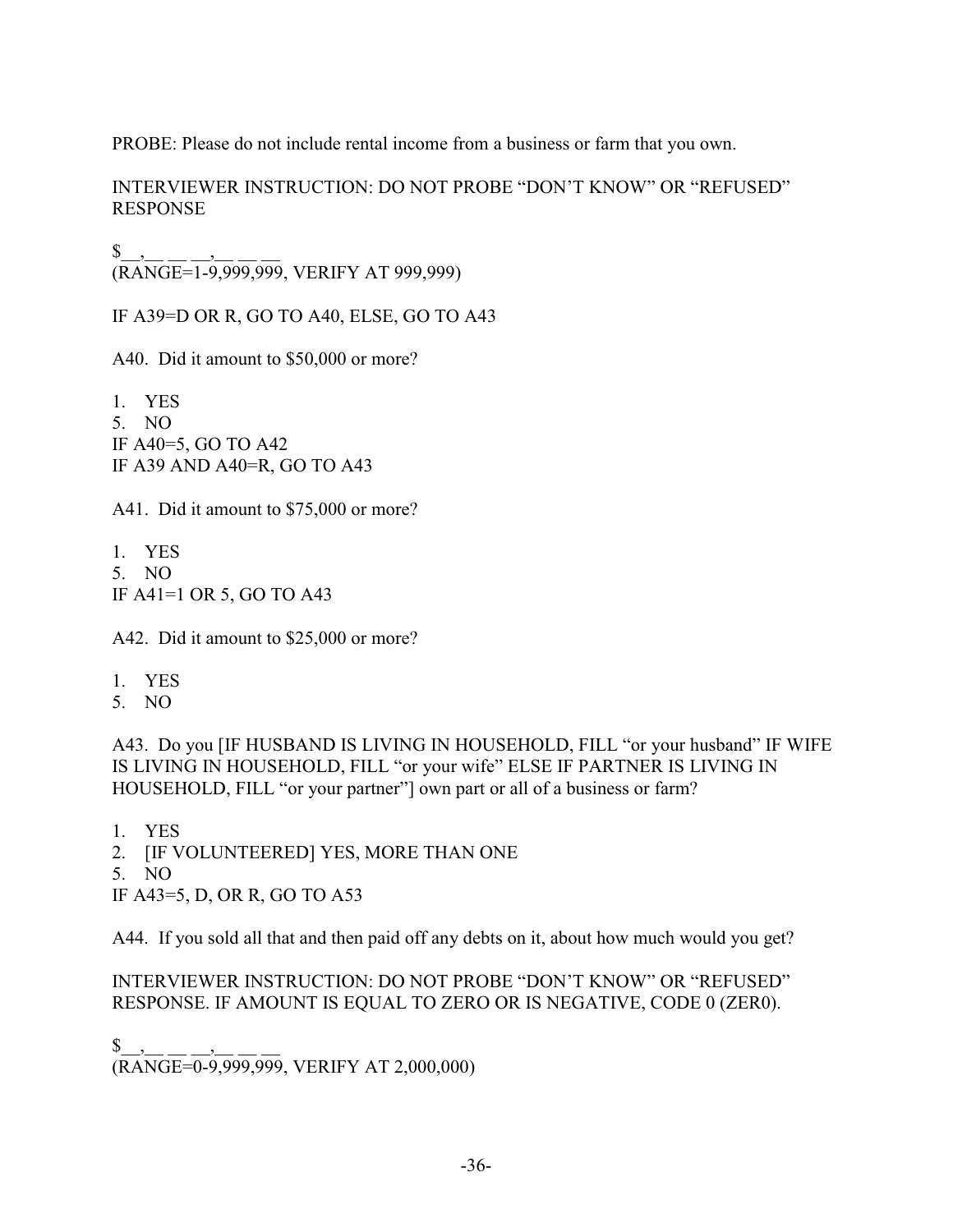### IF A44=D OR R, GO TO A45, ELSE, GO TO A48

A45. Would it amount to \$350,000 or more?

1. YES 5. NO IF A45=5, GO TO A47 IF A44 AND A45=R, GO TO A48

A46. Would it amount to \$1,500,000 or more?

1. YES 5. NO IF A46=1 OR 5, GO TO A48

A47. Would it amount to \$100,000 or more?

1. YES

5. NO

A48. Did you [IF HUSBAND IS LIVING IN HOUSEHOLD, FILL "or your husband" IF WIFE IS LIVING IN HOUSEHOLD, FILL "or your wife" ELSE IF PARTNER IS LIVING IN HOUSEHOLD, FILL "or your partner"] receive any income from [IF A43=1, FILL "that farm or business", IF A43=2 FILL "those farms or businesses"] between January and December (IF "TODAY'S DATE" < = "12/31/2000", FILL "1999" ELSE FILL "2000")?

- 1. YES
- 5. NO

IF A48=5, D, OR R, GO TO A53

A49. About how much did you receive in net profits from any farms or businesses between January and December (IF "TODAY'S DATE" < = "12/31/2000", FILL "1999" ELSE FILL "2000")?

INTERVIEWER INSTRUCTION: DO NOT PROBE "DON'T KNOW" OR "REFUSED" RESPONSE

 $\mathbb{S}$  . (RANGE=0-9,999,999, VERIFY AT 500,000)

IF A49=D OR R, GO TO A50, ELSE, GO TO A53

A50. Did it amount to \$20,000 or more between January and December (IF "TODAY'S DATE"  $\epsilon =$  "12/31/2000", FILL "1999" ELSE FILL "2000")?

1. YES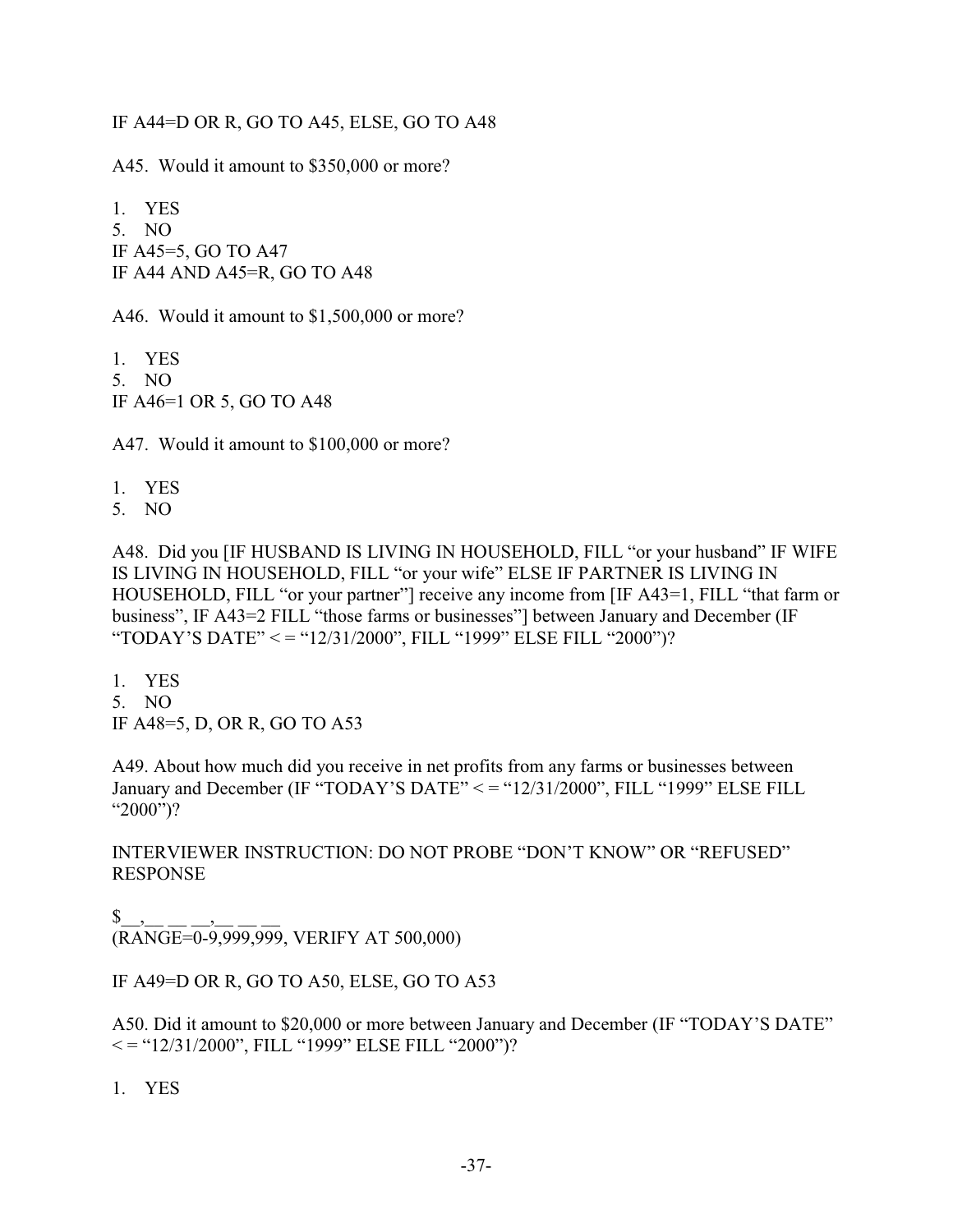5. NO IF A50=5, GO TO A52 IF A49 AND A50=R, GO TO A53

A51. Did it amount to \$50,000 or more?

1. YES 5. NO IF A51=1 OR 5, GO TO A53

A52. Did it amount to \$5,000 or more?

1. YES

5. NO

A53. Do you [IF HUSBAND IS LIVING IN HOUSEHOLD, FILL "or your husband" IF WIFE IS LIVING IN HOUSEHOLD, FILL "or your wife" ELSE IF PARTNER IS LIVING IN HOUSEHOLD, FILL "or your partner"] currently have any money or assets that are held in an Individual Retirement Account, that is, in an IRA, KEOGH, or 401(k) account?

1. YES 5. NO IF A53=5, D, OR R, GO TO A60

A54. About how much is in these accounts in total at the present time?

INTERVIEWER INSTRUCTION: DO NOT PROBE "DON'T KNOW" OR "REFUSED" RESPONSE

 $\frac{1}{2}$ ,  $\frac{1}{2}$  ,  $\frac{1}{2}$  ,  $\frac{1}{2}$  ,  $\frac{1}{2}$  ,  $\frac{1}{2}$  ,  $\frac{1}{2}$ (RANGE=1-9,999,999, VERIFY AT 500,000)

IF A54=D OR R, GO TO A55, ELSE, GO TO A58

A55. Does it amount to \$50,000 or more?

1. YES 5. NO IF A55=5, GO TO A57 IF A54 AND A55=R, GO TO A58

A56. Does it amount to \$100,000 or more?

1. YES 5. NO IF A56=5, GO TO A58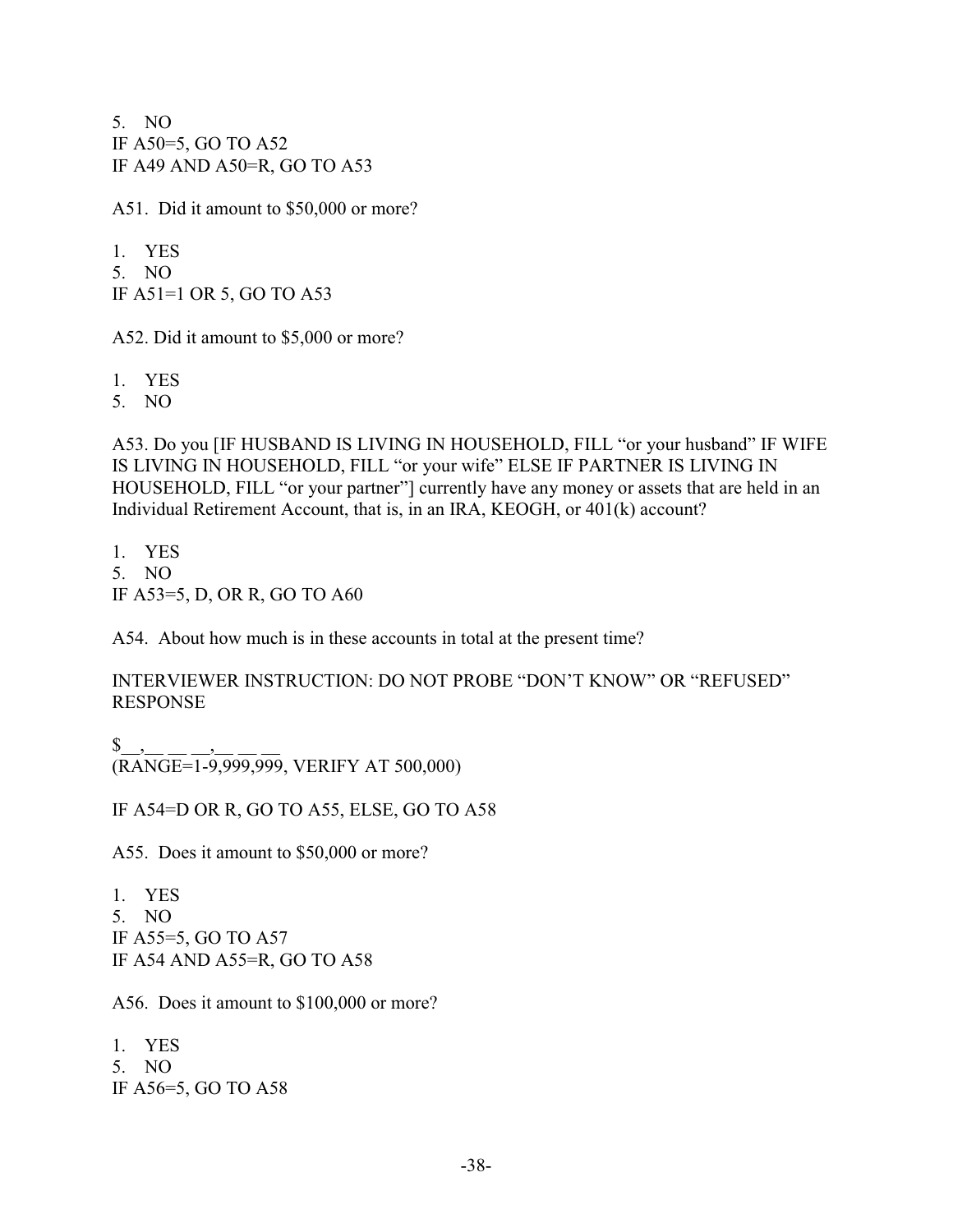A57. Does it amount to \$25,000 or more?

1. YES

5. NO

A58. Have you [IF HUSBAND IS LIVING IN HOUSEHOLD, FILL "or your husband" IF WIFE IS LIVING IN HOUSEHOLD, FILL "or your wife" ELSE IF PARTNER IS LIVING IN HOUSEHOLD, FILL "or your partner"] withdrawn any money or received any payments from these accounts between January and December (IF "TODAY'S DATE" < = "12/31/2000", FILL "1999" ELSE FILL "2000")?

1. YES 5. NO IF A58=5, D, OR R, GO TO A60

A59. Altogether, about how much money did you [IF HUSBAND IS LIVING IN HOUSEHOLD, FILL "and your husband" IF WIFE IS LIVING IN HOUSEHOLD, FILL "and your wife" ELSE IF PARTNER IS LIVING IN HOUSEHOLD, FILL "and your partner"] withdraw from these accounts between January and December (IF "TODAY'S DATE" <= "12/31/2000", FILL "1999" ELSE FILL "2000")?

 $\frac{1}{2}$ , \_\_ \_\_, \_\_, \_\_ \_\_ \_\_ IN TOTAL (RANGE=1-9,999,999, VERIFY AT 500,000)

 $\text{\$}$ , EVERY TWO WEEKS (OR TWICE A MONTH) (RANGE=1-99,999, VERIFY AT 50,O00)

\$, EVERY MONTH (RANGE=1-999,999, VERIFY AT 500,000)

\$\_\_,\_\_ \_\_ \_\_,\_\_ \_\_ \_\_EACH QUARTER  $(\overline{RANGE}=1-9,999,999, \overline{999}, \overline{999}, \overline{998}, \overline{R_K}$  at 1,000,000)

 $EVERY$  6 MONTHS  $\sqrt[3]{\frac{1}{(R \text{NGE}}=1.9,999,999)}$ , VERIFY AT 1,000,000)

\$, EACH YEAR (RANGE=1-9,999,999, VERIFY AT 1,000,000)

\$, , . . . . . . . OTHER TIME PERIOD, SPECIFY (RANGE=1-999,999, VERIFY AT 500,000)

ENTER 0 FOR WITHDRAWAL NOT CODED IN A GIVEN UNIT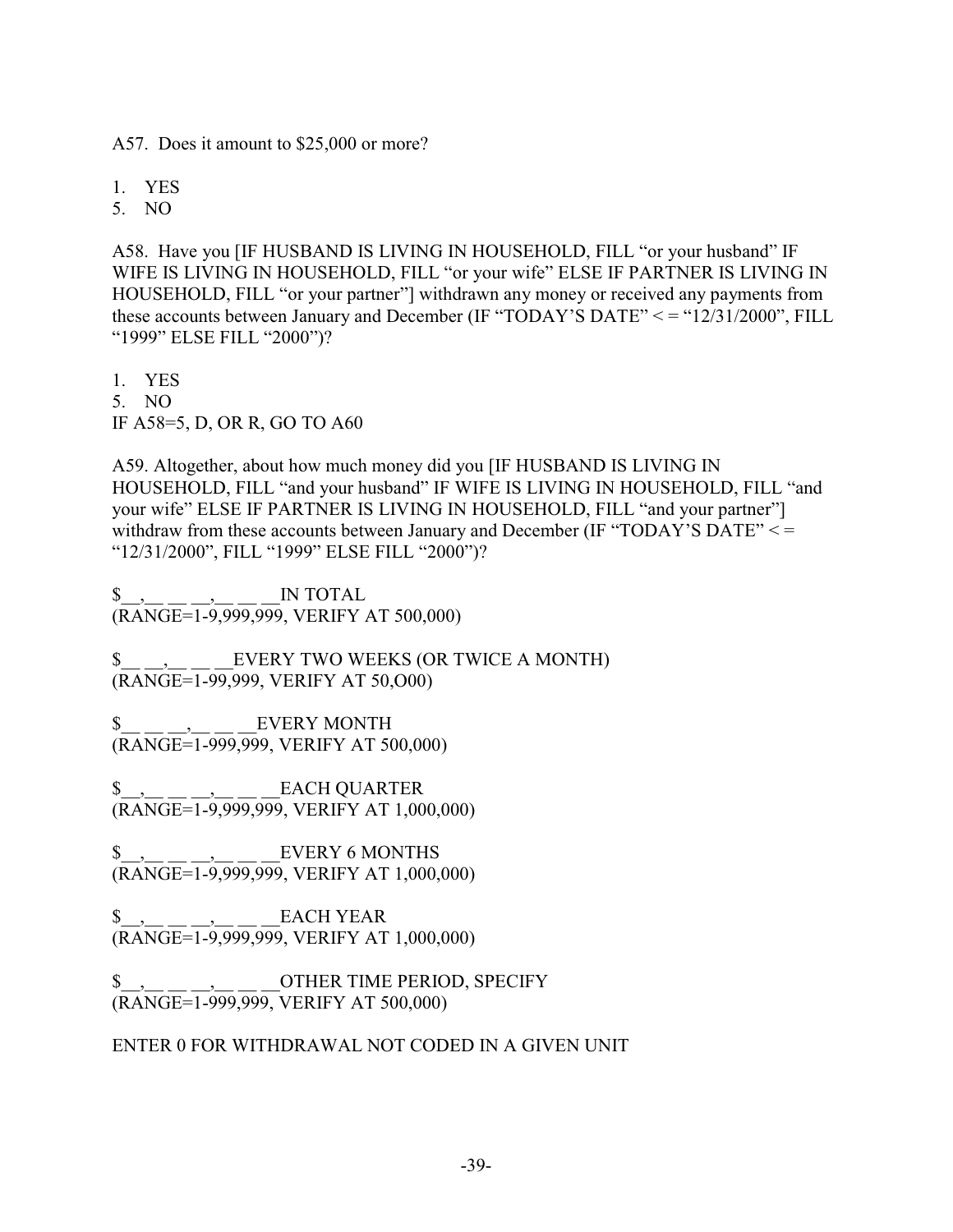CHECK A59: ONE ANSWER SHOULD BE LISTED UNDER ONE OF THE 7 CATEGORIES LISTED IN A59.

IF A59=OTHER, SPECIFY VERBATIM TIME PERIOD

A60. [IF A33 AND A43 AND A53 = 5, THEN FILL "Do" ELSE FILL "Aside from anything you have already told me about do "] you [IF HUSBAND IS LIVING IN HOUSEHOLD, FILL "and your husband" IF WIFE IS LIVING IN HOUSEHOLD, FILL "and your wife" ELSE IF PARTNER IS LIVING IN HOUSEHOLD, FILL "and your partner"] have any shares of stock, mutual funds, corporate, municipal, government or foreign bonds, or bond funds, including government savings bonds and treasury bills?

1. YES 5. NO IF A60=5, D, OR R, GO TO A70

A61. If you sold all those and paid off anything you owed on them, about how much would you have?

DO NOT PROBE "DON'T KNOW" OR "REFUSED" RESPONSE

INTERVIEWER INSTRUCTION: DO NOT PROBE "DON'T KNOW" OR "REFUSED" RESPONSE. IF AMOUNT IS EQUAL TO ZERO OR IS NEGATIVE, CODE 0 (ZER0).

 $\mathbb{S}^-,$  $(RANGE=1-9.999.999, VERIFY AT 500.000)$ IF A61=D OR R, GO TO A62, ELSE, GO TO A65

A62. Would it amount to \$70,000 or more?

1. YES 5. NO IF A62=5, GO TO A64 IF A61 AND A62=R, GO TO A65

A63. Would it amount to \$1,500,000 or more?

1. YES 5. NO IF A63=1 OR 5, GO TO A65

A64. Would it amount to \$5,000 or more?

- 1. YES
- 5. NO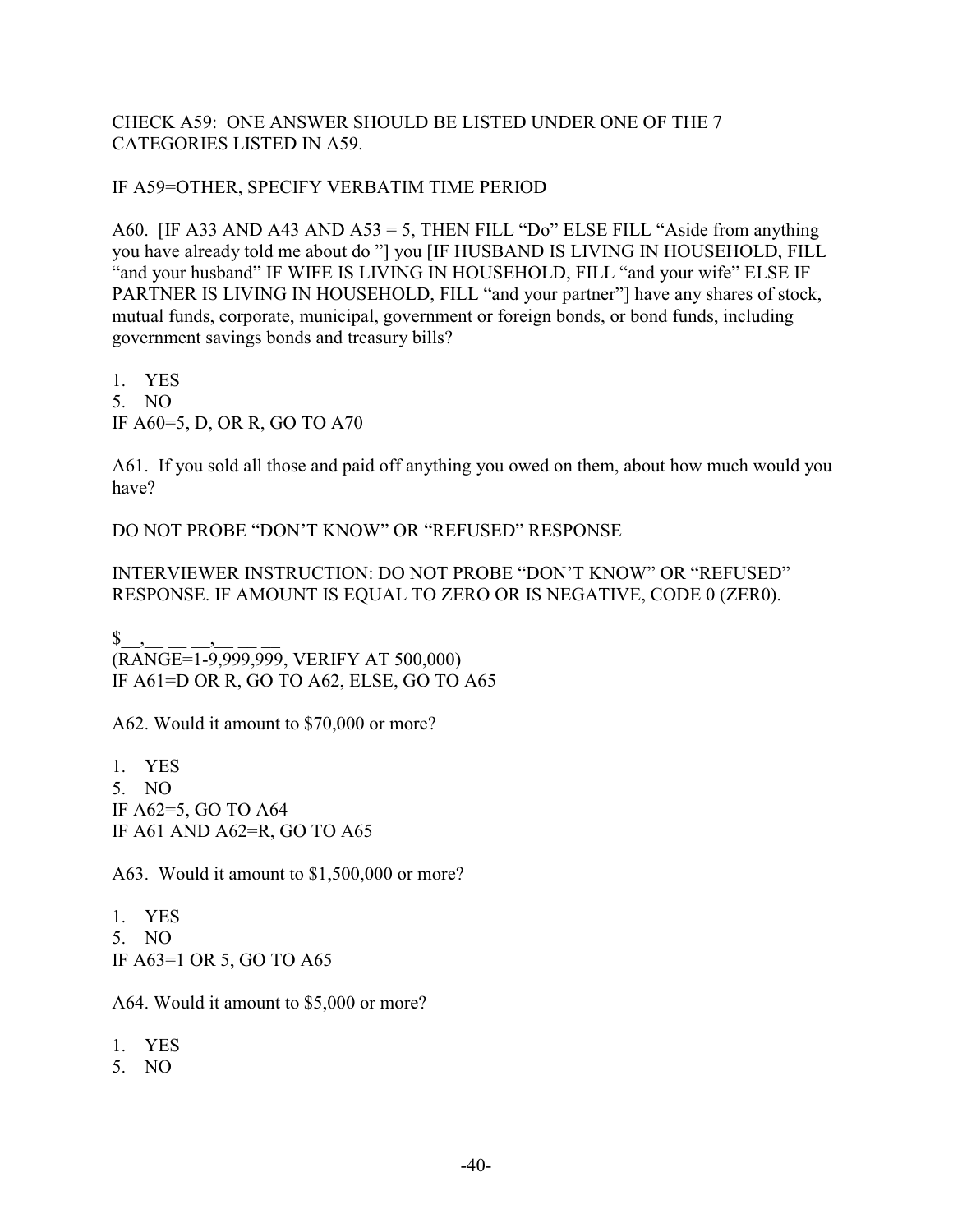A65. Did these investments pay any dividends or interest between January and December (IF "TODAY'S DATE" < = "12/31/2000", FILL "1999" ELSE FILL "2000")?

1. YES 5. NO IF A65=5, D, OR R, GO TO A70

A66. About how much did you receive from these investments between January and December (IF "TODAY'S DATE" < = "12/31/2000", FILL "1999" ELSE FILL "2000")?

DO NOT PROBE "DON'T KNOW" OR "REFUSED" RESPONSE

 $\begin{array}{cc} \texttt{\$} & , \end{array}$  $(\overline{\text{RANGE}}=1-9,999,999, \text{VERIFY AT } 500,000)$ 

IF A66=D OR R, GO TO A67, ELSE, GO TO A70

A67. Did it amount to \$5,000 or more?

1. YES 5. NO IF A67=5, GO TO A69 IF A66 AND A67=R, GO TO A70

A68. Did it amount to \$25,000 or more?

1. YES 5. NO IF A68=1 OR 5, GO TO A70

A69. Did it amount to \$1,000 or more?

1. YES

5. NO

A70. IF A33 AND A43 AND A53 AND  $A60 = 5$ , THEN FILL "Do" ELSE FILL "Aside from anything you have already told me about do "] you [IF HUSBAND IS LIVING IN HOUSEHOLD, FILL "and your husband" IF WIFE IS LIVING IN HOUSEHOLD, FILL "and your wife" ELSE IF PARTNER IS LIVING IN HOUSEHOLD, FILL "and your partner"] have any checking or savings accounts, certificates of deposit, or money market funds?

1. YES 5. NO

IF A70=5, GO TO A80

A71. If you added up all such accounts, about how much would they amount to right now?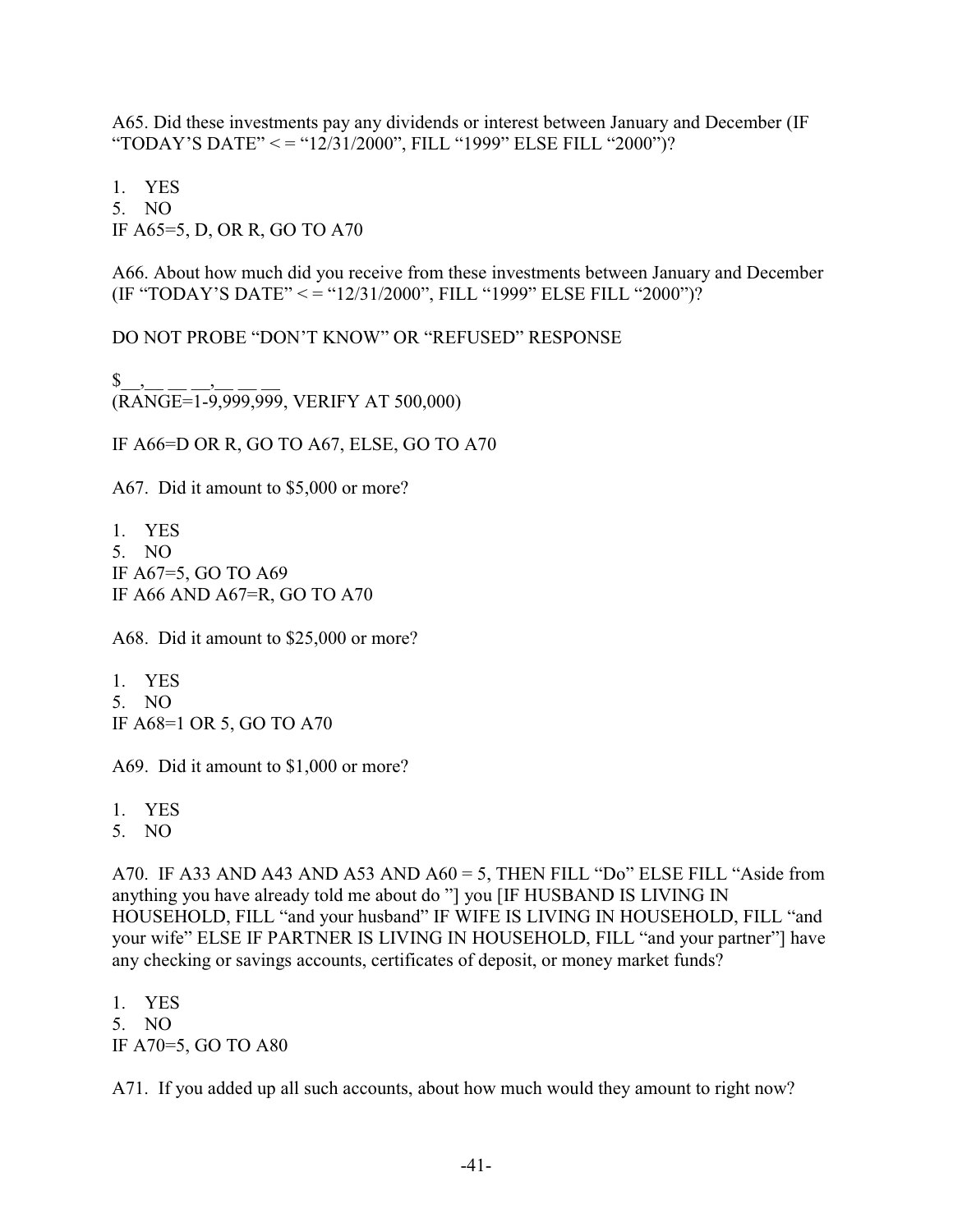INTERVIEWER INSTRUCTION: DO NOT PROBE "DON'T KNOW" OR "REFUSED" RESPONSE

 $\uparrow$  \_,\_  $(KANGE=1-9,999,999, VERIFY AT 500,000)$ 

IF A71=D OR R, GO TO A72, ELSE, GO TO A75

A72. Would it amount to \$35,000 or more?

1. YES 5. NO IF A72=5, GO TO A74 IF A71 AND A72=R, GO TO A75

A73. Would it amount to \$200,000 or more?

1. YES 5. NO IF A73=1 OR 5, GO TO A75

A74. Would it amount to \$1,000 or more?

1. YES

5. NO

A75. Do these accounts or money market funds pay any interest?

1. YES 5. NO IF A75=5, GO TO A80

A76. About how much did you receive from these between January and December (IF "TODAY'S DATE" < = "12/31/2000", FILL "1999" ELSE FILL "2000")?

INTERVIEWER INSTRUCTION: DO NOT PROBE "DON'T KNOW" OR "REFUSED" RESPONSE

 $\frac{1}{2}$ ,  $\frac{1}{2}$  ,  $\frac{1}{2}$  ,  $\frac{1}{2}$  ,  $\frac{1}{2}$  ,  $\frac{1}{2}$  ,  $\frac{1}{2}$ (RANGE=1-9,999,999, VERIFY AT 500,000)

IF A76=D OR R, GO TO A77, ELSE, GO TO A80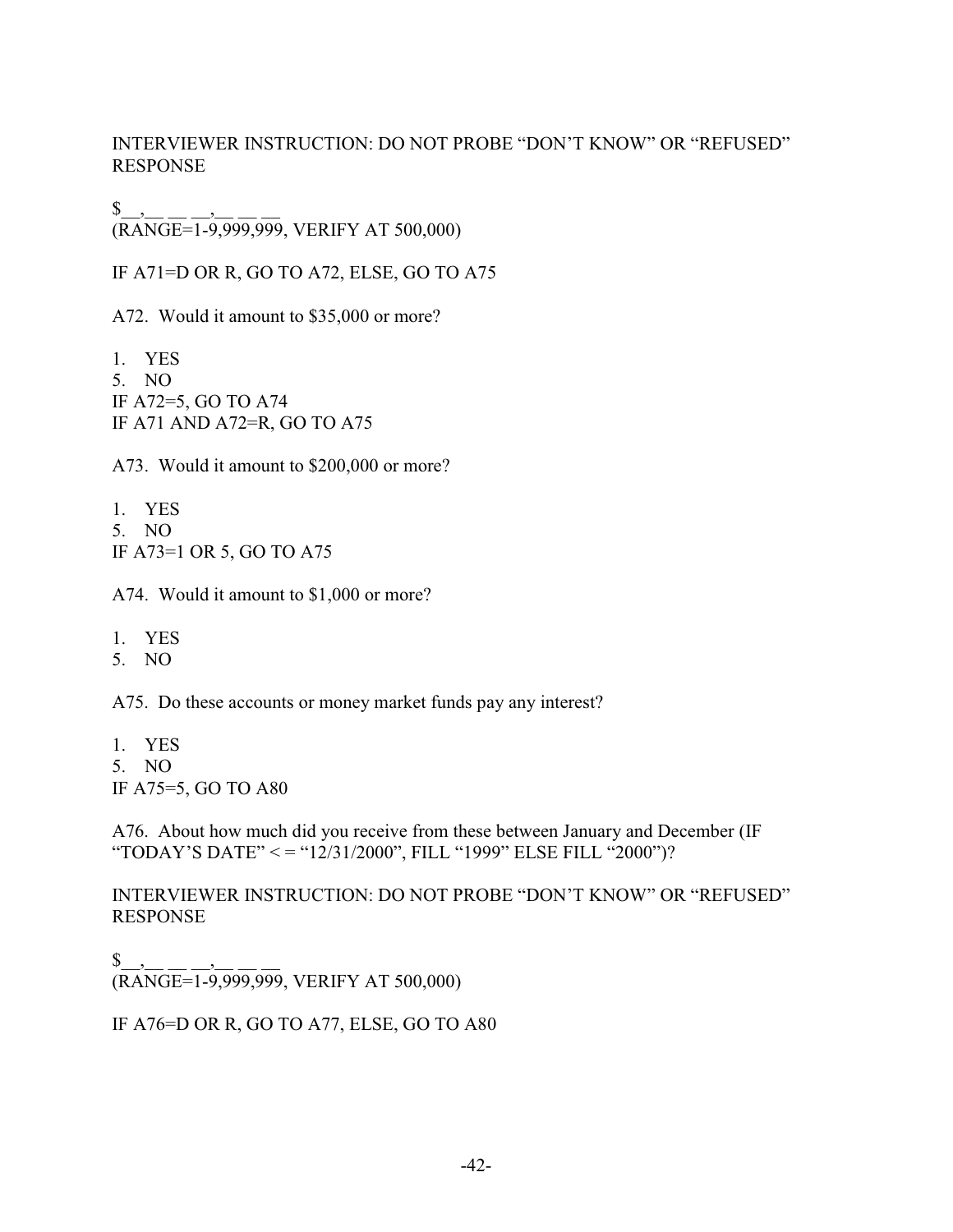A77. Did you receive \$2,000 or more in interest from savings and checking accounts between January and December (IF "TODAY'S DATE" < = "12/31/2000", FILL "1999" ELSE FILL "2000")?

1. YES 5. NO IF A77=5, GO TO A79 IF A76 AND A77=R, GO TO A80

A78. Did you receive \$5,000 or more?

1. YES 5. NO IF A78=1 OR 5, GO TO A80

A79. Did you receive \$1,000 or more?

- 1. YES
- 5. NO

A80. Do you [IF HUSBAND IS LIVING IN HOUSEHOLD, FILL "or your husband" IF WIFE IS LIVING IN HOUSEHOLD, FILL "or your wife" ELSE IF PARTNER IS LIVING IN HOUSEHOLD, FILL "or your partner"] own one or more cars? Please include only cars that work.

- 1. YES
- 5. NO

A81. Do you [IF HUSBAND IS LIVING IN HOUSEHOLD, FILL "or your husband" IF WIFE IS LIVING IN HOUSEHOLD, FILL "or your wife" ELSE IF PARTNER IS LIVING IN HOUSEHOLD, FILL "or your partner"] own any [IF A80 = 1 THEN FILL "other"] types of vehicles, like trucks, a trailer, a motor home, a boat, or an airplane?

- 1. YES
- 5. NO

IF A80 AND A81=5, GO TO A86 INTRO

A82. What are all your cars and any other vehicles worth altogether, minus anything you still owe on them?

INTERVIEWER INSTRUCTIONS: DO NOT PROBE "DON'T KNOW" OR "REFUSED" RESPONSE. IF AMOUNT IS EQUAL TO ZERO OR IS NEGATIVE, CODE 0 (ZER0).

 $\frac{1}{2}$ , \_ \_ \_ , \_ \_ \_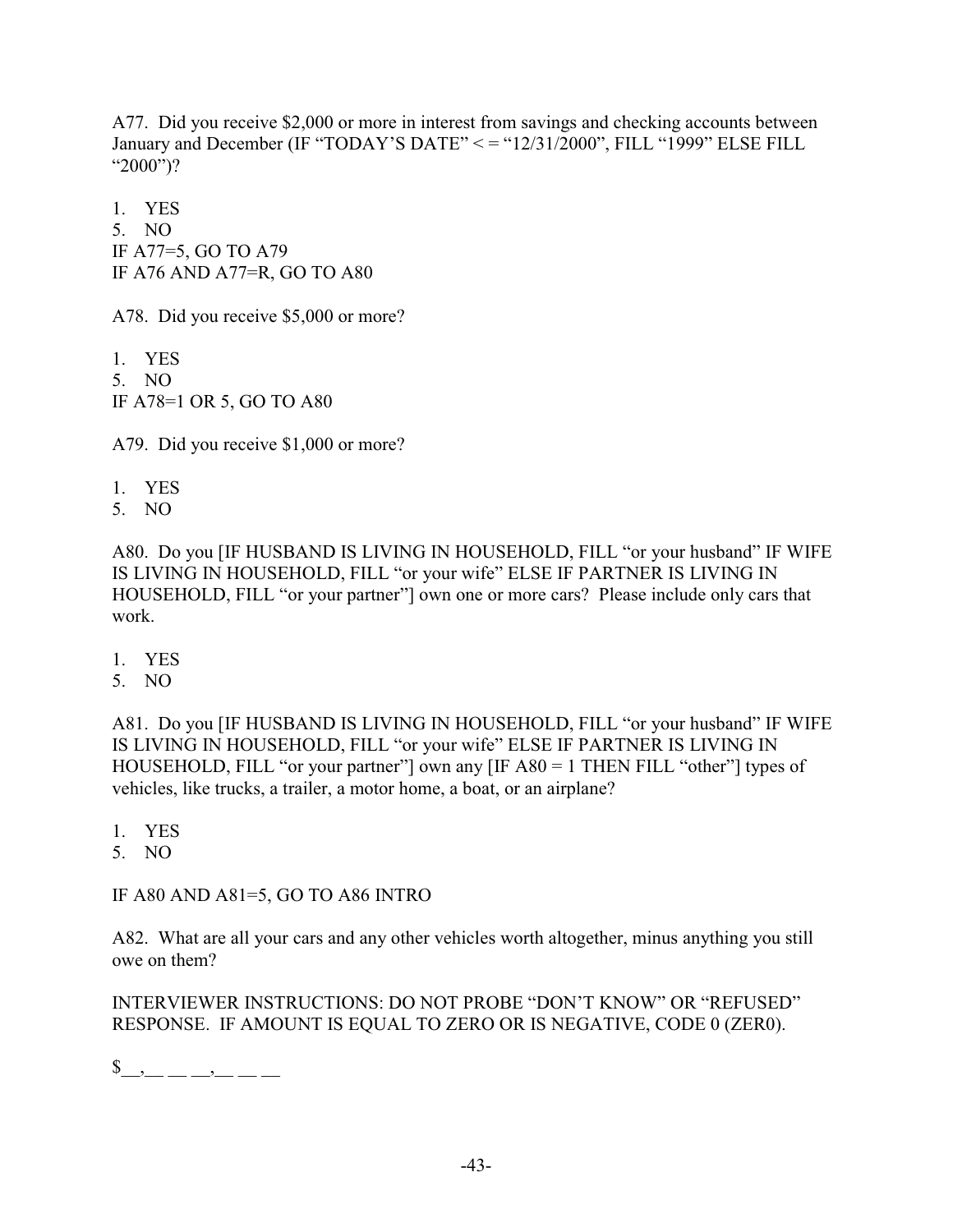### (RANGE=1-9,999,999, VERIFY AT 250,000)

# IF A82=D OR R, GO TO A83, ELSE, GO TO A86 INTRO

A83. Would they be worth \$30,000 or more?

- 1. YES
- 5. NO

IF A83=5, GO TO A85

IF A82 AND A83=R, GO TO A86INTRO

A84. Would they be worth \$150,000 or more?

- 1. YES
- 5. NO

IF A84=1 OR 5, GO TO A86 INTRO

A85. Would they be worth \$3,000 or more?

- 1. YES
- 5. NO

A86 INTRO. I have just a few more questions about your household finances.

A87. Do you [IF HUSBAND IS LIVING IN HOUSEHOLD, FILL "or your husband" IF WIFE IS LIVING IN HOUSEHOLD, FILL "or your wife" ELSE IF PARTNER IS LIVING IN HOUSEHOLD, FILL "or your partner"] have any other savings or assets, such as jewelry, money owed to you by others, a collection for investment purposes, rights in an estate where you are the beneficiary, other trust funds, or an annuity?

INTERVIEWER INSTRUCTION: DO NOT INCLUDE THE CASH VALUE OF ANY LIFE INSURANCE POLICIES

- 1. YES
- 5. NO

IF A87=5, D, OR R, GO TO A97

A88. If you sold all that and then paid off any debts on it, about how much would you have?

INTERVIEWER INSTRUCTION: DO NOT PROBE "DON'T KNOW" OR "REFUSED" RESPONSE. IF AMOUNT IS EQUAL TO ZERO OR IS NEGATIVE, CODE 0 (ZER0).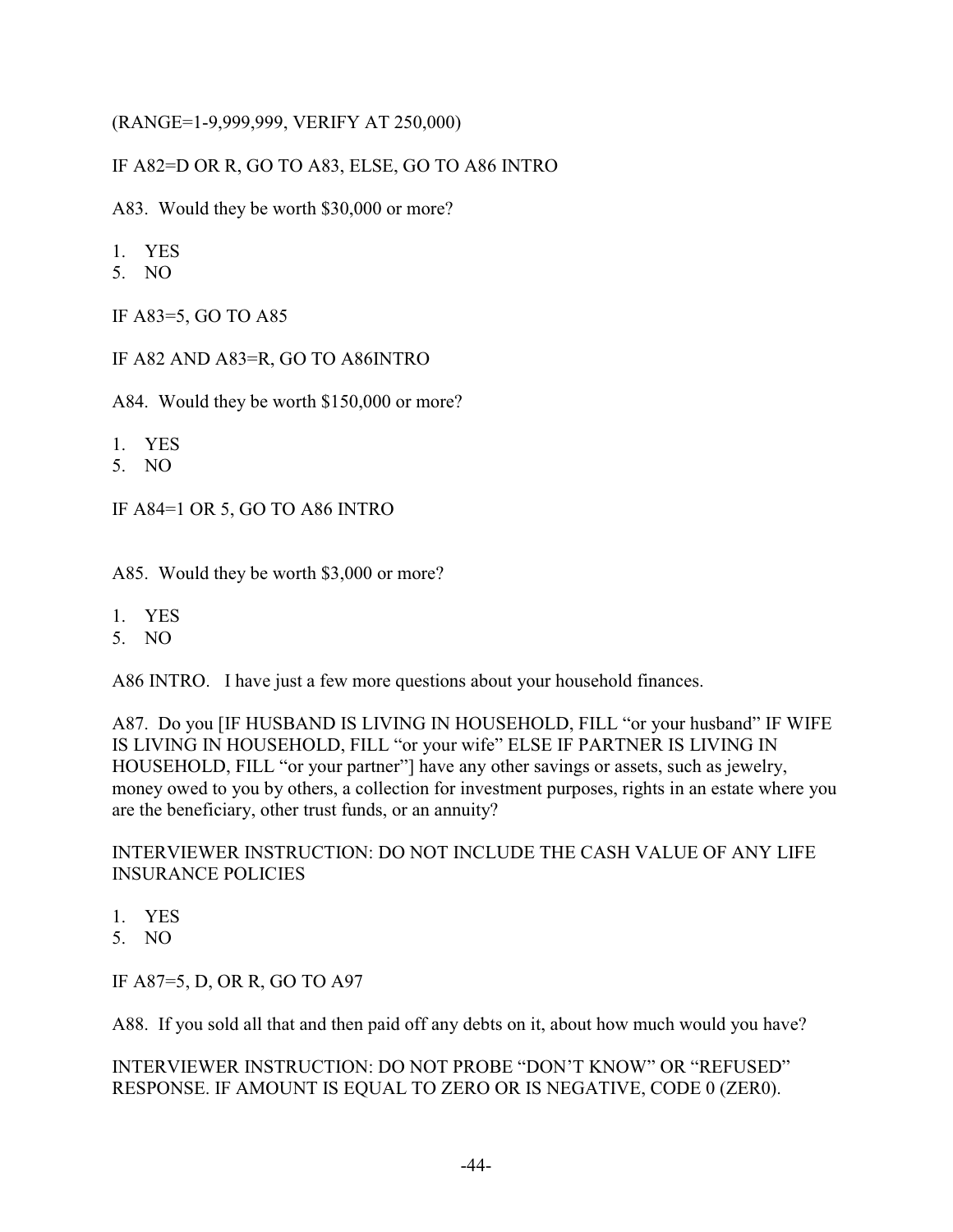${\$\_\_,\_\_\_\_\_\_\_\_},$ (RANGE=0-9,999,999, VERIFY AT 500,000)

IF A88=D OR R, GO TO A89, ELSE, GO TO A97

A89. Would it amount to \$50,000 or more?

- 1. YES
- 5. NO

IF A89=5, GO TO A91 IF A88 AND A89=R, GO TO A92

A90. Would it amount to \$100,000 or more?

- 1. YES
- 5. NO

IF A90=1 OR 5, GO TO A92

A91. Would it amount to \$5,000 or more?

- 1. YES
- 5. NO

A92. Did any of these other savings or assets pay any income between January and December (IF "TODAY'S DATE" < = "12/31/2000", FILL "1999" ELSE FILL "2000")?

- 1. YES
- 5. NO

IF A92=5, D, OR R, GO TO A97

A93. About how much income did you receive from these other assets between January and December (IF "TODAY'S DATE" < = "12/31/2000", FILL "1999" ELSE FILL "2000")?

INTERVIEWER INSTRUCTION: DO NOT PROBE "DON'T KNOW" OR "REFUSED" RESPONSE

\$\_\_,\_\_ \_\_ \_\_,\_\_ \_\_ \_\_

(RANGE=1-9,999,999, VERIFY AT 500,000) IF A93=D OR R, GO TO A94, ELSE, GO TO A97

A94. Did it amount to \$5,000 or more?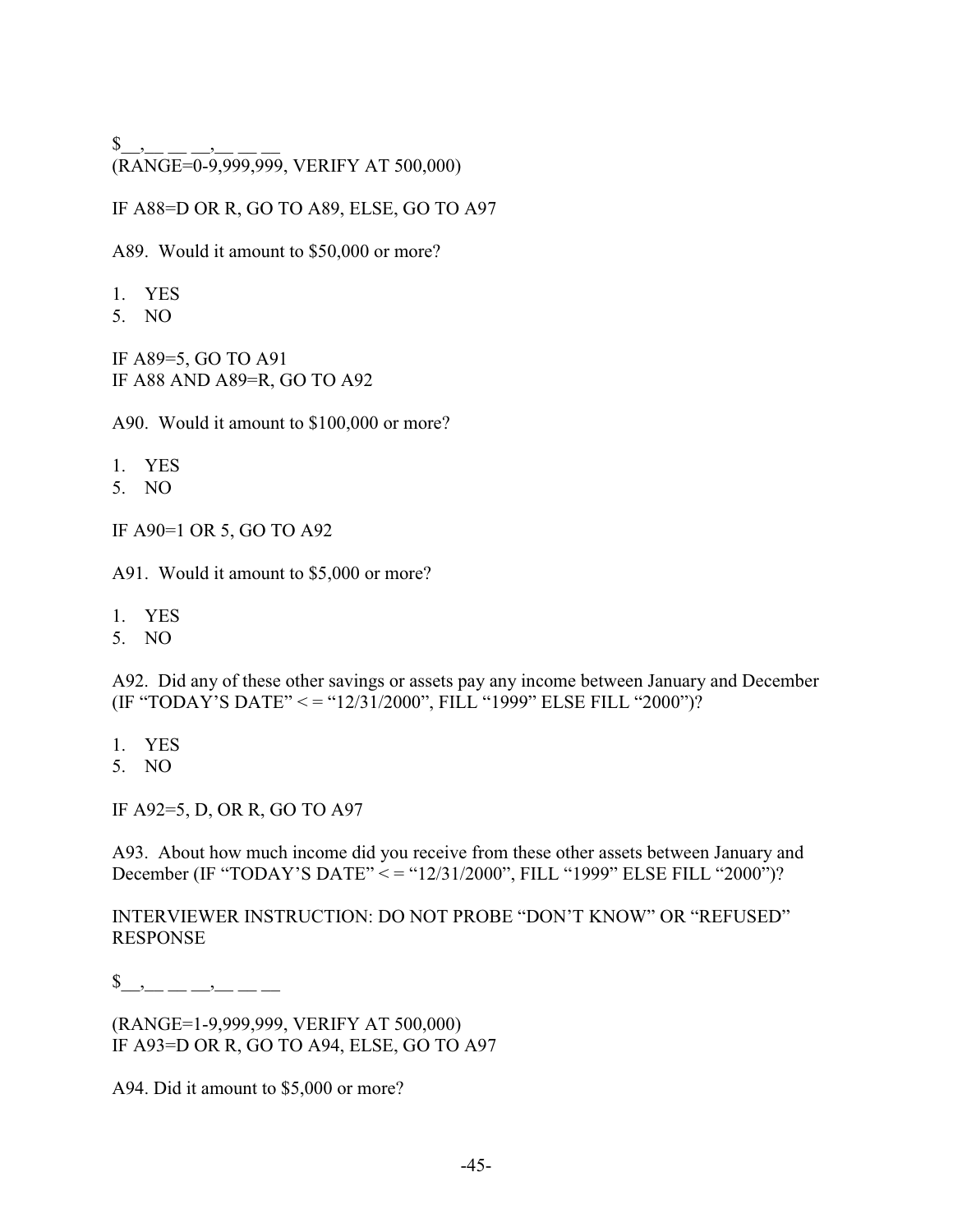- 1. YES
- 5. NO

IF A94=5, GO TO A96 IF A93 AND A94=R, GO TO A97

A95. Did it amount to \$25,000 or more?

- 1. YES
- 5. NO
- IF A95=1 OR 5, GO TO A97

A96. Did it amount to \$1,000 or more?

- 1. YES
- 5. NO

A97. Other than what you have already told me about, did you [IF HUSBAND IS LIVING IN HOUSEHOLD, FILL "or your husband" IF WIFE IS LIVING IN HOUSEHOLD, FILL "or your wife" ELSE IF PARTNER IS LIVING IN HOUSEHOLD, FILL "or your partner"] receive any other income between January and December (IF "TODAY'S DATE" < = "12/31/2000", FILL "1999" ELSE FILL "2000"), for example, from consulting fees, royalties, financial support from relatives or friends, and so forth?

- 1. YES
- 5. NO

IF A97=5, GO TO A99

A98. How much did you [IF HUSBAND IS LIVING IN HOUSEHOLD, FILL "and your husband" IF WIFE IS LIVING IN HOUSEHOLD, FILL "and your wife" ELSE IF PARTNER IS LIVING IN HOUSEHOLD, FILL "and your partner"] receive altogether from these other sources between January and December (IF "TODAY'S DATE" < = "12/31/2000", FILL "1999" ELSE FILL "2000")?

 $\$\quad ,\quad \_ \ ,\_ \_ \$ 

(RANGE=1-9,999,999, VERIFY AT 500,000)

A99. CAPI ROSTER CHECK: IS THERE A SECOND DESIGNATED RESPONDENT WHO SHOULD COMPLETE THIS HOUSEHOLD MODULE?

- 1. YES
- 5. NO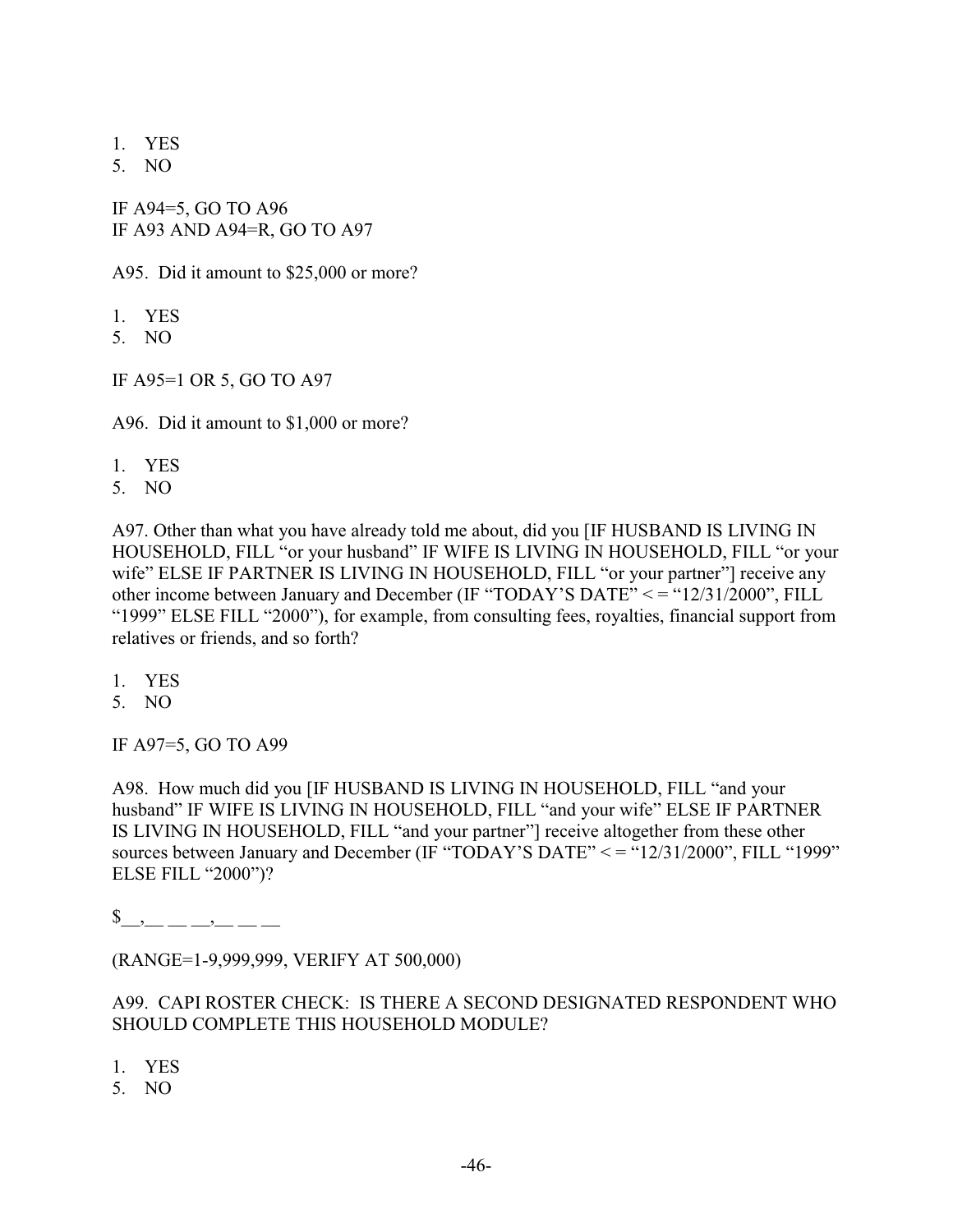# IF A99=5, GO TO A100, ELSE, REPEAT THIS MODULE FOR THE NEXT RESPONDENT, THEN GO TO A100.

A100. Thank you. That's the end of this part of the interview.

TIME ENDED

Back to Top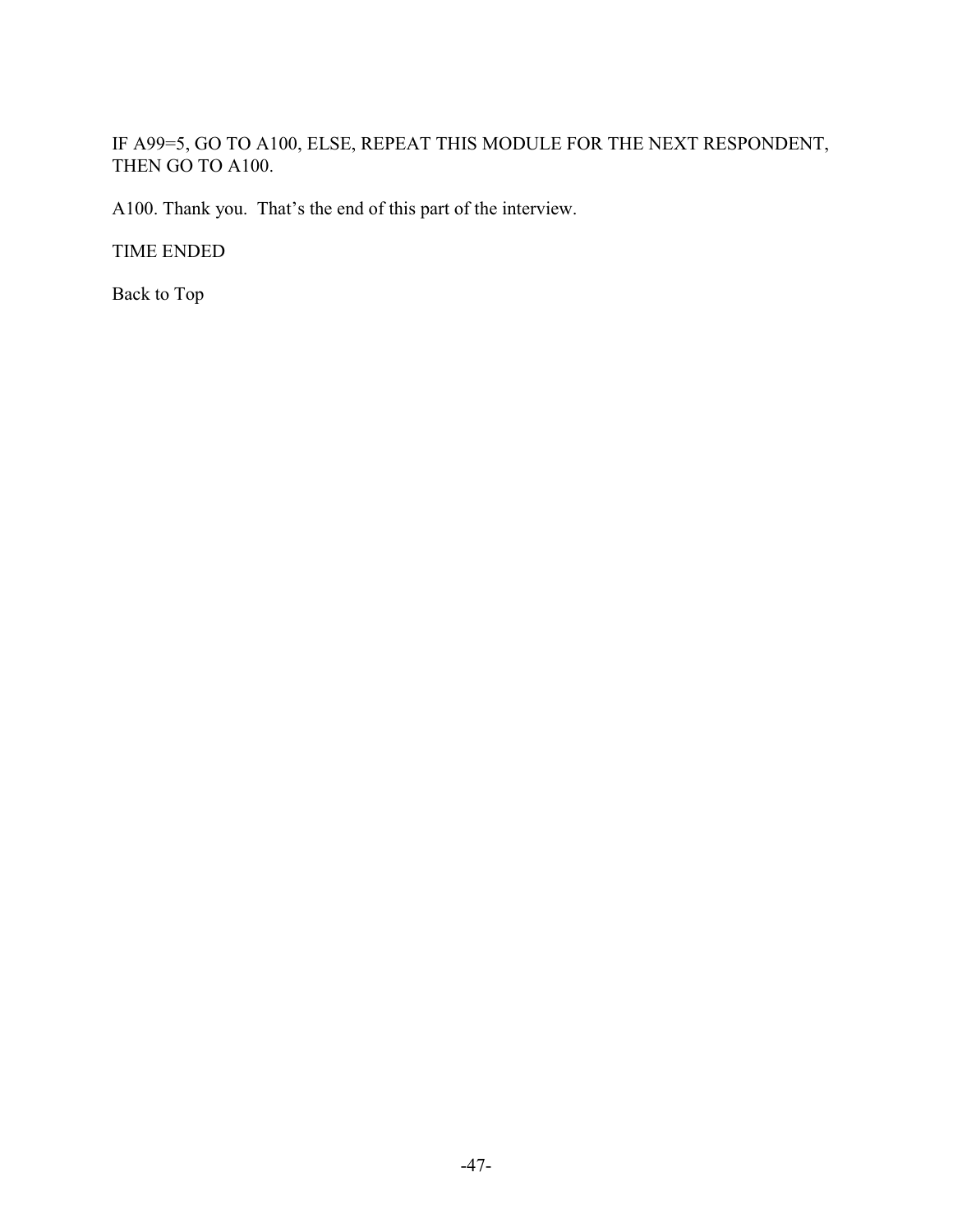## **4. ADULT QUESTIONNAIRE**

## (FOR SAMPLED ADULTS AND PCGs)

Preloads:

- \* Whether this R is RSA, PCG or RSA-PCG
- \* Whether male or female
- \* Is this R the same person who completed HH Roster
- \* Name of person who completed HH Roster
- \* Does R have a spouse or partner in HH From List 1
- \* Name of spouse/partner
- \* Sex of spouse/partner
- \* R's first and last name
- \* R's marital status
- \* Whether R lives alone From List 1
- \* STARTDATE
- \* Whether spouse/partner was selected as RSA or PCG
- \* R's home phone number

TIME START

### **SECTION A. INFORMATION CHECK**

OBS. INTERVIEWER OBSERVATION: CODE WHAT RACE OR RACES YOU WOULD SAY THE RESPONDENT IS IF YOU DID NOT KNOW

### ANYTHING ABOUT HIM/HER

### DO NOT ASK RESPONDENT FOR INFORMATION OR HELP!!

#### CODE ALL THAT APPLY

- 1. Latino
- 2. White
- 3. African-American, Black
- 4. Asian
- 5. Pacific Islander
- 6. Native American/American Indian

OBSa. CHECK xx:

### IF OBS = ONE RESPONSE CODE CHECKED, GO TO BEGINNING OF QUESTIONNAIRE

### If OBS = MORE THAN ONE RESPONSE CHECKED, CONTINUE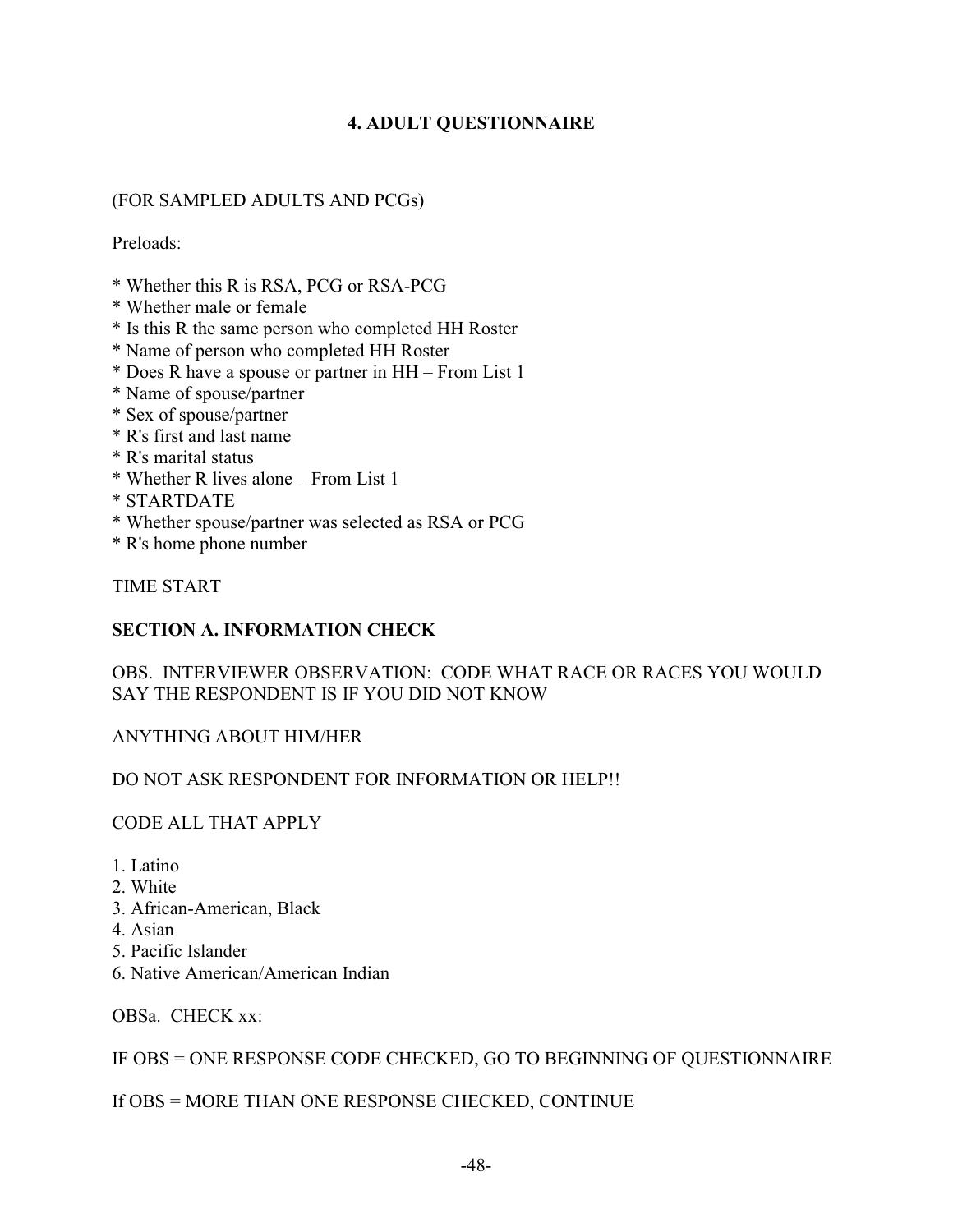## OBS2. INTERVIEWER OBSERVATION: CODE WHAT SINGLE RACE OR GROUP YOU WOULD SAY BEST DESCRIBES THE RESPONDENT

### IF YOU DID NOT KNOW ANYTHING ABOUT HIM/HER

### DO NOT ASK RESPONDENT FOR INFORMATION OR HELP!!

# CODE ONLY ONE

- 1. Latino
- 2. White
- 3. African-American, Black
- 4. Asian
- 5. Pacific Islander
- 6. Native American/American Indian

# A1. CAPI CHECK: IS R SAME AS RESPONDENT WHO COMPLETED HOUSEHOLD ROSTER?

- 1. YES (GO TO SECTION B)
- 5. NO

A2. I am going to read some information that [NAME OF HH ROSTER RESPONDENT] gave me about you. Please tell me if it is correct.

Your name is [FIRST NAME OF R] [FAMILY NAME OF R]and you are [R's MARITAL STATUS FROM HH ROSTER]. This is the household you usually live or stay in. Is this correct?

### INTERVIEWER: VERIFY SPELLING OF RESPONDENT'S NAME

- 1. YES (GO TO A4)
- 5. NO

A3. Which information is not correct?

### INTERVIEWER: CHOOSE ALL INFORMATION NOT CORRECT FROM THE LIST BELOW

- 1. SPELLING OF NAME (NAME CORRECT BUT MISSPELLED)
- 2. NAME (NAME NOT CORRECT)
- 3. MARITAL STATUS WRONG

4. NOT WHERE R USUALLY LIVES OR STAYS (R LIVES SOMEWHERE ELSE MOST OF THE TIME)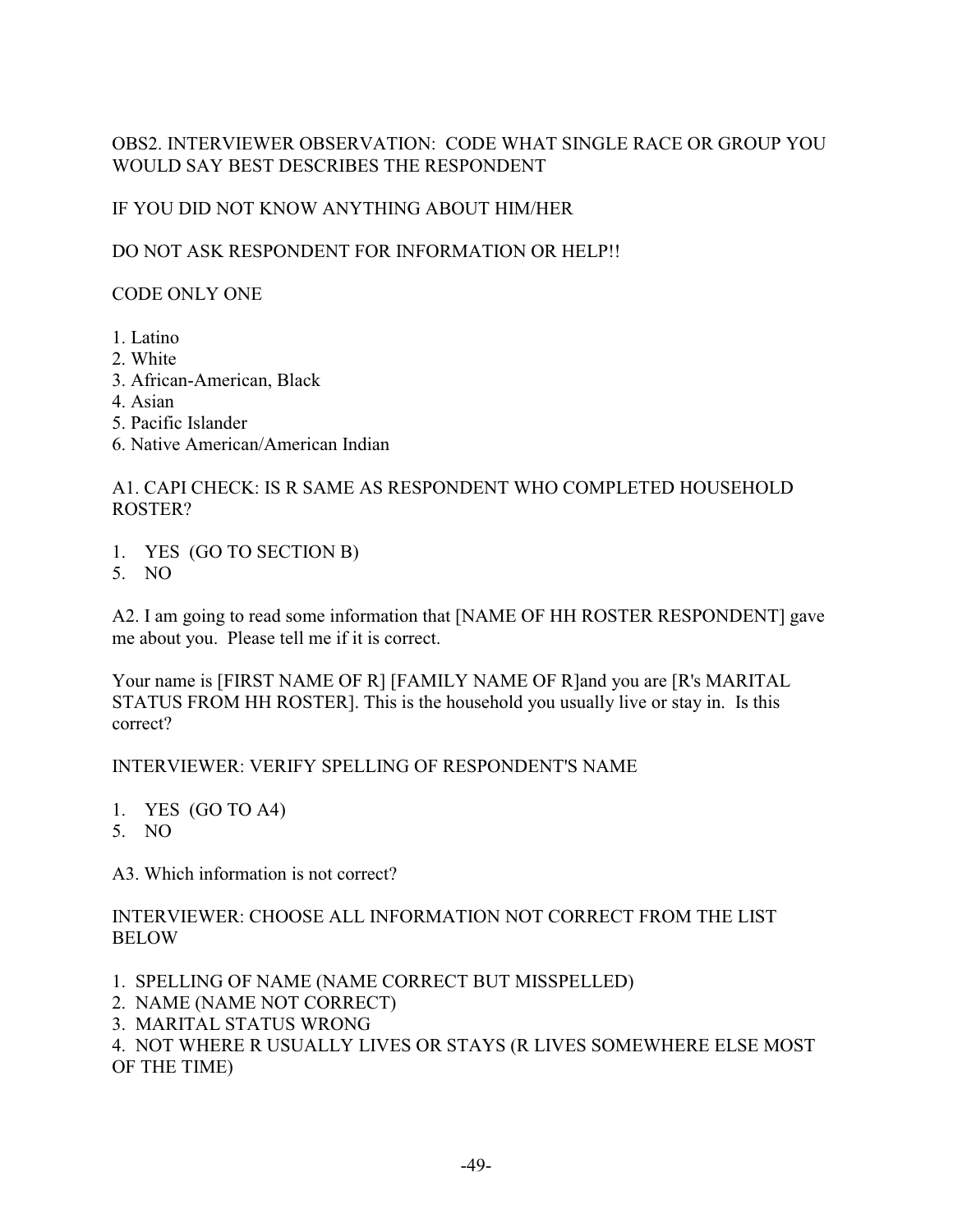# CREATE LOOPS OF QUESTIONS TO CORRECT INCORRECT INFORMATION.

# A4. CHECK PRELOAD: SPOUSE OR PARTNER CURRENTLY IN HH

5. NO (GO TO SECTION B)

A5. To make sure my information is current:

Your [FILL APPROPRIATE husband/wife/partner]'s name is [SPOUSE/PARTNER NAME FROM HH ROSTER]. Is that correct?

- 1. YES
- 5. NO

TIME END

### **SECTION B. NEIGHBORHOOD**

TIME START

(NOTE: SECTION B GIVEN ONLY TO RSA)

#### B1. CAPI CHECK PRELOADS:

- 1. RESPONDENT IS RSA ONLY
- 2. RESPONDENT IS RSA AND PCG
- 3. RESPONDENT IS PCG ONLY (GO TO SECTION C)

First, I have some questions about your neighborhood.

B2. When you are talking to someone about your neighborhood, what do you mean? Is it….

- 1 The block or street you live on?
- 2 Several blocks or streets in each direction?
- 3 The area within a 15-minute walk from your house?
- 4 An area larger than a 15-minute walk from your house?

B3. Suppose you were talking to someone who lives here in the same city or town that you do and you were telling them where you live. What name would you use for this neighborhood?

[VERBATIM-LIMITED]\_\_\_\_\_\_\_\_\_\_\_\_\_\_\_\_\_\_\_\_\_\_\_\_\_\_\_ (NAME)

B4. Now I have some questions about your neighborhood. For these questions, "neighborhood" includes both the block or street you live on and several blocks or streets in each direction. Please keep this in mind when answering these questions.

<sup>1.</sup> YES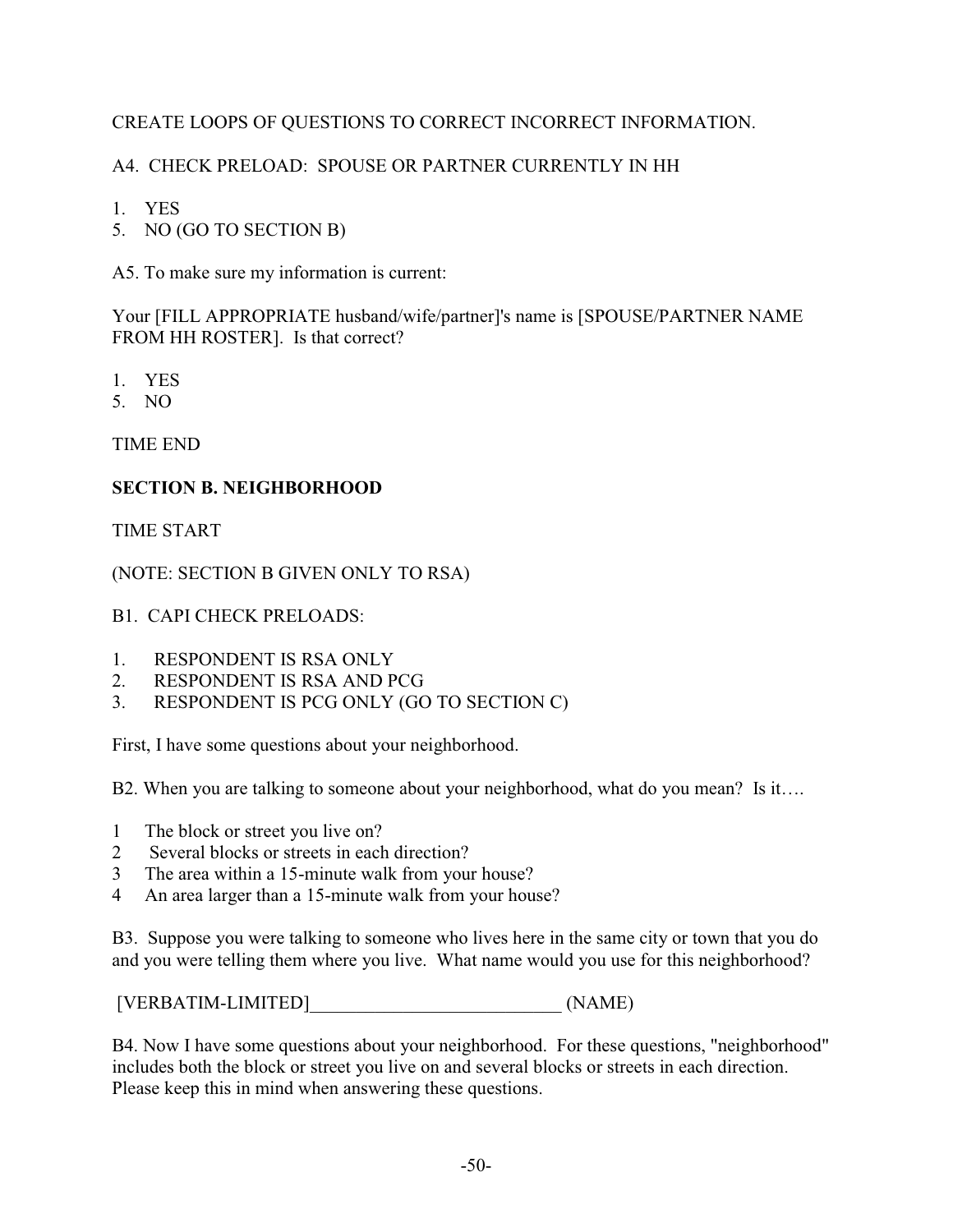All things considered, would you say you are very satisfied, satisfied, dissatisfied or very dissatisfied with your neighborhood as a place to live?

1. VERY SATISFIED 2. SATISFIED 3. (IF VOLUNTEERED) NEUTRAL – NOT SATISFIED OR DISSATISFIED 4. DISSATISFIED 5. VERY DISSATISFIED

B5. About how many adults do you recognize or know by sight in this neighborhood—would you say you recognize no adults, a few, many or most?

1. NO ADULTS 2. A FEW ADULTS 3. MANY ADULTS 4. MOST OR ALL ADULTS

Show Card #1 1. Strongly Agree 2. Agree 3. Disagree 4. Strongly Disagree

B6. Now I am going to read you some statements which may or may not be true of your neighborhood. As I said before, for these questions, your neighborhood includes both the block or street you live on and several blocks or streets in each direction. Please look at this card. For each statement tell me whether you strongly agree, agree, disagree or strongly disagree.

a This is a close-knit neighborhood.

(PROBE: This is a cohesive or unified neighborhood)

- 1. Strongly Agree
- 2. Agree
- 3. Unsure
- 4. Disagree
- 5. Strongly Disagree

b There are adults in this neighborhood that children can look up to.

- 1. Strongly Agree
- 2. Agree
- 3. Unsure
- 4. Disagree
- 5. Strongly Disagree

c People around here are willing to help their neighbors.

1. Strongly Agree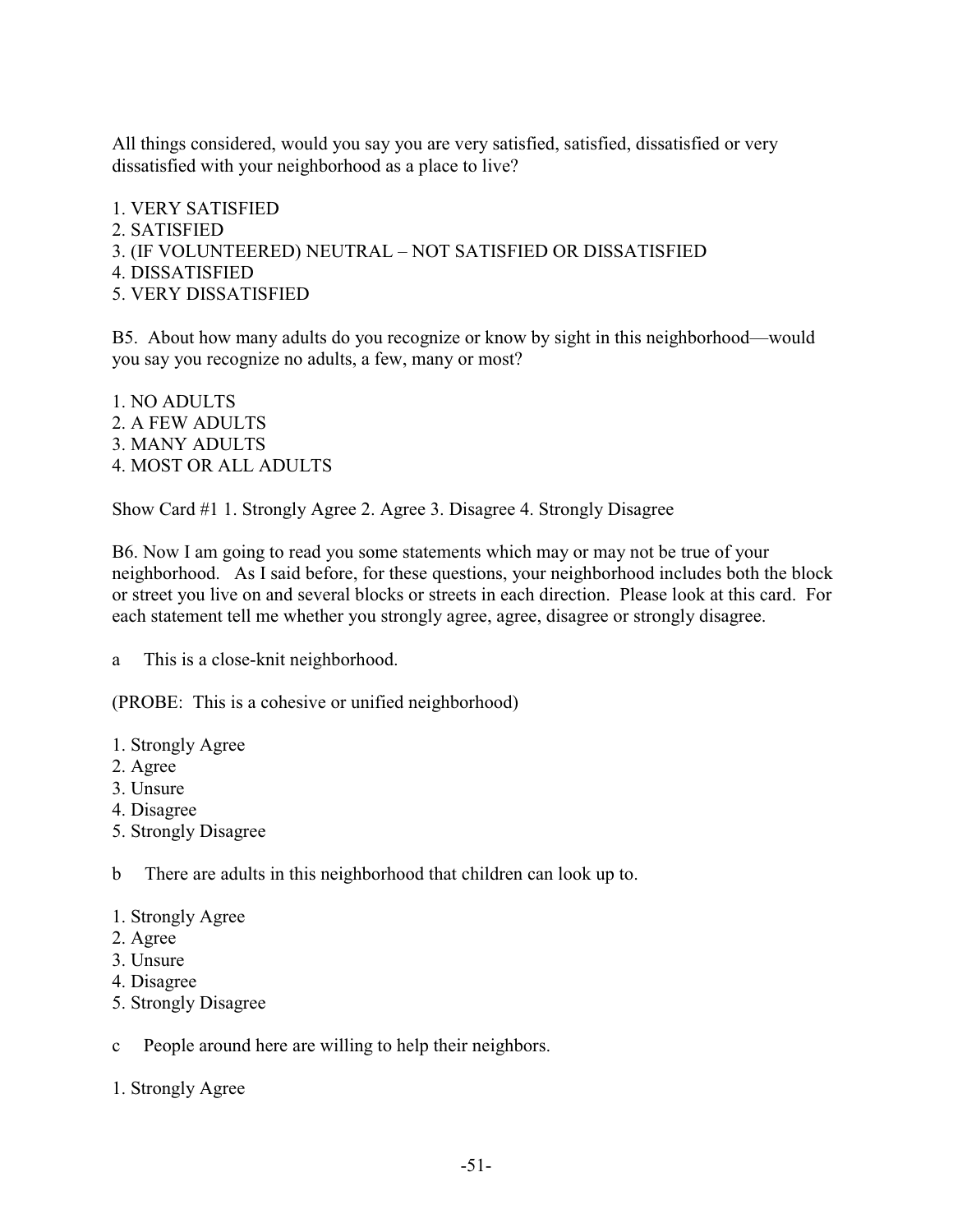- 2. Agree
- 3. Unsure
- 4. Disagree
- 5. Strongly Disagree

d People in this neighborhood generally don't get along with each other.

- 1. Strongly Agree
- 2. Agree
- 3. Unsure
- 4. Disagree
- 5. Strongly Disagree

e You can count on adults in this neighborhood to watch out that children are safe and do not get in trouble.

- 1. Strongly Agree
- 2. Agree
- 3. Unsure
- 4. Disagree
- 5. Strongly Disagree
- f People in this neighborhood do not share the same values.
- 1. Strongly Agree
- 2. Agree
- 3. Unsure
- 4. Disagree
- 5. Strongly Disagree
- g People in this neighborhood can be trusted.
- 1. Strongly Agree
- 2. Agree
- 3. Unsure
- 4. Disagree
- 5. Strongly Disagree
- h Parents in this neighborhood know their children's friends.
- 1. Strongly Agree
- 2. Agree
- 3. Unsure
- 4. Disagree
- 5. Strongly Disagree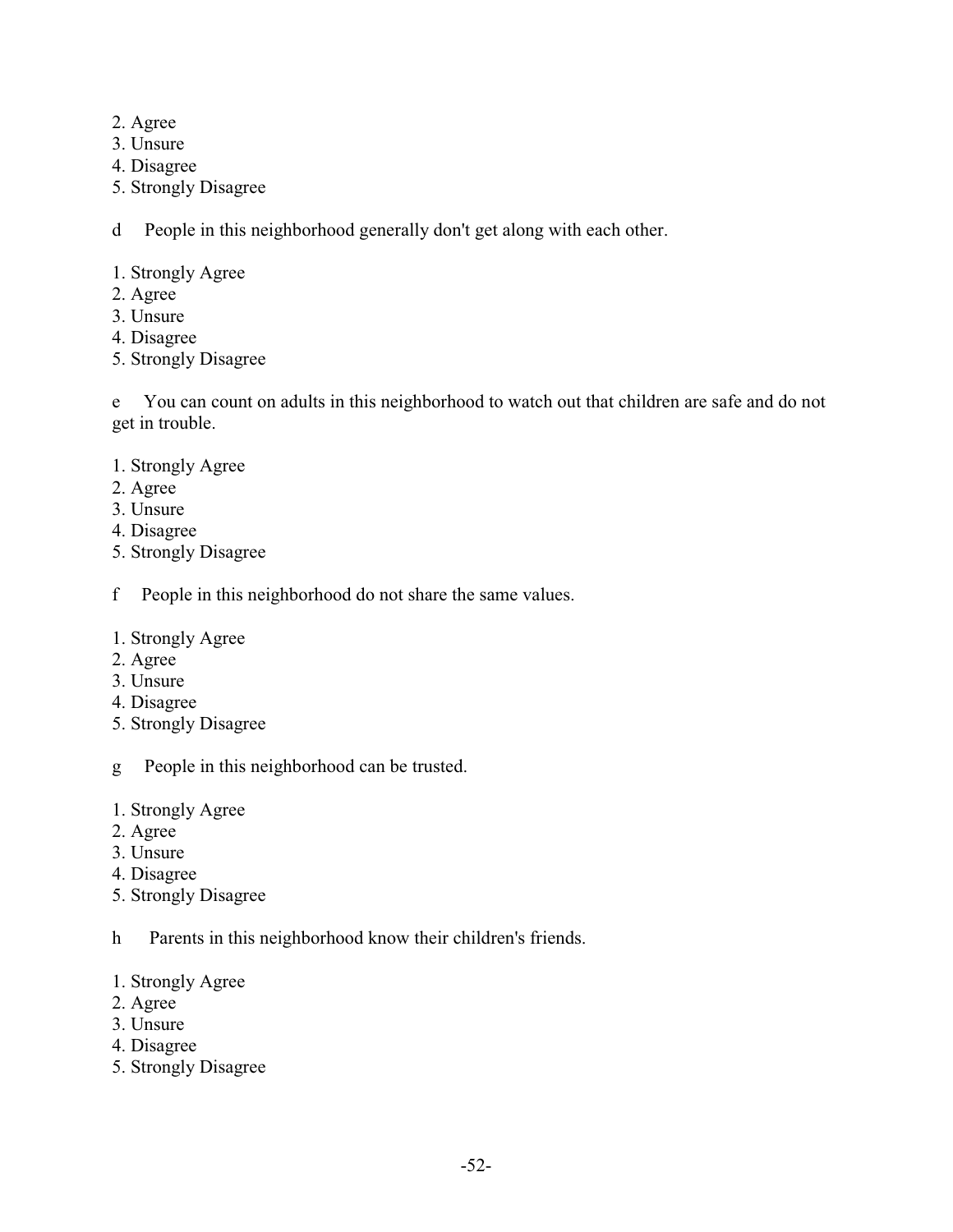i Adults in this neighborhood know who the local children are.

- 1. Strongly Agree
- 2. Agree
- 3. Unsure
- 4. Disagree
- 5. Strongly Disagree

j Parents in this neighborhood generally know each other.

- 1. Strongly Agree
- 2. Agree
- 3. Unsure
- 4. Disagree
- 5. Strongly Disagree

B7. Next I have three other statements. For each one, please tell me if it is very likely, likely, unlikely or very unlikely that people in your neighborhood would do the following.

a. If a group of neighborhood children were skipping school and hanging out on a street corner, how likely is it that your neighbors would do something about it? Would you say:

- 1. Very likely
- 2. Likely
- 3. Unsure
- 4. Unlikely
- 5. Very unlikely

b. If some children were spray-painting graffiti on a local building, how likely is it that your neighbors would do something about it? Would you say:

- 1. Very likely
- 2. Likely
- 3. Unsure
- 4. Unlikely
- 5. Very unlikely

c. If a child was showing disrespect to an adult, how likely is it that people in your neighborhood would scold that child? Would you say:

- 1. Very likely
- 2. Likely
- 3. Unsure
- 4. Unlikely
- 5. Very unlikely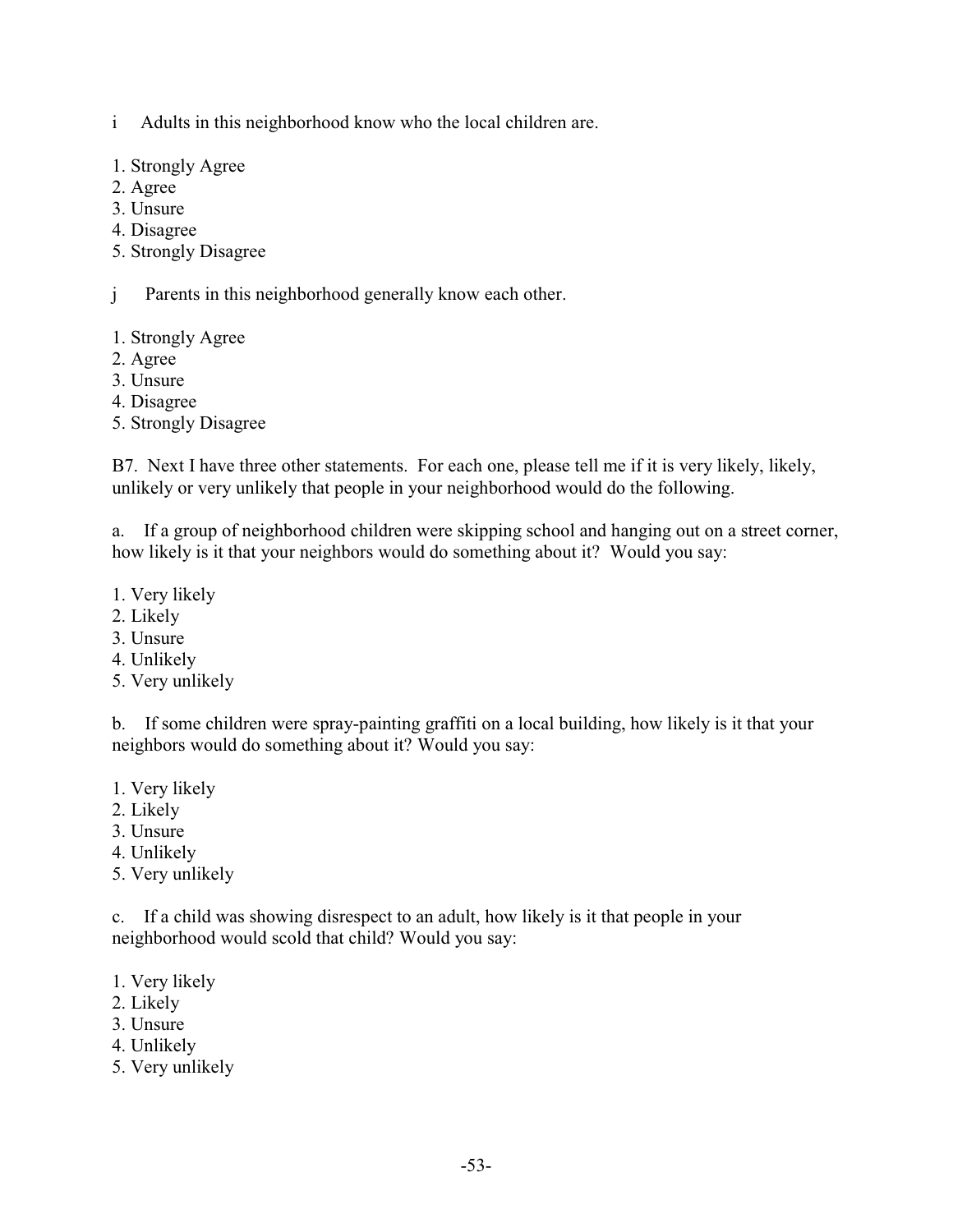B8. My next questions are about relatives or friends who live in this neighborhood, but who do not live with you.

a. How many of your relatives or in-laws live in your neighborhood? Would you say none, a few, many or most?

- 1. None
- 2. A few
- 3. Many
- 4. Most or all

b. How many of your friends live in your neighborhood? Would you say none, a few, many or most?

- 1. None
- 2. A few
- 3. Many
- 4. Most or all

B9. While you have lived in this neighborhood, have you or anyone in your household had anything stolen or damaged inside or outside your home, including your cars or vehicles parked on the street?

- 1. YES
- 5. NO

B10. How safe is it to walk around alone in your neighborhood after dark? Is it:

- 1. Completely safe,
- 2. Fairly safe,
- 3. Somewhat dangerous, or
- 4. Extremely dangerous?

B11. Next I am going to ask about some things you might do with people in your neighborhood. For each question, please tell me whether you and others in your neighborhood often do this, sometimes do it, rarely do it or never do it.

PROBE: Just give me your best guess of how often.

a. About how often do you and people in your neighborhood do favors for each other? For example, watch each other's children, help with shopping, lend gardening or house tools. Would you say:

- 1. Often
- 2. Sometimes
- 3. Rarely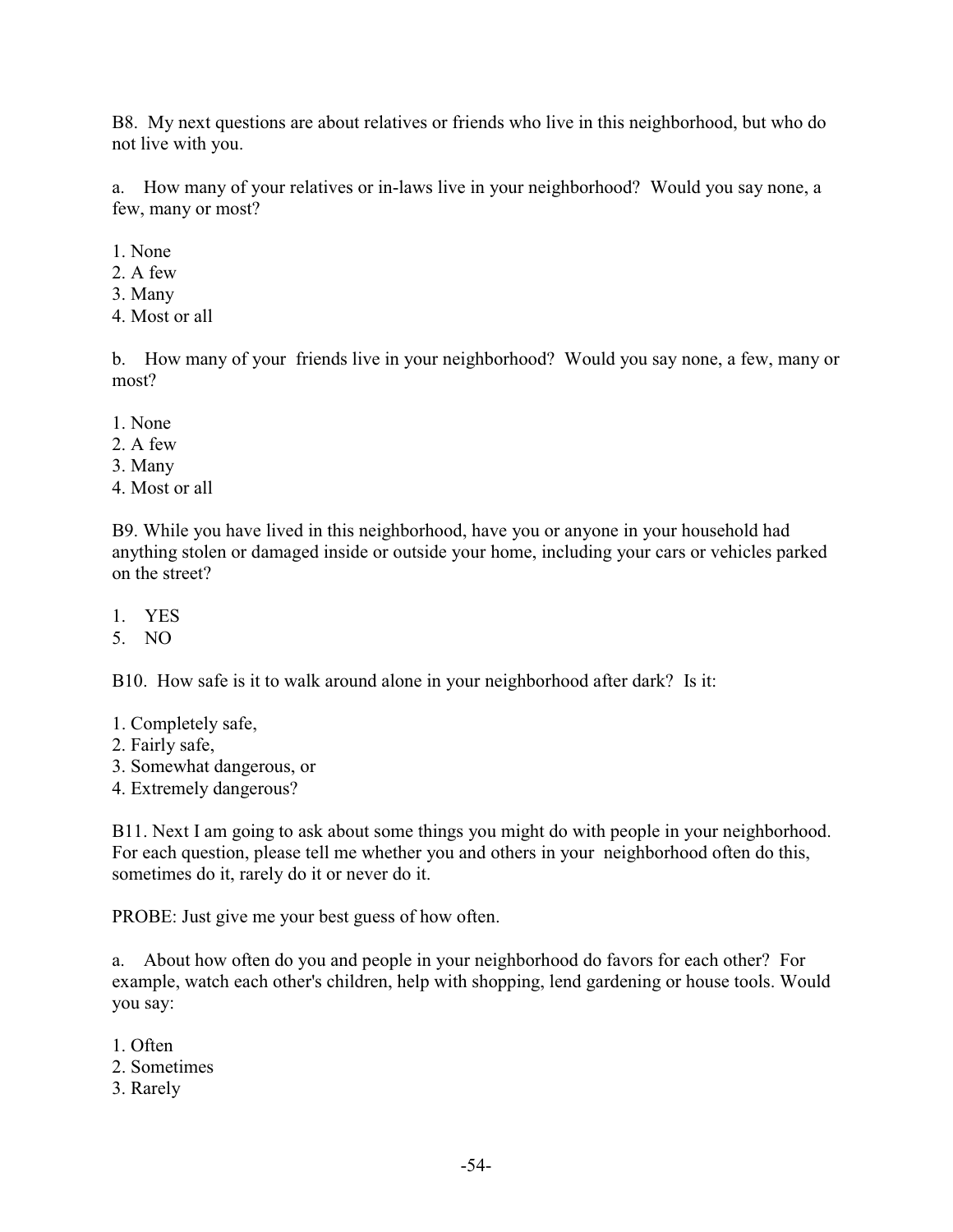4. Never

b. When a neighbor is not at home, how often do you and other neighbors watch over their property? Would you say:

- 1. Often
- 2. Sometimes
- 3. Rarely
- 4. Never

c. How often do you and other people in the neighborhood ask each other advice about personal things such as child rearing or job openings? Would you say:

1. Often

- 2. Sometimes
- 3. Rarely
- 4. Never

B12. In the past 30 days, that is since [DATE 30 DAYS AGO], how many of your neighbors have you talked with for 10 minutes of more?

Would you say:

- 1. None
- 2. 1 or 2
- 3. 3 to 5
- 4. 6 or more

Show Card #2 1. CLOSE FRIENDS 2. FRIENDLY, BUT NOT CLOSE 3. ACQUAINTANCES ONLY 4. DON'T GET ALONG WITH NEIGHBORS 5. DON'T KNOW NEIGHBORS OR DON'T HAVE ANY CONTACT

B13. Think about the neighbor you are friendliest with. Please look at this card and tell me how close do you feel you are to this neighbor?

#### CODE ONE

- 1. CLOSE FRIENDS
- 2. FRIENDLY, BUT NOT CLOSE
- 3. ACQUAINTANCES ONLY
- 4. DON'T GET ALONG WITH NEIGHBORS (GO TO B15)
- 5. DON'T KNOW NEIGHBORS OR DON'T HAVE ANY CONTACT (GO TO B15)

B14. How far away from you does this neighbor live?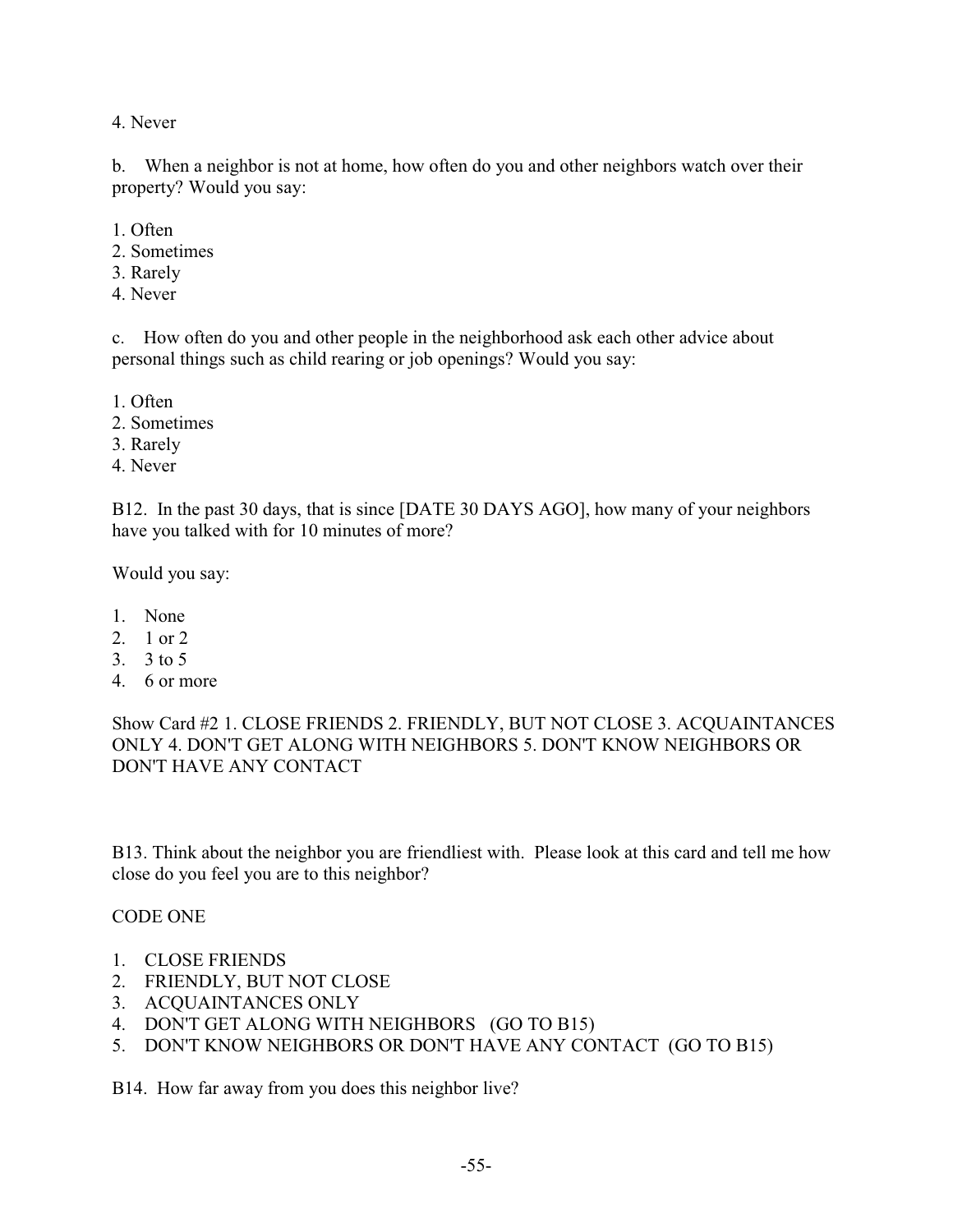## INTERVIEWER: DO NOT READ ANSWERS. CODE R'S RESPONSE

### CODE ONE

- 1. NEXT DOOR (IN NEXT HOUSE OR APARTMENT)
- 2. ON THE SAME FLOOR OF THE APARTMENT BUILDING
- 3. IN THE SAME APARTMENT BUILDING
- 4. ON THE SAME BLOCK
- 5. ONE OR TWO BLOCKS OVER
- 6. SOMEWHERE ELSE IN THE NEIGHBORHOOD

B15. What store do you [FILL IF MORE THAN ONE PERSON IN HH"and others in this household"] normally go to buy groceries?

INTERVIEWER: IF MORE THAN ONE PLACE, ASK : What is the place you generally get most of your groceries?

\_\_\_\_\_\_\_\_\_\_\_\_\_\_\_\_\_\_\_\_\_\_\_\_\_ (NAME OF STORE, SPECIFY LIMITED)

B16. What street is [STORE NAME in B15] on? What is the closest cross-street? What city is that in?

STORE1:

ON \_\_\_\_\_\_\_\_\_\_\_\_\_\_\_\_\_\_\_\_\_ (STREET)

NEAR \_\_\_\_\_\_\_\_\_\_\_\_\_\_\_\_\_\_\_ (STREET)

IN  $(CITY)$   $(STATE)$ 

B16a. In the past 12 months, was there ever a time when anyone in your household didn't get enough to eat because there wasn't enough money for food?

1. YES

5. NO

B17. In the past 12 months, have you ever gotten emergency food from a church, food pantry, food bank or soup kitchen?

1. YES 5. NO (GO TO B21)

B18. In the past 12 months, how many times did you receive emergency food from a church, food pantry, food bank or soup kitchen?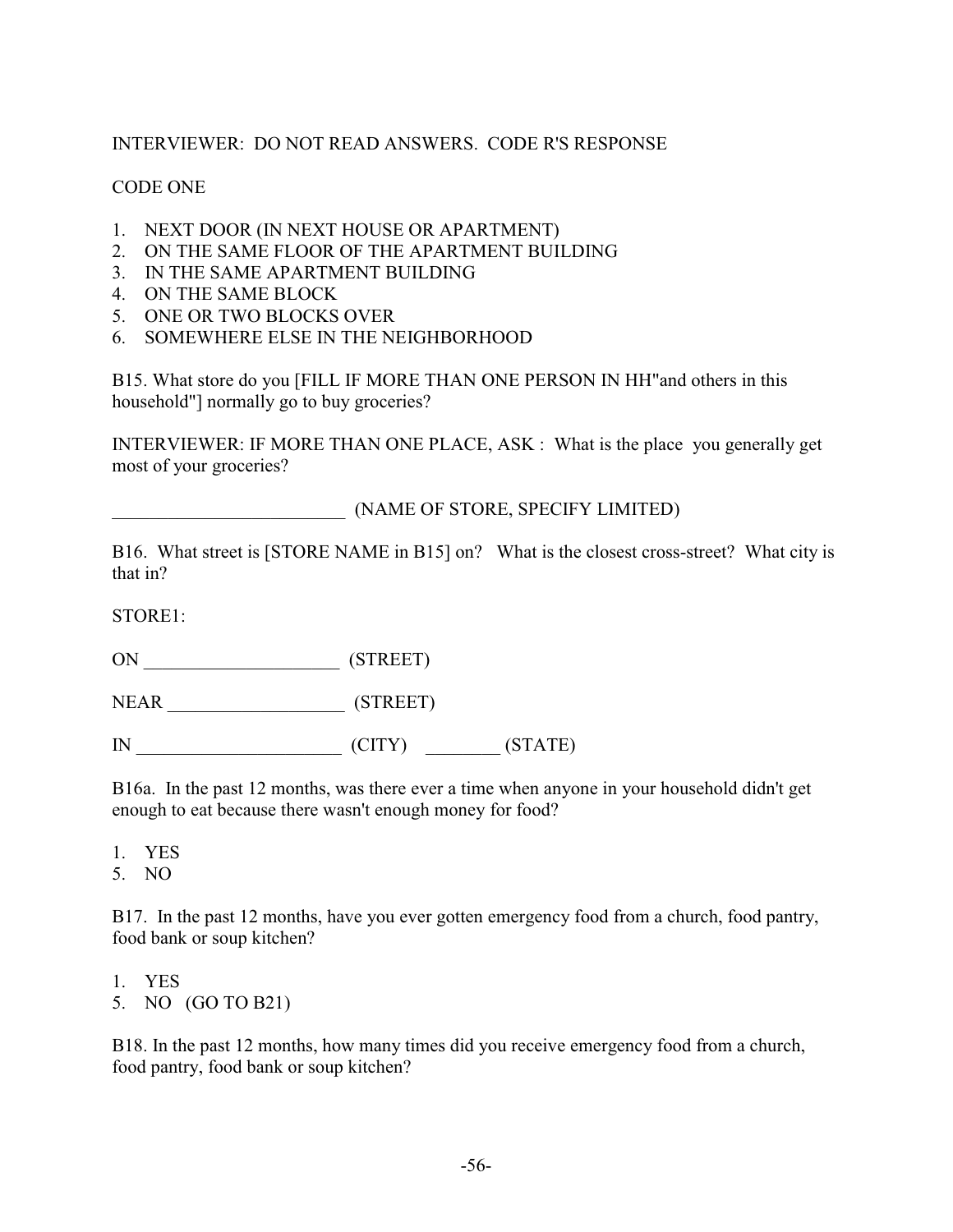#### \_\_ \_\_ \_\_ (NUMBER OF TIMES) (RANGE 1-365, VERIFTY AFTER 180)

B19. Think about the [IF B18=2 OR MORE, FILL "last"] time you got this kind of help. How much do you think you would have to had to pay to buy the food you were given?

 $S_{-}$ (RANGE 1-999, VERIFY AT 500)

B20. Where did you get this kind of help [IF B18=2 OR MORE, FILL "the last time"]? Where was this place located?

| ON          | (STREET) |         |
|-------------|----------|---------|
| <b>NEAR</b> | (STREET) |         |
|             | (CITY)   | (STATE) |

B21. In the past 12 months, have you ever stayed at a homeless facility, such as a shelter, hotel, church or mission?

- 1. YES
- 5. NO (GO TO B26)

B22. In the last 12 months, how many nights have you spent at a homeless facility, such as a shelter, hotel, church or mission?

\_\_ \_\_ \_\_ (NUMBER OF NIGHTS) (RANGE 1-365, VERIFY AT 180)

B23. Think about the  $[IF B22 > 1, FILL "last"]$  time you stayed at a homeless facility. Where was this shelter located?

ON \_\_\_\_\_\_\_\_\_\_\_\_\_\_\_\_\_\_\_\_\_ (STREET)

NEAR \_\_\_\_\_\_\_\_\_\_\_\_\_\_\_\_\_\_\_ (STREET)

IN \_\_\_\_\_\_\_\_\_\_\_\_\_\_\_\_\_\_\_\_\_\_ (CITY) \_\_\_\_\_\_\_\_ (STATE)

(QUESTIONS B24. AND B25. ARE OMITTED.)

B26. In the past 12 months, have you yourself participated in the following activities? Have you participated in a:

a. Neighborhood or block organization meeting?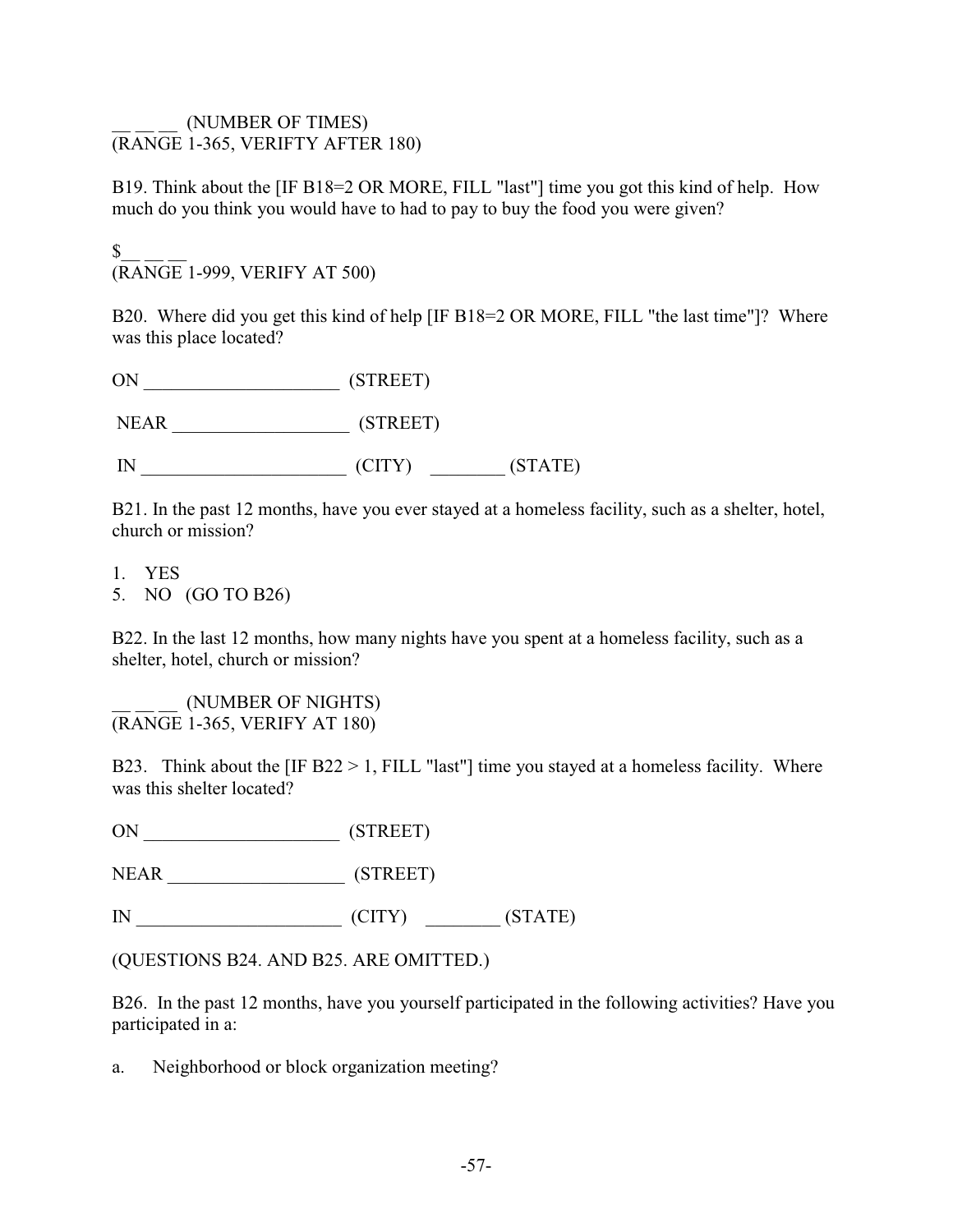1. YES 5. NO

b. Business or civic group? For example, Masons, Elks, Rotary Club?

1. YES 5. NO

c. Nationality or ethnic pride club?

1. YES 5. NO

- d. A local or state political organization?
- 1. YES 5. NO
- e. Volunteered in a local organization?
- 1. YES 5. NO
- f. Veterans' group?
- 1. YES 5. NO
- g. Labor union?
- 1. YES 5. NO
- h. Literary, art, study, or discussion groups?

1. YES 5. NO

i. Fraternity, sorority or alumni group?

1. YES 5. NO

B27. I want to ask you about time you spent away from home yesterday. Think about the 24 hour period beginning at midnight [NAME OF DAY BEFORE YESTERDAY] to midnight last night. Out of those 24 hours, about how many hours were you away from your home?

- 1. NONE. AT HOME THE ENTIRE TIME
- 2. LESS THAN 5 HOURS (BUT R DID GO OUT AT LEAST ONCE)
- 3. 5-9 HOURS
- 4. 10-19 HOURS
- 5. 20 OR MORE HOURS, BUT HOME AT LEAST BRIEFLY
- 6. NOT AT HOME AT ALL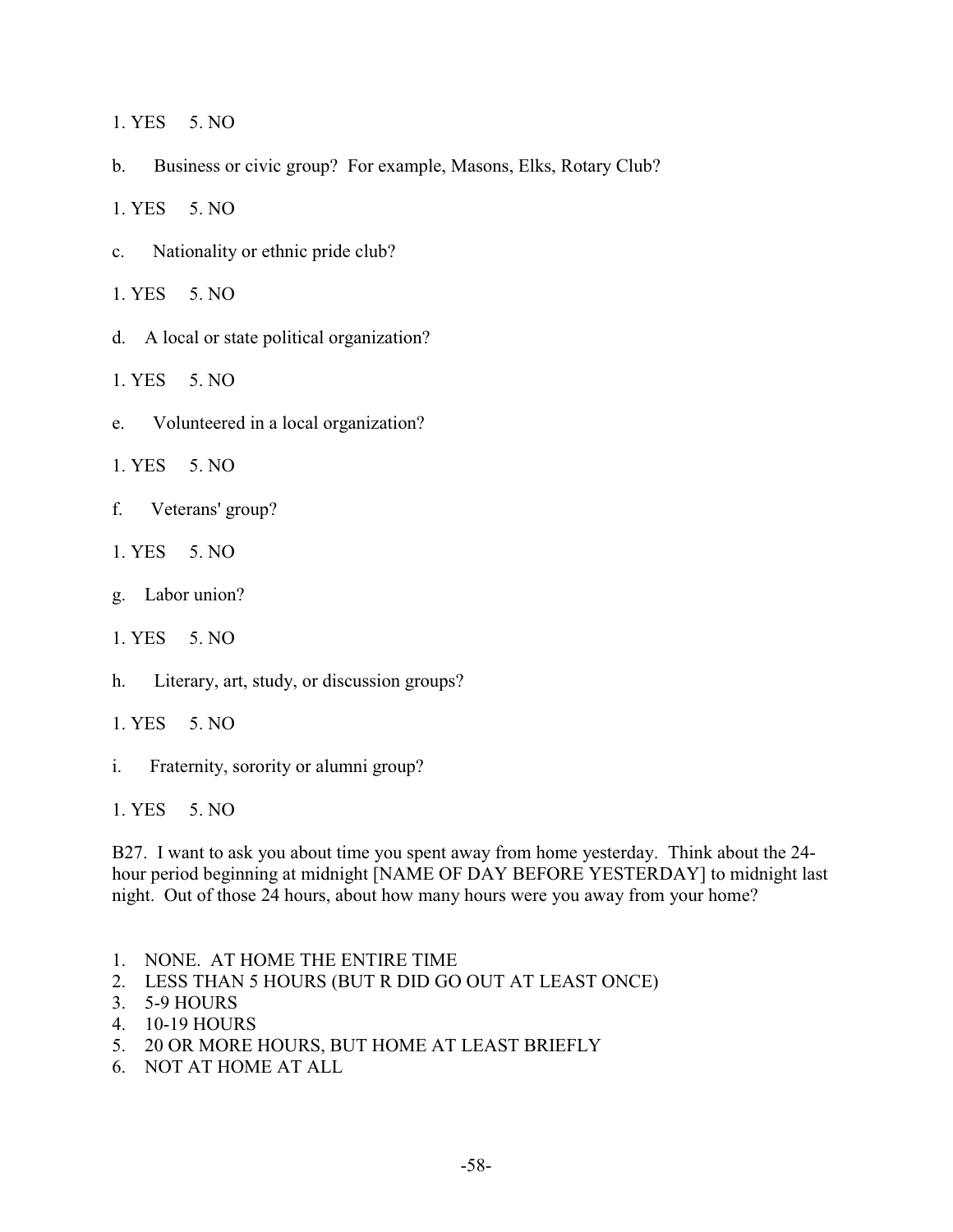DK RF

B28. Now let me ask you about this past week, that is since [NAME OF DAY ON WHICH INTERVIEW IS TAKING PLACE] last week. Please think about all the times this past week when you were not at home and not at work. Aside from home or work, what was the one place you spent most time last week? Can you give me the street and city? What is the nearest crossstreet?

PROBE (IF RESPONDENT SAYS "DID NOT GO ANYWHERE ELSE"): How about the grocery store, to church, over to a friend's house, to the bank, or anywhere else?

ON \_\_\_\_\_\_\_\_\_\_\_\_\_\_\_\_\_\_\_\_\_ (STREET)

NEAR \_\_\_\_\_\_\_\_\_\_\_\_\_\_\_\_\_\_\_ (STREET)

IN \_\_\_\_\_\_\_\_\_\_\_\_\_\_\_\_\_\_\_\_\_\_ (CITY) \_\_\_\_\_\_\_\_ (STATE)

0. No place else (other than home and work)

B29. What were you doing when you were there?

INTERVIEWER: DO NOT READ ANSWERS. CODE ALL R'S RESPONSES

### CODE ALL THAT APPLY

- 1. VISITING FRIENDS OR RELATIVES
- 2. HAVING A DRINK AT A BAR OR RESTAURANT
- 3. EATING OUT AT A RESTAURANT
- 4. EATING AT A FRIEND'S OR RELATIVE'S HOUSE
- 5. EXERCISING/AT THE GYM/WORKOUT
- 6. WALKING/HIKING
- 7. SHOPPING
- 8. SLEEPING
- 9. ENTERTAINMENT (WATCHING TV, SEEING A MOVIE, PLAY, CONCERT, COMEDY, ETC.)
- 10. AT DOCTOR'S, DENTIST'S OR OTHER HEALTH CARE PROVIDER/HOSPITALIZED
- 11. WELFARE OR SOCIAL SERVICE OFFICE
- 12. RELIGIOUS SERVICE/RELIGIOUS ACTIVITIES/SPIRITUAL ACTIVITIES
- 13. ATTENDING A MEETING
- 14. TRANSPORTING CHILDREN
- 15. TAKING CARE OF/WATCHING CHILDREN
- 16. GOING TO CLASSES OR SCHOOL
- 17. OTHER, SPECIFY LIMITED

TIME END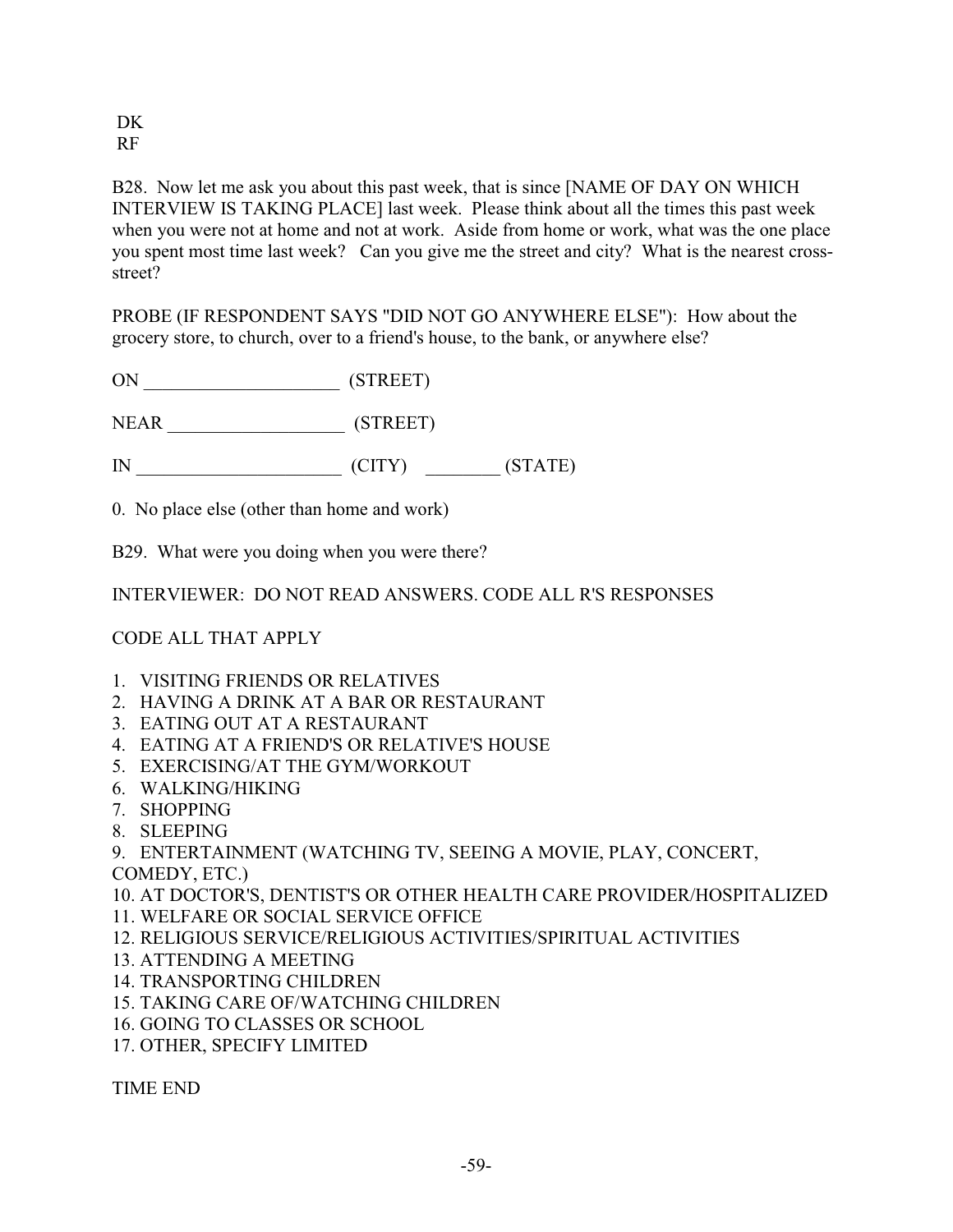## **SECTION C. FAMILY BACKGROUND**

TIME START

I would like to ask about your background when you were growing up.

C1. Which city and state did you live in when you were age 14?

INTERVIEWER: IF MORE THAN ONE PLACE: Which was the place you lived for most of the time when you were age 14?

PROBE: Was this in the United States?

TOWN OR CITY

STATE/PROVINCE/ TERRITORY

\_\_\_\_\_\_\_\_\_\_\_\_\_\_\_\_\_\_\_COUNTRY

C2. About how many times did you move from one address to another before your 14th birthday?

1. (NUMBER OF TIMES (RANGE 0-99, VERIFY AT 28)

OR

2. TO 3. TIMES (RANGE 0-99, VERIFY AT 28) (RANGE 0-99, VERIFY AT 28)

C3. Now I have a few questions about your parents.

Did you live with both parents from birth until age 14?

INTERVIEWER: THIS INCLUDES BIRTH PARENTS AND ADOPTIVE PARENTS, BUT NOT STEP PARENTS

- 1. YES (GO TO C6)
- 5. NO

C4. Which parent was not living with you all the time between birth and age 14?

- 1. MOTHER
- 2. FATHER
- 3. BOTH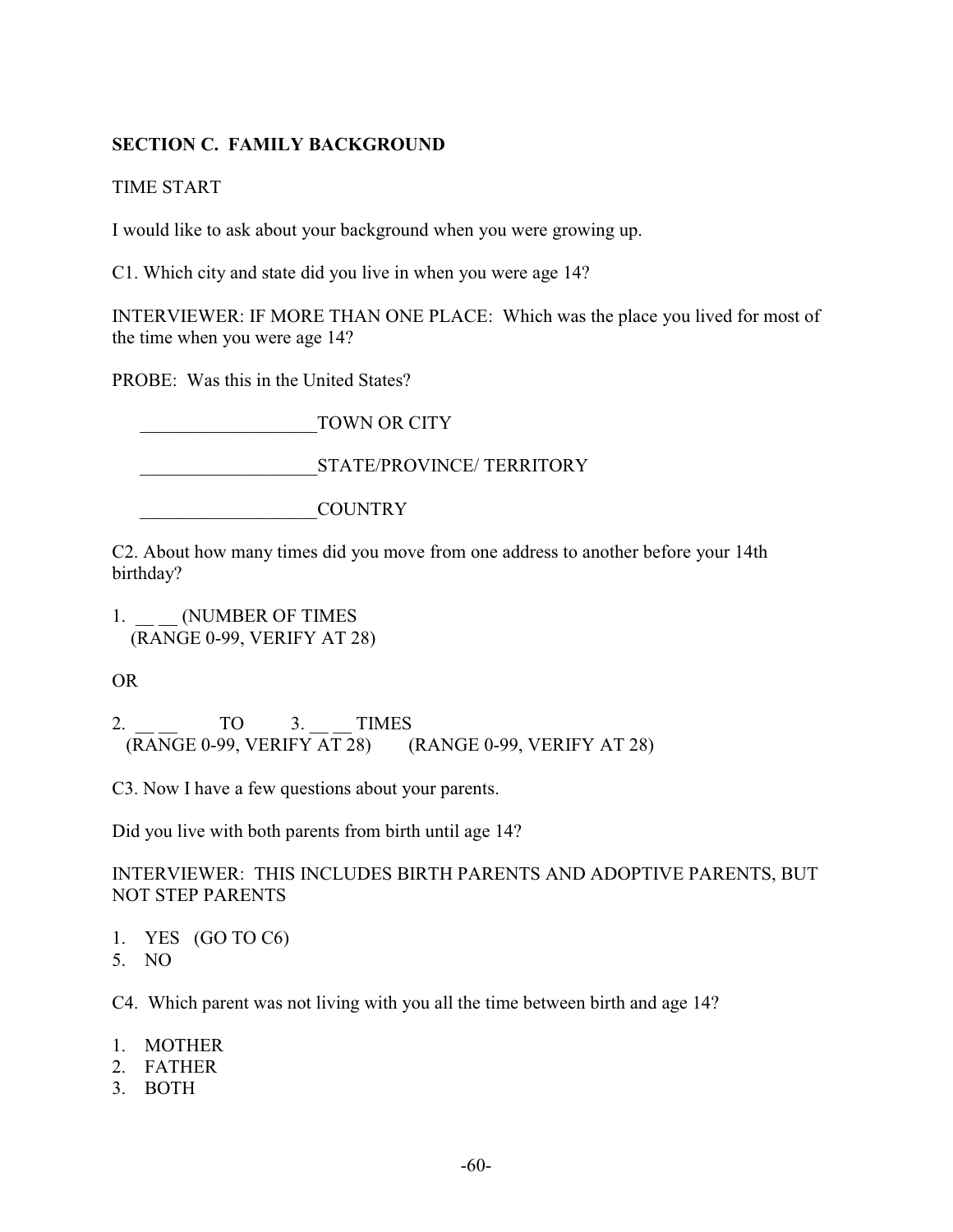C5. Why didn't you live with [IF C4=1, FILL "your mother", IF C4=2, FILL "your father", ELSE FILL "both parents"] the entire time?

INTERVIEWER: DO NOT READ ANSWERS. CODE R'S RESPONSE

CODE ALL THAT APPLY

1. ONE OR BOTH PARENTS DIED

2. PARENTS WERE SEPARATED OR DIVORCED

- 3. R LEFT HOME
- 4. R WAS ADOPTED

5. R'S PARENTS WERE NEVER MARRIED OR NEVER LIVED TOGETHER

6. PARENT IN JAIL OR PRISON

7. PARENTS HAD MARITAL OR PERSONAL PROBLEMS

8. RAISED BY GRANDMOTHER, AUNT OR ANOTHER FAMILY MEMBER

9. OTHER, SPECIFY (LIMITED)

C6. In what year was your mother born?

PROBE: About what year was it? An estimate would be helpful.

\_\_ \_\_ \_\_ \_\_ (YEAR MOTHER WAS BORN) (RANGE 1870-1970)

C7. How much school did your mother complete?

INTERVIEWER: DO NOT READ ANSWERS. CODE R'S RESPONSE

#### CODE ONE

0. NONE

1 TO 11  $(GRADES 1 THROUCH 11)(CAPIRANGE 1-11)$ 

12. HIGH SCHOOL GRADUATE OR COMPLETED GED

- 13. SOME VOCATIONAL SCHOOL
- 14. COMPLETED VOCATIONAL SCHOOL
- 15. SOME COLLEGE
- 16. ASSOCIATES' DEGREE (AA)
- 17. BACHELORS' DEGREE (BA, BS)
- 18. SOME GRADUATE OR PROFESSIONAL SCHOOL (AFTER COMPLETING COLLEGE)

19. COMPLETED GRADUATE/PROFESSIONAL DEGREE

C8. Was your mother born in the United States or another country?

1. BORN IN THE UNITED STATES (GO TO C10)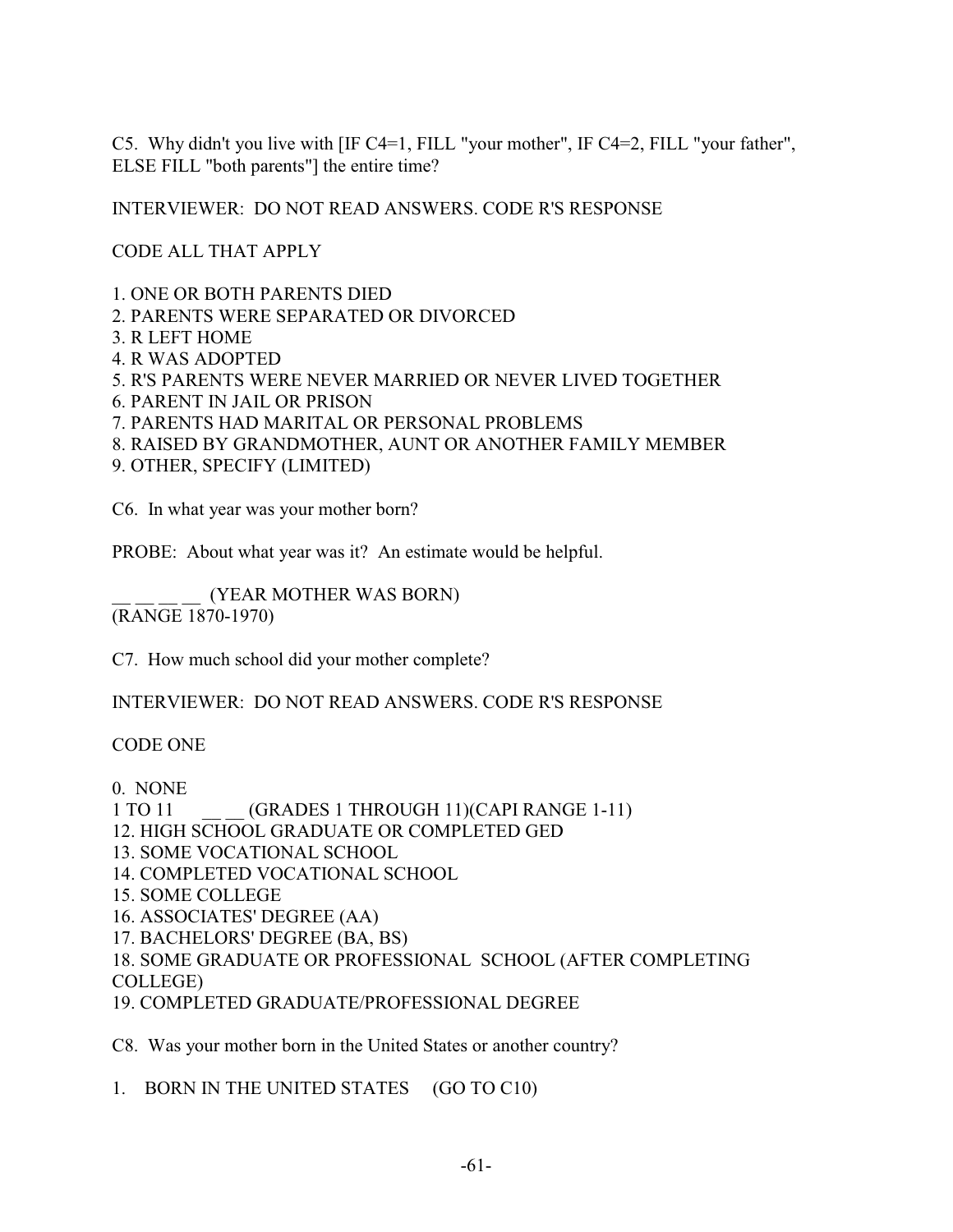#### 2. BORN IN ANOTHER COUNTRY

IF C8=D OR R, GO TO C10

C9. What country was mother born in?

[LIST OF COUNTRIES]

C10. Now let me ask you about your father.

In what year was your father born?

PROBE: About what year was it? An estimate would be helpful.

\_\_ \_\_ \_\_ \_\_ (YEAR FATHER WAS BORN) (RANGE 1870-1970)

C11. How much school did your father complete?

INTERVIEWER: DO NOT READ ANSWERS. CODE R'S RESPONSE

CODE ONE

0. NONE 1 TO 11 (GRADES 1 THROUGH 11) 12. HIGH SCHOOL GRADUATE OR COMPLETED GED 13. SOME VOCATIONAL SCHOOL 14. COMPLETED VOCATIONAL SCHOOL 15. SOME COLLEGE 16. ASSOCIATES' DEGREE (AA) 17. BACHELORS' DEGREE (BA, BS) 18. SOME GRADUATE OR PROFESSIONAL SCHOOL (AFTER COMPLETING COLLEGE) 19. COMPLETED GRADUATE/PROFESSIONAL DEGREE

C12. Was your father born in the United States or another country?

1. BORN IN THE UNITED STATES (GO TO C14)

2. BORN IN ANOTHER COUNTRY

IF C12=D OR R, GO TO C14

C13. What country was your father born in?

[LIST OF COUNTRIES]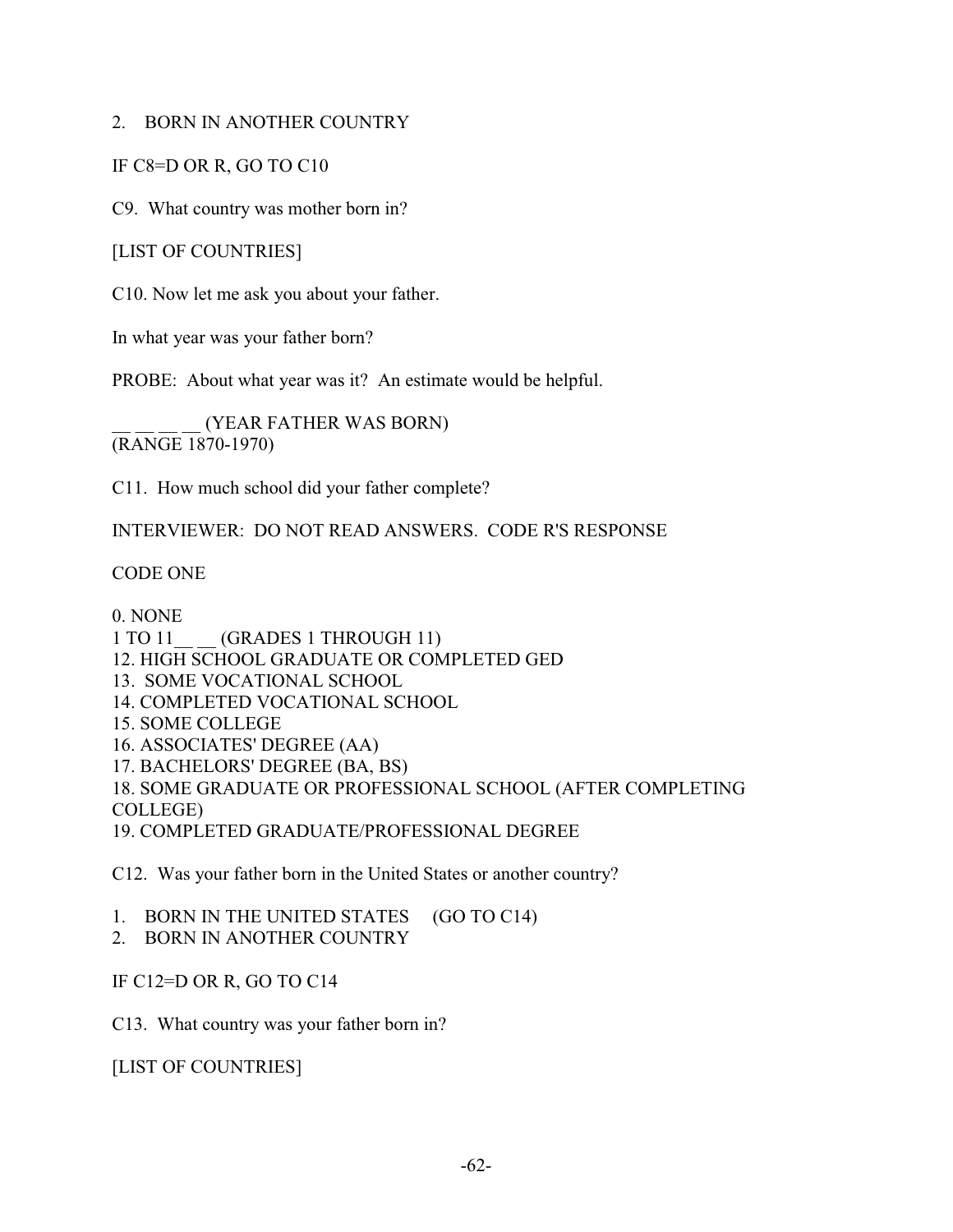## C14. CAPI CHECK C4: DID R LIVE WITH FATHER FROM BIRTH TO AGE 14?

- 1. NO (C4=2 OR 3)
- 2. ELSE GO TO C17

C15. Did you live with your father when you were age 14?

- 1. YES (GO TO C17)
- 5. NO

C16. Who was the head of the household you lived in when you were age 14? By head of household, I mean the person who was the family's main financial support.

IF R VOLUNTEERS THAT HE/SHE LIVED IN MORE THAN ONE HH AT AGE 14, PROBE: Tell me about the household you spent most time in when you were age 14.

INTERVIEWER: DO NOT READ ANSWERS. CODE R'S RESPONSE.

CODE ONE

- 1. MOTHER 2. GRANDMOTHER
- 3. GRANDFATHER
- 4. STEPMOTHER
- 5. STEPFATHER
- 6. AUNT
- 7. UNCLE
- 8. SOMEONE ELSE, SPECIFY LIMITED

C17. When you were about age 14, what kind of work was your [IF C15=1, FILL 'father", ELSE FILL "C16 ANSWER"] doing? (For example: electrical engineer, stock clerk, typist, farmer)

\_\_\_\_\_\_\_\_\_\_\_\_\_\_\_\_\_\_\_\_\_\_\_\_\_\_\_\_\_\_ (VERBATIM—LIMITED)

IF C17=D OR R, CONTINUE

C18. What were your [IF C15=1, FILL 'father's", ELSE FILL "C16 ANSWER's"] most important activities or duties at this job? (For example: typing, keeping account books, filing, selling cars, operating printing press, finishing concrete)

\_\_\_\_\_\_\_\_\_\_\_\_\_\_\_\_\_\_\_\_\_\_\_\_\_\_\_\_\_\_ (VERBATIM—LIMITED)

IF C18=D OR R, CONTINUE

C19. What kind of business or industry was this? (For example: TV and radio manufacturing, retail shoe store, State Labor Dept.)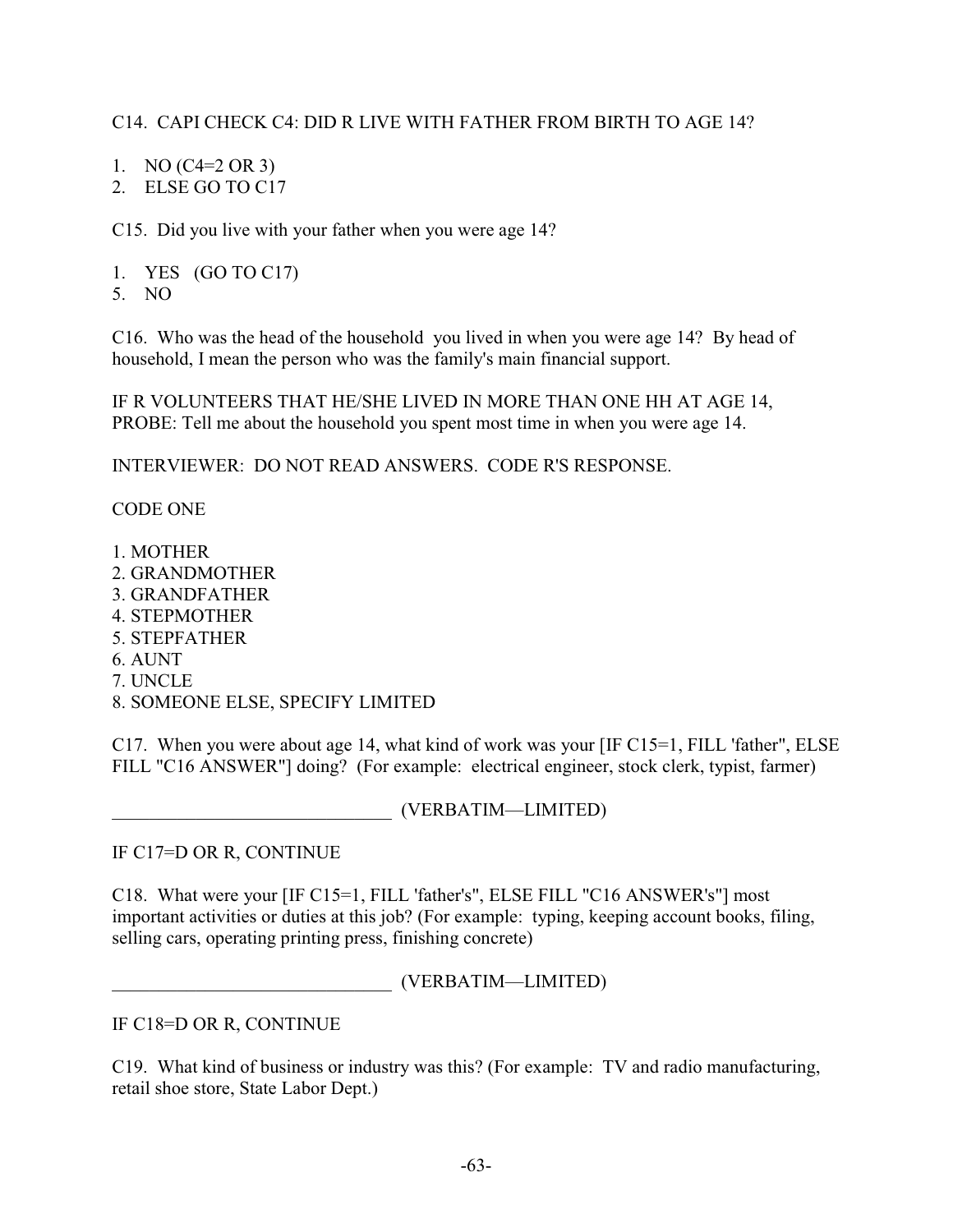#### \_\_\_\_\_\_\_\_\_\_\_\_\_\_\_\_\_\_\_\_\_\_\_\_\_\_\_\_\_\_ (VERBATIM—LIMITED)

IF C19=D OR R, CONTINUE

C20. Was [IF C15=1 OR C16=3,5,7, FILL 'he', IF C16=1,2,4,6, FILL "she", ELSE FILL "that person"]

1. An employee of a private company, business, or individual for wages, salary or commission?

- 2. A FEDERAL government employee ?
- 3. A STATE government employee?
- 4. A COUNTY OR LOCAL government employee?
- 5. Self-employed in own business, profession, practice or farm?
- 6. Working without pay in a family business or farm?

IF C20=5, CONTINUE. ELSE GO TO C21

C20a. Was [IF C15=1 OR C16=3,5,7, FILL 'his', IF C16=1,2,4,6, FILL "her", ELSE FILL "that person's"] own business incorporated or not incorporated?

1. Incorporated 2. Not incorporated D<sub>K</sub>

C21. During the time you were growing up, until you were about 14 years old, did your family ever receive public assistance even one time?

- 1. YES
- 5. NO (GO TO C23)

C22. While you were growing up, about how much of the time was your family receiving this public assistance? Was it all of the time, most of the time, or some of the time?

- 1. ALL OF THE TIME
- 2. MOST OF THE TIME
- 3. SOME OF THE TIME

Show Card #3 1. BLACK/AFRICAN-AMERICAN 2. WHITE 3. LATINO/HISPANIC/LATIN AMERICAN 4. ASIAN INDIAN/SOUTH ASIAN 5. CHINESE 6. FILIPINO 7. JAPANSE 8. KOREAN 9. VIETNAMESE 10. OTHER ASIAN 11. NATIVE AMERICAN/AMERICAN INDIAN 12. INUIT/ESKIMO/ALEUT 13. HAWAIIAN 14. PACIFIC ISLANDER

C23. Please look at this list and tell me what group or groups describe your race or ethnic origin.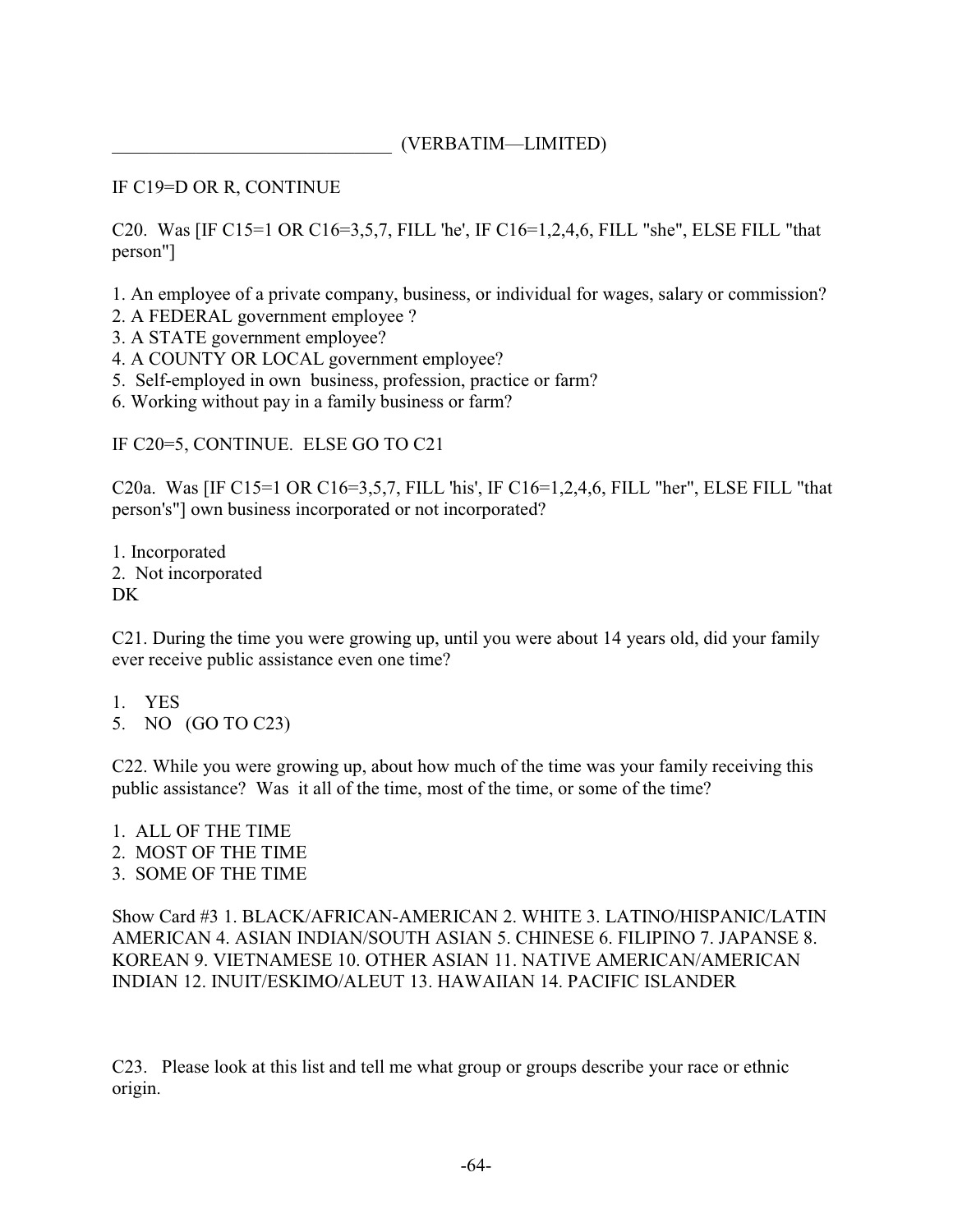#### CODE ALL THAT APPLY

- 1. BLACK/AFRICAN-AMERICAN
- 2. WHITE
- 3. LATINO/ HISPANIC/ LATIN AMERICAN
- 4. ASIAN INDIAN/SOUTH ASIAN
- 5. CHINESE
- 6. FILIPINO
- 7. JAPANESE
- 8. KOREAN
- 9. VIETNAMESE
- 10. OTHER ASIAN
- 11. NATIVE AMERICAN/ AMERICAN INDIAN
- 12. INUIT/ESKIMO/ALEUT
- 13. HAWAIIAN
- 14. PACIFIC ISLANDER
- 15. OTHER, SPECIFY

[NOTE: DO NOT PUT "OTHER SPECIFY" ON SHOW CARD]

C24. CHECK C23:

1= ONLY ONE GROUP CIRCLED (GO TO C26) 2 OR MORE =NUMBER OF GROUPS CIRCLED

Show Card #3 1. BLACK/AFRICAN-AMERICAN 2. WHITE 3. LATINO/HISPANIC/LATIN AMERICAN 4. ASIAN INDIAN/SOUTH ASIAN 5. CHINESE 6. FILIPINO 7. JAPANSE 8. KOREAN 9. VIETNAMESE 10. OTHER ASIAN 11. NATIVE AMERICAN/AMERICAN INDIAN 12. INUIT/ESKIMO/ALEUT 13. HAWAIIAN 14. PACIFIC ISLANDER

C25. Which one group on that card best describes your race or national origin?

CODE ONLY ONE

- 1. BLACK/AFRICAN-AMERICAN
- 2. WHITE
- 3. LATINO/ HISPANIC/ LATIN AMERICAN
- 4. ASIAN INDIAN/SOUTH ASIAN
- 5. CHINESE
- 6. FILIPINO
- 7. JAPANESE
- 8. KOREAN
- 9. VIETNAMESE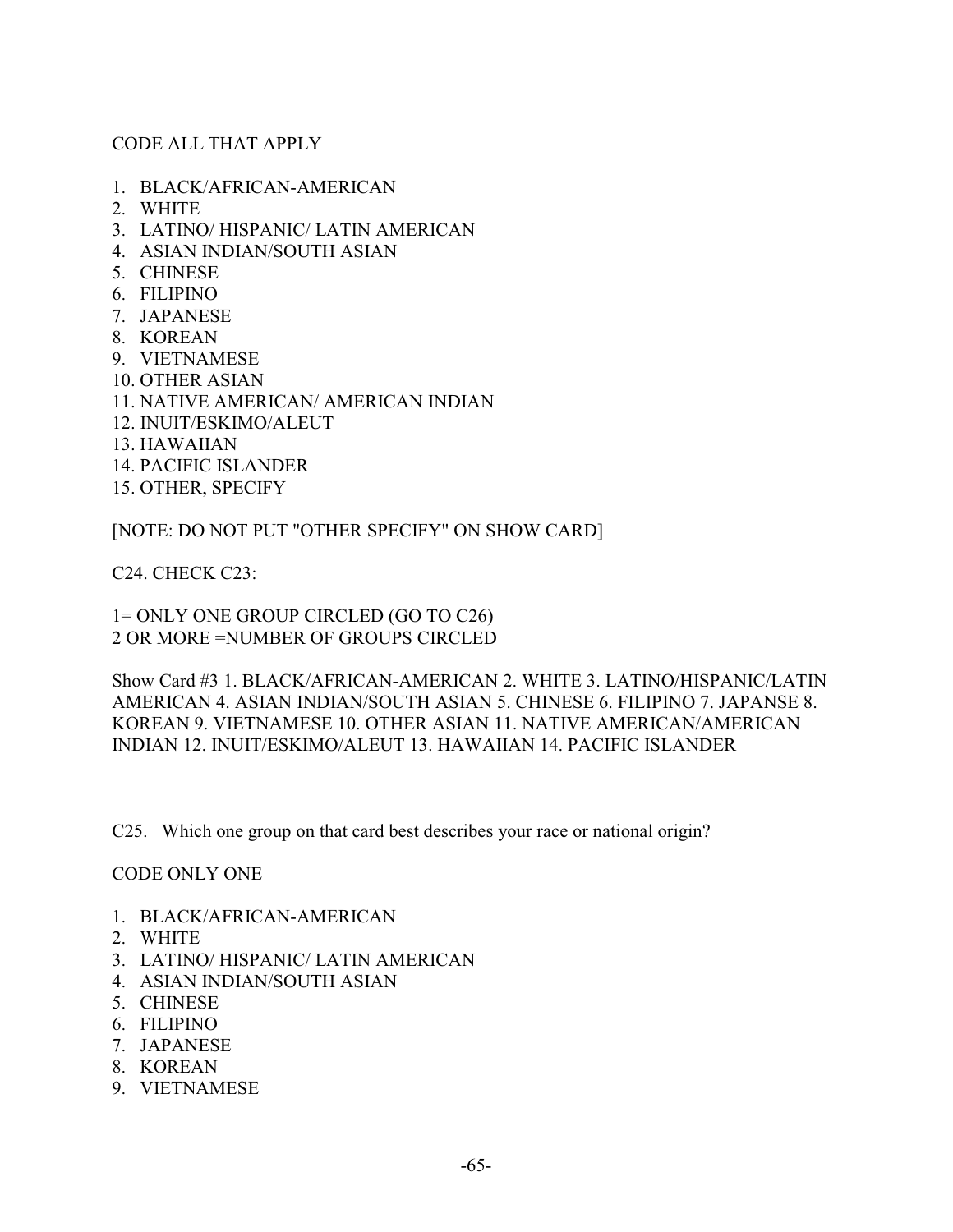10. OTHER ASIAN 11. NATIVE AMERICAN/ AMERICAN INDIAN 12. INUIT/ESKIMO/ALEUT 13. HAWAIIAN 14. PACIFIC ISLANDER 15. OTHER, SPECIFY

C26. CAPI CHECK ON C23 AND C25:

IF C23=3 OR C25=3, CONTINUE

ELSE GO TO C28

Show Card #4 1. MEXICAN/MEXICANO 2. MEXICAN AMERICAN/CHICANO 3. CENTRAL AMERICAN 4. PUERTO RICAN 5. CUBAN 6. OTHER LATIN AMERICAN 7. OTHER HISPANIC

C27. Are you a member of any of the national origin or ancestry groups listed on this card? Which group or groups?

CODE ALL THAT APPLY

1. MEXICAN/MEXICANO 2. MEXICAN AMERICAN/CHICANO 3. CENTRAL AMERICAN 4. PUERTO RICAN 5. CUBAN 6. OTHER LATIN AMERICAN 7. OTHER HISPANIC

C28. Are you Christian, Jewish, Muslim, Buddhist, or something else?

INTERVIEWER: DO NOT READ ANSWERS. CODE R'S RESPONSE.

1. CHRISTIAN, PROTESTANT, CATHOLIC, ROMAN CATHOLIC, GREEK, RUSSIAN OR ARMENIAN ORTHODOX, MORMON

- 2. JEWISH
- 3. MUSLIM
- 4. BUDDHIST
- 5. HINDU
- 6. BAHA'I'
- 7. AGNOSTIC OR ATHEIST
- 8. RELIGIOUS BUT DOES NOT BELONG TO PARTICULAR RELIGION
- 9. NO RELIGION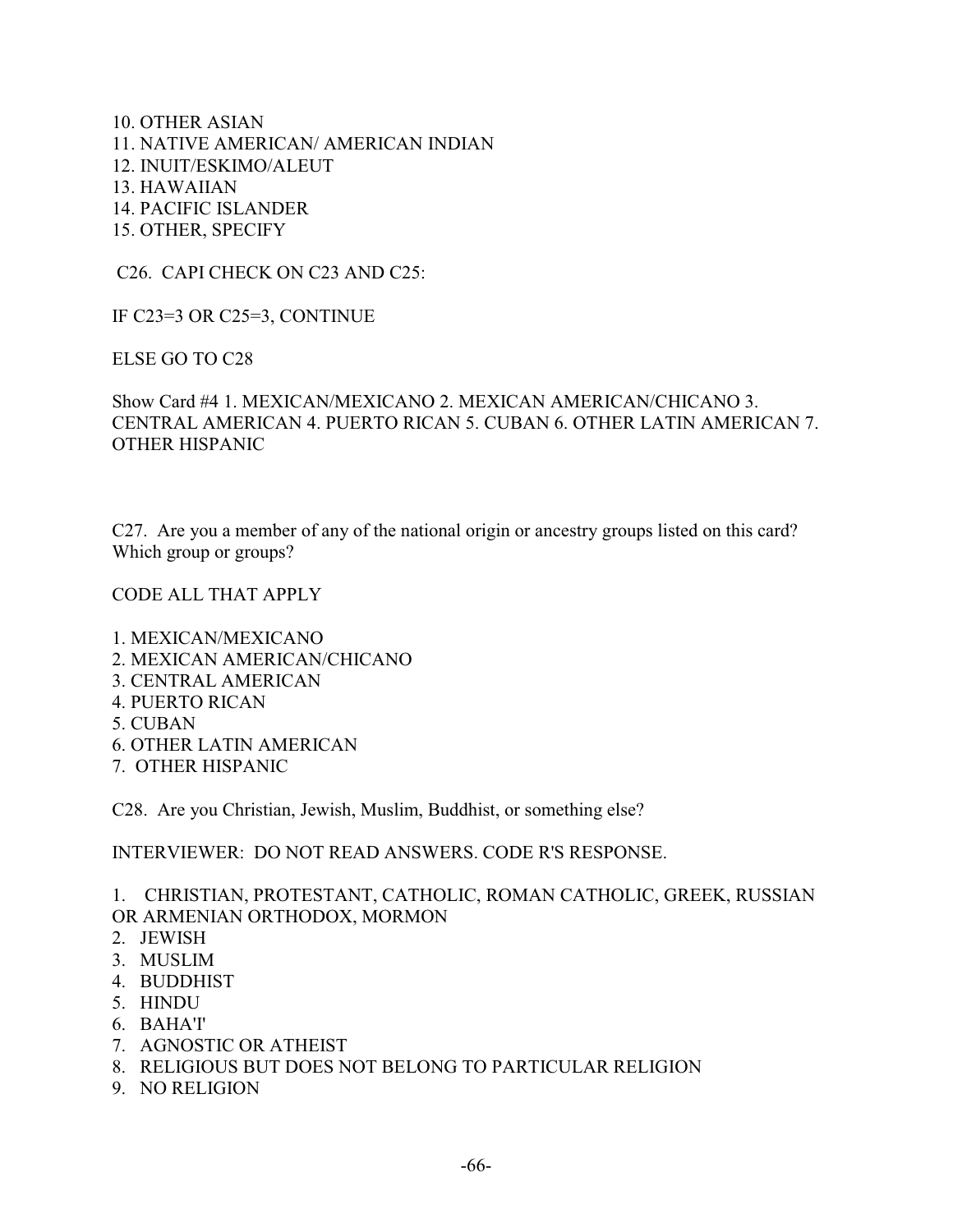### 10. OTHER RELIGION, SPECIFY

IF C28=1, ASK C29, ELSE GO TO C30

C29. What denomination?

INTERVIEWER: DO NOT READ ANSWERS. CODE R'S RESPONSE

CODE ONLY ONE

- 1. ROMAN CATHOLIC, CATHOLIC
- 2. GREEK, RUSSIAN OR ARMENIAN ORTHODOX
- 3. BAPTIST
- 4. METHODIST
- 5. LUTHERAN
- 6. PRESBYTERIAN
- 7. EPISCOPALIAN
- 8. MORMON
- 9. JEHOVAH'S WITNESS
- 10. SEVENTH DAY ADVENTIST
- 11. EVANGELICAL
- 12. PENTECOSTAL
- 13. PROTESTANT NO SPECIFIC DENOMINATION
- 14. CHRISTIAN NO SPECIFIC DENOMINATION
- 15. OTHER CHRISTIAN, SPECIFY

C30. In the past 12 months, about how often have you attended a religious service, like church or synagogue service or mass?

 $\frac{1}{2}$  TIMES (RANGE 0-20)

CODE UNIT

1. PER WEEK

- 2. PER MONTH
- 3. PER YEAR
- 4. LESS THAN ONCE A YEAR

C31. Are you a member of a church, synagogue, mosque, temple or other religious group?

- 1. YES
- 5. NO (GO TO C33)

C32. What street is this church, synagogue, mosque or temple located? What is the nearest cross-street? What city is that?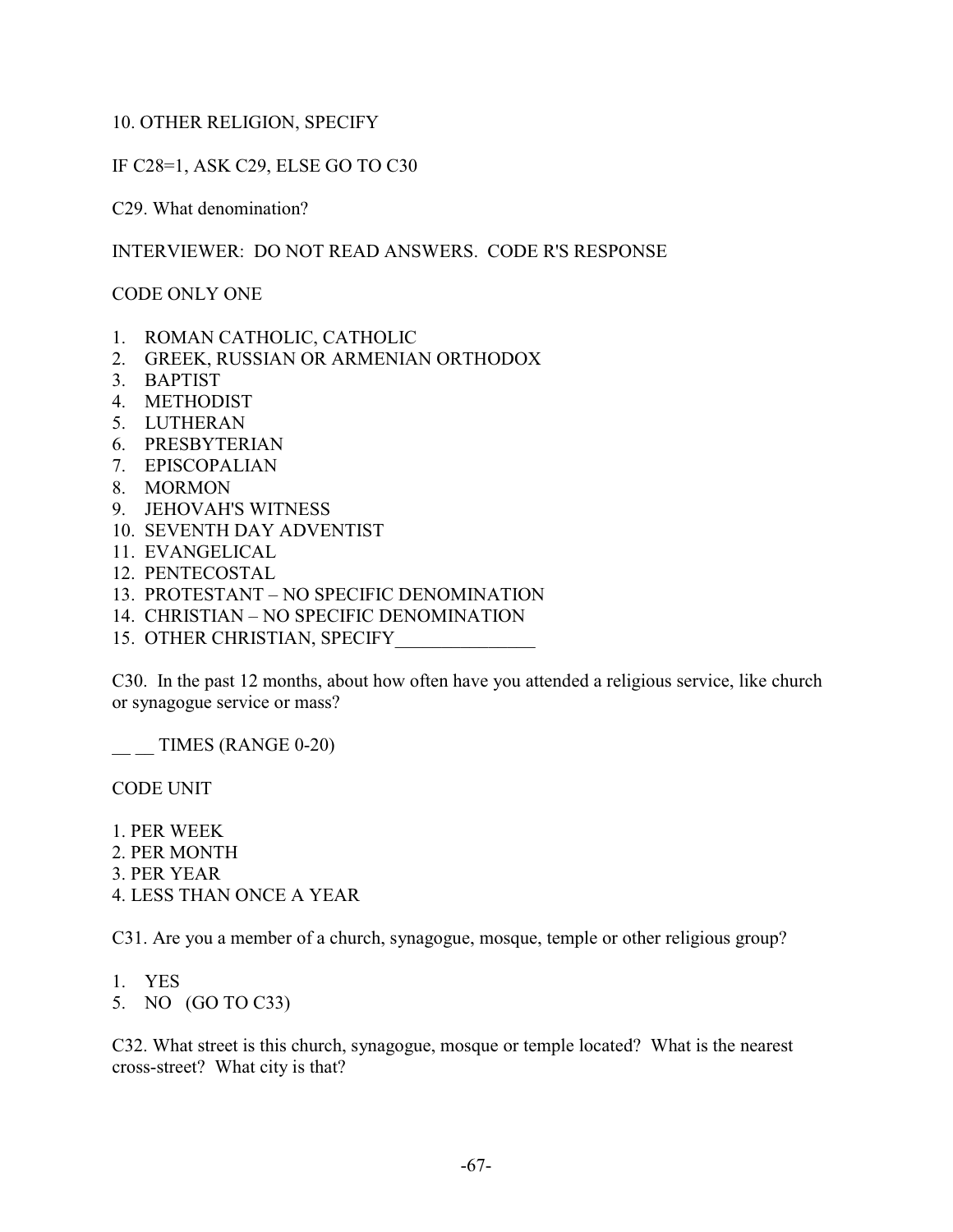| ΟN<br>(STREET) |
|----------------|
|----------------|

NEAR \_\_\_\_\_\_\_\_\_\_\_\_\_\_\_\_\_\_\_ (STREET)

IN CITY (CITY) (STATE)

C33. What is your birthdate?

Day Month Year (RANGE 1-31) (RANGE 1-12) (RANGE 1870-1986)

C34. Where were you born? What city and state?

PROBE: Was this in the United States?

 $CITY$ 

\_\_\_\_\_\_\_\_\_\_\_\_\_\_\_\_ STATE/PROVINCE/TERRITORY

\_\_\_\_\_\_\_\_\_\_\_\_\_\_\_\_ COUNTRY

C34\_4. CAPI CHECK C34: WAS RESPONDENT BORN IN THE UNITED STATES?

1. YES (GO TO SECTION D)

0. NO

C36. In what year did you first come to the United States to live or work? Please do not include short trips for shopping, vacation or family visits.

YEAR (RANGE 1870-CURRENT YEAR. CANNOT BE BEFORE R WAS BORN)

C37. When was the last time you returned to [HOME COUNTRY FROM C34] for more than two weeks?

1. MONTH YEAR (RANGE 1-12) (RANGE 1870-CURRENT YEAR. YEAR CANNOT BE BEFORE YEAR IN C36)

2. NEVER

C38. Are you a citizen of the United States?

- 1. YES (GO TO SECTION D)
- 5. NO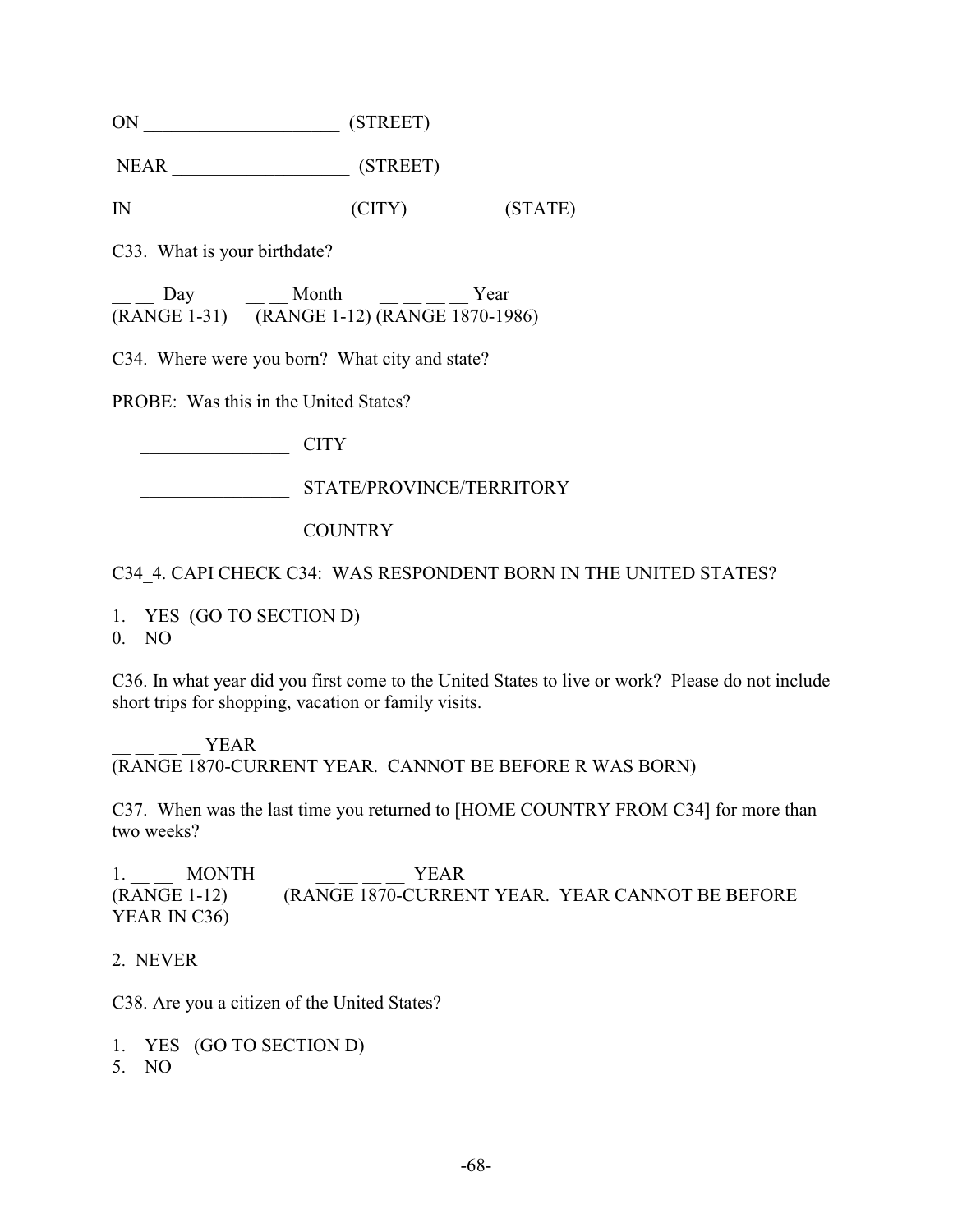## IF C38=D OR R, GO TO SECTION D

C39. Do you currently have a permanent residence card or a green card?

- 1. YES (GO TO SECTION D)
- 5. NO

IF C39=D OR R, GO TO SECTION D

C40. Have you been granted asylum, refugee status, or temporary protected immigrant status, TPS?

- 1. YES (GO TO SECTION D)
- 5. NO

IF C40=D OR R, GO TO SECTION D

C41. Do you have a tourist visa, a student visa, a work visa or permit, or another document which permits you to stay in the US for a limited time?

- 1. YES
- 5. NO (GO TO SECTION D)

IF C41=D OR R, GO TO SECTION D

C42. Is this visa or document still valid or has it expired?

- 1. STILL VALID
- 2. HAS EXPIRED

TIME ENDED

#### **SECTION D. EDUCATIONAL HISTORY**

TIME START

Now I would like to talk about your education.

#### D1. CAPI CHECK C35: WAS RESPONDENT BORN IN THE US?

- 1. YES (GO TO D11)
- 5. NO

D2. Have you ever gone to school or college at any time in the United States or gotten a GED in the United States? Please do not include ESL courses, citizenship classes, job training, or Job Club.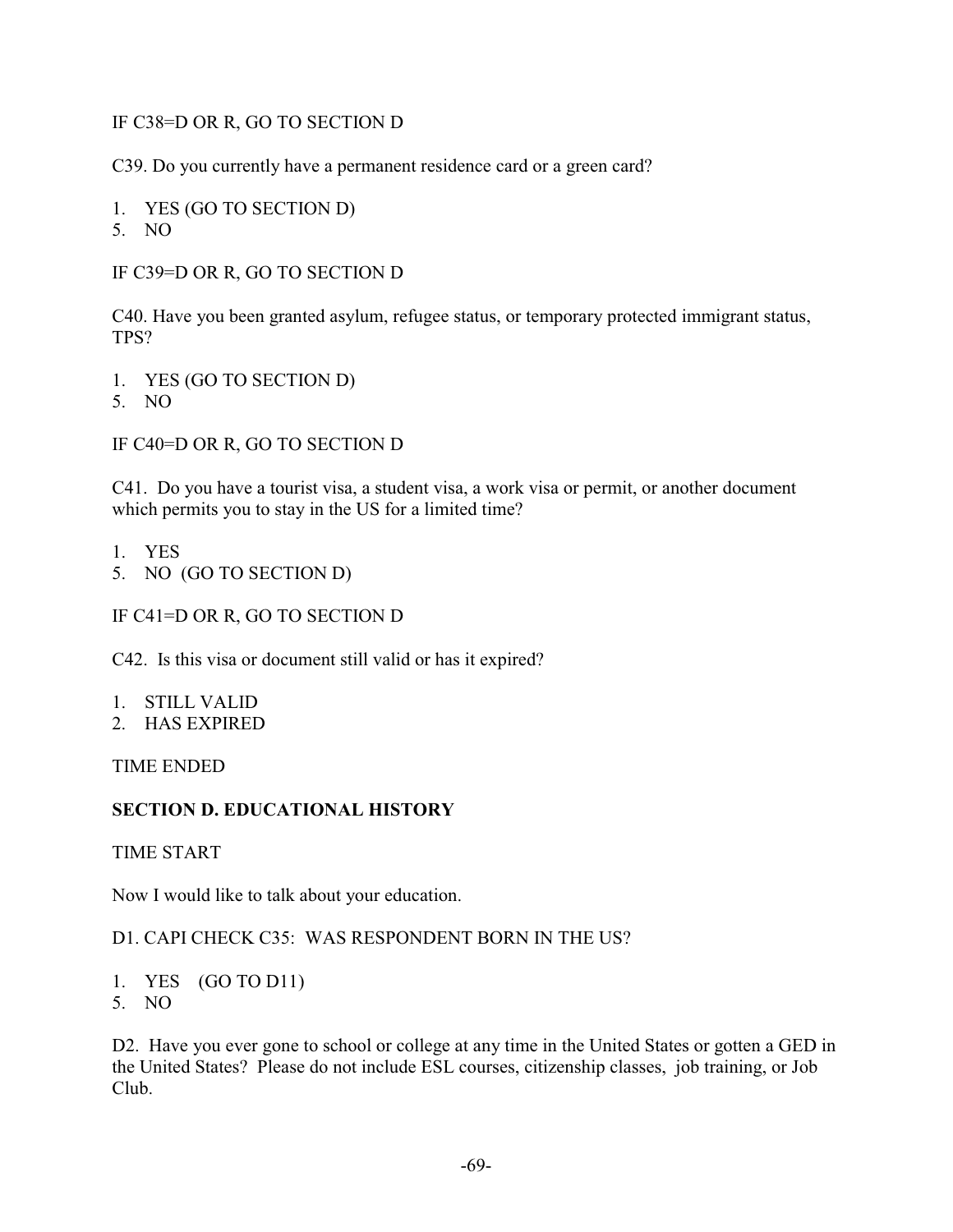## INTERVIEWER NOTE: ESL STANDS FOR ENGLISH AS A SECOND LANGUAGE

1. YES (GO TO D11)

5. NO

(THIS SECTION FOR RS WITH SCHOOLING ONLY OUTSIDE THE US)

D3. How much school did you complete outside the United States?

INTERVIEWER: DO NOT READ ANSWERS, CODE R'S RESPONSE

CODE ONE

0. NONE (GO TO D19)

- 1. SOME PRIMARY
- 2. COMPLETED PRIMARY
- 3. SOME SECONDARY OR PREPARATORY (GO TO D5)
- 4. COMPLETED SECONDARY OR PREPARATORY (GO TO D5)

5. HIGHER LEVEL THAN SECONDARY (COLLEGE, UNIVERSITY, PROFESSIONAL SCHOOL) (GO TO D6)

D4. How many years of primary school have you completed?

YEARS COMPLETED (RANGE 1-9)

ALL GO TO D18

D5. How many years of secondary and preparatory school have you completed?

YEARS COMPLETED (RANGE 1-9)

ALL GO TO D18

D6. Have you attended college or university?

1. YES (GO TO D8)

5. NO

D7. What type of school did you attend after secondary or preparatory school?

\_\_\_\_\_\_\_\_\_\_\_\_\_\_\_\_\_\_\_\_\_ (VERBATIM - LIMITED)

ALL GO TO D18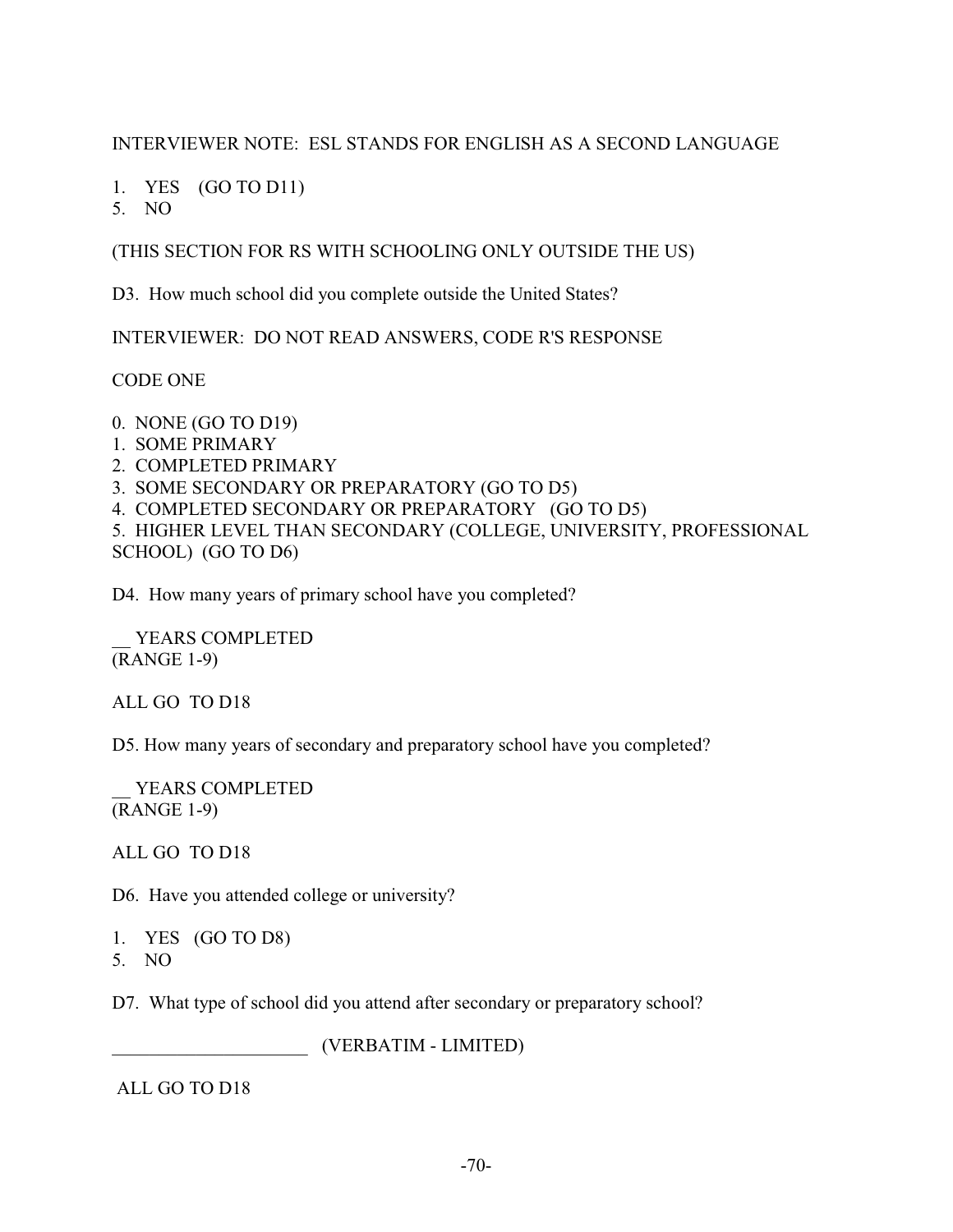D8. How many years of college or university have you completed?

- 0. LESS THAN ONE YEAR (GO TO D18)
- 1. 1
- 2. 2
- 3. 3
- 4. 4
- 5. 5+

D9. Do you have a college or university degree?

- 1. YES
- 5. NO (GO TO D18)

D10. What is the highest college or university degree that you received?

INTERVIWER: DO NOT READ ANSWERS. CODE R'S RESPONSE

# CODE ONE

- 1. LICENCIA
- 2. BACHELOR'S OR EQUIVALENT (LICENCIATURA, ETC.)
- 3. MASTER'S OR EQUIVALENT
- 4. DOCTORATE
- 5. LAW DEGREE
- 6. MEDICAL DOCTOR DEGREE
- 7. BUSINESS/TECHNICAL SCHOOL DEGREE
- 8. OTHER, SPECIFY LIMITED

ALL GO TO D18

(THIS SECTION FOR RS WHO HAD SOME OR ALL SCHOOLING IN THE US)

D11. Have you graduated from high school, gotten a GED, or neither one?

- 1. GRADUATED FROM HIGH SCHOOL (GO TO D14)
- 2. GOT A GED
- 3. NEITHER (GO TO D13)

D12. How many grades of school did you finish prior to getting your GED?

[INTERVIEWER: RECORD LAST GRADE FINISHED PRIOR TO RECEIVING GED.]

- 0. NONE
- 1. FIRST GRADE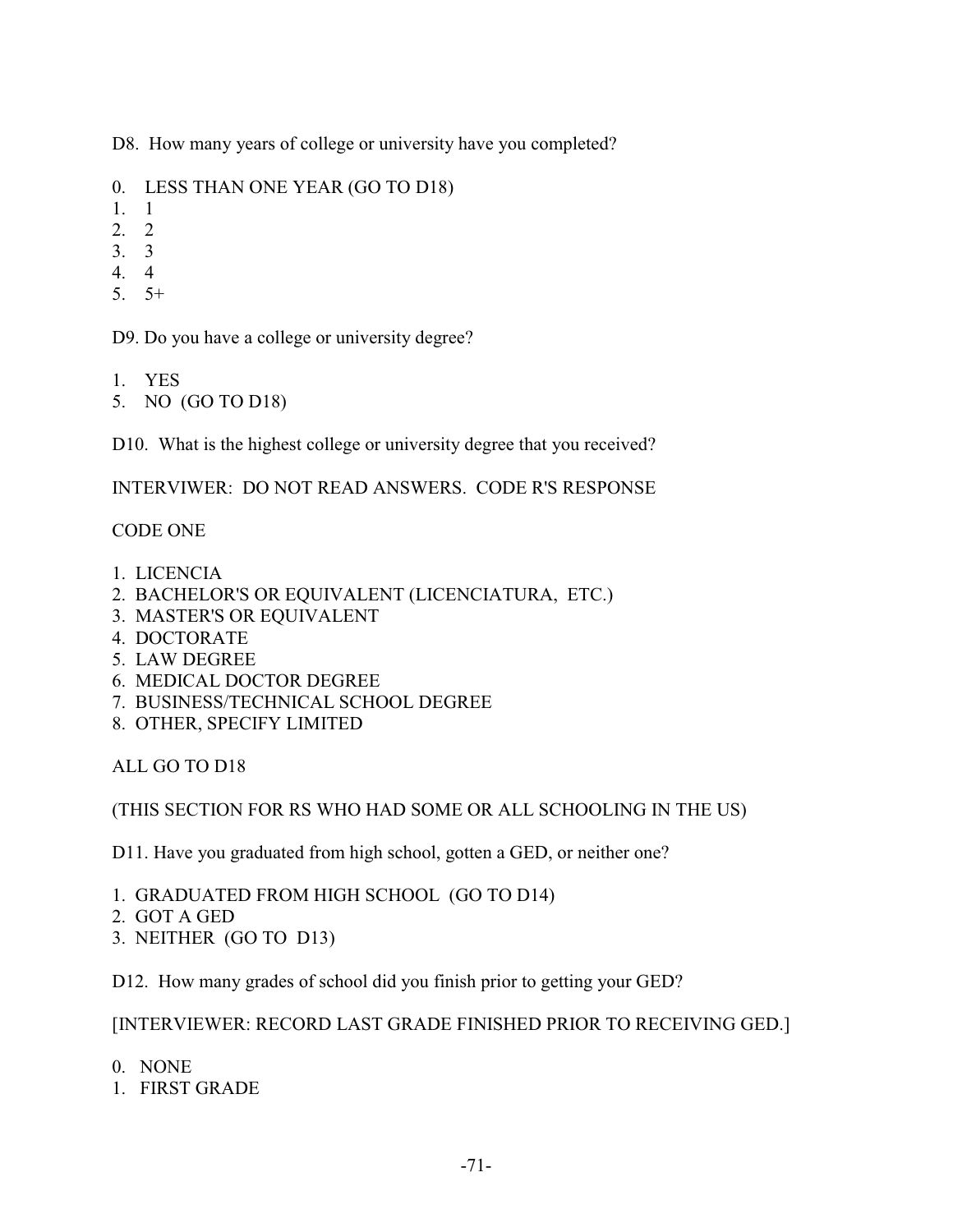- 2. SECOND GRADE
- 3. THIRD GRADE
- 4. FOURTH GRADE
- 5. FIFTH GRADE
- 6. SIXTH GRADE
- 7. SEVENTH GRADE
- 8. EIGHT GRADE
- 9. NINTH GRADE
- 10. TENTH GRADE
- 11. ELEVENTH GRADE

ALL GO TO D14

D13. How many grades of school have you finished? [INTERVIEWER: RECORD LAST GRADE FINISHED.]

- 0. NONE (GO TO D18)
- 1. FIRST GRADE (GO TO D18)
- 2. SECOND GRADE (GO TO D18)
- 3. THIRD GRADE (GO TO D18)
- 4. FOURTH GRADE (GO TO D18)
- 5. FIFTH GRADE (GO TO D18)
- 6. SIXTH GRADE (GO TO D18)
- 7. SEVENTH GRADE (GO TO D18)
- 8. EIGHT GRADE (GO TO D18)
- 9. NINTH GRADE
- 10. TENTH GRADE
- 11. ELEVENTH GRADE

D14. Have you attended college?

- 1. YES
- 5. NO (GO TO D18)

D15. How many years of college you have completed?

- 0. LESS THAN ONE YEAR (GO TO D18)
- 1. 1
- 2. 2
- 3. 3
- 4. 4
- 5. 5+

D16. Have you received a college degree?

1. YES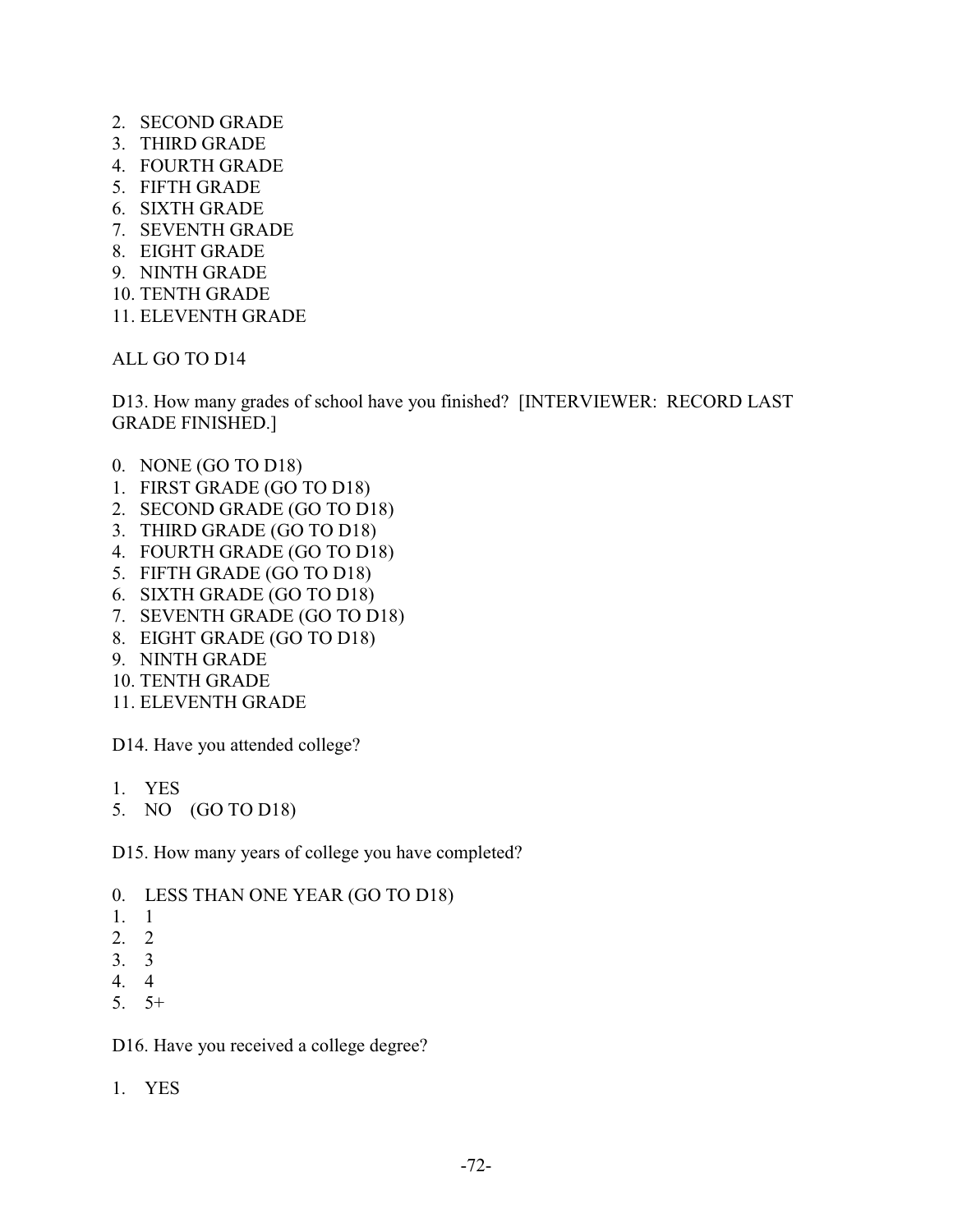## 5. NO (GO TO D18)

D17. What is the highest college or advanced degree you have received?

INTERVIEWER: DO NOT READ ANSWERS. CODE R'S RESPONSE

- 1. ASSOCIATE'S/AA
- 2. BACHELOR'S/BA/BS
- 3. MASTER'S/MA/MS/MBA
- 4. DOCTORATE/PH.D.
- 5. LLB, JD (LAW DEGREE)
- 6. MD, DDS, DVM, DO (MEDICAL DEGREE)
- 7. HONORARY DEGREE
- 8. OTHER, SPECIFY LIMITED

D18. Think about the highest grade of regular school or highest degree that you completed. In what year did you complete this grade or degree?

YEAR COMPLETED (RANGE 1880 – CURRENT YEAR) (YEAR CANNOT BE BEFORE R WAS BORN)

D19. Are you currently in school?

- 1. YES
- 5. NO (GO TO D21)

D20. What year of school are you currently in?

1. GRADE (GRADES 1 THRU 12)

OR

2. YEAR OF COLLEGE (RANGE 1-15, VERIFY AT 8)

OR

3. YEAR OF GRADUATE OR PROFESSIONAL SCHOOL (RANGE 1-15, VERIFTY AT 8)

OR

4. OTHER, SPECIFY LIMITED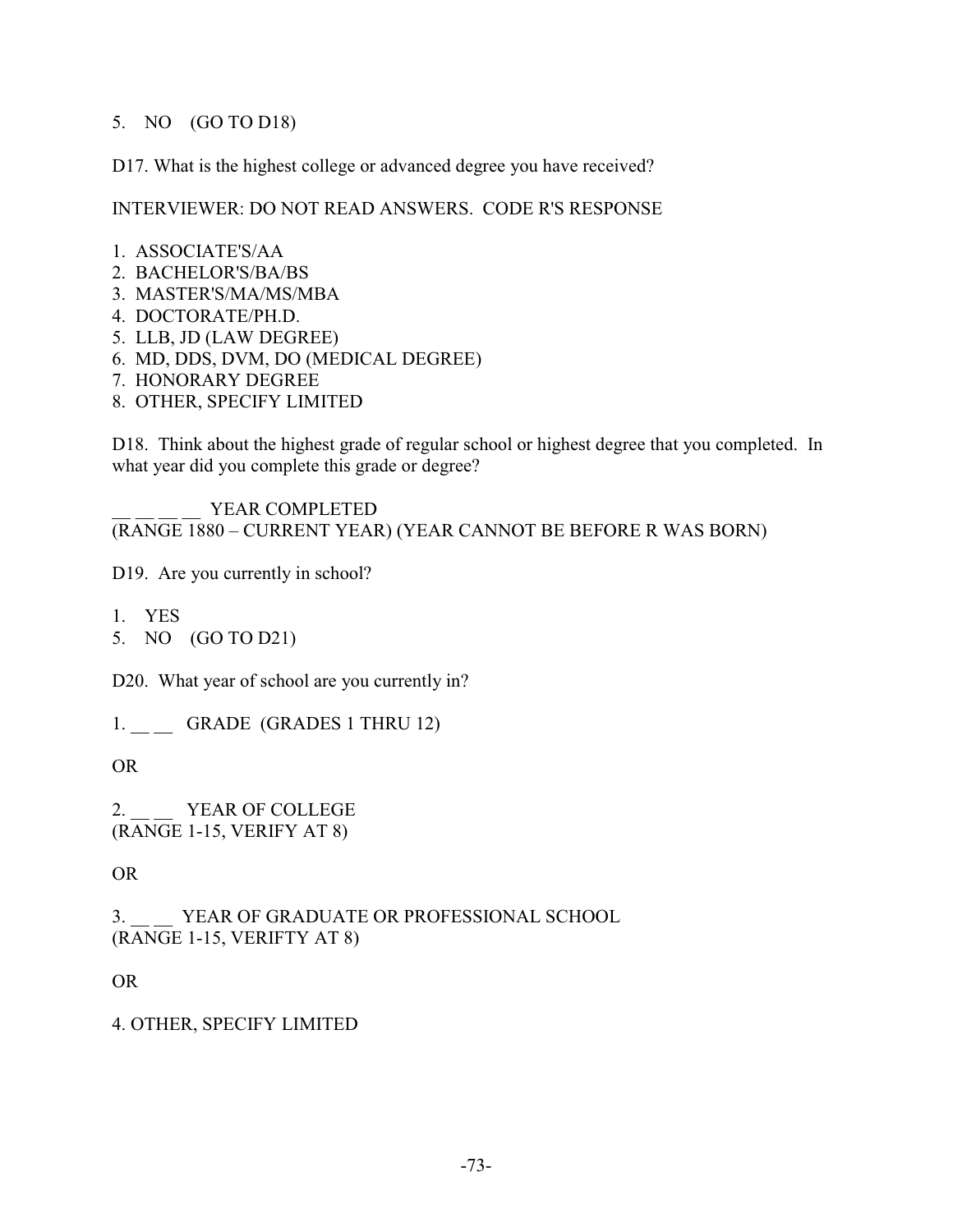D21. Have you received any other degree or a certificate through a vocational school, a training school, or an apprenticeship program? Please do not include ESL, citizenship classes or Job Club.

- 1. YES
- 5. NO (GO TO SECTION E)

D22. What type of degree or certificate was that?

INTERVIWER: DO NOT READ ANSWERS. CODE R'S RESPONSE(S)

CODE ALL THAT APPLY

- 1. VOCATIONAL SCHOOL DEGREE
- 2. COMMUNITY OR JUNIOR COLLEGE DEGREE
- 3. DEGREE OR CERTIFICATE FROM BUSINESS OR SECRETARIAL SCHOOL
- 4. TRAINING IN THE ARMED FORCES, SPECIFY
- 5. REGISTERED NURSING DEGREE
- 6. LICENSED NURSING DEGREE
- 7. MEDICAL TECHNICIAN TRAINING
- 8. OTHER HEALTH CARE TRAINING, SPECIFY
- 9. BEAUTICIAN, COSMETOLOGY, BARBER TRAINING
- 10. POLICE/FIREFIGHTER TRAINING
- 11. JOB TRAINING THROUGH A GOVERNMENT OR PRIVATE PROGRAM
- 12. RELIGIOUS INSTRUCTION AND TRAINING
- 13. OTHER, SPECIFY LIMITED

#### TIME END

## **SECTION E. FERTILITY AND MARRIAGE/COHABITATION HISTORY**

#### TIME START

E1. Now I have some questions about marriage and relationships. I want to ask first about marriages. Just to make sure my information is correct, what is your current marital status? Are you currently legally married, separated, widowed, divorced, or never legally married?

INTERVIEWER NOTE: SEPARATION INCLUDES LEGAL AND INFORMAL SEPARATION

- 1. CURRENTLY (LEGALLY) MARRIED
- 2. SEPARATED FROM A MARRIAGE OR MARRIED AND LIVING WITH A PARTNER (OTHER THAN SPOUSE) (GO TO E7)
- 3. WIDOWED (GO TO E7)
- 4. DIVORCED (GO TO E7)
- 5. NEVER (LEGALLY) MARRIED (GO TO E41)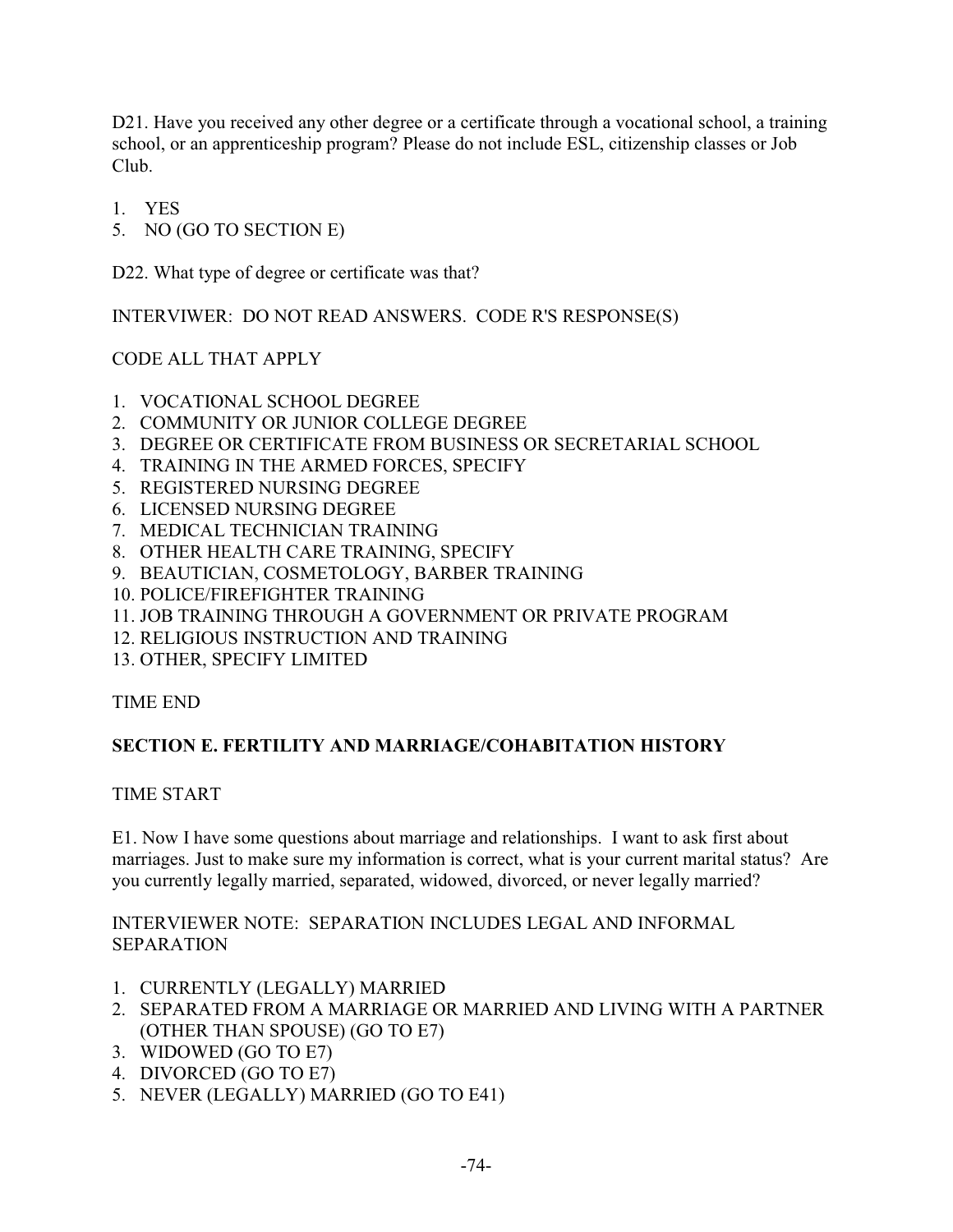### (SECTION FOR CURRENTLY MARRIED)

E2. When did you and your [IF R MALE, FILL "wife", ELSE FILL "husband"] get married? What month and year?

\_\_ \_\_ MONTH \_\_ \_\_ \_\_ \_\_ YEAR (RANGE 1-12) (RANGE 1880 – CURRENT YEAR) (YEAR CANNOT BE BEFORE R WAS BORN)

E3. CAPI CHECK E2:

1. R'S MARRIAGE DATE IS BEFORE [STARTDATE] (GO TO E62)

2. R'S MARRIAGE DATE IS AFTER [STARTDATE]

E4. Did you live with your [IF R MALE, FILL "wife", ELSE FILL "husband"] before you got married?

1. YES

5. NO (GO TO E13)

E5. When did you start living with your [IF R MALE, FILL "wife", ELSE FILL "husband"]?

MONTH YEAR (RANGE 1-12) (RANGE 1880 – CURRENT YEAR) (DATE CANNOT BE AFTER DATE  $IN E2$ 

E6. CAPI CHECK:

1. DATE IN E5 IS BEFORE [STARTDATE] (GO TO E62)

5. DATE IN E5 IS AFTER [STARTDATE] (GO TO E13)

(SECTION FOR THOSE WHO ARE SEPARATED/ DIVORCED/ WIDOWED)

E7. (IF E1=2 OR 4, SHOW "When did you and your [IF R MALE, FILL "wife", ELSE FILL "husband"] stop living together?" IF E1=3, SHOW "When did your [IF R MALE, FILL "wife", ELSE FILL "husband"] die?")

MONTH YEAR (RANGE 1-12) (RANGE 1880 – CURRENT YEAR)

E8. When did you and your [IF R MALE, FILL "wife", ELSE FILL "husband"] get married?

MONTH YEAR (RANGE 1-12) (RANGE 1880 – CURRENT YEAR)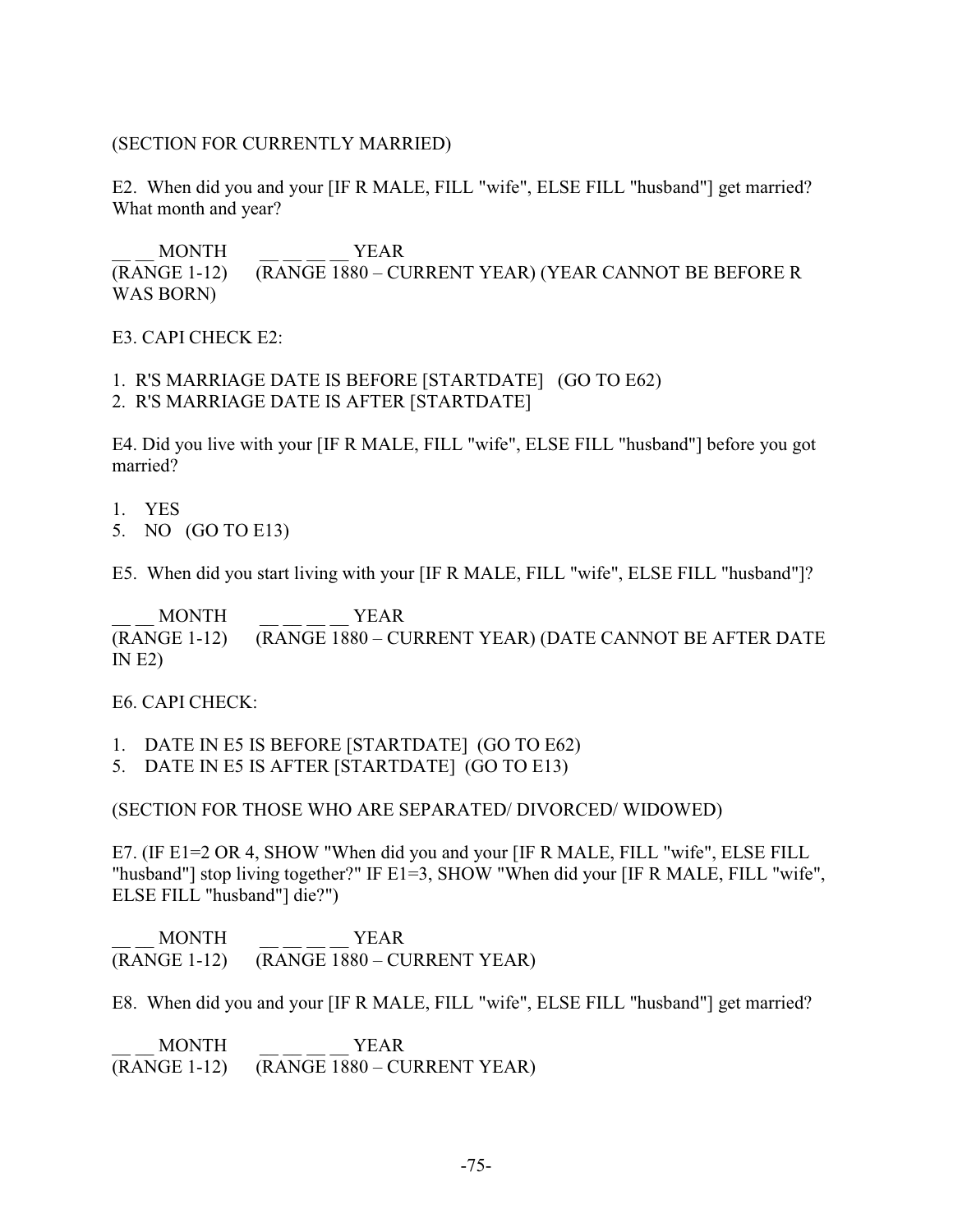E9. CAPI CHECK E8:

- 1. DATE IN E8 IS BEFORE STARTDATE (GO TO E30)
- 5. DATE IN E8 IS AFTER STARTDATE

E10. Did you live with your [IF R MALE, FILL "wife", ELSE FILL "husband"] before you got married?

- 1. YES
- 5. NO (GO TO E13)

E11. When did you start living with your [IF R MALE, FILL "wife", ELSE FILL "husband"]?

MONTH YEAR (RANGE 1-12) (RANGE 1880 – CURRENT YEAR)

E12. CAPI CHECK:

- 1. DATE IN E11 IS BEFORE [STARTDATE] (GO TO E30)
- 5. DATE IN E11 IS AFTER [STARTDATE]

## (THIS SECTION COLLECTS INFORMATION ON MARRIAGES AND RELATIONSHIPS BEFORE CURRENT OR MOST RECENT MARRIAGE AND

[SINCE STARTDATE]

E13. Before your [IF E1=1, FILL "current", ELSE FILL "most recent"] marriage, were you ever married to someone else or did you ever live together with someone else in a relationship?

INTERVIEWER INSTRUCTION: DO NOT INCLUDE LIVING TOGETHER WITH CURRENT HUSBAND/WIFE

- 1. YES
- 5. NO (GO TO E30)

E14. Aside from your [IF E1=1, FILL "current", ELSE FILL "most recent"] marriage, when was the last time you got married or starting living with someone in a relationship? What was the date?

[INTERVIEWER INSTRUCTION: IF R LIVED WITH SOMEONE AND THEN MARRIED HIM/HER, RECORD DATE OF MARRIAGE. ]

\_\_ \_\_ MONTH \_\_ \_\_ \_\_ \_\_ YEAR (RANGE 1-12) (RANGE 1880 – CURRENT YEAR)

E15. Were you married or did you live together without being married?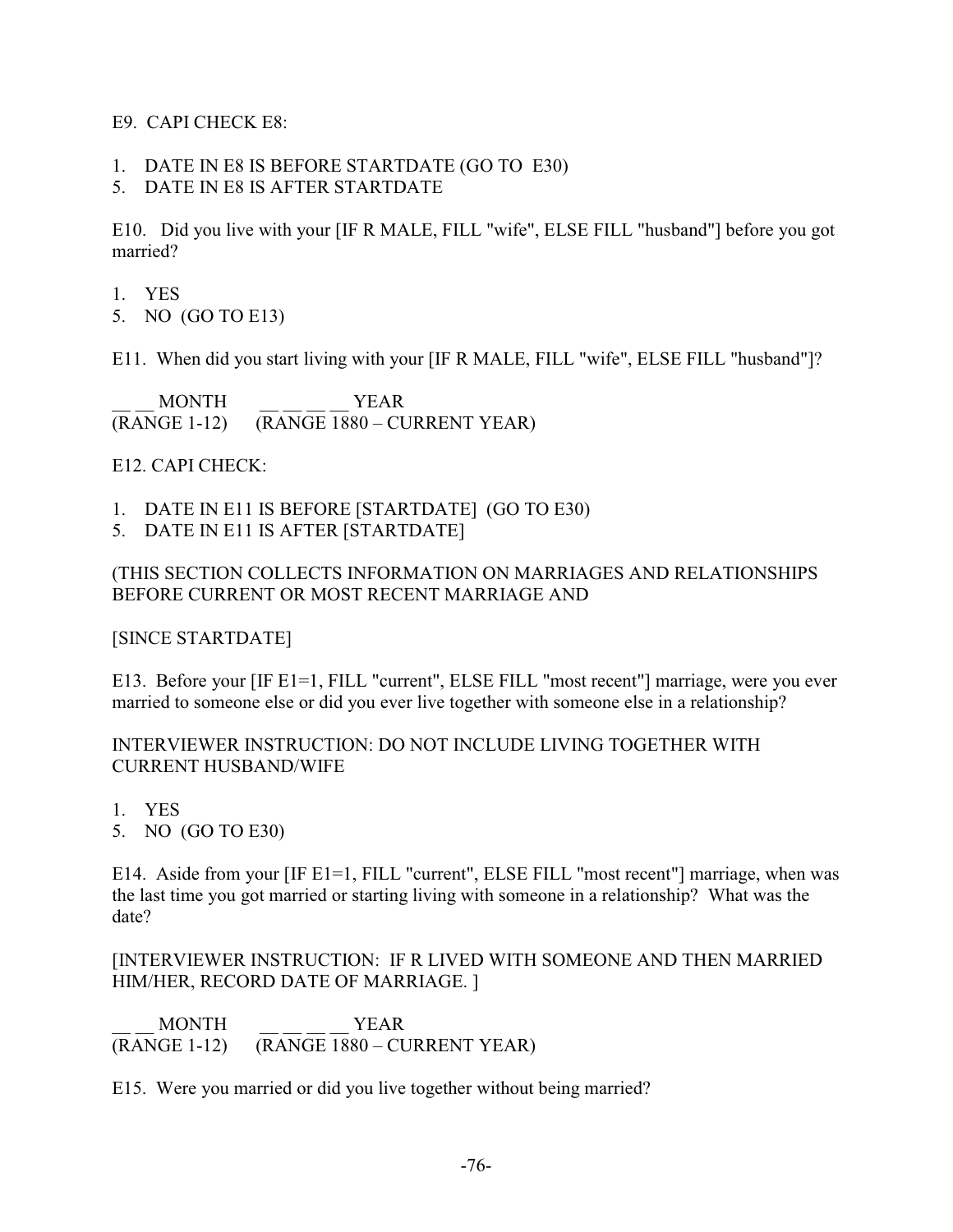1. MARRIED

2. LIVED TOGETHER WITHOUT BEING MARRIED

3. [IF VOLUNTEERED]: LIVED TOGETHER AND THEN MARRIED

E16. When did you stop living with that  $[IF E15=1 OR 3 AND R MALE, FILL "wire", IF]$ E15=1 OR 3 AND R FEMALE, FILL "husband", IF E15=2, FILL "that person"].

\_\_ \_\_ MONTH \_\_ \_\_ \_\_ \_\_ YEAR (RANGE 1-12) (RANGE 1880 – CURRENT YEAR) (DATE CANNOT BE BEFORE DATE IN E14)

E17. CAPI CHECK: CHECK E14 AND E15

1. DATE IN E14 IS BEFORE [STARTDATE] (GO TO E30)

- 2. DATE IN E14 IS AFTER [STARTDATE] AND  $E15 = 2$  (GO TO E21)
- 3. DATE IN E14 IS AFTER [STARTDATE] AND E15= 1 OR 3

E18. Before that marriage, [IF E15=1, FILL "did you live with your"] [IF E15=3, FILL "you lived with your "] [IF R MALE, FILL "wife", ELSE FILL "husband"] without being married?

- 1. YES
- 5. NO (GO TO E21)

E19. When did you begin living together with your [IF R MALE, FILL "wife", ELSE FILL "husband"] in a relationship?

\_\_ \_\_ MONTH \_\_ \_\_ \_\_ \_\_ YEAR (RANGE 1-12) (RANGE 1880 – CURRENT YEAR)

E20. CAPI CHECK: CHECK E19

1. DATE IN E19 IS BEFORE [STARTDATE] (GO TO E30)

0. DATE IN E19 IS AFTER [STARTDATE]

E21. Before that [IF E15=1 OR 3, FILL "marriage", IF E15=2, FILL "relationship"] were you ever married to someone else or did you ever live together with someone else in a relationship?

- 1. YES
- 5. NO (GO TO E30)

E22. When did you get married or starting living together that time? What was the date?

INTERVIEWER INSTRUCTION: IF R LIVED WITH SOMEONE AND THEN MARRIED HIM/HER, RECORD DATE OF MARRIAGE.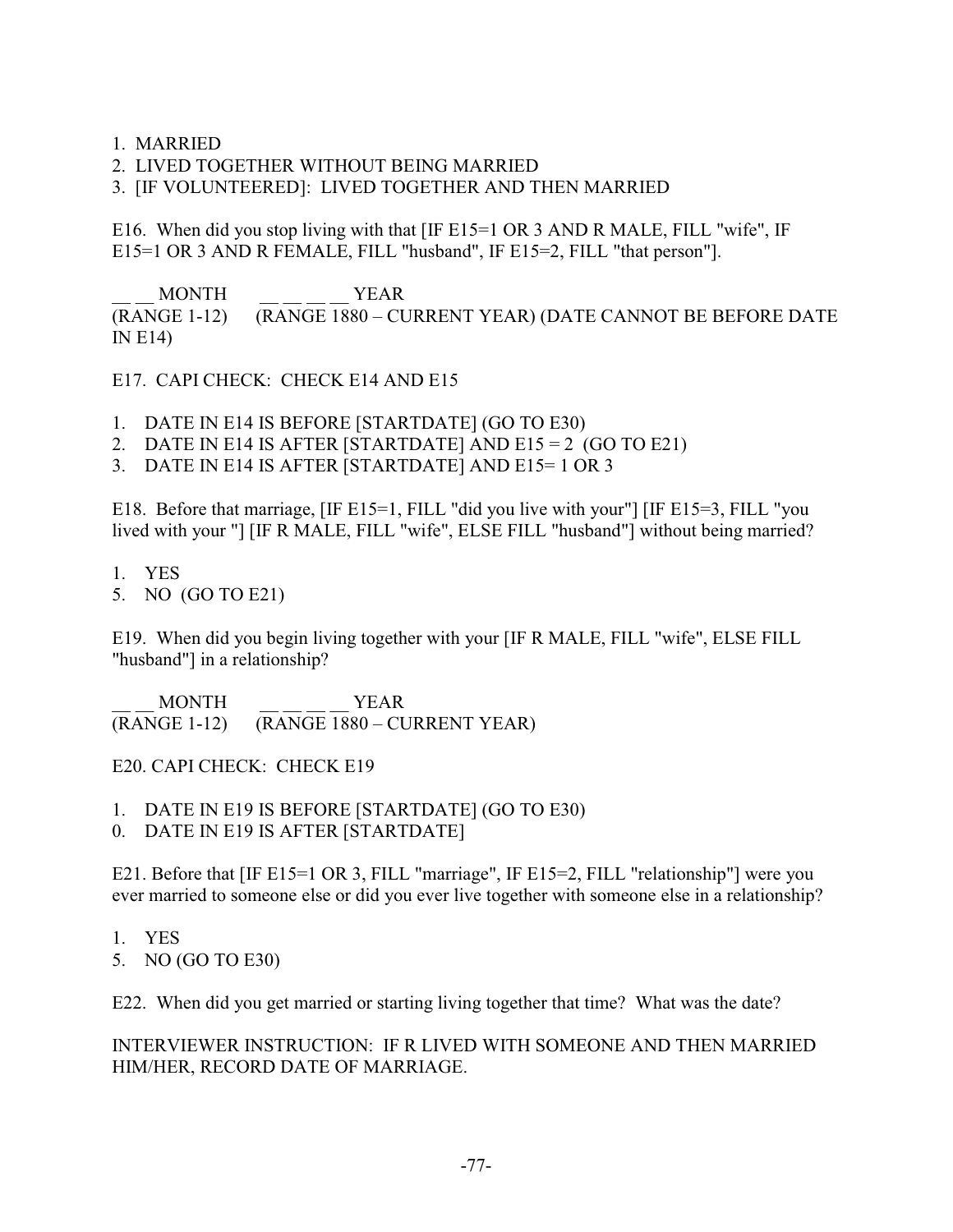\_\_ \_\_ MONTH \_\_ \_\_ \_\_ \_\_ YEAR (RANGE 1-12) (RANGE 1880 – CURRENT YEAR)

E23. Were you married or did you live together without being married?

#### 1. MARRIED

2. LIVED TOGETHER WITHOUT BEING MARRIED

3. [IF VOLUNTEERED] LIVED TOGETHER AND THEN MARRIED

E24. When did you stop living with that [IF E23=1 OR 3 AND R MALE, FILL "wife", IF E23=1 OR 3 AND R FEMALE, FILL "husband", IF E23=2, FILL "person"].

\_\_ \_\_ MONTH \_\_ \_\_ \_\_ \_\_ YEAR (RANGE 1-12) (RANGE 1880 – CURRENT YEAR) (DATE CANNOT BE BEFORE E22)

E25. CAPI CHECK: CHECK E22 AND E23

- 1. DATE IN E22 IS BEFORE [STARTDATE] (GO TO E30)
- 2. DATE IN E22 IS AFTER [STARTDATE] AND E23 = 2  $(GO TO E29)$
- 3. DATE IN E22 IS AFTER [STARTDATE] AND E23= 1 OR 3

E26. Before that marriage, [IF E23=1, FILL "did you live with your"] [IF E23=3, FILL "you lived with your"] [IF R MALE, FILL "wife", IF R FEMALE FILL "husband"] without being married. Is that correct?

- 1. YES
- 5. NO (GO TO E29)

E27. When did you begin living together with your [IF R MALE, FILL "wife", IF R FEMALE FILL "husband"] in a relationship?

\_\_ \_\_ MONTH \_\_ \_\_ \_\_ \_\_ YEAR (RANGE 1-12) (RANGE 1880 – CURRENT YEAR)

E28. CAPI CHECK: CHECK E27:

- 1. DATE IN E27 IS BEFORE [STARTDATE] (GO TO E30)
- 2. DATE IN E27 IS AFTER [STARTDATE]

E29. CONTINUE TO ASK E21 THRU E27 UNTIL E25=1 or E28=1 OR 10 LOOPS **COMPLETED** 

(THIS SECTION COLLECTS INFORMATION ON RELATIONSHIPS AFTER MOST RECENT MARRIAGE ENDED)

E30. CAPI CHECK: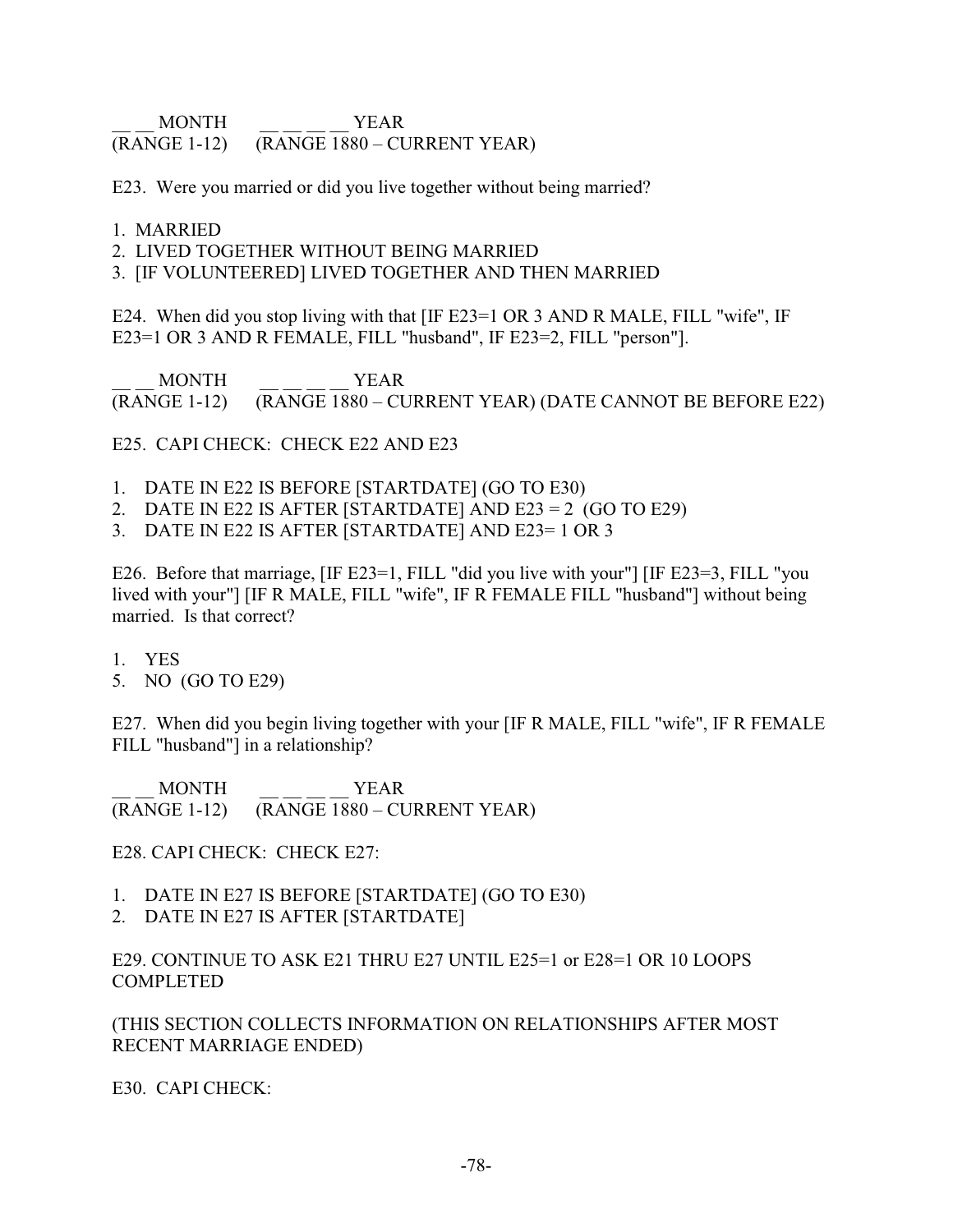1. R IS CURRENTLY MARRIED (GO TO E62)

## 2. R IS CURRENTLY DIVORCED, SEPARATED OR WIDOWED

E31. (IF NECESSARY SAY "Just to verify what you said…") Since [IF E1=2, FILL "you were separated" IF E1=4, FILL "you were divorced" IF E1=3, FILL, "your [IF R MALE, FILL "wife", IF R FEMALE FILL "husband"] died"], have you lived with anyone in a relationship without being married?

- 1. YES
- 5. NO (GO TO E62)

E32. (IF NECESSARY SAY "Just to verify what you said…") Are you currently living with someone in a relationship?

- 1. YES
- 5. NO (GO TO E36)

E33. When did you start living with this person?

\_\_ \_\_ MONTH \_\_ \_\_ \_\_ \_\_ YEAR (RANGE 1-12) (RANGE 1880 – CURRENT YEAR)

34. CAPI CHECK:

1. DATE IN E33 IS BEFORE STARTDATE (GO TO E62) 0. DATE IN E33 IS AFTER STARTDATE

E35. Since [IF E1=2, FILL "you were separated" IF E1=4, FILL "you were divorced" IF E1=3, FILL, "your [IF R MALE, FILL "wife", IF R FEMALE FILL "husband"] died"], have you lived with anyone else in a relationship without being married?

- 1. YES
- 5. NO (GO TO E62)

## LOOP BEGIN

E36. (IF LOOP 1, FILL "Let's start with the [IF E32=1, FILL "previous time", ELSE FILL "most recent time"] you lived with someone.") When did you start living with (IF LOOP 1, FILL "this", ELSE FILL "that") person?

\_\_ \_\_ MONTH \_\_ \_\_ \_\_ \_\_ YEAR (RANGE 1-12) (RANGE 1880 – CURRENT YEAR)

E37. When did you stop living with this person?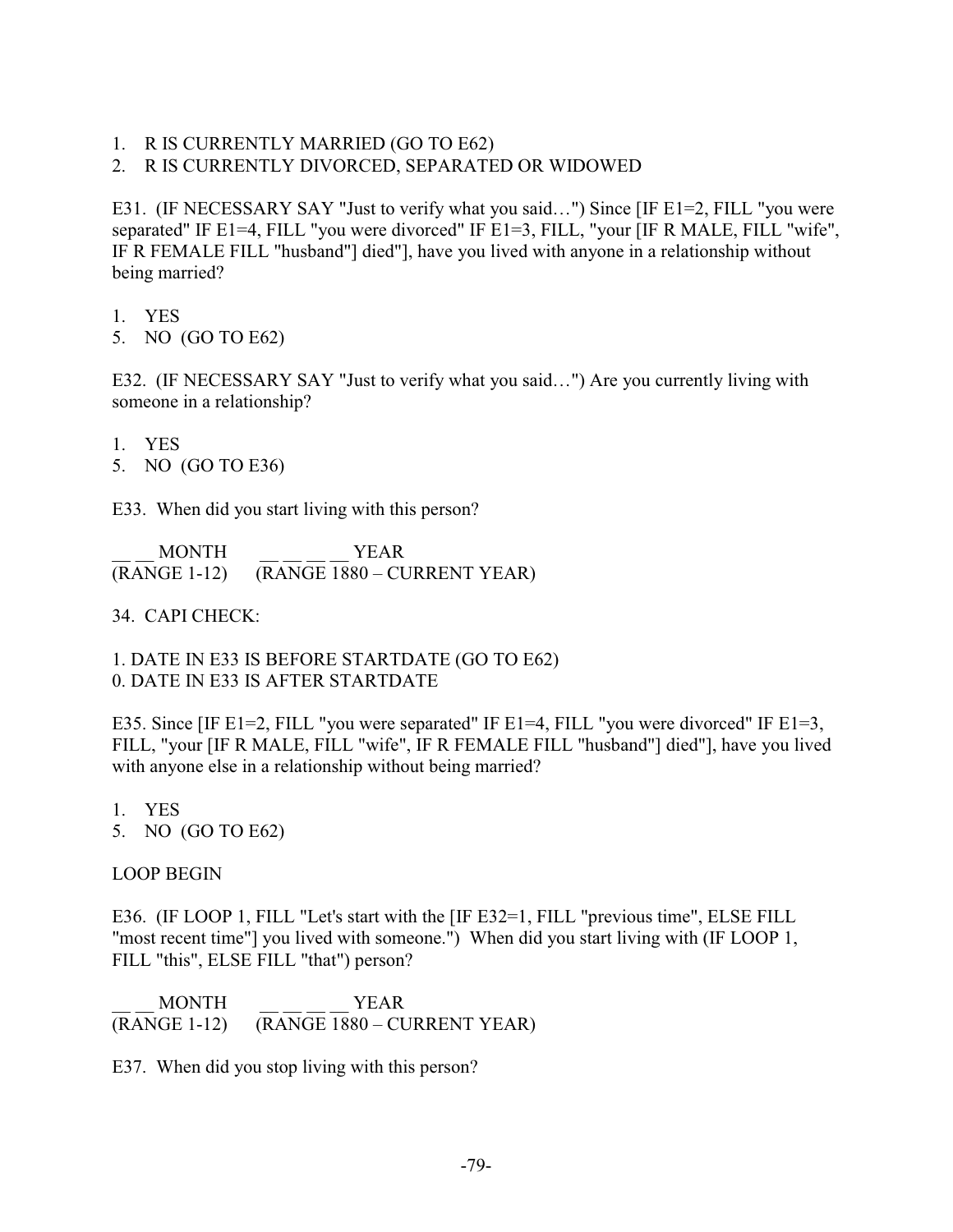## \_\_ \_\_ MONTH \_\_ \_\_ \_\_ \_\_ YEAR (RANGE 1-12) (RANGE 1880 – CURRENT YEAR) (DATE CANNOT BE BEFORE E36)

E38. CAPI CHECK:

1. DATE IN E36 IS BEFORE [STARTDATE] (GO TO E62) 2. DATE IN E36 IS AFTER [STARTDATE]

E39. Was there anyone else you lived with in a relationship since your marriage ended?

- 1. YES
- 5. NO (GO TO E62)

E40. LOOP END. CONTINUE TO ASK E36 TO E39 UNTIL E38=1 OR 10 LOOPS **COMPLETED** 

ALL GO TO E62

(SECTION FOR THOSE WHO HAVE NEVER BEEN LEGALLY MARRIED)

E41. Are you currently living with someone in a relationship without being married?

- 1. YES
- 5. NO (GO TO E53)

E42. When did you and this person begin living together?

\_\_ \_\_ MONTH \_\_ \_\_ \_\_ \_\_ YEAR (RANGE 1-12) (RANGE 1880 – CURRENT YEAR)

E43. CAPI CHECK:

- 1. DATE IN E42 IS BEFORE [STARTDATE] (GO TO E63)
- 5. DATE IN E42 IS AFTER [STARTDATE]

E44. Have you ever lived with someone else in a relationship without being married?

- 1. YES
- 5. NO (GO TO E63)

E45. Think of the person you lived with most recently before your current relationship. When did you start living with that person?

MONTH YEAR (RANGE 1-12) (RANGE 1880 – CURRENT YEAR)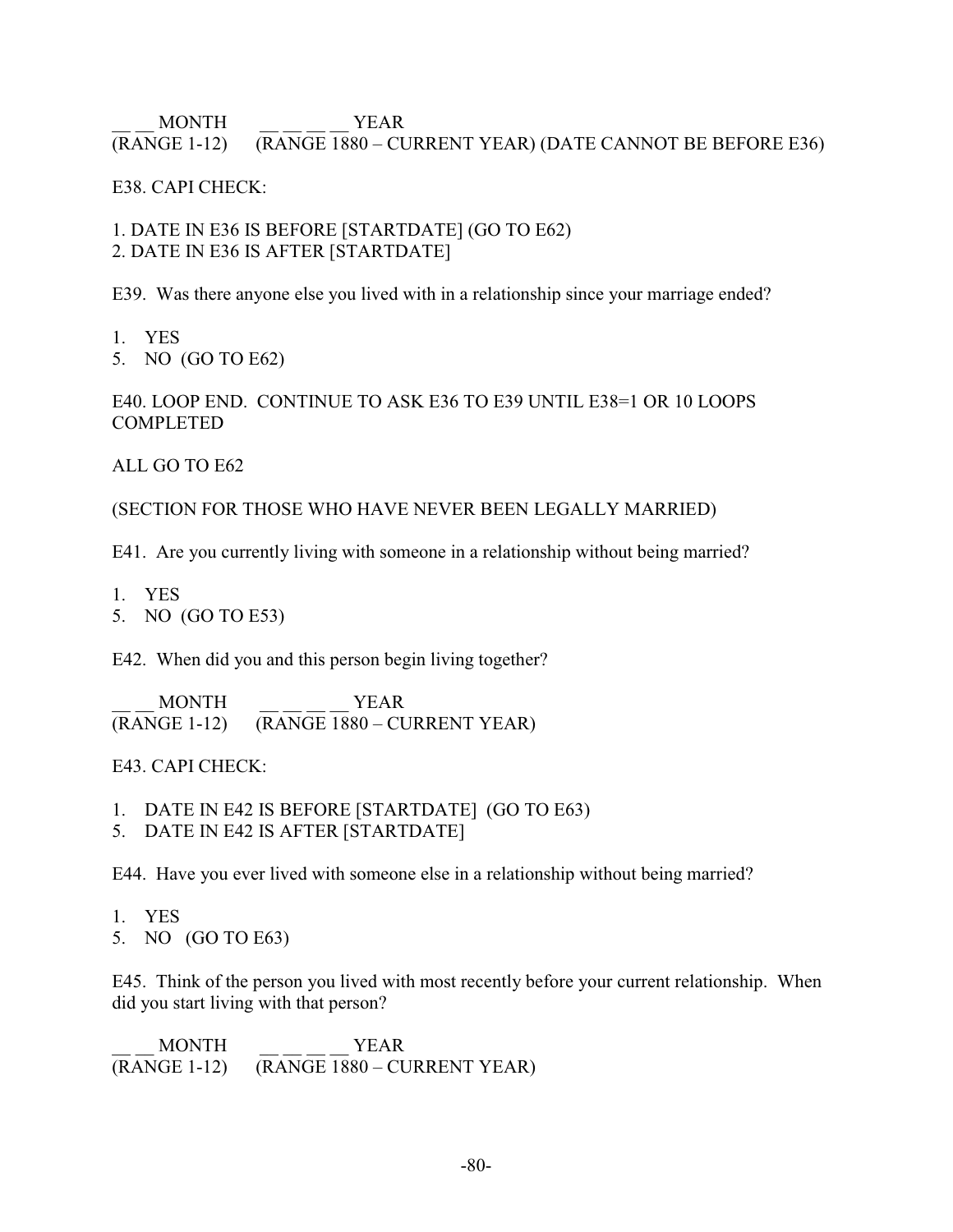E46. When did you stop living with that person?

\_\_ \_\_ MONTH \_\_ \_\_ \_\_ \_\_ YEAR (RANGE 1-12) (RANGE 1880 – CURRENT YEAR) (DATE CANNOT BE BEFORE E45)

E47. CAPI CHECK:

- 1. DATE IN E45 IS BEFORE [STARTDATE] (GO TO E63)
- 5. DATE IN E45 IS AFTER [STARTDATE]

LOOP BEGIN

E48. Did you live with someone else in a relationship without being married before that?

1. YES

5. NO (GO TO E63)

E49. When did you start living with that person?

\_\_ \_\_ MONTH \_\_ \_\_ \_\_ \_\_ YEAR  $(RANGE 1-12)$   $(RANGE 1880 - CURRENT YEAR)$ 

E50. When did you stop living with that person?

\_\_ \_\_ MONTH \_\_ \_\_ \_\_ \_\_ YEAR (RANGE 1-12) (RANGE 1880 – CURRENT YEAR) (DATE CANNOT BE BEFORE E49)

E51. CAPI CHECK:

1. DATE IN E49 IS BEFORE [STARTDATE] (GO TO E63)

2. DATE IN E49 IS AFTER [STARTDATE]

E52. LOOP END. GO TO E48 AND ASK E48 TO E50 UNTIL E51=1 OR 10 LOOPS COMPLETED

(THIS SECTION FOR NEVER MARRIED AND NOT COHABITING)

E53. Have you ever lived with someone in a relationship without being married?

1. YES

5. NO (GO TO E63)

E54. Think of the person you lived with most recently in a relationship. When did you start living with this person?

 $\frac{1}{2}$  MONTH  $\frac{1}{2}$   $\frac{1}{2}$   $\frac{1}{2}$   $\frac{1}{2}$  YEAR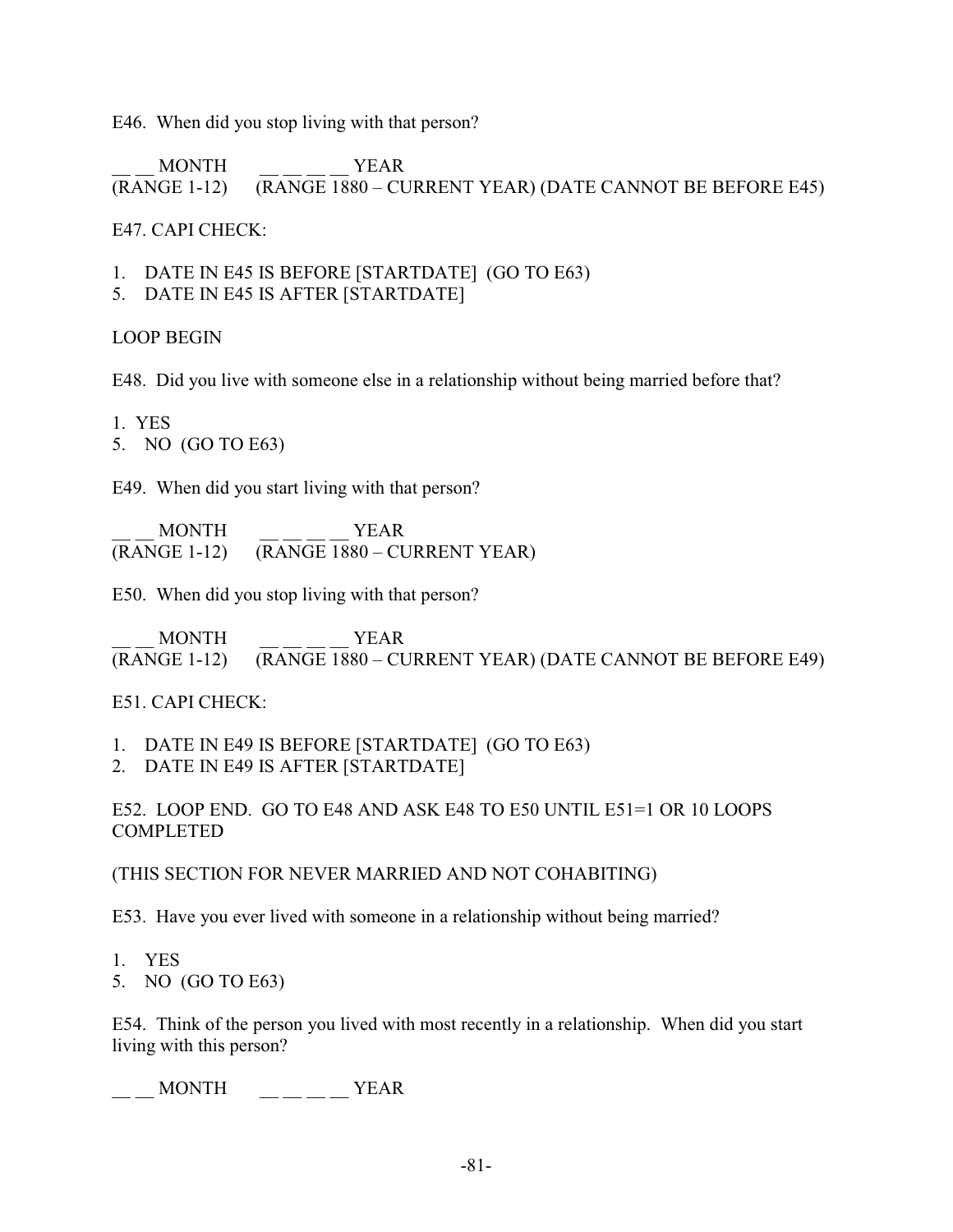### (RANGE 1-12) (RANGE 1880 – CURRENT YEAR)

E55. When did you stop living with that person?

\_\_ \_\_ MONTH \_\_ \_\_ \_\_ \_\_ YEAR (RANGE 1-12) (RANGE 1880 – CURRENT YEAR) (DATE CANNOT BE BEFORE E54)

## E56. CAPI CHECK:

1. DATE IN E54 IS BEFORE [STARTDATE] (GO TO E63)

5. DATE IN E54 IS AFTER [STARTDATE]

### LOOP BEGIN

E57. Have you ever lived with someone else in a relationship without being married?

- 1. YES
- 5. NO (GO TO E63)

E58. Think of the [IF LOOP 1, FILL "next to last", ELSE FILL "previous"] person you lived with in a relationship. When did you start living with this person?

\_\_ \_\_ MONTH \_\_ \_\_ \_\_ \_\_ YEAR (RANGE 1-12) (RANGE 1880 – CURRENT YEAR)

E59. When did you stop living with this person?

\_\_ \_\_ MONTH \_\_ \_\_ \_\_ \_\_ YEAR (RANGE 1-12) (RANGE 1880 – CURRENT YEAR) (DATE CANNOT BE BEFORE E58)

#### E60. CAPI CHECK:

1. DATE IN E58 IS BEFORE [STARTDATE] (GO TO E63)

2. DATE IN E58 IS AFTER [STARTDATE]

E61. LOOP END. CONTINUE WITH E57 AND ASK E57 THRU E59 UNITL E60=1 OR 10 LOOPS COMPLETED

E62. [IF E1=FILL, "Including your current marriage, how", ELSE FILL "How"] many times have you been married in total?

NO. OF TIMES MARRIED (RANGE 1-10, VERIFY AT 6)

E63. INTERVIEWER CHECK: IS R CURRENTLY MARRIED OR COHABITATING, BUT NO SPOUSE/PARTNER IN HH?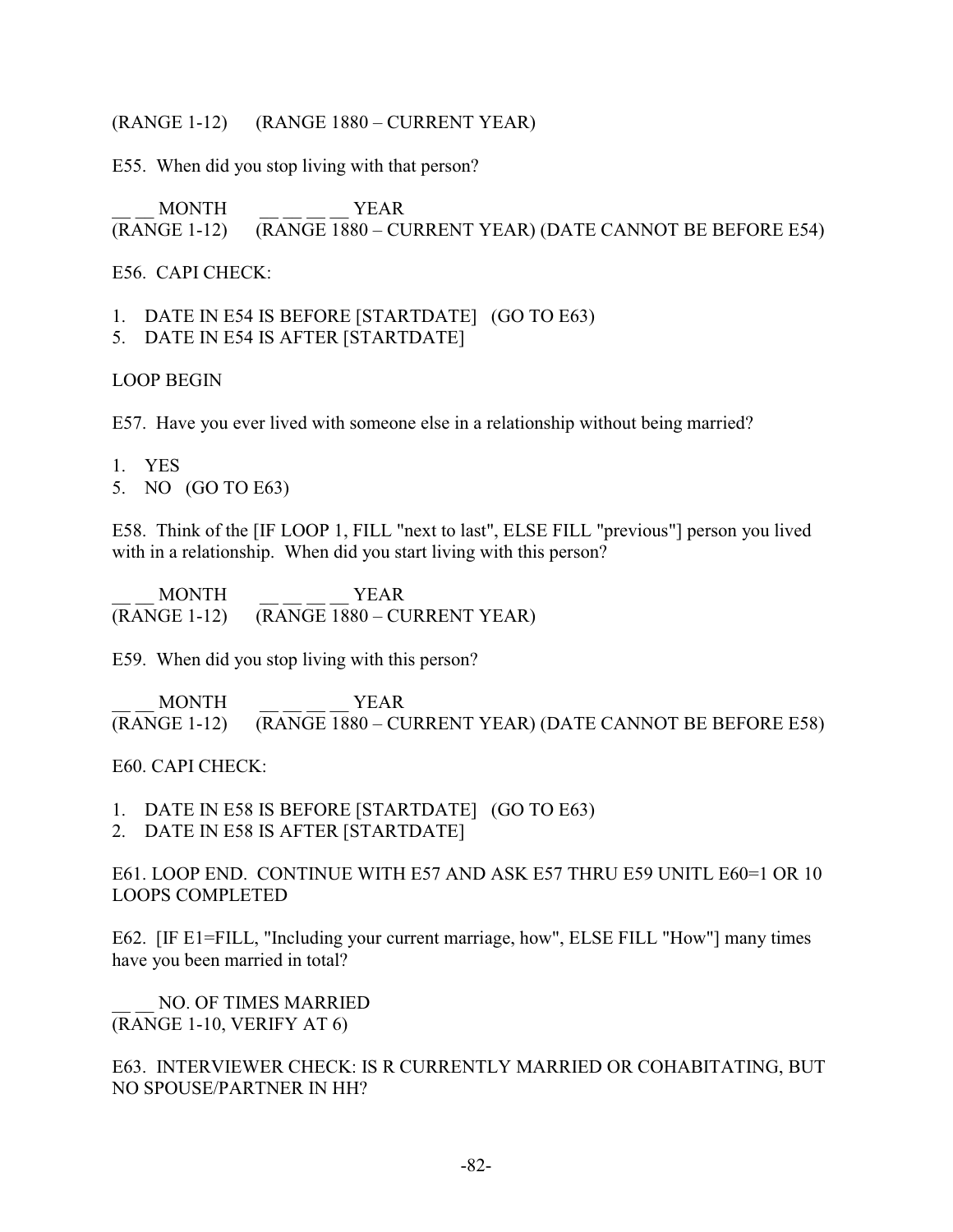- 1. YES, CURRENTLY MARRIED, BUT NO SPOUSE IN HH [(A4=5 AND E1=1) OR E1=2]
- 2. YES, COHABITATING, BUT NO PARTNER IN HH [A4=5 AND (E32=1 OR E41=1)]
- 3. ALL OTHERS (GO TO E67)

E64. I've recorded that you are [IF E1=1, FILL "married", IF E32=1 OR E41-1, FILL "living together"], but your [IF E1=1 AND R MALE, FILL "wife', IF E1=1 AND R FEMALE, FILL "husband", IF E32=1 OR E41=1, FILL "partner"] is not living here now. Why is that?

CODE ALL THAT APPLY

INTERVIEWER: DO NOT READ ANSWERS. CODE R'S RESPONSE(S)

1. BECAUSE OF WORK/SCHOOL/ MILITARY SERVICE/ HOSPITALIZATION / JAIL OR PRISON

2. PREFER TO MAINTAIN SEPARATE HOUSEHOLDS

3. LIVES WITH SOMEONE ELSE (GIRLFRIEND/BOYFRIEND, ANOTHER

- WOMAN/MAN, PARTNER)
- 4. MARITAL PROBLEMS
- 5. NO LONGER ROMANTICALLY INVOLVED
- 6. OTHER, SPECIFY LIMITED
- 7. SPOUSE/PARTNER ACTUALLY IS LIVING HERE (GO TO E67)

E65. Where does your [IF E1=1 AND R MALE, FILL "wife', IF E1=1 AND R FEMALE, FILL "husband", IF E32=1 OR E41=1, FILL "partner"] live or stay? Can you give me the city and state?

 $\overline{\phantom{a}}$  CITY

STATE

\_\_\_\_\_\_\_\_COUNTRY

E66. How often do you see your [IF E1=1 AND R MALE, FILL "wife', IF E1=1 AND R FEMALE, FILL "husband", IF E32=1 OR E41=1, FILL "partner"]?

1. EVERYDAY

OR

2. TIMES (RANGE 0-20)

CODE UNIT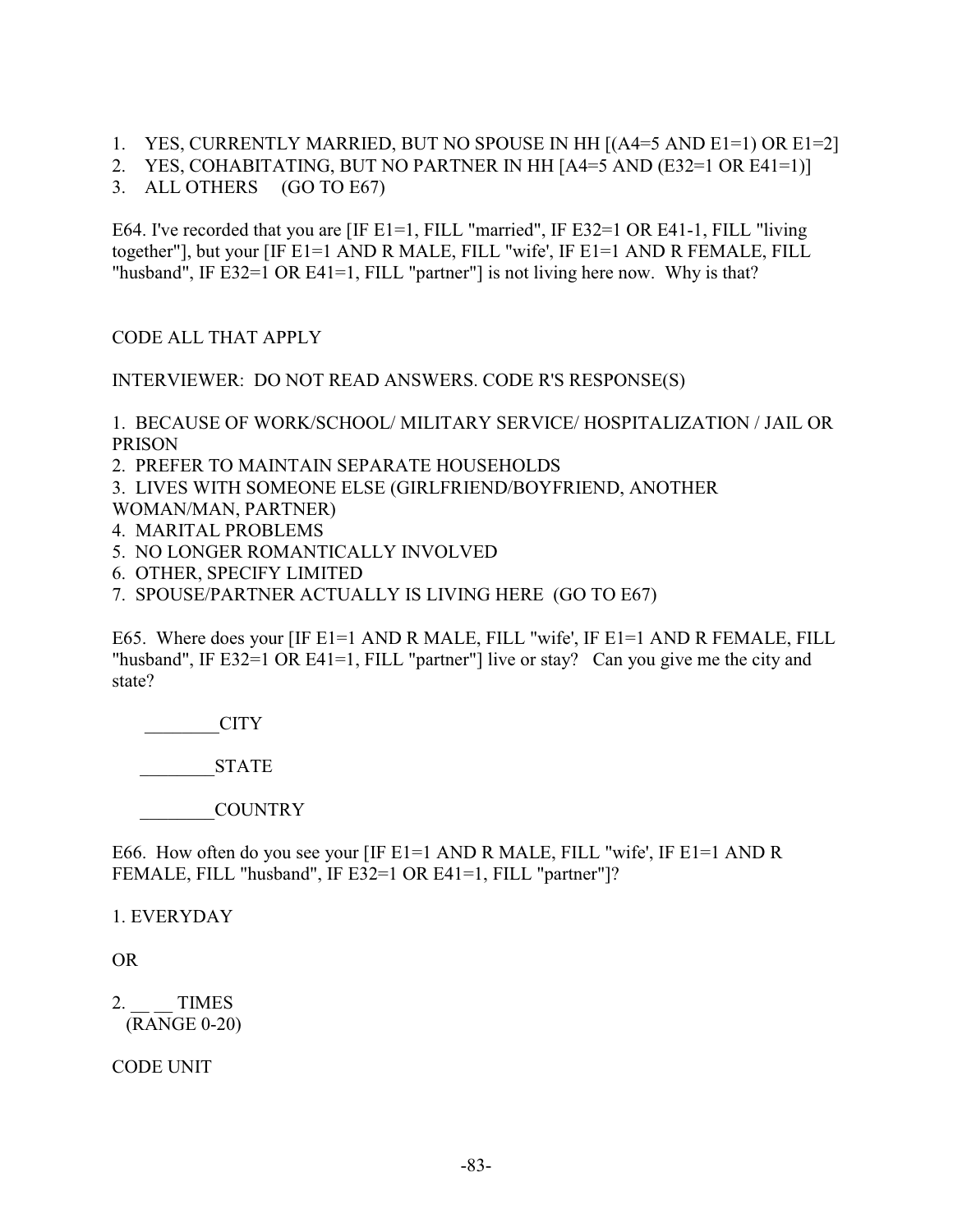- 1. PER WEEK
- 2. PER MONTH
- 3. PER YEAR
- 4. OTHER, SPECIFY LIMITED

E67. INTERVIEWER: IS RESPONDENT CURRENTLY MARRIED OR COHABITING?

- 1. CURRENTLY MARRIED
- 2. COHABITING OR SEPARATED
- 3. NEITHER MARRIED NOR COHABITING (GO TO E69)

E68. Taking things all together, how would you describe your [IF E1=1, FILL "marriage, ELSE FILL "relationship"] with your [IF E1=1 AND R MALE, FILL "wife', IF E1=1 AND R FEMALE, FILL "husband", IF E32=1 OR E41=1, FILL "partner"]? Please use a scale from 1 to 10 where 1 is extremely unhappy and 10 is extremely happy.

\_\_ \_\_ (NUMBER FROM 1 TO 10)

E69. Now I want to ask you about something else.

Have you ever legally adopted a child?

- 1. YES
- 5. NO (GO TO E79)

E70. How many children have you legally adopted?

\_\_ \_\_ CHILDREN (RANGE 1-20, VERIFY AT 8)

# [SEQUENCE OF QUESTIONS E71 THRU E78 IS REPEATED FOR EACH ADOPTED CHILD (I.E., SAME NUMBER OF TIMES AS E70 RESPONSE)]

## LOOP START

E71. (IF LOOP 1, FILL "Here are a few questions about your adopted [IF E70=1, FILL "child", ELSE FILL "children"]). [IF E70 >1, FILL "Let's start with the first child you adopted."]), ELSE FILL "Now I'd like to ask you about your next adopted child."

What is this child's first name?

\_\_\_\_\_\_\_\_\_\_\_\_\_\_\_\_\_\_\_\_\_\_\_\_\_\_\_\_\_\_\_\_\_\_ (VERBATIM – LIMITED)

E72. How old is [CHILDNAME FROM E71]?

1. MONTHS (INTERVIEWER: USE ONLY IF CHILD LESS THAN 1 YEAR OLD )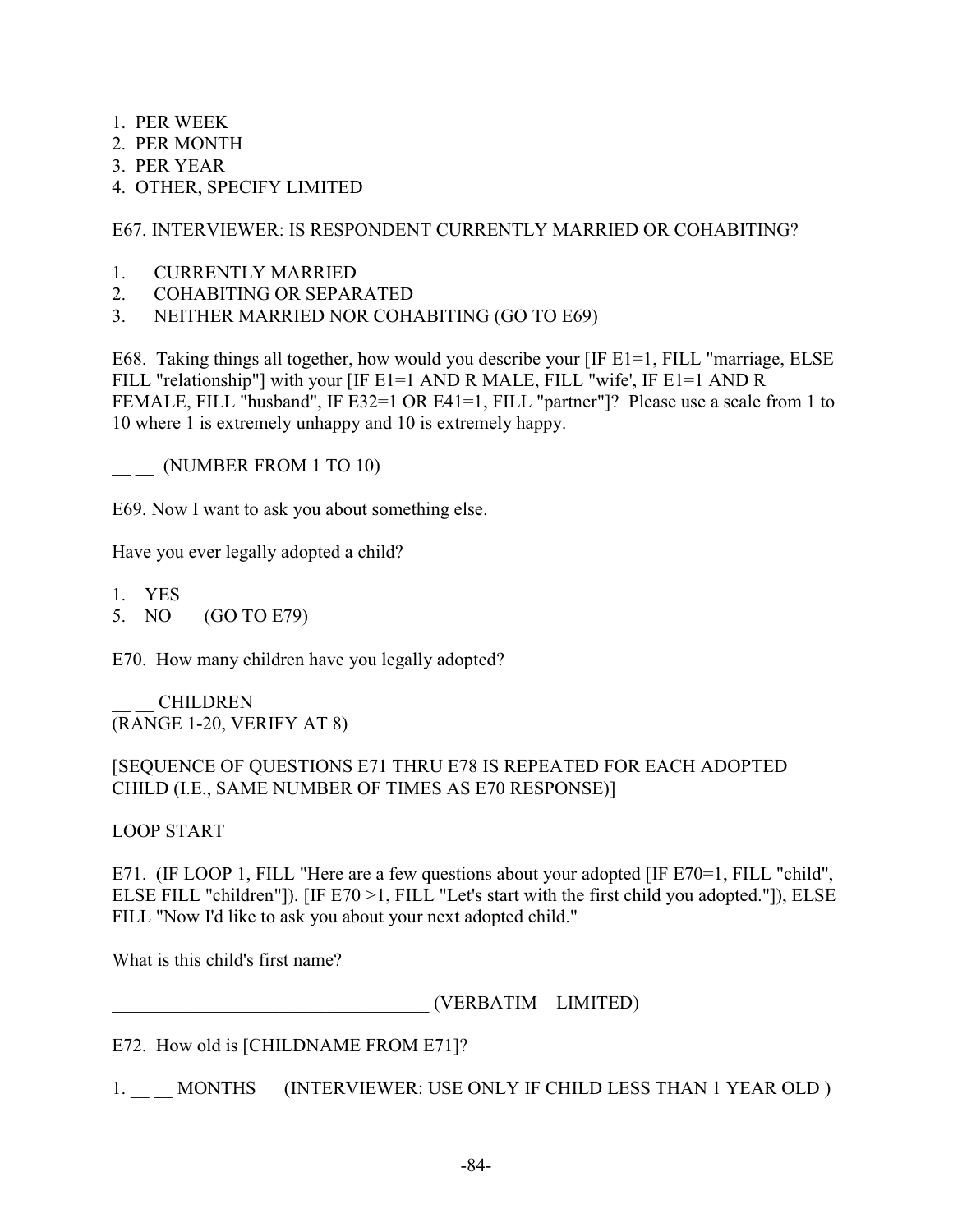(RANGE 1-11)

OR

2. YEARS (RANGE 1-99)

OR

3. CHILD NO LONGER ALIVE (GO TO LOOP END BELOW E78)

DATE MUST BE EITHER MONTHS OR YEARS, NOT BOTH

E73. Does [CHILDNAME FROM E71] live in this household?

1. YES (GO TO LOOP END BELOW E78)

5. NO

E74. Where does [CHILDNAME FROM E71] live? What city and state?

 $CITY$ 

\_\_ \_\_ STATE \_\_\_\_\_\_\_\_\_\_\_\_\_\_\_\_\_ COUNTRY

IF E74=D OR R, GO TO E77

E75. [ASK ONLY IF NECESSARY]: Is this in Southern California?

INTERVIEWER: CODE THIS WHETHER OR NOT YOU ASK THE QUESTION

1. YES

5. NO (GO TO E77)

E76. What street does child live on in [CITY FROM E71]? What is closest cross-street?

ON \_\_\_\_\_\_\_\_\_\_\_\_\_\_\_\_\_\_\_\_\_\_\_ (STREET)

NEAR \_\_\_\_\_\_\_\_\_\_\_\_\_\_\_\_\_\_\_\_\_\_\_ (CROSS-STREET)

E77. CAPI CHECK: IS CHILD 17 OR YOUNGER?

- 1. YES
- 5. NO (GO TO LOOP END BELOW E78)

E78. Who is [CHILDNAME FROM E71] currently living with?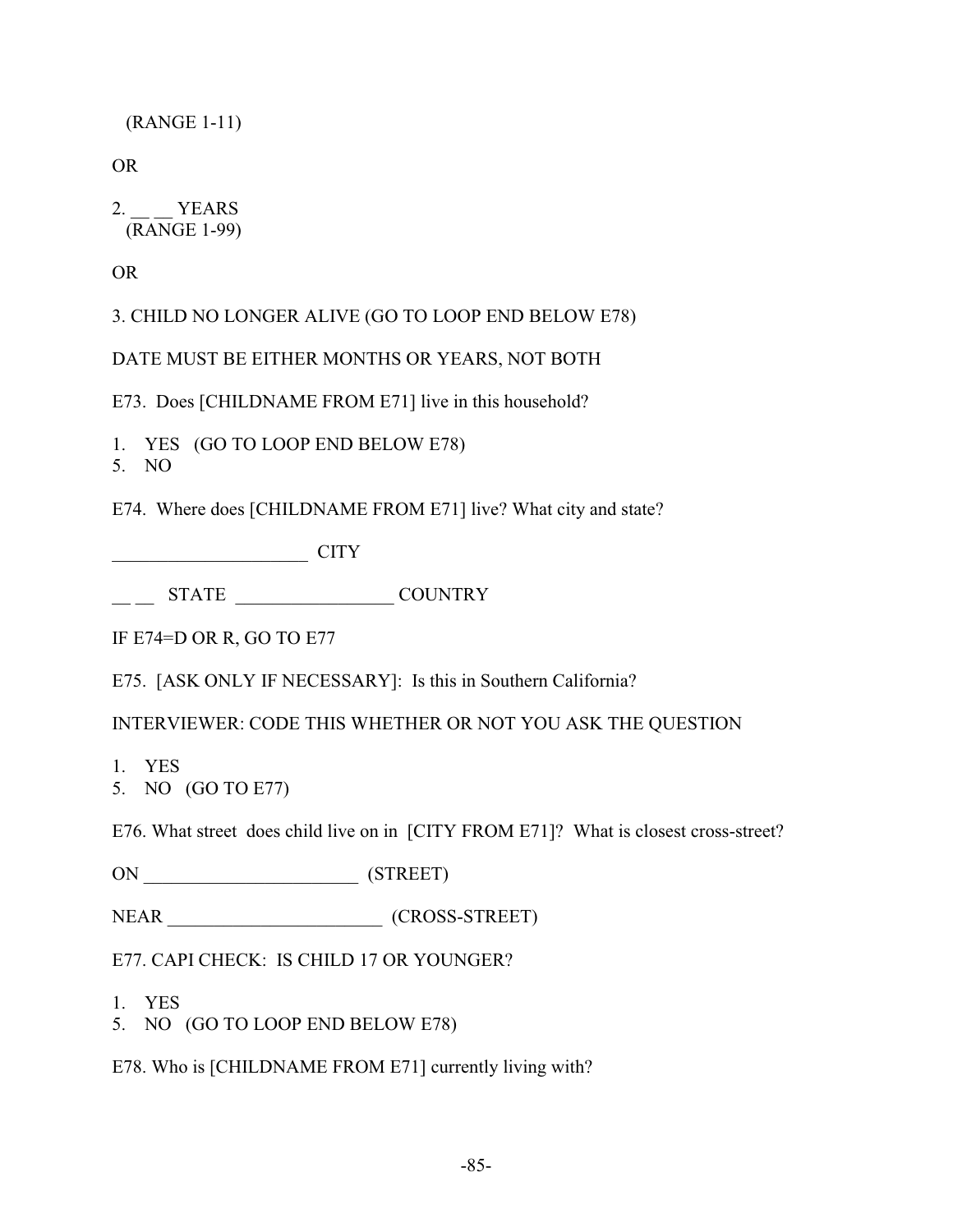## INTERVIEWER: DO NOT READ ANSWERS. CODE R'S RESPONSES(S)

## CODE ALL THAT APPLY

- 1. BIOLOGICAL MOTHER
- 2. BIOLOGICAL FATHER
- 3. ADOPTIVE MOTHER
- 4. ADOPTIVE FATHER
- 5. STEPMOTHER
- 6. STEPFATHER
- 7. MOTHER'S BOYFRIEND/PARTNER
- 8. FATHER'S GIRLFRIEND/PARTNER
- 9. GRANDMOTHER
- 10. GRANDFATHER
- 11. AUNT
- 12. UNCLE
- 13. SISTER (INCLUDING HALF SISTER, STEP SISTER)
- 14. BROTHER (INCLUDING HALF BROTHER, STEP BROTHER)
- 15. HUSBAND/WIFE
- 16. OTHER RELATIVES
- 17. FOSTER PARENTS, FOSTER FAMILY, FOSTER CARE
- 18. FRIENDS
- 19. WITH HIS/HER BOYFRIEND/GIRLFRIEND
- 20. LIVING BY HIMSELF/HERSELF
- 21. LIVING IN A SCHOOL DORMITORY
- 22. IN JAIL, PRISON, OR JUVENILE DETENTION CENTER
- 23. SOMEWHERE ELSE, SPECIFY LIMITED DON'T KNOW

LOOP END. RETURN TO E71 FOR NEXT KID, ELSE CONTINUE

E79. My next questions are about children you may have [IF R MALE, FILL "fathered", ELSE FILL "given birth to"], even if the children are no longer living.

Have you ever [IF R MALE, FILL "fathered", ELSE FILL "given birth to"], a child?

- 1. YES
- 5. NO (GO TO E90)

IF E79=D OR R, GO TO E90

E80. How many children have you ever [IF R MALE, FILL "fathered", ELSE FILL "given birth to"]?

(CAPI SHOW IF R MALE: "INTERVIEWER: IF R UNSURE, SAY "Please think of the children you do know about."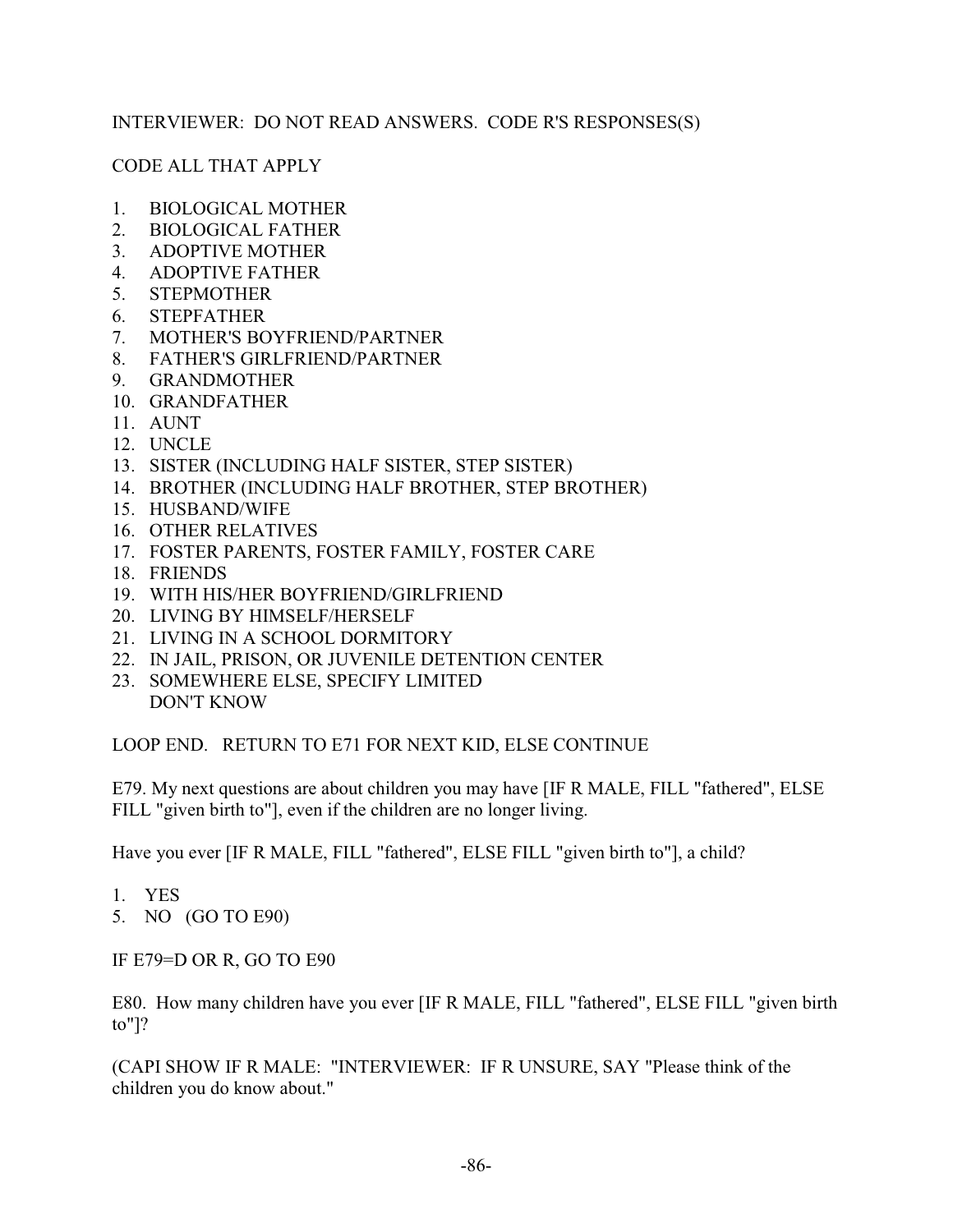BIRTHS (RANGE 1-20, VERIFY AT 15)

### [SEQUENCE OF QUESTIONS E81 THRU E89 IS REPEATED FOR EACH CHILD (I.E., SAME NUMBER OF TIMES AS E80 RESPONSE)]

### LOOP START

E81. (IF LOOP 1, FILL "Here are a few questions about the [IF E80=1, FILL "child", ELSE FILL "children"] you have [IF R MALE, FILL "fathered", ELSE FILL "given birth to"]) [IF E80>1, FILL "Let's start with your first child."]), ELSE FILL "Now I'd like to ask about your next child.")

What is this child's first name?

## \_\_\_\_\_\_\_\_\_\_\_\_\_\_\_\_\_\_\_\_\_\_\_\_\_\_\_ (VERBATIM – LIMITED)

E82. When was [CHILD NAME FROM E81] born? What month and year?

\_\_ \_\_ MONTH \_\_ \_\_ \_\_ \_\_ YEAR (RANGE 1-12) (RANGE 1880 – CURRENT YEAR)

E83. Does [CHILDNAME FROM E81] live in this household?

1. YES (GO TO LOOP END BELOW E89)

2. NO

3. CHILD IS NO LONGER ALIVE (GO TO E89)

E84. Where does [CHILDNAME FROM E81] live? What city and state?

 $CITY$ 

 $\frac{1}{2}$  STATE  $\frac{1}{2}$  COUNTRY

IF E84=D OR R, GO TO E87

E85. [ASK ONLY IF NECESSARY]: Is this in Southern California?

## INTERVIEWER: CODE THIS WHETHER OR NOT ASKED

- 1. YES
- 5. NO (GO TO E87)

E86. What street does child live on in [CITY FROM E84]? What is nearest cross-street?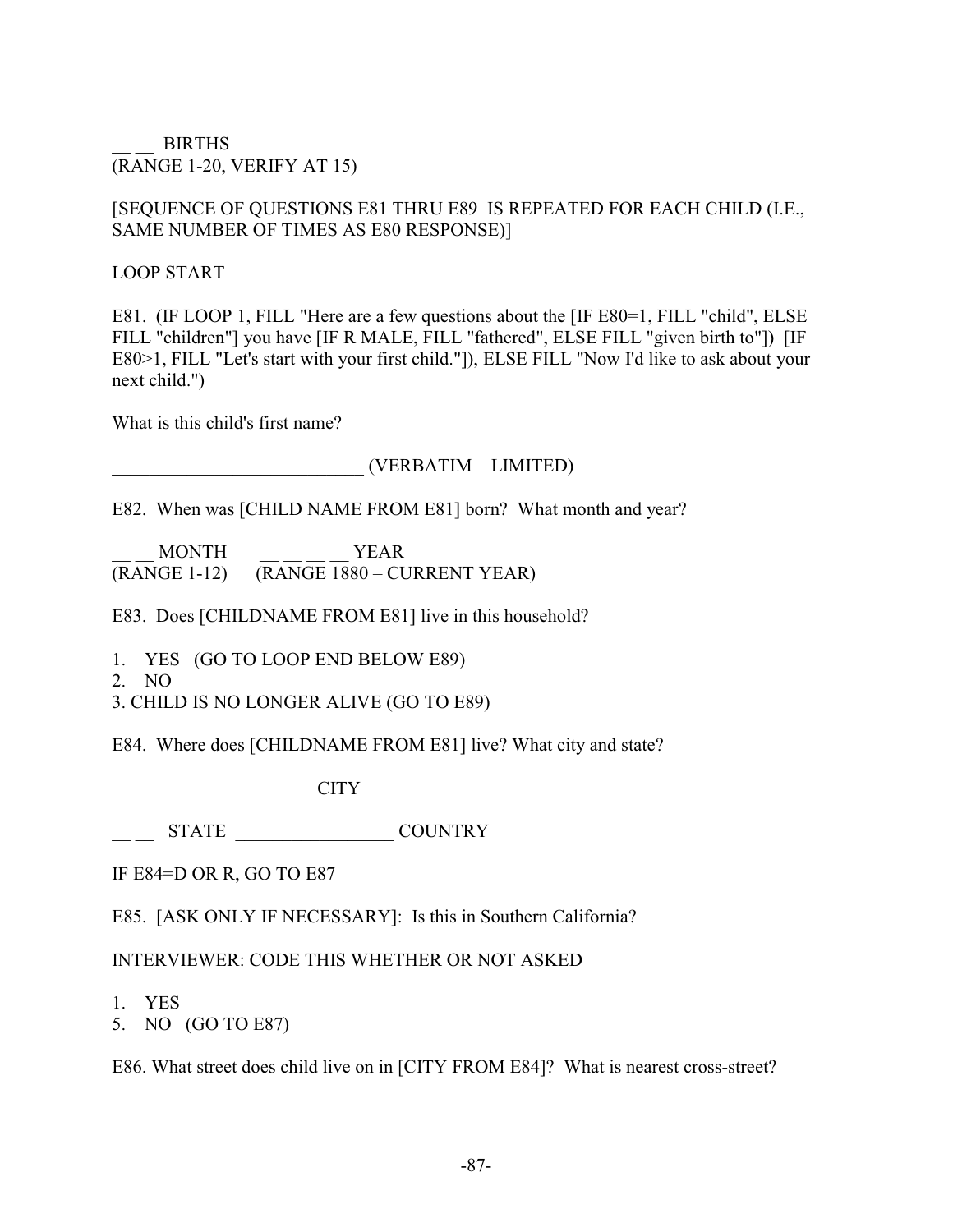ON \_\_\_\_\_\_\_\_\_\_\_\_\_\_\_\_\_\_\_\_\_\_\_ (STREET)

NEAR (CROSS-STREET)

E87. INTERVIEWER CHECK: IS CHILD 17 OR YOUNGER?

- 1. YES
- 5. NO (GO TO LOOP END BELOW E89)

E88. Who is [CHILDNAME FROM E81] currently living with?

INTERVIEWER: DO NOT READ ANSWERS. CODE R'S RESPONSES(S)

CODE ALL THAT APPLY

DK. DON'T KNOW

- 1. BIOLOGICAL MOTHER
- 2. BIOLOGICAL FATHER
- 3. ADOPTIVE MOTHER
- 4. ADOPTIVE FATHER
- 5. STEPMOTHER
- 6. STEPFATHER
- 7. MOTHER'S BOYFRIEND/PARTNER
- 8. FATHER'S GIRLFRIEND/PARTNER
- 9. GRANDMOTHER
- 10. GRANDFATHER
- 11. AUNT
- 12. UNCLE
- 13. SISTER (INCLUDING HALF SISTER, STEP SISTER)
- 14. BROTHER (INCLUDING HALF BROTHER, STEP BROTHER)
- 15. HUSBAND/WIFE
- 16. OTHER RELATIVES
- 17. FOSTER PARENTS, FOSTER FAMILY, FOSTER CARE
- 18. FRIENDS
- 19. WITH HIS/HER BOYFRIEND/GIRLFRIEND
- 20. LIVING BY HIMSELF/HERSELF
- 21. LIVING IN A SCHOOL DORMITORY
- 22. IN JAIL, PRISON, OR JUVENILE DETENTION CENTER
- 23. SOMEWHERE ELSE, SPECIFY LIMITED

ALL GO TO LOOP END BELOW E89

(ONLY FOR KIDS WHO HAVE DIED)

E89. When did [CHILDNAME FROM E81] die?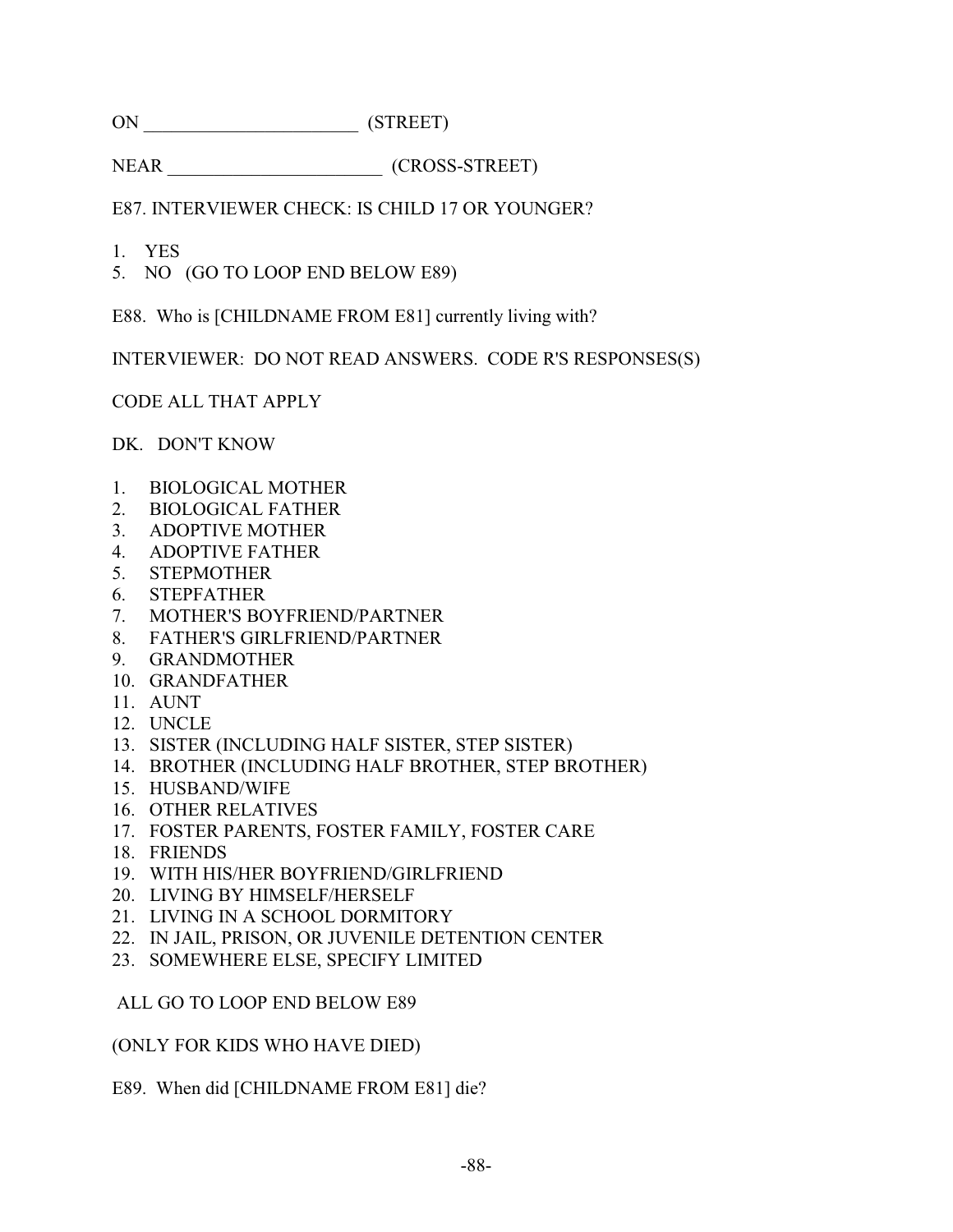\_\_ \_\_ MONTH \_\_ \_\_ \_\_ \_\_ YEAR (RANGE 1-12) (RANGE 1880 – CURRENT YEAR) (DATE CANNOT BE BEFORE E82)

## LOOP END. RETURN TO E81 FOR NEXT KID, ELSE CONTINUE TO E90.

E90. Next I'd like to ask you about anything you may be doing to delay or prevent pregnancy.

Show Card #5 1. CONDOM (RUBBER) 2. FOAM, JELLY, CREAM, SPONGE, SUPPOSITORIES 3. WITHDRAWAL (PULLING OUT) 4. DIAPHRAGM (WITH OR WITHOUT JELLY) 5. RHYTHM (SAFE TIME, AVOIDING SEX AT CERTAIN TIMES OF THE MONTH) 6. BIRTH CONTROL PILLS 7. IUD (INTRAUTERINE DEVICE) 8. NORPLANT, DEPO-PROVERA OR INJECTABLES 9. YOU OR PARTNER/SPOUSE HAS HAD OPERATION/ VASECTOMY/TUBES TIED/STERILIZATION 10. METHOD NOT LISTED ABOVE

Are you [IF E1=1 AND R MALE, FILL "and your wife", IF E1=1 AND R FEMALE, FILL "and your husband", IF E32=1 OR E41=1, FILL "and your partner"] currently using any of these types of contraception or any method of preventing pregnancy? This includes having an operation to avoid becoming pregnant.

- 1. YES
- 2. NO (GO TO E92)

3. [IF VOLUNTEERED] NOT CURRENTLY SEXUALLY ACTIVE, NO CONTRACEPTION NEEDED (GO TO E92)

Show Card #5 1. CONDOM (RUBBER) 2. FOAM, JELLY, CRREAM, SPONGE, SUPPOSITORIES 3. WITHDRAWAL (PULLING OUT) 4. DIAPHRAGM (WITH OR WITHOUT JELLY) 5. RHYTHM (SAFE TIME, AVOIDING SEX AT CERTAIN TIMES OF THE MONTH) 6. BIRTH CONTROL PILLS 7. IUD (INTRAUTERINE DEVICE) 8. NORPLANT, DEPO-PROVERA OR INJECTABLES 9. YOU OR PARTNER/SPOUSE HAS HAD OPERATION/ VASECTOMY/TUBES TIED/STERILIZATION 10. METHOD NOT LISTED ABOVE

E91. Please look at this card and tell me what method or methods are you using?

## CODE ALL THAT APPLY

- 1. CONDOM (RUBBER)
- 2. FOAM, JELLY, CREAM, SPONGE, SUPPOSITORIES
- 3. WITHDRAWAL (PULLING OUT)
- 4. DIAPHRAGM (WITH OR WITHOUT JELLY)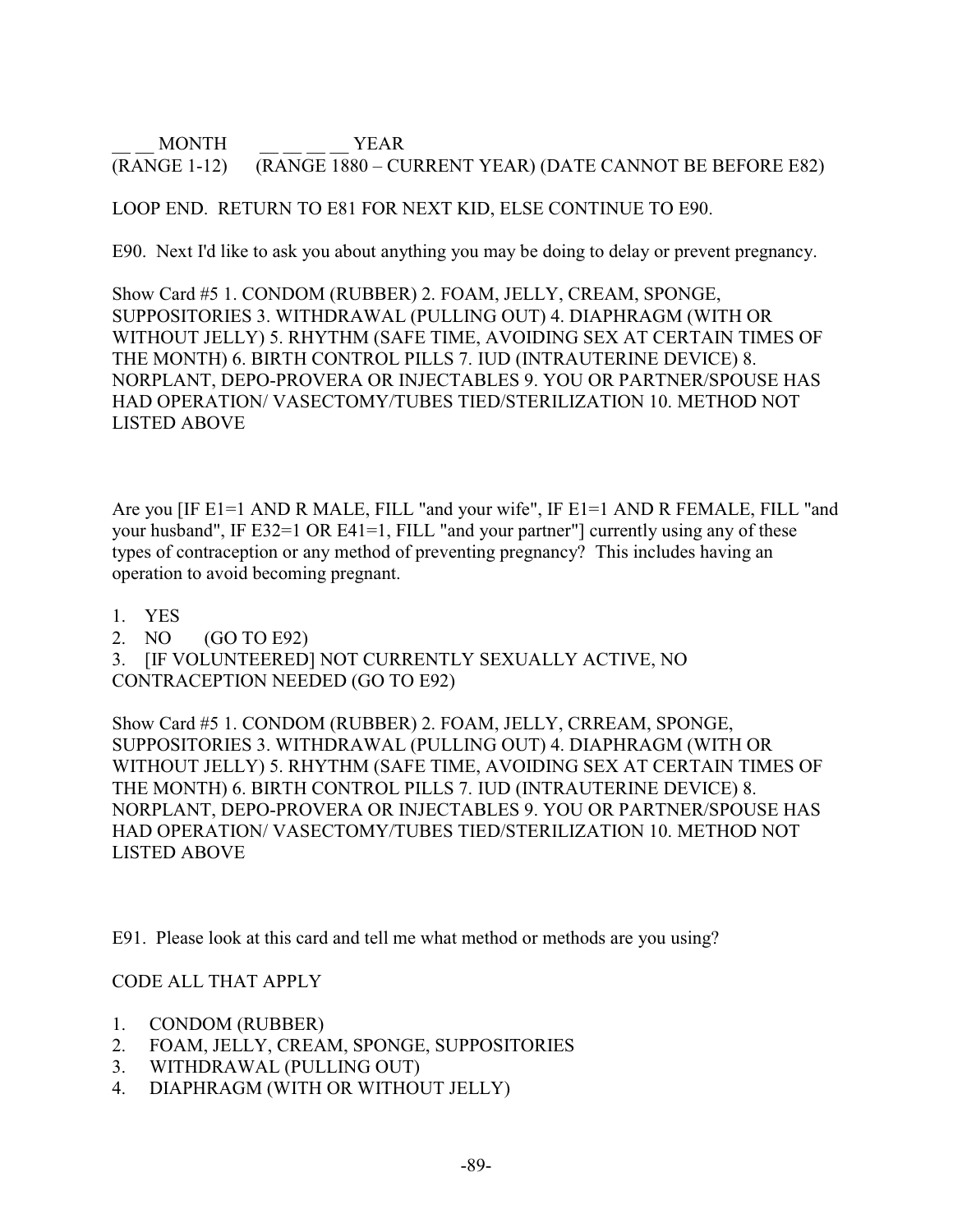- 5. RHYTHM (SAFE TIME, AVOIDING SEX AT CERTAIN TIMES OF THE MONTH)
- 6. BIRTH CONTROL PILLS
- 7. IUD (INTRAUTERINE DEVICE)
- 8 NORPLANT, DEPO-PROVERA OR INJECTABLES
- 9. R OR PARTNER/SPOUSE HAS HAD OPERATION / VASECTOMY/ TUBES TIED/ STERILIZATION
- 10. METHOD NOT LISTED ABOVE, SPECIFY

## Show Card #6 1. STRONGLY APPROVE 2. APPROVE 3. DISAPPROVE 4. STRONGLY DISAPPROVE

E92. Now let me ask you about the following situations. Please look at this card and tell me whether you strongly approve, approve, disapprove, or strongly disapprove of the following:

- 1. A teenage girl has a baby without being married.
- 1. Strongly Approve
- 2. Approve
- 3. Neither Approve or Disapprove
- 4. Disapprove
- 5. Strongly Disapprove

2. A woman in her twenties has a baby without being married.

- 1. Strongly Approve
- 2. Approve
- 3. Neither Approve or Disapprove
- 4. Disapprove
- 5. Strongly Disapprove

3. A man in his twenties fathers a child without being married to the baby's mother.

- 1. Strongly Approve
- 2. Approve
- 3. Neither Approve or Disapprove
- 4. Disapprove
- 5. Strongly Disapprove
- 4. A father who cannot find a job goes on welfare to support his family.
- 1. Strongly Approve
- 2. Approve
- 3. Neither Approve or Disapprove
- 4. Disapprove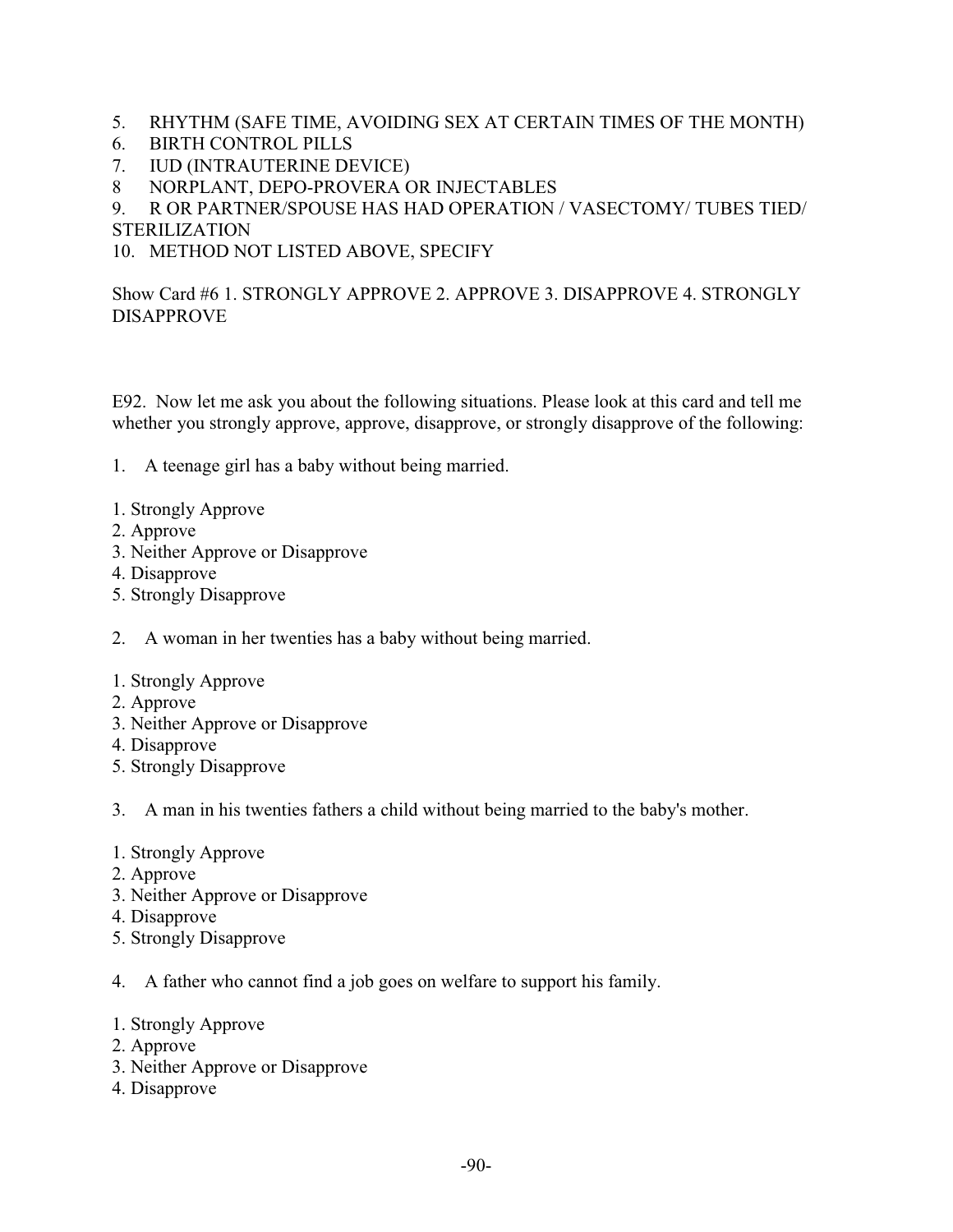- 5. Strongly Disapprove
- 5. A young man without children cannot find a job and goes on welfare.
- 1. Strongly Approve
- 2. Approve
- 3. Neither Approve or Disapprove
- 4. Disapprove
- 5. Strongly Disapprove
- 6. A divorced woman goes on welfare to stay home with her young children.
- 1. Strongly Approve
- 2. Approve
- 3. Neither Approve or Disapprove
- 4. Disapprove
- 5. Strongly Disapprove
- 7. An unmarried woman goes on welfare to stay at home with her young children.

#### 1. Strongly Approve

- 2. Approve
- 3. Neither Approve or Disapprove
- 4. Disapprove
- 5. Strongly Disapprove
- 8. A man and a woman live together before they decide about getting married.
- 1. Strongly Approve
- 2. Approve
- 3. Neither Approve or Disapprove
- 4. Disapprove
- 5. Strongly Disapprove

9. A man and a woman decide to live together even though they do not intend to get married.

- 1. Strongly Approve
- 2. Approve
- 3. Neither Approve or Disapprove
- 4. Disapprove
- 5. Strongly Disapprove

TIME END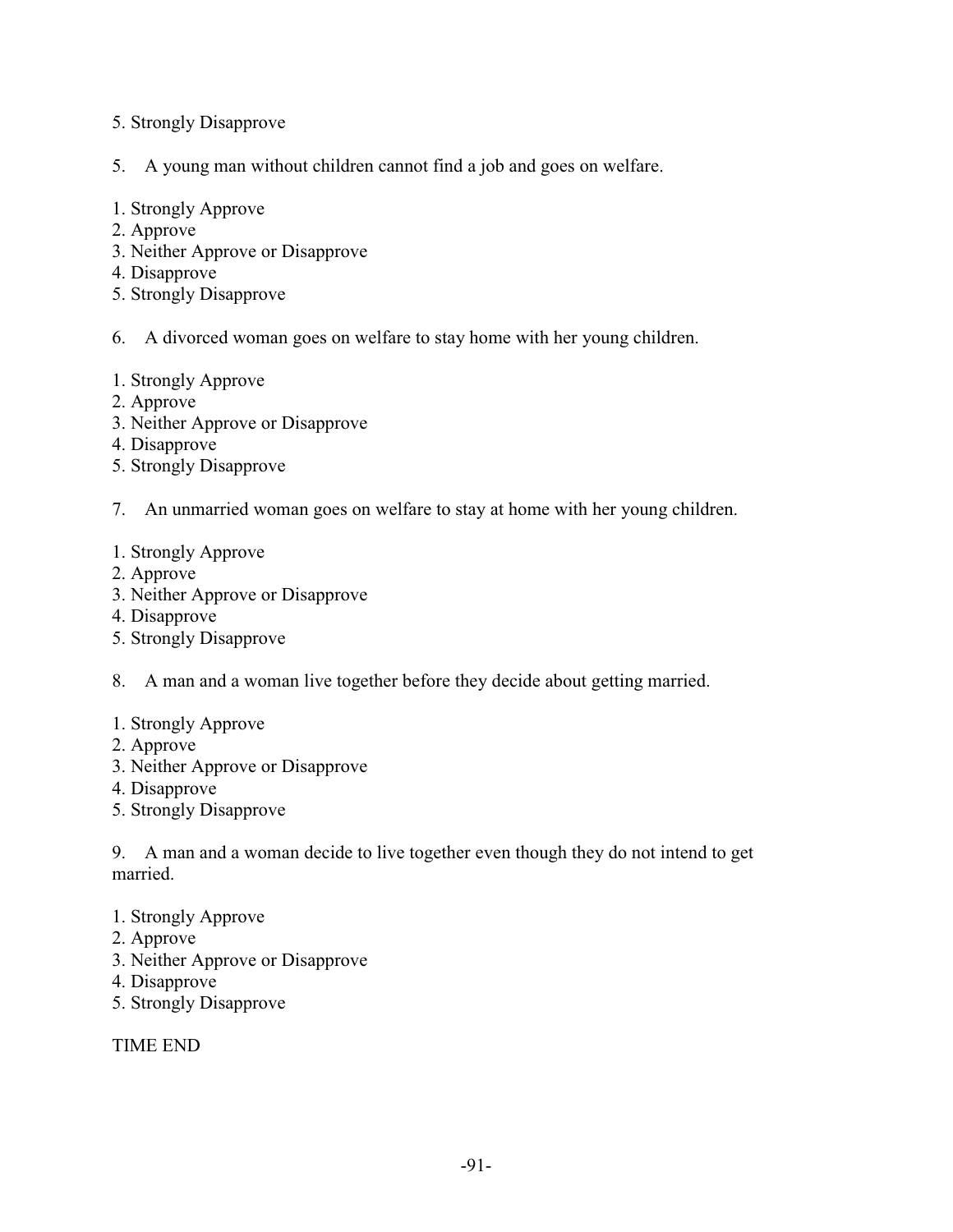# **SECTION F. SPOUSE/PARTNER PROXY QUESTIONS**

## TIME START

Note: This section will be asked for spouses and partners only when they are not sampled respondents

F1. CAPI CHECK:

- 1. RESPONDENT'S SPOUSE OR PARTNER IS PCG (GO TO SECTION G)
- 2. RESPONDENT'S SPOUSE/PARTNER IS RSA (GO TO SECTION G)
- 3. RESPONDENT'S SPOUSE/PARTNER IS NEITHER THE PCG OR RSA BUT IS IN HH (GO TO F2a)
- 4. RESPONDENT'S SPOUSE/PARTNER IS NOT IN HH
- 5. RESPONDENT HAS NO SPOUSE/PARTNER (GO TO SECTION G)

Next, I have a few questions about your [IF E1=1 AND R MALE, FILL "wife", IF E1=1 AND R FEMALE, FILL "husband", IF E32=1 OR E41=1, FILL "partner"].

F2. How much school has your [IF E1=1 AND R MALE, FILL "wife", IF E1=1 AND R FEMALE, FILL "husband", IF E32=1 OR E41=1, FILL "partner"] completed?

#### 0. NONE

- 1 to 11 GRADE (GRADES 1 THRU 11)
- 12. HIGH SCHOOL GRADUATE OR COMPLETED GED
- 13. SOME VOCATIONAL SCHOOL
- 14. COMPLETED VOCATIONAL SCHOOL
- 15. SOME COLLEGE
- 16. ASSOCIATES' DEGREE (AA)
- 17. BACHELORS' DEGREE (BA, BS)
- 18. SOME GRADUATE OR PROFESSIONAL SCHOOL (AFTER COMPLETING

COLLEGE)

19. COMPLETED GRADUATE/PROFESSIONAL DEGREE

Show Card #3 1. BLACK/AFRICAN-AMERICAN 2. WHITE 3. LATINO/HISPANIC/LATIN AMERICAN 4. ASIAN INDIAN/SOUTH ASIAN 5. CHINESE 6. FILIPINO 7. JAPANSE 8. KOREAN 9. VIETNAMESE 10. OTHER ASIAN 11. NATIVE AMERICAN/AMERICAN INDIAN 12. INUIT/ESKIMO/ALEUT 13. HAWAIIAN 14. PACIFIC ISLANDER

F2a. (SHOW CARD #3) Please look at this list and tell me what group or groups describe your [IF E1=1 AND R MALE, FILL "wife", IF E1=1 AND R FEMALE, FILL "husband", IF E32=1 OR E41=1, FILL "partner"] 's race or ethnic origin.

CODE ALL THAT APPLY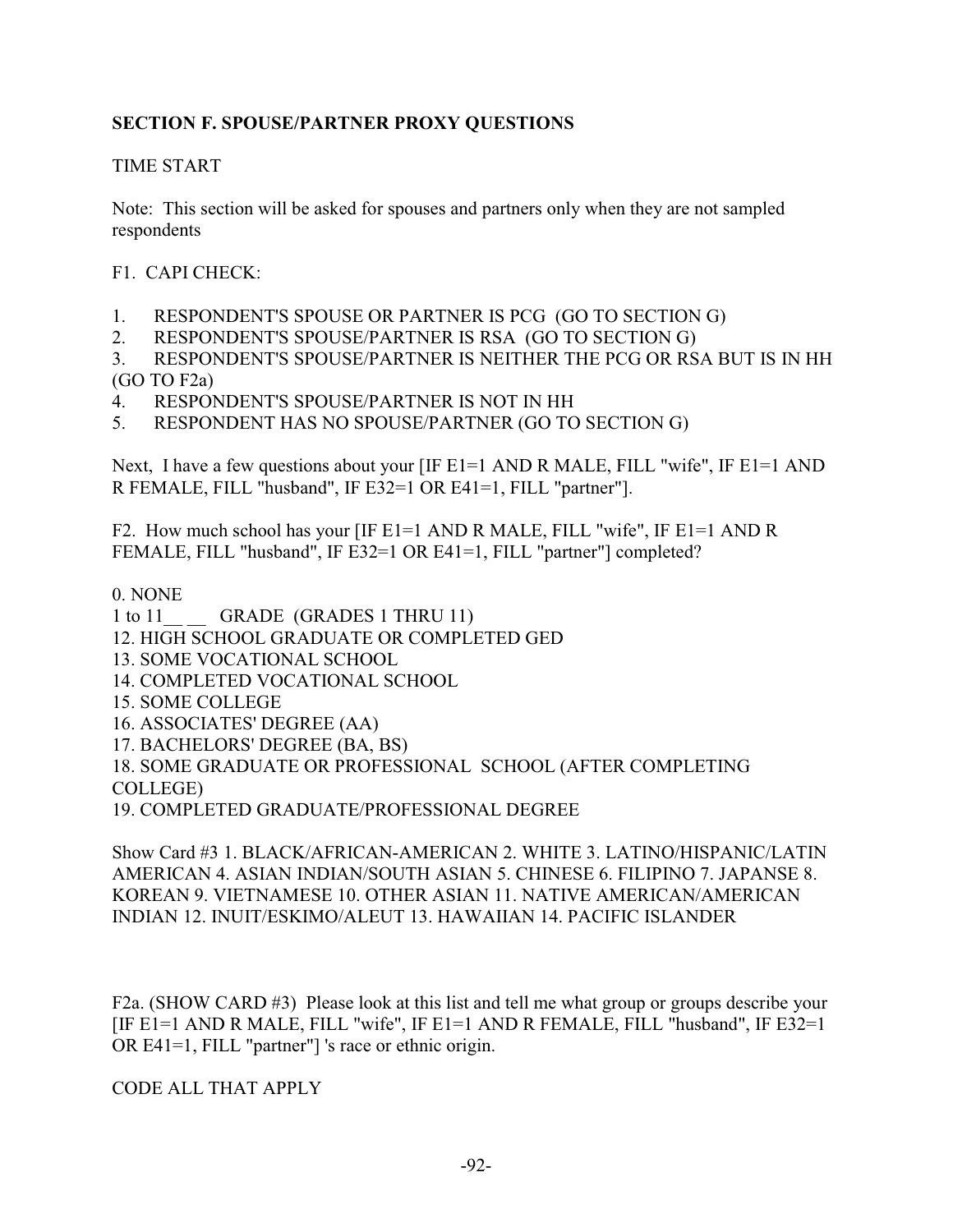- 1. BLACK/AFRICAN-AMERICAN
- 2. WHITE
- 3. LATINO/ HISPANIC/ LATIN AMERICAN
- 4. ASIAN INDIAN/SOUTH ASIAN
- 5. CHINESE
- 6. FILIPINO
- 7. JAPANESE
- 8. KOREAN
- 9. VIETNAMESE
- 10. OTHER ASIAN
- 11. NATIVE AMERICAN/ AMERICAN INDIAN
- 12. INUIT/ESKIMO/ALEUT
- 13. HAWAIIAN
- 14. PACIFIC ISLANDER
- 15. OTHER, SPECIFY

F2b. CHECK F2a:

- 1. ONLY ONE GROUP IS CIRCLED (GO TO F3a)
- 2. 2 OR MORE: NUMBER OF GROUPS CIRCLED (GO TO F3a)

F3. Which one group on that card best describes your [IF E1=1 AND R MALE, FILL "wife", IF E1=1AND R FEMALE, FILL "husband", IF E32=1 OR E41=1, FILL "partner"] 's race or national origin?

Show Card #3 1. BLACK/AFRICAN-AMERICAN 2. WHITE 3. LATINO/HISPANIC/LATIN AMERICAN 4. ASIAN INDIAN/SOUTH ASIAN 5. CHINESE 6. FILIPINO 7. JAPANSE 8. KOREAN 9. VIETNAMESE 10. OTHER ASIAN 11. NATIVE AMERICAN/AMERICAN INDIAN 12. INUIT/ESKIMO/ALEUT 13. HAWAIIAN 14. PACIFIC ISLANDER

CODE ONLY ONE

- 1. BLACK/AFRICAN-AMERICA
- 2. WHITE
- 3. LATINO/HISPANIC/ LATIN AMERICAN
- 4. ASIAN INDIAN/SOUTH ASIAN
- 5. CHINESE
- 6. FILIPINO
- 7. JAPANESE
- 8. KOREAN
- 9. VIETNAMESE
- 10. OTHER ASIAN
- 11. NATIVE AMERICAN/ AMERICAN INDIAN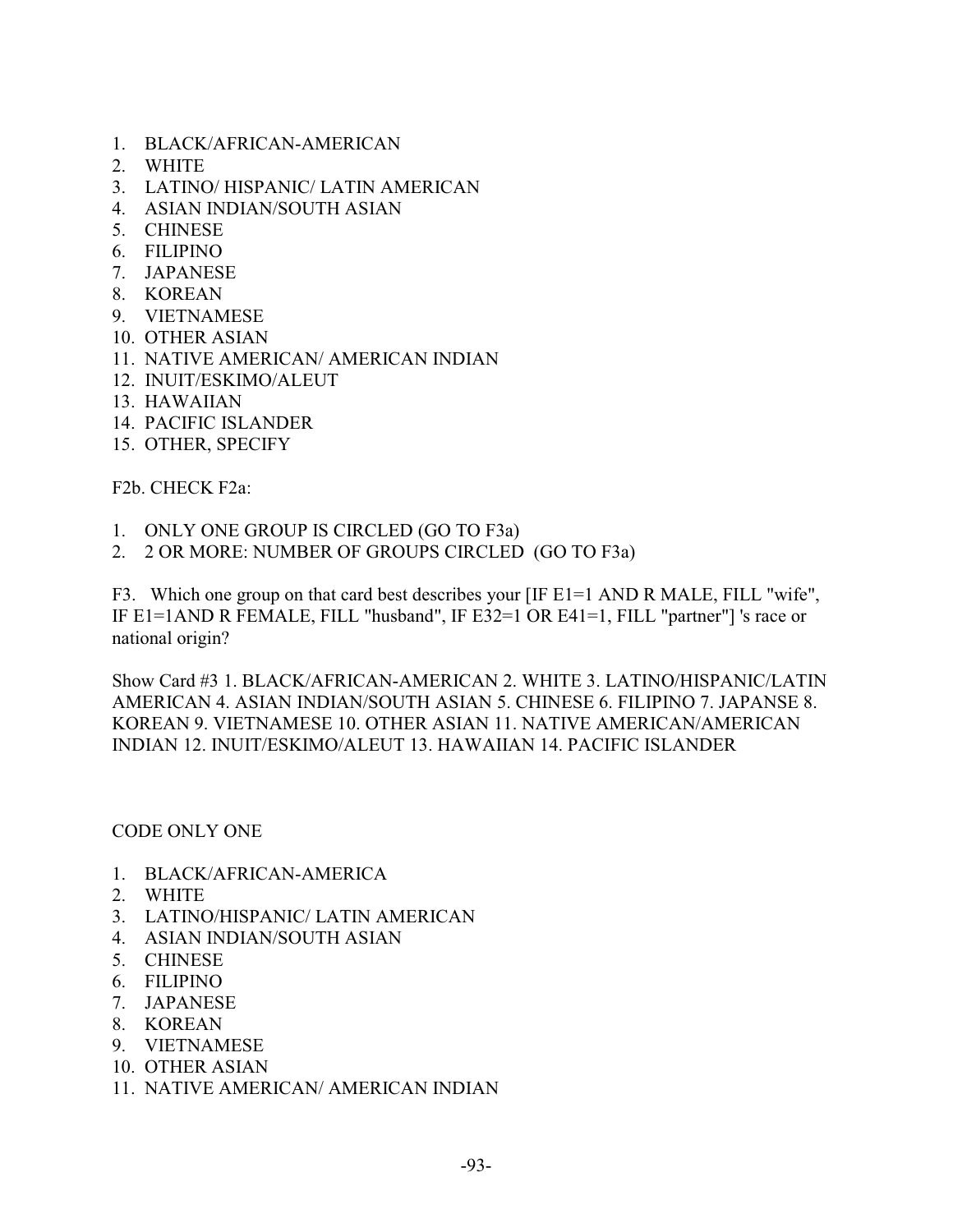- 12. INUIT/ESKIMO/ALEUT
- 13. HAWAIIAN
- 14. PACIFIC ISLANDER
- 15. OTHER, SPECIFY

IF F2/F3 NOT ASKED, SHOW "Next, I have a few questions about your [IF E1=1 AND R MALE, FILL "wife", IF E1=1 AND R FEMALE, FILL "husband", IF E32=1 OR E41=1, FILL "partner"]."

F3a. Is your [IF E1=1 AND R MALE, FILL "wife", IF E1=1 AND R FEMALE, FILL "husband", IF E32=1 OR E41=1, FILL "partner"] currently working, looking for work, retired, keeping house, a student, at home with your children or something else?

INTERVIEWER: DO NOT READ ANSWERS. CODE R'S RESPONSE

- 1. WORKING NOW
- 2. TEMPORARILY LAID OFF, SICK LEAVE, MATERNITY LEAVE
- 3. LOOKING FOR WORK, UNEMPLOYED
- 4. RETIRED
- 5. DISABLED (PERMANENTLY OR TEMPORARILY)
- 6. KEEPING HOUSE, RAISING CHILDREN (GO TO F11)
- 7. STUDENT (GO TO F11)
- 8. OTHER, SPECIFY LIMITED (GO TO F11)

F4. Next I have some questions about your [IF E1=1 AND R MALE, FILL "wife", IF E1=1 AND R FEMALE, FILL "husband", IF E32=1 OR E41=1, FILL "partner"]'s [IF F3=1 OR 2 FILL "current", ELSE FILL "most recent"] job.

PROBE: If your [IF E1=1 AND R MALE, FILL "wife", IF E1=1 AND R FEMALE, FILL "husband", IF E32=1 OR E41=1, FILL "partner"] [IF F3=1 OR 2, FILL "has", ELSE FILL "had"] more than one job, please think about your [IF E1=1 AND R MALE, FILL "wife", IF E1=1 AND R FEMALE, FILL "husband", IF E32=1 OR E41=1, FILL "partner"]'s main job.

What kind of work [IF F3=1 OR 2, FILL "is", ELSE FILL "was"] your [IF E1=1 AND R MALE, FILL "wife", IF E1=1 AND R FEMALE, FILL "husband", IF E32=1 OR E41=1, FILL "partner"]doing? (For example: electrical engineer, stock clerk, typist, farmer)

\_\_\_\_\_\_\_\_\_\_\_\_\_\_\_\_\_\_\_\_\_\_\_\_\_\_\_\_\_\_\_\_\_\_\_\_\_\_\_\_ (VERBATIM-LIMITED)

F5. What [IF F3=1 OR 2 FILL "are", ELSE FILL "were"] your [IF E1=1 AND R MALE, FILL "wife", IF E1=1 AND R FEMALE, FILL "husband", IF E32=1 OR E41=1, FILL "partner"] most important activities or duties at this job? (For example: typing, keeping account books, filing, selling cars, operating printing press, finishing concrete)

\_\_\_\_\_\_\_\_\_\_\_\_\_\_\_\_\_\_\_\_\_\_\_\_\_\_\_\_\_\_\_\_\_\_\_\_\_\_\_\_ (VERBATIM-LIMITED)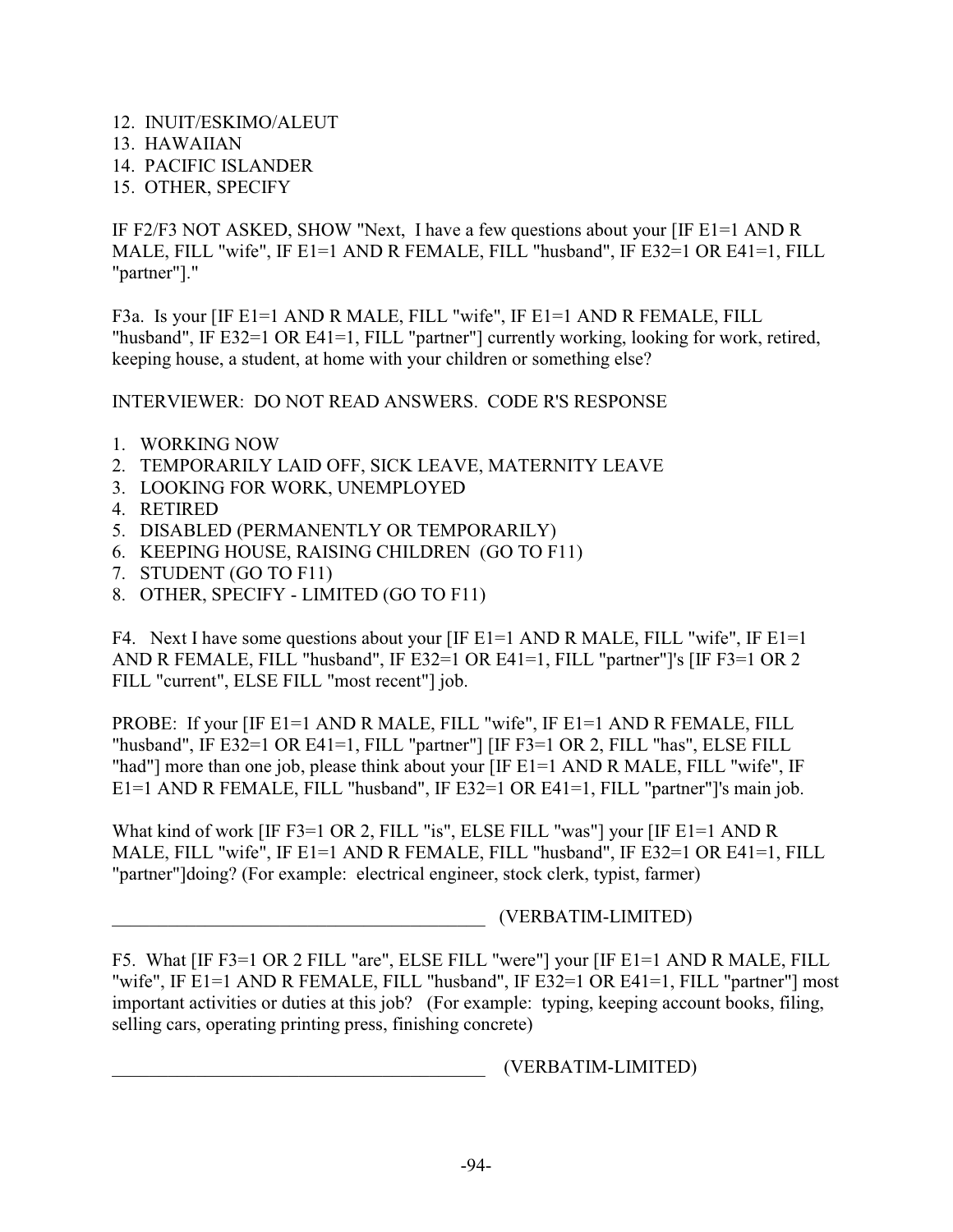F6. What kind of business or industry [IF F3=1 OR 2, FILL "is", ELSE FILL "was"] this? (For example: TV and radio manufacturing, retail shoe store, State Labor Dept.)

\_\_\_\_\_\_\_\_\_\_\_\_\_\_\_\_\_\_\_\_\_\_\_\_\_\_\_\_\_\_\_\_\_\_\_\_\_\_\_\_\_ (VERBATIM-LIMITED)

F7. [IF F3=1 OR 2, FILL "Is", ELSE FILL "Was"] your [IF E1=1 AND R MALE, FILL "wife", IF E1=1 AND R FEMALE, FILL "husband", IF E32=1 OR E41=1, FILL "partner"]...

1. An employee of a private company, business, or individual for wages, salary or commission?

- 2. A FEDERAL government employee?
- 3. A STATE government employee?
- 4. A COUNTY OR LOCAL government employee?
- 5. Self-employed in own business, profession, practice or farm?
- 6. Working without pay in a family business or farm?

IF F7=5, CONTINUE. ELSE GO TO F8

F7a. [IF F3=1 OR 2, FILL "Is", ELSE FILL "Was"] your [IF E1=1 AND R MALE, FILL "wife's", IF E1=1 AND R FEMALE, FILL "husband's", IF E32=1 OR E41=1, FILL "partner's"]own business incorporated or not incorporated?

1. Incorporated 2. Not incorporated DK

F8. CHECK F3:

- 1. SPOUSE/PARTNER IS CURRENTLY EMPLOYED (F3=1 OR 2)
- 2. SPOUSE/PARTNER IS NOT CURRENTLY EMPLOYED (GO TO F11)

F9. About how many hours a week on average does your [IF E1=1 AND R MALE, FILL "wife", IF E1=1 AND R FEMALE, FILL "husband", IF E32=1 OR E41=1, FILL "partner"] work at this job (IF F3=2, FILL "when your [IF E1=1 AND R MALE, FILL "wife", IF E1=1 AND R FEMALE, FILL "husband", IF E32=1 OR E41=1, FILL "partner"] is working")?

AVERAGE HOURS PER WEEK (RANGE 1-120 VERIFY AT 80)

F10. How much is your [IF E1=1 AND R MALE, FILL "wife", IF E1=1 AND R FEMALE, FILL "husband", IF E32=1 OR E41=1, FILL "partner"] paid, on average, at this job, before taxes are taken out, including any tips or commissions (IF F3=2, FILL "when your [IF E1=1 AND R MALE, FILL "wife", IF E1=1 AND R FEMALE, FILL "husband",

IF E32=1 OR E41=1, FILL "partner"] is working")?

1. \_\_ \_\_ \_\_ \_\_ \_\_ \_\_ \_\_ . \_\_ \_\_ DOLLARS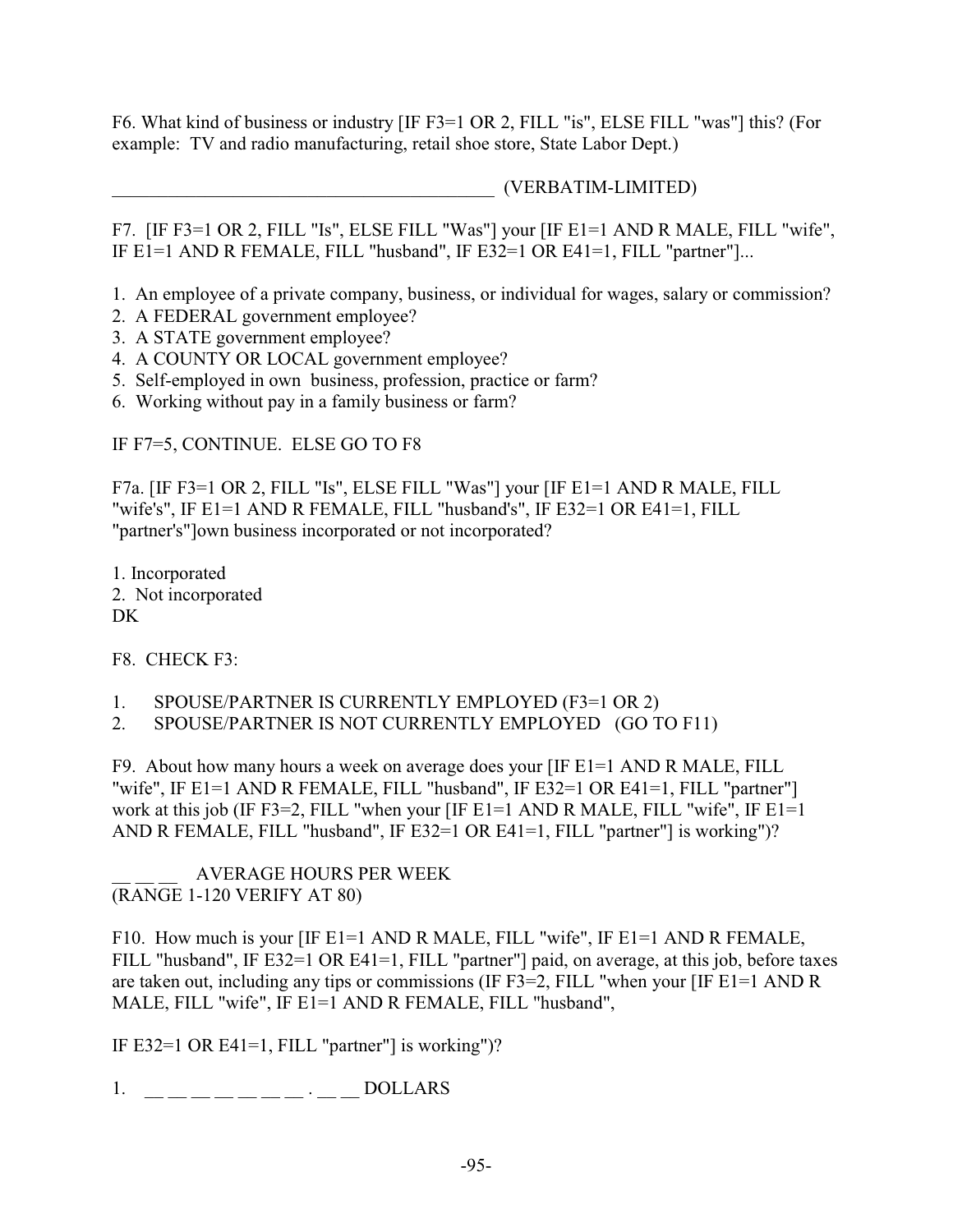#### 2. CODE UNIT

- 1. PER HOUR
- 2. PER DAY
- 3. PER WEEK
- 4. PER MONTH
- 5. PER YEAR

F11. Now I have a few questions about your [IF E1=1 AND R MALE, FILL "wife", IF E1=1 AND R FEMALE, FILL "husband", IF E32=1 OR E41=1, FILL "partner"]'s health. Would you say your [IF E1=1 AND R MALE, FILL "wife", IF E1=1 AND R FEMALE, FILL "husband", IF E32=1 OR E41=1, FILL "partner"]'s health in general is excellent, very good, good, fair or poor?

- 1. EXCELLENT
- 2. VERY GOOD
- 3. GOOD
- 4. FAIR
- 5. POOR

F12. Does your [IF E1=1 AND R MALE, FILL "wife", IF E1=1 AND R FEMALE, FILL "husband", IF E32=1 OR E41=1, FILL "partner"] have any physical, psychological or nervous condition that limits the type of work or the amount of work your [IF E1=1 AND R MALE, FILL "wife", IF E1=1 AND R FEMALE, FILL "husband", IF E32=1 OR E41=1, FILL "partner"] can do?

- 1. YES
- 5. NO

F13. Does your [IF E1=1 AND R MALE, FILL "wife", IF E1=1 AND R FEMALE, FILL "husband", IF E32=1 OR E41=1, FILL "partner"] smoke cigarettes?

- 1. YES
- 5. NO

TIME ENDED

#### **SECTION G. SOCIAL TIES AND NETWORKS**

TIME START

#### (THIS SECTION ONLY FOR RSA)

G1. INTERVIEWER CHECK:

1. THIS R THE RSA ONLY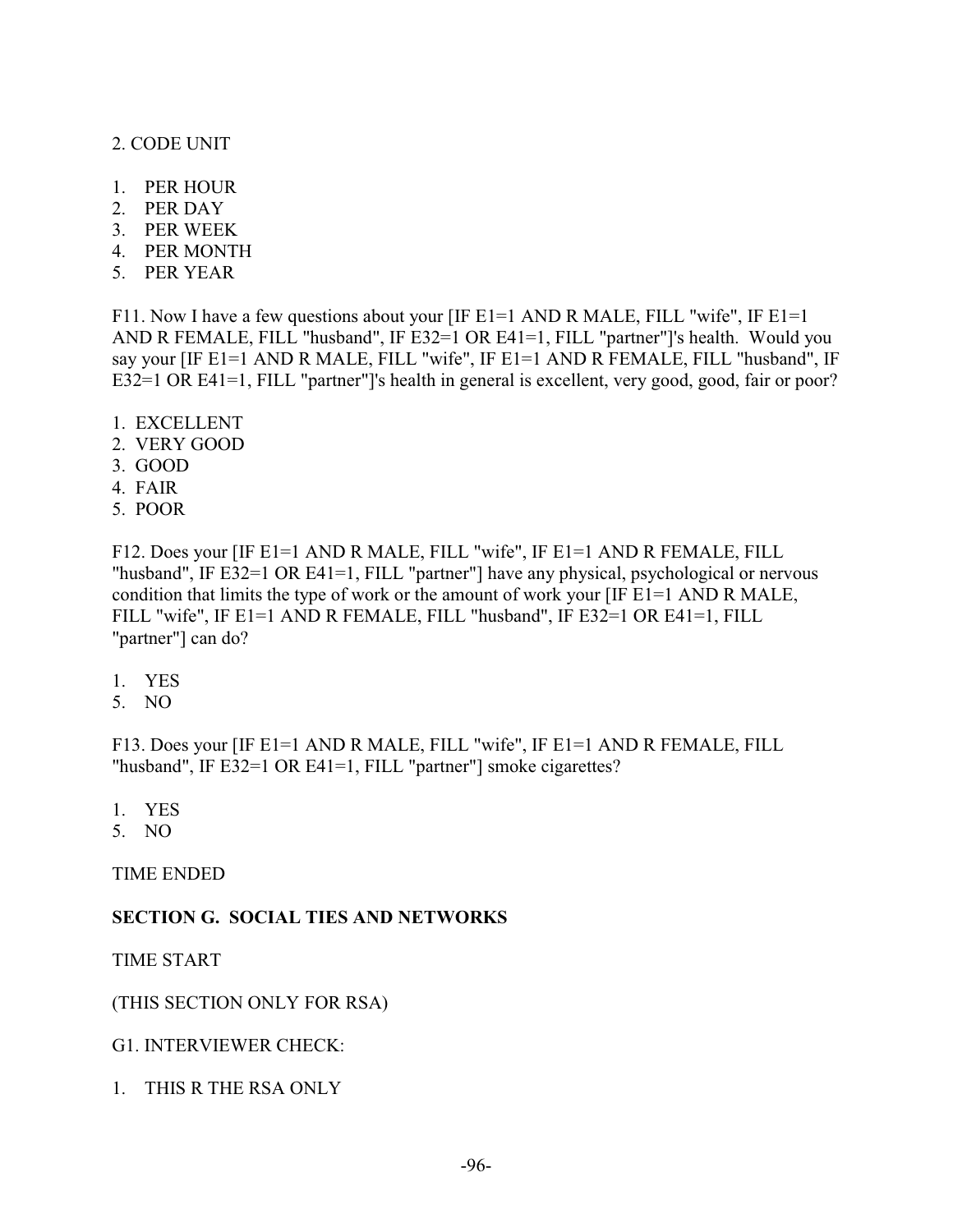- 2. THIS R THE RSA AND PCG
- 3. THIS R THE PCG ONLY (GO TO SECTION H)

### (THIS QUESTION SEQUENCE FROM G2 TO G6 IS FOR THE RESPONDENT'S (1) FATHER, (2) MOTHER, (3) STEPFATHER, AND (4) STEPMOTHER. ASK SEQUENCE ONCE FOR EACH OF THESE FOUR PEOPLE)

Now I have some questions about your family. The first questions are about parents and stepparents.

G2. Do you have a stepmother or a stepfather?

- 1. STEPMOTHER
- 2. STEPFATHER
- 3. BOTH
- 4. NEITHER

ASK THESE QUESTIONS FIRST FOR FATHER AND MOTHER AND THEN FOR STEPFATHER AND STEPMOTHER. SKIP STEPFATHER AND STEPMOTHER LOOPS IF DOES NOT HAVE A STEPMOTHER OR A STEPFATHER

CHECK C4 AND C5: IF MOTHER OR FATHER DIED, DO NOT ASK G3-G6.

LOOP BEGIN

G3. During the past 12 months, about how often have you seen your [FILL APPROPRIATE father/mother/stepfather/stepmother]?

1. EVERYDAY 2. TIMES (RANGE 0-20)

CODE UNIT

PER WEEK: 1 PER MONTH: 2 PER YEAR: 3

- 3. LIVES HERE IN THIS HH (GO TO LOOP END AFTER G6)
- 4. NO LONGER ALIVE (GO TO LOOP END AFTER G6)

G4. Where does your [father/mother/stepfather/stepmother] live? What city and state?

| 1.            | $\gamma$ TTM $\gamma$ | $CDA$ $CD$<br>$\overline{\phantom{a}}$ |
|---------------|-----------------------|----------------------------------------|
| COLINTRY<br>. |                       |                                        |

2. SAME PLACE AS MOTHER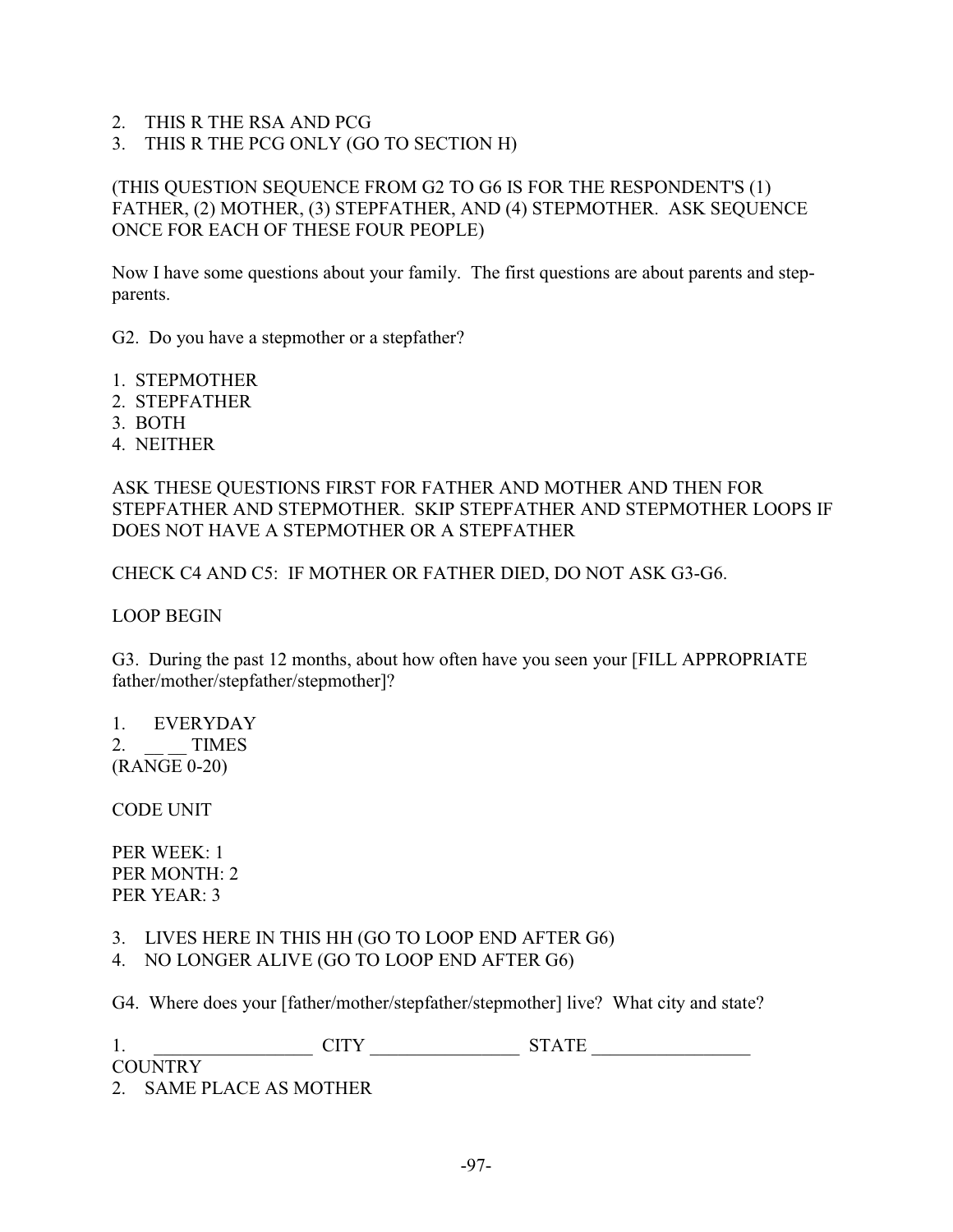### 3. SAME PLACE AS FATHER

## G5. [IF NECESSARY, ASK:] Is this in Southern California?

## INTERVIEWER CODE THE CORRECT RESPONSE EVEN IF QUESTION IS NOT ASKED

1. YES

5. NO (GO TO LOOP END BEFORE G7)

G6. Can you tell me what street your [father/mother/stepfather/stepmother] lives on? What is the nearest cross-street?

ON \_\_\_\_\_\_\_\_\_\_\_\_\_\_\_\_\_\_\_\_\_\_ (STREET)  $(CROSS-STATEET)$ 

LOOP END – RETURN TO G3 FOR NEXT PARENT TYPE

Now I have some questions about your brothers and sisters.

G7. How many full brothers and sisters have you had in total, including any who may no longer be living?

[INTERVIEWER: FULL BROTHERS AND SISTERS HAVE THE SAME BIOLOGICAL OR ADOPTIVE MOTHER AND FATHER]

1. TOTAL NUMBER OF FULL BROTHERS AND SISTERS (IF ZERO, GO TO G19) (RANGE 1-20, VERIFY AT 14)

G8. [IF G7=1 FILL "Is your brother or sister still living?", ELSE FILL "Are all your full brothers and sisters still living?"]

1. YES

5. NO

IF G8=1,D,R GO TO G9, ELSE CONTINUE

G8a. How many are no longer living?

 $\frac{1}{2}$ (RANGE 1-20) (AMOUNT CANNOT BE MORE THAN G7)

#### G9. INTERVIEWER CHECK:

- 1. R HAS NO FULL BROTHERS AND SISTERS STILL ALIVE (GO TO G19)
- 2. R HAS ONE BROTHER OR SISTER STILL ALIVE
- 3. R HAS MORE THAN ONE BROTHER OR SISTER STILL ALIVE (GO TO G14)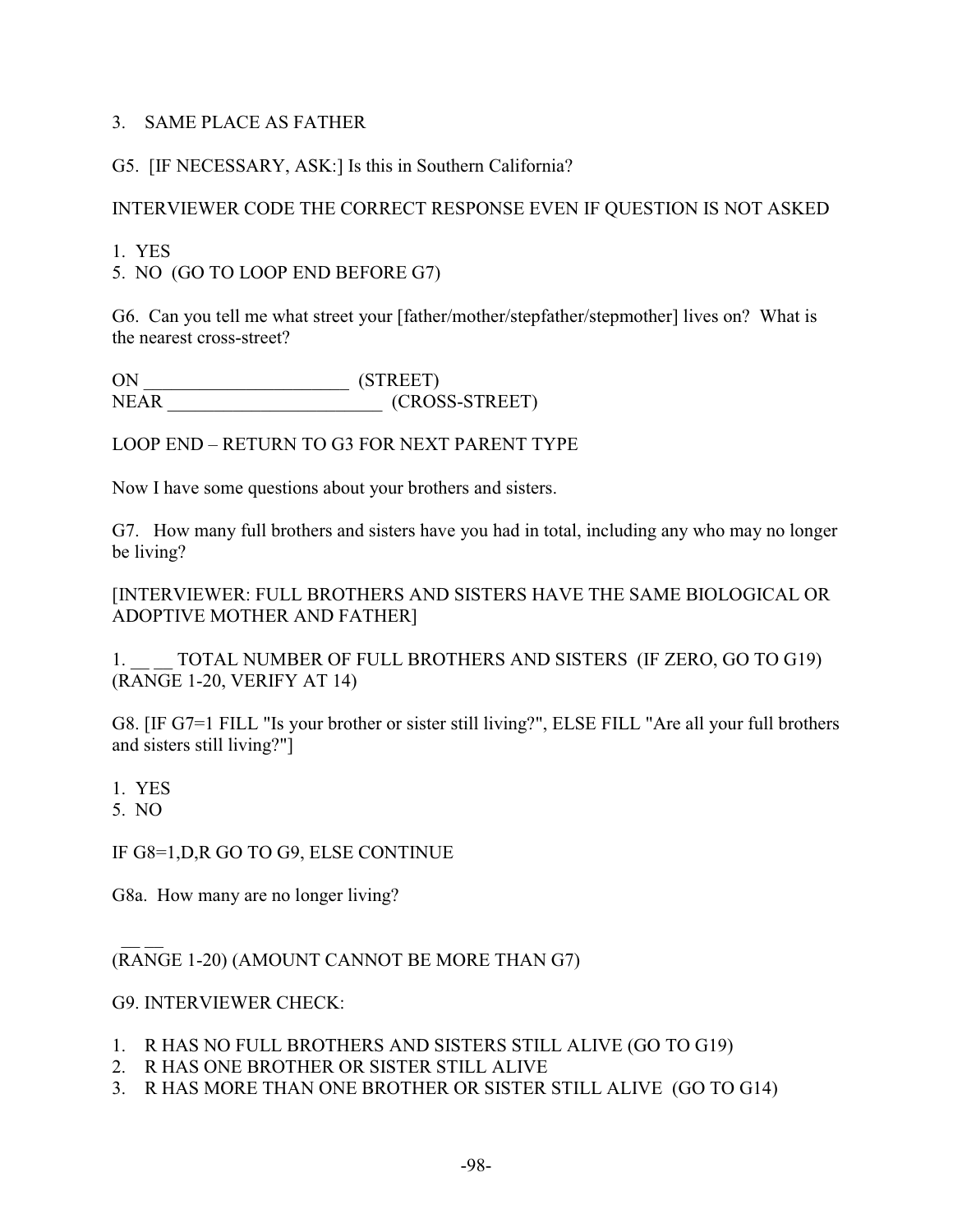G10. Do you have a brother or a sister?

1. BROTHER

2. SISTER

G11. How old is your [IF G10=1 FILL "brother", IF G10=2 FILL "sister"]?

\_\_ \_\_ MONTHS (USE ONLY IF AGE LESS THAN 1 YEAR) (RANGE 1-11)

YEAR (RANGE 1-120)

G12. How much school did your [IF G10=1 FILL "brother", IF G10=2 FILL "sister"] complete?

INTERVIEWER: DO NOT READ ANSWERS. CODE R'S RESPONSE

- 0. NONE
- 1-11. GRADE (GRADES 1 THROUGH 11)
- 12. HIGH SCHOOL GRADUATE OR COMPLETED GED
- 13. SOME VOCATIONAL SCHOOL
- 14. COMPLETED VOCATIONAL SCHOOL
- 15. SOME COLLEGE
- 16. ASSOCIATES' DEGREE (AA)
- 17. BACHELORS' DEGREE (BA, BS)
- 18. SOME GRADUATE OR PROFESSIONAL SCHOOL (AFTER COMPLETING

COLLEGE)

19. COMPLETED GRADUATE/PROFESSIONAL DEGREE

G13. Does this [IF G10=1 FILL "brother", IF G10=2 FILL "sister"] live in Southern California?

- 1. YES
- 5. NO

ALL GO TO G19

G14. Think of your brother or sister who is closest to you in age. How much school did he or she complete?

INTERVIEWER: DO NOT READ ANSWERS. CODE R'S RESPONSE

0. NONE

- 1 to 11 GRADE (GRADES 1 THROUGH 11)
- 12. HIGH SCHOOL GRADUATE OR COMPLETED GED
- 13. SOME VOCATIONAL SCHOOL
- 14. COMPLETED VOCATIONAL SCHOOL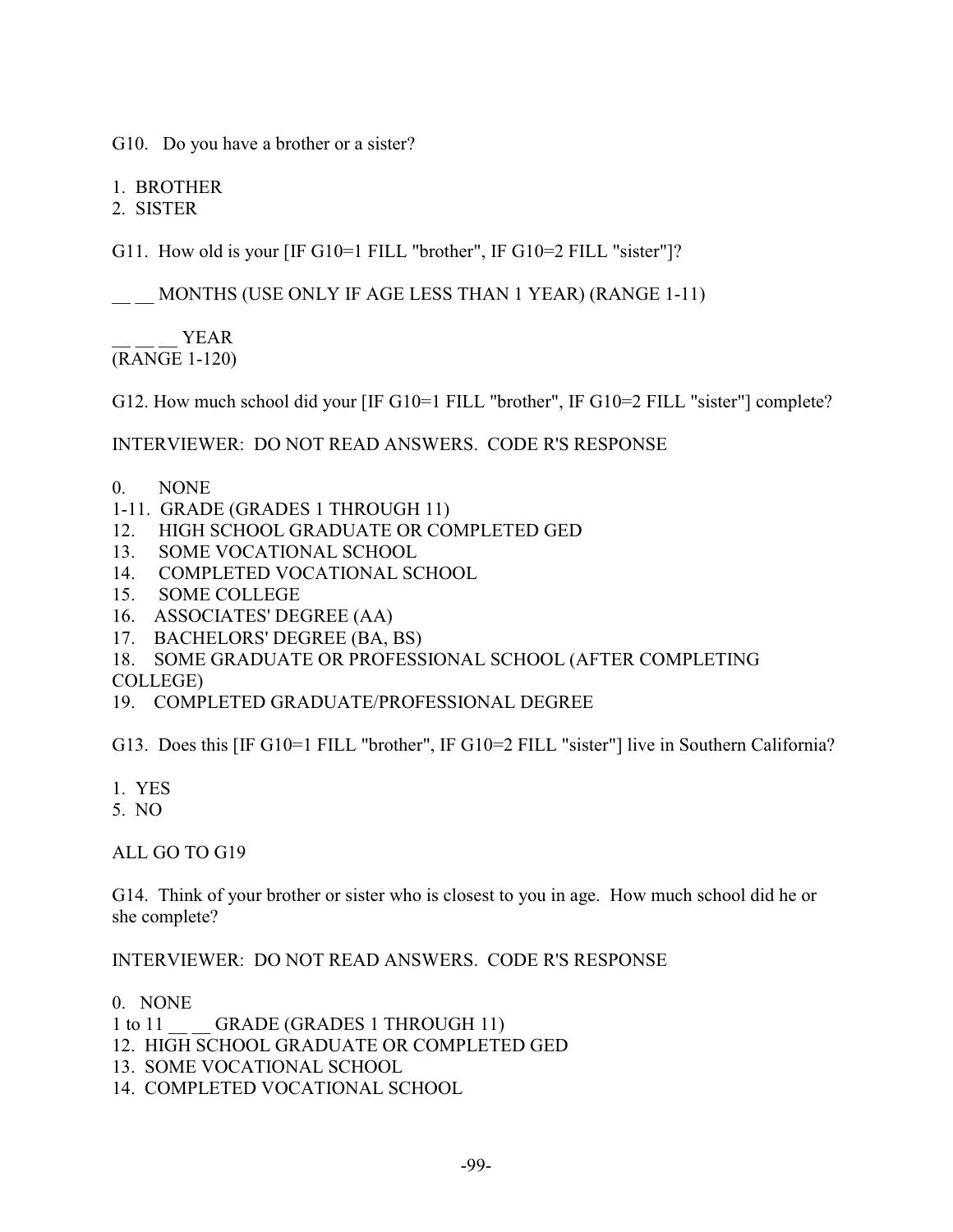- 15. SOME COLLEGE
- 16. ASSOCIATES' DEGREE (AA)
- 17. BACHELORS' DEGREE (BA, BS)

18. SOME GRADUATE OR PROFESSIONAL SCHOOL (AFTER COMPLETING COLLEGE)

19. COMPLETED GRADUATE/PROFESSIONAL DEGREE

G15. Is this person who is closest to you in age, a brother or a sister?

- 1. Brother
- 2. Sister

G16. How old is this [IF G15=1 FILL "brother", IF G15=2 FILL "sister"]?

MONTHS (USE ONLY IF AGE LESS THAN 1 YEAR) (RANGE 1-11)

YEARS (RANGE 1-120)

G17. Do any of your full brothers and sisters live in Southern California?

INTERVIEWER NOTE: INCLUDES BROTHERS AND SISTERS LIVING IN THE SAME HOUSEHOLD AS RESPONDENT.

FULL BROTHERS AND SISTERS HAVE BOTH THE SAME MOTHER AND THE SAME FATHER

- 1. YES
- 5. NO (GO TO G19)

G18. How many of your full brothers and sisters live in Southern California?

NUMBER IN SOUTHERN CALIFORNIA (RANGE 1-20) (AMOUNT CANNOT BE MORE THAN G7)

G19. How many half- and step- brothers and sisters do you have?

INTERVIEWER:

HALF-BROTHERS AND SISTERS HAVE THE ONE PARENT WHO IS THE SAME AND ONE WHO IS DIFFERENT.

 STEP-SIBLINGS HAVE DIFFERENT PARENTS, BUT ARE RELATED BECAUSE THEIR PARENTS MARRIED EACH OTHER.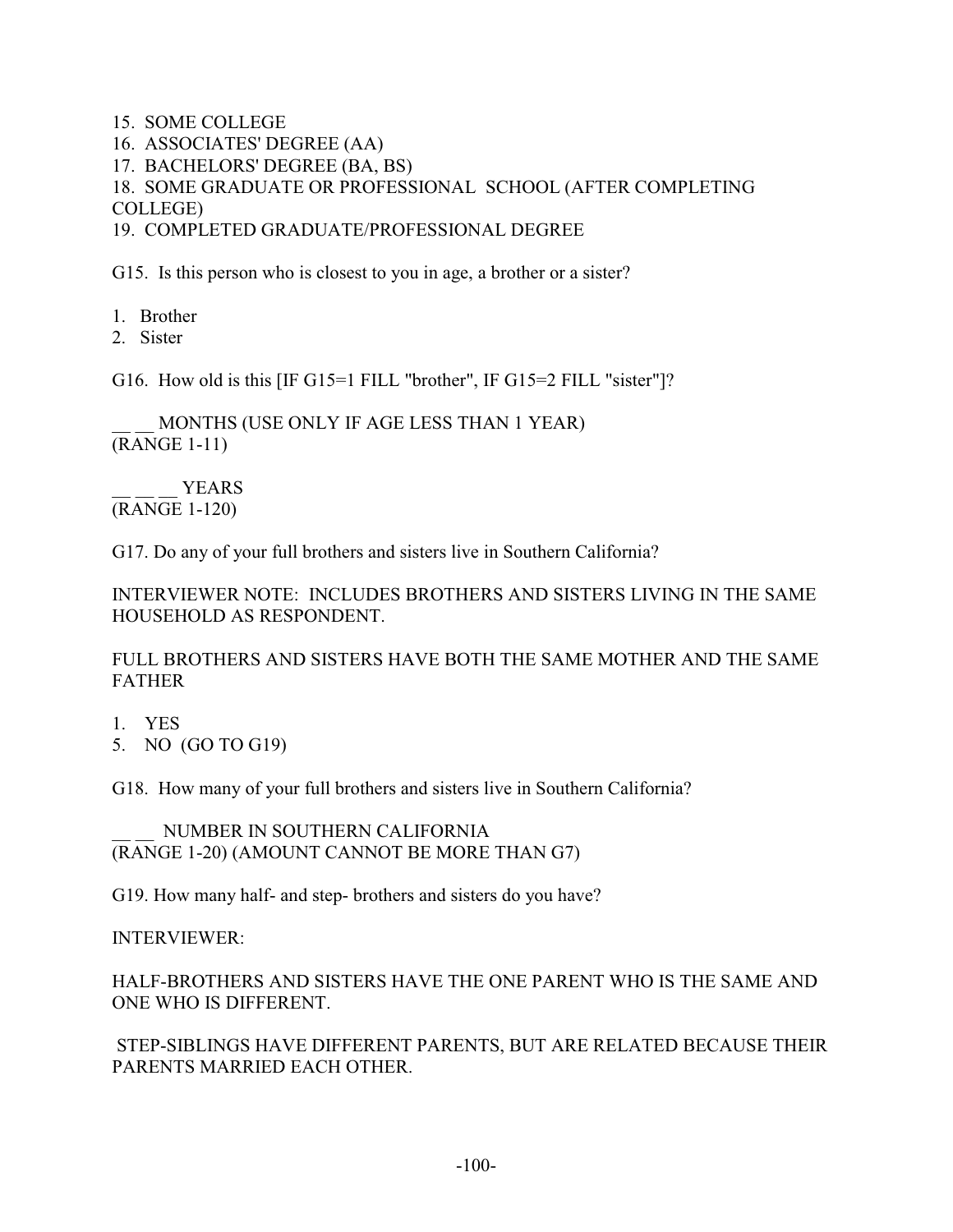1. TOTAL NUMBER OF HALF- AND STEP- BROTHERS AND SISTERS (IF ZERO, GO TO SECTION H) (RANGE 0-30, VERIFY AT 14)

G20. How many of your half and step brothers and sisters live in Southern California?

INTERVIEWER NOTE: THIS INCLUDES SIBLINGS LIVING IN THE SAME HOUSEHOLD AS R

\_\_ \_\_ TOTAL NUMBER OF HALF- AND STEP- SIBS IN SO. CAL.

(RANGE 0-30, AMOUNT CANNOT BE MORE THAN G19)

TIME ENDED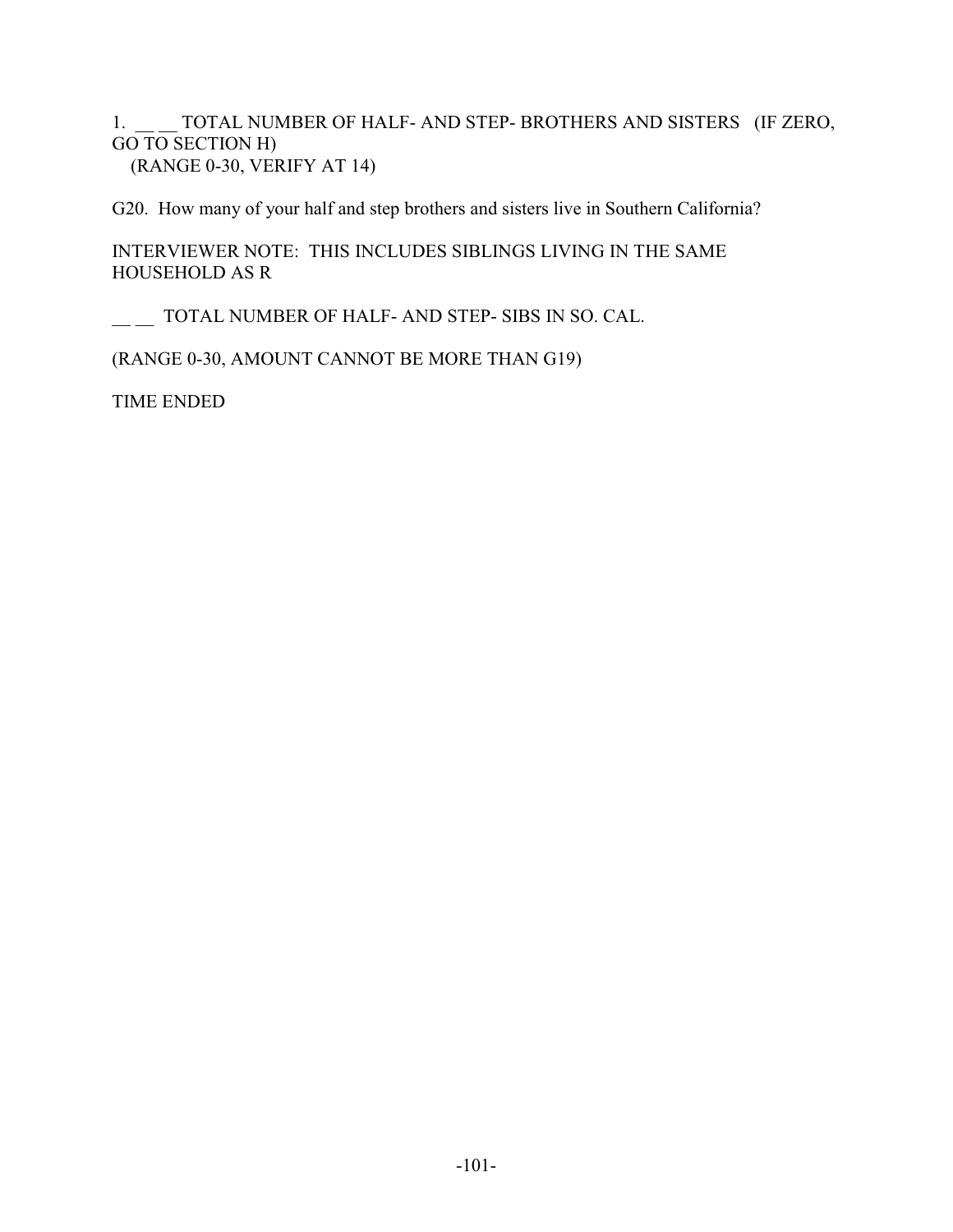## **H. 24-MONTH EVENT HISTORY CALENDAR**

## **1. INTRODUCTION**

L.A.FANS used an interactive event history calendar (EHC) to collect information on residence, employment, unemployment and absences from work, receipt of public assistance, and health insurance for the two-year period preceding the interview. Calendar methods have been shown to improve respondent recall and the quality of date reporting compared with standard question-list methods (Freedman et al., 1988; Becker and Sosa, 1992; Hamill et al., 1990; Goldman et al., 1989; Belli, 1998; Belli et al., 2001).

The L.A.FANS EHC was adapted from an interactive calendar program developed for the Panel Study on Income Dynamics (PSID) by Belli, Shay, and Stafford (2001). The EHC Windows-based interactive computer program was written in Visual Basic by the computing staff at the University of Michigan's Institute for Social Research (ISR). ISR's computing staff, led by William E. Connett, modified the EHC program for L.A.FANS' use. An online demonstration of the PSID version is available at: http://www.isr.umich.edu/src/psid/ehc/ehc.html. *Users of the L.A.FANS EHC data who* 

*download the PSID EHC are cautioned that the L.A.FANS and PSID versions are significantly different in the domains covered, coding used, and variables coded.* Please see the EHC section of the L.A.FANS codebook for a description of L.A.FANS EHC variables.

The EHC covers six "domains" or areas of the respondent's life. For each domain, there is a separate section of the EHC and separate "pop-up" questions that the interviewer uses to solicit information (described below). The domains covered by the L.A.FANS EHC are:

- 1. Landmark Events;
- 2. Residence;
- 3. Employment (jobs);
- 4. Unemployment and Absences from Work;
- 5. Receipt of Public Assistance (TANF, SSI, General Relief (GR), Food Stamps); and
- 6. Health Insurance (including coverage for the RSC and SIB if respondent is the PCG).

In these domains, the EHC records two types of entries: (a) events, which are occurrences on a specific date (e.g., a Landmark Event—see below), and (b) spells, which are periods of time during which the respondent has a particular status (e.g., a period of employment).

L.A.FANS also collected "calendar history" information in other sections of the questionnaires using conventional questions-lists (q-lists). For RSAs and PCGs, L.A.FANS collected a marriage and relationship history in Section E of the Adult module. For RSCs and SIBs, L.A.FANS collected a two-year residence history in Section C of the Parent Module. Although collected using a different approach, information from both of these histories covers the same time period as events in the EHC and is intended for use with the EHC data.

This description of the EHC "questionnaire" is organized as follows. Section H.2 provides a brief overview of how the interviewer administered the EHC. It describes what the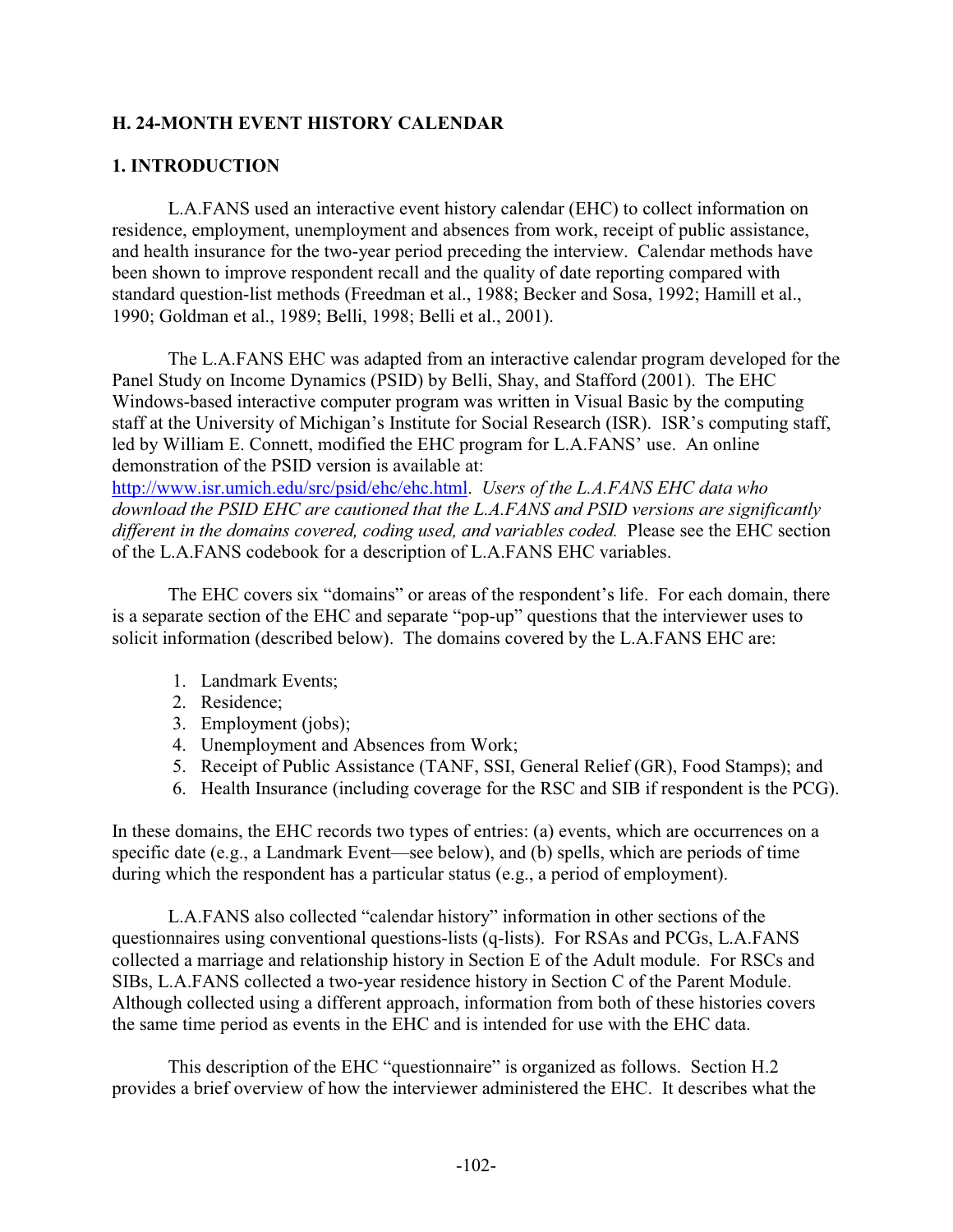interviewers see on the computer screen while using the EHC and how interviewers entered the information that the respondent provided. More information on the interviewers' use of the EHC is provided in Chapter 8 of the L.A.FANS Field Interviewer Manual, which is available at www.lasurvey.rand.org. Section H.3 describes specific conventions and methods used across all domains of the EHC. In Section H.4, we describe each domain in the EHC. Finally, in Section H.5, we illustrate how the EHC is administered by showing the step-by-step completion of a hypothetical case.

# **2. Overview of the EHC from the Interviewers' Perspective**

The EHC is an interactive computer display that allows interviewers to enter and revise information about events and spells reported by the respondent. By displaying all of the information on the screen at the same time, the program lets the interviewer look for inconsistencies, prompt the respondent for time sequences, and probe gaps and periods that appear questionable.

The EHC program automatically sets up the window to cover the 24-month period preceding the interview date for each respondent. For example, in Figure 1 the respondent was interviewed in September 1999. Therefore, the EHC program automatically sets the screen to cover the period from October 1997 to September 1999.

| FAL 97<br><b>WIN</b><br>97        | <b>WIN</b><br>98<br>SPR<br>98<br><b>SUM</b><br>OCT   NOV   DEC   JAN   FEB   MAR   APR   MAY   JUN   JUL   AUG   SEP   OCT   NOV   DEC   JAN   FEB   MAR   APR   MAY   JUN   JUL   AUG   SEP | 98<br><b>SUM</b><br>98<br><b>FAL</b><br><b>Landmark Events</b>       | 98<br>98<br>WIN<br>WIN                            | 99<br>SPR<br>99          | 99<br>SUM 99<br><b>SUM</b> |                                         |
|-----------------------------------|----------------------------------------------------------------------------------------------------------------------------------------------------------------------------------------------|----------------------------------------------------------------------|---------------------------------------------------|--------------------------|----------------------------|-----------------------------------------|
|                                   |                                                                                                                                                                                              | <b>Resident's Address</b><br><b>Employment Summary</b>               |                                                   |                          |                            | 1. Summary<br>Display Window            |
|                                   |                                                                                                                                                                                              | <b>Unemployed and Absent from Work</b>                               |                                                   |                          |                            |                                         |
|                                   |                                                                                                                                                                                              | <b>Public Assistance</b>                                             |                                                   |                          |                            |                                         |
|                                   |                                                                                                                                                                                              | <b>Health Insurance</b>                                              |                                                   |                          |                            |                                         |
| <b>Landmark Events</b>            | Residence                                                                                                                                                                                    | Employment                                                           | Unemployment<br>Landmark Events Data Entry Window | <b>Public Assistance</b> | Health Insurance           |                                         |
| 97<br>97<br>WIN<br>FAL            | 98 SUM<br>WIN<br>98<br>SPR<br>OCT NOV DEC JAN FEB MAR APR MAY JUN JUL AUG SEP OCT NOV DEC JAN FEB MAR APR MAY JUN JUL AUG SEP                                                                | 98<br>SUM <sup>1</sup><br>98<br><b>FAL</b><br><b>Landmark Events</b> | 98 WIN 98 WIN                                     | 99<br>SPR<br>99 SUM      | 99<br><b>SUM 99</b>        | 2. Calendar Data<br><b>Entry Window</b> |
| <b>Landmark Questions</b><br>Quit |                                                                                                                                                                                              |                                                                      |                                                   |                          |                            | 3. Detailed Data<br><b>Entry Window</b> |

# **Figure 1. Elements of the EHC Screen**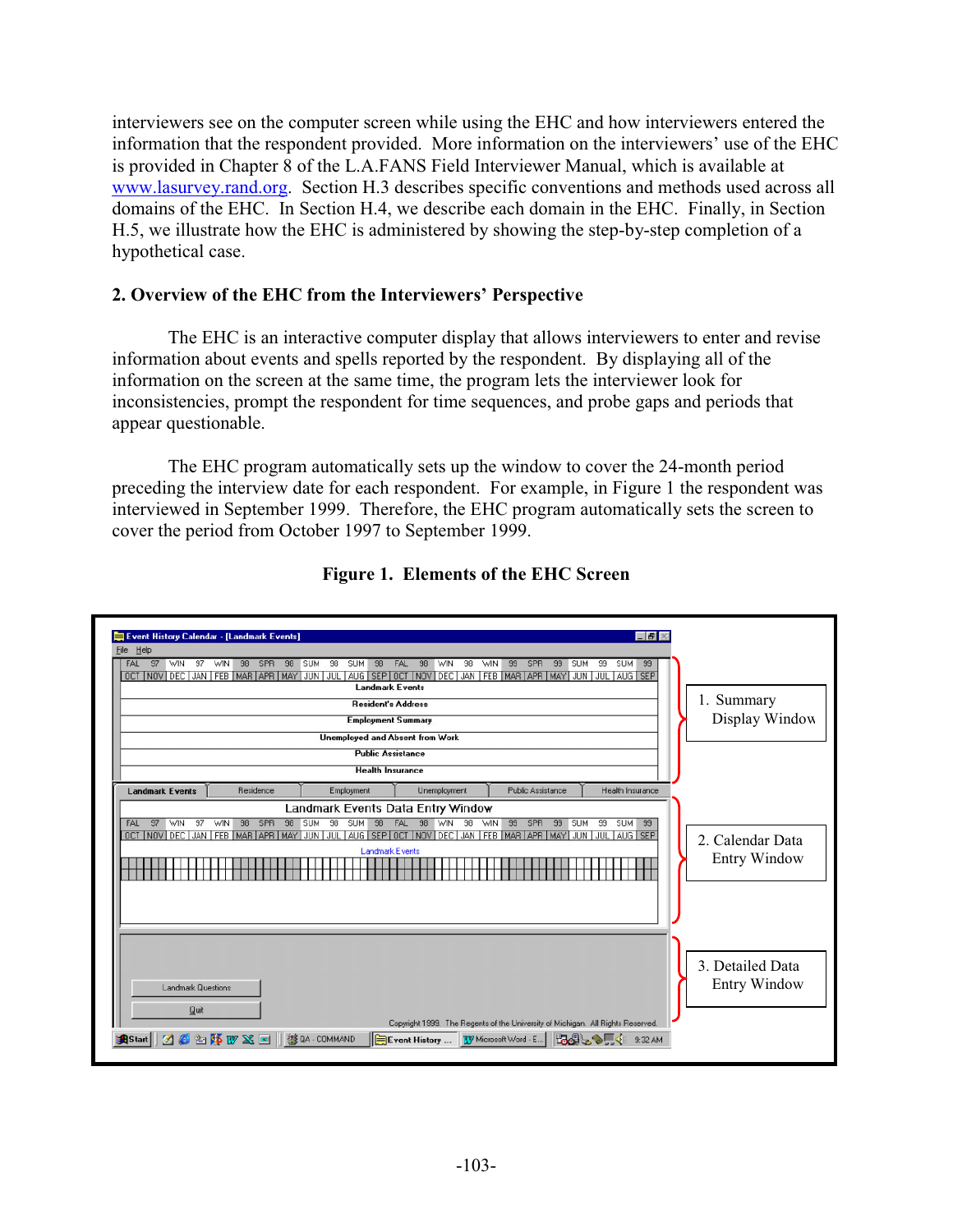The EHC computer screen has five elements, as shown in Figure 1:

- 1. A Summary Display Window (at the top of the screen);
- 2. A two-year Calendar Data Entry Window (in the middle of the screen);
- 3. A Detailed Data Entry Window (at the bottom of the screen);
- 4. Pop-up questions; and
- 5. Data checking procedures.

The Pop-Up Questions appear on a separate screen. Each of these elements is described below.

# *The Summary Display Window*

The Summary Display Window (SDW) summarizes all of the spell and event information that the interviewer has entered. The SDW always appears at the top of the EHC screen regardless of which domain the interviewer is working on. For example, in Figure 2, the interviewer is asking the respondent about the periods when he/she was covered by health insurance (bottom part of the screen). The Summary Display Window at the top displays information already entered in the EHC on events (blue squares) and spells (green lines) in the first three domains: Landmark Events, Resident's Address, and Employment Summary.

| Event History Calendar - [Health Insurance]<br>$    \times$                                                                                                                                                                                                                                                                                                                                                                |  |
|----------------------------------------------------------------------------------------------------------------------------------------------------------------------------------------------------------------------------------------------------------------------------------------------------------------------------------------------------------------------------------------------------------------------------|--|
| File Help                                                                                                                                                                                                                                                                                                                                                                                                                  |  |
| $-97$<br><b>SPR</b><br><b>FAL</b><br><b>WIN</b><br>97<br>98<br>98<br><b>SUM</b><br>98<br>98<br>99<br>99<br>99<br><b>WIN</b><br>98<br><b>SUM</b><br><b>FAL</b><br><b>WIN</b><br>98<br><b>WIN</b><br><b>SPR</b><br>99<br><b>SUM</b><br><b>SUM</b><br>FEB MAR APR MAY JUN<br>AUG SEP<br>OCT   NOV   DEC   JAN<br>JUL.<br>  AUG   SEP   OCT   NOV<br>DEC   JAN   FEB   MAR   APR   MAY   JUN   JUL  <br><b>Landmark Events</b> |  |
| <b>Resident's Address</b>                                                                                                                                                                                                                                                                                                                                                                                                  |  |
| <b>Employment Summary</b>                                                                                                                                                                                                                                                                                                                                                                                                  |  |
| <b>Unemployed and Absent from Work</b>                                                                                                                                                                                                                                                                                                                                                                                     |  |
| <b>Public Assistance</b>                                                                                                                                                                                                                                                                                                                                                                                                   |  |
| <b>Health Insurance</b>                                                                                                                                                                                                                                                                                                                                                                                                    |  |
| Landmark Events<br>Residence<br>Employment<br>Unemployment<br>Public Assistance<br><b>Health Insurance</b>                                                                                                                                                                                                                                                                                                                 |  |
|                                                                                                                                                                                                                                                                                                                                                                                                                            |  |
| Health Insurance Data Entry Window<br>$\overline{98}$<br>FAL<br>$\overline{98}$<br>97<br><b>WIN</b><br>$\overline{97}$<br>98<br>SPR<br>98<br><b>SUM</b><br>$\overline{98}$<br><b>SUM</b><br>WIN<br>98<br>WIN<br>99<br>99<br><b>SUM</b><br>99<br><b>SUM</b><br>99<br><b>FAL</b><br><b>WIN</b><br><b>SPR</b>                                                                                                                 |  |
| OCT   NOV   DEC   JAN<br><b>FEB</b><br>MAR APR<br>JUL<br>$ AUG $ SEP $ $<br><b>OCT</b><br>INOVIDEC<br>JAN<br><b>FEB</b><br>MAR<br><b>JUN</b><br><b>JUL</b><br>AUG SEP<br>MAY<br><b>JUN</b><br><b>LAPR</b><br>MAY                                                                                                                                                                                                           |  |
| Adult                                                                                                                                                                                                                                                                                                                                                                                                                      |  |
| <b>First Child:</b>                                                                                                                                                                                                                                                                                                                                                                                                        |  |
| Second Child:                                                                                                                                                                                                                                                                                                                                                                                                              |  |
|                                                                                                                                                                                                                                                                                                                                                                                                                            |  |
|                                                                                                                                                                                                                                                                                                                                                                                                                            |  |
|                                                                                                                                                                                                                                                                                                                                                                                                                            |  |
|                                                                                                                                                                                                                                                                                                                                                                                                                            |  |
|                                                                                                                                                                                                                                                                                                                                                                                                                            |  |
| <b>Health Insurance Questions</b>                                                                                                                                                                                                                                                                                                                                                                                          |  |
| Quit                                                                                                                                                                                                                                                                                                                                                                                                                       |  |
| Copyright 1999. The Regents of the University of Michigan. All Rights Reserved.                                                                                                                                                                                                                                                                                                                                            |  |
| an Start 3 @ 2 \$ W X @    \$8 QA - COMM   DEvent Hi<br><b>B.J.S.</b><br><b>Q</b> Questions f<br>W Microsoft W<br>$9:46$ AM                                                                                                                                                                                                                                                                                                |  |

**Figure 2. Summary Display Window**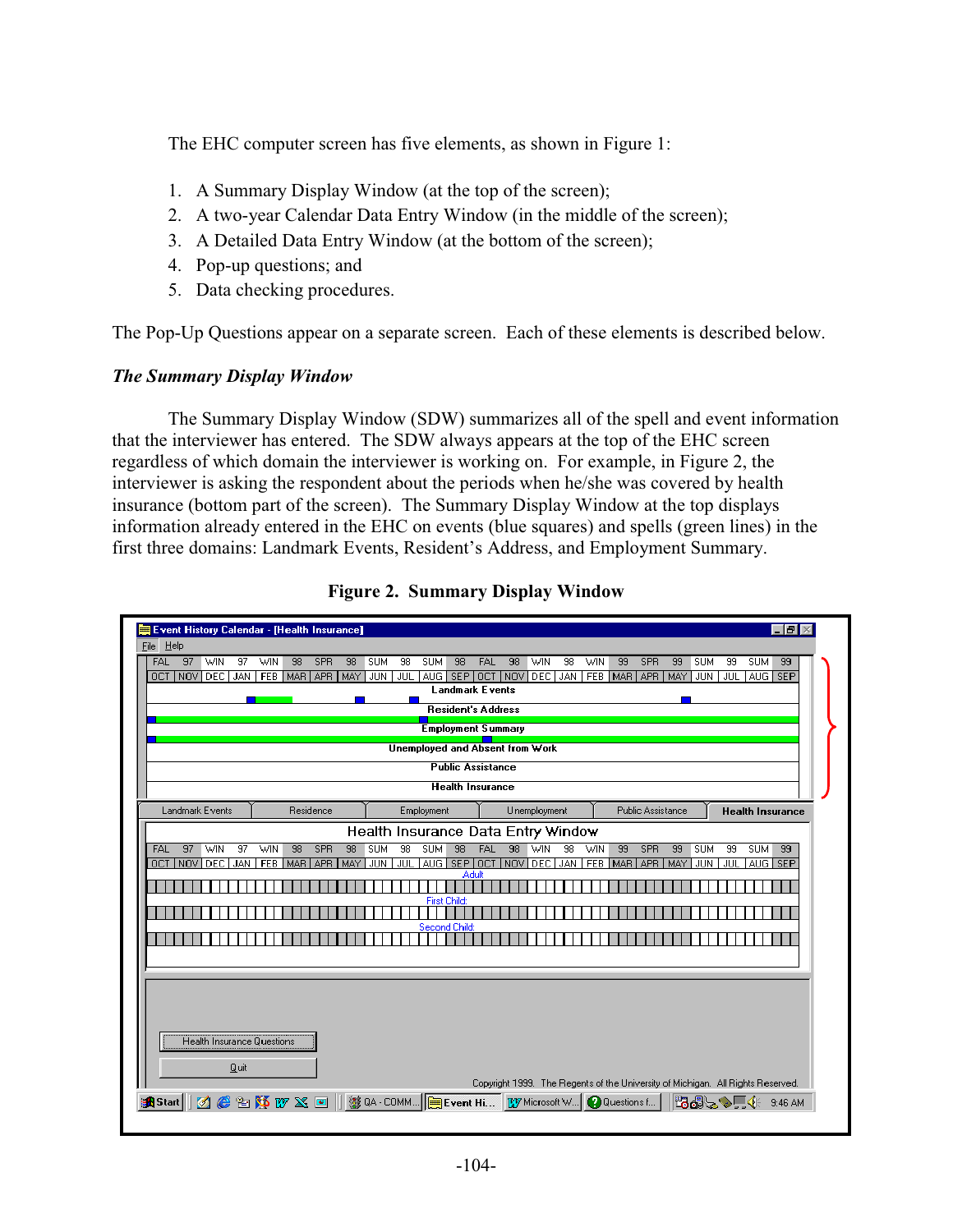For example, by examining the SDW above, the interviewer can see at a glance that the respondent had a change in employment in October 1998. If the respondent is having difficulty providing a date for a change in health insurance around this time, the interviewer can probe by asking "was that before, after, or at the time of your job change?" By moving the mouse over each spell or event, the interviewer can also view additional information. For example, by moving the mouse over an employment spell, the interviewer will see the job title and employer for that period.

## *The Two-Year Calendar Data Entry Window*

The middle section of the EHC display is the two-year calendar data entry window (CDE) in which the interviewer enters the beginning and end dates of spells and the dates of events. The interviewer first chooses which domain to work on by clicking on one of the tabs across the top of this window, shown by the red arrow in Figure 3. In the example in Figure 3, the interviewer has clicked on the Landmark Events tab. Each domain occupies a row or a set of rows in the display. In Figure 3, there are two rows in which landmark events can be recorded, shown by the thicker, blue arrow. The rows in the CDE are divided into thirds of a month. A

# **Figure 3. Calendar Data Entry Window for Landmark Events**



respondent who reports that an event occurred in October is asked whether the event took place in the beginning, middle, or end of the month. Note that if the respondent reports a particular date, the interviewer can record the date directly (see below).

# **Figure 4. Entering a Spell**

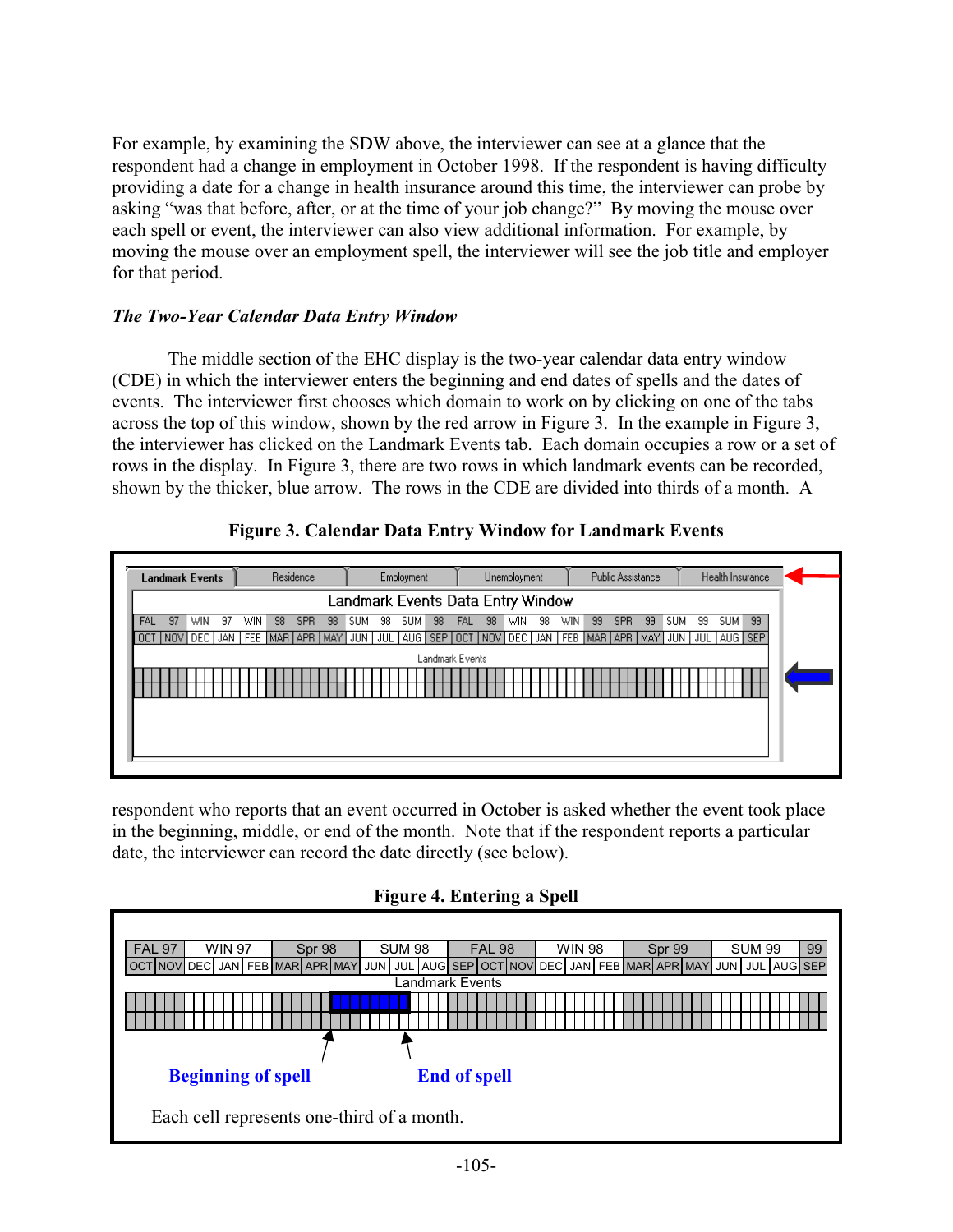Figure 4 shows how a spell looks after it has been entered into the EHC. Although the Landmark Events domain is usually used to record events, in this case it is used to record a spell that began in the first third of May 1998 and ended in mid-July 1998. To enter the spell, the interview clicks on the box for the first third of May 1998 and then on the box for mid-July 1998. The display then shows a colored bar between the two dates.

## *Detailed Data Entry Window*

Immediately after the interviewer enters an event or a spell, the EHC program requests the interviewer to complete some additional information about the spell in the Detailed Data Entry (DDE) window. The specific information to be collected depends on the particular domain. For example, in the Landmark Events domain, once the interviewer enters a date in the Landmark Event row, the Detailed Data Entry window in Figure 5 appears on the screen.

|      |                     | <b>Starting Time</b> |     |               | <b>Ending Time</b> |     |           |
|------|---------------------|----------------------|-----|---------------|--------------------|-----|-----------|
| Year | Month               | 3rd of Month         | Day | Year<br>Month | 3rd of Month       | Day | <u>OK</u> |
| 1998 | Imay                | Last                 |     | 1998<br>IMAY. | Last               |     |           |
|      |                     |                      |     |               |                    |     | Cancel    |
|      | Event Description [ |                      |     |               |                    |     |           |
|      |                     |                      |     |               |                    |     | Delete    |
| Note |                     |                      |     |               |                    |     |           |

## **Figure 5. The Detailed Data Entry Window**

This screen allows the interviewer to enter a particular day of the month in cases in which the respondent knows the particular day on which the event occurred. The screen also includes a space to enter a text description of the event. The specific pieces of information to be collected are unique to each domain (with the exception of starting and ending times). For example, in the Employment domain, the DDE records information on the respondent's employer name and address and occupation.

**Questions** 

# *Pop-Up Questions*

The EHC was designed to be used interactively by the interviewer and respondent. However, to insure that all information is collected and that each interviewer uses a standardized set of questions, the EHC included Pop-Up Questions for each domain. These questions appear on a separate screen and interviewers were instructed to read the questions to the respondent verbatim. The specific Pop-Up Questions for each domain are described below.

### *Data Checking Procedures*

The EHC program checks information as the interviewer enters it. For example, it checks whether or not the interviewer has correctly entered spells, inadvertently skipped domains, left inappropriate fields blank, and completed all required information. In the employment domain, the program checks if the respondent reported working more than 60 hours a week. If the program detects a potential error, a pop-up box alerts the interviewer of the problem.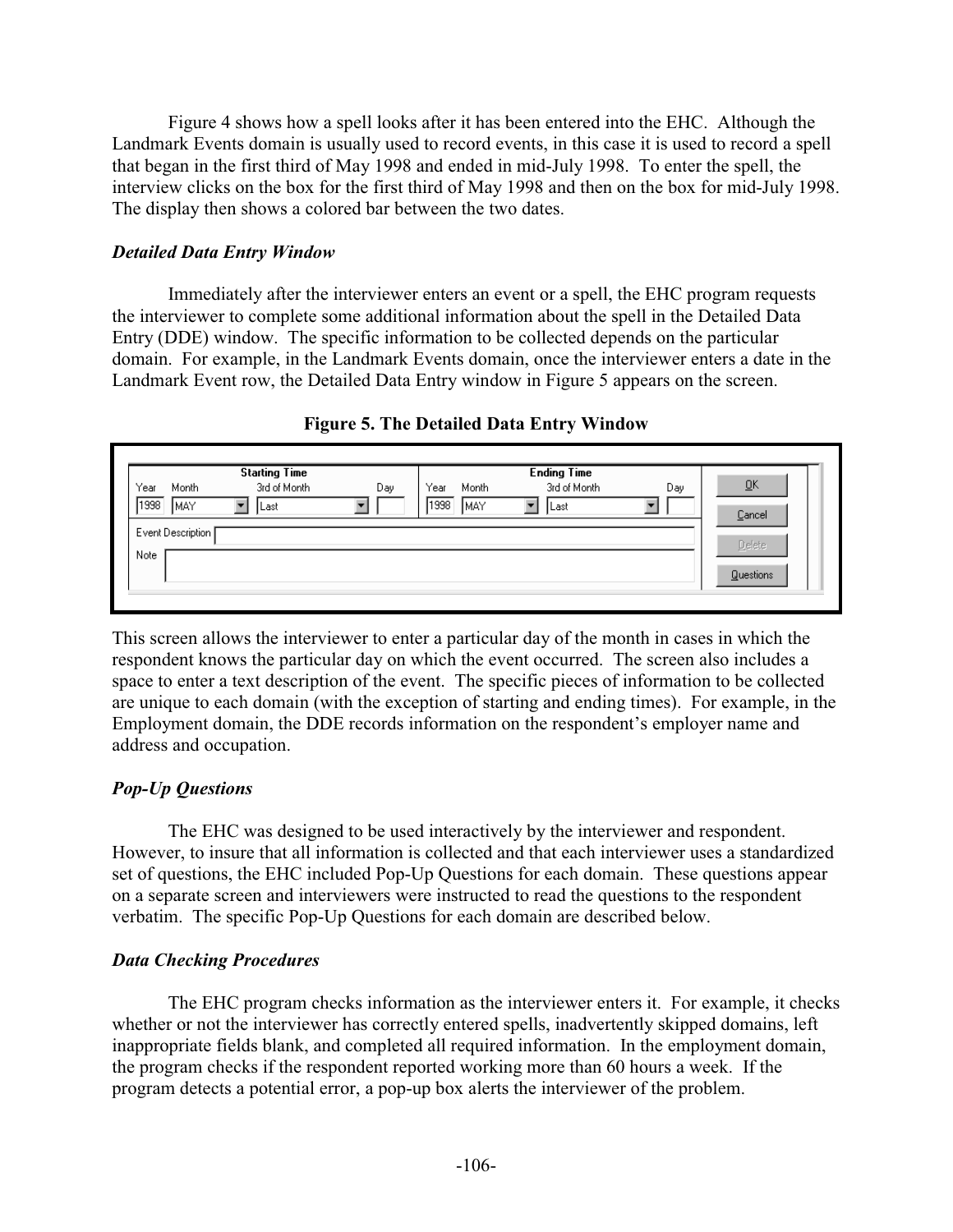The EHC program questions the interviewer if two events are entered on exactly the same date. Moreover, within the same domain, it does not allow two spells to have exactly the same beginning and ending dates. For instance, the interviewer cannot enter two different jobs that begin and end on exactly the same date. On the other hand, interviewers could enter a new job and a residential move with the same beginning and ending dates. In cases in which two events within the same domain occurred on exactly the same date, interviewers were instructed to enter one of the events on the following date, then to enter a note explaining the situation.

## *Interface Between the EHC and the Main Adult Questionnaire*

The software that runs the questionnaire program on interviewers' laptops is designed to preload data from earlier sections of the Adult Questionnaire into the EHC program and to extract information from the EHC when it is completed and preload this information into subsequent sections of the Adult Questionnaire. Information that is preloaded into the EHC includes:

- The dates of any marriages or births reported by the respondent in Section E, which are preloaded into the Landmark Events section.
- The type of adult respondent (RSA and/or PCG) and whether the household includes an RSC or an RSC and SIB, which is loaded to set up the correct health insurance questions (PCGs are asked both about their own health insurance coverage and that for the RSC and SIB).

Information that is extracted from the EHC and preloaded into subsequent sections includes:

- Whether the respondent moved at least once during the previous two-year period (preloaded into Section J).
- The date the respondent reported moving to the current residence (preloaded into Section J)
- Whether the respondent is currently working and whether there is any spell of employment reported in the last two years (preloaded into Section K).
- Whether the respondent currently has more than one job (preloaded into Section K).
- Whether the respondent is currently receiving TANF/CalWORKS or has received it in the past two years (preloaded into Section L).

The information preloaded into Sections J, K, and L sets up the appropriate skip patterns so that respondents are asked only those questions about residential mobility, employment, and welfare that apply to them.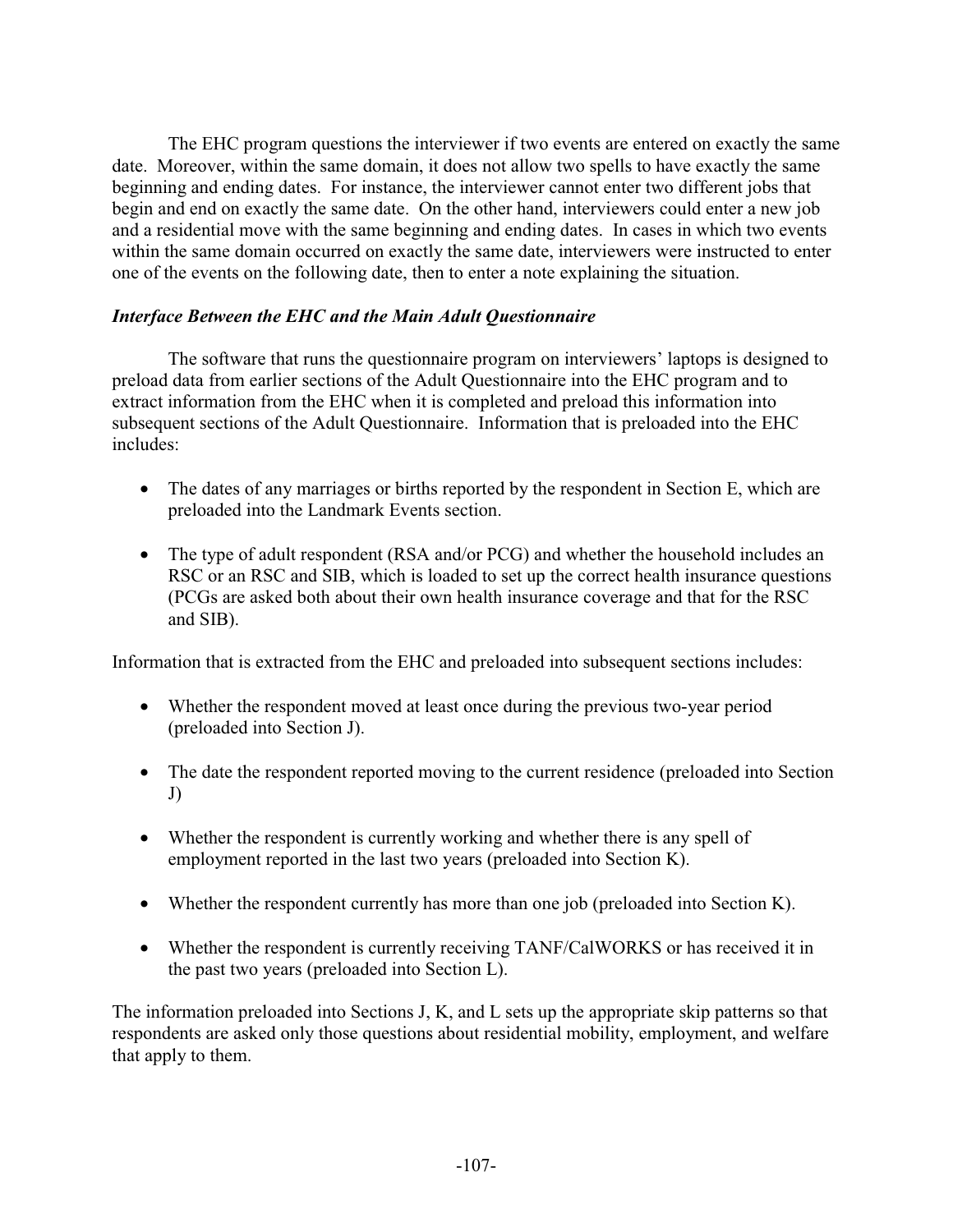#### **3. Conventions and Methods Used in the EHC**

In this section, we discuss the conventions and methods used to record event histories across the different domains covered in the EHC.

#### *Two-Year Window*

For each respondent, the EHC covers the two-year period prior to the date of the L.A.FANS interview. The EHC sets this window automatically, based on the adult module interview date for this particular respondent. Since different respondents in a household may complete the EHC at different times, the two-year window for each respondent can be different.

### *Spells and Events*

The EHC records both spells and events the same way. A spell or event is defined as a period of time—whether it is one day long or many days long—in which a respondent is doing something (e.g., holding a job, being covered by health insurance, getting married, having a baby, etc.). Spells and events both have a beginning date and an end date, regardless of how long they last. Some spells have a starting date outside the two-year window because they began before the two-year window. L.A.FANS collects information on the starting date of any spell for which duration is included in the two-year window. All *events* recorded in the EHC (which are essentially one day spells) must occur within the calendar period. No spells or events have an *ending* date outside the two-year window, because the window ends at the interview date.

### *On-Going Spells (Current Status)*

Interviewers began each domain by asking about the respondent's current status. For an ongoing spell (i.e., a spell that reflected a respondent's current status), the ending is coded as "CONT" to indicate that this spell is continuing or on-going at the time of interview.

### *Thirds-of-a-Month*

The EHC collects the year, month, and whether the event occurred in the beginning, middle, or end of the month (i.e., thirds-of-a-month). Since the number of days and weeks in a month varies, the days and weeks constituting an exact third of a month vary. The EHC follows the convention that the first third of the month encompasses days 1-10, the second third encompasses days 11-20, and the final third of the month encompasses days 21 through the end of the month. If a respondent provides a specific date, the interviewer enters the specific date and the EHC program makes the determination about which third of the month the date falls into. When respondents gave an answer such as "the second week in February" interviewers were trained to ask, "Would you say it was in the first, middle, or last part of the month?"

### *Most-Recent to Most-Remote vs. On-Line*

Two techniques were used in completing the EHC. Interviewers used the "most-recent to most-remote" technique whenever possible. In each domain, they began with current status and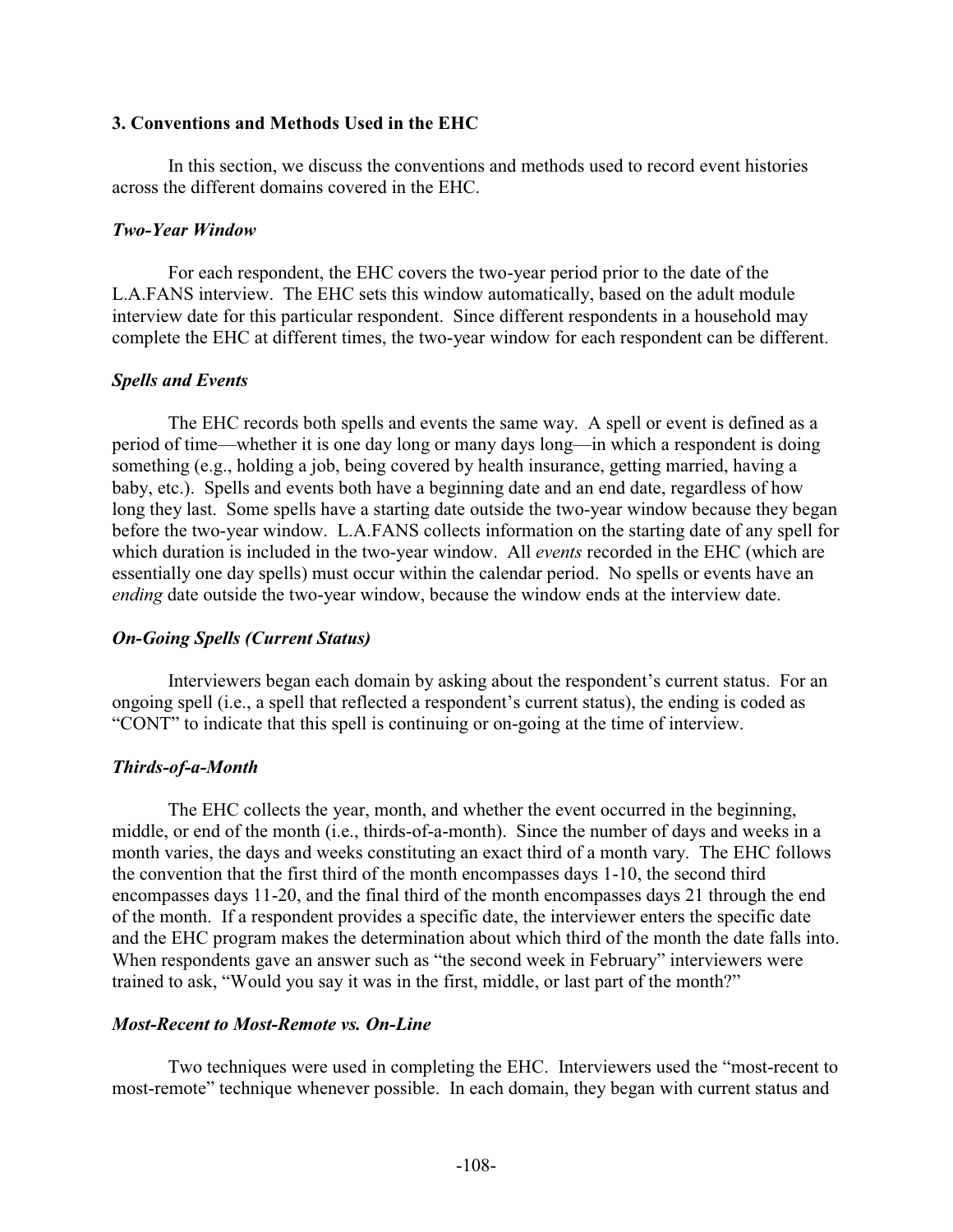worked backward through the two-year period. In some cases, however, respondents reported events or spells in a different order. When this occurred, interviewers recorded information using the "on-line" technique, i.e., recording events or spells in whatever order the respondent preferred. When the on-line technique was used, interviewers were trained to insure that all events and spells were recorded at the appropriate times and that dates were consistent with other events reported in the calendar. Interviewers also recited time sequences in each domain and across domains back to respondents. For example, if a respondent reported going on vacation in June 2000 and buying a new car in July 2000, an interviewer would ask "So you went on vacation in June 2000 and then the next month, in July, you bought the car. Is that correct?"

## *Notes, Don't Knows, and Refusals*

The EHC program provided interviewers with a "notes" section in which they could record additional information about the respondent's answer. For instance, if a respondent offered only a vague start-date for a particular job, an interviewer could record that the response was vague in the notes section. To protect respondent confidentiality, these notes are not available on the public use or restricted L.A.FANS data sets. However, they were used by L.A.FANS staff in occupation coding and checking other data items in the EHC.

"Don't know" and refusal responses were coded in the EHC. Interviewers were trained to record as much information as possible. Don't know and Refusals are recorded in the data files using standard L.A.FANS conventions.

# *Probing in the EHC*

Interviewers were instructed to use several techniques in cases where respondents were unsure of specific dates. The *narrowing technique* involves asking the respondent what year and season or quarter the event occurred in (e.g., winter of 1999, spring of 2000, etc.). Once the year is identified, the interviewer then asked about the month and third-of-a month in which a spell began or ended.

Interviewers also used the *how-long-ago verification technique* to probe for or verify dates. For example, if a respondent was interviewed in July 2001 and reported that he changed health insurance policies in April 2000, the interviewer would ask "So that happened in April 2000, just over one year ago. Is that correct?" Another example is a respondent interviewed in September 2001 who remembers the duration of a spell, but not the starting date (e.g., "I've been on Food Stamps for 9 months"). An interviewer would respond "You've been on Food Stamps for 9 months. That means that you started receiving Food Stamps in January 2001. Is that correct?"

Another technique is *cross-checking* with landmark events or other events already entered in the calendar. For example, an interviewer might ask "you said that you got your job promotion in June 1999, around a month before you moved to Los Angeles. Is that right?"

When interviewers completed a domain, they briefly reviewed with the respondent all the information in that domain.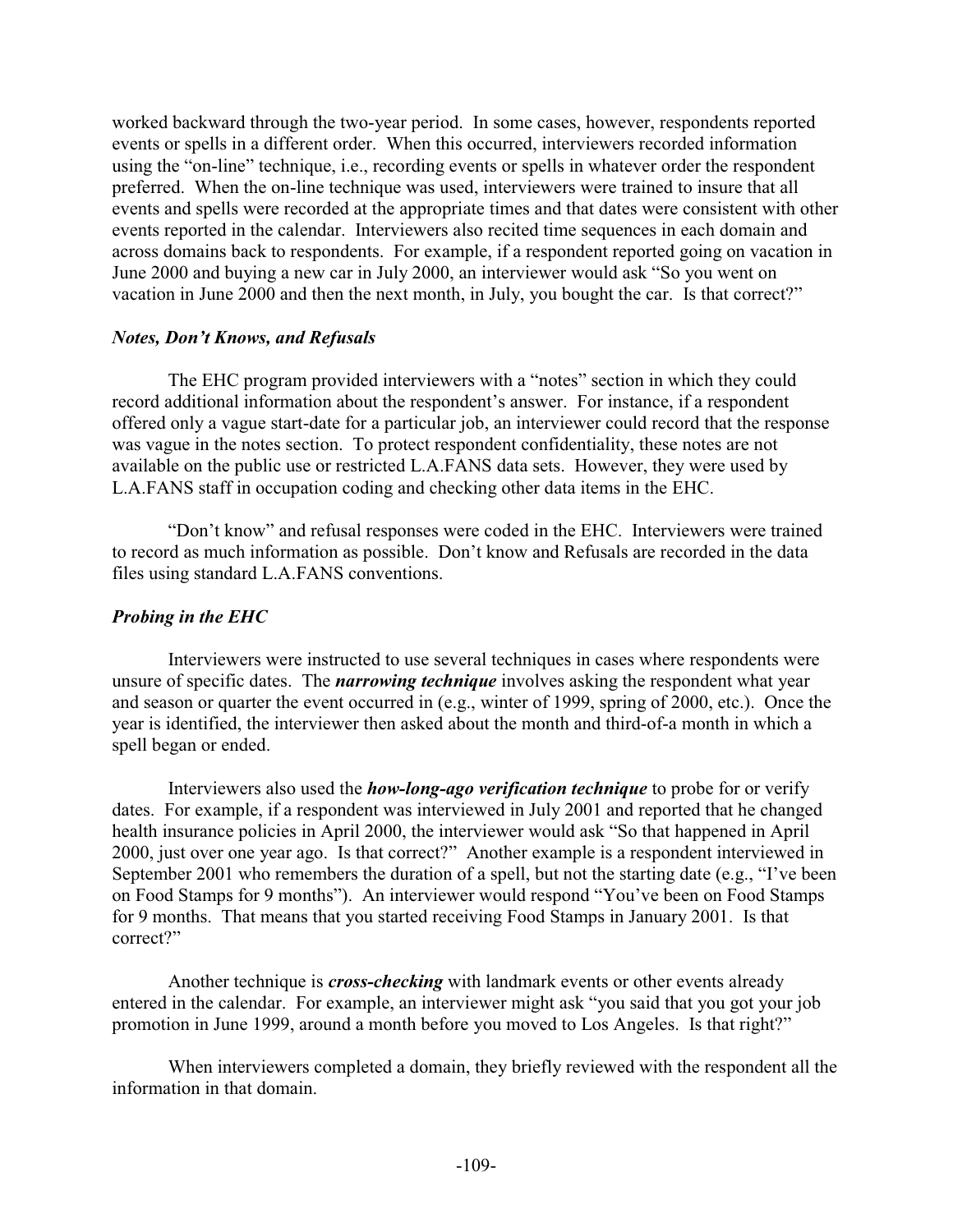#### *Drop-Down Menus*

Pre-coded responses were shown in each domain in the EHC through a set of drop-down menus that displayed the responses and let the interviewer select a response by clicking on it. Drop-down menus also included an "Other, specify" category. Selecting this category allowed the interviewer to enter a textual response. These text responses were coded in the process of data cleaning and are included in the definition of the values for these variables.

#### **4. Domains in the EHC**

In this section we provide an overview of each of the six domains covered in the EHC.

#### *Landmark Events*

The objective of the Landmark Events domain is to record important events in the respondent's life during the preceding two-year period in order to help him/her to date other events in the EHC. Marriage dates and dates of children's births were preloaded into the EHC by the CAPI software. The objective was to obtain at least four landmark events—one in each six-month period. If an entire year of the calendar did not have at least one landmark event, interviewers used both the 4th of July and Christmas as substitute landmark events (since these two holidays fall approximately six months apart). The pop-up questions used to elicit landmark events are shown below.

#### **POP-UP QUESTIONS FOR LANDMARK EVENTS**

To begin with, please tell me about major events in your life that occurred since [*date two years before interview*]. These should be events that you know the dates of.

I have recorded: [*mention marriages or children's births which were preloaded*]

Can you please give me one or two other major events that have happened since [*date two years before interview*]?

PROBE: Examples include: births, deaths, divorces, marriages, a vacation, an accident, a major purchase, a promotion or pay raise, a residential or job change.

The dates and brief descriptions (e.g., vacation in Hawaii) of events were recorded.

### *Residential History*

The Residence domain records the complete address for all places that the respondent lived during the two years before the interview, as well as the beginning and ending dates of residence. The pop-up questions used for this domain are as follows.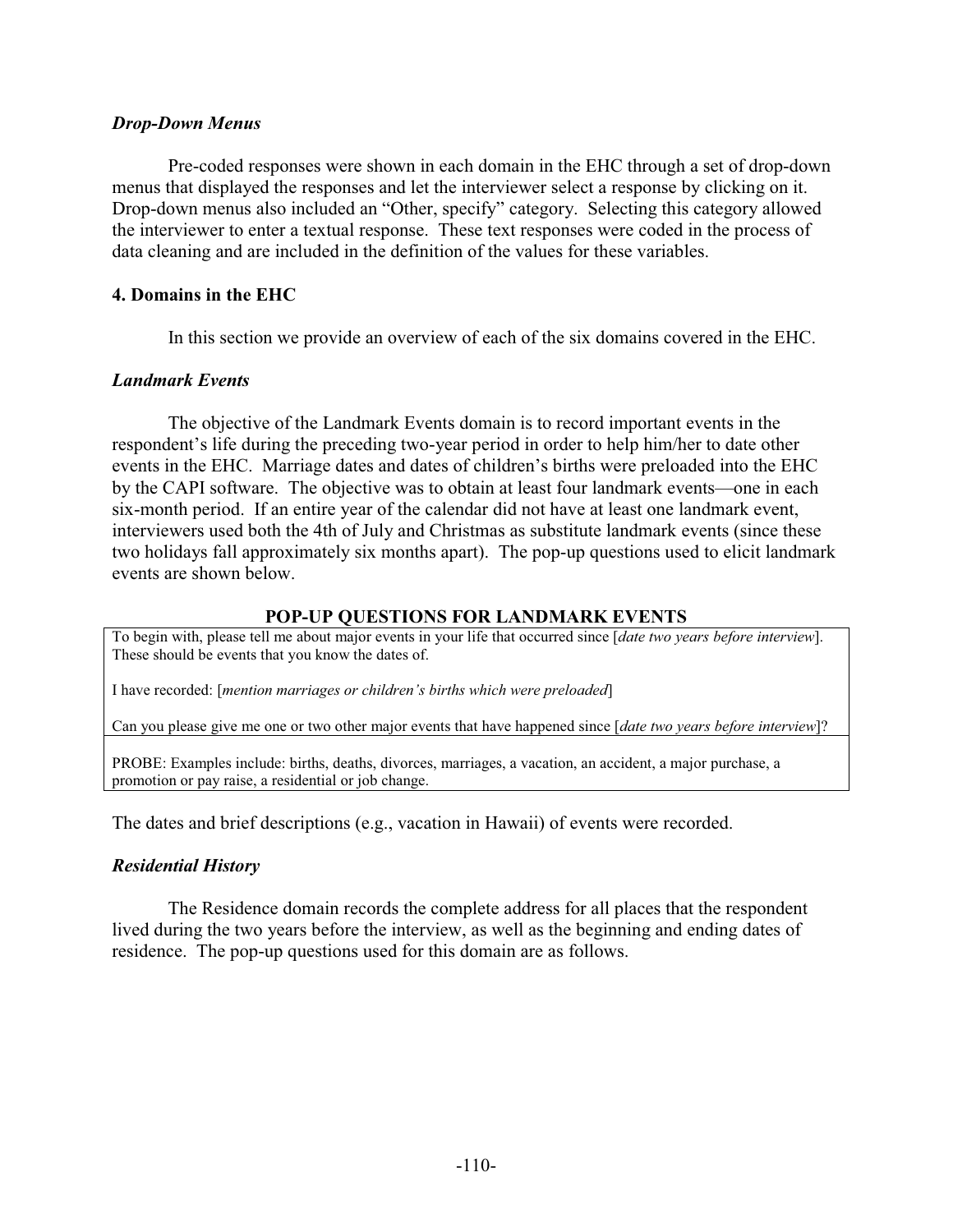# **POP-UP QUESTIONS FOR RESIDENTIAL HISTORY**

Now I want to ask you about all the places you lived or stayed since [*date two years before interview*]. This includes any place you lived or stayed for one month or more. When did you move to your current address?

PREVIOUS RESIDENCE: Where did you live before that? Time line: When did you move into that place? When did you move out of that place?

ADDRESS: What was the address at that place? [Street number, street name, city, state, zip code, and country]

As in all domains of the EHC, the end date of an on-going spell of residence (i.e., residence at the address that a respondent currently lives) is coded CONT. The beginning date of the spell is coded as a date, regardless of whether it occurred within the two-year time window or before it.

The pop-up questions are repeated until the two-year residential history is complete. Interviewers were instructed to record the complete address (including street number, complete street name, city name, state, zip code, and country, if outside the U.S.). In cases where the respondent was unable to report the complete address, interviewers recorded as much information as possible. If a respondent reported that he/she had no place to live during at least a month of the two-year period, the interviewer asked if he/she was staying somewhere or if he/she was homeless. If the respondent stayed somewhere for less than a month, interviewers recorded this information in the "notes" section. If the respondent reported being homeless, interviewers recorded the beginning and ending dates, and entered "homeless" in the address line. They also entered the city and state in which the respondent lived during the period of homelessness.

### *Employment*

The employment domain was to determine whether the respondent was employed at any time during the two-year window, and if so, to collect information about each job. "Employed" is defined as working for pay as a regular employee; working in a family farm or business; or working for one's self (i.e., being self-employed). The work must have been performed for pay for at least one hour per week for at least a month. In the case of a family farm or business where the respondent is not paid, he/she must have worked for at least 15 hours a week. The pop-up questions for this domain are shown below.

### **POP-UP QUESTIONS FOR EMPLOYMENT**

Next I will ask you about all the jobs you have held since [*date two years before interview*]. This includes any times you worked for others for pay, were self-employed, or worked in a family business.

CURRENT JOBS: Are you currently working? How many jobs do you currently have? TIME LINE: When did you start working at this job?

PREVIOUS JOBS: Where did you work before that? TIME LINE: When did you start working at this job? When did you stop working at this job?

OTHER JOBS: Did you have any other jobs at all during the period since [*date two years before interview*]? TIME LINE: When did you start working at this job? When did you stop working at this job?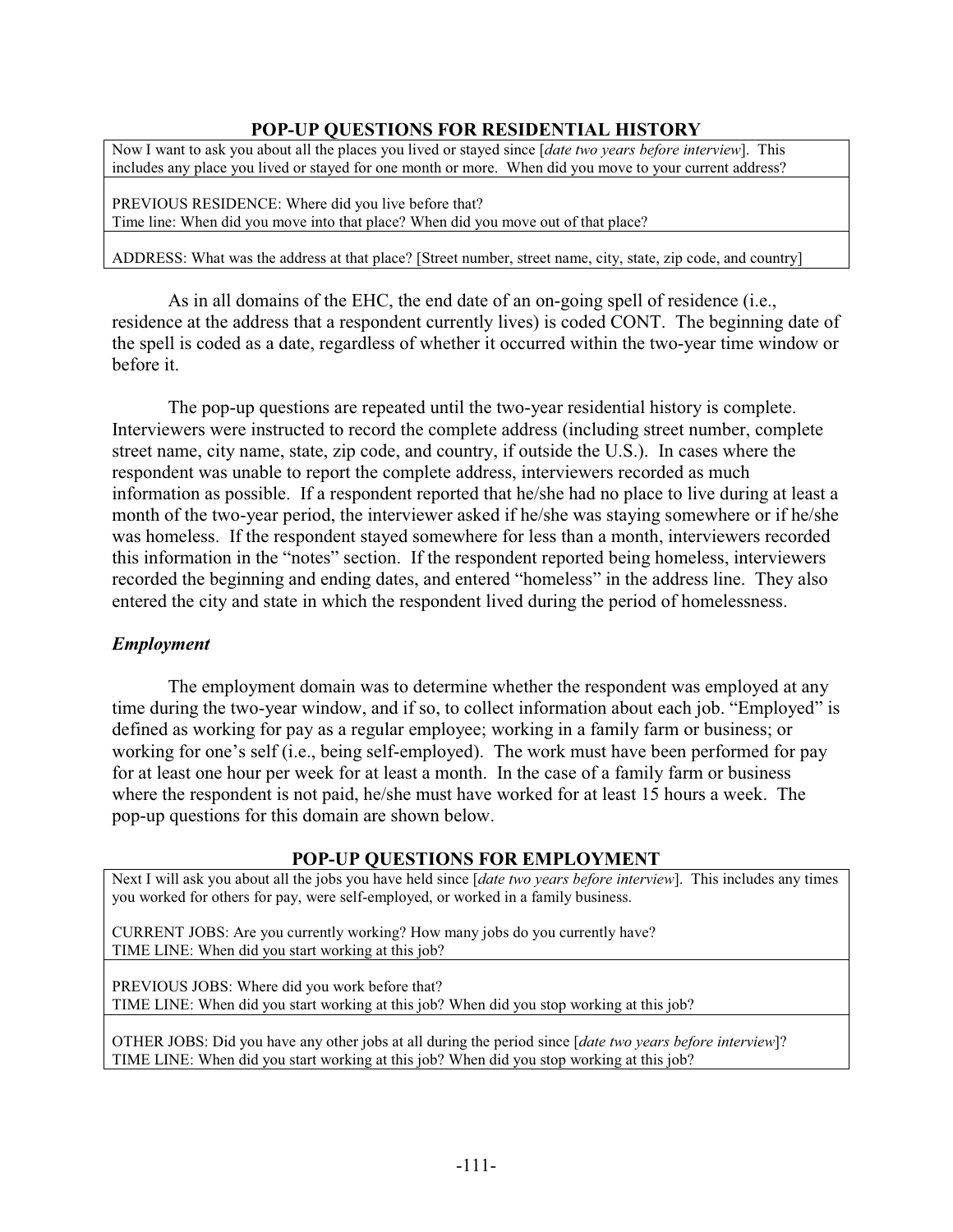Currently working includes:

- Respondents who are employed but who are temporarily at home because they are sick, on vacation, or on sabbatical leave.
- Respondents who have an irregular job schedule but who *do* have an ongoing job. For example, some companies take a several weeks-long break at certain times of the year (e.g., between production cycles, etc.). Their employees continue to be employed but do not come to work during this period.
- Respondents who are paid in kind rather than with money. In-kind payments can include receiving meals, living quarters, or supplies. For example, a respondent may work in exchange for a place to live and meals, even though he/she is not paid any cash at all.

If the respondent was not currently working, the interviewer asked whether he/she had worked at any time during the two-year window. If the respondent had not worked at all during this time, the interviewer moved directly to the next domain (Unemployment). Respondents may mention that they are retired, a student, disabled, or keeping house. Interviewers were instructed to ask respondents whether they have done any work for pay at any time during the past two years.

The employment domain includes another set of pop-up questions that are keyed to the items the interviewer had to complete in the "Detailed Questions Window." These questions were asked about each job and are shown below.

# **POP UP QUESTIONS FOR EMPLOYMENT—DETAILED QUESTIONS**

EMPLOYER NAME: What is/was the name of your employer, the company you work/worked for, or this business?

EMPLOYER ADDRESS: What is/was the address of your employer, the company you work/worked for, or this business?

OCCUPATION: What kind of work are/were you doing at this job?

ACTIVITIES/DUTIES: What are/were your most important activities or duties at this job?

FULL/PART TIME: Do/did you work full-time or part-time at this job?

HOURS PER WEEK: How many hours per week on average do/did you work at this job?

PROFIT/LOSS: How much total income (profits) did you receive from this business during the last 12 months? How much was your loss?

WAGE/SALARY: What is/was your wage rate or salary?

Interviewers were trained to probe for any jobs the respondent might have held concurrently. For example, in addition to working 40 hours a week as a secretary, a respondent might also have worked evenings and weekends during the Christmas season. Each of these jobs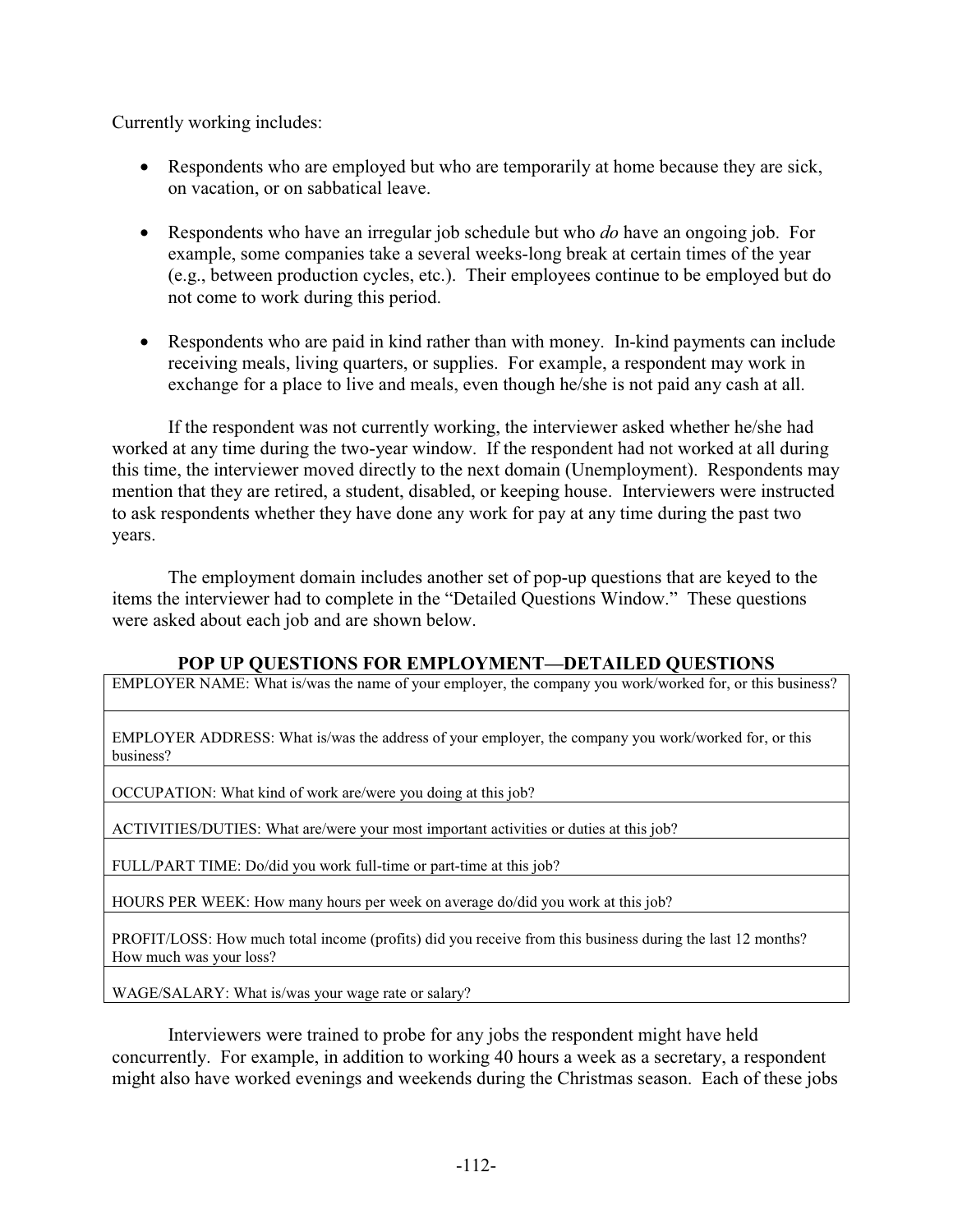is recorded as a separate spell. For employers who do not have company names, such as dentists, lawyers, etc., interviewers entered the name of the owner.

When asking about the number of hours per week the respondent worked on a particular job, interviewers were instructed to capture an accurate estimate of the average number of hours, using whole numbers, rounding off to the nearest hour (i.e., 30 minutes or more should be rounded to a one hour). Wages and salaries were recorded as gross earning, i.e., earning before taxes and other deductions. The amount recorded for wages does not include earnings that unincorporated business owners pay themselves or any reimbursement of expenses. However, it does include bonuses, incentive pay, overtime, tips, and commissions in gross earnings.

Once information on a particular job was completed, a pop-up box appeared on the screen asking whether the respondent experienced changes in position or salary for that job. If the respondent had changed position or salary while holding this job, the interviewer reentered the data for that particular job as separate spells for each wage or position change. For example, if a respondent began a job in June 1998 and received a raise in July 1999, the interviewer would enter that job as two spells: the first from June 1998 to July 1999 at the original wage, and the second from July 1999 to the interview date at the higher wage.

Special rules were developed within the EHC for self-employed respondents. If the respondent worked in an incorporated business that he/she owned (regardless of what share of the business he/she owned), the respondent was considered to be employed by that business rather than self-employed. If the respondent worked in his/her own business and the business was unincorporated, the respondent was considered to be self-employed. If the respondentowned business had a name, that name was entered as the employer's name, but interviewers were also required to enter a note that the respondent owned the business and was self-employed. The business address entered was either a commercial address used by the business or the respondent's home address. Free-lancers (i.e., people who work out of their homes but on different jobs for different clients) who reported that they work for a number of different employers are treated as self-employed. For the employer name, interviewers entered "various" and for the employer address, interviewers entered the respondent's home address.

Self-employed respondents and those who own their owned unincorporated business (in part or in whole) were asked about their net profit/loss rather than their wage/salary. Respondents who worked for their own incorporated businesses were treated as employees and were asked about wages and salaries. For self-employed and unincorporated businesses, net profit/loss was defined as the total of all gross receipts (total money coming into the business) minus all business expenses. This includes all monies taken out of the business for the respondent's use (e.g., \$2000 a month as salary), as well as anything left in as profit. Breaking even is recorded as \$0 and a net loss as a negative amount (e.g., -\$10,000).

Net profit/loss for unincorporated businesses was recorded on an annualized basis. *If an unincorporated business was still in operation at the time of interview, interviewers asked about* the net profit or loss for the business during the 12 months before the interview. If the business had been in operation for less than 12 months, interviewers recorded the net profit or loss the time the respondent had this business. *If the business was no longer in operation at the time of*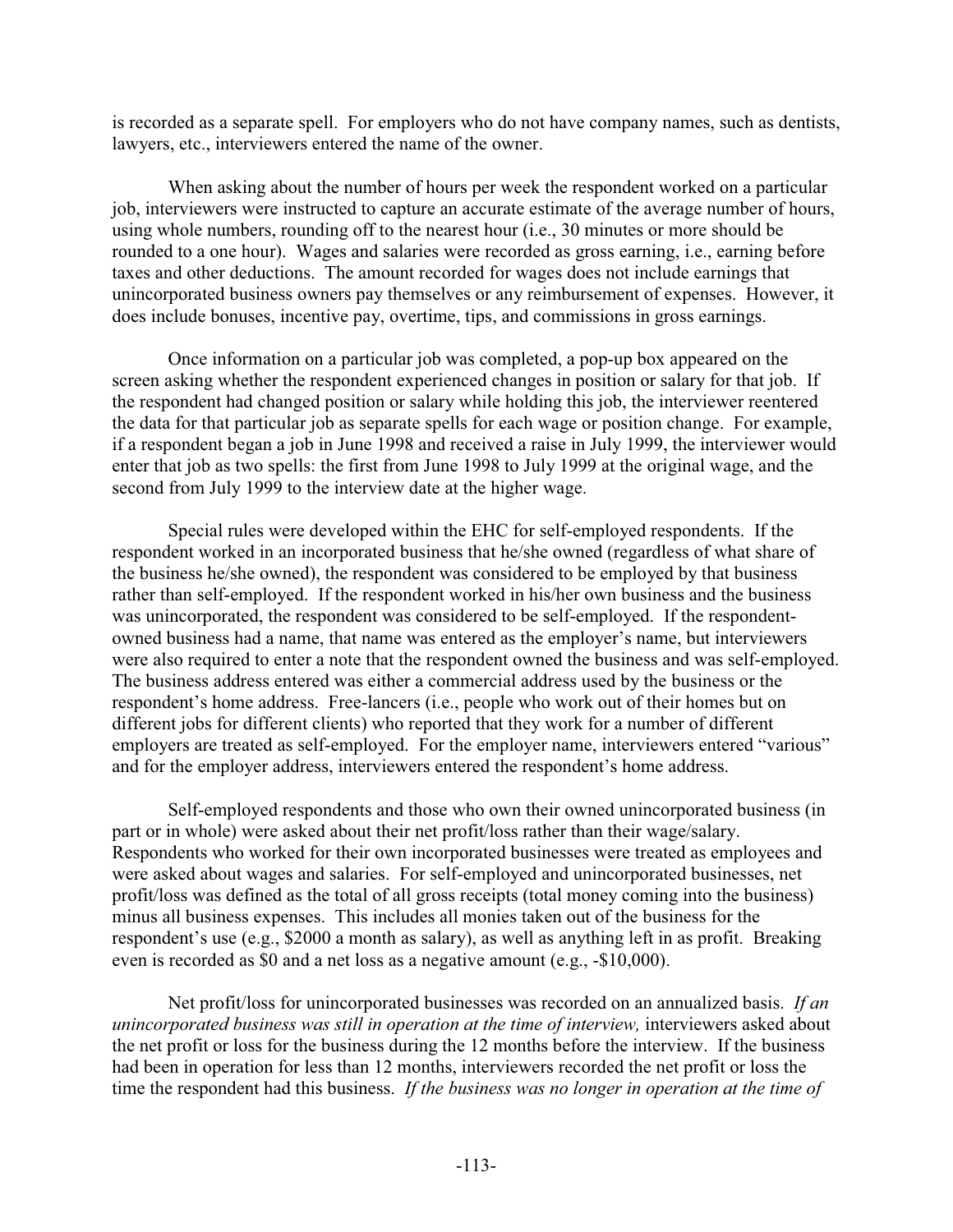*intervie*w, L.A.FANS recorded for the net profit or loss for the business during the 12 months before the business ended.

### *Unemployment and Absence from Work*

This domain verified gaps in employment and collected information on spells in which the respondent was unemployed or absent from work. The interviewer used information in the employment domain to identify and ask the respondent about periods of time when the respondent was apparently not working. This domain used separate pop-up questions for Unemployment and for Absence from Work.

The Unemployment pop-up questions were as follows.

## **POP-UP QUESTIONS FOR UNEMPLOYMENT**

NON-WORK PERIODS: From the calendar, it looks like you were not working between \_\_\_\_ and \_\_\_\_. Is that correct?

WORK PERIODS: Was there any period, during the times you told me you were working, when you were actually out of work?

MAKING MONEY: Did you do anything to make money during this period?

REASON NOT WORKING: Why weren't you working? PROBE: Were you fired or laid off from a job, retired, in school, a homemaker, sick or hospitalized, on disability, or something else?

LOOKING FOR WORK: Were you looking for work during this period?

The interviewer asked these questions for each gap which appeared in the employment domain. If employment spells that had not previously been recorded were identified, the interviewer returned to the employment domain and entered the information there. For respondents who had a complete employment history, i.e., there are no gaps in employment spells, the interviewer asked if they were ever unemployed in the two-year calendar period. As in other domains, respondents who were unemployed at the time of the interview had an end date of "CONT" for their final spell.

The questions in the lower part of the pop-up box were asked for each identified spell of unemployment. Respondents who reported doing something to make money during this period were asked what they did. Their response was coded using the following drop-down menu.

### **DROP DOWN LIST FOR UNEMPLOYMENT**

Answers to the question: "Did you do anything to make money during this period?"

1. No, did not do anything to make money

- 2. Received unemployment payments only
- 3. Worked at temporary or odd jobs
- 4. Worked at temporary or odd jobs & received unemployment payments
- 5. Other, please specify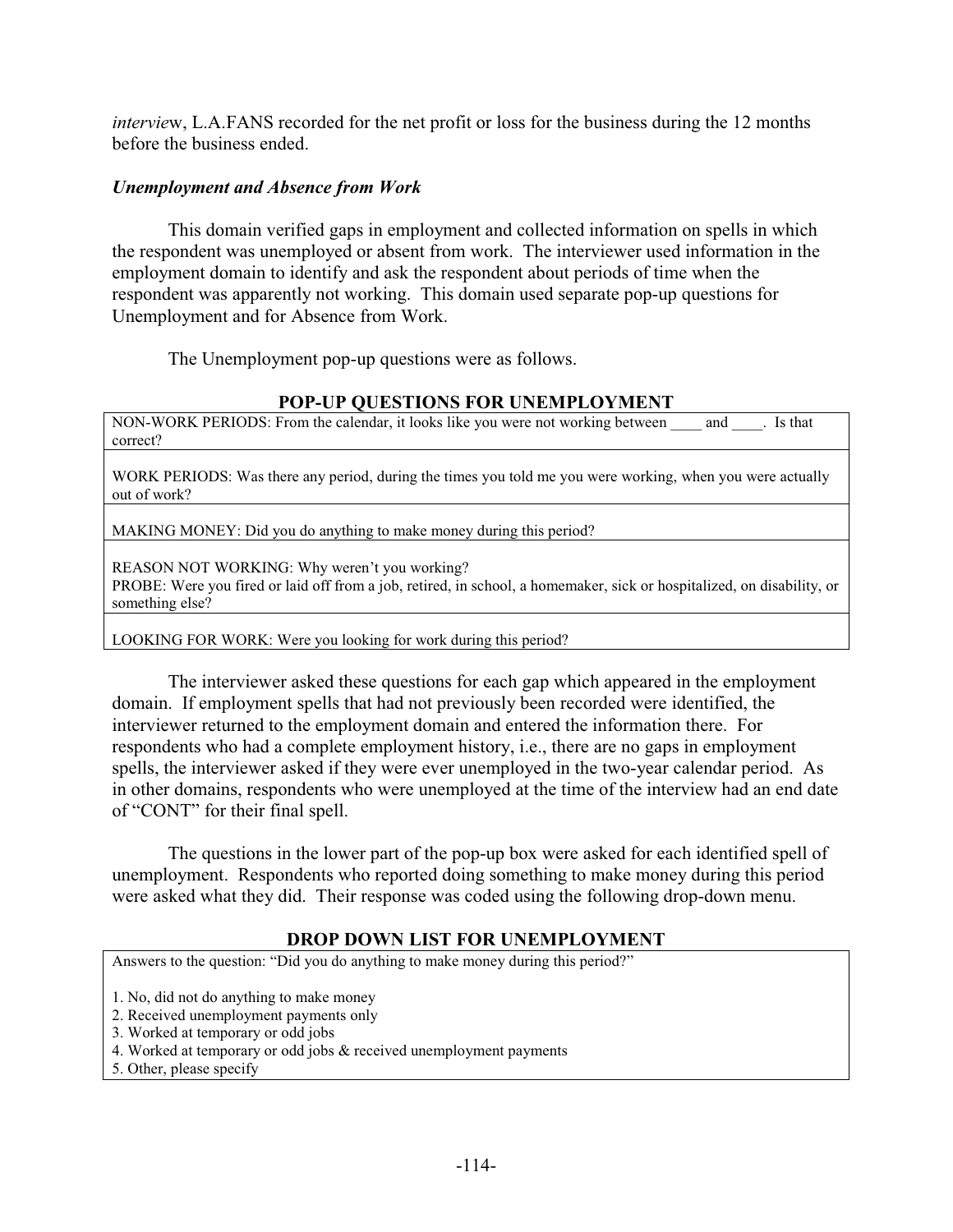Interviewers were instructed to insure that the "anything to make money answer" was recorded for the period of time to which it applied. A second question asked why the respondent was not working and the answer was coded using a drop-down menu. If a respondent reported not working because he/she was on maternity/paternity leave, was on disability due to an illness or injury, or was on vacation, interviewers were instructed to verify that these were periods of unpaid leave from a job. If the periods were actually paid leave from a job, then the respondent was considered employed during that period and the information recorded in the Absence from Work sub-domain (see below). A third question on whether the respondent was looking for work determines whether or not the respondent was in or out of the labor force during that time period.

When the employment sub-domain was complete, all periods of time in the two-year calendar should be filled in either on the employment or on the unemployment domains.

The objective of the Absence from Work section was to collect information on periods when the respondent *was employed but was absent from work*, as distinguished from periods of unemployment (i.e., respondent did not have a job). The pop-up questions for this section are shown below.

### **POP-UP QUESTIONS FOR ABSENCE FROM WORK**

WORK PERIODS: During the times you were employed since [*date two years before interview*], did you miss work for a period of one month or more?

PROBE: Were you on sick leave, vacation, on disability, on maternity or paternity leave, or something else?

REASON FOR WORK ABSENCE: Why weren't you working? PROBE: Were you laid off, temporarily absent, on strike, on maternity or paternity leave, on disability, or something else?

In this section, interviewers were instructed to verify that any periods of absence from work actually coincided with a period of employment in the employment domain. The reason for the absence was coded using the following drop-down menu.

### **DROP DOWN LIST FOR ABSENCE FROM WORK REASON**

Answers to the question: "Why weren't you working?"

- 1. Fired or laid off from a job
- 2. Temporarily absent from a job
- 3. On maternity or paternity leave
- 4. On disability
- 5. Sick or hospitalized
- 6. On vacation
- 7. Other, please specify

If the respondent reported absence from work due to disability or sickness, a lay-off, on strike, etc., interviewers verified that the person was actually employed during the entire period. For example, people are on lay-off if they are waiting to be called back to a job from which they were temporarily separated for business-related reasons, such as temporary drops in demand, business downturns, plant remodeling, material shortages, and inventory taking. They must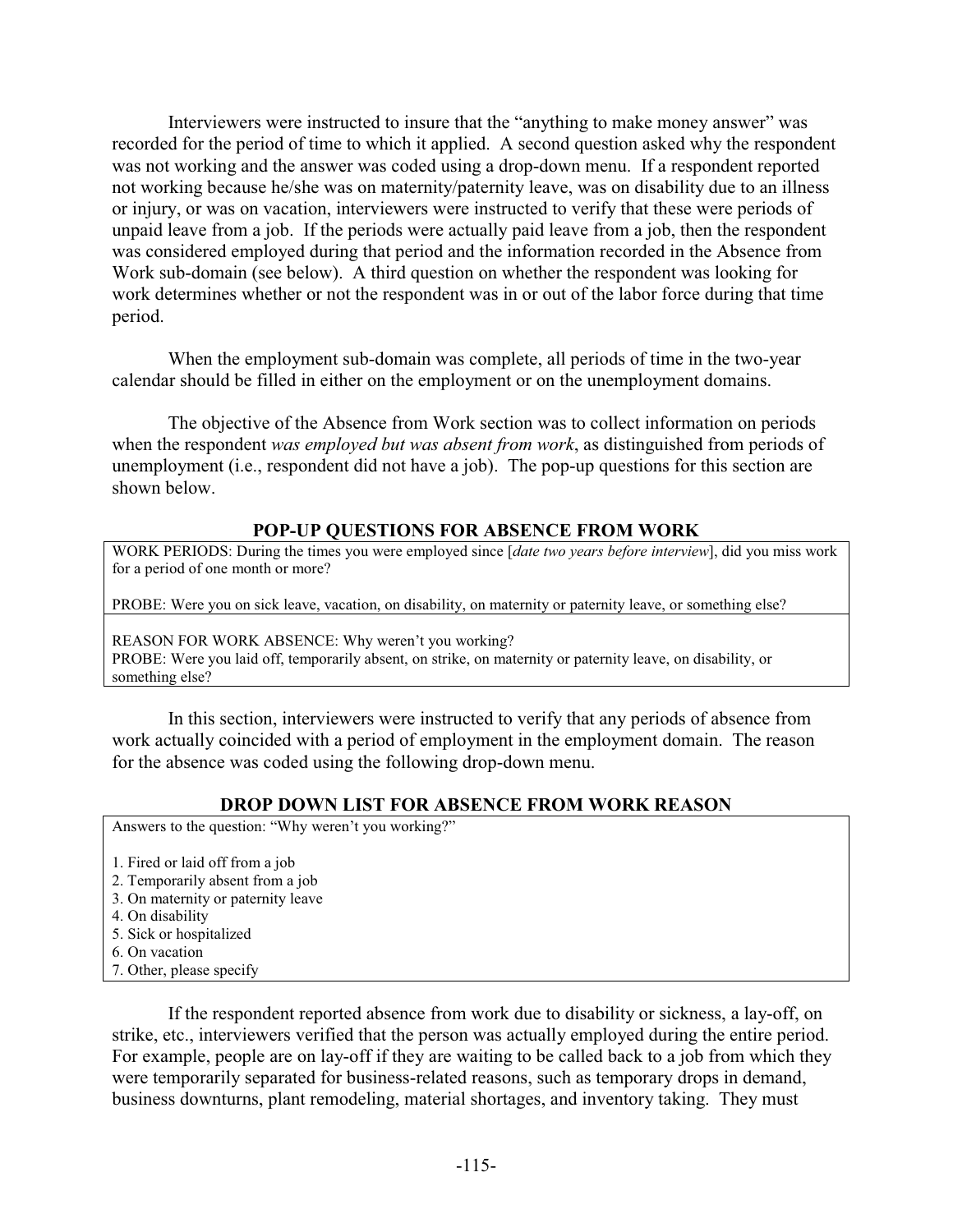either have been given a date to report back to work or, if not given a date, must expect to be recalled to their job within six months. If this was not the case (e.g., they have been on lay-off for more then six months), then the respondent was reclassified as being unemployed starting from the day they were laid-off.

### *Public Assistance*

In this domain the interviewer recorded spells of receipt of four types of public assistance for the respondent and the respondent's children: Food Stamps; Temporary Assistance to Needy Families (TANF) known in California as CalWORKs; General Relief or General Assistance; or

## **POP-UP QUESTIONS FOR PUBLIC ASSISTANCE**

Next, let's talk about any times since [*date two years before interview*] that you received public assistance. First, let's talk about Food Stamps.

CURRENT FOOD STAMPS: Are you (or your children) currently receiving Food Stamps? TIME LINE: When did you start receiving Food Stamps?

PREVIOUS FOOD STAMPS: Were there any (other) times since [*date two years before interview*] that you (or your children) received Food Stamps?

TIME LINE: When did you start receiving Food Stamps this time? When did you stop? Any other times?

CURRENT AFDC/CALWORKS/TANF: Are you (or your children) currently receiving AFCD/CalWORKS/TANF?

TIME LINE: When did you start receiving AFDC/CalWORKS/TANF?

PREVIOUS AFDC/CALWORKS/TANF: Were there any (other) times since [*date two years before interview*] that you (or your children) received AFDC/CalWORKS/TANF?

TIME LINE: When did you start receiving AFDC/CalWORKS/TANF this time? When did you stop? Any other times?

CURRENT GENERAL RELIEF: Are you (or your children) currently receiving General Relief or General Assistance?

TIME LINE: When did you start receiving General Relief or General Assistance?

PREVIOUS GENERAL RELIEF: Were there any (other) times since [*date two years before interview*] that you (or your children) received General Relief or General Assistance?

TIME LINE: When did you start receiving A General Relief or General Assistance this time? When did you stop? Any other times?

CURRENT SSI: Are you (or your children) currently receiving SSI?

TIME LINE: When did you start receiving SSI?

PREVIOUS SSI: Were there any (other) times since [*date two years before interview*] that you (or your children) received SSI?

TIME LINE: When did you start receiving SSI this time? When did you stop? Any other times?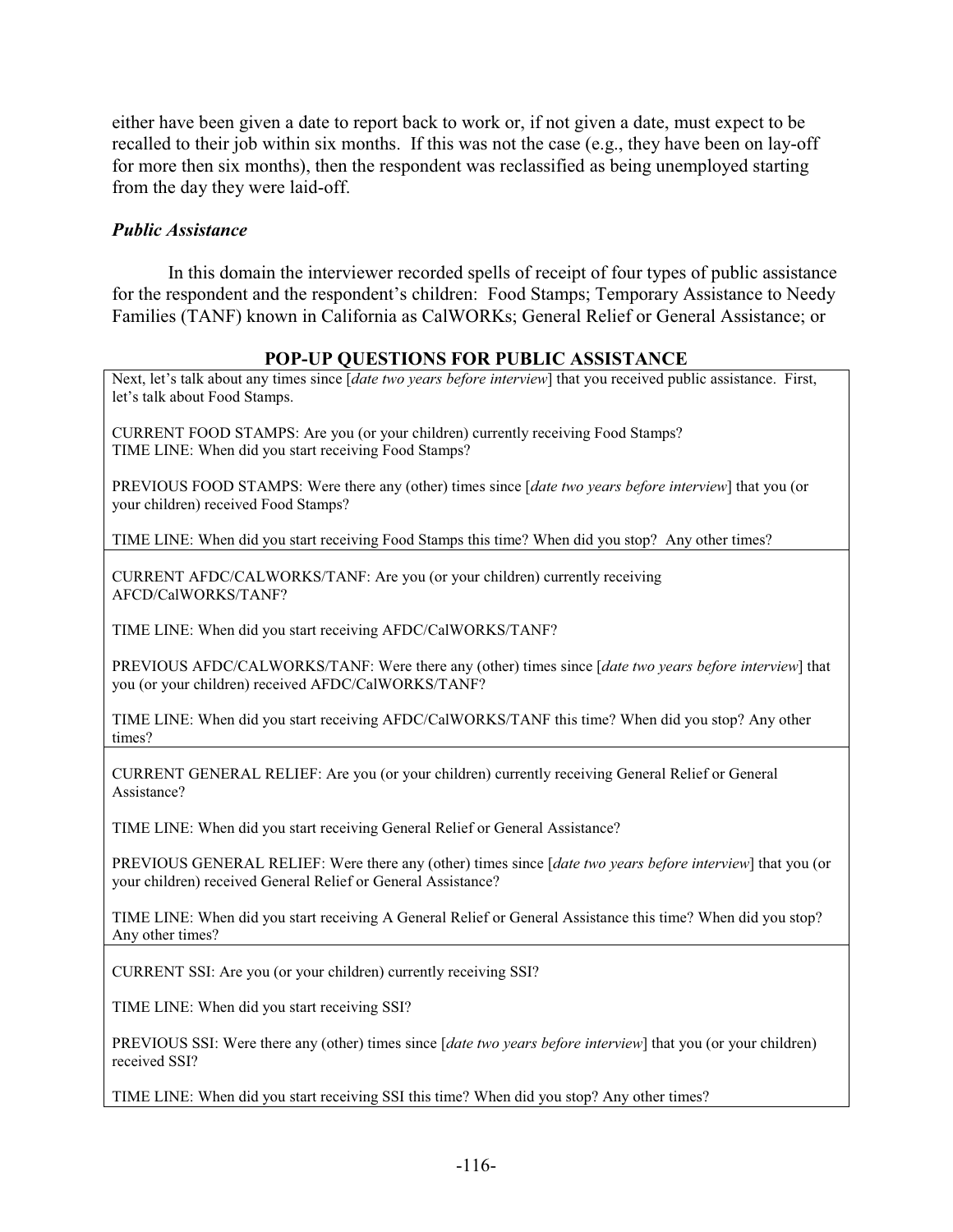Supplemental Security Income (SSI). Receipt of support from equivalent programs in other states during the two-year period was also recorded (e.g., the TANF program in Wisconsin is known as Wisconsin Works). At the time of L.A.FANS-1, some welfare recipients still used the term AFDC (Aid to Families with Dependent Children). For this reason, the acronym AFDC was also included in the question. The specific questions asked about public assistance are displayed above.

With the exception of Food Stamps, any public assistance spells overlapping with spells of full-time employment (35 hours per week or more) appeared on the interviewer's screen in orange. Interviewers verified that the respondent was both receiving public assistance benefits and engaged in full-time work during this period, and made corrections if needed. Interviewers were instructed that under some circumstances, receiving public assistance benefits and working full-time might be legal.

## *Health Insurance*

This domain collected information on the respondent's health insurance coverage during the preceding two years. Respondents who are Primary Care Givers (PCG) were also asked about the health insurance status of one or two children (RSC, and SIB if selected). In this case, health insurance coverage for the PCG, the RSC, and the SIB were each recorded on a separate set of rows or bars.

The pop-up questions for health insurance are shown below. Note that Medicaid is known as MediCal in California. Healthy Families is a low-cost health insurance program that is part of SCHIP (State Child Health Insurance Programs). For each spell of health insurance, the interviewer recorded answers to these questions in the Detailed Data Entry window.

### **POP-UP QUESTIONS FOR HEALTH INSURANCE**

CURRENT COVERAGE: Are (you / child's name) currently covered by any type of health insurance? PROBE: This could include insurance through an employer or job, a plan you or someone else purchased, or a program like Medicare, MediCal or Healthy Families?

TIME LINE: When did this health insurance start?

PREVIOUS COVERAGE: What type of health insurance did (you / child's name) have before that?

TIME LINE: When did this health insurance start? When did this health insurance end?

NON-COVERAGE: From the calendar, it looks like (you / child's name) were/was not covered by health insurance between and . Is that correct?

Once all spells of insurance were entered, the interviewer scanned the display and asked about periods of non-coverage. PCGs were asked first about their own coverage and then separately about coverage for the RSC and SIB. Interviewers were instructed to probe periods when one or two types of respondent were covered but not the other(s).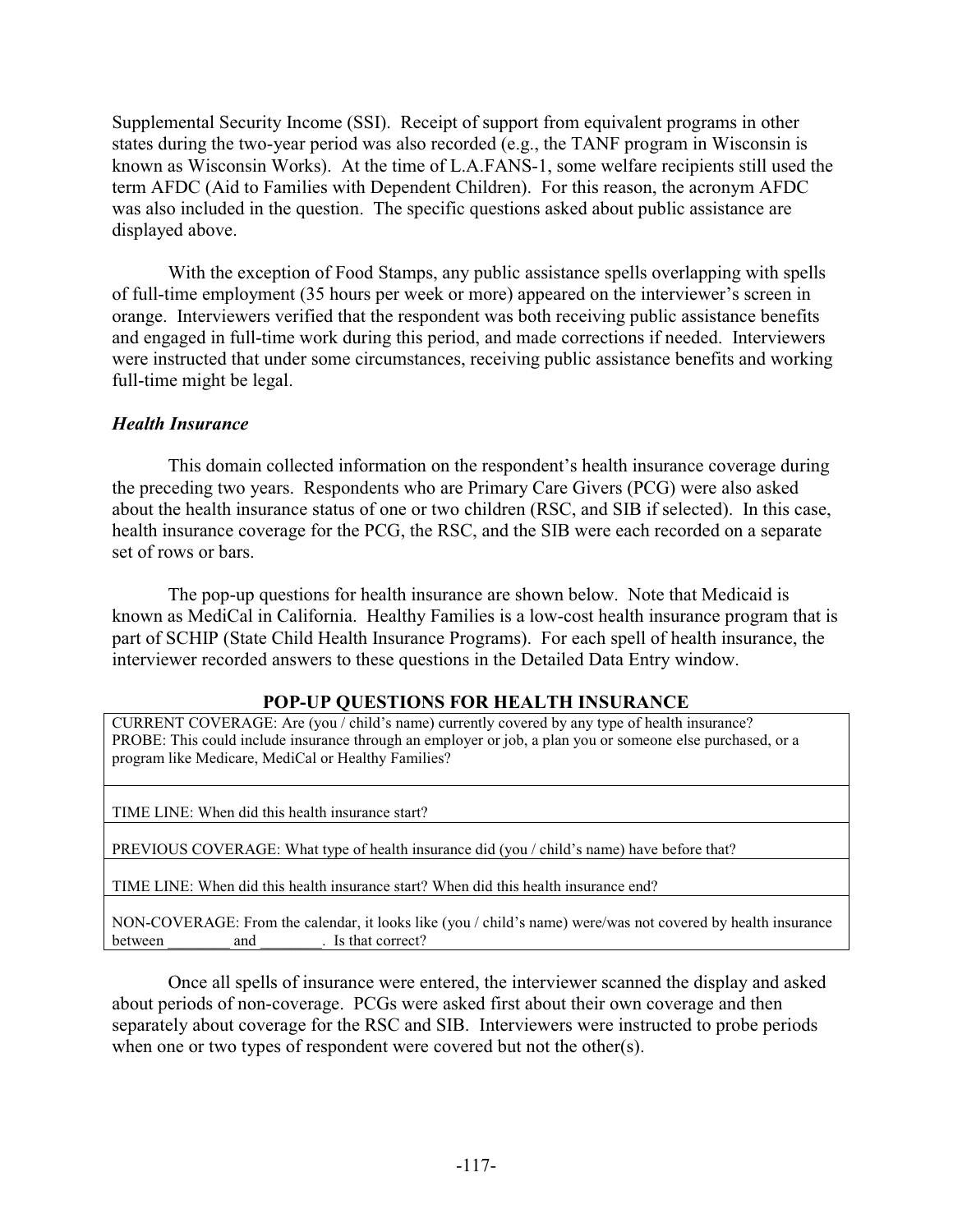Periods containing a change in the type of health insurance coverage were recorded as two separate spells. If a respondent had never been covered by health insurance, interviewers recorded his/her birth date as the start-date.

For each spell of coverage or non-coverage, interviewers asked these detailed questions:

### **POP-UP QUESTIONS FOR HEALTH INSURANCE—DETAILED QUESTIONS**

TYPE: What type of health insurance are/were (you / child's name) covered by (RECORD PRIMARY INSURANCE)

NON-COVERAGE: Between and , what was the main reason (you/ child's name) were/was not covered by health insurance?

The type of health insurance was recorded using the following drop-down menu for insured spells.

#### **DROP DOWN LIST FOR TYPE OF HEALTH INSURANCE**

Answers to the question: "What type of health insurance did (you / child's name) have?" (ONE ANSWER ONLY)

- 1. Employer/union provided (through R's job)
- 2. Employer/union provided (through a family member's job)
- 3. Purchased directly plan—not employer/union (through R's plan)
- 4. Purchased directly plan—not employer/union (through family member's plan)
- 5. Medicare
- 6. Medicare with supplemental coverage
- 7. Medicaid
- 8. CHAMPUS/TRICARE/CHAMPVA
- 9. Military Health
- 10. Indian Health Service
- 11. Healthy Families
- 12. Other government health insurance plan, please specify
- 13. Covered by someone outside this household
- 14. Not covered by health insurance

The main reason for non-coverage was recorded using a drop-down menu for uninsured spells shown below. Only one reason (the "main" reason) for non-insured spells was recorded. For children born during the two-year calendar period, interviewers entered the birth date of the child as the start-date of either coverage or non-coverage, and included a note in the Notes section.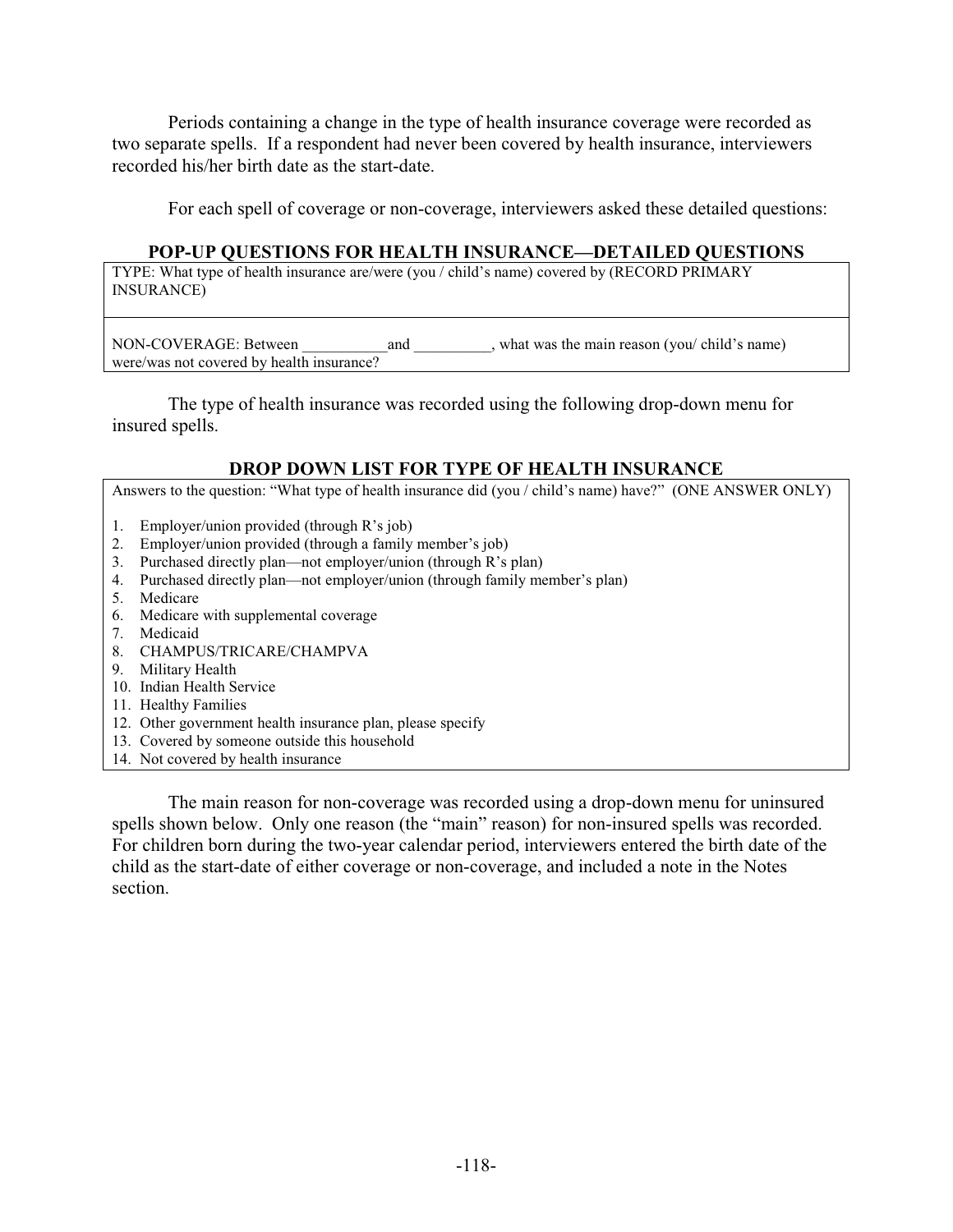### **DROP DOWN LIST FOR NONCOVERAGE BY HEALTH INSURANCE**

Answers to the question: "What was the main reason (you/ child's name) were/was not covered by health insurance?" (ONE ANSWER ONLY)

- 1. Too expensive; can't afford health insurance.
- 2. No health insurance offered by employer of self, spouse, or parent
- 3. Not working at a job long enough to qualify
- 4. Job layoff, job loss, or any reason related to unemployment
- 5. Not eligible because working part time or temporary job
- 6. Can't obtain insurance because of poor health, illness, age, or pre-existing condition
- 7. Dissatisfied with previous insurance or don't believe in insurance
- 8. Have been healthy; not much sickness in family; haven't needed health insurance
- 9. Able to go to VA or military hospital for medical care
- 10. Covered by some other health plan, such as Medicaid (GO BACK AND CORRECT CALENDAR)
- 11. No longer covered by parent's policy
- 12. Other, please specify

### **5. Completing the EHC for an Illustrative Case**

 In this final section, we provide an illustration of an interviewer completing the EHC for a hypothetical case. We proceed step by step through this module, showing each of the screens that the interviewer would see. The following is the first screen that appears when the EHC is launched:

|      | <b>Event History Calendar - [Landmark Events]</b><br>$  \mathbb{F}$ $\times$ |                           |                 |     |    |             |    |                 |                 |                   |                                           |         |                 |                                                                                 |         |            |    |                          |    |     |            |                  |            |
|------|------------------------------------------------------------------------------|---------------------------|-----------------|-----|----|-------------|----|-----------------|-----------------|-------------------|-------------------------------------------|---------|-----------------|---------------------------------------------------------------------------------|---------|------------|----|--------------------------|----|-----|------------|------------------|------------|
| File | Window                                                                       | Help                      |                 |     |    |             |    |                 |                 |                   |                                           |         |                 |                                                                                 |         |            |    |                          |    |     |            |                  |            |
| FAL  | 97                                                                           | FAL                       | 97              | WIN | 98 | <b>SPR</b>  | 98 | <b>SPR</b>      | 98              | <b>SUM</b>        | 98                                        | FAL     | 98              | FAL                                                                             | 98      | <b>WIN</b> | 99 | SPR                      | 99 | SPR | 99         | <b>SUM</b>       | 99         |
|      | SEP OCT NOV DEC                                                              |                           |                 | JAN |    |             |    | FEB MAR APR MAY | JUN             |                   | JUL AUG SEP OCT<br><b>Landmark Events</b> |         |                 |                                                                                 | NOV DEC | JAN        |    | FEB MAR APR              |    | MAY | <b>JUN</b> | JUL 1            | AUG        |
|      |                                                                              |                           |                 |     |    |             |    |                 |                 |                   |                                           |         |                 |                                                                                 |         |            |    |                          |    |     |            |                  |            |
|      |                                                                              |                           |                 |     |    |             |    |                 |                 |                   | <b>Resident's Address</b>                 |         |                 |                                                                                 |         |            |    |                          |    |     |            |                  |            |
|      |                                                                              |                           |                 |     |    |             |    |                 |                 |                   | <b>Employment Summary</b>                 |         |                 |                                                                                 |         |            |    |                          |    |     |            |                  |            |
|      |                                                                              |                           |                 |     |    |             |    |                 |                 |                   |                                           |         |                 | <b>Unemployed and Absent from Work</b>                                          |         |            |    |                          |    |     |            |                  |            |
|      |                                                                              |                           |                 |     |    |             |    |                 |                 |                   | <b>Public Assistance</b>                  |         |                 |                                                                                 |         |            |    |                          |    |     |            |                  |            |
|      |                                                                              |                           |                 |     |    |             |    |                 |                 |                   | <b>Health Insurance</b>                   |         |                 |                                                                                 |         |            |    |                          |    |     |            |                  |            |
|      | <b>Landmark Events</b>                                                       |                           |                 |     |    | Residence   |    |                 |                 | <b>Employment</b> |                                           |         |                 | Unemployment                                                                    |         |            |    | <b>Public Assistance</b> |    |     |            | Health Insurance |            |
|      |                                                                              |                           |                 |     |    |             |    |                 |                 |                   |                                           |         |                 | Landmark Events Data Entry Window                                               |         |            |    |                          |    |     |            |                  |            |
| FAL  | $\overline{97}$                                                              | FAL                       | $\overline{97}$ | WIN | 98 | <b>SPR</b>  | 98 | <b>SPR</b>      | $\overline{98}$ | <b>SUM</b>        | 98                                        | FAL     | $\overline{98}$ | FAL                                                                             | 98      | WIN        | 99 | <b>SPR</b>               | 99 | SPR | 99         | <b>SUM</b>       | 99         |
|      | SEP OCT NOV DEC                                                              |                           |                 | JAN |    | FEB MAR APR |    | MAY             | <b>JUN</b>      | JUL               |                                           | AUG SEP | OCT             |                                                                                 | NOV DEC | <b>JAN</b> |    | FEB MAR APR              |    | MAY | <b>JUN</b> | JUL 1            | <b>AUG</b> |
|      |                                                                              |                           |                 |     |    |             |    |                 |                 |                   | <b>Landmark Events</b>                    |         |                 |                                                                                 |         |            |    |                          |    |     |            |                  |            |
|      |                                                                              |                           |                 |     |    |             |    |                 |                 |                   |                                           |         |                 |                                                                                 |         |            |    |                          |    |     |            |                  |            |
|      |                                                                              |                           |                 |     |    |             |    |                 |                 |                   |                                           |         |                 |                                                                                 |         |            |    |                          |    |     |            |                  |            |
|      |                                                                              |                           |                 |     |    |             |    |                 |                 |                   |                                           |         |                 |                                                                                 |         |            |    |                          |    |     |            |                  |            |
|      |                                                                              |                           |                 |     |    |             |    |                 |                 |                   |                                           |         |                 |                                                                                 |         |            |    |                          |    |     |            |                  |            |
|      |                                                                              |                           |                 |     |    |             |    |                 |                 |                   |                                           |         |                 |                                                                                 |         |            |    |                          |    |     |            |                  |            |
|      |                                                                              |                           |                 |     |    |             |    |                 |                 |                   |                                           |         |                 |                                                                                 |         |            |    |                          |    |     |            |                  |            |
|      |                                                                              |                           |                 |     |    |             |    |                 |                 |                   |                                           |         |                 |                                                                                 |         |            |    |                          |    |     |            |                  |            |
|      |                                                                              |                           |                 |     |    |             |    |                 |                 |                   |                                           |         |                 |                                                                                 |         |            |    |                          |    |     |            |                  |            |
|      |                                                                              | <b>Landmark Questions</b> |                 |     |    |             |    |                 |                 |                   |                                           |         |                 |                                                                                 |         |            |    |                          |    |     |            |                  |            |
|      |                                                                              |                           |                 |     |    |             |    |                 |                 |                   |                                           |         |                 |                                                                                 |         |            |    |                          |    |     |            |                  |            |
|      |                                                                              |                           | Exit            |     |    |             |    |                 |                 |                   |                                           |         |                 |                                                                                 |         |            |    |                          |    |     |            |                  |            |
|      |                                                                              |                           |                 |     |    |             |    |                 |                 |                   |                                           |         |                 | Copyright 2000. The Regents of the University of Michigan. All Rights Reserved. |         |            |    |                          |    |     |            |                  |            |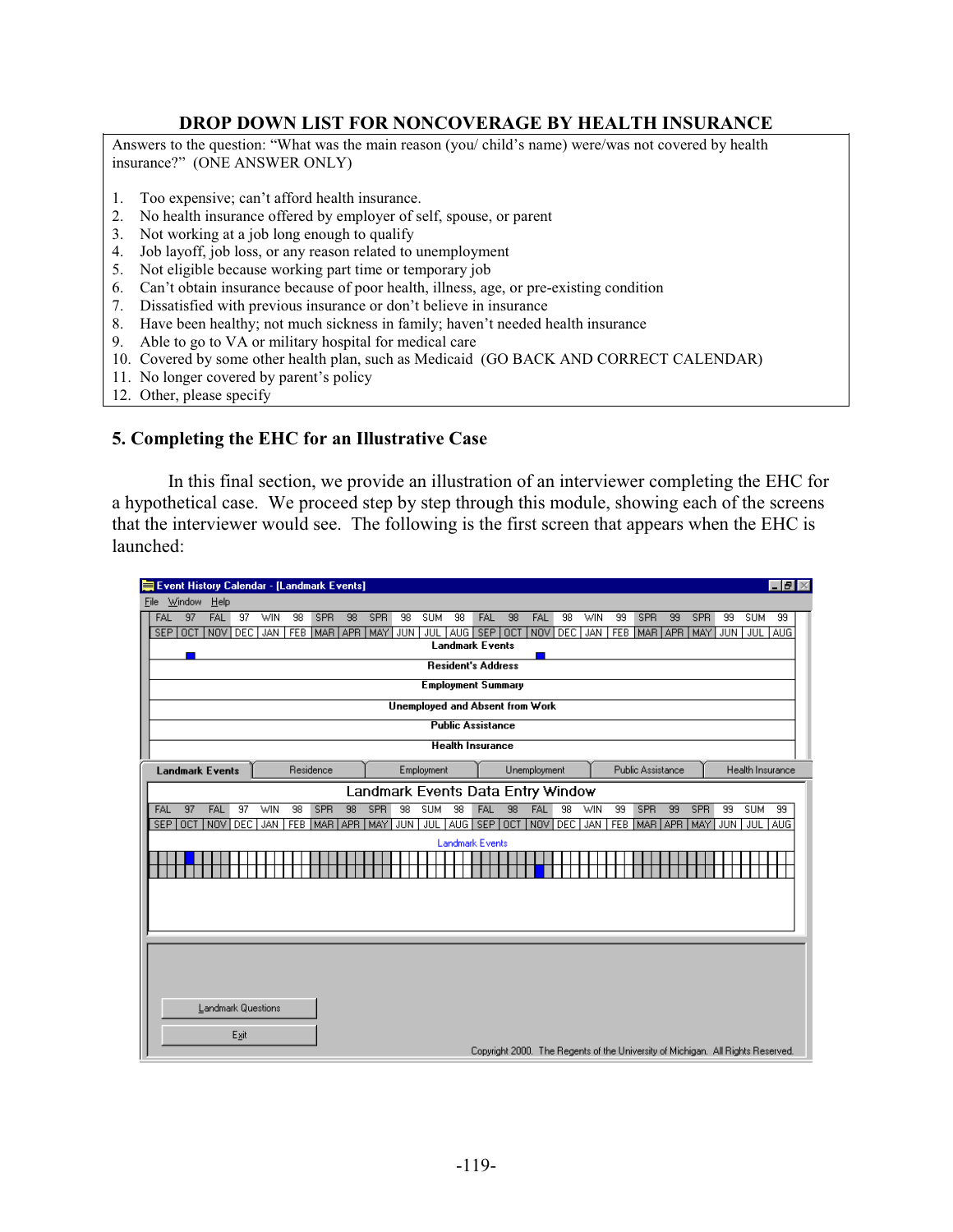It shows two events that have been pre-loaded into the EHC: the respondent's marriage in October 1997 and the birth of a child in November 1998. Clicking on the "Landmark Questions" tab at the bottom left of the screen brings up the following pop-up question window:

| <b>Pop-up Questions for Landmarks</b>                                                                                                                                                                                                                                                                                |  |
|----------------------------------------------------------------------------------------------------------------------------------------------------------------------------------------------------------------------------------------------------------------------------------------------------------------------|--|
|                                                                                                                                                                                                                                                                                                                      |  |
| To begin with, please tell me about major events in your life that occurred since 9/1/97.<br>These should be events that you know the dates of. I have recorded: birth child 2 on<br>[11/19/98; marriage on 10/12/97 ; etc. Can you please give me one or two other major<br>events that have happened since 9/1/97? |  |
| IPROBE: Examples include: births, deaths, divorces, marriages, a vacation, an accident, a [<br>major purchase, a promotion or pay raise, a residential or job change.                                                                                                                                                |  |

Note that the preloaded events appear in the pop-up questions. The respondent answers that he went on vacation to Hawaii in April 1998, and the following screen shows how the interviewer records this information:

| Event History Calendar - [Landmark Events]<br>$  \mathbb{F}$ $\times$                                          |                                                                      |                                                                         |                                                            |                                                                                        |                                                            |  |  |  |  |  |  |  |  |
|----------------------------------------------------------------------------------------------------------------|----------------------------------------------------------------------|-------------------------------------------------------------------------|------------------------------------------------------------|----------------------------------------------------------------------------------------|------------------------------------------------------------|--|--|--|--|--|--|--|--|
| Window<br>$He$ lp<br>File                                                                                      |                                                                      |                                                                         |                                                            |                                                                                        |                                                            |  |  |  |  |  |  |  |  |
| <b>FAL</b><br>FAL<br>97<br>$\overline{37}$<br>WIN<br>NOV <sub></sub><br>DEC<br><b>SEP</b><br>OCT<br><b>JAN</b> | 98<br><b>SPR</b><br>98<br><b>SPR</b><br>MAR APR<br><b>MAY</b><br>FEB | 98<br><b>SUM</b><br>98<br><b>JUN</b><br>JUL 1<br><b>Landmark Events</b> | FAL<br>98<br>FAL<br>98<br>AUG SEP OCT<br>NOV<br><b>DEC</b> | 99<br>SPR<br>99<br><b>SPR</b><br><b>WIN</b><br>FEB MAR APR<br><b>MAY</b><br><b>JAN</b> | <b>SUM</b><br>99<br>99<br>JUL 1<br>JUN <sup>1</sup><br>AUG |  |  |  |  |  |  |  |  |
|                                                                                                                |                                                                      | <b>Resident's Address</b>                                               |                                                            |                                                                                        |                                                            |  |  |  |  |  |  |  |  |
|                                                                                                                |                                                                      | <b>Employment Summary</b>                                               |                                                            |                                                                                        |                                                            |  |  |  |  |  |  |  |  |
|                                                                                                                |                                                                      | <b>Unemployed and Absent from Work</b>                                  |                                                            |                                                                                        |                                                            |  |  |  |  |  |  |  |  |
|                                                                                                                |                                                                      | <b>Public Assistance</b>                                                |                                                            |                                                                                        |                                                            |  |  |  |  |  |  |  |  |
|                                                                                                                |                                                                      | <b>Health Insurance</b>                                                 |                                                            |                                                                                        |                                                            |  |  |  |  |  |  |  |  |
| <b>Landmark Events</b>                                                                                         | Residence                                                            | Employment                                                              | Unemployment                                               | <b>Public Assistance</b>                                                               | Health Insurance                                           |  |  |  |  |  |  |  |  |
|                                                                                                                |                                                                      |                                                                         | Landmark Events Data Entry Window                          |                                                                                        |                                                            |  |  |  |  |  |  |  |  |
| 97<br>FAL<br>FAL<br>$\overline{97}$<br>WIN                                                                     | SPR<br>98<br><b>SPR</b><br>$\overline{98}$                           | 98<br><b>SUM</b><br>$\overline{98}$                                     | 98<br><b>FAL</b><br>$\overline{98}$<br>FAL                 | 99<br><b>SPR</b><br>WIN<br>99<br>SPR                                                   | 99<br><b>SUM</b><br>99                                     |  |  |  |  |  |  |  |  |
| <b>OCT</b><br>NOV<br>DEC <sup>1</sup><br>SEP<br><b>JAN</b>                                                     | FEB   MAR   APR   MAY                                                | <b>JUN</b><br>JUL                                                       | AUG SEP OCT<br>NOV<br>DEC                                  | JAN<br>FEB<br>MAR APR<br>MAY                                                           | JUL AUG<br>JUN                                             |  |  |  |  |  |  |  |  |
|                                                                                                                |                                                                      | <b>Landmark Events</b>                                                  |                                                            |                                                                                        |                                                            |  |  |  |  |  |  |  |  |
|                                                                                                                |                                                                      |                                                                         |                                                            |                                                                                        |                                                            |  |  |  |  |  |  |  |  |
|                                                                                                                |                                                                      |                                                                         |                                                            |                                                                                        |                                                            |  |  |  |  |  |  |  |  |
|                                                                                                                |                                                                      |                                                                         |                                                            |                                                                                        |                                                            |  |  |  |  |  |  |  |  |
|                                                                                                                |                                                                      |                                                                         |                                                            |                                                                                        |                                                            |  |  |  |  |  |  |  |  |
|                                                                                                                |                                                                      |                                                                         |                                                            |                                                                                        |                                                            |  |  |  |  |  |  |  |  |
| <b>Starting Time</b><br>Month<br>Year                                                                          | 3rd of Month                                                         | Day<br>Year                                                             | <b>Ending Time</b><br>3rd of Month<br>Month                | Day                                                                                    | Save                                                       |  |  |  |  |  |  |  |  |
| 1998<br>APR<br>First<br>$\blacktriangledown$                                                                   | $\blacktriangledown$                                                 | 1998                                                                    | APR<br>$\blacktriangledown$<br>Middle                      | $\blacktriangledown$                                                                   |                                                            |  |  |  |  |  |  |  |  |
|                                                                                                                |                                                                      |                                                                         |                                                            |                                                                                        | Cancel                                                     |  |  |  |  |  |  |  |  |
| Event Description Trip to Hawaii                                                                               |                                                                      |                                                                         |                                                            |                                                                                        | Delete                                                     |  |  |  |  |  |  |  |  |
| Note                                                                                                           |                                                                      |                                                                         |                                                            |                                                                                        |                                                            |  |  |  |  |  |  |  |  |
|                                                                                                                |                                                                      |                                                                         |                                                            |                                                                                        | Questions                                                  |  |  |  |  |  |  |  |  |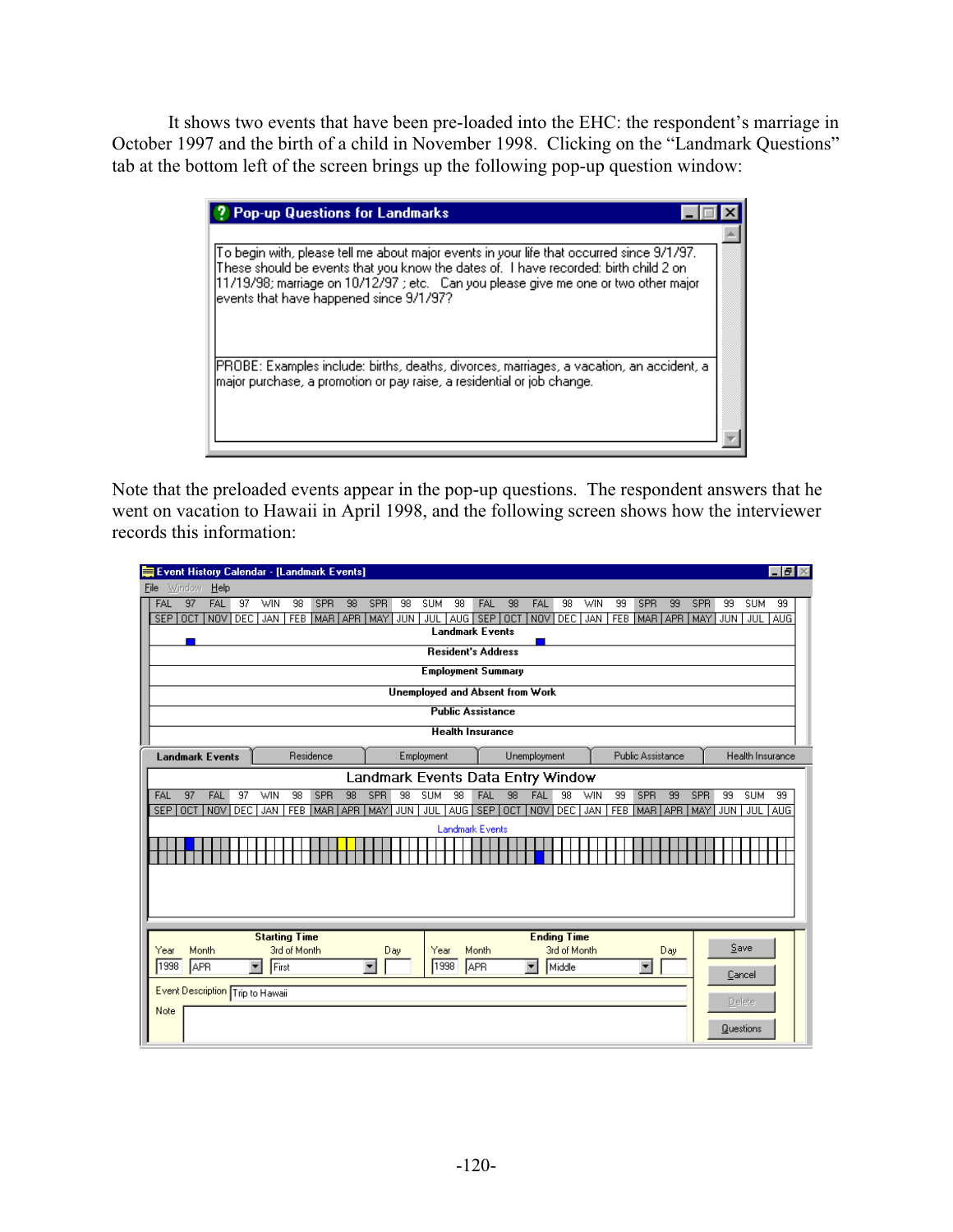The interviewer adds Independence Day in 1999 as a Landmark Event because the respondent is unable to report any other events for 1999. The interview next moves to the Residence History. The following are the pop-up questions for this domain:

| <b>2</b> Pop-up Questions for Residential History                                                                                                                                                  |  |
|----------------------------------------------------------------------------------------------------------------------------------------------------------------------------------------------------|--|
|                                                                                                                                                                                                    |  |
| [Now I want to ask you about all the places you lived or stayed since 9/1/97. This includes<br>any place you lived or stayed for one month or more. When did you move to your current<br>laddress? |  |
| PREVIOUS RESIDENCE: Where did you live before that?<br>TIME LINE: When did you move into that place? When did you move out of that place?                                                          |  |
| ADDRESS: What was the address at that place? [Street number, street name, city, state,<br>Izip code, country]                                                                                      |  |

The respondent begins by telling the interviewer about when he moved into his current residence:

| Event History Calendar - [Residence's Address] |                  |                      |                      |              |                  |             |                               |                        |            |       |                               |    |                                        |                    |            |                  |                          |     |                               |               |                       | $   \mathbb{Z}$ |
|------------------------------------------------|------------------|----------------------|----------------------|--------------|------------------|-------------|-------------------------------|------------------------|------------|-------|-------------------------------|----|----------------------------------------|--------------------|------------|------------------|--------------------------|-----|-------------------------------|---------------|-----------------------|-----------------|
| Window<br>File                                 | $He$ lp          |                      |                      |              |                  |             |                               |                        |            |       |                               |    |                                        |                    |            |                  |                          |     |                               |               |                       |                 |
| 97<br>FAL<br>OCT<br><b>SEP</b>                 | FAL<br>NOV       | 97<br>DEC.           | WIN<br><b>JAN</b>    | 98           | SPR              | 98          | <b>SPR</b><br>FEB MAR APR MAY | 98<br>JUN <sup>1</sup> | <b>SUM</b> | 98    | <b>FAL</b><br>JUL AUG SEP OCT | 98 | FAL                                    | 98<br>NOV DEC      | WIN<br>JAN | 99<br><b>FEB</b> | SPR                      | 99  | <b>SPR</b><br>MAR APR MAY JUN | 99            | <b>SUM</b><br>JUL AUG | 99              |
|                                                |                  |                      |                      |              |                  |             |                               |                        |            |       | <b>Landmark Events</b>        |    |                                        |                    |            |                  |                          |     |                               |               |                       |                 |
|                                                |                  |                      |                      |              |                  |             |                               |                        |            |       | <b>Resident's Address</b>     |    |                                        |                    |            |                  |                          |     |                               |               |                       |                 |
|                                                |                  |                      |                      |              |                  |             |                               |                        |            |       | <b>Employment Summary</b>     |    |                                        |                    |            |                  |                          |     |                               |               |                       |                 |
|                                                |                  |                      |                      |              |                  |             |                               |                        |            |       |                               |    | <b>Unemployed and Absent from Work</b> |                    |            |                  |                          |     |                               |               |                       |                 |
|                                                |                  |                      |                      |              |                  |             |                               |                        |            |       | <b>Public Assistance</b>      |    |                                        |                    |            |                  |                          |     |                               |               |                       |                 |
|                                                |                  |                      |                      |              |                  |             |                               |                        |            |       | <b>Health Insurance</b>       |    |                                        |                    |            |                  |                          |     |                               |               |                       |                 |
| Landmark Events                                |                  |                      |                      |              | <b>Residence</b> |             |                               |                        | Employment |       |                               |    | Unemployment                           |                    |            |                  | <b>Public Assistance</b> |     |                               |               | Health Insurance      |                 |
|                                                |                  |                      |                      |              |                  |             |                               |                        |            |       |                               |    | Residence Data Entry Window            |                    |            |                  |                          |     |                               |               |                       |                 |
| 97<br>FAL                                      | FAL              | $\overline{97}$      | <b>WIN</b>           | 98           | SPR              | 98          | SPR                           | 98                     | <b>SUM</b> | 98    | FAL                           | 98 | <b>FAL</b>                             | 98                 | <b>WIN</b> | 99               | SPR                      | 99  | SPR                           | 99            | <b>SUM</b>            | 99              |
| SEP OCT                                        | NOV <sub>1</sub> | DEC <sup>1</sup>     | <b>JAN</b>           |              |                  |             | FEB MAR APR MAY               | <b>JUN</b>             | JUL        | AUG I | SEP OCT                       |    |                                        | NOV DEC            | JAN        | <b>FEB</b>       | MAR APR                  |     | <b>MAY</b>                    | <b>JUN</b>    | JUL                   | <b>AUG</b>      |
|                                                |                  |                      |                      |              |                  |             |                               |                        |            |       |                               |    |                                        |                    |            |                  |                          |     |                               |               |                       |                 |
|                                                |                  |                      |                      |              |                  |             |                               |                        |            |       |                               |    |                                        |                    |            |                  |                          |     |                               |               |                       |                 |
|                                                |                  |                      |                      |              |                  |             |                               |                        |            |       |                               |    |                                        |                    |            |                  |                          |     |                               |               |                       |                 |
|                                                |                  |                      |                      |              |                  |             |                               |                        |            |       |                               |    |                                        |                    |            |                  |                          |     |                               |               |                       |                 |
|                                                |                  |                      |                      |              |                  |             |                               |                        |            |       |                               |    |                                        |                    |            |                  |                          |     |                               |               |                       |                 |
|                                                |                  |                      | <b>Starting Time</b> |              |                  |             |                               |                        |            |       |                               |    |                                        | <b>Ending Time</b> |            |                  |                          |     |                               |               |                       |                 |
| Year                                           | Month            |                      |                      | 3rd of Month |                  |             |                               | Day                    | Year       |       | Month                         |    |                                        | 3rd of Month       |            |                  |                          | Day |                               | Save          |                       |                 |
| 1998                                           | <b>SEP</b>       | $\blacktriangledown$ | First                |              |                  |             | $\blacksquare$                |                        | lcont      |       | JAN                           |    | $\overline{\phantom{a}}$               | First              |            |                  | $\blacktriangledown$     |     |                               | Cancel        |                       |                 |
| Address                                        | current address  |                      |                      |              |                  | City/St/Zip |                               |                        |            |       |                               |    |                                        | Country            |            |                  |                          |     |                               |               |                       |                 |
| Note                                           |                  |                      |                      |              |                  |             |                               |                        |            |       |                               |    |                                        |                    |            |                  |                          |     |                               | <b>Delete</b> |                       |                 |
|                                                |                  |                      |                      |              |                  |             |                               |                        |            |       |                               |    |                                        |                    |            |                  |                          |     |                               | Questions     |                       |                 |
|                                                |                  |                      |                      |              |                  |             |                               |                        |            |       |                               |    |                                        |                    |            |                  |                          |     |                               |               |                       |                 |

The interviewer next asks about the respondent's previous residence, which is recorded in the following window: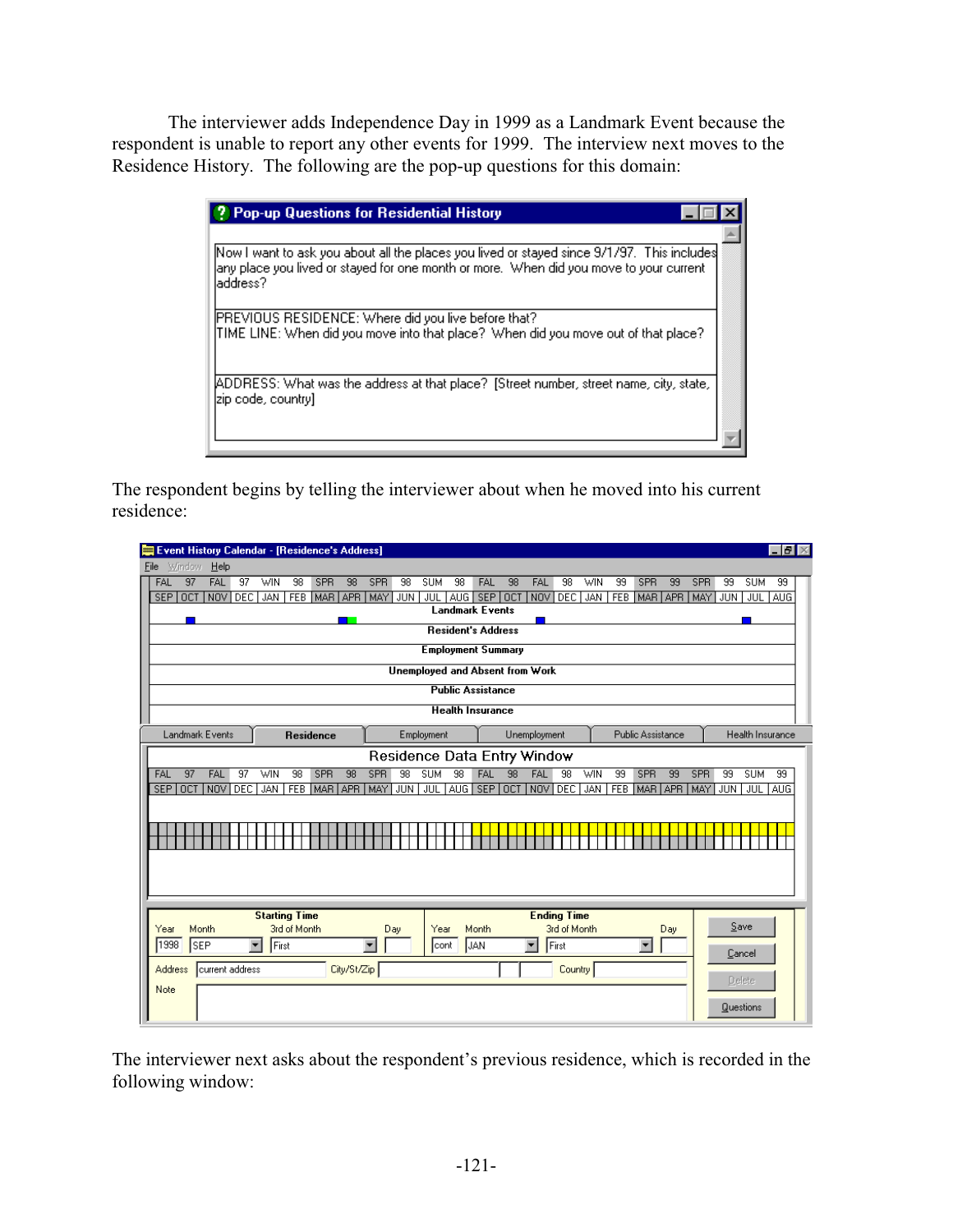|                                | Event History Calendar - [Residence's Address]<br>$  \mathbb{F}$ $\times$ |                          |                      |                 |                  |                 |                          |            |                                        |     |                                     |             |                          |                    |             |            |                          |     |     |                  |                  |     |
|--------------------------------|---------------------------------------------------------------------------|--------------------------|----------------------|-----------------|------------------|-----------------|--------------------------|------------|----------------------------------------|-----|-------------------------------------|-------------|--------------------------|--------------------|-------------|------------|--------------------------|-----|-----|------------------|------------------|-----|
| Window<br>File                 | He                                                                        |                          |                      |                 |                  |                 |                          |            |                                        |     |                                     |             |                          |                    |             |            |                          |     |     |                  |                  |     |
| 97<br>FAL                      | <b>FAL</b>                                                                | $\overline{37}$          | WIN                  | $\overline{98}$ | SPR              | $\overline{98}$ | SPR                      | 98         | <b>SUM</b>                             | 98  | FAL                                 | 98          | <b>FAL</b>               | 98                 | <b>WIN</b>  | 99         | SPR                      | 99  | SPR | 99               | <b>SUM</b>       | 99  |
| $\overline{OCT}$<br><b>SEP</b> | <b>NOV</b>                                                                | Трес                     | <b>JAN</b>           | <b>FEB</b>      | MAR APR          |                 | MAY <sub></sub>          | JUN        | JUL                                    |     | AUG   SEP<br><b>Landmark Events</b> | <b>OCT</b>  | NOV <sup></sup>          | DEC                | <b>JAN</b>  | <b>FEB</b> | MAR APR                  |     | MAY | <b>JUN</b>       | <b>JUL</b>       | AUG |
|                                |                                                                           |                          |                      |                 |                  |                 |                          |            |                                        |     |                                     |             |                          |                    |             |            |                          |     |     |                  |                  |     |
|                                |                                                                           |                          |                      |                 |                  |                 |                          |            |                                        |     | <b>Resident's Address</b>           |             |                          |                    |             |            |                          |     |     |                  |                  |     |
|                                |                                                                           |                          |                      |                 |                  |                 |                          |            |                                        |     | <b>Employment Summary</b>           |             |                          |                    |             |            |                          |     |     |                  |                  |     |
|                                |                                                                           |                          |                      |                 |                  |                 |                          |            | <b>Unemployed and Absent from Work</b> |     |                                     |             |                          |                    |             |            |                          |     |     |                  |                  |     |
|                                |                                                                           |                          |                      |                 |                  |                 |                          |            |                                        |     | <b>Public Assistance</b>            |             |                          |                    |             |            |                          |     |     |                  |                  |     |
|                                |                                                                           |                          |                      |                 |                  |                 |                          |            |                                        |     | <b>Health Insurance</b>             |             |                          |                    |             |            |                          |     |     |                  |                  |     |
| Landmark Events                |                                                                           |                          |                      |                 | <b>Residence</b> |                 |                          |            | Employment                             |     |                                     |             | Unemployment             |                    |             |            | <b>Public Assistance</b> |     |     |                  | Health Insurance |     |
|                                |                                                                           |                          |                      |                 |                  |                 |                          |            | Residence Data Entry Window            |     |                                     |             |                          |                    |             |            |                          |     |     |                  |                  |     |
| 97<br>FAL                      | <b>FAL</b>                                                                | $\overline{37}$          | WIN                  | 98              | SPR              | 98              | <b>SPR</b>               | 98         | <b>SUM</b>                             | 98  | FAL                                 | 98          | <b>FAL</b>               | 98                 | WIN         | 99         | SPR                      | 99  | SPR | 99               | <b>SUM</b>       | 99  |
| <b>OCT</b><br><b>SEP</b>       | NOV                                                                       | <b>DEC</b>               | <b>JAN</b>           |                 | FEB MAR APR      |                 | MAY <sup>1</sup>         | <b>JUN</b> | <b>JUL</b>                             | AUG |                                     | SEP OCT NOV |                          | DEC <sup>1</sup>   | <b>JAN</b>  |            | FEB MAR APR              |     | MAY | JUN <sup>1</sup> | JUL AUG          |     |
|                                |                                                                           |                          |                      |                 |                  |                 |                          |            |                                        |     | current address                     |             |                          |                    |             |            |                          |     |     |                  |                  |     |
|                                |                                                                           |                          |                      |                 |                  |                 |                          |            |                                        |     |                                     |             |                          |                    |             |            |                          |     |     |                  |                  |     |
|                                |                                                                           |                          |                      |                 |                  |                 |                          |            |                                        |     |                                     |             |                          |                    |             |            |                          |     |     |                  |                  |     |
|                                |                                                                           |                          |                      |                 |                  |                 |                          |            |                                        |     |                                     |             |                          |                    |             |            |                          |     |     |                  |                  |     |
|                                |                                                                           |                          |                      |                 |                  |                 |                          |            |                                        |     |                                     |             |                          |                    |             |            |                          |     |     |                  |                  |     |
|                                |                                                                           |                          |                      |                 |                  |                 |                          |            |                                        |     |                                     |             |                          |                    |             |            |                          |     |     |                  |                  |     |
|                                |                                                                           |                          | <b>Starting Time</b> |                 |                  |                 |                          |            |                                        |     |                                     |             |                          | <b>Ending Time</b> |             |            |                          |     |     |                  | Save             |     |
| Year<br>11997                  | Month                                                                     |                          |                      | 3rd of Month    |                  |                 |                          | Day        | Year<br>1998                           |     | Month                               |             |                          | 3rd of Month       |             |            |                          | Day |     |                  |                  |     |
|                                | IJAN                                                                      | $\overline{\phantom{a}}$ |                      | Middle          |                  |                 | $\overline{\phantom{a}}$ |            |                                        |     | AUG                                 |             | $\overline{\phantom{a}}$ | Last               |             |            | $\blacktriangledown$     |     |     | Cancel           |                  |     |
| Address                        | 1700 Main Street                                                          |                          |                      |                 |                  |                 | City/St/Zip Santa Monica |            |                                        |     |                                     | CA          | 90407                    |                    | Country USA |            |                          |     |     |                  | <b>Delete</b>    |     |
| Note                           |                                                                           |                          |                      |                 |                  |                 |                          |            |                                        |     |                                     |             |                          |                    |             |            |                          |     |     |                  |                  |     |
|                                |                                                                           |                          |                      |                 |                  |                 |                          |            |                                        |     |                                     |             |                          |                    |             |            |                          |     |     |                  | <b>Questions</b> |     |
|                                |                                                                           |                          |                      |                 |                  |                 |                          |            |                                        |     |                                     |             |                          |                    |             |            |                          |     |     |                  |                  |     |

Since these two addresses complete the entire residence timeline, the interviewer moves on to the Employment domain and the following set of pop-up questions:

| <sup>2</sup> Pop-up Questions for Employment                                                                                                                                                                                                                                                                                                                                                                                                                                                                                                                                                                                                                                                                                         |  |
|--------------------------------------------------------------------------------------------------------------------------------------------------------------------------------------------------------------------------------------------------------------------------------------------------------------------------------------------------------------------------------------------------------------------------------------------------------------------------------------------------------------------------------------------------------------------------------------------------------------------------------------------------------------------------------------------------------------------------------------|--|
| [EMPLOYER NAME: What is/was the name of your employer, the company you<br>[work/worked for, or this business?]<br>EMPLOYER ADDRESS: What is/was the address of (your employer/this company/this)<br>lbusiness)?<br>IOCCUPATION: What kind of work are/were you doing at this job?<br>ACTIVITIES/DUTIES: What are/were your most important activities or duties at this job?<br>FULL/PART TIME: Do/did you work full-time or part-time at this job?<br>HOURS PER WEEK: How many hours per week on average do/did you work at this job?<br>PROFIT/LOSS: How much total income (profits) did you receive from this business during<br>the last 12 months? How much was your loss?<br>WAGE/SALARY: What is/was your wage rate or salary? |  |

The respondent begins by reporting a job that he worked at when he lived at the previous residence he just identified to the interviewer (rather than his current job):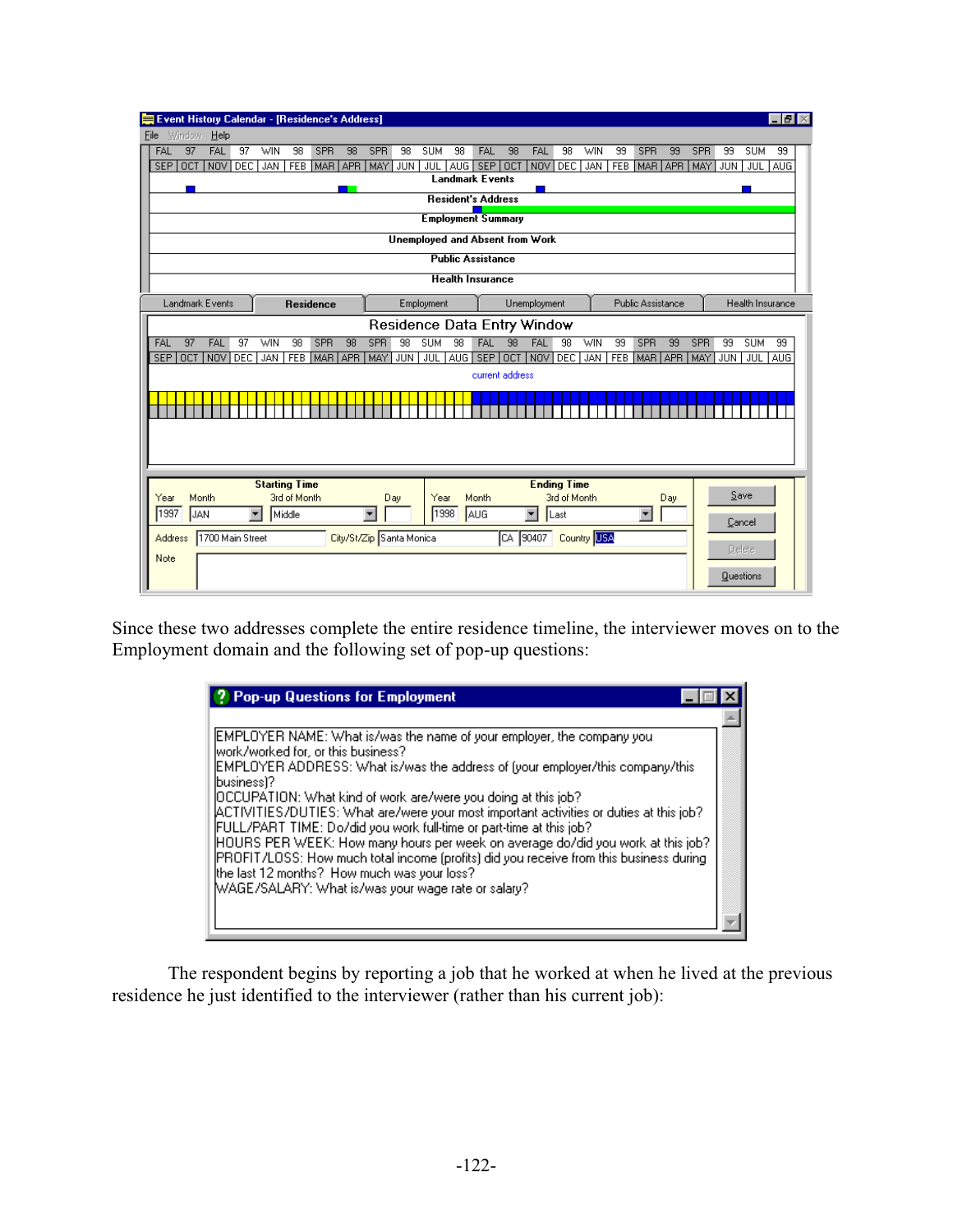|                                                                                                                                                                                                                                                                     |                  |                        |     |             |                      | Event History Calendar - [Employment]          |            |                        |             |                   |            |                                                |             |              |                      |                     |    |                      |     |            |      |                  | - 0        |                          |
|---------------------------------------------------------------------------------------------------------------------------------------------------------------------------------------------------------------------------------------------------------------------|------------------|------------------------|-----|-------------|----------------------|------------------------------------------------|------------|------------------------|-------------|-------------------|------------|------------------------------------------------|-------------|--------------|----------------------|---------------------|----|----------------------|-----|------------|------|------------------|------------|--------------------------|
| Window<br><u>Help</u><br>File<br>97<br>FAL<br>$\overline{97}$<br>WIN<br>98<br>SPR<br>98<br>SPR<br>98<br><b>FAL</b><br>98<br>SPR<br>SPR<br><b>SUM</b><br><b>FAL</b><br>98<br><b>SUM</b><br>FAL<br>98<br><b>WIN</b><br>99<br>99<br>99<br>99<br>SEP OCT<br>FEB MAR APR |                  |                        |     |             |                      |                                                |            |                        |             |                   |            |                                                |             |              |                      |                     |    |                      |     |            |      |                  |            |                          |
|                                                                                                                                                                                                                                                                     |                  |                        |     |             |                      |                                                |            |                        |             |                   |            |                                                |             |              |                      |                     |    |                      |     |            |      |                  |            |                          |
| <b>SEP</b>                                                                                                                                                                                                                                                          | <b>OCT</b>       | <b>NOV</b>             | DEC | JAN         | <b>FEB</b>           | MAR <sup>I</sup>                               | <b>APR</b> | MAY                    | JUN         | JUL               | AUG        | <b>Landmark Events</b>                         |             | NOV          | DEC                  | <b>JAN</b>          |    |                      |     | MAY        | JUN  | JUL 1            | <b>AUG</b> |                          |
|                                                                                                                                                                                                                                                                     |                  |                        |     |             |                      |                                                |            |                        |             |                   |            |                                                |             |              |                      |                     |    |                      |     |            |      |                  |            |                          |
|                                                                                                                                                                                                                                                                     |                  |                        |     |             |                      |                                                |            |                        |             |                   |            | <b>Resident's Address</b>                      |             |              |                      |                     |    |                      |     |            |      |                  |            |                          |
|                                                                                                                                                                                                                                                                     |                  |                        |     |             |                      |                                                |            |                        |             |                   |            | <b>Employment Summary</b>                      |             |              |                      |                     |    |                      |     |            |      |                  |            |                          |
|                                                                                                                                                                                                                                                                     |                  |                        |     |             |                      |                                                |            |                        |             |                   |            | Unemployed and Absent from Work                |             |              |                      |                     |    |                      |     |            |      |                  |            |                          |
|                                                                                                                                                                                                                                                                     |                  |                        |     |             |                      |                                                |            |                        |             |                   |            | <b>Public Assistance</b>                       |             |              |                      |                     |    |                      |     |            |      |                  |            |                          |
|                                                                                                                                                                                                                                                                     |                  |                        |     |             |                      |                                                |            |                        |             |                   |            | <b>Health Insurance</b>                        |             |              |                      |                     |    |                      |     |            |      |                  |            |                          |
|                                                                                                                                                                                                                                                                     |                  | <b>Landmark Events</b> |     |             |                      | Residence                                      |            |                        |             | <b>Employment</b> |            |                                                |             | Unemployment |                      |                     |    | Public Assistance    |     |            |      | Health Insurance |            |                          |
|                                                                                                                                                                                                                                                                     |                  |                        |     |             |                      |                                                |            |                        |             |                   |            | <b>Employment Data Entry Window</b>            |             |              |                      |                     |    |                      |     |            |      |                  |            |                          |
| FAL                                                                                                                                                                                                                                                                 | 97               | <b>FAL</b>             | 97  | <b>WIN</b>  | 98                   | SPR                                            | 98         | <b>SPR</b>             | 98          | <b>SUM</b>        | 98         | FAL                                            | 98          | FAL          | 98                   | <b>WIN</b>          | 99 | <b>SPR</b>           | 99  | <b>SPR</b> | 99   | <b>SUM</b>       | 99         | ۰                        |
| <b>SEP</b>                                                                                                                                                                                                                                                          | $\overline{OCT}$ | NOV DEC                |     | <b>JAN</b>  | <b>FEB</b>           | MAR APR                                        |            | MAY.                   | <b>JUN</b>  | JUL               | <b>AUG</b> |                                                | SEP OCT     | NOV          | <b>DEC</b>           | <b>JAN</b>          |    | FEB MAR APR          |     | MAY        | JUN. |                  | JUL AUG    |                          |
|                                                                                                                                                                                                                                                                     |                  |                        |     |             |                      |                                                |            |                        |             |                   |            | Employer#1                                     |             |              |                      |                     |    |                      |     |            |      |                  |            |                          |
|                                                                                                                                                                                                                                                                     |                  |                        |     |             |                      |                                                |            |                        |             |                   |            |                                                |             |              |                      |                     |    |                      |     |            |      |                  |            |                          |
|                                                                                                                                                                                                                                                                     |                  |                        |     |             |                      |                                                |            |                        |             |                   |            |                                                |             |              |                      |                     |    |                      |     |            |      |                  |            |                          |
|                                                                                                                                                                                                                                                                     |                  |                        |     |             |                      |                                                |            |                        |             |                   |            |                                                |             |              |                      |                     |    |                      |     |            |      |                  |            |                          |
|                                                                                                                                                                                                                                                                     |                  |                        |     |             |                      |                                                |            |                        |             |                   |            | Employer#2                                     |             |              |                      |                     |    |                      |     |            |      |                  |            |                          |
|                                                                                                                                                                                                                                                                     |                  |                        |     |             |                      |                                                |            |                        |             |                   |            |                                                |             |              |                      |                     |    |                      |     |            |      |                  |            | $\overline{\phantom{a}}$ |
|                                                                                                                                                                                                                                                                     |                  |                        |     |             | <b>Starting Time</b> |                                                |            |                        |             |                   |            |                                                |             |              | <b>Ending Time</b>   |                     |    |                      |     |            |      | Save             |            |                          |
| Year<br>1997                                                                                                                                                                                                                                                        | Month<br>AUG     |                        | ▼   | First       | 3rd of Month         |                                                |            |                        | Day         | Year              | 1998       | Month<br>JUN                                   |             | ▼            | 3rd of Month<br>Last |                     |    | $\blacktriangledown$ | Day |            |      |                  |            |                          |
|                                                                                                                                                                                                                                                                     |                  |                        |     |             |                      |                                                |            |                        |             |                   |            |                                                |             |              |                      |                     |    |                      |     |            |      | Cancel           |            |                          |
|                                                                                                                                                                                                                                                                     |                  | Employer Trader Joe's  |     |             |                      |                                                |            | Address 3400 Pico Blvd |             |                   |            |                                                | City-St-Zip |              | Santa Monica         |                     |    | CA 90405             |     |            |      | Delete           |            |                          |
|                                                                                                                                                                                                                                                                     |                  |                        |     |             |                      | Occupation Crew member in retail grocery store |            |                        |             |                   |            | Activities/Duties cash register, stock shelves |             |              |                      | Full/Part-time Part |    |                      |     |            |      |                  |            |                          |
| Weekly Hrs                                                                                                                                                                                                                                                          |                  |                        | 25  | Profit/Loss |                      |                                                |            |                        | Wage/Salary |                   |            | \$9.00                                         | per         | l Hour       |                      |                     |    | <b>Enter Note</b>    |     |            |      | Questions        |            |                          |

When the interviewer finishes entering the information and clicks on "Save," the following popup window appears:

| <b>Position Changes</b>                                                                                     |  |
|-------------------------------------------------------------------------------------------------------------|--|
| POSITION CHANGES: Did you have any changes in position or salary at this job between 8/1/97<br>and 6/21/98? |  |
| <br>No<br>res.                                                                                              |  |
| and ant save "Ves" than following instructions enneary                                                      |  |

If the respondent says "Yes," then following instructions appear:

| <b>Position Changes</b> |                                                                                                    |
|-------------------------|----------------------------------------------------------------------------------------------------|
|                         | PLEASE REVISE STARTING TIME FOR THIS SPELL AND ENTER ANOTHER SPELL<br>WITH NEW POSITION OR SALARY. |
|                         |                                                                                                    |

The interviewer goes back to the calendar to enter a separate spell. Note that the window that opens has the employer's name and address filled-in. This is because the interviewer is still working with the pair of bars associated with Employer #1. At the bottom of the Calendar Data Entry Window the pair of bars associated with Employer #2 are visible, which the interviewer completes with the respondent, yielding the following complete employment history: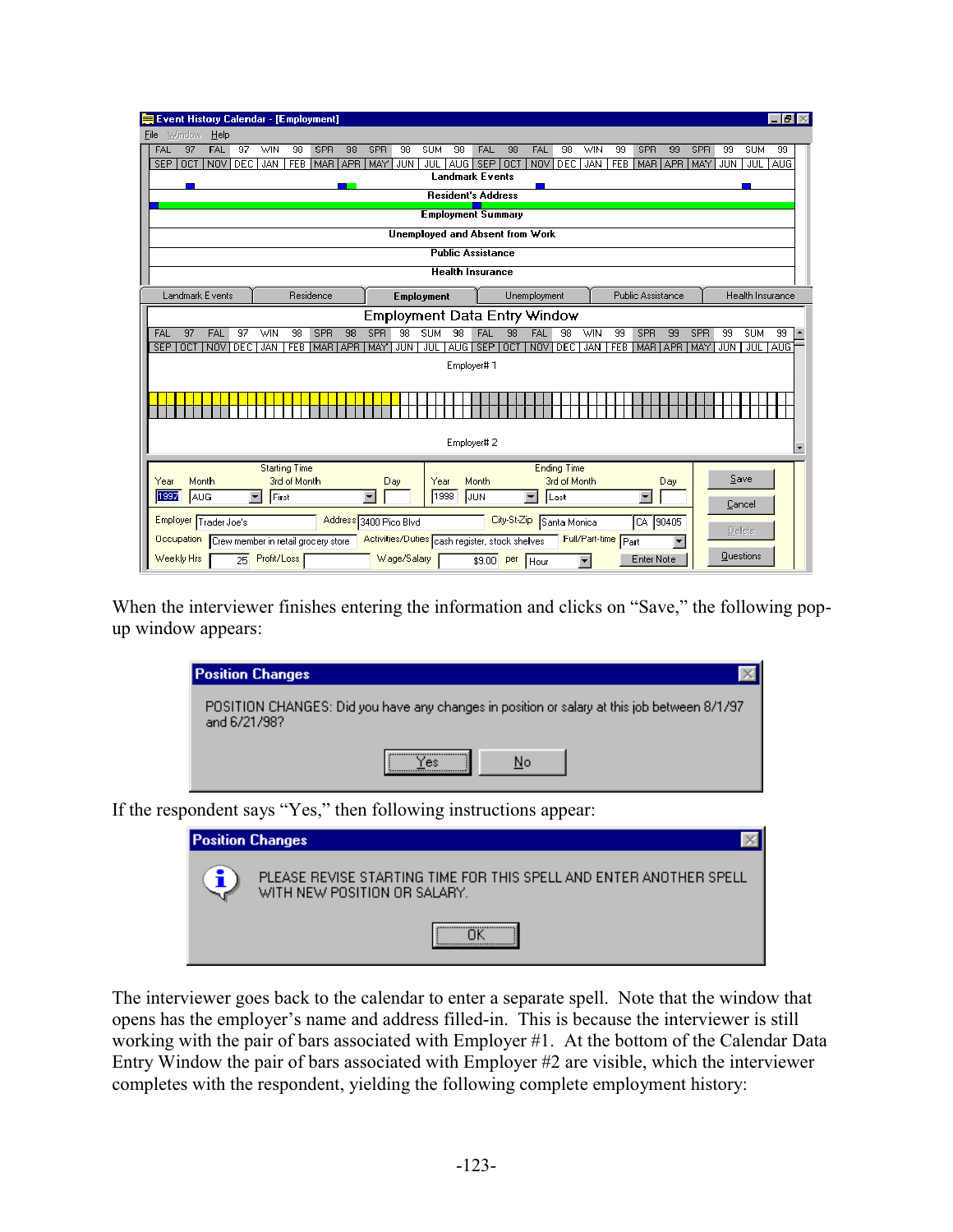| Event History Calendar - [Employment]  |                 |            |            |           |            |                                                       |            |                              |                           |            |            |                                        |         |            |            |                                                                                 |     |            |            |                  | -151                           |  |
|----------------------------------------|-----------------|------------|------------|-----------|------------|-------------------------------------------------------|------------|------------------------------|---------------------------|------------|------------|----------------------------------------|---------|------------|------------|---------------------------------------------------------------------------------|-----|------------|------------|------------------|--------------------------------|--|
| Window<br>$He$ lp<br><b>File</b>       |                 |            |            |           |            |                                                       |            |                              |                           |            |            |                                        |         |            |            |                                                                                 |     |            |            |                  |                                |  |
| <b>FAL</b><br>97<br>FAL                | 97              | WIN        | 98         | SPR       | 98         | SPR                                                   | 98         | <b>SUM</b>                   | 98                        | FAL        | 98         | <b>FAL</b>                             | 98      | <b>WIN</b> | 99         | SPR                                                                             | 99  | SPR        | 99         | <b>SUM</b>       | 99                             |  |
| OCT<br><b>SEP</b>                      | NOV DEC         | JAN FEB    |            | MAR APR   |            | MAY   JUN                                             |            | JUL                          | <b>Landmark Events</b>    | AUG SEP    | l oct      |                                        | NOV DEC |            | JAN FEB    | MAR LAPR                                                                        |     | MAY   JUN  |            | JUL AUG          |                                |  |
|                                        |                 |            |            |           |            |                                                       |            |                              |                           |            |            |                                        |         |            |            |                                                                                 |     |            |            |                  |                                |  |
|                                        |                 |            |            |           |            |                                                       |            |                              | <b>Resident's Address</b> |            |            |                                        |         |            |            |                                                                                 |     |            |            |                  |                                |  |
|                                        |                 |            |            |           |            |                                                       |            |                              | <b>Employment Summary</b> |            |            |                                        |         |            |            |                                                                                 |     |            |            |                  |                                |  |
|                                        |                 |            |            |           |            |                                                       |            |                              |                           |            |            | <b>Unemployed and Absent from Work</b> |         |            |            |                                                                                 |     |            |            |                  |                                |  |
|                                        |                 |            |            |           |            |                                                       |            |                              | <b>Public Assistance</b>  |            |            |                                        |         |            |            |                                                                                 |     |            |            |                  |                                |  |
|                                        |                 |            |            |           |            |                                                       |            |                              | <b>Health Insurance</b>   |            |            |                                        |         |            |            |                                                                                 |     |            |            |                  |                                |  |
| Landmark Events                        |                 |            |            | Residence |            |                                                       |            | <b>Employment</b>            |                           |            |            | Unemployment                           |         |            |            | Public Assistance                                                               |     |            |            | Health Insurance |                                |  |
|                                        |                 |            |            |           |            | <b>Employment Data Entry Window</b>                   |            |                              |                           |            |            |                                        |         |            |            |                                                                                 |     |            |            |                  |                                |  |
| 97<br>FAL<br>FAL                       | $\overline{97}$ | <b>WIN</b> | 98         | SPR       | 98         | SPR                                                   | 98         | <b>SUM</b>                   | 98                        | FAL        | 98         | FAL                                    | 98      | WIN        | 99         | SPR                                                                             | 99  | SPR        | 99         | <b>SUM</b>       | 99<br>$\overline{\phantom{a}}$ |  |
| <b>SEP</b><br><b>NOV</b><br><b>DCT</b> | <b>DEC</b>      | JAN        | <b>FEB</b> | MAR       | <b>APR</b> | MAY                                                   | <b>JUN</b> | JUL                          | <b>AUG</b>                | <b>SEP</b> | <b>OCT</b> | NOV                                    | DEC     | <b>JAN</b> | <b>FEB</b> | MAR <sup>1</sup>                                                                | APR | <b>MAY</b> | <b>JUN</b> | <b>JUL</b>       | AUG <sup></sup>                |  |
|                                        |                 |            |            |           |            |                                                       |            |                              |                           |            |            |                                        |         |            |            |                                                                                 |     |            |            |                  |                                |  |
|                                        |                 |            |            |           |            | Crew member in retail grocery store                   |            |                              |                           |            |            |                                        |         |            |            |                                                                                 |     |            |            |                  |                                |  |
|                                        |                 |            |            |           |            | Target, Sepulveda and Culver, West Los Angeles, CA, d |            |                              |                           |            |            |                                        |         |            |            |                                                                                 |     |            |            |                  |                                |  |
|                                        |                 |            |            |           |            |                                                       |            | <b>Assistant Team Leader</b> |                           |            |            |                                        |         |            |            |                                                                                 |     |            |            |                  |                                |  |
|                                        |                 |            |            |           |            |                                                       |            |                              |                           |            |            |                                        |         |            |            |                                                                                 |     |            |            |                  |                                |  |
|                                        |                 |            |            |           |            |                                                       |            |                              |                           |            |            |                                        |         |            |            |                                                                                 |     |            |            |                  |                                |  |
|                                        |                 |            |            |           |            |                                                       |            |                              |                           |            |            |                                        |         |            |            |                                                                                 |     |            |            |                  |                                |  |
|                                        |                 |            |            |           |            |                                                       |            |                              |                           |            |            |                                        |         |            |            |                                                                                 |     |            |            |                  |                                |  |
|                                        |                 |            |            |           |            |                                                       |            |                              |                           |            |            |                                        |         |            |            |                                                                                 |     |            |            |                  |                                |  |
| <b>Employment Questions</b>            |                 |            |            |           |            |                                                       |            |                              |                           |            |            |                                        |         |            |            |                                                                                 |     |            |            |                  |                                |  |
|                                        |                 |            |            |           |            |                                                       |            |                              |                           |            |            |                                        |         |            |            |                                                                                 |     |            |            |                  |                                |  |
|                                        | Exit            |            |            |           |            |                                                       |            |                              |                           |            |            |                                        |         |            |            | Copyright 2000. The Regents of the University of Michigan. All Rights Reserved. |     |            |            |                  |                                |  |

Clicking on the "Unemployment Questions" button in the next domain brings up the following window:

| ? Unemployed/Absent From Work           |                    |        |
|-----------------------------------------|--------------------|--------|
| Which questions would you like to view? |                    |        |
| $\bigcap$ Unemployment                  | ○ Absent From Work | Cancel |

Choosing "Unemployment" brings up the following set of pop-up questions:

| ? Questions On Unemployment                                                                                                                                                                                                                                                                                                          |  |
|--------------------------------------------------------------------------------------------------------------------------------------------------------------------------------------------------------------------------------------------------------------------------------------------------------------------------------------|--|
| NON-WORK PERIODS: From the calendar, it looks like you were not working between<br>and sthat correct?<br>M/ORK PERIODS: Was there any period, during the times you told me you were working,<br>when you were actually out of work?                                                                                                  |  |
| MAKING MONEY: Did you do anything to make money during this period?<br>REASON NOT WORKING: Why weren 't you working?<br>PROBE: Were you fired or laid off from a job, retired, in school, a homemaker, sick or<br>hospitalized, on disability, or something else?<br>LOOKING FOR WORK: Were you looking for work during this period? |  |
|                                                                                                                                                                                                                                                                                                                                      |  |

When "Absent from Work" is chosen, the following questions appear: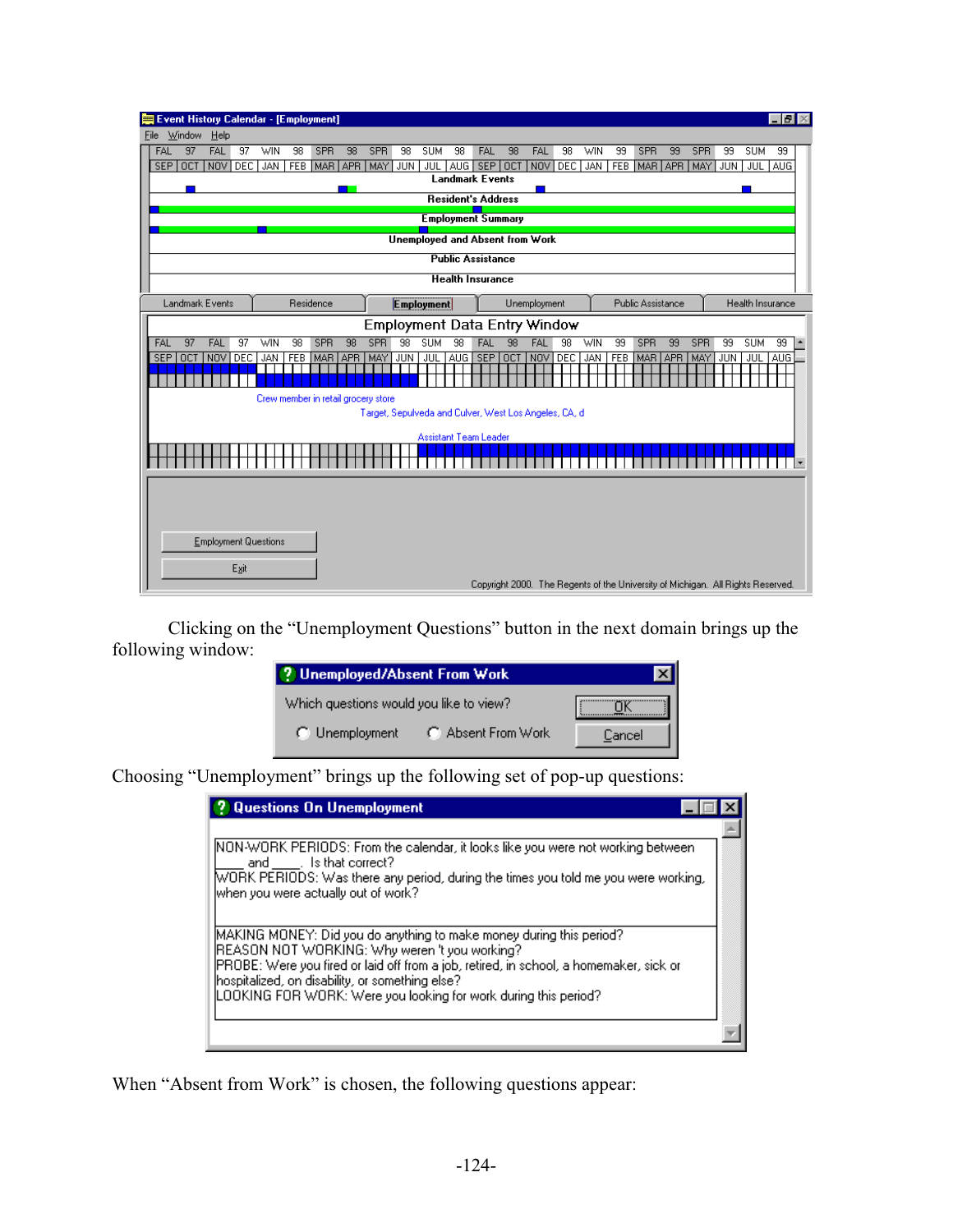| <b>Questions On Absense From Work</b>                                                                                                                                                                                                      |  |
|--------------------------------------------------------------------------------------------------------------------------------------------------------------------------------------------------------------------------------------------|--|
| [WORK PERIODS: During the times you were employed since 9/1/97, did you miss work<br>for a period of one month or more?<br>[PROBE: Were you on sick leave, vacation, on disability, on maternity or paternity leave, or<br>something else? |  |
| [REASON FOR WORK ABSENCE: Why weren't you working?<br>PROBE: Were you laid off, temporarily absent, on strike, on maternity or paternity leave, on<br>disability, or something else?                                                       |  |
|                                                                                                                                                                                                                                            |  |

The respondent reports a single Absent from Work spell, which was one-month of paternity leave that occurred following the birth of his second child in November 1998. This is recorded using the calendar bar to record the beginning and ending dates and the drop down menu for "Reason not working," as shown in the following screen:

| Event History Calendar - [Unemployment]                          |                                                                                      |                                        |                                         |                                                    | - 151                  |
|------------------------------------------------------------------|--------------------------------------------------------------------------------------|----------------------------------------|-----------------------------------------|----------------------------------------------------|------------------------|
| Window<br>Help<br>File                                           |                                                                                      |                                        |                                         |                                                    |                        |
| 97<br>FAL<br>$\overline{97}$<br>FAL                              | SPR<br>WIN<br>98<br>98                                                               | SPR<br>98<br><b>SUM</b><br>98          | <b>FAL</b><br>98<br>FAL<br>98           | 99<br>SPR<br>99<br>SPR<br><b>WIN</b>               | <b>SUM</b><br>99<br>99 |
| <b>SEP</b><br><b>OCT</b><br>NOV <sup>1</sup><br>DEC <sup>1</sup> | JAN<br>FEB MAR APR                                                                   | MAY I<br>JUN                           | JUL AUG SEP OCT NOV<br>DEC <sup>1</sup> | JAN<br>FEB MAR APR MAY                             | JUL AUG<br>  JUN       |
|                                                                  |                                                                                      | <b>Landmark Events</b>                 |                                         |                                                    |                        |
|                                                                  |                                                                                      | <b>Resident's Address</b>              |                                         |                                                    |                        |
|                                                                  |                                                                                      | <b>Employment Summary</b>              |                                         |                                                    |                        |
|                                                                  |                                                                                      | <b>Unemployed and Absent from Work</b> |                                         |                                                    |                        |
|                                                                  |                                                                                      | <b>Public Assistance</b>               |                                         |                                                    |                        |
|                                                                  |                                                                                      | <b>Health Insurance</b>                |                                         |                                                    |                        |
| Landmark Events                                                  | Residence                                                                            | Employment                             | <b>Unemployment</b>                     | Public Assistance                                  | Health Insurance       |
|                                                                  |                                                                                      | UNEMP/WORK ABSENCE Data Entry Window   |                                         |                                                    |                        |
| FAL<br>97<br>FAL<br>97                                           | <b>WIN</b><br>98<br><b>SPR</b><br>98                                                 | <b>SPR</b><br>98<br><b>SUM</b><br>98   | 98<br>FAL<br>98<br>FAL                  | <b>WIN</b><br>99<br><b>SPR</b><br><b>SPR</b><br>99 | 99<br><b>SUM</b><br>99 |
| SEP OCT<br>NOV <sup>1</sup><br>DEC <sup>1</sup>                  | FEB MAR APR MAY<br>JAN                                                               | JUN <sup>1</sup><br>JUL 1<br>AUG I     | SEP OCT<br>NOV DEC                      | JAN   FEB   MAR   APR   MAY                        | <b>JUN</b><br>JUL AUG  |
|                                                                  |                                                                                      | Unemployment                           |                                         |                                                    |                        |
|                                                                  |                                                                                      |                                        |                                         |                                                    |                        |
|                                                                  |                                                                                      |                                        |                                         |                                                    |                        |
|                                                                  |                                                                                      | <b>Absent From Work</b>                |                                         |                                                    |                        |
|                                                                  |                                                                                      |                                        |                                         |                                                    |                        |
|                                                                  | Laid off from a job                                                                  |                                        |                                         |                                                    |                        |
| <b>Starting</b>                                                  | On strike                                                                            |                                        |                                         |                                                    |                        |
| Month<br>Year                                                    | Temporarily absent from a job (paid/unpaid leave)<br>On maternity or paternity leave |                                        |                                         |                                                    | Save                   |
| 1998<br><b>INOV</b>                                              | ¶ On disability                                                                      |                                        |                                         |                                                    |                        |
|                                                                  | Sick or hospitalized yourself<br>Looking after someone else who was sick             |                                        |                                         |                                                    | Cancel                 |
| Making money                                                     | On vacation                                                                          |                                        |                                         |                                                    | <b>Delete</b>          |
| Reason for not working                                           |                                                                                      |                                        |                                         |                                                    |                        |
| Note                                                             |                                                                                      |                                        |                                         |                                                    | Questions              |

The following are the pop-up questions form the next domain, which covers public assistance: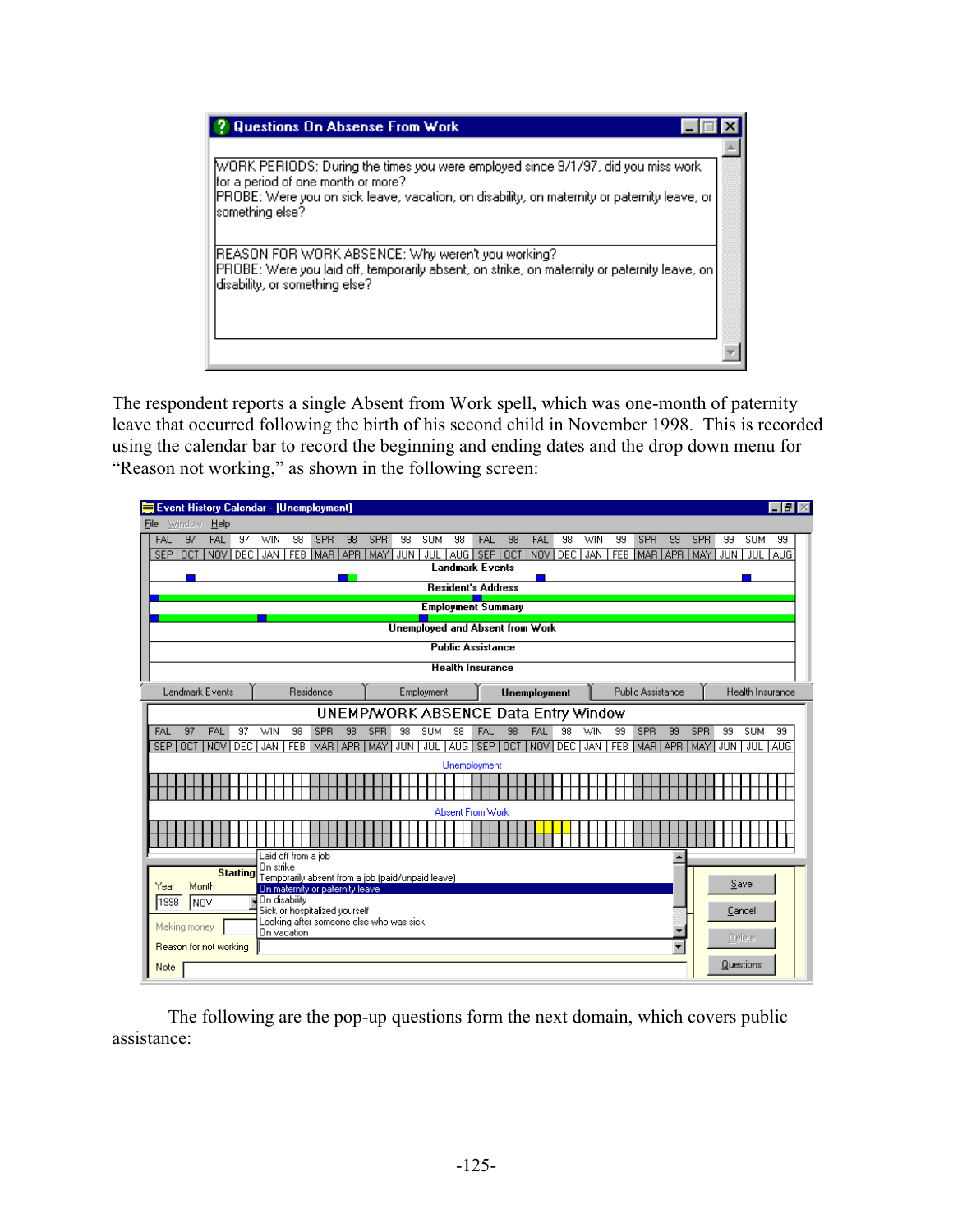| <b>Questions for Program Participation</b>                                                                                                                                                                                                                                          |
|-------------------------------------------------------------------------------------------------------------------------------------------------------------------------------------------------------------------------------------------------------------------------------------|
| Next, let's talk about any times since 9/1/97 that you received public assistance. First let's<br>ltalk about Food Stamps.                                                                                                                                                          |
| CURRENT FOOD STAMPS: Are you [or your children] currently receiving Food Stamps?<br>TIME LINE: When did you start receiving Food Stamps?                                                                                                                                            |
| PREVIOUS FOOD STAMPS: Were there any (other) times since 9/1/97 that you [or your<br>children] received Food Stamps?<br>TIME LINE: When did you start recieving Food Stamps this time? When did you stop?<br>Any other times?                                                       |
| CURRENT AFDC/CALWORKS/TANF: Are you for your children] currently receiving<br>lAFDC/CalwORKS/TANF?<br>TIME LINE: When did you start receiving AFDC/CalWORKS/TANF?                                                                                                                   |
| PREVIOUS AFDC/CALWORKS/TANF: Were there any (other) times since 9/1/97 that<br>vou for vour children] received AFDC/CalWORKS/TANF?<br>TIME LINE: When did you start recieving AFDC/CalWORKS/TANF this time? When did<br>you stop? Any other times?                                  |
| CURRENT GENERAL RELIEF: Are you for your children] currently receiving General<br>[Relief or General Assistance?]<br>TIME LINE: When did you start receiving General Relief or General Assistance?                                                                                  |
| PREVIOUS GENERAL RELIEF: Were there any (other) times since 9/1/97 that you [or<br>[your children] received General Relief or General Assistance?<br>TIME LINE: When did you start recieving General Relief or General Assistance this time?<br>When did you stop? Any other times? |
| CURRENT SSI: Are you [or your children] currently receiving SSI?<br>TIME LINE: When did you start receiving SSI?                                                                                                                                                                    |
| [PREVIOUS SSI: Were there any (other) times since 9/1/97 that you [or your children].<br>lreceived SSI?<br>TIME LINE: When did you start recieving SSI this time? When did you stop? Any other                                                                                      |

 This history remains blank because the respondent did not receive any form of public assistance during the two-year period covered by the EHC: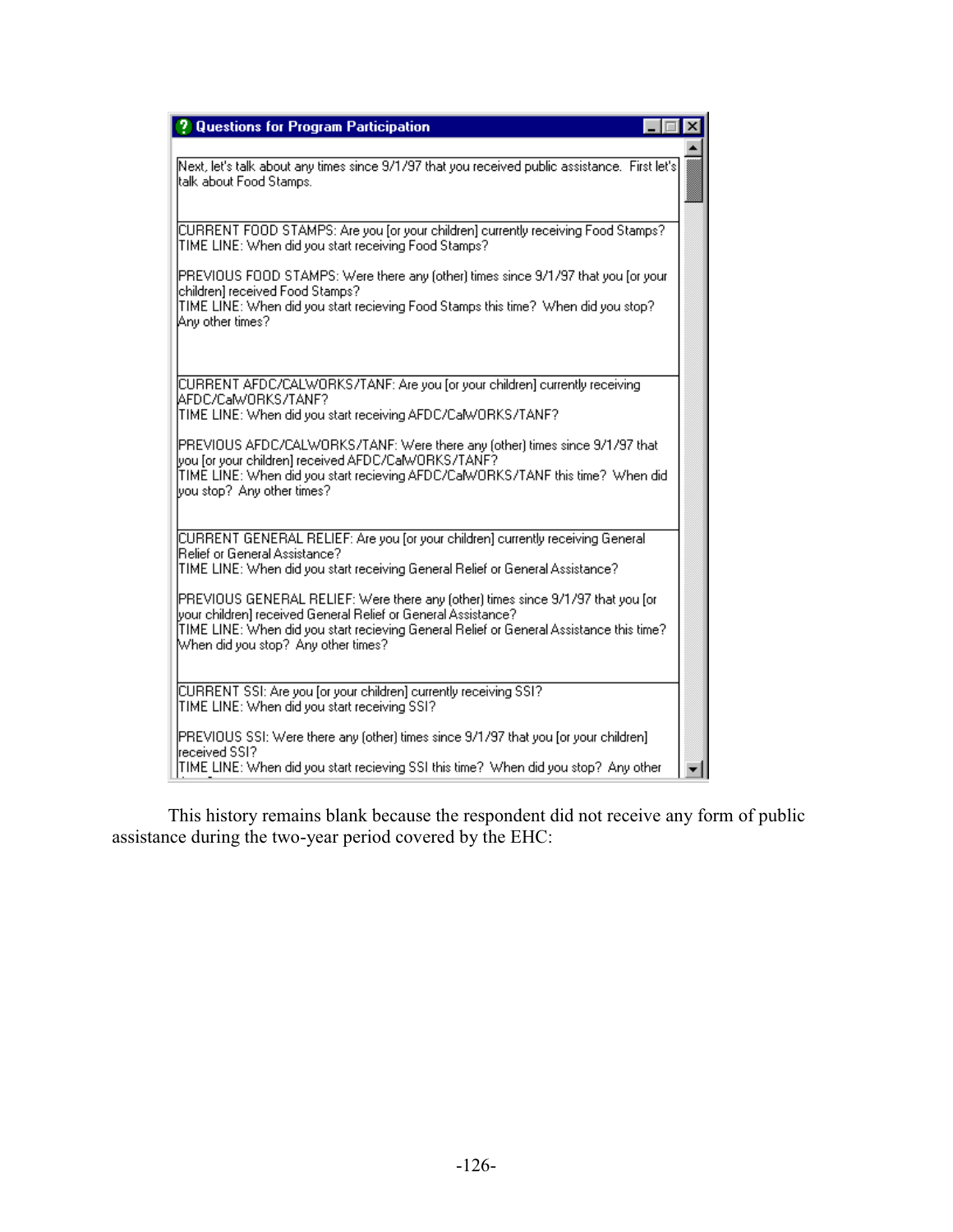|                                     | Event History Calendar - [Public Assistance] |                                                                    |                                           |                                                                                 | -151                         |
|-------------------------------------|----------------------------------------------|--------------------------------------------------------------------|-------------------------------------------|---------------------------------------------------------------------------------|------------------------------|
| Window<br>He<br>File                |                                              |                                                                    |                                           |                                                                                 |                              |
| 97<br>FAL<br>$\overline{97}$<br>FAL | WIN<br>98<br><b>SPR</b><br>98                | <b>SPR</b><br>$\overline{98}$<br>98<br><b>SUM</b>                  | 98<br>FAL<br>FAL<br>98                    | <b>WIN</b><br>99<br>SPR<br>99<br><b>SPR</b>                                     | 99<br><b>SUM</b><br>99       |
| <b>SEP</b><br>OCT<br>NOV DEC        | <b>JAN</b><br>MAR APR<br><b>FEB</b>          | <b>MAY</b><br><b>JUN</b><br>AUG I<br>JUL<br><b>Landmark Events</b> | SEP OCT<br>NOV <sup>1</sup><br><b>DEC</b> | <b>JAN</b><br>MAR APR<br><b>FEB</b>                                             | JUL AUG<br><b>I MAY LJUN</b> |
|                                     |                                              |                                                                    |                                           |                                                                                 |                              |
|                                     |                                              | <b>Resident's Address</b>                                          |                                           |                                                                                 |                              |
|                                     |                                              | <b>Employment Summary</b>                                          |                                           |                                                                                 |                              |
|                                     |                                              | <b>Unemployed and Absent from Work</b>                             |                                           |                                                                                 |                              |
|                                     |                                              | <b>Public Assistance</b>                                           |                                           |                                                                                 |                              |
|                                     |                                              | <b>Health Insurance</b>                                            |                                           |                                                                                 |                              |
| Landmark Events                     | Residence                                    | Employment                                                         | Unemployment                              | Public Assistance                                                               | Health Insurance             |
|                                     |                                              | Public Assistance Data Entry Window                                |                                           |                                                                                 |                              |
| 97<br>FAL<br>FAL<br>$\overline{97}$ | <b>SPR</b><br>98<br><b>WIN</b><br>98         | <b>SPR</b><br>98<br><b>SUM</b><br>98                               | <b>FAL</b><br>98<br>FAL<br>98             | <b>SPR</b><br><b>SPR</b><br>WIN<br>99<br>99                                     | <b>SUM</b><br>99<br>99       |
| DEC.<br>SEP OCT<br>NOV              | <b>FEB</b><br><b>JAN</b><br>MAR APR          | JUL 1<br>AUG SEP<br>MAY<br>JUN <sup>1</sup>                        | DEC.<br><b>OCT</b><br>NOV                 | <b>FEB</b><br>JAN<br>MAR APR<br>MAY                                             | JUL AUG<br>JUN <sup>1</sup>  |
|                                     |                                              | <b>Food Stamps</b>                                                 |                                           |                                                                                 |                              |
|                                     |                                              | CalWORKS/TANF/AFDC/County Assistance                               |                                           |                                                                                 |                              |
|                                     |                                              |                                                                    |                                           |                                                                                 |                              |
|                                     |                                              | <b>General Relief</b>                                              |                                           |                                                                                 |                              |
|                                     |                                              | SSI                                                                |                                           |                                                                                 |                              |
|                                     |                                              |                                                                    |                                           |                                                                                 |                              |
|                                     |                                              |                                                                    |                                           |                                                                                 |                              |
|                                     |                                              |                                                                    |                                           |                                                                                 |                              |
|                                     |                                              |                                                                    |                                           |                                                                                 |                              |
| <b>Public Assistance Questions</b>  |                                              |                                                                    |                                           |                                                                                 |                              |
|                                     |                                              |                                                                    |                                           |                                                                                 |                              |
| Exit                                |                                              |                                                                    |                                           |                                                                                 |                              |
|                                     |                                              |                                                                    |                                           | Copyright 2000. The Regents of the University of Michigan. All Rights Reserved. |                              |

Finally, the following are the pop-up questions from the Health Insurance domain:

| <b>Questions for Health Insurance</b>                                                                                                                                                                                                                                                                                                                               |  |
|---------------------------------------------------------------------------------------------------------------------------------------------------------------------------------------------------------------------------------------------------------------------------------------------------------------------------------------------------------------------|--|
| [CURRENT COVERAGE: Are (you / lauren) currently covered by any type of health.<br>linsurance?<br>[PROBE: This could include insurance through an employer or job, a plan you or someone<br>lelse purchased, or a program like Medicare, MediCal or Healthy Families?<br>Medicare, MediCal or Healthy Families?<br>lTIME LINE: When did this health insurance start? |  |
| [PREVIOUS COVERAGE: What type of health insurance did (you / lauren) have before<br>lthat?<br>ITIME LINE: When did this health insurance start? When did this health insurance end?                                                                                                                                                                                 |  |
| [NON-COVERAGE: From the calendar, it looks like (you / lauren) were/was not covered by<br>health insurance between ______ and ______. Is that correct?                                                                                                                                                                                                              |  |

 Note that the questions mention the respondent's child and three bars appear in the calendar, one for the respondent, one for his first child (Lauren), and one for his second child: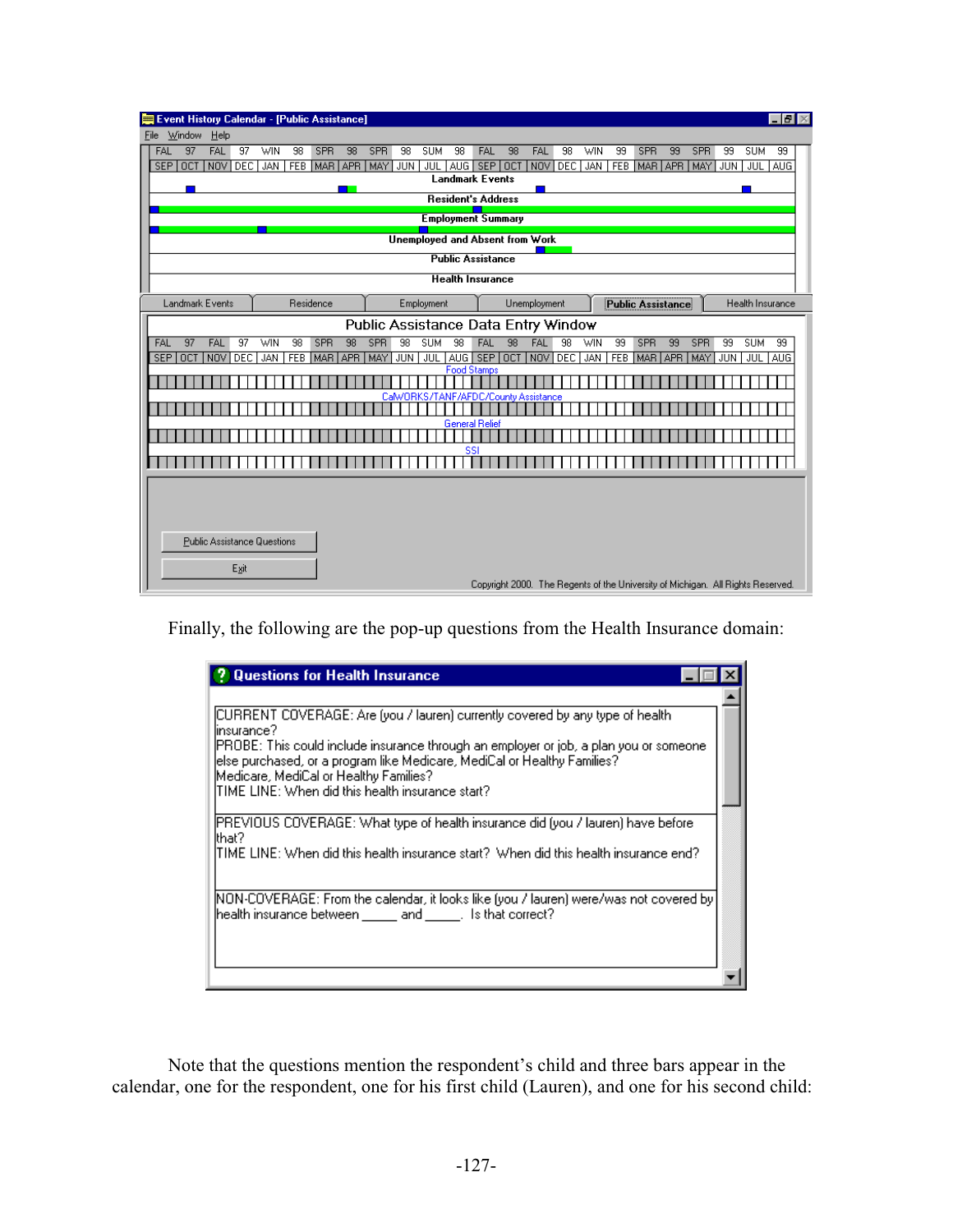| Event History Calendar - [Health Insurance]                                                                                         |                                                                                                                                              |                                                                                                         |                                                              | -151                                                         |
|-------------------------------------------------------------------------------------------------------------------------------------|----------------------------------------------------------------------------------------------------------------------------------------------|---------------------------------------------------------------------------------------------------------|--------------------------------------------------------------|--------------------------------------------------------------|
| Window<br>Help<br>File                                                                                                              |                                                                                                                                              |                                                                                                         |                                                              |                                                              |
| <b>FAL</b><br><b>FAL</b><br>97<br>97<br>98<br><b>SPR</b><br><b>WIN</b><br><b>SEP</b><br>NOV DEC<br><b>JAN</b><br>FEB MAR APR<br>OCT | 98<br><b>SPR</b><br>98<br><b>SUM</b><br><b>MAY</b><br><b>JUN</b><br>JUL 1                                                                    | 98<br>98<br>FAL<br>FAL<br>98<br><b>NOV</b><br>DEC <sup>1</sup><br>AUG SEP OCT<br><b>Landmark Events</b> | <b>WIN</b><br>99<br>SPR<br>99<br>SPR<br>JAN  <br>FEB MAR APR | 99<br><b>SUM</b><br>99<br>MAY<br>JUL AUG<br>JUN <sup>1</sup> |
|                                                                                                                                     |                                                                                                                                              | <b>Resident's Address</b>                                                                               |                                                              |                                                              |
|                                                                                                                                     |                                                                                                                                              | <b>Employment Summary</b>                                                                               |                                                              |                                                              |
|                                                                                                                                     |                                                                                                                                              |                                                                                                         |                                                              |                                                              |
|                                                                                                                                     |                                                                                                                                              | <b>Unemployed and Absent from Work</b>                                                                  |                                                              |                                                              |
|                                                                                                                                     |                                                                                                                                              | <b>Public Assistance</b>                                                                                |                                                              |                                                              |
|                                                                                                                                     |                                                                                                                                              | <b>Health Insurance</b>                                                                                 |                                                              |                                                              |
| Residence<br>Landmark Events                                                                                                        | Employment                                                                                                                                   | Unemployment                                                                                            | Public Assistance                                            | <b>Health Insurance</b>                                      |
|                                                                                                                                     |                                                                                                                                              | Health Insurance Data Entry Window                                                                      |                                                              |                                                              |
| 97<br>FAL<br>SPR<br><b>FAL</b><br>$\overline{97}$<br>WIN<br>98                                                                      | 98<br><b>SPR</b><br>98<br><b>SUM</b>                                                                                                         | 98<br>FAL<br>98<br>FAL<br>98                                                                            | WIN<br>99<br>SPR<br>99<br><b>SPR</b>                         | <b>SUM</b><br>99<br>99                                       |
| <b>OCT</b><br>NOV<br>DEC.<br><b>JAN</b><br>SEP                                                                                      | FEB MAR APR MAY<br>JUN <sub>1</sub>                                                                                                          | JUL AUG SEP OCT<br>NOV DEC                                                                              | JAN FEB<br>MAR APR MAY                                       | <b>JUN</b><br>JUL AUG                                        |
|                                                                                                                                     |                                                                                                                                              | Adult                                                                                                   |                                                              |                                                              |
|                                                                                                                                     |                                                                                                                                              | First Child: lauren                                                                                     |                                                              |                                                              |
|                                                                                                                                     |                                                                                                                                              |                                                                                                         |                                                              |                                                              |
|                                                                                                                                     |                                                                                                                                              | Second Child:                                                                                           |                                                              |                                                              |
|                                                                                                                                     | Not currently covered by health insurance                                                                                                    |                                                                                                         |                                                              |                                                              |
|                                                                                                                                     | Employer/union provided (through R's job)<br>Employer union provided (through a family member's job)                                         |                                                                                                         |                                                              |                                                              |
|                                                                                                                                     | Purchased directly plan, not employer/union (through R's plan)<br>Purchased directly plan, not employer/union (through family member's plan) |                                                                                                         |                                                              |                                                              |
| Month<br>Year<br>Medicare                                                                                                           |                                                                                                                                              |                                                                                                         |                                                              | Save                                                         |
| 1998<br>JUL<br>Medicaid/MediCal                                                                                                     | Medicare with supplemental coverage                                                                                                          |                                                                                                         |                                                              | Cancel                                                       |
| Type of Health Insurance                                                                                                            |                                                                                                                                              |                                                                                                         |                                                              |                                                              |
| Main reason for no insurance                                                                                                        |                                                                                                                                              |                                                                                                         |                                                              | <b>Delete</b>                                                |
| <b>Note</b>                                                                                                                         |                                                                                                                                              |                                                                                                         |                                                              | Questions                                                    |

 The respondent reports being currently covered by health insurance through his employer. The interviewer can verify the date that the respondent began working for his current employer using information in the Summary Display Window. The respondent also reports a spell of no health insurance, prior to his current job: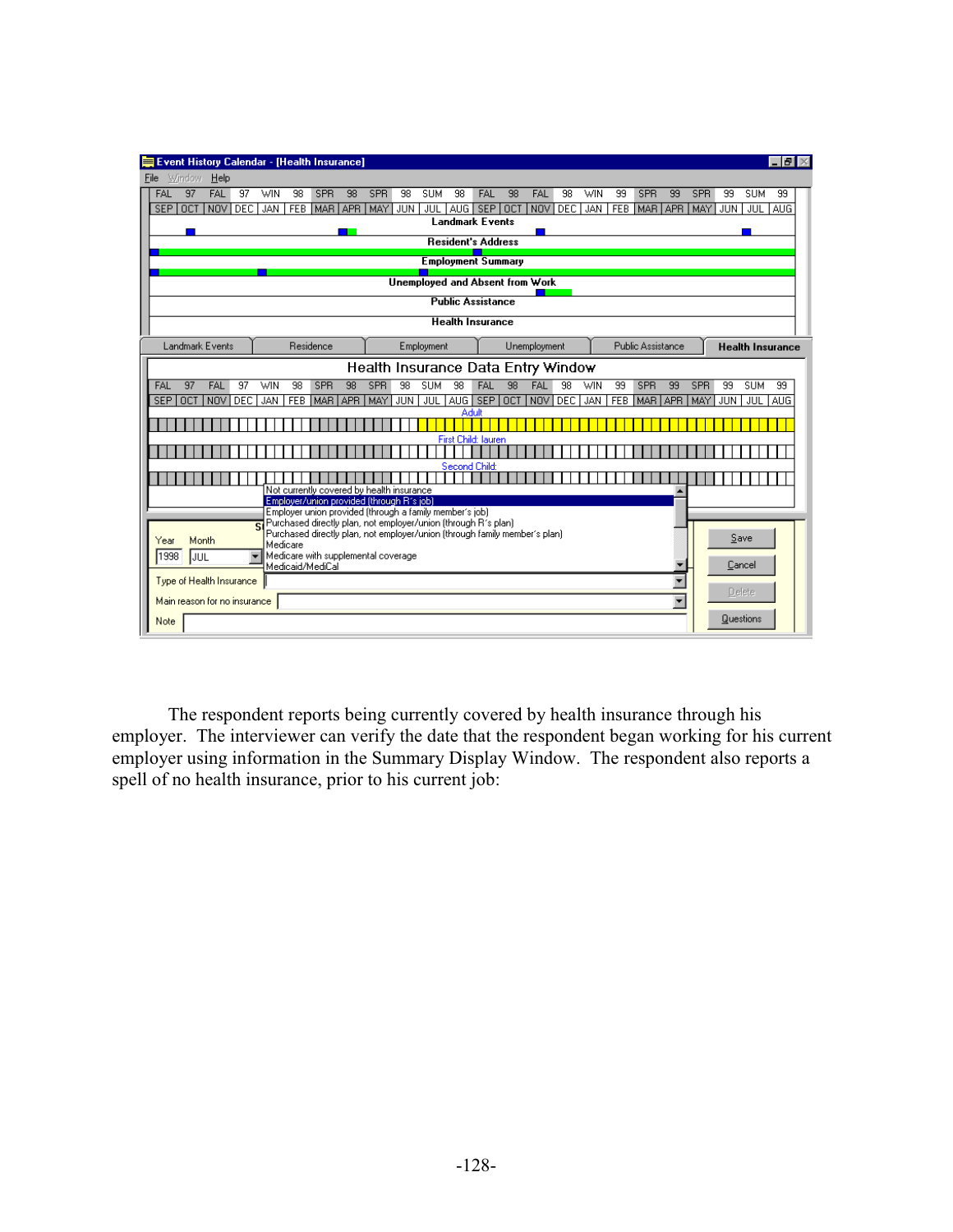|       | <b>Event History Calendar - [Health Insurance]</b>                                              |            |                      |                      |              |                  |            |                         |                  |                                        |                  |                                       |    |                          |              |            |                  |                          |                          |            |                  |               | $    \times$            |
|-------|-------------------------------------------------------------------------------------------------|------------|----------------------|----------------------|--------------|------------------|------------|-------------------------|------------------|----------------------------------------|------------------|---------------------------------------|----|--------------------------|--------------|------------|------------------|--------------------------|--------------------------|------------|------------------|---------------|-------------------------|
| File  | Window                                                                                          | Help       |                      |                      |              |                  |            |                         |                  |                                        |                  |                                       |    |                          |              |            |                  |                          |                          |            |                  |               |                         |
| FAL   | 97                                                                                              | <b>FAL</b> | 97                   | WIN                  | 98           | <b>SPR</b>       | 98         | <b>SPR</b>              | 98               | <b>SUM</b>                             | 98               | <b>FAL</b>                            | 98 | FAL                      | 98           | <b>WIN</b> | 99               | SPR                      | 99                       | SPR        | 99               | <b>SUM</b>    | 99                      |
| SEP I | <b>OCT</b>                                                                                      |            |                      | NOV DEC JAN          |              | FEB MAR APR      |            | MAY                     | JUN              | JUL 1                                  |                  | AUG SEP OCT<br><b>Landmark Events</b> |    | <b>NOV</b>               | <b>DEC</b>   | JAN        |                  | FEB MAR APR              |                          | MAY        | JUN <sup>1</sup> |               | JUL TAUG                |
|       |                                                                                                 |            |                      |                      |              |                  |            |                         |                  |                                        |                  |                                       |    |                          |              |            |                  |                          |                          |            |                  |               |                         |
|       |                                                                                                 |            |                      |                      |              |                  |            |                         |                  |                                        |                  | <b>Resident's Address</b>             |    |                          |              |            |                  |                          |                          |            |                  |               |                         |
|       |                                                                                                 |            |                      |                      |              |                  |            |                         |                  |                                        |                  | <b>Employment Summary</b>             |    |                          |              |            |                  |                          |                          |            |                  |               |                         |
|       |                                                                                                 |            |                      |                      |              |                  |            |                         |                  | <b>Unemployed and Absent from Work</b> |                  |                                       |    |                          |              |            |                  |                          |                          |            |                  |               |                         |
|       |                                                                                                 |            |                      |                      |              |                  |            |                         |                  |                                        |                  | <b>Public Assistance</b>              |    |                          |              |            |                  |                          |                          |            |                  |               |                         |
|       |                                                                                                 |            |                      |                      |              |                  |            |                         |                  |                                        |                  | <b>Health Insurance</b>               |    |                          |              |            |                  |                          |                          |            |                  |               |                         |
|       |                                                                                                 |            |                      |                      |              |                  |            |                         |                  |                                        |                  |                                       |    |                          |              |            |                  |                          |                          |            |                  |               |                         |
|       | <b>Landmark Events</b>                                                                          |            |                      |                      | Residence    |                  |            |                         |                  | Employment                             |                  |                                       |    | Unemployment             |              |            |                  | <b>Public Assistance</b> |                          |            |                  |               | <b>Health Insurance</b> |
|       |                                                                                                 |            |                      |                      |              |                  |            |                         |                  | Health Insurance Data Entry Window     |                  |                                       |    |                          |              |            |                  |                          |                          |            |                  |               |                         |
| FAL   | 97                                                                                              | <b>FAL</b> | $\overline{97}$      | WIN                  | 98           | SPR              | 98         | <b>SPR</b>              | 98               | <b>SUM</b>                             | 98               | <b>FAL</b>                            | 98 | <b>FAL</b>               | 98           | WIN        | 99               | SPR                      | 99                       | <b>SPR</b> | 99               | <b>SUM</b>    | 99                      |
|       | SEP OCT INOV                                                                                    |            | <b>DEC</b>           | JAN                  | <b>FEB</b>   | MAR <sup>I</sup> | <b>APR</b> | MAY                     | JUN <sup>1</sup> | <b>JUL 1</b>                           | AUG <sup>I</sup> | SEP OCT<br>Adult                      |    | NOV <sup>1</sup>         | DEC          | JAN        | FEB <sub>1</sub> | MAR APR                  |                          | MAY        | JUN              | JUL AUG       |                         |
|       |                                                                                                 |            |                      |                      |              |                  |            |                         |                  |                                        |                  |                                       |    |                          |              |            |                  |                          |                          |            |                  |               |                         |
|       |                                                                                                 |            |                      |                      |              |                  |            |                         |                  |                                        |                  | First Child: lauren                   |    |                          |              |            |                  |                          |                          |            |                  |               |                         |
|       |                                                                                                 |            |                      |                      |              |                  |            |                         |                  |                                        |                  |                                       |    |                          |              |            |                  |                          |                          |            |                  |               |                         |
|       |                                                                                                 |            |                      |                      |              |                  |            |                         |                  |                                        | Second Child:    |                                       |    |                          |              |            |                  |                          |                          |            |                  |               |                         |
|       |                                                                                                 |            |                      |                      |              |                  |            |                         |                  |                                        |                  |                                       |    |                          |              |            |                  |                          |                          |            |                  |               |                         |
|       |                                                                                                 |            |                      |                      |              |                  |            |                         |                  |                                        |                  |                                       |    |                          |              |            |                  |                          |                          |            |                  |               |                         |
|       |                                                                                                 |            |                      | <b>Starting Time</b> |              |                  |            |                         |                  |                                        |                  |                                       |    | <b>Ending Time</b>       |              |            |                  |                          |                          |            |                  |               |                         |
| Year  | Month                                                                                           |            |                      |                      | 3rd of Month |                  |            |                         | Day              | Year                                   |                  | Month                                 |    |                          | 3rd of Month |            |                  |                          | Day                      |            |                  | Save          |                         |
| 1994  | JAN                                                                                             |            | $\blacktriangledown$ | First                |              |                  |            | $\overline{\mathbf{v}}$ |                  | 1998                                   |                  | JUN                                   |    | $\overline{\phantom{a}}$ | Last         |            |                  | $\blacktriangledown$     |                          |            |                  | Cancel        |                         |
|       | Type of Health Insurance Not currently covered by health insurance                              |            |                      |                      |              |                  |            |                         |                  |                                        |                  |                                       |    |                          |              |            |                  |                          | T                        |            |                  |               |                         |
|       | Main reason for no insurance No health insurance offered by employer of self, spouse, or parent |            |                      |                      |              |                  |            |                         |                  |                                        |                  |                                       |    |                          |              |            |                  |                          | $\overline{\phantom{a}}$ |            |                  | <b>Delete</b> |                         |
| Note  |                                                                                                 |            |                      |                      |              |                  |            |                         |                  |                                        |                  |                                       |    |                          |              |            |                  |                          |                          |            |                  | Questions     |                         |
|       |                                                                                                 |            |                      |                      |              |                  |            |                         |                  |                                        |                  |                                       |    |                          |              |            |                  |                          |                          |            |                  |               |                         |

Both the type of health insurance (none) and the main reason for no insurance (none offered by employer) are recorded using the pull-down menus in the Detailed Data Entry window. Together, these two spells complete the respondent's health insurance time line. The first child's health insurance history parallels her father's, while the second child's health insurance history begins with his birth, as shown in the following screen: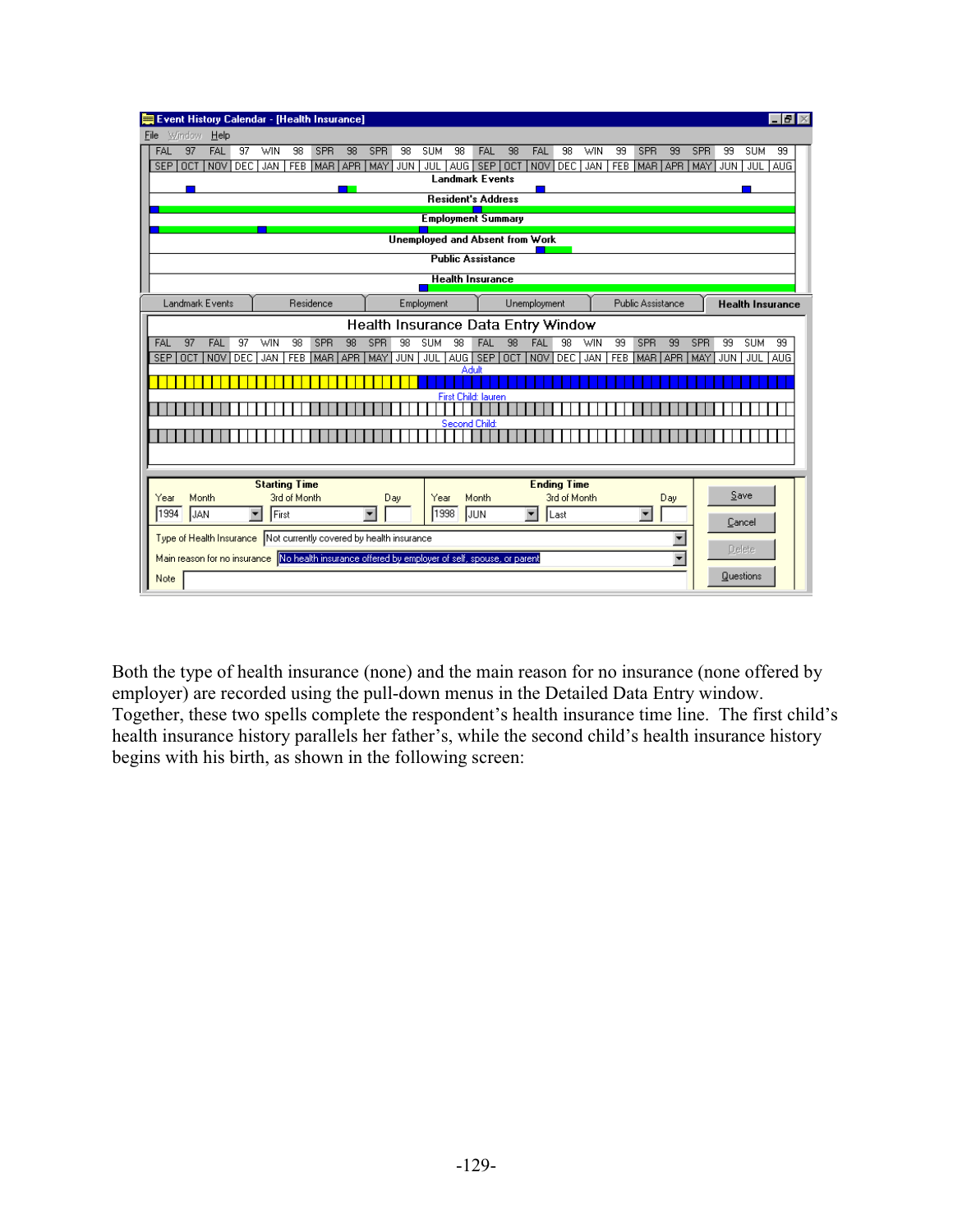| <b>Event History Calendar - [Health Insurance]</b> |                              |             |            |                                        |                                           |                 |              |      |            |    |                          |    |                  |                  | -151                                                                            |
|----------------------------------------------------|------------------------------|-------------|------------|----------------------------------------|-------------------------------------------|-----------------|--------------|------|------------|----|--------------------------|----|------------------|------------------|---------------------------------------------------------------------------------|
| Window<br>Help<br>File                             |                              |             |            |                                        |                                           |                 |              |      |            |    |                          |    |                  |                  |                                                                                 |
| FAL<br>97<br><b>FAL</b>                            | 97<br>WIN<br>98              | SPR<br>98   | <b>SPR</b> | 98<br><b>SUM</b>                       | 98<br>FAL                                 | 98              | FAL          | 98   | <b>WIN</b> | 99 | <b>SPR</b>               | 99 | SPR              | 99               | <b>SUM</b><br>99                                                                |
| NOV DEC<br><b>SEP</b><br><b>OCT</b>                | JAN                          | FEB MAR APR | MAY        | <b>JUN</b>                             | JUL AUG SEP OCT<br><b>Landmark Events</b> |                 | NOV          | DEC. | <b>JAN</b> |    | FEB MAR APR MAY          |    |                  |                  | JUN JUL AUG                                                                     |
|                                                    |                              |             |            |                                        |                                           |                 |              |      |            |    |                          |    |                  |                  |                                                                                 |
|                                                    |                              |             |            |                                        | <b>Resident's Address</b>                 |                 |              |      |            |    |                          |    |                  |                  |                                                                                 |
|                                                    |                              |             |            |                                        | <b>Employment Summary</b>                 |                 |              |      |            |    |                          |    |                  |                  |                                                                                 |
|                                                    |                              |             |            | <b>Unemployed and Absent from Work</b> |                                           |                 |              |      |            |    |                          |    |                  |                  |                                                                                 |
|                                                    |                              |             |            |                                        | <b>Public Assistance</b>                  |                 |              |      |            |    |                          |    |                  |                  |                                                                                 |
|                                                    |                              |             |            |                                        | <b>Health Insurance</b>                   |                 |              |      |            |    |                          |    |                  |                  |                                                                                 |
| Landmark Events                                    |                              | Residence   |            | Employment                             |                                           |                 | Unemployment |      |            |    | <b>Public Assistance</b> |    |                  |                  | <b>Health Insurance</b>                                                         |
|                                                    |                              |             |            |                                        |                                           |                 |              |      |            |    |                          |    |                  |                  |                                                                                 |
|                                                    |                              |             |            | Health Insurance Data Entry Window     |                                           |                 |              |      |            |    |                          |    |                  |                  |                                                                                 |
| 97<br>FAL<br><b>FAL</b>                            | $\overline{97}$<br>98<br>WIN | SPR<br>98   | <b>SPR</b> | 98<br><b>SUM</b>                       | 98<br>FAL                                 | $\overline{98}$ | <b>FAL</b>   | 98   | WIN        | 99 | SPR                      | 99 | <b>SPR</b>       | 99               | <b>SUM</b><br>99                                                                |
| SEP OCT NOV                                        | DEC.<br><b>JAN</b>           | FEB MAR APR | MAY        | JUN <sup>1</sup>                       | JUL AUG SEP OCT<br>Adult                  |                 | NOV DEC      |      | JAN        |    | FEB MAR APR              |    | MAY <sup>1</sup> | JUN <sup>1</sup> | JUL AUG                                                                         |
|                                                    |                              |             |            |                                        |                                           |                 |              |      |            |    |                          |    |                  |                  |                                                                                 |
|                                                    |                              |             |            |                                        | First Child: lauren                       |                 |              |      |            |    |                          |    |                  |                  |                                                                                 |
|                                                    |                              |             |            |                                        | Second Child:                             |                 |              |      |            |    |                          |    |                  |                  |                                                                                 |
|                                                    |                              |             |            |                                        |                                           |                 |              |      |            |    |                          |    |                  |                  |                                                                                 |
|                                                    |                              |             |            |                                        |                                           |                 |              |      |            |    |                          |    |                  |                  |                                                                                 |
|                                                    |                              |             |            |                                        |                                           |                 |              |      |            |    |                          |    |                  |                  |                                                                                 |
|                                                    |                              |             |            |                                        |                                           |                 |              |      |            |    |                          |    |                  |                  |                                                                                 |
|                                                    |                              |             |            |                                        |                                           |                 |              |      |            |    |                          |    |                  |                  |                                                                                 |
|                                                    |                              |             |            |                                        |                                           |                 |              |      |            |    |                          |    |                  |                  |                                                                                 |
| <b>Health Insurance Questions</b>                  |                              |             |            |                                        |                                           |                 |              |      |            |    |                          |    |                  |                  |                                                                                 |
|                                                    |                              |             |            |                                        |                                           |                 |              |      |            |    |                          |    |                  |                  |                                                                                 |
| Exit                                               |                              |             |            |                                        |                                           |                 |              |      |            |    |                          |    |                  |                  |                                                                                 |
|                                                    |                              |             |            |                                        |                                           |                 |              |      |            |    |                          |    |                  |                  | Copyright 2000. The Regents of the University of Michigan. All Rights Reserved. |

 The calendar is now complete. After the interviewer reviews the information with the respondent, she clicks on the "Exit" button in the bottom left of the screen and continues with the remainder of the questionnaire.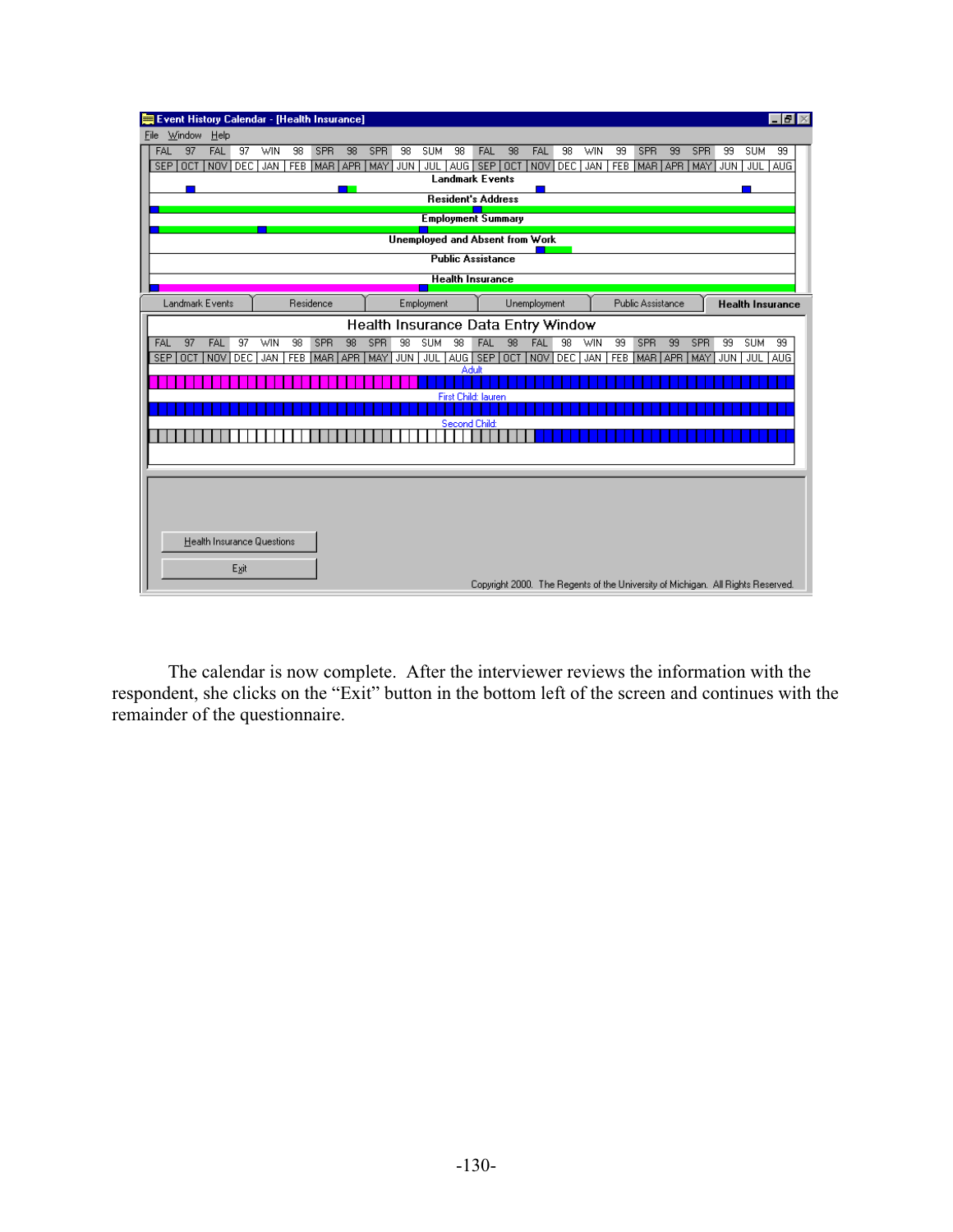#### **References**

- Becker, S., and S. Ahmed (2001) "Dynamics of Contraceptive Use and Breastfeeding During the Post-Partum Period in Peru and Indonesia," *Population Studies,* 55(2): 165-179*.*
- Becker, S., and D. Sosa (1992) "An Experiment Using a Month-by-Month Calendar in a Family Planning Survey in Costa Rica," *Studies in Family Planning,* 23(6): 386-391*.*
- Belli, R. F. (1998) "The Structure of Autobiographical Memory and the Event History Calendar: Potential Improvements in the Quality of Retrospective Reports in Surveys," *Memory*, 6(4): 383-406.
- Belli, R. F., W. L. Shay, and F. P. Stafford (2001) "Event history calendars and question list surveys: A direct comparison of interviewing methods," *Public Opinion Quarterly*, 65(1): 45-74.
- Freedman, D., A. Thornton, D. Camburn, D. Alwin, and L. Young-DeMarco (1988) "The Life History Calendar: A Technique for Collecting Retrospective Data," in C.C. Clogg (ed.) *Sociological Methodology,* 18: 37-68.
- Goldman, N., L. Moreno, and C.F. Westoff (1989) *Peru Experimental Study: An Evaluation of Fertility and Child Health Information*. Columbia, Maryland: Demographic and Health Surveys.
- Goldman, N., B. Vaughan, and A.R. Pebley (1998) "The Use of Calendars to Measure Child Illness in Health Interview Surveys," *International Journal of Epidemiology*, 27: 505-512.
- Hamill, D.N., A.O. Tsui, and S. Thapa (1990) "Determinants of Contraceptive Switching Behavior in Rural Sri Lanka," *Demography,* 27(4): 559-578.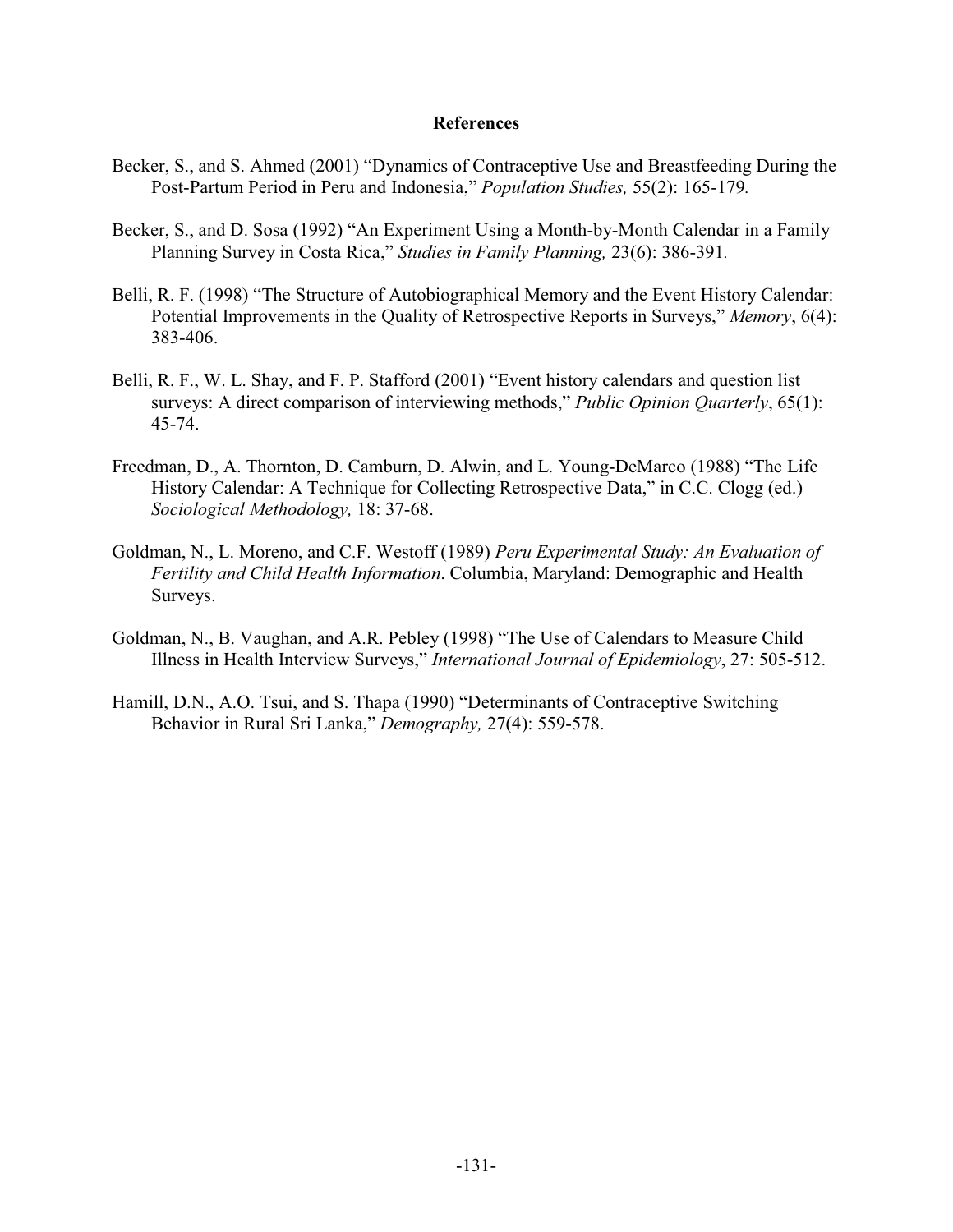# **SECTION I. INTENTIONALLY MISSING**

# **SECTION J. RESIDENTIAL HISTORY FOLLOW-UP**

TIME START

(NOTE: SECTION J GIVEN ONLY TO RSA)

J1. INTERVIEWER CHECK A1:

- 1. RESPONDENT IS RSA ONLY
- 2. RESPONDENT IS RSA AND PCG
- 3. RESPONDENT IS PCG ONLY (GO TO J8)

J2. CAPI CHECK CALENDAR RESPONSES: DID R MOVE SINCE [CALENDAR START DATE]?

- 1. YES (GO TO J6)
- 5. NO

[QUESTION ASKED ONLY FOR THOSE WHO DID NOT MOVE IN LAST TWO YEARS]

J3. What was your previous address before the place you now live?

\_\_\_\_\_\_\_\_\_\_\_\_\_\_\_\_\_\_\_\_\_\_\_\_\_ STREET ADDRESS

\_\_\_\_\_\_\_\_\_\_\_\_\_\_\_\_\_\_\_\_\_\_\_\_\_\_ CITY \_\_\_\_\_\_\_\_\_ STATE

\_\_\_\_\_\_\_\_\_\_\_\_\_\_\_\_\_\_\_\_\_\_\_\_\_\_ COUNTRY

J5. CAPI CHECK: CHECK EHC DATA FOR DATE R MOVED TO CURRENT RESIDENCE.

IF [DATE R MOVED TO CURRENT RESIDENCE] IS GREATER THAN OR EQUAL TO [DATE EXACTLY 5 YEARS BEFORE INTERVIEW], CONTINUE.

ELSE GO TO J8

Show Card #7 1. WANTED A BETTER NEIGHBORHOOD 2. WANTED A NICER HOUSE OR APARTMENT 3. TO BE CLOSER TO WORK/NEW JOB/BECAUSE OF WORK 4. BECAUSE OF HUSBAND/WIFE/PARTNER'S JOB 5. TO BE CLOSER TO SCHOOL OR COLLEGE 6. SCHOOLS WERE POOR/WANTED BETTER SCHOOL FOR KIDS 7. TO BE CLOSER TO FAMILY OR FRIENDS 8. TO LIVE WITH PARENTS OR OTHER FAMILY 9. TRANSPORTATION PROBLEMS 10. FINANCIAL SITUATION GOT WORSE 11. FINANCIAL SITUATION GOT BETTER 12. WANTED LESS EXPENSIVE PLACE TO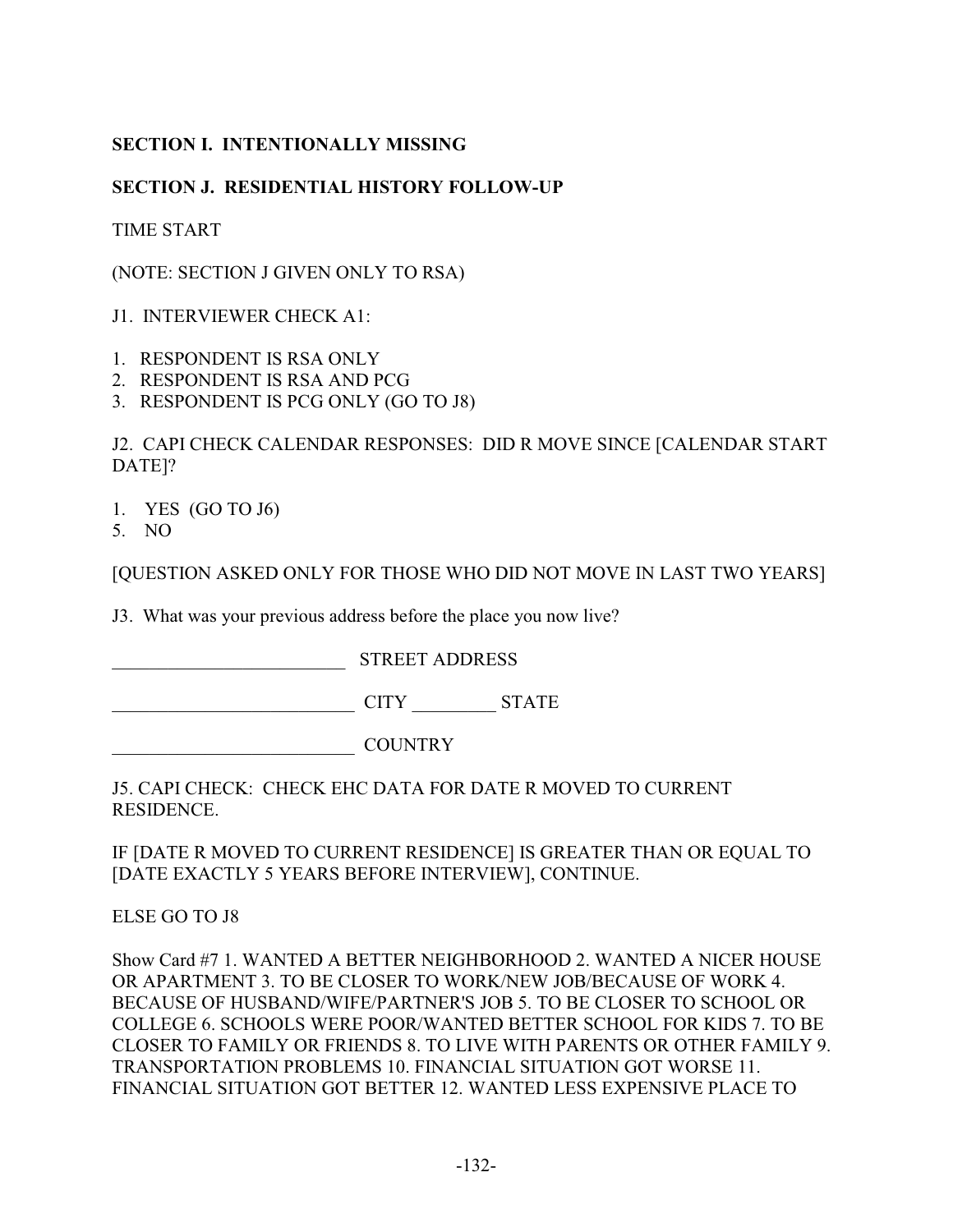LIVE 13. DISASTER LOSS (FIRE, FLOOD EARTHQUAKE, ETC.) 14. TO MOVE INTO OWN APARTMENT OR HOUSE 15. NEEDED A LARGER HOUSE OR APARTMENT 16. MOVED IN WITH GIRLFRIEND OR BOYFRIEND 17. GOT MARRIED 18. BROKE UP WITH HUSBAND, WIFE, BOYFRIEND OR GIRLFRIEND 19. GOT DIVORCED 20. HAD A NEW BABY 21. MOVED TO LOS ANGELES/TO THE USA 22. OTHER

J6. Think about the place where you lived before moving your current address. Please look at this card and tell me why did you decide to move from that place?

PROBE: Any other reason?

(CODE ALL THAT ARE MENTIONED)

- 1. WANTED A BETTER NEIGHBORHOOD
- 2. WANTED A NICER HOUSE OR APARTMENT
- 3. TO BE CLOSER TO WORK/NEW JOB/BECAUSE OF WORK
- 4. BECAUSE OF HUSBAND/WIFE/PARTNER'S JOB
- 5. TO BE CLOSER TO SCHOOL OR COLLEGE
- 6. SCHOOLS WERE POOR/ WANTED BETTER SCHOOL FOR KIDS
- 7. TO BE CLOSER TO FAMILY OR FRIENDS
- 8. TO LIVE WITH PARENTS OR OTHER FAMILY
- 9. TRANSPORTATION PROBLEMS
- 10. FINANCIAL SITUATION GOT WORSE
- 11. FINANCIAL SITUATION GOT BETTER
- 12. WANTED LESS EXPENSIVE PLACE TO LIVE
- 13. DISASTER LOSS (FIRE, FLOOD, EARTHQUAKE, ETC.)
- 14. TO MOVE INTO OWN APARTMENT OR HOUSE
- 15. NEEDED A LARGER HOUSE OR APARTMENT
- 16. MOVED IN WITH GIRLFRIEND OR BOYFRIEND
- 17. GOT MARRIED
- 18. BROKE UP WITH HUSBAND, WIFE, BOYFRIEND OR GIRLFRIEND
- 19. GOT DIVORCED
- 20. HAD A NEW BABY
- 21. MOVED TO LOS ANGELES/ TO THE USA
- 22. OTHER, SPECIFY LIMITED

Show Cark #8 1. QUIET, CLEAN NEIGHBORHOOD 2. LOW CRIME NEIGHBORHOOD 3. CENTRALLY LOCATED NEIGHBORHOOD/ CLOSE TO STORES, ETC. 4. CLOSE TO MOUNTAINS OR BEACH 5. NEIGHBORHOOD HAS FAMILIES WITH KIDS 6. GOOD NEIGHBORHOOD TO RAISE CHILDREN 7. CLOSE TO YOUR WORK OR SCHOOL 8. CLOSE TO SPOUSE/PARTNER'S WORK OR SCHOOL 9. CLOSE TO KIDS' SCHOOL 10. SCHOOLS ARE GOOD 11. CLOSE TO FAMILY OR FRIENDS 12. MOVED HERE TO LIVE WITH PARENTS OR OTHER FAMILY 13. MOVED HERE TO LIVE WITH SPOUSE OR PARTNER 14. GOOD TRANSPORTATION 15. ETHNICITY/NATIONALITY OF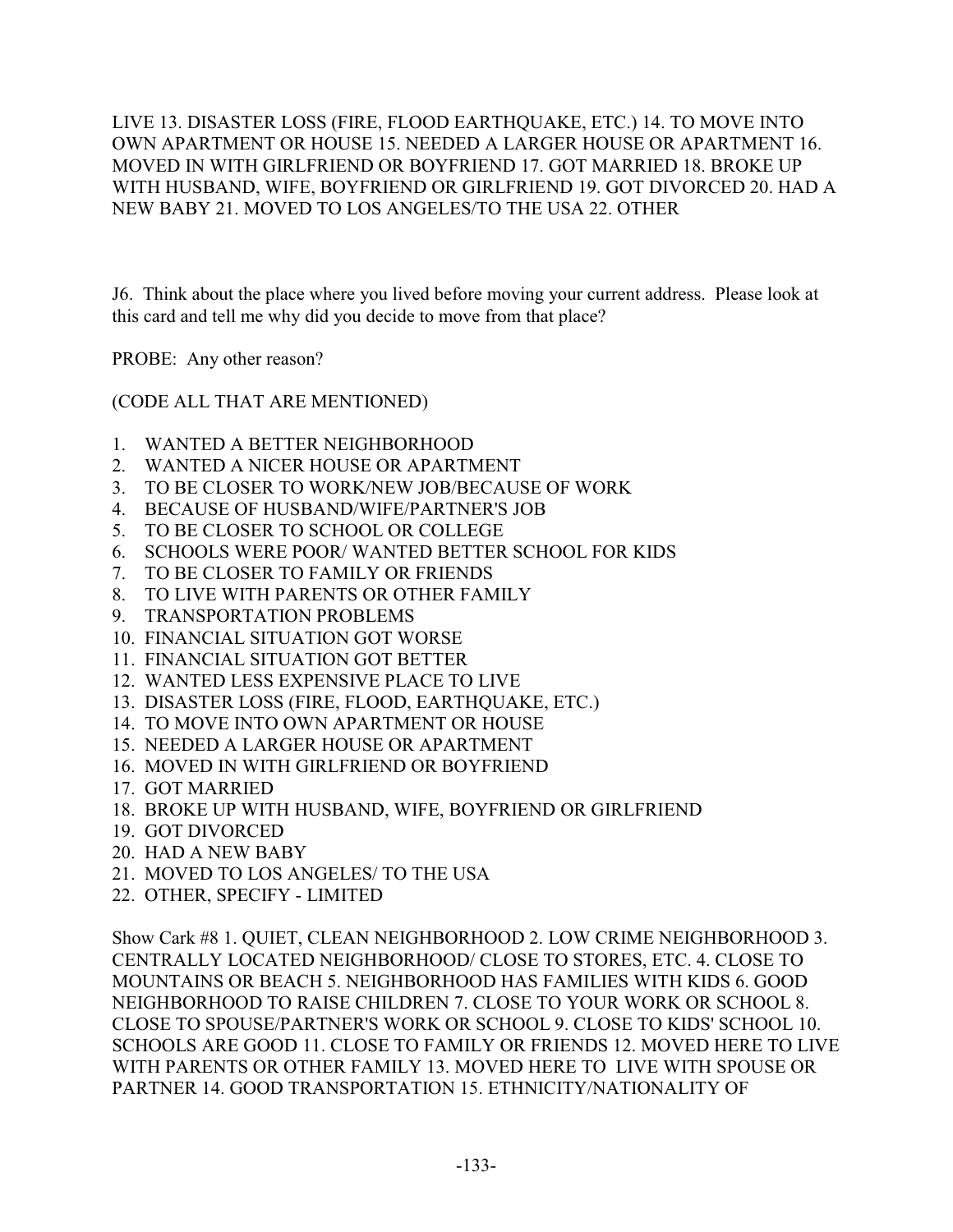NEIGHBORHOOD 16. LIVED HERE BEFORE/ALREADY KNOW THE NEIGHBORHOOD 17. HOUSING RENTS OR PRICES ARE REASONABLE 18. LIKED THIS PARTICULAR HOUSE OR APARTMENT 19. THERE WAS AN APARTMENT OR HOUSE AVAILABLE HERE 20. EASY TO FIND A HOUSE OR APARTMENT 21. OTHER

J7. Now let me ask you about your move to this address. Please look at this other card and tell me why did you choose this neighborhood?

PROBE: Any other reason?

CODE ALL THAT APPLY

- 1. QUIET, CLEAN NEIGHBORHOOD
- 2. LOW CRIME NEIGHBORHOOD
- 3. CENTRALLY LOCATED NEIGHBORHOOD/CLOSE TO STORES, ETC.
- 4. CLOSE TO MOUNTAINS OR BEACH
- 5. NEIGHBORHOOD HAS FAMILIES WITH KIDS
- 6. GOOD NEIGHBORHOOD TO RAISE CHILDREN
- 7. CLOSE TO YOUR WORK OR SCHOOL
- 8. CLOSE TO SPOUSE/PARTNER'S WORK OR SCHOOL
- 9. CLOSE TO KIDS' SCHOOL
- 10. SCHOOLS ARE GOOD
- 11. CLOSE TO FAMILY OR FRIENDS
- 12. MOVED HERE TO LIVE WITH PARENTS OR OTHER FAMILY
- 13. MOVED HERE TO LIVE WITH SPOUSE OR PARTNER
- 14. GOOD TRANSPORTATION
- 15. ETHNICITY/NATIONALITY OF NEIGHBORHOOD
- 16. LIVED HERE BEFORE/ALREADY KNOW THE NEIGHBORHOOD
- 17. RENTS OR HOUSING PRICES ARE REASONABLE
- 18. LIKED THIS PARTICULAR HOUSE OR APARTMENT
- 19. THERE WAS AN APARTMENT OR HOUSE AVAILABLE HERE
- 20. EASY TO FIND A HOUSE OR APARTMENT
- 21. OTHER, SPECIFY LIMITED

J8. Do you plan to move in the next year or two?

- 1. YES
- 5. NO

IF J8=D OR R, GO TO END

J9. How sure are you that you will [IF J8=5, FILL "not"] move? Are you:

1. Very sure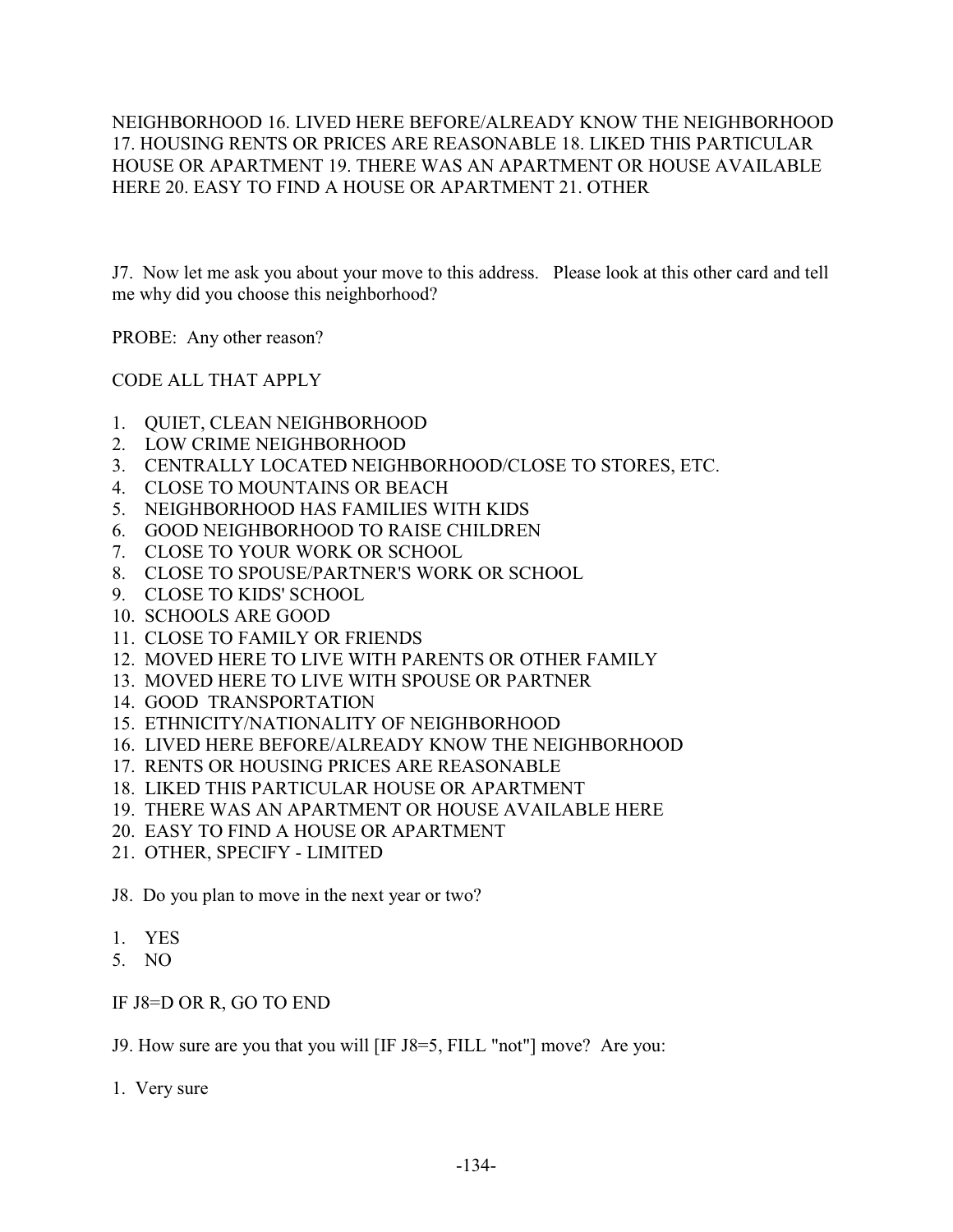- 2. Moderately sure
- 3. Not at all sure?

TIME ENDED

# **SECTION K. EMPLOYMENT**

TIME START

# K1. CAPI: CHECK CALENDAR INFORMATION FOR WHETHER R IS CURRENTLY WORKING?

- 1. YES (GO TO K8)
- 5. NO

K2. CHECK: WAS ANY SPELL OF EMPLOYMENT RECORDED IN THE CALENDAR?

- 1. YES (GO TO K6)
- 5. NO

K3. When was the last time you were working for pay, full time or part time?

1. MONTH YEAR (RANGE 1-12) (YEAR OF BIRTH-CURRENT YEAR)

5. NEVER WORKED FOR PAY (GO TO SECTION L)

K4. Think about the last time you worked for pay. What kind of work were you doing? (For example: electrical engineer, stock clerk, typist, farmer)

\_\_\_\_\_\_\_\_\_\_\_\_\_\_\_\_\_\_\_\_\_\_\_\_\_\_\_\_\_\_\_\_\_\_\_\_\_\_\_ (VERBATIM-LIMITED)

K5. What were your most important activities or duties at this job? (For example: typing, keeping account books, filing, selling cars, operating printing press, finishing concrete)

\_\_\_\_\_\_\_\_\_\_\_\_\_\_\_\_\_\_\_\_\_\_\_\_\_\_\_\_\_\_\_\_\_\_\_\_\_\_\_\_ (VERBATIM-LIMITED)

K6. [IF K2=1, FILL "Think about the last time you worked for pay."] What kind of business or industry was this? (For example: TV and radio manufacturing, retail shoe store, State Labor Dept.)

\_\_\_\_\_\_\_\_\_\_\_\_\_\_\_\_\_\_\_\_\_\_\_\_\_\_\_\_\_\_\_\_\_\_\_\_\_\_\_\_\_ (VERBATIM-LIMITED)

K7. Were you….

1. An employee of a private company, business, or individual for wages, salary or commission?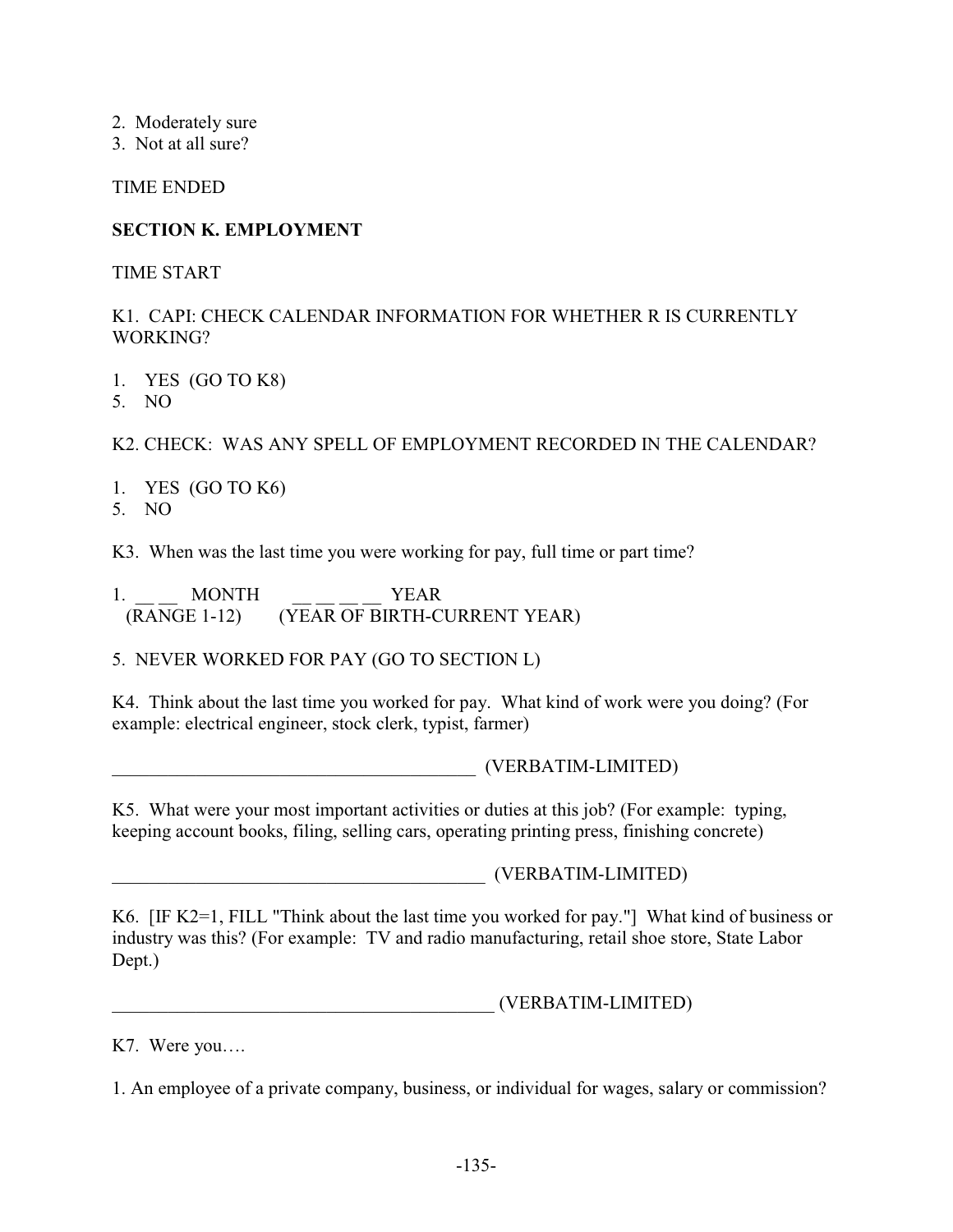- 2. A FEDERAL government employee?
- 3. A STATE government employee?
- 4. A COUNTY OR LOCAL government employee?
- 5. Self-employed in own business, profession, practice or farm?
- 6. Working without pay in a family business or farm?

IF K7=5, CONTINUE. ELSE GO TO SECTION L

K7a. Was your own business incorporated or not incorporated?

1. Incorporated 2. Not incorporated D<sub>K</sub>

ALL GO TO SECTION L

## (SECTION FOR THOSE CURRENTLY EMPLOYED)

Now I have a few more questions about your current job.

## K8. CAPI CHECK CALENDAR:

# 1. R CURRENTLY HAS 1 JOB (GO TO K10)

2. R CURRENTLY HAS MORE THAN 1 JOB

K9. You told me that you have two or more jobs currently. Which one would you say is your main job? What is the name of the employer at that job?

# LIST ALL CURRENT EMPLOYER NAMES FROM CALENDAR

K10. What kind of business or industry is this? (For example: TV and radio manufacturing, retail shoe store, State Labor Dept.)

\_\_\_\_\_\_\_\_\_\_\_\_\_\_\_\_\_\_\_\_\_\_\_\_\_\_\_\_\_\_\_\_\_\_\_\_\_\_\_\_\_ (VERBATIM-LIMITED)

K11. Are you….

1. An employee of a private company, business, or individual for wages, salary or commission?

- 2. A FEDERAL government employee ?
- 3. A STATE government employee?
- 4. A COUNTY OR LOCAL government employee?
- 5. Self-employed in own business, profession, practice or farm ?
- 6. Working without pay in a family business or farm?

IF K11=5, CONTINUE. ELSE GO TO K12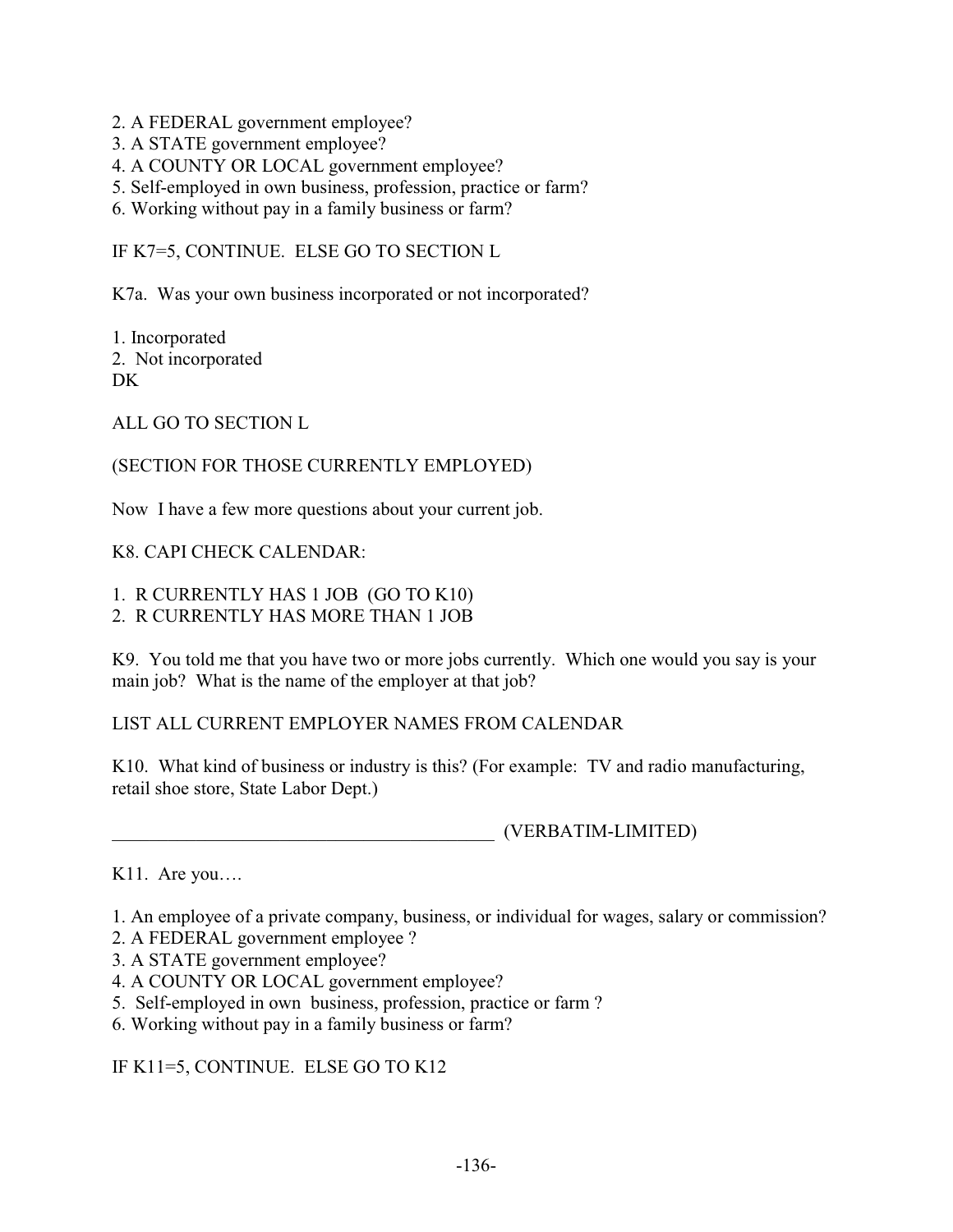K11a. Is your own business incorporated or not incorporated?

1. Incorporated 2. Not incorporated DK

K12. For this job, do you usually work at one location, two different locations, or three or more different locations?

- 1. ONE LOCATION
- 2. TWO LOCATIONS
- 3. THREE OR MORE LOCATIONS

K13. Is your employer's address that you gave me before the same place where you work most of the time?

1. YES (GO TO K15) 5. NO

K14. What is the address of the place you actually work most of the time?

|           | (STREET NUMBER AND NAME)     |
|-----------|------------------------------|
|           | (CITY)                       |
|           | (STATE AND COUNTRY)          |
| <b>OR</b> |                              |
| 2. ON     | (STREET)                     |
| IN        | $\left( \text{CITY} \right)$ |
|           | (STATE AND COUNTRY)          |

OR

#### 3. THERE IS NO MAIN PLACE R WORKS

K15. How do you usually get to work at this job: by driving your own car, by riding in someone else's car, by bus, by Metrorail, subway or train, or some other way?

INTERVIEWER: DO NOT READ ANSWERS. CODE R'S RESPONSE

CODE ONE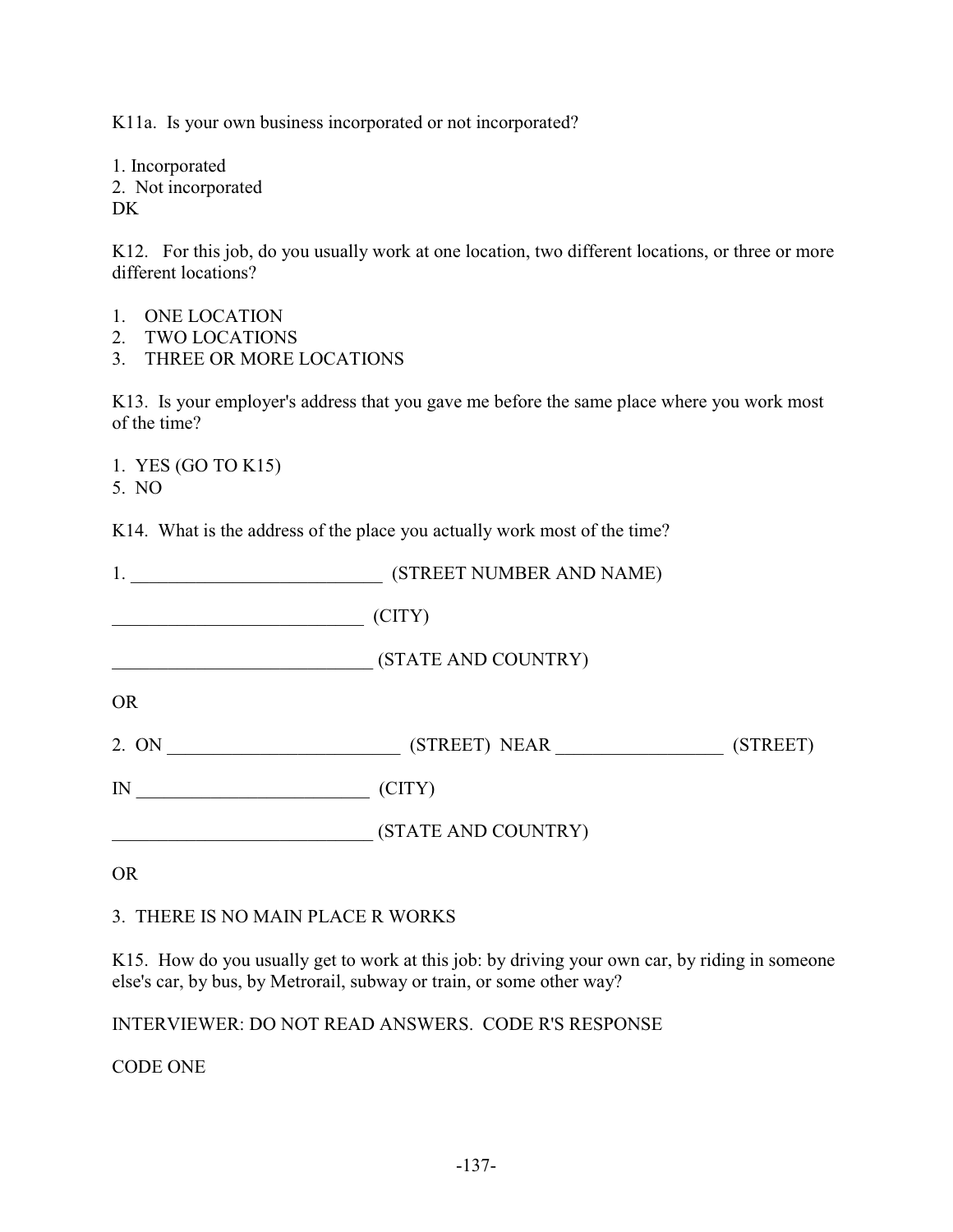- 1. OWN CAR
- 2. SOMEONE ELSE DRIVES
- 3. CARPOOL/VANPOOL
- 4. BUS
- 5. METRORAIL/SUBWAY/TRAIN
- 6. BICYCLE
- 7. WALK
- 8. WORKS AT HOME
- 9. OTHER, SPECIFY LIMITED

TIME ENDED

## **SECTION L. WELFARE**

TIME START

L1. CHECK CALENDAR INFORMATION:

1. R HAS NOT RECEIVED TANF/CALWORKS IN PAST TWO YEARS AND HAS CHILDREN

2. R HAS NOT RECEIVED TANF/CALWORKS IN PAST TWO YEARS AND HAS NO CHILDREN (GO TO SECTION M)

3. R IS CURRENTLY RECEIVING TANF/CALWORKS (GO TO L4)

4. R IS NOT CURRENTLY RECEIVING TANF/CALWORKS, BUT HAS RECEIVED SOMETIME IN PAST TWO YEARS (GO TO L11)

(SECTION FOR THOSE WHO DID NOT GET CalWORKS IN LAST TWO YEARS BUT DO HAVE KIDS)

L2. Have you ever received AFDC, CalWORKS, TANF, or cash assistance for yourself and for your children?

- 1. YES
- 5. NO (GO TO SECTION M)

L3. When was the last time you received AFDC, CalWORKS, TANF, or cash assistance?

\_\_ \_\_ MONTH \_\_ \_\_ \_\_ \_\_ YEAR (RANGE 1-12) (RANGE 1930-CURRENT YEAR)

ALL GO TO SECTION M

### (SECTION FOR THOSE CURRENTLY RECEIVING CalWORKS)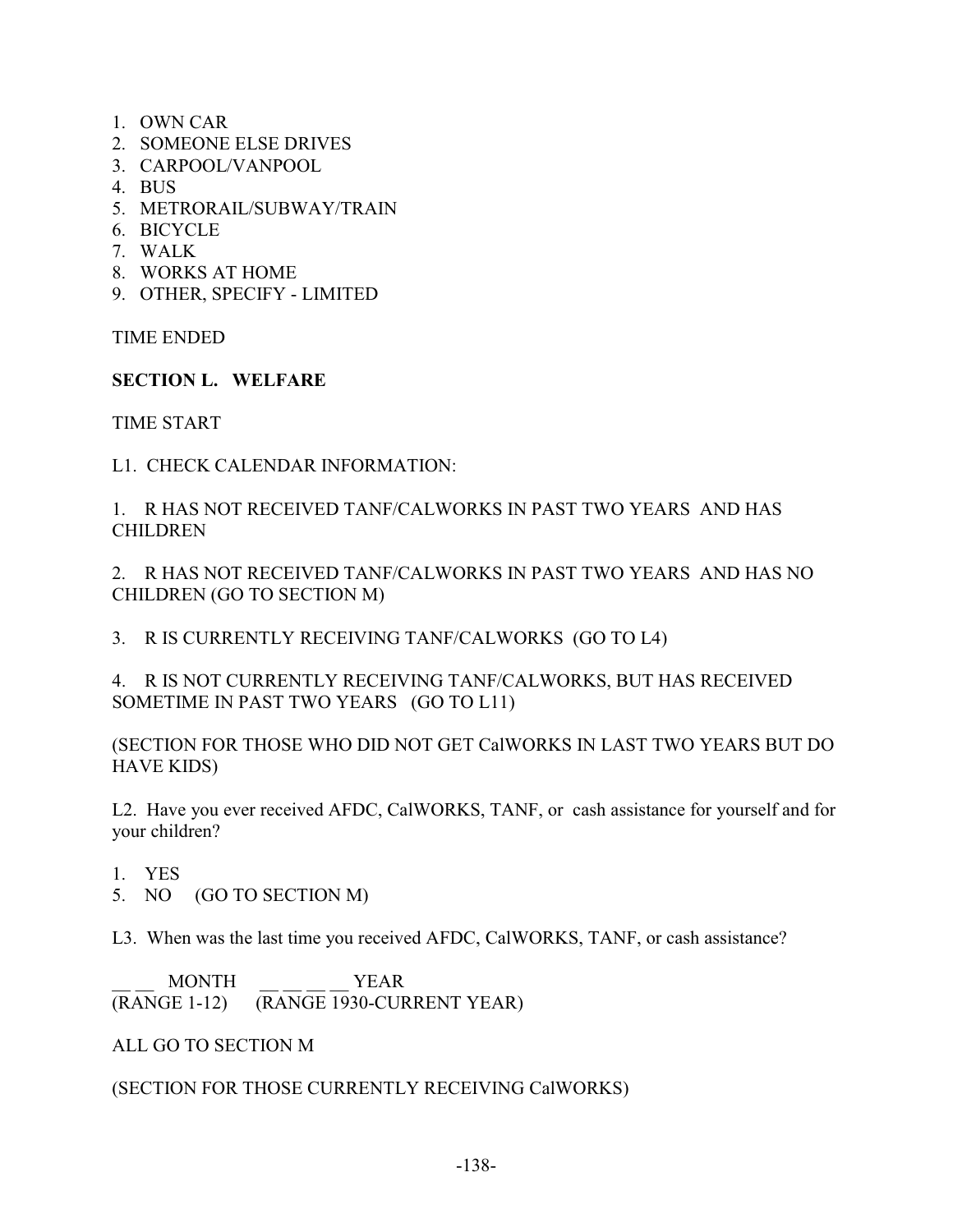Now I have a few questions about public assistance.

L4. Has your welfare worker or case manager told you that you are exempt from working?

1. YES

5. NO (GO TO L6)

L5. Why did they say you are exempt?

INTERVIEWER: DO NOT READ ANSWERS. CODE R'S RESPONSE(S)

### CODE ALL THAT APPLY

- 1. PREGNANT AND UNABLE TO WORK
- 2. CARETAKER/PARENT OF CHILD 6 MONTHS OR YOUNGER
- 3. IN SCHOOL FULL TIME
- 4. PHYSICAL DISABILITY (OTHER THAN PREGNANCY)
- 5. MENTALLY DISABLED
- 6. CARETAKER OF DISABLED FAMILY MEMBER
- 7. NEED ALCOHOL OR OTHER DRUG TREATMENT
- 8. AGE
- 9. NON-PARENT RELATIVE CARETAKER OF AN AT-RISK CHILD
- 10. DOMESTIC ABUSE
- 11. DEFERRAL (TEMPORARY EXEMPTION) FOR SICK RELATIVE
- 12. DEFERRAL (TEMPORARY EXEMPTION) FOR LACK OF CHILD CARE
- 13. OTHER (SPECIFY-LIMITED)

L6. To the best of your knowledge, are you currently meeting the CalWORKs requirements to work or go to school, or to look for a job?

- 1. YES
- 5. NO

L7. What are you currently required to do as part of your welfare-to-work plan?

INTERVIEWER: DO NOT READ RESPONSES.

CODE ALL THAT APPLY

PROBE: Anything else?

WORK/TRAINING

- 1. PREPARING TO LOOK FOR A JOB
- 2. LOOKING FOR A JOB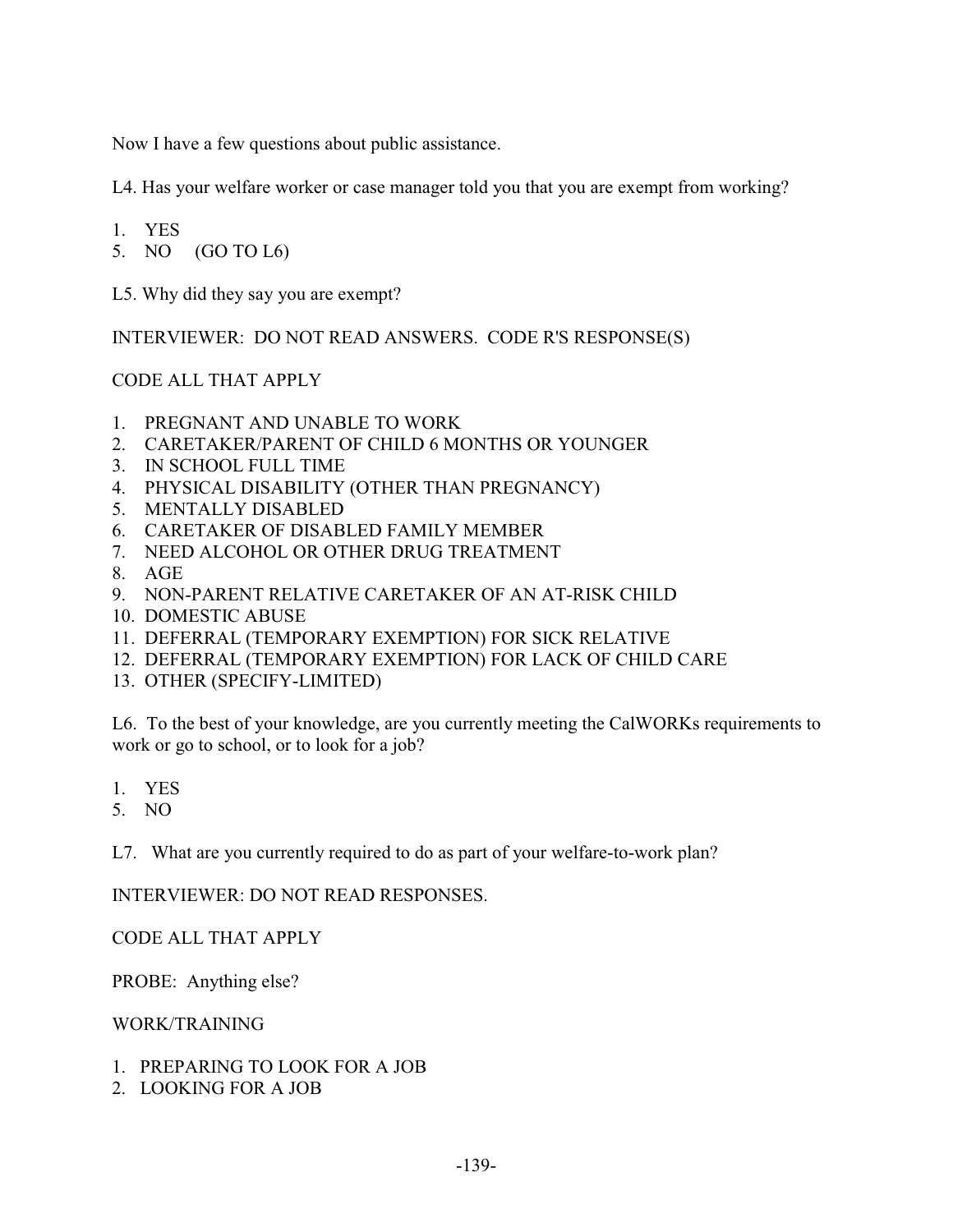- 3. CONTINUE WITH JOB
- 4. GET WORK EXPERIENCE FOR BASIC SKILLS OR ON-THE-JOB TRAINING
- 5. COMMUNITY SERVICE

6. GO TO POST-EMPLOYMENT/JOB RETENTION CLASSES (BUDGETING, SUPPORT GROUPS)

- 7. FIND CHILD CARE
- 8. WORK MORE HOURS OR WORK A SECOND JOB

#### EDUCATION

- 9. WORK-STUDY, THROUGH THE SCHOOL
- 10. SELF-INITIATED PROGRAM (SIP) APPROVED TRAINING FOR WORK
- 11. ADULT BASIC EDUCATION OR HIGH SCHOOL CLASSES
- 12. GED CLASSES (HIGH SCHOOL EQUIVALENCY CERTIFICATE)
- 13. ENGLISH AS A SECOND LANGUAGE (ESL)
- 14. CLASSROOM OR HANDS-ON TRAINING FOR AN OCCUPATION

### OTHER SERVICES

15. MENTAL HEALTH ASSESSMENT, CASE MANAGEMENT, COUNSELING OR TREATMENT 16. ALCOHOL AND/OR DRUG ABUSE ASSESSMENT, CASE MANAGEMENT, OR **SERVICES** 17. PHYSICAL VIOLENCE IN YOUR HOME (DOMESTIC VIOLENCE) ASSESSMENT, CASE MANAGEMENT, OR SERVICES

#### OTHER COMMITMENTS

18. CHILD PROTECTIVE SERVICES MANDATE 19. CRIMINAL JUSTICE MANDATE 20. OTHER, SPECIFY-LIMITED

L8. Do you think that you are putting in enough time to meet the requirements in your welfareto-work plan?

1. Yes 5. No DK

L9. Is there a time limit on how long you and your children can stay on welfare?

- 1. YES
- 5. NO (GO TO L13)

IF L9=D OR R, CONTINUE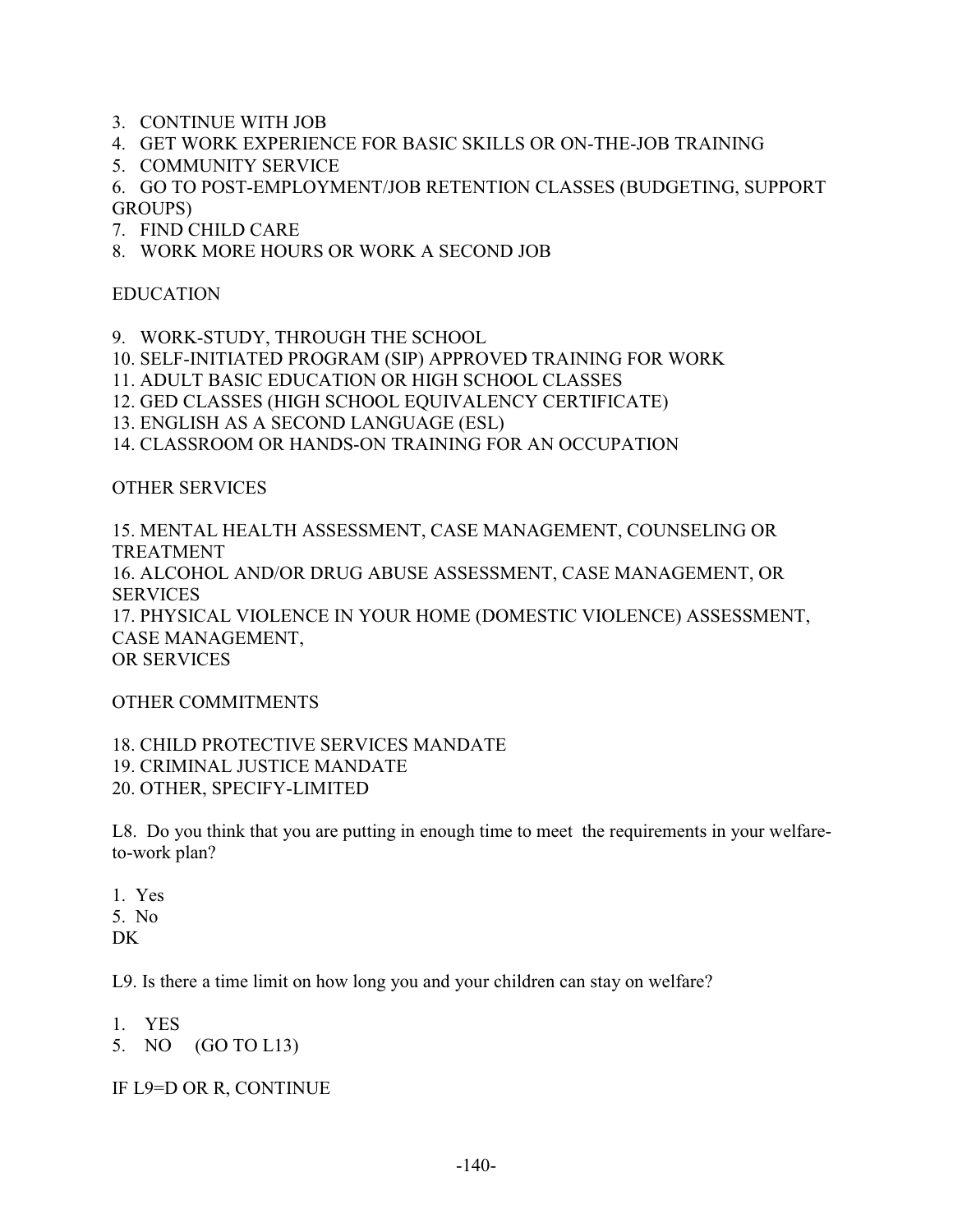L10. How much time do you have left before you reach this time limit?

 \_\_ \_\_ MONTHS (RANGE 1-12)

YEARS (RANGE 1-15), VERIFY AFTER 5)

ALL GO TO L13

### (SECTION FOR THOSE WHO WERE ON WELFARE DURING PAST 2 YEARS BUT NOT CURRENTLY)

Now I have a few questions about public assistance.

L11. If you went back on welfare, would there be a limit to the time you or your children could be on welfare?

1. YES

- 5. NO (GO TO L13)
- IF L11=D OR R, CONTINUE

L12. How much time would you have left before you reach this time limit?

 \_\_ \_\_ MONTHS (RANGE 1-12)

YEARS (RANGE 1-15), VERIFY AFTER 5)

L13. During the past two years, has your aid ever been reduced or denied by the welfare office?

INTERVIEWER: IF YES, ASK "Was it reduced or denied?"

- 1. YES, DENIED
- 2. YES, REDUCED
- 3. NO (GO TO L16)

L14. Why did the welfare office say your benefits were reduced or denied?

INTERVIEWER: DO NOT READ ANSWERS. CODE R'S RESPONSE(S)

CODE ALL THAT APPLY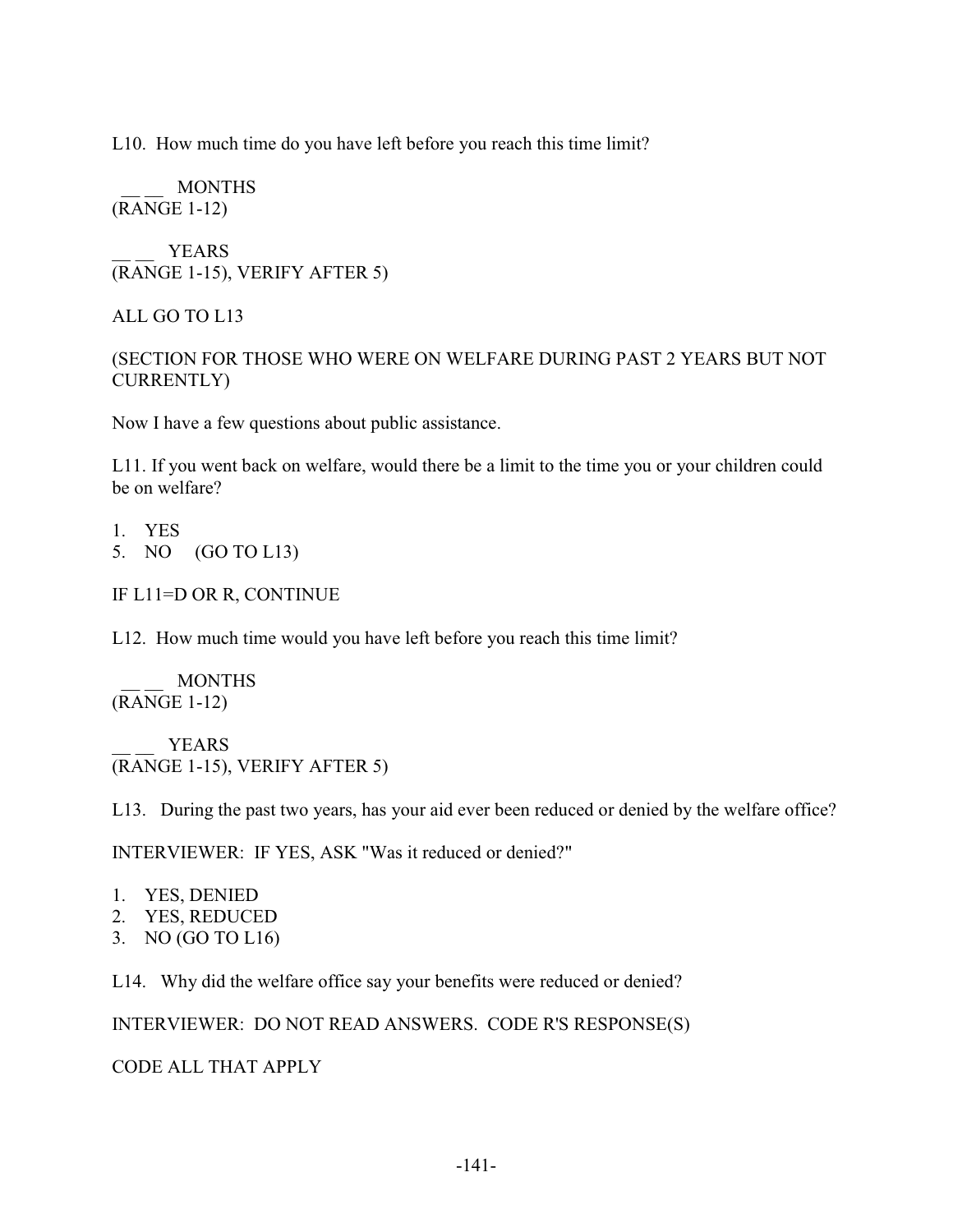- 1. NOT ELIGIBLE BECAUSE R's OR OTHER FAMILY MEMBER'S INCOME
- 2. GOT MARRIED AND SPOUSE'S INCOME TOO HIGH
- 3. NOT ELIGIBLE BECAUSE OF IMMIGRATION STATUS
- 4. NOT ELIGIBLE, NO REASON GIVEN
- 5. DID NOT FILE CA7 (MONTHLY EARNINGS REPORT)
- 6. R DID NOT PROVIDE ALL THE INFORMATION REQUESTED
- 7. CHILD TURNED 18
- 8. CHILD MOVED TO ANOTHER HOUSEHOLD
- 9. R EARNED MORE MONEY FROM A JOB
- 10. FAMILY MEMBER EARNED MORE MONEY FROM A JOB
- 11. NOT ATTENDING MEETINGS WITH CASEWORKER
- 12. NOT PARTICIPATING IN PROGRAMS
- 13. NOT COOPERATING WITH CHILD SUPPORT REQUIREMENTS
- 14. NOT COOPERATING WITH CHILD IMMUNIZATION OR SCHOOL ATTENDANCE REQUIREMENTS
- 15. NOT LIVING IN AN ADULT-SUPERVISED HOUSEHOLD
- 16. CONVICTED OF A DRUG FELONY
- 17. HAD ALREADY RECEIVED MAXIMUM ASSISTANCE (TIME AND MONEY LIMITS)
- 18. OTHER, SPECIFY-LIMITED
- L15. What did you do to get by when your benefits were reduced or denied?

INTERVIEWER: DO NOT READ ANSWERS. CODE R'S RESPONSE(S)

# CODE ALL THAT APPLY

- 1. CUT BACK ON NECESSITIES
- 2. CUT BACK ON EXTRAS
- 3. DELAYED OR STOPPED PAYING BILLS
- 4. GOT A JOB/WORKED MORE HOURS
- 5. GOT MONEY FROM FRIENDS OR FAMILY
- 6. CHILD SUPPORT OR IN KIND HELP
- 7. GOT BENEFITS FROM ANOTHER PROGRAM
- 8. GOT HELP FROM CHARITY
- 9. GOT CHEAPER HOUSING, MOVED IN WITH OTHERS
- 10. PUT CHILD(REN) IN SOMEONE ELSE'S CARE
- 11. WENT TO A SHELTER
- 12. OTHER, SPECIFY-LIMITED
- L16. During the last two years, did you ever voluntarily go off welfare?
- 1. YES
- 5. NO (GO TO L18)
- L17. The last time you voluntarily went off welfare, what was the main reason?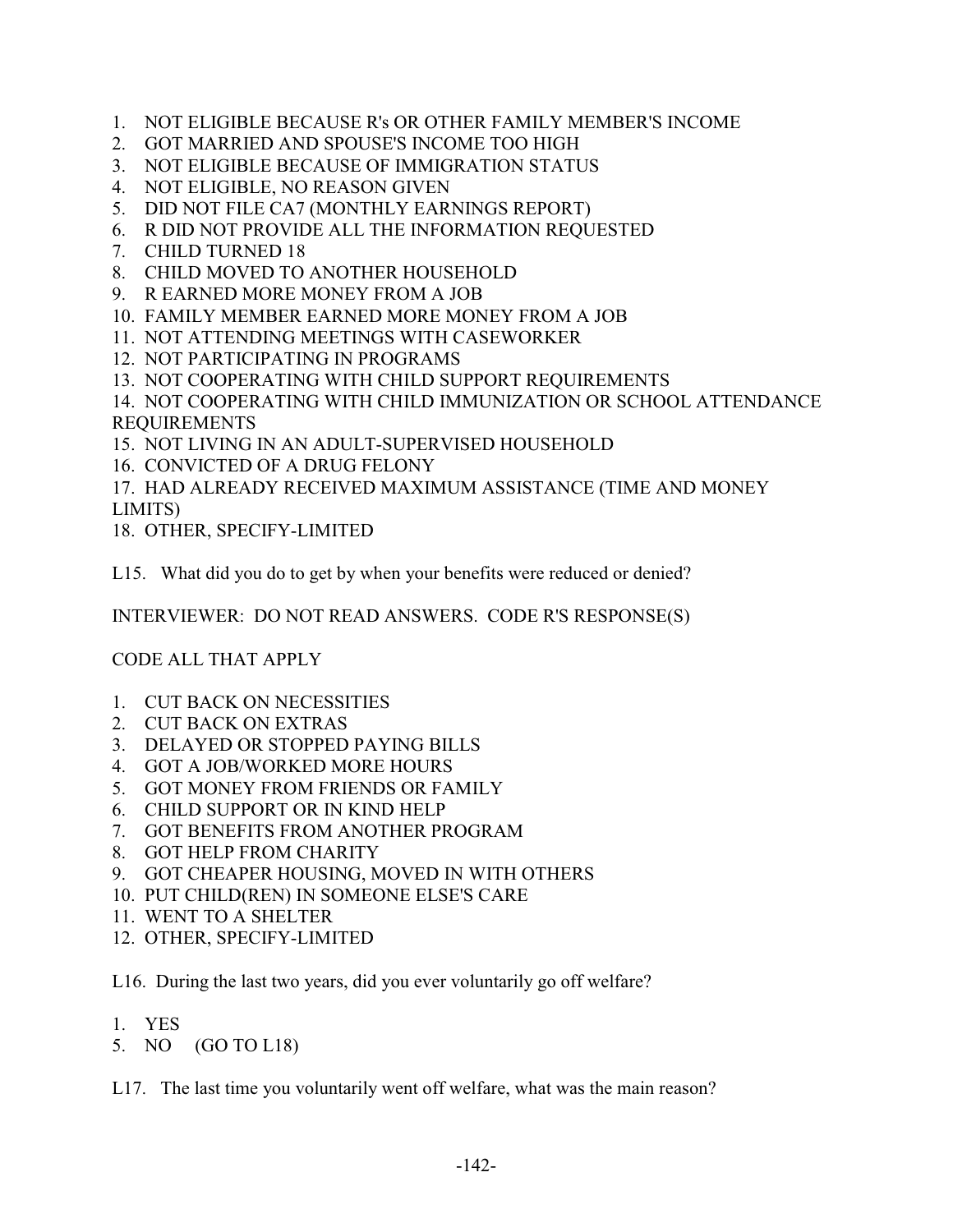# INTERVIEWER: DO NOT READ ANSWERS. CODE R'S RESPONSE(S)

## CODE ONE

- 1. REACHED A TIME LIMIT
- 2. GOT A JOB
- 3. SPOUSE OR OTHER FAMILY MEMBER GOT A JOB
- 4. EARNINGS FROM JOBS GOT TOO HIGH
- 5. ASSETS WERE TOO HIGH
- 6. YOUNGEST CHILD TURNED 18
- 7. RECEIVED CHILD SUPPORT
- 8. RECEIVED BENEFITS FROM ANOTHER PROGRAM
- 9. MOVED OUT OF THE AREA R WAS LIVING IN (including out of US)
- 10. GOT MARRIED
- 11. WANTED TO SAVE UP ELIGIBILITY FOR MONTHS WHEN R MIGHT NEED IT
- 12. RULES WERE TOO MUCH OF A HASSLE
- 13. TOO MUCH PAPERWORK
- 14. RETURN OF PARENT/FAMILY REUNIFICATION
- 15. CHILD UNDER 18 MOVED OUT OF HOUSEHOLD
- 16. OTHER, SPECIFY-LIMITED
- L18. Have you ever been required to attend job club?
- 1. YES
- 5. NO (GO TO SECTION M)
- L19. Did you go the first time you were required to go?
- 1. YES
- 5. NO (GO TO L21)

L20. Did you complete job club?

- 1. YES (GO TO SECTION M)
- 5. NO

L21. Why didn't you [IF L19=5, SHOW "go", IF L20=5, SHOW "complete, job club"]?

- 1. R WAS SICK AND COULD NOT GET THERE
- 2. SICK CHILD
- 3. HAD TO CARE FOR OTHER SICK FAMILY MEMBER
- 4. NO TRANSPORTATION
- 5. CHILD CARE PROBLEM
- 6. SCHEDULING CONFLICT (WAS SCHEDULED TO DO SOMETHING ELSE)
- 7. DOMESTIC ABUSE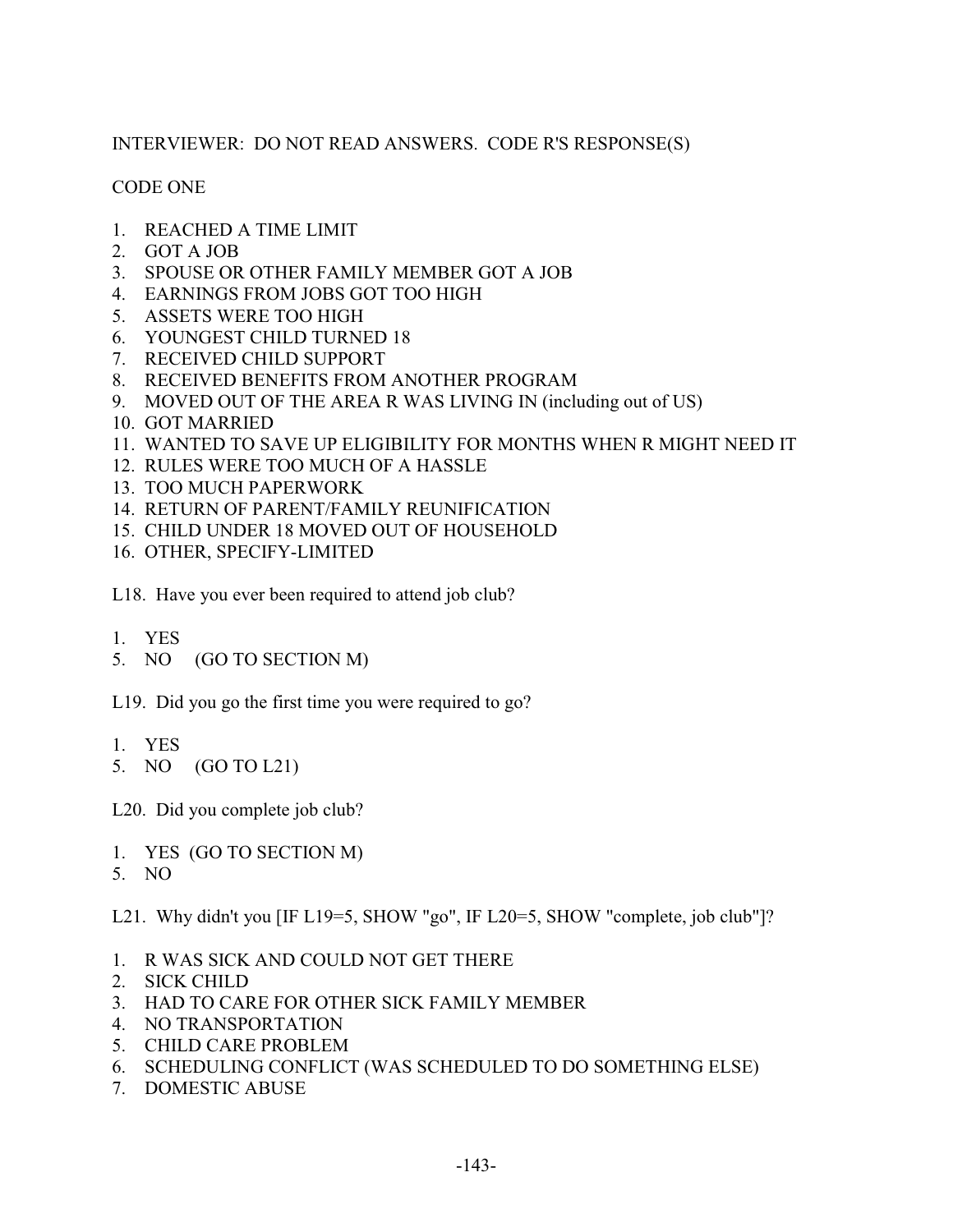8. HOMELESS

9. R DID NOT RECEIVE LETTER TELLING HER TO ATTEND OR RECEIVED LETTER TOO LATE

10. R TRIED UNSUCCESSFULLY TO RESCHEDULE THIS ACTIVITY

11. DID NOT UNDERSTAND THAT IT WAS REQUIRED (INCLUDING BECAUSE OF LANGUAGE)

- 12. GETTING A JOB WAS EASIER/WANTED TO WORK RATHER THAN ATTEND
- 13. DID NOT WANT TO SIT IN CLASSROOM
- 14. DID NOT WANT TO WORK
- 15. OTHER, SPECIFY

L22. Did you go later?

- 1. YES
- 5. NO

TIME ENDED

### **SECTION M. HEALTH STATUS**

TIME START

## [NOTE: NEED TO RETRANSLATE "FAIR" IN RESPONSES TO M1 AND M2 – SEE MEMO ON QUESTIONNAIRE CHANGES]

M1. Now I have a few questions about your health. Would you say your health in general is excellent, very good, good, fair or poor?

- 1. EXCELLENT
- 2. VERY GOOD
- 3. GOOD
- 4. FAIR
- 5. POOR

M2. Think about your health while you were growing up, from birth to age 14. Would you say that your health during that time was excellent, very good, good, fair, or poor?

- 1. EXCELLENT
- 2. VERY GOOD
- 3. GOOD
- 4. FAIR
- 5. POOR

M3. Do you have any physical, psychological or nervous condition that limits the type of work or the amount of work you can do?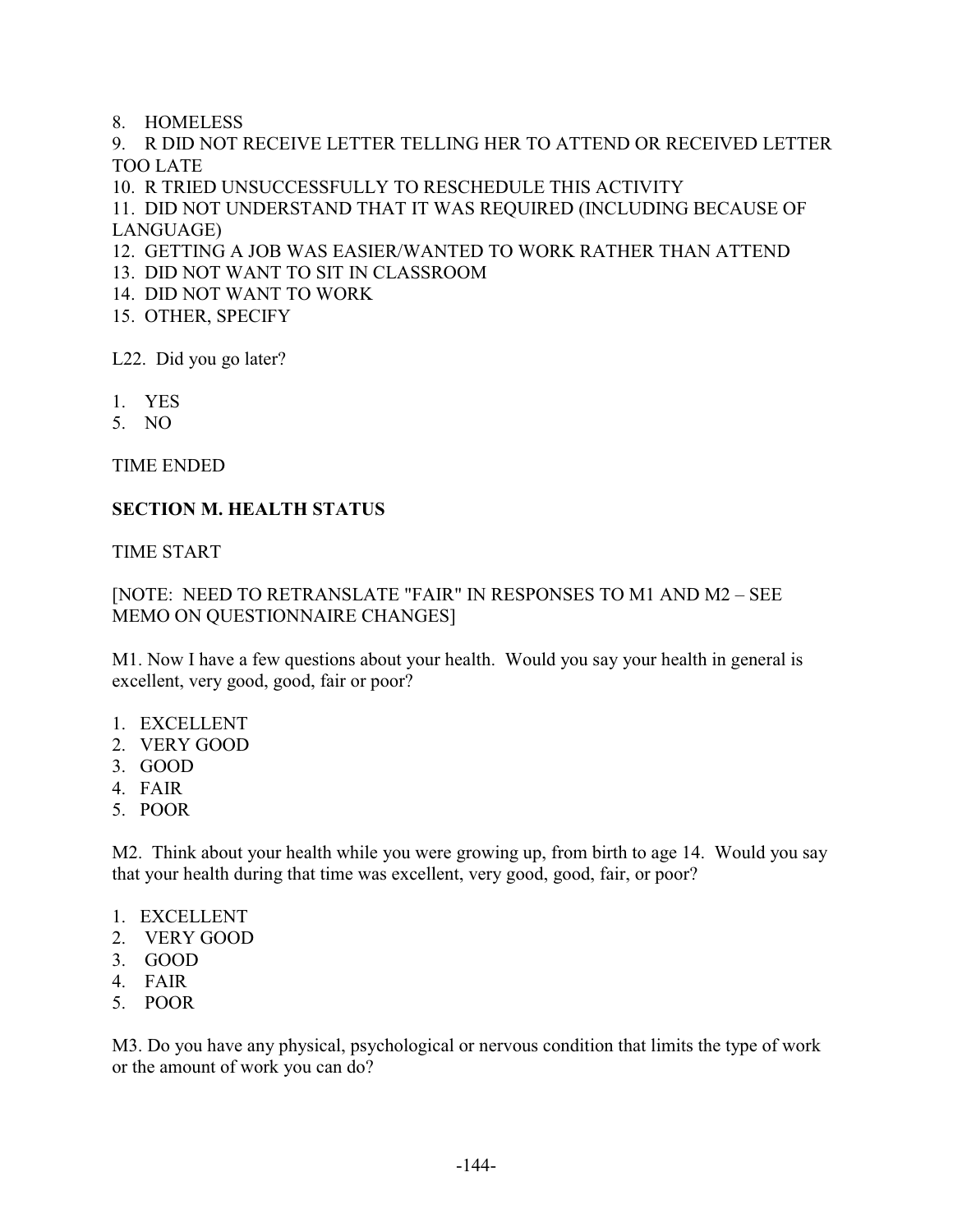- 1. YES
- 5. NO

M4. Has a doctor ever told you that you have….

- a. High blood pressure or hypertension?
- 1. YES 5. NO
- b. Diabetes or high blood sugar?
- 1. YES 5. NO
- c. Cancer or a malignant tumor, excluding skin cancer?
- 1. YES 5. NO
- d. Chronic lung disease such as chronic bronchitis or emphysema?
- 1. YES 5. NO
- e. A heart attack?
- 1. YES 5. NO
- f. Coronary heart disease, angina, congestive heart failure or other heart problems?
- 1. YES 5. NO
- g. Any emotional, nervous, or psychiatric problems?
- 1. YES 5. NO
- h. Arthritis or rheumatism?
- 1. YES 5. NO
- i. Asthma?
- 1. YES 5. NO
- j. Permanent loss of memory or loss of mental ability?
- 1. YES 5. NO
- k. A learning disorder?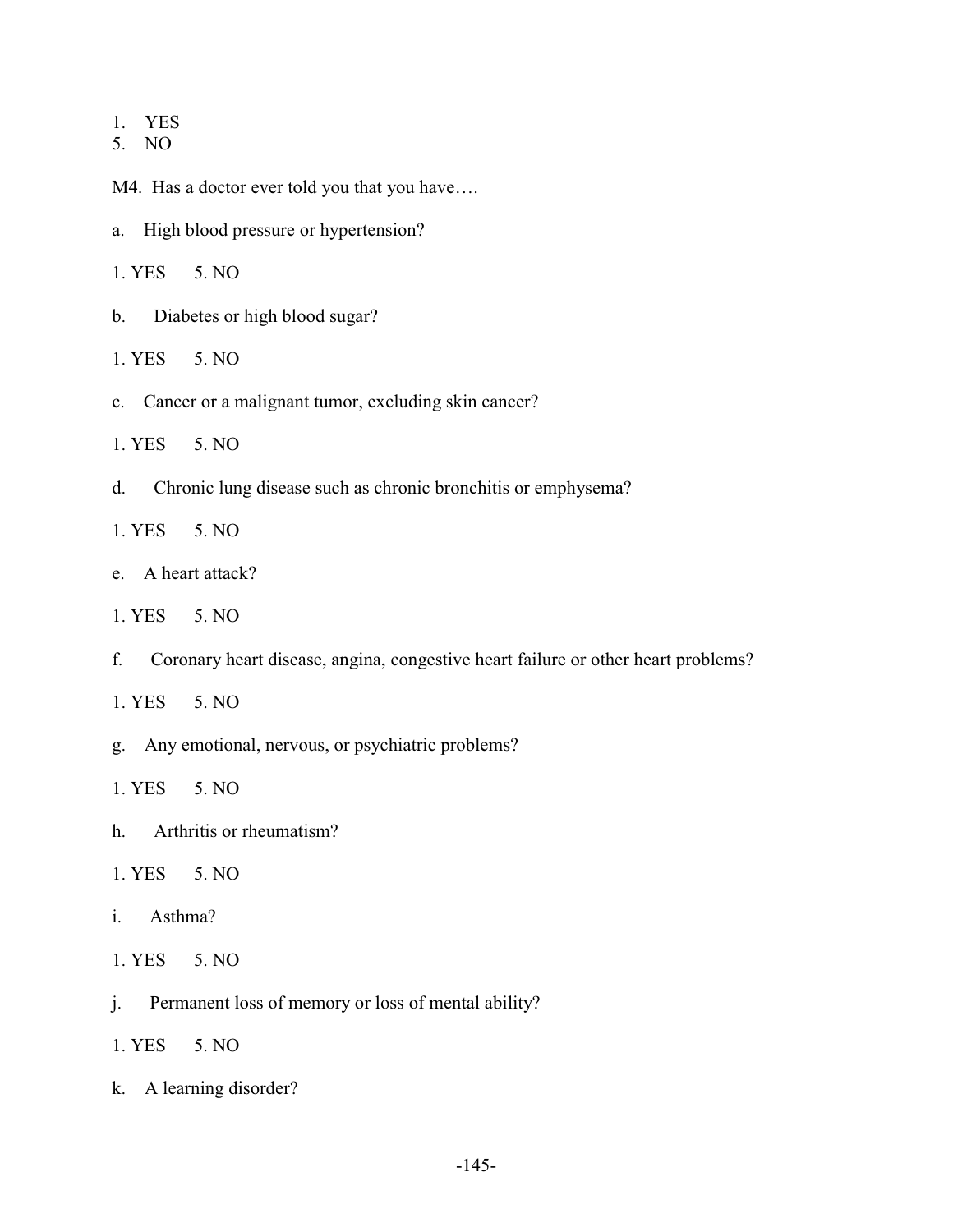1. YES 5. NO

l. Excess weight? That you need to lose weight?

1. YES 5. NO

m. Major depression?

1. YES 5. NO

M5. Do you smoke cigarettes?

1. YES

5. NO (GO TO M8)

M6. On the average, how many cigarettes per day do you usually smoke?

NUMBER PER DAY (RANGE 0-100, VERIFY AT 60 IF UNIT IS CIGARETTES. VERIFY AT 5 IF THE UNIT IS PACKS)

CODE UNIT

1. PACKS

2. CIGARETTES

M7. How old were you when you first smoked cigarettes regularly?

\_\_ YEARS OLD

AMOUNT CANNOT BE MORE THAN R'S AGE

(ALL GO TO M11)

M8. Did you ever smoke cigarettes?

- 1. YES
- 5. NO (GO TO M11)

M9. On the average, how many cigarettes per day did you usually smoke?

NUMBER PER DAY

(RANGE 0-100, VERIFY AT 60 IF UNIT IS CIGARETTES. VERIFY AT 5 IF THE UNIT IS PACKS)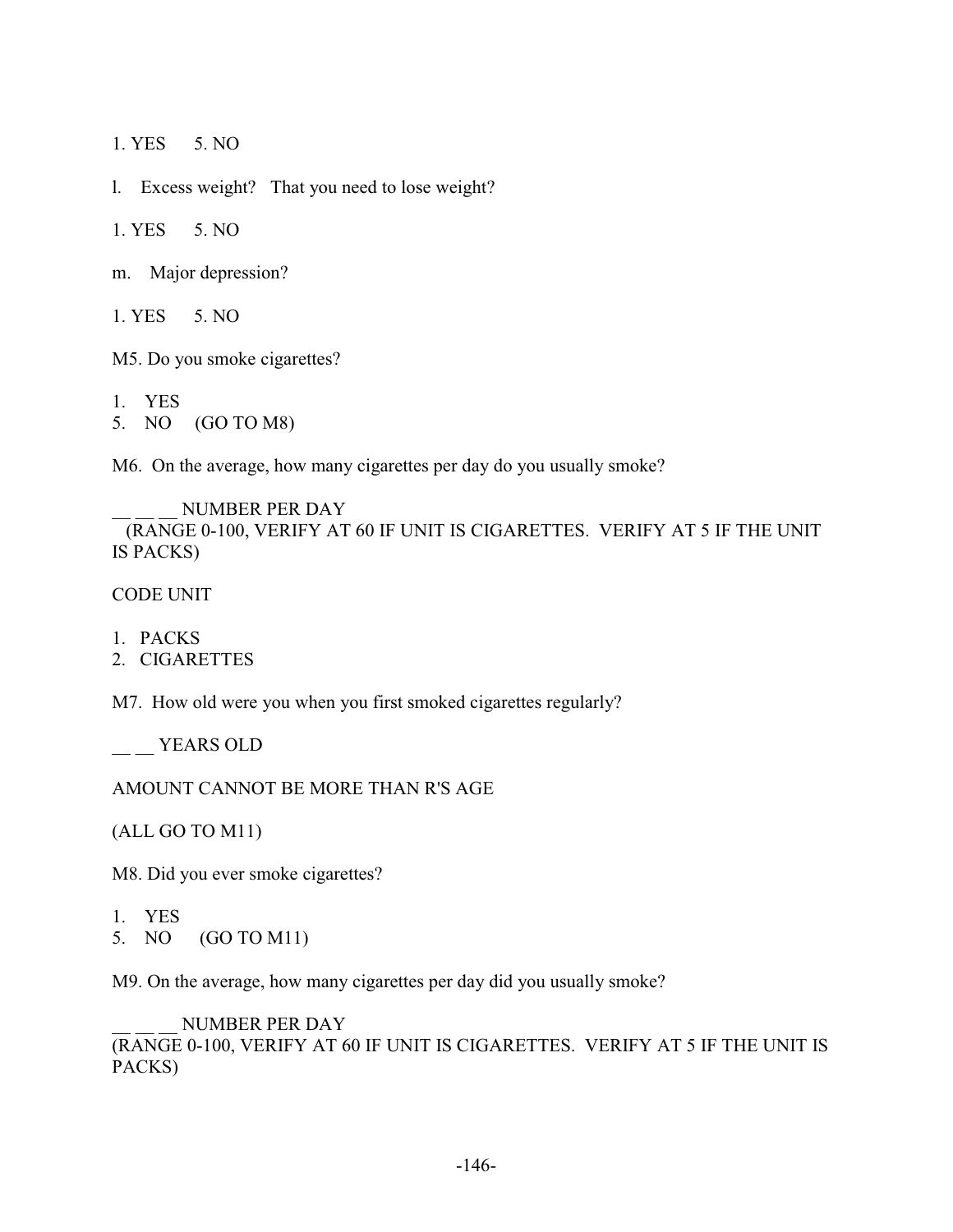CODE UNIT

- 1. PACKS
- 2. CIGARETTES

M10. How old were you when you first smoked cigarettes regularly?

YEARS OLD

AMOUNT CANNOT BE MORE THAN R'S AGE

M11. In the past 30 days, have you had at least one drink of any alcoholic beverage such as beer, wine, wine coolers, or liquor?

1. YES 5. NO (GO TO M15)

IF M11=D, GO TO M12 IF M11=R, GO TO M15

M12. In the past 30 days, how many days did you drink any alcoholic beverage?

DAYS IN THE LAST 30 DAYS (RANGE 1-30)

IF M12=0, ASK M12VER: You told me in the last question that you did have at least one drink of alcohol in the last 30 days, but here you say you have not. Which one is correct?

1. Had at least 1 drink of alcohol (you'll be taken back to M12)

5. Have not had a drink in last 30 days (you'll be taken back to M11)

IF M12=D, GO TO M13 IF M12=R, GO TO M15

M13. On the days your drank alcohol, about how many drinks did you have on average? A drink is 1 can or bottle of beer, 1 glass of wine, 1 can or bottle of wine cooler, 1 cocktail, or 1 shot of liquor.

\_\_ \_\_ DRINKS (RANGE 1-30)

OR

TO DRINKS (RANGE 1-30)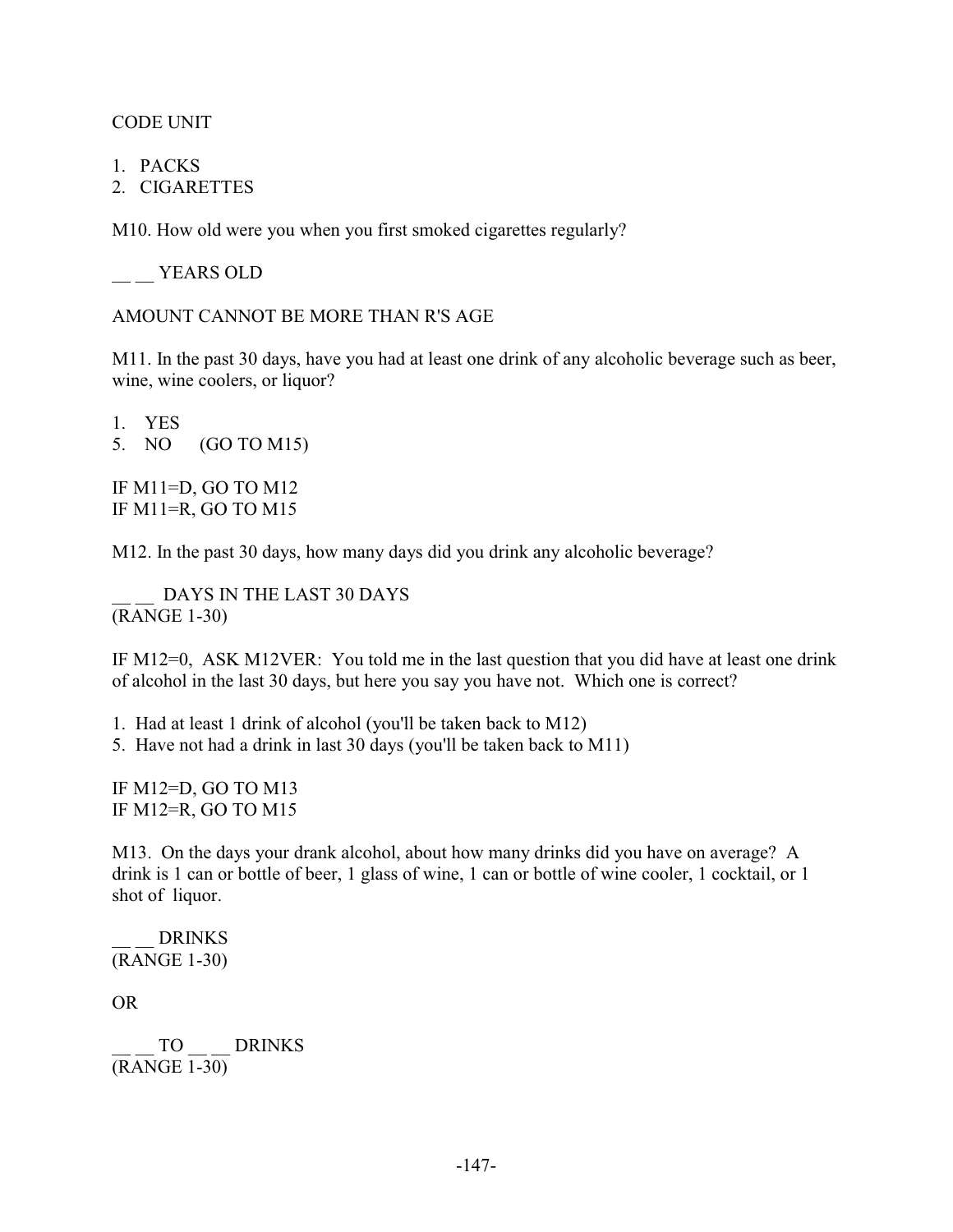#### ANSWER CAN ONLY BE NUMBER OF DRINKS OR RANGE, NOT BOTH

IF M13=D, GO TO M14 IF M13=R, GO TO M15

M14. In the past 30 days, how many times did you have 5 or more drinks on one occasion?

\_\_ \_\_ NUMBERS OF TIMES (RANGE 0-60)

M15. Now let me ask about another topic.

About how much do you weigh?

\_\_ \_\_ \_\_ AMOUNT (RANGE 35-999, VERIFY AT 500)

CODE UNIT

- 1. POUNDS
- 2. KILOS

M16. How tall are you?

FEET MCHES (RANGE 3-7) (RANGE 0-11)

OR

 \_\_ \_\_ \_\_ CENTIMETERS (RANGE 100-250)

the next questions are about health care.

M17. Is there a place that you usually go to when you are sick or need advice about your health?

INTERVIEWER: IF YES, ASK "Do you have one place, or more than one place?"

- 1. YES, ONE PLACE
- 2. YES, MORE THAN ONE PLACE
- 3. NO (GO TO M22)

M18. [IF M17 EQUALS 1 ASK:] What kind of place is it? Is it a...

[IF M17 EQUALS 2 ASK:] What kind of place do you go to most often? Is it a…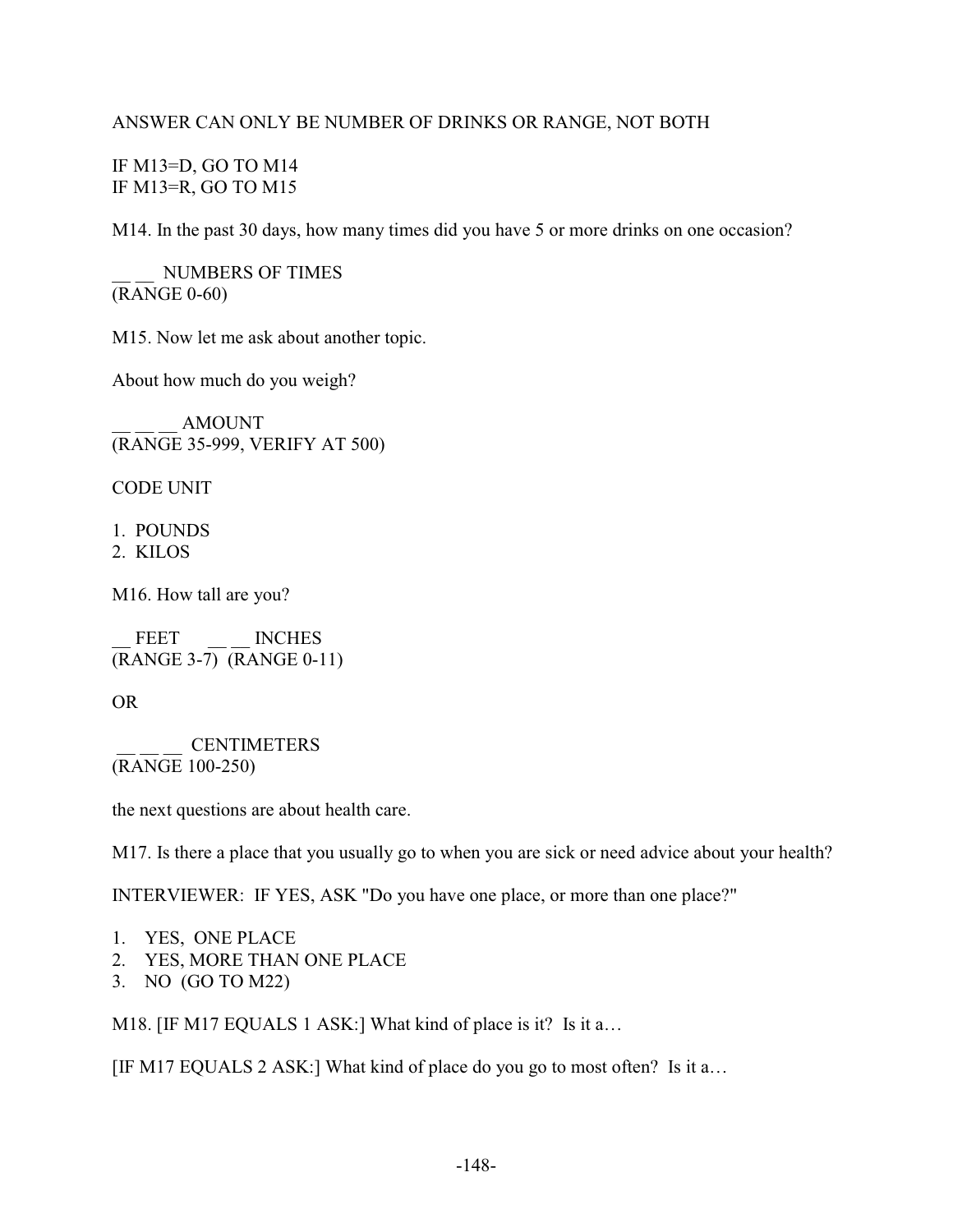- 1. clinic, health center or HMO,
- 2. doctor's office,
- 3. hospital emergency room,
- 4. hospital outpatient department, or
- 5. some other place?? SPECIFY

### IF M18=5, SHOW "TYPE IN OTHER TYPE OF PLACE (VERBATIM)"

- d. DON'T KNOW
- r. REFUSED (GO TO M21)

M19. What is the name of this place?

### \_\_\_\_\_\_\_\_\_\_\_\_\_\_\_\_\_\_\_\_\_\_\_\_\_\_\_\_\_\_\_ (VERBATIM-LIMITED)

M20. Where is this place located? What street is it on? What is the nearest cross-street? What city is it in?

ON \_\_\_\_\_\_\_\_\_\_\_\_\_\_\_\_\_\_\_\_\_ (STREET)

NEAR \_\_\_\_\_\_\_\_\_\_\_\_\_\_\_\_\_\_\_\_\_ (CROSS-STREET)

IN  $\qquad \qquad \text{(STATE)}$ 

M21. Is that the same place you usually go when you need routine or preventive care, such as physical examination or check up?

1. YES (GO TO M25 )

2. NO

M22. What kind of place do you go to when you need routine preventive care, such as a physical examination or check-up? Is it a…

- 1. clinic, health center or HMO,
- 2. doctor's office,
- 3. hospital emergency room,
- 4. hospital outpatient department, or
- 5. some other place?? SPECIFY

IF M22=5, SHOW "TYPE IN OTHER TYPE OF PLACE (VERBATIM)"

- D. DON'T KNOW
- R. REFUSED (GO TO M25)
- 6. DOESN'T GET PREVENTIVE CARE ANYWHERE

IF M22=6, GO TO M25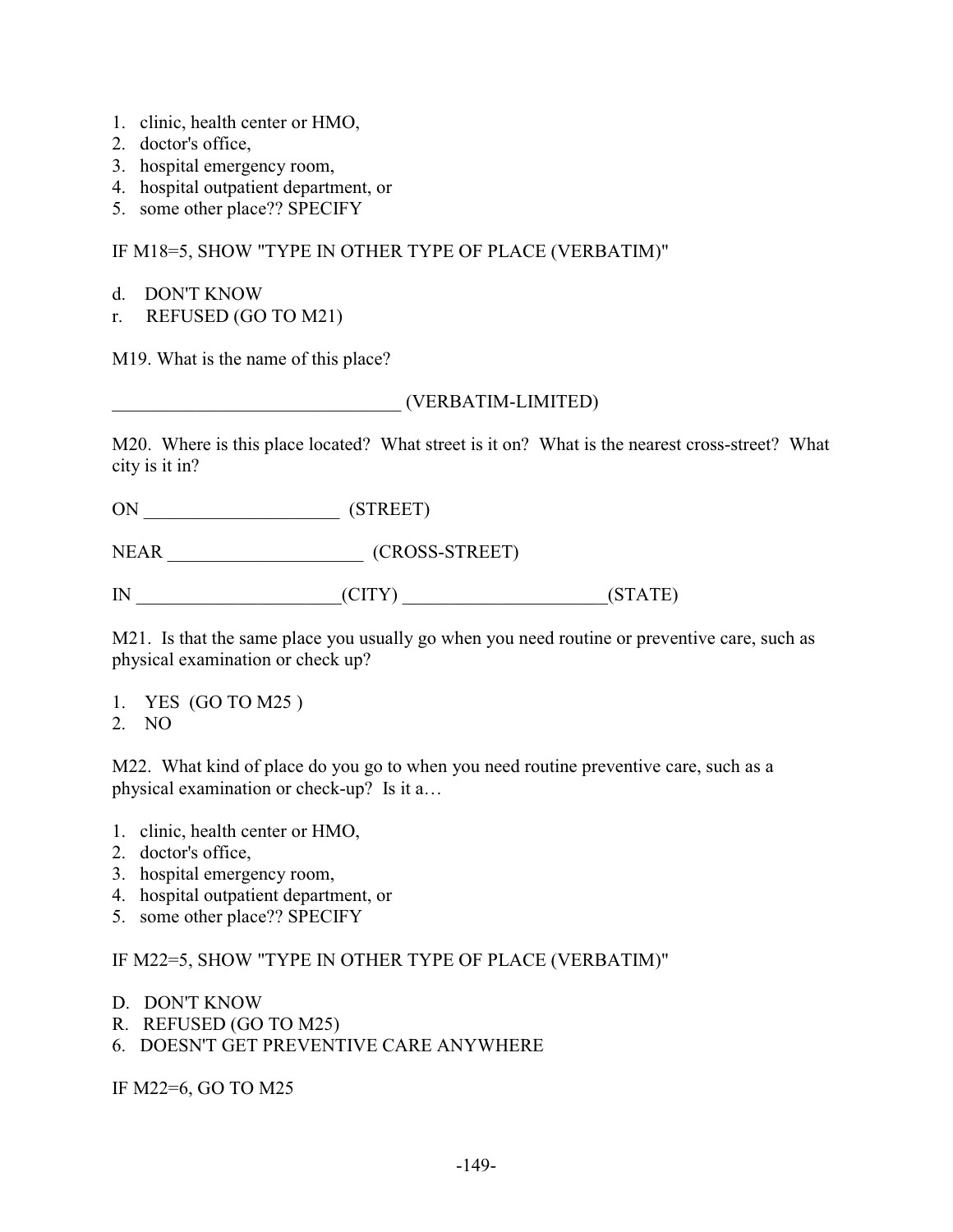M23. What is the name of this place?

## \_\_\_\_\_\_\_\_\_\_\_\_\_\_\_\_\_\_\_\_\_\_\_\_\_\_\_\_\_\_\_\_\_\_\_\_ (VERBATIM-LIMITED)

M24. Where is this place located? What street is it on? What is the nearest cross-street? What city is it in?

ON \_\_\_\_\_\_\_\_\_\_\_\_\_\_\_\_\_\_\_\_\_ (STREET)

NEAR (CROSS-STREET)

IN \_\_\_\_\_\_\_\_\_\_\_\_\_\_\_\_\_\_\_\_\_\_(CITY) \_\_\_\_\_\_\_\_\_\_\_\_\_\_\_\_\_\_\_\_\_\_(STATE)

M25. During the past 2 years, that is since [MONTH AND YEAR EXACTLY TWO YEARS BEFORE THE INTERVIEW], how many different times have you been hospitalized? This includes any times you stayed in a regular hospital or mental health facility overnight or longer.

99 NOT HOSPITALIZED IN PAST 2 YEARS.

\_\_ \_\_(NUMBER OF TIMES) (RANGE 1-24, VERIFY AT 10)

IF M25=99 GO TO M28

M26. When was the last time you were hospitalized for any reason?

\_\_ \_\_ (MONTH) (RANGE 1-12)

 $_{-}$  (YEAR) (2 YEARS AGO-CURRENT YEAR)

M27. What was the reason for this hospitalization?

1. HAD A BABY, CHILDBIRTH 2. OTHER PROBLEMS DURING PREGNANCY (NOT CHILDBIRTH) 3. OTHER, SPECIFY (LIMITED)

M28. When was the last time you saw a doctor, nurse or other health care professional for illness, injury or a routine check-up?

1. MONTH YEAR (RANGE 1-12) (YEAR OF BIRTH-CURRENT YEAR)

5. NEVER (GO TO M31)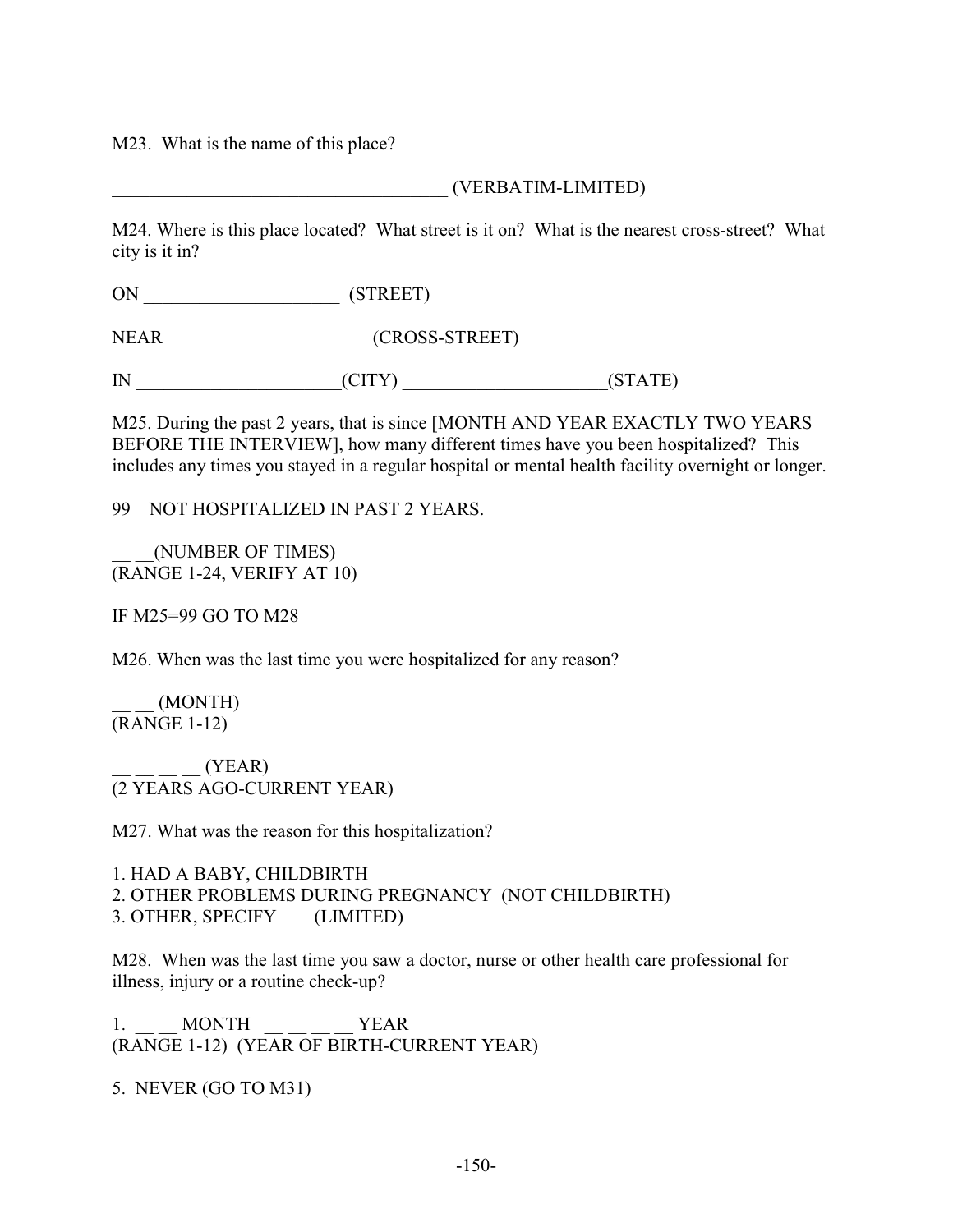M29. For what illness, injury or other reason did you see the doctor, nurse, or other health care professional?

- 1. ROUTINE CHECK-UP OR PHYSICAL
- 2. OTHER REASON, SPECIFY (LIMITED)

M30. In the past 12 months, that is since [FILL MONTH4] last year, about how many times have you seen a doctor, nurse, or other health professional about your health?

1. NUMBER OF TIMES (RANGE 1-50, VERIFY AT 12)

### 0. NEVER

RSAM30ver. I want to verify that you said you have seen a doctor, nurse or other health care professional [FILL M30] times in the past 12 months. Is that correct?

CHECK: IF M29=1 GO TO M32, ELSE CONTINUE

M31. Not including visits for illness or injury, when was the last time you saw a doctor or clinic for a routine health check-up?

1. MONTH YEAR (RANGE 1-12) (YEAR OF BIRTH-CURRENT YEAR)

5. NEVER, DON'T GET CHECK-UPS

M32. During the past 12 months, have you ever gone to see any of the following types of people about a health problem or for a check-up:

- a. Dentist?
- 1. YES 5. NO
- b. Optometrist or Ophthalmologist or Eye Doctor?
- 1. YES 5. NO
- c. Psychiatrist, psychologist, or a counselor?
- 1. YES 5. NO
- d. Pharmacist?
- 1. YES 5. NO
- e. Healer?
- 1. YES 5. NO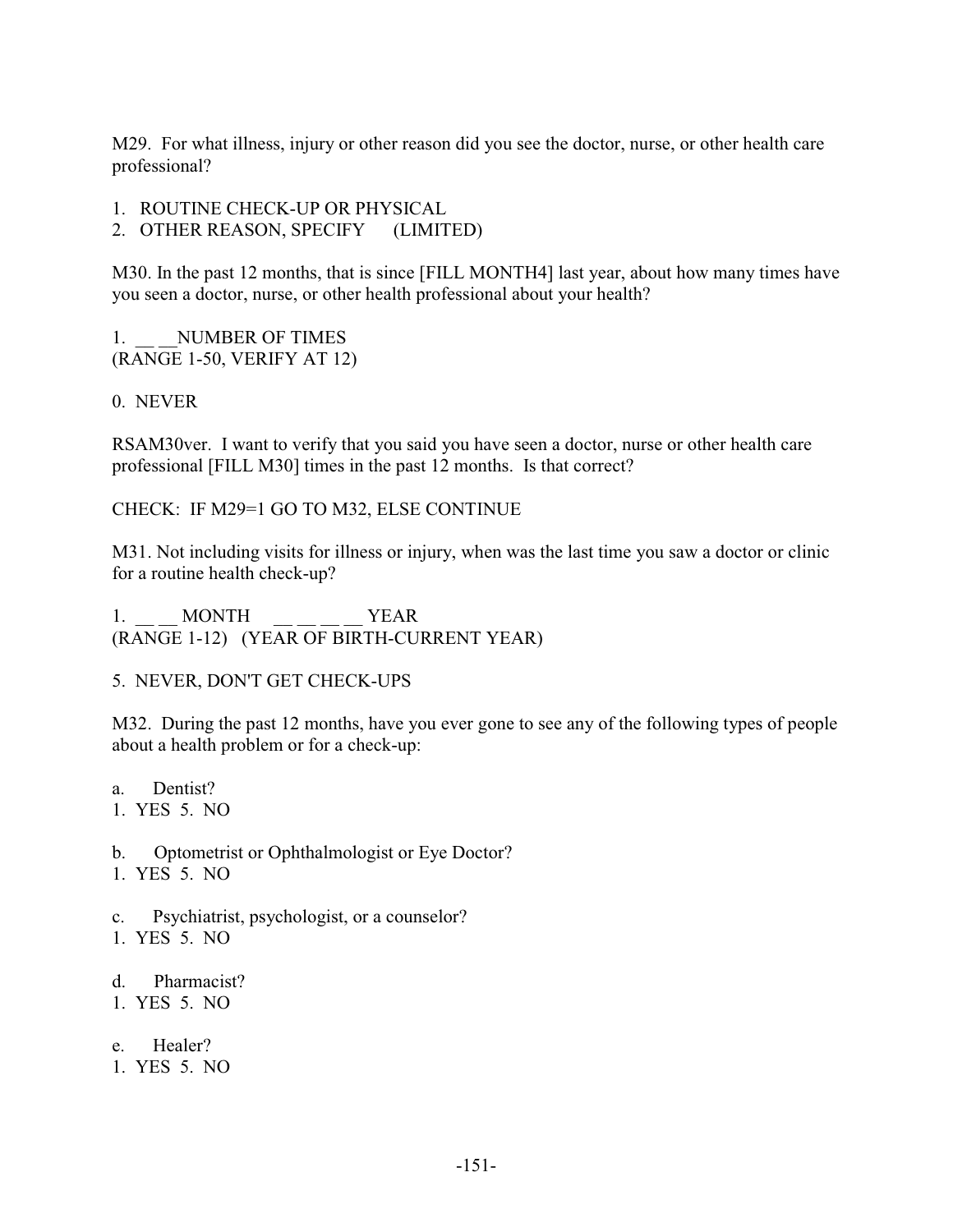f. Specialist in biofeedback, energy healing or hypnosis?

1. YES 5. NO

g. Acupuncturist? 1. YES 5. NO

h. Homeopath?

- 1. YES 5. NO
- i. Herbalist or Chinese medicine specialist?
- 1. YES 5. NO

j. Chiropractor?

1. YES 5. NO

k. Massage therapist?

1. YES 5. NO

Finally, I have a question on your opinions about different things.

M33. People differ in whether or not they disapprove of certain things. Would you disapprove of people who are 18 or older doing each of the following?

INTERVIEWER: IF DISAPPROVE, ASK "Would you disapprove or strongly disapprove?"

1. Smoking one or more packs of cigarettes per day?

- 1. Don't Disapprove
- 2. Disapprove
- 3. Strongly Disapprove
- 2. Trying marijuana once or twice?
- 1. Don't Disapprove
- 2. Disapprove
- 3. Strongly Disapprove
- 3. Smoking marijuana occasionally?
- 1. Don't Disapprove
- 2. Disapprove
- 3. Strongly Disapprove
- 4. Smoking marijuana regularly?
- 1. Don't Disapprove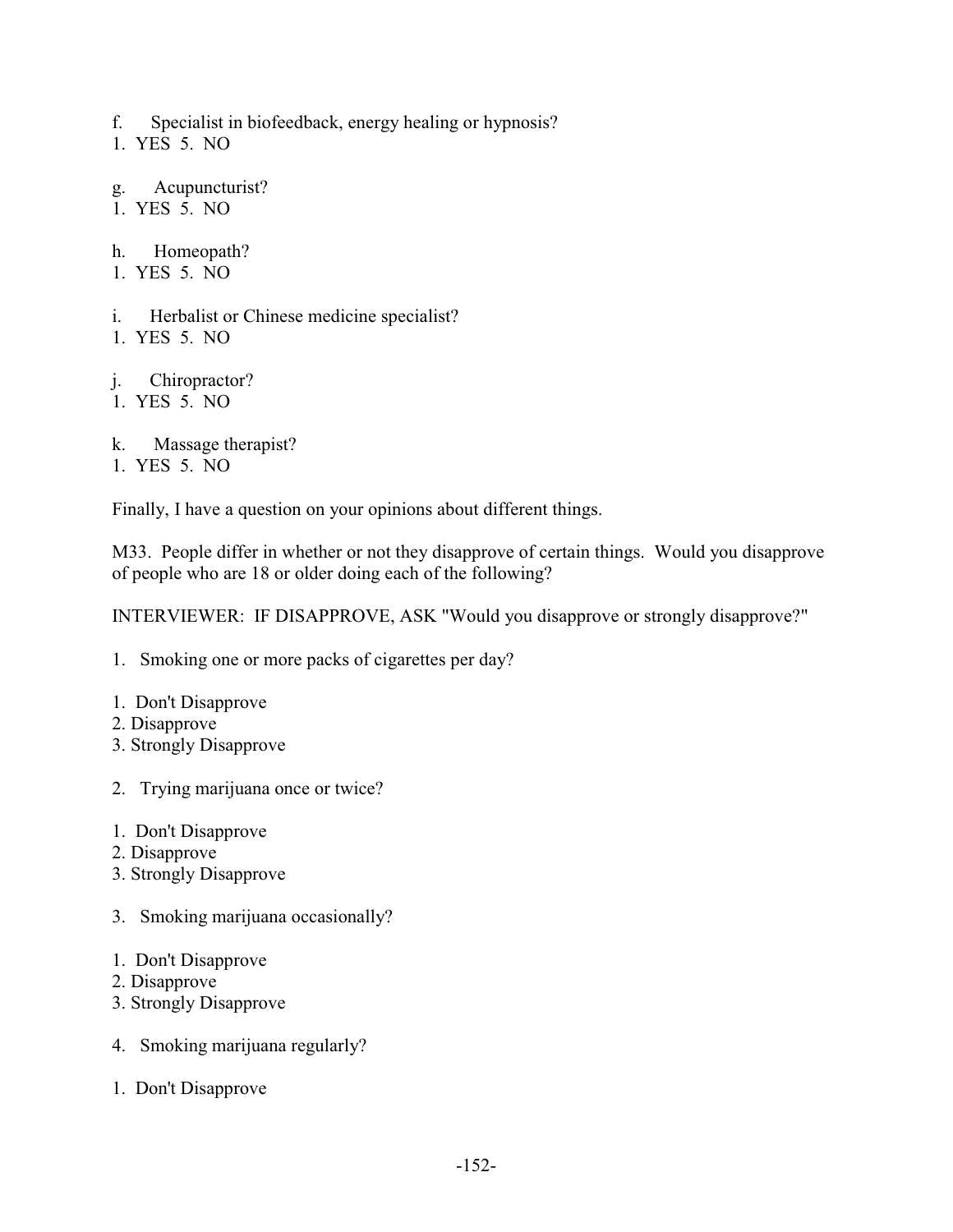2. Disapprove

3. Strongly Disapprove

5. Taking 1-2 drinks of an alcoholic beverage occasionally, that is beer, wine or liquor?

1. Don't Disapprove

- 2. Disapprove
- 3. Strongly Disapprove
- 6. Taking 1-2 drinks nearly every day?
- 1. Don't Disapprove
- 2. Disapprove
- 3. Strongly Disapprove
- 7. Taking 4-5 drinks nearly every day?
- 1. Don't Disapprove
- 2. Disapprove
- 3. Strongly Disapprove

TIME ENDED

# **SECTION N. RELOCATION INFORMATION**

TIME STARTED

That's all the survey questions I have, but now I need to get some information to help us contact you in the future. As I mentioned at the beginning, we would like to interview you again around this time next year. This information, like your responses to all questions in the interview, is completely confidential.

IF NECESSARY: You are very important to this study. Your experiences over the next year will be very important in understanding how families and neighborhoods in Los Angeles are changing. We will only contact you about the survey, and you can decide if you want to participate at that time.

N1. Is your mailing address the same as your home address?

1. YES (GO TO N3) 5. NO

N2. What is your mailing address?

\_\_\_\_\_\_\_\_\_\_\_\_\_\_\_\_\_\_\_\_\_\_\_\_\_ STREET ADDRESS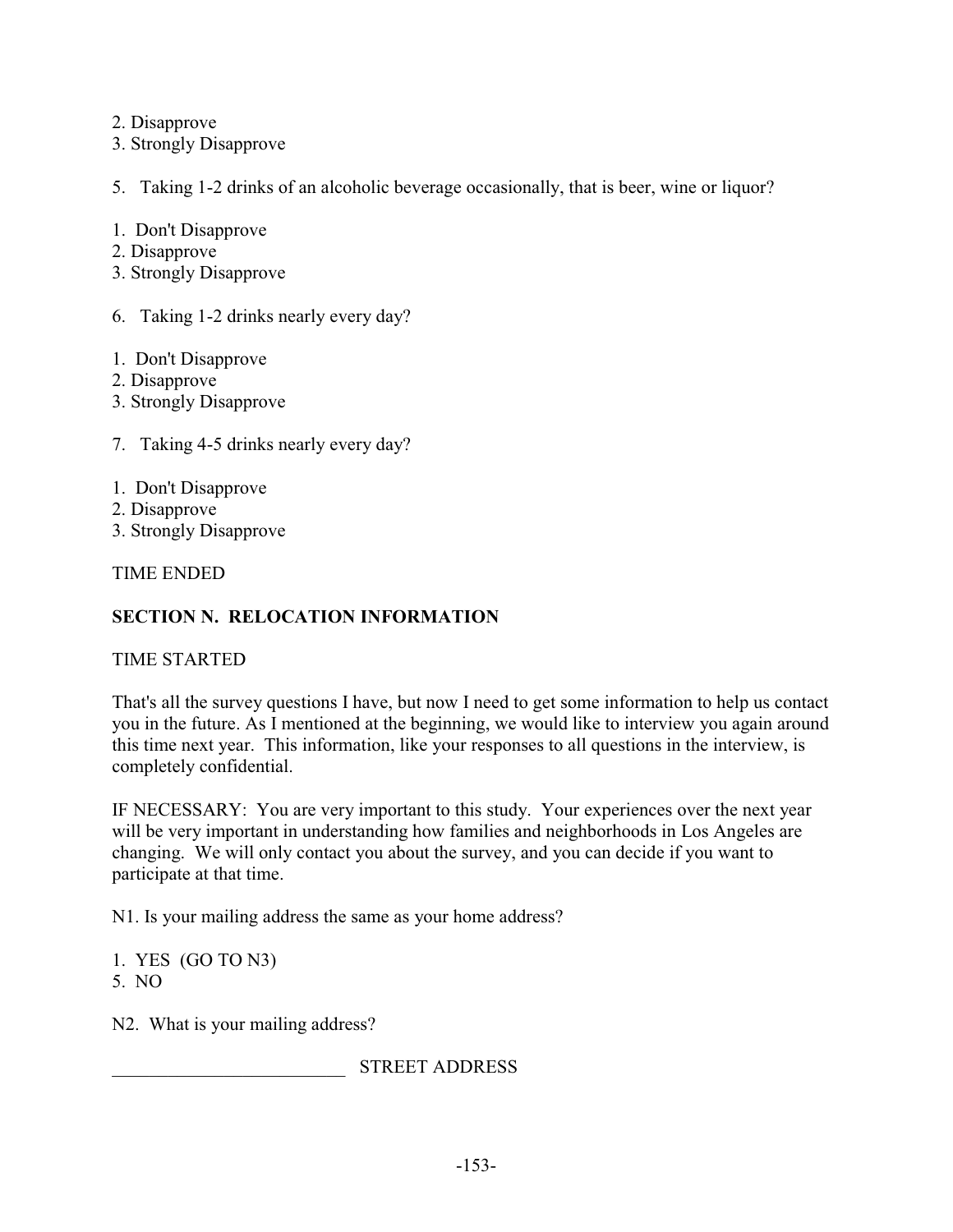$CITY$  STATE

\_\_\_\_\_\_\_\_\_\_\_\_\_\_\_\_\_\_\_\_\_\_\_\_\_ COUNTRY

\_\_\_\_\_\_\_\_\_\_\_\_\_\_\_\_\_\_\_\_\_\_\_\_\_\_ ZIPCODE

N3. May I have your home telephone number?

- 1. YES
- 3. NO, does not want to give out phone number (GO TO N6)
- 5. NO, does not have a phone (GO TO N7)

N4. What is your correct telephone number, including area code?

 $| \ | \ | \ | \$  (Area Code)  $| \ | \ | \ | \ | \ | \ | \ | \$ 

N5. Is this telephone number listed in your name?

1. YES (GO TO N7) 5. NO

N6. In whose name is the telephone number listed?

INTERVIEWER: WRITE FULL NAME VERBATIM. CHECK WITH R TO MAKE SURE YOU HAVE FULL NAME AND CORRECT SPELLING

\_\_\_\_\_\_\_\_\_\_\_\_\_\_\_\_\_\_\_\_\_\_\_\_\_\_\_\_\_\_\_\_\_\_ (VERBATIM-LIMITED)

N7. Do you have an e-mail address you use at home?

1. YES 5. NO (GO TO N9)

N8. What is this e-mail address?

\_\_\_\_\_\_\_\_\_\_\_@\_\_\_\_\_\_\_\_\_\_\_\_\_\_\_\_\_ (END SHOULD BE .com, .edu, .gov, .net, .org)

N9. Earlier you told me that you have (IF J8=5, D, R, FILL "no") plans to move in the next year or two. Is that correct?")

1. YES

5. NO

IF J8=1 AND N9=1, GO TO N12

IF J8=5, D, R AND N9=1, CONTINUE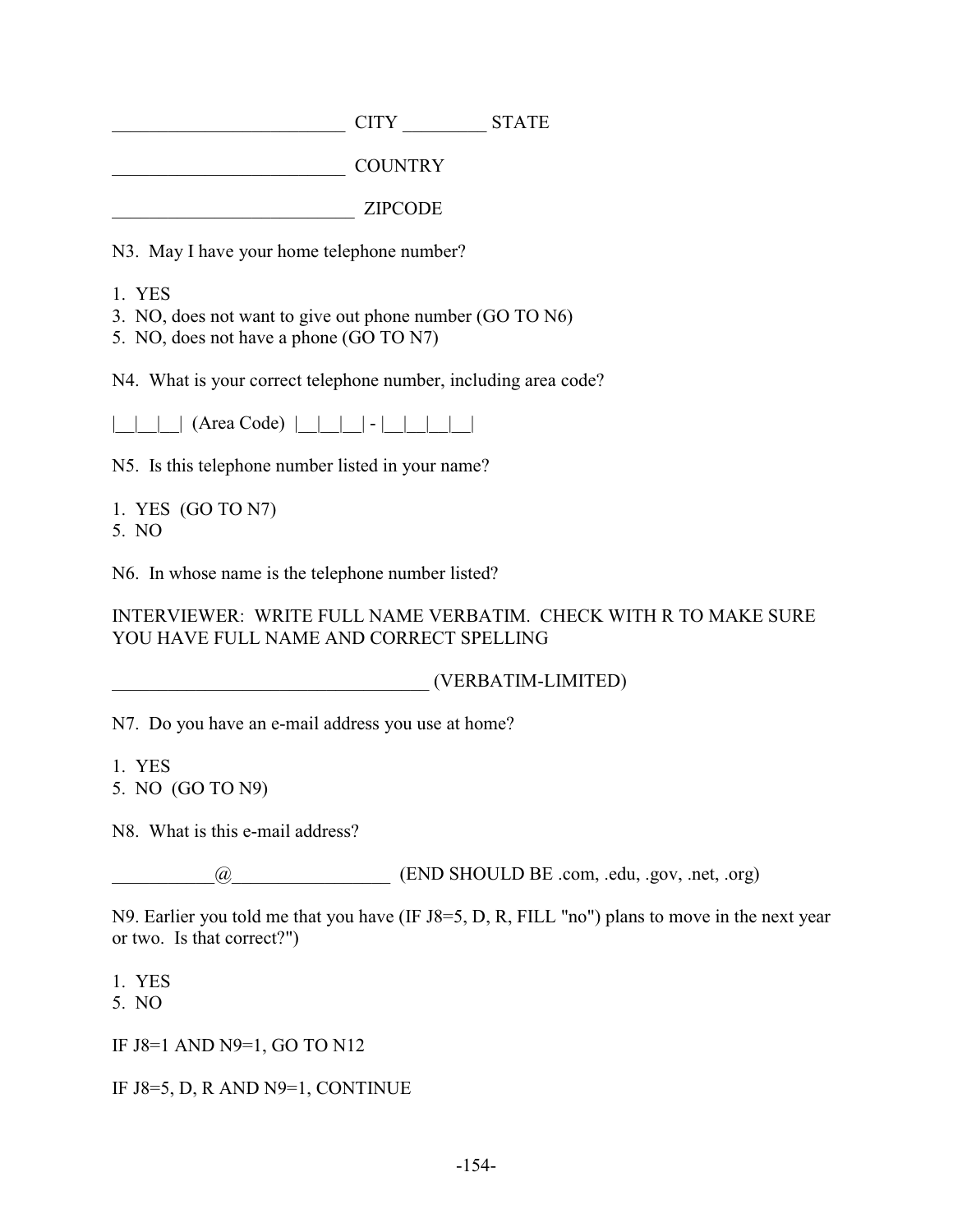IF J8=1 AND N9=5, CONTINUE

IF J8=5, D, OR R AND N9=5, GO TO N12

IF N9=D, GO TO N12

IF N9=R, CONTINUE

N10. Will your address next [TIME PERIOD NEXT YEAR] be the same as this one?

CAPI NOTE: [TIME PERIOD NEXT YEAR] IS A CAPI FILL WHICH CONSISTS OF THE MONTH NAME IN WHICH THIS INTERVIEW IS

CURRENTLY TAKING PLACE PLUS THE MONTH BEFORE AND AFTER. SO IF THE INTERVIEW IS TAKING PLACE IN FEBRUARY 2000,

THIS FILL WILL BE "January, February and March."

- 1. YES (GO TO N14)
- 2. NO (GO TO N12)
- 3. NOT SURE

N11. Is there another place either inside or outside the United States where you might be living at this time next year?

1. YES 5. NO (GO TO N14)

IF N11=D, CONTINUE

IF N11=R, GO TO N14

N12. [(IF N9=D) OR N11=1 OR D, FILL "If you are living at another address at this time next year,"] what address [(IF N9=D) OR N11=1 OR D, FILL "would", ELSE FILL "will"] you be living at about this time next year?

INTERVIEWER: IF RESPONDENT DOES NOT KNOW THE EXACT ADDRESS, ASK: What city, town, or state would you be living in?

| <b>STREET ADDRESS</b> |                       |  |
|-----------------------|-----------------------|--|
| T T Y                 | <b>STATE/PROVINCE</b> |  |

\_\_\_\_\_\_\_\_\_\_\_\_\_\_\_\_\_\_\_\_\_\_\_\_\_\_ COUNTRY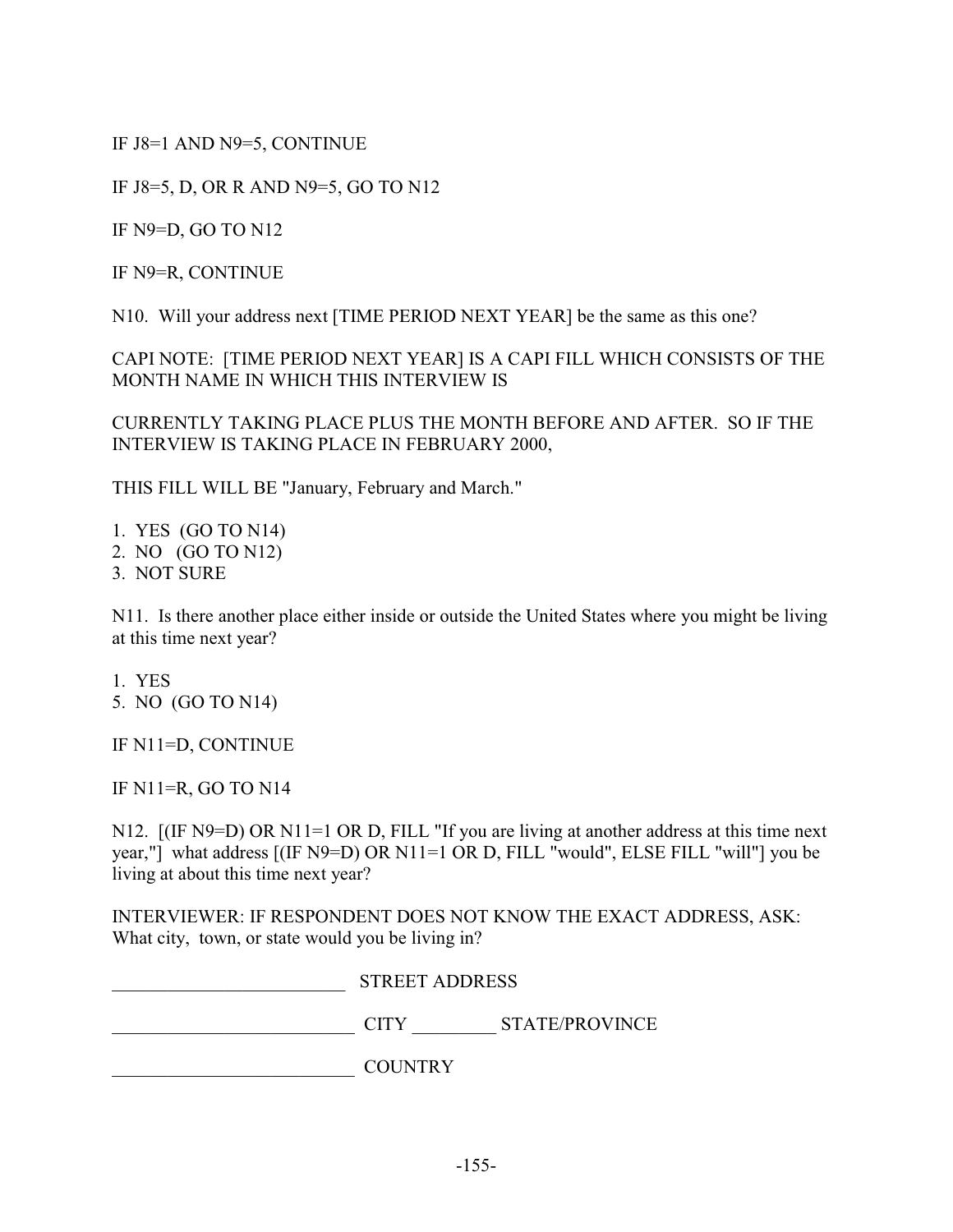N13. When do you think you would start living at this address this address in [CITY NAME FROM N12]?

MONTH YEAR (RANGE 1-12) (RANGE CURRENT YEAR – 2002)

## N14. CAPI CHECK CALENDAR: IS R CURRENTLY WORKING?

- 1. YES
- 5. NO (GO TO N21)

N15. If we are unable to reach you at home next year, is it ok if we contact you at work?

PROBE: We would contact you at work only to set up an appointment for an interview.

- 1. YES
- 2. PREFER NOT TO BE CONTACTED AT WORK
- 3. DEFINITELY DOES NOT WANT TO BE CONTACTED AT WORK (GO TO N21)

N16. [IF N15=2, FILL "Alright, we won't contact you at work unless we absolutely have to, but just in case, let me check some information."] We have recorded your employer's name and address as [EMPLOYERS NAME AND ADDRESS]. Is that the best place to contact you at work?

1. YES (GO TO N18) 5. NO

N17. What is the best place to contact you at work?

\_\_\_\_\_\_\_\_\_\_\_\_\_\_\_\_\_\_\_\_\_\_\_\_ (EMPLOYER'S NAME)

\_\_\_\_\_\_\_\_\_\_\_\_\_\_\_\_\_\_\_\_\_\_\_\_\_ (EMPLOYER'S STREET ADDRESS)

\_\_\_\_\_\_\_\_\_\_\_\_\_\_\_\_\_\_\_\_\_\_\_\_\_\_ (CITY) \_\_\_\_\_\_\_\_ (STATE)

N18. What is your telephone number at work?

 $(\_\_ \_) \_\_ \_ \cdot \_$ 

N19. Do you have an e-mail address at work where we can contact you?

1. YES

5. NO (GO TO N21)

N20. What is your e-mail address at work?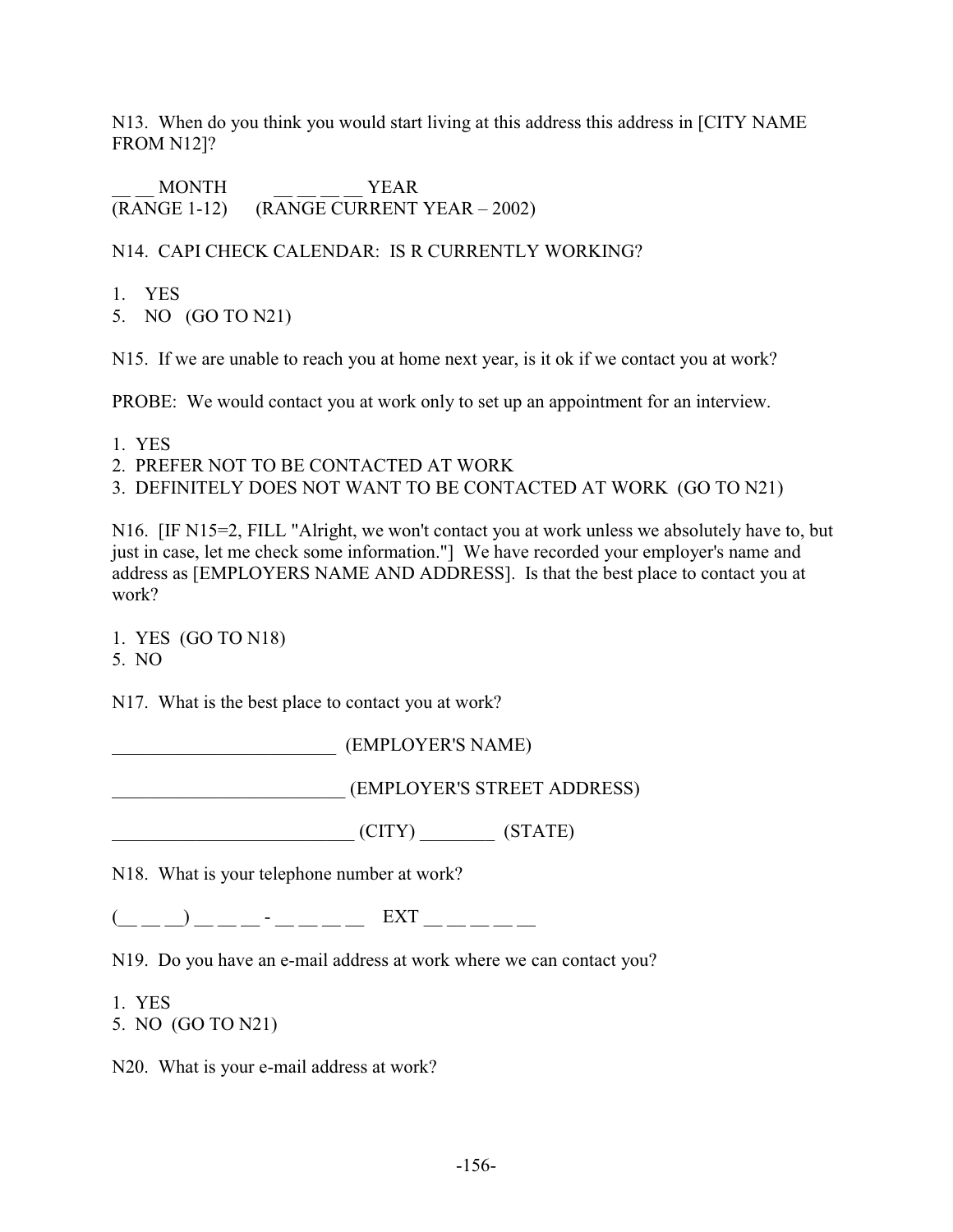### 1. SAME EMAIL AS HOME EMAIL

OR

2.  $\qquad \qquad \text{(END SHOULD BE.com,.edu,.gov, net,.org)}$ 

N21. CAPI CHECK:

#### 1. R IS MARRIED OR LIVING WITH A PARTNER

2. R IS NOT MARRIED AND NOT LIVING WITH A PARTNER (GO TO N27)

N22. If we are unable to reach you at home next year, is it ok if we contact your [FILL APPROPRIATE husband/wife/partner] at work?

PROBE: We would contact your [FILL APPROPRIATE husband/wife/partner] at work only to find out how to reach you to set up an interview.

1. YES

2. PREFER SPOUSE/PARTNER NOT TO BE CONTACTED AT WORK

3. DEFINITELY DOES NOT WANT SPOUSE/PARTNER TO BE CONTACTED AT WORK (GO TO N27)

4. SPOUSE NOT CURRENTLY EMPLOYED (GO TO N27)

N23. [IF N22=2, FILL "Alright, we won't contact your [FILL APPROPRIATE husband/wife/partner] at work unless we absolutely have to, but just in case, let me get some information."] Can you give me the name and address of your [FILL APPROPRIATE husband/wife/partner]'s employer?

\_\_\_\_\_\_\_\_\_\_\_\_\_\_\_\_\_\_\_\_\_\_\_\_ (EMPLOYER'S NAME)

\_\_\_\_\_\_\_\_\_\_\_\_\_\_\_\_\_\_\_\_\_\_\_\_ (EMPLOYER'S STREET ADDRESS)

 $\begin{array}{ccc} \hline \text{ (CITY)} & \text{ (STATE)} \end{array}$ 

N24. What is your [FILL APPROPRIATE husband/wife/partner]'s telephone number at work?

 $(\_\_ \_) \_\_ \_ \_ \_ \$ 

N25. Does your [FILL APPROPRIATE husband/wife/partner] have an e-mail address at work?

1. YES

5. NO (GO TO N27)

N26. What is your [FILL APPROPRIATE husband/wife/partner]'s e-mail address at work?

 $\omega$  (END SHOULD BE .com, .edu, .gov, .net, .org)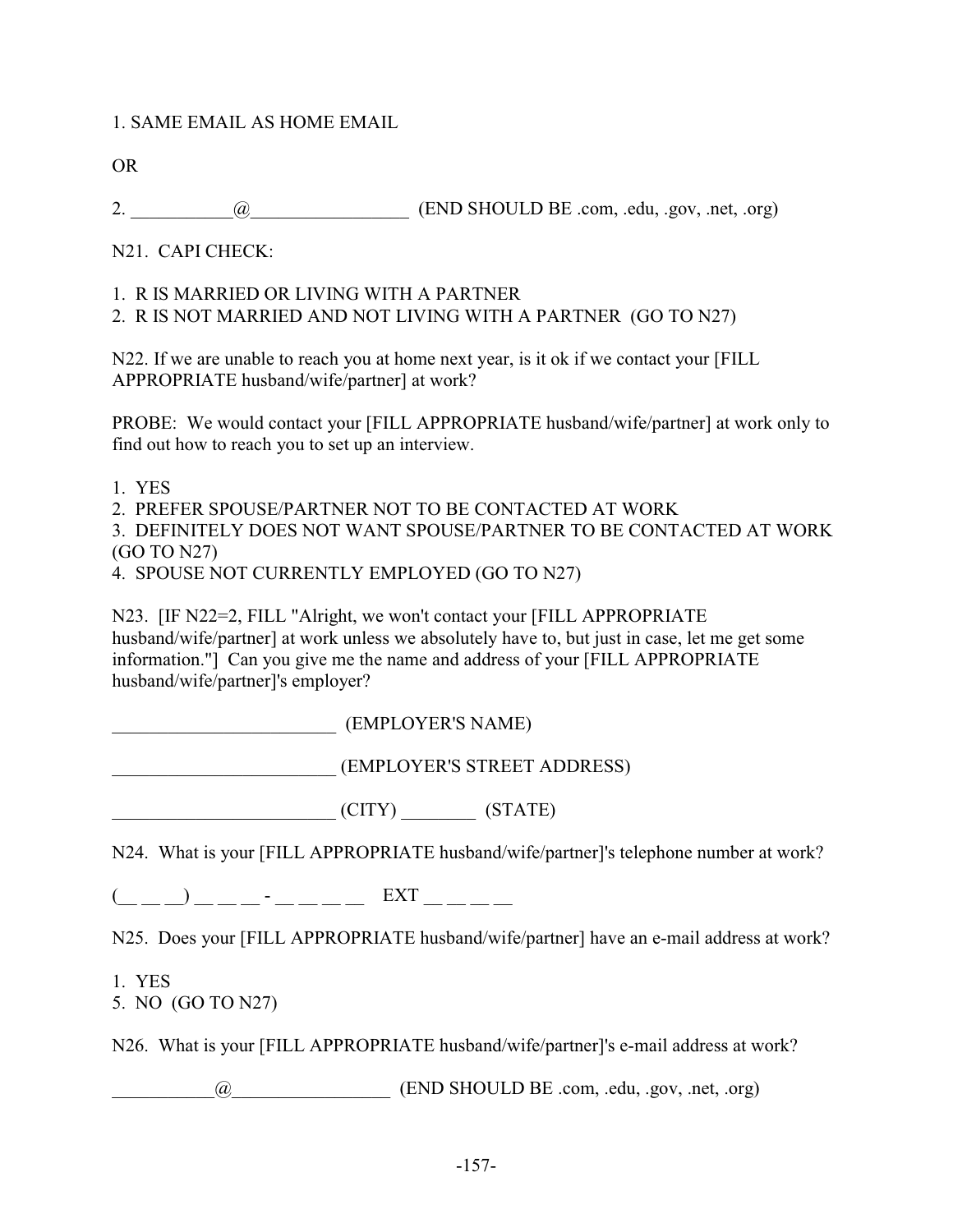N27. In case we have difficulty getting in touch with you in the future, could you give me the name, address, and phone number of two people not currently living with you who will always know your whereabouts?

PROBE: This might be a family member or a close friend or someone else who knows where you are.

IF NECESSARY: We would only get in touch with these people if we could not reach you.

1. YES

5. NO (GO TO N30)

NOTE: ASK N28 AND N29 FOR EACH OF TWO PEOPLE

N28. What is the name, address, and phone number of the person who will always know how to contact you?

 $(NAME)$ \_\_\_\_\_\_\_\_\_\_\_\_\_\_\_\_\_\_\_\_\_\_\_\_\_\_\_\_\_\_ (ADDRESS) \_\_\_\_\_\_\_\_\_\_\_\_\_\_\_\_\_\_\_\_\_\_\_\_\_\_ (CITY) \_\_\_\_\_\_\_\_ (STATE) \_\_\_\_\_\_\_\_\_\_\_\_\_\_\_\_\_\_\_\_\_\_\_\_\_\_\_\_\_\_ (COUNTRY)  $(\_ \_ \_ \_ \_ \_ \_ \$  =  $\_$   $\_$  =  $\_$  =  $\_$  =  $\_$  EXT.  $\_$   $\_$   $\_$  (PHONE NUMBER)

N29. How is this person related to you?

DO NOT READ ANSWERS. CODE R'S RESPONSE.

INTERVIEWER NOTE: THIS SHOULD BE A PERSON NOT CURRENTLY LIVING WITH R

- 1. MOTHER
- 2. FATHER
- 3. STEPMOTHER
- 4. STEPFATHER
- 5. GRANDMOTHER
- 6. GRANDFATHER
- 7. DAUGHTER
- 8. SON
- 9. AUNT
- 10. UNCLE
- 11. SISTER (INCLUDING HALF SISTER, STEP SISTER)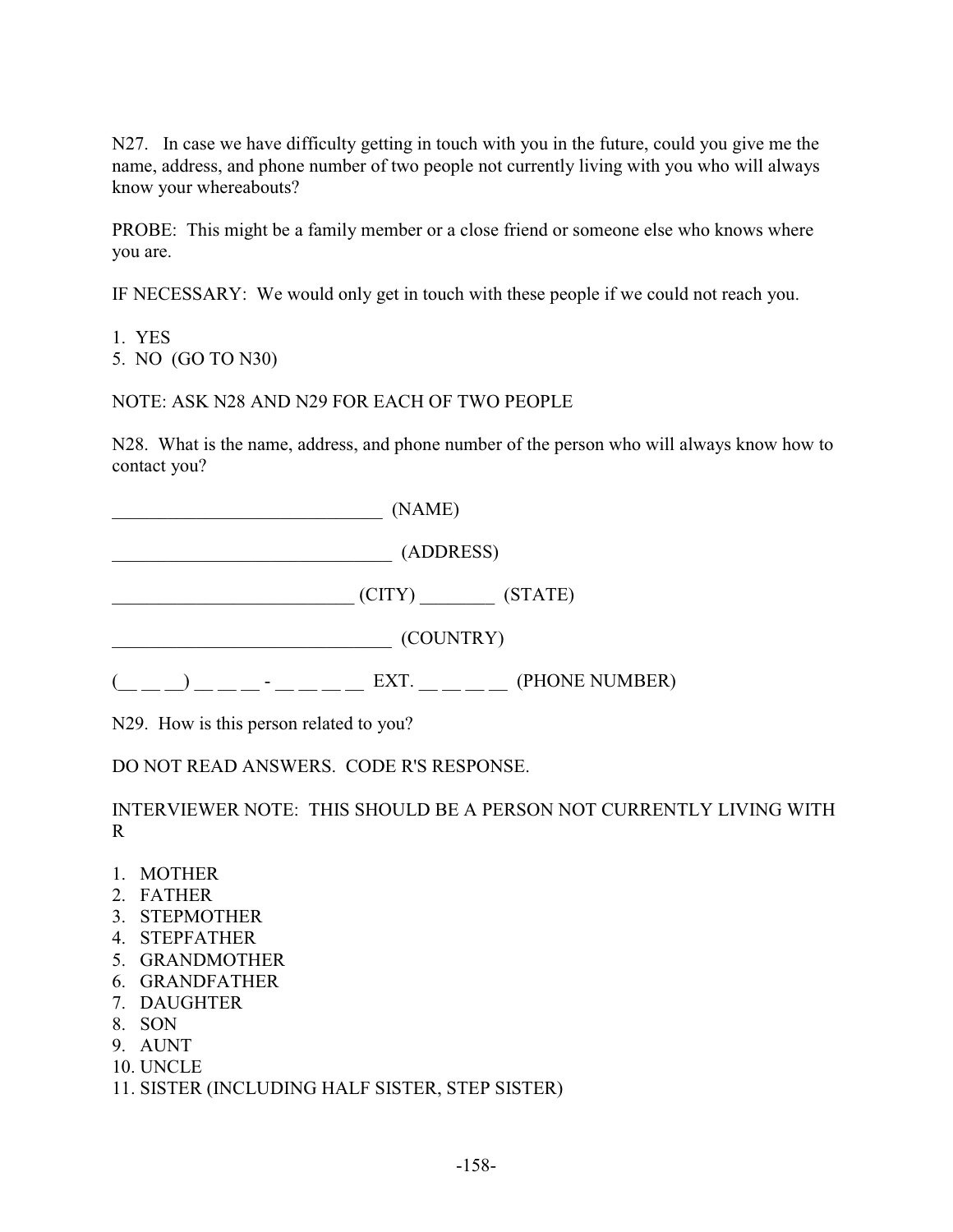- 12. BROTHER (INCLUDING HALF BROTHER, STEP BROTHER)
- 13. OTHER RELATIVES
- 14. FRIEND
- 15. GIRLFRIEND (NOT LIVING WITH R)
- 16. BOYFRIEND (NOT LIVING WITH R)
- 17. COWORKER
- 18. HUSBAND/WIFE (NOT LIVING WITH R)
- 19. EX-HUSBAND OR WIFE
- 20. OTHER, SPECIFY-LIMITED

N30. (IF NECESSARY, SAY "You may have told me this already, but …") Is there any chance that you will move outside of the United States in the next year?

1. YES

- 2. NO (GO TO N36)
- 3. MAYBE, UNCERTAIN

N31. If you moved outside of the United States, where would you move to?

PROBE: What country would you most likely move to?

\_\_\_\_\_\_\_\_\_\_\_\_\_\_\_\_\_\_\_\_ (TOWN OR CITY)

\_\_\_\_\_\_\_\_\_\_\_\_\_\_\_\_\_\_\_\_ (COUNTRY)

N32. CAPI CHECK: IS N31 COUNTRY THE SAME COUNTRY THAT PERSON IN N28 LIVES IN?

1. YES (GO TO N36) 5. NO

N33. Can you give me the name and address of a person in [COUNTRY IN N31] who will always know how to contact you?

1. YES 5. NO (GO TO N36)

N34. What is the name, address, and phone number of the person in [COUNTRY IN N31] who will always know how to contact you?

\_\_\_\_\_\_\_\_\_\_\_\_\_\_\_\_\_\_\_\_\_\_\_\_\_\_\_\_\_ (NAME) \_\_\_\_\_\_\_\_\_\_\_\_\_\_\_\_\_\_\_\_\_\_\_\_\_\_\_\_\_\_ (ADDRESS)  $\begin{array}{ccc} \hline \text{ (CITY)} \end{array}$  (STATE)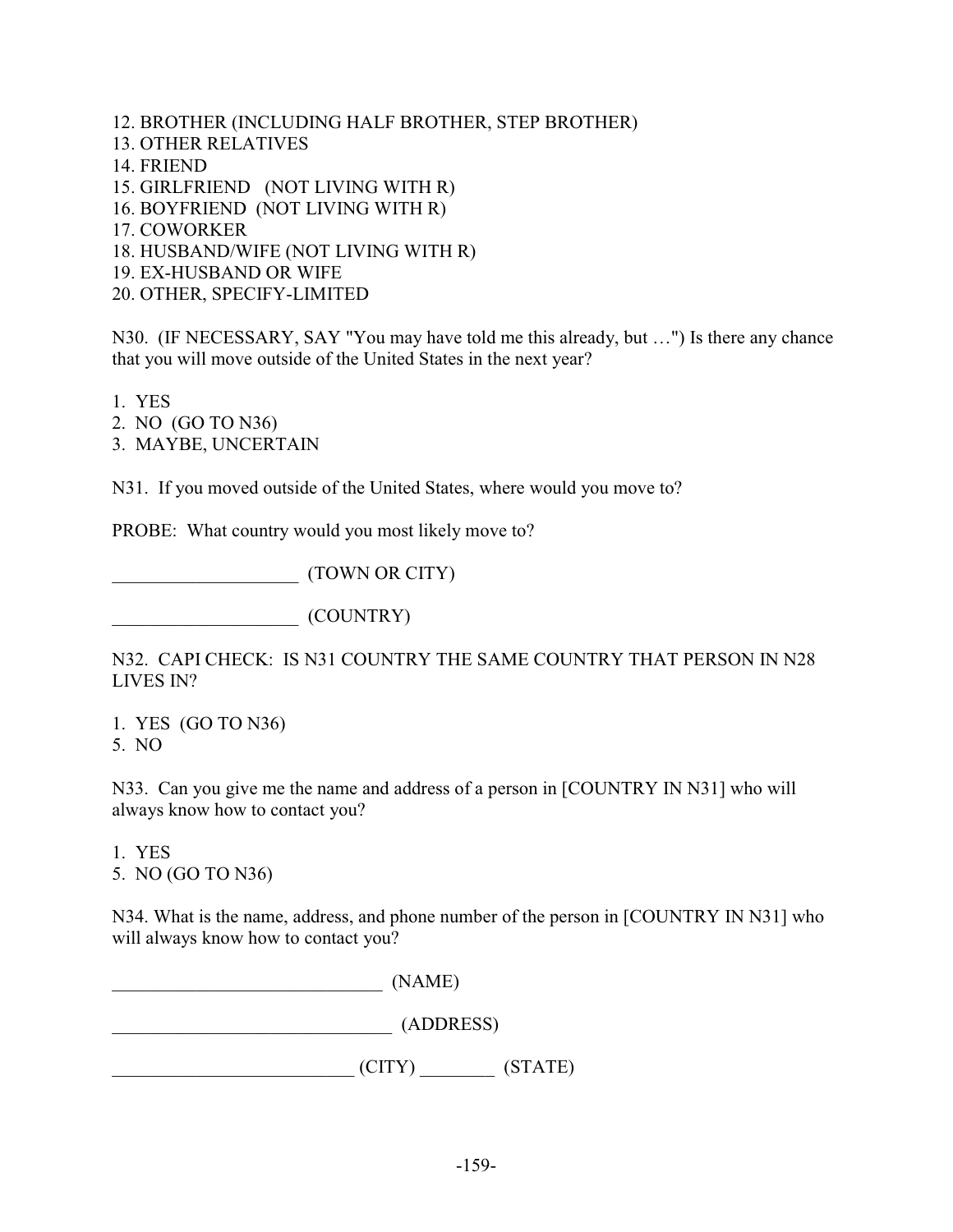\_\_\_\_\_\_\_\_\_\_\_\_\_\_\_\_\_\_\_\_\_\_\_\_\_\_\_\_\_\_ (COUNTRY)

(\_\_ \_\_ \_\_) \_\_ \_\_ \_\_ - \_\_ \_\_ \_\_ \_\_ EXT. \_\_ \_\_ \_\_ \_\_ (PHONE NUMBER)

N35. How is this person related to you?

DO NOT READ ANSWERS. CODE R'S RESPONSE.

- 1. MOTHER
- 2. FATHER
- 3. STEPMOTHER
- 4. STEPFATHER
- 5. GRANDMOTHER
- 6. GRANDFATHER
- 7. DAUGHTER
- 8. SON
- 9. AUNT
- 10. UNCLE
- 11. SISTER (INCLUDING HALF SISTER, STEP SISTER)
- 12. BROTHER (INCLUDING HALF BROTHER, STEP BROTHER)
- 13. OTHER RELATIVES
- 14. FRIEND
- 15. GIRLFRIEND (NOT LIVING WITH R)
- 16. BOYFRIEND (NOT LIVING WITH R)
- 17. COWORKER
- 18. HUSBAND/WIFE (NOT LIVING WITH R)
- 19. EX-HUSBAND OR WIFE
- 20. OTHER, SPECIFY-LIMITED

N36. Do you ever use a nickname or any first or last names other than [NAME OF R]? [IF R CURRENTLY MARRIED AND FEMALE, FILL "For example, do you use both your maiden name and your married name on different occasions?"]

1. YES 5. NO (GO TO N38)

N37. What nicknames or other names do you use?

PROBE: Any others?

\_\_\_\_\_\_\_\_\_\_\_\_\_\_\_\_\_\_\_\_\_\_\_\_\_\_\_(VERBATIM-LIMITED)

N38. May we have your Social Security number? We often find it is useful when trying to locate people for their next interview.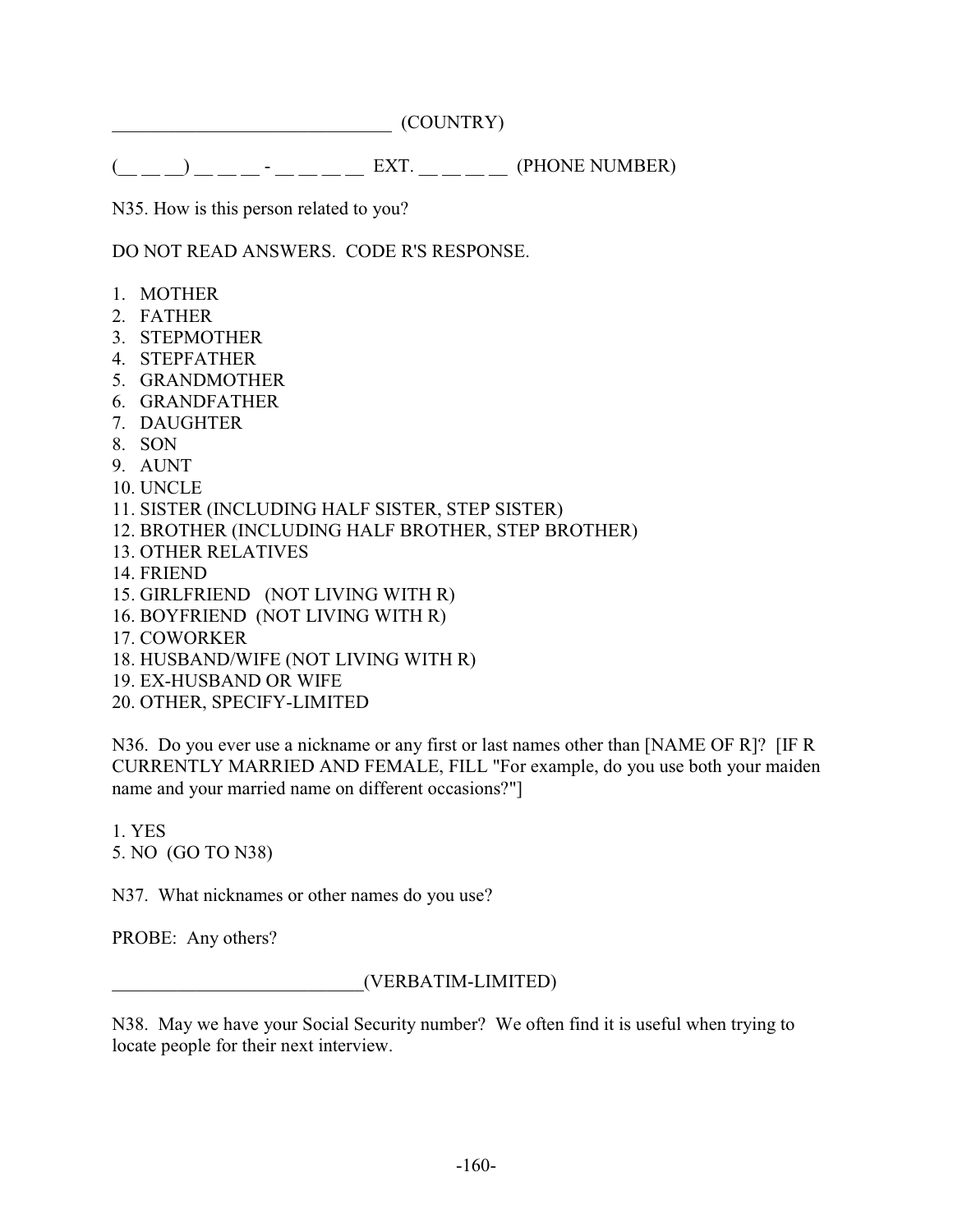PROBE: We would only use your Social Security number if we couldn't contact you in any other way. Like all other information, it will be kept completely confidential.

- 1. YES, NUMBER IS
- 2. NO, DOESN'T WANT TO PROVIDE THE SSN
- 3. NO, DOESN'T HAVE AN SSN
- 4. NO, DOESN'T KNOW SSN

N39. Can you give me your driver's license number?

- 1. YES, IT'S \_\_ \_\_ \_\_ \_\_ \_\_ \_\_ \_\_ \_\_
- 2. NO, DOESN'T HAVE A DRIVER'S LICENSE
- 3. NO. DOESN'T WANT TO PROVIDE DRIVER'S LICENSE.

IF N39=2, 3, OR D, GO TO END

N<sub>40</sub>. Which state is that from?

 $\frac{1}{2}$  STATE

Thank you for providing this information. You have been very helpful.

Here is a card I want to leave with you. Please hold on to it. If you move or plan to move in the next year, please send us your new address on this card. I also have this magnet that has our phone number on it. The card and this magnet give information about how to contact us if you are moving or have questions.

TIME ENDED

Back to Top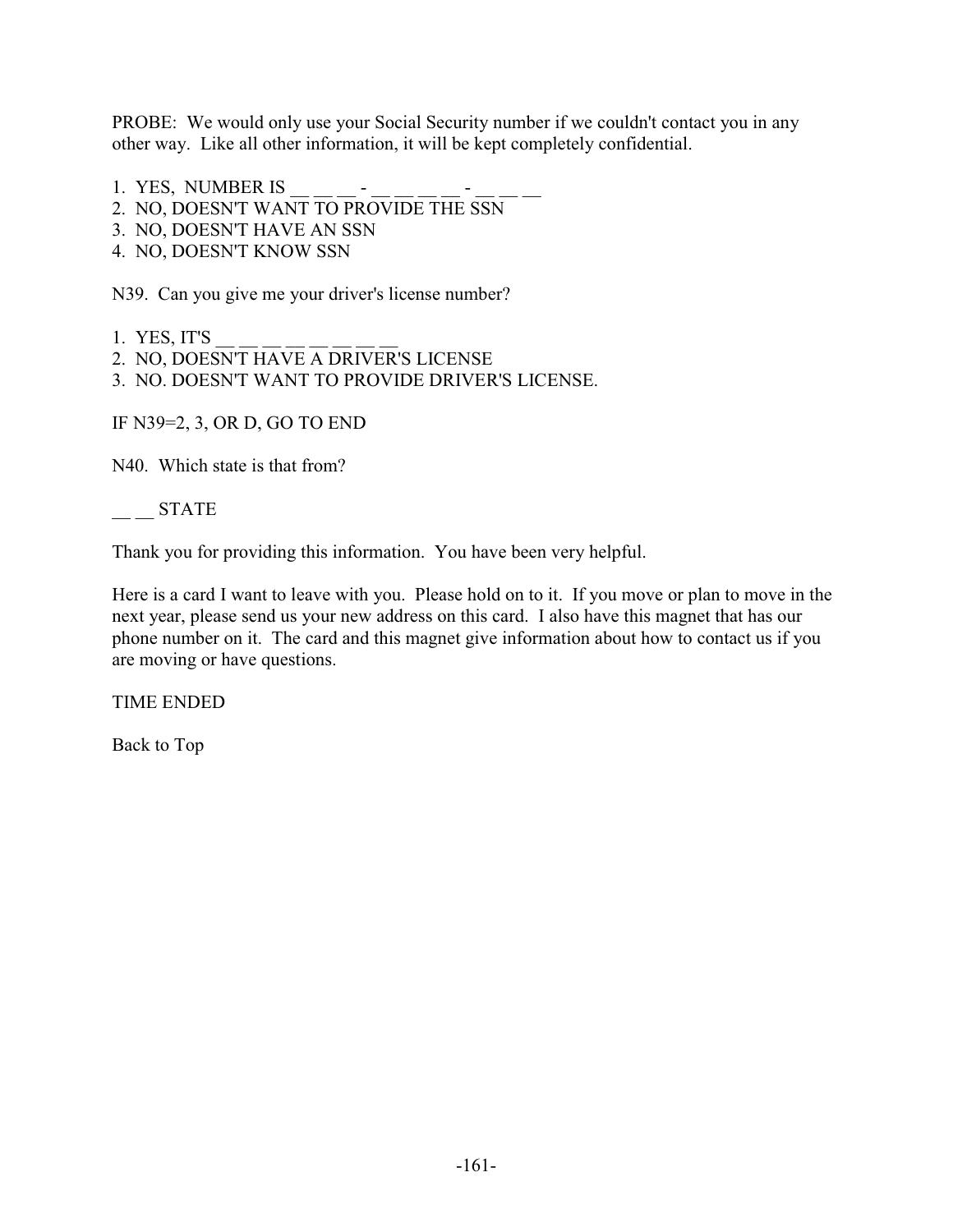## **5. PARENT QUESTIONNAIRE**

Notes:

\* This questionnaire will be filled out once for the RSC and once for the SIB (if any) by the PCG (generally the mother)

\* This questionnaire assumes that PCG will complete the questionnaire first for the RSC and then for the SIB (If any). The questionnaire is structured to avoid collecting information for the SIB that is the same for the RSC and SIB.

\* We will also create a variable called STARTDATE which is two years before the PCG's adult interview question. It's the date on which the calendar in the adult questionnaire starts.

Preloaded from HH Roster:

- 1. Is this questionnaire being completed for RSC or SIB?
- 2. RSC's first name
- 3. (If this is for SIB) SIB's first name
- 4. Is this child's (bio/adoptive) mother in HH?
- 5. Is this child's (bio/adoptive) father in HH?
- 6. (If this is for SIB) do SIB and RSC have the same father?
- 7. What is this child's relationship with PCG (i.e., mother or other relationship code)?

8. Respondent (PCG)'s current marital status (never married, married, divorced, separated, living with someone)

9. Does CHILD have ANY brothers and sisters (i.e., people with the same mother) in the HH (List 2)

\*\*\*\*NOTE: USE CHILD AGE CALCULATED FROM A7 RATHER THAN PRELOADED AGE FROM HH ROSTER

### \*\*\*\*WE ALSO WANT TO PRELOAD RSC'S AGE FROM THIS QUESTIONNAIRE INTO SIB QUESTIONNAIRE

SECTION A. RELATIONSHIP CHECK

A1. Let me make sure my information is correct. You are [FILL HH PRELOADED CHILD'S NAME]'s [FILL APPROPRIATE HH PRELOADED RELATIONSHIP TO CHILD: "mother/stepmother/other relationship"]. Is that correct?

1. YES (GO TO A3) 5. NO

A2. How is [CHILD] related to you?

[USE SAME RELATIONSHIP CODES AS IN HH ROSTER]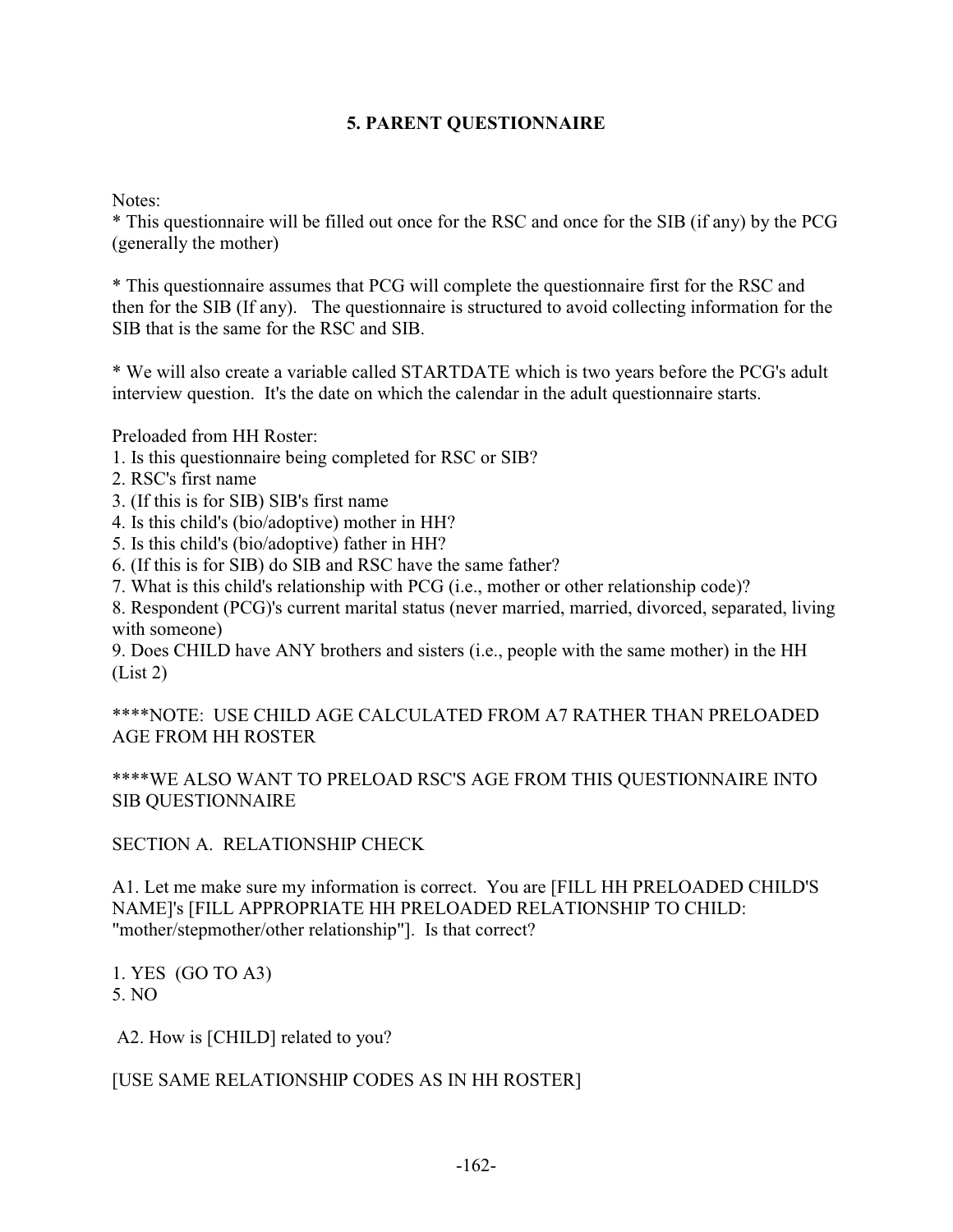A3. CAPI: CHECK HH ROSTER AND A2:

1. R IS CHILD'S MOTHER, STEPMOTHER OR FOSTER MOTHER (GO TO A7) 2. R IS SOMEONE ELSE AND NO MOTHER STEPMOTHER OR FOSTER MOTHER IN HH (GO TO A5)

3. R IS SOMEONE ELSE BUT THE [MOTHER/STEPMOTHER/FOSTER MOTHER]IS IN THE HH

A4. INTERVIEWER: SELECT THE REASON THAT THE [FILL APPROPRIATE "MOTHER/STEPMOTHER/FOSTER MOTHER"] IS NOT THE RESPONDENT:

1. [MOTHER/STEPMOTHER/FOSTER MOTHER] IS INCAPACITATED, SPECIFY REASON:

2. [MOTHER/STEPMOTHER/FOSTER MOTHER] USUALLY LIVES IN THE HOUSEHOLD BUT IS AWAY FOR AN EXTENDED PERIOD 3. [MOTHER/STEPMOTHER/FOSTER MOTHER] NOT INVOLVED IN CARING FOR

CHILD

4. OTHER, SPECIFY:\_\_\_\_\_\_\_\_\_\_\_\_\_\_\_\_\_\_\_\_\_\_\_\_\_

A5. You are the person in this household who has primary responsibility for [CHILD]. Is that correct?

PROBE: Are you the person primarily responsible for [CHILD] when [IF CHILD MALE FILL "he"; IF CHILD FEMALE FILL "she"] stays here?

1. YES (GO TO A7) 5. NO

A6. INTERVIEWER: RESOLVE WHO ACTUALLY HAS PRIMARY RESPONSIBILITY IN THIS HOUSEHOLD FOR CHILD. MAKE CORRECTIONS AND BEGIN WITH CORRECT RESPONDENTS.

A7. When was [CHILD] born?

DAY **WONTH** YEAR

A7ck. CAPI: CALCULATE [CHILD]'S CURRENT AGE (TODAY'S INTERVIEW DATE - BIRTHDATE = AGE AT LAST BIRTHDAY --> DO NOT ROUND UP)

A8. So this means that [CHILD] is [IF CHILD IS ONE YEAR OR OLDER, FILL A7ck "[AGE AT LAST BIRTHDAY] years old"; IF TODAY'S DATE MINUS BIRTHDATE IS LESS THAN ONE YEAR, FILL "less than one year old"]. Is that correct?

1. YES 5. NO (RETURN TO A7 AND CORRECT YEAR OF BIRTH)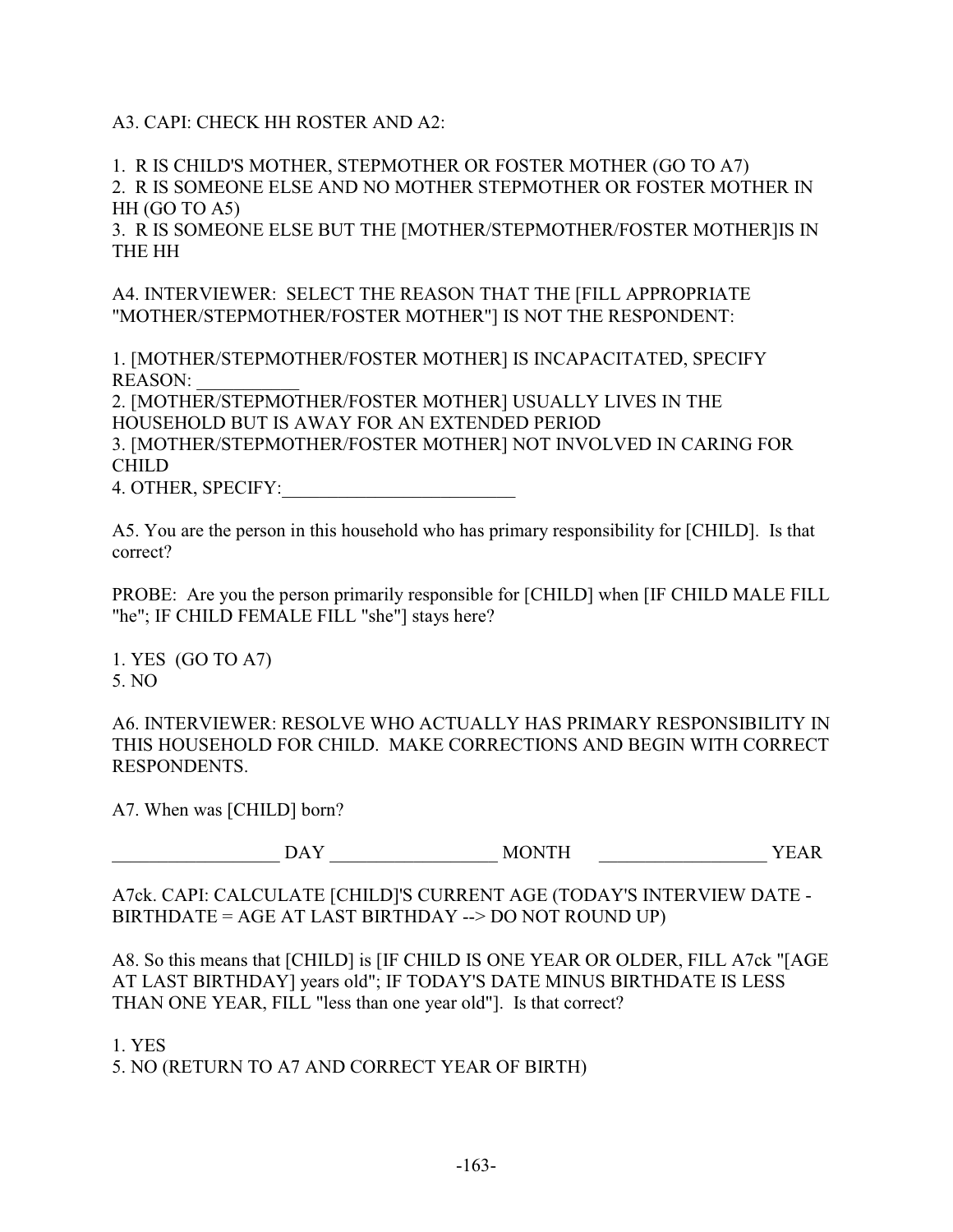### SECTION B. LIVING ARRANGEMENTS

B1. Let me begin by asking you about [CHILD]'s living arrangements.

Some kids have two or more homes that they stay at regularly. Does [CHILD] always stay here at night, or is there another home where [IF CHILD MALE FILL "he"; IF CHILD FEMALE FILL "she"] regularly spends the night?

[DO NOT INCLUDE OCCASIONAL SLEEPOVERS AT FRIENDS' OR RELATIVES' HOMES]

1. THIS IS THE ONLY PLACE CHILD STAYS REGULARLY AT NIGHT (GO TO SECTION C) 2. CHILD ALSO STAYS AT ANOTHER HOME REGULARLY

B2. How often does [CHILD] spend the night here in this (house/apartment)?

|                                                                 | NIGHTS PER WEEK  |
|-----------------------------------------------------------------|------------------|
|                                                                 | NIGHTS PER MONTH |
|                                                                 | NIGHTS PER YEAR  |
| $1.501$ $\mu$ m $\tau$ $\lambda$ $\tau$ $\lambda$ $\tau$ $\tau$ |                  |

d. DON'T KNOW

B3. How many other places does [CHILD] stay on a regular basis?

\_\_\_\_\_\_\_\_\_\_\_\_\_\_\_ NUMBER OF PLACES

d. DON'T KNOW

B4. CAPI CHECK B3: IF B3 = 1, ASK:

Who does [CHILD] stay with when he stays somewhere else? SELECT ALL THAT APPLY IF  $B3 = 2$  OR MORE, ASK: Think about the place other than this household where [CHILD] spends the most time.

Who does [CHILD] stay with there?

CODE ALL THAT APPLY

#### DK. DON'T KNOW

- 1. BIOLOGICAL MOTHER
- 2. BIOLOGICAL FATHER
- 3. ADOPTIVE MOTHER
- 4. ADOPTIVE FATHER
- 5. STEPMOTHER
- 6. STEPFATHER
- 7. MOTHER'S BOYFRIEND/PARTNER
- 8. FATHER'S GIRLFRIEND/PARTNER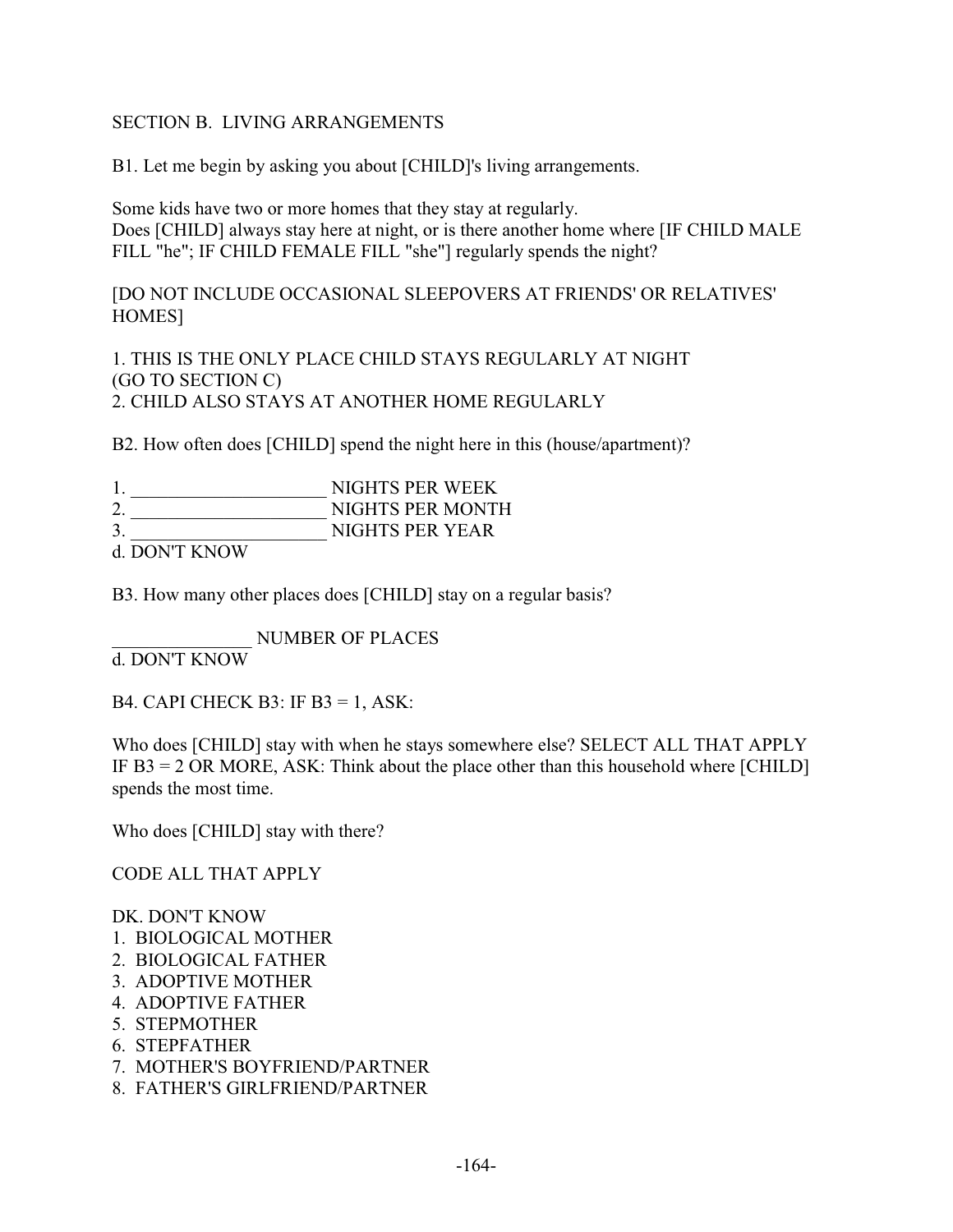9. GRANDMOTHER 10. GRANDFATHER 11. AUNT 12. UNCLE 13. SISTER (INCLUDING HALF SISTER, STEP SISTER) 14. BROTHER (INCLUDING HALF BROTHER, STEP BROTHER) 15. HUSBAND/WIFE 16. OTHER RELATIVES 17. FOSTER PARENTS, FOSTER FAMILY, FOSTER CARE 18. FRIENDS 19. WITH HIS/HER BOYFRIEND/GIRLFRIEND 20. LIVING BY HIMSELF/HERSELF 21. LIVING IN A SCHOOL DORMITORY

22. IN JAIL, PRISON, OR JUVENILE DETENTION CENTER

23. SOMEWHERE ELSE, SPECIFY LIMITED

IF B4=21, SHOW "TYPE IN OTHER RESPONSE (VERBATIM)"

B5. Where is the place located where [CHILD] stays part-time? What street is this place on? What is the nearest cross-street? What city is that in?

ENTER ALL THAT R KNOWS

ON STREET NEAR CORNER OF \_\_\_\_\_\_\_\_\_\_\_\_\_\_\_ STREET IN CITY STATE \_\_\_\_\_\_\_\_\_\_\_\_\_\_\_\_\_\_\_\_\_\_\_\_\_ COUNTRY (IF NOT U.S.)

d. DON'T KNOW

SECTION C. RESIDENTIAL HISTORY--LAST TWO YEARS

Intresid. This section obtains information on where [CHILD] lived two years before survey - i.e., between [FILL STARTDATE\*\*] and the present.

\*\*NOTE: STARTDATE IS THE VARIABLE USED IN THE ADULT QUESTIONNAIRE CALENDAR AND IS EQUAL TO TWO YEARS BEFORE THE INTERVIEW DATE. [STARTDATE] SHOULD BE SET BY THE HH ROSTER CAPI PROGRAM.

CHILDREN ARE SKIPPED OUT OF THIS HISTORY SECTION IF:

1. THEY HAVE LIVED WITH PCG SINCE THE DATE THEY WERE BORN (INCLUDING BIRTHDAYS POST-STARTDATE)

2. IF THEY HAVE LIVED WITH PCG SINCE STARTDATE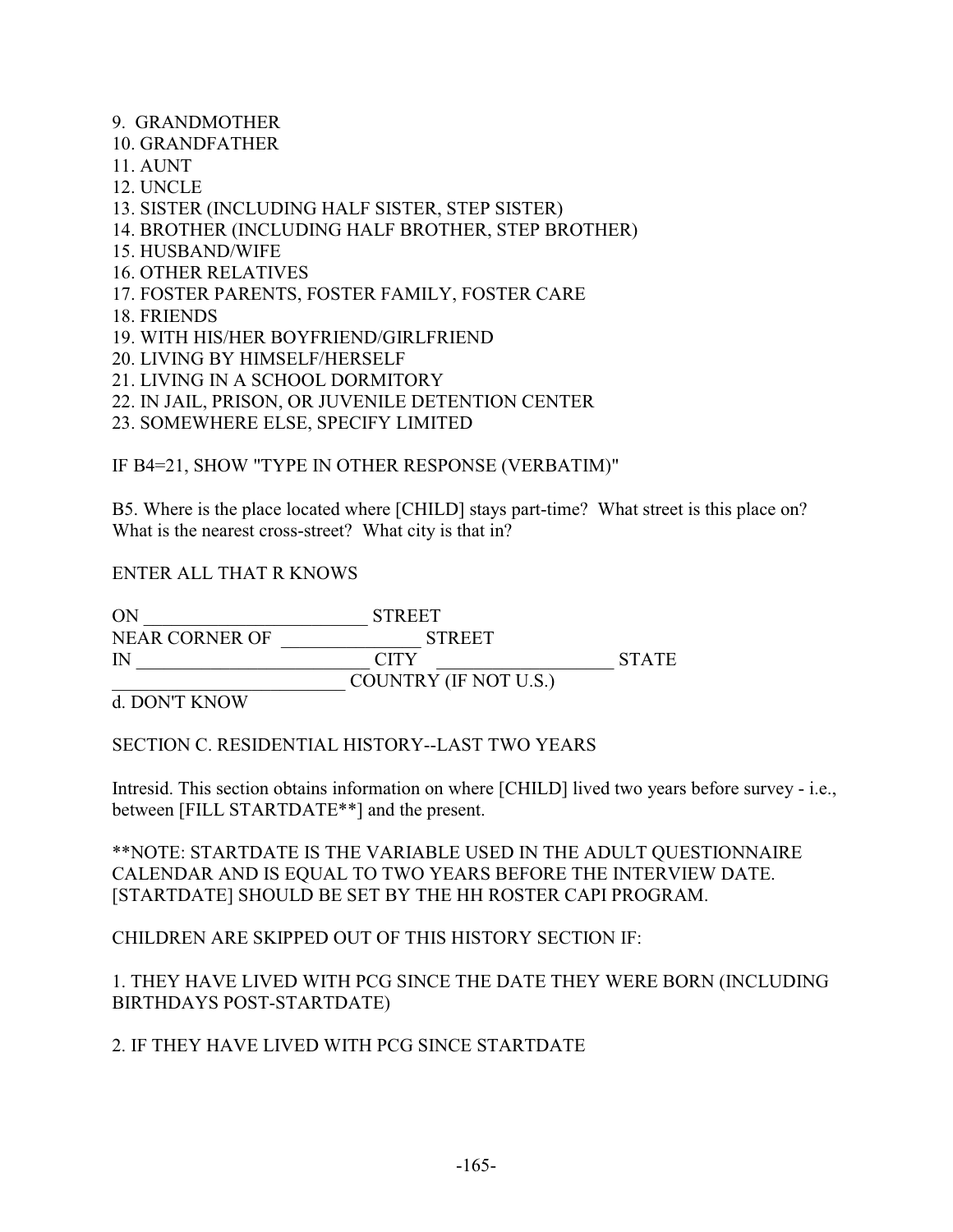### 3. IF THEY ARE THE SIB AND HAVE LIVED WITH RSC SINCE THEY WERE BORN OR SINCE STARTDATE

C1. Has [CHILD] been living with you all the time since [IF CHILD MALE FILL "he"; IF CHILD FEMALE FILL "she"] [IF CHILD MALE FILL "he"; IF CHILD FEMALE FILL "she"]was born? Do not include time away at summer camp, short trips [CHILD] has taken, or periods of less than one month spent with relatives.

1. YES (GO TO SECTION D) 5. NO

C2. CAPI CHECK AGAINST A7ck: WAS [CHILD] BORN BEFORE [STARTDATE]?

1. YES 5. NO (GO TO C4)

C3. Has [CHILD] been living with you all the time since [STARTDATE]?

1. YES (GO TO SECTION D) 5. NO

C4. CAPI CHECK: IS THIS CHILD THE SIB?

1. YES 5. NO (GO TO C6)

C5. Has [CHILD] been living with [RSC NAME] all the time since [FILL "[STARTDATE]" IF CHILD WAS BORN BEFORE STARTDATE. FILL "[CHILD] was born" IF CHILD WAS BORN AFTER START DATE ]?

1. YES (GO TO SECTION D) 5. NO

C6. When did [CHILD] start living with you?

INTERVIEWER: IF R SAYS CHILD HAS LIVED WITH R BEFORE, ASK: When did [CHILD] start living with you again this time?

SINCE \_\_\_\_\_\_\_\_\_\_\_\_\_ MONTH \_\_\_\_\_\_\_\_\_\_\_\_\_\_YEAR d. DON'T KNOW

C7. Where did [IF CHILD MALE FILL "he"; IF CHILD FEMALE FILL "she"] live just before moving in with you (this time)?

PROBE: What was the address? What city and state was that?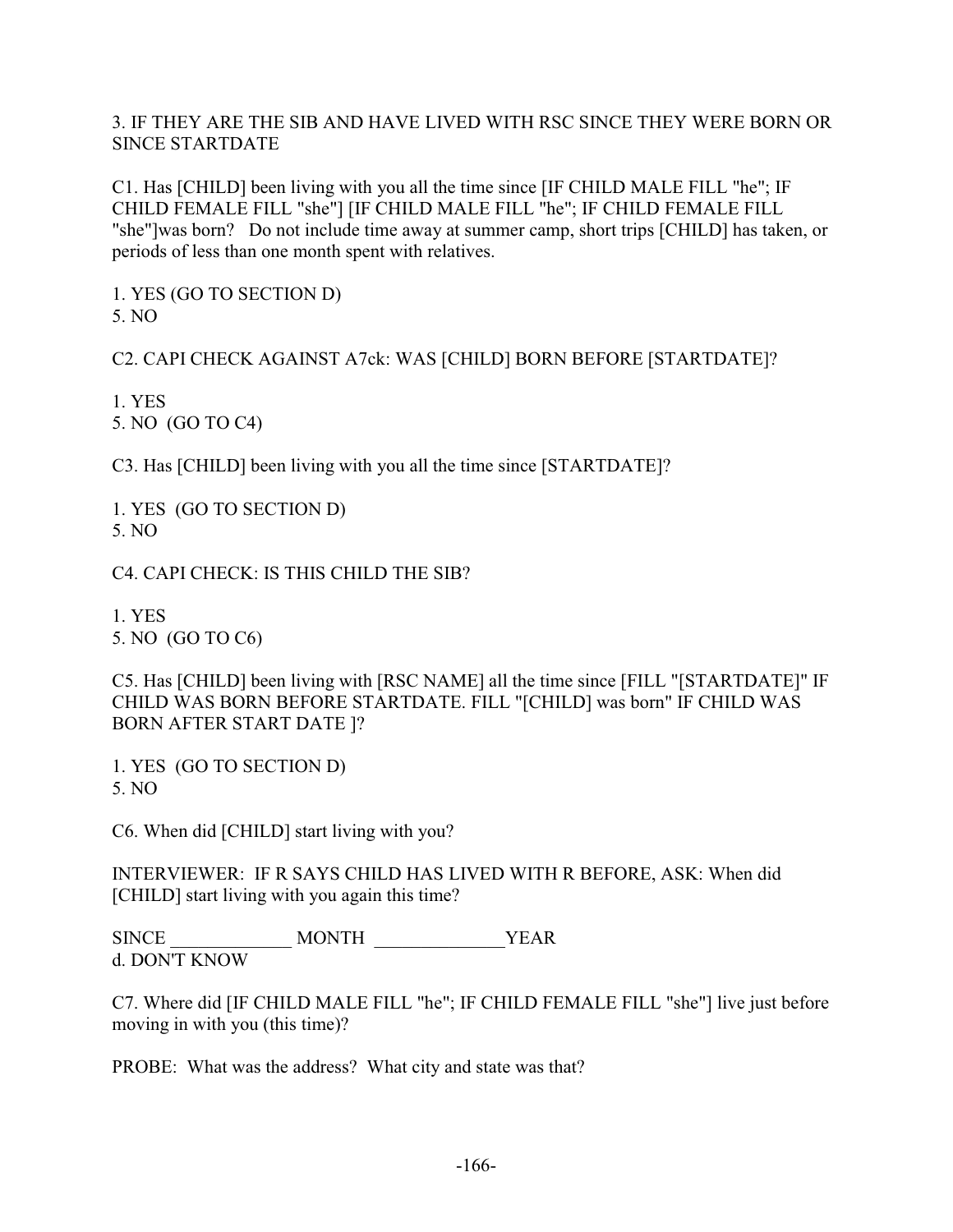#### ENTER ALL THAT R KNOWS

### \_\_\_\_\_\_\_\_\_\_\_\_\_\_\_\_\_\_\_\_\_\_\_\_\_\_\_\_\_\_\_ STREET ADDRESS CITY OR TOWN GIRL STATE COUNTRY (IF NOT THE U.S.)

#### d. DON'T KNOW

C8. Who was [CHILD] living with when [IF CHILD MALE FILL "he"; IF CHILD FEMALE FILL "she"][IF CHILD MALE FILL "he"; IF CHILD FEMALE FILL "she"] lived at that address? PROBE: Anyone else?

CODE ALL THAT APPLY

DK. DON'T KNOW

- 1. BIOLOGICAL MOTHER
- 2. BIOLOGICAL FATHER
- 3. ADOPTIVE MOTHER
- 4. ADOPTIVE FATHER
- 5. STEPMOTHER
- 6. STEPFATHER
- 7. MOTHER'S BOYFRIEND/PARTNER
- 8. FATHER'S GIRLFRIEND/PARTNER
- 9. GRANDMOTHER
- 10. GRANDFATHER
- 11. AUNT
- 12. UNCLE
- 13. SISTER (INCLUDING HALF SISTER, STEP SISTER)
- 14. BROTHER (INCLUDING HALF BROTHER, STEP BROTHER)
- 15. HUSBAND/WIFE
- 16. OTHER RELATIVES
- 17. FOSTER PARENTS, FOSTER FAMILY, FOSTER CARE
- 18. FRIENDS
- 19. WITH HIS/HER BOYFRIEND/GIRLFRIEND
- 20. LIVING BY HIMSELF/HERSELF
- 21. LIVING IN A SCHOOL DORMITORY
- 22. IN JAIL, PRISON, OR JUVENILE DETENTION CENTER
- 23. SOMEWHERE ELSE, SPECIFY LIMITED

IF C8=23, SHOW "TYPE IN OTHER RESPONSE (VERBATIM)"

C9. When did [IF CHILD MALE FILL "he"; IF CHILD FEMALE FILL "she"] start living at [FILL STREET ADDRESS IN C7]?

\_\_\_\_\_\_\_\_\_\_\_\_\_\_\_ MONTH \_\_\_\_\_\_\_\_\_\_\_\_\_ YEAR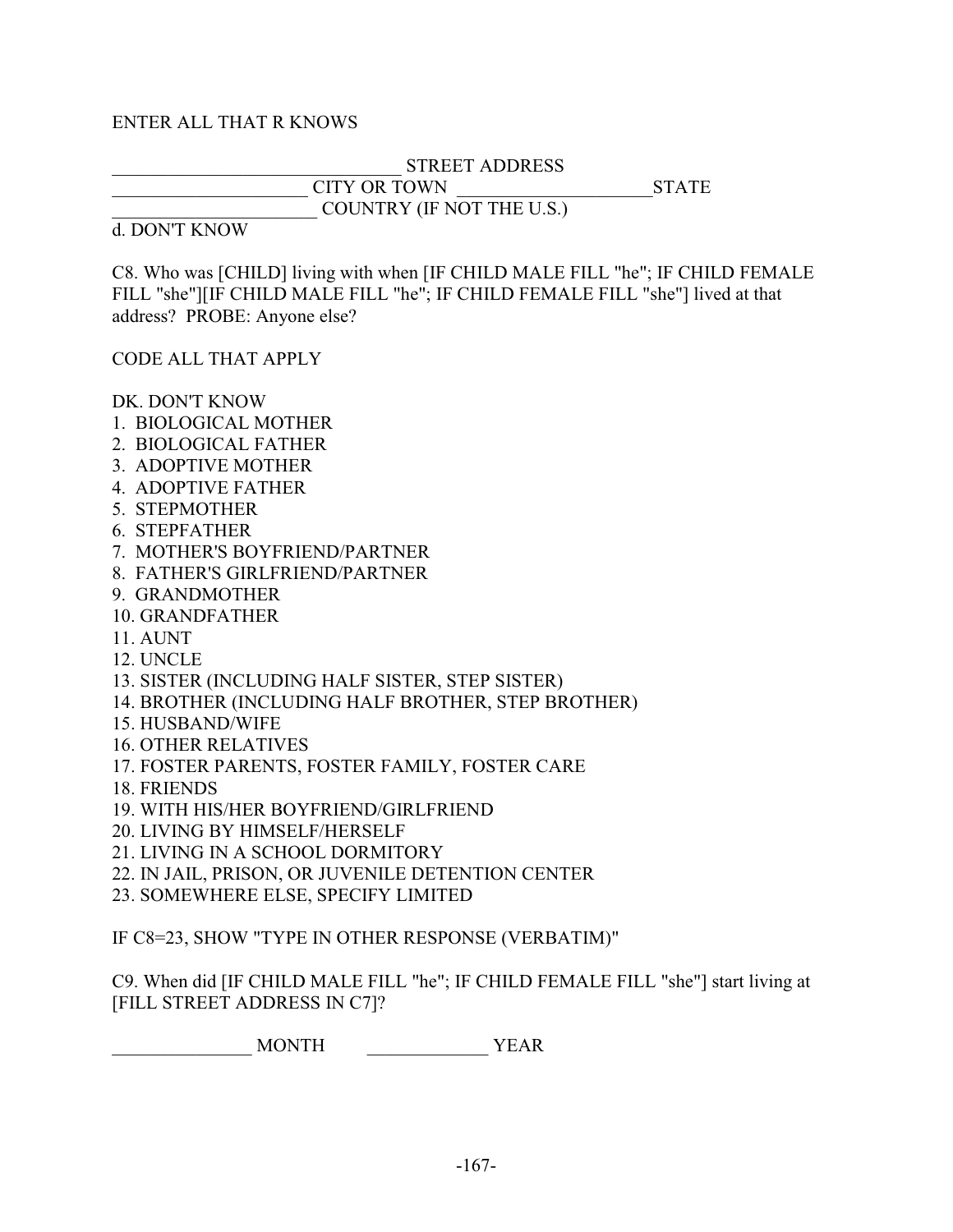## C10. CAPI: CHECK C9. IS THIS DATE PRIOR TO [STARTDATE] OR WITHIN 1 MONTH AFTER [CHILD'S BIRTHDATE]?

1. YES (GO TO SECTION D) 5. NO

C11. Where did [IF CHILD MALE FILL "he"; IF CHILD FEMALE FILL "she"] live just before moving to that place at [STREET ADDRESS IN C7]?

PROBE: What was the street address? What city and state was that?

### ENTER AS MUCH AS R KNOWS

|                     | <b>STREET ADDRESS</b>   |  |  |
|---------------------|-------------------------|--|--|
| <b>CITY OR TOWN</b> | <b>STATE</b>            |  |  |
|                     | COUNTRY (IF NOT THE US) |  |  |

#### d. DON'T KNOW

C12. Who was [CHILD] living with when [IF CHILD MALE FILL "he"; IF CHILD FEMALE FILL "she"] [IF CHILD MALE FILL "he"; IF CHILD FEMALE FILL "she"] lived at [FILL STREET ADDRESS IN C11]? PROBE: Anyone else?

(SELECT ALL THAT APPLY)

INTERVIEWER: DO NOT READ ANSWERS. CODE R'S RESPONSES(S)

CODE ALL THAT APPLY

DK. DON'T KNOW

- 1. WITH RESPONDENT
- 2. BIOLOGICAL MOTHER
- 3. BIOLOGICAL FATHER
- 4. ADOPTIVE MOTHER
- 5. ADOPTIVE FATHER
- 6. STEPMOTHER
- 7. STEPFATHER
- 8. MOTHER'S BOYFRIEND/PARTNER
- 9. FATHER'S GIRLFRIEND/PARTNER
- 10. GRANDMOTHER
- 11. GRANDFATHER
- 12. AUNT
- 13. UNCLE
- 14. SISTER (INCLUDING HALF SISTER, STEP SISTER)
- 15. BROTHER (INCLUDING HALF BROTHER, STEP BROTHER)
- 16. HUSBAND/WIFE
- 17. OTHER RELATIVES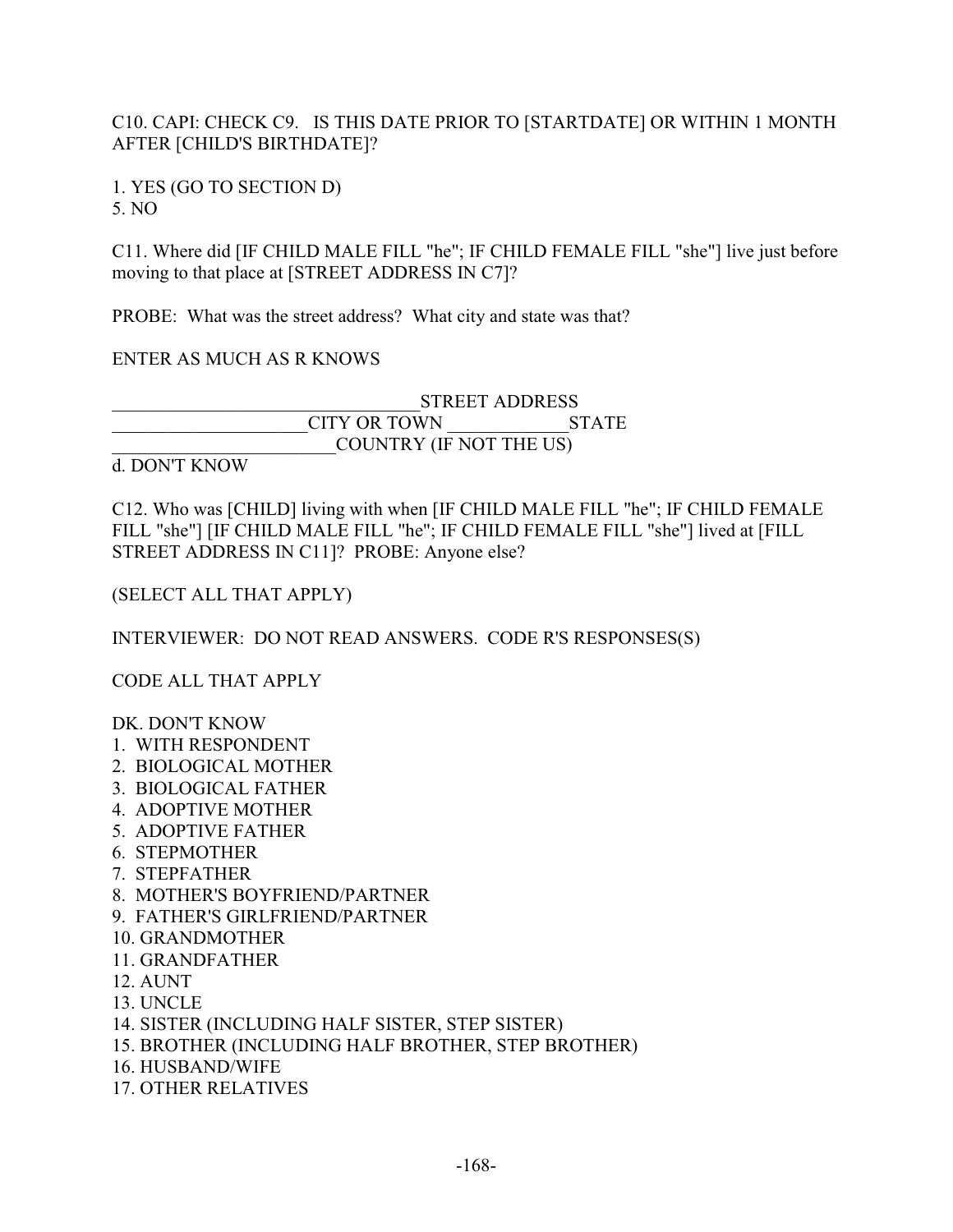- 18. FOSTER PARENTS, FOSTER FAMILY, FOSTER CARE
- 19. FRIENDS
- 20. WITH HIS/HER BOYFRIEND/GIRLFRIEND
- 21. LIVING BY HIMSELF/HERSELF
- 22. LIVING IN A SCHOOL DORMITORY
- 23. IN JAIL, PRISON, OR JUVENILE DETENTION CENTER
- 24. SOMEWHERE ELSE, SPECIFY LIMITED

22. SOMEWHERE ELSE -->SPECIFY

IF C12=24, SHOW "TYPE IN OTHER RESPONSE (VERBATIM)"

C13. When did [IF CHILD MALE FILL "he"; IF CHILD FEMALE FILL "she"] start living at [FILL ADDRESS IN C11]?

\_\_\_\_\_\_\_\_\_\_\_\_\_\_\_ MONTH \_\_\_\_\_\_\_\_\_\_\_\_\_ YEAR

C14. CAPI: CHECK C13. IS THIS DATE PRIOR TO [STARTDATE] OR WITHIN 1 MONTH AFTER [CHILD'S BIRTHDATE]?

1. YES (GO TO SECTION D) 5. NO

C15. Aside from the places we just talked about, how many other addresses has [CHILD] lived since [FILL "[STARTDATE]" IF CHILD BORN BEFORE STARTDATE; IF CHILD BORN AFTER STARTDATE, FILL "[IF CHILD MALE FILL "he"; IF CHILD FEMALE FILL "she"][IF CHILD MALE FILL "he"; IF CHILD FEMALE FILL "she"]was born"]?

\_\_\_\_\_\_\_\_\_\_\_\_\_\_ # OF OTHER ADDRESSES

SECTION D. PLACE OF BIRTH AND IMMIGRANT STATUS

D1. Please tell me where [CHILD] was born.

NOTE: DO NOT ENTER STREET ADDRESS

 $\overline{\phantom{a}}$  CITY \_\_\_\_\_\_\_\_\_\_\_\_\_\_\_\_ STATE/PROVINCE/TERRITORY \_\_\_\_\_\_\_\_\_\_\_\_\_\_\_\_ COUNTRY (IF NOT THE U.S.)

D2. INTERVIEWER CHECK: WAS CHILD BORN IN THE UNITED STATES?

1. YES (GO TO SECTION E) 5. NO

D3. Is [CHILD] a U.S. citizen, a permanent resident, on a visa, or something else?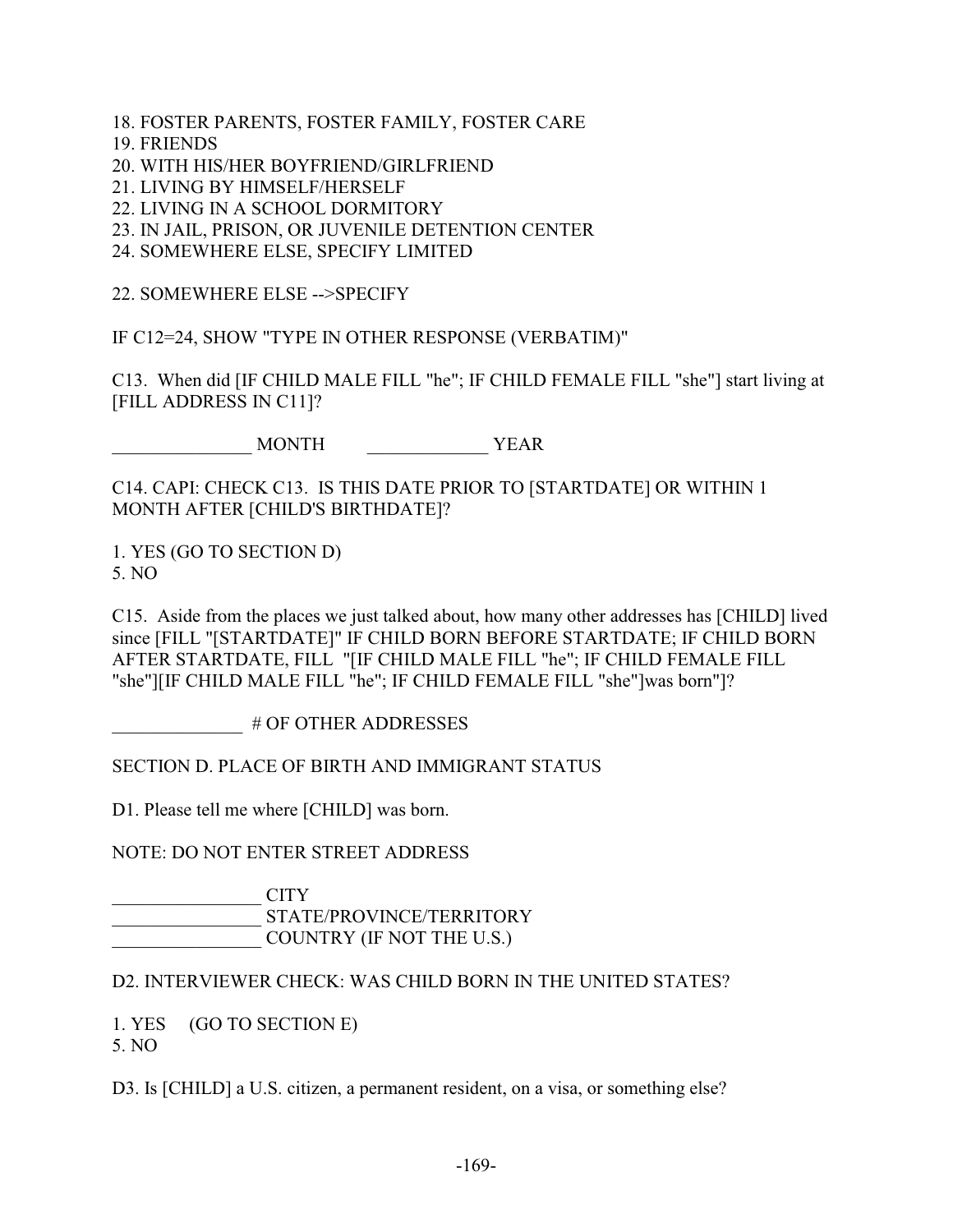1. U.S. CITIZEN --> GO TO SECTION E

2. PERMANENT RESIDENT (GREEN CARD HOLDER) --> GO TO SECTION E

3. VISA --> GO TO D3A

4. [IF VOLUNTEERED] DOES NOT HAVE PAPERS OR DOCUMENTS (r) GO TO SECTION E

5. OTHER STATUS -->SPECIFY

d. DON'T KNOW --> GO TO SECTION E

REFUSED --> GO TO SECTION E

D3a. What type of visa is [CHILD] on? TYPE IN VISA TYPE (VERBATIM)\_\_\_\_\_\_\_\_\_\_\_\_\_\_\_\_\_\_\_

SECTION E. CHILD SUPPORT, PATERNITY, CONTACT WITH ABSENT PARENT, FATHER INVOLVEMENT

E1. CAPI CHECKPOINT: CHECK HH ROSTER - MOTHER/FATHER = BIOLOGICAL OR ADOPTIVE (rachel)

1. CHILD'S MOTHER AND FATHER ARE LIVING IN THIS HOUSEHOLD (GO TO E57)

2. CHILD LIVES WITH MOTHER ONLY (NO FATHER IN HH)

3. CHILD LIVES WITH FATHER ONLY (NO MOTHER IN HH)

4. NEITHER MOTHER NOR FATHER LIVE IN HH (GO TO E23)

(SECTION FOR KIDS WITH ONLY MOTHERS OR ONLY FATHERS IN THE HH)

E2. Is [CHILD]'s [IF MOTHER ONLY HH, FILL "father"; IF FATHER ONLY HH, FILL "mother"] alive?

1. YES

2. NO

3. [IF VOLUNTEERED] CHILD WAS ADOPTED BY R AND HAS NO ADOPTIVE [IF MOTHER ONLY HH, FILL "father"; IF FATHER ONLY HH, FILL "mother"] (GO TO E57) 4. [IF VOLUNTEERED] MOTHER DOESN'T KNOW WHO CHILD'S FATHER IS (GO TO SECTION F)

Show Card #3 1. BLACK/AFRICAN-AMERICAN 2. WHITE 3. LATINO/HISPANIC/LATIN AMERICAN 4. ASIAN INDIAN/SOUTH ASIAN 5. CHINESE 6. FILIPINO 7. JAPANSES 8. KOREAN 9. VIETNAMESE 10. OTHER ASIAN 11. NATIVE AMERICAN/AMERICAN INDIAN 12. INUIT/ESKIMO/ALEUT 13. HAWAIIAN 14. PACIFIC ISLANDER

E2a. Please look at this list and tell me what group or groups describe [CHILD]'s [IF MOTHER ONLY HH, FILL "father's"; IF FATHER ONLY HH, FILL "mother's"] race or ethnic origin.

CODE ALL THAT APPLY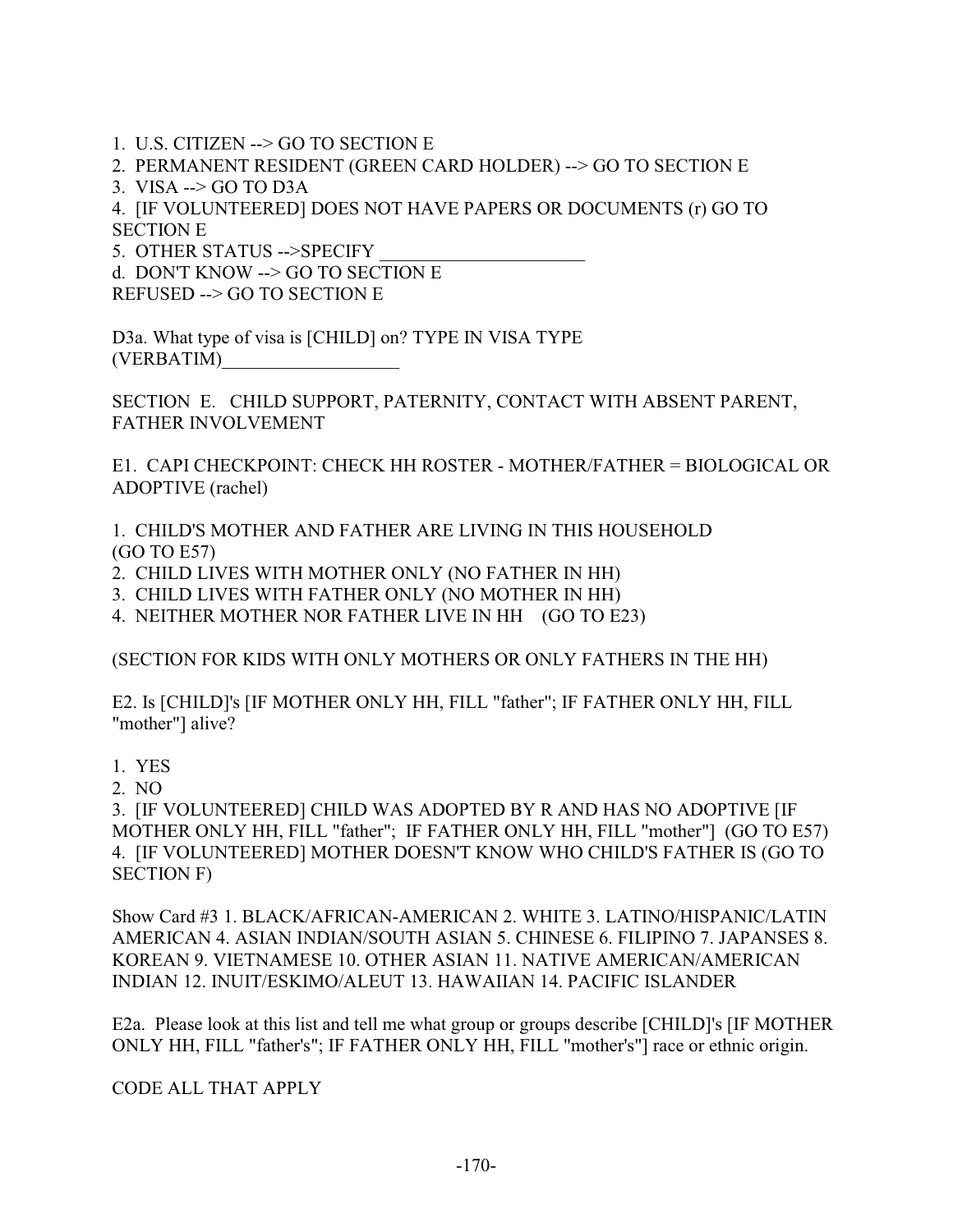- 1. BLACK/AFRICAN-AMERICAN
- 2. WHITE
- 3. LATINO/ HISPANIC/ LATIN AMERICAN
- 4. ASIAN INDIAN/SOUTH ASIAN
- 5. CHINESE
- 6. FILIPINO
- 7. JAPANESE
- 8. KOREAN
- 9. VIETNAMESE
- 10. OTHER ASIAN
- 11. NATIVE AMERICAN/ AMERICAN INDIAN
- 12. INUIT/ESKIMO/ALEUT
- 13. HAWAIIAN
- 14. PACIFIC ISLANDER
- 15. OTHER, SPECIFY

E2b. CHECK E2a.

1. ONLY ONE GROUP IS CIRCLED (GO TO E20) 2. 2 OR MORE: NUMBER OF GROUPS CIRCLED (GO TO E2d)

Show Card #3 1. BLACK/AFRICAN-AMERICAN 2. WHITE 3. LATINO/HISPANIC/LATIN AMERICAN 4. ASIAN INDIAN/SOUTH ASIAN 5. CHINESE 6. FILIPINO 7. JAPANSE 8. KOREAN 9. VIETNAMESE 10. OTHER ASIAN 11. NATIVE AMERICAN/AMERICAN INDIAN 12. INUIT/ESKIMO/ALEUT 13. HAWAIIAN 14. PACIFIC ISLANDER

E2c. Which one group on that card best describes [CHILD]'s [IF MOTHER ONLY HH, FILL "father's"; IF FATHER ONLY HH, FILL "mother's"] race or ethnic origin.

CODE ONLY ONE

- 1. BLACK/AFRICAN-AMERICAN
- 2. WHITE
- 3. LATINO/ HISPANIC/ LATIN AMERICAN
- 4. ASIAN INDIAN/SOUTH ASIAN
- 5. CHINESE
- 6. FILIPINO
- 7. JAPANESE
- 8. KOREAN
- 9. VIETNAMESE
- 10. OTHER ASIAN
- 11. NATIVE AMERICAN/ AMERICAN INDIAN
- 12. INUIT/ESKIMO/ALEUT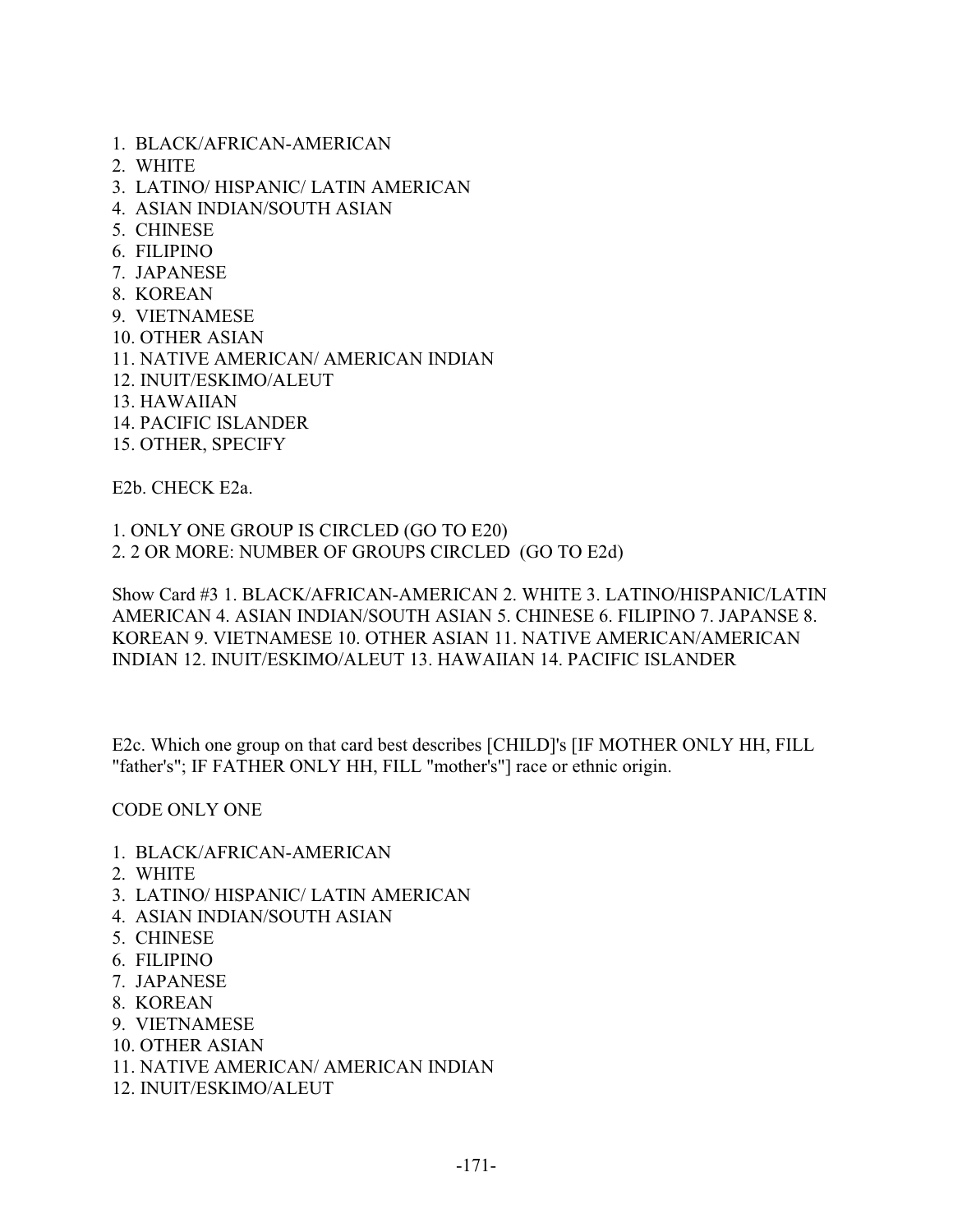13. HAWAIIAN 14. PACIFIC ISLANDER 15. OTHER, SPECIFY

E2d. CHECK E2:

1. E2=1, CONTINUE 2. E2=5, GO TO E57

E3. CAPI CHECK:

1. CHILD IS RSC 2. CHILD IS SIB, AND SIB AND RSC HAVE SAME FATHER (GO TO E8) 3. CHILD IS SIB AND SIB AND RSC DO NOT HAVE SAME FATHER

E4. CAPI: CHECK B4 AND B5:

1. CHILD STAYS PART OF THE TIME WITH OTHER PARENT AND WE ALREADY HAVE OTHER PARENT'S ADDRESS IN B5 (GO TO E8) 2. OTHERWISE

E5. Where does [CHILD]'s [IF MOTHER ONLY HH, FILL "father"; IF FATHER ONLY HH, FILL "mother"] live? What city and state?

\_\_\_\_\_\_\_\_\_\_\_\_\_\_\_\_\_\_\_\_\_\_\_\_\_\_\_ CITY OR TOWN \_\_\_\_\_\_\_\_\_\_\_\_\_\_\_\_\_\_\_\_\_\_\_\_\_\_\_ STATE COUNTRY (IF NOT THE U.S.)

1. [IF VOLUNTEERED] CHILD WAS ADOPTED BY R AND HAS NO ADOPTIVE [IF MOTHER ONLY HH, FILL "father"; IF FATHER ONLY HH, FILL "mother"] (GO TO E57) 2. [IF VOLUNTEERED] MOTHER DOESN'T KNOW WHO CHILD'S FATHER IS (GO TO SECTION F) 3. ENTERED ADDRESS INFORMATION

d. DON'T KNOW (GO TO E8)

E6. [ASK ONLY IF NECESSARY]: Is this in Southern California?

1. YES 5. NO (GO TO E8)

E7. What street does "[IF CHILD MALE FILL "he"; IF CHILD FEMALE FILL "she"] live on? What is the nearest cross-street?

ON \_\_\_\_\_\_\_\_\_\_\_\_\_\_\_\_\_\_ STREET NEAR CORNER OF \_\_\_\_\_\_\_\_\_\_\_\_\_\_\_\_\_ CROSS-STREET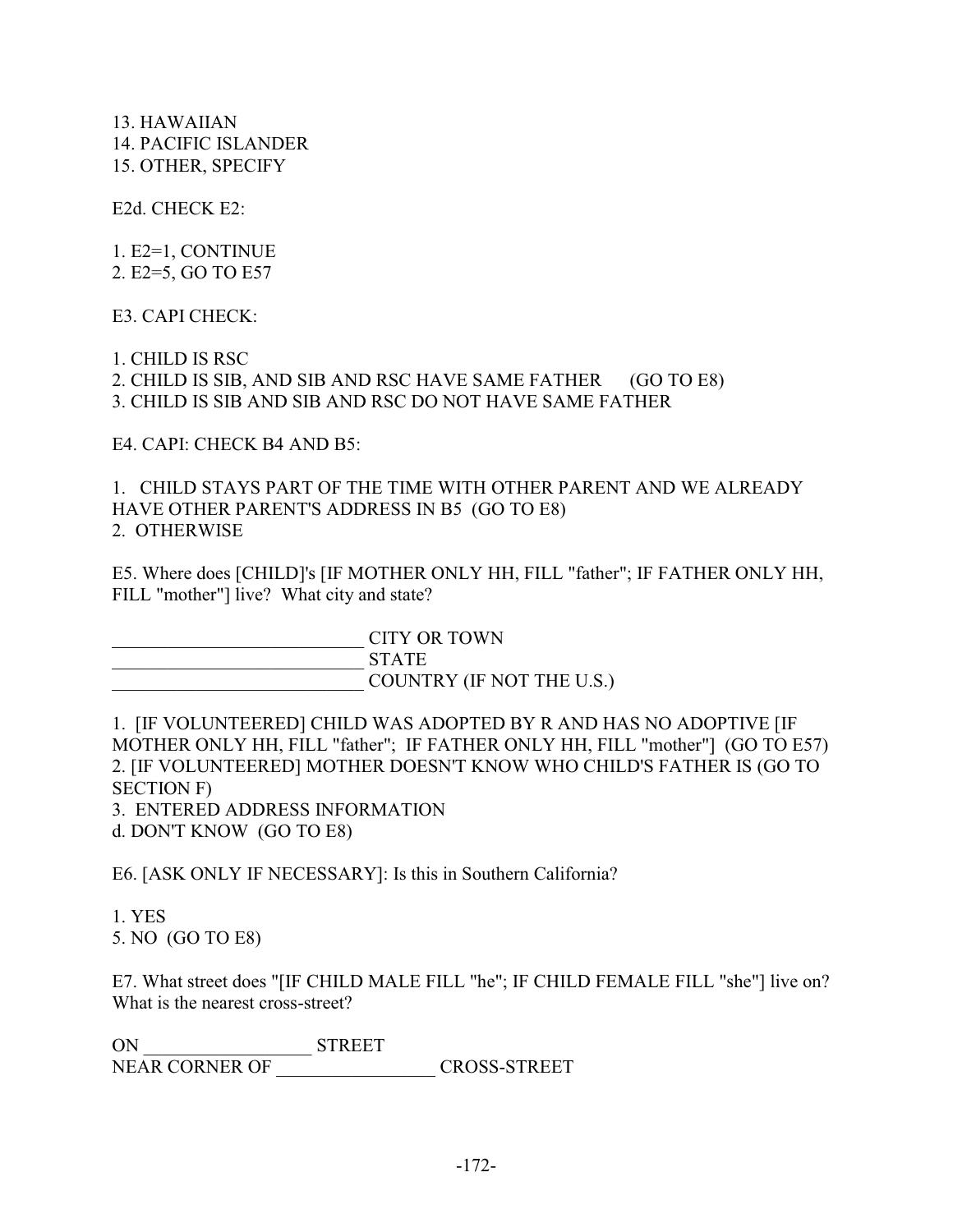### E8. CAPI: CHECK R'S MARITAL STATUS

1. R NEVER MARRIED (GO TO E11)

2. R MARRIED, SEPARATED, DIVORCED, WIDOWED, OR CURRENTLY LIVING WITH A PARTNER

3. R IS FEMALE AND NOT MOTHER OR R IS MALE AND NOT FATHER (GO TO E11)

E9. Were you married to [CHILD]'S biological [IF MOTHER ONLY HH, FILL "father"; IF FATHER ONLY HH, FILL "mother"] when [CHILD] was born?

1. YES (GO TO E15) 2. NO 3. [IF VOLUNTEERED] CHILD WAS ADOPTED BY R AND HAS NO ADOPTIVE [FATHER/MOTHER] (GO TO E57)

E11. A child's natural birth father can be made the child's legal father by going to a judge in a court, going to the child support office, or signing a special form in front of witnesses or a notary public.

Have any of these things been done to try to make [IF R IS THE BIRTH FATHER, FILL "you"; OTHERWISE, FILL "the birth father"] [CHILD]'s legal father, no matter what the outcome was?

1. YES (GO TO E14) 2. NO (GO TO E15) 3. [IF VOLUNTEERED] R DOESN'T KNOW WHO THE FATHER IS (GO TO SECTION F) 4. [IF VOLUNTEERED] R SAYS FATHER'S NAME/OWN NAME WAS ON BIRTH **CERTIFICATE** 

E12. Aside from the birth certificate, was anything else done to make [IF R IS THE BIRTH FATHER, FILL "you"; OTHERWISE, FILL "the birth father"] [CHILD]'s legal father?

1. YES 5. NO (GO TO E15)

E13. What was that?

1. [R/FATHER] WENT TO COURT OR SAW A JUDGE

2. [R/FATHER] WENT TO CHILD SUPPORT OFFICE

3. [R/FATHER] SIGNED A SPECIAL FORM

4. SOMETHING ELSE -->SPECIFY IF E13=4, SHOW "TYPE IN OTHER RESPONSE (VERBATIM)"

E14. As a result of what happened [IF R IS THE BIRTH FATHER, FILL "were"; OTHERWISE, FILL "was"] [IF R IS THE BIRTH FATHER, FILL "you"; OTHERWISE, FILL "the birth father"] judged or declared to be [CHILD]'s legal father? This is sometimes referred to as establishing paternity.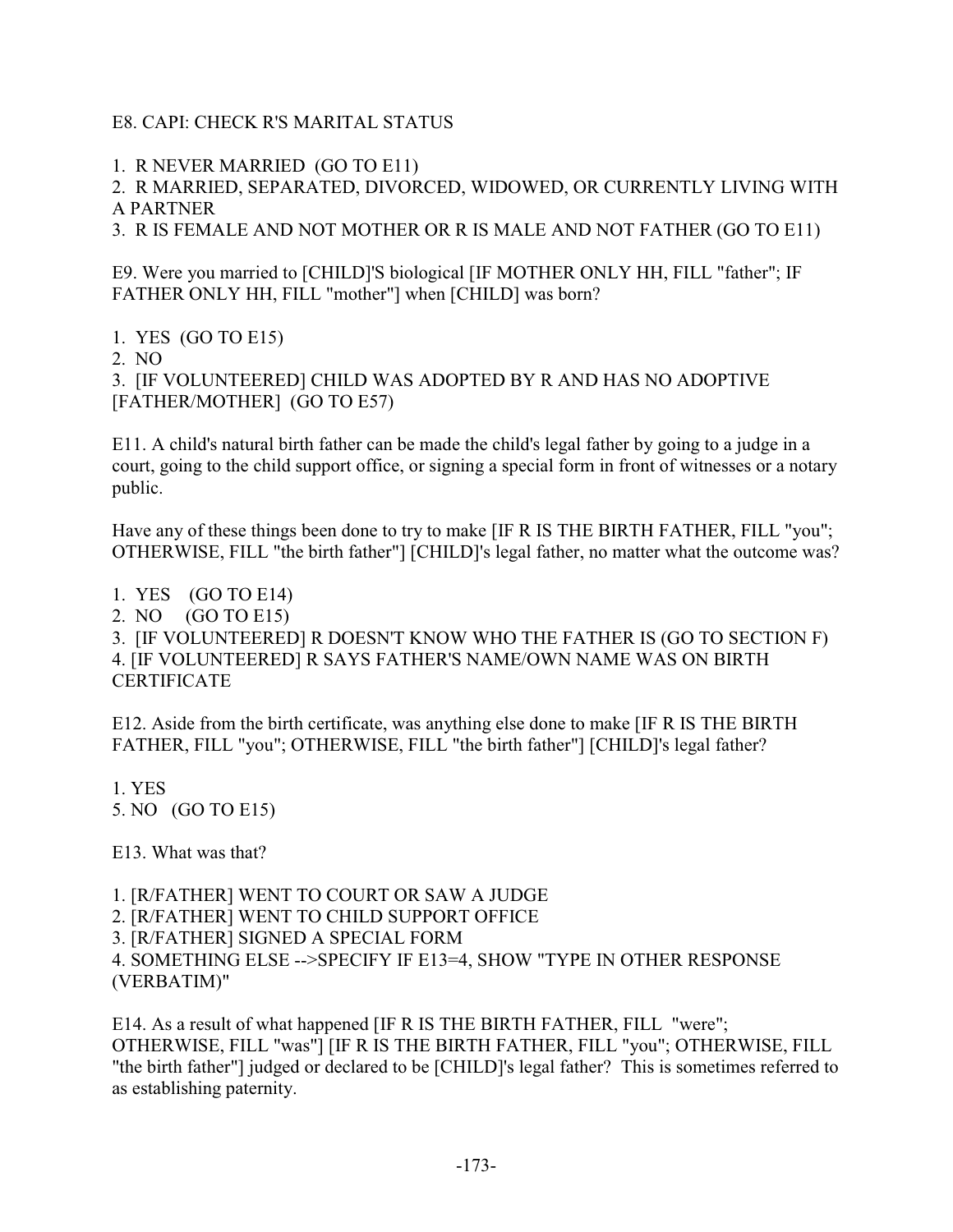1. YES

5. NO

E15. CAPI: CHECK E8 AND E9:

1. R WAS NEVER MARRIED (GO TO E19)

2. R WAS MARRIED TO CHILD'S [FATHER/MOTHER] WHEN CHILD WAS BORN (E9=1  $\rightarrow$  GO TO E17)

3. R WAS NOT MARRIED TO CHILD'S [FATHER/MOTHER] WHEN CHILD WAS BORN BUT CURRENT MARITAL STATUS IS MARRIED, SEPARATED, DIVORCED, WIDOWED, OR LIVING WITH A PARTNER (E8=2 & E9=2)

E16. Did you marry [CHILD]'s [IF MOTHER ONLY HH, FILL "father"; IF FATHER ONLY HH, FILL "mother"] after [CHILD] was born?

1. YES 5. NO (GO TO E19)

E17. Are you currently divorced or separated from [CHILD]'s [IF MOTHER ONLY HH, FILL "father"; IF FATHER ONLY HH, FILL "mother"]?

1. DIVORCED (GO TO E19)

2. SEPARATED (GO TO E19)

3. STILL MARRIED BUT [IF MOTHER ONLY HH, FILL "FATHER"; IF FATHER ONLY HH, FILL "MOTHER"] LIVES ELSEWHERE

E18. Why does [CHILD]'s [[IF MOTHER ONLY HH, FILL "father"; IF FATHER ONLY HH, FILL "mother"] live somewhere else?

1. BECAUSE OF WORK/SCHOOL/ MILITARY SERVICE/ HOSPITALIZATION / JAIL OR PRISON (GO TO E39) 2. PREFER TO MAINTAIN SEPARATE HOUSEHOLDS (GO TO E39) 3. LIVES WITH SOMEONE ELSE (GIRLFRIEND/BOYFRIEND, ANOTHER WOMAN/MAN, PARTNER) 4. MARITAL PROBLEMS 5. NO LONGER ROMANTICALLY INVOLVED 6. OTHER --> SPECIFY

IF E18=6, SHOW "TYPE IN OTHER RESPONSE (VERBATIM)"

E19. CAPI: CHECK PRELOAD (rachel)

1. CHILD IS SIB, AND SIB AND RSC HAVE SAME FATHER (GO TO E39) 2. OTHERWISE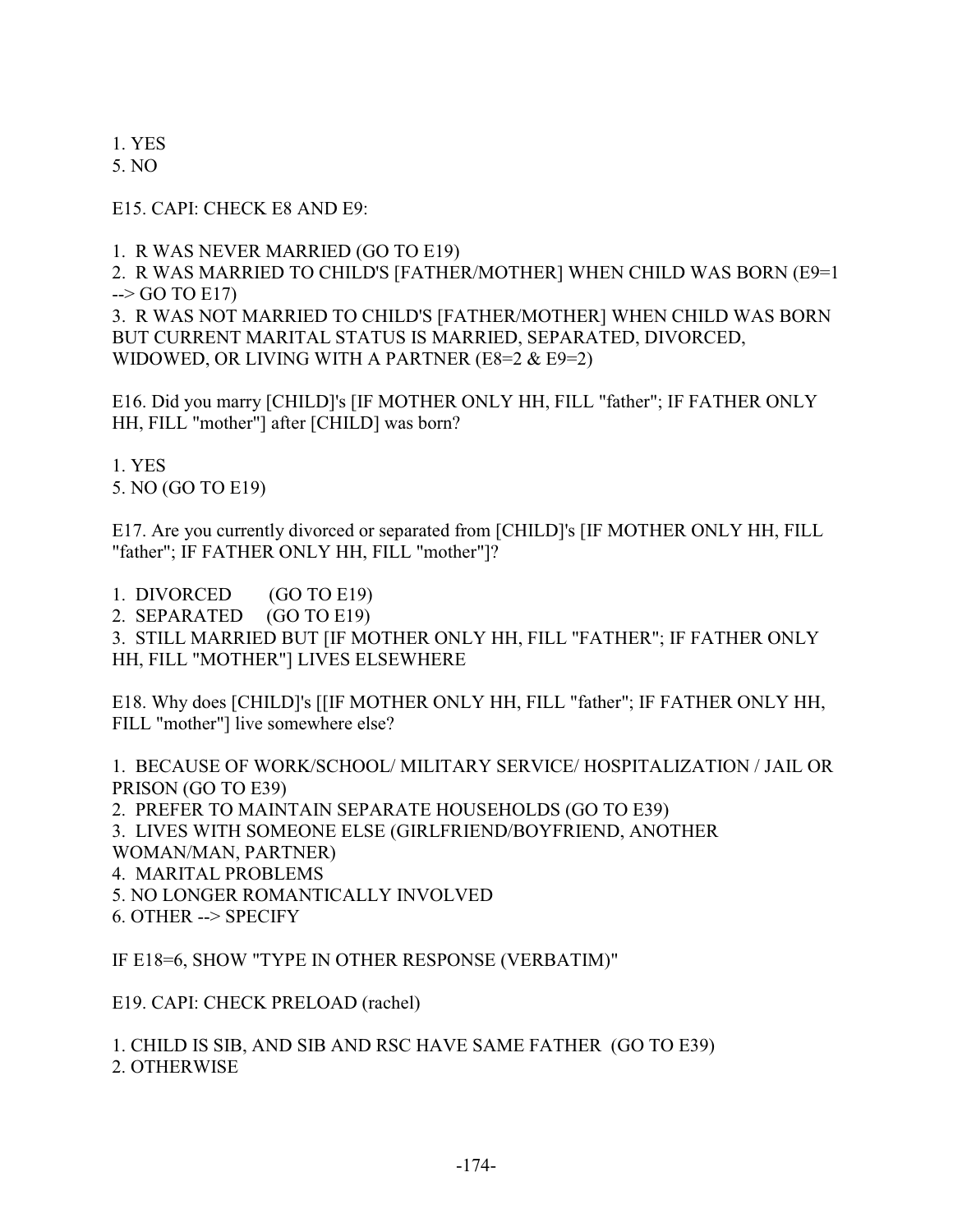E20. During the past 12 months, that is since [FILL DATE 12 MONTHS AGO] did you receive any child support payments, even one, from [CHILD]'s [[IF MOTHER ONLY HH, FILL "father"; IF FATHER ONLY HH, FILL "mother"] for [CHILD] [IF CHILD HAS SIBLINGS IN HH, FILL "and [[IF CHILD MALE FILL "his"; IF CHILD FEMALE FILL "her"]] brothers and sisters"]?

1. YES 5. NO (GO TO E22)

E21. Now think about just the last 30 days, since [FILL DATE 30 DAYS AGO]. How much, if any, child support did you receive from [CHILD]'s [IF MOTHER ONLY HH, FILL "father"; IF FATHER ONLY HH, FILL "mother"] in the past 30 days for [CHILD] [IF CHILD HAS SIBLINGS IN HH, FILL "and [IF CHILD MALE FILL "his"; IF CHILD FEMALE FILL "her"] brothers and sisters"]? PROBE: Just give me your best estimate.

1. NONE

- 2. \_\_\_\_\_\_\_\_\_\_\_\_\_per week
- 3. \_\_\_\_\_\_\_\_\_\_\_\_\_every other week/every two weeks
- 4. contract in total
- 5. Other, specify (limited)
- r. REFUSED
- d. DON'T KNOW

E22. Now I want to ask you about conflict you may have with [CHILD]'s [IF MOTHER ONLY HH, FILL "father"; IF FATHER ONLY HH, FILL "mother"].

E22a. How much conflict do you have with [CHILD]'s [IF MOTHER ONLY HH, FILL "father"; IF FATHER ONLY HH, FILL "mother"] over how [CHILD] is raised? Would you say no conflict, some conflict, or a great deal of conflict?

1. NONE 2. SOME 3. A GREAT DEAL 4. [IF VOLUNTEERED]: NO CONFLICT ABOUT ANYTHING (GO TO E39)

E22b. How much conflict do you have with [CHILD]'s [IF MOTHER ONLY HH, FILL "father"; IF FATHER ONLY HH, FILL "mother"] over how you spend money on [CHILD]? Would you say no conflict, some conflict, or a great deal of conflict?

1. NONE 2. SOME 3. A GREAT DEAL 4. [IF VOLUNTEERED]: NO CONFLICT ABOUT ANYTHING (GO TO E39)

E22c. How much conflict do you have with [CHILD]'s [IF MOTHER ONLY HH, FILL "father"; IF FATHER ONLY HH, FILL "mother"] over how much child support [IF MOTHER ONLY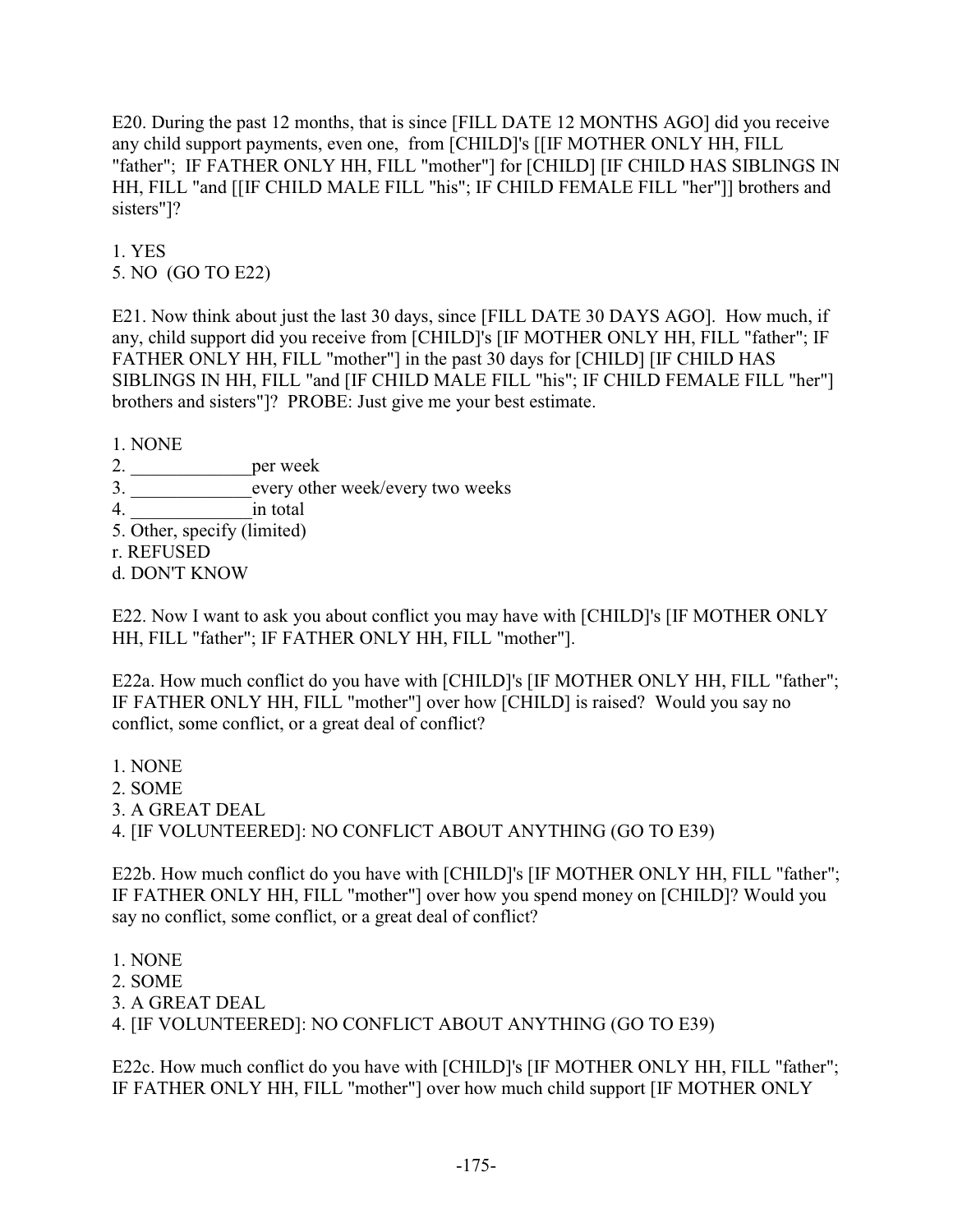HH, FILL "he"; IF FATHER ONLY HH, FILL "she"]] pays? Would you say no conflict, some conflict, or a great deal of conflict?

1. NONE

2. SOME

3. A GREAT DEAL

4. [IF VOLUNTEERED]: NO CONFLICT ABOUT ANYTHING (GO TO E39)

E22d. How much conflict do you have with [CHILD]'s [IF MOTHER ONLY HH, FILL "father"; IF FATHER ONLY HH, FILL "mother"] over how much time [IF MOTHER ONLY HH, FILL "he"; IF FATHER ONLY HH, FILL "she"] spends with [CHILD]? Would you say no conflict, some conflict, or a great deal of conflict?

1. NONE 2. SOME 3. A GREAT DEAL 4. [IF VOLUNTEERED]: NO CONFLICT ABOUT ANYTHING

ALL (GO TO E39)

(SECTION FOR KIDS WITH NEITHER PARENT IN THE HH)

Show Card #3 1. BLACK/AFRICAN-AMERICAN 2. WHITE 3. LATINO/HISPANIC/LATIN AMERICAN 4. ASIAN INDIAN/SOUTH ASIAN 5. CHINESE 6. FILIPINO 7. JAPANSE 8. KOREAN 9. VIETNAMESE 10. OTHER ASIAN 11. NATIVE AMERICAN/AMERICAN INDIAN 12. INUIT/ESKIMO/ALEUT 13. HAWAIIAN 14. PACIFIC ISLANDER

E23. Please look at this list and tell me what group or groups describe [CHILD]'s mother's race or ethnic origin.

CODE ALL THAT APPLY

- 1. BLACK/AFRICAN-AMERICAN
- 2. WHITE
- 3. LATINO/ HISPANIC/ LATIN AMERICAN
- 4. ASIAN INDIAN/SOUTH ASIAN
- 5. CHINESE
- 6. FILIPINO
- 7. JAPANESE
- 8. KOREAN
- 9. VIETNAMESE
- 10. OTHER ASIAN
- 11. NATIVE AMERICAN/ AMERICAN INDIAN
- 12. INUIT/ESKIMO/ALEUT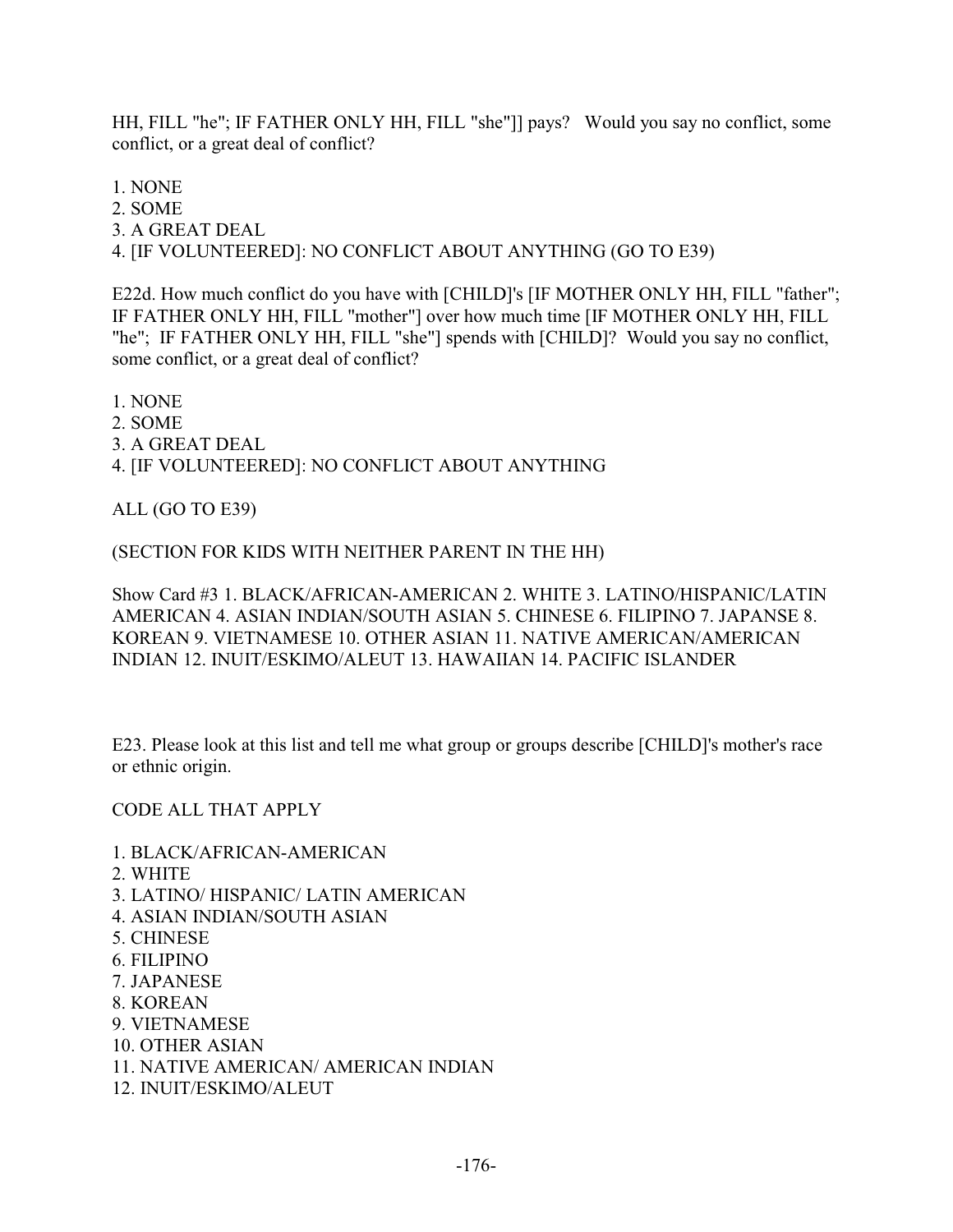13. HAWAIIAN 14. PACIFIC ISLANDER 15. OTHER, SPECIFY

E23b. CHECK E23.

1. ONLY ONE GROUP IS CIRCLED (GO TO E23d) 2. 2 OR MORE=NUMBER OF GROUPS CIRCLED

Show Card #3 1. BLACK/AFRICAN-AMERICAN 2. WHITE 3. LATINO/HISPANIC/LATIN AMERICAN 4. ASIAN INDIAN/SOUTH ASIAN 5. CHINESE 6. FILIPINO 7. JAPANSE 8. KOREAN 9. VIETNAMESE 10. OTHER ASIAN 11. NATIVE AMERICAN/AMERICAN INDIAN 12. INUIT/ESKIMO/ALEUT 13. HAWAIIAN 14. PACIFIC ISLANDER

E23C. Which one group on that card best describes [CHILD]'s mother's race or ethnic origin?

CODE ONLY ONE

1. BLACK/AFRICAN-AMERICAN 2. WHITE 3. LATINO/ HISPANIC/ LATIN AMERICAN 4. ASIAN INDIAN/SOUTH ASIAN 5. CHINESE 6. FILIPINO 7. JAPANESE 8. KOREAN 9. VIETNAMESE 10. OTHER ASIAN 11. NATIVE AMERICAN/ AMERICAN INDIAN 12. INUIT/ESKIMO/ALEUT 13. HAWAIIAN 14. PACIFIC ISLANDER 15. OTHER, SPECIFY

Show Card #3 1. BLACK/AFRICAN-AMERICAN 2. WHITE 3. LATINO/HISPANIC/LATIN AMERICAN 4. ASIAN INDIAN/SOUTH ASIAN 5. CHINESE 6. FILIPINO 7. JAPANSE 8. KOREAN 9. VIETNAMESE 10. OTHER ASIAN 11. NATIVE AMERICAN/AMERICAN INDIAN 12. INUIT/ESKIMO/ALEUT 13. HAWAIIAN 14. PACIFIC ISLANDER

E23d. Now, please look at the list and tell me what group or groups describe [CHILD]'s father's race or ethnic origin.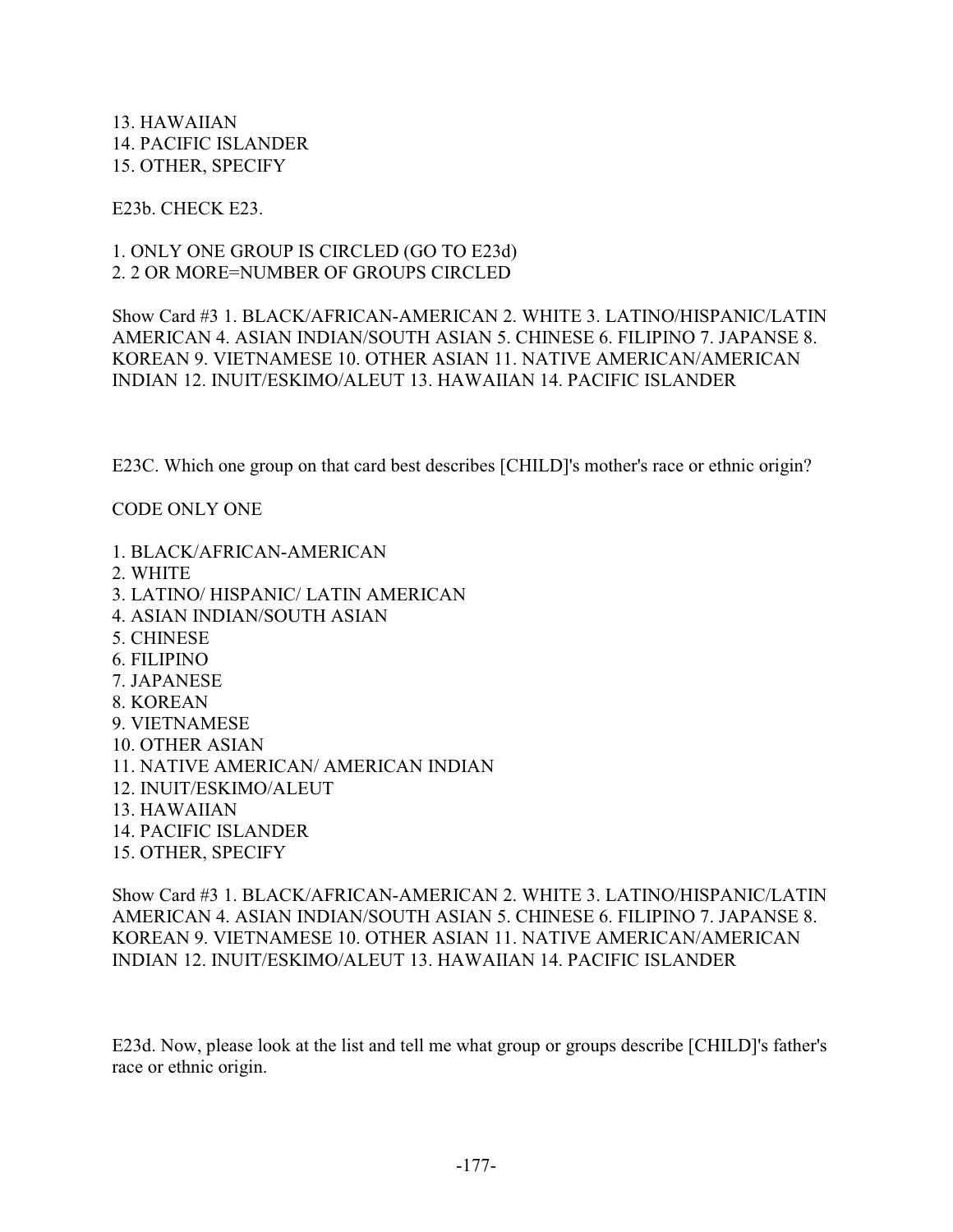#### CODE ALL THAT APPLY

1. BLACK/AFRICAN-AMERICAN 2. WHITE 3. LATINO/ HISPANIC/ LATIN AMERICAN 4. ASIAN INDIAN/SOUTH ASIAN 5. CHINESE 6. FILIPINO 7. JAPANESE 8. KOREAN 9. VIETNAMESE 10. OTHER ASIAN 11. NATIVE AMERICAN/ AMERICAN INDIAN 12. INUIT/ESKIMO/ALEUT 13. HAWAIIAN 14. PACIFIC ISLANDER 15. OTHER, SPECIFY

E23e. CHECK E23d.

1. ONLY ONE GROUP IS CIRCLED (GO TO E24a) 2. 2 OR MORE=NUMBER OF GROUPS CIRCLED

Show Card #3 1. BLACK/AFRICAN-AMERICAN 2. WHITE LATINO/HISPANIC/LATIN AMERICAN ASIAN INDIAN/SOUTH ASIAN 5. CHINESE 6. FILIPINO 7. JAPANSE 8. KOREAN 9. VIETNAMESE 10. OTHER ASIAN 11. NATIVE AMERICAN/AMERICAN INDIAN 12. INUIT/ESKIMO/ALEUT 13. HAWAIIAN 14. PACIFIC ISLANDER

E23f. Which one group on that card best describes [CHILD]'s father's race or ethnic origin?

CODE ONLY ONE

- 1. BLACK/AFRICAN-AMERICAN
- 2. WHITE
- 3. LATINO/ HISPANIC/ LATIN AMERICAN
- 4. ASIAN INDIAN/SOUTH ASIAN
- 5. CHINESE
- 6. FILIPINO
- 7. JAPANESE
- 8. KOREAN
- 9. VIETNAMESE
- 10. OTHER ASIAN
- 11. NATIVE AMERICAN/ AMERICAN INDIAN
- 12. INUIT/ESKIMO/ALEUT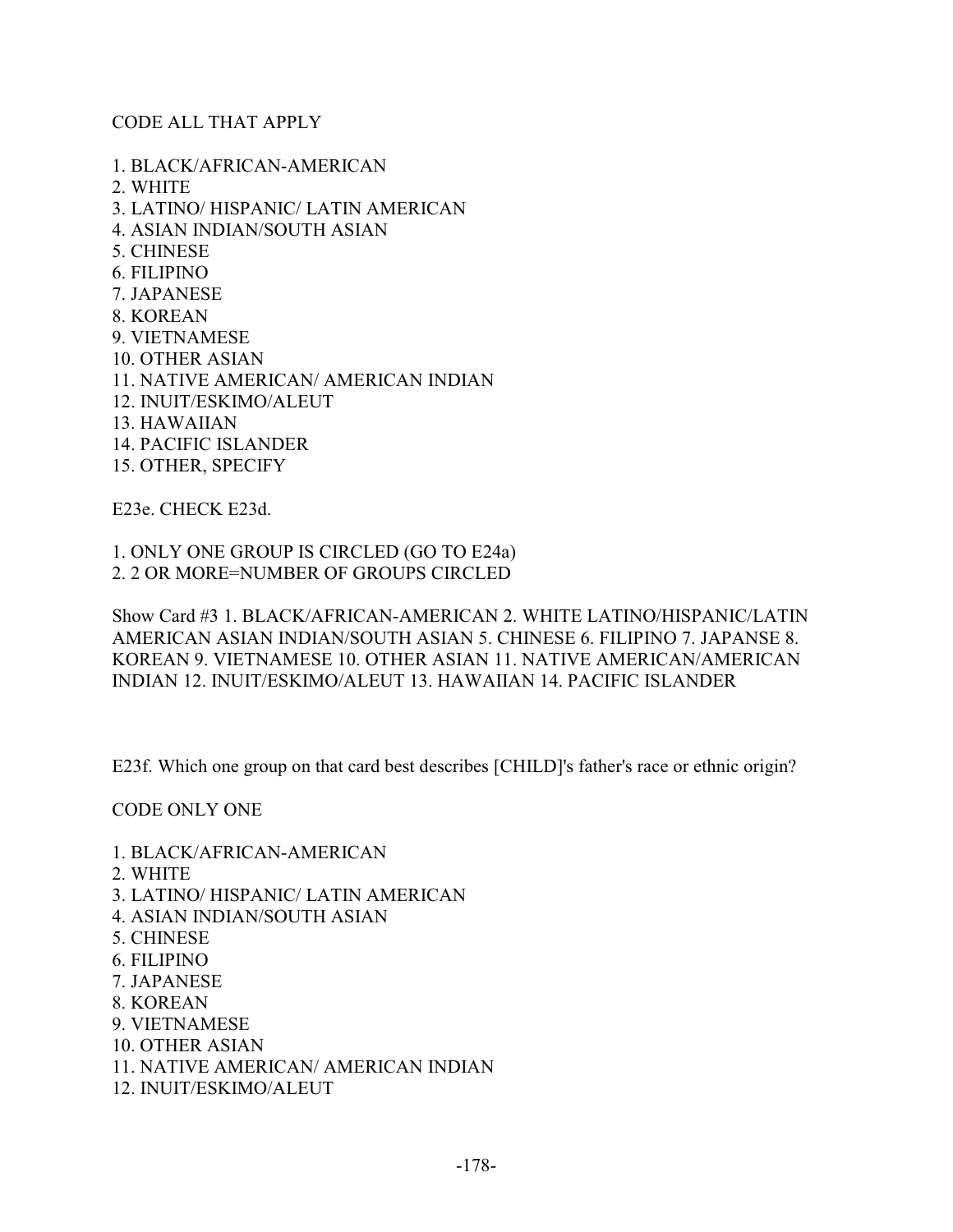13. HAWAIIAN 14. PACIFIC ISLANDER 15. OTHER, SPECIFY

E24a. CAPI: CHECK B4 AND B5:

1. CHILD STAYS WITH MOTHER SOMEWHERE ELSE PART TIME AND WE HAVE HER ADDRESS (CODE E24 = 1 AND GO TO E28) 2. OTHERWISE

E24b. Is [CHILD]'s biological mother alive?

1. YES 5. NO (GO TO E28)

E25. Where does [CHILD]'s mother live? In what city and state?

\_\_\_\_\_\_\_\_\_\_\_\_\_\_\_\_\_\_\_\_\_\_\_\_\_\_\_ CITY AND STATE COUNTRY (IF NOT U.S.)

d. DON'T KNOW

E26. [ASK IF NECESSARY]: Is this in Southern California?

1. YES 5. NO (GO TO E28)

E27. What street does she live on? What is the nearest cross-street?

ON \_\_\_\_\_\_\_\_\_\_\_\_\_\_\_\_\_\_\_\_\_ STREET NEAR THE CORNER OF CROSS-STREET

E28. CAPI: CHECK B4 AND B5:

1. CHILD STAYS WITH FATHER SOMEWHERE ELSE PART TIME AND WE HAVE HIS ADDRESS (CODE E29 = 1 AND GO TO E33) 2. OTHERWISE

E29. Is [CHILD]'s biological father alive?

1. YES 5. NO (GO TO E33)

E30. Where does [CHILD]'s father live? In what city and state?

\_\_\_\_\_\_\_\_\_\_\_\_\_\_\_\_\_\_\_\_\_\_\_\_\_\_\_ CITY AND STATE  $\text{COUNTRY}$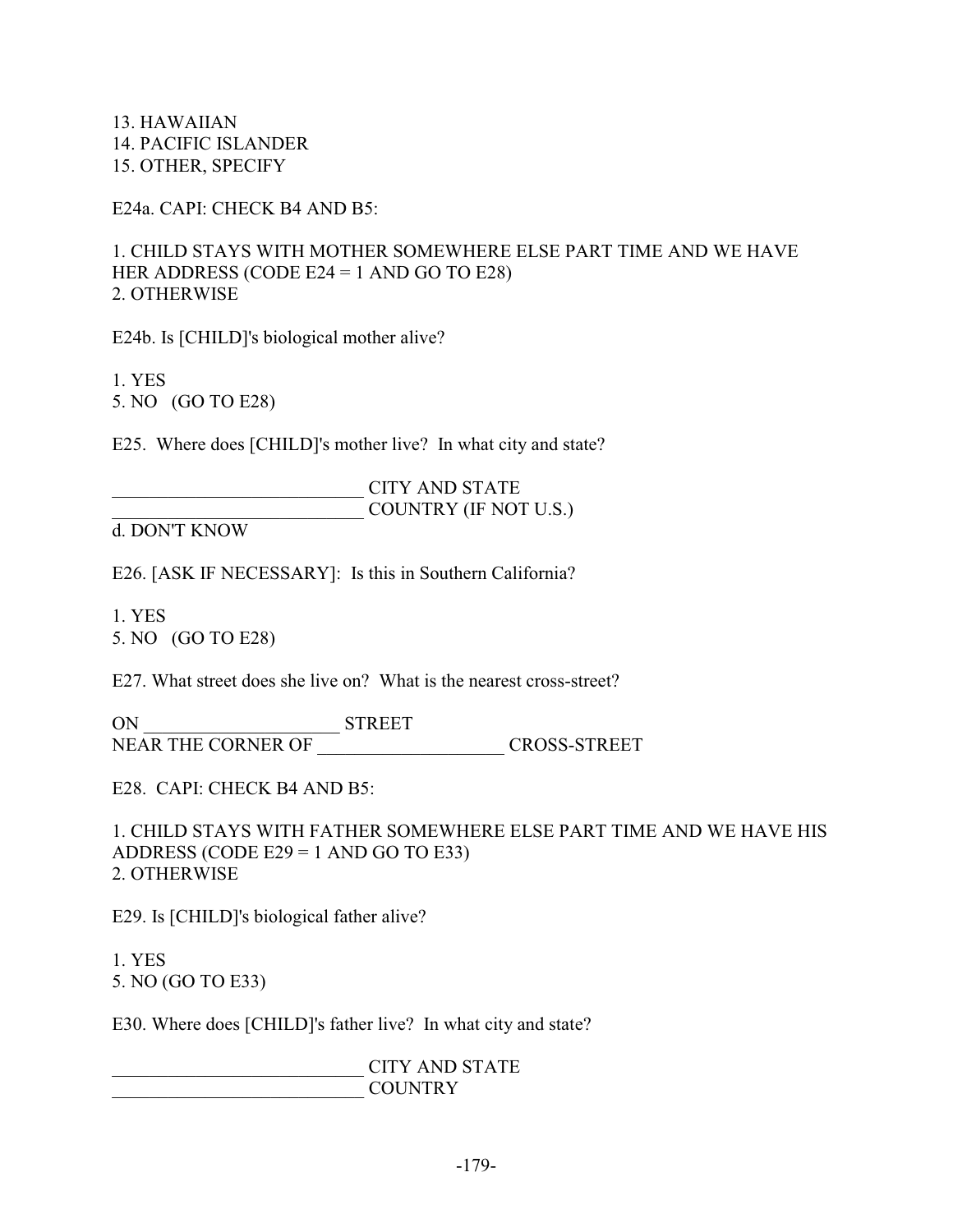# 6. SAME PLACE AS CHILD'S MOTHER (GO TO E33) d. DON'T KNOW (GO TO E33)

E31. [ASK IF NECESSARY]: Is this in Southern California?

1. YES 5. NO (GO TO E33)

E32. What street does he live on? What is the nearest cross-street?

ON \_\_\_\_\_\_\_\_\_\_\_\_\_\_\_\_\_\_\_\_\_ STREET NEAR THE CORNER OF \_\_\_\_\_\_\_\_\_\_\_\_\_\_\_\_\_\_\_\_ CROSS-STREET

E33. CAPI CHECK E24 AND E29:

1. NEITHER PARENT IS ALIVE (GO TO SECTION F)

2. MOTHER ONLY IS ALIVE

- 3. FATHER ONLY IS ALIVE
- 4. BOTH MOTHER AND FATHER ARE ALIVE

E34. Why is [CHILD] living here with you rather than with [IF CHILD MALE FILL "his"; IF CHILD FEMALE FILL "her"] [IF FATHER DECEASED (E33=2), FILL "mother"; IF MOTHER DECEASED (E33=3), FILL "father"; IF BOTH PARENTS ARE ALIVE (E33=4), FILL "parents"]?

(SELECT ALL THAT APPLY)

- 1. CLOSER TO CHILD'S SCHOOL OR JOB
- 2. CHILD LIVING HERE TO HELP R OR ANOTHER PERSON IN HH
- 3. PARENT IN PRISON OR JAIL
- 4. PARENT (PHYSICALLY) ILL
- 5. PARENT MENTAL ILLNESS
- 6. PARENT DRUG OR ALCOHOL USE
- 7. PARENT BEAT, ABUSED OR NEGLECTED CHILD
- 8. PARENT AND CHILD CAN'T GET ALONG
- 9. PARENT FINANCIAL PROBLEMS
- 10. PARENT HAS LEFT THE COUNTRY (VOLUNTARILY, DEPORTED, OTHER)
- 11. PARENT MOVED AWAY FOR WORK/SCHOOL
- 12. PARENT TRAVELS FOR WORK
- 13. FOSTER CARE
- 14. OTHER--> SPECIFY

IF E34=14, SHOW "TYPE IN OTHER RESPONSE (VERBATIM)"

E35. CAPI CHECK E1 AND E3: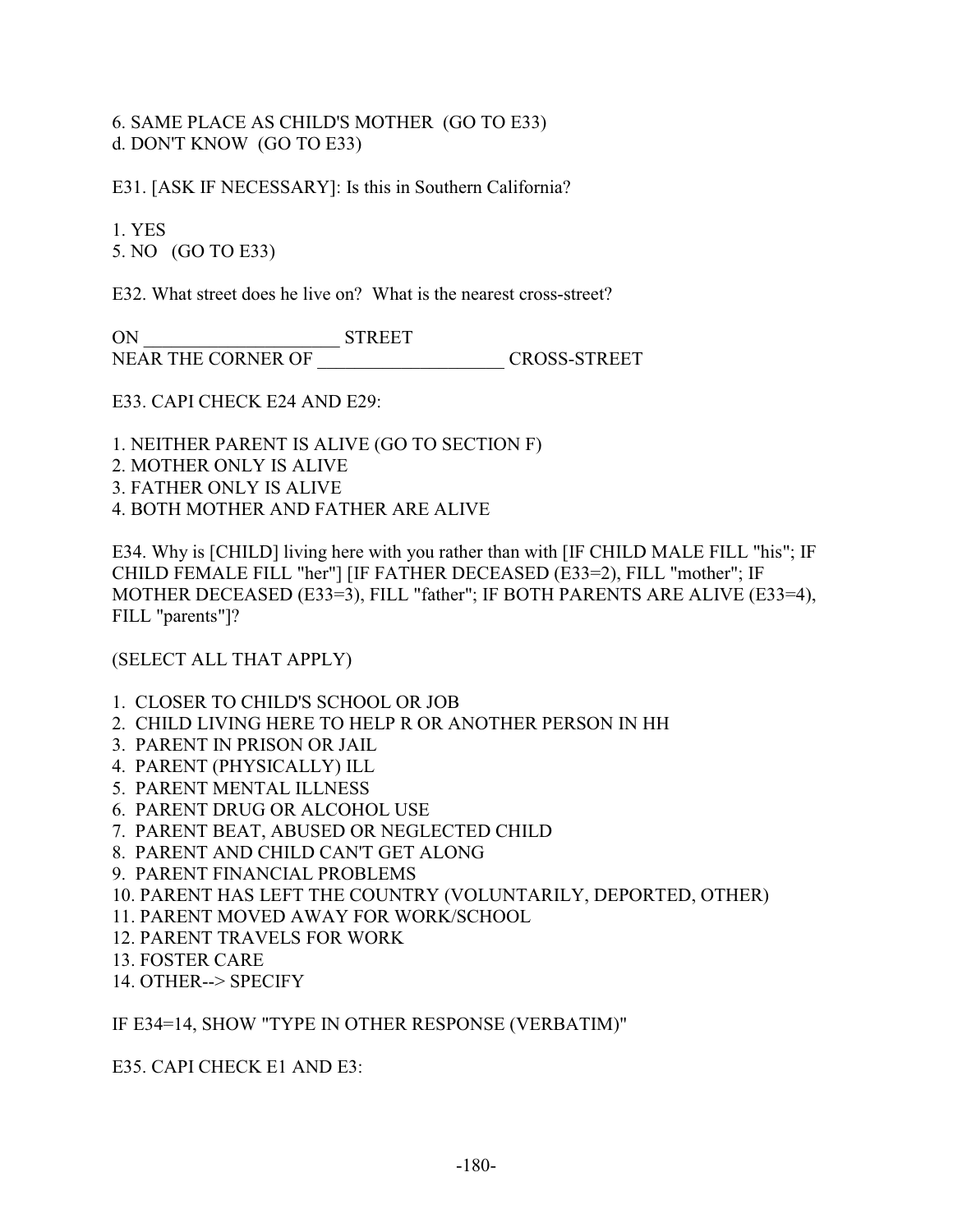# 1. CHILD IS SIB, AND SIB AND RSC HAVE SAME FATHER (GO TO E39) 2. OTHERWISE

E36. During the past 30 days, that is since [FILL DATE 30 DAYS AGO], did you receive any child support payments from [CHILD]'s [IF E33=2, FILL "mother", IF E33=3, FILL "father", IF E33=4, FILL "parents"] for [CHILD] [IF CHILD HAS SIBLINGS OF SAME MOTHER IN HH, FILL "and his brothers and sisters"]?

1. YES 5. NO (GO TO E38)

E37. What was the total amount of child support payments you received from [CHILD]'s [IF E33=2, FILL "mother", IF E33=3, FILL "father", IF E33=4, FILL "parents"] in the past 30 days for [CHILD] [IF CHILD HAS SIBLINGS OF SAME MOTHER IN HH, FILL "and his/her brothers and sisters"]? PROBE: Just give me your best estimate.

\$ TOTAL RECEIVED IN [LAST MONTH] r. REFUSED d. DON'T KNOW

E38. Now I want to ask you about conflict you may have with [CHILD]'s [IF E33=2, FILL "mother", IF E33=3, FILL "father", IF E33=4, FILL "parents"].

E38a. How much conflict do you have with [CHILD]'s [IF E33=2, FILL "mother", IF E33=3, FILL "father", IF E33=4, FILL "parents"] over how [CHILD] is raised? Would you say no conflict, some conflict, or a great deal of conflict?

1. NONE 2. SOME 3. A GREAT DEAL 4. [IF VOLUNTEERED]: NO CONFLICT ABOUT ANYTHING (GO TO E39)

E38b. How much conflict do you have with [CHILD]'s [IF E33=2, FILL "mother", IF E33=3, FILL "father", IF E33=4, FILL "parents"] over how you spend money on [CHILD]? Would you say no conflict, some conflict, or a great deal of conflict?

1. NONE 2. SOME 3. A GREAT DEAL 4. [IF VOLUNTEERED]: NO CONFLICT ABOUT ANYTHING (GO TO E39)

E38c. How much conflict do you have with [CHILD]'s [IF E33=2, FILL "mother", IF E33=3, FILL "father", IF E33=4, FILL "parents"] over how much child support [IF E33=2, FILL "she", IF E33=3, FILL "he", IF E33=4, FILL "they"] pays? Would you say no conflict, some conflict, or a great deal of conflict?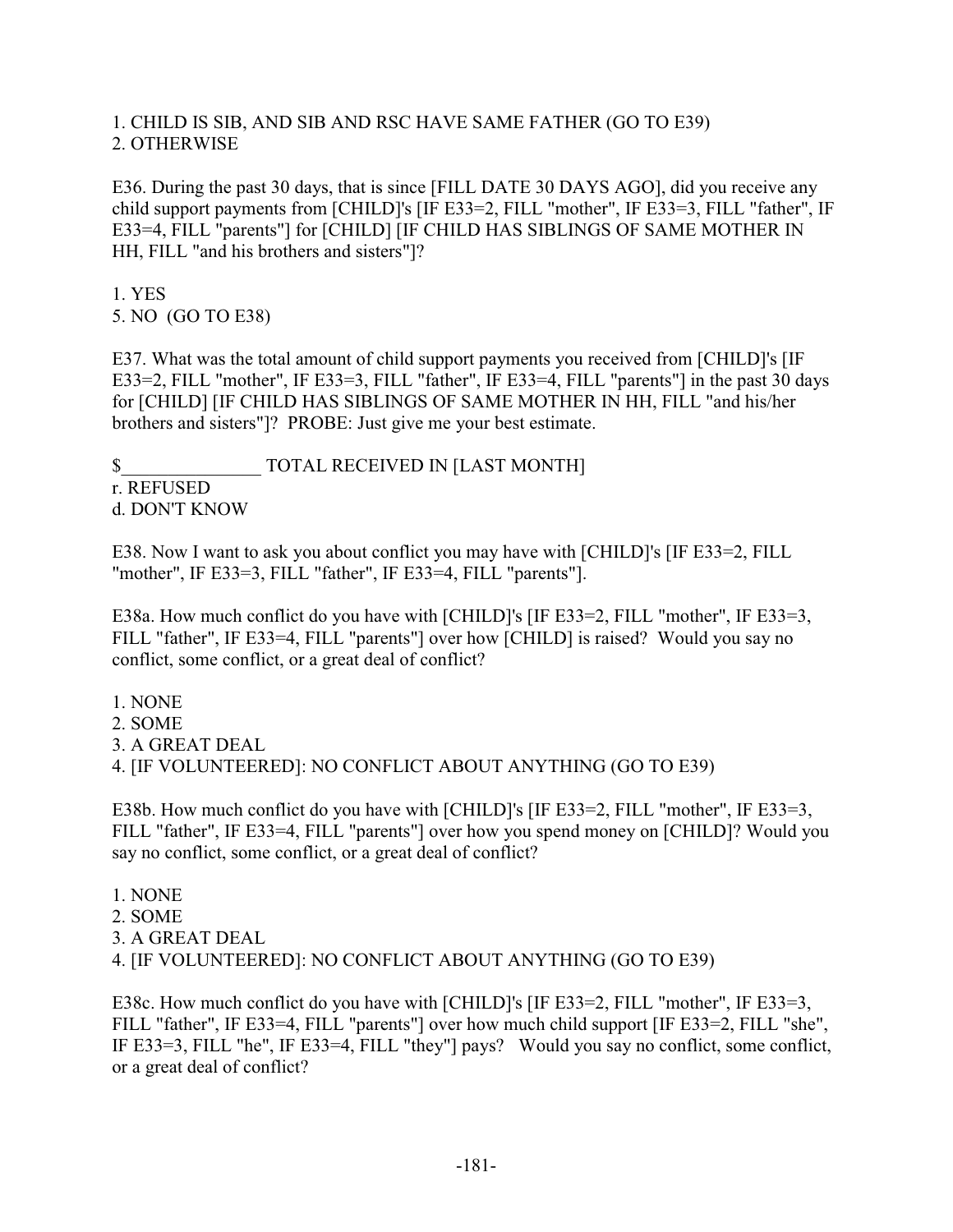1. NONE 2. SOME 3. A GREAT DEAL 4. [IF VOLUNTEERED]: NO CONFLICT ABOUT ANYTHING (GO TO E39)

E38d. How much conflict do you have with [CHILD]'s [IF E33=2, FILL "mother", IF E33=3, FILL "father", IF E33=4, FILL "parents"] over how much time [IF E33-2, FILL "she", IF E33=3, FILL "he", IF E33=4, FILL "they"] spends with [CHILD]? Would you say no conflict, some conflict, or a great deal of conflict?

1. NONE 2. SOME 3. A GREAT DEAL 4. [IF VOLUNTEERED]: NO CONFLICT ABOUT ANYTHING (GO TO E39)

(ABSENT PARENT CONTACT SECTION)

E39. CAPI CHECK HH ROSTER PRELOAD AND E2 AND E29: (rachel)

1. [CHILD]'S FATHER IS ALIVE BUT DOES NOT LIVE IN THE HH

2. [CHILD]'S FATHER IS ALIVE AND LIVES IN HH (GO TO E48)

3. [CHILD]'S FATHER HAS DIED (E29=2 -->GO TO E48)

(ABSENT FATHER)

E40. How old was [CHILD]'s father when [CHILD] was born? PROBE: Give me your best estimate.

YEARS OLD

d. DON'T KNOW

E41. How much school did [CHILD]'s father complete?

1. NONE

- 2. **GRADES 1 THROUGH 11**)
- 3. HIGH SCHOOL GRADUATE OR COMPLETED GED
- 4. SOME VOCATIONAL SCHOOL
- 5. COMPLETED VOCATIONAL SCHOOL
- 6. SOME COLLEGE
- 7. ASSOCIATES' DEGREE (AA)
- 8. BACHELORS' DEGREE (BA, BS)

9. SOME GRADUATE OR PROFESSIONAL SCHOOL (AFTER COMPLETING COLLEGE)

10. COMPLETED GRADUATE/PROFESSIONAL DEGREE

E42. Is he currently married?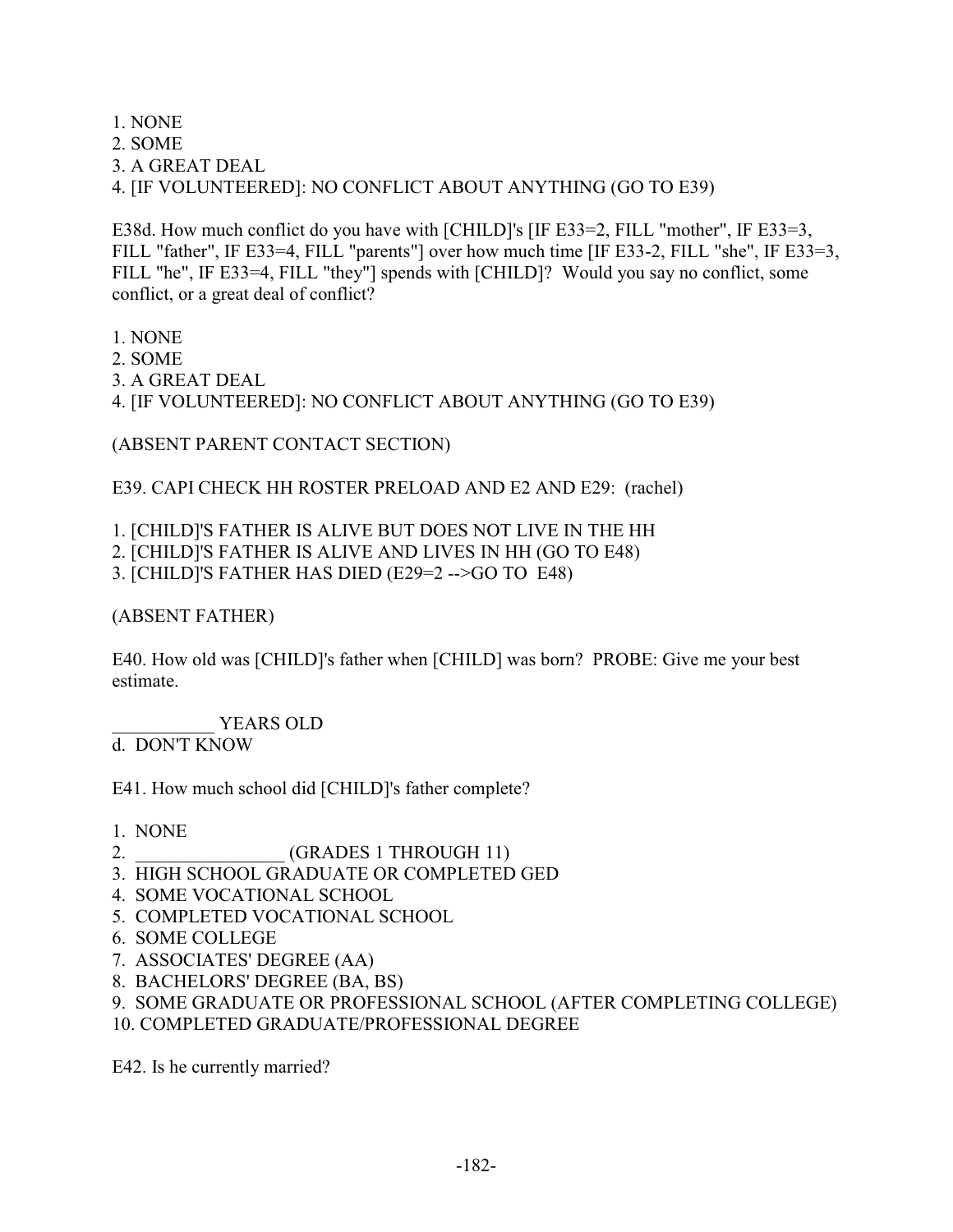1. YES 5. NO

E43. CAPI CHECK:

# 1. CHILD IS LESS THAN ONE YEAR OLD (GO TO E45) 2. CHILD IS ONE YEAR OLD OR OLDER

E44. During the past 12 months, that is since [DATE 12 MONTHS AGO], about how often did [CHILD] talk on the telephone or receive a letter from [IF CHILD MALE FILL "his"; IF CHILD FEMALE FILL "her"] father? Would you say not at all, about once a year, several times a year, one to three times a month, about once a week, or several times a week?

1. NOT AT ALL 2. ABOUT ONCE A YEAR 3. SEVERAL TIMES A YEAR 4. ONE TO THREE TIMES A MONTH 5. ABOUT ONCE A WEEK 6. SEVERAL TIMES A WEEK

E45. In what month and year did [CHILD] last see [IF CHILD MALE FILL "his"; IF CHILD FEMALE FILL "her"] father?

1. MONTH YEAR 5. NEVER (GO TO E48)

E46. CAPI CHECKPOINT: HAS FATHER SEEN [CHILD] IN LAST 12 MONTHS? CHECK E45.

1. YES 5. NO (GO TO E48)

E47. [IF CHILD 1 YEAR OLD OR OLDER, FILL "During the past 12 months, that is since [DATE 12 MONTHS AGO],"; IF CHILD IS LESS THAN 1 YEAR OLD, FILL "Since [CHILD] was born"], how often did [CHILD] see [IF CHILD MALE FILL "his"; IF CHILD FEMALE FILL "her"] father? Did [IF CHILD MALE FILL "he"; IF CHILD FEMALE FILL "she"] she him.... [READ LIST]?

- 2. Several times a year,
- 3. One to three times a month,
- 4. About once a week, or
- 5. Several times a week?

(ABSENT MOTHER SECTION)

<sup>1.</sup> About once a year,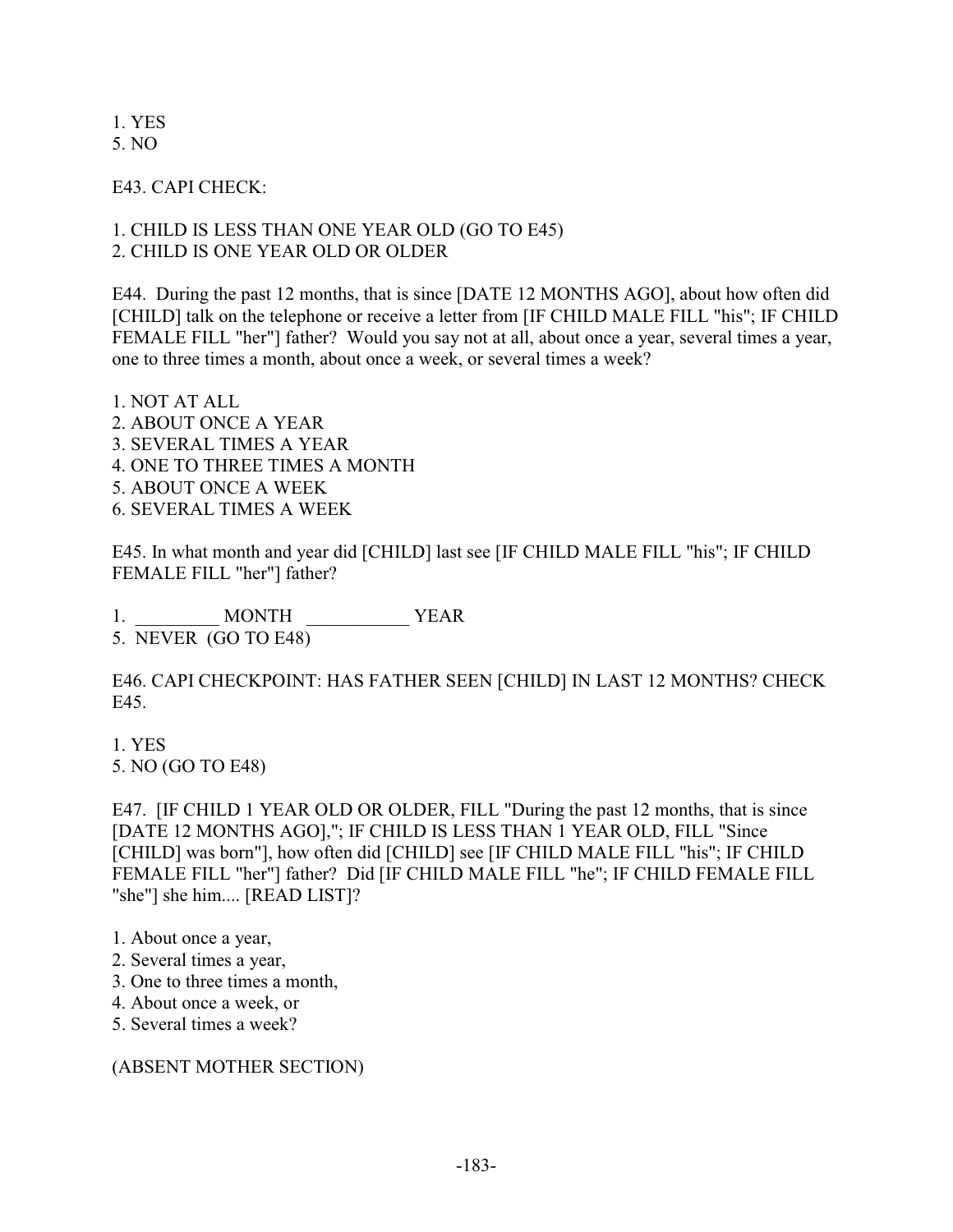### E48. CHECK E2 AND E24:

## 1. [CHILD]'S MOTHER IS ALIVE BUT DOES NOT LIVE IN THE HH 2. [CHILD]'S MOTHER IS ALIVE AND LIVES IN HH (GO TO E57) 3. [CHILD]'S MOTHER HAS DIED (GO TO E57)

E49. How old was [CHILD]'s mother when [CHILD] was born? PROBE: Give me your best estimate.

YEARS OLD

d. DON'T KNOW

E50. How much school did [CHILD]'s mother complete?

0. None

1 TO 11. **GRADES 1 THROUGH 11**) 12. HIGH SCHOOL GRADUATE OR COMPLETED GED 13. SOME VOCATIONAL SCHOOL 14. COMPLETED VOCATIONAL SCHOOL 15. SOME COLLEGE 16. ASSOCIATES' DEGREE (AA) 17. BACHELORS' DEGREE (BA, BS) 18. SOME GRADUATE OR PROFESSIONAL SCHOOL (AFTER COMPLETING COLLEGE) 19. COMPLETED GRADUATE/PROFESSIONAL DEGREE

E51. Is she currently married?

1. YES

5. NO

E52. INTERVIEWER CHECK:

1. CHILD IS LESS THAN ONE YEAR OLD (GO TO E54) 2. CHILD IS ONE YEAR OLD OR OLDER

E53. During the past 12 months, that is since [DATE 12 MONTHS AGO], about how often did [CHILD] talk on the telephone or receive a letter from [IF CHILD MALE FILL "his"; IF CHILD FEMALE FILL "her"] mother? Would you say not at all, about once a year, several times a year, one to three times a month, about once a week, or several times a week?

1. NOT AT ALL 2. ABOUT ONCE A YEAR 3. SEVERAL TIMES A YEAR 4. ONE TO THREE TIMES A MONTH 5. ABOUT ONCE A WEEK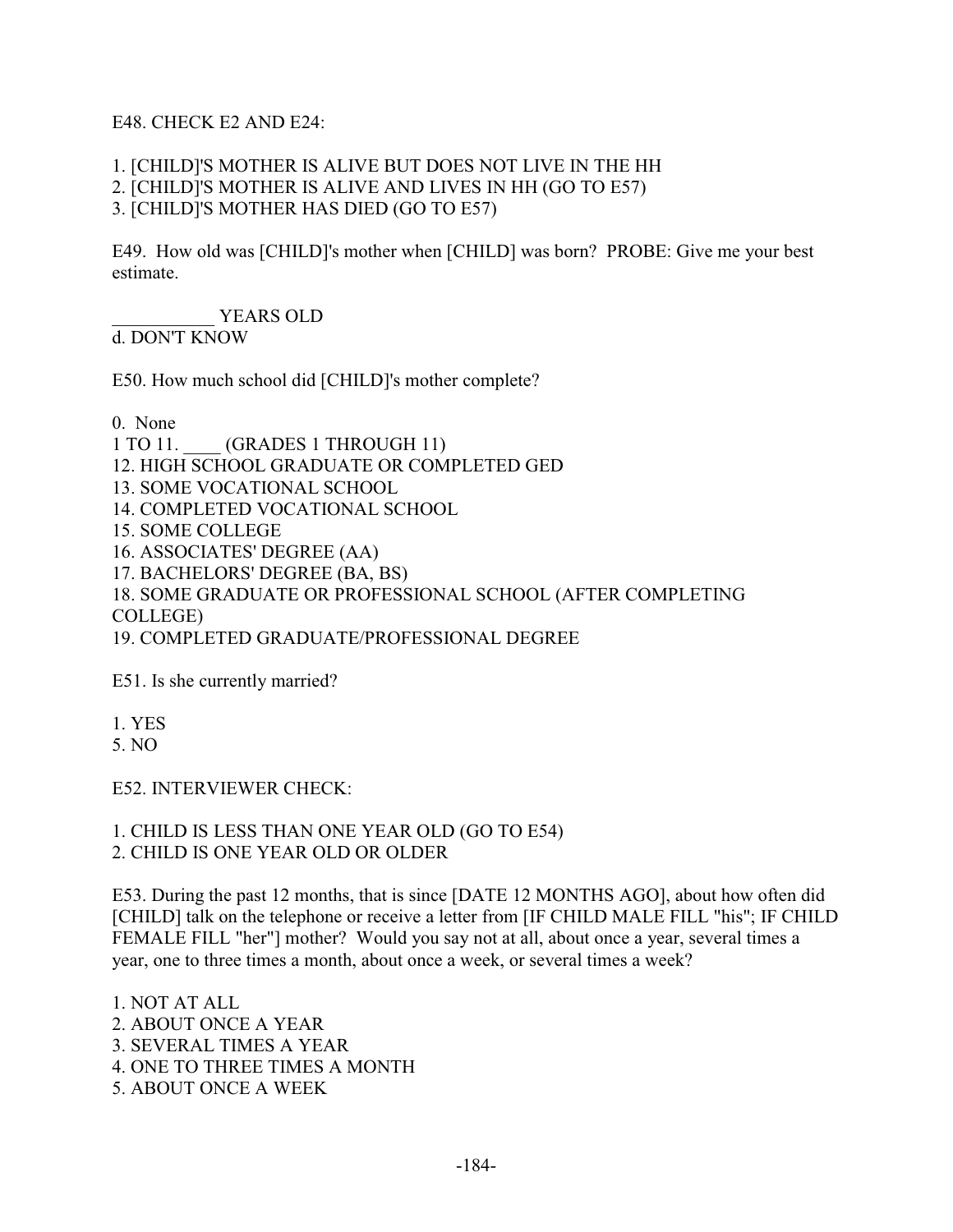### 6. SEVERAL TIMES A WEEK

E54. In what month and year did [CHILD] last see her?

1. \_\_\_\_\_\_\_\_\_\_ MONTH \_\_\_\_\_\_\_\_\_\_\_\_\_ YEAR 5. NEVER (GO TO E57)

## E55. CHECKPOINT: HAS MOTHER SEEN [CHILD] IN LAST 12 MONTHS?

1. YES 5. NO (GO TO E57)

E56. [IF CHILD 1 YEAR OLD OR OLDER, FILL "During the past 12 months, that is since [DATE 12 MONTHS AGO],"; IF CHILD IS LESS THAN 1 YEAR OLD, FILL "Since [CHILD] was born"], how often did [CHILD] see [IF CHILD MALE FILL "his"; IF CHILD FEMALE FILL "her"] mother? Did [IF CHILD MALE FILL "he"; IF CHILD FEMALE FILL "she"] see her... [READ LIST]?

- 1. About once a year,
- 2. Several times a year,
- 3. One to three times a month,
- 4. About once a week, or
- 5. Several times a week?

E57. CAPI CHECK:

1. CHILD IS SIX YEARS OLD OR OLDER 2. CHILD IS LESS THAN SIX YEARS OLD (GO TO SECTION F)

E58. CAPI CHECK E2, E29, E39 AND E46:

1. R IS CHILD'S MOTHER OR STEPMOTHER AND FATHER LIVES IN THE HOUSEHOLD 2. R IS CHILD'S MOTHER OR STEPMOTHER, FATHER IS ALIVE, FATHER DOES NOT LIVE IN HH, AND CHILD HAS SEEN FATHER IN LAST 12 MONTHS 3. R IS CHILD'S FATHER 4. OTHER (GO TO SECTION F)

E59. During the past 12 months, did [IF R IS CHILD'S FATHER, FILL "you"; OTHERWISE, FILL "[CHILD]'s father"] ever:

(CODES ARE: 1=YES 5=NO)

a. work on homework or school projects with [CHILD]?

b. look at books or read with [CHILD]?

c. go to school-related events with [CHILD]?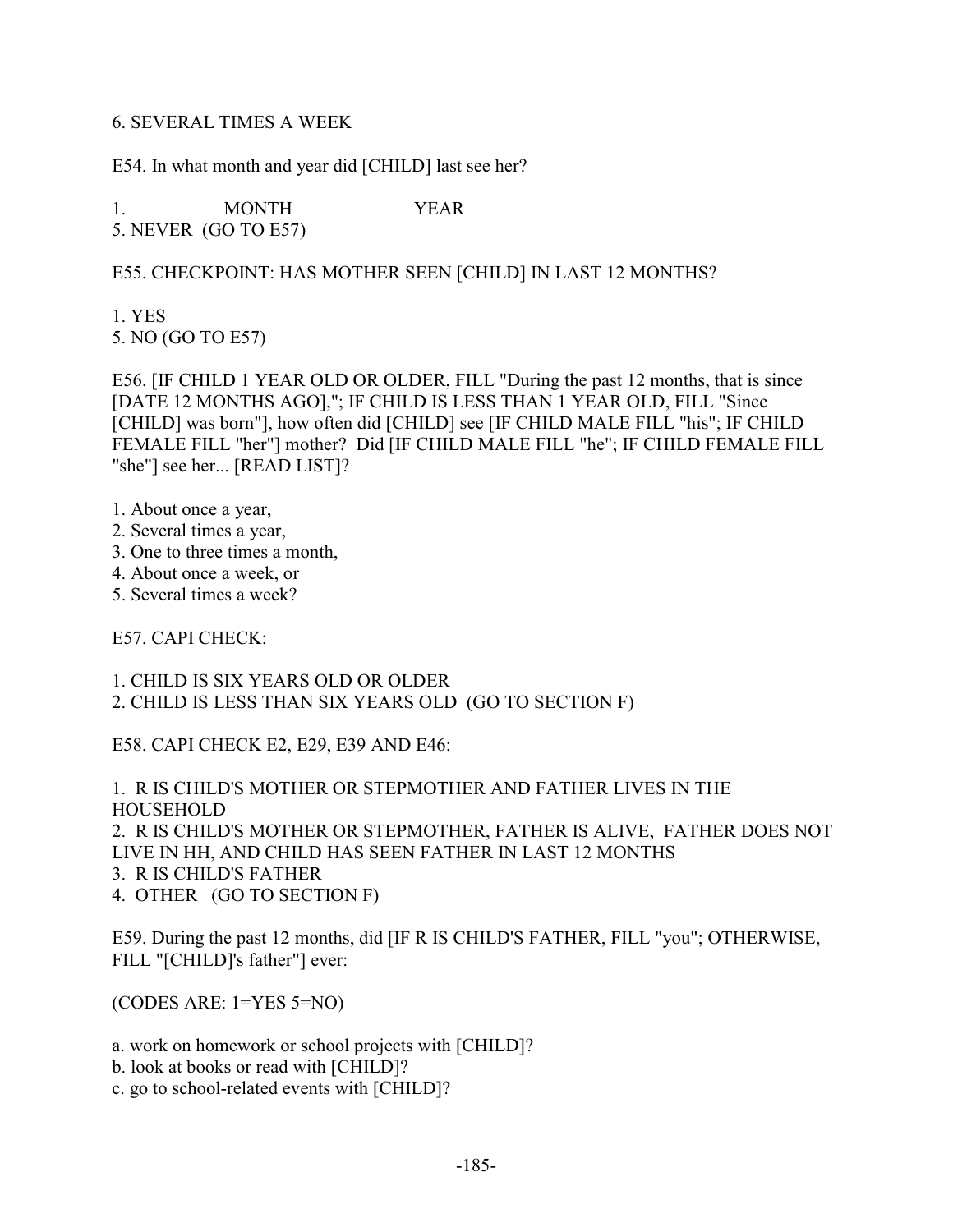d. do activities outdoors with [CHILD] like sports, hiking, going to parks, etc.?

SECTION F. SCHOOL

F1. CAPI CHECK AGAINST A8: AGE OF CHILD

1. CHILD IS 3 OR YOUNGER (GO TO SECTION G)

2. CHILD IS 4 TO 6

3. CHILD IS 7 OR OLDER (GO TO F3)

F2. Now I have some questions about [CHILD]'s school.

Has [CHILD] started kindergarten or first grade yet?

1. YES 5. NO (GO TO SECTION G) 6. IF VOLUNTEERED: HOME SCHOOLED

F3. Is [CHILD] currently in school, on summer vacation or off-track from school, or something else?

1. CURRENTLY IN SCHOOL (INCLUDING COLLEGE OR UNIVERSITY)

2. ON SUMMER VACATION

3. IN SUMMER SCHOOL OR INTERSESSION CLASSES

4. NO LONGER IN SCHOOL (GRADUATED FROM HIGH SCHOOL) (GO TO F32)

- 5. NO LONGER IN SCHOOL (LEFT BEFORE GRADUATING) (GO TO F29)
- 6. HOME SCHOOLED
- 7. OFF-TRACK FROM SCHOOL

F4. [IF F3=1 OR F3=7 OR F3=6, FILL "What grade is [CHILD] attending in school"; IF F3=2 OR F3=3, FILL "What grade was [CHILD] attending this past spring"]?

0. KINDERGARTEN 1. **GRADE OF REGULAR SCHOOL**) 20. COLLEGE  $30.$  OTHER --> SPECIFY

INTERVIEWER: FOR HOME SCHOOL (IF NECESSARY) ASK: What grade or gradeequivalent is [CHILD] in?

F5. [IF F3=1 OR F3=7 OR F3=6, FILL "For this school year"; IF F3=2 OR F3=3, FILL "this past school year"], which school [IF F3=1 OR F3=7 OR F3=6, FILL "is"; IF F3=2 OR F3=3, FILL "was"] [CHILD] attending?

[INTERVIEWER: IF ATTENDED SEVERAL SCHOOLS THIS YEAR OR LAST SPRING, GET CURRENT OR MOST RECENT SCHOOL ATTENDED.]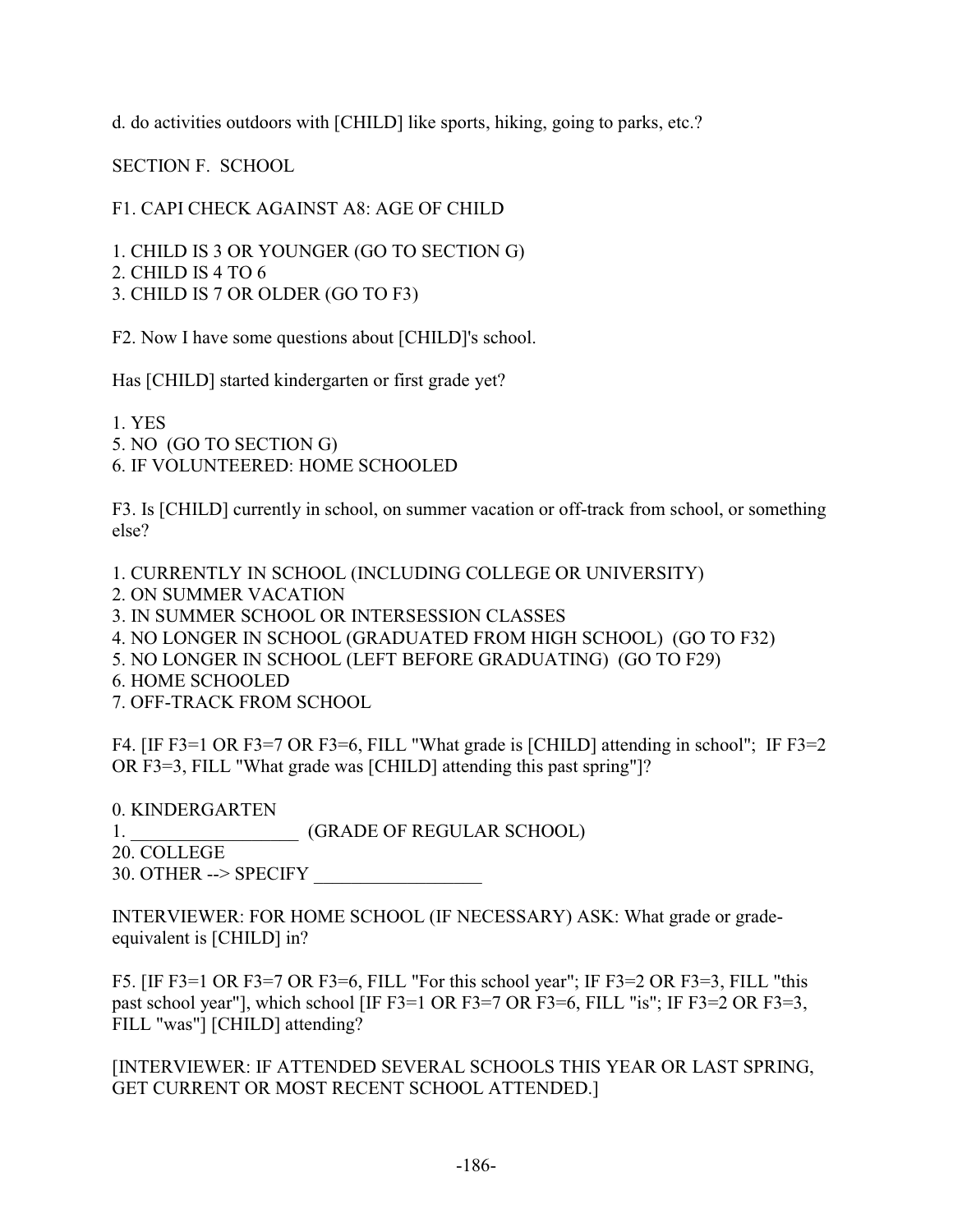INTERVIEWER: MAKE SURE YOU OBTAIN FULL EXACT SCHOOL NAME. SCHOOL NAME SHOULD INCLUDE EITHER "ELEMENTARY", "MIDDLE", "JUNIOR HIGH', 'HIGH SCHOOL", OR "SENIOR HIGH". MANY SCHOOL NAMES ALSO INCLUDE "MAGNET", "ALTERNATIVE", OR "CONTINUATION".

FOR COLLEGE, NAME SHOULD INCLUDE "COLLEGE" OR "UNIVERSITY"

1. \_\_\_\_\_\_\_\_\_\_\_\_\_\_\_\_\_\_\_\_\_\_\_\_\_\_\_\_\_\_\_\_\_\_ (NAME OF SCHOOL)

2. HOME SCHOOLED (GO TO F25)

F6. Is this a regular public school, a magnet program, a charter school, a private school, a religious school, or some other type of special program?

1. REGULAR PUBLIC SCHOOL

2. MAGNET PROGRAM OR SCHOOL

3. A CHARTER SCHOOL

4. A PRIVATE SCHOOL

5. A RELIGIOUS SCHOOL

6. [IF VOLUNTEERED] COLLEGE AND UNIVERSITY

7. OTHER SPECIAL PROGRAM OR SCHOOL--> SPECIFY

IF F6=7, SHOW "TYPE IN OTHER SPECIAL PROGRAM OR SCHOOL (VERBATIM)"

F7. Where is this school located? Can you give me name of the street on which it's located? What is the nearest cross-street? What city is that?

ON \_\_\_\_\_\_\_\_\_\_\_\_\_\_\_\_\_\_\_\_\_\_\_\_\_\_\_\_\_\_\_\_\_\_\_\_ STREET NEAR THE CORNER OF \_\_\_\_\_\_\_\_\_\_\_\_\_\_\_\_\_\_\_\_\_\_\_\_\_\_ CROSS-STREET \_\_\_\_\_\_\_\_\_\_\_\_\_\_\_\_\_\_\_\_\_\_\_\_\_\_\_\_\_\_\_\_\_\_\_\_ CITY \_\_\_\_\_\_ STATE

F8. Is this the only school [CHILD] has attended during the past 12 months, that is since [FILL DATE 12 MONTHS AGO]?

1. YES (GO TO F10) 5. NO

F9. How many other schools has [CHILD] attended in the past 12 months, that is since [FILL DATE 12 MONTHS AGO]?

\_\_\_\_\_\_\_\_\_\_\_\_\_\_\_ (NUMBER OF SCHOOLS) d. DON'T KNOW

F10. How many schools has [CHILD] attended in total since [IF CHILD MALE FILL "he"; IF CHILD FEMALE FILL "she"] first started school?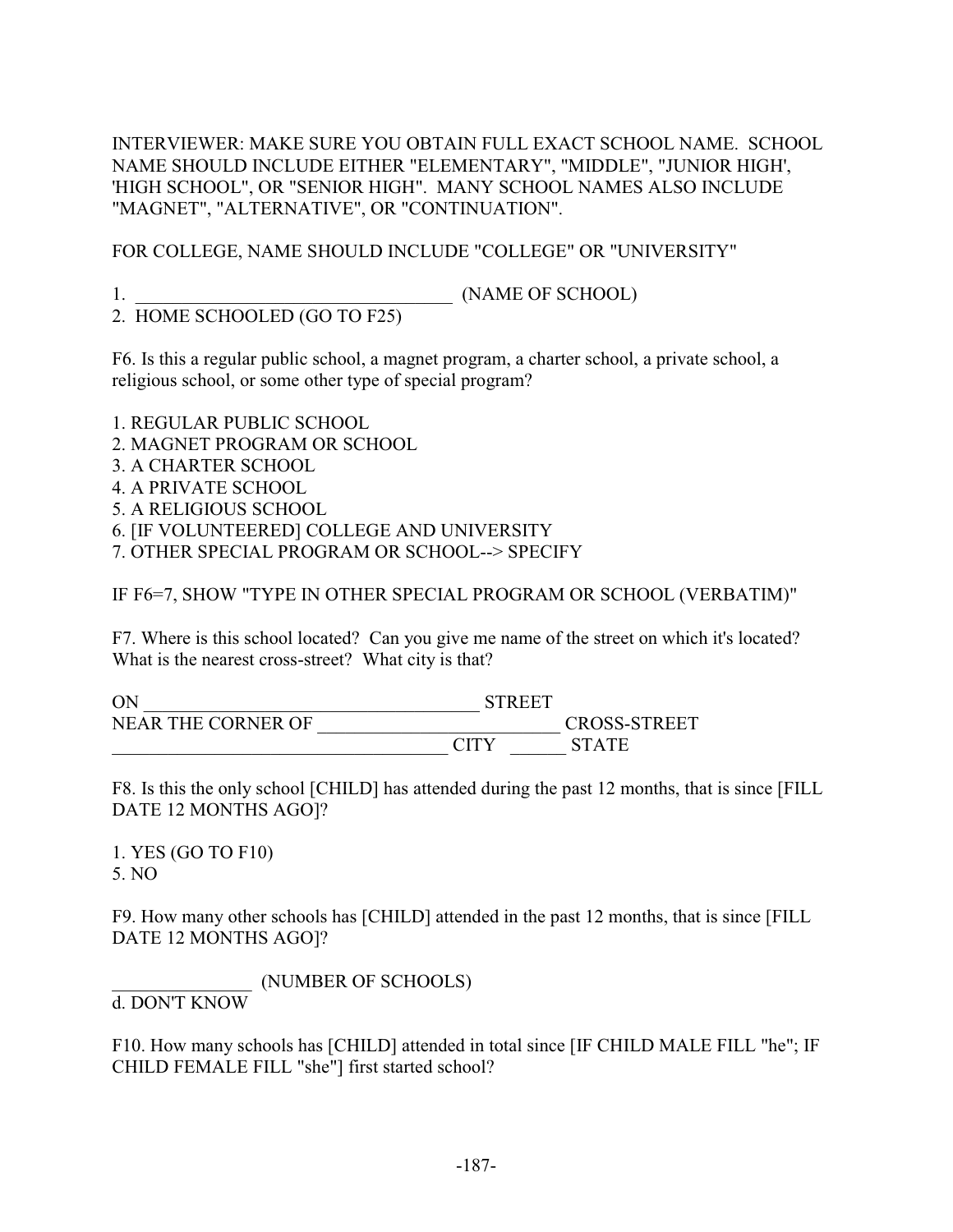# [INCLUDE CURRENT SCHOOL AND ALL OTHER SCHOOLS ATTENDED THIS YEAR AND IN OTHER SCHOOL YEARS. IF APPLICABLE, ALSO INCLUDE SCHOOLS OUTSIDE THE U.S.]

\_\_\_\_\_\_\_\_\_\_\_\_\_\_\_ (NUMBER OF SCHOOLS)

d. DON'T KNOW

F11. [IF F3=1 OR F3=7 OR F3=6, FILL "During the current school year"; IF F3=2 OR F3=3, FILL "During this past school year", did you participate in any of the following activities at [CHILD]'s school?

CODE:  $YES = 1$ ;  $NO = 5$ 

Did you... [READ LIST]?:

a. Volunteer in the classroom, school office or library?

b. Have a conference with [CHILD]'s teacher?

c. Talk to [CHILD]'s principal?

d. Attend a school event in which [CHILD] participated?

e. Attend a PTA, PTO, or other such meeting?

F12. Has [CHILD] ever attended a special or advanced class or school for gifted students?

1. YES

5. NO

F13. Has [IF CHILD MALE FILL "he"; IF CHILD FEMALE FILL "she"] ever been classified by the school as needing special education?

1. YES

5. NO

F14. Does [CHILD] currently have any physical or mental condition that would limit or prevent [IF CHILD MALE FILL "his"; IF CHILD FEMALE FILL "her"]ability to... [READ LIST]?

CODE: 1=YES; 5=NO

a. do usual childhood activities such as play, or participate in games or sports? b. attend school regularly? c. do regular school work?

F15. Has [CHILD] ever repeated a grade?

1. YES . NO (GO TO F17)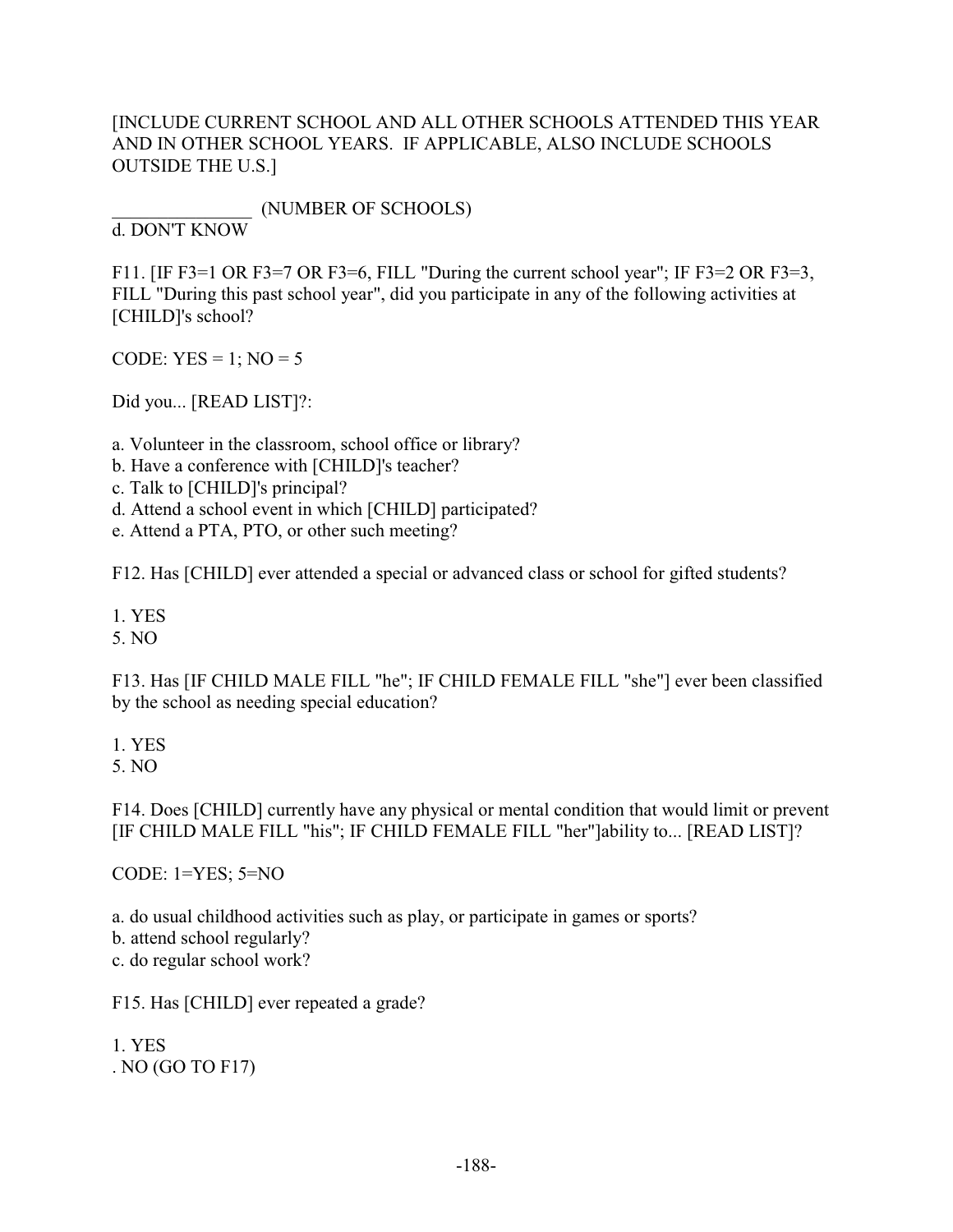F16. Which grades did he/she repeat?

| a.             | <b>GRADE</b> |
|----------------|--------------|
| b <sub>1</sub> | <b>GRADE</b> |
| C.             | <b>GRADE</b> |

F17. Has [CHILD] ever been suspended or expelled from school?

1. YES 5. NO (GO TO F20)

F18. Has this happened more than once?

1. ONLY ONCE 2. MORE THAN ONCE

F19. How old was [IF CHILD MALE FILL "he"; IF CHILD FEMALE FILL "she"] when it happened [IF F18=2, FILL "the last time"]?

YEARS OLD d. DON'T KNOW

F20. Please tell me whether the next two statements about [CHILD] are often true, sometimes true, or not true.

a. IF CHILD MALE FILL "he"; IF CHILD FEMALE FILL "she"] is disobedient at school

- 1. Often True
- 2. Sometimes true
- 3. Not True

b. IF CHILD MALE FILL "he"; IF CHILD FEMALE FILL "she"] has trouble getting along with teachers.

- 1. Often True
- 2. Sometimes true
- 3. Not True

F21. Is [CHILD] currently involved in any clubs, teams, extracurricular programs or groups, either at school or outside of school?

PROBE: For example, clubs, sports teams, boy/girl scouts, church groups, youth centers, or volunteer activities.

1. Yes 5. No (GO TO F37)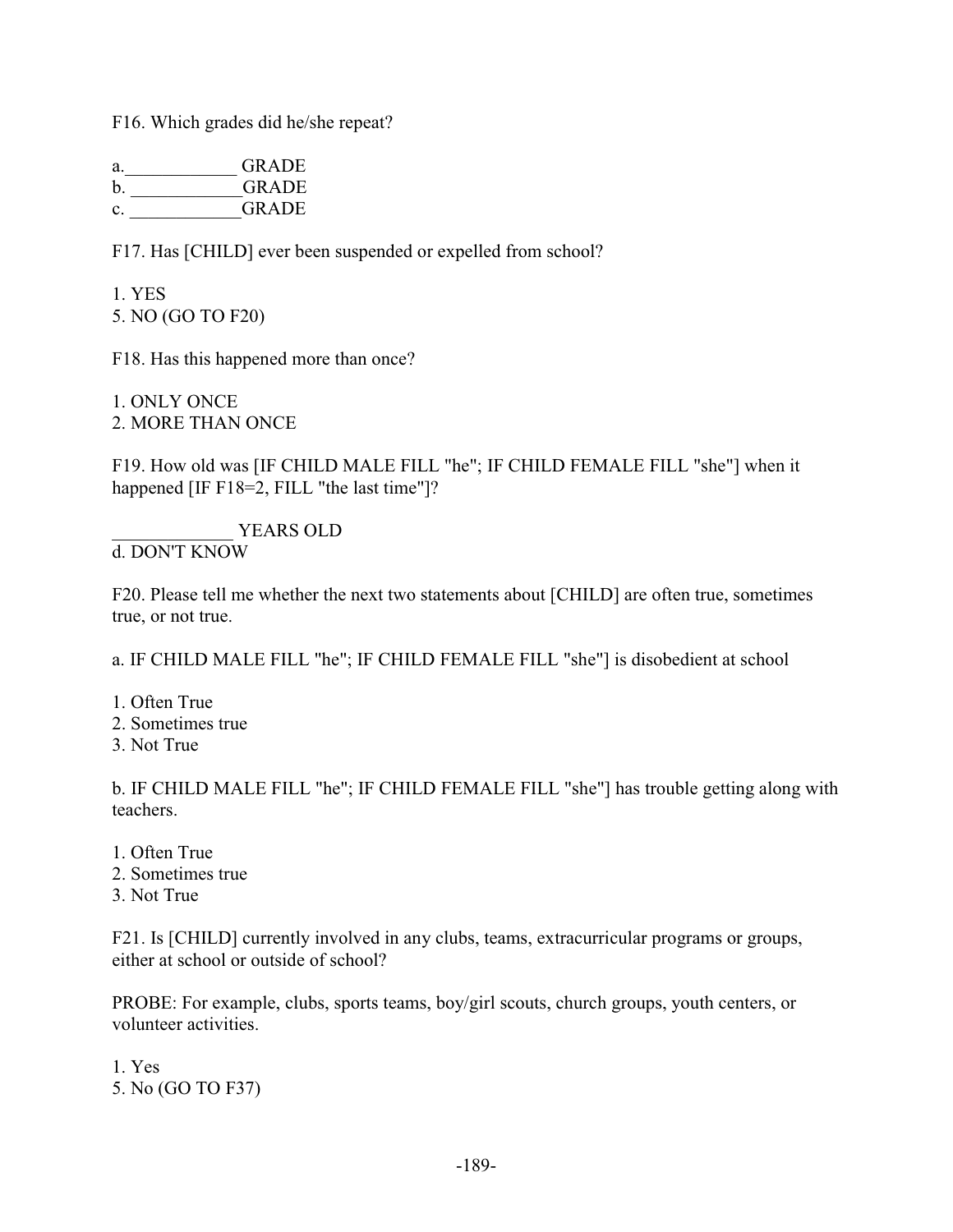F22. In what clubs, teams, groups, or other activities is [CHILD] involved?

(SELECT ALL THAT APPLY)

- 1. Sports teams or athletics (such as soccer team, swim team, baseball team)
- 2. Sports lessons (such as tennis, swimming, aerobics, dance, skiing, skating)
- 3. Piano lessons, guitar lessons, other music lessons
- 4. Glee Club, choir, band, music group
- 5. Drama Club, Art Club
- 6. Chess, Bridge or other game-related club
- 7. Student government or council
- 8. Hobby-related clubs (such as photography club, computer club, radio club)
- 9. Outdoor clubs (such as hiking club, sailing club)
- 10. Drill team, cheerleading
- 11. Girl scouts or boy scouts (or similar organization)
- 12. Church Youth Groups
- 13. Religious education groups or classes/ Sunday school or equivalent
- 14. Girls and Boys Club
- 15. Police Athletic League/PAL
- 16. YMCA, YWCA, YMHA
- 17. Volunteer activities (tutoring, working in hospital, etc.)
- 18. Other, specify \_\_\_\_\_\_\_\_\_ (limited)

ALL GO TO F37

[QUESTIONS FOR HOME SCHOOLED KIDS]

F25. Has [CHILD] ever attended a public or private school?

- 1. Attended a public school
- 2. Attended a private school
- 3. Attended both
- 4. Always home schooled (GO TO F27)

F26. What grade(s) did [CHILD] attend [IF F25=1, FILL "public"; IF F25=2, FILL "private"; IF F25=3, FILL" public and private"] school?

| GRADE        |
|--------------|
| <b>GRADE</b> |
| <b>GRADE</b> |
| <b>GRADE</b> |
| <b>GRADE</b> |
| <b>GRADE</b> |
| <b>GRADE</b> |
| <b>GRADE</b> |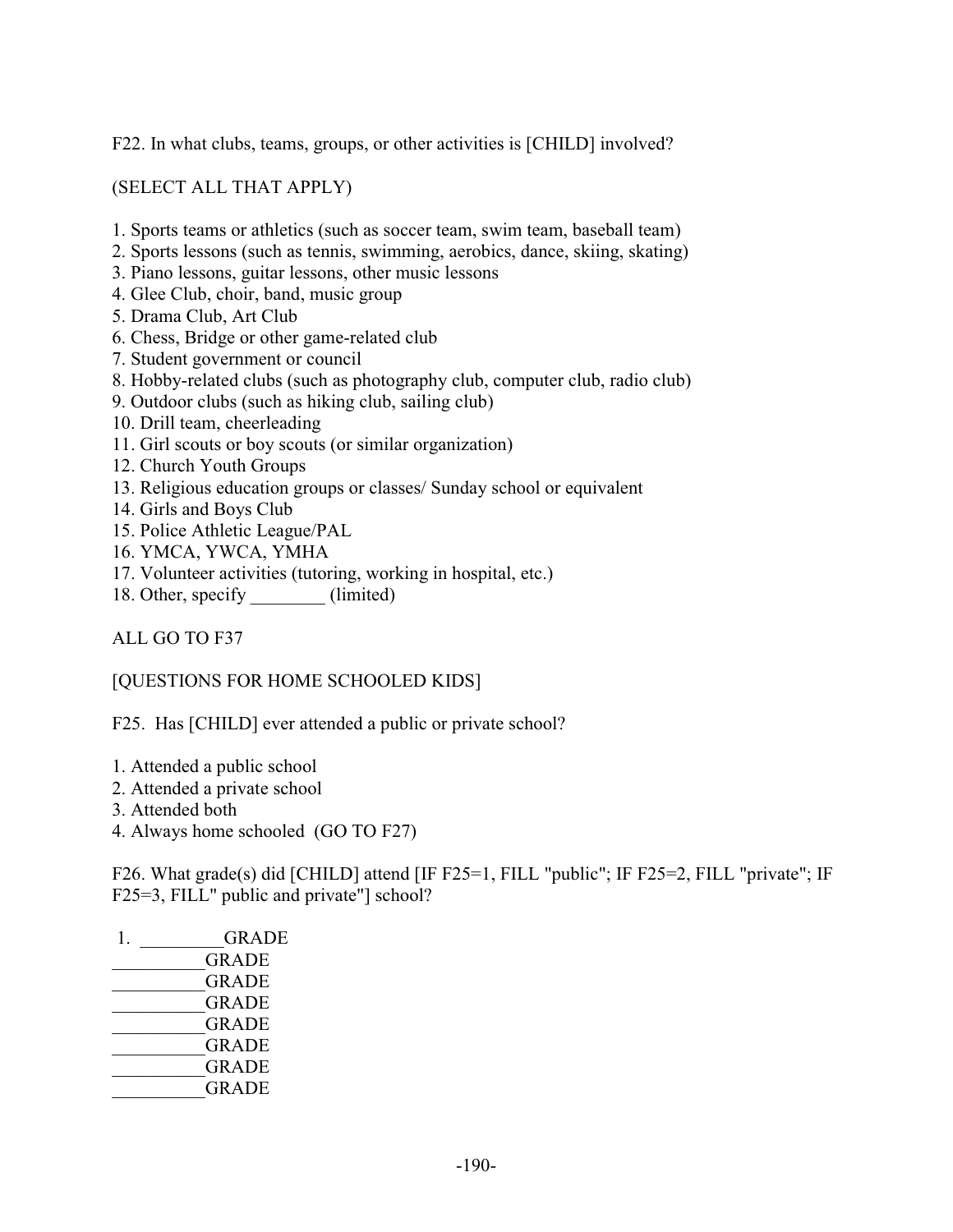GRADE

# (USE 0 FOR KINDERGARTEN)

OR

2. THROUGH BEGINNING GRADE ENDING GRADE

F27. Is [CHILD] currently involved in any clubs, teams, extracurricular programs or groups?

PROBE: For example, clubs, sports teams, boy/girl scouts, church groups, youth centers, or volunteer activities.

1. Yes 5. No (GO TO F37)

F28. In what clubs, teams, groups, or other activities is [CHILD] involved?

(SELECT ALL THAT APPLY)

- 1. Sports teams or athletics (such as soccer team, swim team, baseball team)
- 2. Sports lessons (such as tennis, swimming, aerobics, dance, skiing, skating)
- 3. Piano lessons, guitar lessons, other music lessons
- 4. Glee Club, choir, band, music group
- 5. Drama Club, Art Club
- 6. Chess, Bridge or other game-related club
- 7. Student government or council
- 8. Hobby-related clubs (such as photography club, computer club, radio club)
- 9. Outdoor clubs (such as hiking club, sailing club)
- 10. Drill team, cheerleading
- 11. Girl scouts or boy scouts (or similar organization)
- 12. Church Youth Groups
- 13. Religious education groups or classes/ Sunday school or equivalent
- 14. Girls and Boys Club
- 15. Police Athletic League/PAL
- 16. YMCA, YWCA, YMHA
- 17. Volunteer activities (tutoring, working in hospital, etc.)
- 18. Other, specify (limited)

ALL GO TO F37

# [FOR KIDS NOT CURRENTLY ENROLLED IN SCHOOL]

# Show Card #10 1. HEALTH PROBLEMS 2. DROPPED OUT OF SCHOOL BECAUSE OF FINANCIAL PROBLEMS/HAD TO WORK 3. DROPPED OUT OF SCHOOL BECAUSE I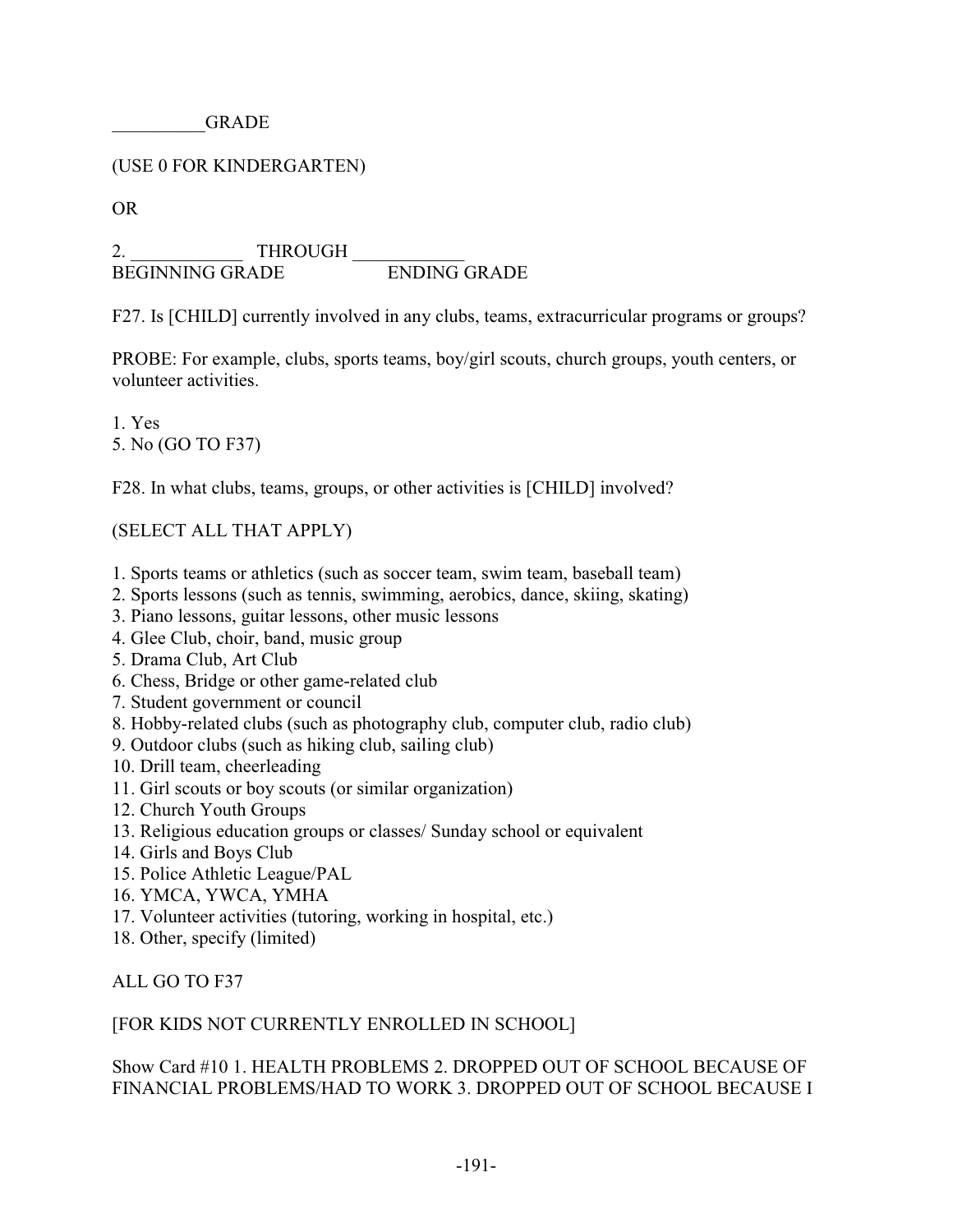# DIDN'T LIKE SCHOOL 4. EXPELLED OR SUSPENDED 5. PARENTAL DECISION 6. PREGNANCY/CHILDBIRTH 7. OTHER

F29. Why doesn't [CHILD] attend school? Choose your answer from this card.

1. HEALTH PROBLEMS

2. DROPPED OUT OF SCHOOL BECAUSE OF FINANCIAL PROBLEMS/HAD TO WORK

3. DROPPED OUT OF SCHOOL BECAUSE DIDN'T LIKE SCHOOL

4. EXPELLED OR SUSPENDED

5. PARENTAL DECISION

6. PREGNANCY/CHILDBIRTH

7. OTHER --> SPECIFY

IF F29=7, SHOW "TYPE IN OTHER RESPONSE (VERBATIM)"

F30. What grade was [CHILD] in when [IF CHILD MALE FILL "he"; IF CHILD FEMALE FILL "she"] was last in school?

\_\_\_\_\_\_\_\_\_\_\_\_\_\_\_\_\_GRADE (1-12) 30. OTHER --> SPECIFY

IF F30=30, SHOW "TYPE IN OTHER RESPONSE (VERBATIM)"

F31. What was the highest grade of school that [IF CHILD MALE FILL "he"; IF CHILD FEMALE FILL "she"] completed?

\_\_\_\_\_\_\_\_\_\_\_\_\_\_\_\_ HIGHEST GRADE COMPLETED (1-12)

F32. In what year did [CHILD] last attend school?

YEAR (1980-present) 5. NEVER ATTENDED SCHOOL

F33. Do you expect that [CHILD] will go back to school sometime in the future?

1. YES 5. NO

F34. Is [CHILD] currently involved in any clubs, teams, programs or groups?

PROBE: For example, clubs, sports teams, boy/girl scouts, church groups, youth centers, or volunteer activities.

1. YES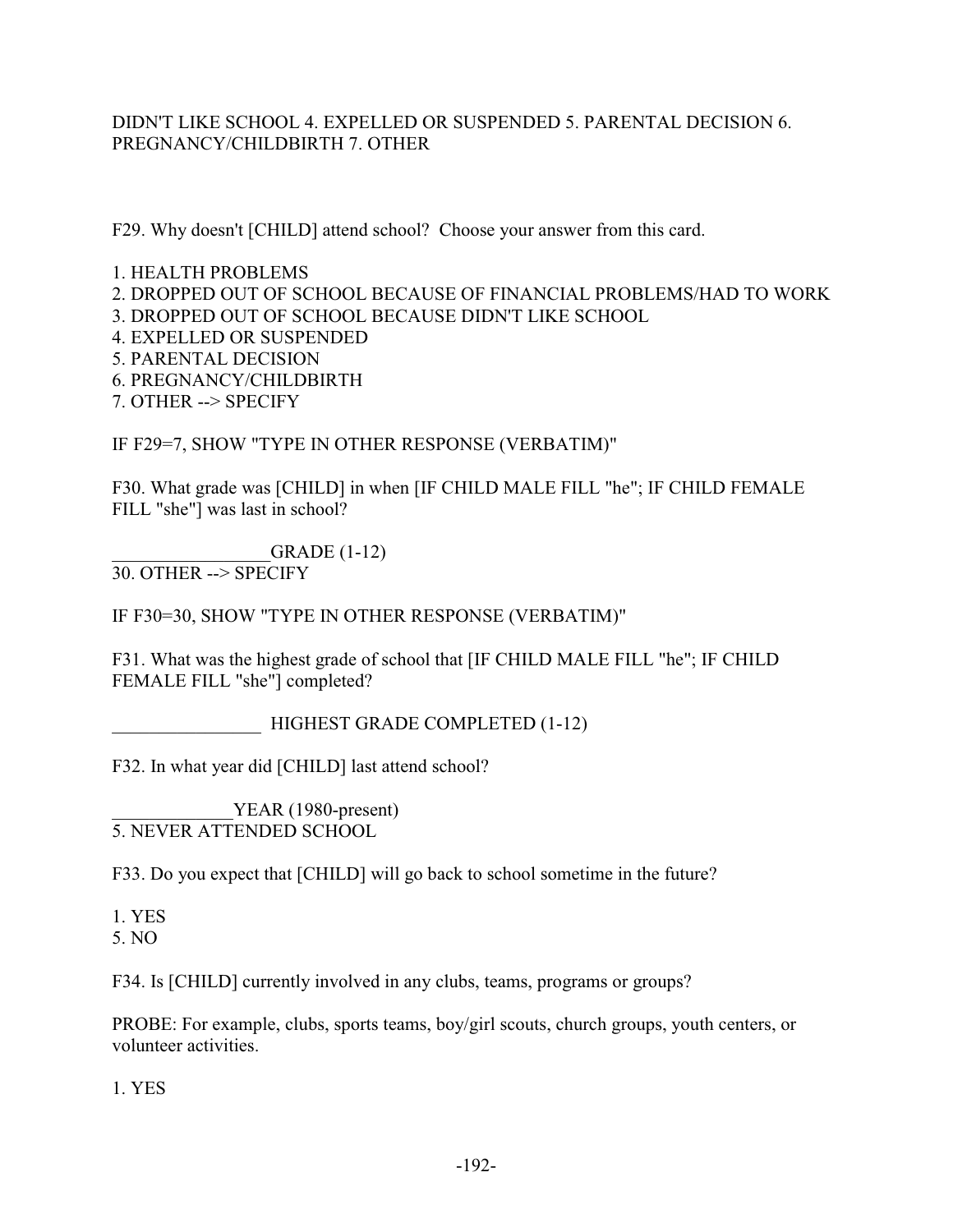5. NO (GO TO F37)

F35. In what clubs, teams, groups, or other activities is [CHILD] involved?

(SELECT ALL THAT APPLY)

- 1. Sports teams or athletics (such as soccer team, swim team, baseball team)
- 2. Sports lessons (such as tennis, swimming, aerobics, dance, skiing, skating)
- 3. Piano lessons, guitar lessons, other music lessons
- 4. Glee Club, choir, band, music group
- 5. Drama Club, Art Club
- 6. Chess, Bridge or other game-related club
- 7. Student government or council
- 8. Hobby-related clubs (such as photography club, computer club, radio club)
- 9. Outdoor clubs (such as hiking club, sailing club)
- 10. Drill team, cheerleading
- 11. Girl scouts or boy scouts (or similar organization)
- 12. Church Youth Groups
- 13. Religious education groups or classes/ Sunday school or equivalent
- 14. Girls and Boys Club
- 15. Police Athletic League/PAL
- 16. YMCA, YWCA, YMHA
- 17. Volunteer activities (tutoring, working in hospital, etc.)
- 18. Other, specify (limited)

F36. CAPI CHECK F33:

1. R EXPECTS CHILD TO RETURN TO SCHOOL (F33=1) 2. R DOES NOT EXPECT CHILD TO RETURN TO SCHOOL (F33=2 --> GO TO SECTION G)

F37. How much schooling do you expect that [CHILD] will complete?

### 0. NONE

1 TO 11 (GRADES 1 THROUGH 11)(CAPI RANGE 1-11)

12. HIGH SCHOOL GRADUATE OR COMPLETED GED

- 13. SOME VOCATIONAL SCHOOL
- 14. COMPLETED VOCATIONAL SCHOOL
- 15. SOME COLLEGE
- 16. ASSOCIATES' DEGREE (AA)
- 17. BACHELORS' DEGREE (BA, BS)
- 18. SOME GRADUATE OR PROFESSIONAL SCHOOL (AFTER COMPLETING COLLEGE)

19. COMPLETED GRADUATE/PROFESSIONAL DEGREE

20. OTHER, SPECIFY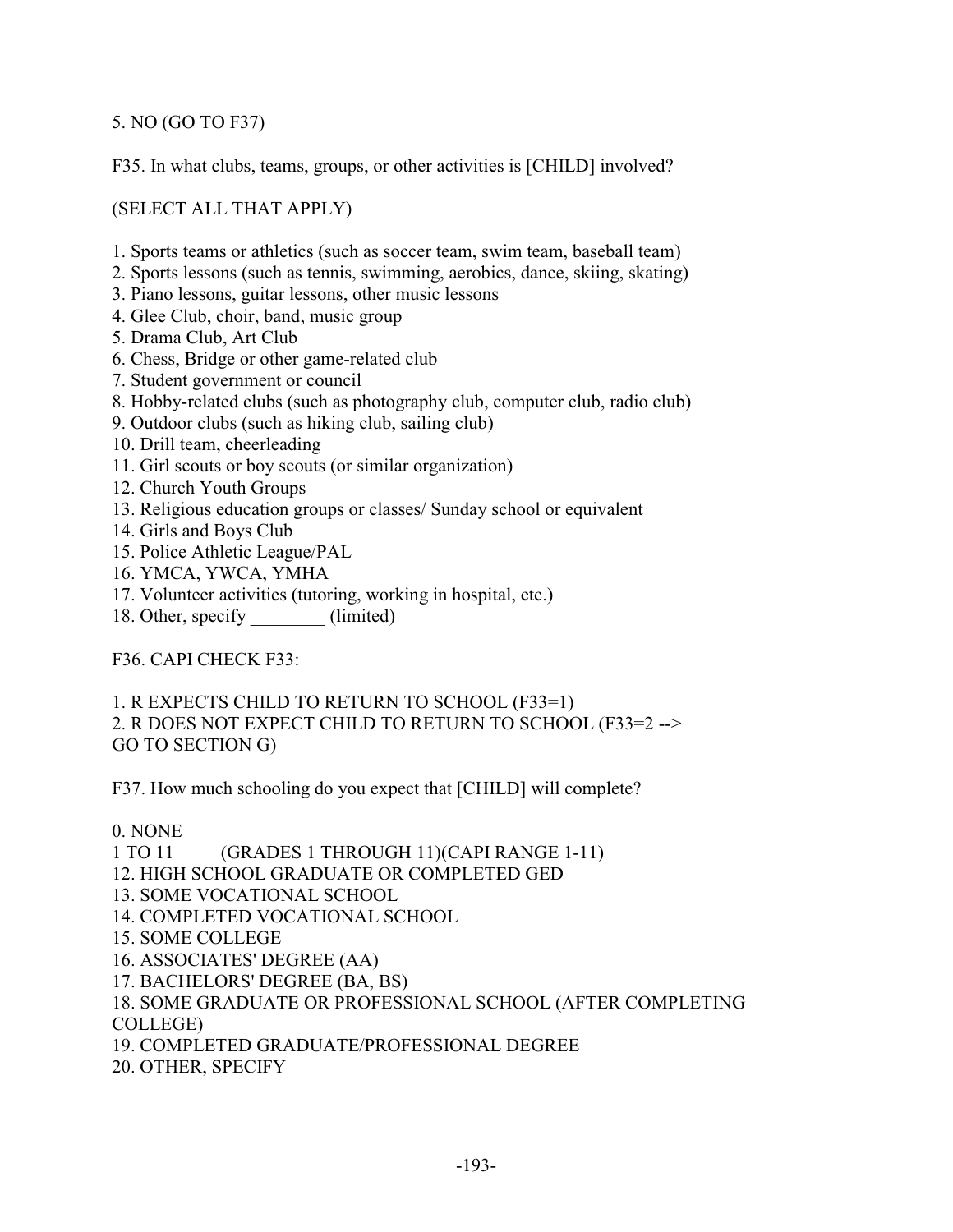IF F37=20, SHOW "TYPE IN OTHER RESPONSE (VERBATIM)"

SECTION G. CHILD CARE, BEFORE/AFTER SCHOOL CARE, AND EARLY CHILDHOOD EDUCATION

G1. INTERVIEWER CHECK:

1. CHILD IS 0-6 YEARS OLD AND NOT YET IN SCHOOL, KINDERGARTEN, OR HOME SCHOOL 2. CHILD IS ENROLLED IN SCHOOL BUT HAS NOT YET COMPLETED 6TH GRADE (GO TO G9 ) 3. CHILD HAS COMPLETED 6TH GRADE OR HAS DROPPED OUT OF SCHOOL (GO TO G67)

(THIS SECTION FOR KIDS NOT YET IN SCHOOL):

G2. I'd like to talk with you about all child care [CHILD] has received on a regular basis during the past 4 weeks from someone other than you [IF CHILD HAS ANOTHER LIVING PARENT OR GUARDIAN THAT EITHER 1) LIVES IN HH; OR 2) IF NOT LIVING IN HH, EITHER E46=1 OR E55=1, FILL "and (IF CHILD MALE FILL "his"; IF CHILD FEMALE FILL "her") other parent (or guardians)"]. This does not include occasional babysitting or backup care providers, but does include any nursery school or pre-school [CHILD] may attend.

Has [CHILD] received care from someone other than you [IF CHILD HAS ANOTHER LIVING PARENT OR GUARDIAN THAT EITHER 1) LIVES IN HH; OR 2) IF NOT LIVING IN HH, EITHER E46=1 OR E55=1, FILL "and (IF CHILD MALE FILL "his"; IF CHILD FEMALE FILL "her") other parent (or guardians)"] on a regular basis during the past 4 weeks?

1. YES 5. NO (GO TO G7)

G3. How many different regular child care arrangements have you had for [CHILD] in the past 4 weeks?

PROBE: This includes regular care from relatives, non-relatives, child care centers, Head Start and other programs.

\_\_\_\_\_\_\_\_\_\_\_\_\_\_\_\_\_\_\_ NUMBER

G4. [IF MORE THAN ONE ARRANGEMENT]: Let's start with the person or center that provided the most care during the past 4 weeks.

Who provided this care for [CHILD]?

LIMIT TO THE THREE MOST COMMON ARRANGEMENTS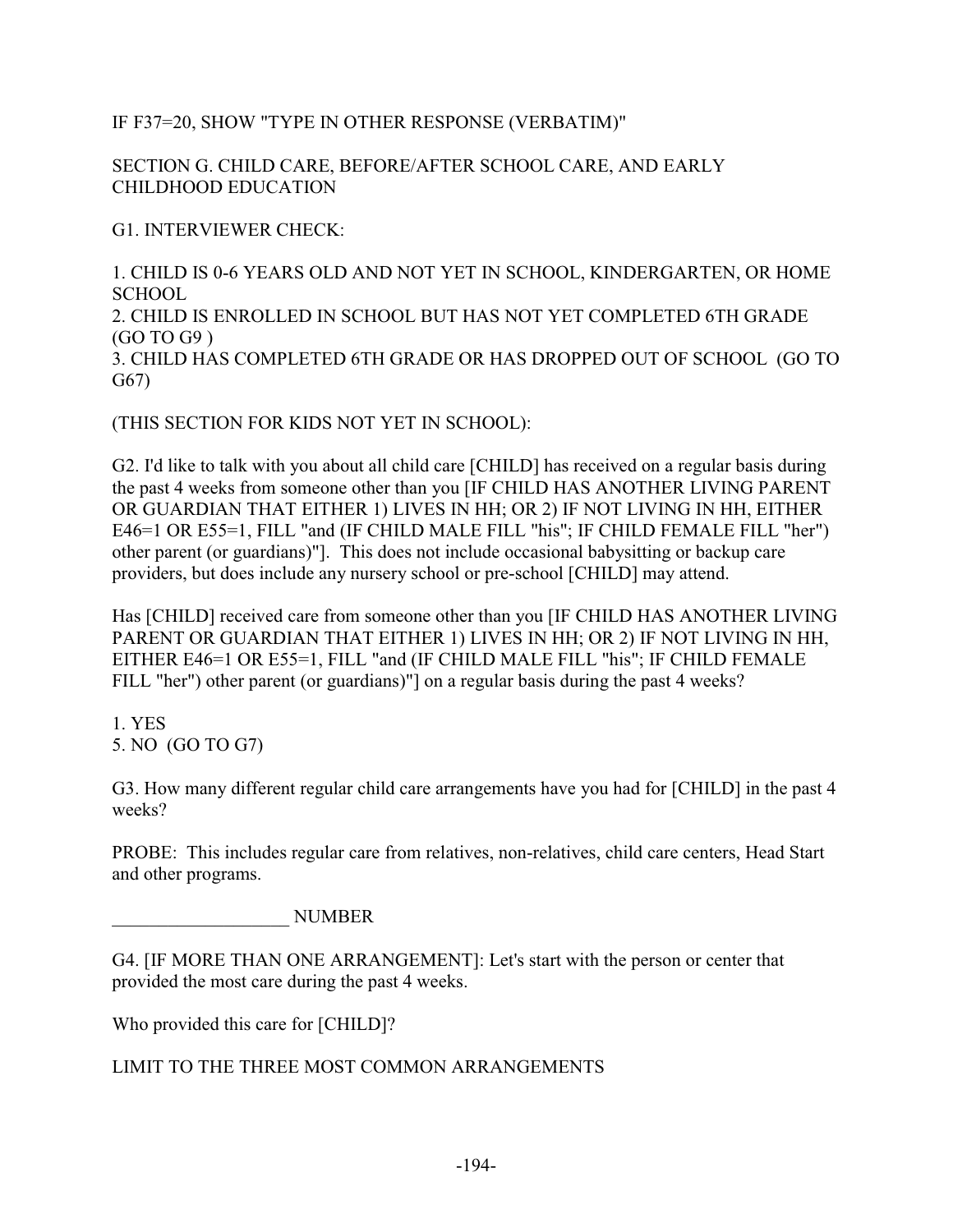$a. |$  | |

 $b. |$  | |

 $c. |$  | |

CODES FOR G4

CHILD'S RELATIVES

01. MATERNAL GRANDMOTHER 02. MATERNAL GRANDFATHER 03. PATERNAL GRANDMOTHER 04. PATERNAL GRANDFATHER 05. [CHILD]'S BROTHER 06. [CHILD]'S SISTER 07. AUNT OR UNCLE 08. OTHER RELATIVE

NON-RELATIVES

11. REGULAR BABYSITTER OR DAY CARE PROVIDER 12. MAID, NANNY, AU PAIR 13. NEIGHBOR 14. FRIEND 15. OTHER --> SPECIFY

IF G4=15, SHOW "TYPE IN OTHER RESPONSE (VERBATIM)"

CENTERS OR NURSERY SCHOOLS

21. CHILD CARE CENTER, NURSERY SCHOOL, OR PRESCHOOL 22. HEAD START PROGRAM

G5. What is the name of this person, center or program?

| a. | NAME |
|----|------|
| b. | NAME |
| c. | NAME |

G6. CHECK G4:

1. HEAD START PROGRAM LISTED ABOVE (I.E., CODE 22 IN G4) (GO TO G13) 2. NO HEAD START PROGRAM LISTED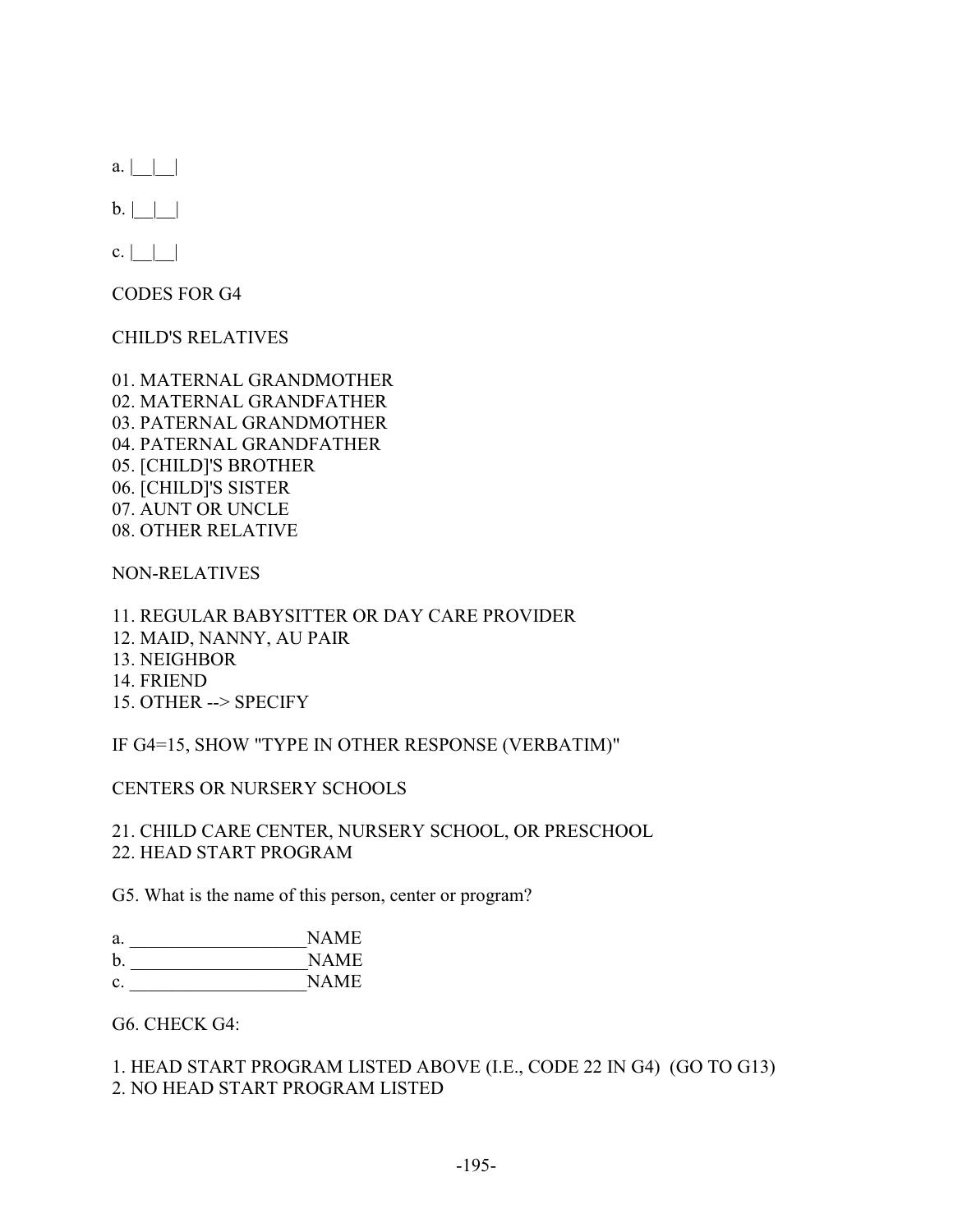G7. In the last 4 weeks, did [CHILD] attend Head Start?

1. YES 5. NO (GO TO G13)

G8. What is the name of this program?

NAME

G8add. CAPI INSTRUCTION: CODE PROGRAM IN G8 AS ANOTHER PROVIDER IN THE TABLE ABOVE - G4=22 AND G5=NAME IN G8. - SO THAT APPROPRIATE QUESTIONS BELOW WILL BE ASKED

G9. (THIS SECTION IS FOR KIDS IN SCHOOL WHO HAVE NOT YET COMPLETED 6TH GRADE)

I'd like to talk with you about all child care that [CHILD] has received during the past 4 weeks when [IF CHILD MALE FILL "he"; IF CHILD FEMALE FILL "she"] is not in school. I am interested only in care that [CHILD] has received during the past 4 weeks on a regular basis from someone other than you [IF CHILD HAS ANOTHER LIVING PARENT OR GUARDIAN THAT EITHER 1) LIVES IN HH; OR 2) IF NOT LIVING IN HH, EITHER E46=1 OR E55=1, FILL "and (IF CHILD MALE FILL "his"; IF CHILD FEMALE FILL "her") other parent (or guardians)"]. This includes before and after school programs, weekend care, child care during the summer, and all regular care. This does not include occasional babysitting or backup care providers.

Has [CHILD] received care from someone other than you [IF CHILD HAS ANOTHER LIVING PARENT OR GUARDIAN THAT EITHER 1) LIVES IN HH; OR 2) IF NOT LIVING IN HH, EITHER E46=1 OR E55=1, FILL "and (IF CHILD MALE FILL "his"; IF CHILD FEMALE FILL "her") other parent (or guardians)"] on a regular basis during the past 4 weeks?

1. YES 5. NO (GO TO G67)

G10. How many different regular child care arrangements have you had for [CHILD] in the past 4 weeks?

PROBE: This includes regular care from relatives, non-relatives, child care centers, after school programs, weekend care and other programs.

 $\Box$  NUMBER

G11. [IF MORE THAN ONE ARRANGEMENT]: Let's start with the person or center that provided the most care during the past 4 weeks.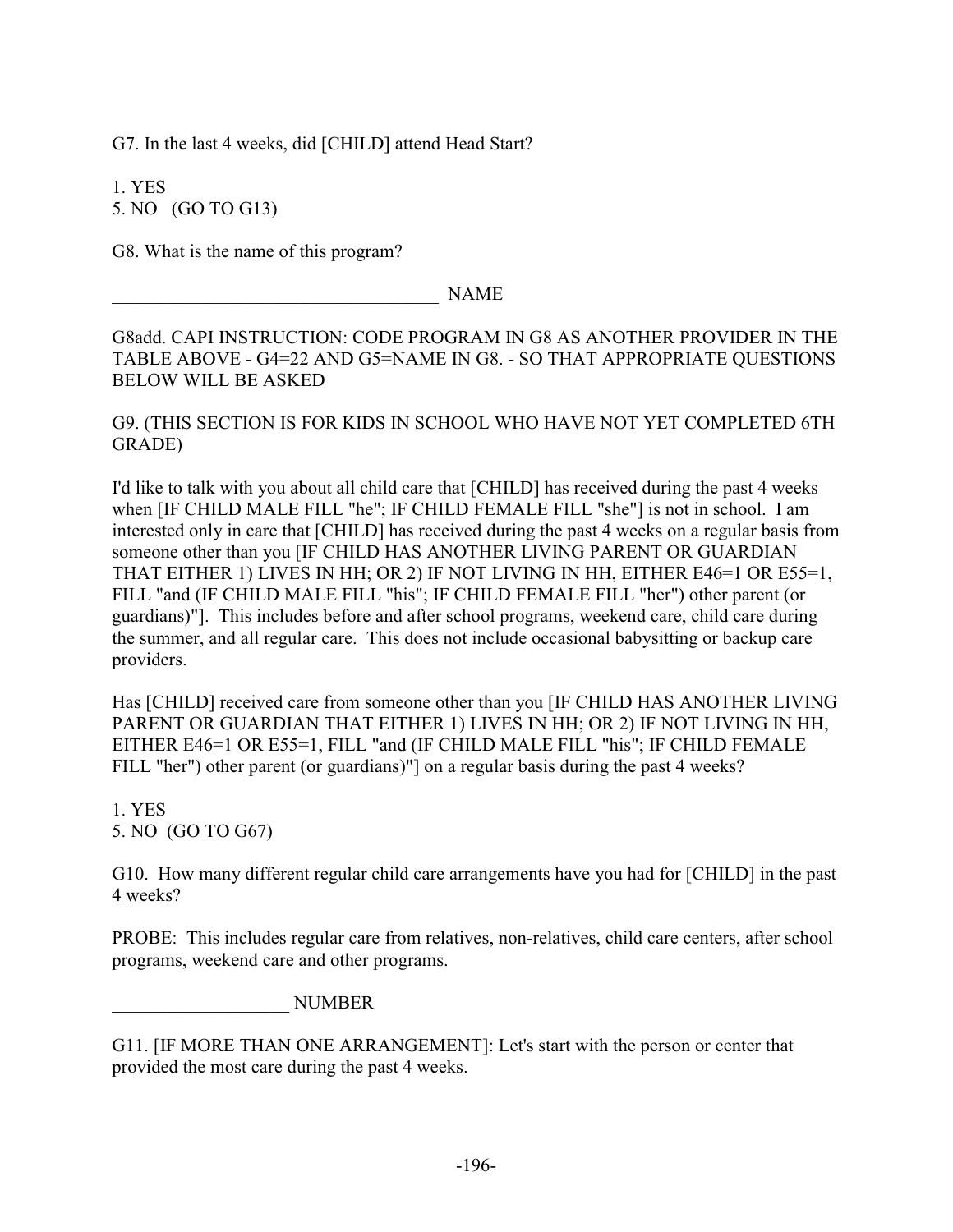Who provided this care for [CHILD]?

# LIMIT TO THREE MOST COMMON ARRANGEMENTS

 $a.$ | | |

 $b. |$  | |

 $c. |$  | |

CODES FOR G11

CHILD'S RELATIVES

01. MATERNAL GRANDMOTHER 02. MATERNAL GRANDFATHER 03. PATERNAL GRANDMOTHER 04. PATERNAL GRANDFATHER 05. [CHILD]'S BROTHER 06. [CHILD]'S SISTER 07. AUNT OR UNCLE 08. OTHER RELATIVE

NON-RELATIVES

11. REGULAR BABYSITTER OR DAY CARE PROVIDER 12. MAID, NANNY, AU PAIR 13. NEIGHBOR 14. FRIEND 15. OTHER -->SPECIFY

IF G11 NON-RELATIVES=15, SHOW "TYPE IN OTHER RESPONSE (VERBATIM)"

# **CENTERS**

21. CHILD CARE CENTER, NURSERY SCHOOL, OR PRESCHOOL

22. (NOT USED)

23. BEFORE/AFTER SCHOOL PROGRAM

- 24. CAMP
- 25. OTHER CENTER OR PROGRAM --> SPECIFY

IF G11 =15 OR 25, SHOW "TYPE IN OTHER RESPONSE (VERBATIM)"

G12. What is the name of this person, center or program?

a.  $NAME$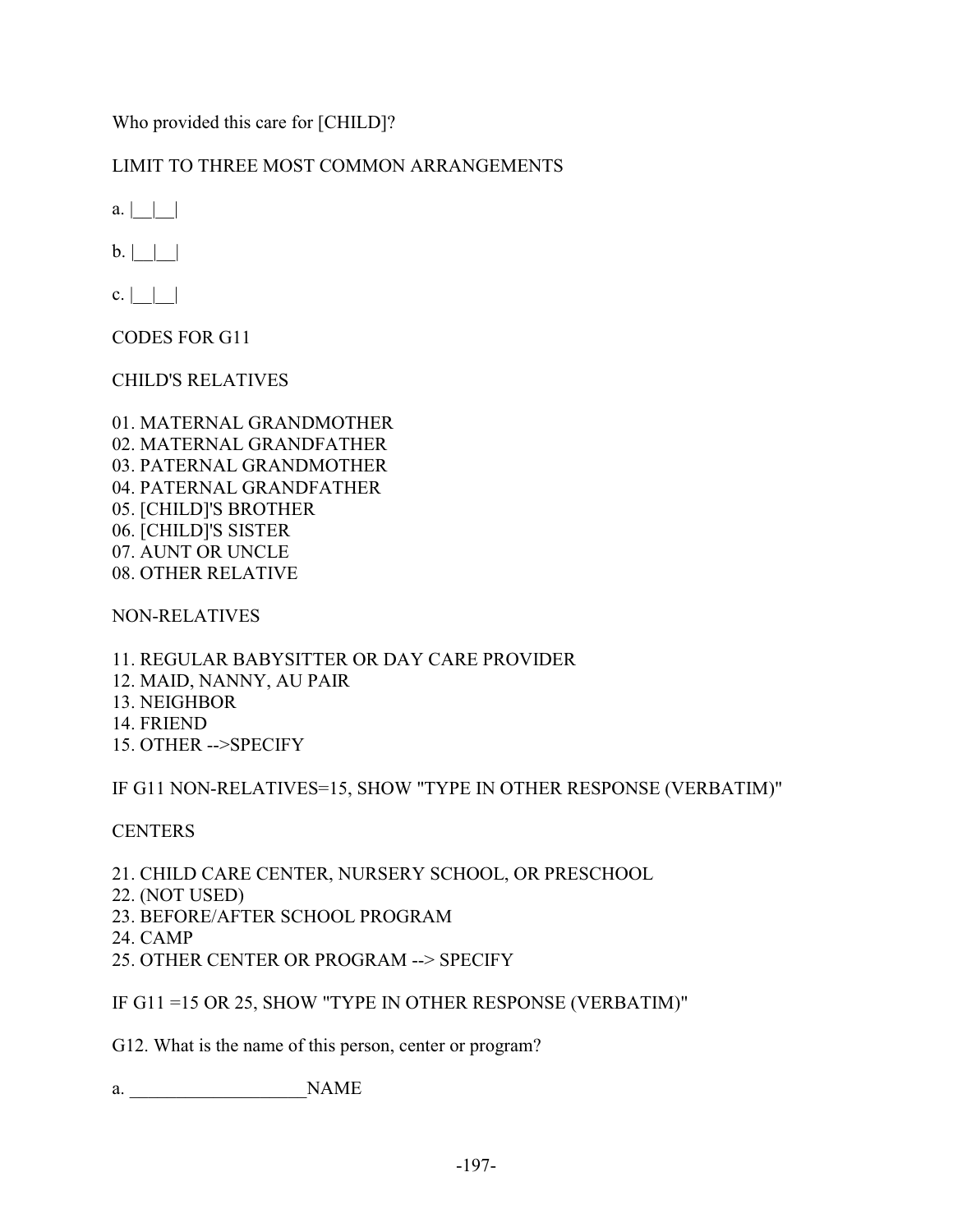b. \_\_\_\_\_\_\_\_\_\_\_\_\_\_\_\_\_\_\_NAME

c. NAME

G13. CHECK G4 AND G11:

# 1. ONE OR MORE=NUMBER OF ARRANGEMENTS WITH A RELATIVE LISTED 0. NO ARRANGEMENTS WITH RELATIVES ARE LISTED (GO TO G26)

[THIS SECTION IS REPEATED FOR EACH RELATIVE CARE ARRANGEMENT LISTED IN G4 OR G11 UP TO 3 MAX]

G14. Does [CHILD]'s [FILL [FIRST] RELATIVE TYPE FROM G4 OR G11 CODES], that is, [FILL G4 OR G11 RELATIVE'S NAME], live in this household?

1. YES

5. NO

G15. Does [FILL G4 OR G11 RELATIVE'S NAME] care for [CHILD] in your home or another home?

1. OWN HOME (GO TO G17) 2. OTHER HOME 3. BOTH/VARIES (GO TO G17)

G16. Where does [FILL G4 OR G11 RELATIVE'S NAME] care for [CHILD]? What street is it on? What is the nearest cross-street? What city is that in?

ON \_\_\_\_\_\_\_\_\_\_\_\_\_\_\_\_\_\_\_\_\_ STREET NEAR THE CORNER OF \_\_\_\_\_\_\_\_\_\_\_\_\_\_\_\_\_\_\_ CROSS-STREET \_\_\_\_\_\_\_\_\_\_\_\_\_\_\_\_\_\_\_\_\_\_\_\_\_\_\_ CITY \_\_\_\_\_\_\_ STATE

G17. When did [FILL G4 OR G11 RELATIVE'S NAME] first start taking care of [CHILD]? What month and year?

1. \_\_\_\_\_\_\_\_\_\_\_\_\_\_ MONTH \_\_\_\_\_\_\_\_\_\_\_\_\_\_ YEAR 2. SINCE BIRTH

G18. In the past 4 weeks, how many days has [FILL G4 OR G11 RELATIVE'S NAME] taken care of [CHILD]?

1. \_\_\_\_\_\_\_\_ TOTAL DAYS IN THE PAST 4 WEEKS OR

2. \_\_\_\_\_\_\_\_ # OF DAYS PER WEEK IN THE PAST 4 WEEKS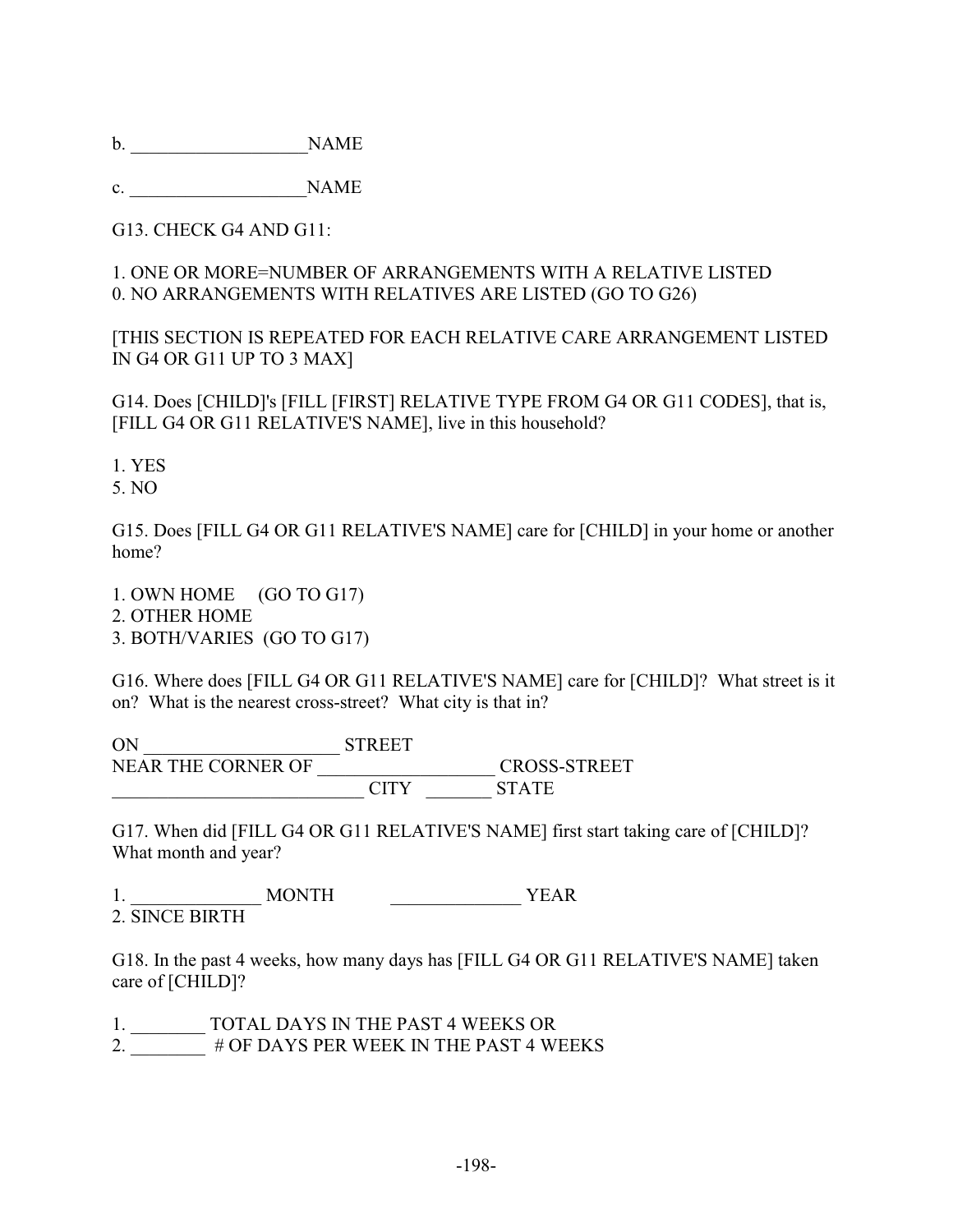G19. Think about the days in the past 4 weeks when [FILL G4 OR G11 RELATIVE'S NAME] took care of [CHILD]. About how many hours per day, on average, did [FILL G4 OR G11 RELATIVE'S NAME] care for [CHILD] on these days?

1. HOURS PER DAY ON DAYS CARE WAS PROVIDED

G20. Is [FILL G4 OR G11 RELATIVE'S NAME] paid to take care of [CHILD]?

1. YES 5. NO (GO TO G24)

G21. How much is [FILL G4 OR G11 RELATIVE'S NAME] paid to take care of [CHILD]?

 $\$  Amount

Code Unit

- 1. PER HOUR
- 2. PER DAY
- 3. PER EVERY TWO WEEKS
- 4. PER MONTH
- 5. PER YEAR
- 2. LUMP SUM PAYMENT (FOR ONE TIME FEE)
- 3. OTHER--> SPECIFY

IF G21 UNIT=7, SHOW "TYPE IN OTHER RESPONSE (VERBATIM)"

r. REFUSED (GO TO G24) d. DON'T KNOW (GO TO G24)

G21ck. CAPI PRELOAD CHECK:

ARE THERE ANY OTHER CHILDREN UNDER AGE 12 LIVING IN THIS HH? (REGARDLESS OF WHETHER THESE CHILDREN ARE SIBLINGS OF [CHILD])?

1. YES 5. NO (GO TO G24)

G22. Is this amount for [CHILD] only, or does it include other children in your household?

1. THIS CHILD ONLY (GO TO G24)

- 2. THIS CHILD AND OTHER CHILDREN
- d. DON'T KNOW (GO TO G24)

G23. How many children in your household does this amount cover, including [CHILD]?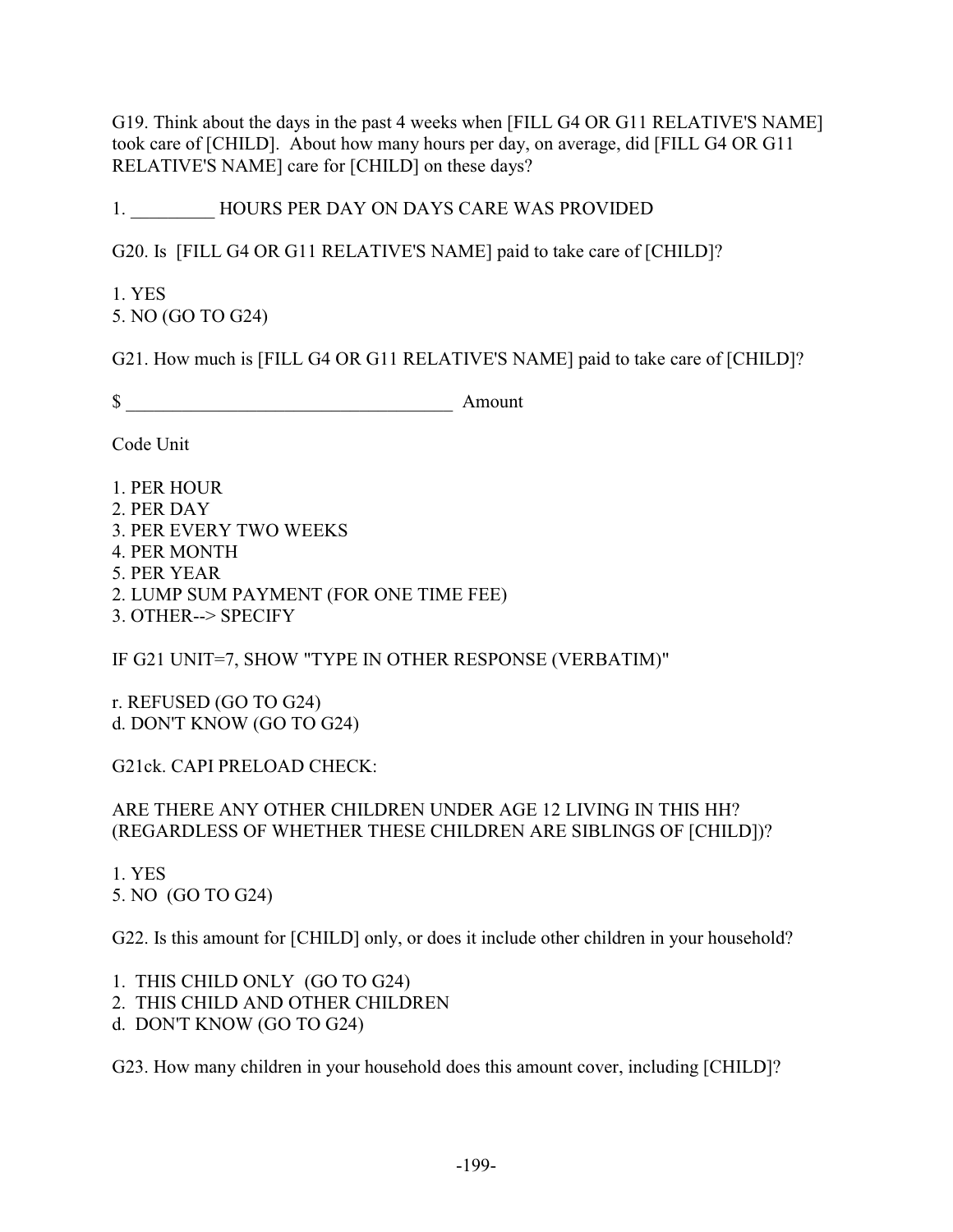# \_\_\_\_\_\_\_\_\_\_\_\_\_\_\_ TOTAL NUMBER OF CHILDREN COVERED

 $RANGE = 2-15$ 

G24. Including [CHILD], how many children in total does [FILL G4 OR G11 RELATIVE'S NAME] usually care for at one time?

\_\_\_\_\_\_\_\_\_\_\_\_\_ NUMBER OF CHILDREN CARED FOR  $RANGE = 1-50$ 

G25. Does [FILL G4 OR G11 RELATIVE'S NAME] care for [IF G23=1, FILL, "this child"; OTHERWISE, FILL "these children"] by (herself/himself) usually, or are there others that help?

1. PROVIDER CARES FOR CHILD(REN) HIMSELF/HERSELF (GO TO NEXT CAPI CHECK) (rachel: looks like G52?) 5. PROVIDER HAS HELP (GO TO G25A)

G25A. How many people usually care for [IF G23=1, FILL, "this child"; OTHERWISE, FILL "these children"] at a time, including [FILL G4 OR G11 RELATIVE'S NAME]?

NUMBER OF PEOPLE CARING FOR CHILDREN (INCLUDING [FILL G4 OR G11 RELATIVE'S NAME]) NOTE:  $RANGE = 2-20$ 

d. DON'T KNOW

G25ck. [ASK SEQUENCE OF QUESTIONS (G14 to G25) FOR NEXT RELATIVE CARE PROVIDER ON THE LIST UP TO 3 MAX]

IF NO MORE RELATIVE CARE PROVIDERS ON THE LIST, CONTINUE WITH G26

G26. CHECK G4 AND G11:

1. AT LEAST ONE ARRANGEMENT WITH A NON-RELATIVE IS LISTED 2. NO ARRANGEMENTS WITH NON-RELATIVES ARE LISTED (GO TO G40)

[THIS SECTION IS REPEATED FOR EACH NON-RELATIVE CARE ARRANGEMENT LISTED IN G4 OR G11 UP TO 3 MAX)

G27. Does [CHILD]'s [[FIRST] NONRELATIVE TYPE FROM G4 OR G11 CODES], that is [FILL G4 OR G11 NONRELATIVE NAME], live in this household?

1. YES 5. NO

G28. Does [FILL G4 OR G11 NONRELATIVE NAME] care for [CHILD] in your home or another home?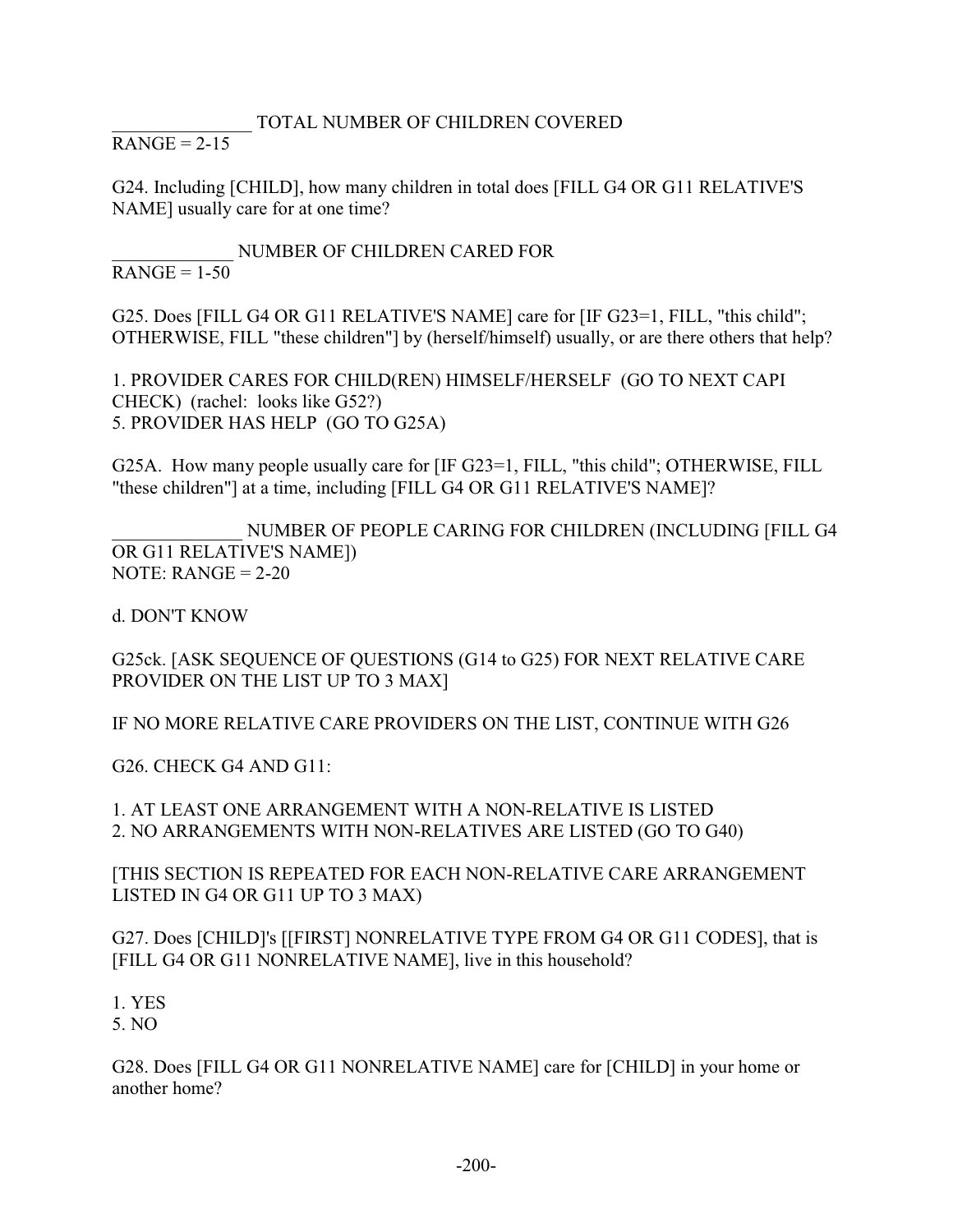1. OWN HOME (GO TO G30) 2. OTHER HOME 3. BOTH/VARIES (GO TO G30)

G29. Where does [FILL G4 OR G11 NONRELATIVE NAME] care for [CHILD]? What street is it on? What is the nearest cross-street? What city is that in?

ON \_\_\_\_\_\_\_\_\_\_\_\_\_\_\_\_\_\_\_\_\_ STREET NEAR THE CORNER OF \_\_\_\_\_\_\_\_\_\_\_\_\_\_\_\_\_\_\_ CROSS- STREET \_\_\_\_\_\_\_\_\_\_\_\_\_\_\_\_\_\_\_\_\_\_\_\_\_\_\_ CITY \_\_\_\_\_\_ STATE

G30. When did [FILL G4 OR G11 NONRELATIVE NAME] first start taking care of [CHILD]? What month and year?

1. \_\_\_\_\_\_\_\_\_\_\_\_\_\_ MONTH \_\_\_\_\_\_\_\_\_\_\_\_\_\_ YEAR

2. SINCE BIRTH

G31. In the past 4 weeks, how many days has [FILL G4 OR G11 NONRELATIVE NAME] taken care of [CHILD]?

1. \_\_\_\_\_\_\_\_ TOTAL DAYS IN THE PAST 4 WEEKS OR 2. # OF DAYS PER WEEK IN THE PAST 4 WEEKS

G32. Think about the days in the past 4 weeks when [FILL G4 OR G11 NONRELATIVE NAME] took care of [CHILD]. About how many hours per day, on average, did [FILL G4 OR G11 NONRELATIVE NAME] care for [CHILD] on these days?

\_\_\_\_\_\_\_\_\_ HOURS PER DAY ON DAYS CARE WAS PROVIDED

G33. Is [FILL G4 OR G11 NONRELATIVE NAME] paid to take care of [CHILD]?

1. YES 5. NO (GO TO G37)

G34. How much is [FILL G4 OR G11 NONRELATIVE NAME] paid to take care of [CHILD]?

\$ \_\_\_\_\_\_\_\_\_\_\_\_\_\_\_\_\_\_\_\_\_\_\_\_\_\_\_\_\_\_\_\_\_\_\_Amount

Code Unit

1. PER HOUR 2. PER DAY 3. PER EVERY TWO WEEKS 4. PER MONTH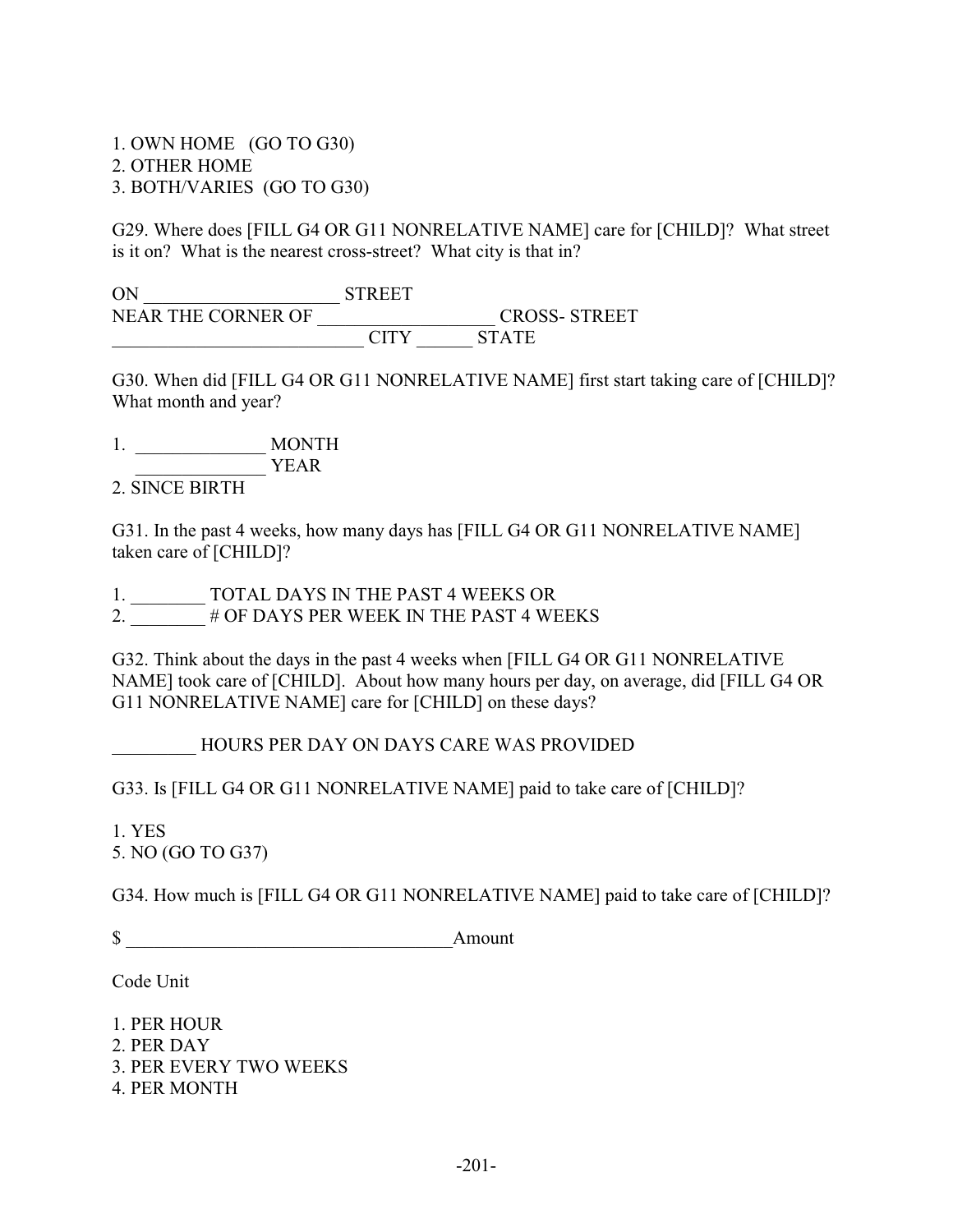5. PER YEAR 6. LUMP SUM PAYMENT (FOR ONE TIME FEE) 7. OTHER--> SPECIFY

IF G34 UNIT=7, SHOW "TYPE IN OTHER RESPONSE (VERBATIM)"

r. REFUSED (GO TO G37) d. DON'T KNOW (GO TO G37)

G34ck. CAPI PRELOAD CHECK:

# ARE THERE ANY OTHER CHILDREN UNDER AGE 12 LIVING IN THIS HH? (REGARDLESS OF WHETHER THESE CHILDREN ARE SIBLINGS OF [CHILD])?

1. YES 5. NO (GO TO G37)

G35. Is this amount for [CHILD] only or does it include other children in your household?

1. THIS CHILD ONLY (GO TO G37) 2. THIS CHILD AND OTHER CHILDREN d. DON'T KNOW (GO TO G37)

G36. How many children in your household, including [CHILD], does this amount cover?

\_\_\_\_\_\_\_\_\_\_\_\_\_\_\_\_ TOTAL NUMBER OF CHILDREN COVERED

 $RANGE = 2-15$ 

G37. Including [CHILD], how many children in total does [FILL G4 OR G11 NONRELATIVE NAME] usually care for at one time?

 \_\_\_\_\_\_\_\_\_\_\_\_\_ NUMBER OF CHILDREN CARED FOR  $RANGE = 1-50$ 

G38. Does [FILL G4 OR G11 NONRELATIVE NAME] care for [IF G36=1, FILL, "this child"; OTHERWISE, FILL "these children"] by (herself/himself) usually? Or does someone else help?

1. PROVIDER CARES FOR CHILD(REN) HIM/HERSELF (GO TO NEXT CAPI CHECK) (rachel) 5. PROVIDER HAS HELP (GO TO G25A)

G38A. How many people usually care for [IF G36=1, FILL, "this child"; OTHERWISE, FILL "these children"] at a time, including [FILL G4 OR G11 NONRELATIVE'S NAME]?

NUMBER OF PEOPLE CARING FOR CHILDREN (INCLUDING [FILL G4 OR G11 NONRELATIVE NAME])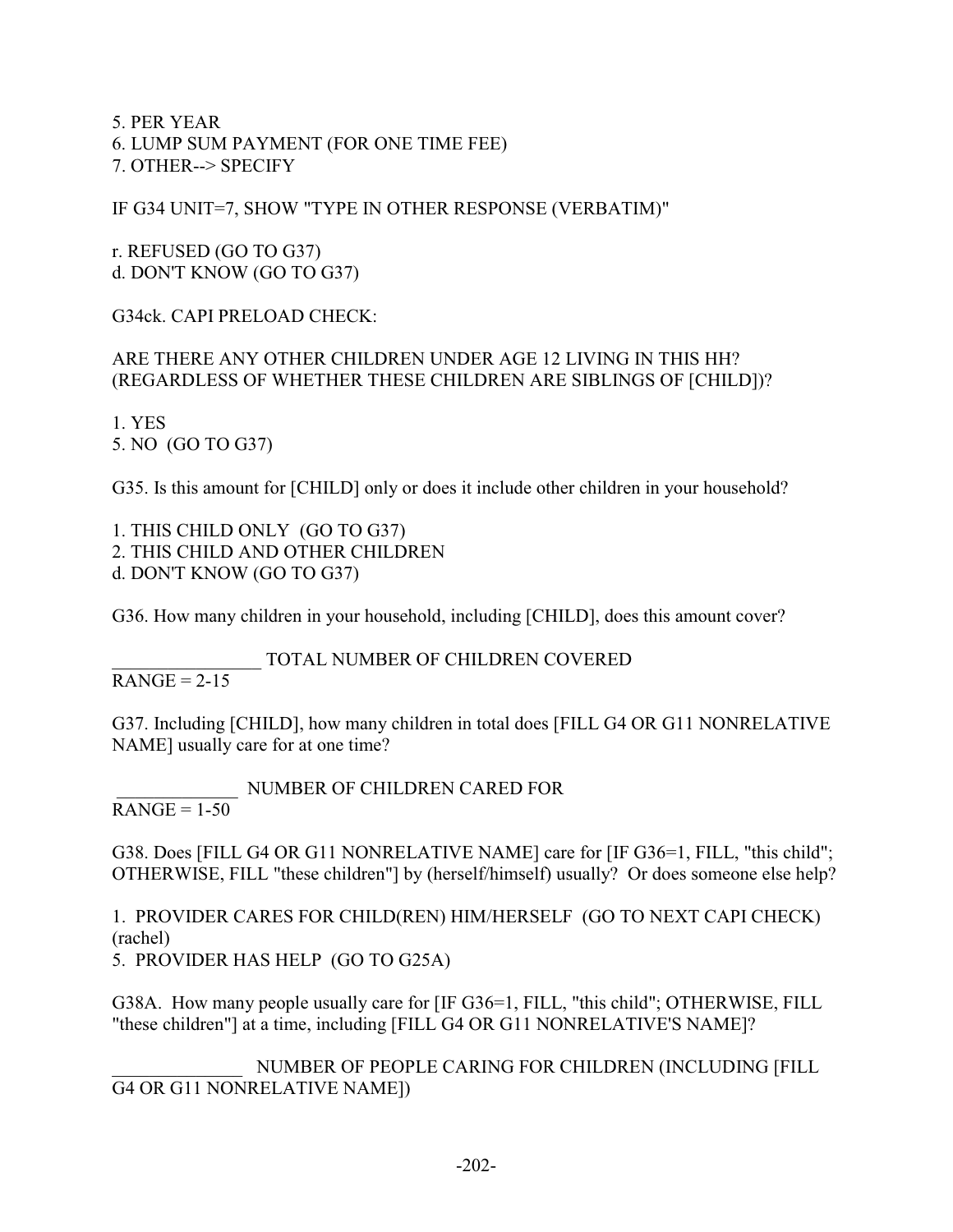RANGE: 2-20 d. DON'T KNOW

G39. Has [FILL G4 OR G11 NONRELATIVE NAME] ever had education or training specifically related to young children, such as early childhood education or child psychology?

1. YES 5. NO

[REPEAT G27 TO G39 FOR NEXT NONRELATIVE CARE PROVIDER ON THE LIST UP TO 3 MAX]

IF NO ADDITIONAL NONRELATIVE CARE PROVIDERS, CONTINUE WITH G40

G40. CHECK G4 AND G11:

1. CHILD ATTENDED HEAD START IN LAST 4 WEEKS (AT LEAST ONE 22 IN G4, OR  $G7=1$ )

2. CHILD DID NOT ATTEND HEAD START IN LAST 4 WEEKS (NO CODES IN G4, AND G7 not = 1 --> GO TO G52)

G41. Where is the Head Start program located? Is it in a church or synagogue, a school, a community center, its own building, or some other place?

(SELECT ALL THAT APPLY)

1. R'S HOME (GO TO G43) 2. ANOTHER HOME 3. CHURCH, SYNAGOGUE, OR OTHER PLACE OF WORSHIP 4. PUBLIC ELEMENTARY, MIDDLE, OR HIGH SCHOOL 5. PRIVATE ELEMENTARY, MIDDLE, OR HIGH SCHOOL 6. COLLEGE OR UNIVERSITY 7. A COMMUNITY CENTER 8. A PUBLIC LIBRARY 9. ITS OWN BUILDING 10. SOME OTHER PLACE, SPECIFY

IF G42=10, SHOW "TYPE IN OTHER PLACE (VERBATIM)"

G42. Where is this program located? (IF LOCATED IN MORE THAN ONE PLACE, ASK: Where is it held most of the time?)

What street is it on? What is the nearest cross-street? What city is that in?

ON \_\_\_\_\_\_\_\_\_\_\_\_\_\_\_ STREET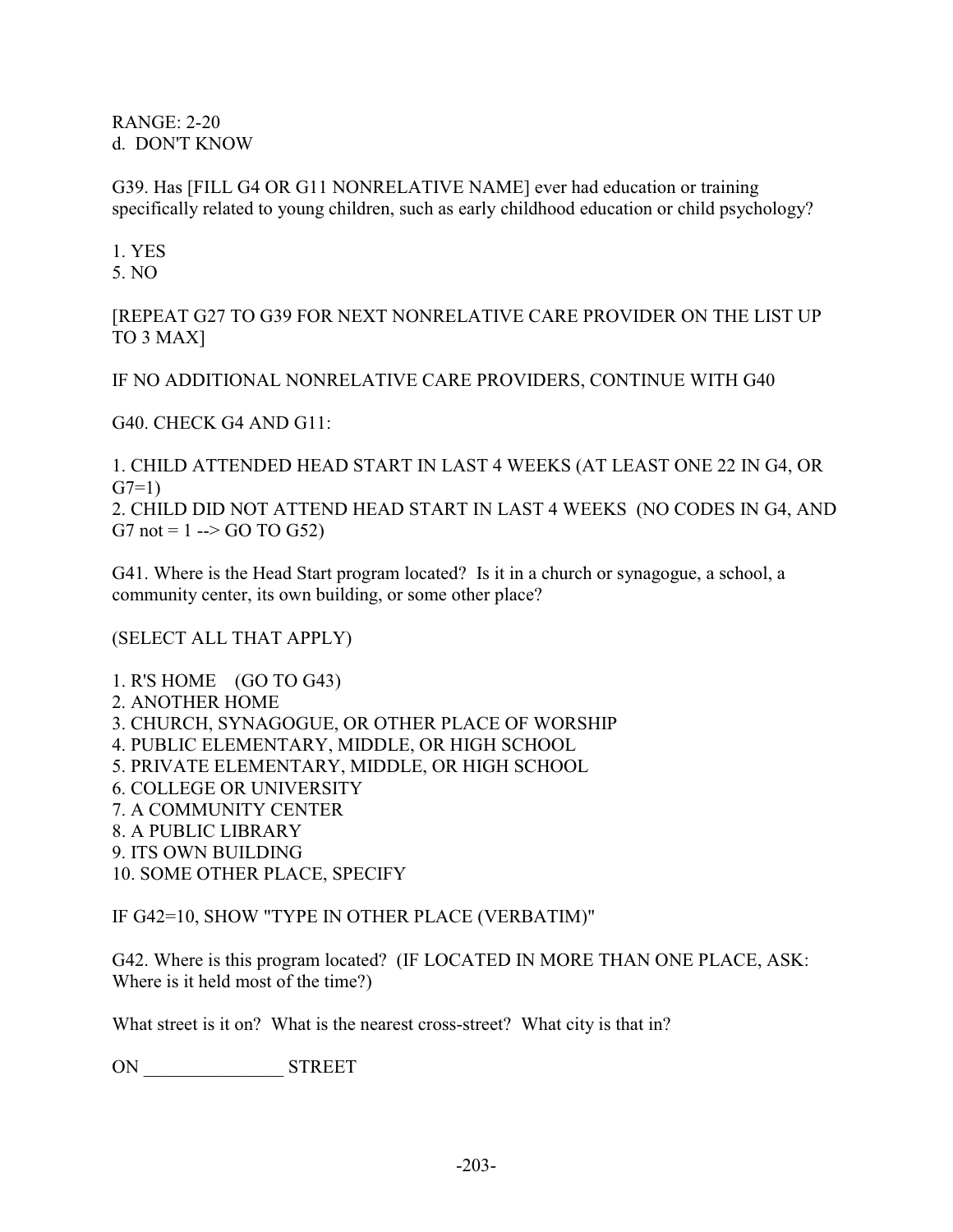NEAR THE CORNER OF GROSS-STREET

\_\_\_\_\_\_\_\_\_\_\_\_\_\_\_CITY \_\_\_\_\_\_\_\_ STATE

G43. When did [CHILD] first start attending this Head Start program? What month and year?

1. MONTH YEAR d. DON'T KNOW

G44. In the past 4 weeks, how many days did [CHILD] attend Head Start?

1. \_\_\_\_\_\_\_\_\_TOTAL DAYS IN THE LAST 4 WEEK 2.  $\overline{\hspace{1cm}}$  # OF DAYS PER WEEK IN THE LAST 4 WEEKS

IF ZERO DAYS (GO TO G65)

G45. Think about the days in the past 4 weeks when [CHILD] went to Head Start. About how many hours per day, on average, did [CHILD] spend at Head Start on these days?

\_\_\_\_\_\_\_\_\_\_\_\_ HOURS PER DAY

G46. Is there a charge or fee for the Head Start program, paid either by you or someone else?

1. YES 5. NO (GO TO G50)

G47. How much is the fee or charge?

\$ \_\_\_\_\_\_\_\_\_\_\_\_\_\_\_\_\_\_\_\_\_\_\_\_\_\_\_\_\_\_\_\_\_\_\_Amount

Code Unit

1. PER HOUR 2. PER DAY 3. PER EVERY TWO WEEKS 4. PER MONTH 5. PER YEAR 6. LUMP SUM PAYMENT (FOR ONE TIME FEE) 7. OTHER--> SPECIFY

IF G47 UNIT=7, SHOW "TYPE IN OTHER RESPONSE (VERBATIM)"

r. REFUSED (GO TO G50) d. DON'T KNOW (GO TO G50)

G47ck. CAPI PRELOAD CHECK: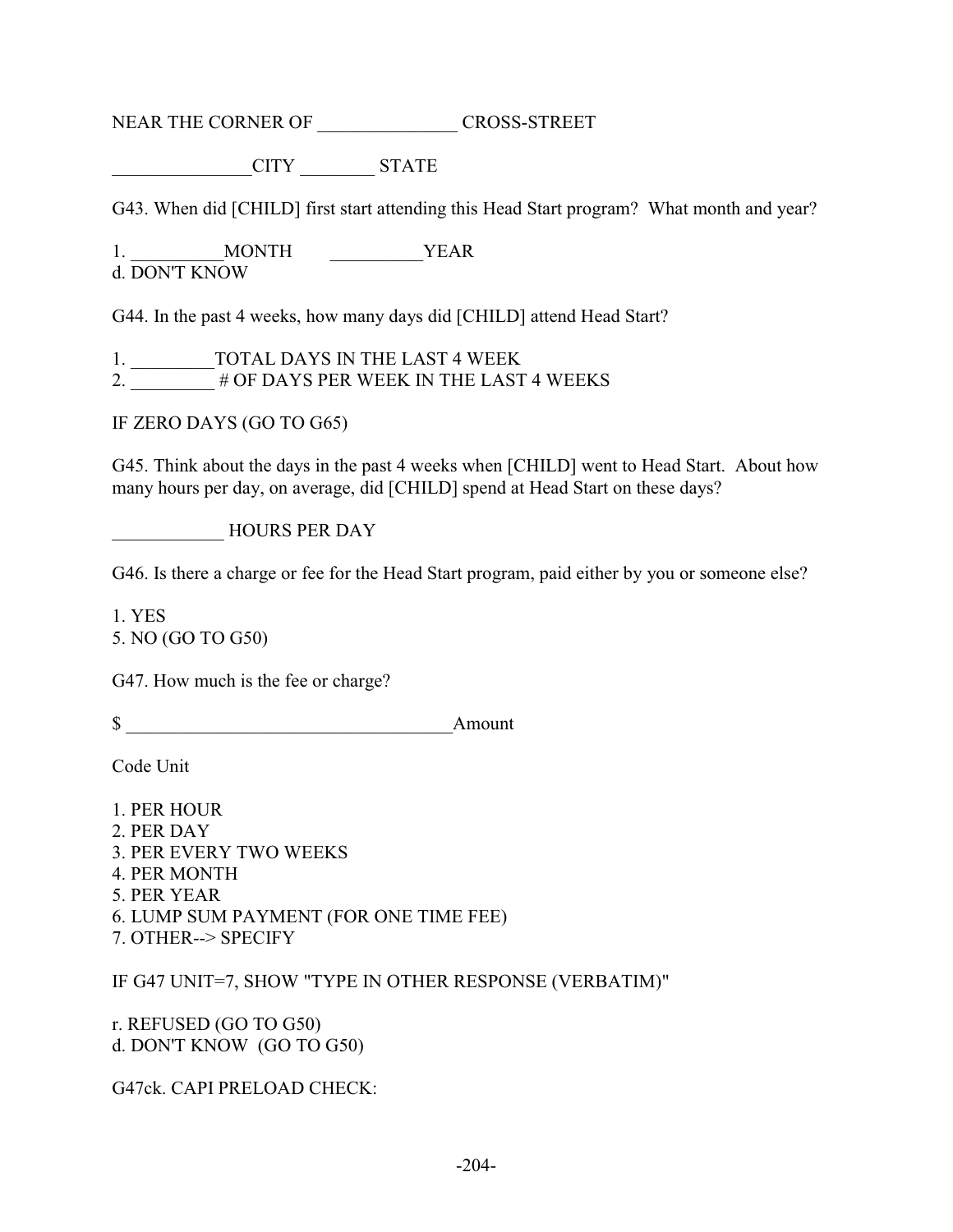### ARE THERE ANY OTHER CHILDREN UNDER AGE 12 LIVING IN THIS HH? (REGARDLESS OF WHETHER THESE CHILDREN ARE SIBLINGS OF [CHILD])?

1. YES 5. NO (GO TO G50)

G48. Is this amount for [CHILD] only, or does it include other children in your household?

1. THIS CHILD ONLY (GO TO G50) 2. THIS CHILD AND OTHER CHILDREN d. DON'T KNOW (GO TO G50)

G49. How many children in your household, including [CHILD], does this amount cover?

TOTAL NUMBER OF CHILDREN COVERED RANGE: 2-15

G50. Including [CHILD], how many children are usually in [CHILD]'s room or group, at the same time, at Head Start?

\_\_\_\_\_\_\_\_\_\_\_\_\_ NUMBER OF CHILDREN RANGE: 1-50

G51. How many adults are usually in [CHILD]'s room or group, at the same time, at Head Start?

\_\_\_\_\_\_\_\_\_\_\_\_ NUMBER OF ADULTS RANGE: 1-15

d. DON'T KNOW

G52. CAPI CHECK G4 AND G11:

1. AT LEAST ONE CENTER BASED ARRANGEMENT LISTED IN G4 OR G11 2. NO CENTER BASED ARRANGEMENTS LISTED (GO TO G64)

[THIS SECTION IS REPEATED FOR EACH CENTER BASED ARRANGEMENT LISTED IN G4 OR G11)

G53. Where is [FILL CENTER NAME FROM G5 OR G12] located? Is it in a church or synagogue, a school, a community center, its own building, or some other place?

1. R'S HOME (GO TO G55) 2. ANOTHER HOME 3. CHURCH, SYNAGOGUE, OR OTHER PLACE OF WORSHIP 4. PUBLIC ELEMENTARY, MIDDLE, OR HIGH SCHOOL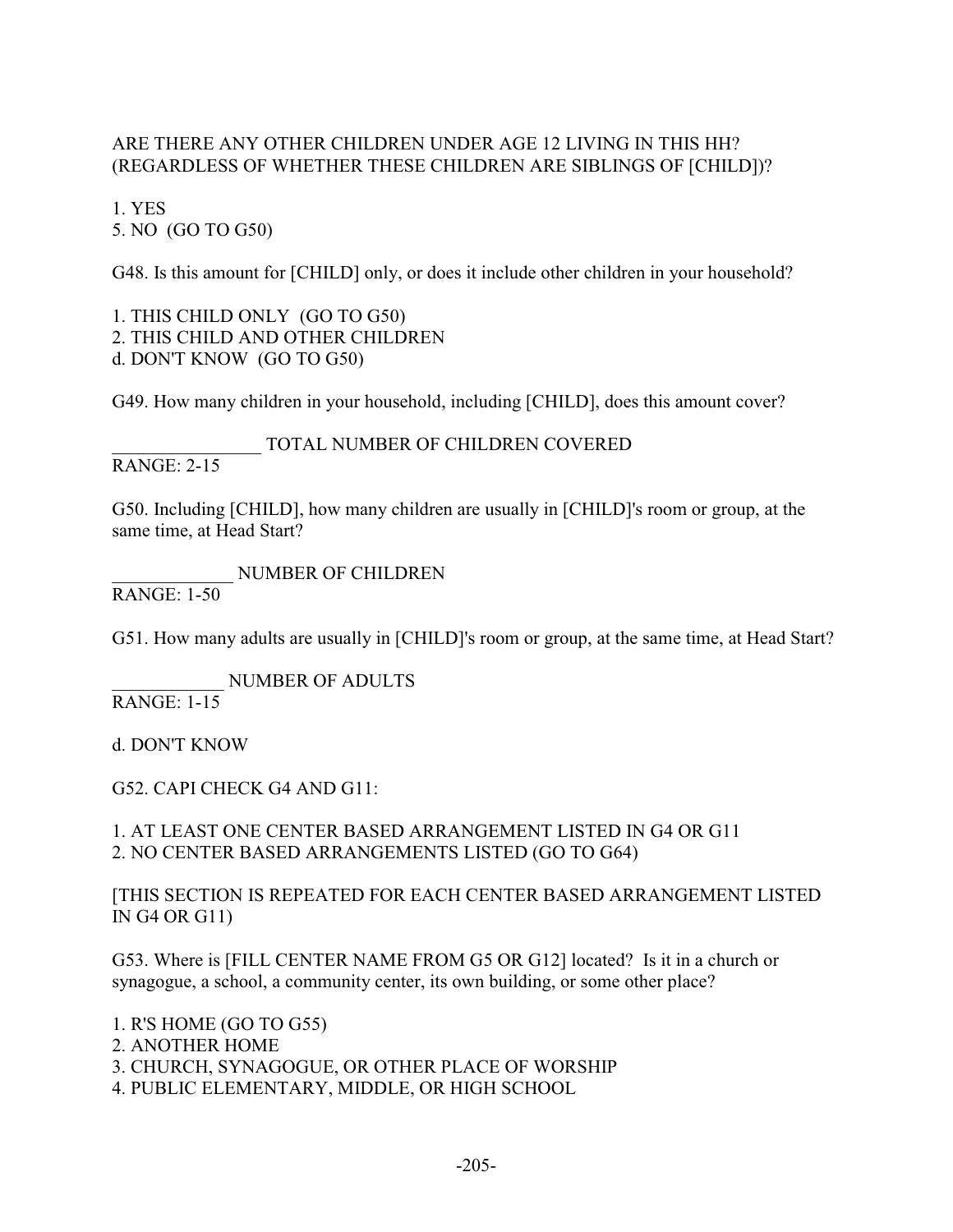5. PRIVATE ELEMENTARY, MIDDLE, OR HIGH SCHOOL 6. COLLEGE OR UNIVERSITY 7. A COMMUNITY CENTER 8. A PUBLIC LIBRARY 9. ITS OWN BUILDING 10. SOME OTHER PLACE, SPECIFY

## IF G53=10, SHOW "TYPE IN OTHER PLACE (VERBATIM)"

G54. Where is this center located? (IF LOCATED IN MORE THAN ONE PLACE, ASK: Where is it held most of the time?)

What street is it on? What is the nearest cross-street? What city is that in?

ON \_\_\_\_\_\_\_\_\_\_\_\_\_\_\_\_\_\_\_\_\_ STREET NEAR THE CORNER OF \_\_\_\_\_\_\_\_\_\_\_\_\_\_\_\_\_\_\_ CROSS-STREET \_\_\_\_\_\_\_\_\_\_\_\_\_\_\_\_\_\_\_\_\_\_\_\_\_\_\_ CITY \_\_\_\_\_\_ STATE

G55. When did [CHILD] first start attending [FILL NAME OF CENTER OR PROGRAM FROM G5 OR G12]? In what month and year?

1. \_\_\_\_\_\_\_\_\_\_\_\_\_ MONTH \_\_\_\_\_\_\_\_\_\_\_\_\_\_\_\_ YEAR

G56. In the past 4 weeks, how many days did [CHILD] attend [FILL NAME OF CENTER OR PROGRAM FROM G5 OR G12]?

1. \_\_\_\_\_\_\_\_\_TOTAL DAYS IN THE LAST 4 WEEK 2.  $\#$  OF DAYS PER WEEK IN THE LAST 4 WEEKS

G57. Think about the days in the past 4 weeks when [CHILD] went to [FILL NAME OF CENTER OR PROGRAM FROM G5 OR G12]. About how many hours per day, on average, [CHILD] spend at [FILL NAME OF CENTER OR PROGRAM FROM G5 OR G12] on these days?

\_\_\_\_\_\_\_\_\_\_\_\_ HOURS PER DAY

G58. Is there a charge or fee for [FILL NAME OF CENTER OR PROGRAM FROM G5 OR G12], paid either by you or someone else?

1. YES 5. NO (GO TO G62)

G59. How much is the fee or charge?

 $\$   $\qquad \qquad$  Amount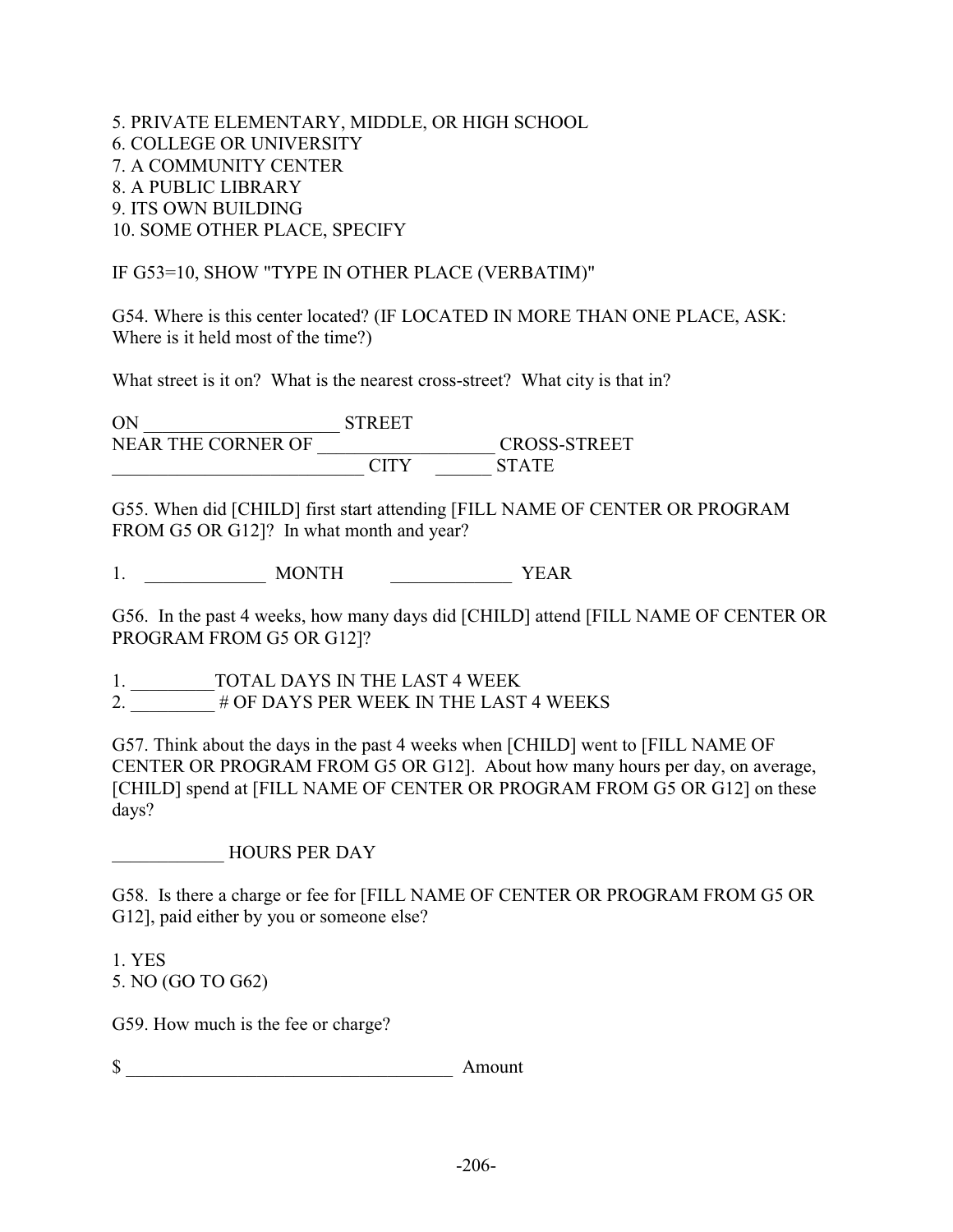Code Unit

1. PER HOUR 2. PER DAY 3. PER EVERY TWO WEEKS 4. PER MONTH 5. PER YEAR 6. LUMP SUM PAYMENT (FOR ONE TIME FEE) 7. OTHER--> SPECIFY

IF G59 UNIT=7, SHOW "TYPE IN OTHER RESPONSE (VERBATIM)"

r. REFUSED (GO TO G62) d. DON'T KNOW (GO TO G62)

G59ck. CAPI PRELOAD CHECK:

## ARE THERE ANY OTHER CHILDREN UNDER AGE 12 LIVING IN THIS HH? (REGARDLESS OF WHETHER THESE CHILDREN ARE SIBLINIGS OF [CHILD])?

1. YES 5. NO (GO TO G62)

G60. Is this amount for [CHILD] only, or does it include other children in your household?

1. THIS CHILD ONLY (GO TO G62) 2. THIS CHILD AND OTHER CHILDREN d. DON'T KNOW (GO TO G62)

G61. How many children in your household, including [CHILD], does this amount cover?

### TOTAL NUMBER OF CHILDREN COVERED

RANGE: 2-15

G62. Including [CHILD], how many children at the same time are usually in [CHILD]'s room or group at [FILL NAME OF CENTER OR PROGRAM FROM G5 OR G12]?

\_\_\_\_\_\_\_\_\_\_\_\_\_ NUMBER OF CHILDREN

RANGE: 1-50

d. DON'T KNOW

G63. How many adults are usually in [CHILD]'s room or group at the same time, at [NAME OF CENTER OR PROGRAM]?

\_\_\_\_\_\_\_\_\_\_\_\_ ADULTS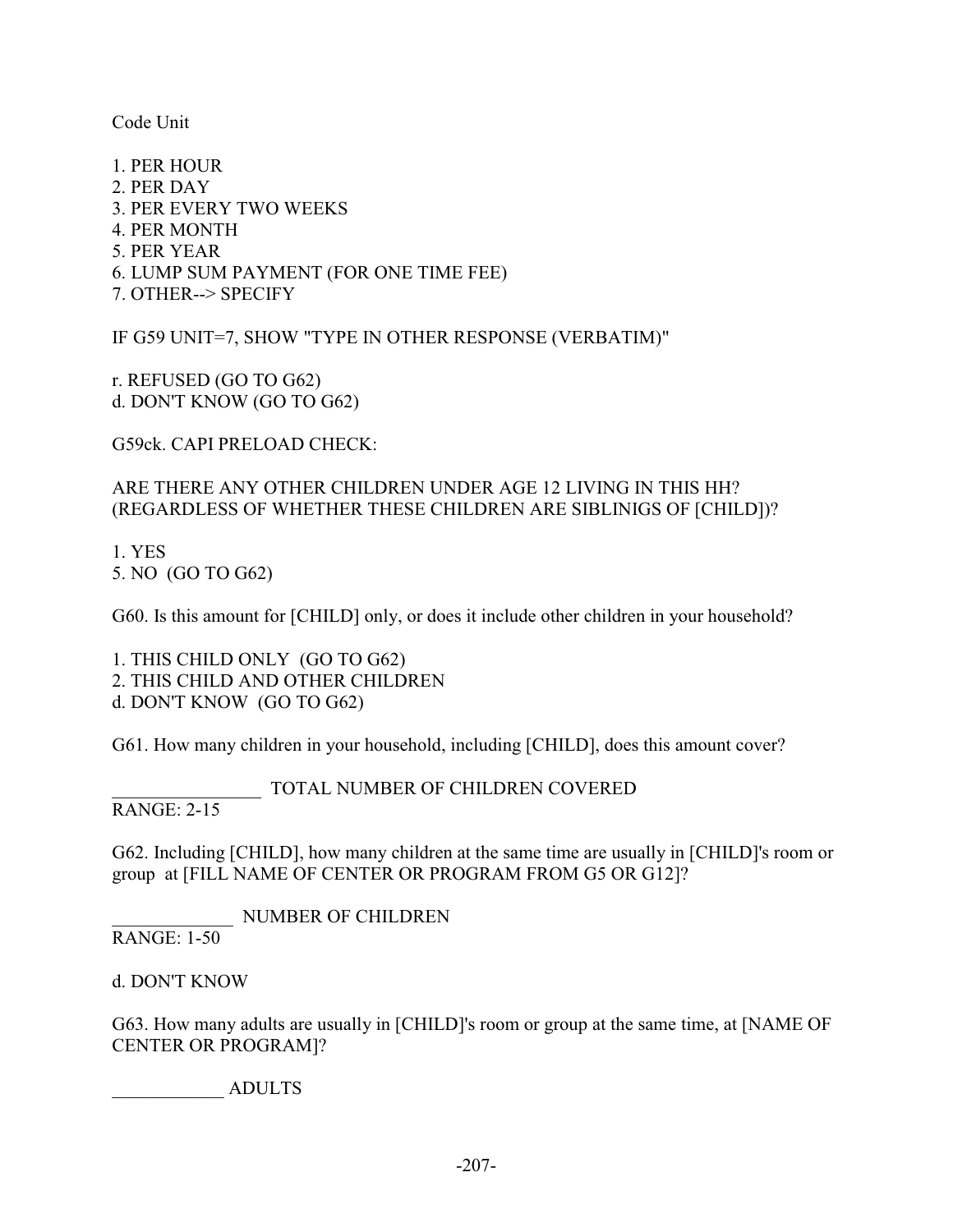RANGE: 1-15

d. DON'T KNOW

# G63ck. [REPEAT G53 TO G63 FOR NEXT CENTER BASED PROVIDER ON THE LIST UP TO 3 MAX]

IF NO OTHER CENTER BASED PROVIDERS, CONTINUE WITH G64

(ALL RESPONDENTS REPORTING ANY CHILD CARE END UP HERE AFTER BEING ASKED ABOUT EACH TYPE OF CARE)

G64. CAPI CHECK G20, G33, G46, G58 FOR ALL PROVIDERS:

1. R'S HH PAYS FOR AT LEAST ONE CHILD CARE PROVIDER

2. R'S HH DOES NOT PAY FOR ANY CHILD CARE PROVIDERS (GO TO G67)

G65. Does anyone outside your household or any organization help to pay the people, programs, or centers that care for [CHILD]?

INTERVIEWER: THIS INCLUDES ANY PAYMENT FOR HEAD START

1. NO ONE (GO TO G67) 2. A RELATIVE OF [CHILD] OUTSIDE THE HOUSEHOLD 3. A SOCIAL SERVICE OR WELFARE AGENCY 4. AN EMPLOYER 5. SOMEONE ELSE --> SPECIFY

IF G65=5, SHOW "TYPE IN OTHER RESPONSE (VERBATIM)"

G66. Does [IF G65=2, FILL "this person"; IF G65=3 OR 4, FILL "this organization", IF G65=5, FILL ANSWER TO G65=5] pay for some of [CHILD]'s care or for all of it?

1. SOME OF THE CARE 2. ALL OF THE CARE 3. SOMETHING ELSE, SPECIFY

IF G66=3, SHOW "TYPE IN OTHER RESPONSE (VERBATIM)"

G67. CHECK G1 AND G4:

1. CHILD IS NOT YET IN SCHOOL AND DID NOT GO TO HEAD START IN LAST 4 **WEEKS** 2. CHILD NOT YET IN SCHOOL BUT DID ATTEND HEAD START IN LAST 4 WEEKS (GO TO SECTION H)

3. CHILD HAS STARTED SCHOOL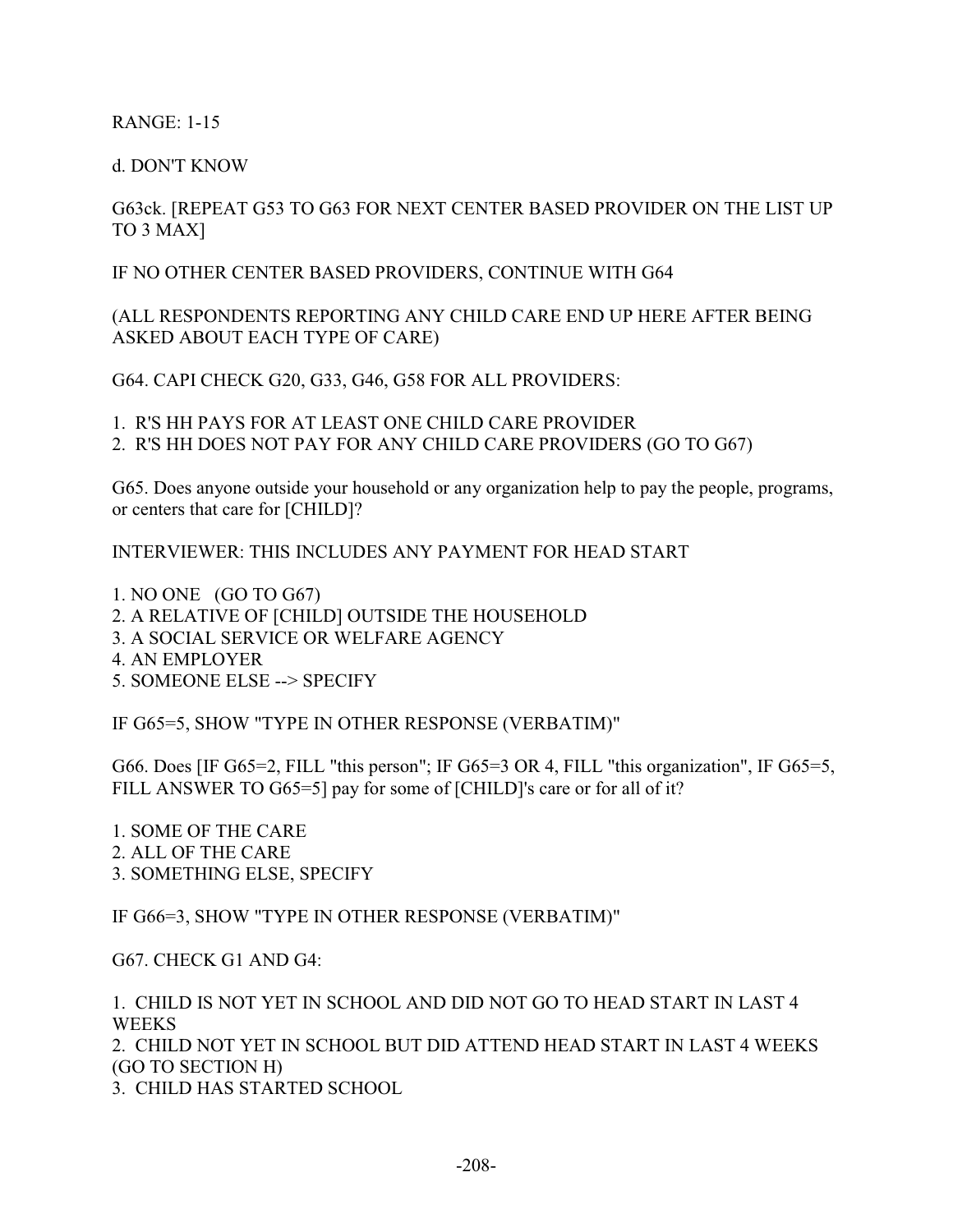G68. Did [CHILD] ever attend an official, government-sponsored Head Start program?

1. YES

5. NO (GO TO G71)

G69. At what age did [CHILD] first attend a Head Start program?

\_\_\_\_\_\_\_\_\_\_\_\_\_\_\_AGE OF CHILD d. DON'T KNOW

G70. How many months or years in total did [CHILD] attend a Head Start program?

1. ENTER MONTHS AND YEARS MONTHS (0-12, 0 FOR LESS THAN 1 MONTH) YEARS 2. OTHER, SPECIFY

IF G70=2, SHOW "TYPE IN OTHER RESPONSE (VERBATIM)"

G71. CHECK G67:

1. G67 IS CODED 1 (GO TO SECTION H) 2. G67 IS CODED 3

G72. [IF G68 = 1, FILL "Aside from Head Start"], did [CHILD] ever go to a nursery school, preschool, or child care center, before [IF CHILD MALE FILL "he"; IF CHILD FEMALE FILL "she"] started school?

1. YES 5. NO (GO TO SECTION H)

G73. At what age did [CHILD] first attend a nursery school, preschool or child care center?

\_\_\_\_\_\_\_\_\_\_\_\_\_\_\_ AGE OF CHILD

d. DON'T KNOW

G74. How many months or years in total did [CHILD] attend all the nurseries, preschools, and child care centers that [IF CHILD MALE FILL "he"; IF CHILD FEMALE FILL "she"] went to?

1. ENTER MONTHS AND YEARS

 \_\_\_\_\_\_ MONTHS (0-12, 0 FOR LESS THAN 1 MONTH) YEARS

2. OTHER, SPECIFY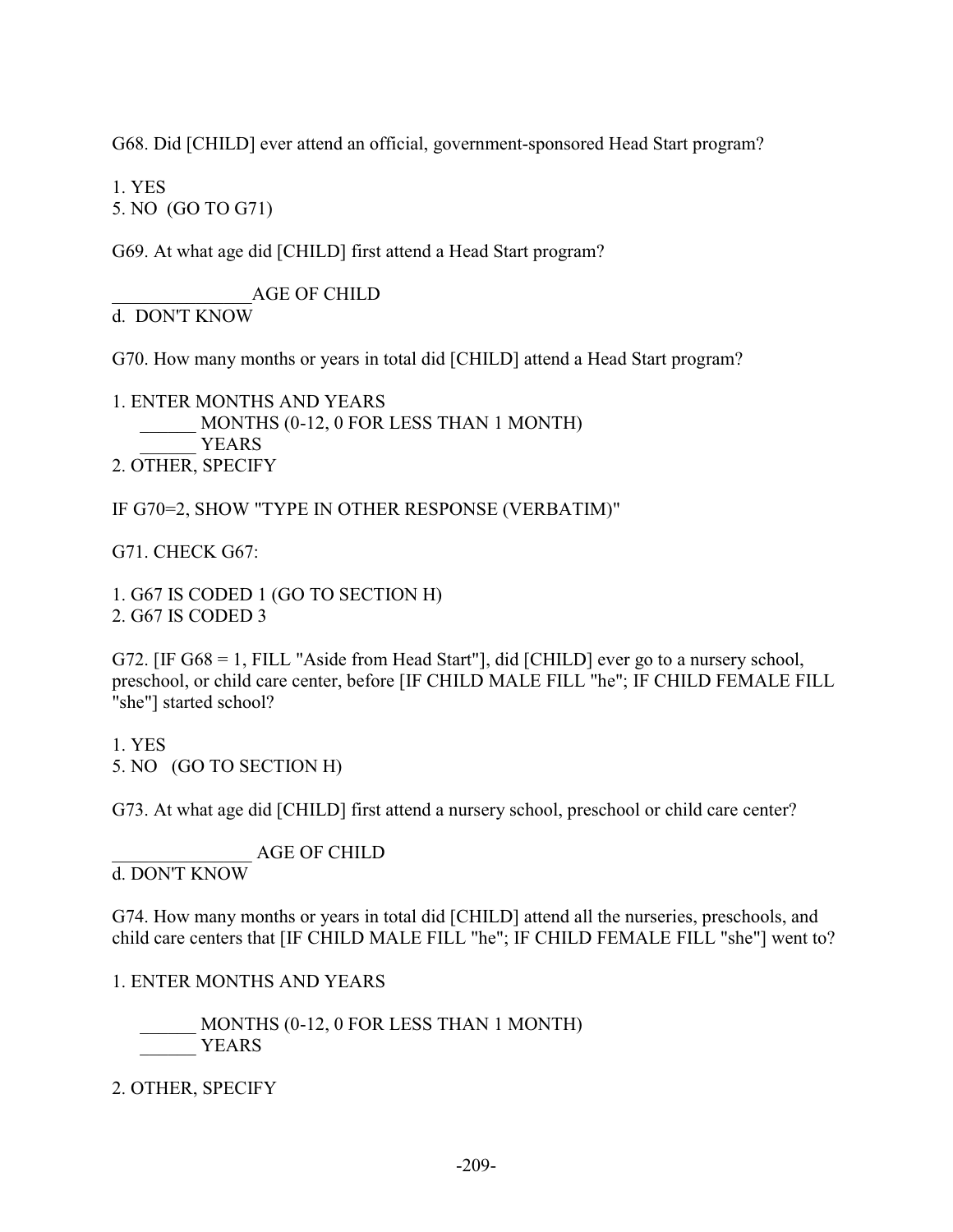# IF G74=2, SHOW "TYPE IN OTHER RESPONSE (VERBATIM)"

## SECTION H. SOCIAL/BEHAVIOR DEVELOPMENT AND HOME SCALE

H1. CHECK:

1. THIS IS RSC 2. THIS IS SIB AND RSC IS 1 TO 15 YEARS OLD (GO TO H70) 3. THIS IS SIB AND RSC IS 0 YEARS OLD 4. THIS IS SIB AND RSC IS 16 OR OLDER

H2. Now I have some questions about [CHILD] and your home.

CAPI CHECK CHILD'S AGE:

1. CHILD IS 0 YEARS OLD (GO TO J1) 2. CHILD IS 1-2 YEARS OLD 3. CHILD IS 3-5 YEARS OLD (GO TO H16) 4. CHILD IS 6-9 YEARS OLD (GO TO H32) 5. CHILD IS 10-15 YEARS OLD (GO TO H52) 6. CHILD IS 16 OR OLDER (GO TO H71)

(THIS SECTION FOR 1-2 YEAR OLDS)

Show Card #11 NEVER ONCE SEVERAL TIMES ALMOST EVERY DAY

H3. Please look at this card. In the past week, about how many times have you praised [CHILD] for doing something worthwhile?

0. NEVER 1. ONCE 2. SEVERAL TIMES 3. ALMOST EVERY DAY

H4. In the past week, have you shown [CHILD] physical affection (for example: kisses, hugs, stroking hair, etc.)?

- 0. NEVER
- 1. ONCE
- 2. SEVERAL TIMES
- 3. ALMOST EVERY DAY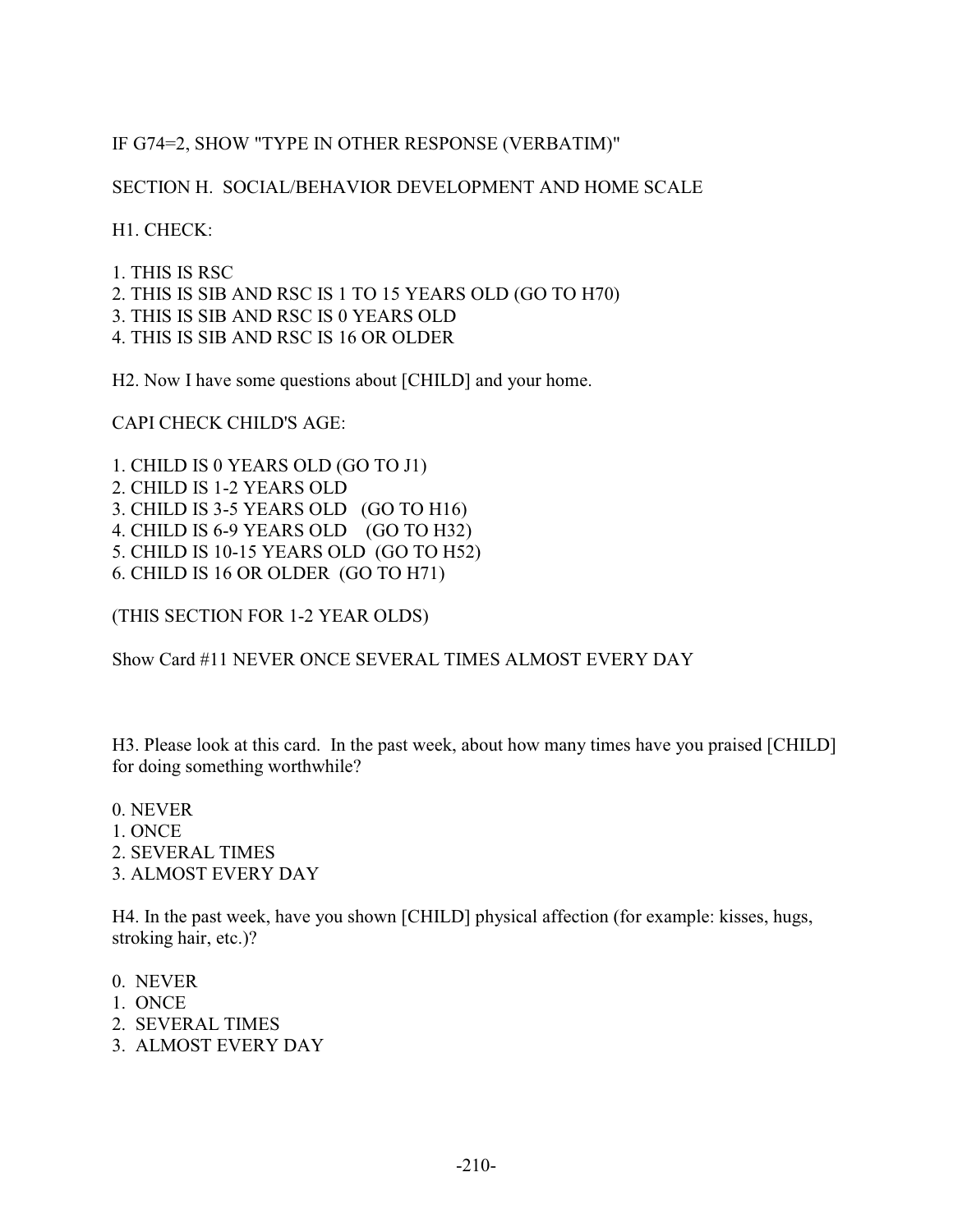H5. In the past week, how many times have you told another adult (for example: spouse, friend, co-worker, visitor, relative) something positive about [CHILD]?

0. NEVER 1. ONCE 2. SEVERAL TIMES 3. ALMOST EVERY DAY

H6. Have you ever spanked [CHILD]?

1. YES 5. NO (GO TO H9)

H7. How old was [CHILD] when you first spanked [IF CHILD MALE FILL "him"; IF CHILD FEMALE FILL "her"]?

1. ENTER MONTHS AND YEARS

 \_\_\_\_\_\_\_\_\_\_\_\_\_\_\_ MONTHS OLD YEARS OLD

d. DON'T KNOW

Show Card #11 NEVER ONCE SEVERAL TIMES ALMOST EVERY DAY

H8. Please look at this card. In the past week, how many times have you had to spank [CHILD]?

0. NEVER 1. ONCE 2. SEVERAL TIMES 3. ALMOST EVERY DAY

H9. In the past week, how many times have you put [CHILD] in [IF CHILD MALE FILL "his"; IF CHILD FEMALE FILL "her"] room or another room as a punishment?

0. NEVER 1. ONCE 2. SEVERAL TIMES 3. ALMOST EVERY DAY

H10. Sometimes children get so angry at their parents that they scream and cry and throw a temper tantrum. If this happened to [CHILD], what would you do?

(SELECT ALL THAT APPLY)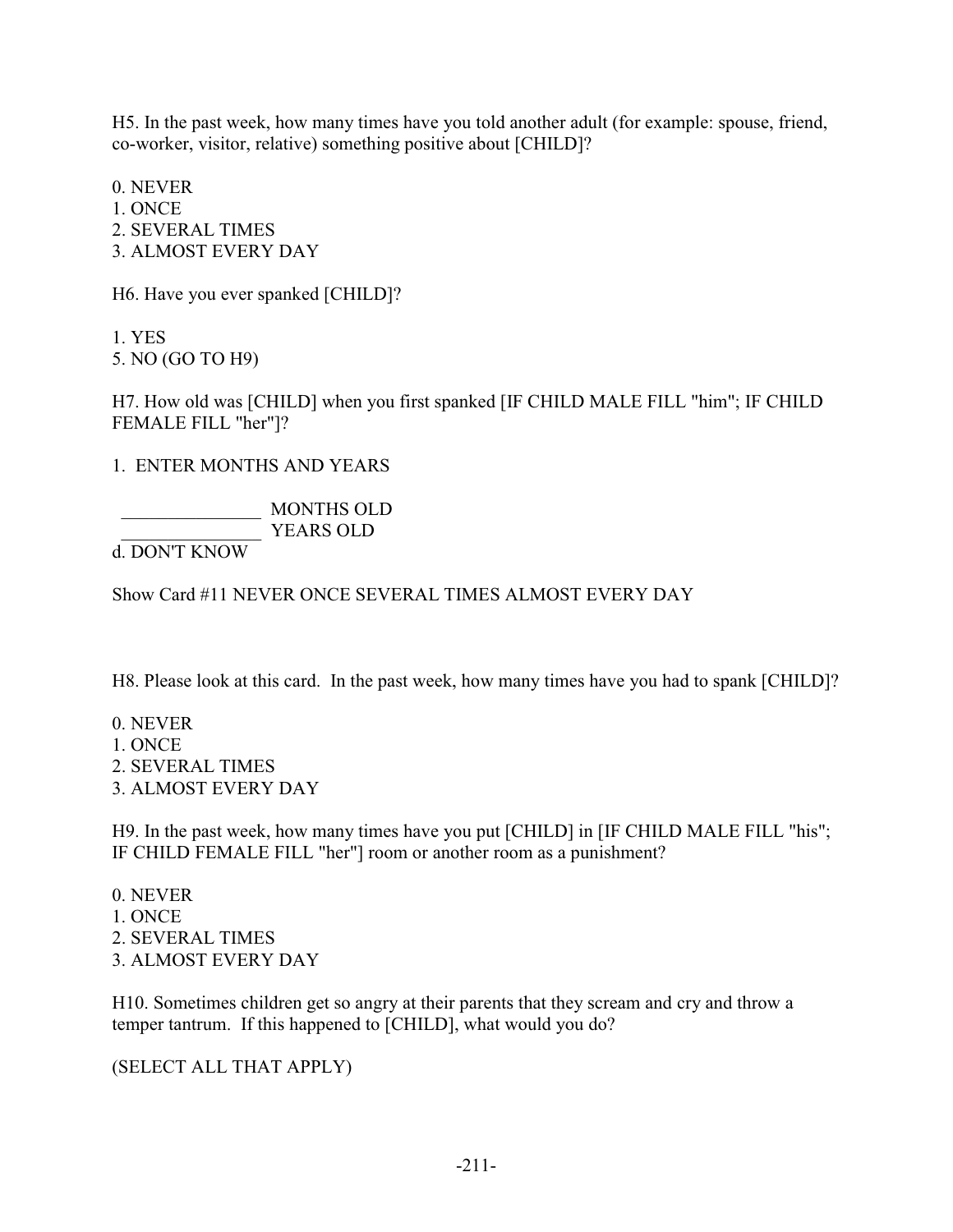- 1. GROUND CHILD/ DON'T LET HIM/HER GO OUT OR GO OUT TO PLAY
- 2. SPANK CHILD
- 3. TALK WITH CHILD
- 4. SCOLD OR YELL AT CHILD
- 5. GIVE HIM/HER HOUSEHOLD CHORES
- 6. IGNORE IT
- 7. PUT CHILD IN ROOM/ SEND CHILD TO ROOM FOR LESS THAN 1 HOUR
- 8. PUT CHILD IN ROOM/ SEND CHILD TO ROOM FOR MORE THAN 1 HOUR
- 9. MAKE CHILD GO TO BED
- 10. TELL OTHER PARENT
- 11. TAKE AWAY ALLOWANCE
- 12. TAKE AWAY TV OR OTHER PRIVILEGES
- 13. GIVE CHILD A "TIME OUT"
- 14. HOLD CHILD UNTIL (HE/SHE) IS CALM
- 15. OTHER --> SPECIFY

IF H10=15, SHOW "TYPE IN OTHER RESPONSE (VERBATIM)"

H11. About how many children's books does [CHILD] have?

- 1. NONE
- 2. 1 TO 2
- 3. 3 TO 9
- 4. 10 OR MORE

Show Card #12 1. NEVER 2. SEVERAL TIMES A YEAR 3. SEVERAL TIMES A MONTH 4. ONCE A WEEK 5. ABOUT 3 TIMES A WEEK 6. EVERY DAY

H12. Please look at this card. How often do you get a chance to read to [CHILD]?

1. NEVER 2. SEVERAL TIMES A YEAR 3. SEVERAL TIMES A MONTH 4. ONCE A WEEK 5. ABOUT 3 TIMES A WEEK 6. EVERY DAY

H13. How often do other family members get a chance to read to [CHILD]?

1. NEVER 2. SEVERAL TIMES A YEAR 3. SEVERAL TIMES A MONTH 4. ONCE A WEEK 5. ABOUT 3 TIMES A WEEK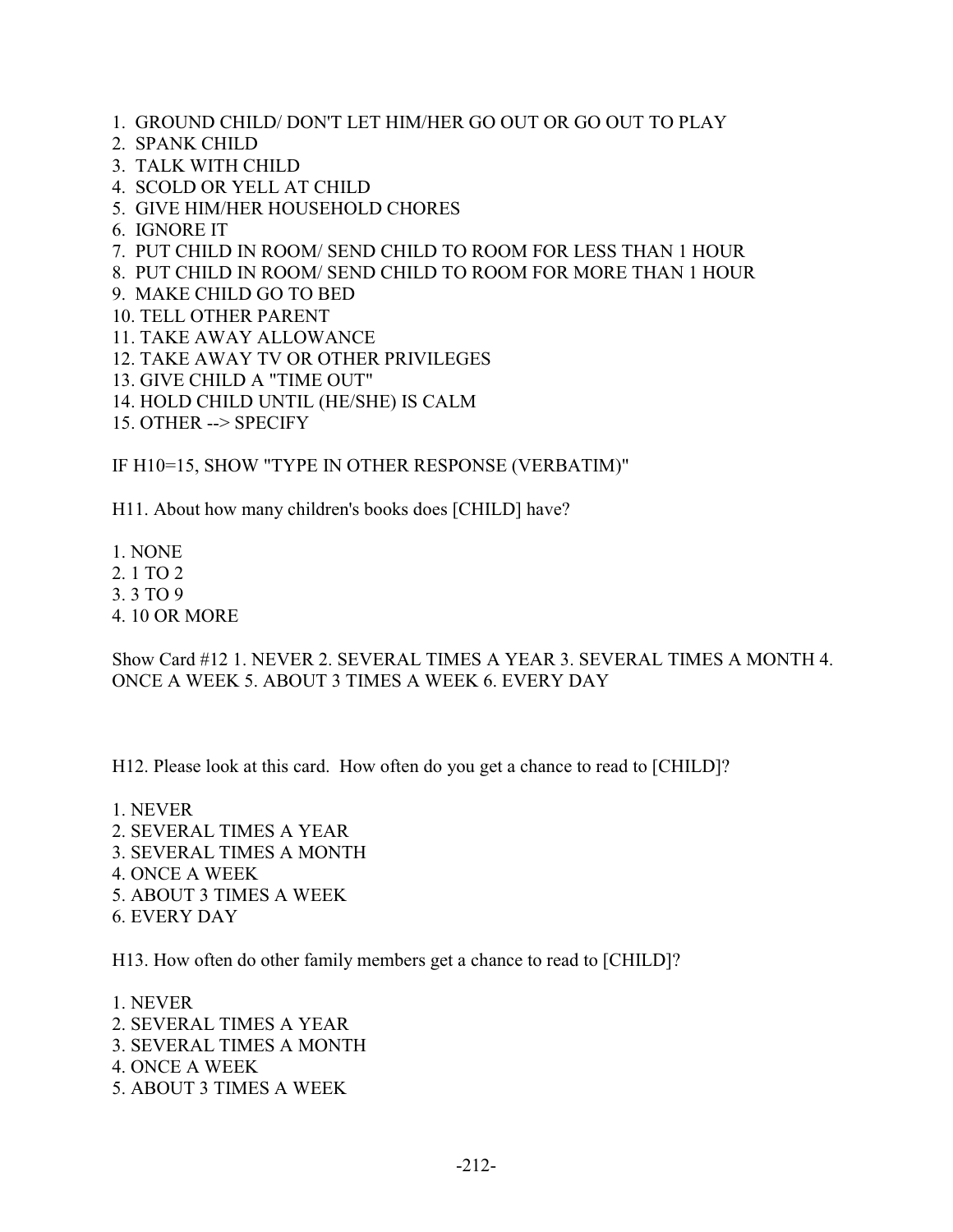#### 6. EVERY DAY

H14. Think for a moment about a typical weekday for your family. How much time would you say [CHILD] spends watching television or videos on a typical weekday, either in your home or somewhere else? Please do not include time spent playing or watching others play video games.

\_\_\_\_\_\_\_\_\_\_\_\_\_\_\_\_ HOURS PER WEEKDAY d. DON'T KNOW

H15. Think for a moment about the typical weekend day for your family. How much time would you say [CHILD] spends watching television or videos on a typical weekend day, either in your home or somewhere else? Please do not include time spent playing or watching others play video games.

HOURS PER WEEKEND DAY d. DON'T KNOW

ALL GO TO H70

(SECTION FOR 3 TO 5 YEAR OLDS)

Show Card #11 NEVER ONCE SEVERAL TIMES ALMOST EVERY DAY

H16. Please look at this card. In the past week, how many times have your praised [CHILD] for doing something worthwhile?

0. NEVER 1. ONCE 2. SEVERAL TIMES 3. ALMOST EVERY DAY

H17. In the past week, have you shown [CHILD] physical affection (for example: kisses, hugs, stroking hair, etc.)?

0. NEVER 1. ONCE 2. SEVERAL TIMES 3. ALMOST EVERY DAY

H18. In the past week, how many times have you told another adult (for example: spouse, friend, co-worker, visitor, relative) something positive about [CHILD]?

0. NEVER 1. ONCE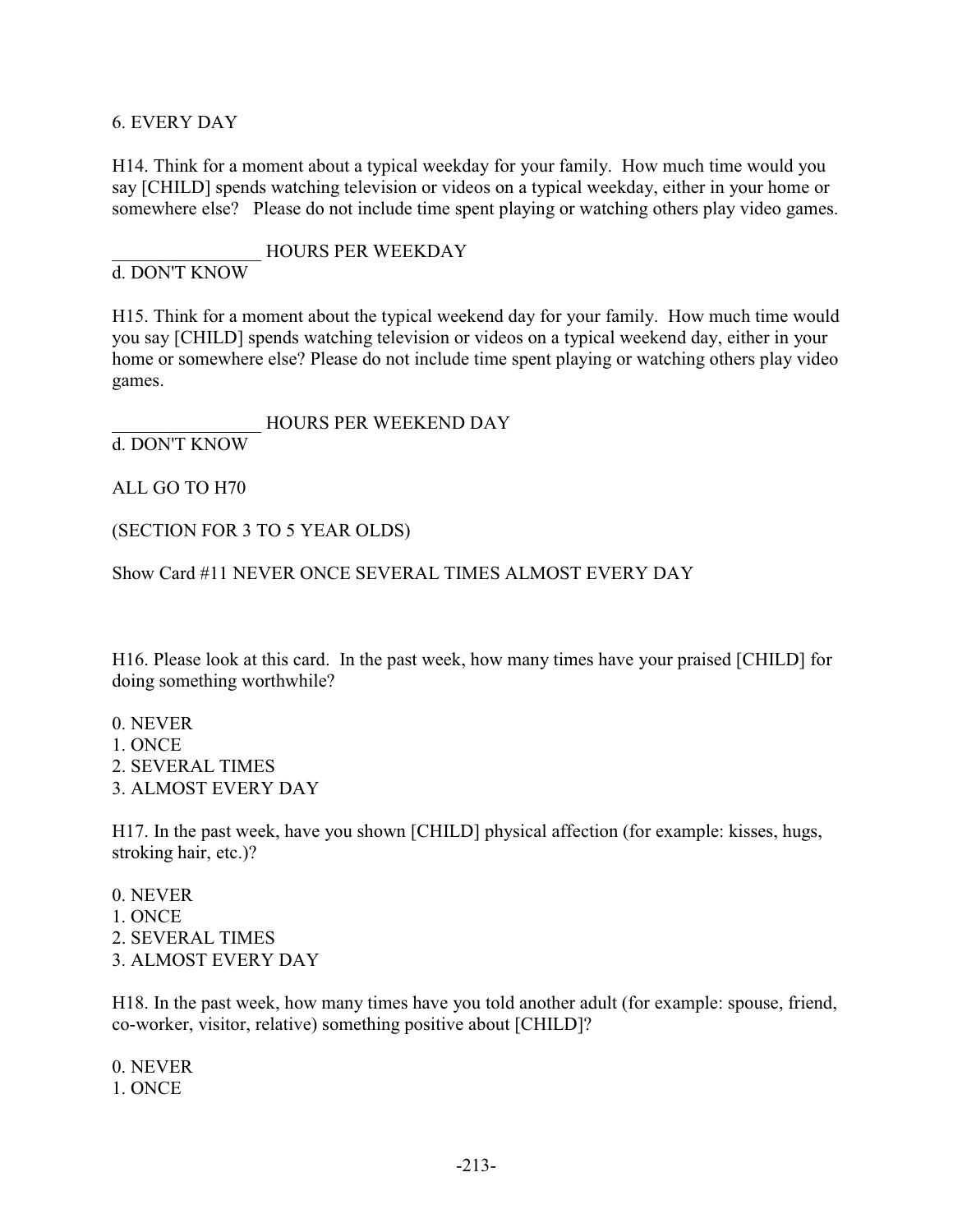2. SEVERAL TIMES 3. ALMOST EVERY DAY

H19. Have you ever spanked [CHILD]?

1. YES 5. NO (GO TO H22)

H20. How old was [CHILD] when you first spanked [[IF CHILD MALE FILL "him"; IF CHILD FEMALE FILL "her"]]?

1. ENTER MONTHS OR YEARS \_\_\_\_\_\_\_\_\_\_\_\_\_\_ MONTHS OR \_\_\_\_\_\_\_\_\_\_\_\_\_\_YEARS d. DON'T KNOW

Show Card #11 NEVER ONCE SEVERAL TIMES ALMOST EVERY DAY

H21. Please look at this card. In the past week, how many times have you had to spank [CHILD]?

0. NEVER 1. ONCE 2. SEVERAL TIMES 3. ALMOST EVERY DAY

H22. In the past week, how many times have you taken away TV or other privileges from [CHILD]?

0. NEVER 1. ONCE 2. SEVERAL TIMES 3. ALMOST EVERY DAY

H23. In the past week, how many times have you put or sent [CHILD]to [IF CHILD MALE FILL "his"; IF CHILD FEMALE FILL "her"] room or another room as a punishment?

0. NEVER 1. ONCE 2. SEVERAL TIMES 3. ALMOST EVERY DAY

H24. Sometimes children get so angry at their parents that they scream and cry and throw a temper tantrum. If this happened to [CHILD], what would you do?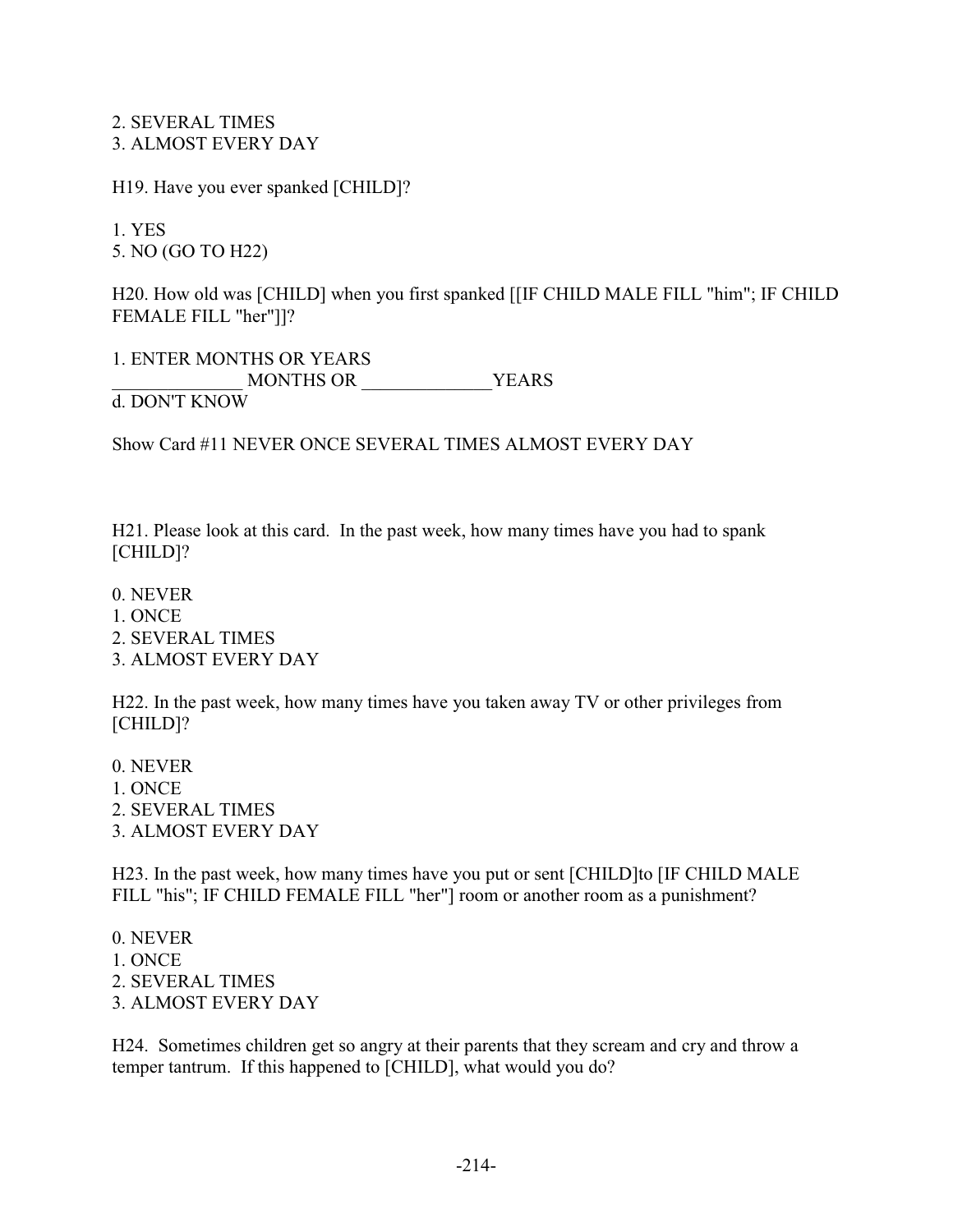### (SELECT ALL THAT APPLY)

- 1. GROUND CHILD/ DON'T LET HIM/HER GO OUT OR GO OUT TO PLAY
- 2. SPANK CHILD
- 3. TALK WITH CHILD
- 4. SCOLD OR YELL AT CHILD
- 5. GIVE HIM/HER HOUSEHOLD CHORES
- 6. IGNORE IT
- 7. PUT CHILD IN ROOM/ SEND CHILD TO ROOM FOR LESS THAN 1 HOUR
- 8. PUT CHILD IN ROOM/ SEND CHILD TO ROOM FOR MORE THAN 1 HOUR
- 9. MAKE CHILD GO TO BED
- 10. TELL OTHER PARENT
- 11. TAKE AWAY ALLOWANCE
- 12. TAKE AWAY TV OR OTHER PRIVILEGES
- 13. GIVE CHILD A "TIME OUT"
- 14. HOLD CHILD UNTIL (HE/SHE) IS CALM
- 15. OTHER --> SPECIFY

IF H24=15, SHOW "TYPE IN OTHER RESPONSE (VERBATIM)"

H25. About how often does [CHILD] go to the library?

1. ONCE A YEAR OR LESS 2. A FEW TIMES A YEAR 3. ABOUT ONCE A MONTH 4. TWO OR THREE TIMES A MONTH 5. ABOUT ONCE A WEEK OR MORE

Show Card #12 1. NEVER 2. SEVERAL TIMES A YEAR 3. SEVERAL TIMES A MONTH 4. ONCE A WEEK 5. ABOUT 3 TIMES A WEEK 6. EVERY DAY

H26. Please look at this card. When your family watches TV together, how often do you or [CHILD]'s [FILL APPROPRIATE FROM HH ROSTER: "father/stepfather/father figure"] discuss TV programs with [IF CHILD MALE FILL "him"; IF CHILD FEMALE FILL "her"]?

1. NEVER

- 2. SEVERAL TIMES A YEAR
- 3. SEVERAL TIMES A MONTH
- 4. ONCE A WEEK
- 5. ABOUT 3 TIMES A WEEK
- 6. EVERYDAY

H27. About how many children's books does [CHILD] have?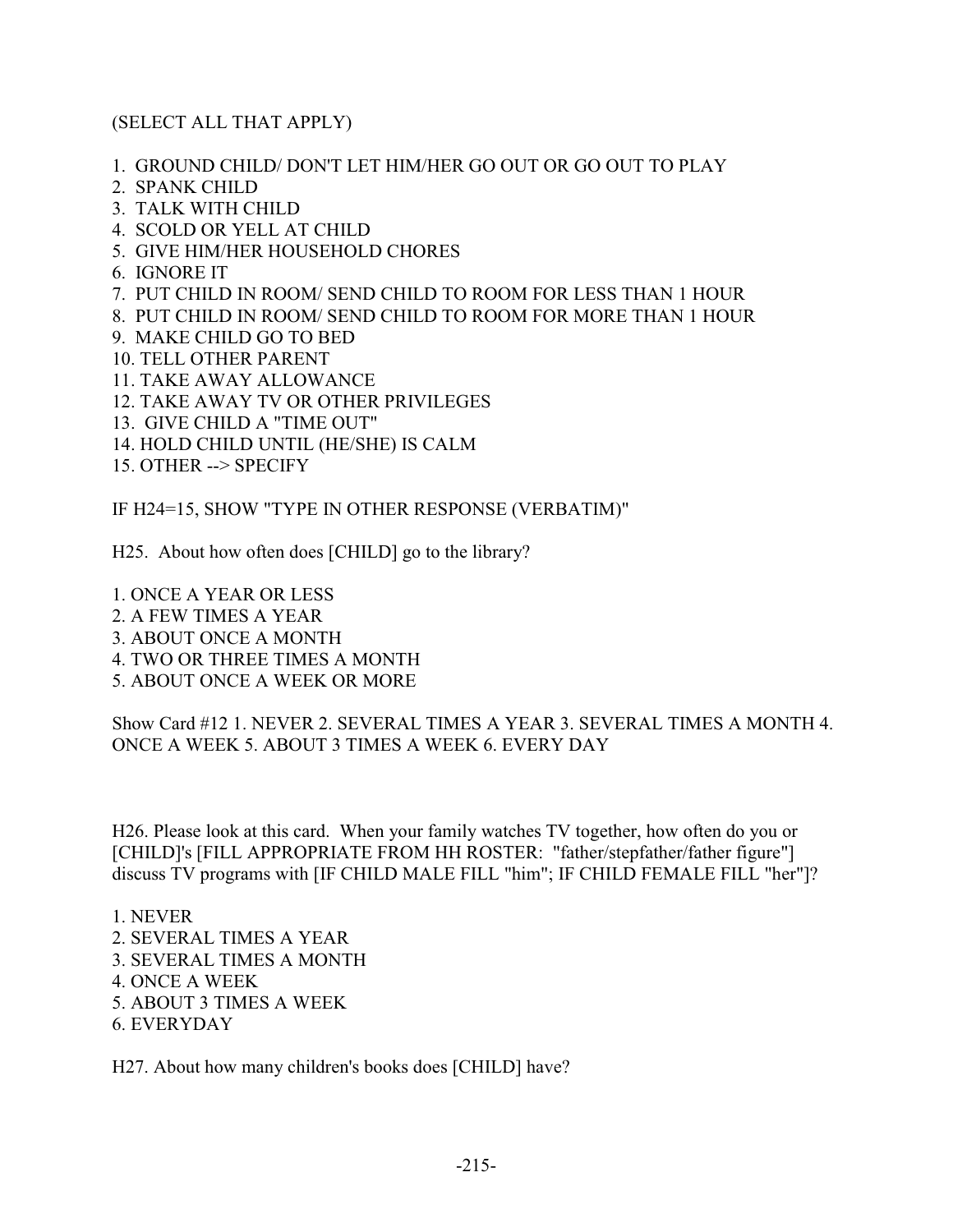1. NONE 2. 1 TO 2 3. 3 TO 9 4. 10 OR MORE

Show Card #12 1. NEVER 2. SEVERAL TIMES A YEAR 3. SEVERAL TIMES A MONTH 4. ONCE A WEEK 5. ABOUT 3 TIMES A WEEK 6. EVERY DAY

H28. Please look at this card. How often do you get a chance to read to [CHILD]?

1. NEVER 2. SEVERAL TIMES A YEAR 3. SEVERAL TIMES A MONTH 4. ONCE A WEEK 5. ABOUT 3 TIMES A WEEK 6. EVERY DAY

H29. How often do other family members get a chance to read to [CHILD]?

1. NEVER 2. SEVERAL TIMES A YEAR 3. SEVERAL TIMES A MONTH 4. ONCE A WEEK 5. ABOUT 3 TIMES A WEEK 6. EVERY DAY

H30. Think for a moment about a typical weekday for your family. How much time would you say [CHILD] spends watching television or videos on a typical weekday, either in your home or somewhere else? Please do not include time spent playing or watching others play video games.

\_\_\_\_\_\_\_\_\_\_\_\_\_\_\_\_ HOURS PER WEEKDAY d. DON'T KNOW

H31. Think for a moment about the typical weekend day for your family. How much time would you say [CHILD] spends watching television or videos on a typical weekend day, either in your home or somewhere else? Please do not include time spent playing or watching others play video games.

\_\_\_\_\_\_\_\_\_\_\_\_\_\_\_\_ HOURS PER WEEKEND DAY

d. DON'T KNOW

ALL GO TO H70

(SECTION FOR 6-9 YEAR OLDS)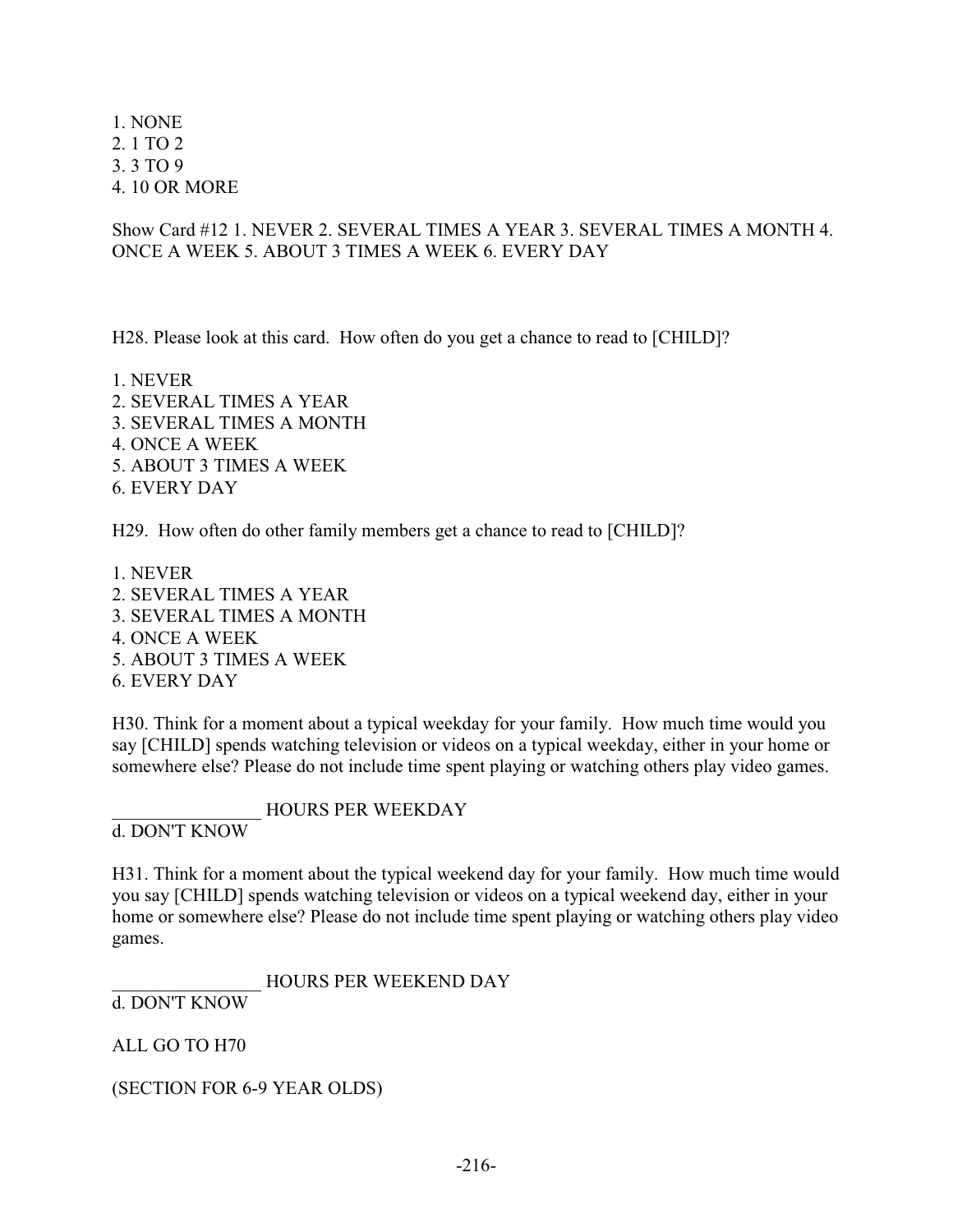## Show Card #11 NEVER ONCE SEVERAL TIMES ALMOST EVERY DAY

H32. Please look at this card. In the past week, how many times have your praised [CHILD] for doing something worthwhile?

0. NEVER 1. ONCE 2. SEVERAL TIMES 3. ALMOST EVERY DAY

H33. In the past week, have you shown [CHILD] physical affection (for example: kisses, hugs, stroking hair, etc.)?

0. NEVER 1. ONCE 2. SEVERAL TIMES 3. ALMOST EVERY DAY

H34. In the past week, how many times have you told another adult (for example: spouse, friend, co-worker, visitor, relative) something positive about [CHILD]?

0. NEVER 1. ONCE 2. SEVERAL TIMES 3. ALMOST EVERY DAY

H35. Have you ever spanked [CHILD]?

1. YES 5. NO (GO TO H38)

H36. How old was [CHILD] when you first spanked [him/her]?

MONTHS OR  $YEARS$ d. DON'T KNOW

Show Card #11 NEVER ONCE SEVERAL TIMES ALMOST EVERY DAY

H37. Please look at this card. In the past week, how many times have you had to spank [CHILD]?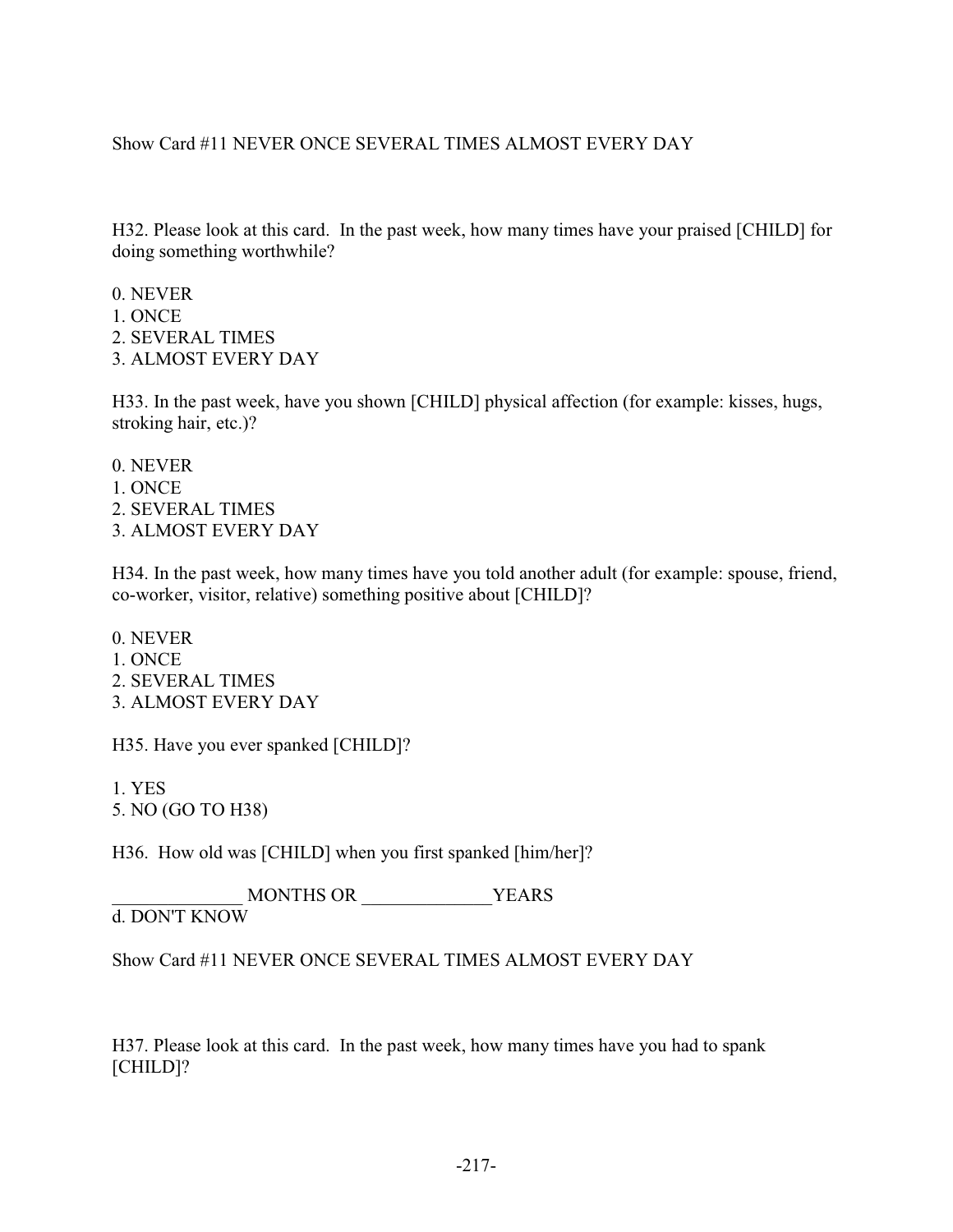0. NEVER 1. ONCE 2. SEVERAL TIMES 3. ALMOST EVERY DAY

H38. In the past week, how many times have you grounded [CHILD]?

0. NEVER 1. ONCE 2. SEVERAL TIMES 3. ALMOST EVERY DAY

H39. In the past week, how many times have you taken away TV or other privileges from [CHILD]?

0. NEVER 1. ONCE 2. SEVERAL TIMES 3. ALMOST EVERY DAY

H40. In the past week, how many times have you sent [CHILD] to [IF CHILD MALE FILL "his"; IF CHILD FEMALE FILL "her"] room or another room as a punishment?

0. NEVER 1. ONCE 2. SEVERAL TIMES 3. ALMOST EVERY DAY

H41. Sometimes children get so angry at their parents that they say things like "I hate you" or swear in a temper tantrum. If this happened to [CHILD], what would you do?

(SELECT ALL THAT APPLY)

- 1. GROUND CHILD/ DON'T LET HIM/HER GO OUT OR GO OUT TO PLAY
- 2. SPANK CHILD
- 3. TALK WITH CHILD
- 4. SCOLD OR YELL AT CHILD
- 5. GIVE HIM/HER HOUSEHOLD CHORES
- 6. IGNORE IT
- 7. PUT CHILD IN ROOM/ SEND CHILD TO ROOM FOR LESS THAN 1 HOUR
- 8. PUT CHILD IN ROOM/ SEND CHILD TO ROOM FOR MORE THAN 1 HOUR
- 9. MAKE CHILD GO TO BED
- 10. TELL OTHER PARENT
- 11. TAKE AWAY ALLOWANCE
- 12. TAKE AWAY TV OR OTHER PRIVILEGES
- 13. GIVE CHILD A "TIME OUT"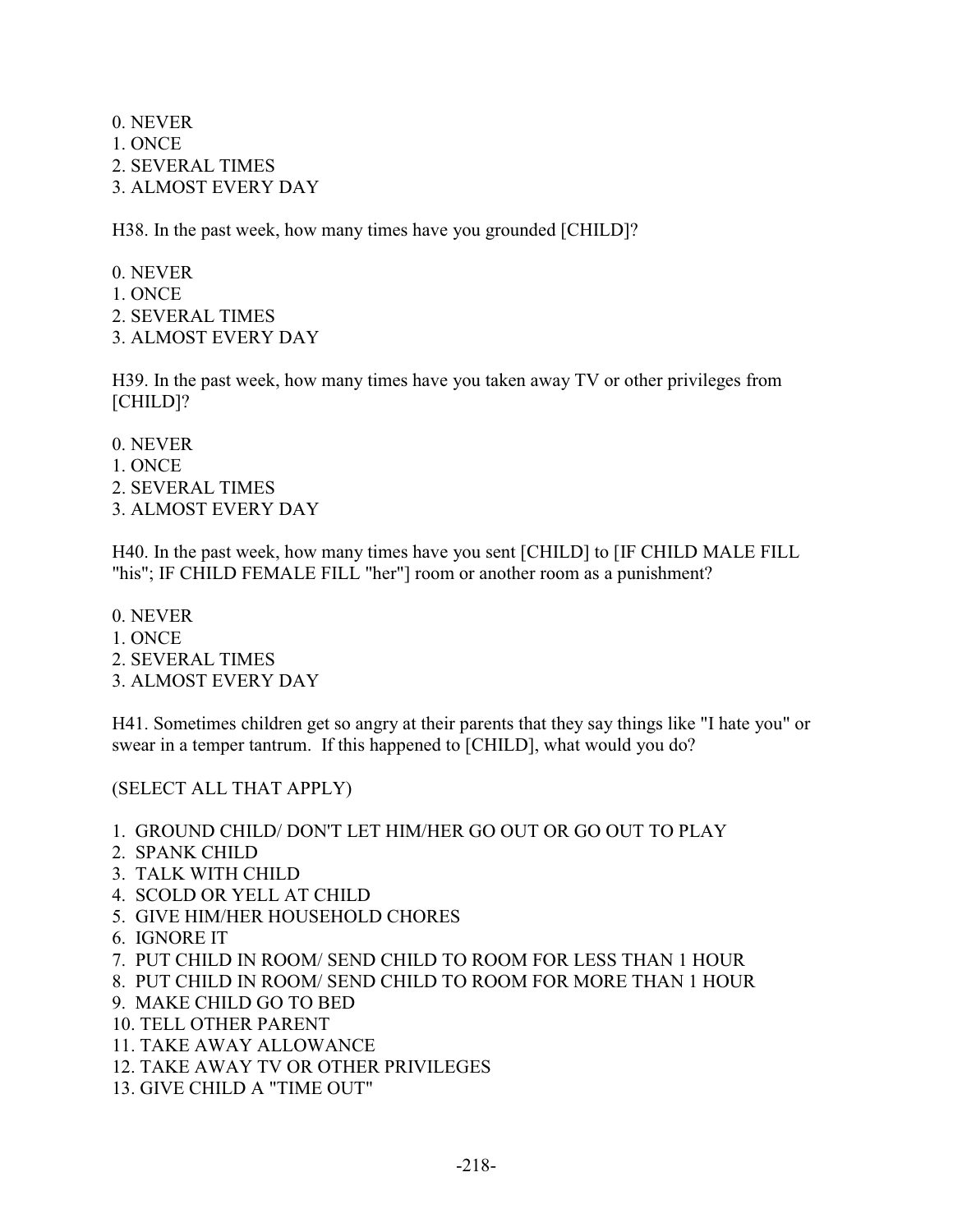### 14. HOLD CHILD UNTIL (HE/SHE) IS CALM 15. OTHER --> SPECIFY

IF H41=15, SHOW "TYPE IN OTHER RESPONSE (VERBATIM)"

H42. About how often does [CHILD] go to the library?

1. ONCE A YEAR OR LESS 2. A FEW TIMES A YEAR 3. ABOUT ONCE A MONTH 4. TWO OR THREE TIMES A MONTH 5. ABOUT ONCE A WEEK OR MORE

Show Card #12 1. NEVER 2. SEVERAL TIMES A YEAR 3. SEVERAL TIMES A MONTH 4. ONCE A WEEK 5. ABOUT 3 TIMES A WEEK 6. EVERY DAY

H43. Please look at this card. When your family watches TV together, how often do you or [CHILD]'s [FILL APPROPRIATE FROM HH ROSTER: "father/stepfather/father figure"] discuss TV programs with [him/her]?

1. NEVER 2. SEVERAL TIMES A YEAR 3. SEVERAL TIMES A MONTH 4. ONCE A WEEK 5. ABOUT 3 TIMES A WEEK 6. EVERYDAY

H44. About how many books does [CHILD] have?

1. NONE 2. 1 TO 2 3. 3 TO 9 4. 10 OR MORE

Show Card #12 1. NEVER 2. SEVERAL TIMES A YEAR 3. SEVERAL TIMES A MONTH 4. ONCE A WEEK 5. ABOUT 3 TIMES A WEEK 6. EVERY DAY

H45. Please look at this card. How often do you get a chance to read to [CHILD]?

1. NEVER

- 2. SEVERAL TIMES A YEAR
- 3. SEVERAL TIMES A MONTH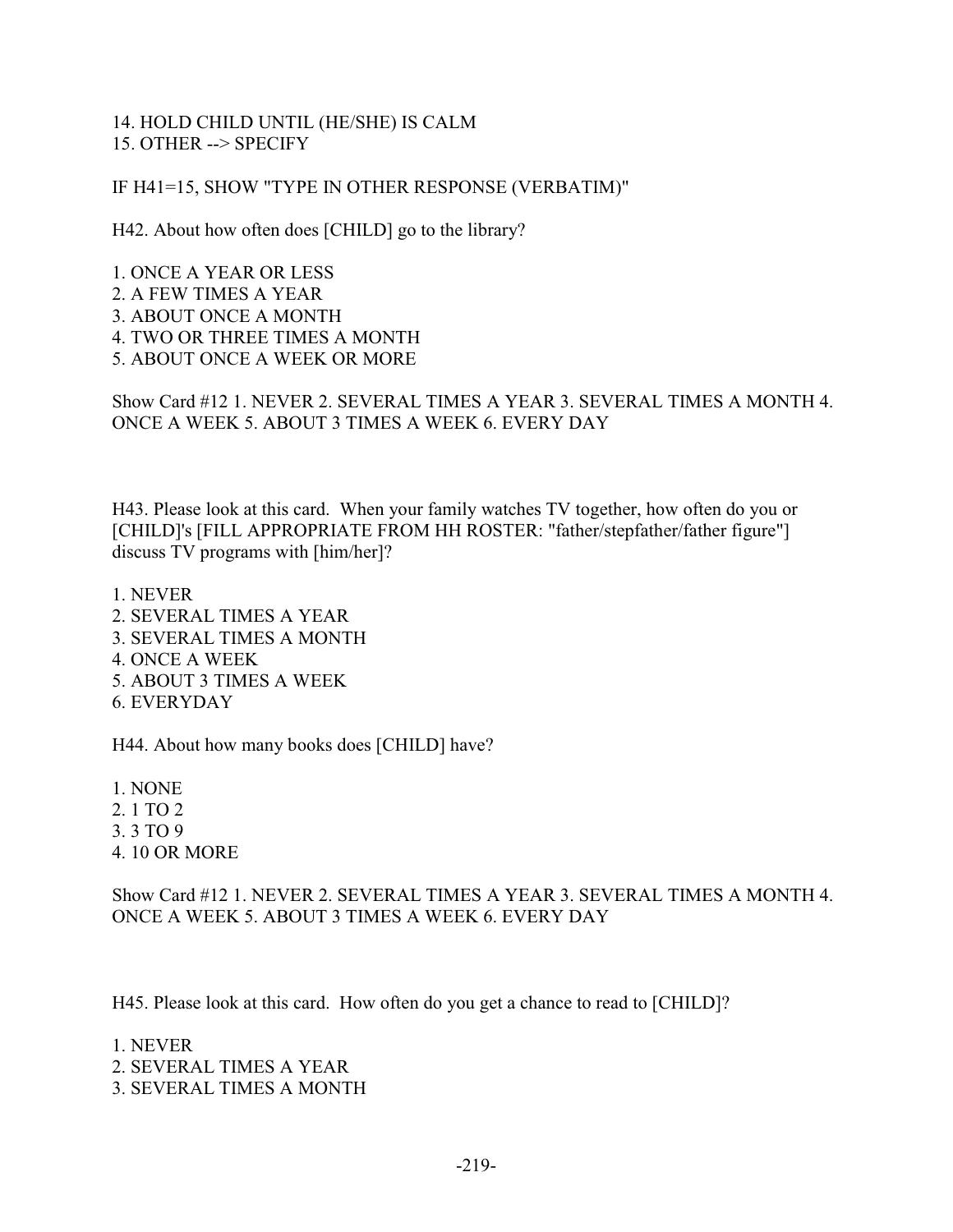4. ONCE A WEEK 5. ABOUT 3 TIMES A WEEK 6. EVERY DAY

H46. How often do other family members get a chance to read to [CHILD]?

1. NEVER 2. SEVERAL TIMES A YEAR 3. SEVERAL TIMES A MONTH 4. ONCE A WEEK 5. ABOUT 3 TIMES A WEEK 6. EVERY DAY

H47. About how often does [CHILD] read for enjoyment?

1. NEVER 2. SEVERAL TIMES A YEAR 3. SEVERAL TIMES A MONTH 4. SEVERAL TIMES A WEEK 5. EVERY DAY

H48. Think for a moment about a typical weekday for your family. How much time would you say [CHILD] spends watching television or videos on a typical weekday (either in your home or somewhere else)?

\_\_\_\_\_\_\_\_\_\_\_\_\_\_\_\_ HOURS PER WEEKDAY

d. DON'T KNOW

H49. This for a moment about the typical weekend day for your family. How much time would you say [CHILD] spends watching television or videos on a typical weekend day (either in your home or somewhere else)?

\_\_\_\_\_\_\_\_\_\_\_\_\_\_\_\_ HOURS PER WEEKEND DAY d. DON'T KNOW

H50. How often do you check to make sure [CHILD] has completed [IF CHILD MALE FILL "his"; IF CHILD FEMALE FILL "her"] homework?

- 1. Less than once a month or never
- 2. About once a month
- 3. A few times a month
- 4. At least a few times a week
- 5. Every day or every night
- 6. Every time child has homework assigned

H51. Does [CHILD] have a curfew or set time to be home on school nights?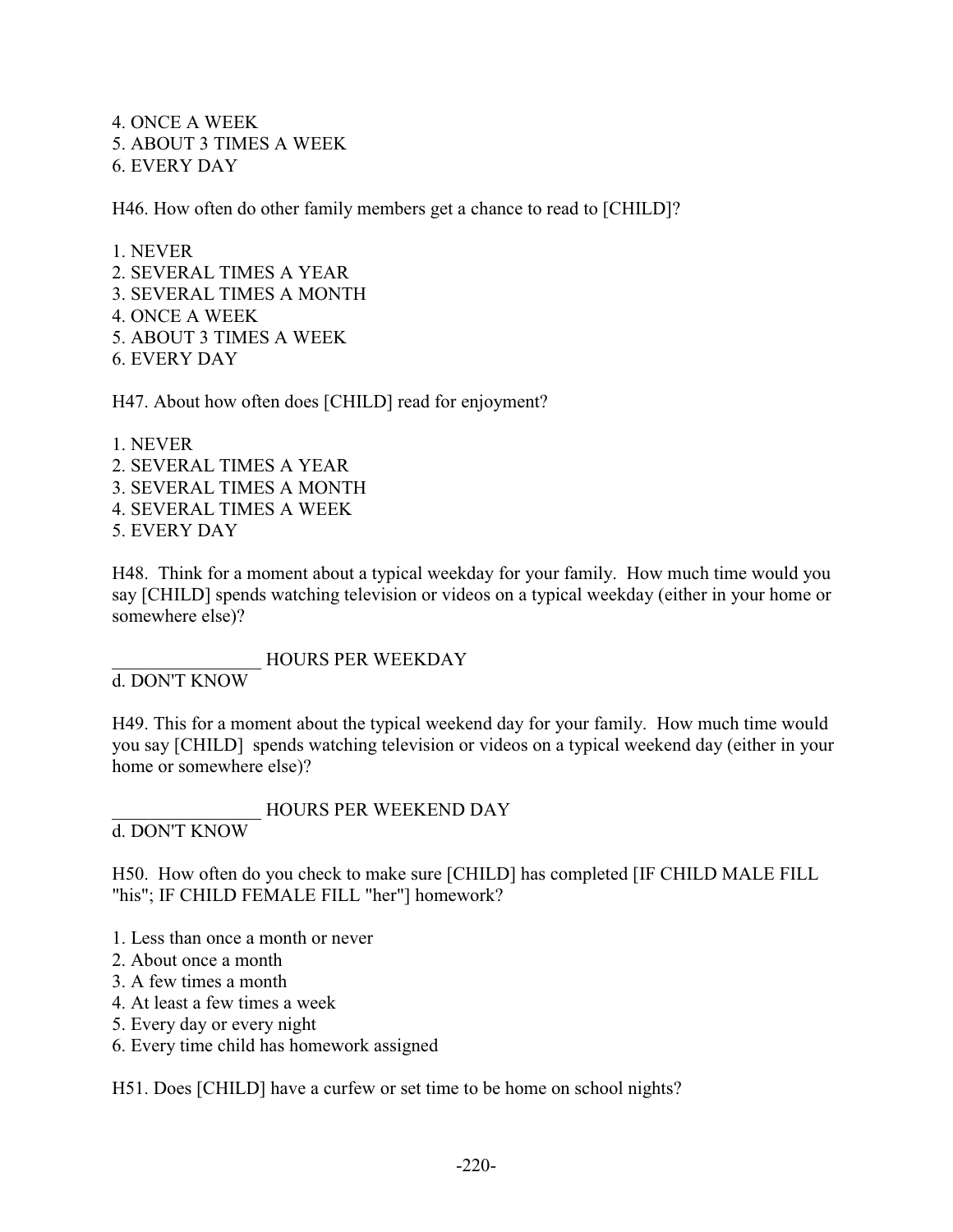1. YES 5. NO

ALL GO TO H70

### (SECTION FOR 10-15 YEAR OLDS)

## Show Card #11 NEVER ONCE SEVERAL TIMES ALMOST EVERY DAY

H52. Please look at this card. In the past week, how many times have your praised [CHILD] for doing something worthwhile?

0. NEVER 1. ONCE 2. SEVERAL TIMES 3. ALMOST EVERY DAY

H53. In the past week, have you shown [CHILD] physical affection (for example: kisses, hugs, stroking hair, etc.)?

0. NEVER 1. ONCE 2. SEVERAL TIMES 3. ALMOST EVERY DAY

H54. In the past week, how many times have you told another adult (for example: spouse, friend, co-worker, visitor, relative) something positive about [CHILD]?

0. NEVER 1. ONCE 2. SEVERAL TIMES 3. ALMOST EVERY DAY

H55. Have you ever spanked [CHILD]?

1. YES 5. NO (GO TO H58)

H56. How old was [CHILD] child when you first spanked [IF CHILD MALE FILL "him"; IF CHILD FEMALE FILL "her"]?

1. ENTER MONTHS OR YEARS \_\_\_\_\_\_\_\_\_\_\_\_\_\_ MONTHS OR \_\_\_\_\_\_\_\_\_\_\_\_\_\_YEARS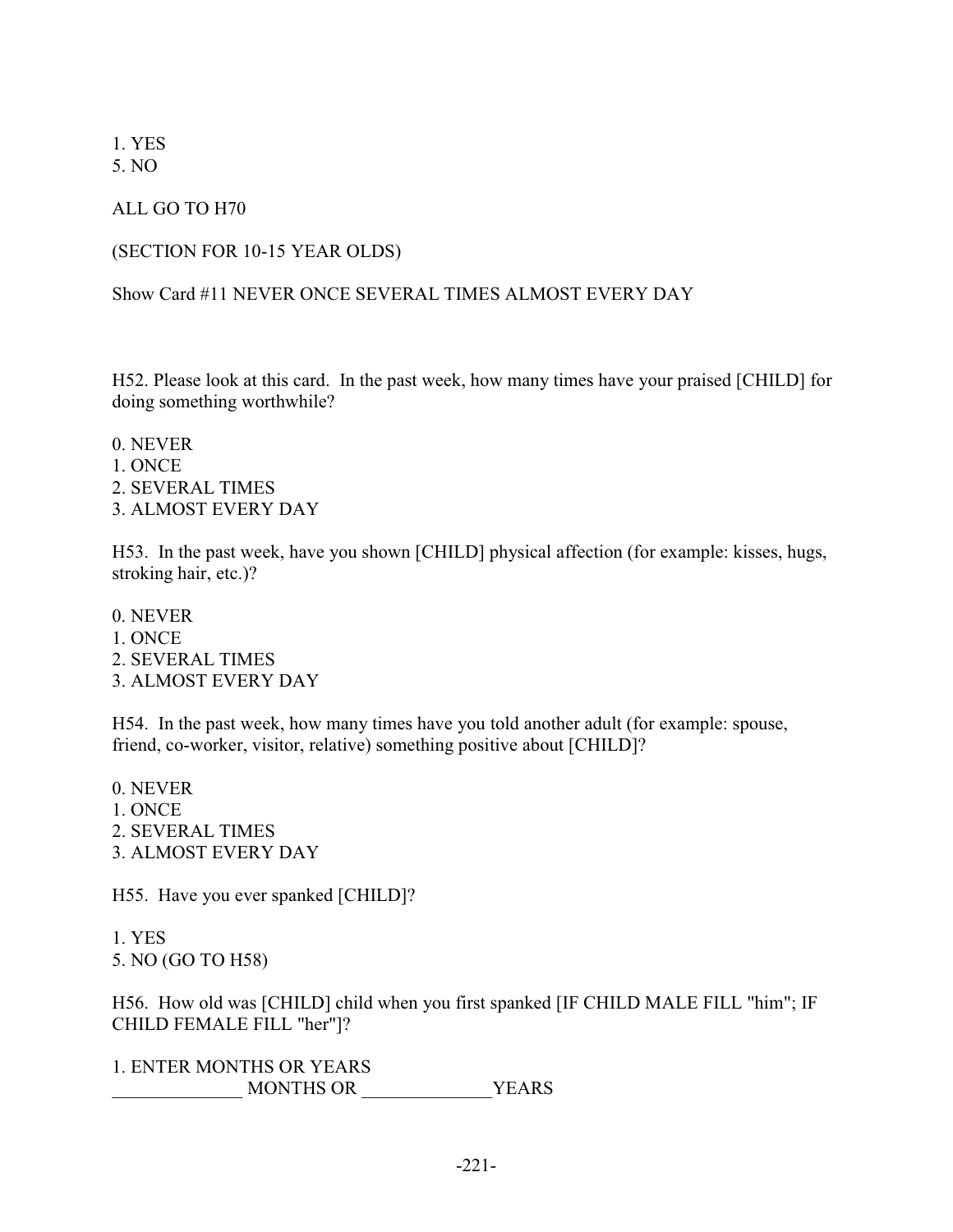d. DON'T KNOW

Show Card #11 NEVER ONCE SEVERAL TIMES ALMOST EVERY DAY

H57. Please look at this card. In the past week, how many times have you had to spank [CHILD]?

- 0. NEVER
- 1. ONCE
- 2. SEVERAL TIMES
- 3. ALMOST EVERY DAY

H58. In the past week, how many times have you grounded [CHILD]?

0. NEVER 1. ONCE 2. SEVERAL TIMES 3. ALMOST EVERY DAY

H59. In the past week, how many times have you taken away TV or other privileges from [CHILD]?

0. NEVER 1. ONCE 2. SEVERAL TIMES 3. ALMOST EVERY DAY

H60. In the past week, how many times have you sent [CHILD] to [IF CHILD MALE FILL "his"; IF CHILD FEMALE FILL "her"] room or another room as a punishment?

0. NEVER 1. ONCE 2. SEVERAL TIMES 3. ALMOST EVERY DAY

H61. Sometimes children get so angry at their parents that they say things like "I hate you" or swear during a temper tantrum. If this happened to [CHILD], what would you do?

(SELECT ALL THAT APPLY)

- 1. GROUND CHILD/ DON'T LET HIM/HER GO OUT OR GO OUT TO PLAY
- 2. SPANK CHILD
- 3. TALK WITH CHILD
- 4. SCOLD OR YELL AT CHILD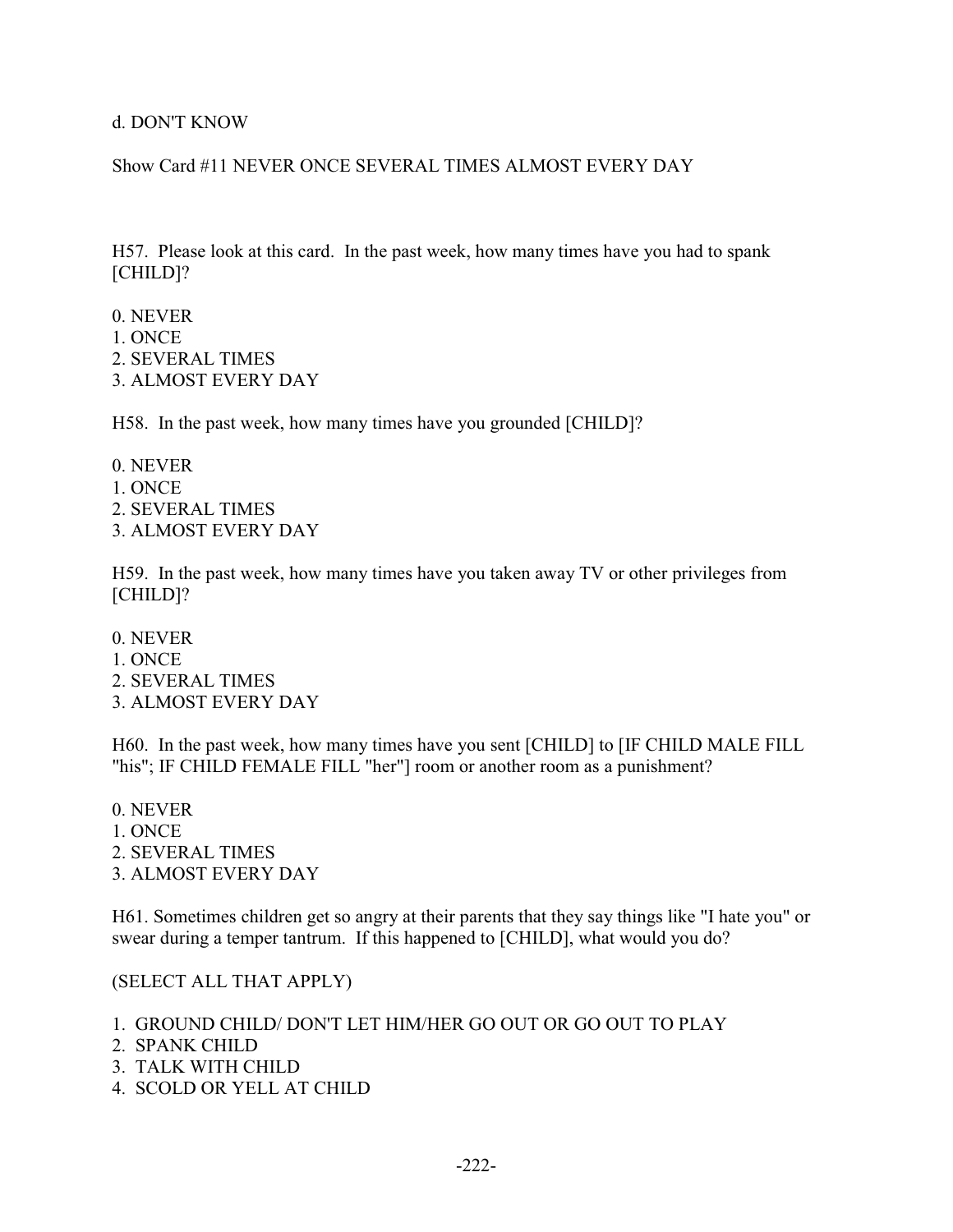- 5. GIVE HIM/HER HOUSEHOLD CHORES
- 6. IGNORE IT

7. PUT CHILD IN ROOM/ SEND CHILD TO ROOM FOR LESS THAN 1 HOUR

8. PUT CHILD IN ROOM/ SEND CHILD TO ROOM FOR MORE THAN 1 HOUR

- 9. MAKE CHILD GO TO BED
- 10. TELL OTHER PARENT
- 11. TAKE AWAY ALLOWANCE
- 12. TAKE AWAY TV OR OTHER PRIVILEGES
- 13. GIVE CHILD A "TIME OUT"
- 14. HOLD CHILD UNTIL (HE/SHE) IS CALM
- 15. OTHER --> SPECIFY

IF H61=15, SHOW "TYPE IN OTHER RESPONSE (VERBATIM)"

H62. About how often does [CHILD] go to the library?

1. ONCE A YEAR OR LESS 2. A FEW TIMES A YEAR 3. ABOUT ONCE A MONTH 4. TWO OR THREE TIMES A MONTH 5. ABOUT ONCE A WEEK OR MORE

Show Card #12 1. NEVER 2. SEVERAL TIMES A YEAR 3. SEVERAL TIMES A MONTH 4. ONCE A WEEK 5. ABOUT 3 TIMES A WEEK 6. EVERY DAY

H63. Please look at this card. When your family watches TV together, how often do you or [CHILD]'s [FILL APPROPRIATE FROM HH ROSTER: "father/stepfather/father figure"] discuss TV programs with [IF CHILD MALE FILL "him"; IF CHILD FEMALE FILL "her"]?

- 1. NEVER
- 2. SEVERAL TIMES A YEAR
- 3. SEVERAL TIMES A MONTH
- 4. ONCE A WEEK
- 5. ABOUT 3 TIMES A WEEK
- 6. EVERYDAY

H64. About how many books does [CHILD] have?

1. NONE

- 2. 1 TO 2
- 3. 3 TO 9
- 4. 10 OR MORE

H65. About how often does [CHILD] read for enjoyment?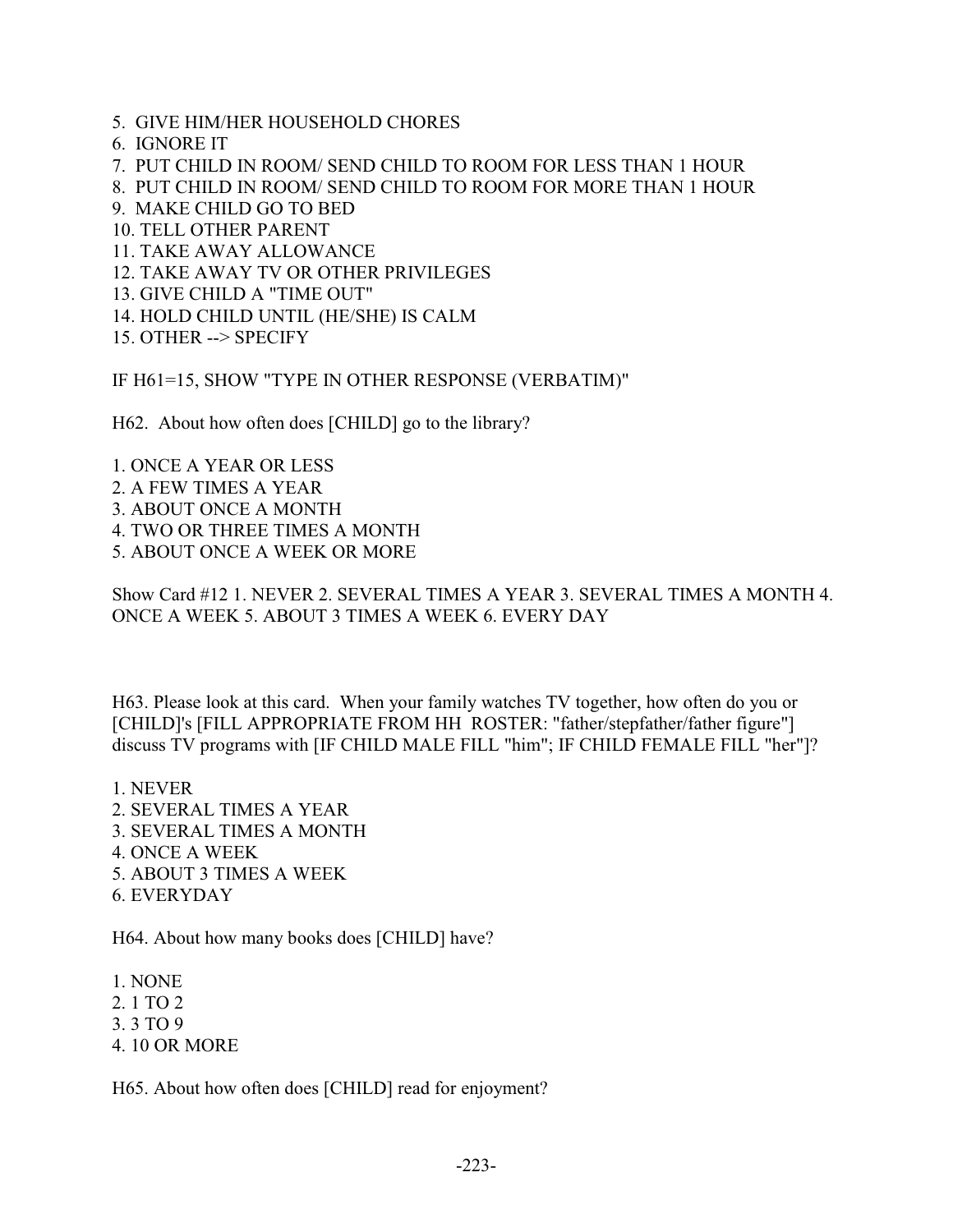1. NEVER 2. SEVERAL TIMES A YEAR 3. SEVERAL TIMES A MONTH 4. SEVERAL TIMES A WEEK 5. EVERY DAY

H66. Think for a moment about a typical weekday for your family. How much time would you say [CHILD] spends watching television or videos on a typical weekday, either in your home or somewhere else? Please do not include time spent playing or watching others play video games.

## \_\_\_\_\_\_\_\_\_\_\_\_\_\_\_\_ HOURS PER WEEKDAY

d. DON'T KNOW

H67. This for a moment about the typical weekend day for your family. How much time would you say [CHILD] spends watching television or videos on a typical weekend day, either in your home or somewhere else? Please do not include time spent playing or watching others play video games.

# HOURS PER WEEKEND DAY

d. DON'T KNOW

H68. How often do you check to make sure [CHILD] has completed [IF CHILD MALE FILL "his"; IF CHILD FEMALE FILL "her"] homework?

- 1. LESS THAN ONCE A MONTH OR NEVER
- 2. ABOUT ONCE A MONTH
- 3. A FEW TIMES A MONTH
- 4. AT LEAST A FEW TIMES A WEEK
- 5. EVERY DAY OR EVERY NIGHT
- 6. EVERY TIME CHILD HAS HOMEWORK ASSIGNED

H69. Does [CHILD] have a curfew or set time to be home on school nights?

1. YES

5. NO

# H70. CAPI CHECK AGAINST A8: IS CHILD 3 YEARS OLD OR OLDER?

1. YES

5. NO (GO TO J1-NEXT SECTION)

H71. Now I have some questions about [CHILD]'s behavior during the past month. These are some standard questions used to determine how children and teenagers behave. Some of these questions may seem to better apply to kids who are younger or older than [CHILD], and some may be hard to answer. Please just do your best.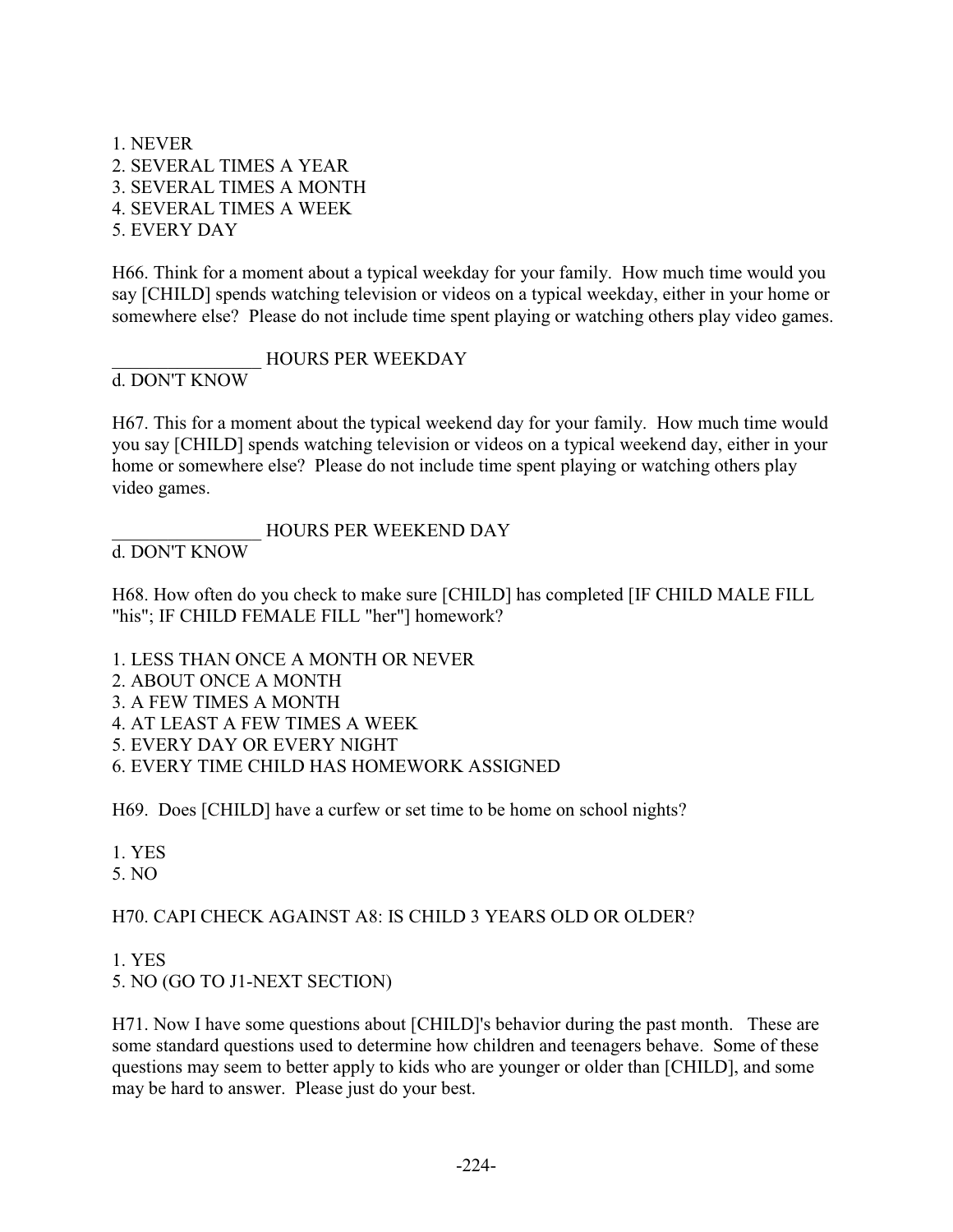Please tell me whether each of these statements were often true, sometimes true, or not true of [CHILD], during the past month.

a. [IF CHILD MALE FILL "he"; IF CHILD FEMALE FILL "she"] has had sudden changes in mood or feeling.

1. Often True 2. Sometimes True 3. Not True

b. [IF CHILD MALE FILL "he"; IF CHILD FEMALE FILL "she"] has felt or complained that no one loved him/her.

- 1. Often True
- 2. Sometimes True
- 3. Not True

c. [IF CHILD MALE FILL "he"; IF CHILD FEMALE FILL "she"] has been rather high strung, tense and/or nervous.

- 1. Often True
- 2. Sometimes True
- 3. Not True

d. [IF CHILD MALE FILL "he"; IF CHILD FEMALE FILL "she"] has cheated or told lies.

- 1. Often True
- 2. Sometimes True
- 3. Not True

e. [IF CHILD MALE FILL "he"; IF CHILD FEMALE FILL "she"] has been too fearful or anxious.

- 1. Often True
- 2. Sometimes True
- 3. Not True

f. [IF CHILD MALE FILL "he"; IF CHILD FEMALE FILL "she"] has argued too much.

- 1. Often True
- 2. Sometimes True
- 3. Not True

g. [IF CHILD MALE FILL "he"; IF CHILD FEMALE FILL "she"] has had difficulty concentrating, and/or has not been able to pay attention for long.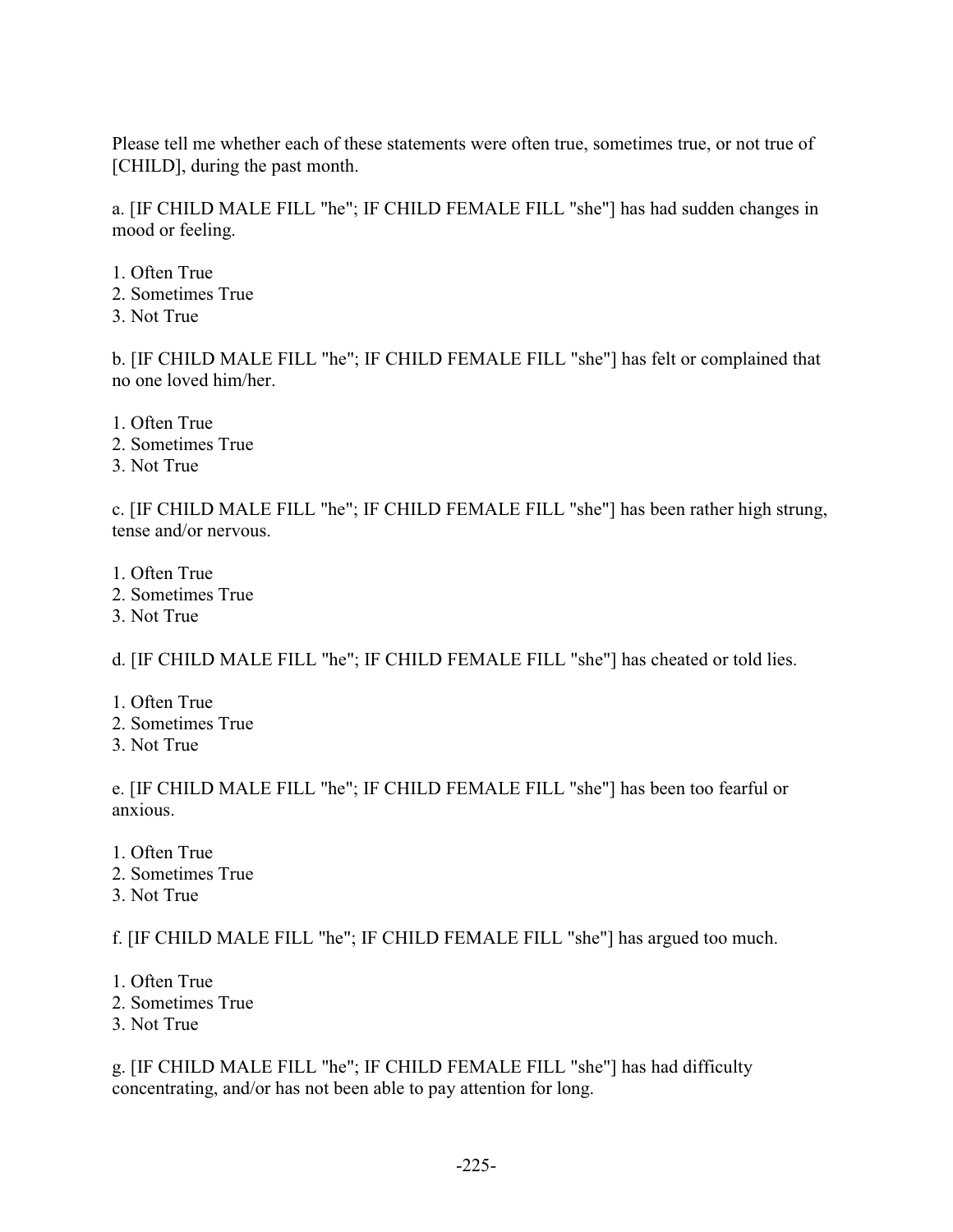1. Often True

- 2. Sometimes True
- 3. Not True

h. [IF CHILD MALE FILL "he"; IF CHILD FEMALE FILL "she"] has been easily confused and/or has seemed to be in a fog.

- 1. Often True
- 2. Sometimes True
- 3. Not True

i. [IF CHILD MALE FILL "he"; IF CHILD FEMALE FILL "she"] has bullied or has been cruel or mean to others.

- 1. Often True
- 2. Sometimes True
- 3. Not True

j. [IF CHILD MALE FILL "he"; IF CHILD FEMALE FILL "she"] has been disobedient.

- 1. Often True
- 2. Sometimes True
- 3. Not True

k. [IF CHILD MALE FILL "he"; IF CHILD FEMALE FILL "she"] has not seemed to feel sorry after [IF CHILD MALE FILL "he"; IF CHILD FEMALE FILL "she"] has misbehaved.

- 1. Often True
- 2. Sometimes True

3. Not True

l. [IF CHILD MALE FILL "he"; IF CHILD FEMALE FILL "she"] has had trouble getting along with other children.

- 1. Often True
- 2. Sometimes True
- 3. Not True

m. [IF CHILD MALE FILL "he"; IF CHILD FEMALE FILL "she"] has been impulsive or has acted without thinking.

- 1. Often True
- 2. Sometimes True
- 3. Not True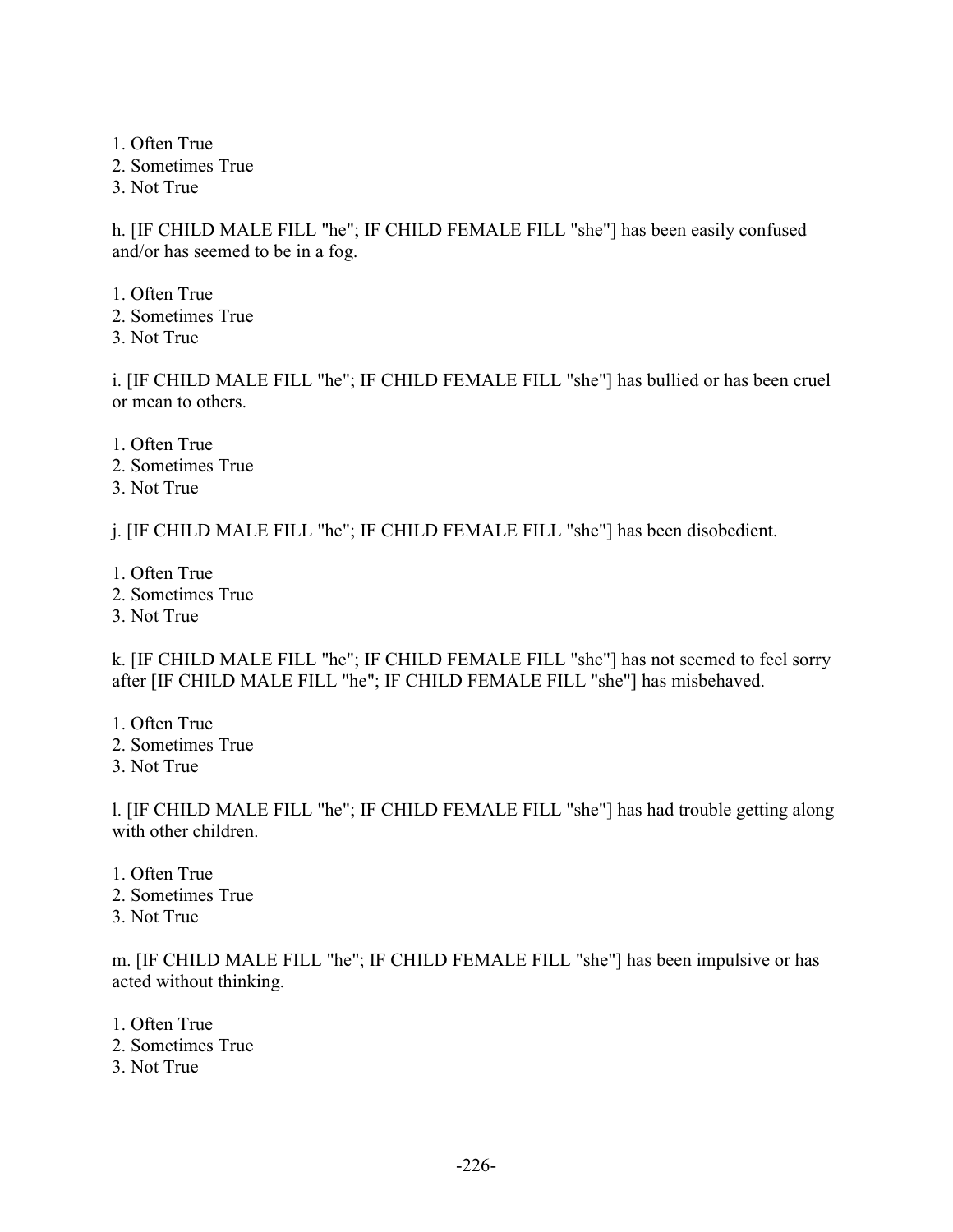n. [IF CHILD MALE FILL "he"; IF CHILD FEMALE FILL "she"] has felt worthless or inferior.

1. Often True

- 2. Sometimes True
- 3. Not True

o. [IF CHILD MALE FILL "he"; IF CHILD FEMALE FILL "she"] has not been liked by other children.

- 1. Often True
- 2. Sometimes True
- 3. Not True

p. [IF CHILD MALE FILL "he"; IF CHILD FEMALE FILL "she"] has had a lot of difficulty getting ([IF CHILD MALE FILL "his"; IF CHILD FEMALE FILL "her"]) mind off certain thoughts (had obsessions).

- 1. Often True
- 2. Sometimes True
- 3. Not True

q. [IF CHILD MALE FILL "he"; IF CHILD FEMALE FILL "she"] has been restless or overly active, and/or has not been able to sit still.

1. Often True 2. Sometimes True 3. Not True

r. [IF CHILD MALE FILL "he"; IF CHILD FEMALE FILL "she"] has been stubborn, sullen, or irritable.

- 1. Often True
- 2. Sometimes True
- 3. Not True

s. [IF CHILD MALE FILL "he"; IF CHILD FEMALE FILL "she"] has had a very strong temper and has lost it easily.

- 1. Often True
- 2. Sometimes True
- 3. Not True

t. [IF CHILD MALE FILL "he"; IF CHILD FEMALE FILL "she"] has been unhappy, sad or depressed.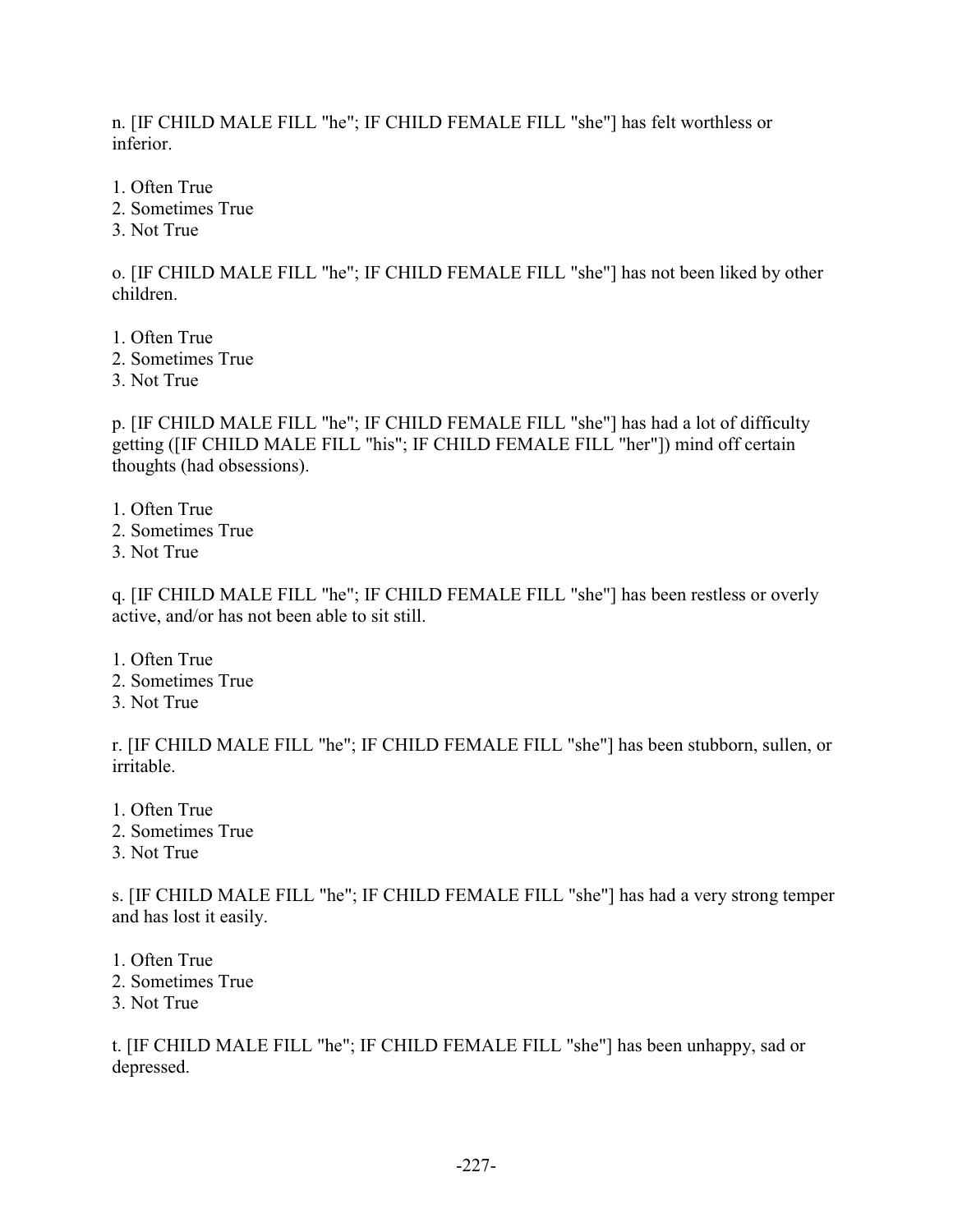1. Often True 2. Sometimes True 3. Not True

u. [IF CHILD MALE FILL "he"; IF CHILD FEMALE FILL "she"] has been withdrawn, and/or has not gotten involved with others.

1. Often True 2. Sometimes True 3. Not True

v. [IF CHILD MALE FILL "he"; IF CHILD FEMALE FILL "she"] has broken things on purpose or deliberately destroyed ([IF CHILD MALE FILL "he"; IF CHILD FEMALE FILL "she"]) own or another's things.

- 1. Often True
- 2. Sometimes True
- 3. Not True

w. [IF CHILD MALE FILL "he"; IF CHILD FEMALE FILL "she"] has been clinging to adults

- 1. Often True
- 2. Sometimes True
- 3. Not True

x. [IF CHILD MALE FILL "he"; IF CHILD FEMALE FILL "she"] has cried too much.

- 1. Often True
- 2. Sometimes True
- 3. Not True

y. [IF CHILD MALE FILL "he"; IF CHILD FEMALE FILL "she"] has demanded a lot of attention.

- 1. Often True
- 2. Sometimes True
- 3. Not True

z. [IF CHILD MALE FILL "he"; IF CHILD FEMALE FILL "she"] has been too dependent on others.

- 1. Often True
- 2. Sometimes True
- 3. Not True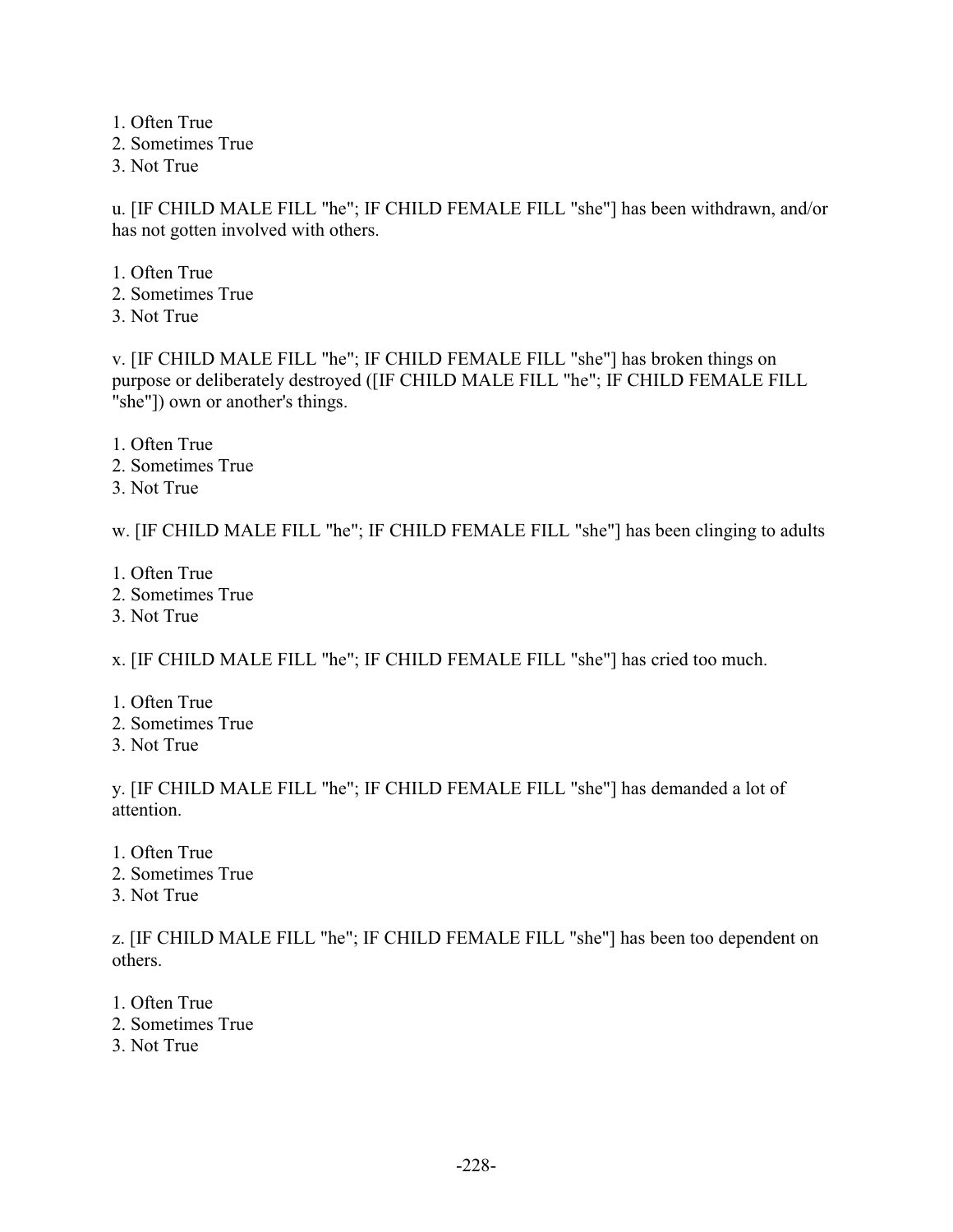aa. [IF CHILD MALE FILL "he"; IF CHILD FEMALE FILL "she"]has felt others were out to get [IF CHILD MALE FILL "him"; IF CHILD FEMALE FILL "her"].

1. Often True 2. Sometimes True

3. Not True

bb. [IF CHILD MALE FILL "he"; IF CHILD FEMALE FILL "she"] has been hanging around with kids who get into trouble.

1. Often True

2. Sometimes True

3. Not True

cc. [IF CHILD MALE FILL "he"; IF CHLLD FEMALE FILL "she"] has been secretive, and/or has kept things to [IF CHILD MALE FILL "himself"; IF CHILD FEMALE FILL "herself"].

- 1. Often True
- 2. Sometimes True
- 3. Not True

dd. [IF CHILD MALE FILL "he"; IF CHILD FEMALE FILL "she"] has been worrying too much.

- 1. Often True
- 2. Sometimes True
- 3. Not True

H71fr. Now let's talk about something different.

How many close friends does [CHILD] have?

\_\_\_\_\_\_\_\_\_\_\_\_\_\_\_\_ NUMBER OF CLOSE FRIENDS

d. DON'T KNOW

H72. How many of [CHILD]'s friends' names do you know? Would you say you know [IF CHILD MALE FILL "his"; IF CHILD FEMALE FILL "her"] all of the names of [IF CHILD MALE FILL "his"; IF CHILD FEMALE FILL "her"] friends, most, some or none?

- 1. ALL
- 2. MOST
- 3. SOME
- 4. NONE
- 5. NO FRIENDS (GO TO H75)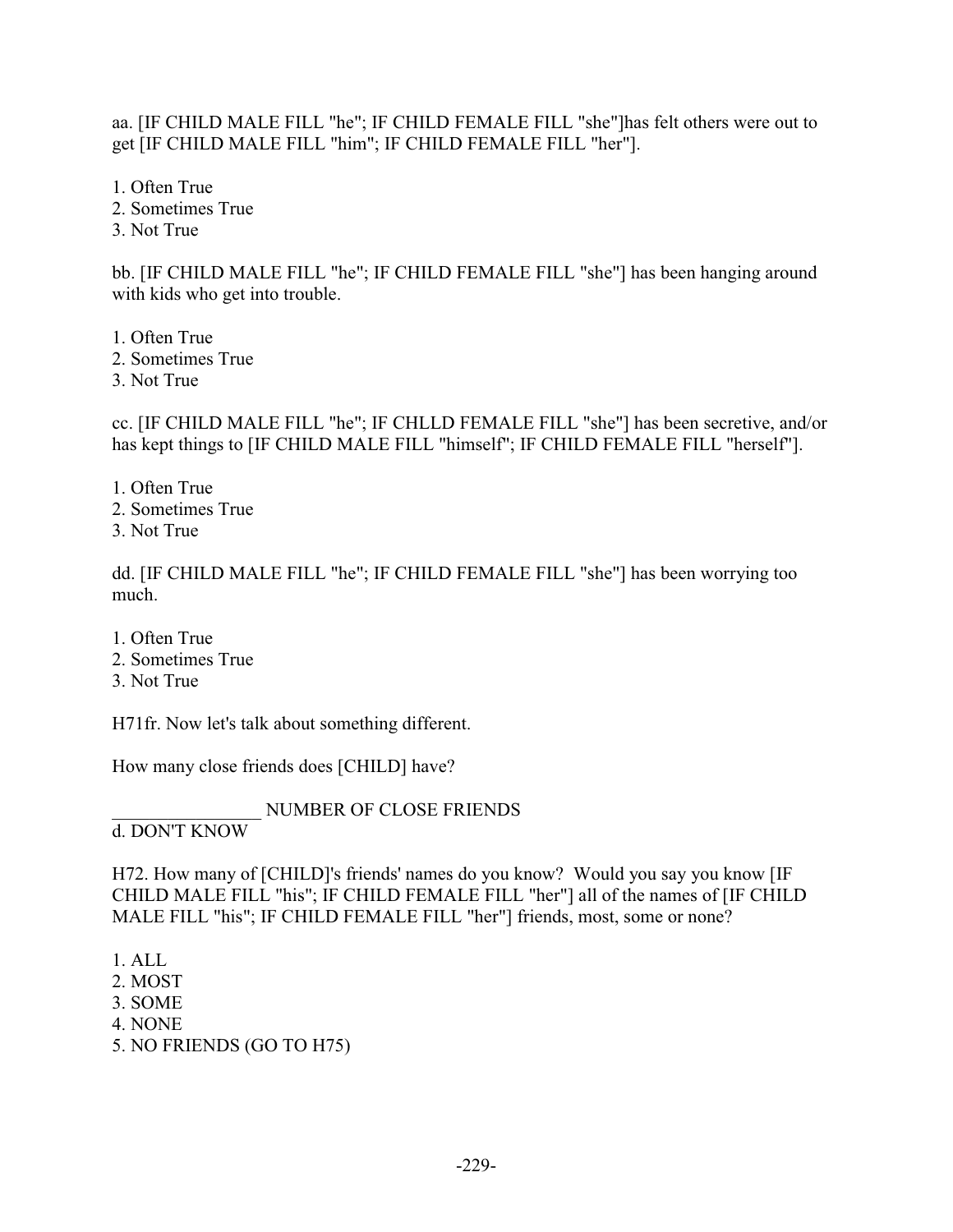H73. How many of [CHILD]'s friends live within walking distance of your house? Would you say all, most, some or none?

1. ALL

2. MOST

3. SOME

4. NONE

H74. Think about the parents of [CHILD]'s friends. How many of them do you know? --> Would you say you know all of their parents, most, some or none?

1. ALL

2. MOST

3. SOME

4. NONE

H75. How often do you know who [CHILD] is with when [IF CHILD MALE FILL "he"; IF CHILD FEMALE FILL "she"]is not at home?

1. ALL THE TIME 2. MOST OF THE TIME 3. SOME OF THE TIME 4. ONLY RARELY

SECTION J. RSC'S SIBS (ONLY FOR RSC'S WHOSE MOTHER IS NOT THE RESPONDENT)

J1. CHECK PRELOAD:

1. PCG IS CHILD'S MOTHER (GO TO SECTION K) 2. THIS IS SIB (GO TO SECTION K) 3. THIS IS RSC AND PCG IS NOT CHILD'S MOTHER

J2. Here are a few questions about [CHILD]'s brothers and sisters.

How many children in total has [CHILD]'s mother had? This includes all brothers or sisters who have the same mother as [CHILD]. Please include brothers and sisters who live here as well as those who live elsewhere and those who may no longer be alive.

1.  $\#$  OF CHILDREN (GO TO J4) d. DON'T KNOW (GO TO J3)

J3. You may not know about all the children [CHILD]'s mother has had. But how many children did she have that you do know about? Please include all children you know about, even if they are no longer alive.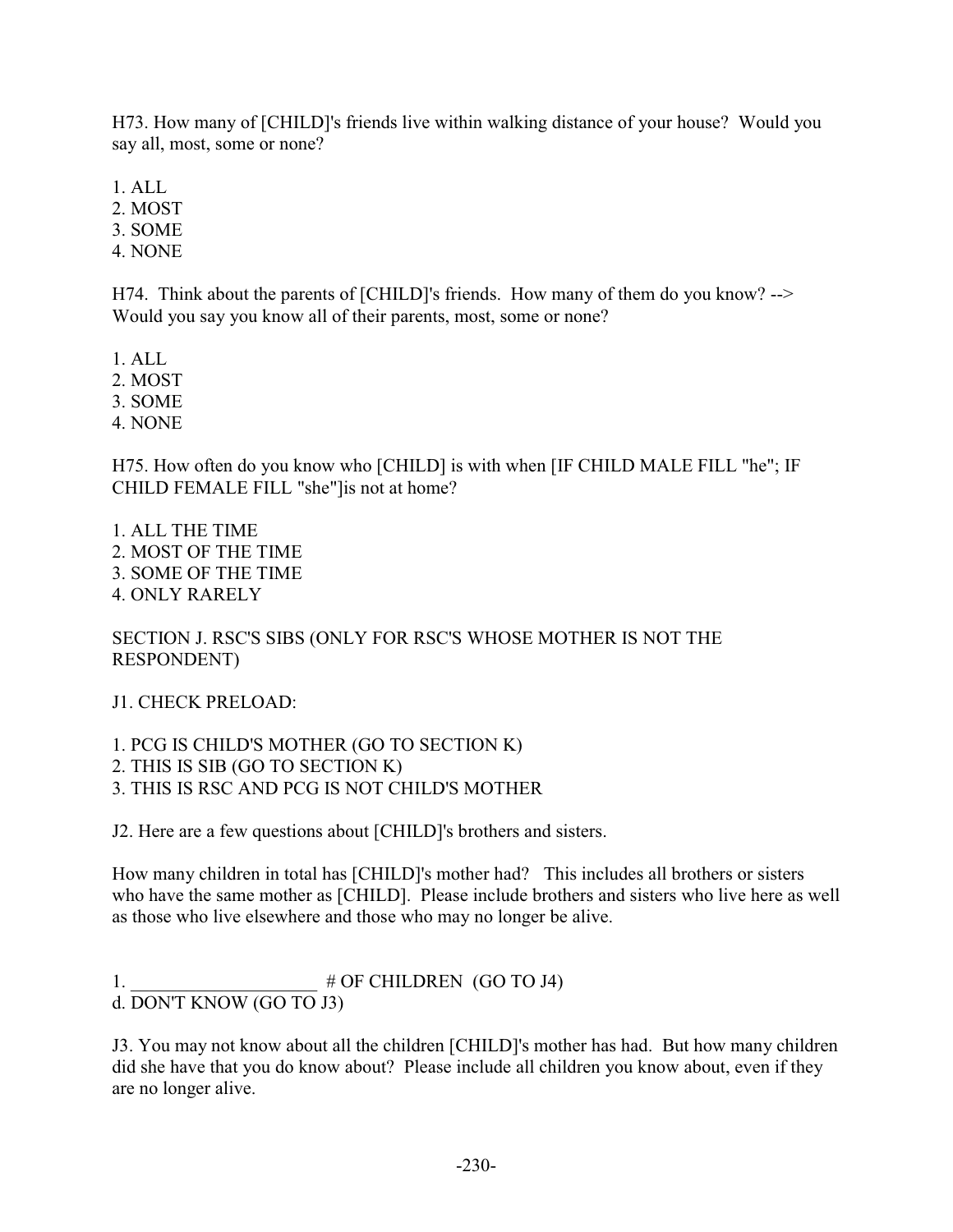1.  $\#$  OF CHILDREN (GO TO J4) d. DON'T KNOW (GO TO SECTION K)

J4ck. [SEQUENCE OF QUESTIONS J4 THRU J12 IS REPEATED FOR EACH SIBLING INCLUDED IN J2 OR J3 UP TO 9 MAX]

J4. [IF MORE THAN ONE CHILD]: Let's start with [CHILD]'s mother's first child.

What is this child's first name?

\_\_\_\_\_\_\_\_\_\_\_\_\_\_\_\_\_\_\_ CHILDNAME

J5. Does [FILL CHILDNAME FROM J4] live in this household?

1. YES (GO TO NEXT SIBLING, IF ANY, OR TO SECTION K)

5. NO

6. CHILD IS NO LONGER ALIVE (GO TO J13)

J6. When was [FILL CHILD NAME FROM J4] born? In what month and year?

1. \_\_\_\_\_\_\_\_\_\_\_\_\_\_ MONTH \_\_\_\_\_\_\_\_\_\_\_\_ YEAR

d. DON'T KNOW

J7. How old is [FILL CHILD NAME FROM J4]?

\_\_\_\_\_\_\_\_\_\_\_\_\_\_\_\_\_ YEARS OLD

d. DON'T KNOW

J8. Where does [FILL CHILDNAME FROM J4] live? In what city and state?

\_\_\_\_\_\_\_\_\_\_\_\_\_\_\_\_\_\_\_\_\_ CITY \_\_\_\_\_\_\_\_\_\_\_\_\_\_\_\_\_\_\_\_\_ STATE

J9. [ASK ONLY IF NECESSARY]: Is this in Southern California?

INTERVIEWER: CODE WHETHER OR NOT ASKED

1. YES 5. NO (GO TO J11)

J10. What street does child live on? What is nearest cross-street?

On \_\_\_\_\_\_\_\_\_\_\_\_\_\_\_\_\_\_\_\_\_\_\_ STREET NEAR CROSS-STREET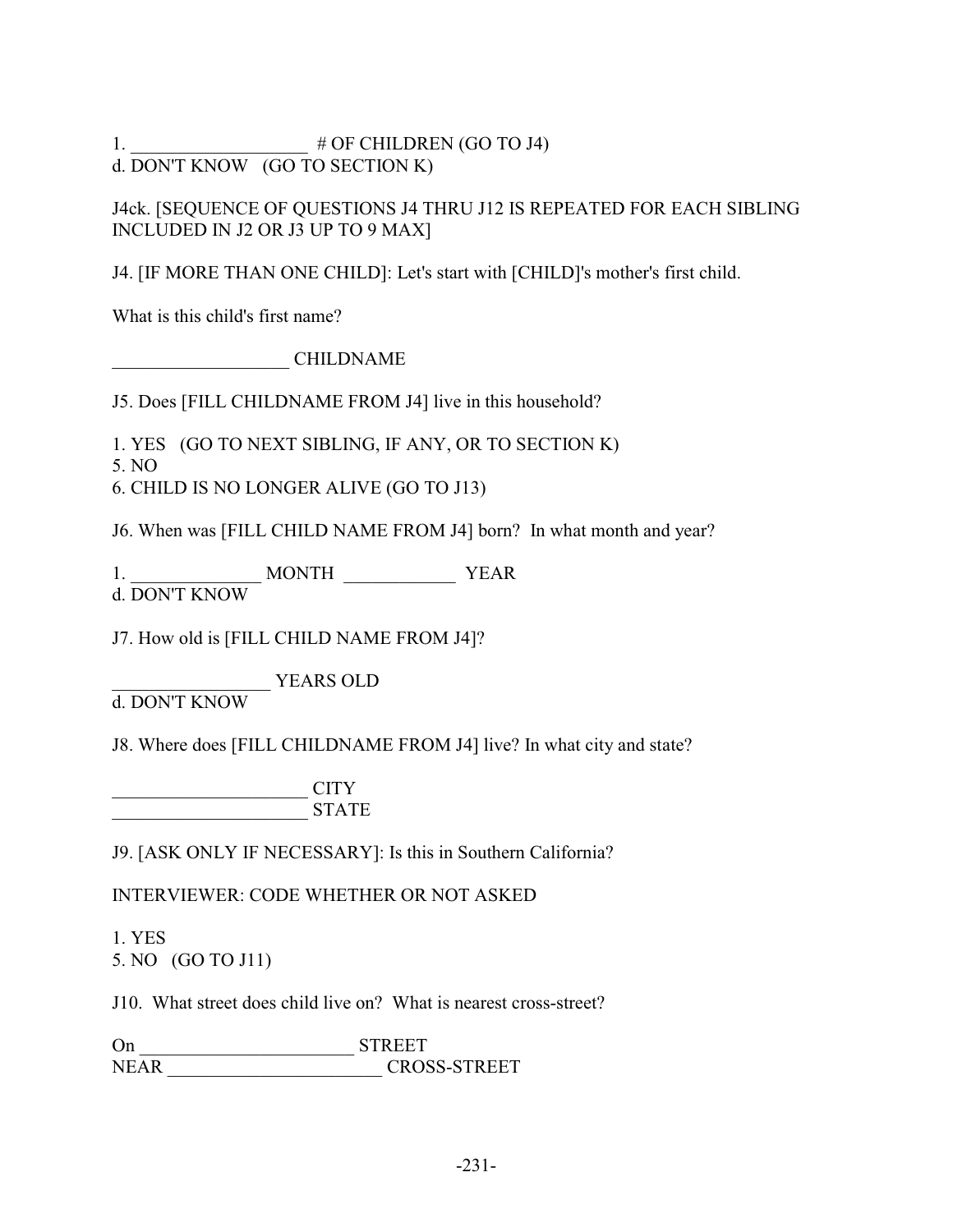J11. INTERVIEWER CHECK:

1. CHILD IS 17 YEARS OLD OR YOUNGER 2. CHILD IS 18 YEARS OR OLDER (GO TO NEXT SIBLING, IF ANY, OR TO SECTION K)

J12. Who is [CHILDNAME FROM J4] currently living with?

(SELECT ALL THAT APPLY)

DK. DON'T KNOW 1. BIOLOGICAL MOTHER 2. BIOLOGICAL FATHER 3. ADOPTIVE MOTHER 4. ADOPTIVE FATHER 5. STEPMOTHER 6. STEPFATHER 7. MOTHER'S BOYFRIEND/PARTNER 8. FATHER'S GIRLFRIEND/PARTNER 9. GRANDMOTHER 10. GRANDFATHER 11. AUNT 12. UNCLE 13. SISTER (INCLUDING HALF SISTER, STEP SISTER) 14. BROTHER (INCLUDING HALF BROTHER, STEP BROTHER) 15. HUSBAND/WIFE 16. OTHER RELATIVES

- 17. FOSTER PARENTS, FOSTER FAMILY, FOSTER CARE
- 18. FRIENDS
- 19. WITH HIS/HER BOYFRIEND/GIRLFRIEND
- 20. LIVING BY HIMSELF/HERSELF
- 21. LIVING IN A SCHOOL DORMITORY
- 22. IN JAIL, PRISON, OR JUVENILE DETENTION CENTER
- 23. SOMEWHERE ELSE, SPECIFY LIMITED

SPECIFY IF J12=23, SHOW "TYPE IN OTHER RESPONSE (VERBATIM)"

ALL GO TO NEXT SIBLING, IF ANY, OR TO SECTION K

(ONLY FOR KIDS WHO HAVE DIED)

J13. When did [FILL CHILDNAME FROM J4] die?

1. \_\_\_\_\_\_\_\_\_\_\_\_\_\_ MONTH \_\_\_\_\_\_\_\_\_\_\_\_\_\_ YEAR d. DON'T KNOW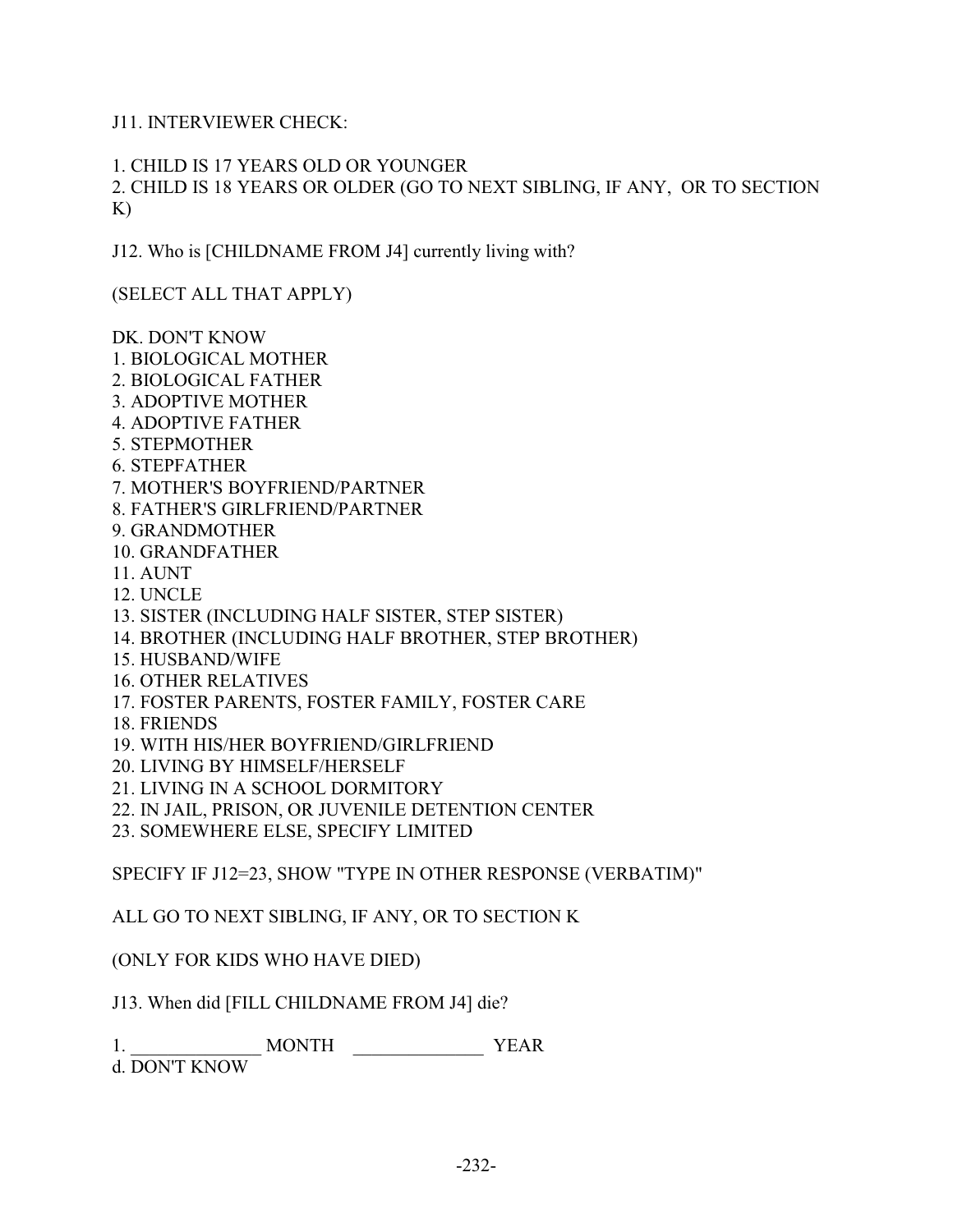J14. About how old was [FILL CHILDNAME FROM J4] when [IF CHILD MALE FILL "he"; IF CHILD FEMALE FILL "she"] died?

 $AGE$ 

d. DON'T KNOW

ALL GO TO NEXT SIBLING, IF ANY, OR TO SECTION K

SECTION K. CHILD HEALTH

[NOTE: NEED TO DECIDE HERE ON TRANSLATION FOR "FAIR". SEE ADULT QUESTIONNAIRE AND LIST OF QUESTIONNAIRE CHANGES.]

K1. In general, would you say [CHILD]'s health is excellent, very good, good, fair, or poor?

1. EXCELLENT 2. VERY GOOD 3. GOOD 4. FAIR 5. POOR

K2. When [CHILD] was born, was [IF CHILD MALE FILL "he"; IF CHILD FEMALE FILL "she"]born around [IF CHILD MALE FILL "his"; IF CHILD FEMALE FILL "her"] due date, early or late?

1. ON DUE DATE (GO TO K4) 2. EARLY 3. LATE d. DON'T KNOW (GO TO K4)

K3. About how many days or weeks [ IF K2=2 FILL "before"] or [ IF K2=3 FILL "after"] the due date was [CHILD] born?

CODE UNIT

1. DAYS 2. WEEKS

K4. Was [CHILD]'s weight at birth very small, less than average, average, above average, or heavy compared to the typical baby?

1. VERY SMALL 2. LESS THAN AVERAGE 3. AVERAGE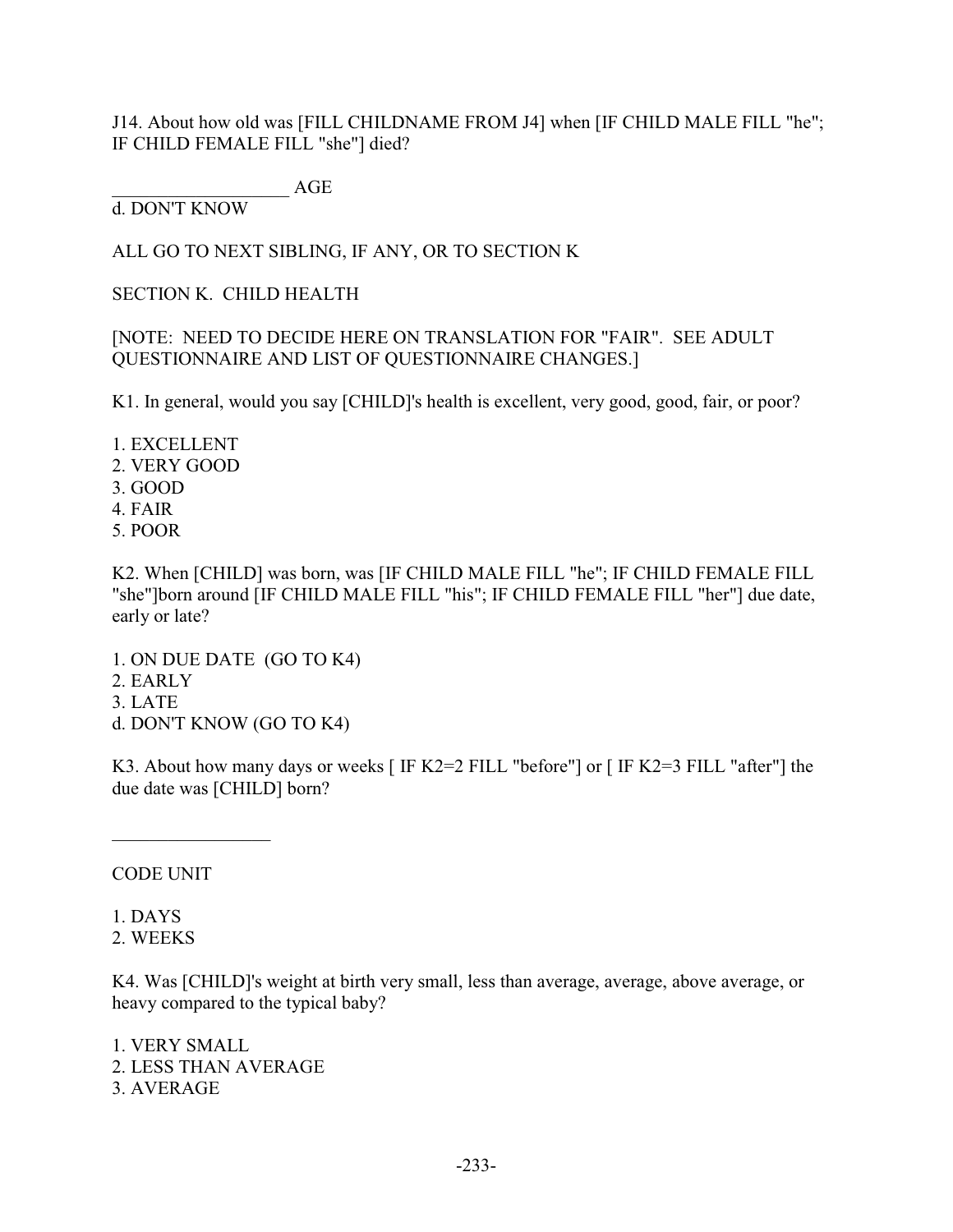### 4. ABOVE AVERAGE 5. HEAVY

K5. How much did [CHILD] weigh at birth?

1. POUNDS OUNCES 2. KILOS d. DON'T KNOW

K6. Compared to other babies in general, would you say that [CHILD]'s health at birth was better than other babies, the same as other babies, or worse than other babies?

1. BETTER

2. SAME

3. WORSE

K7. [IF CHILD IS 1 YEAR OLD OR OLDER, FILL "During the past 12 months, how many different times has [CHILD] stayed in the hospital overnight or longer?"]

[IF CHILD IS LESS THAN 1 YEAR OLD, FILL "Since [CHILD] was born, how many different times has [IF CHILD MALE, FILL "he"; IF CHILD FEMALE, FILL "she"] stayed in the hospital overnight or longer? Do not include the time when [CHILD] was born."]

 $1-98$  = Number of times hospitalized 99 Child not hospitalized in past 12 months (GO TO K10)

K8. When as the last time [CHILD] was hospitalized?

1. MONTH YEAR d. DON'T KNOW

K9. What was the reason for this hospitalization?

SHOW "TYPE IN REASON (VERBATIM)"

K10. Has a doctor or other health professional ever told you that [CHILD] has asthma?

1. YES 5. NO (GO TO K12)

K11. [IF CHILD IS 1 YEAR OR OLDER, FILL "During the past 12 months"; IF CHILD IS LESS THAN ONE YEAR OLD, FILL "Since [CHILD] was born"], has [CHILD] had an episode of asthma or an asthma attack?

1. YES 5. NO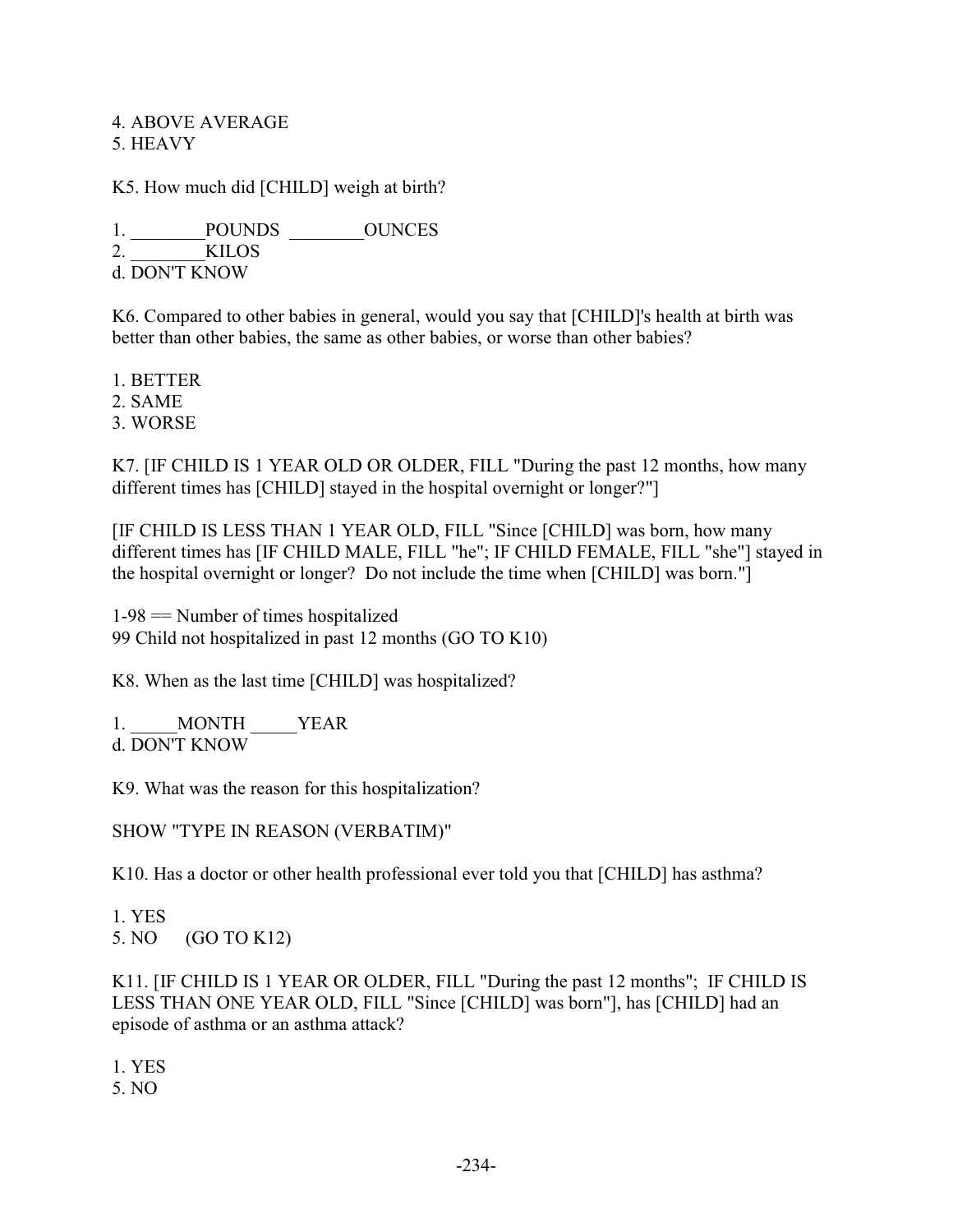K12. Has your doctor or health professional ever said that [CHILD] had... [READ LIST]:

1. YES

5. NO

a. An epileptic fit or convulsion?

- 1. YES
- 5. NO

b. Diabetes?

1. YES

5. NO

c. More than 3 ear infections in a year?

- 1. YES
- 5. NO
- d. A speech impairment or delay?
- 1. YES
- 5. NO
- e. Serious hearing difficulty or deafness?
- 1. YES
- 5. NO

f. Serious difficulty seeing or blindness?

1. YES

5. NO

g. Mental retardation?

- 1. YES
- 5. NO
- h. A serious emotional disturbance?
- 1. YES
- 5. NO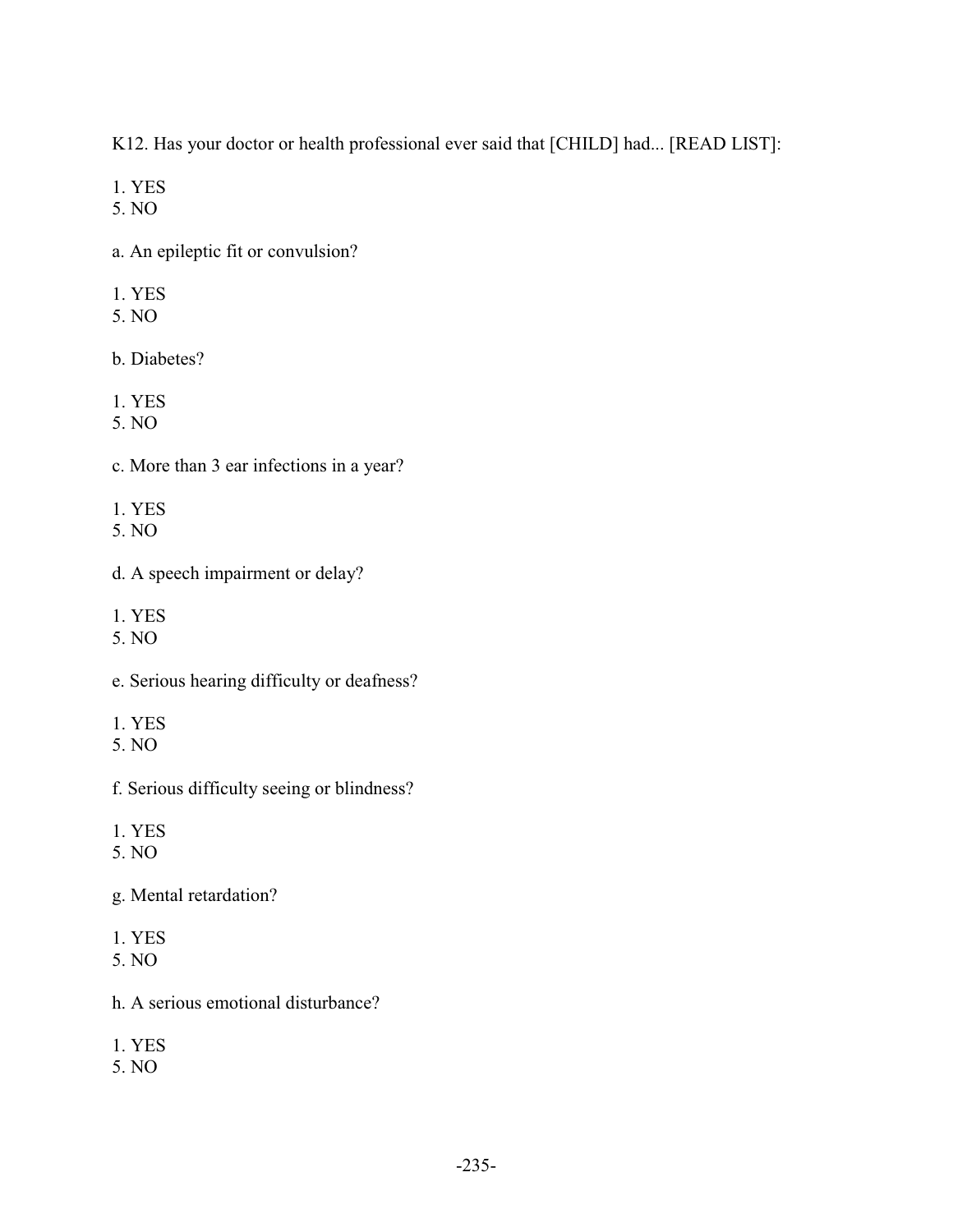i. Anemia or iron deficiency?

1. YES

5. NO

j. Elevated levels of lead in the blood?

- 1. YES
- 5. NO

k. Orthopedic impairment? (problems with walking, sitting, moving, etc.)

- 1. YES
- 5. NO

l. A developmental delay?

- 1. YES
- 5. NO

m. A learning disability?

**SPECIFY** 

1. YES

5. NO

IF K12=M, SHOW "TYPE IN DISABILITY (VERBATIM)"

- n. Autism?
- 1. YES
- 5. NO

o. Hyperactivity, ADHD, or ADD?

- 1. YES
- 5. NO

p. Any other problems?

**SPECIFY** 

1. YES

5. NO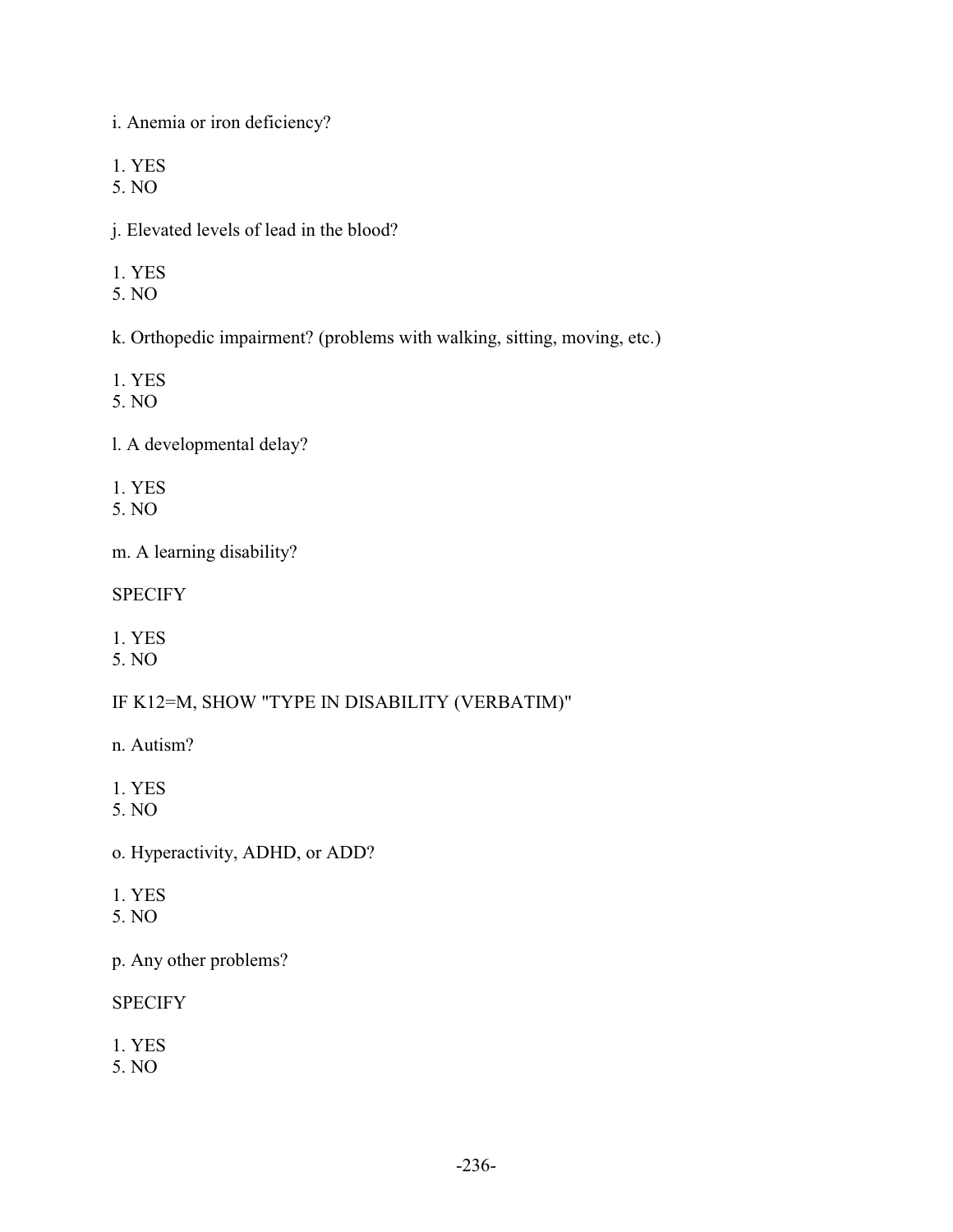## IF K12=P, SHOW "TYPE IN OTHER RESPONSE (VERBATIM)"

The next questions are about Health Care.

K13. Is there a place that [CHILD] usually goes when [IF CHILD MALE FILL "he"; IF CHILD FEMALE FILL "she"]is sick or you need advice about (his/her) health?

1. YES, ONE PLACE 2. YES, MORE THAN ONE PLACE 3. NO (GO TO K18)

K14. [IF K13=1, THEN READ:] What kind of place is it? Is it ... [READ LIST]?

[IF K13 = 2, THEN READ:] What kind of place does [CHILD] go to most often? Do you go to... [READ LIST]?

- 1. clinic, health center or HMO,
- 2. doctor's office,
- 3. hospital emergency room,
- 4. hospital outpatient department, or
- 5. some other place?--> SPECIFY

IF K14=5, SHOW "TYPE IN OTHER TYPE OF PLACE (VERBATIM)"

d. DON'T KNOW r. REFUSED (GO TO K17)

K15. [IF K14=1-5, FILL "What is"; IF K14=d, FILL "D0 you know"] the name of this place?

1. NAME

K16. Where is this place located? On what street? What is the nearest cross-street? What city is it in?

ON STREET NEAR THE CORNER OF CITY CROSS-STREET IN CITY

K17. Is that the same place [CHILD] usually goes when [IF CHILD MALE FILL "he"; IF CHILD FEMALE FILL "she"] needs routine or preventive care, such as a physical examination or well baby/child check-up?

1. YES (GO TO K21) 5. NO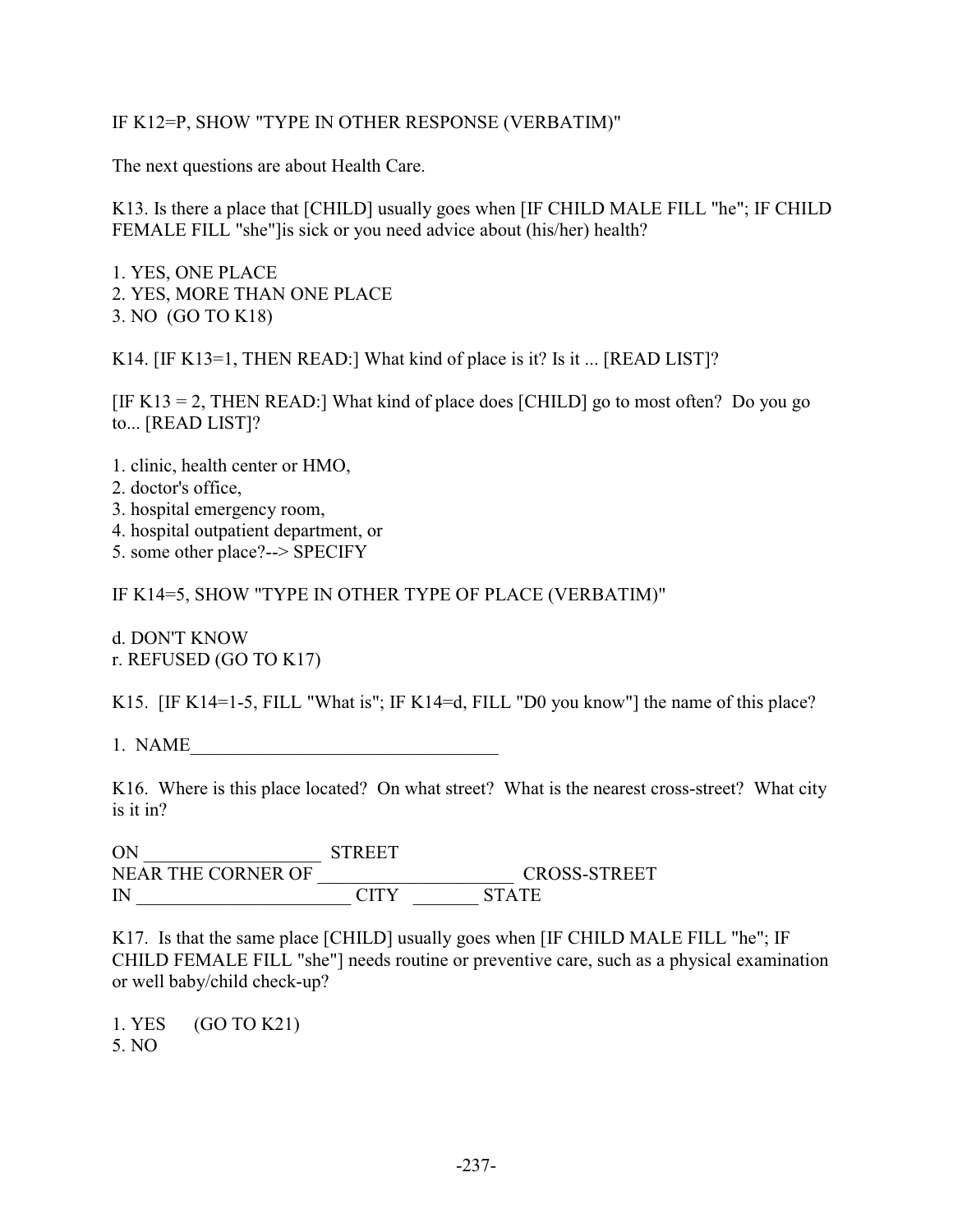K18. What kind of place do you go to when [IF CHILD MALE FILL "he"; IF CHILD FEMALE FILL "she"] needs routine preventive care, such as a physical examination or well baby/child check-up? Do you go to... [READ LIST]?

1. clinic, health center or HMO,

- 2. doctor's office,
- 3. hospital emergency room,
- 4. hospital outpatient department, or

5. some other place?--> SPECIFY

IF K18=5, SHOW "TYPE IN OTHER TYPE OF PLACE (VERBATIM)"

d. DON'T KNOW r. REFUSED (GO TO K21) 6. DOESN'T GET PREVENTIVE CARE ANYWHERE

IF K18=6, GO TO K21

K19. [IF K18=1-5, FILL "What is"; IF K18=d, FILL "Do you know"] the name of this place?

1. NAME OF PLACE

K20. Where is this place located? On what street? What is the nearest cross-street? What city is it in?

ON \_\_\_\_\_\_\_\_\_\_\_\_\_\_\_\_\_\_\_ STREET NEAR THE CORNER OF \_\_\_\_\_\_\_\_\_\_\_\_\_\_\_\_\_\_\_\_\_ CROSS-STREET IN  $\blacksquare$ 

K21. When was the last time [CHILD] was seen by a doctor, nurse or other health care professional for illness, injury or a routine check-up?

1. MONTH YEAR 5. NEVER (GO TO K24)

K22. For what illness, injury or other reason did [IF CHILD MALE FILL "he"; IF FEMALE, FILL "she"] see the doctor, nurse, or other health care professional?

1. Routine check-up or physical exam 2. Other reason, specify \_\_\_\_\_\_\_ (limited)

CHECK K21:

1. DATE WAS IN THE LAST 12 MONTHS 2. DATE WAS NOT IN THE LAST 12 MONTHS (GO TO K24)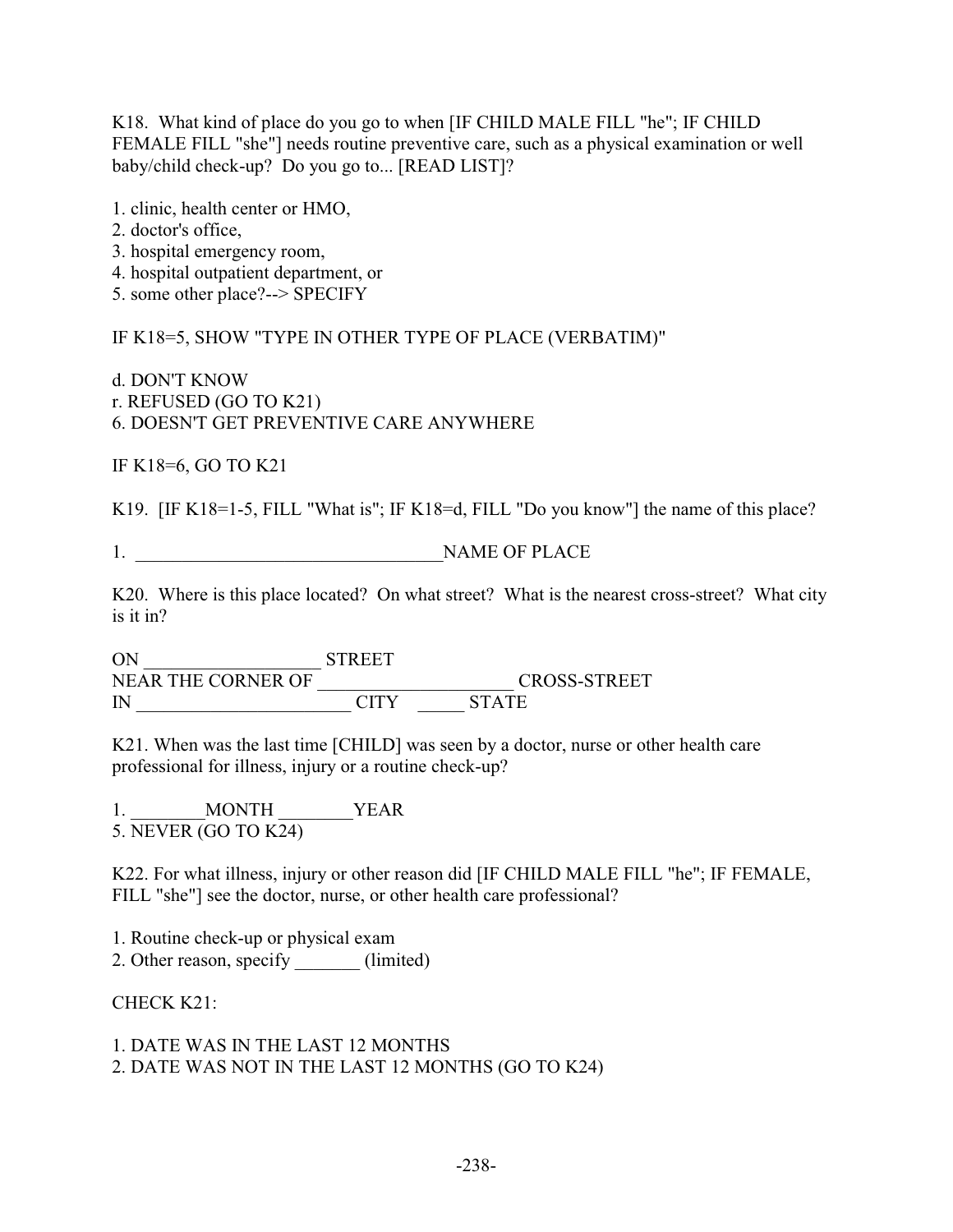K23. In the past 12 months, that is since [FILL MONTH4] last year, about how many times has [CHILD] seen a doctor, nurse, or other health professional about [IF CHILD MALE FILL "his"; IF FEMALE, FILL "her"] health?"

NUMBER OF TIMES (RANGE 1-50, VERIFY AT 12) 99. NEVER

K23ver. I want to verify that you said [CHILD] has seen a doctor, nurse or other health care professional [FILL K23] times in the past 12 months. Is that correct?

CHECK IF K22=1 GO TO K25, ELSE CONTINUE

K24. Not including visits for illness or injury, when was the last time [CHILD] saw a doctor or clinic for a routine health check-up?

1. MONTH YEAR (RANGE 1-12) (YEAR OF BIRTH-CURRENT YEAR)

### 5. NEVER, DOESN'T GET CHECK-UPS

K25. During the past 12 months, how many times has [CHILD] gone to a hospital emergency room about [IF CHILD MALE FILL "he"; IF CHILD FEMALE FILL "she"] health? This includes emergency room visits that resulted in a hospital admission.

0. NONE 1. 1 2. 2-3 3. 4-9 4. 10-12 5. 13 OR MORE

K26. Is [CHILD] up to date on [IF CHILD MALE FILL "he"; IF CHILD FEMALE FILL "she"] shots or immunizations?

1. YES 5. NO

K27. During the past 12 months, have you ever taken [CHILD] to see any of the following types of people about a health problem?:

a. Dentist?

1. YES

5. NO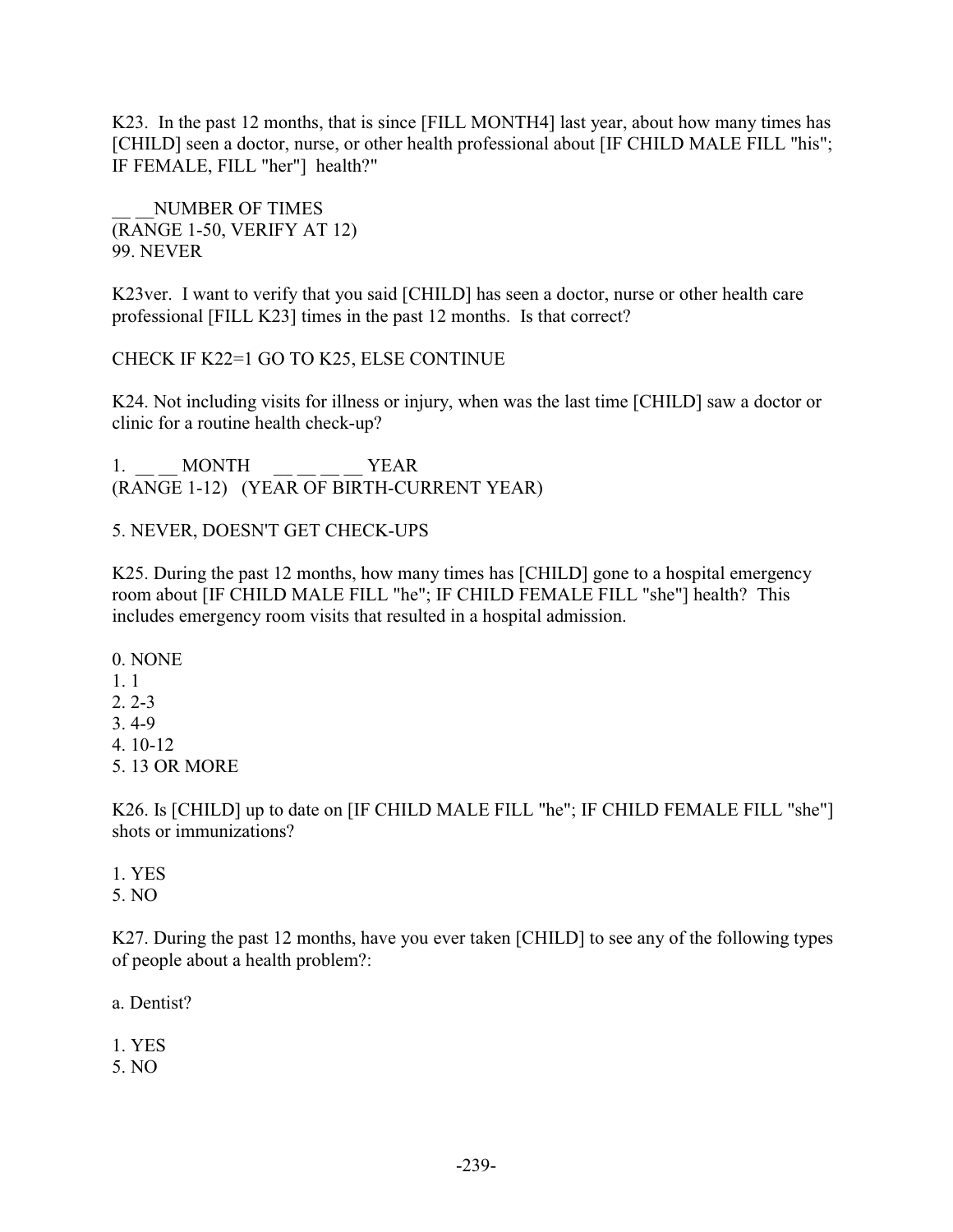b. Optometrist or Ophthalmologist or Eye Doctor?

1. YES

5. NO

c. Psychiatrist, psychologist, or a counselor?

- 1. YES
- 5. NO

d. Pharmacist?

- 1. YES
- 5. NO

e. Healer?

1. YES

5. NO

f. Specialist in biofeedback, energy healing or hypnosis?

1. YES

5. NO

g. Acupuncturist?

1. YES

5. NO

h. Homeopath?

1. YES

5. NO

i. Herbalist or Chinese medicine specialist?

- 1. YES
- 5. NO

j. Chiropractor?

- 1. YES
- 5. NO

k. Massage therapist?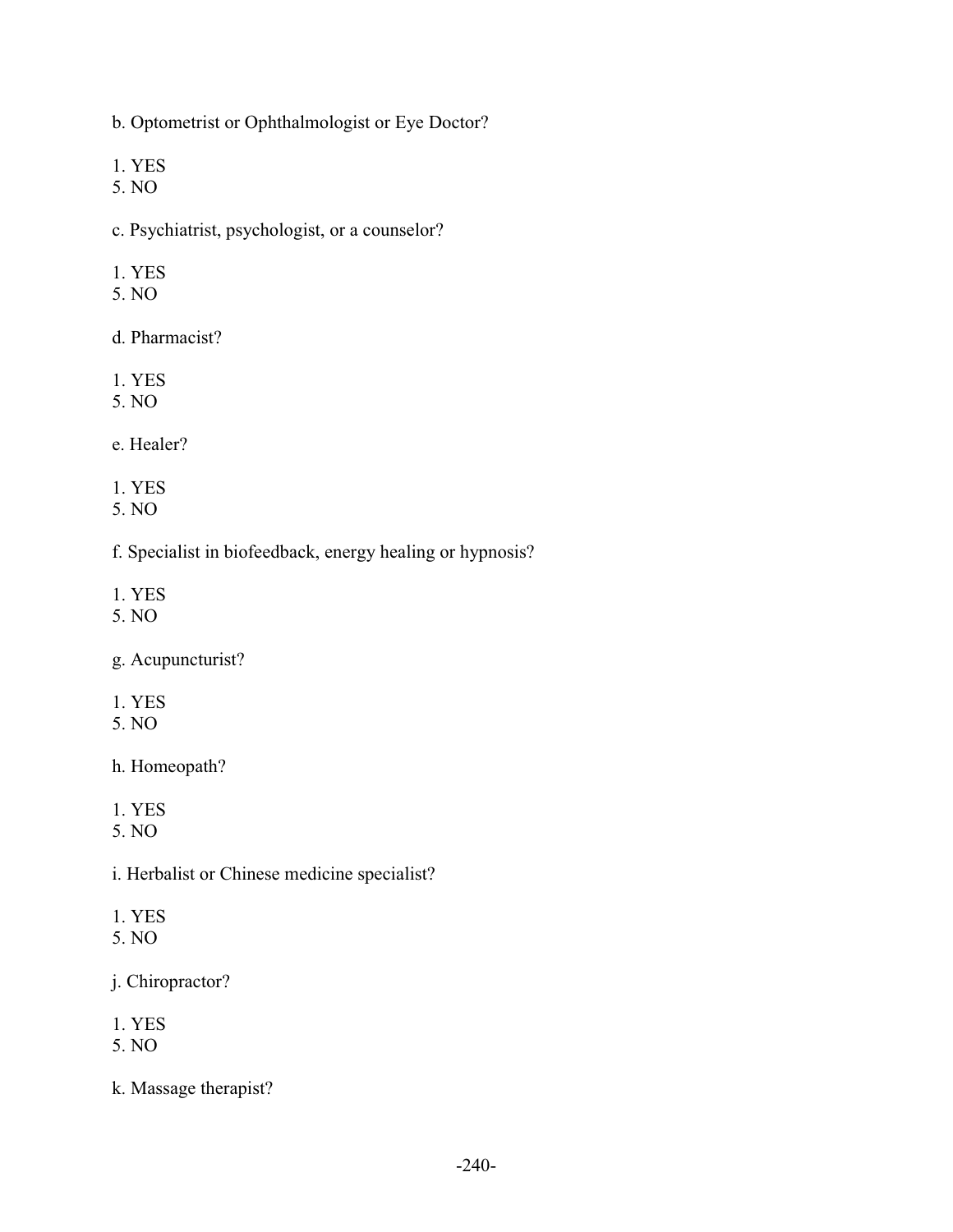1. YES 5. NO

END

Back to Top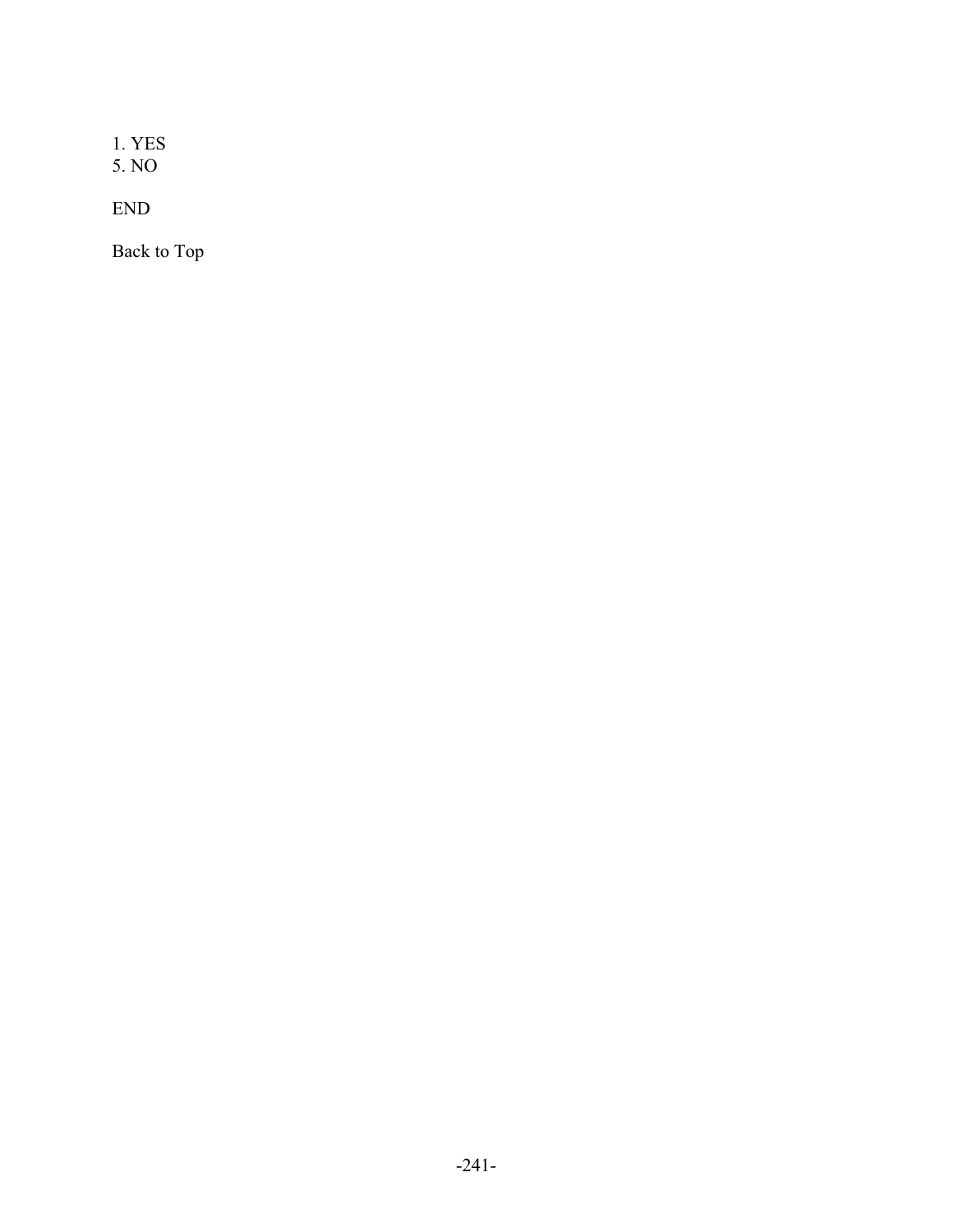# **6. PRIMARY CARE GIVER (PCG) QUESTIONNAIRE**

## NOTE: PRIOR TO BEGINNING ASSESSMENT AND SURVEY, PCG (IF NOT RSA) MUST COMPLETE CONSENT MODULE.

Time Stamp -- Woodcock-Johnson - Revised passage comprehension assessment

In this section we have a few more questions about you and your family. To begin, I'd like to ask you to read and answer a few questions about this passage.

ch1 INTERVIEWER: WHAT WOULD YOU LIKE TO DO NOW?

1. DO ASSESSMENTS

2. (SHOW ONLY IF APPROPRIATE) INTERVIEW PCG

3. SCHEDULE APPOINTMENT

4. RETURN TO MAIN MENU (SHIRLEY'S NOTE: we may not want FI to have the option of going back to main menu w/o setting appt. or explaining why they aren't doing the interview)

IF ch1=1, CAPI SHOWS SCREEN OF WOODCOCK-JOHNSON-REVISED ASSESSMENT.

IF ch1=2, CAPI GOES TO SECTION A - CIDI

IF ch1=3, CAPI SHOWS APPOINTMENT SCREEN

IF ch1=4, CAPI GOES BACK TO MAIN MENU

ASSESMENTS CHECKLIST: INTERVIEWER CHECK APPROPRIATE BOX Programmer: This should be a separate screen where the FI can code whether the assessments were completed or not.

Complete Incomplete

Passage Comprehension

Timestamp -- Section A

SECTION A

There are two parts to this survey. For the first part, I will read each question aloud to you and ask you which answer best fits you. For the second part, I will show you how to use the computer to read and answer questions yourself.

Let's begin.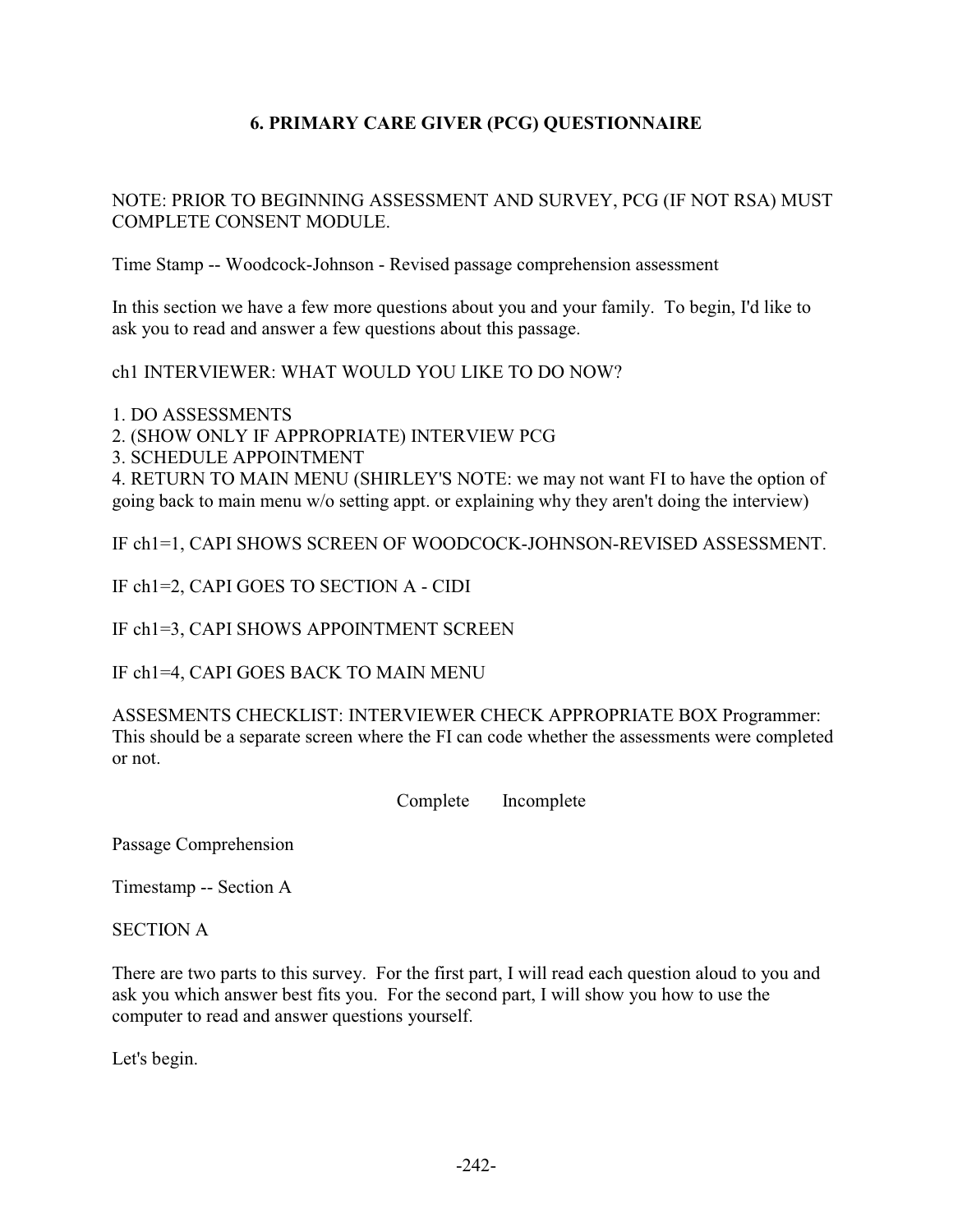A1. During the past 12 months, was there ever a time when you felt sad, blue, or depressed for two weeks or more in a row?

1. YES

5. NO IF A1 = 5 (GO TO A10)

6. R WAS ON MEDICATION / ANTI-DEPRESSANTS (GO TO A10)

For the next few questions, please think of the two-week period during the past 12 months when these feelings were the worst.

A2. During that time, did the feelings of being sad, blue, or depressed usually last.... [READ LIST]?

1. All day long, 2. Most of the day, 3. About half the day, or 4. Less than half the day? IF  $A2 = 4$ , GO TO A10 d. DON'T KNOW IF  $A2 = d$ , GO TO A10

A3. During these two weeks, did you feel this way... [READ LIST]?

1. Every day, 2. Almost every day, 3. Or less often? IF  $A3 = 3$ , GO TO A10 d. DON'T KNOW IF  $A3 = d$ , GO TO A10

A4. During these two weeks, did you... [READ EACH CHOICE INDIVIDUALLY]

a. Lose interest in most things that usually give you pleasure?

1. YES

5. NO

b. Feel more tired or low on energy than is usual for you?

1. YES

5. NO

c. Gain or lose 10 pounds or 4.5 kilos without trying?

1. YES

5. NO

d. Have a lot more trouble concentrating than usual?

1. YES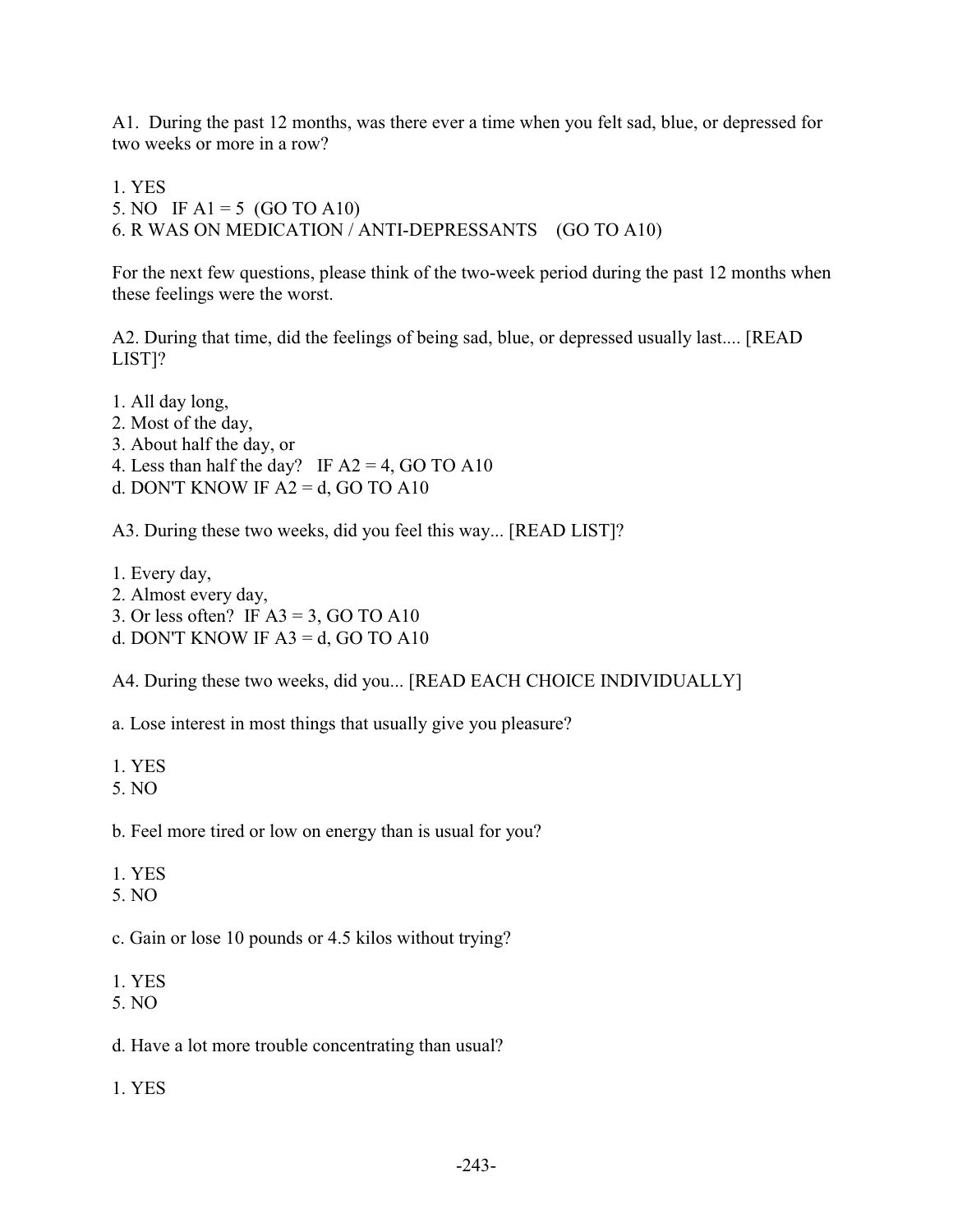5. NO

e. Feel down on yourself or think you were worthless or no good?

1. YES

5. NO

f. Think a lot about death, either your own or someone else's, or about death in general?

1. YES 5. NO

A5. During these two weeks, did you have more trouble falling asleep than you usually do?

1. YES 5. NO IF  $A5 = 5$ , GO TO A7

A6. Did this happen every night, nearly every night, or less often during those two weeks?

1. EVERY NIGHT 2. NEARLY EVERY NIGHT 3. LESS OFTEN

A7. CAPI CHECK: IF ALL A4a- $f = 5$  AND A5 = 5, GO TO TIMESTAMP -- SECTION B. OTHERWISE, GO TO A8. (IF ANY A4a-f = 1 or  $A5 = 1$ , GO TO A8. OTHERWISE, GO TO TIMESTAMP - SECTION B.)

A8. About how many weeks altogether did you feel this way during the past 12 months?

# OF WEEKS CONTINUE TO A9

NOTE TO PROGRAMMER: RANGE = 2-51.

99. VOLUNTEERS: FELT THIS WAY THE ENTIRE YEAR GO TO TIMESTAMP -- SECTION B

A9. Think about the most recent time when you had at least two weeks in a row when you felt this way.

In what month and year was this?

\_\_\_\_\_\_\_\_\_\_\_\_ MONTH

19 YEAR ALL GO TO TIMESTAMP -- SECTION B

CAPI CHECK: MO/YR MUST BE WITHIN 12 MONTH OF TODAY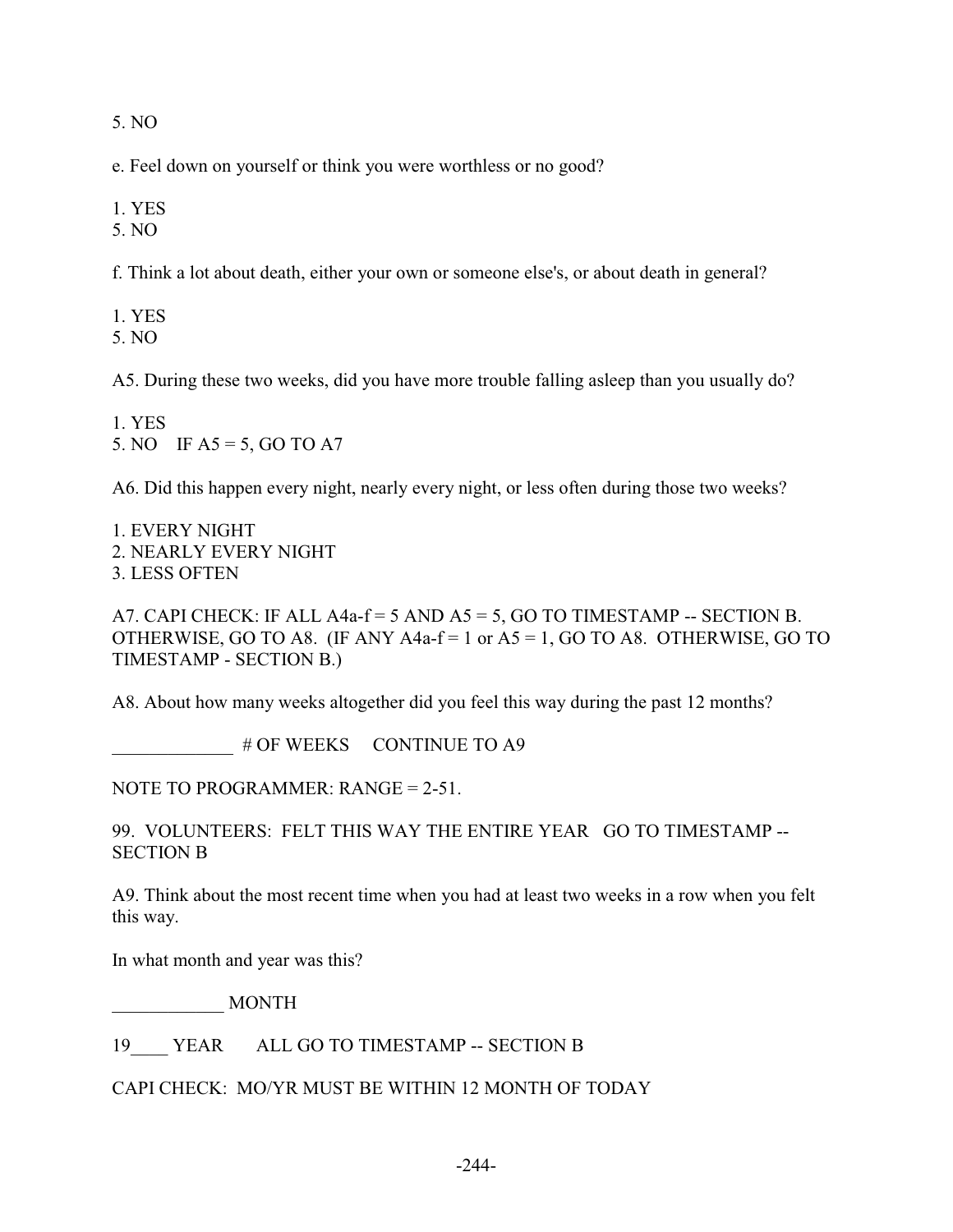A10. During the past 12 months, was there ever a time lasting two weeks or more when you lost interest in most things, like hobbies, work, or activities that usually give you pleasure?

1. YES

5. NO IF  $A10 = 5$ , GO TO TIMESTAMP -- SECTION B

6. R WAS ON MEDICATION / ANTI-DEPRESSANTS IF A10 =6, GO TO TIMESTAMP -- SECTION B

For the next few questions, please think of the two-week period during the past 12 months when you had the most complete loss of interest in things.

A11. During that time, did this loss of interest usually last... [READ LIST]?

- 1. All day long,
- 2. Most of the day,
- 3. About half the day, or
- 4. Less than half the day? IF  $A11 = 4$ , GO TO TIMESTAMP -- SECTION B
- d. DON'T KNOW IF  $A11 = d$ , GO TO TIMESTAMP -- SECTION B

A12. During these two weeks, did you feel this way... [READ LIST]?

- 1. Every day,
- 2. Almost every day, or
- 3. Less often? IF  $A12 = 3$ , GO TO SECTION B
- d. DON'T KNOW IF A12 = d, GO TO SECTION B

A13. During these two weeks, did you... [READ EACH CHOICE INDIVIDUALLY]

a. Feel more tired or low on energy than is usual for you?

- 1. YES
- 5. NO
- b. Gain or lose 10 pounds or 4.5 kilos without trying?
- 1. YES
- 5. NO
- c. Have a lot more trouble concentrating than usual?
- 1. YES
- 5. NO
- d. Feel down on yourself or think you were worthless or no good?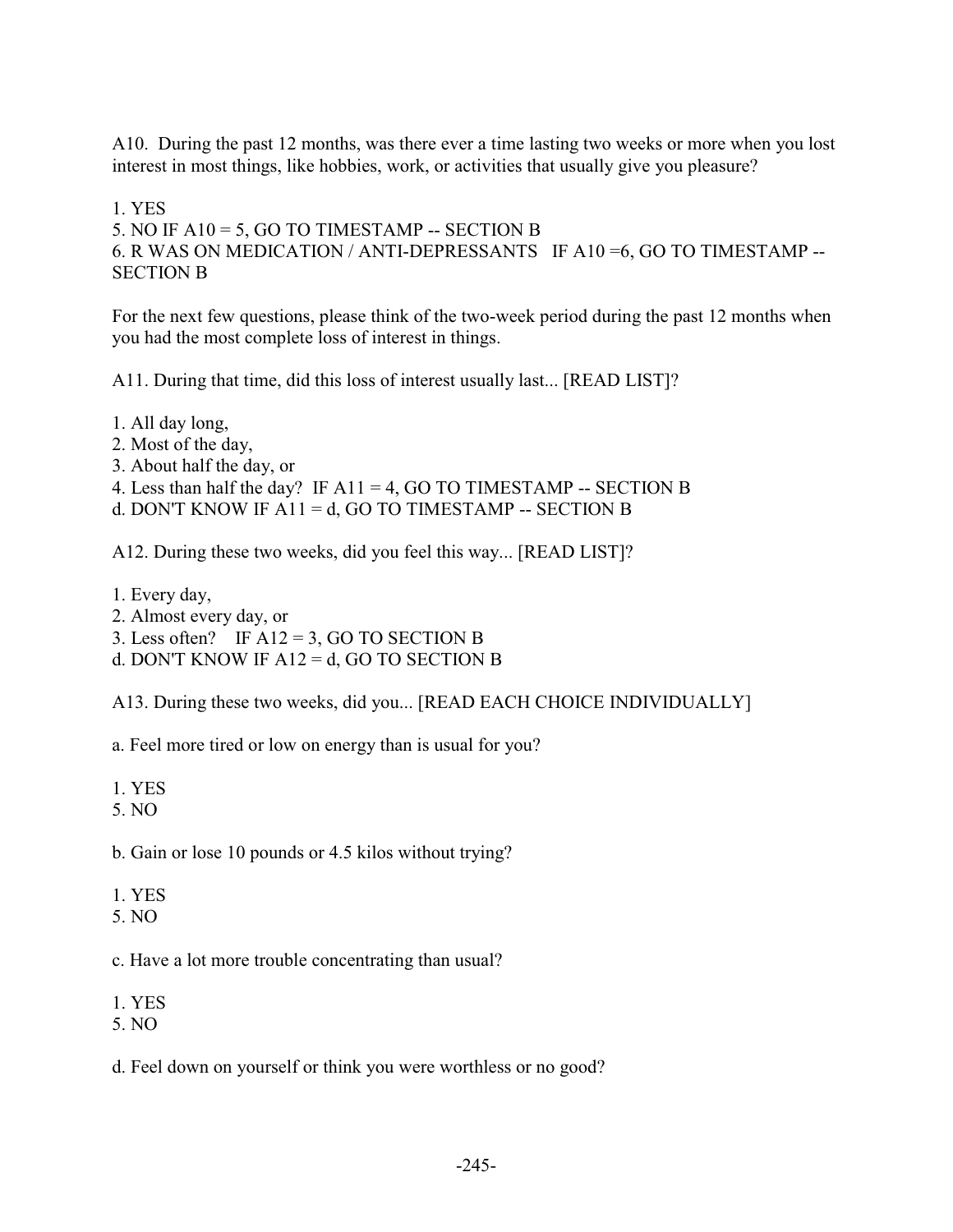1. YES

5. NO

e. Think a lot about death, either your own or someone else's, or about death in general?

1. YES

5. NO

A14. During these two weeks, did you have more trouble falling asleep than you usually do?

1. YES 5. NO IF A14 = 5, GO TO A16

A15. Did this happen every night, nearly every night, or less often during those two weeks?

1. EVERY NIGHT 2. NEARLY EVERY NIGHT 3. LESS OFTEN

A16. CAPI CHECK: IF ALL A13a-e = 5 AND A14 = 5, GO TO TIMESTAMP -- SECTION B. OTHERWISE, GO TO A17.

IF ANY A13a-e = 1 or A14 = 1, GO TO A17. OTHERWISE, GO TO TIMESTAMP --SECTION B.)

A17. About how many weeks altogether did you feel this way during the past 12 months?

\_\_\_\_\_\_\_\_\_\_\_\_\_ # OF WEEKS

NOTE TO PROGRAMMER: RANGE = 2-51.

99. VOLUNTEERS: FELT THIS WAY THE ENTIRE YEAR GO TO TIMESTAMP --SECTION B

A18. Think about the most recent time when you had at least two weeks in a row when you felt this way.

In what month and year was this?

\_\_\_\_\_\_\_\_\_\_\_\_ MONTH 19\_\_\_\_ YEAR

CAPI CHECK: MO/YR MUST BE WITHIN 12 MONTH OF TODAY

Time Stamp -- Section B, SAQ training

SECTION B - SELF-ASSESSMENT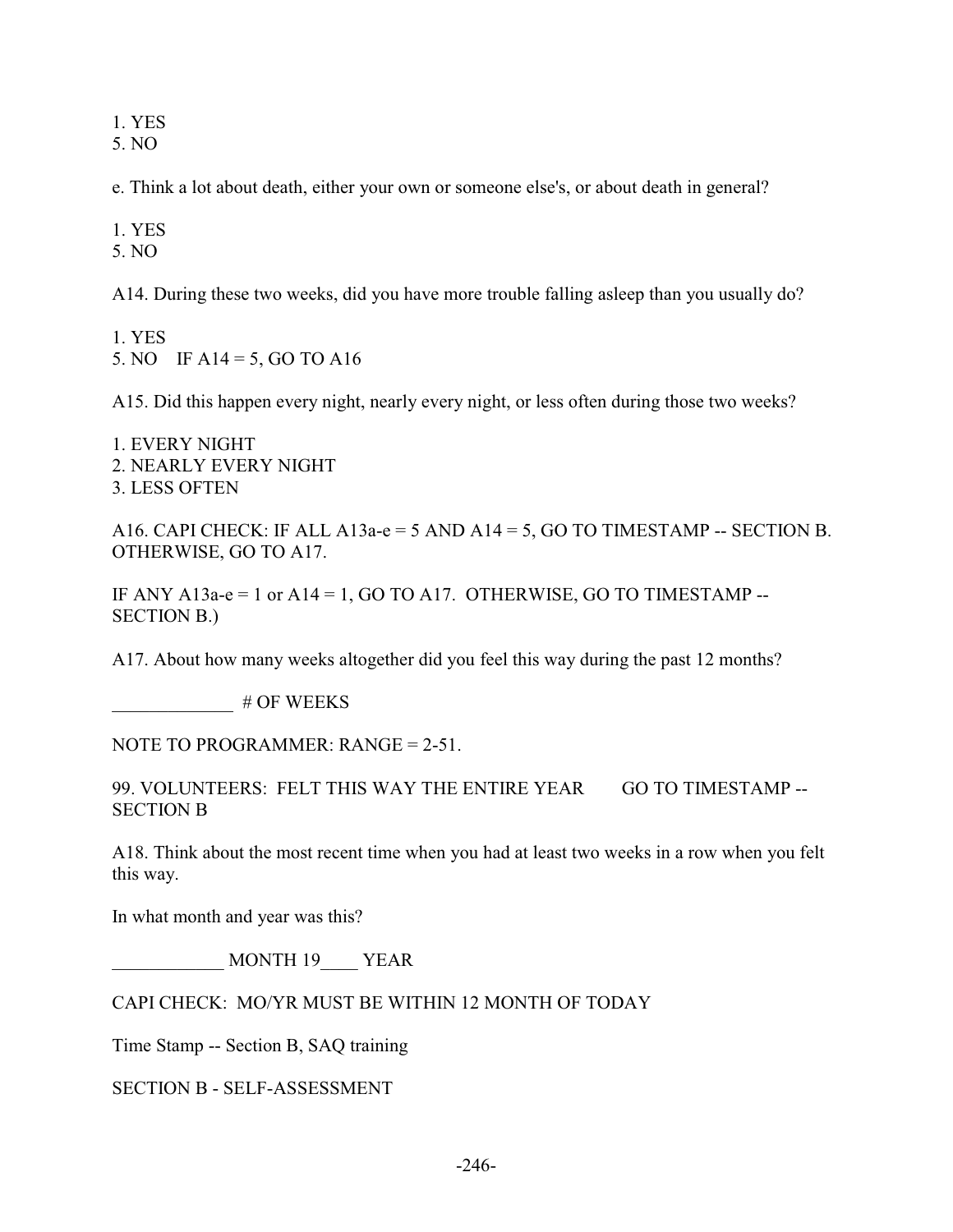Next, we'd like for you to answer some questions using the computer. Using the computer is easy -- I'll show you how it works.

# CAPI GOES TO APPROPRIATE SAQ TRAINING SECTION FOR PCG

# SAQ QUESTIONS

>PCGSAQ1<

Welcome to L.A. FANS!

For the next few minutes I will show you how to answer questions on this computer.

Please ask me any questions you have while we go through them.

>PCGSAQ2<

A lot of the questions are answered with either "Yes" or "No".

Let's try one together.

Do you like ice cream?

1 Yes 5 No

>PCGSAQ3<

Good! Sometimes there will be more answer choices than "Yes" and "No".

Lets try a couple of those.

Which one of these pets do you like the best?

1 Birds 2 Cats

- 3 Dogs
- 4 Fish
- 5 Snakes

>PCGSAQ4<

Sometimes you will be able to give more than one answer. What types of movies do you like to watch?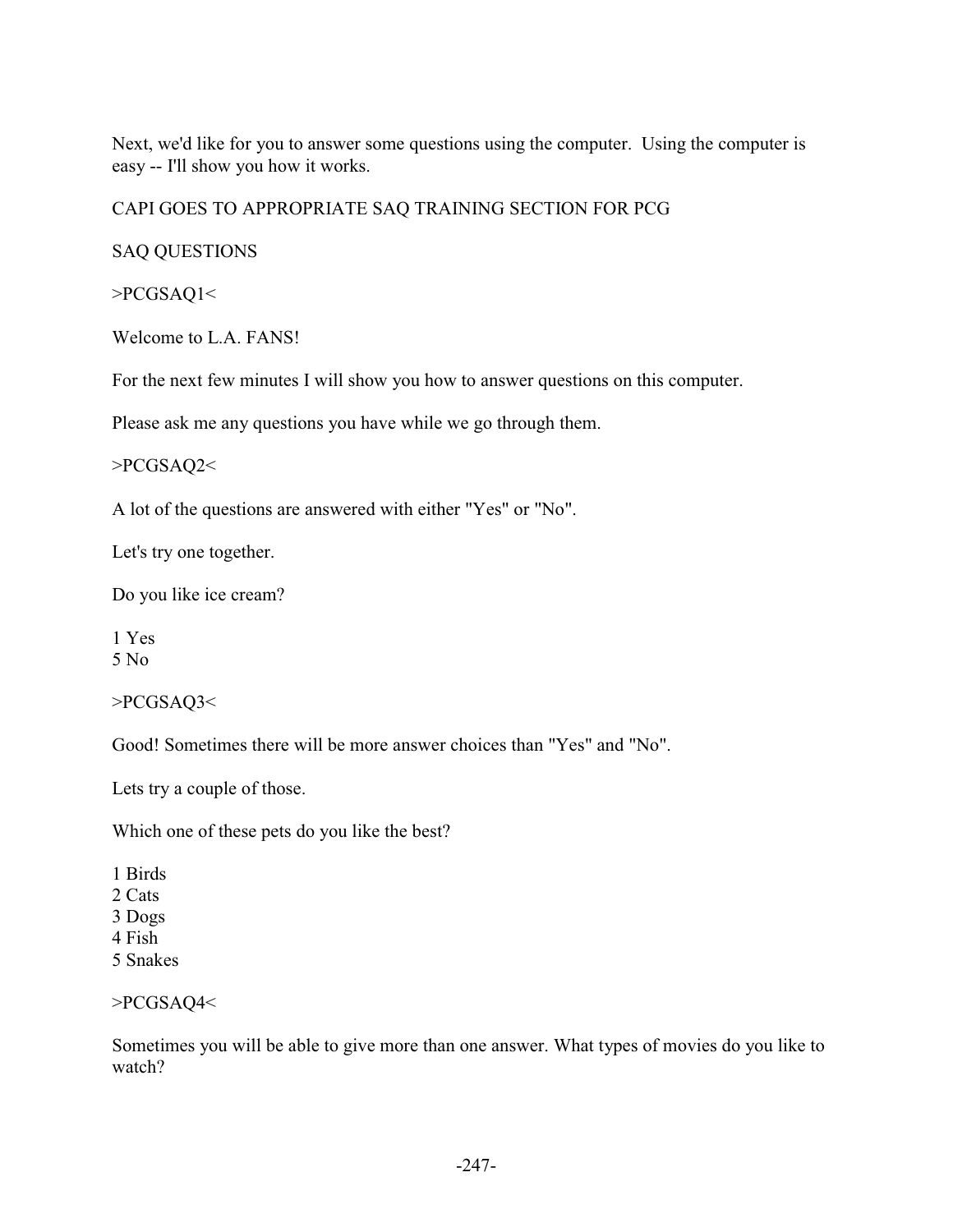Type 1 next to all that apply, otherwise just hit enter.

\_\_1 Action movies

\_\_2 Romantic movies

\_\_3 Thriller movies

\_\_4 Horror movies

\_\_5 Comedy movies

\_\_6 Other type of movies

>PCGSAQ5<

Sometimes you will be asked to type in a number or an amount for your answer.

How many times have you been to the grocery store in the last 7 days?

TIMES IN THE LAST 7 DAYS

>PCGSAQ5a<

If you don't know the answer to a question, you can type a "d".

For example...

How many trees are in Yosemite National Park?

>PCGSAQ5b<

If you decide you don't want to answer, you can type an "r".

For example...

How much weight have you gained since you were 16 years old?

>PCGSAQ7<

For a few questions, you may be asked to type a word or several words.

If you make a mistake you can use the "back space" key to fix it.

What is your first name?)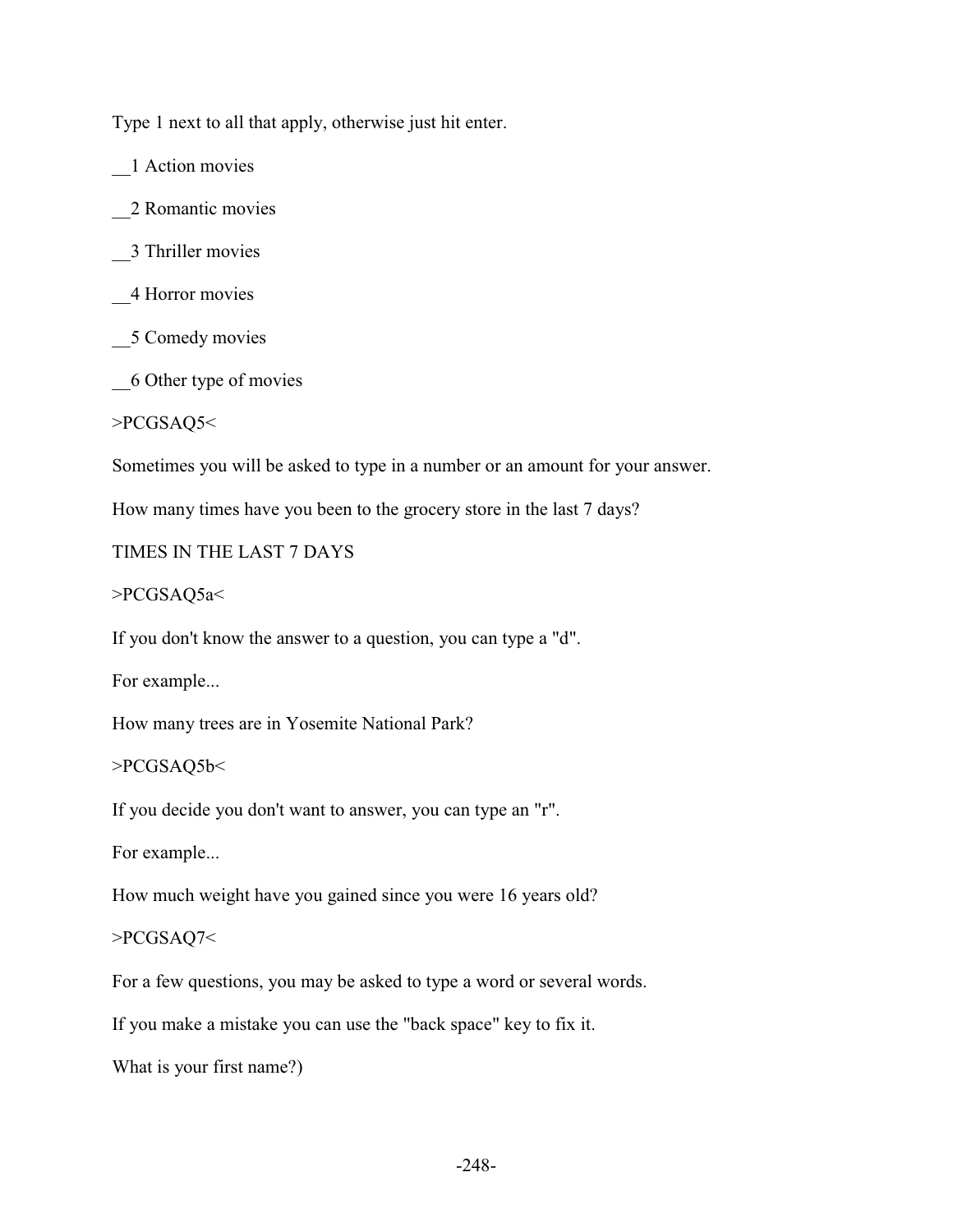Type in your first name.

>PCGSAQ8<

Good job!

That is the end of the examples. Now the interviewer will get the computer ready for you.

INTERVIEWER: ENTER CODE TO CONTINUE

>PCGSAQ9<

INTERVIEWER: IS R CAPABLE OF COMPLETING THE SAQ?

1 YES 2 NO

Time Stamp - Section B, SAQ Begins

Next, you will be asked to answer questions about yourself and your family life. Please keep in mind that all of your answers will remain completely confidential.

B1. Please select the number that indicates your level of agreement with the following statements:

a. There is really no way I can solve some of the problems I have.

- 1. Strongly Agree
- 2. Agree
- 3. Disagree
- 4. Strongly Disagree

b. Sometimes I feel that I'm pushed around in life.

- 1. Strongly Agree
- 2. Agree
- 3. Disagree
- 4. Strongly Disagree

c. I have little control over the things that happen to me.

- 1. Strongly Agree
- 2. Agree
- 3. Disagree
- 4. Strongly Disagree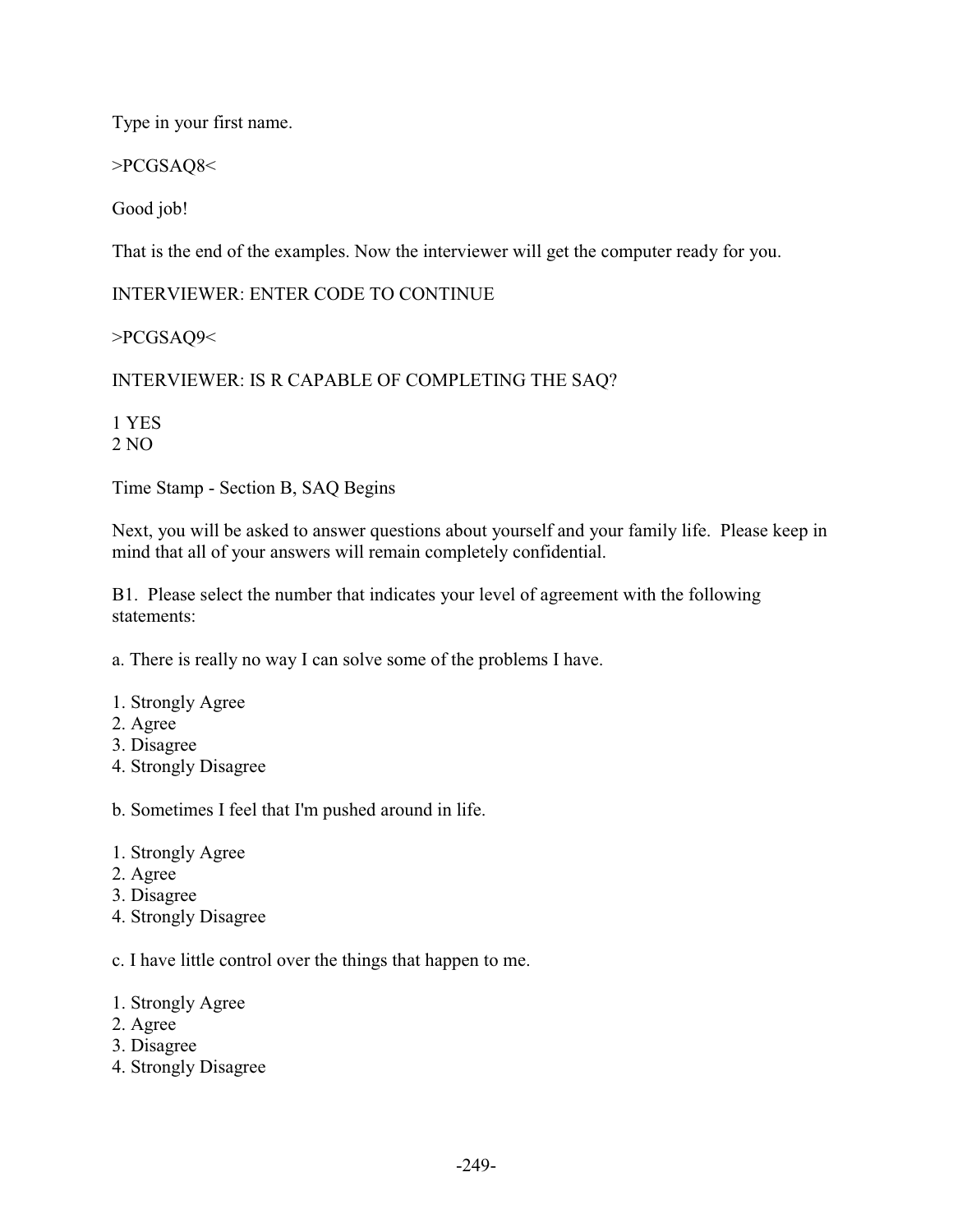d. I can do just about anything I really set my mind to.

- 1. Strongly Agree
- 2. Agree
- 3. Disagree
- 4. Strongly Disagree

e. I often feel helpless in dealing with the problems of life.

- 1. Strongly Agree
- 2. Agree
- 3. Disagree
- 4. Strongly Disagree

f. What happens to me in the future mostly depends on me.

- 1. Strongly Agree
- 2. Agree
- 3. Disagree
- 4. Strongly Disagree

g. There is little I can do to change many of the important things in my life.

- 1. Strongly Agree
- 2. Agree
- 3. Disagree
- 4. Strongly Disagree

#### SECTION C

C1. Next are some questions about family routines. We want to know about how many days a week you, [IF APPLICABLE, FILL APPROPRIATE FROM ROSTER "your husband/wife/partner"], and your [FILL APPROPRIATE "child/children"] do things at a regular time - that is, at about the same time each day.

a. About how many days a week do(es) the [FILL APPROPRIATE "child/children"] have breakfast at a regular time, that is at about the same time each day?

Please choose one number, ranging from zero (0) days per week to everyday (7 days per week).

 $#$  of Days per Week

NOTE TO PROGRAMMER: RANGE =  $0-7$ 

b. About how many days a week is the evening meal served at a regular time?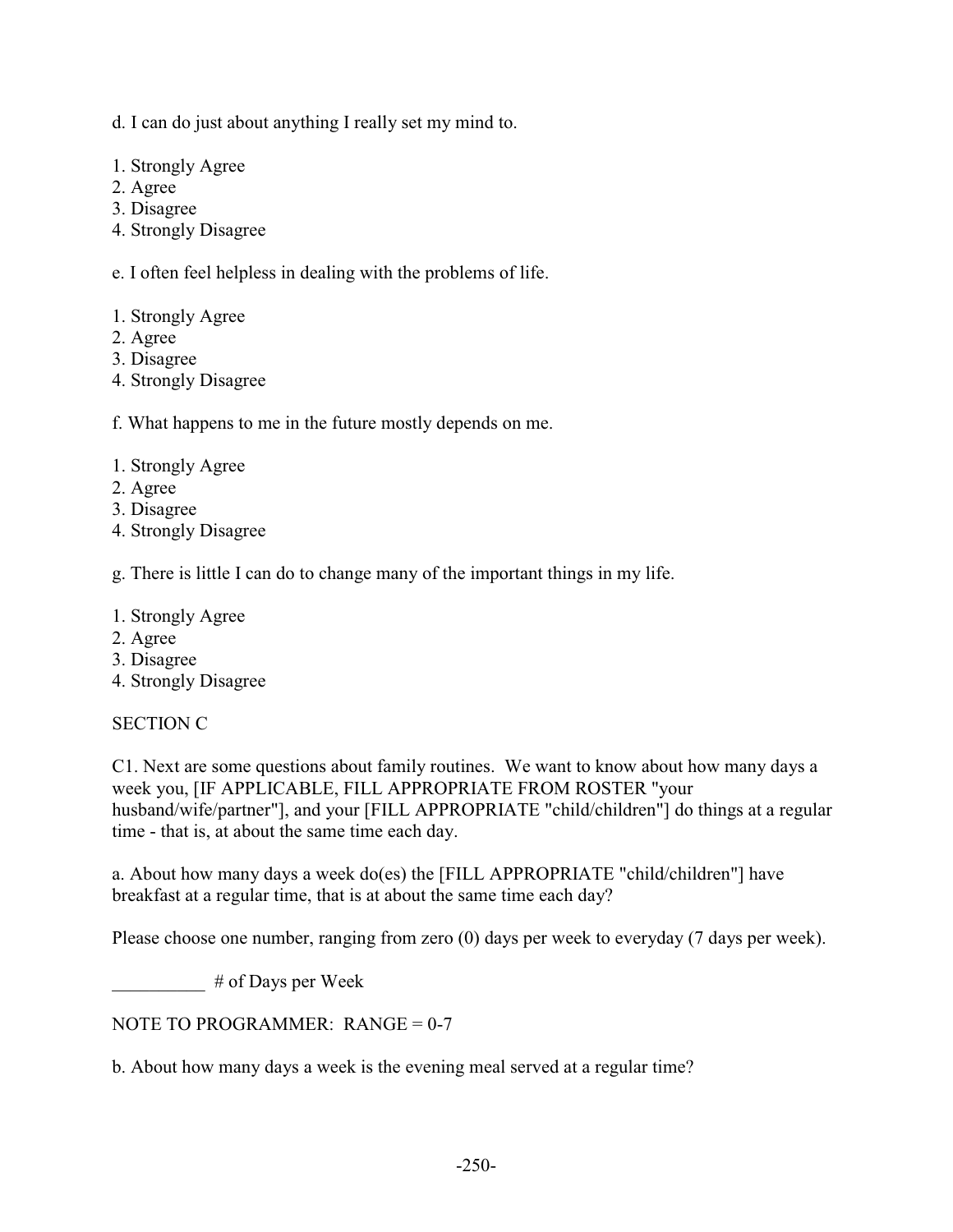\_\_\_\_\_\_\_\_\_\_ # of Days per Week

# NOTE TO PROGRAMMER: RANGE = 0-7

c. About how many days a week are the household chores done at a regular time?

 $#$  of Days per Week

NOTE TO PROGRAMMER: RANGE =  $0-7$ 

d. About how many days a week, do(es) your [FILL APPROPRIATE "child/children"] go to bed at a regular time?

\_\_\_\_\_\_\_\_\_\_ # of Days per Week

NOTE TO PROGRAMMER: RANGE =  $0-7$ 

C2. About how many days each week do you, [IF APPLICABLE, FILL APPROPRIATE "your husband/wife/partner," and your [FILL APPROPRIATE "child/children"] all eat dinner together?

 $#$  of Days per Week

NOTE TO PROGRAMMER:  $RANGE = 0-7$ 

C3. Next are some things people sometimes feel about raising children. Thinking about [FILL APPROPRIATE FROM ROSTER your "child/children"/ the "child/children" who live here with you], please circle the number that shows how you feel.

a. Being a parent is harder than I thought it would be.

- 1. Completely false
- 2. False
- 3. Sometimes true and sometimes false
- 4. True
- 5. Completely true

b. I feel trapped by my responsibilities as a parent.

- 1. Completely false
- 2. False
- 3. Sometimes true and sometimes false
- 4. True
- 5. Completely true

c. I find that taking care of my [FILL APPROPRIATE "child/children"] is much more work than pleasure.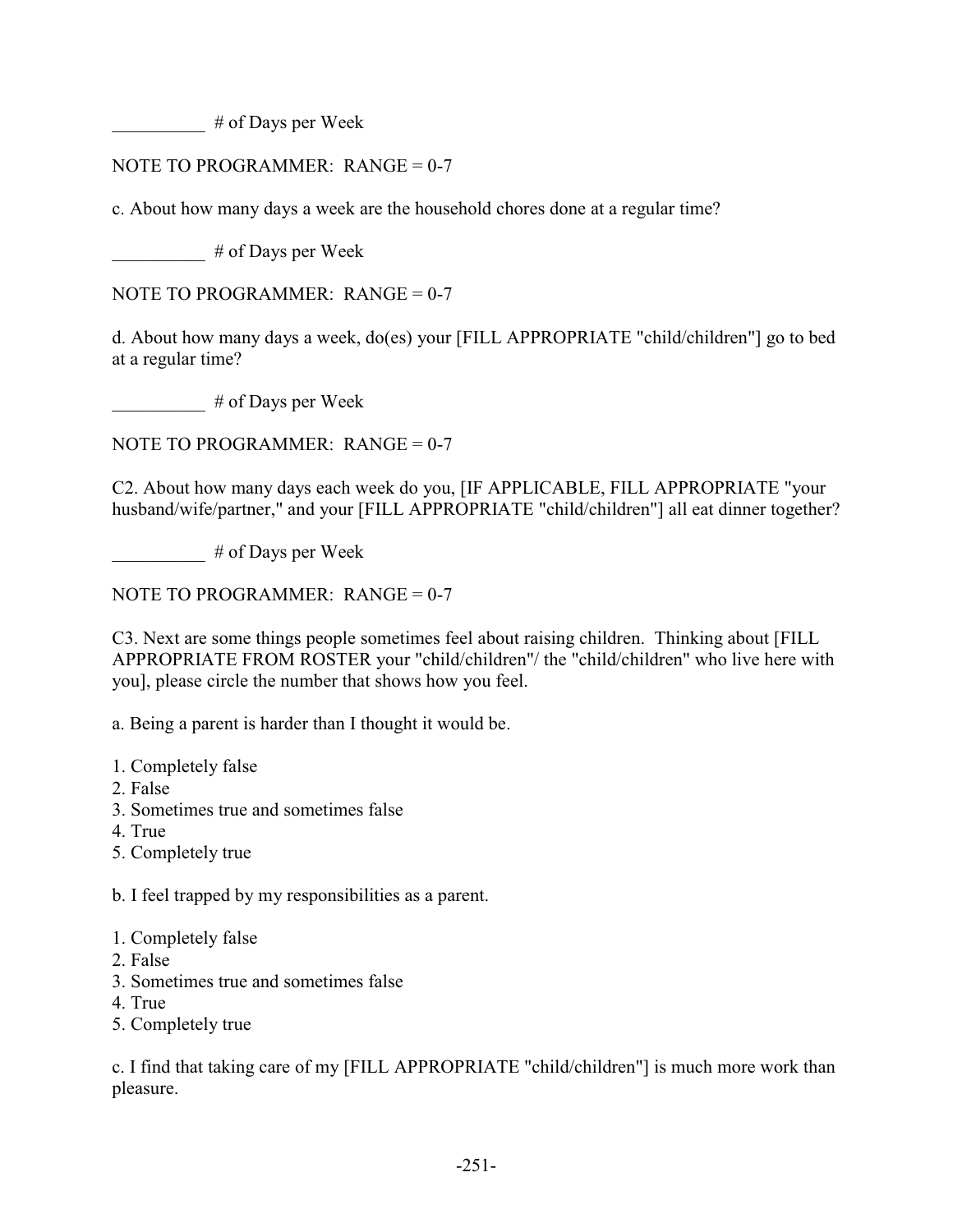- 1. Completely false
- 2. False
- 3. Sometimes true and sometimes false
- 4. True
- 5. Completely true
- d. I often feel tired, worn out, or exhausted from raising a family.
- 1. Completely false
- 2. False
- 3. Sometimes true and sometimes false
- 4. True
- 5. Completely true

C4. About how often does your whole family get together with relatives or friends?

- 0. Never
- 1. Once a year or less
- 2. A few times a year
- 3. About once a month
- 4. Two or three times a month
- 5. About once a week or more

C5. About how many magazines does your family get regularly?

- 0. None
- 1. 1
- 2. 2
- 3. 3
- 4. 4 or more

C6. Does your family get a daily newspaper?

- 1. Yes
- 5. No

C7. About how many books are there in the house?

- 0. None
- 1. 1 to 10
- 2. 11 to 20
- 3. More than 20

C8. About how often do you read for enjoyment?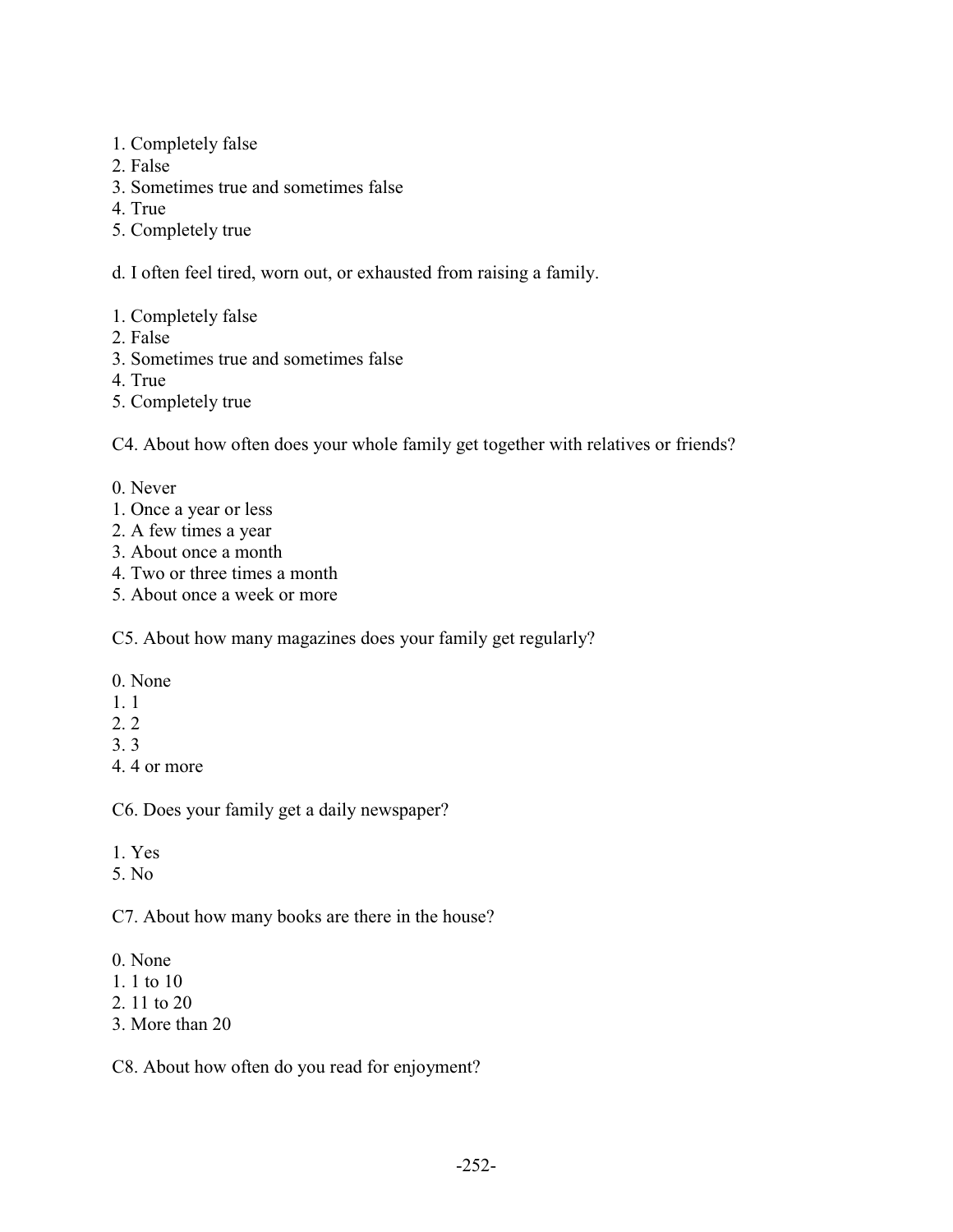- 1. Never
- 2. Several times a year
- 3. Several times a month
- 4. Several times a week
- 5. Everyday

C9. Is there a computer in this household that your [FILL APPROPRIATE "child/children"] use?

1. Yes

5. No

C10. In the past 30 days, have you used marijuana?

1. Yes 5. No IF C10 = 5, GO TO C12

IF C10=D, CONTINUE

IF C10=R, GO TO C12

C11. In the past 30 days, on how many days have you used marijuana?

\_\_\_\_\_\_\_\_\_\_\_\_\_\_\_\_ # of Days During the Past 30 Days

d. Don't Know

C12. In the past 30 days, have you used drugs other than marijuana (such as crack, cocaine, speed, methamphetamines, heroin, LSD or inhalants)?

1. Yes

5. No

IF C12=5 GO TO TIMESTAMP SECTION D; ELSE CONTINUE

IF C12=D, CONTINUE

#### IF C12=R, GO TO TIMESTAMP SECTION D

C13. In the last 30 days, on how many days have you used drugs other than marijuana?

 $#$  of days used during the past 30 days

Don't know

Time Stamp - Section D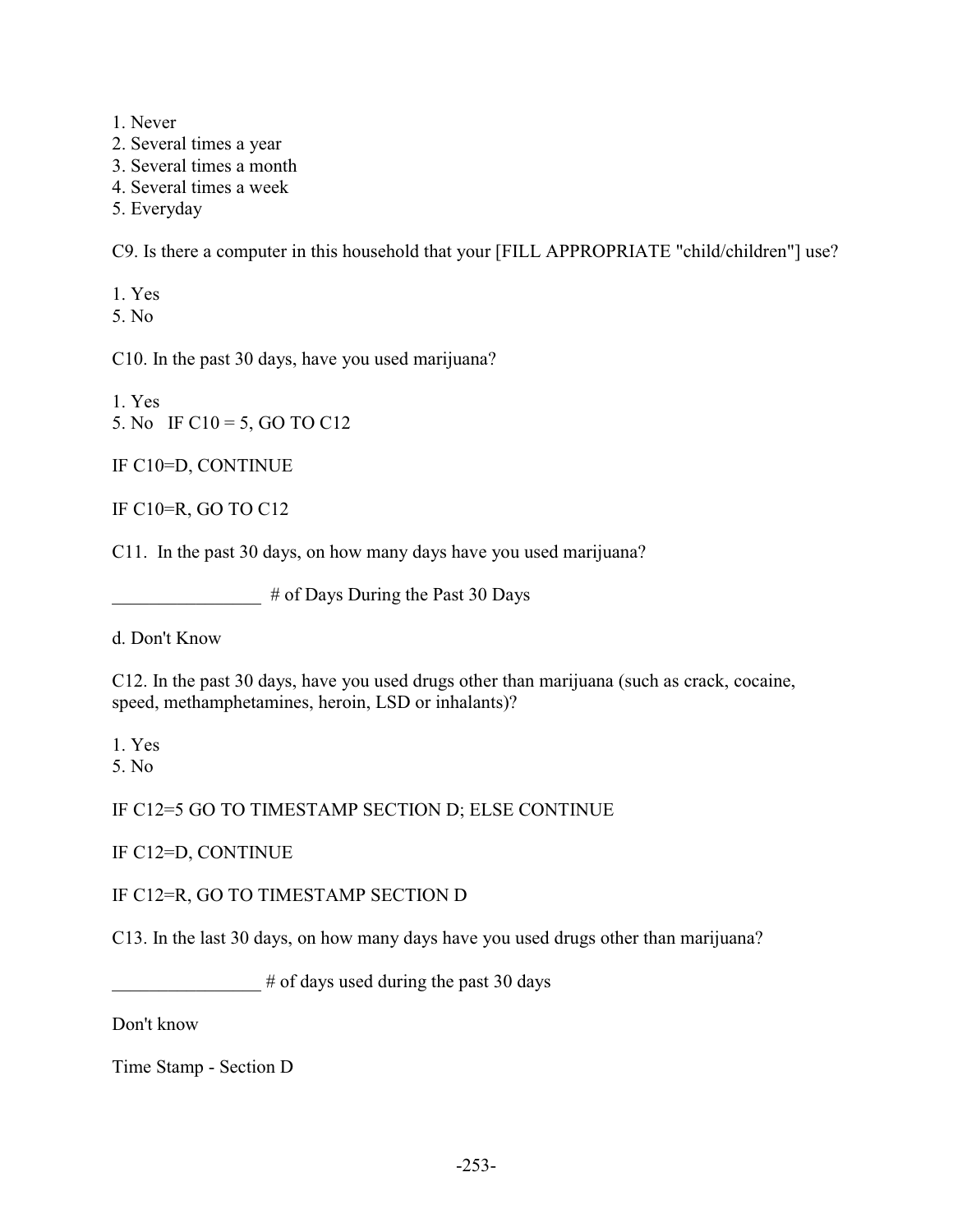## SECTION D - SOCIAL SUPPORT

The following questions ask about unexpected things that sometimes occur when you have children.

D1. In the past month, have you ever suddenly needed someone to look after your [FILL APPROPRIATE "child/children"] for a few hours, when you didn't expect it?

1. Yes 5. No IF D1 = 5, GO TO D3

D2. When this happened, whom did you ask for help?

(CHOSE ALL THAT APPLY)

1. No one

2. Someone living here with you (husband, wife, partner, another child, other household member)

- 3. Former spouse or partner
- 4. Own mother, father
- 5. Mother-in-law, father-in-law
- 6. Own grandmother, grandfather
- 7. Spouse's grandmother, grandfather
- 8. Sister, brother
- 9. Aunt, uncle, cousin
- 10. Child's other parent (not living in this household)
- 11. Other relative
- 12. Friend
- 13. Neighbor
- 14. Counselor, minister, other clergy
- 15. Members of church or other organization
- 16. Co-workers
- 17. Own child
- 18. Other (Specify):

D3. Suppose that you had an emergency in the middle of the night. You [FILL APPROPRIATE: and your "husband/wife/partner"] had to go somewhere and needed someone to look after your [FILL APPROPRIATE "child/children"] for a few hours. Who would you ask?

#### (CHOSE ONLY ONE NUMBER)

1. No one

2. Someone living here with you (husband, wife, partner, another child, other household member)

- 3. Former spouse or partner
- 4. Own mother, father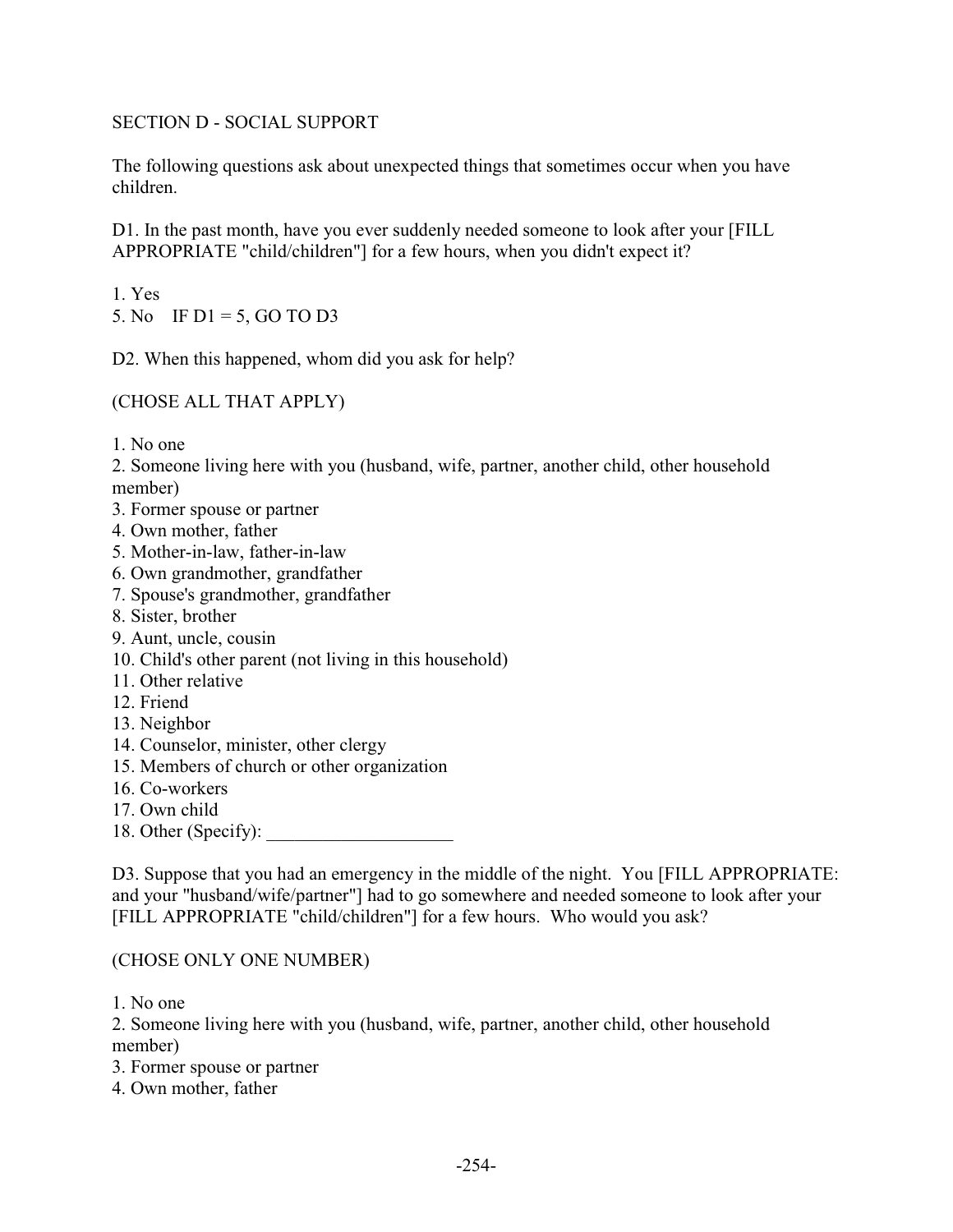- 5. Mother-in-law, father-in-law 6. Own grandmother, grandfather 7. Spouse's grandmother, grandfather 8. Sister, brother 9. Aunt, uncle, cousin 10. Child's other parent (not living in this household) 11. Other relative 12. Friend 13. Neighbor 14. Counselor, minister, other clergy 15. Members of church or other organization 16. Co-workers 17. Own child
- 18. Other (Specify):

D4. What if you [FILL APPROPRIATE: and your "husband/wife/partner"] had to borrow enough money to cover your rent or mortgage payment for a month. You needed the money for a few weeks because of an emergency.

Who is the first person you would ask?

#### (CHOSE ONLY ONE NUMBER)

1. No one

2. Someone living here with you (husband, wife, partner, another child, other household member)

- 3. Former spouse or partner
- 4. Own mother, father
- 5. Mother-in-law, father-in-law
- 6. Own grandmother, grandfather
- 7. Spouse's grandmother, grandfather
- 8. Sister, brother
- 9. Aunt, uncle, cousin
- 10. Child's other parent (not living in this household)
- 11. Other relative
- 12. Friend
- 13. Neighbor
- 14. Counselor, minister, other clergy
- 15. Members of church or other organization
- 16. Co-workers
- 17. Own child
- 18. Other (Specify):

Time Stamp - Section E

SECTION E. RELATIONSHIP WITH SPOUSE OR PARTNER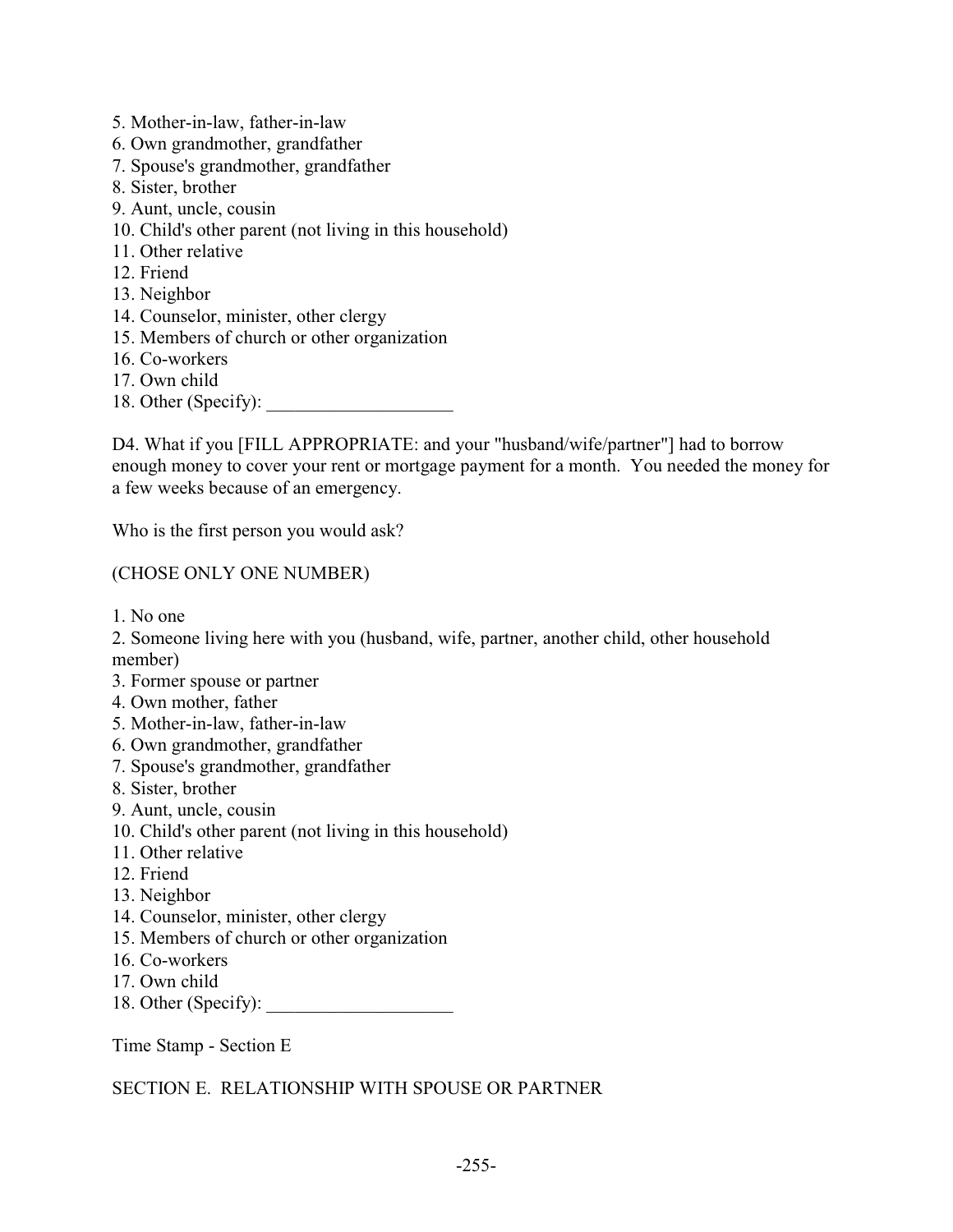# E1. CATI CHECK: IF RESPONDENT IS LIVING WITH HUSBAND/WIFE/OR PARTNER, GO TO E2. IF NOT, GO TO END.

Here are a few questions about your relationship with your [FILL APPROPRIATE "husband/wife/partner"]. Please remember that your answers are completely confidential.

E2. Thinking about your relationship with your [FILL APPROPRIATE husband/wife/partner"], how often would you say that:

a. [IF R MALE FILL "She"; IF R FEMALE FILL "He"] is fair and willing to compromise when you have a disagreement?

- 1. Often
- 2. Sometimes
- 3. Never

b. [IF R MALE FILL "She"; IF R FEMALE FILL "He"] expresses affection or love for you?

- 1. Often
- 2. Sometimes
- 3. Never

c. [IF R MALE FILL "She"; IF R FEMALE FILL "He"] insults or criticizes you or your ideas?

- 1. Often
- 2. Sometimes
- 3. Never

d. [IF R MALE FILL "She"; IF R FEMALE FILL "He"] encourages or helps you do things that are important to you?

- 1. Often
- 2. Sometimes
- 3. Never

e. [IF R MALE FILL "She"; IF R FEMALE FILL "He"] tries to keep you from seeing or talking with your friends or family?

- 1. Often
- 2. Sometimes
- 3. Never

f. [IF R MALE FILL "She"; IF R FEMALE FILL "He"] tries to prevent you from going to work or school?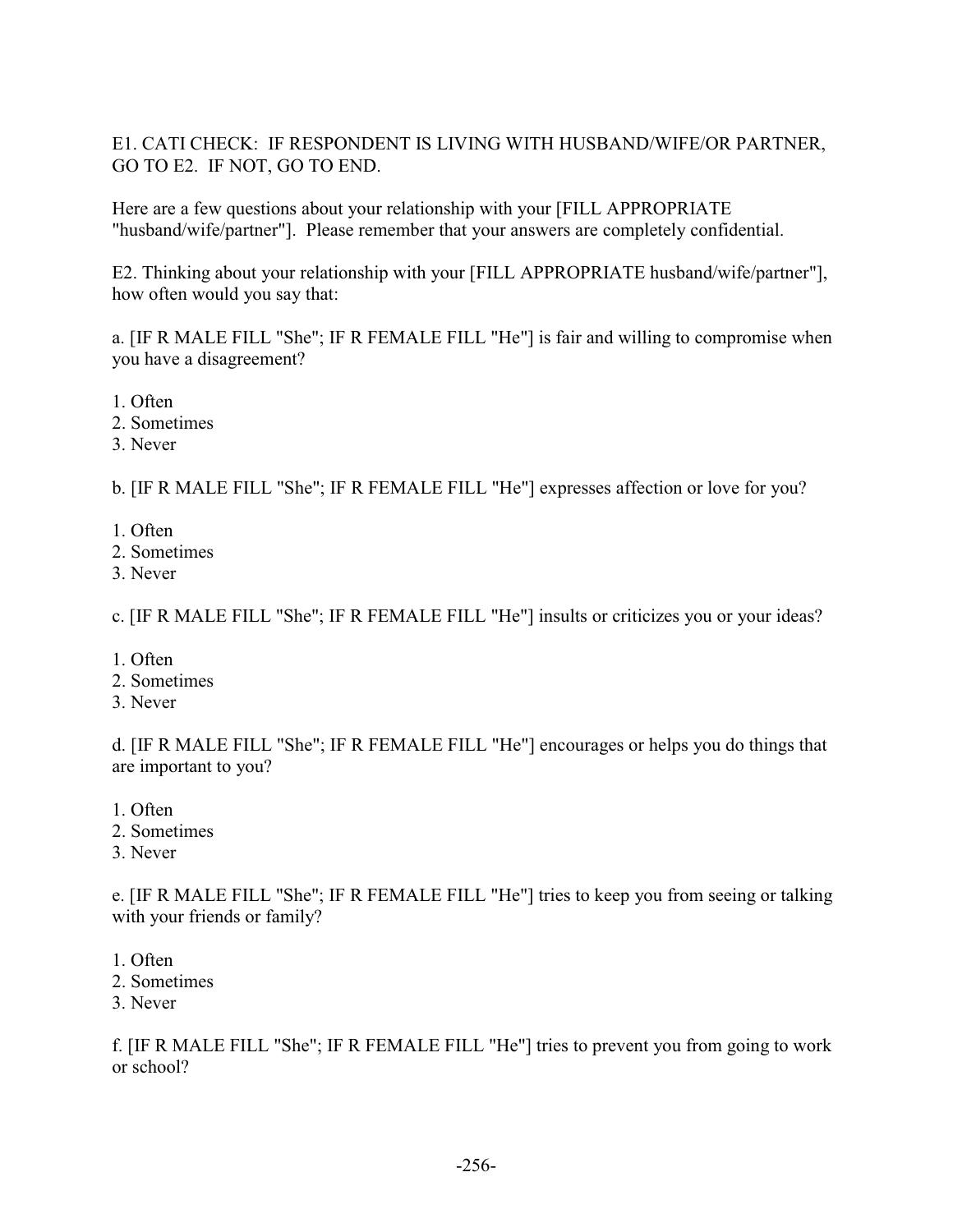1. Often

2. Sometimes

3. Never

g. [IF R MALE FILL "She"; IF R FEMALE FILL "He"] withholds money, makes you ask for money, or takes your money?

1. Often

- 2. Sometimes
- 3. Never

h. [IF R MALE FILL "She"; IF R FEMALE FILL "He"] slaps or kicks you?

- 1. Often
- 2. Sometimes
- 3. Never

i. [IF R MALE FILL "She"; IF R FEMALE FILL "He"] hits you with his fist or an object that could hurt you?

- 1. Often
- 2. Sometimes
- 3. Never

j. [IF R MALE FILL "She"; IF R FEMALE FILL "He"] tries to make you have sex or do sexual things you don't want to do?

- 1. Often
- 2. Sometimes
- 3. Never

E3. Were you ever cut, bruised or seriously hurt in a fight with your spouse or partner?

- 1. Yes
- 5. No

Thank you for your time. You have reached the end of this portion of the interview. Please turn the computer back to the interviewer, and he or she will tell you what you'll do next.

## SAQ10: INTERVIEWER: DID R COMPLETE THE SELF-ADMINISTERED QUESTIONS ON HIS/HER OWN

- 1. Yes, completed on his/her own
- 2. Yes, with some assistance
- 3. No, I asked the questions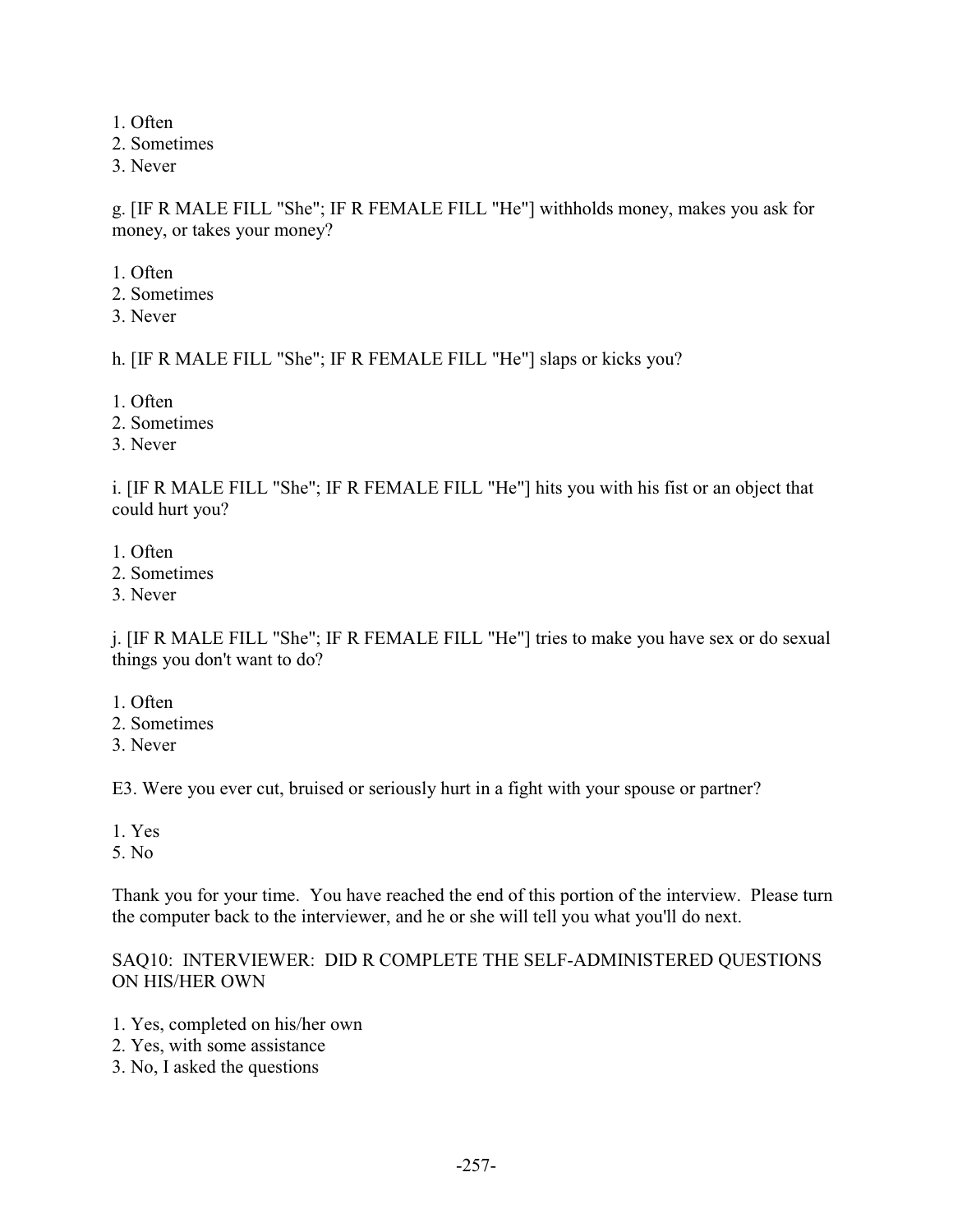END

Back to Top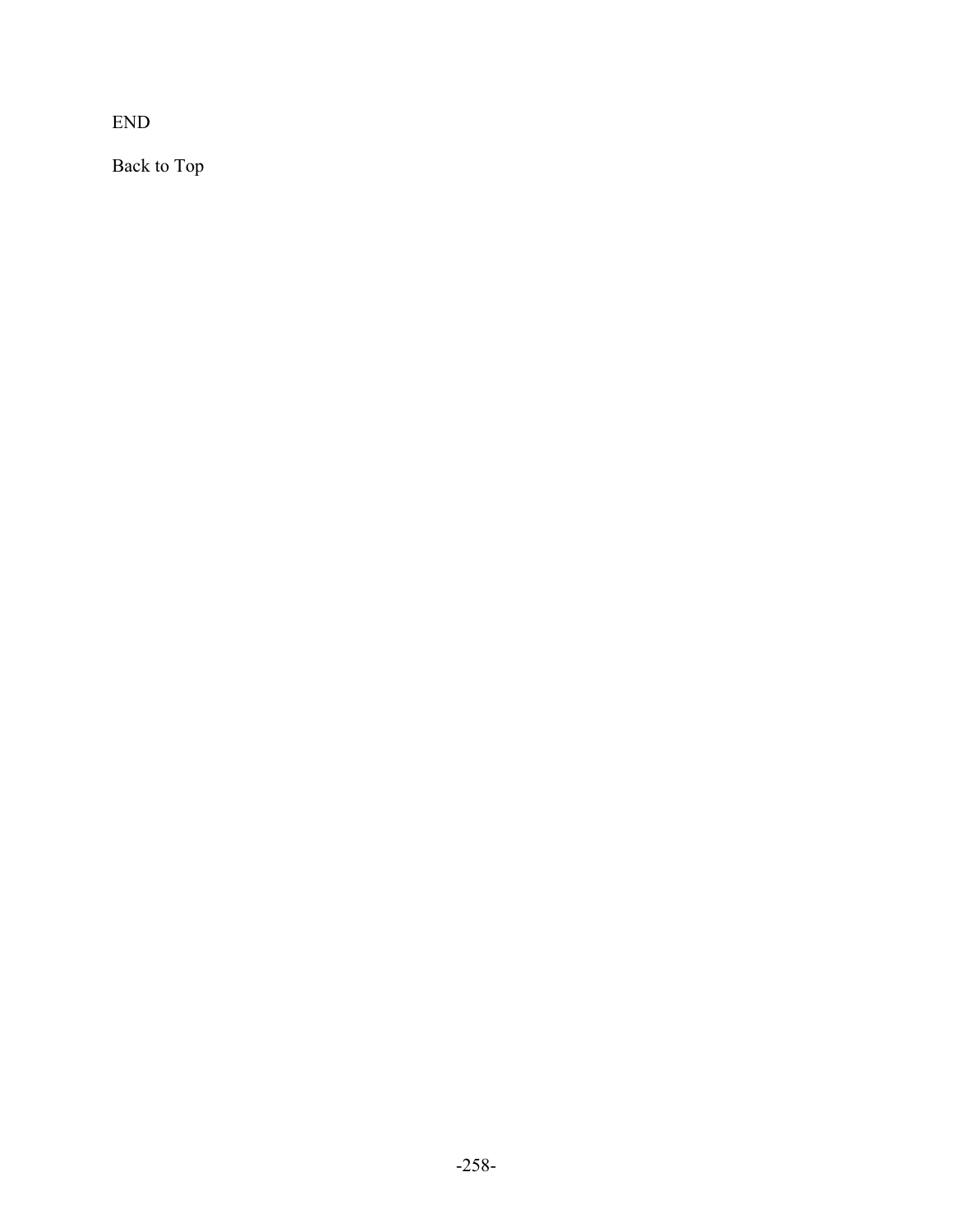# **7. CHILD QUESTIONNAIRE**

## PRELOAD FROM ROSTER: CHILD'S PCG - NEED RELATIONSHIP DESCRIPTION TO R FOR TEXT FILL

#### MOTHER FIGURE - NEED RELATIONSHIP DESCRIPTION TO R FOR TEXT FILL FATHER FIGURE - NEED RELATIONSHIP DESCRIPTION TO R FOR TEXT FILL

# CHILD AGE

# CHILD SEX

## # OF CHILD'S CHILDREN IN HH (LIST 1)

- prior to this, the FI will have a screen showing all the sampled respondents on it (RSA & if applicable: PCG, RSC, SIB, person to answer HH quex)

- the FI will opt to interview either RSC or the SIB from the list of sampled respondents

- CAPI will have specs based on the child's age that determines whether s/he gets assessed or not, which assessments s/he gets, whether s/he gets Interviewed or not, & which interview s/he gets.

- if appropriate, the FI will be able to select a sampled child for assessment  $\&$ /or interview

- all that get assessed  $\&$ /or interviewed will come to this screen "chcons"

#### CAPI CHECK: TIME START

chcons Your [FILL RELATIONSHIP OF CHILD'S PCG] has agreed to let you participate in this important study. The goal of the study is to understand the lives of children and teens in Los Angeles County. I want to ask you to do [IF CHILD 3-8 YEARS OLD FILL "one thing", ELSE FILL "two things"]. [IF CHILD 3-8 YEARS OLD FILL "It", ELSE FILL "The first"] is a brief and easy test to determine your reading and math ability. There are no right or wrong answers on this test and most kids find that it's fun. [IF CHILD 9-17 YEARS OLD FILL "The second thing is to answer some questions about your life on the computer. Using the computer is easy and I'll show you how it works."]

I want to make sure you know that all the answers you give are completely confidential. That means that your answers will not be given to anyone else, not even to your parents or family. Your participation in this study is completely voluntary and you can ask me to stop at any time.

Do you have any questions?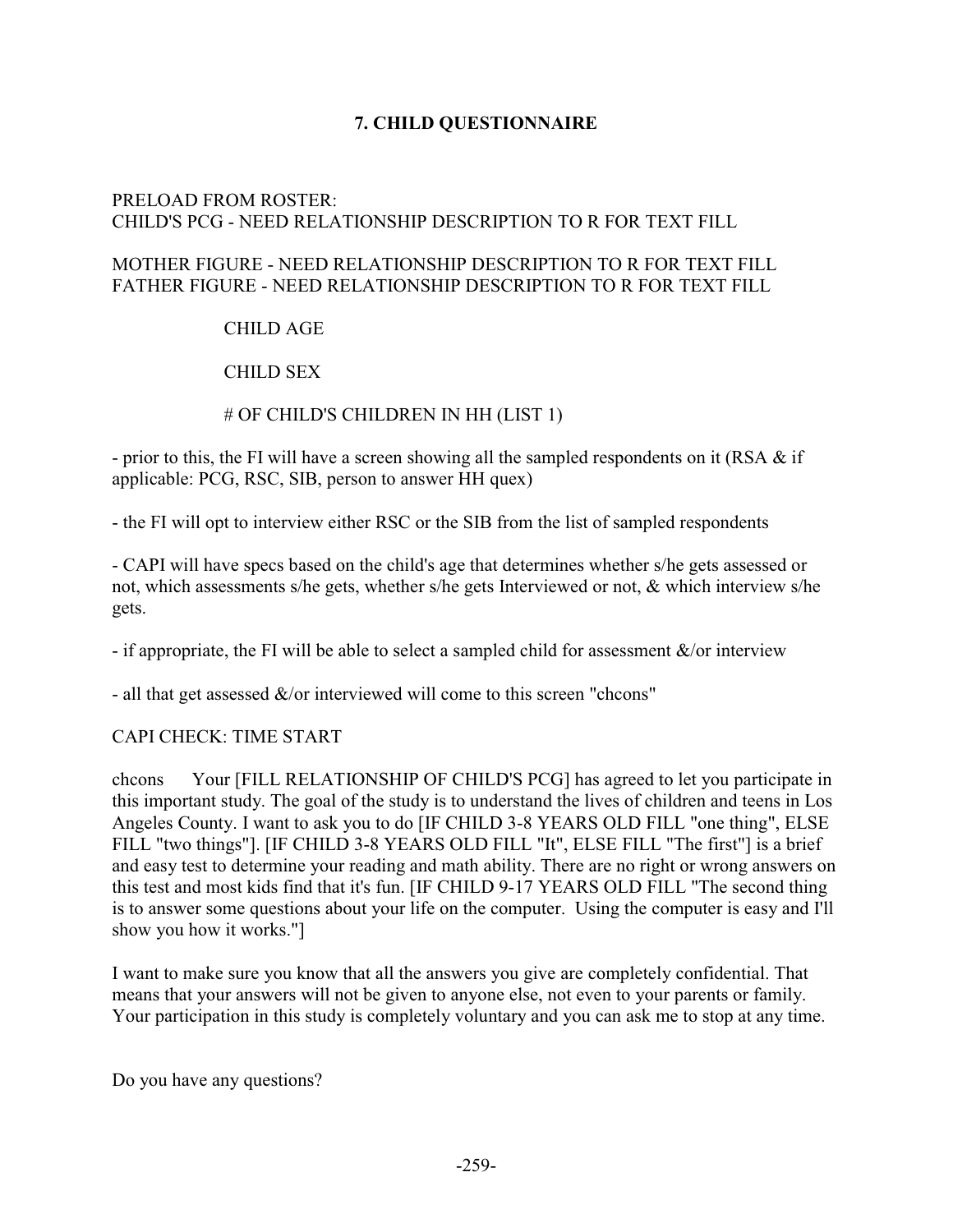# INTERVIEWER RESPOND TO ANY OF R'S QUESTIONS

# IF CHILD 9 OR OLDER ASK "Would you like to participate?", ELSE SHOW "INTERVIEWER: IS CHILD WILLING TO PARTICIPATE?"

# YES

NO

IF NO GO TO NOTES & EXPLAIN (will have a refusal report FI can fill out) IF YES CONTINUE

# ch1 INTERVIEWER: WHAT WOULD YOU LIKE TO DO NOW?

1. DO ASSESSMENTS

2. (SHOW ONLY IF APPROPRIATE) INTERVIEW CHILD

3. SCHEDULE APPOINTMENT

4. RETURN TO MAIN MENU (we may not want FI to have the option of going back to main menu w/o setting appt. or explaining why they aren't doing the Interview)

IF ch1=1, CAPI SHOWS SCREEN OF THE APPROPRIATE ASSESSMENTS FOR THIS CHILD. IF ch1=2, CAPI GOES TO APPROPRIATE SAQ TRAINING SECTION FOR THIS CHILD IF ch1=3, CAPI SHOWS APPOINTMENT SCREEN IF ch1=4, CAPI GOES BACK TO MAIN MENU

CAPI CHECK: TIME END

# OBS. INTERVIEWER OBSERVATION: CODE WHAT RACE OR RACES YOU WOULD SAY THE RESPONDENT IS IF YOU DID NOT KNOW ANYTHING ABOUT HIM/HER

DO NOT ASK RESPONDENT FOR INFORMATION OR HELP!!

# CODE ALL THAT APPLY

- 1. Latino
- 2. White
- 3. African-American, Black
- 4. Asian
- 5. Pacific Islander
- 6. Native American/American Indian

OBSa. CHECK OBS:

## IF OBS = ONE RESPONSE CODE CHECKED, GO TO BEGINNING OF QUESTIONNAIRE IF OBS =MORE THAN ONE RESPONSE CHECKED, CONTINUE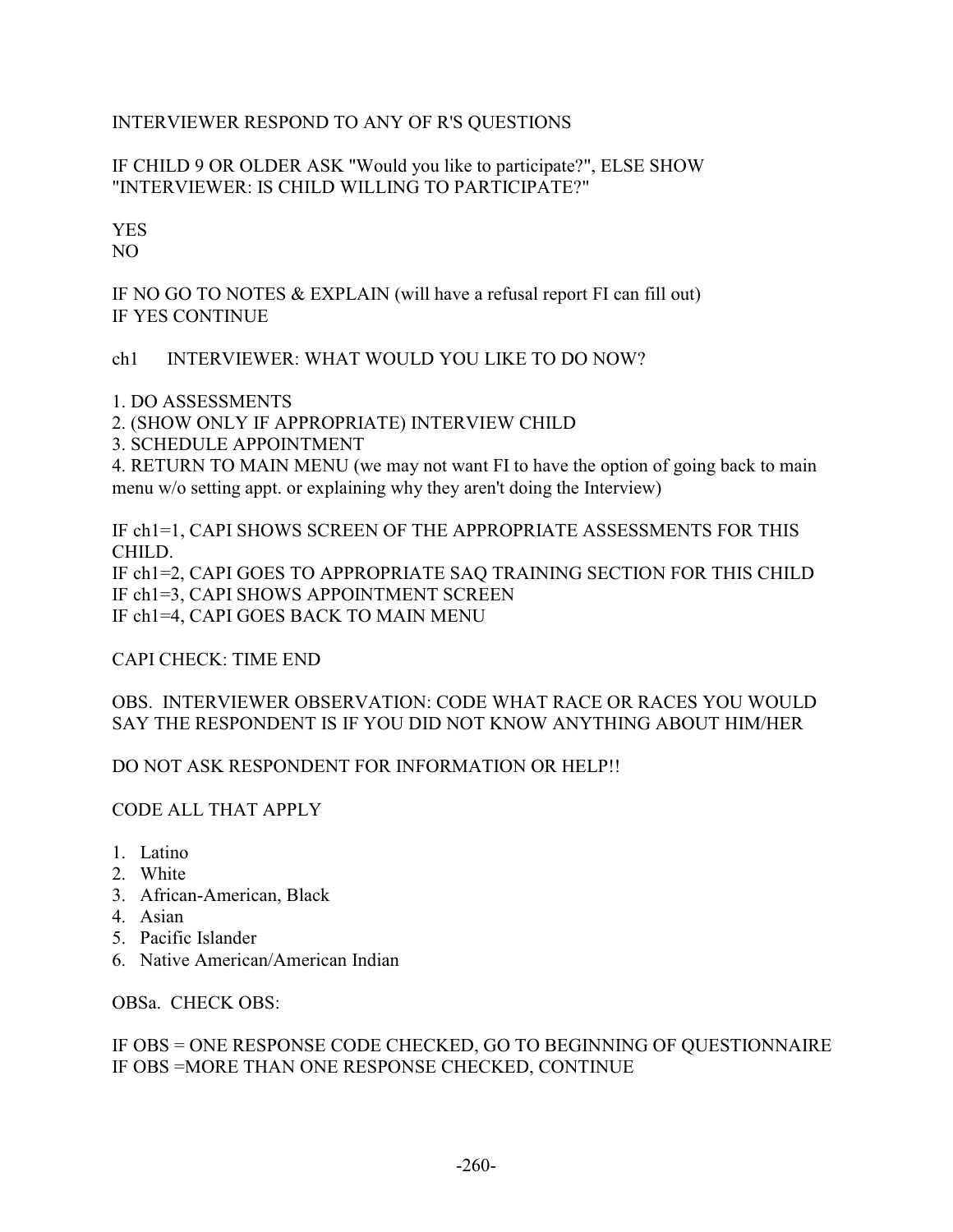# OBS2. INTERVIEWER OBSERVATION: CODE WHAT SINGLE RACE OR GROUP YOU WOULD SAY BEST DESCRIBES THE RESPONDENT IF YOU DID NOT KNOW ANYTHING ABOUT HIM/HER

## DO NOT ASK RESPONDENT FOR INFORMATION OR HELP!!

## CODE ONLY ONE

- 1. Latino
- 2. White
- 3. African-American, Black
- 4. Asian
- 5. Pacific Islander
- 6. Native American/American Indian

## SAQ QUESTIONS

>RSCQ1<

Welcome to L.A.FANS!

For the next few minutes I will show you how to answer questions on this computer. Please ask me any questions you have while we go through them.

PRESS ENTER TO CONTINUE

>RSCQ2<

A lot of the questions are answered with either "Yes" or "No".

Let's try one together.

Do you like ice cream?

1. Yes

5. No

>RSCQ3<

Good! Sometimes there will be more answer choices than "Yes" and "No".

Let's try a couple of those.

Which one of these pets do you like the best?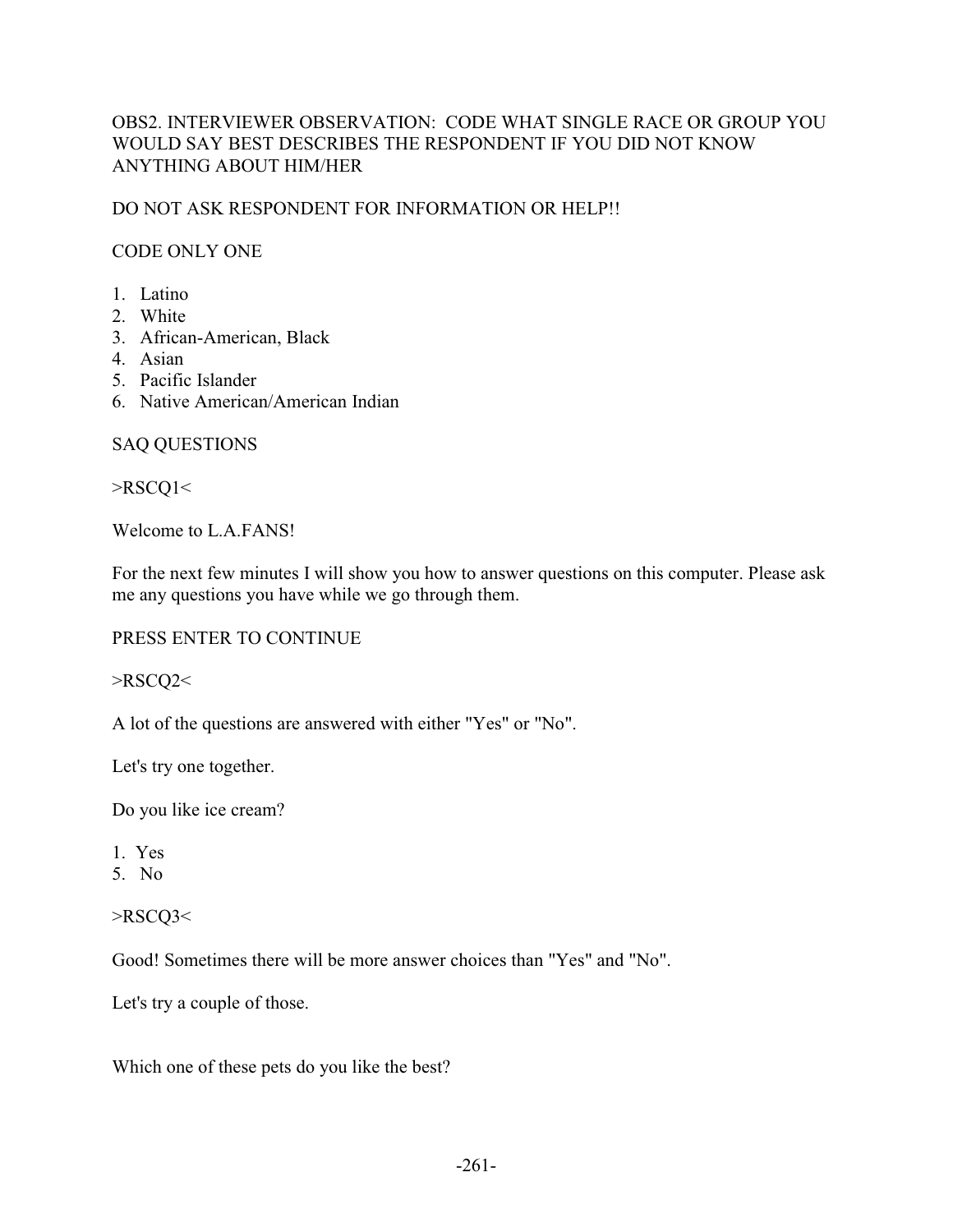- 1. Birds
- 2. Cats
- 3. Dogs
- 4. Fish
- 5. Snakes

>RSCQ4< [optional all] [default answer <0> all]

Sometimes you will be able to give more than one answer. What types of movies do you like to watch?

Type 1 next to all that apply, otherwise just hit enter.

- 1. Action movies
- 2. Romantic movies
- 3. Thriller movie
- 4. Horror movies
- 5. Comedy movies
- 6. Other type of movies

#### >RSCQ5<

Sometimes you will be asked to type in a number or an amount for your answer. How many times have you been to the grocery store in the last 7 days?

#### TIMES IN LAST 7 DAYS

#### [IF R 11 YEARS OLD OR YOUNGER, GO TO RSCQ8]

>RSCQ5a<

If you don't know the answer to a question, you can type a "d".

For example...

How many trees are in Yosemite National Park?

>RSCQ5c<

If you decide you don't want to answer, you can type an "r".

For example...

During the past month, how many times did you forget to brush your teeth?

[IF CHILD IS 11 OR YOUNGER GO TO RSCQ8]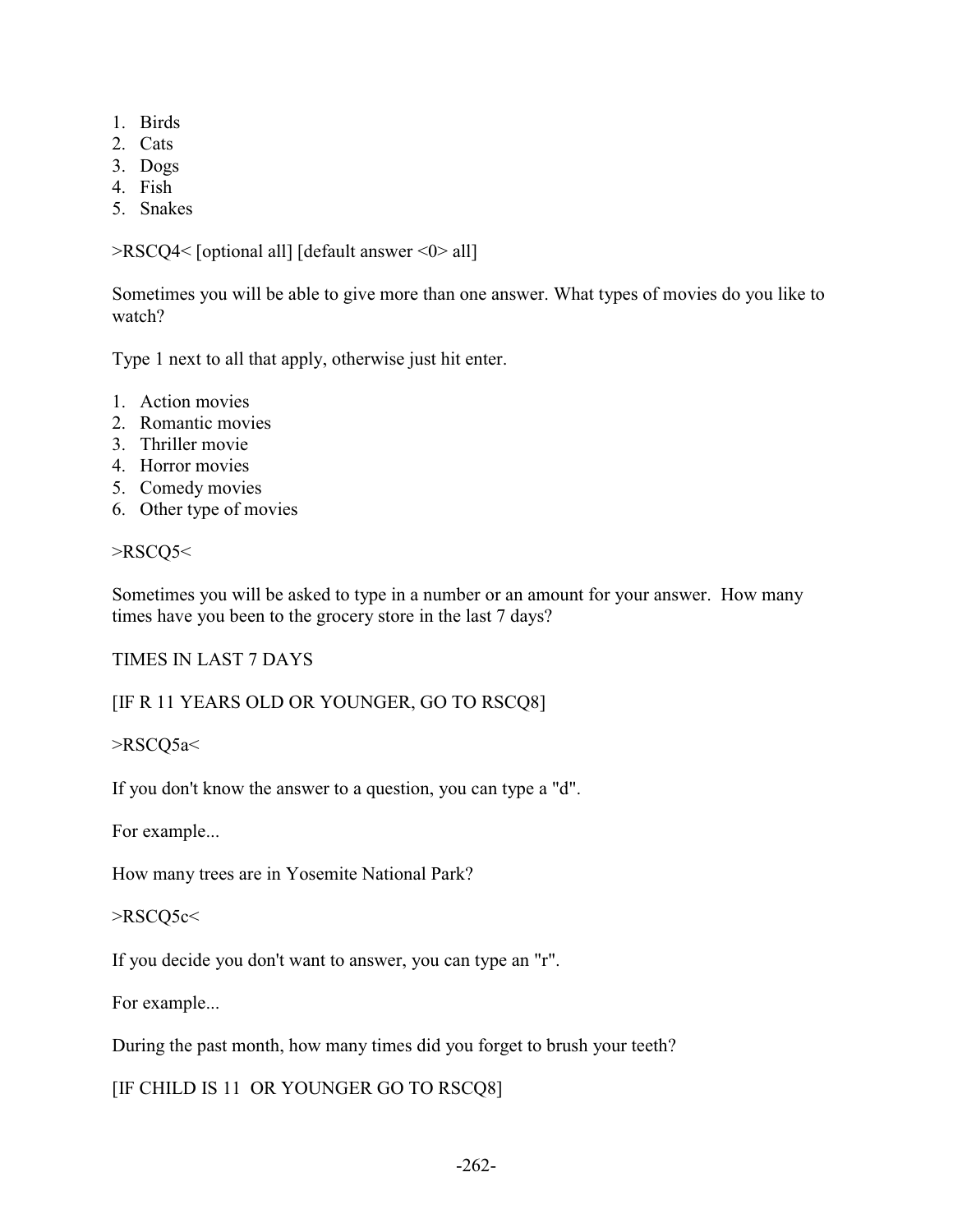## >RSCQ6<

Other times you will be asked a question like this:

How often do you like to go to the movies?

# ENTER A NUMBER IN ONE CATEGORY. HIT ENTER TO MOVE WITHIOUT ENTERING A NUMBER

DAY<sub>1</sub> WEEK 2 MONTH 3 YEAR 4

>RSCQ7<

For a few questions, you may be asked to type a word or several words.

If you make a mistake you can use the "Backspace" key to fix it.

What is your first name?

Type in your name. Then press "Enter".

>RSCQ8<

Good job!

That is the end of the examples. Now I will get the computer ready for you.

## INTERVIEWER: ENTER CODE TO CONTINUE

ASSESSMENTS CHECKLIST: INTERVIEWER CHECK APPROPRIATE BOX - Programmer: This should be a separate screen where the FI can code whether the assessments were completed or not.

| 3 to 5 year olds           | Complete | Incomplete |
|----------------------------|----------|------------|
| Letter-Word Identification |          |            |
| <b>Applied Problems</b>    |          |            |
| Passage Comprehension      | N/A      | N/A        |

6 to 17 year olds Complete Incomplete Letter-Word Identification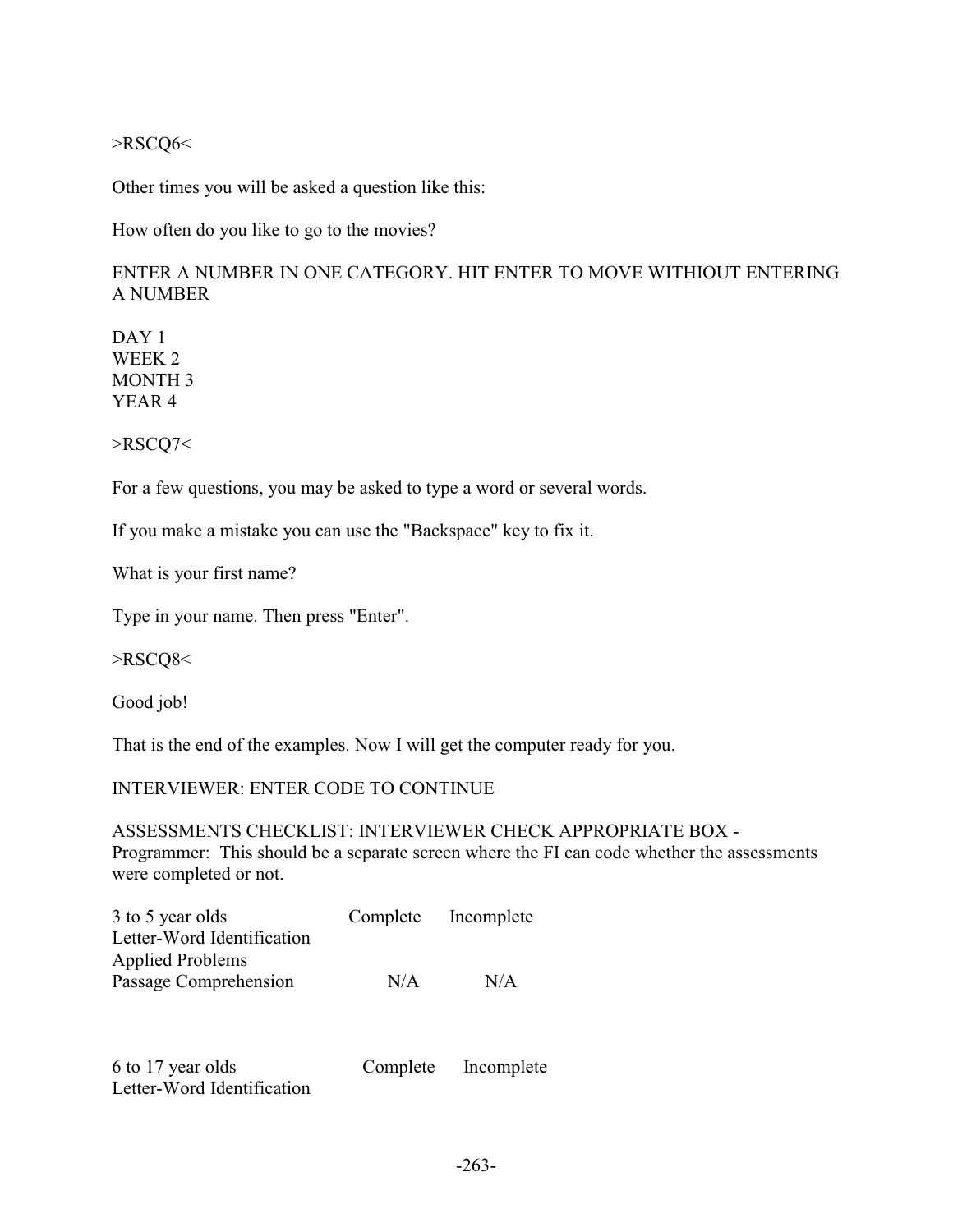Applied Problems Passage Comprehension

CAPI CHECK [CHILD]'S AGE:

- 1. 8 YEAR OLD OR YOUNGER (GO TO END OF QUESTIONNAIRE NOT ELIGIBLE FOR INTERVIEW)
- 2. 9 TO 11 YEARS OLD
- 3. 12 TO 17 YEARS OLD (GO TO B1)

SECTION A. YOUNGER CHILDREN (9 to 11)

CAPI CHECK: TIME START

First let me ask you about your neighborhood.

A1. When you are talking to someone about your neighborhood, what do you mean? Is it....

- 1. The block or street you live on
- 2. Several blocks or streets in each direction
- 3. The area within a 15-minute walk from your house
- 4. An area larger than a 15-minute walk from your house

Here are some questions about your neighborhood. For these questions, "neighborhood" means both the block or street you live on and several blocks or streets in each direction. Please keep this in mind when you answer these questions.

A2. How many of the grown-ups in your neighborhood do you know? Would you say you know most, some, or none of them?

- 1. Most
- 2. Some
- 3. None

A3. How many of the kids and teens in your neighborhood do you know? Would you say most, some, or none of them?

- 1. Most
- 2. Some
- 3. None

A4. Now think about your best friends. Do any of them live in this neighborhood?

- 1. Yes
- 5. No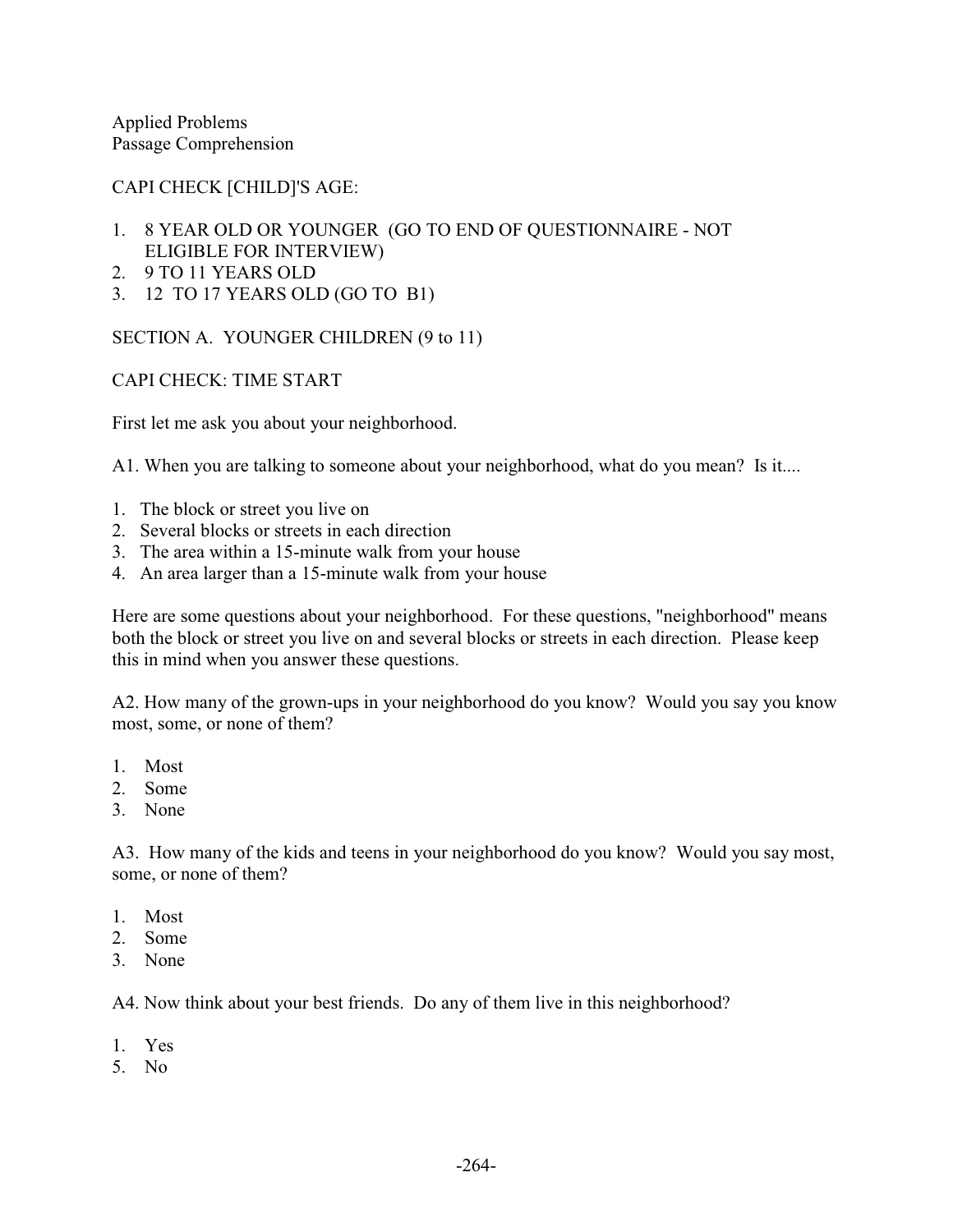A5. Do you feel safe in this neighborhood?

- 1. Yes
- 2. Sometimes yes and sometimes no
- 3. No

A6. Are you. . .

- 1. CURRENTLY IN SCHOOL
- 2. ON SUMMER VACATION
- 3. IN SUMMER SCHOOL OR INTERSESSION CLASSES
- 4. NO LONGER IN SCHOOL BECAUSE YOU GRADUATED
- 5. NO LONGER IN SCHOOL BECAUSE YOU DROPPED OUT OR LEFT SCHOOL
- 6. CURRENTLY IN HOME SCHOOL
- 7. OFF-TRACK FROM SCHOOL

IF A6=4 ASK: "You answered that you are no longer in school (graduated high school). Is that correct?"

- 1. Yes CONTINUE
- 5. No RE-ASK A6

A7. What grade of school (FILL IF A6=1 OR A6=7 or 6 "are you in currently" ELSE FILL "were you in this past year")?

- 2. 2nd grade
- 3. 3rd grade
- 4. 4th grade
- 5. 5th grade
- 6. 6th grade
- 7. 7th grade
- 8. 8th grade
- 9. Not in school this past year (SHOW ONLY IF A6=2,3,4,5)
- IF A6=6 (HOMESCHOOLED), GO TO A11.
- IF A6=3, 4,5 AND A7=NOT IN SCHOOL THIS PAST YEAR, GO TO A11.
- IF A6=2 AND A7=NOT IN SCHOOL, ASK "

You answered that you are on summer vacation or off-track from school and were not in school this past year. Is that correct?"

- 1. Yes GO TO A11
- 5. No RE-ASK A6 AND A7

A8. Now let's talk about (IF A6=1 OR A6=7 FILL "your school" OTHERWISE FILL "the school you went to this past spring").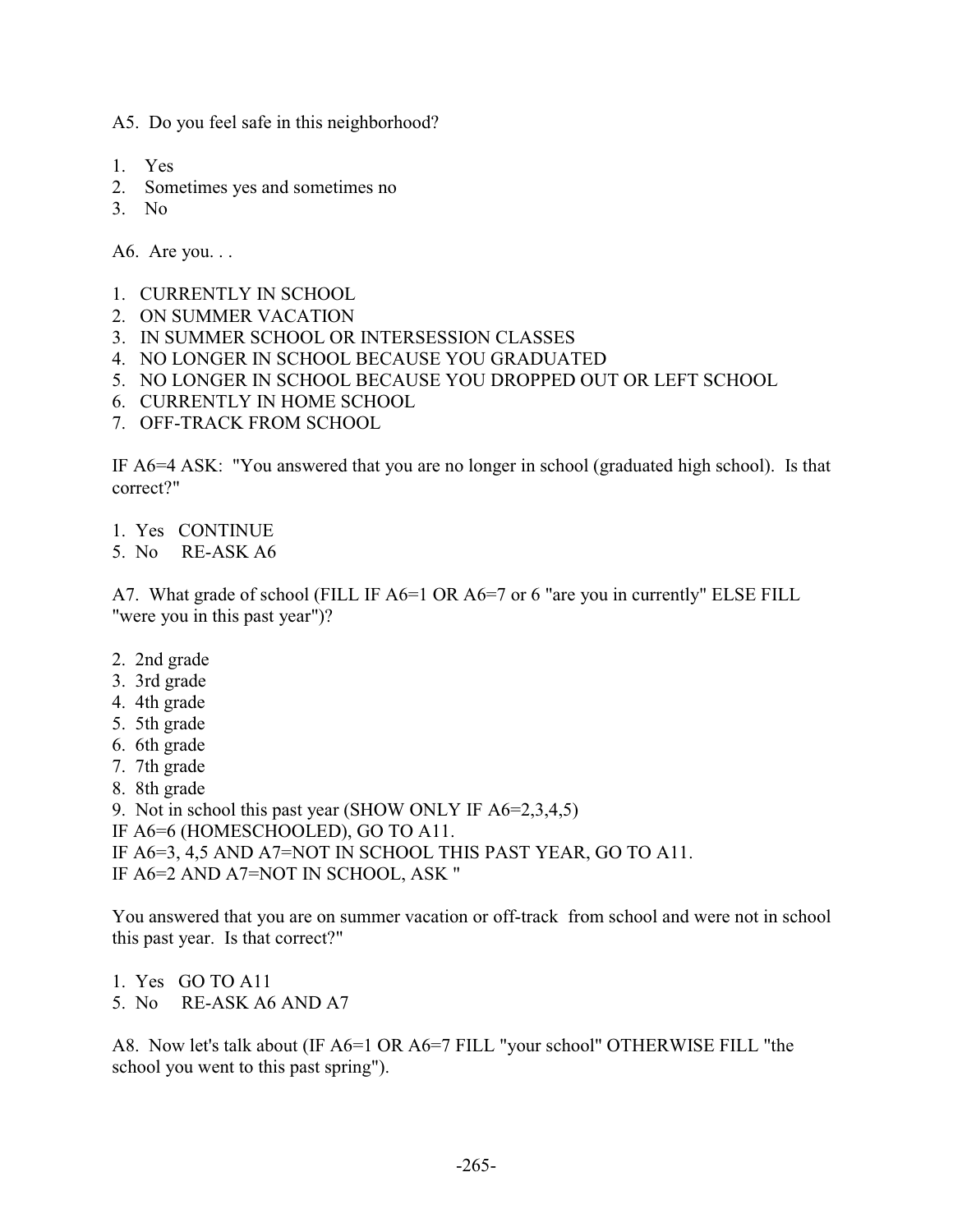A8a. Are the teachers good at this school?

- 1. Yes
- 2. Some good, some not good
- 3. No

A8b. Do the teachers care about students?

1. Yes

- 2. Some yes, some no
- 3. No

A8c. Do other students misbehave so that it is hard for you to learn?

1. Yes

- 2. Sometimes yes and sometimes no
- 3. No

A8d. Are students mostly treated fairly when they do something wrong?

1. Yes

- 2. Sometimes yes and sometimes no
- 3. No

A8e. Do you feel safe at this school?

- 1. Yes
- 2. Sometimes yes and sometimes no
- 3. No

A9. (IF A6=1 OR A6=7 FILL "This school year," ELSE "This past school year",) did you ever leave school early or skip school when you weren't supposed to?

1. Yes

5. No GO TO A11

A10. How often did this happen?

- 1. once
- 2. 2-3 times
- 3. 4 or more times

A11. (IF A6=1 OR A6=7,2,3,6, FILL "Outside of schoolwork,") do you like to read books, magazines, or newspapers?

1. Yes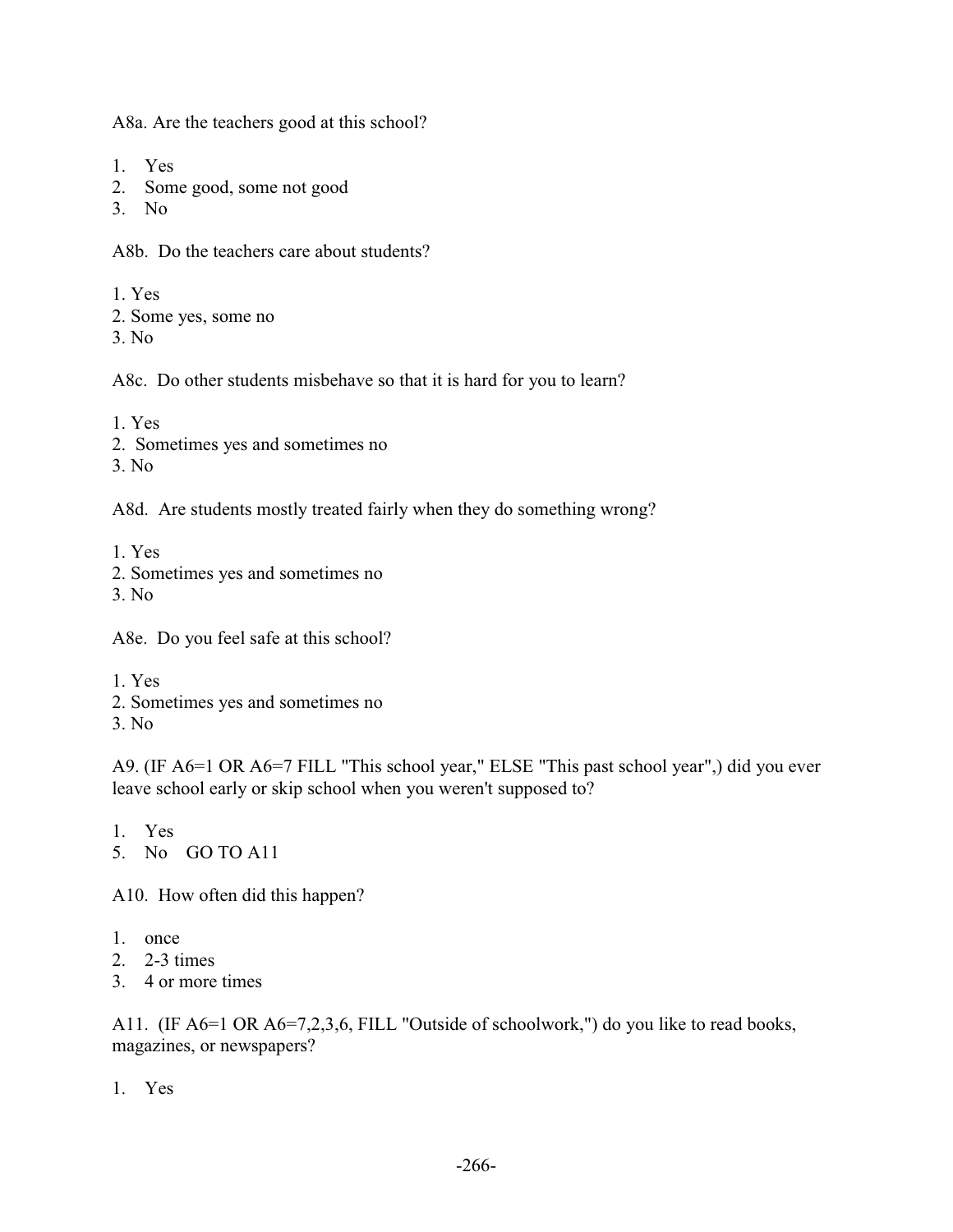#### 5. No GO TO A13

A12. (IF A6=1 OR A6=7,2,3,6, FILL "Outside of schoolwork,") how often do you read books, magazines, newspapers? Would you say every day, a few times a week, once a week, a few times a month, or something else?

- 1. Every day
- 2. A few times a week
- 3. Once a week
- 4. A few times a month
- 5. Something else IF A12=4, ASK "Please type in your answer." [VERBATIUM]

A13. When you are with your friends, where do you usually go?

## SELECT ALL THAT APPLY

- 1. Your home
- 2. Friend's home
- 3. Outside close to your home
- 4. The mall
- 5. A park or playground
- 6. School
- 7. Movies
- 8. Parties
- 9. Other, specify

A14. Are most of the places where you go with your friends close enough to walk to?

- 1. Yes GO TO A16
- 5. No

A15. How do you go to most of these places? Do you go by ...

- 1. car
- 2. bus
- 3. bicycle
- 4. skateboard or skates
- 5. some other way

You've been doing a very good job so far. I want to remind you that all the answers you give are private. That means, no one else will see your answers.

A16. Have you ever smoked a cigarette?

- 1. Yes
- 5. No GO TO A18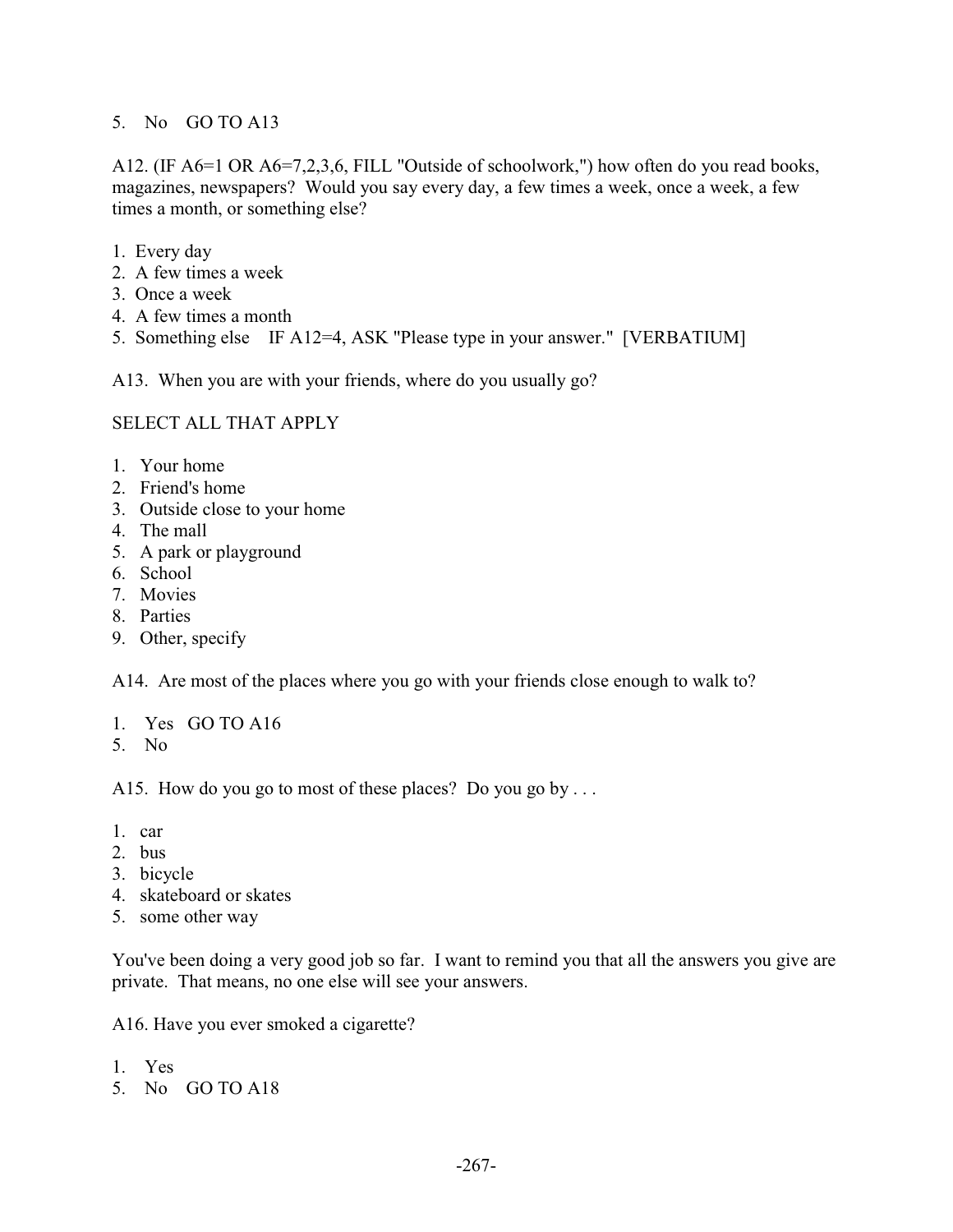A17. How old were you the first time you smoked an entire cigarette?

Years 99. Have never smoked an entire cigarette

A18. Does anyone in your family or any of your friends belong to a gang?

- 1. Yes
- 5. No

A19. Have you ever belonged to a gang?

- 1. Yes
- 5. No

A20. CAPI CHECK:

#### DOES CHILD HAVE A MOTHER FIGURE PRELOADED?

- 1. YES CONTINUE
- 5. NO GO TO A24

A21. Now I have some questions about your relationship with (MOTHER FIGURE), who lives here with you.

Tell me whether you agree, disagree or are not sure about the following statements about (MOTHER FIGURE).

- a. I think highly of her
- 1. Agree 2. Disagree 3. Not sure
- b. She is a person I want to be like 1. Agree 2. Disagree 3. Not sure
- c. I really enjoy spending time with her 1. Agree 2. Disagree 3. Not sure

A22. Now I want to ask you about how often (MOTHER FIGURE) does different things.

- a. Does she say good things about you for doing well?
- 1. Never 2. Rarely 3. Sometimes 4. Often
- b. Does she say bad things about you or your ideas?
- 1. Never 2. Rarely 3. Sometimes 4. Often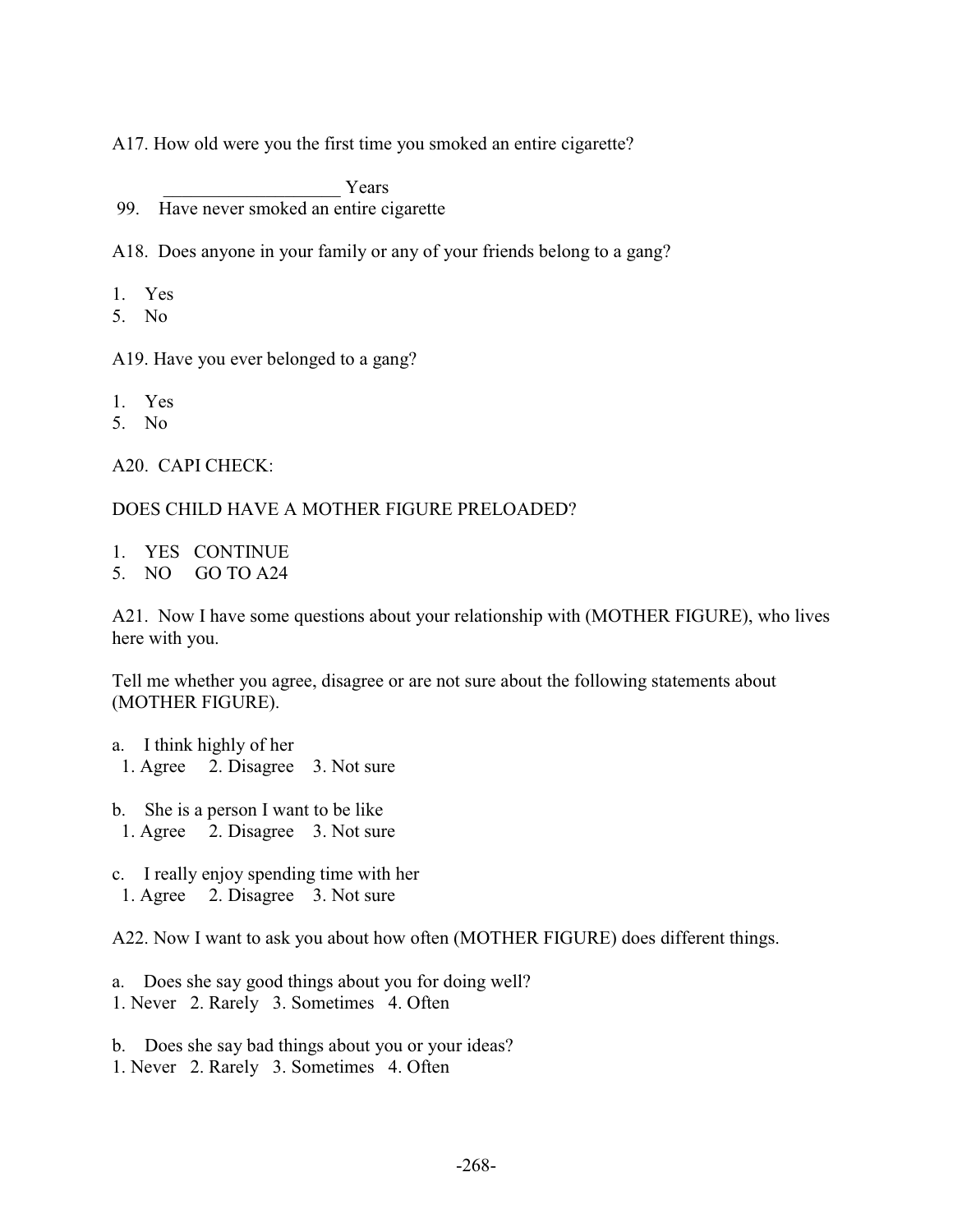c. Does she help you with things that are important to you?

1. Never 2. Rarely 3. Sometimes 4. Often

d. Does she know who you are with when you are not at home?

1. Never 2. Rarely 3. Sometimes 4. Often

A23. Does (MOTHER FIGURE) know all your close friends, only some of them, or none of them?

- 1. All
- 2. Some
- 3. None

#### A24. CAPI CHECK: DOES CHILD HAVE A FATHER FIGURE PRELOADED?

- 1. YES CONTINUE
- 5. NO GO TO A28

A25. Now I want to ask you about (FATHER FIGURE), who lives here with you.

Tell me whether you agree, disagree or are not sure about the following statements about (FATHER FIGURE):

- a. I think highly of him 1. Agree 2. Disagree 3. Not sure
- b. He is a person I want to be like 1. Agree 2. Disagree 3. Not sure
- c. I really enjoy spending time with him 1. Agree 2. Disagree 3. Not sure

A26. Now I want to ask you about how often (FATHER FIGURE) does different things.

- a. Does he say good things about you for doing well? 1. Never 2. Rarely 3. Sometimes 4. Often
- b. Does he say bad things about you or your ideas? 1. Never 2. Rarely 3. Sometimes 4. Often
- c. Does he help you with things that are important to you? 1. Never 2. Rarely 3. Sometimes 4. Often
- d. Does he know about who you are with when you are not at home? 1. Never 2. Rarely 3. Sometimes 4. Often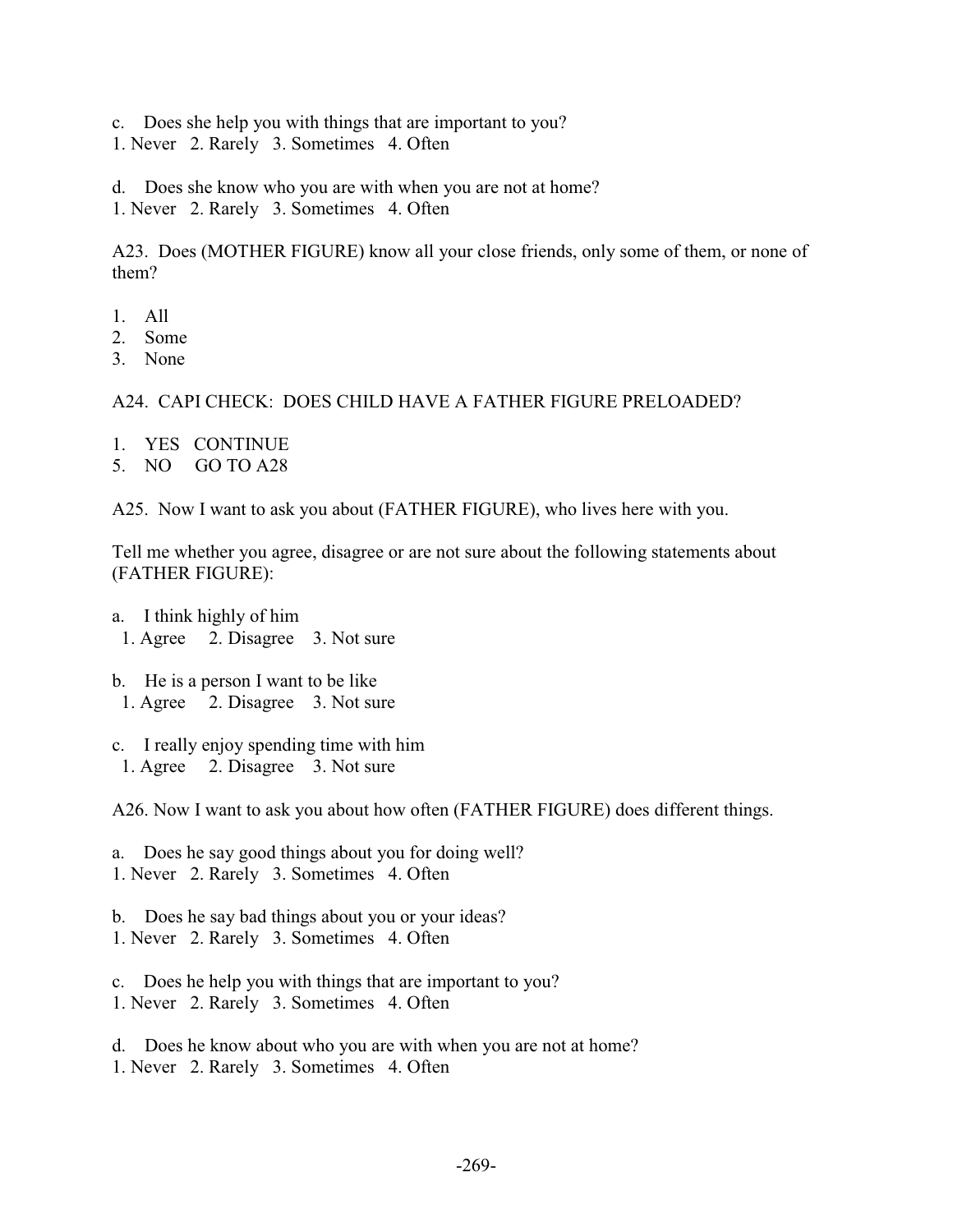A27. Does (FATHER FIGURE) know all your close friends, only some of them, or none of them?

- 1. All
- 2. Some
- 3. None

A28. Next I have some statements about how you and your family get along and settle arguments. These questions are about you and your family who live here with you. For each statement, please tell me whether you think it is True, Sometimes true, Not true.

- a. People in my family fight a lot
- 1. True 2. Sometimes true 3. Not true
- b. People in my family hardly ever lose their tempers
- 1. True 2. Sometimes true 3. Not true
- c. People in my family sometimes get so angry they throw things
- 1. True 2. Sometimes true 3. Not true
- d. People in my family always calmly discuss problems 1. True 2. Sometimes true 3. Not true
- e. People in my family often say mean things to each other 1. True 2. Sometimes true 3. Not true
- 
- f. People in my family sometimes hit each other
- 1. True 2. Sometimes true 3. Not true

You've been doing a great job so far. I only have a few more questions.

A29. Have you ever gone to the public library? I mean a library that is not at your school.

1. Yes

5. No GO TO A31

A30. How many times in the past two weeks did you go to the public library?

- 1. Not at all/ None
- 2. Once
- 3. Twice or more

A31. Do you think you will graduate from high school?

- 1. Yes
- 2. No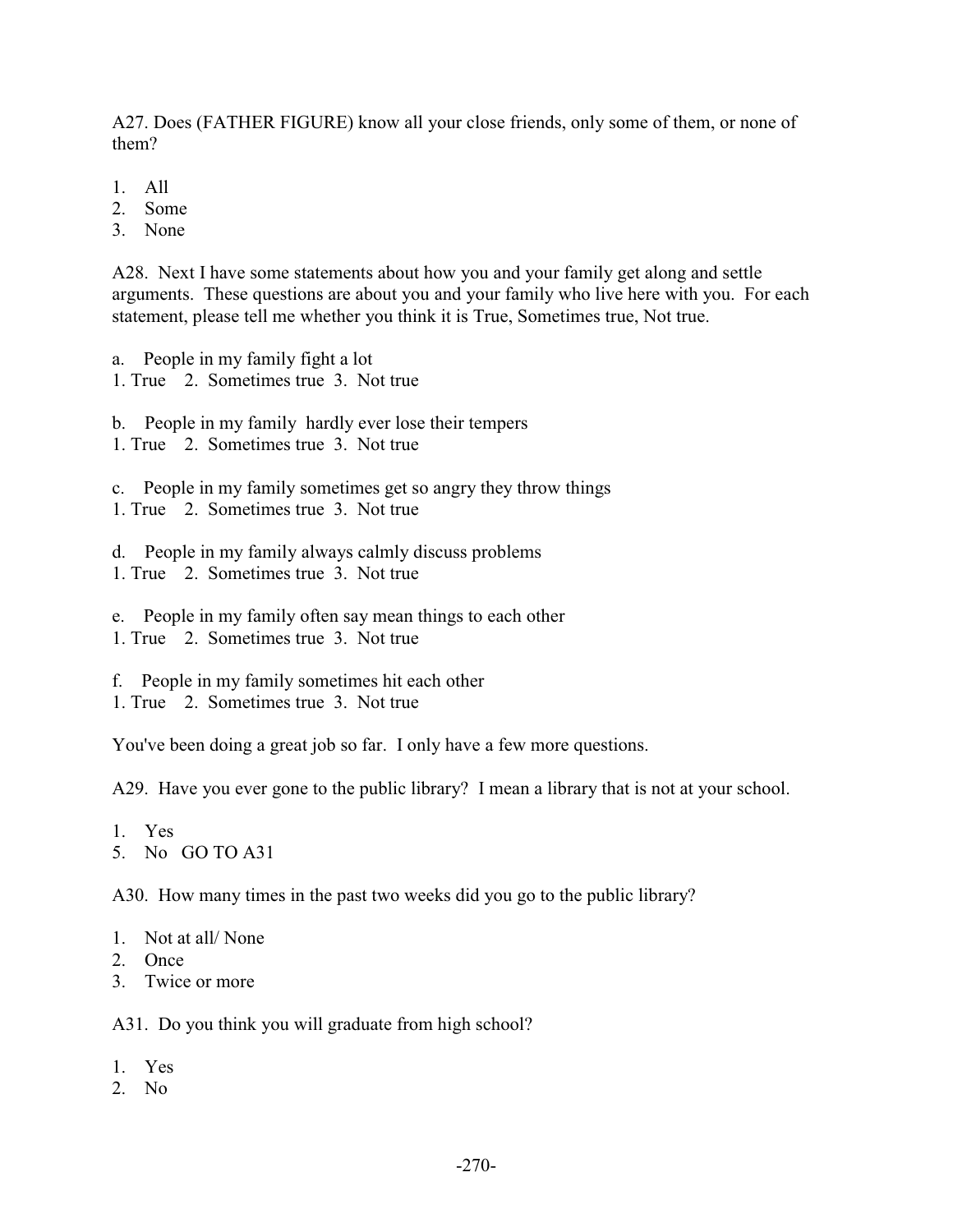3. I'm not sure

A32. Do you think you will go to college?

- 1. Yes
- 2. No
- 3. I'm not sure

A33. Are you.....

## (CHOOSE ONE OR MORE THAN ONE)

- 1. Latino?
- 2. White?
- 3. African-American or Black?
- 4. Asian?
- 5. Pacific Islander?
- 6. Native American/American Indian?

A34. Add check:

## IF A33=MORE THAN ONE RESPONSE, CONTINUE ELSE GO TO END OF QUESTIONNAIRE

A35. Now, if you had to pick the one group which describes you best, is it.....

# (CHOOSE ONLY ONE)

- 1. Latino?
- 2. White?
- 3. African-American or Black?
- 4. Asian?
- 5. Pacific Islander?
- 6. Native American/American Indian?

CAPI CHECK: TIME END

#### ALL GO TO B106

# SECTION B. OLDER CHILDREN (12 to 17)

# CAPI CHECK: TIME START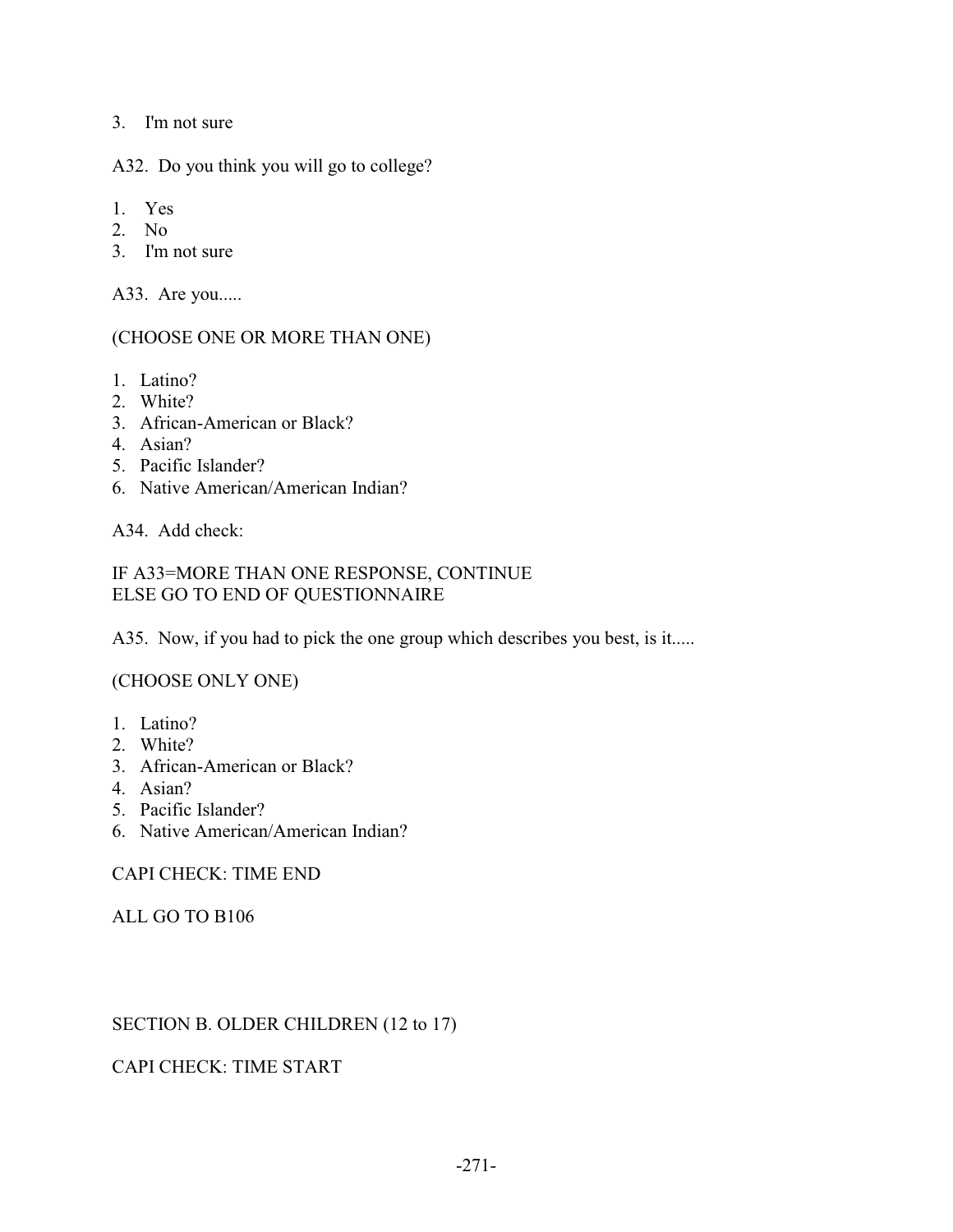First let me ask you about your neighborhood.

B1. When you are talking to someone about your neighborhood, what do you mean? Is it....

- 1 The block or street you live on
- 2 Several blocks or streets in each direction
- 3 The area within a 15-minute walk from your house
- 4 An area larger than a 15-minute walk from your house

Here are some questions about your neighborhood. For these questions, "neighborhood" means both the block or street you live on and several blocks or streets in each direction. Please keep this in mind when you answer these questions.

B2. How many of the adults or grown-ups in your neighborhood do you know? Would you say you know most, some, or none of them?

- 1. Most
- 2. Some
- 3. None

B3. How many of the kids and teens in your neighborhood do you know? Would you say most, some, or none of them?

- 1. Most
- 2. Some
- 3. None

B4. Now think about your best friends. Do any of them live in this neighborhood?

- 1. Yes
- 5. No

B5. Do you feel safe in this neighborhood?

- 1 Yes
- 2 Sometimes yes and sometimes no
- 3 No

B6. Are you. . .

- 1. CURRENTLY IN SCHOOL
- 2. ON SUMMER VACATION
- 3. IN SUMMER SCHOOL OR INTERSESSION CLASSES
- 4. NO LONGER IN SCHOOL BECAUSE YOU GRADUATED
- 5. NO LONGER IN SCHOOL BECAUSE YOU DROPPED OUT OR LEFT SCHOOL
- 6 CURRENTLY IN HOME SCHOOL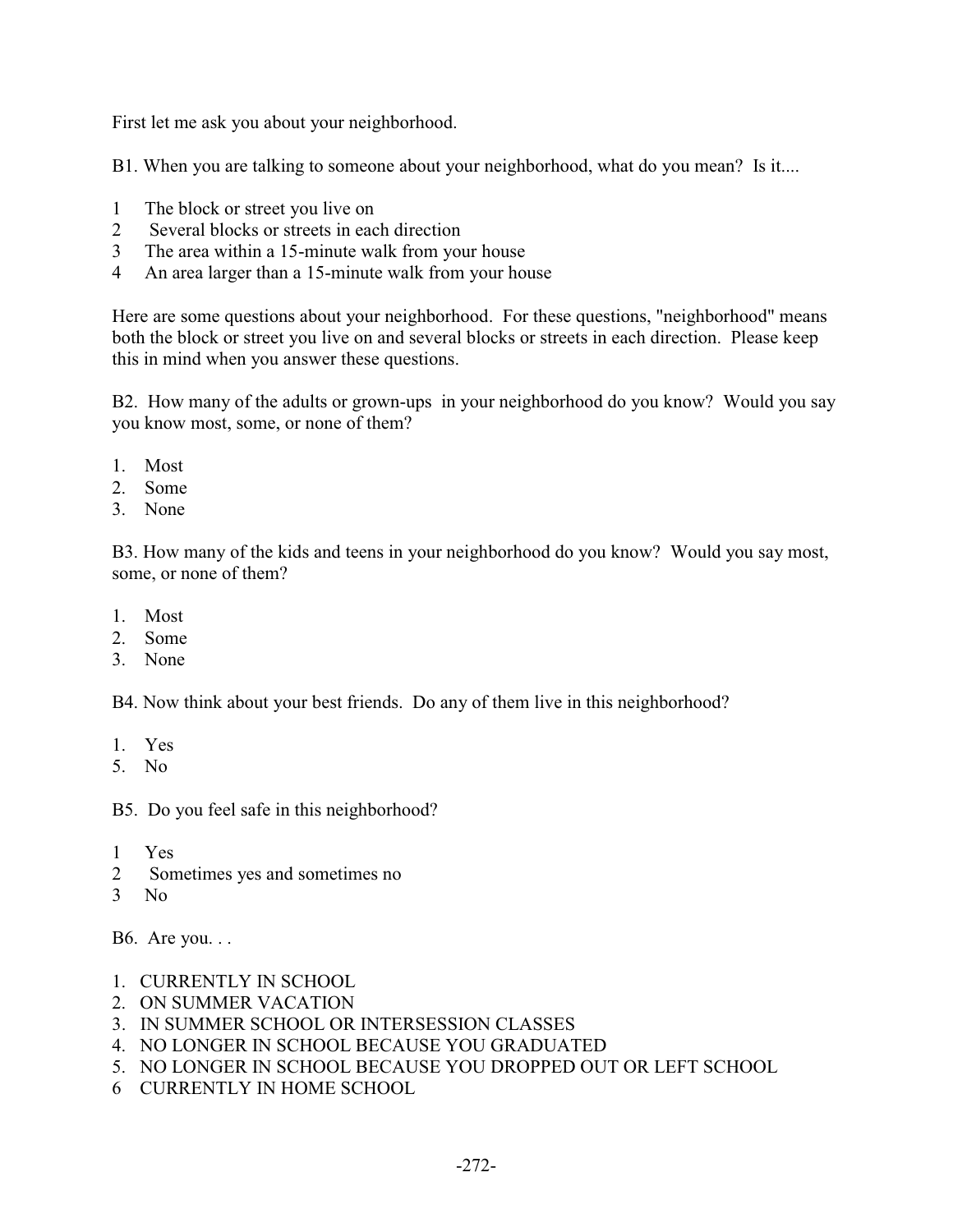#### 7. OFF-TRACK FROM SCHOOL

B7. What grade of school (IF B6=1 OR 7 or 6, FILL "are you in currently" ELSE FILL "were you in this past year")?

- 6. 6th grade
- 7. 7th grade
- 8. 8th grade
- 9. 9th grade
- 10. 10th grade
- 11. 11th grade
- 12. 12th grade
- 13. In college
- 14. In technical or vocational school
- 15. Not in school this past year (SHOW ONLY IF B6=2,3,4,5)
- IF B6=6 (HOMESCHOOLED), GO TO B15.
- IF B6=3, 4, 5 AND B7=NOT IN SCHOOL THIS PAST YEAR, GO TO B15.
- IF B6=2 AND B7= NOT IN SCHOOL THIS PAST YEAR, ASK "

You answered that you are on summer vacation or off-track from school and were not in school this past year. Is this correct?"

- 1. Yes GO TO B15
- 5. No RE-ASK B6 AND B7

B8. Now let's talk about (IF B6=1 OR 7, FILL "your school." OTHERWISE FILL "the school you went to this past spring.")

B8a. Are the teachers good at this school?

- 1 Yes
- 2 Some good, some not good
- 3 No

B8b. Do the teachers care about students?

- 1. Yes
- 2. Some yes, some no
- 3. No

B8c. Do disruptions by other students get in the way of your learning?

- 1. Yes
- 2. Sometimes yes and sometimes no
- 3. No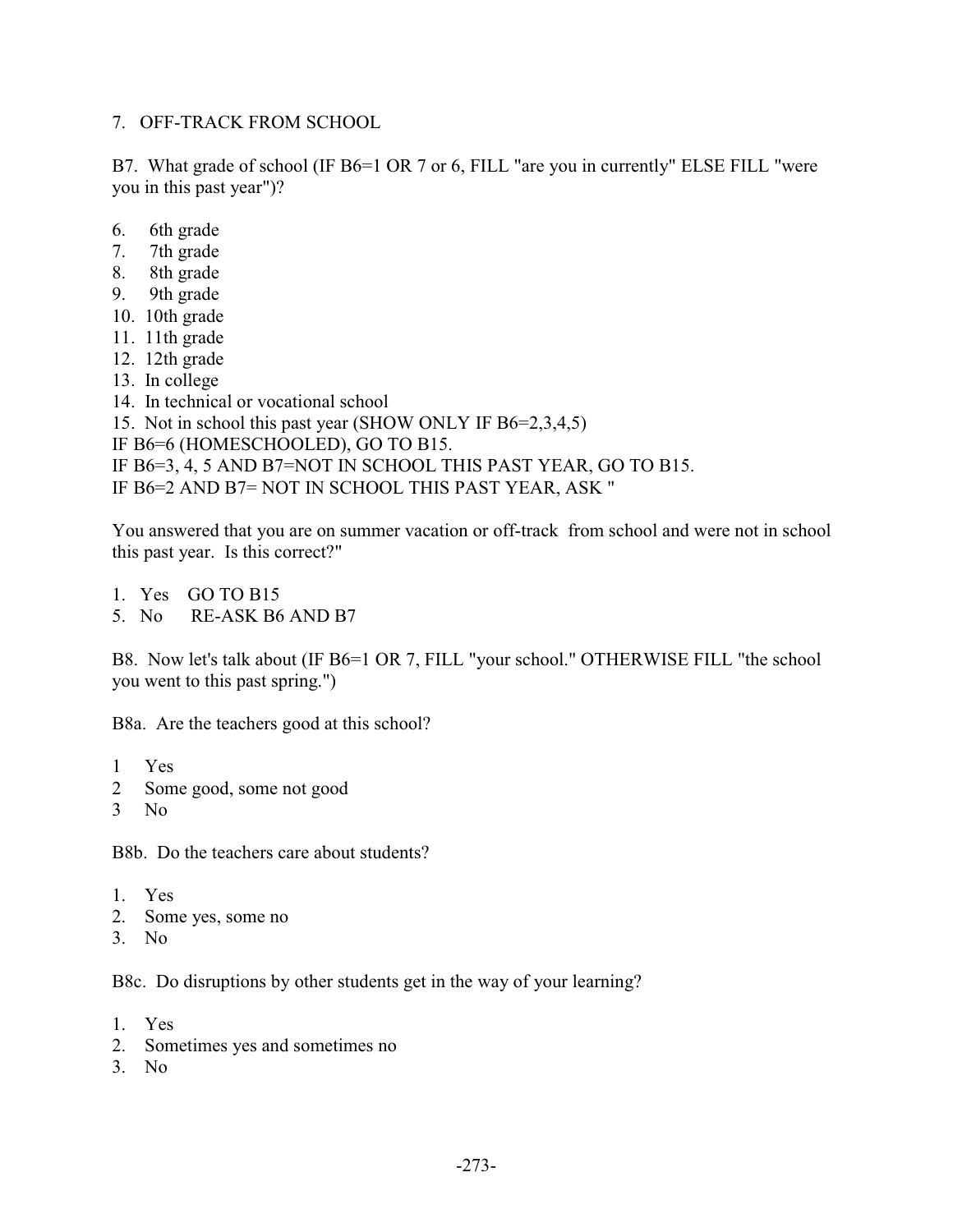B8d. Are students mostly treated fairly when they do something wrong?

- 1. Yes
- 2. Sometimes yes and sometimes no
- 3. No

B8e. Do you feel safe at this school most of the time?

- 1. Yes
- 2. Sometimes yes and sometimes no
- 3. No

B9. Please tell me whether the next two statements about you are often true, sometimes true, or not true.

a. I misbehave at school 1: Often True 2: Sometimes True 3: Not True

b. I have trouble getting along with teachers

1: Often True 2: Sometimes True 3: Not True

B10. About how much time do you spend on an average school night on all of your homework?

 ENTER 0 IF NONE hr min

- 1. Don't usually have homework
- 2. Other IF B10=OTHER, ASK "Please type in your answer." [VERBATIUM]

B11. (IF B6=1 OR 7, FILL "This school year" ELSE FILL "The past school year"), did you ever leave school early or skip school when you weren't supposed to?

- 1. Yes
- 5. No GO TO B13

B12. How often did this happen (IF B6=1 OR 7, FILL "this school year?" ELSE FILL "the past school year?")

- 1. Once
- 2. 2-3 times
- 3. 4 or more times

B13. Outside of schoolwork , do you like to read books, magazines or newspapers?

- 1. Yes
- 5. No GO TO B17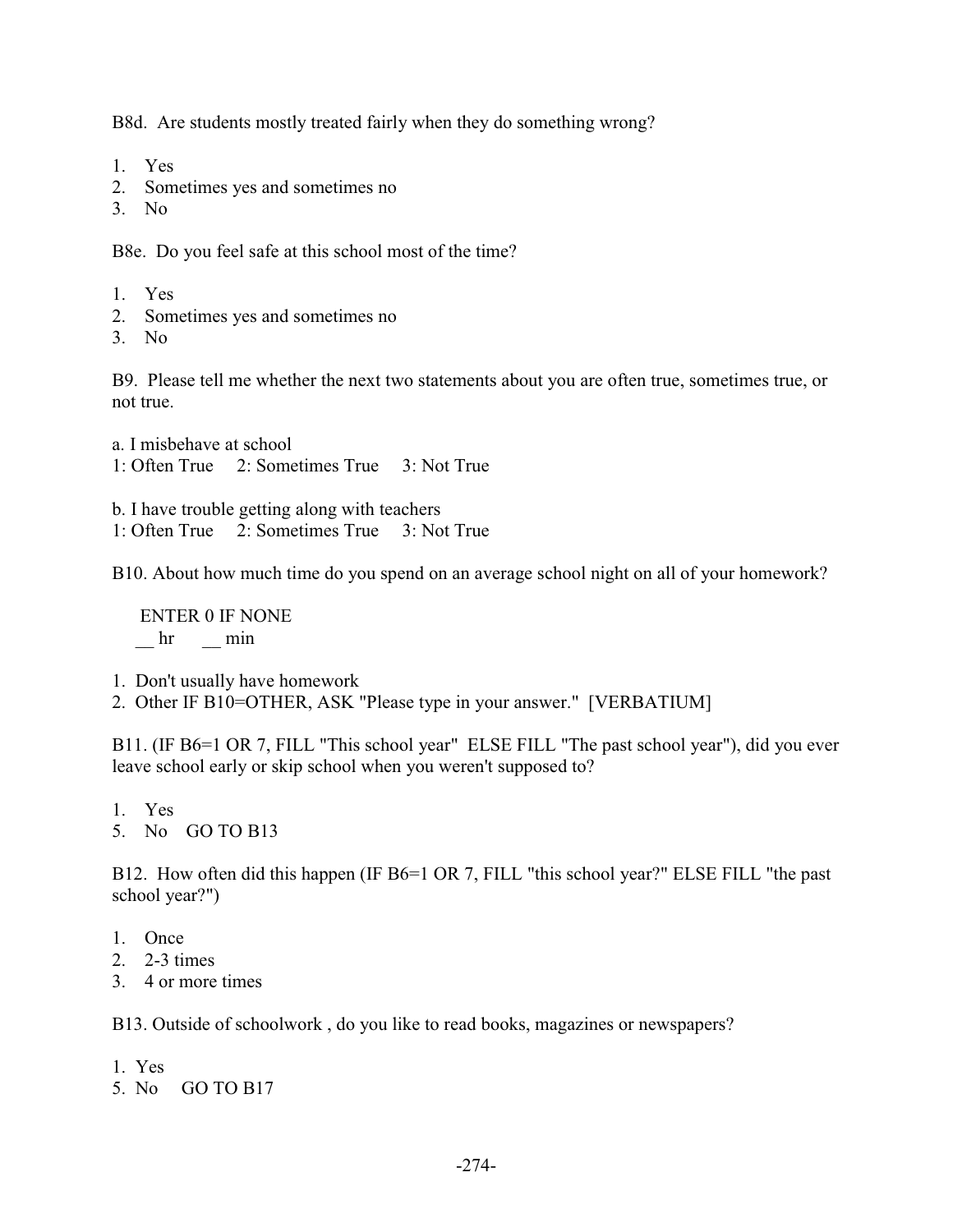B14. Outside of schoolwork, how often do you read books, magazines or newspapers? Would you say it's every day, a few times a week, once a week, or something else?

- 1. Every day
- 2. A few times a week
- 3. Once a week
- 4. A few times a month
- 5. Other, specify

IF B14=5, ASK "Please type in your answer." [VERBATIUM]

ALL GO TO B17.

B15. Do you like to read books, magazines, or newspapers?

- 1. Yes
- 5. No GO TO B17

B16. How often do you read books, magazines, or newspapers? Would you say it's everyday, a few times a week, once a week, or what?

- 1. Every day
- 2. A few times a week
- 3. Once a week
- 4. A few times a month
- 5. Other, specify

IF B16=5, ASK "Please type in your answer." [VERBATIUM]

B17. When you are with your friends, where do you usually go?

# SELECT ALL THAT APPLY

- 1. Your home
- 2. Friend's home
- 3. Outside close to your home
- 4. The mall
- 5. A park or playground
- 6. School
- 7. Movies
- 8. Parties
- 9. Other, specify

IF B17=9, ASK "Please type in your answer." [VERBATIUM]

B18. Are most of the places where you go with your friends close enough to walk to?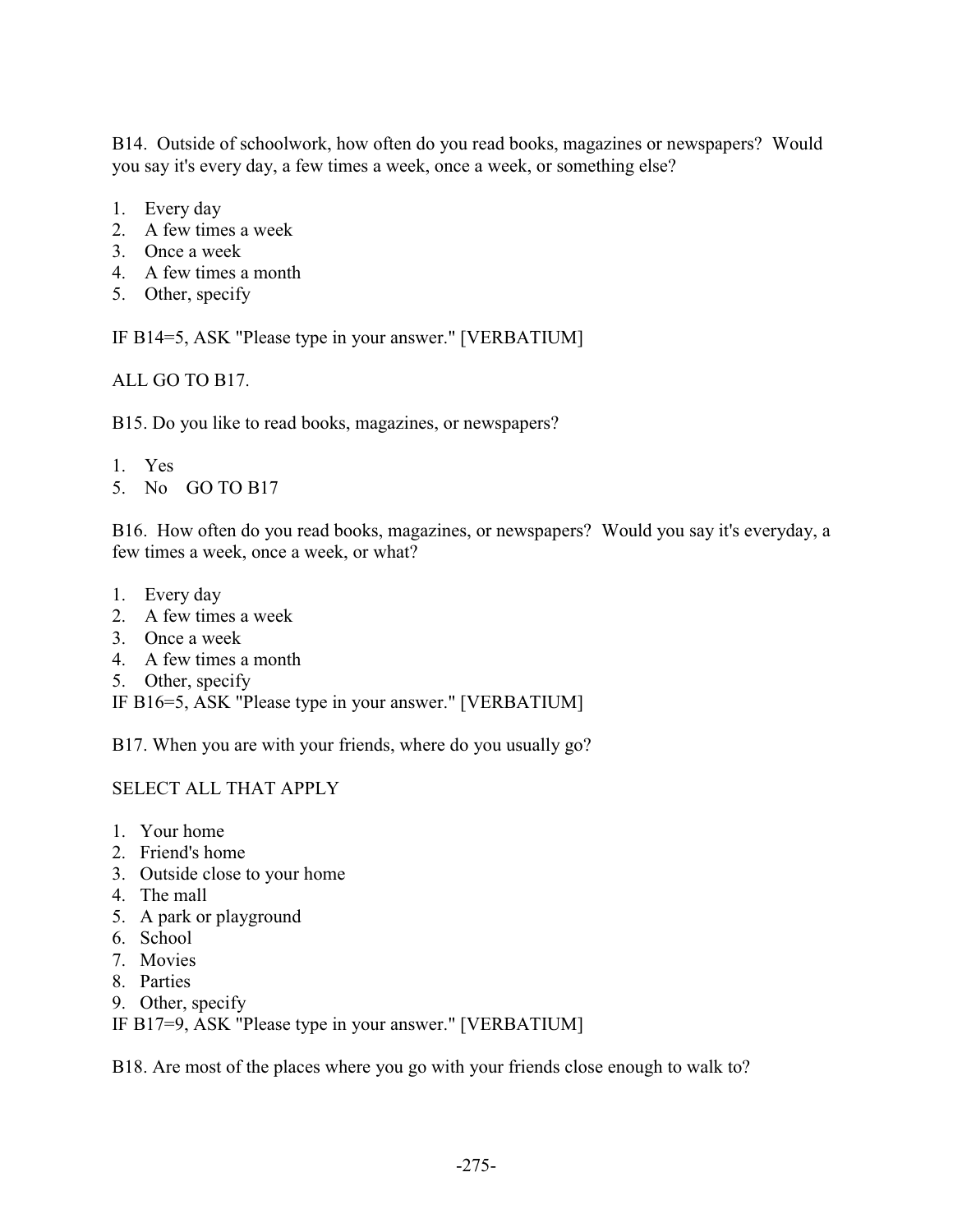1. Yes GO TO B20

5. No

B19. How do you get to most of these places? Do you go by...

- 1. car
- 2. bus
- 3. bicycle
- 4. skateboard or skates
- 5. some other way

You've been doing a great job so far. I want to remind you that all answers you give here will be kept private. That means, we will not give your answers to anyone. Some of the questions may be hard to answer, but just try your best. There are no right or wrong answers.

B20. Have you ever smoked a cigarette?

1. Yes 5. No GO TO B24 IF B20=DK, CONTINUE TO B21 IF B20=REF, GO TO B24

B21. How old were you the first time you smoked an entire cigarette?

Years Old 99. Have never smoked an entire cigarette GO TO B24 IF B21=DK, CONTINUE TO B22 F B21=REF, GO TO B24

B22. During the past 30 days, on how many days did you smoke a cigarette?

Days during the past 30 days 99. Not at all during the last 30 days GO TO B24 IF B22=REF, GO TO B24

B23. On the days you smoked, how many cigarettes did you usually smoke each day?

Number per day 99. Other IF B23=99, ASK "Please type in your answer." [VERBATIUM]

B24. Next we would like to ask you some questions about drinking alcoholic beverages, including beer, wine or liquor.

Have you ever had a drink of alcohol?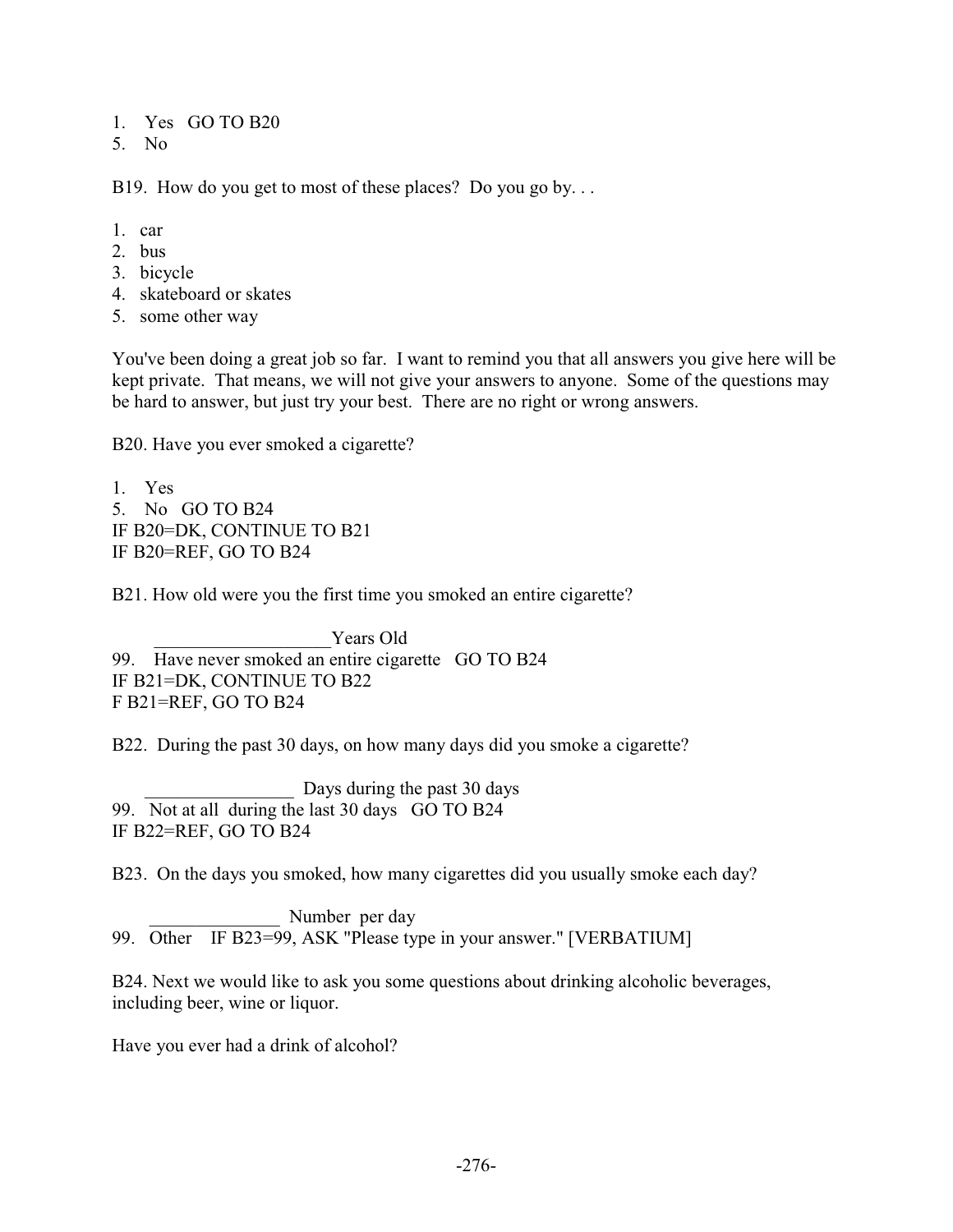By a drink we mean a can or bottle of beer, a glass of wine, a mixed drink, or a shot of hard liquor. Do not include sips that you might have had from someone else's drink.

1. Yes 5. No GO TO B28 IF B24=DK, CONTINUE IF B24=REF, GO TO B28

B25. During the past 30 days, on how many days did you have one or more alcoholic drinks?

By a drink we mean a can or bottle of beer, a glass of wine, a mixed drink, or a shot of hard liquor. Do not include sips that you might have had from someone else's drink.

Days during the past 30 days 99. Not at all during the last 30 days GO TO B28 IF B25=DK, GO TO B26 IF B25=REF, GO TO B28

B26. On the days you drank alcohol, about how many drinks did you usually have?

By a drink we mean a can or bottle of beer, a glass of wine, a mixed drink, or a shot of hard liquor. Do not include sips that you might have had from someone else's drink.

Number per day 99. Other IF B26=99, ASK "Please type in your answer." [VERBATIUM] IF B26=DK, CONTINUE IF B26=REF, GO TO B28

B27. In the past 30 days, how many times did you have 5 or more drinks in a row?

By a drink we mean a can or bottle of beer, a glass of wine, a mixed drink, or a shot of hard liquor. Do not include sips that you might have had from someone else's drink.

Numbers of times

B28. Have you ever used marijuana, for example: grass or pot?

1. Yes 5. No GO TO B31 IF B28=DK, GO TO B30 IF B28=REF, GO TO B31

B29. How old were you when you first used marijuana?

Years Old IF B29=DK, CONTINUE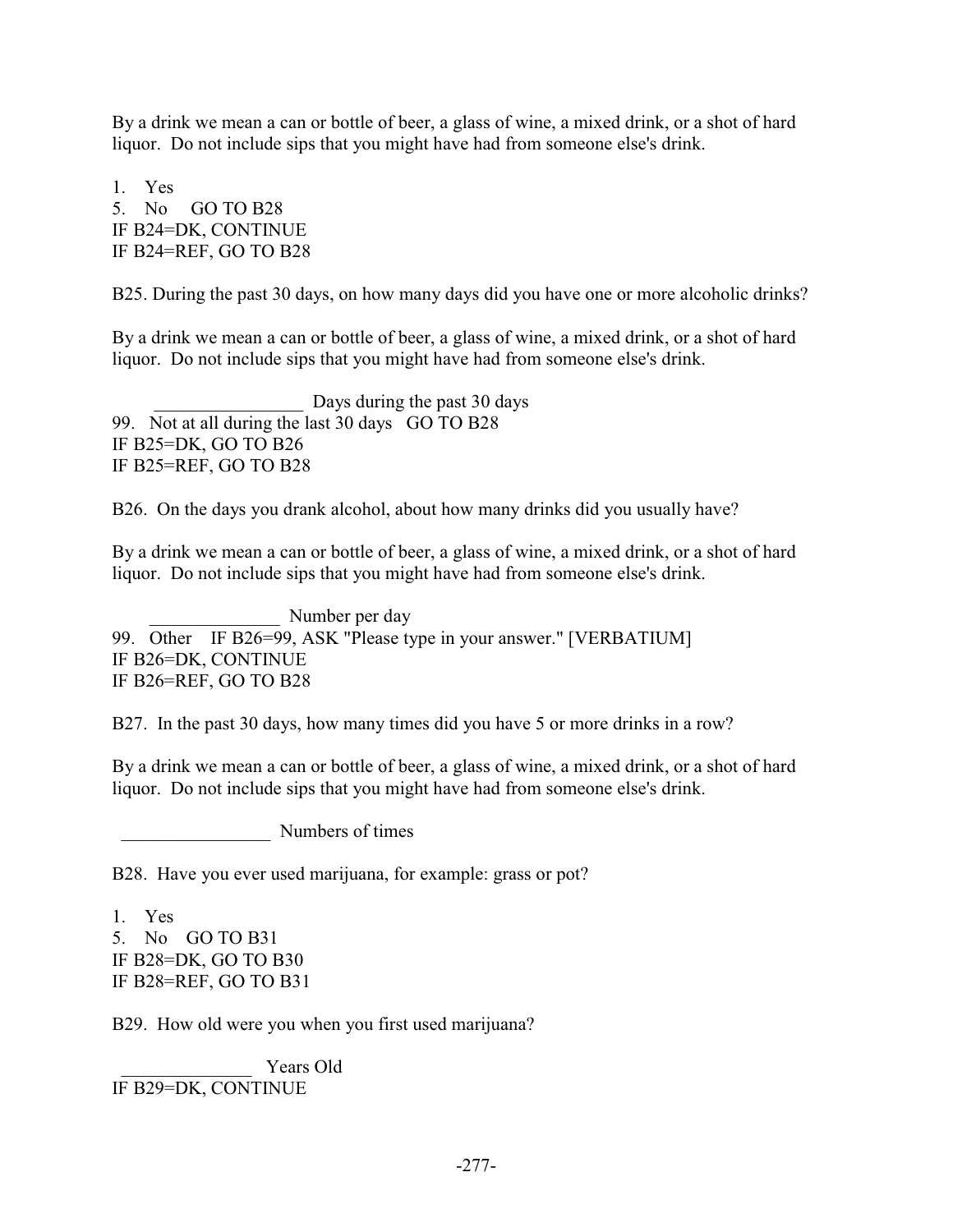#### IF B29=REF, GO TO B31

B30. In the past 30 days, on how many days have you used marijuana?

Days during the past 30 days 99. Not at all during the last 30 days IF B30=DK, GO TO B31 IF B30=REF, GO TO B31

B31. Have you ever used drugs other than marijuana (such as crack, cocaine, speed, methamphetamines, heroin, LSD or inhalants)?

1. Yes 5. No GO TO B33 IF B31=DK, CONTINUE TO B32 IF B31=REF, GO TO B33

B32. In the past 30 days, how often have you used drugs other than marijuana?

- 0 Not at all
- 1 Once or twice
- 2 3-5 times
- 3 6-10 times
- 4 11-19 times
- $5 \t20 +$

B33. Have you ever run away, that is, left home and stayed away at least overnight without your parent's knowledge or permission?

- 1. Yes
- 5. No

B34. In the past 30 days, did you ever carry a hand gun?

1. Yes

5. No GO TO B36

B35. In the past 30 days, did you take a hand gun to school?

- 1. Yes
- 5. No

B36. Are there any gangs in your neighborhood or where you go to school?

- 1. Yes
- 5. No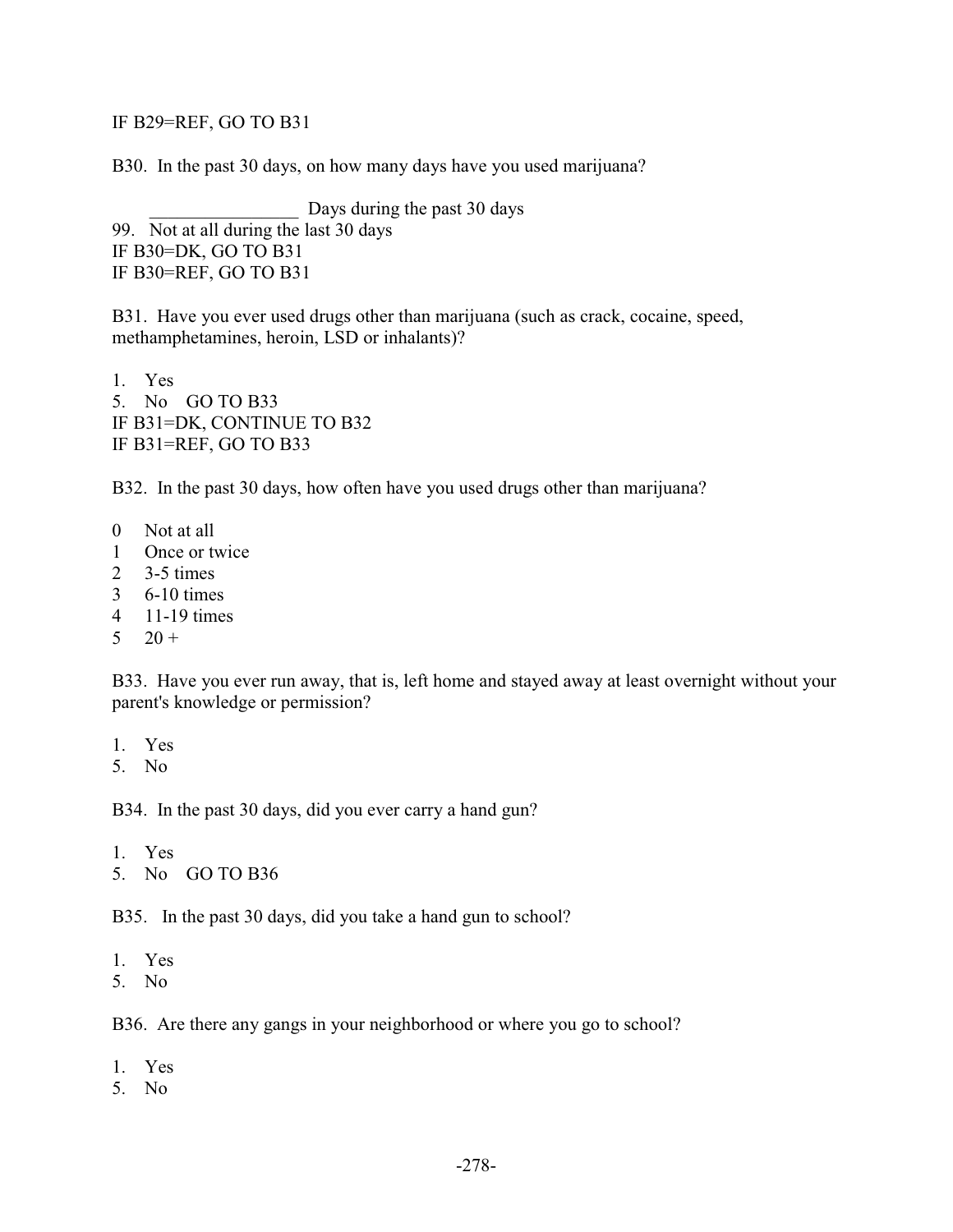B37. Does anyone in your family or any of your friends belong to a gang?

- 1. Yes
- 5. No

B38. Have you ever belonged to a gang?

- 1. Yes
- 5. No GO TO B40

B39. Have you been a member of a gang in the past 12 months?

- 1. Yes
- 5. No

OK. Now some questions on a different topic.

B40. Have you ever had a (IF R MALE, FILL 'girlfriend"; IF R FEMALE, FILL "boyfriend")?

- 1. Yes
- 5. No GO TO B42

B41. Do you have a (IF R MALE, FILL 'girlfriend"; IF R FEMALE, FILL "boyfriend") now?

- 1. Yes
- 5. No

B42. Have you ever had sexual intercourse, that is, made love, had sex, or gone all the way with a person of the opposite sex?

- 1. Yes
- 5. No GO TO B64

B43. Have you had intercourse more than once?

- 1. Yes
- 5. No GO TO B50

B44. How many DIFFERENT PEOPLE have you had sexual intercourse with in the last 12 months, that is, since [FILL CURRENT MONTH] last year?

(IF NONE, ENTER ZERO) \_\_\_\_\_\_\_\_\_\_\_\_\_\_\_ partners

B45. When was the last time you had sexual intercourse?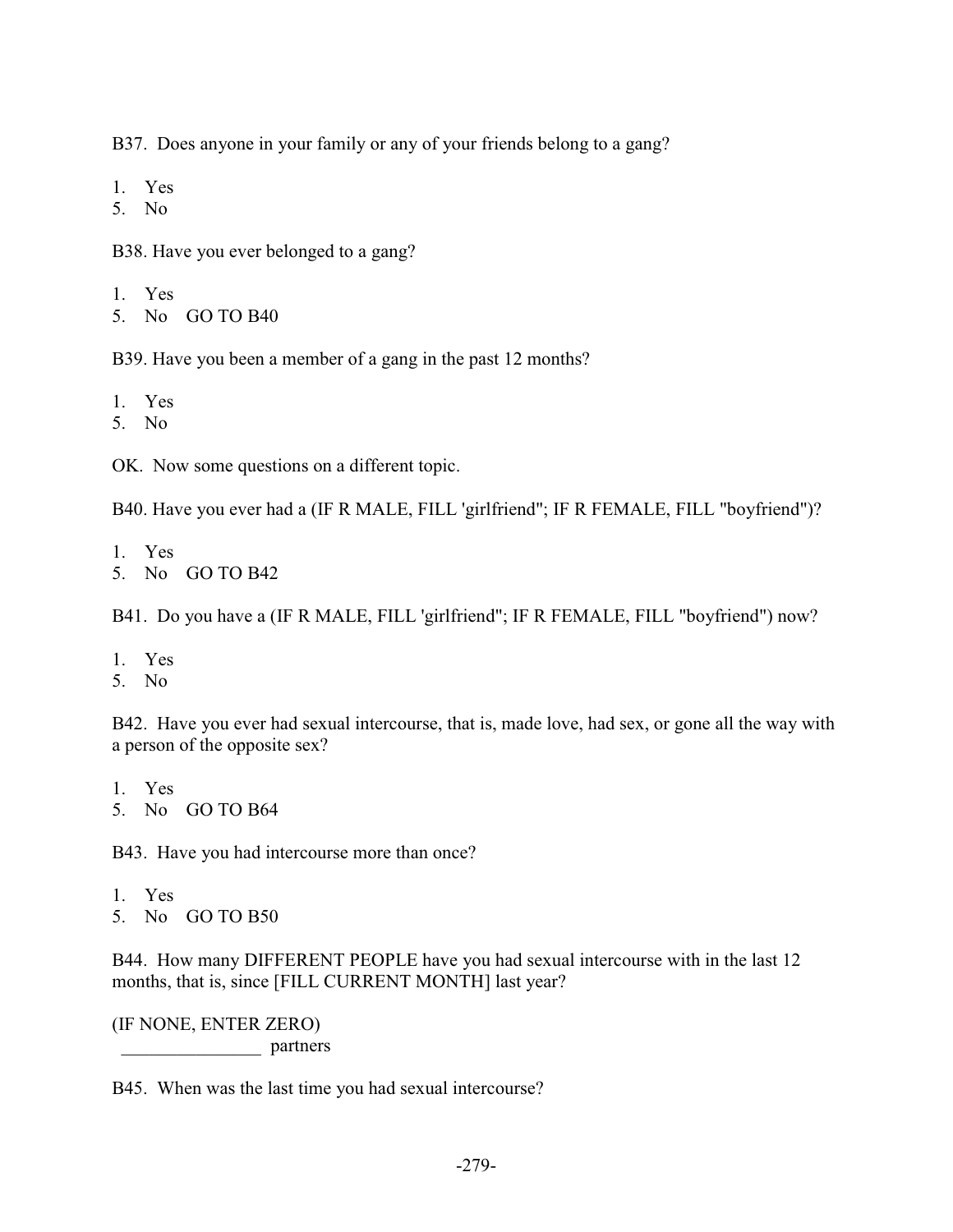Today

- Yesterday
- \_\_ days ago
- \_\_ weeks ago
- \_\_ months ago
- \_\_ years ago

B46. Did you or your partner use something to prevent pregnancy or disease when you had sexual intercourse most recently?

1. Yes 5. No GO TO B48 IF B46=DK, GO TO B48 IF B46=REF, GO TO B48

B47. Which method or methods did you or your partner use? Please select all that apply.

- 1. Condom (rubber)
- 2. Foam, jelly, creme, sponge, suppositories
- 3. Withdrawal (pulling out)
- 4. Diaphragm (with or without jelly)
- 5. Rhythm (safe time, avoiding sex at certain times of the month)
- 6. Birth control pills
- 7. IUD (intrauterine device)
- 8. Norplant, depo-provera or injectables
- 9. Other IF B47=9, ASK "Please type in your answer." [VERBATIUM]

## B48. CAPI CHECK B44: NUMBER OF SEXUAL PARTNERS THAT RESPONDENT HAS HAD IN THE LAST 12 MONTHS

- 1. ZERO GO TO B52
- 2. ONE OR MORE

B49. Think about all the times that you have had sexual intercourse in the last 12 months. About what percent of the time from 0 to 100, have you or your sexual partner or partners used a condom?

IF NEVER, ANSWER ZERO. percent of the time

ALL GO TO B52

#### (FOR KIDS HAVING INTERCOURSE ONLY ONCE)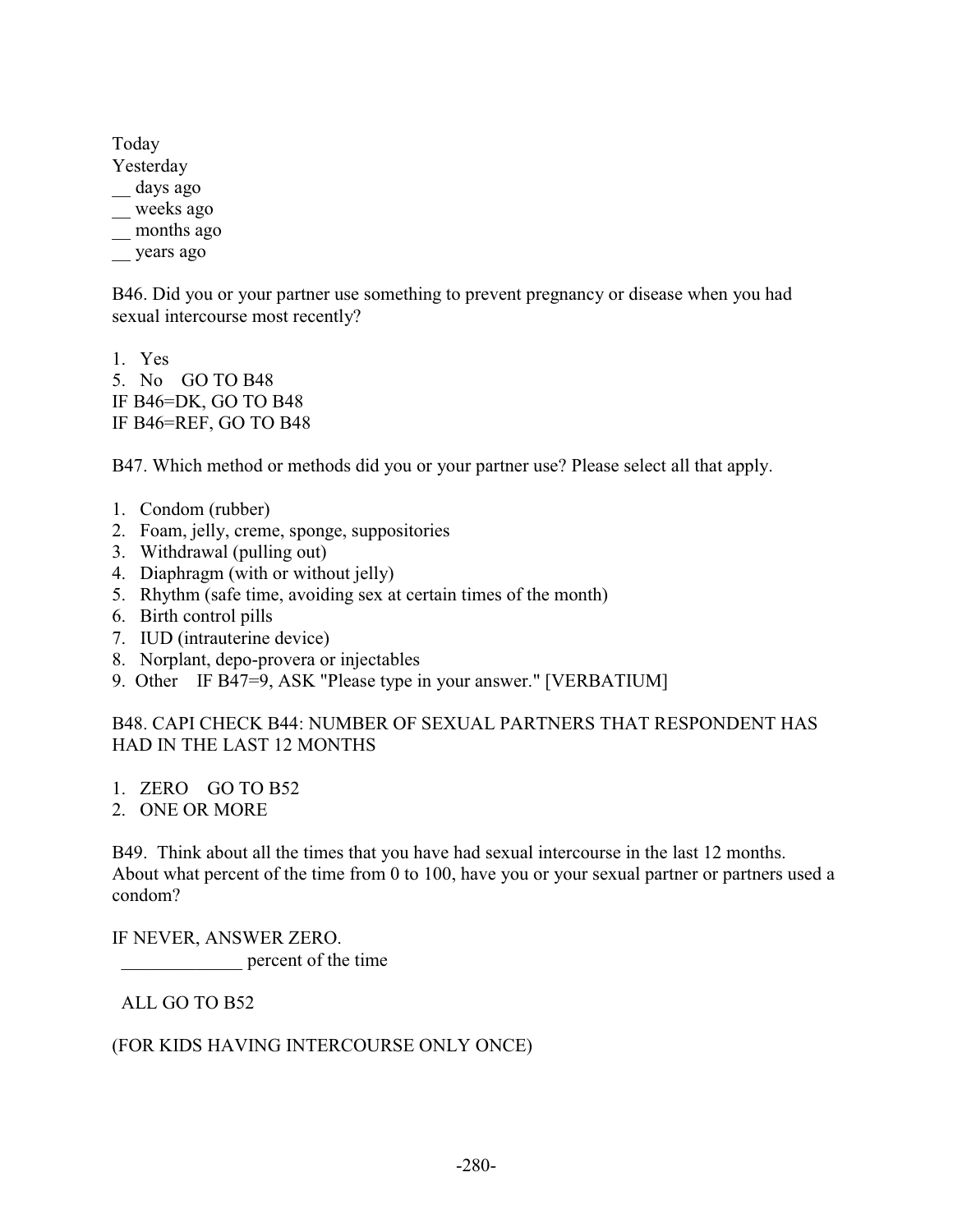B50. Did you or your partner use something to prevent pregnancy or disease when you had intercourse?

- 1. Yes
- 5. No GO TO B52

B51. Which method or methods did you or your partner use?

- 1. Condom (rubber)
- 2. Foam, jelly, creme, sponge, suppositories
- 3. Withdrawal (pulling out)
- 4. Diaphragm (with or without jelly)
- 5. Rhythm (safe time, avoiding sex at certain times of the month)
- 6. Birth control pills
- 7. IUD (intrauterine device)
- 8. Norplant, depo-provera or injectables
- 9. Other, specify

B52. Have you ever [FILL IF R FEMALE, been pregnant; FILL IF R MALE, gotten someone else pregnant]?

1. Yes 5. No GO TO B64 IF B52=DK, GO TO B53 IF B52=REF, GO TO B53

B53. How many times have you [IF R FEMALE, "been pregnant"; IF R MALE, "gotten someone else pregnant"]?

\_\_\_\_\_\_\_\_\_\_\_\_\_\_\_\_\_\_\_\_\_\_\_ Times

IF B53=DK, GO TO B54 IF B53=REF, GO TO B64

B54. How many children have you [IF R FEMALE, "given birth to"; IF R MALE, "fathered"]?

\_\_\_\_\_\_\_\_\_\_\_\_\_\_\_\_\_\_\_ Total Number

IF B54=ZERO, GO TO B64 IF B54=DK, GO TO B64 IF B54=REF, GO TO B64

B55. CAPI CHECK:

1. IF B54=1, CONTINUE TO B56

2. IF B54=2 OR MORE, GO TO B61

B56. What is this child's name?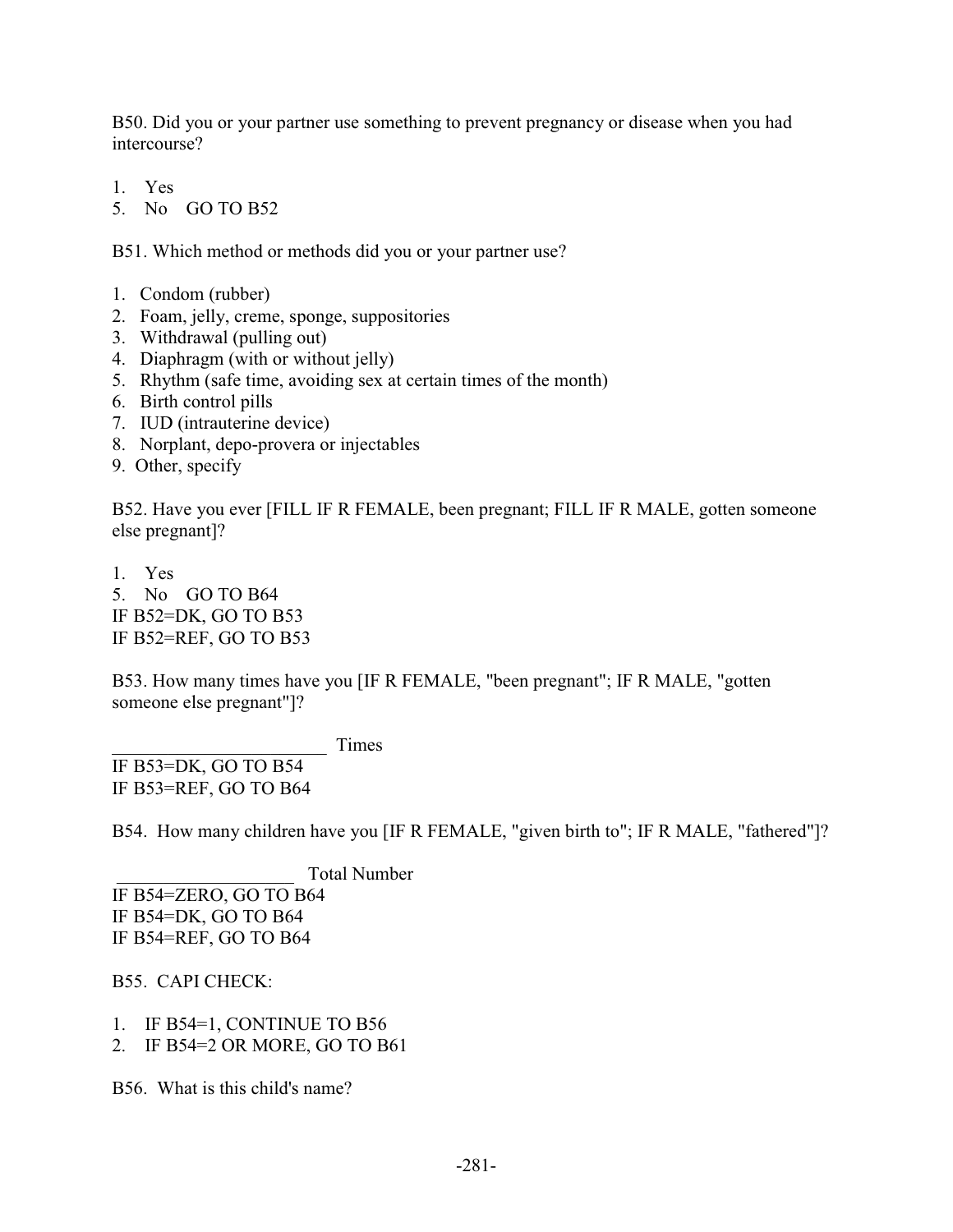B57. How old is (FILL B56 NAME)?

0. Less than 1 year old Years old (FOR KIDS ONE YEAR OR OLDER)

B58. Where does this child live now?

- 1. Here in this household with me.
- 2. With other parent
- 3. With grandparent(s)

 $\overline{\phantom{a}}$  ,  $\overline{\phantom{a}}$  ,  $\overline{\phantom{a}}$  ,  $\overline{\phantom{a}}$  ,  $\overline{\phantom{a}}$  ,  $\overline{\phantom{a}}$  ,  $\overline{\phantom{a}}$  ,  $\overline{\phantom{a}}$  ,  $\overline{\phantom{a}}$  ,  $\overline{\phantom{a}}$  ,  $\overline{\phantom{a}}$  ,  $\overline{\phantom{a}}$  ,  $\overline{\phantom{a}}$  ,  $\overline{\phantom{a}}$  ,  $\overline{\phantom{a}}$  ,  $\overline{\phantom{a}}$ 

- 4. With other family members
- 5. With adoptive parents
- 6. In a foster home
- 7. Child is no longer alive
- 8. Lives somewhere else

IF B58= Lives somewhere else, ASK "Please type in your answer." [VERBATIUM]

B59. THE NO. OF R'S CHILDREN IN THE CHILD QX WHO ARE IN THE HH.

[NOTE: CAPTURE AND OUTPUT BOTH THE NO. OF R'S CHILDREN IN THE ROSTER WHO ARE IN THE HH AND THE NO. OF R'S CHILDREN IN THE CHILD QX WHO ARE IN THE HH]

B60. CAPI CHECK: COMPARE ROSTER NO. OF R'S CHILDREN IN HH TO CHILD QX NO. R'S OF CHILDREN IN HH.

1. SAME (GO TO B66)

5. DIFFERENT (CONTINUE)

B60a. From your answers, it looks like [FILL "[NO. OF R'S CHILDREN LIVING HERE FROM CHILD QX] of your children live" IF [NO. OF R'S CHILDREN LIVING HERE FROM CHILD QX] GT 1; ELSE FILL "your child lives"] here with you. Is that correct?

1. Yes (GO TO B60e) 5. No (GO TO B58 & ASK AGAIN)

B60e. My list of people who live in this home says that [FILL "NO. OF R'S CHILDREN LIVING HERE FROM ROSTER"] of your children live here with you.

But you just told me that [IF B60a = 1, FILL NO. OF R'S CHILDREN LIVING HERE FROM CHILD QX; ELSE IF B60a=5, FILL B60c RESPONSE] of your children live here with you. We just want to make sure our information is correct. Can you tell me why these two answers are different?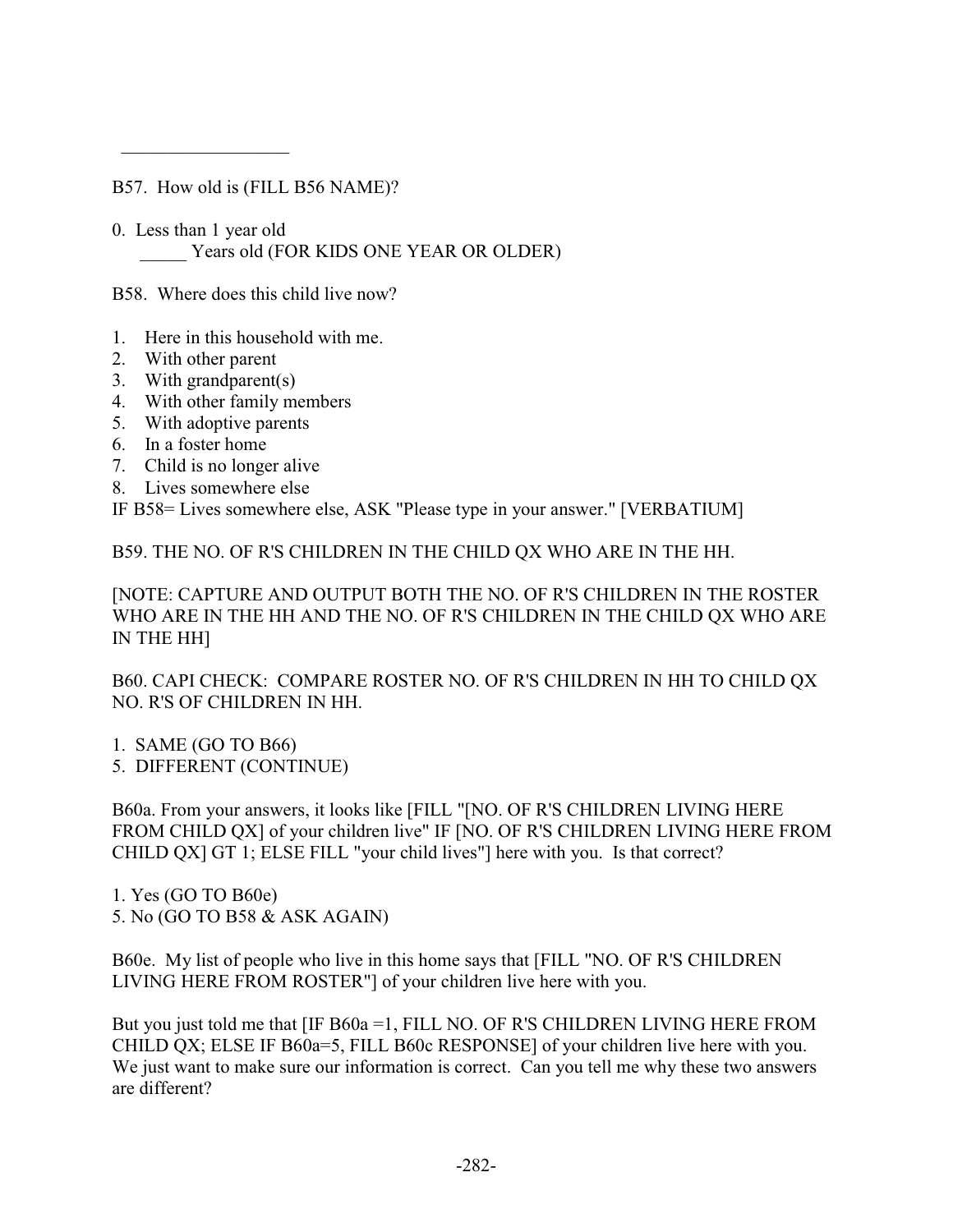# CHECK ALL THAT APPLY

- 1. My child/children only live here part time
- 2. My child/children were adopted by another family member
- 3. My family usually tells other people that my child/children belong to another family member
- 4. The person who gave you the list probably forgot to include my child/children

5. I didn't give you the true answer before. The true answer is \_\_\_\_\_\_\_\_\_\_ (please type in your answer)

6. Some other reason, please type in your answer.

ALL GO TO B66

B61. Please type in the first name or names of each of your children below. Please use a separate line for each child.

| ∼ |  |  |  |  |
|---|--|--|--|--|
|   |  |  |  |  |

- 3. \_\_\_\_\_\_\_\_\_\_\_\_\_\_\_\_\_\_\_\_\_\_\_\_\_\_
- 4. \_\_\_\_\_\_\_\_\_\_\_\_\_\_\_\_\_\_\_\_\_\_\_\_\_\_

#### $5.$   $\frac{1}{2}$   $\frac{1}{2}$   $\frac{1}{2}$   $\frac{1}{2}$   $\frac{1}{2}$   $\frac{1}{2}$   $\frac{1}{2}$   $\frac{1}{2}$   $\frac{1}{2}$   $\frac{1}{2}$   $\frac{1}{2}$   $\frac{1}{2}$   $\frac{1}{2}$   $\frac{1}{2}$   $\frac{1}{2}$   $\frac{1}{2}$   $\frac{1}{2}$   $\frac{1}{2}$   $\frac{1}{2}$   $\frac{1}{2}$   $\frac{1}{2}$   $\frac{1}{$ ASK B62-63 FOR EACH CHILD IN B61

- B62. How old is [CHILD IN B61]?
- 0. Less than 1 year old Years old (FOR KIDS ONE YEAR OR OLDER)

B63. Where does [CHILD IN B61] live now?

- 1. Here in this household with me.
- 2. With other parent
- 3. With grandparent(s)
- 4. With other family members
- 5. With adoptive parents
- 6. In a foster home
- 7. Child is no longer alive
- 8. Lives somewhere else

IF B63=8, ASK "Please type in your answer" [VERBATIUM]

B64. NUMBER OF R'S CHILDREN IN THE CHILD QX WHO ARE IN THE HH.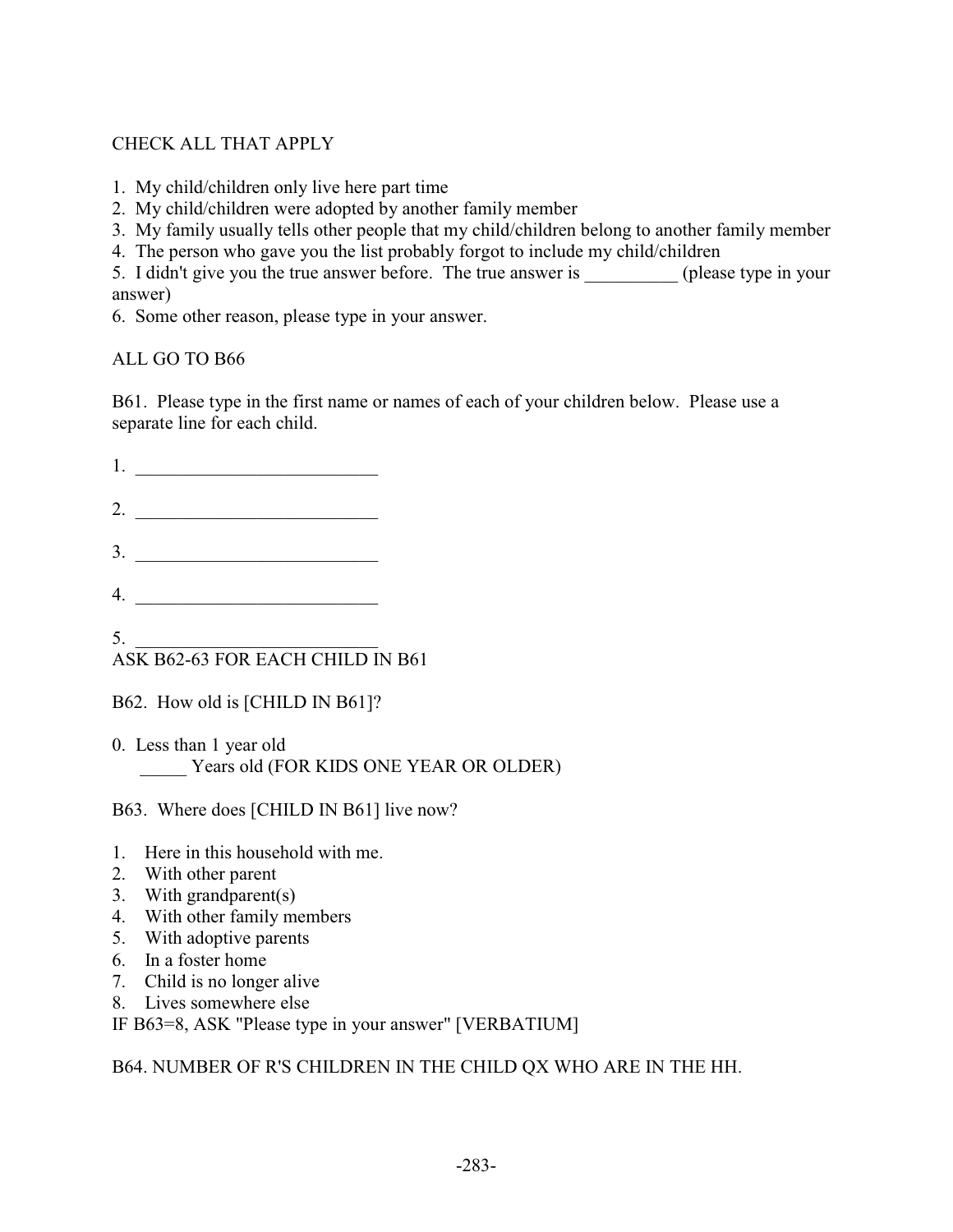[NOTE: CAPTURE AND OUTPUT BOTH THE NO. OF R'S CHILDREN IN THE ROSTER WHO ARE IN THE HH AND THE NO. OF R'S CHILDREN IN THE CHILD QX WHO ARE IN THE HH]

B65. CAPI CHECK: COMPARE ROSTER NO. OF R'S CHILDREN IN HH TO CHILD QX NO. R'S OF CHILDREN IN HH.

1. SAME OR B54 NOT ASKED (GO TO B66)

5. DIFFERENT (CONTINUE)

B65a. From your answers, it looks like [FILL "[NO. OF R'S CHILDREN LIVING HERE FROM CHILD QX] of your children live" IF [NO. OF R'S CHILDREN LIVING HERE FROM CHILD QX] GT 1; ELSE FILL "your child lives"] here with you. Is that correct?

1. Yes (GO TO B65e) 5. No (CONTINUE)

B65c. How many of your children live here with you?

Number of children

B65d. CAPI CHECK:

1. NO. OF CHILDREN IN B65c IS THE SAME AS NO. OF R'S CHILDREN LIVING HERE FROM ROSTER (GO TO B66) 5. NO. IS DIFFERENT (CONTINUE)

B65e. My list of people who live in this home says that [FILL "NO. OF R'S CHILDREN LIVING HERE FROM ROSTER"] of your children live here with you.

But you just told me that [IF B65a = 1, FILL NO. OF R'S CHILDREN LIVING HERE FROM CHILD QX; ELSE IF B65a=5, FILL B65c RESPONSE] of your children live here with you. We just want to make sure our information is correct. Can you tell me why these two answers are different?

CHECK ALL THAT APPLY

- 1. My child/children only live here part time
- 2. My child/children were adopted by another family member
- 3. My family usually tells other people that my child/children belong to another family member
- 4. The person who gave you the list probably forgot to include my child/children

5. I didn't give you the true answer before. The true answer is \_\_\_\_\_\_\_\_\_\_ (please type in your answer)

6. Some other reason, please type in your answer.

B66. CAPI CHECK: DOES CHILD HAVE MOTHER FIGURE PRELOAD?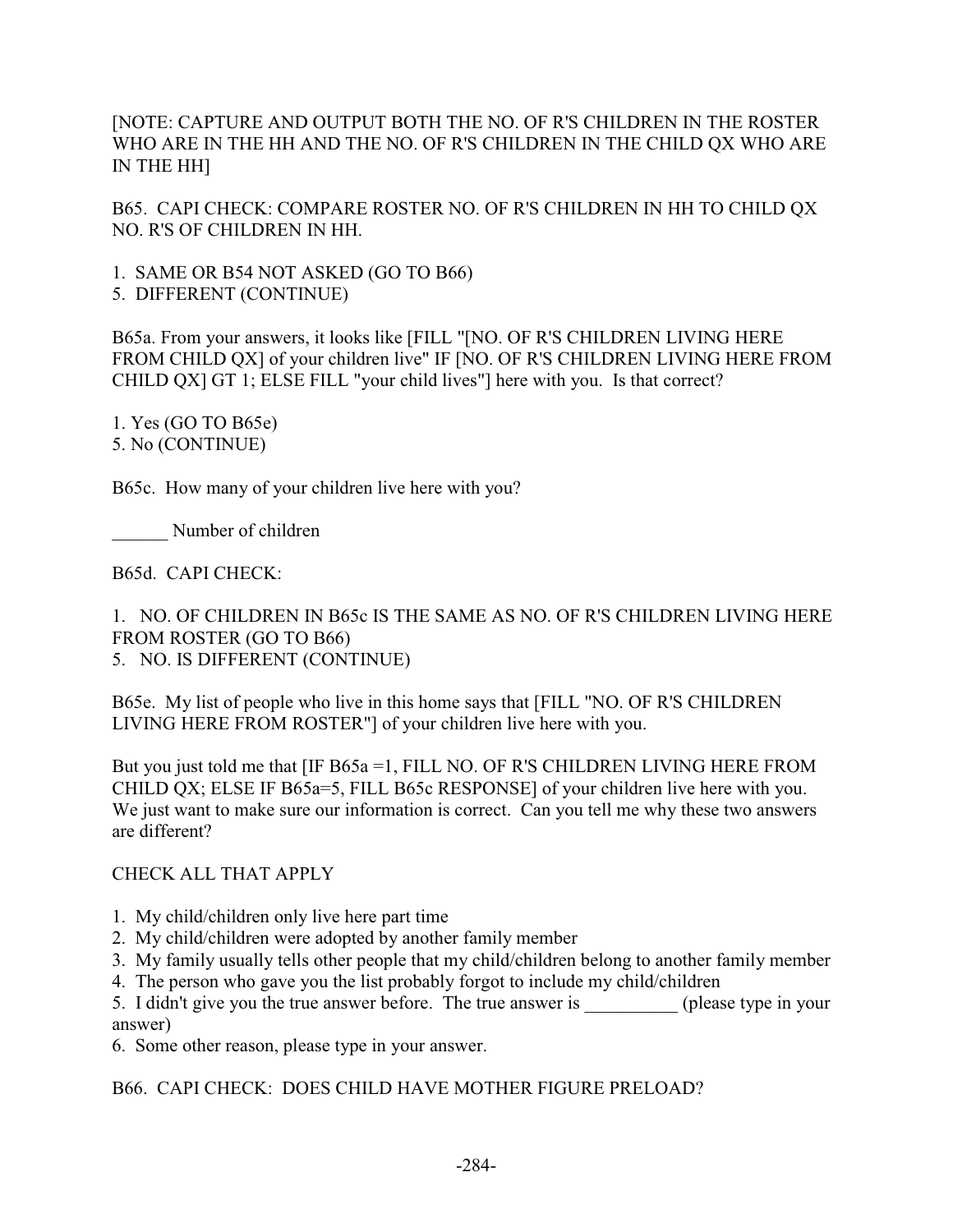1. Yes CONTINUE

5. No GO TO B70

B67. Now I have some questions about your relationship with (MOTHER FIGURE).

Tell me whether you agree, disagree or are not sure about the following statements about (MOTHER FIGURE).

- a. I think highly of her 1. Agree 2. Disagree 3. Not sure
- c. She is a person I want to be like 1. Agree 2. Disagree 3. Not sure
- c. I really enjoy spending time with her
- 1. Agree 2. Disagree 3. Not sure

B68. Now I want to ask you about how often (MOTHER FIGURE) does different things.

- a. How often does she praise you for doing well?
- 1. Never 2. Rarely 3. Sometimes 4. Often
- b. How often does she criticize you or your ideas? 1. Never 2. Rarely 3. Sometimes 4. Often
- c. How often does she help you with things that are important to you? 1. Never 2. Rarely 3. Sometimes 4. Often

d. How often does she know about who you are with when you are not at home? 1. Never 2. Rarely 3. Sometimes 4. Often

B69. Does (MOTHER FIGURE) know all your close friends, only some of them, or none of them?

- 1. All
- 2. Some
- 3. None

## B70. CAPI CHECK: DOES CHILD HAVE FATHER FIGURE PRELOADED?

- 1. Yes CONTINUE
- 5. No GO TO B74

B71. Now I have some questions about your relationship with (FATHER FIGURE).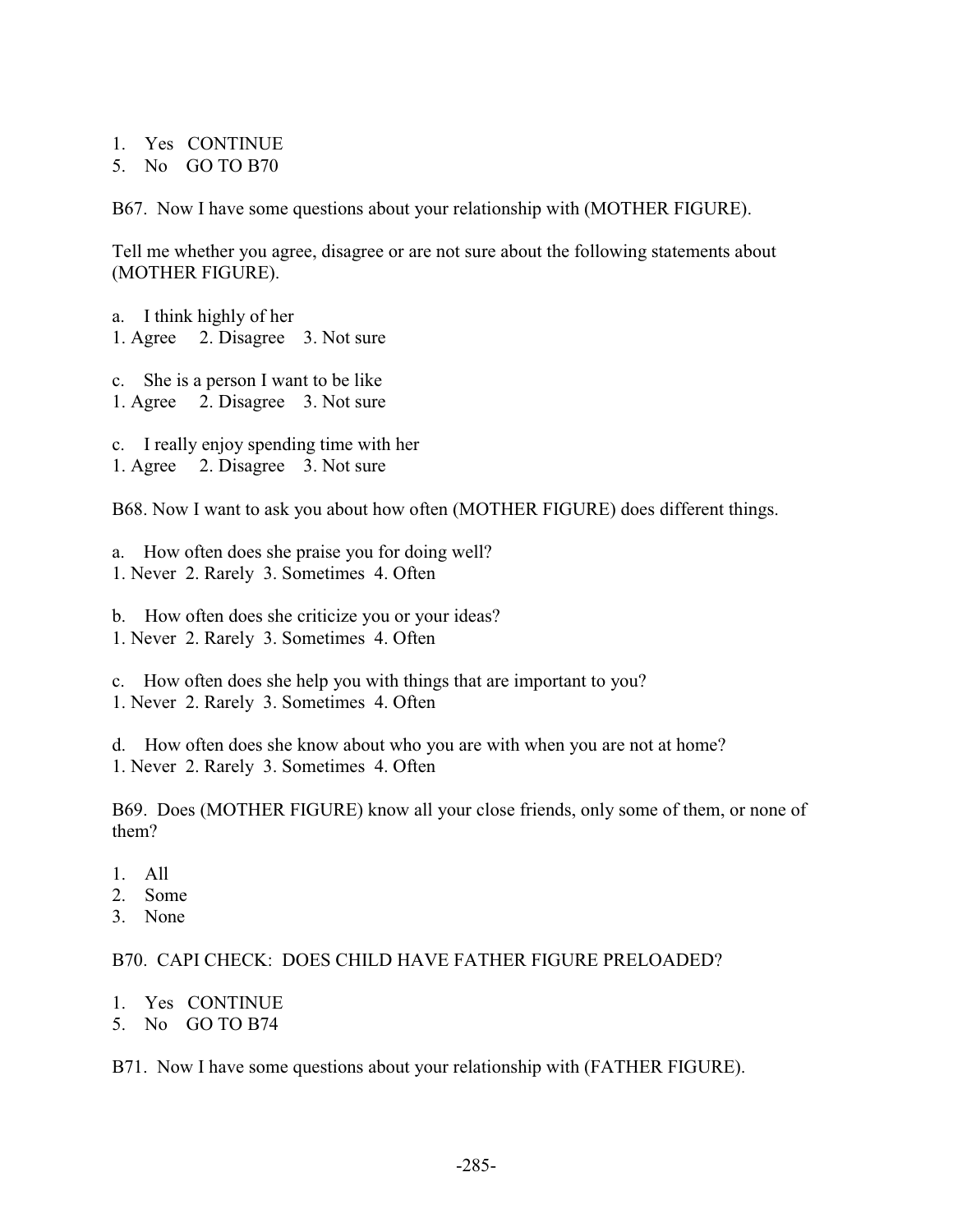Tell me whether you agree, disagree or are not sure about the following statements about (FATHER FIGURE):

a. I think highly of him 1. Agree 2. Disagree 3. Not sure

b. He is a person I want to be like 1. Agree 2. Disagree 3. Not sure

c. I really enjoy spending time with him 1. Agree 2. Disagree 3. Not sure

B72. Now I want to ask you about how often (FATHER FIGURE) does different things.

a. How often does he praise you for doing well? 1. Never 2. Rarely 3. Sometimes 4. Often

b. How often does he criticize you or your ideas? 1. Never 2. Rarely 3. Sometimes 4. Often

c. How often does he help you with things that are important to you?

1. Never 2. Rarely 3. Sometimes 4. Often

d. How often does he know about who you are with when you are not at home? 1. Never 2. Rarely 3. Sometimes 4. Often

B73. Does (FATHER FIGURE) know all your close friends, only some of them, or none of them?

- 1. All
- 2. Some
- 3. None

B74. Next I have some statements about how you and your family get along and settle arguments. These questions are about you and your family who live here with you. For each statement, please tell me whether you think it is true, sometimes true or not true.

a. People in my family fight a lot

1. True 2. Sometimes True 3. Not true

- b. People in my family hardly ever lose their tempers
- 1. True 2. Sometimes True 3. Not true
- c. People in my family sometimes get so angry they throw things
- 1. True 2. Sometimes True 3. Not true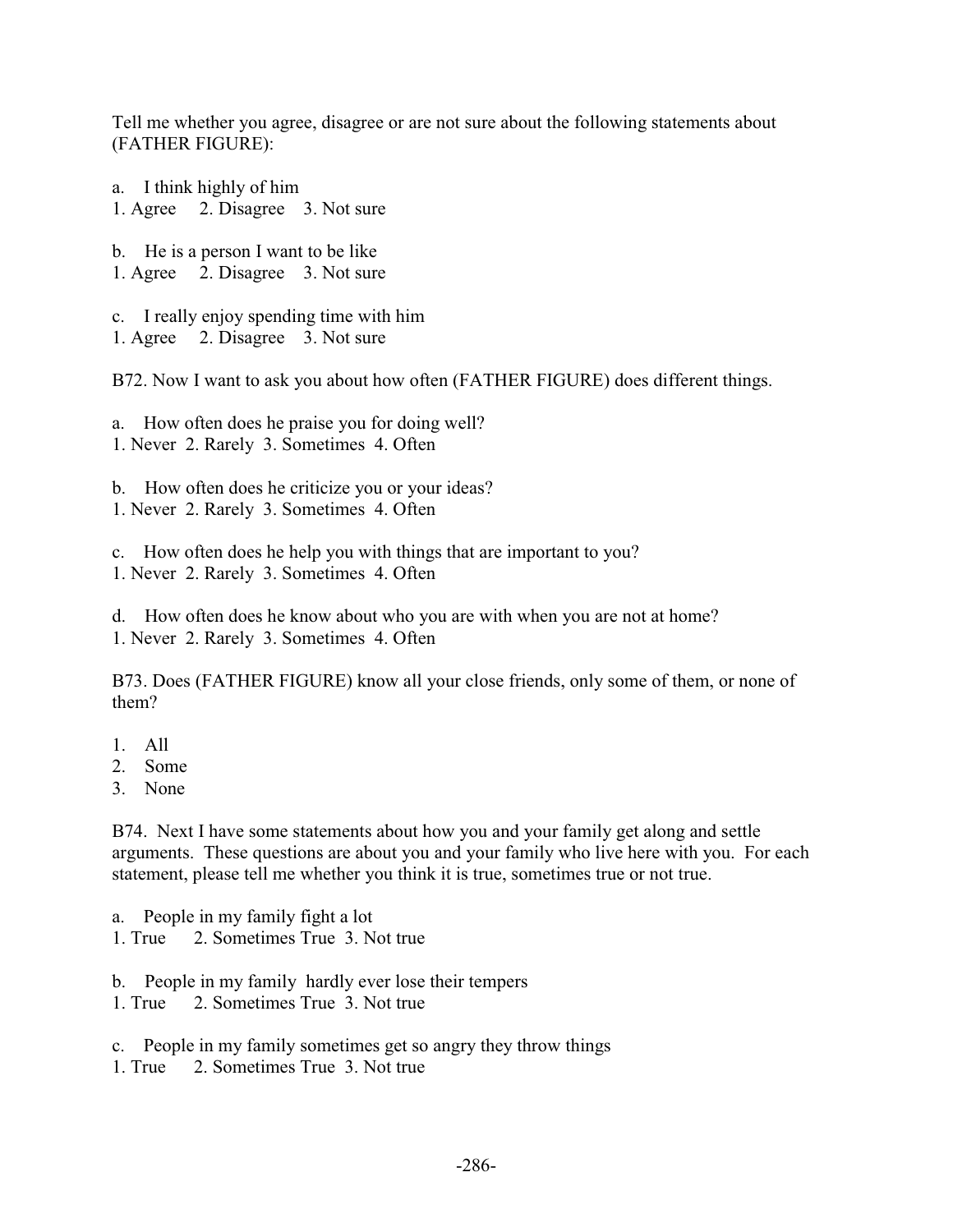d. People in my family always calmly discuss problems

- 1. True 2. Sometimes True 3. Not true
- e. People in my family often criticize each other
- 1. True 2. Sometimes True 3. Not true
- d. People in my family sometimes hit each other
- 1. True 2. Sometimes True 3. Not true

B75. During the past 12 months, that is, since [MONTH/YEAR] have you ever had any of these happen to you:

a. someone tried to steal something from you by force or by threatening you 1. Yes 0. No

- b. something was stolen from you
- 1. Yes 0. No
- c. someone tried to sell you drugs or did sell you drugs
- 1. Yes 0. No

d. you saw someone get shot or shot at with a gun

1. Yes 0. No

B76. CAPI CHECK: IS ITEM A, B, C, OR D ABOVE CHECKED YES IN B75?

- 1. YES
- 5. NO GO TO B78

B77. Who (TEXTFILL FROM YES' TO B75: (IF B75a=YES, FILL "tried to steal something from you", IF B75b=YES, FILL "stole something from you", IF B75c=YES, FILL "tried to sell you drugs or sold you drugs", IF B75d=YES, FILL "got shot or got shot at with a gun") during the past 12 months?

Please select all the people who did (IF ONLY ONE FROM B75a-B75d=YES, FILL "this" ELSE FILL "any of these things.")

- 1. Family member
- 2. Adult family friend
- 3. My boyfriend/girlfriend
- 4. A kid at school
- 5. Gang member
- 6. Other adult I know
- 7. Other adult who I did not know
- 8. Other kid I know
- 9. Other kid who I did not know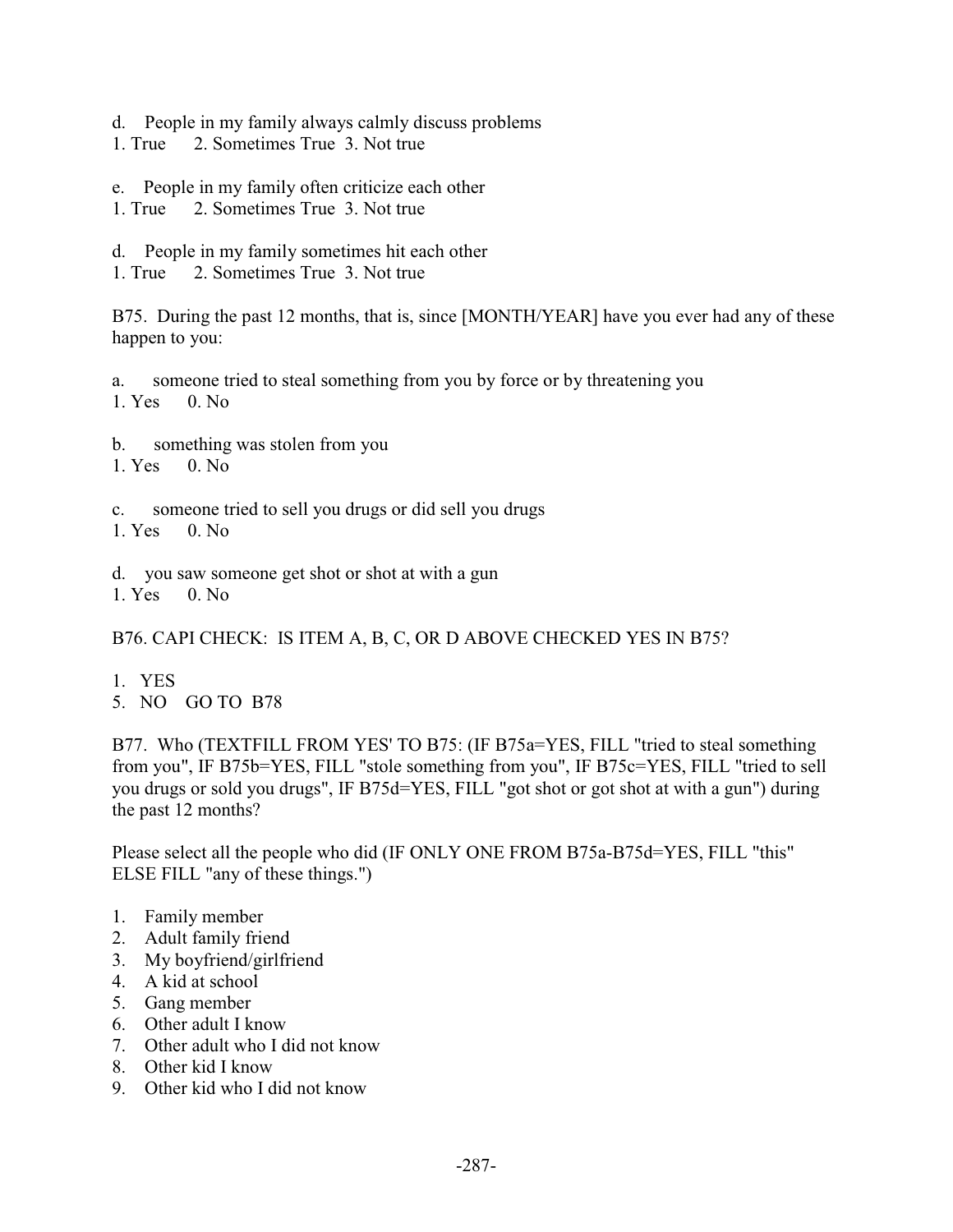B78. Have you ever been arrested by the police?

1. Yes

5. No GO TO B82

B79. In total, how many times have you been arrested?

Times

B80. Did any of the following ever happen to you...

- a. You were found delinquent of any charges? 1. Yes 0. No
- 
- b. You plead guilty to any charges?
- 1. Yes 0. No
- c. You were convicted of any charges?
- 1. Yes 0. No

IF B80=ALL NO, SKIP TO B82 IF B80=ANY YES, CONTINUE TO B81 COUNT ANY DK/REF AS YES

B81. Did you ever spend time in any of the following...

- 1. Jail? 1. Yes 0. No
- 2. Juvenile hall or other juvenile corrections institution? 1. Yes 0. No

3. Reform school or training school? 1. Yes 0. No

4. Prison or adult corrections institution? 1. Yes 0. No

5. Performing community service because of delinquency? 1. Yes 0. No

6. Other corrections program or institution? 1. Yes 0. No

B82. Now let's turn to another subject.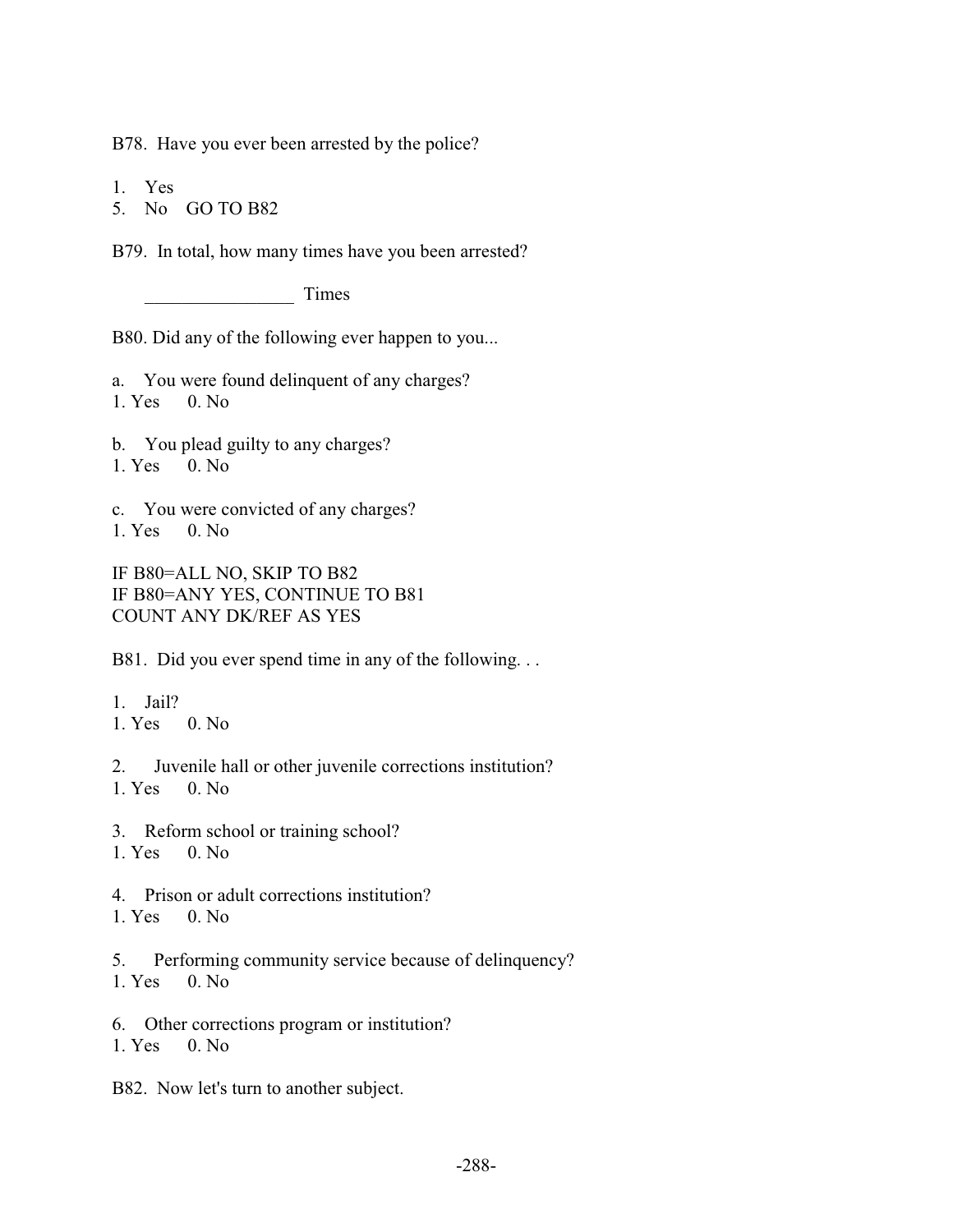Have you ever gone to the public library? I mean a library that is not at your school.

- 1. Yes
- 5. No GO TO B84

B83. How many times in the past two weeks did you go to the public library?

- 1. Not at all
- 2. Once
- 3. 2-3 times
- 4. 4 or more time

B84. CAPI CHECK: WHAT IS RESPONDENT'S EDUCATIONAL ATTAINMENT?

1. IF B7=6th-11th GRADE OR B6=5 OR (B6=1 OR 7 AND B7=12TH GRADE) (NOT COMPLETED HIGH SCHOOL), CONTINUE 2. ALL OTHERS GO TO B86

B85. Do you think you will graduate from high school?

- 1. Yes
- 2. No
- 3. I'm not sure

B86. Do you think you will graduate from college?

- 1. Yes
- 2. No
- 3. I'm not sure

B87. About how much do you weigh?

\_\_\_\_\_\_\_\_\_\_\_\_\_\_\_ Pounds

B88. About how tall are you?

Feet Inches

B89. How do you think of yourself in terms of weight?

- 1. About the right weight
- 2. Very underweight
- 3. Slightly underweight
- 4. Slightly overweight
- 5. Very overweight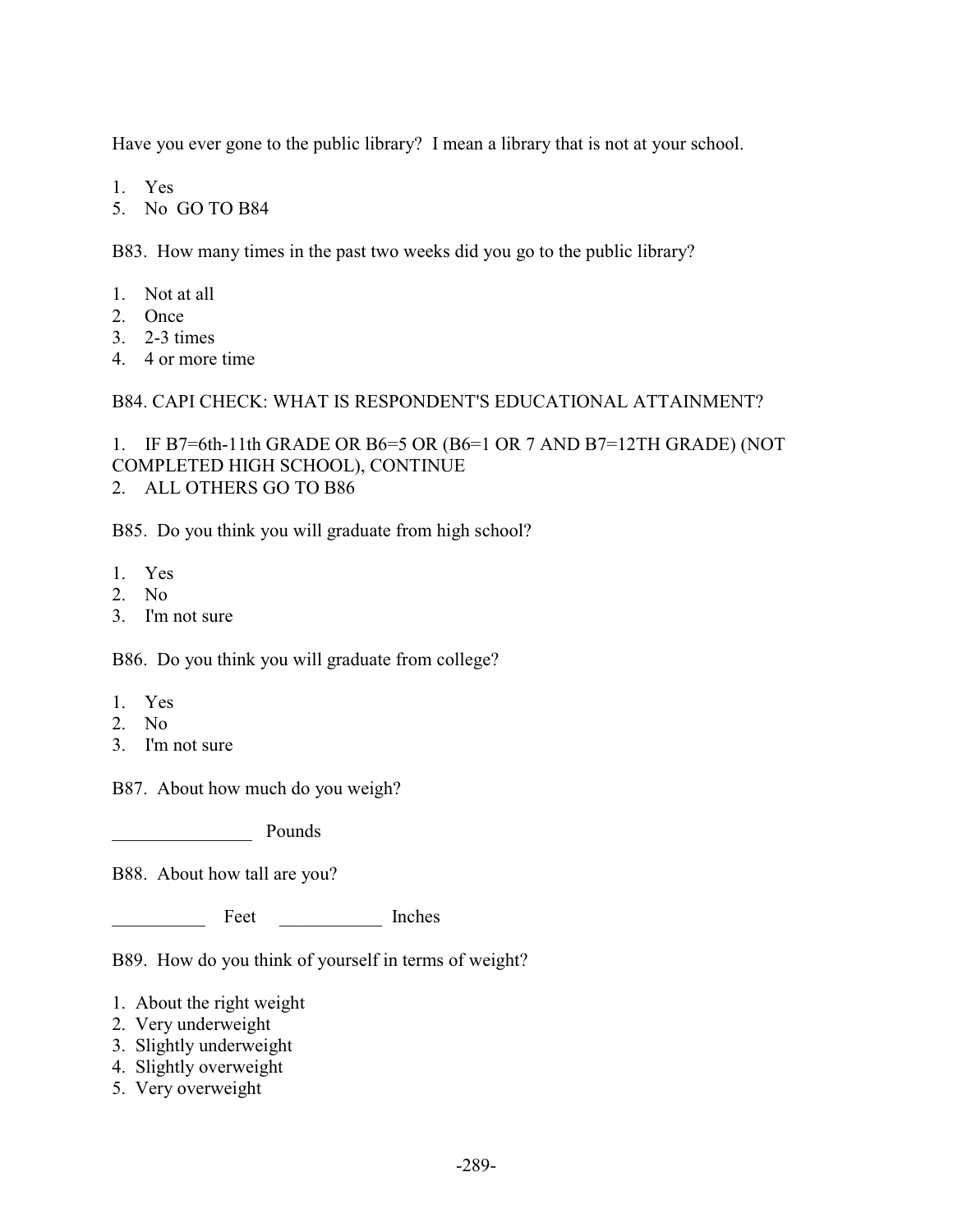B90. Do you currently have a paid job or have you had a paid job during the past month?

1. Yes

5 No GO TO B94

B91. What do you do at this job? Please type in your answer. [VERBATIUM]

B92. On average, how many hours a week did you work at this job during the past month?

\_\_\_\_\_\_\_\_\_\_\_\_ Hours per week

B93. How much are you paid at this job? Please include wages and tips.

- 1.  $\⊂>-\_\_ \_\_ \_\_$  per hour
- 2.  $\&$ <sub>\_\_\_</sub>\_\_\_\_\_\_\_\_ per day
- 3.  $\&$ <sub>--------</sub> per week
- 4.  $\&$ <sub>--------</sub> every two weeks
- 5.  $\&$ <sub>\_\_\_</sub>\_<sub>\_\_\_\_</sub>\_\_\_ per month
- 6. Other, ASK "Please type in your answer" [VERBATIUM]

B94. CAPI CHECK: CHECK B6 SCHOOLING

- 1. IF B6=2 or 3, CONTINUE
- 2. IF B6=1 OR 7,4,5,6, GO TO B99

B95. Did you have a job after school or on weekends last spring?

- 1. Yes
- 5. No GO TO B103
- 3. I was not in school last spring GO TO B103

B96. What did you do at this job? Please type in your answer. [VERBATIUM]

B97. On average, how many hours a week did you normally work at this job?

Hours per week

B98. How much were you paid at this job?

- 1.  $\&_{-}$   $\&_{-}$  per hour
- 2.  $\&$ <sub>\_\_\_</sub>\_\_<sub>\_\_\_\_</sub>\_\_ per day
- 3.  $\int_{-\infty}^{\infty} \frac{e^{-(x-2)x}}{x^2-2x^2-2x} dx$  per week
- 4.  $\&$ <sub>-------</sub>----- every two weeks
- 5.  $\&$  \_ \_, \_ \_, \_ \_ per month
- 6. Other, ASK "Please type in your answer" [VERBATIUM]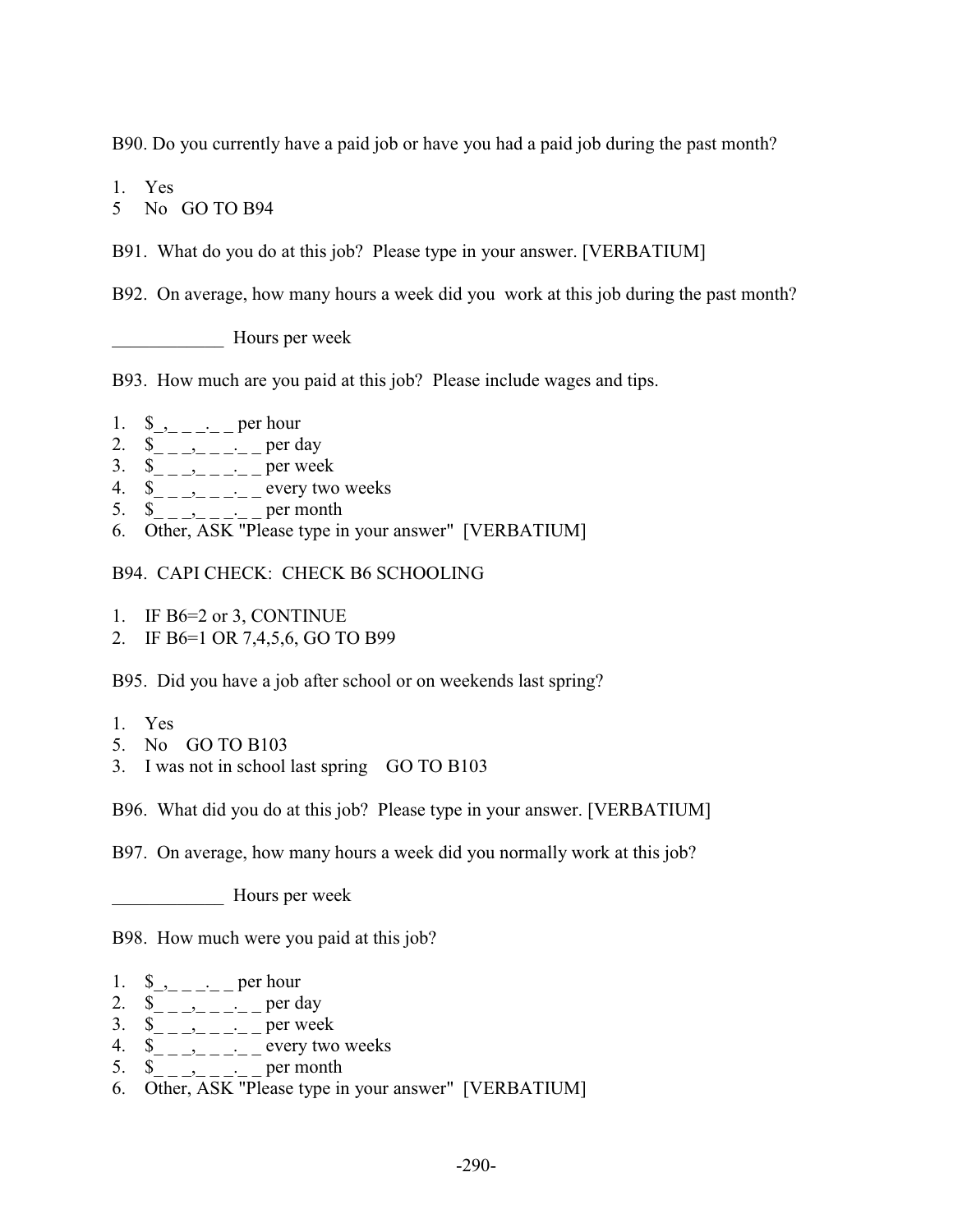### ALL GO TO B103

B99. Did you have a job last summer?

1. Yes

5. No GO TO B103

B100. What did you do at this job? Please type in your answer. [VERBATIUM]

B101. On average, how many hours a week did you work at this job last summer?

Hours per week

B102. How much were you paid at this job? Please include wages and tips.

- 1.  $\frac{1}{2}$ ,  $\frac{1}{2}$  per hour
- 2.  $\&$ <sub>\_\_\_</sub>\_\_<sub>\_\_\_\_</sub>\_\_ per day
- 3.  $\overline{\$}_{\_-\_-\_-\_-\_-\_}$  per week
- 4.  $\&$ <sub>\_\_\_</sub>\_\_<sub>\_\_\_</sub>\_\_\_ every two weeks
- 5.  $\&$ <sub>\_\_</sub>\_\_<sub>\_</sub>\_\_\_<sub>\_</sub>\_per month
- 6. Other, ASK "Please type in your answer" [VERBATIUM]

B103. Are you.....

(CHOOSE ONE OR MORE THAN ONE)

- 1. Latino?
- 2. White?
- 3. African-American or Black?
- 4. Asian?
- 5. Pacific Islander?
- 6. Native American/American Indian?

B104. Add check:

IF B99=MORE THAN ONE RESPONSE, CONTINUE ELSE GO TO END OF QUESTIONNAIRE

B105. Now, if you had to pick the one group which describes you best, is it.....

#### (CHOOSE ONLY ONE)

- 1. Latino?
- 2. White?
- 3. African-American or Black?
- 4. Asian?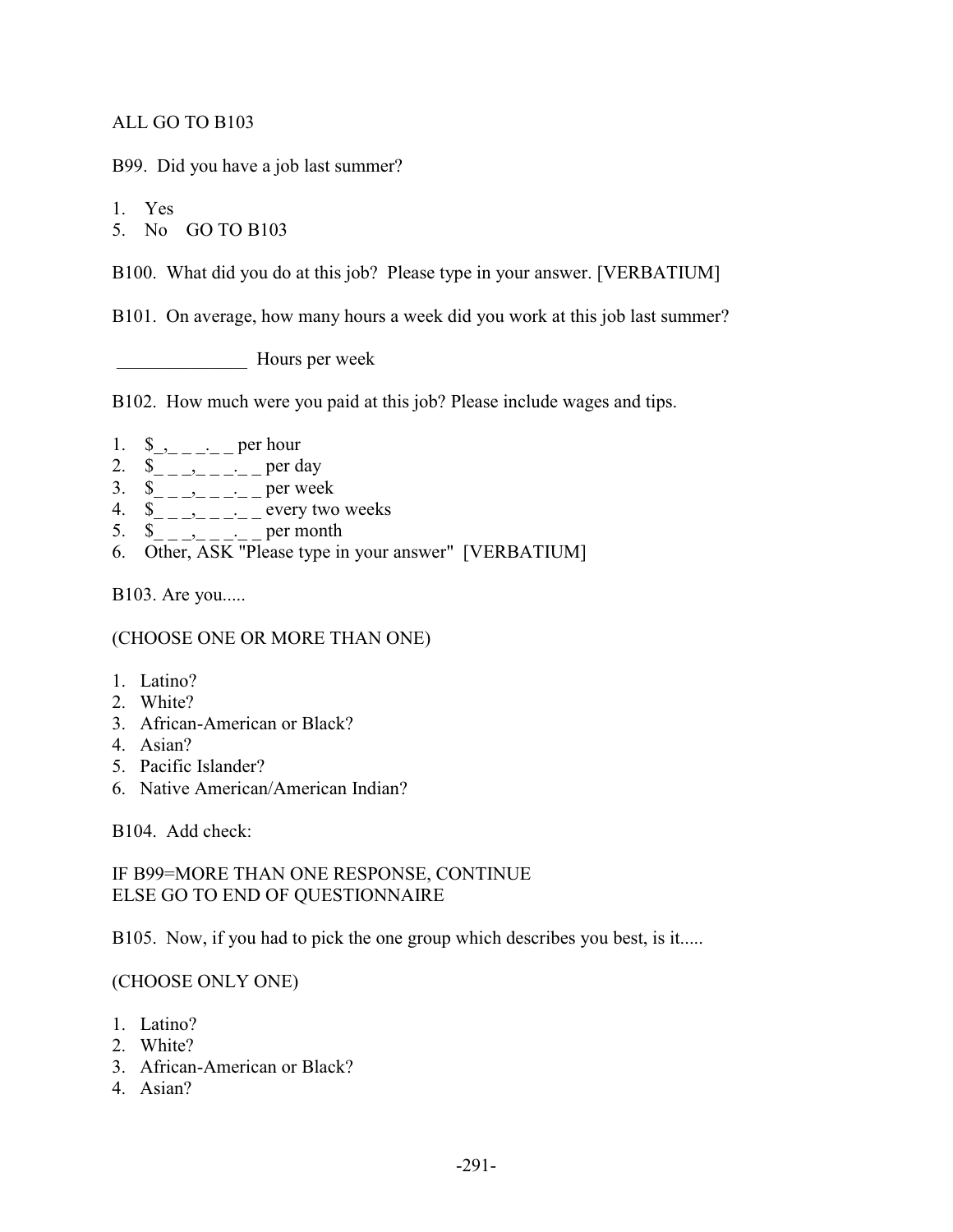- 5. Pacific Islander?
- 6. Native American/American Indian?

B106. Thank you!

That is the end of this interview. Please give the laptop back to the interviewer.

### CAPI CHECK: TIME END

\* need screen & item verifying how much help the FI gave R during the interview. Also need roster reconciliation flag and wording \*

RSCQ10: INTERVIEWER: DID R COMPLETE THE SELF-ADMINISTERED QUESTIONS ON HIS/HER OWN

- 1. Yes, completed on his/her own
- 2. Yes, with some assistance
- 3. No, I asked the questions

Back to Top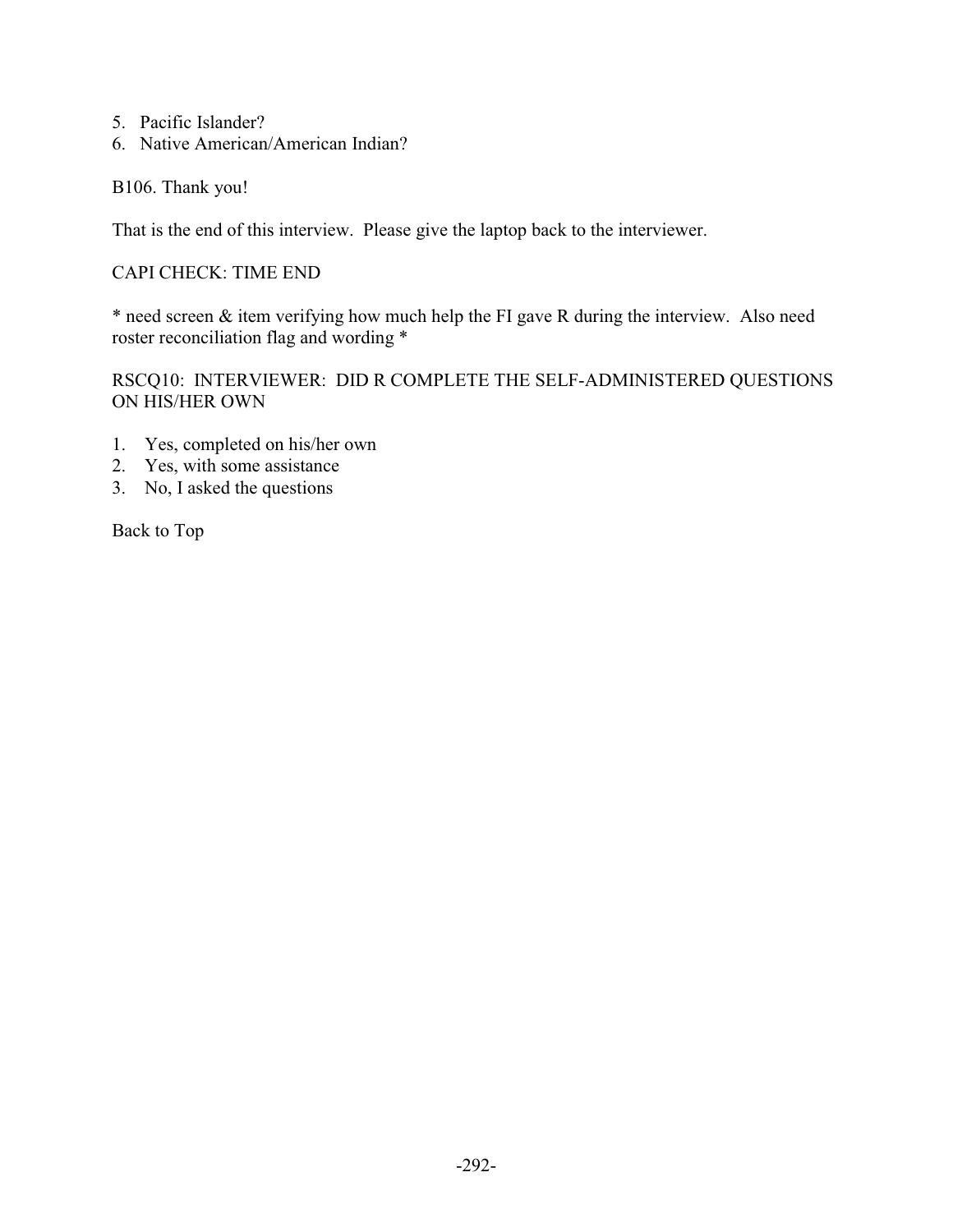#### **8. HOUSEHOLD OBSERVATIONS**

IF NECESSARY SAY: "I have a few administrative things I have to do on my computer that will take me a few minutes. Why don't we take a break until I'm finished"

INTERVIEWER: YOU SHOULD NOW ANSWER THE HOUSEHOLD OBSERVATION **MODULE** 

INTERVIEWER: PLEASE ANSWER THESE QUESTIONS THE BEST YOU CAN. YOU SHOULD ANSWER BASED ON WHAT YOU KNOW OR HAVE SEEN SO FAR. DO NOT EXPLORE THE HOME MORE THAN YOU ALREADY HAVE IN ORDER TO ANSWER THESE QUESTIONS.

**HOF1.** ENVIRONMENT INSIDE HOME IS UNSAFE FOR YOUNG CHILDREN. ONE OR MORE POTENTIALLY DANGEROUS HEALTH OR STRUCTURAL HAZARDS.

 (EX: FRAYED ELECTRICAL WIRES, MICE OR RATS, GLASS, POISONS, FALLING PLASTER, BROKEN STAIRS, PEELING PAINT, CLEANING MATERIALS LEFT OUT, FLAMES AND HEAT WITHIN REACH OF YOUNG CHILD.)

1 YES

- 5 NO
- 9 NO CHANCE TO OBSERVE

**HOF2.** ENVIRONMENT OUTSIDE HOME (YARD, PATIO, ENTRYWAY OR PORCH, HALLS AND STAIRS) IS UNSAFE FOR YOUNG CHILDREN.

(EX: UNLIT ENTRANCE OR STAIRWAY, BROKEN STEPS, BROKEN GLASS, BROKEN TOYS, LARGE DITCHES, ALCOHOL OR DRUG PARAPHENALIA)

1 YES

- 5 NO
- 9 NO CHANCE TO OBSERVE

**HOF3.** INSIDE OF HOME IS DARK.

(EX: DARK ROOMS OR DRAPES )

- 1 YES
- 5 NO
- 9 NO CHANCE TO OBSERVE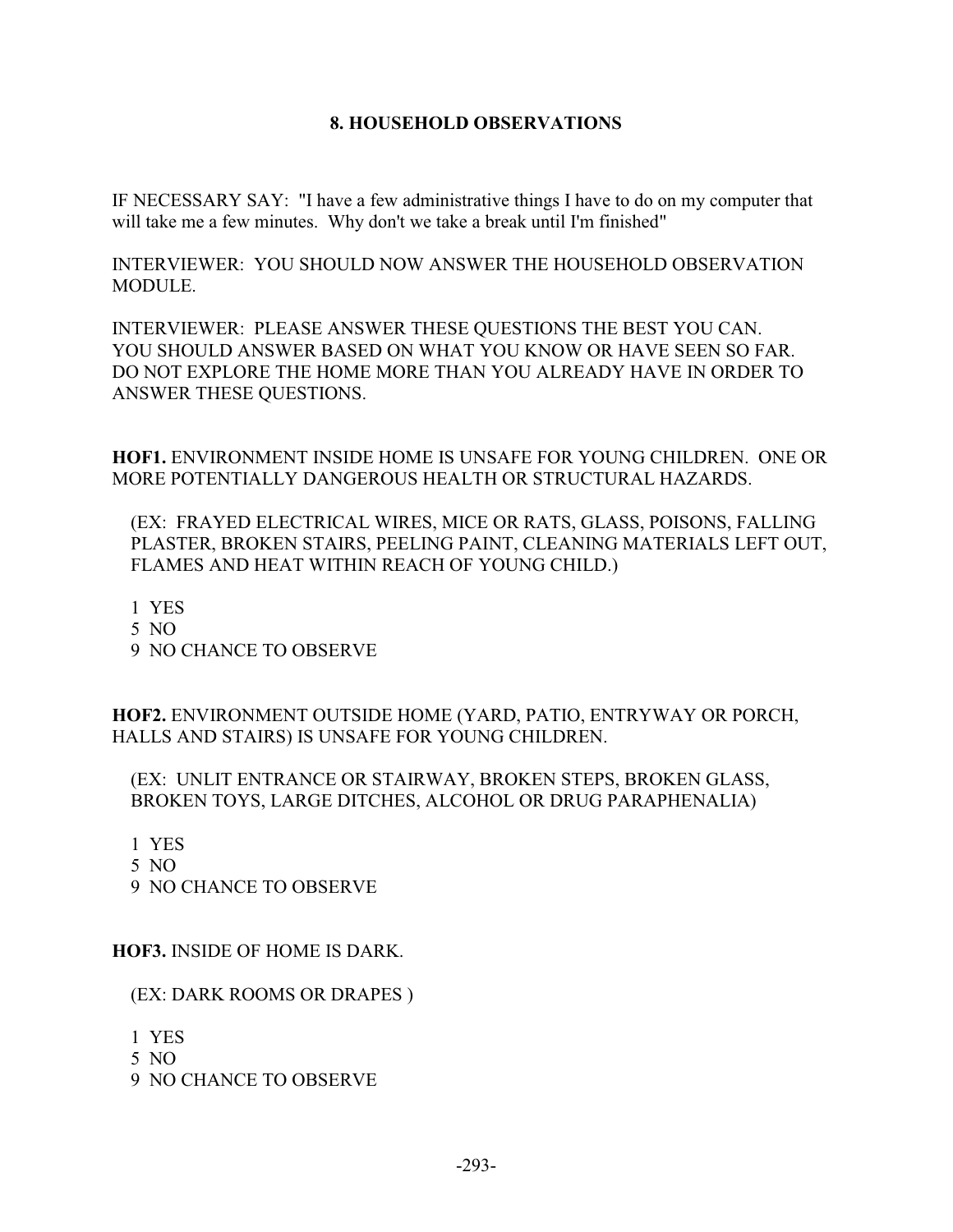# **HOF4.** HOUSEHOLD HAS NO DECORATION OR DECOR IS MONOTONOUS.

### (EX: NO PICTURES OR NICK-NACKS, NO PLANTS, NO OR VERY LITTLE FURNITURE IN LIVING ROOM OR DINING ROOM)

1 YES

- 5 NO
- 9 NO CHANCE TO OBSERVE

**HOF5.** INSIDE OF HOME IS CROWDED.

(EX: MANY PEOPLE LIVING IN A VERY SMALL HOUSE OR APARTMENT, DIFFICULT TO FIND A PRIVATE PLACE TO INTERVIEW RESPONDENTS, FREQUENT INTERRUPTIONS AND PEOPLE BUMPING INTO EACH OTHER).

- 1 YES
- 5 NO
- 9 NO CHANCE TO OBSERVE

**HOF6.** ALL VISIBLE ROOMS OF HOUSE/APARTMENT ARE MINIMALLY CLUTTERED OR NOT CLUTTERED AT ALL.

(EX: VISIBLE ROOMS ARE NEAT OR ARE MINIMALLY CLUTTERED WITH CLOTHES, VACUUM CLEANER, CHILDREN'S SCHOOL WORK, SHOES AND SOCKS, OTHER OBJECTS)

- 1 YES
- 5 NO

9 NO CHANCE TO OBSERVE

**HOF7.** ALL VISIBLE ROOMS OF THE HOUSE/APARTMENT ARE CLEAN OR REASONABLY CLEAN.

(EX: NO TRASH STREWN AROUND, NO OR FEW DIRTY DISHES IN KITCHEN, FLOOR AND FURNITURE HAVE BEEN CLEANED OR DUSTED FAIRLY RECENTLY)

- 1 YES
- 5 NO
- 9 NO CHANCE TO OBSERVE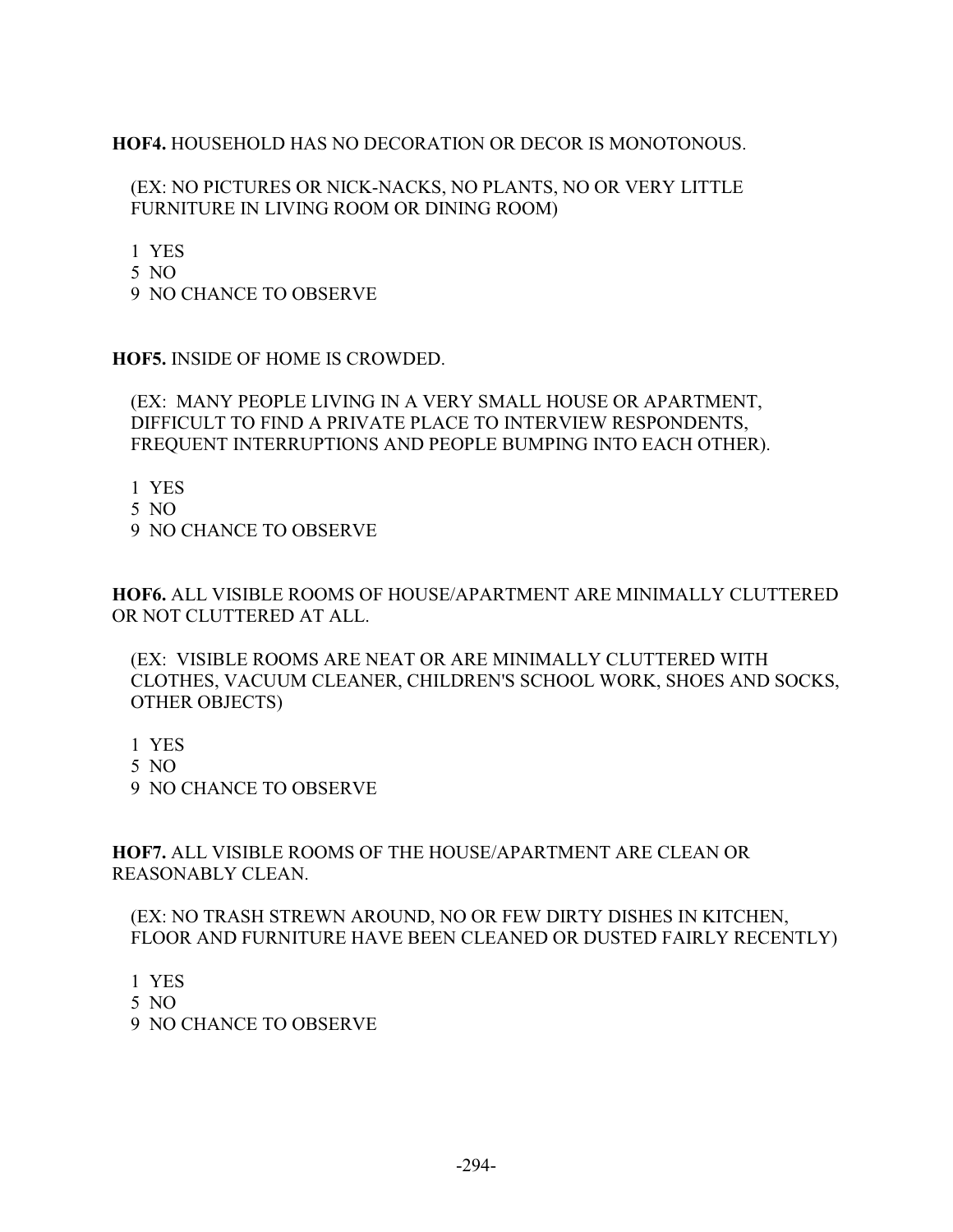**HOF8.** DID R USE CORRECT GRAMMAR AND PRONUNCIATION MOST OF THE TIME?

INTERVIEWER: R IS THE PRIMARY CARE GIVER.

1 YES

5 NO

# **HOF9.** DID R SPEAK CLEARLY AND AUDIBLY TO YOU MOST OF THE TIME?

1 YES

5 NO

# **HOF10.** DID R APPEAR TO UNDERSTAND THE QUESTIONS YOU ASKED?

1 YES

5 NO

# **HOF11.** WAS THERE A CHILD IN THE ROOM OR IN THE NEXT ROOM AT ANY TIME WHILE YOU WERE INTERVIEWING R?

INTERVIEWER: CHILD MUST LIVE IN THE HOUSEHOLD.

1 YES

5 NO

IF HOF11=5, GO TO END

# **HOF12.** HOW MANY DIFFERENT CHILDREN WERE IN THE ROOM AT LEAST PART OF THE TIME?

 \_\_\_\_\_\_\_\_ (NUMBER OF CHILDREN) (RANGE 1-20, VERIFY AT 8)

# **HOF12V.** IF HOF12>7, ASK: YOU ANSWERED [FILL HOF12] CHILDREN, THIS IS UNLIKELY. IS THIS CORRECT?

 1 YES = CONTINUE  $5 \text{ NO} = \text{RE-ASK HOF12}$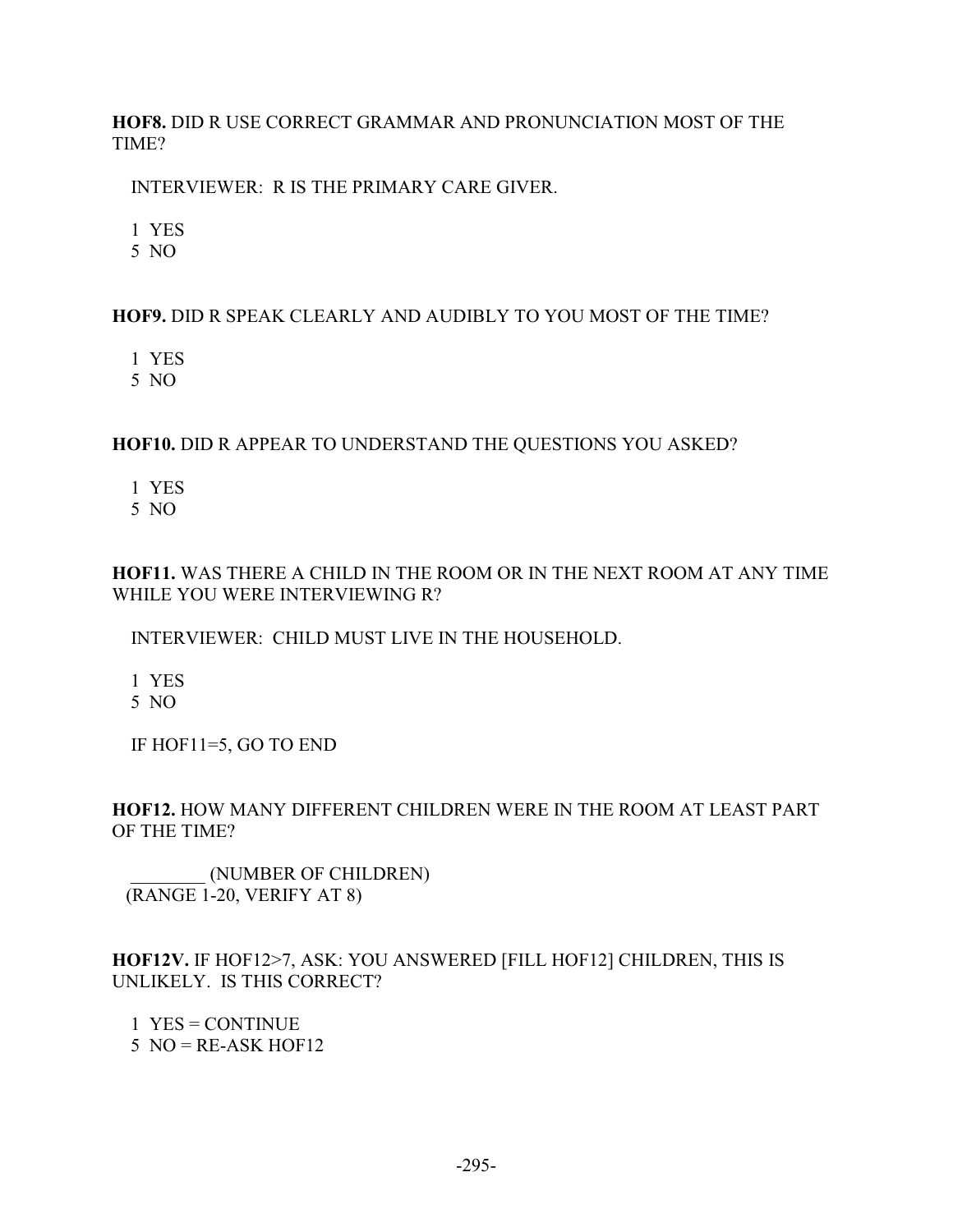## **HOF13.** ABOUT HOW OLD WOULD YOU ESTIMATE (IF HOF12=1 FILL "WAS THE CHILD IN THE ROOM" OTHERWISE FILL "WERE THE CHILDREN IN THE ROOM")?

### ENTER 1 FOR ALL THAT APPLY

- 1. LESS THAN 1 YEAR OLD
- 2. 1 TO 2 YEARS OLD
- 3. 3 TO 5 YEARS OLD
- 4. 6 TO 10 YEARS OLD
- 5. 11 TO 14 YEARS OLD
- 6. 15 OR OLDER

### **HOF14**. CAPI CHECK:

- # 1. HOF13=1 OR HOF13=2 OR HOF13=3
- # 2. OTHERWISE (GO TO END)

**INTRO4.** PLEASE ANSWER WHETHER YOU SAW OR HEARD ANY OF THESE THINGS WHILE THE CHILD(REN) WAS IN THE ROOM OR NEAR BY.

**HOF15.** RESPONDENT CARESSED, KISSED OR HUGGED (IF HOF12=1 FILL "THE CHILD" OTHERWISE FILL "ONE OF THE CHILDREN") AT LEAST TWICE.

1 YES

5 NO

**HOF16.** RESPONDENT TALKED TO (IF HOF12=1 FILL "THE CHILD" OTHERWISE FILL "ONE OF THE CHILDREN") AT LEAST ONCE.

# NOTE: THIS DOES NOT INCLUDE SCOLDING OR SUSPICIOUS COMMENTS.

1 YES

5 NO

# **HOF17.** RESPONDENT SLAPPED OR SPANKED (IF HOF12=1 FILL "THE CHILD" OTHERWISE FILL "ONE OF THE CHILDREN") AT LEAST ONCE.

1 YES

5 NO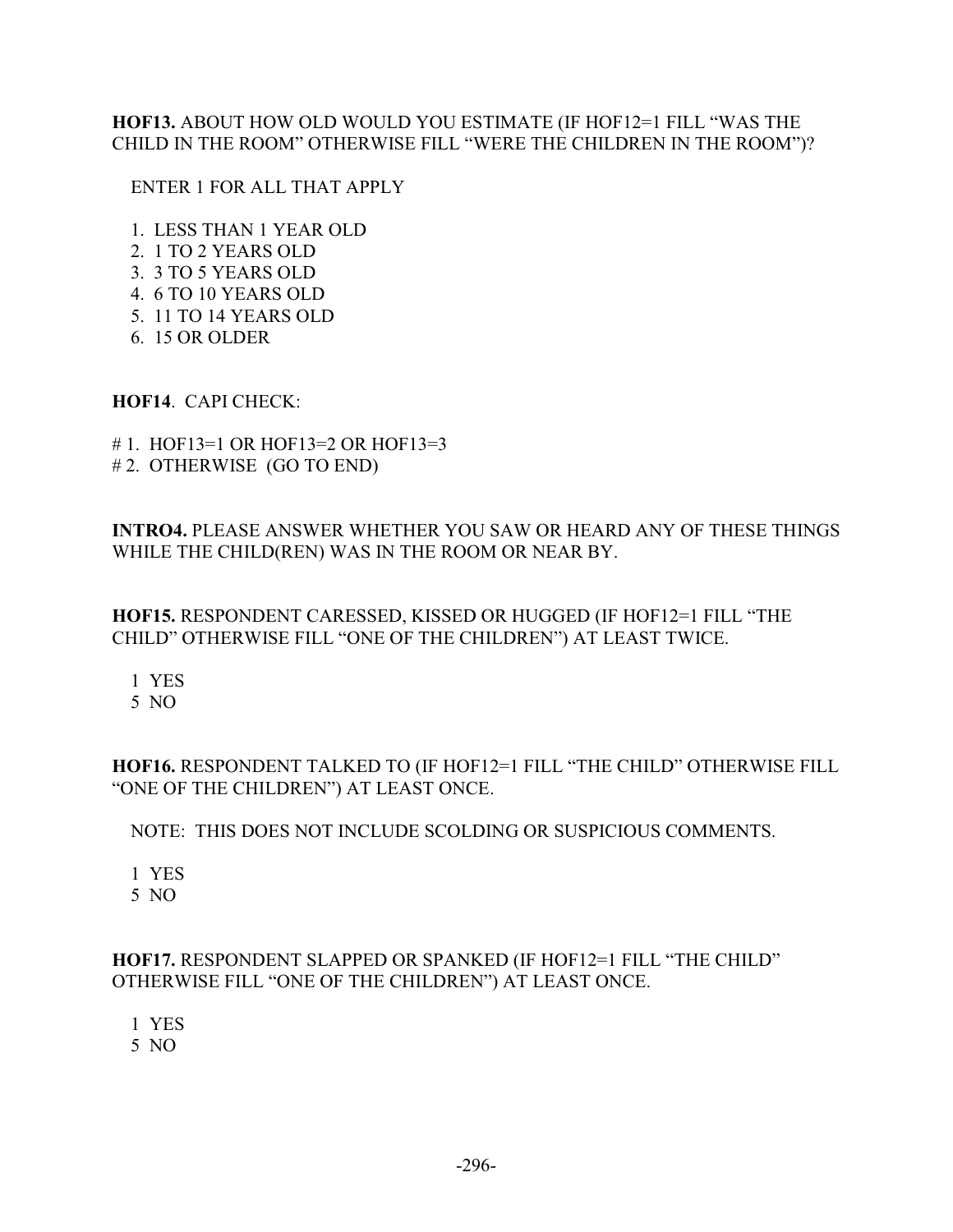**HOF18.** RESPONDENT YELLED OR SCREAMED AT (IF HOF12=1 FILL "THE CHILD" OTHERWISE FILL "ONE OF THE CHILDREN") AT LEAST ONCE.

1 YES

5 NO

# **HOF19.** RESPONDENT SAID SOMETHING TO (IF HOF12=1 FILL "THE CHILD" OTHERWISE FILL "AT LEAST ONE OF THE CHILDREN") IN RESPONSE TO SOMETHING THE CHILD SAID, THE CHILD'S ACTION, OR A NOISE MADE BY THE CHILD.

1 YES

5 NO

**HOF20.** RESPONDENT ANSWERED (IF HOF12=1 FILL "THE CHILD" OTHERWISE FILL "AT LEAST ONE OF THE CHILDREN")'S QUESTIONS OR REQUESTS.

- 1 YES
- 5 NO
- 9 NO CHANCE TO OBSERVE

**HOF21.** RESPONDENT GAVE YOU THE SENSE THAT (HE/SHE) HAD POSITIVE FEELINGS ABOUT (IF HOF12=1 FILL "THE CHILD" OTHERWISE FILL "THE CHILDREN").

1 YES

5 NO

**END**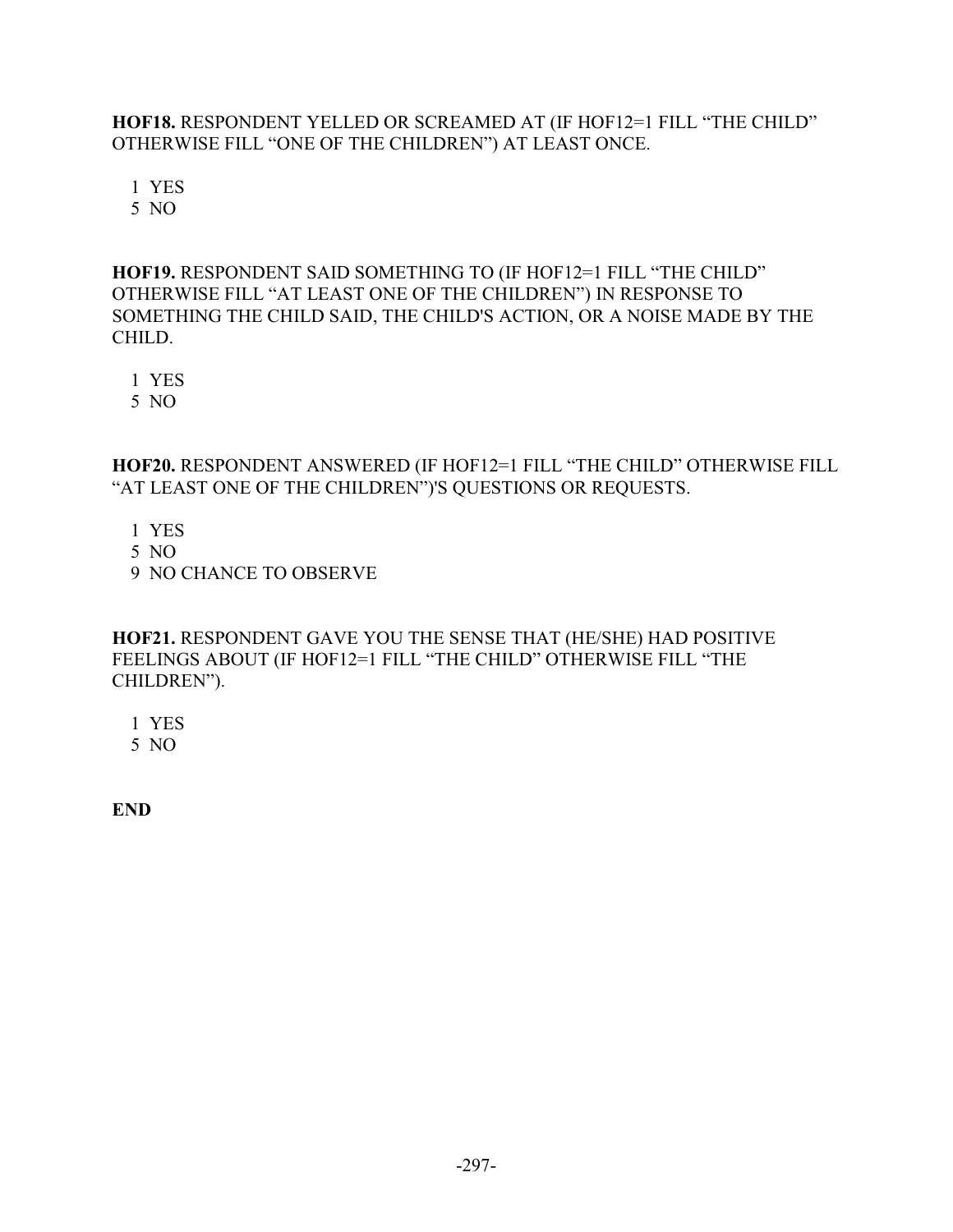**Appendix A Origin of L.A.FANS Module Questions**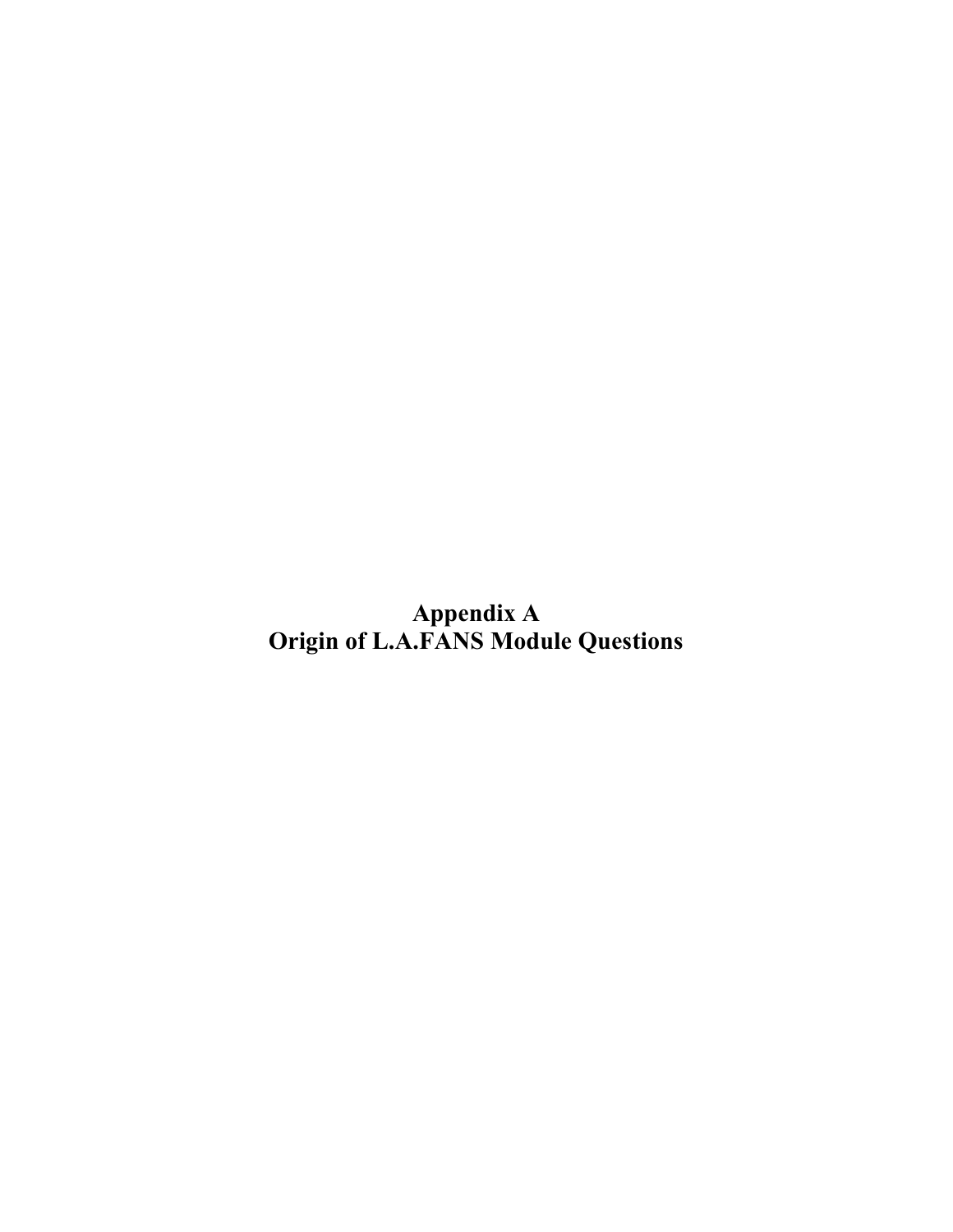#### **APPENDIX A**

#### **Origin of L.A.FANS Module Questions**

#### **Introduction**

 The questionnaire modules for L.A.FANS were developed based on several general principles. First, we sought to employ questions and question sequences which have been used in recent surveys of national population samples in the United States. Use of questions and question sequences from national surveys facilitates the comparison of L.A.FANS results for Los Angeles County with those from national samples. Moreover, questions taken from these surveys have generally been well-tested and their data have been carefully evaluated.

 Second, wherever possible, responses were recorded in formats that respondents themselves used in their response and interviewers were generally not asked to convert these responses into other formats. For example, responses to questions on the amounts paid for rent or the frequency of seeing an absent spouse were recorded directly in the units the respondent used. Many questions also allow interviewers to code textual responses when none of extant response categories seemed appropriate

 Third, questions on a given subject were asked of the household member likely to know most about that subject. This meant that respondents reported on themselves and their own activities, with three exceptions. First, the Roster respondent provided limited information on everyone in the household. Second, the PCG (who is generally the mother) reported on aspects of children's lives she is most likely to know about. Third, the Household Module respondent reports on the financial status of his/her nuclear families members who live in the household.

 Fourth, like other major social surveys, we tried to insure that respondents answered only questions that were pertinent to them, using wording that reflected their own situation. The result was to make interviews easier for respondents and interviewers, but, in some cases, to make the skip patterns more complex for the user to follow. Therefore, it is important for data users to understand the skip logic and question sequencing before attempting to use the data. In order to facilitate this process, we provide hyperlinked questionnaires on www.lasurvey.rand.org which allow users to click through question sequences which respondents with different characteristics would have been asked.

 Finally, language and grammar in both English and Spanish versions of the questionnaires had to be clear and as simple as possible consistent with clarity. Therefore, we occasionally simplified the language or construction of questions adopted from other surveys. Furthermore, we tried to insure that the question meaning in English and Spanish was as close as possible. English and Spanish versions of the questionnaires were developed in parallel by bilingual researchers and survey specialists. When questions were adopted directly from other surveys in English, we also sought to use the same question from the Spanish version of the original questionnaire. However, in a few cases, we concluded that the Spanish wording of questions from other surveys would not be easily understood by Spanish speakers in Los Angeles or that it did not adequately represent the meaning of the question in English. In this case, we retranslated or edited the question before including it in the L.A.FANS Spanish questionnaires.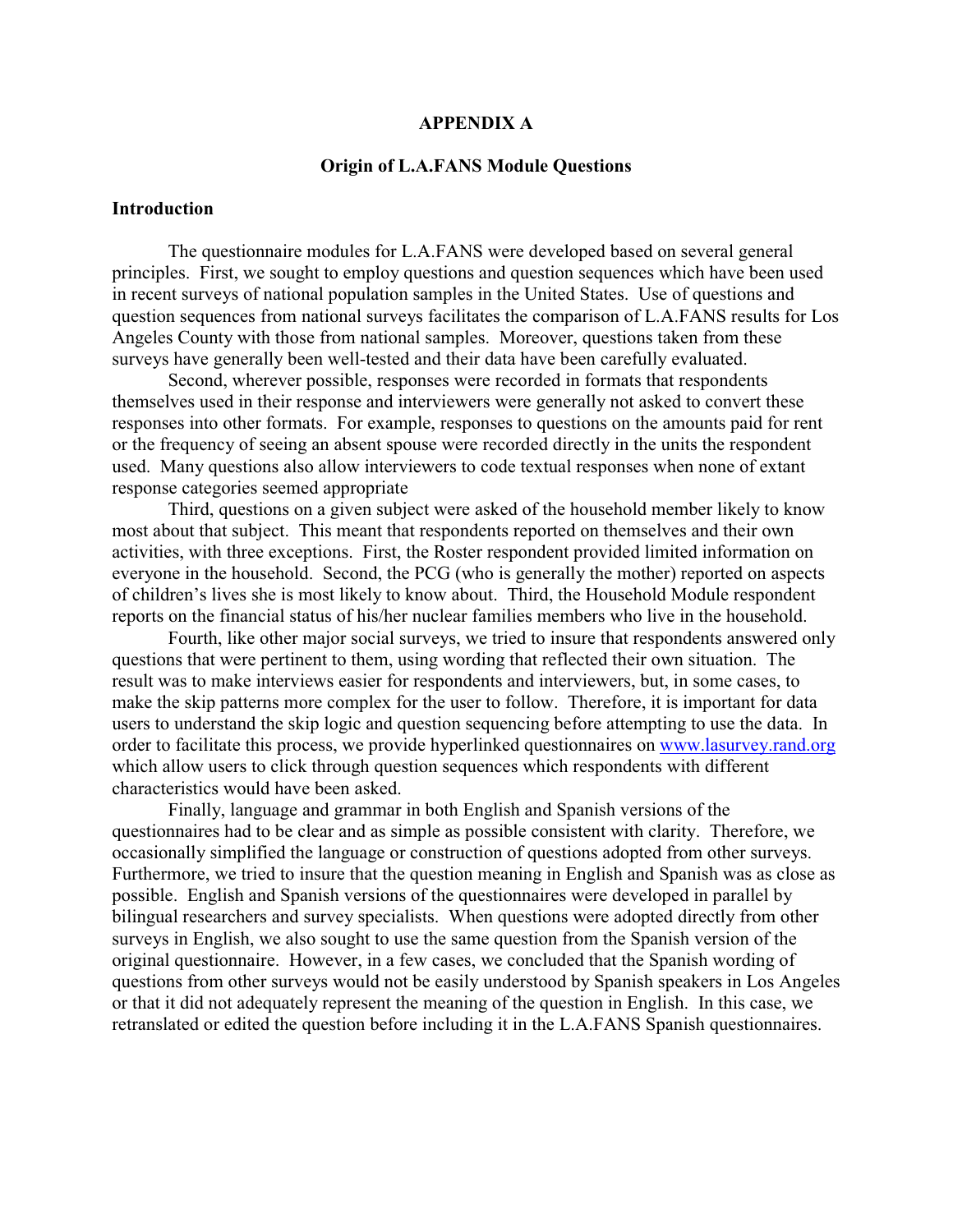### **Origin of Questions**

 The tables below describe the origin of the questions in each L.A.FANS module. When a question and its response categories are identical to a question in another survey, the tables provide the survey abbreviation and the question number. Other situations are reflected in the tables as follows:

- "modified from [*survey abbreviation*; *question number*]" means that the question came from the survey indicated, but either its wording or its response categories were modified;
- "based on [*survey abbreviation*]" or "derived from [*survey abbreviation*]" means that the question was developed from scratch, but based on a question or a sequence of questions from an earlier survey;
- "original" refers to questions developed by the L.A.FANS research team.

Note that even questions labeled "original" often draw on ideas or methodologies from previous social surveys in the same subject areas. Only a handful of questions are entirely original.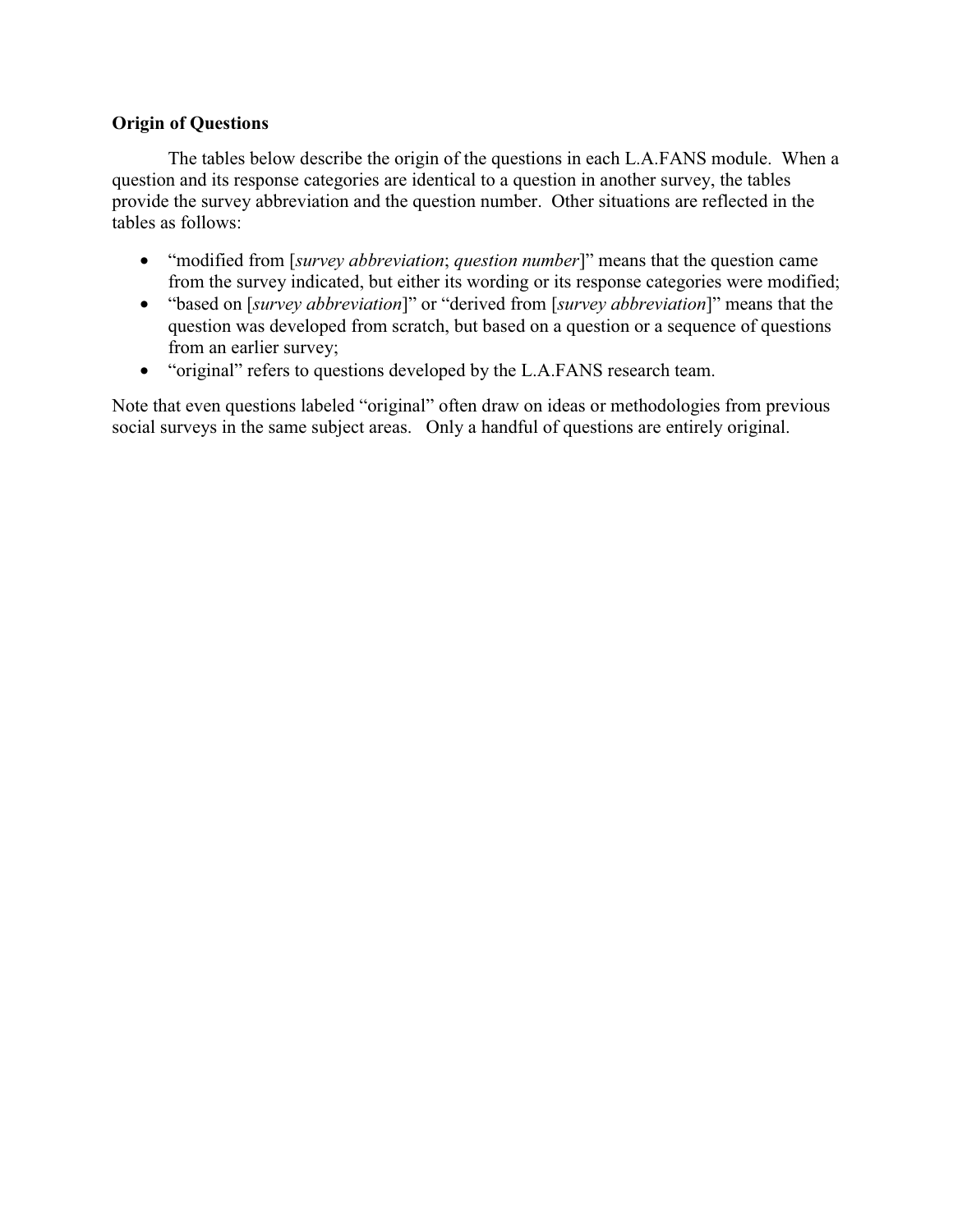#### **Abbreviations**

#### **Alameda County CalWORKS Needs Assessment**

http://www.rand.org/labor/CalWORKs/datasets.html

**AHS:** American Housing Survey: http://www.census.gov/hhes/www/ahs.html

**Census 2000**: U.S. Census 2000 http://www.census.gov

**CPS**: Current Population Survey http://www.bls.census.gov/cps/cpsmain.htm

**Fragile Families** http://crcw.princeton.edu/fragilefamilies/index.html

**HRS**: Health and Retirement Survey http://hrsonline.isr.umich.edu/ http://www.umich.edu/~hrswww

**Iowa Child Impact Study** [Part of Child Outcomes Study] http://aspe.hhs.gov/hsp/NEWWS/data/guide-2yr-full-impact-restricted.htm

**LANYCIS**: Los Angeles-New York City Immigrant Survey http://www.urban.org/centers/ps\_welfare.html

**MTF**: Monitoring the Future http://monitoringthefuture.org/

**NELS**: National Longitudinal Educational Survey http://nces.ed.gov/surveys/nels88/

**NHES:95** National Household Education Survey – Early Childhood Program Participation http://nces.ed.gov/nhes/pdf/quex/early/95\_ecpp.pdf

**NHIS**: National Health Interview Survey http://www.cdc.gov/nchs/nhis.htm

**NIS**: New Immigrant Study http://www.pop.upenn.edu/nis/

**NLSY97**: National Longitudinal Survey of Youth, 1997 Cohort http://www.bls.gov/nls/nlsy97.htm

**NLSY-CS:** National Longitudinal Survey of Youth – Child Supplement http://www.bls.gov/nls/nlsy79ch.htm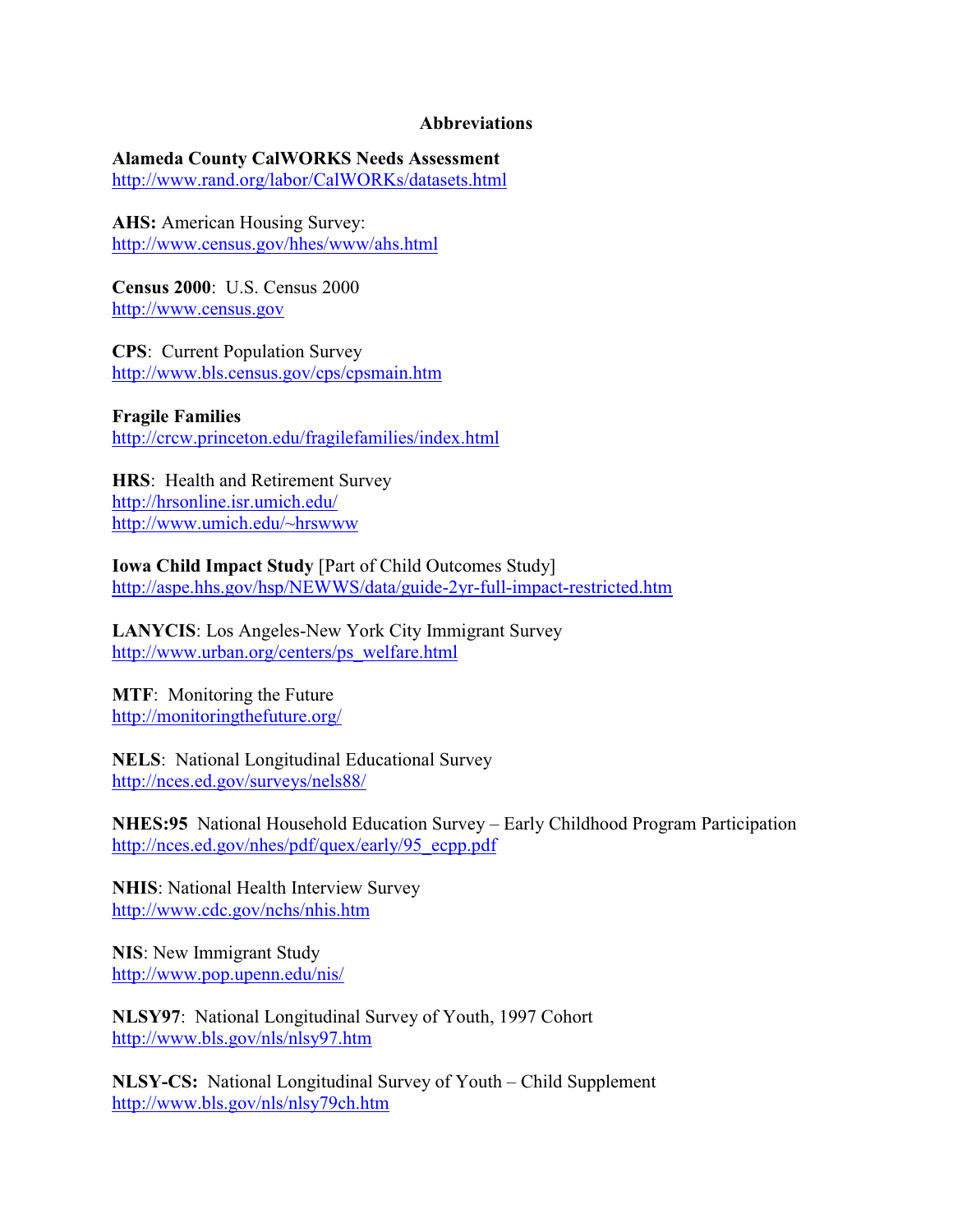#### **NSFG**: National Survey of Family Growth http://www.cdc.gov/nchs/nsfg.htm

**NSFH**: National Survey of Families and Households http://www.ssc.wisc.edu/nsfh/

**NYS**: National Youth Survey http://www.icpsr.umich.edu:8080/SERIES/00088.xml?format=SAMHDA

**PHDCN**: Project on Human Development in Chicago Neighborhoods http://phdcn.harvard.edu/

**PSID**: Panel Study of Income Dynamics http://www.isr.umich.edu/src/psid/

**PSID-CS**: Panel Study of Income Dynamics Child Supplement http://www.isr.umich.edu/src/child-development/home.html

**SPD**: Survey of Program Dynamics http://www.sipp.census.gov/spd/

**3-Cities**: Welfare, Children, & Families: A Three City Study http://www.jhu.edu/~welfare/

**Wisconsin Works** http://www.ssc.wisc.edu/irp/csde/childsuppt-pass.htm

**YRBS:** NHIS: Youth Risk Behavior Survey http://www.cdc.gov/nccdphp/dash/yrbs/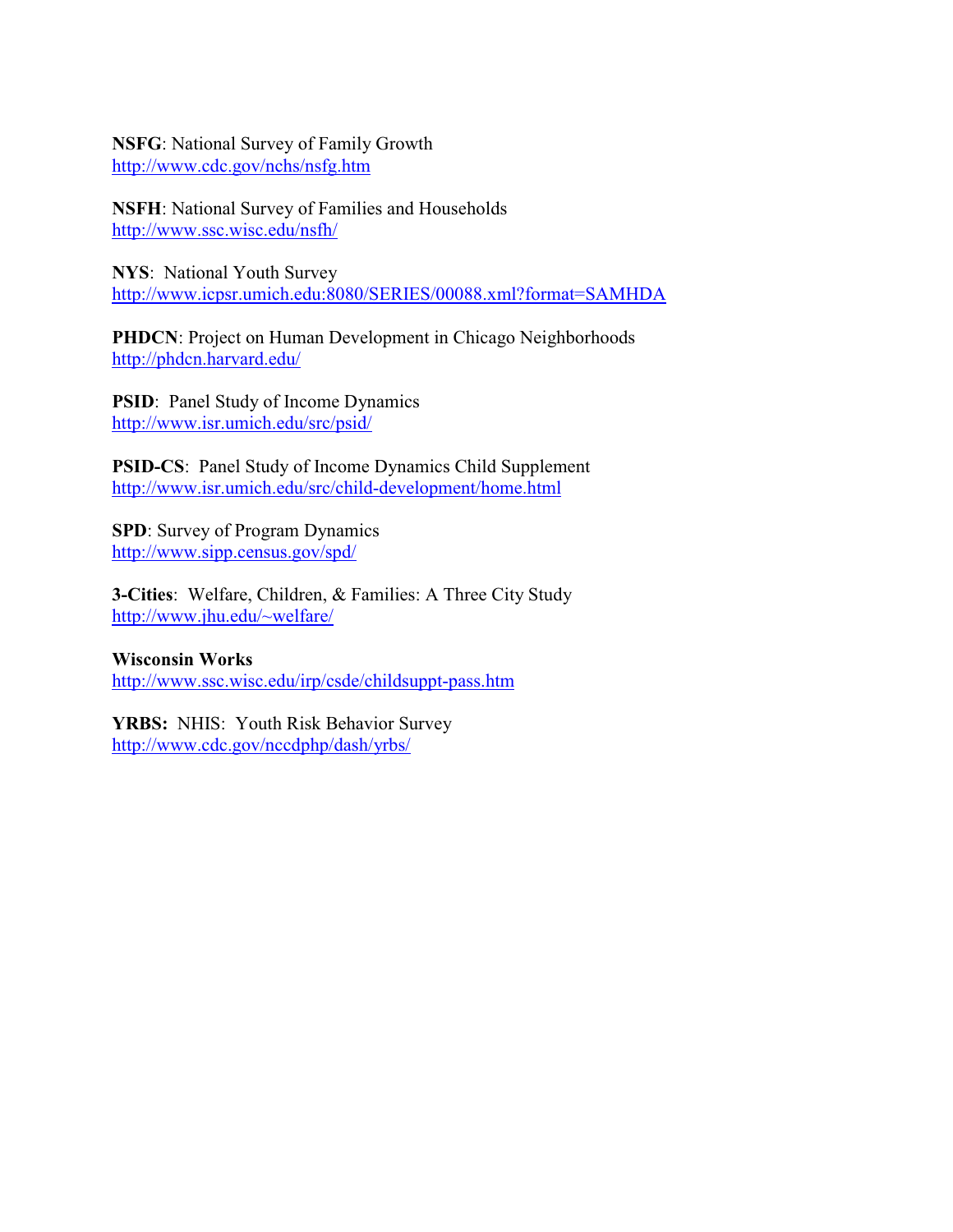| <b>Origin of Questions: Roster</b>                |                                                          |  |  |  |
|---------------------------------------------------|----------------------------------------------------------|--|--|--|
| <b>Section</b>                                    | <b>Source</b>                                            |  |  |  |
|                                                   | <b>Section A. Household Member List</b>                  |  |  |  |
|                                                   | Derived from Rosters and Screeners from previous surveys |  |  |  |
| <b>Section B. Background of Household Members</b> |                                                          |  |  |  |
| Original questions                                |                                                          |  |  |  |
| Section C. Home Language                          |                                                          |  |  |  |
| Original                                          |                                                          |  |  |  |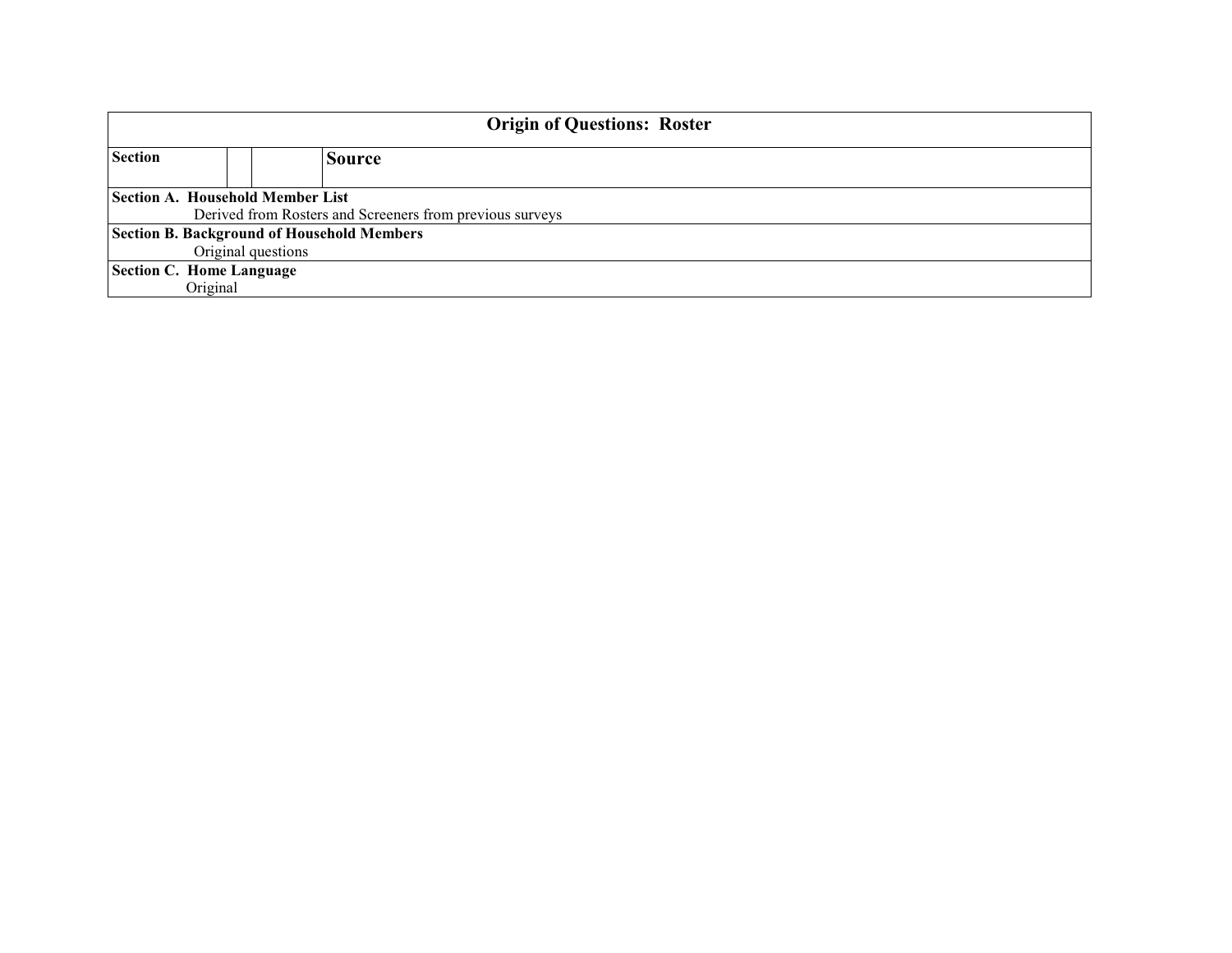| <b>Origin of Questions: Adult Module</b> |                                                                                                    |  |  |
|------------------------------------------|----------------------------------------------------------------------------------------------------|--|--|
| <b>Section</b>                           | <b>Source</b>                                                                                      |  |  |
|                                          | <b>Section A. Information Check</b>                                                                |  |  |
| <b>OBS</b>                               | Original -- derived from U.S. Census 2000                                                          |  |  |
| $A1-A5$                                  | Original -- based on similar questions in NLSY97                                                   |  |  |
| <b>Section B Neighborhood</b>            |                                                                                                    |  |  |
| <b>B2</b>                                | Modified from PSID-CS (PCG/HH) A3; Modified from PHDCN Neighborhood Survey* Q3 (question modified) |  |  |
| B <sub>3</sub>                           | Modified from PHDCN Neighborhood Survey Q2 and 2A (question modified)                              |  |  |
| $\overline{B4}$                          | Original                                                                                           |  |  |
| $\overline{B5}$                          | Modified from PHDCN Neighborhood Survey Q14 (both question and answers are slightly modified)      |  |  |
| B6a                                      | Modified from PHDCN Neighborhood Survey* Q11b (answers modified)                                   |  |  |
| B6b                                      | Modified from PHDCN Neighborhood Survey* Q11d (answers modified)                                   |  |  |
| B <sub>6c</sub>                          | Modified from PHDCN Neighborhood Survey* Q11e (answers modified)                                   |  |  |
| B6d                                      | Modified from PHDCN Neighborhood Survey* Q11f (answers modified)                                   |  |  |
| B <sub>6</sub> e                         | Modified from PHDCN Neighborhood Survey* Q11g (answers modified)                                   |  |  |
| B <sub>6f</sub>                          | Modified from PHDCN Neighborhood Survey* Q11k (answers modified)                                   |  |  |
| B <sub>6g</sub>                          | Modified from PHDCN Neighborhood Survey* Q11m (answers modified)                                   |  |  |
| B <sub>6</sub> h                         | Modified from PHDCN Neighborhood Survey* Q11n (answers modified)                                   |  |  |
| B6i                                      | Modified from PHDCN Neighborhood Survey* Q11p (answers modified)                                   |  |  |
| B <sub>6j</sub>                          | Modified from PHDCN Neighborhood Survey* Q11t (answers modified)                                   |  |  |
| B7a                                      | Modified from PHDCN Neighborhood Survey* Q12a (answers modified)                                   |  |  |
| $\overline{B7b}$                         | Modified from PHDCN Neighborhood Survey* Q12b (answers modified)                                   |  |  |
| $\overline{B7c}$                         | Modified from PHDCN Neighborhood Survey* Q12c (answers modified)                                   |  |  |
| B8a                                      | Modified from PHDCN Neighborhood Survey* Q17a (answers modified)                                   |  |  |
| B8b                                      | Modified from PHDCN Neighborhood Survey* Q17a (question and answers modified)                      |  |  |
| B9                                       | Modified from PHDCN Neighborhood Survey* Q32a, 33a and 34a (question modified)                     |  |  |
| $\overline{B10}$                         | PSID-CS (PCG/HH) A12                                                                               |  |  |
| B11a                                     | Modified from PHDCN Neighborhood Survey* Q18 (question modified)                                   |  |  |
| <b>B11b</b>                              | PHDCN Neighborhood Survey* Q19                                                                     |  |  |
| B <sub>11</sub> c                        | PHDCN Neighborhood Survey* Q20                                                                     |  |  |
| $\overline{B12}$                         | Original Question                                                                                  |  |  |
| <b>B13</b>                               | Original Question                                                                                  |  |  |
| <b>B14</b>                               | Original Question                                                                                  |  |  |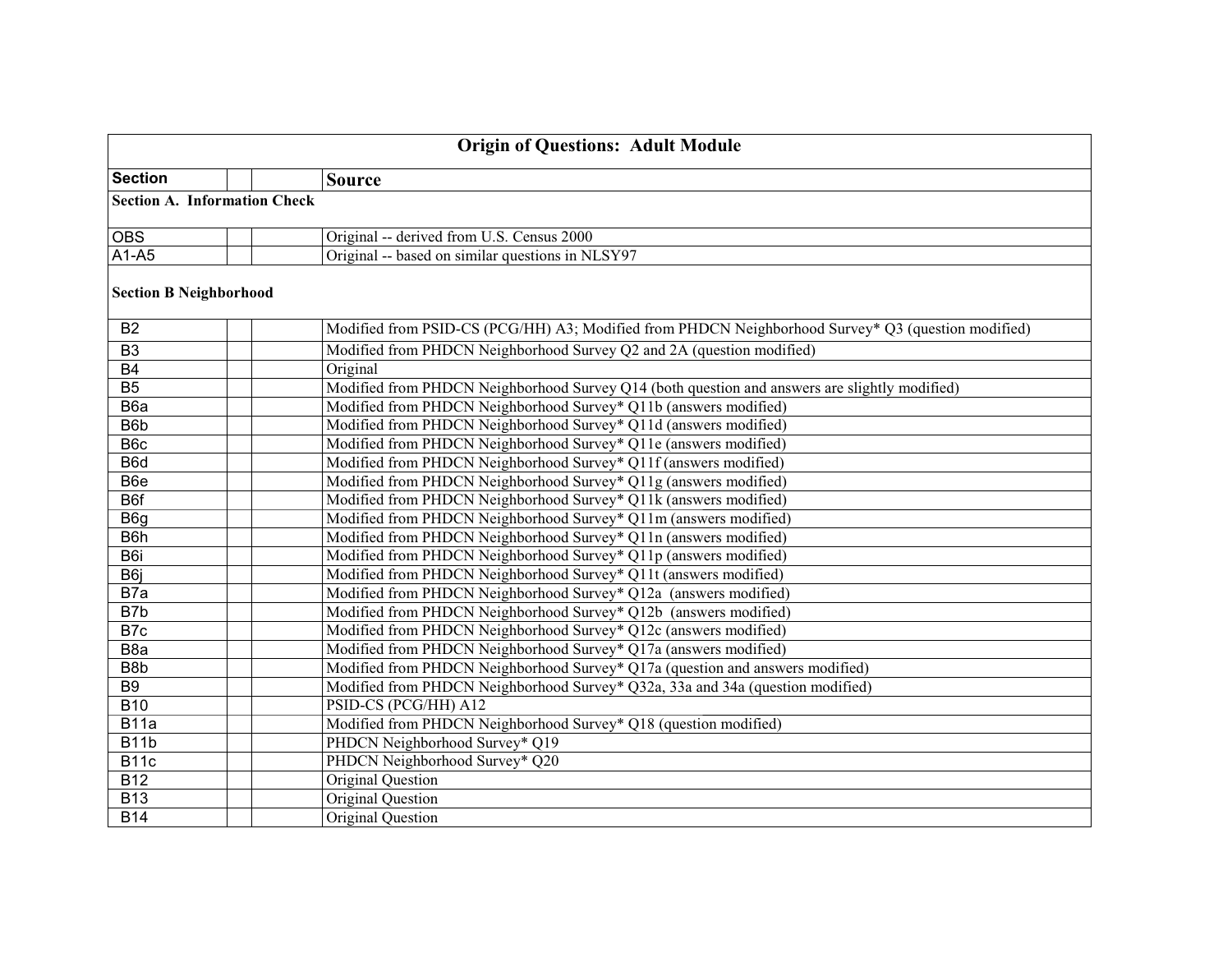| <b>Origin of Questions: Adult Questionnaire</b> |                                                                                                    |  |  |
|-------------------------------------------------|----------------------------------------------------------------------------------------------------|--|--|
| <b>Section</b>                                  | <b>Source</b>                                                                                      |  |  |
|                                                 |                                                                                                    |  |  |
| <b>B15</b>                                      | Original Question                                                                                  |  |  |
| <b>B16</b>                                      | Original Question                                                                                  |  |  |
| <b>B16a</b>                                     | Original Question                                                                                  |  |  |
| <b>B17</b>                                      | Original Question                                                                                  |  |  |
| <b>B18</b>                                      | Modified from 3-Cities Q P WH96                                                                    |  |  |
| <b>B19</b>                                      | Original Question                                                                                  |  |  |
| <b>B20</b>                                      | Original Question                                                                                  |  |  |
| <b>B21</b>                                      | Original Question                                                                                  |  |  |
| <b>B22</b>                                      | Original Question                                                                                  |  |  |
| <b>B23</b>                                      | Original Question                                                                                  |  |  |
| <b>B26</b>                                      | Modified from similar questions in PSID-CS, NSFH-1, and PHDCN Neighborhood Survey                  |  |  |
| <b>B27</b>                                      | Original                                                                                           |  |  |
| <b>B28</b>                                      | Original                                                                                           |  |  |
| <b>B29</b>                                      | Original                                                                                           |  |  |
| <b>Section C. Family Background</b>             |                                                                                                    |  |  |
| C <sub>1</sub>                                  | Modified from NSFH-I M499A (question and answer modified)                                          |  |  |
| $\overline{C2}$                                 | Original                                                                                           |  |  |
| $\overline{C3}$                                 | Modified from NLSY97 Parent Qx P2-016 (question modified)                                          |  |  |
| $\overline{C4}$                                 | Modified from NLSY97 Parent Qx P2-017 (question modified)                                          |  |  |
| $\overline{C5}$                                 | Based on NLSY97 Parent Qx P2-019 (question and answers modified)                                   |  |  |
| $\overline{C6}$                                 | NLSY97 Parent Qx [P2-029]                                                                          |  |  |
| $\overline{C7}$                                 | Modified from NLSY97 Parent Qx [P2-031] and PSID Core '97 L15 (question and answers modified)      |  |  |
| C <sub>8</sub>                                  | Modified from PSID Core '97 L12 (question and answers modified)                                    |  |  |
| C9                                              | Modified from PSID Core '97 L12 (question and answers modified)                                    |  |  |
| C10                                             | Original Question                                                                                  |  |  |
| $\overline{C11}$                                | Modified from NLSY97 Parent Qx [P2-034] and PSID Core '97 (question and answers modified)          |  |  |
| $\overline{C12}$                                | Modified from PSID Core '97 L2 (question and answers modified)                                     |  |  |
| $\overline{C13}$                                | Modified from PSID Core '97 L2 (question and answers modified)                                     |  |  |
| $\overline{C15}$                                | Original Question                                                                                  |  |  |
| $\overline{C16}$                                | Original Question                                                                                  |  |  |
| C17                                             | Modified from March CPS Occupation Questions; Modified from PSID Core '97 L10 (question modified)  |  |  |
| C <sub>18</sub>                                 | Modified from March CPS Occupation Questions; Modified from PSID Core '97 L10a (question modified) |  |  |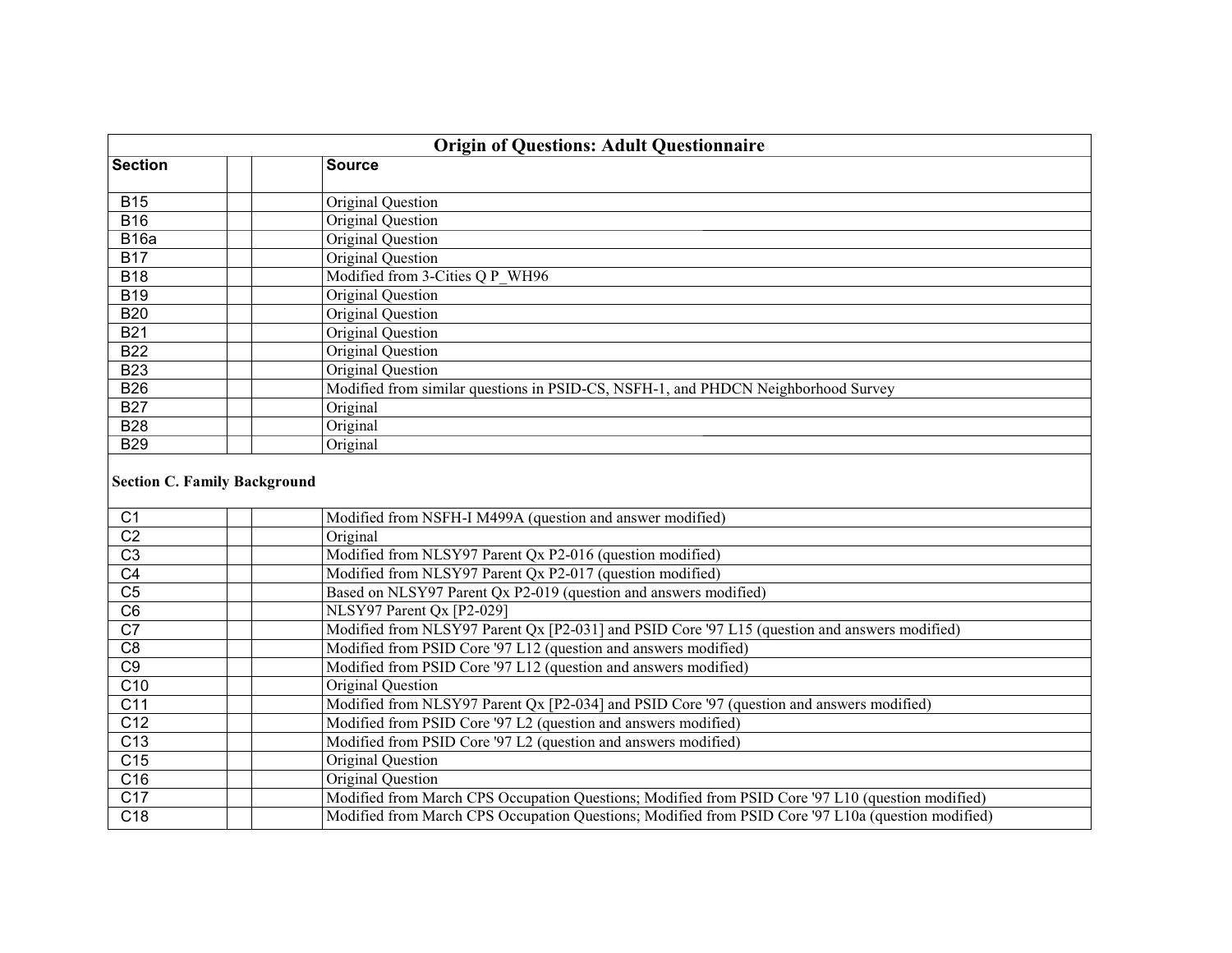| <b>Origin of Questions: Adult Questionnaire</b> |                                                                                                          |  |  |
|-------------------------------------------------|----------------------------------------------------------------------------------------------------------|--|--|
| <b>Section</b>                                  | <b>Source</b>                                                                                            |  |  |
| $\overline{C19}$                                | Modified from March CPS Occupation Questions; D213                                                       |  |  |
| $\overline{C20}$                                | Modified from March CPS Occupation Questions                                                             |  |  |
| $\overline{\text{C20a}}$                        | Modified from March CPS Occupation Questions                                                             |  |  |
| $\overline{C21}$                                | Modified from NSFH 1 M505 (question modified)                                                            |  |  |
| C <sub>22</sub>                                 | <b>NSFH-1 M506</b>                                                                                       |  |  |
| $\overline{C23}$                                | Based on 2000 Census (question and answers modified)                                                     |  |  |
| C <sub>25</sub>                                 | Based on 2000 Census (question and answers modified)                                                     |  |  |
| C27                                             | Based on 2000 Census (question and answers modified)                                                     |  |  |
| $\overline{C28}$                                | Modified from NLSY97 Parent Qx [P2-014] (question and answers modified)                                  |  |  |
| $\overline{C29}$                                | Modified from NLSY97 Parent Qx [P2-014] (question and answers modified)                                  |  |  |
| $\overline{C30}$                                | Modified from NLSY97 Parent Qx [P2-015] (question and answers modified)                                  |  |  |
| $\overline{C31}$                                | <b>Original Question</b>                                                                                 |  |  |
| $\overline{C32}$                                | <b>Original Question</b>                                                                                 |  |  |
| $\overline{C33}$                                | Modified from NSFH 1 S1M (question modified)                                                             |  |  |
| $\overline{C34}$                                | Modified from NLSY97 Parent Qx [P2-007] (question and answers modified) and PSID Core '97 ES1a (question |  |  |
|                                                 | modified)                                                                                                |  |  |
| C36                                             | Based on NLSY97 Parent Qx [P2-008] and LANYCIS RF2 (question modified)                                   |  |  |
| $\overline{C37}$                                | Original                                                                                                 |  |  |
| $\overline{C38}$                                | Based on LANYCIS and NIS Pilot                                                                           |  |  |
| C39                                             | Based on LANYCIS and NIS Pilot                                                                           |  |  |
| C40                                             | Based on LANYCIS and NIS Pilot                                                                           |  |  |
| $\overline{C41}$                                | Original                                                                                                 |  |  |
| $\overline{C42}$                                | Based on PSID Core '97 M71a (question and answers modified)                                              |  |  |
| <b>Section D Educational History</b>            |                                                                                                          |  |  |
| D <sub>3</sub>                                  | Modified from PSID Core '97 L60 (question and answers modified)                                          |  |  |
| $\overline{D4}$                                 | Modified from PSID Core '97 L49 (question and answers modified)                                          |  |  |
| $\overline{D5}$                                 | Modified from PSID Core '97 L49 (question and answers modified)                                          |  |  |
| $\overline{D6}$                                 | Modified from PSID Core '97 L51 (question modified)                                                      |  |  |
| $\overline{D7}$                                 | Based on PSID Core '97 L62 (question and answers modified)                                               |  |  |
| $\overline{D8}$                                 | Modified from PSID Core '97 L53 (question modified)                                                      |  |  |
| $\overline{D9}$                                 | Modified from PSID Core '97 L54 (question modified)                                                      |  |  |
| $\overline{D10}$                                | Modified from PSID Core '97 L55 (question and answers modified)                                          |  |  |
| D11                                             | Modified from PSID Core '97 L44 (question and answers modified)                                          |  |  |
| D <sub>12</sub>                                 | PSID Core '97 L46                                                                                        |  |  |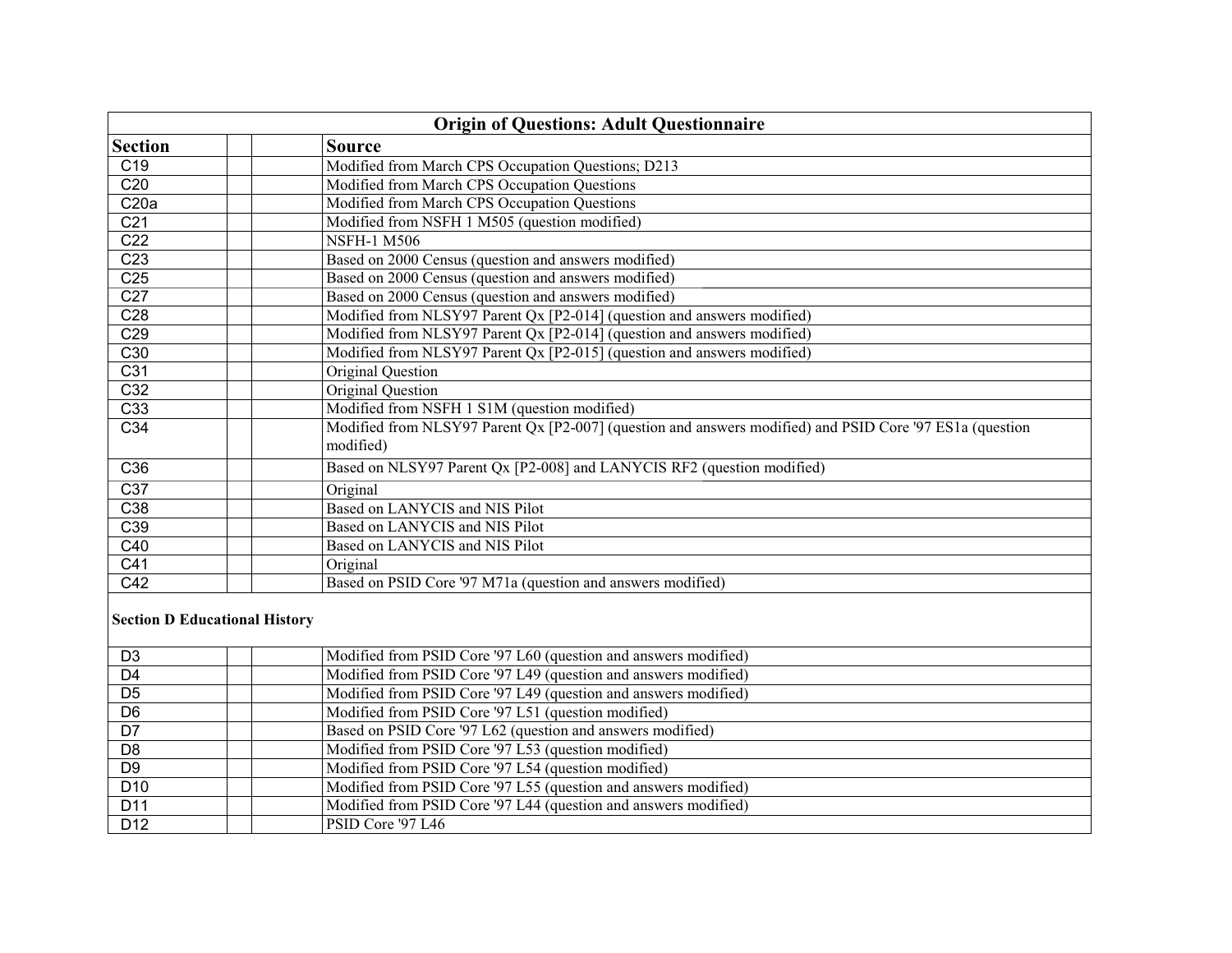| <b>Origin of Questions: Adult Questionnaire</b> |  |                                                                                                                                                                                                                                                        |  |
|-------------------------------------------------|--|--------------------------------------------------------------------------------------------------------------------------------------------------------------------------------------------------------------------------------------------------------|--|
| <b>Section</b>                                  |  | <b>Source</b>                                                                                                                                                                                                                                          |  |
| D <sub>13</sub>                                 |  | Modified from PSID Core '97 L49 (question modified)                                                                                                                                                                                                    |  |
| $\overline{D14}$                                |  | Modified from PSID Core '97 L51 (question modified)                                                                                                                                                                                                    |  |
| D <sub>15</sub>                                 |  | Modified from PSID Core '97 L53 (question modified)                                                                                                                                                                                                    |  |
| D16                                             |  | Modified from PSID Core '97 L54 (question modified)                                                                                                                                                                                                    |  |
| D17                                             |  | Modified from PSID Core '97 L55 (question modified)                                                                                                                                                                                                    |  |
| D18                                             |  | Modified from PSID Core '97 L58b (question modified)                                                                                                                                                                                                   |  |
| D19                                             |  | Original                                                                                                                                                                                                                                               |  |
| D20                                             |  | Original                                                                                                                                                                                                                                               |  |
| D21                                             |  | Modified from PSID Core '97 L62 (question modified)                                                                                                                                                                                                    |  |
| D22                                             |  | Modified from PSID Core '97 L65 (question and answers modified)                                                                                                                                                                                        |  |
|                                                 |  |                                                                                                                                                                                                                                                        |  |
|                                                 |  | <b>Section E Fertility and Marriage/Cohabitation History</b>                                                                                                                                                                                           |  |
|                                                 |  | Note: Questions E1 through E62 collects a partial marriage and relationship history. Question wording has been adapted from other surveys but question<br>order and the structure of this section varies considerably from the NSFH and other surveys. |  |
| E1                                              |  | Original                                                                                                                                                                                                                                               |  |
| E2                                              |  | Modified from NSFH 1 S66M (question modified)                                                                                                                                                                                                          |  |
| E4                                              |  | Modified from NSFH 1 S61 (question modified)                                                                                                                                                                                                           |  |
| E5                                              |  | Modified from NSFH 1 C62M (question modified)                                                                                                                                                                                                          |  |
| E7                                              |  | Modified from NSFH 1 M101M (question and answers modified)                                                                                                                                                                                             |  |
| E8                                              |  | Modified from NSFH 1 S66M (question modified)                                                                                                                                                                                                          |  |
| E10                                             |  | Modified from NSFH 1 S61 (question modified)                                                                                                                                                                                                           |  |
| E11                                             |  | Modified from NSFH 1 C62M (question modified)                                                                                                                                                                                                          |  |
| E13                                             |  | Based on NSFH 1 S60, S61, S62 and S63                                                                                                                                                                                                                  |  |
| E14                                             |  | Based on NSFH 1 M123 and M125M                                                                                                                                                                                                                         |  |
| E15                                             |  | Original                                                                                                                                                                                                                                               |  |
| E16                                             |  | Modified from NSFH 1 M101M (question and answers modified)                                                                                                                                                                                             |  |
| E18                                             |  | Modified from NSFH 1 S61 (question modified)                                                                                                                                                                                                           |  |
| E19                                             |  | Modified from NSFH 1 C62M (question modified)                                                                                                                                                                                                          |  |
| E21                                             |  | Based on NSFH 1 S60, S61, S62 and S63                                                                                                                                                                                                                  |  |
| E22                                             |  | Based on NSFH 1 M123 and M125M                                                                                                                                                                                                                         |  |
| E23                                             |  | Original                                                                                                                                                                                                                                               |  |
| E24                                             |  | Modified from NSFH 1 M101M (question and answers modified)                                                                                                                                                                                             |  |
| E26                                             |  | Modified from NSFH 1 S61 (question modified)                                                                                                                                                                                                           |  |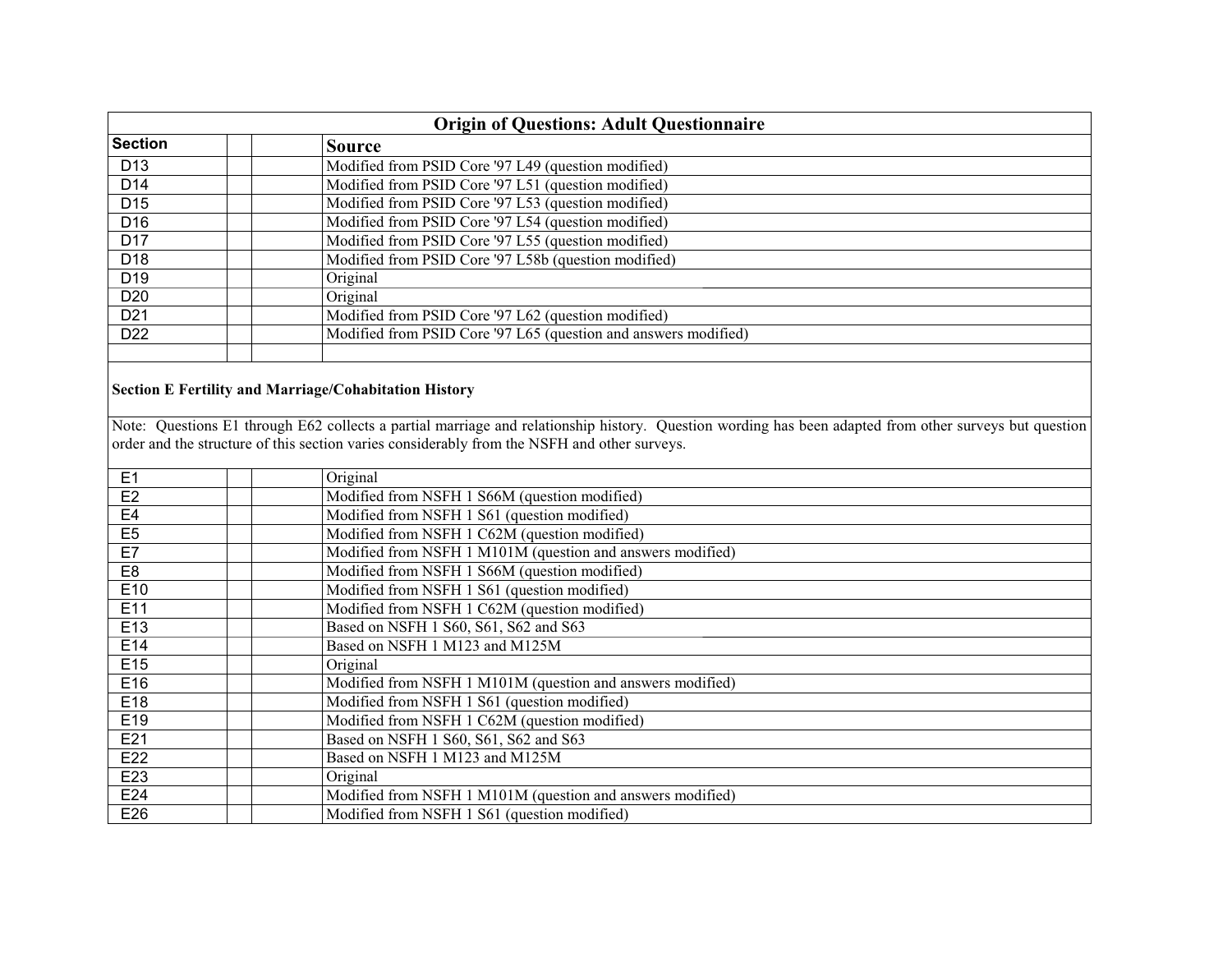| <b>Origin of Questions: Adult Questionnaire</b> |                                                            |  |  |
|-------------------------------------------------|------------------------------------------------------------|--|--|
| <b>Section</b>                                  | <b>Source</b>                                              |  |  |
| E27                                             | Modified from NSFH 1 C62M (question modified)              |  |  |
| E31                                             | Modified from NSFH 1 S60 (question modified)               |  |  |
| E32                                             | Original                                                   |  |  |
| E33                                             | Modified from NSFH 1 M134M (question modified)             |  |  |
| E35                                             | Modified from NSFH 1 S60 (question modified)               |  |  |
| E36                                             | Modified from NSFH 1 C62M (question modified)              |  |  |
| E37                                             | Modified from NSFH 1 M101M (question and answers modified) |  |  |
| E39                                             | Modified from NSFH 1 S63 (question modified)               |  |  |
| E41                                             | Modified from NSFH 1 M113 (question modified)              |  |  |
| E42                                             | Modified from NSFH 1 C62M (question modified)              |  |  |
| E44                                             | Modified from NSFH 1 S60 (question modified)               |  |  |
| E45                                             | Modified from NSFH 1 C62M (question modified)              |  |  |
| E46                                             | Modified from NSFH 1 M101M (question and answers modified) |  |  |
| E48                                             | Modified from NSFH 1 S62 (question modified)               |  |  |
| E49                                             | Modified from NSFH 1 C62M (question modified)              |  |  |
| E50                                             | Modified from NSFH 1 M101M (question and answers modified) |  |  |
| E53                                             | Modified from NSFH 1 S60 (question modified)               |  |  |
| E54                                             | Modified from NSFH 1 C62M (question modified)              |  |  |
| E55                                             | Modified from NSFH 1 M101M (question and answers modified) |  |  |
| E57                                             | Modified from NSFH 1 S60 (question modified)               |  |  |
| E <sub>58</sub>                                 | Modified from NSFH 1 C62M (question modified)              |  |  |
| E <sub>59</sub>                                 | Modified from NSFH 1 M101M (question and answers modified) |  |  |
| E62                                             | Modified from NSFH 1 M95 (question and answers modified)   |  |  |
| E64                                             | Modified from NSFH 1 M188                                  |  |  |
| E65                                             | Original                                                   |  |  |
| E66                                             | Modified from NSFH 1 M192                                  |  |  |
| E68                                             | Modified from NSFH 1 E701 (question and answers modified)  |  |  |
| E69                                             | Modified from NSFH 1 M202 (question and answer modified)   |  |  |
| E70                                             | Modified from NSFH 1 M202 (question modified)              |  |  |
| E71                                             | <b>Original Question</b>                                   |  |  |
| E72                                             | <b>Original Question</b>                                   |  |  |
| E73                                             | Modified from NSFH 1 S96 (question modified)               |  |  |
| E74                                             | <b>Original Question</b>                                   |  |  |
| E75                                             | <b>Original Question</b>                                   |  |  |
| E76                                             | <b>Original Question</b>                                   |  |  |
| <b>E78</b>                                      | Based on NSFH-1                                            |  |  |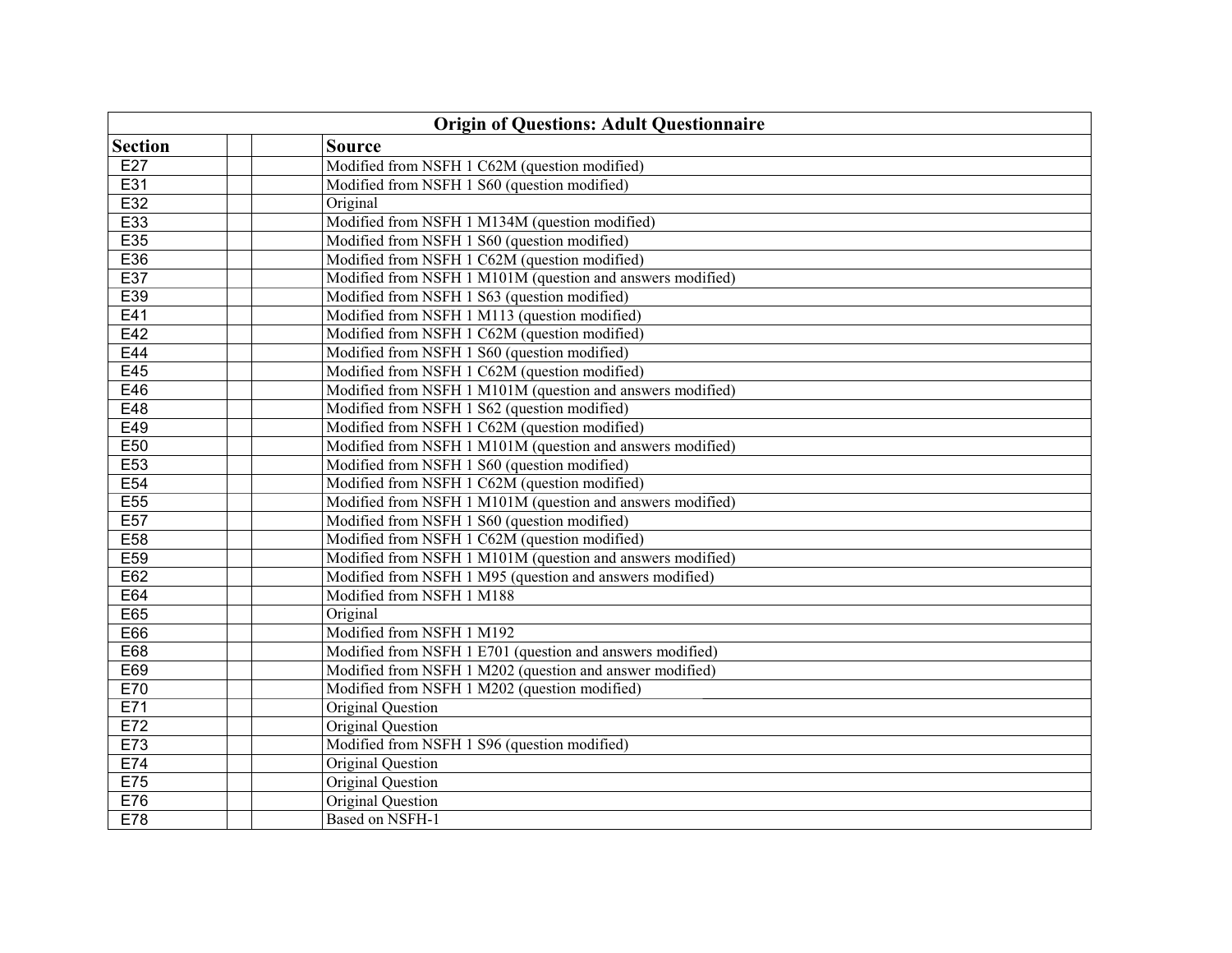| <b>Origin of Questions: Adult Questionnaire</b> |                                                                                        |  |  |
|-------------------------------------------------|----------------------------------------------------------------------------------------|--|--|
| <b>Section</b>                                  | <b>Source</b>                                                                          |  |  |
| E79                                             | Modified from NSFH 1 M204 (question and answer modified)                               |  |  |
| E80                                             | Modified from NSFH 1 M204 (question modified)                                          |  |  |
| E81                                             | Modified from PSID Core '97 J43/44 (question modified)                                 |  |  |
| E82                                             | Modified from NSFH 1 M205P01M (question modified)                                      |  |  |
| E83                                             | Modified from NSFH 1 S96 (question modified)                                           |  |  |
| E84                                             | <b>Original Question</b>                                                               |  |  |
| E85                                             | <b>Original Question</b>                                                               |  |  |
| E86                                             | <b>Original Question</b>                                                               |  |  |
| E88                                             | <b>Based on NSFH-1</b>                                                                 |  |  |
| E89                                             | Modified from NSFH 1 M212P01M (question modified)                                      |  |  |
| E90                                             | Original                                                                               |  |  |
| E91                                             | Original based on NSFG                                                                 |  |  |
| E92                                             | Modified from MTF                                                                      |  |  |
|                                                 | <b>Section F Spouse/Partner Proxy Questions</b>                                        |  |  |
| F <sub>2</sub>                                  | Original                                                                               |  |  |
| F2a                                             | Modified from 2000 Census                                                              |  |  |
| F3                                              | Modified from 2000 Census                                                              |  |  |
| F <sub>3a</sub>                                 | Modified from PSID Core Questionnaire B1                                               |  |  |
| F4                                              | Modified from March CPS Occupation Questions                                           |  |  |
| $\overline{F5}$                                 | Modified from March CPS Occupation Questions                                           |  |  |
| F6                                              | Modified from March CPS Occupation Questions                                           |  |  |
| $\overline{F7}$                                 | Modified from March CPS Occupation Questions                                           |  |  |
| F7a                                             | Modified from March CPS Occupation Questions                                           |  |  |
| F9<br>F10                                       | Based on PSID Core Questionnaire                                                       |  |  |
| F11                                             | Based on PSID Core Questionnaire<br>Modified from PSID Core '97 H1 (question modified) |  |  |
| F12                                             | Modified from PSID Core '97 H2 (question modified)                                     |  |  |
| F <sub>13</sub>                                 | Original                                                                               |  |  |
|                                                 |                                                                                        |  |  |
|                                                 | <b>Section G Social Ties and Networks</b>                                              |  |  |
| G <sub>2</sub>                                  | Modified from NSFH 1 E1320 (question modified)                                         |  |  |
| $\overline{G3}$                                 | Modified from NSFH 1 E1307A (question modified)                                        |  |  |
| $\overline{G4}$                                 | Original Question                                                                      |  |  |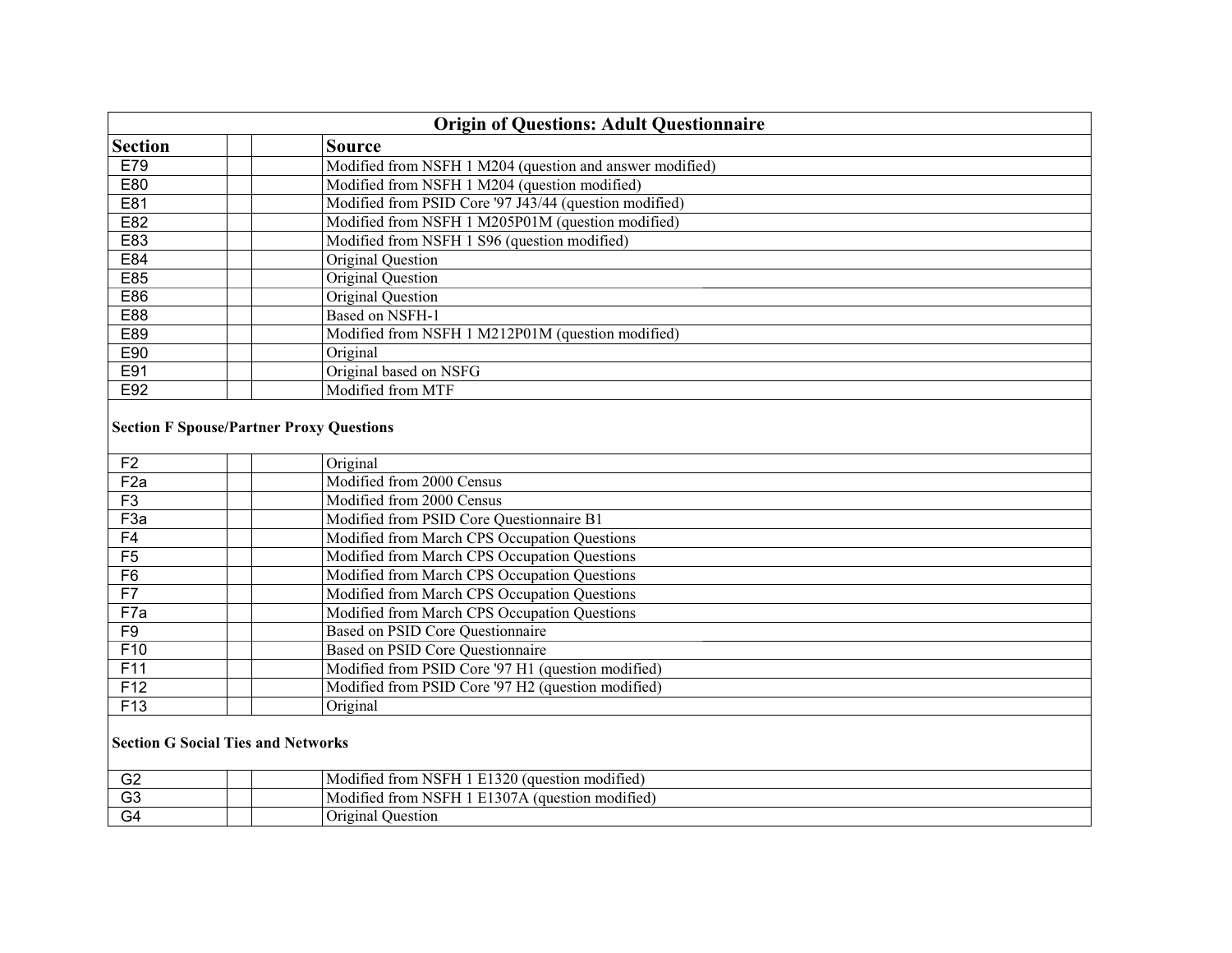| <b>Origin of Questions: Adult Questionnaire</b>  |  |                                                                             |  |
|--------------------------------------------------|--|-----------------------------------------------------------------------------|--|
| <b>Section</b>                                   |  | <b>Source</b>                                                               |  |
| $\overline{G5}$                                  |  | <b>Original Question</b>                                                    |  |
| $\overline{G6}$                                  |  | <b>Original Question</b>                                                    |  |
| $\overline{G7}$                                  |  | Modified from NSFH 1 S27 (question modified)                                |  |
| $\overline{G8}$                                  |  | Modified from NSFH 1 E1331 (question modified)                              |  |
| G8a                                              |  | Modified from NSFH 1 E1332 (question and answers modified)                  |  |
| G10                                              |  | Based on PSID Core '97 L22 and L28 (question modified)                      |  |
| $\overline{G11}$                                 |  | Original                                                                    |  |
| G12                                              |  | Original                                                                    |  |
| $\overline{G13}$                                 |  | Original                                                                    |  |
| G14                                              |  | Original                                                                    |  |
| $\overline{G15}$                                 |  | Original                                                                    |  |
| G16                                              |  | Original                                                                    |  |
| $\overline{G17}$                                 |  | Original                                                                    |  |
| $\overline{G18}$                                 |  | Original                                                                    |  |
| G19                                              |  | Modified from NSFH 1 S27 (question modified)                                |  |
| G20                                              |  | Original                                                                    |  |
| <b>Section H 24-Month Event History Calendar</b> |  |                                                                             |  |
|                                                  |  |                                                                             |  |
|                                                  |  | This section is modified from the PSID Experimental Event History Calendar. |  |
|                                                  |  | See: www.isr.umich.edu/src/psid/ehc/PSIDcalendarMethodsStudy.html           |  |
|                                                  |  |                                                                             |  |
| <b>Section J Residential History Follow-Up</b>   |  |                                                                             |  |
| J3                                               |  | Original Question                                                           |  |
| $\overline{\mathsf{J6}}$                         |  | Modified from AHS (answers have been changed)                               |  |
| $\overline{J7}$                                  |  | <b>Based on AHS</b>                                                         |  |
| $\overline{\mathsf{J8}}$                         |  | Original Question                                                           |  |
| $\overline{J9}$                                  |  | Based on NSFH 1 S91 (question modified)                                     |  |
| <b>Section K Employment</b>                      |  |                                                                             |  |
| K <sub>3</sub>                                   |  | Original                                                                    |  |
| K4                                               |  | Modified from March CPS Occupation Questions                                |  |
| $\overline{K5}$                                  |  | Modified from March CPS Occupation Questions                                |  |
| K6                                               |  | Modified from March CPS Occupation Questions                                |  |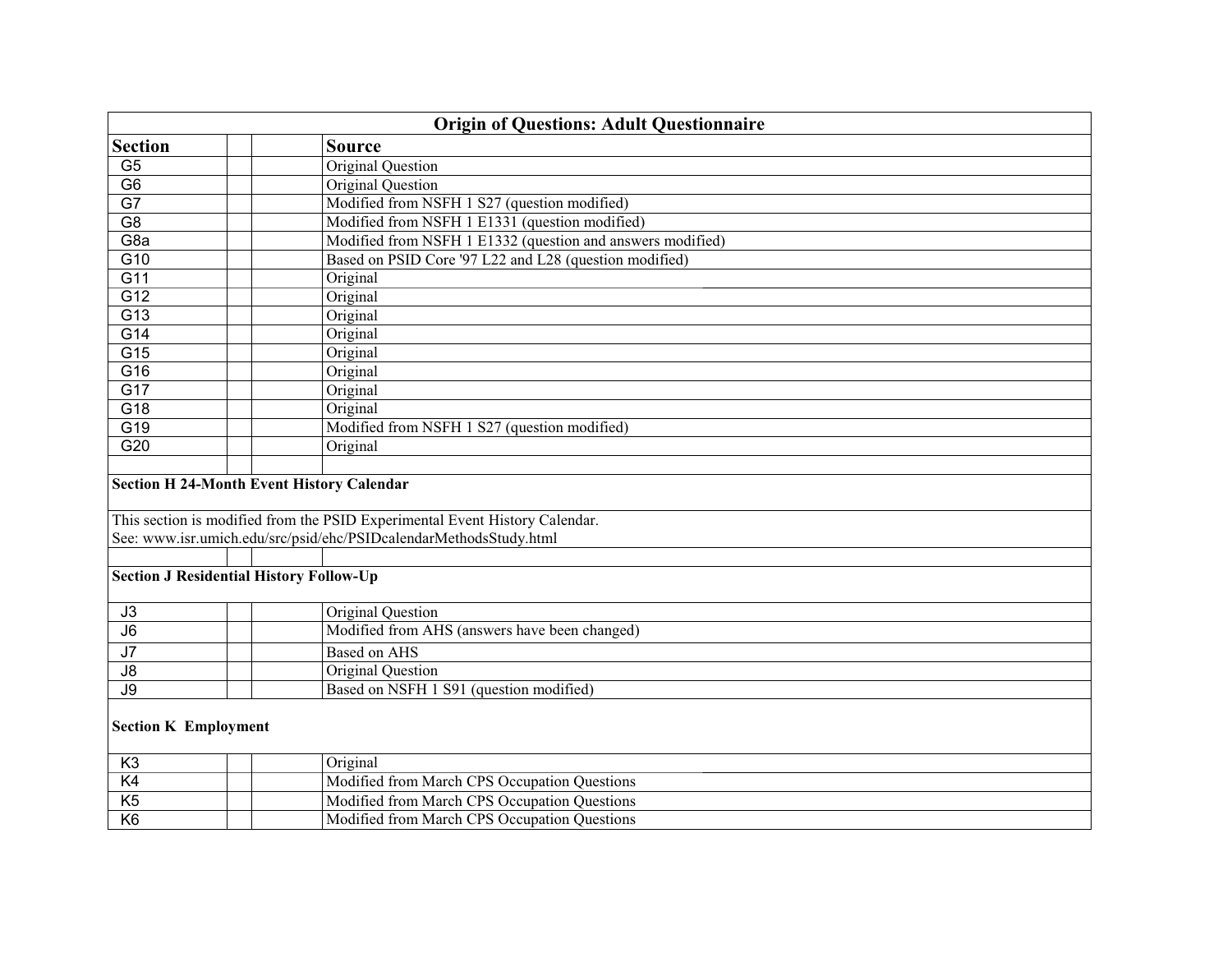| <b>Origin of Questions: Adult Questionnaire</b> |  |                                                                                                   |  |
|-------------------------------------------------|--|---------------------------------------------------------------------------------------------------|--|
| <b>Section</b>                                  |  | <b>Source</b>                                                                                     |  |
| K7                                              |  | Modified from March CPS Occupation Questions                                                      |  |
| K7a                                             |  | Modified from March CPS Occupation Questions                                                      |  |
| K9                                              |  | Modified from PSID Core '97 C&E14a (question modified)                                            |  |
| K10                                             |  | Modified from March CPS Occupation Questions                                                      |  |
| K11                                             |  | Modified from March CPS Occupation Questions                                                      |  |
| K <sub>11a</sub>                                |  | Modified from March CPS Occupation Questions                                                      |  |
| K12                                             |  | <b>Original Question</b>                                                                          |  |
| K <sub>13</sub>                                 |  | <b>Original Question</b>                                                                          |  |
| K14                                             |  | <b>Original Question</b>                                                                          |  |
| K <sub>15</sub>                                 |  | Original Question                                                                                 |  |
|                                                 |  |                                                                                                   |  |
| <b>Section L Welfare</b>                        |  |                                                                                                   |  |
| L2                                              |  | Modified from NSFH 1 C214C1 (Page S-192) (question modified)                                      |  |
| $\overline{L3}$                                 |  | Modified from PSID Core '97 G60bb (question and answers modified)                                 |  |
| L4                                              |  | Modified from Alameda County CalWORKs Needs Assessment 1998 Q.114 (question modified)             |  |
| $\overline{L5}$                                 |  | Modified from Alameda County CalWORKs Needs Assessment 1998 Q.115 (answers modified)              |  |
| L <sub>6</sub>                                  |  | Modified from Alameda County CalWORKs Needs Assessment 1998 Q.116 (question and answers modified) |  |
| L7                                              |  | Modified from Alameda County CalWORKs Needs Assessment 1998 Q.124 (question and answers modified) |  |
| L8                                              |  | Original                                                                                          |  |
| L9                                              |  | Modified from Wisconsin Works W60 (question modified)                                             |  |
| L10                                             |  | Based on Wisconsin Works W61 (question modified)                                                  |  |
| L11                                             |  | Modified from 3-Cities Q P WH41                                                                   |  |
| L12                                             |  | Modified from 3-Cities Q P WH42                                                                   |  |
| L13                                             |  | Modified from Wisconsin Works W65 (question modified)                                             |  |
| L14                                             |  | Modified from SPD 352C (question and answers modified)                                            |  |
| L15                                             |  | Modified from 3-Cities Q P WH50                                                                   |  |
| L16                                             |  | Original                                                                                          |  |
| L17                                             |  | Modified from 3-Cities Q P WH59                                                                   |  |
| L18                                             |  | Original                                                                                          |  |
| L <sub>19</sub>                                 |  | Original                                                                                          |  |
| L20                                             |  | Original                                                                                          |  |
| L21                                             |  | Original                                                                                          |  |
| L22                                             |  | Original                                                                                          |  |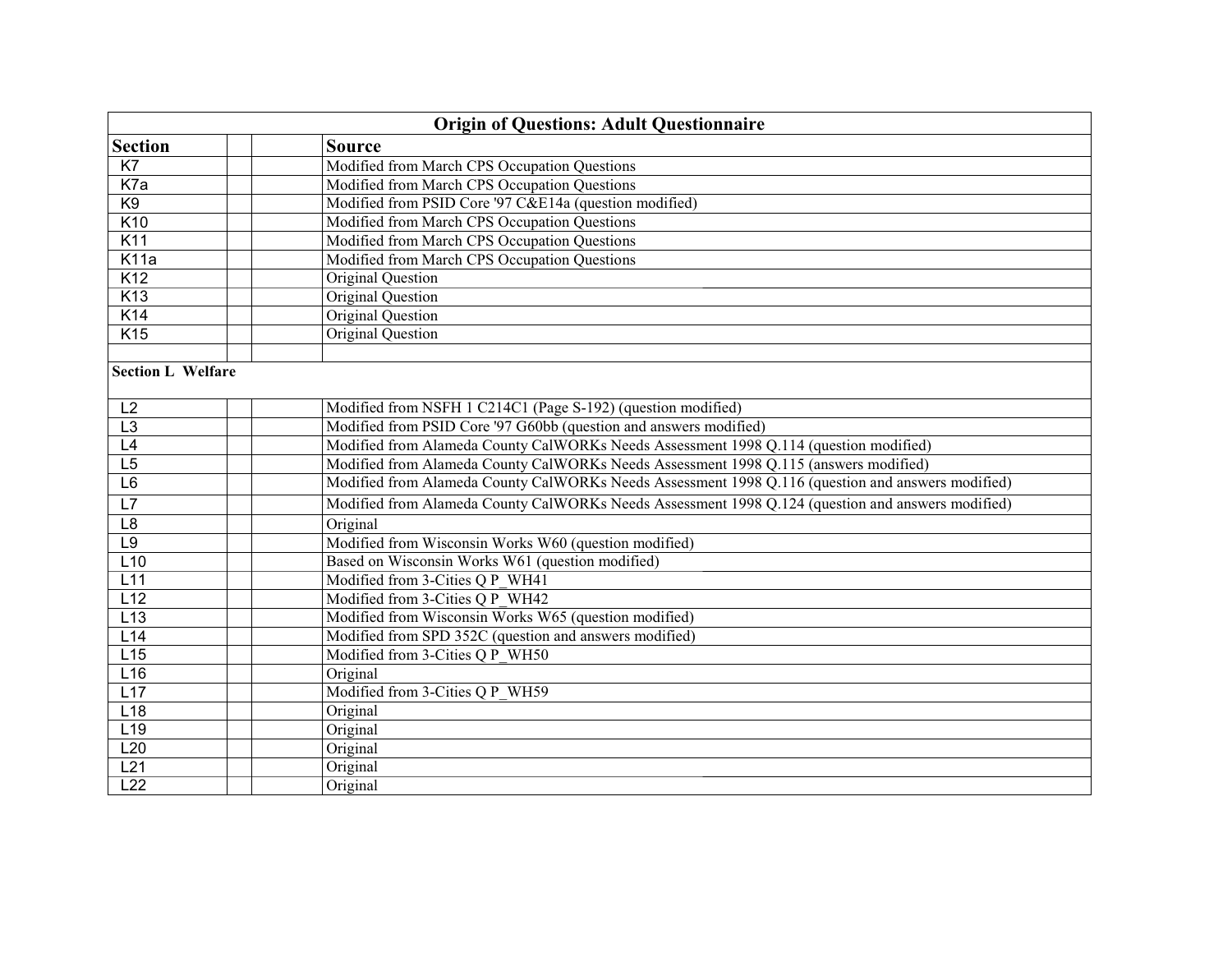| <b>Origin of Questions: Adult Questionnaire</b> |                                                            |  |  |
|-------------------------------------------------|------------------------------------------------------------|--|--|
| <b>Section</b>                                  | <b>Source</b>                                              |  |  |
|                                                 | <b>Section M Health Status</b>                             |  |  |
| M1                                              | Modified from PSID Core '97 H1 (question modified)         |  |  |
| M <sub>2</sub>                                  | Modified from PSID Core '97 H1 (question modified)         |  |  |
| M3                                              | Modified from PSID Core '97 H2 (question modified)         |  |  |
| M4a                                             | Modified from NHIS 2000 ACN.010 (question modified)        |  |  |
| M4b                                             | Modified from NHIS 2000 ACN.160 (question modified)        |  |  |
| M4c                                             | Modified from NHIS 2000 ACN.130 (question modified)        |  |  |
| M4d                                             | Modified from NHIS 2000 ACN.031 (question modified)        |  |  |
| M <sub>4e</sub>                                 | Modified from NHIS 2000 ACN.031 (question modified)        |  |  |
| M4f                                             | Modified from NHIS 2000 ACN.031 (question modified)        |  |  |
| M <sub>4g</sub>                                 | Modified from NHIS                                         |  |  |
| M4h                                             | Modified from NHIS 2000 ACN.250 (question modified)        |  |  |
| M4i                                             | Modified from NHIS 2000 ACN.080 (question modified)        |  |  |
| M4j                                             | Modified from NHIS                                         |  |  |
| M4k                                             | Modified from NHIS                                         |  |  |
| M4I                                             | Original                                                   |  |  |
| M4m                                             | Original                                                   |  |  |
| M <sub>5</sub>                                  | Based on NHIS 2000 AHB.030 (question and answers modified) |  |  |
| M <sub>6</sub>                                  | Modified from NHIS 2000 AHB.050 (question modified)        |  |  |
| M7                                              | Modified from NHIS 2000 AHB.020 (question modified)        |  |  |
| M <sub>8</sub>                                  | Modified from NHIS 2000 AHB.010 (question modified)        |  |  |
| M9                                              | Modified from NHIS 2000 AHB.050 (question modified)        |  |  |
| M10                                             | Modified from NHIS 2000 AHB.020 (question modified)        |  |  |
| M11                                             | Based on NHIS 2000 AHB.140 (question and answers modified) |  |  |
| M12                                             | Modified from NHIS 2000 AHB.160 (question modified)        |  |  |
| M13                                             | Modified from NHIS 2000 AHB.170 (question modified)        |  |  |
| M14                                             | Modified from NHIS 2000 AHB.180 (question modified)        |  |  |
| M15                                             | Modified from NHIS 2000 AHB.200 (question modified)        |  |  |
| M16                                             | Modified from NHIS 2000 AHB.190 (question modified)        |  |  |
| M17                                             | <b>NHIS 2000 AAU.020</b>                                   |  |  |
| M18                                             | Modified from NHIS 2000 AAU.030 (answers modified)         |  |  |
| M19                                             | Original Question                                          |  |  |
| M20                                             | Original Question                                          |  |  |
| M <sub>21</sub>                                 | <b>NHIS 2000 AAU.035</b>                                   |  |  |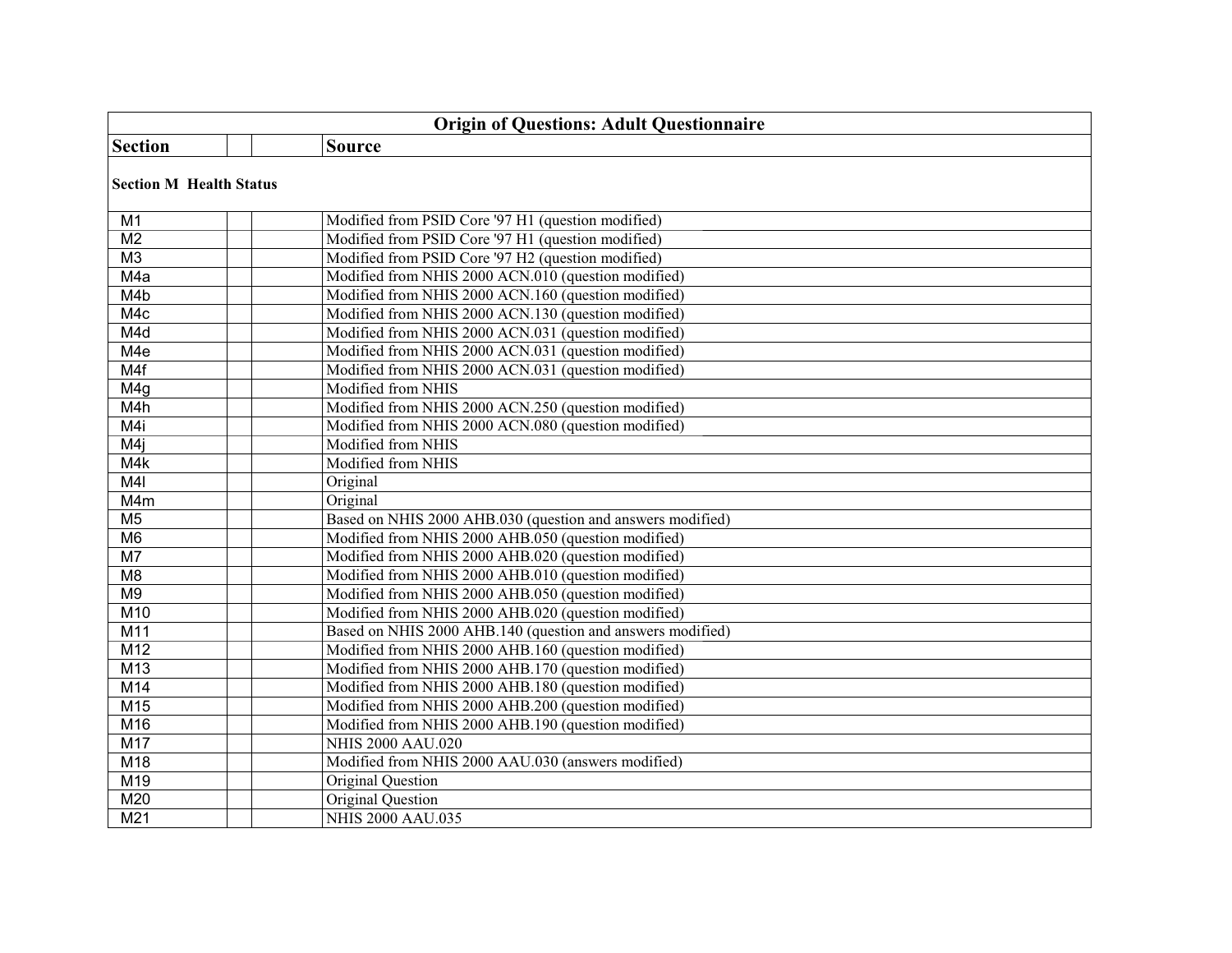| <b>Origin of Questions: Adult Questionnaire</b> |                                                                     |  |
|-------------------------------------------------|---------------------------------------------------------------------|--|
| <b>Section</b>                                  | <b>Source</b>                                                       |  |
| M22                                             | Modified from NHIS 2000 AAU.037 (answers modified)                  |  |
| M23                                             | Original Question                                                   |  |
| M24                                             | Original Question                                                   |  |
| M25                                             | Modified from PSID-CS (PCG/Child) A20 (question modified)           |  |
| M26                                             | Modified from PSID-CS (PCG/Child) A20a (question modified)          |  |
| M27                                             | Modified from PSID-CS (PCG/Child) A20b (question modified)          |  |
| M28                                             | Modified from PSID-CS (PCG/Child) A22a and A23a (question modified) |  |
| M29                                             | Modified from PSID-CS (PCG/Child) A22b and A23b (question modified) |  |
| M30                                             | Modified from PSID-CS (PCG/Child) A22 and A23 (question modified)   |  |
| M31                                             | Modified from PSID-CS (PCG/Child) A25 (question modified)           |  |
| M32                                             | Based on NHIS 2000                                                  |  |
| M33                                             | MTF 1991 Q# 1791, 1792, 1793, 1974, 1801 (modified), 1802, 1803     |  |
| <b>Section N Recontact Information</b>          |                                                                     |  |

Section N is based on recontact information collected in several longitudinal surveys including NLSY97, NSFH-1, and PSID.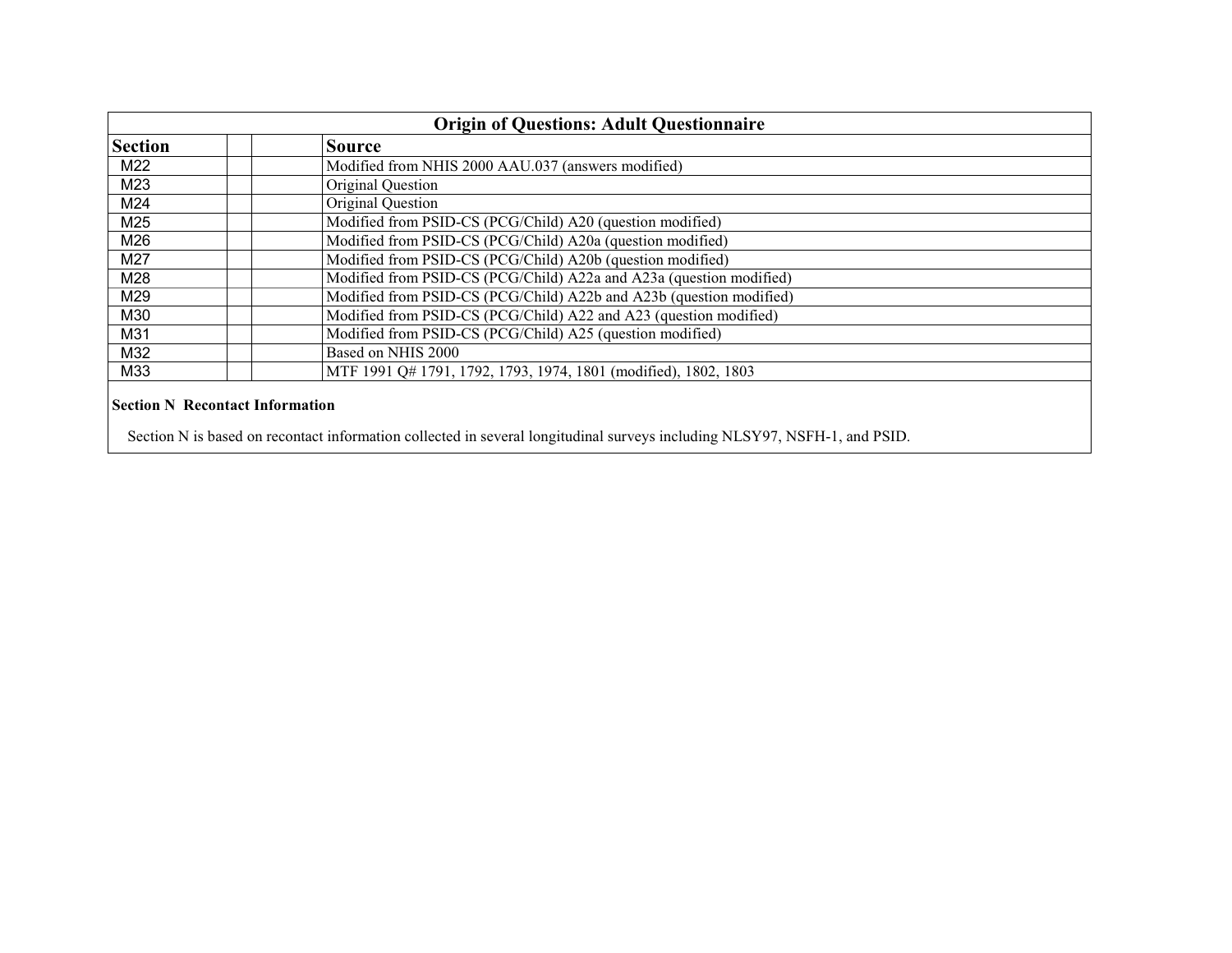| <b>Parent Questionnaire</b>                                                                                                                |                                                                  |  |
|--------------------------------------------------------------------------------------------------------------------------------------------|------------------------------------------------------------------|--|
| <b>Section</b>                                                                                                                             | <b>Source</b>                                                    |  |
|                                                                                                                                            | <b>Section A. Relationship Check</b>                             |  |
|                                                                                                                                            | Based on questions from NLSY97, PSID-CS, NSFH, and other surveys |  |
|                                                                                                                                            | <b>Section B Living Arrangements</b>                             |  |
| B1                                                                                                                                         | Modified from NSFH 1 M3NUM (question and answers modified)       |  |
| $\overline{B2}$                                                                                                                            | Modified from NSFH 1 M5P01 (question and answers modified)       |  |
| $\overline{B3}$                                                                                                                            | Original Question                                                |  |
| B4                                                                                                                                         | Modified from NSFH 1 M14P01 (question and answers modified)      |  |
| $\overline{B5}$                                                                                                                            | Original Question                                                |  |
|                                                                                                                                            | <b>Section C Residential History -- Last Two Years</b>           |  |
| C1                                                                                                                                         | Based on NLSY97 [PC8-004] (question modified)                    |  |
| $\overline{C3}$                                                                                                                            | Original Question                                                |  |
| $\overline{\text{C5}}$                                                                                                                     | <b>Original Question</b>                                         |  |
| $\overline{\text{C6}}$                                                                                                                     | Based on NLSY97 [PC8-009]                                        |  |
| $\overline{C7}$                                                                                                                            | Original Question                                                |  |
| $\overline{C8}$                                                                                                                            | Based on NSFH I Q M54 and M415                                   |  |
| $\overline{C9}$                                                                                                                            | Original Question                                                |  |
| $\overline{C11}$                                                                                                                           | Original Question                                                |  |
| C12                                                                                                                                        | Based on NSFH I Q M54 and M415                                   |  |
| C13                                                                                                                                        | Original Question                                                |  |
| C15                                                                                                                                        | Original Question                                                |  |
| <b>Section D Place of Birth and Immigrant Status</b>                                                                                       |                                                                  |  |
| D1                                                                                                                                         | Based on NLSY97 [P2-001]                                         |  |
| $\overline{D3}$                                                                                                                            | Original Question                                                |  |
| D3a                                                                                                                                        | Original Question                                                |  |
| Section E Child Support, Paternity, Contact with Absent Parent, Father Involvement<br>E2<br>Modified from NSFH 2 MM105 (question modified) |                                                                  |  |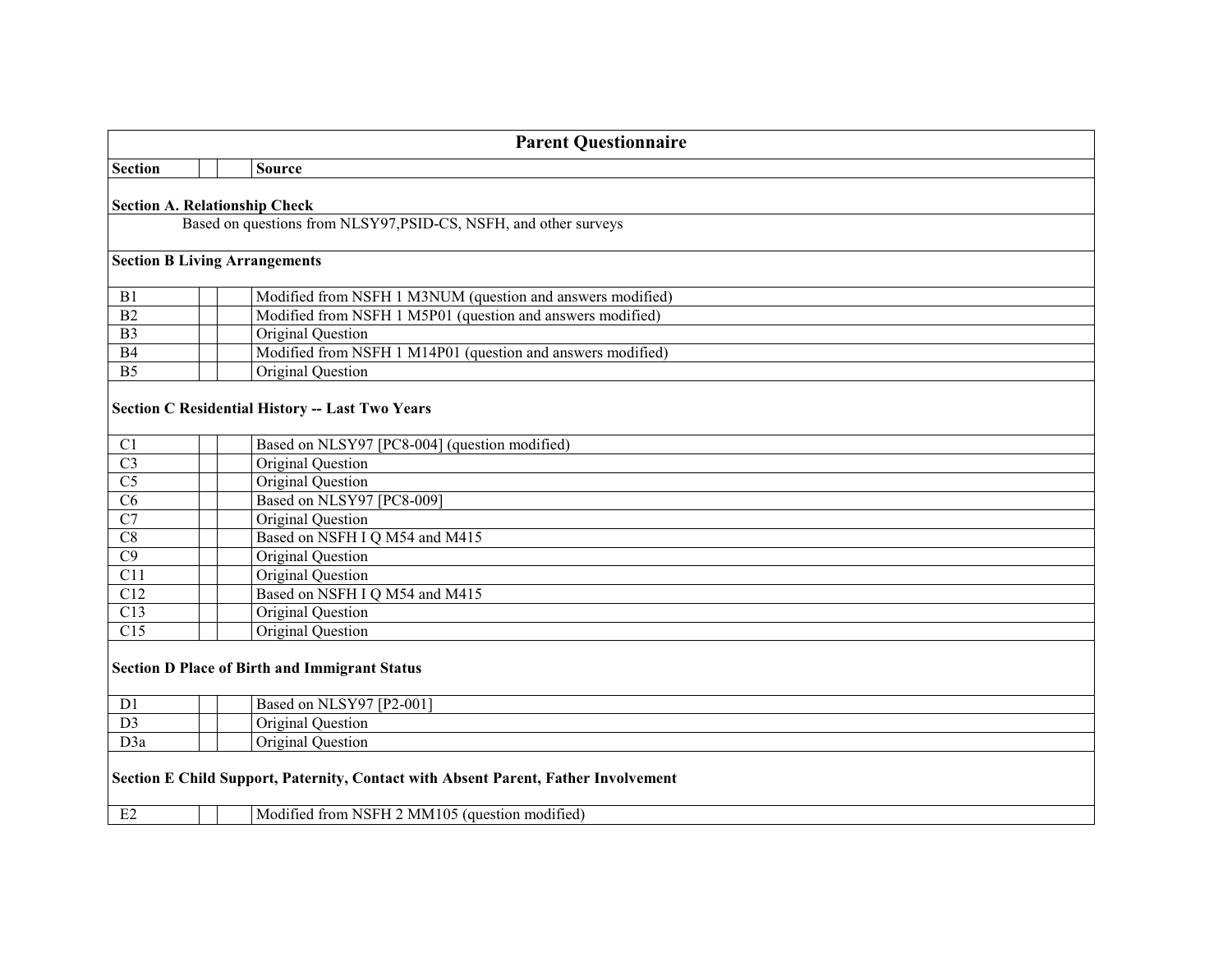| <b>Parent Questionnaire</b> |                                                                                                                                                                                                                                       |  |
|-----------------------------|---------------------------------------------------------------------------------------------------------------------------------------------------------------------------------------------------------------------------------------|--|
| <b>Section</b>              | <b>Source</b>                                                                                                                                                                                                                         |  |
| E <sub>2a</sub>             | Based on 2000 Census (question and answers modified)                                                                                                                                                                                  |  |
| E <sub>2c</sub>             | Based on 2000 Census (question and answers modified)                                                                                                                                                                                  |  |
| $\overline{E5}$             | Original Question                                                                                                                                                                                                                     |  |
| E6                          | Original Question                                                                                                                                                                                                                     |  |
| $\rm E7$                    | Original Question                                                                                                                                                                                                                     |  |
| E9                          | Modified NSFH 2 MM89 (question modified - added word "biological")                                                                                                                                                                    |  |
| E11                         | NSFH 2 MM90                                                                                                                                                                                                                           |  |
| E12                         | Modified from NSFH 2 MM91 (question modified)                                                                                                                                                                                         |  |
| E13                         | NSFH 2 MM92                                                                                                                                                                                                                           |  |
| E14                         | Modified from NSFH 2 MM93 (question modified)                                                                                                                                                                                         |  |
| E16                         | NSFH 2 MM95                                                                                                                                                                                                                           |  |
| E17                         | Original Question                                                                                                                                                                                                                     |  |
| E18                         | Modified from NSFH 1 M188                                                                                                                                                                                                             |  |
| E20                         | Modified from NSFH 2 MM67 (question modified)                                                                                                                                                                                         |  |
| E21                         | Based on NSFH 1                                                                                                                                                                                                                       |  |
| E22a                        | Modified from PSID-CS (PCG/Child) J13 (question and answers modified); Modified from NSFH 2 MM57 (question and answers<br>modified); Modified from Wisconsin Works Resident Parent Questionnaire 610a (question and answers modified) |  |
| E22b                        | Modified from PSID-CS (PCG/Child) J13 (question and answers modified); Modified from NSFH 2 MM58 (question and answers<br>modified); Modified from Wisconsin Works Resident Parent Questionnaire 610b (question and answers modified) |  |
| E22c                        | Modified from PSID-CS (PCG/Child) J13 (question and answers modified); Modified from NSFH 2 MM61 (question and answers<br>modified)Modified from Wisconsin Works Resident Parent Questionnaire 610d (question and answers modified)   |  |
| E22d                        | Modified from PSID-CS (PCG/Child) J13 (question and answers modified); Modified from NSFH 2 MM60 (question and answers<br>modified); Modified from Wisconsin Works Resident Parent Questionnaire 610e (question and answers modified) |  |
| E23                         | Based on 2000 Census (question and answers modified)                                                                                                                                                                                  |  |
| E <sub>23c</sub>            | Based on 2000 Census (question and answers modified)                                                                                                                                                                                  |  |
| E23d                        | Based on 2000 Census (question and answers modified)                                                                                                                                                                                  |  |
| E <sub>23f</sub>            | Based on 2000 Census (question and answers modified)                                                                                                                                                                                  |  |
| E24b                        | Modified from NSFH 2 MM105 (question modified)                                                                                                                                                                                        |  |
| E25                         | Original Question                                                                                                                                                                                                                     |  |
| E26                         | Original Question                                                                                                                                                                                                                     |  |
| E27                         | Original Question                                                                                                                                                                                                                     |  |
| E29                         | Modified from PSID-CS (PCG/Child) J2 (question modified)                                                                                                                                                                              |  |
| E30                         | Original Question                                                                                                                                                                                                                     |  |
| E31                         | <b>Original Question</b>                                                                                                                                                                                                              |  |
| E32                         | Original Question                                                                                                                                                                                                                     |  |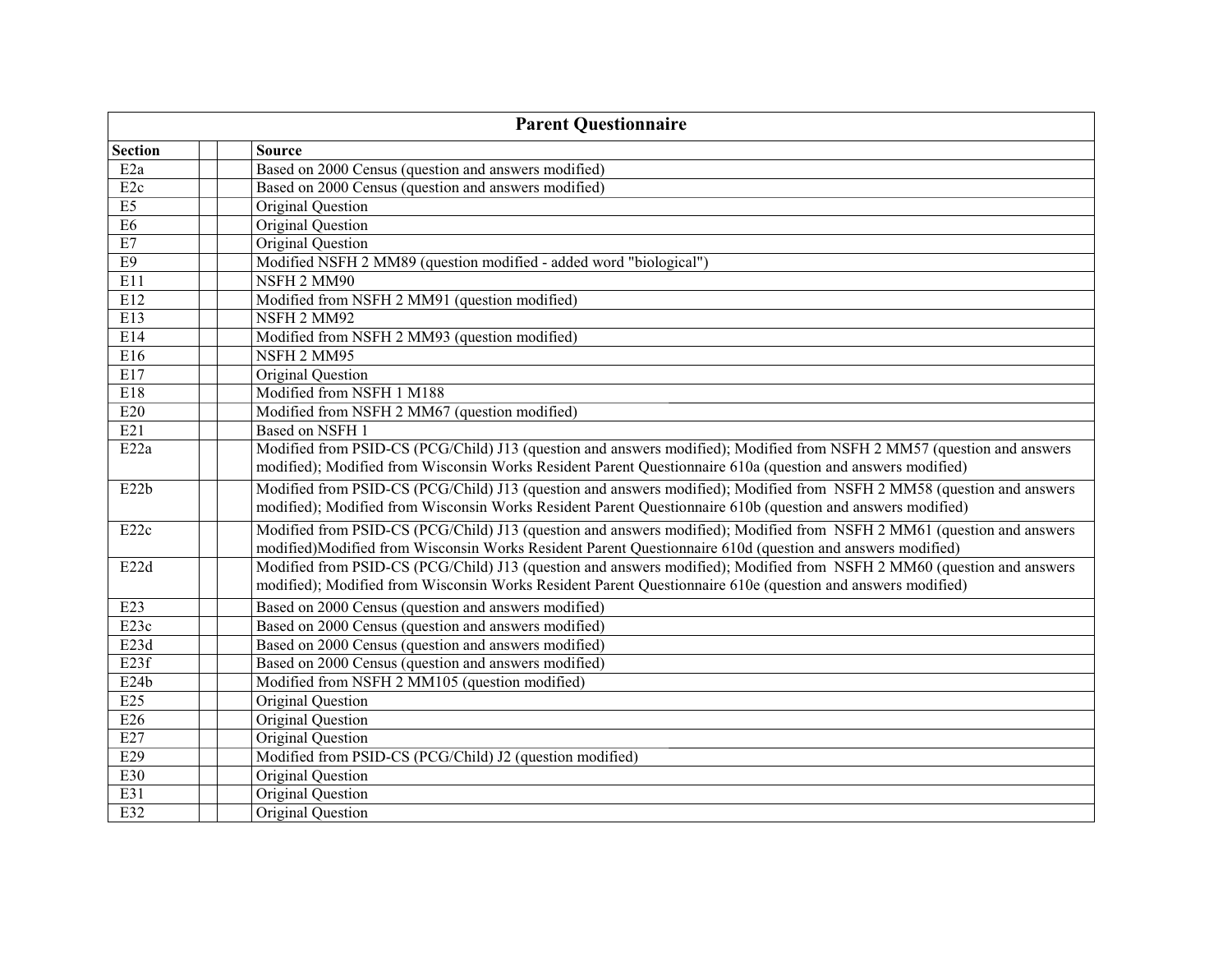| <b>Parent Questionnaire</b> |                                                                                                                                                                                                                                       |  |  |
|-----------------------------|---------------------------------------------------------------------------------------------------------------------------------------------------------------------------------------------------------------------------------------|--|--|
| <b>Section</b>              | <b>Source</b>                                                                                                                                                                                                                         |  |  |
| E34                         | Original Question                                                                                                                                                                                                                     |  |  |
| E36                         | Modified from NSFH 2 MM67 (question modified)                                                                                                                                                                                         |  |  |
| E37                         | Modified from NSFH 2 MM67 (question modified)                                                                                                                                                                                         |  |  |
| E38a                        | Modified from PSID-CS (PCG/Child) J13 (question and answers modified); Modified from NSFH 2 MM57 (question and answers<br>modified); Modified from Wisconsin Works Resident Parent Questionnaire 610a (question and answers modified) |  |  |
| E38b                        | Modified from PSID-CS (PCG/Child) J13 (question and answers modified); Modified from NSFH 2 MM58 (question and answers<br>modified); Modified from Wisconsin Works Resident Parent Questionnaire 610b (question and answers modified) |  |  |
| E38c                        | Modified from PSID-CS (PCG/Child) J13 (question and answers modified); Modified from NSFH 2 MM61 (question and answers<br>modified)Modified from Wisconsin Works Resident Parent Questionnaire 610d (question and answers modified)   |  |  |
| E38d                        | Modified from PSID-CS (PCG/Child) J13 (question and answers modified); Modified from NSFH 2 MM60 (question and answers<br>modified); Modified from Wisconsin Works Resident Parent Questionnaire 610e (question and answers modified) |  |  |
| E40                         | Wisconsin Works X110                                                                                                                                                                                                                  |  |  |
| E41                         | Modified from NLSY97 Parent Qx [P2-034] (question and answers modified)                                                                                                                                                               |  |  |
| E42                         | PSID-CS (PCG/Child) J4; NSFH 1 M359                                                                                                                                                                                                   |  |  |
| E44                         | PSID-CS (PCG/Child) J6; NSFH 1 M361                                                                                                                                                                                                   |  |  |
| E45                         | NSFH 1 M363M                                                                                                                                                                                                                          |  |  |
| E47                         | Modified from PSID-CS (PCG/Child) J9 (question modified); Modified from NSFH 1 M362 (question modified)                                                                                                                               |  |  |
| E49                         | Modified from Wisconsin Works X110                                                                                                                                                                                                    |  |  |
| E50                         | Modified from Wisconsin Works X100 and X105 (question and answers modified); Modified from NLSY97 Parent Qx [P2-031]<br>(question and answers modified)                                                                               |  |  |
| E51                         | PSID-CS (PCG/Child) J19; NSFH 1 M359                                                                                                                                                                                                  |  |  |
| E53                         | PSID-CS (PCG/Child) J21; NSFH 1 M361                                                                                                                                                                                                  |  |  |
| E54                         | PSID-CS (PCG/Child) J22; NSFH 1 M363M                                                                                                                                                                                                 |  |  |
| E56                         | Modified from PSID-CS (PCG/Child) J24 (question modified); Modified from NSFH 1 M362 (question modified)                                                                                                                              |  |  |
| E59a                        | Modified from Wisconsin Works Resident Parent Questionnaire 450b (question modified); Modified from NSFH 1 M365C (question<br>and answers modified)                                                                                   |  |  |
| E59b                        | Modified from Wisconsin Works Resident Parent Questionnaire 450c (question modified); Based on NSFH 1 M365A-D (question<br>and answers modified)                                                                                      |  |  |
| E59c                        | Modified from Wisconsin Works Resident Parent Questionnaire 450d (question modified); Modified from NSFH 1 M365D (question<br>and answers modified)                                                                                   |  |  |
| E59d                        | Modified from Wisconsin Works Resident Parent Questionnaire 450a (question modified); Modified from NSFH 1 M365A (question<br>and answers modified)                                                                                   |  |  |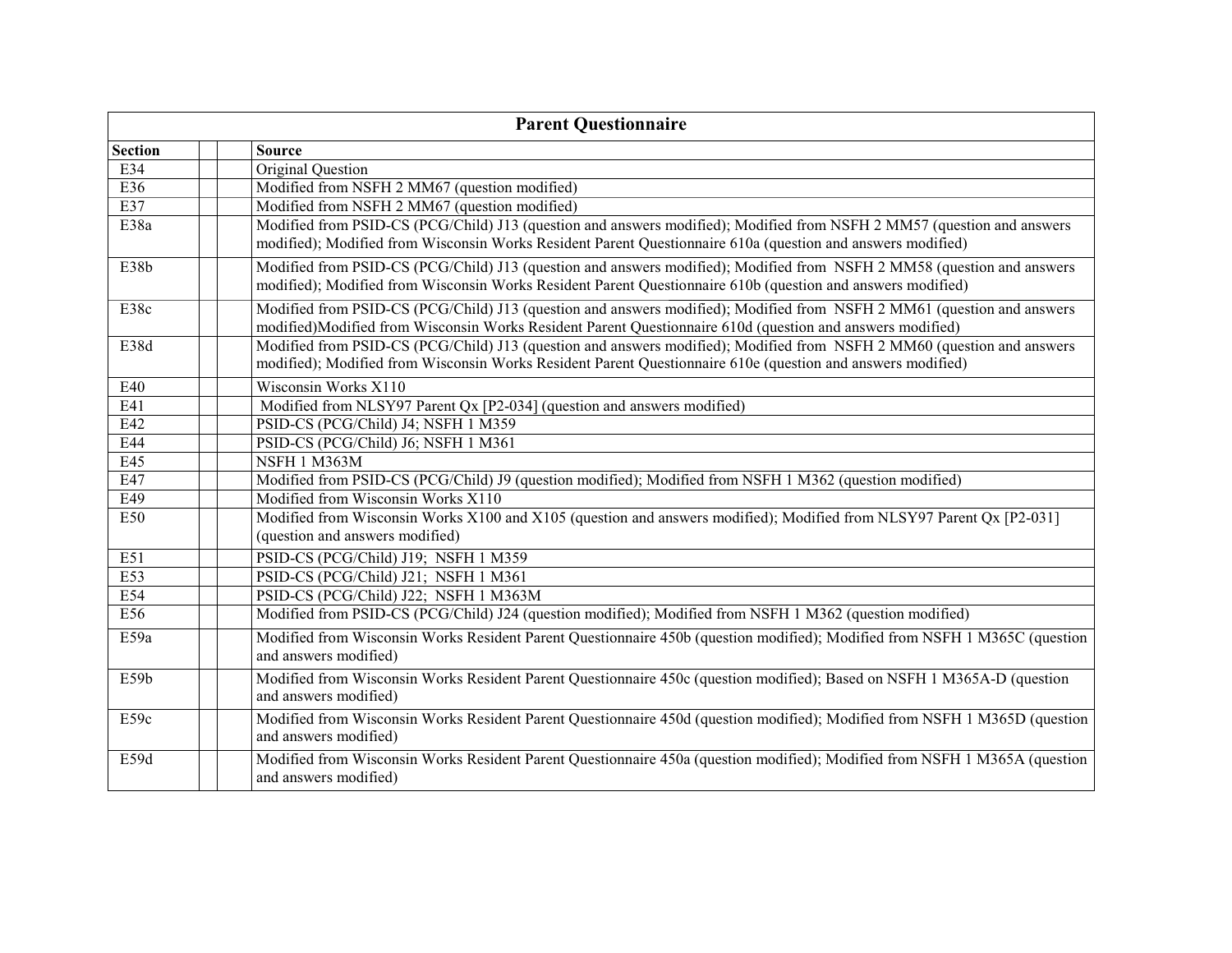| <b>Parent Questionnaire</b> |                                                                                |  |
|-----------------------------|--------------------------------------------------------------------------------|--|
| <b>Section</b>              | <b>Source</b>                                                                  |  |
| <b>Section F School</b>     |                                                                                |  |
| F <sub>2</sub>              | Modified from PSID-CS (PCG/Child) G2 (question and answers modified)           |  |
| F <sub>3</sub>              | Original Question                                                              |  |
| F <sub>4</sub>              | PSID-CS (PCG/Child) G3                                                         |  |
| $\overline{F5}$             | Original Question                                                              |  |
| F6                          | Based on NHES:95 B6 and B6 (question and answers modified)                     |  |
| F7                          | Original Question                                                              |  |
| F8                          | Original Question                                                              |  |
| F9                          | Based on PSID-CS (PCG/Child) QG30                                              |  |
| F10                         | Original Question                                                              |  |
| F11                         | Modified from PSID-CS (PCG/Child) G28a through j(question and answer modified) |  |
| F12                         | Modified from PSID-CS (PCG/Child) G12 (question modified)                      |  |
| F13                         | PSID-CS (PCG/Child) G13                                                        |  |
| F14a                        | Modified from NLS88 CS Section 2: Child Health Q2c (question modified)         |  |
| F14b                        | Modified from NLS88 CS Section 2: Child Health Q2a (question modified)         |  |
| F14c                        | Modified from NLS88 CS Section 2: Child Health Q2b (question modified)         |  |
| $\overline{F15}$            | <b>NSFH 2 MK18 Q32</b>                                                         |  |
| $\overline{F16}$            | PSID-CS (PCG/Child) G20a; NSFH 2 MK20P01-MK20P02                               |  |
| F17                         | PSID-CS (PCG/Child) G17                                                        |  |
| F18                         | Modified from NSFH 2 MK24P01-MK24P02 (question modified)                       |  |
| $\overline{F19}$            | Modified from NSFH 2 MK25P01-MK25P02 (question modified)                       |  |
| F <sub>20</sub> a           | PSID-CS (PCG/Child) G32 [Part of HOME scale]                                   |  |
| F20b                        | PSID-CS (PCG/Child) G32 [Part of HOME scale]                                   |  |
| F21                         | Modified from PSID-CS (PCG/Child) F4 (question modified)                       |  |
| F <sub>22</sub>             | Modified from PSID-CS (PCG/Child) F4 (question modified)                       |  |
|                             | [Questions for Home Schooled Kids]                                             |  |
| F25                         | Modified from NSFH 2 ML45 (K80z); Modified from NHES:95 B6 (question modified) |  |
| $\overline{F26}$            | Original                                                                       |  |
| F27                         | Modified from PSID-CS (PCG/Child) F4 (question modified)                       |  |
| F28                         | Modified from PSID-CS (PCG/Child) F4 (question modified)                       |  |
|                             | [For Kids Not Currently Enrolled in School]                                    |  |
| F29                         | Modified from PSID-CS (PCG/Child) F4 (question modified)                       |  |
| F30                         | Original Question                                                              |  |
| F31                         | Original Question                                                              |  |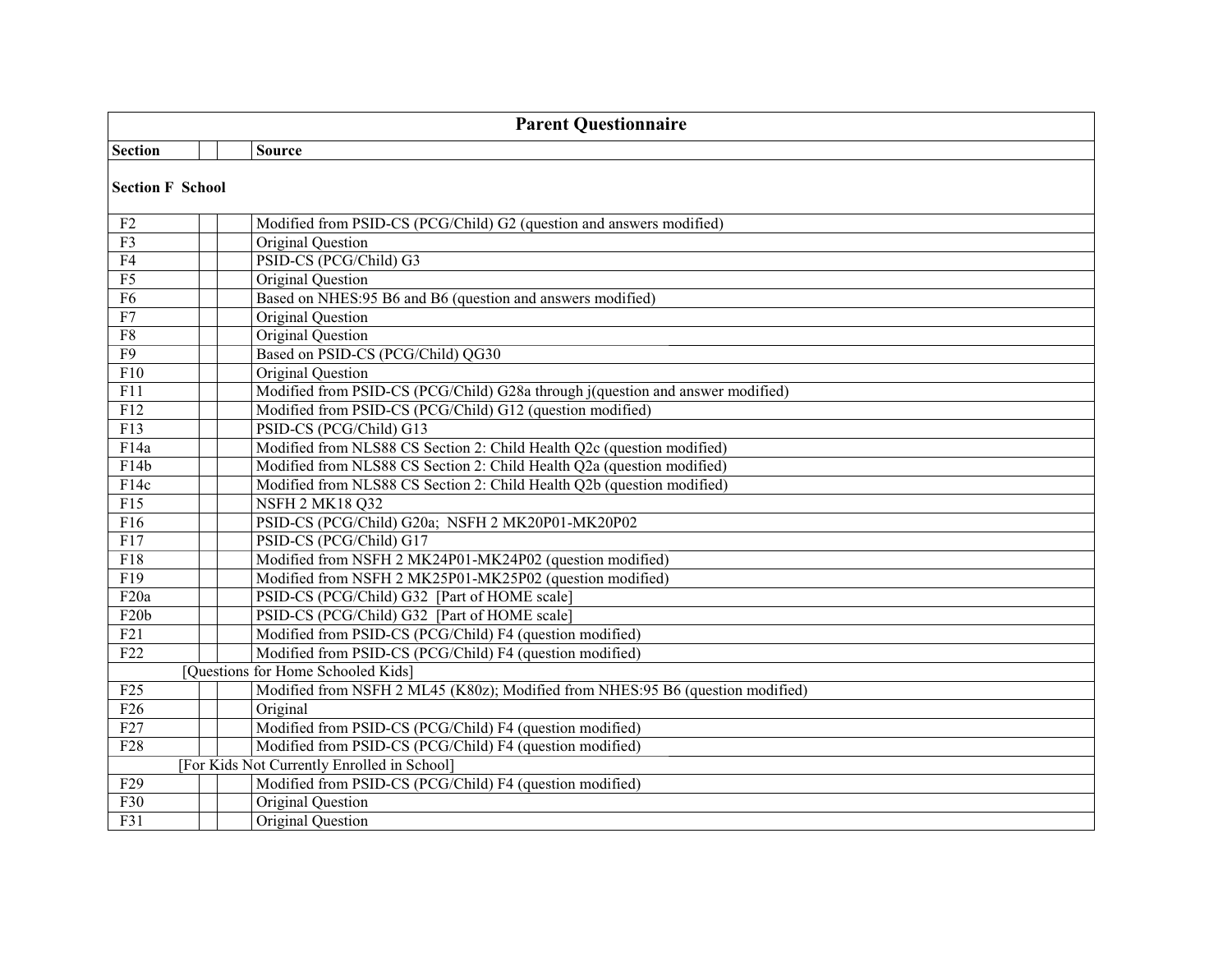| <b>Parent Questionnaire</b> |                                                                               |  |
|-----------------------------|-------------------------------------------------------------------------------|--|
| <b>Section</b>              | <b>Source</b>                                                                 |  |
| F32                         | Based on NSFH 1                                                               |  |
| F33                         | Original Question                                                             |  |
| F34                         | Modified from PSID-CS (PCG/Child) F4 (question modified)                      |  |
| F35                         | Modified from PSID-CS (PCG/Child) F4 (question modified)                      |  |
| F37                         | PSID-CS (PCG/Child) G21 (answers modified)                                    |  |
|                             | Section G Child Care, Before/After School Care, and Early Childhood Education |  |
| G2                          | Modified from NHES:95 D1 (question modified)                                  |  |
| $\overline{G3}$             | Modified from NHES:95 D4OV (question modified)                                |  |
| G4                          | Modified from NHES:95 D5 (question modified)                                  |  |
| $\overline{G5}$             | Original Question                                                             |  |
| $\overline{G7}$             | Modified from NHES:95 F1 and F2 (question modified) Check NSFH 2              |  |
| G8                          | Original Question                                                             |  |
|                             | [This Section for Kids in School Who Have Not Yet Completed 6th Grade]        |  |
| G9                          | Modified from NHES:95 D1 (question modified)                                  |  |
| $\overline{G10}$            | Modified from NHES:95 D4OV (question modified)                                |  |
| G11                         | Modified from NHES:95 D5 (question modified)                                  |  |
| G12                         | Original Question                                                             |  |
| G14                         | Modified from NHES:95 D7 (question modified)                                  |  |
| $\overline{G15}$            | Modified from NHES:95 D6 (question modified)                                  |  |
| G16                         | Original Question                                                             |  |
| $\overline{G17}$            | Based on NHES:95 D3 (question and answer modified)                            |  |
| G18                         | Modified from NHES:95 D13 (question modified)                                 |  |
| $\overline{G19}$            | Modified from NHES:95 D14 (question modified)                                 |  |
| G20                         | Modified from NHES:95 D25 (question modified)                                 |  |
| G21                         | Modified from NHES:95 D27 (question modified)                                 |  |
| G22                         | <b>NHES:95 D28</b>                                                            |  |
| G23                         | Modified from NHES:95 D28OV (question modified)                               |  |
| G24                         | Modified from NHES:95 D19 (question modified)                                 |  |
| $\overline{G25}$            | Modified from NHES:95 D20 (question modified)                                 |  |
| G25a                        | Modified from NHES:95 D20 (question modified)                                 |  |
| G27                         | Modified from NHES:95 E6 (question modified)                                  |  |
| $\overline{G28}$            | Modified from NHES:95 E5 (question modified)                                  |  |
| $\overline{G29}$            | Original Question                                                             |  |
| $\overline{G30}$            | Based on NHES:95 E3 (question and answer modified)                            |  |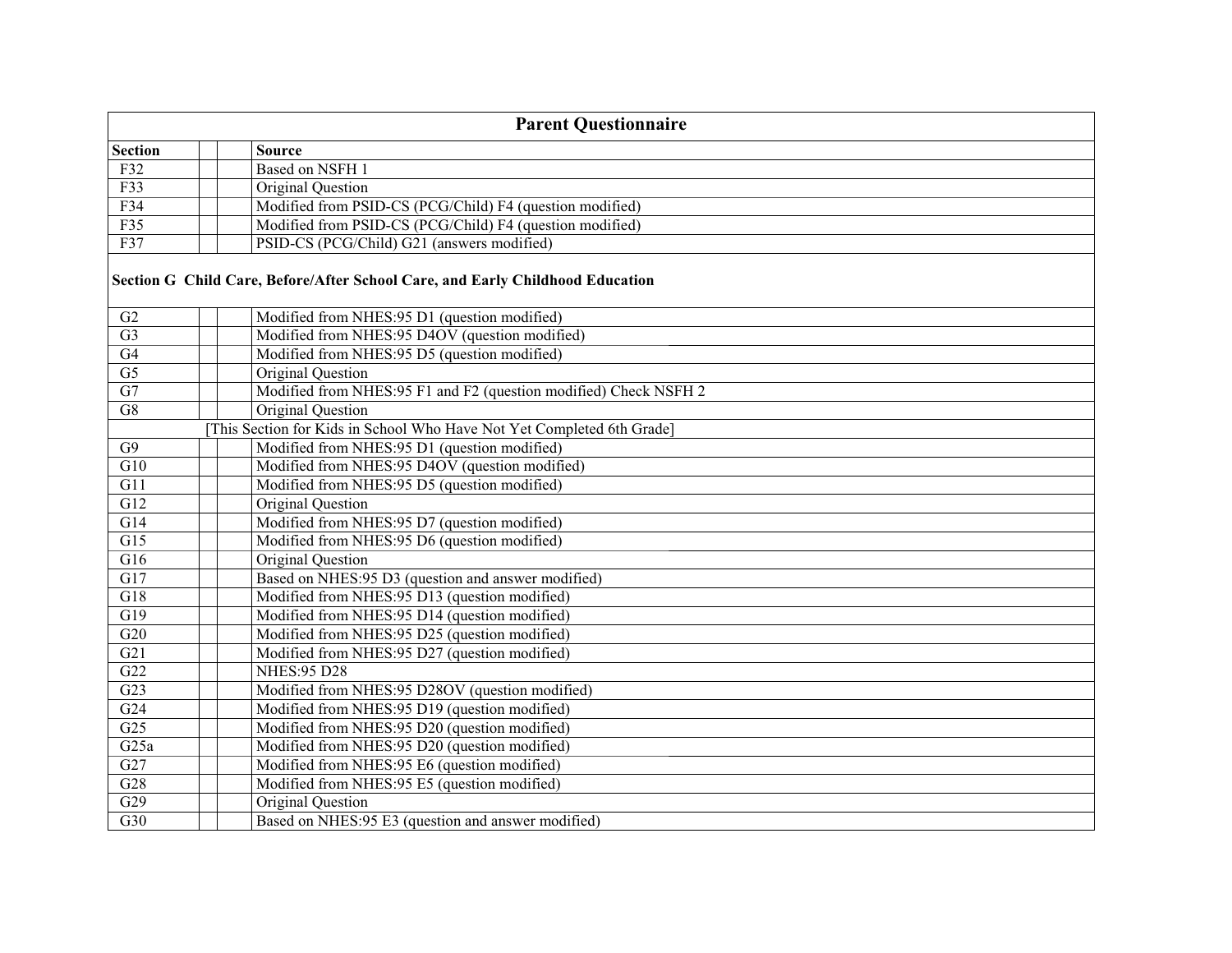| <b>Parent Questionnaire</b> |                                                 |  |
|-----------------------------|-------------------------------------------------|--|
| <b>Section</b>              | <b>Source</b>                                   |  |
| G31                         | Modified from NHES:95 E12 (question modified)   |  |
| $\overline{G32}$            | Modified from NHES:95 E13 (question modified)   |  |
| $\overline{G33}$            | Modified from NHES:95 E25 (question modified)   |  |
| $\overline{G34}$            | Modified from NHES:95 E27 (question modified)   |  |
| $\overline{G35}$            | <b>NHES:95 E28</b>                              |  |
| $\overline{G36}$            | Modified from NHES:95 E28OV (question modified) |  |
| $\overline{G37}$            | Modified from NHES:95 E18 (question modified)   |  |
| $\overline{G38}$            | Modified from NHES:95 E19 (question modified)   |  |
| G39                         | Modified from NHES:95 E24 (question modified)   |  |
| $\overline{G41}$            | <b>NHES:95 F4</b>                               |  |
| $\overline{G42}$            | Modified from NHES:95 F4OV (question modified)  |  |
| $\overline{G43}$            | Modified from NHES:95 F3 (question modified)    |  |
| $\overline{G44}$            | Modified from NHES:95 F12 (question modified)   |  |
| $\overline{G45}$            | Modified from NHES:95 F13 (question modified)   |  |
| $\overline{G46}$            | <b>NHES:95 F30</b>                              |  |
| $\overline{G47}$            | Modified from NHES:95 F32 (question modified)   |  |
| $\overline{G48}$            | <b>NHES95 F33</b>                               |  |
| $\overline{G49}$            | Modified from NHES:95 F33OV (question modified) |  |
| $\overline{G50}$            | Modified from NHES:95 F20 (question modified)   |  |
| $\overline{G51}$            | Modified from NHES:95 F21 (question modified)   |  |
| $\overline{G53}$            | <b>NHES:95 G10</b>                              |  |
| $\overline{G54}$            | <b>Original Question</b>                        |  |
| $\overline{G55}$            | Original Question                               |  |
| G56                         | Modified from NHES:95 G21 (question modified)   |  |
| G57                         | Modified from NHES:95 G22 (question modified)   |  |
| G58                         | <b>NHES:95 G37</b>                              |  |
| G59                         | Modified from NHES:95 G39 (question modified)   |  |
| G60                         | <b>NHES:95 G40</b>                              |  |
| G61                         | Modified from NHES:95 G40OV (question modified) |  |
| G62                         | Modified from NHES:95 G27 (question modified)   |  |
| G63                         | Modified from NHES:95 G28 (question modified)   |  |
| G65                         | Modified from NHES:95 G38 (question modified)   |  |
| G66                         | Original Question                               |  |
| G68                         | Modified from NHES:95 F7 (question modified)    |  |
| G69                         | Modified from NHES:95 F3 (question modified)    |  |
| $\overline{G70}$            | Original Ouestion                               |  |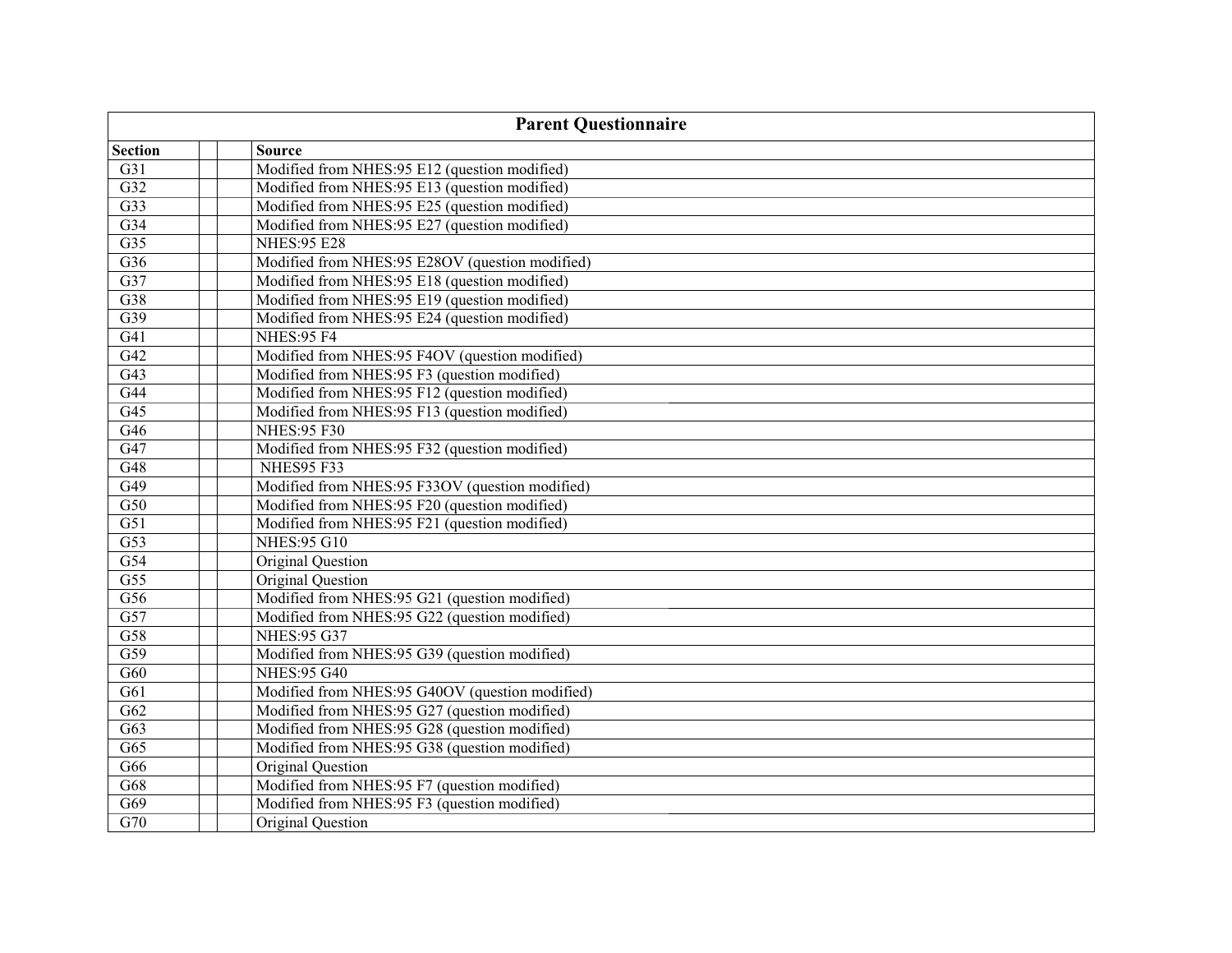| <b>Parent Questionnaire</b>      |  |                                                                               |
|----------------------------------|--|-------------------------------------------------------------------------------|
| <b>Section</b>                   |  | <b>Source</b>                                                                 |
| G72                              |  | Modified from NHES:95 G2 (question modified)                                  |
| G73                              |  | Original Question                                                             |
| $\overline{G74}$                 |  | Original Question                                                             |
|                                  |  | <b>Section H Social/Behavior Development and Home Scale</b>                   |
|                                  |  | Note: Questions H3 to H69 are part of the L.A.FANS-version of the HOME Scale. |
| (This Section for 1-2 Year Olds) |  |                                                                               |
| H <sub>3</sub>                   |  | Modified from PSID-CS (PCG/Child) F9 and from NLSY-CS 6-9, 23d                |
| H4                               |  | Modified from PSID-CS (PCG/Child) F9 and NLSY-CS 6-9, 23f                     |
| $\overline{H5}$                  |  | Modified from PSID-CS (PCG/Child) F9 and NLSY-CS 6-9, 23h                     |
| H6                               |  | PSID-CS (PCG/Child) B13                                                       |
| $\overline{H7}$                  |  | PSID-CS (PCG/Child) B13a                                                      |
| H8                               |  | Modified from NLSY-CS 6-9, 23a                                                |
| H9                               |  | Modified from PSID-CS (PCG/Child) F9f and NLSY-CS 6-9, 23g                    |
| H10                              |  | Modified from PSID-CS (PCG/Child) F10 and NLSY-CS 6-9, 21                     |
| H11                              |  | PSID-CS (PCG/Child) B16                                                       |
| $\overline{H12}$                 |  | Modified from PSID-CS (PCG/Child) B14                                         |
| $\overline{H13}$                 |  | Based on PSID-CS and NLSY-CS questions                                        |
| H14                              |  | Modified from PSID-CS (PCG/Child) B8                                          |
| H15                              |  | Modified from PSID-CS (PCG/Child) B9                                          |
| (Section for 3 to 5 Year Olds)   |  |                                                                               |
| H <sub>16</sub>                  |  | Modified from PSID-CS (PCG/Child) F9                                          |
| H17                              |  | Modified from PSID-CS (PCG/Child) F9                                          |
| H <sub>18</sub>                  |  | Modified from PSID-CS (PCG/Child) F9                                          |
| H19                              |  | PSID-CS (PCG/Child) B13                                                       |
| H20                              |  | PSID-CS (PCG/Child) B13a                                                      |
| H21                              |  | Based on PSID-CS and NLSY-CS questions                                        |
| H22                              |  | Modified from PSID-CS (PCG/Child) F9                                          |
| H <sub>23</sub>                  |  | Modified from PSID-CS (PCG/Child) F9                                          |
| H24                              |  | Modified from PSID-CS (PCG/Child) F10                                         |
| H25                              |  | Based on PSID-CS and NLSY-CS questions                                        |
| H <sub>26</sub>                  |  | Modified from PSID-CS (PCG/Child) F7                                          |
| H27                              |  | PSID-CS (PCG/Child) B16                                                       |
| H <sub>28</sub>                  |  | Modified from PSID-CS (PCG/Child) B14                                         |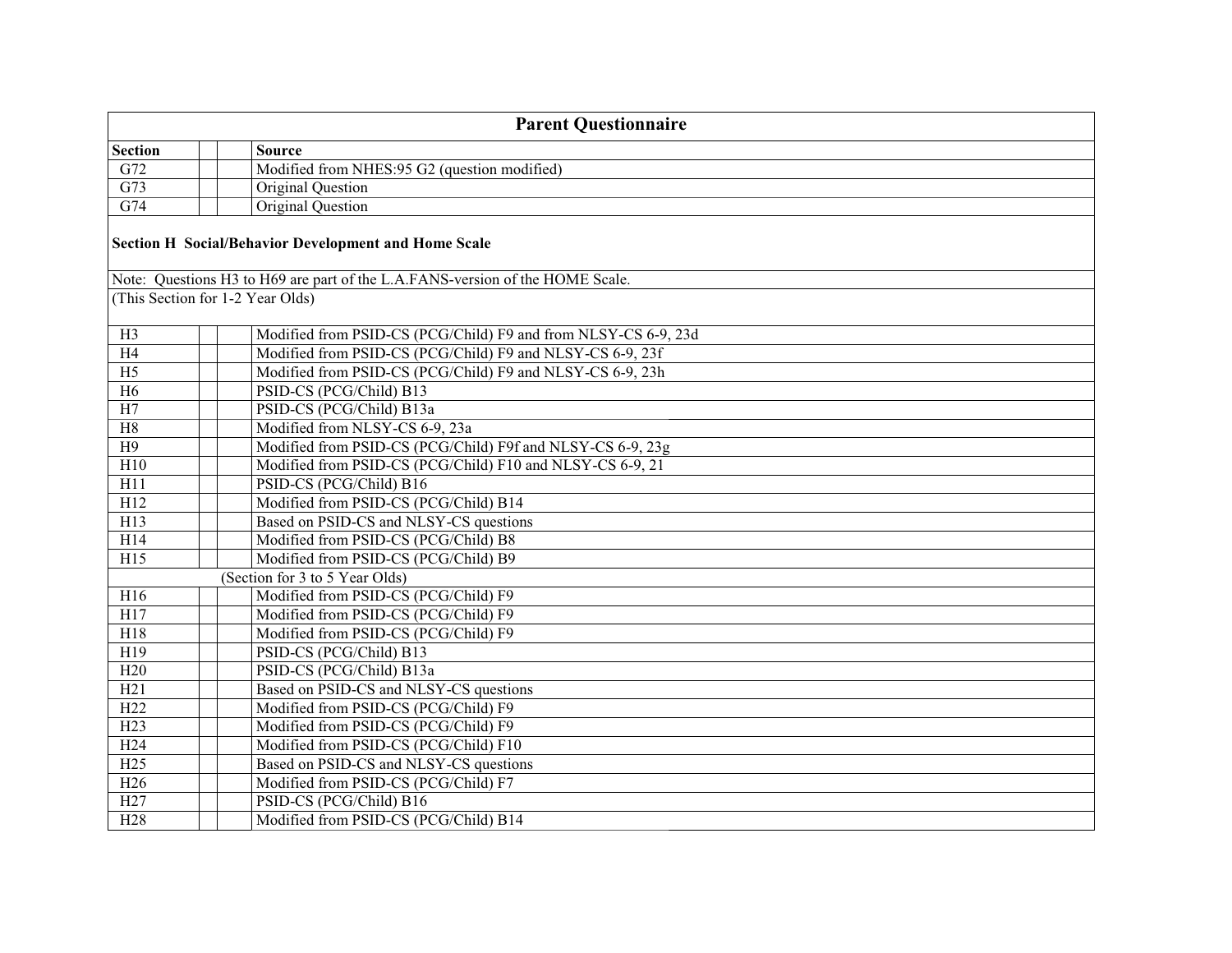| <b>Parent Questionnaire</b> |                                        |  |
|-----------------------------|----------------------------------------|--|
| <b>Section</b>              | <b>Source</b>                          |  |
| H <sub>29</sub>             | Based on PSID-CS and NLSY-CS questions |  |
| H30                         | Modified from PSID-CS (PCG/Child) B8   |  |
| H31                         | Modified from PSID-CS (PCG/Child) B9   |  |
|                             | (Section for 6 to 9 Year Olds)         |  |
| H32                         | Modified from PSID-CS (PCG/Child) F9   |  |
| H33                         | Modified from PSID-CS (PCG/Child) F9   |  |
| H34                         | Modified from PSID-CS (PCG/Child) F9   |  |
| H35                         | PSID-CS (PCG/Child) B13                |  |
| H36                         | PSID-CS (PCG/Child) B13a               |  |
| H37                         | Based on PSID-CS and NLSY-CS questions |  |
| H38                         | Modified from PSID-CS (PCG/Child) F9   |  |
| H39                         | Modified from PSID-CS (PCG/Child) F9   |  |
| H40                         | Modified from PSID-CS (PCG/Child) F9   |  |
| H41                         | Modified from PSID-CS (PCG/Child) F10  |  |
| H42                         | Based on PSID-CS and NLSY-CS questions |  |
| H43                         | Modified from PSID-CS (PCG/Child) F7   |  |
| H44                         | PSID-CS (PCG/Child) B16                |  |
| H45                         | Modified from PSID-CS (PCG/Child) B14  |  |
| H46                         | Based on PSID-CS and NLSY-CS questions |  |
| H47                         | PSID-CS (PCG/Child) F1                 |  |
| H48                         | Modified from PSID-CS (PCG/Child) B8   |  |
| H49                         | Modified from PSID-CS (PCG/Child) B9   |  |
| H50                         | Based on PSID-CS and NLSY-CS questions |  |
| H51                         | Based on PSID-CS and NLSY-CS questions |  |
|                             | (Section for 10-15 Year Olds)          |  |
| H <sub>52</sub>             | Modified from PSID-CS (PCG/Child) F9   |  |
| H <sub>53</sub>             | Modified from PSID-CS (PCG/Child) F9   |  |
| H54                         | Modified from PSID-CS (PCG/Child) F9   |  |
| H <sub>55</sub>             | PSID-CS (PCG/Child) B13                |  |
| H56                         | PSID-CS (PCG/Child) B13a               |  |
| H <sub>57</sub>             | Based on PSID-CS and NLSY-CS questions |  |
| H58                         | Modified from PSID-CS (PCG/Child) F9   |  |
| H59                         | Modified from PSID-CS (PCG/Child) F9   |  |
| H <sub>60</sub>             | Modified from PSID-CS (PCG/Child) F9   |  |
| H61                         | Modified from PSID-CS (PCG/Child) F10  |  |
| H <sub>62</sub>             | Based on PSID-CS and NLSY-CS questions |  |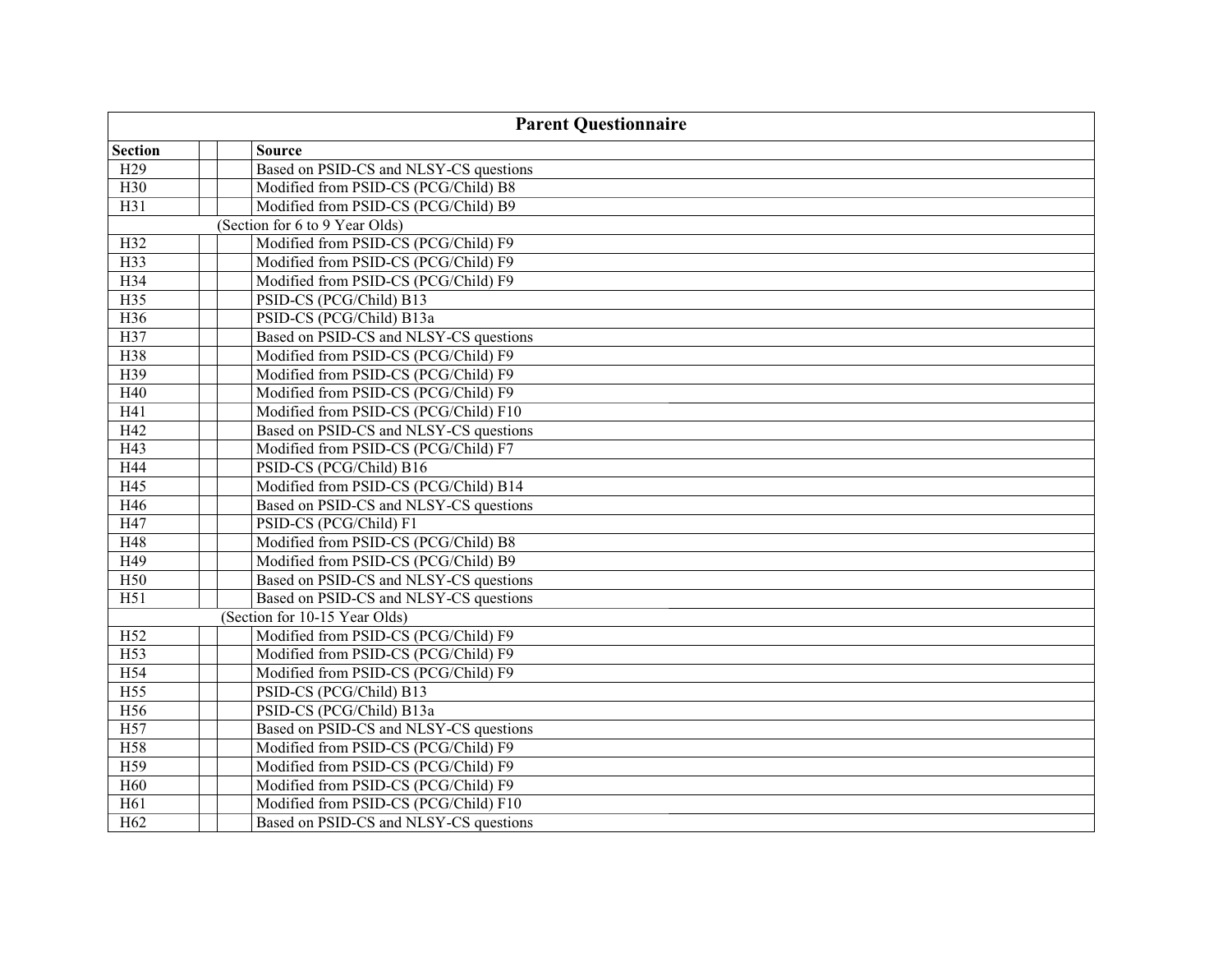| <b>Parent Questionnaire</b> |                                                                                          |  |
|-----------------------------|------------------------------------------------------------------------------------------|--|
| <b>Section</b>              | <b>Source</b>                                                                            |  |
| H <sub>63</sub>             | Modified from PSID-CS (PCG/Child) F7                                                     |  |
| H <sub>64</sub>             | PSID-CS (PCG/Child) B16                                                                  |  |
| $H\overline{65}$            | PSID-CS (PCG/Child) F1                                                                   |  |
| H <sub>66</sub>             | Modified from PSID-CS (PCG/Child) B8                                                     |  |
| H67                         | Modified from PSID-CS (PCG/Child) B9                                                     |  |
| H68                         | Based on PSID-CS and NLSY-CS questions                                                   |  |
| H <sub>69</sub>             | Based on PSID-CS and NLSY-CS questions                                                   |  |
| H71a                        | Modified from PSID-CS (PCG/Child) G23* [These questions are the Behavior Problems Index] |  |
| H71b                        | PSID-CS (PCG/Child) G23*                                                                 |  |
| H71c                        | PSID-CS (PCG/Child) G23*                                                                 |  |
| H71d                        | PSID-CS (PCG/Child) G23*                                                                 |  |
| H71e                        | PSID-CS (PCG/Child) G23*                                                                 |  |
| H71f                        | PSID-CS (PCG/Child) G23*                                                                 |  |
| H71g                        | PSID-CS (PCG/Child) G23*                                                                 |  |
| H71h                        | PSID-CS (PCG/Child) G23*                                                                 |  |
| H71i                        | PSID-CS (PCG/Child) G23*                                                                 |  |
| H71j                        | PSID-CS (PCG/Child) G23*                                                                 |  |
| H71k                        | PSID-CS (PCG/Child) G23*                                                                 |  |
| H711                        | PSID-CS (PCG/Child) G23*                                                                 |  |
| H71m                        | PSID-CS (PCG/Child) G23*                                                                 |  |
| H71n                        | PSID-CS (PCG/Child) G23*                                                                 |  |
| H71o                        | PSID-CS (PCG/Child) G23*                                                                 |  |
| H71p                        | PSID-CS (PCG/Child) G23*                                                                 |  |
| H71q                        | PSID-CS (PCG/Child) G23*                                                                 |  |
| H71r                        | PSID-CS (PCG/Child) G23*                                                                 |  |
| H71s                        | PSID-CS (PCG/Child) G23*                                                                 |  |
| H71t                        | PSID-CS (PCG/Child) G23*                                                                 |  |
| H71u                        | PSID-CS (PCG/Child) G23*                                                                 |  |
| H71v                        | PSID-CS (PCG/Child) G23*                                                                 |  |
| H71w                        | PSID-CS (PCG/Child) G23*                                                                 |  |
| H71x                        | PSID-CS (PCG/Child) G23*                                                                 |  |
| H71y                        | PSID-CS (PCG/Child) G23*                                                                 |  |
| H71z                        | PSID-CS (PCG/Child) G23*                                                                 |  |
| H71aa                       | PSID-CS (PCG/Child) G23*                                                                 |  |
| H71bb                       | PSID-CS (PCG/Child) G23*                                                                 |  |
| H71cc                       | PSID-CS (PCG/Child) G23*                                                                 |  |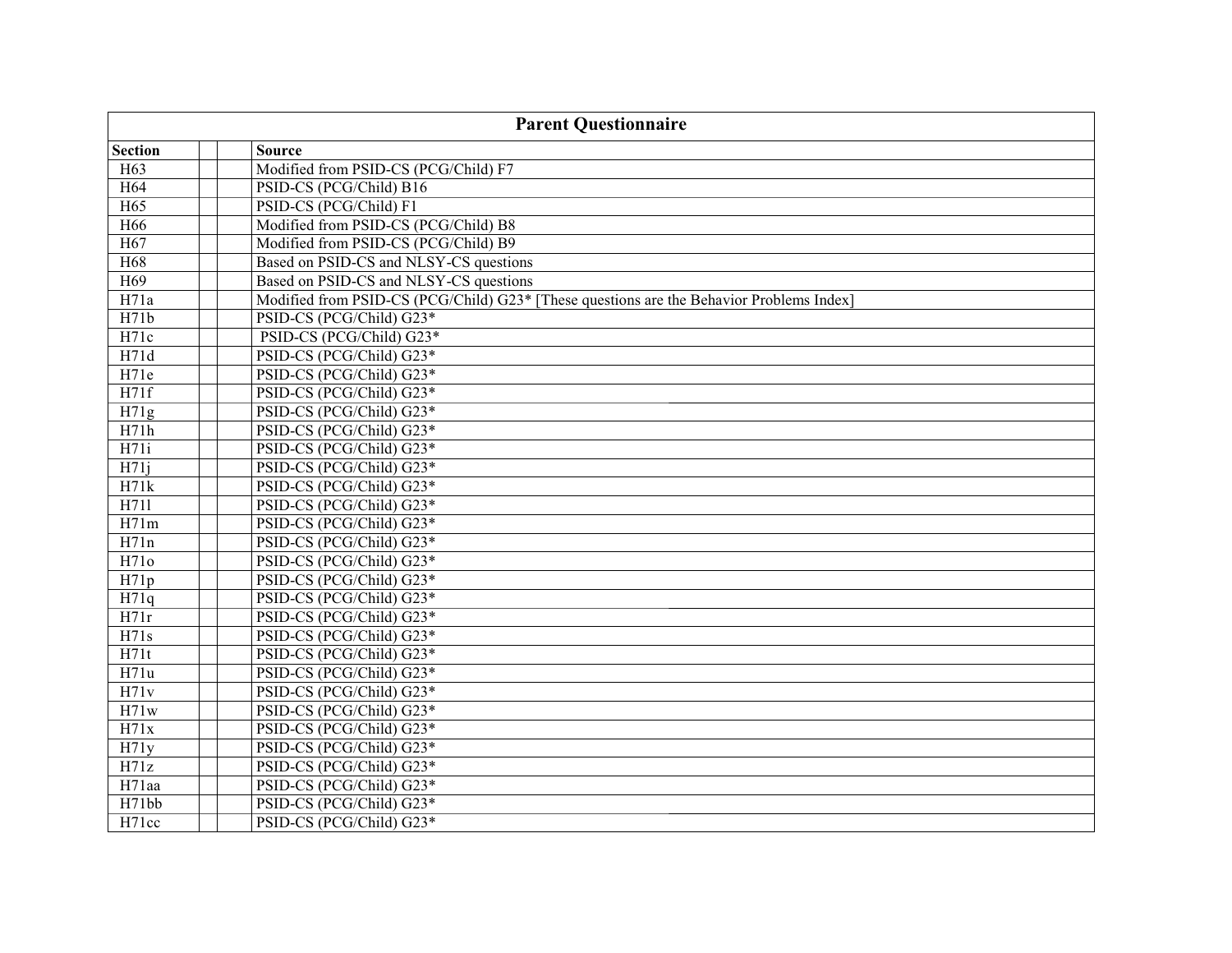| <b>Parent Questionnaire</b> |                                                                       |  |
|-----------------------------|-----------------------------------------------------------------------|--|
| <b>Section</b>              | <b>Source</b>                                                         |  |
| H71dd                       | PSID-CS (PCG/Child) G23*                                              |  |
| H71fr                       | PSID-CS (PCG/Child) G23*                                              |  |
| H72                         | Modified from PSID-CS (PCG/Child) G38 (question and answers modified) |  |
| H73                         | Original Question                                                     |  |
| H74                         | Based on NELS:88                                                      |  |
| H75                         | PSID-CS (PCG/Child) G36                                               |  |

## **Section J RSC's Sibs (Only for RSC's Whose Mother is Not the Respondent)**

| J2             | Original Question      |
|----------------|------------------------|
| J3             | Original Question      |
| J4             | Original Question      |
| J5             | Original Question      |
| J <sub>6</sub> | Original Question      |
| J7             | Original Question      |
| ${\rm J}8$     | Original Question      |
| <b>J9</b>      | Original Question      |
| <b>J10</b>     | Original Question      |
| J12            | <b>Based on NSFH 1</b> |
| J13            | Original Question      |
| J14            | Original Question      |
|                |                        |

## **Section K Child's Health**

Note: This section comes from both the PSID-CS and the NHIS. It was structured to be paralell to the health section in the Adult module.

| K1             | PSID-CS (PCG/Child) A34                                             |
|----------------|---------------------------------------------------------------------|
| K2             | Modified from PSID-CS (PCG/Child) A7 (question and answer modified) |
| K <sub>3</sub> | Modified from PSID-CS (PCG/Child) A7 (question and answer modified) |
| K <sub>4</sub> | Original Question                                                   |
| K <sub>5</sub> | PSID-CS (PCG/Child) A8                                              |
| K6             | PSID-CS (PCG/Child) A11                                             |
| K7             | Modified from PSID-CS (PCG/Child) A20 (question modified)           |
| K8             | PSID-CS (PCG/Child) A20a                                            |
| K9             | PSID-CS (PCG/Child) A20b                                            |
| K10            | PSID-CS (PCG/Child) A21b also from NHIS CHS.080                     |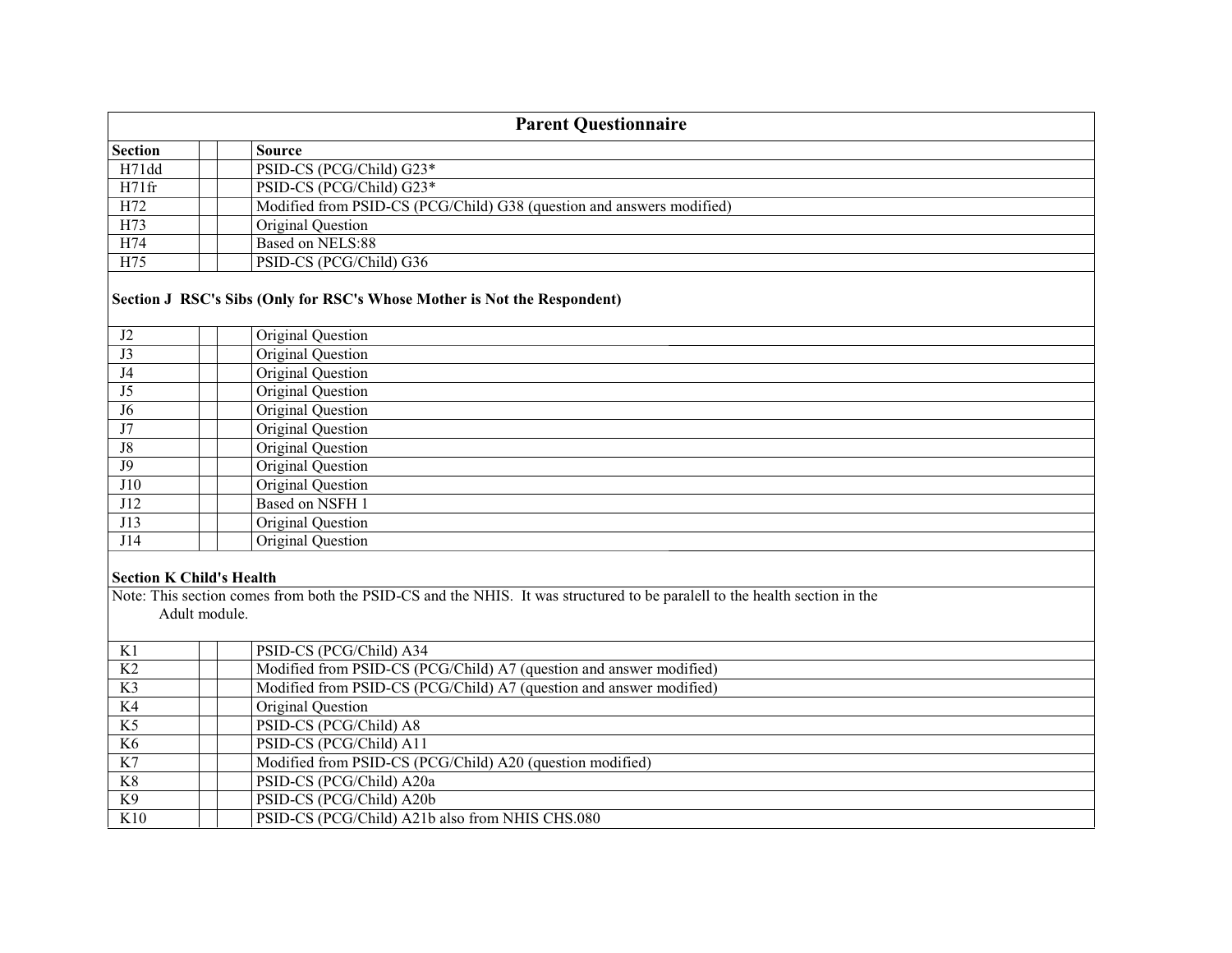| <b>Parent Questionnaire</b> |                                                                                                          |  |
|-----------------------------|----------------------------------------------------------------------------------------------------------|--|
| <b>Section</b>              | <b>Source</b>                                                                                            |  |
| K11                         | Modified from NHIS CHS.100                                                                               |  |
| K12a                        | PSID-CS (PCG/Child) A21a                                                                                 |  |
| K12b                        | NHIS 2000 CHS.060; PSID-CS (PCG/Child) A21c                                                              |  |
| K12c                        | PSID-CS (PCG/Child) A21d                                                                                 |  |
| K12d                        | PSID-CS (PCG/Child) A21e                                                                                 |  |
| K12e                        | PSID-CS (PCG/Child) A21f                                                                                 |  |
| K12f                        | PSID-CS (PCG/Child) A21g                                                                                 |  |
| K12g                        | NHIS 2000 CHS.031; PSID-CS (PCG/Child) A21h                                                              |  |
| K12h                        | PSID-CS (PCG/Child) A21j                                                                                 |  |
| K <sub>12i</sub>            | PSID-CS (PCG/Child) A21k                                                                                 |  |
| K12j                        | PSID-CS (PCG/Child) A21m                                                                                 |  |
| K12k                        | Modified from NHIS 2000 CHS.300 (question modified)and from PSID-CS (PCG/Child) A21n (question modified) |  |
| K121                        | NHIS 2000 CHS.031; PSID-CS (PCG/Child) A21p                                                              |  |
| K12m                        | PSID-CS (PCG/Child) A21q                                                                                 |  |
| K12n                        | NHIS 2000 CHS.060; PSID-CS (PCG/Child) A21r                                                              |  |
| K12o                        | PSID-CS (PCG/Child) A21s                                                                                 |  |
| K12p                        | PSID-CS (PCG/Child) A21t                                                                                 |  |
| K13                         | NHIS CAU.020                                                                                             |  |
| K14                         | Modified from NHIS CAU.030 (answers modified)                                                            |  |
| K15                         | Original Question                                                                                        |  |
| K16                         | Original Question                                                                                        |  |
| K17                         | NHIS CAU.035                                                                                             |  |
| K18                         | Modified from NHIS CAU.037 (answers modified)                                                            |  |
| K19                         | Original Question                                                                                        |  |
| K <sub>20</sub>             | Original Question                                                                                        |  |
| K21                         | Modified from PSID-CS (PCG/Child) A22a, A23a and A25 (question modified)                                 |  |
| K22                         | Modified from PSID-CS (PCG/Child) A22b and A23b (question modified)                                      |  |
| K23                         | Modified from PSID-CS (PCG/Child) A22 and A23 (question modified)                                        |  |
| K24                         | Modified from PSID-CS (PCG/Child) A25 (question modified)                                                |  |
| K <sub>25</sub>             | NHIS CAU.280                                                                                             |  |
| K26                         | PSID-CS (PCG/Child) A27                                                                                  |  |
| K27                         | Original Question                                                                                        |  |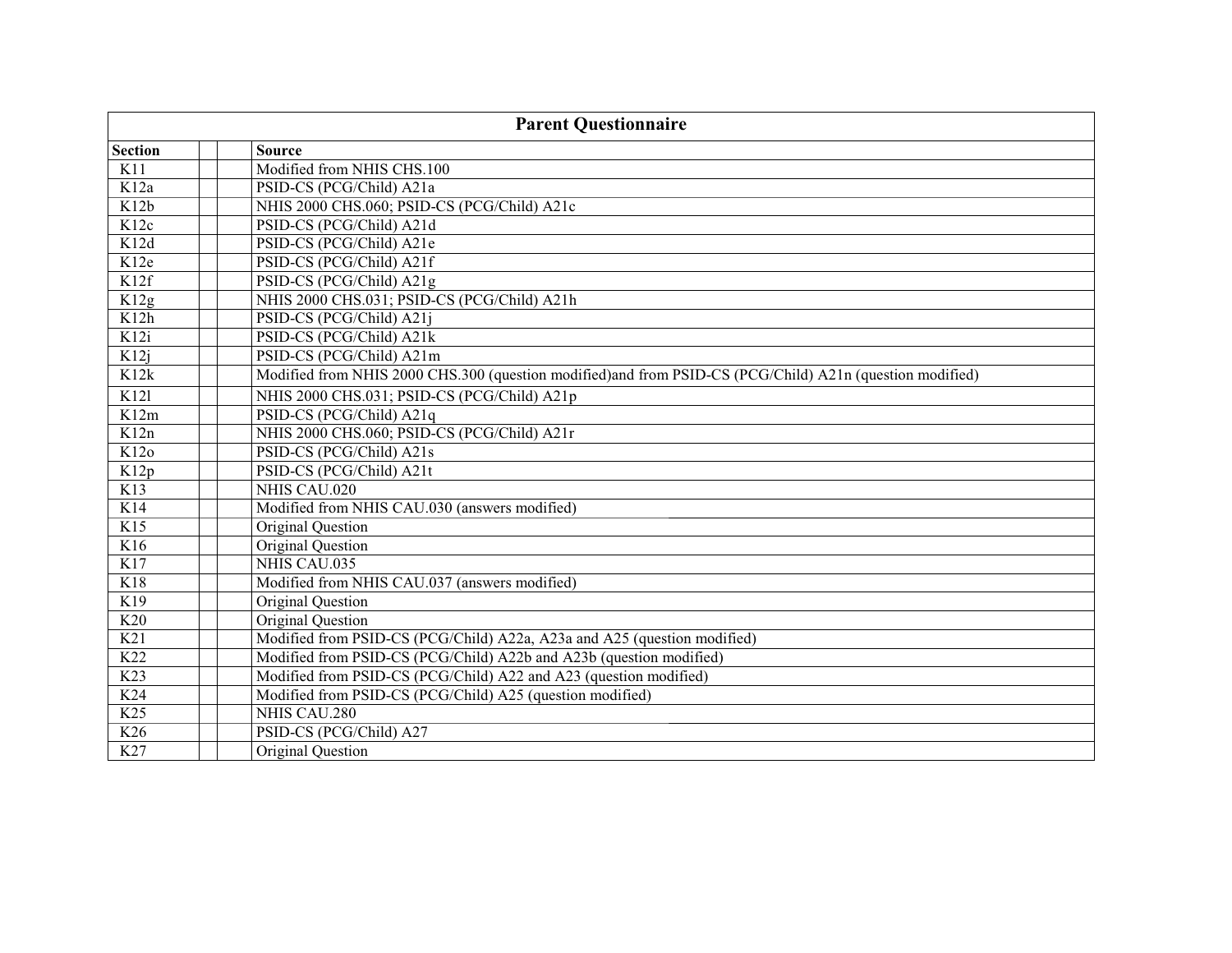| <b>Child Questionnaire</b>    |                                     |                                                                                      |  |
|-------------------------------|-------------------------------------|--------------------------------------------------------------------------------------|--|
| Section                       |                                     | Source                                                                               |  |
|                               | <b>Assessments Checklist</b>        |                                                                                      |  |
| Letter-Word<br>Identification |                                     | Woodcock-Johnson Test of Achievement - Revised                                       |  |
| Applied<br>Problems           |                                     | Woodcock-Johnson Test of Achievement - Revised                                       |  |
| Passage<br>Comprehension      |                                     | Woodcock-Johnson Test of Achievement - Revised                                       |  |
|                               | Section A Younger Children (9 to11) |                                                                                      |  |
| A1                            |                                     | Modified from PSID-CS (PCG/HH) A3 (question modified)                                |  |
| A2                            |                                     | Modified from PHDCN Neighborhood Survey Q14 (question and answers modified)          |  |
| A3                            |                                     | Modified from PHDCN Neighborhood Survey Q15 (question and answers modified)          |  |
| A <sub>4</sub>                |                                     | Original Question                                                                    |  |
| A <sub>5</sub>                |                                     | Original Question                                                                    |  |
| A <sub>6</sub>                |                                     | Original Question                                                                    |  |
| A7                            |                                     | Modified from NLSY97 Extended Screener SE-59 (question and answers modified)         |  |
| A8a                           |                                     | Modified from NLSY97 YSCH-36400 (question and answers modified)                      |  |
| A8b                           |                                     | Modified from NLSY97 YSCH-36500 (question and answers modified)                      |  |
| A8c                           |                                     | Modified from NLSY97 YSCH-36600 (question and answers modified)                      |  |
| A8d                           |                                     | Modified from NLSY97 YSCH-36900 (question and answers modified)                      |  |
| A8e                           |                                     | Modified from NLSY97 YSCH-37000 (question and answers modified)                      |  |
| A9                            |                                     | Based on MTF 1991 VAR 178 Q.C19 (question and answer modified)                       |  |
| A10                           |                                     | Modified from MTF 1991 VAR 178 Q.C19 (question and answer modified)                  |  |
| A11                           |                                     | Based on NLSY97 YTIM-3400 (question and answer modified)                             |  |
| A12                           |                                     | Modified from MTF 1991 (Part 3, Form 2, Part A) A02n (question and answers modified) |  |
| A13                           |                                     | Original Question                                                                    |  |
| A14                           |                                     | Original Question                                                                    |  |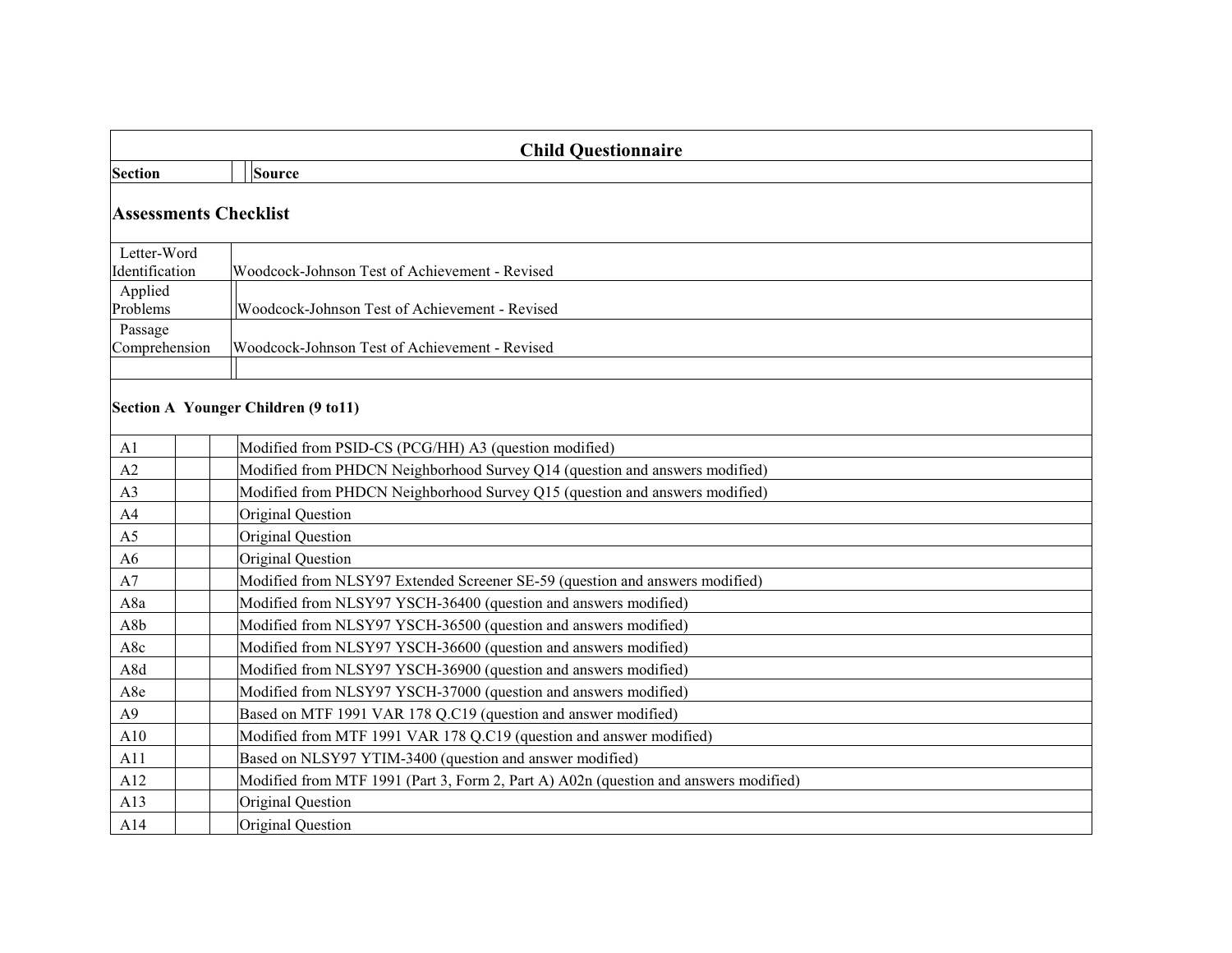|                  | <b>Child Questionnaire</b>                                                                     |  |  |
|------------------|------------------------------------------------------------------------------------------------|--|--|
| Section          | <b>Source</b>                                                                                  |  |  |
| A15              | Original Question                                                                              |  |  |
| A16              | NLSY97 YSAQ-359                                                                                |  |  |
| A17              | NLSY97 YSAQ-360                                                                                |  |  |
| A18              | Modified from NLSY97 YSAQ-384 (question modified)                                              |  |  |
| A19              | NLSY97 YSAQ-385                                                                                |  |  |
| A21a             | Modified from NLSY97 YSAQ-018 (answers modified)                                               |  |  |
| A21b             | Modified from NLSY97 YSAQ-019 (answers modified)                                               |  |  |
| A21c             | Modified from NLSY97 YSAQ-020 (answers modified)                                               |  |  |
| A22a             | Modified from NLSY97 YSAQ-022 (question and answers modified)                                  |  |  |
| A22b             | Modified from NLSY97 YSAQ-023 (question and answers modified)                                  |  |  |
| A22c             | Modified from NLSY97 YSAQ-024 (question and answers modified)                                  |  |  |
| A22d             | Modified from NLSY97 YSAQ-029 (question and answers modified)                                  |  |  |
| A23              | Based on NLSY97 YSAQ-027 (question and answers modified)                                       |  |  |
| A25a             | Modified from NLSY97 YSAQ-039 (answers modified)                                               |  |  |
| A25b             | Modified from NLSY97 YSAQ-040 (answers modified)                                               |  |  |
| A <sub>25c</sub> | Modified from NLSY97 YSAQ-041 (answers modified)                                               |  |  |
| A26a             | Modified from NLSY97 YSAQ-043 (question and answers modified)                                  |  |  |
| A26b             | Modified from NLSY97 YSAQ-044 (question and answers modified)                                  |  |  |
| A26c             | Modified from NLSY97 YSAQ-045 (question and answers modified)                                  |  |  |
| A26d             | Modified from NLSY97 YSAQ-050 (question and answers modified)                                  |  |  |
| A27              | Based on NLSY97 YSAQ-048 (question and answers modified)                                       |  |  |
| A28a             | Modified from PSID-CS (PCG/HH) A42 (question and answers modified)                             |  |  |
| A28b             | Modified from PSID-CS (PCG/HH) A42 (question and answers modified); Modified from NSFH 1 E707C |  |  |
| A28c             | Modified from PSID-CS (PCG/HH) A42 (question and answers modified); Modified from NSFH 1 E707D |  |  |
| A28d             | Modified from PSID-CS (PCG/HH) A42 (question and answers modified); Modified from NSFH 1 E707B |  |  |
| A28e             | Modified from PSID-CS (PCG/HH) A42 (question and answers modified); Modified from NSFH 1 E707C |  |  |
| A28f             | Modified from PSID-CS (PCG/HH) A42 (question and answers modified); Modified from NSFH 1 E707D |  |  |
| A29              | Original Question                                                                              |  |  |
| A30              | Original Question                                                                              |  |  |
| A31              | Based on NLSY97                                                                                |  |  |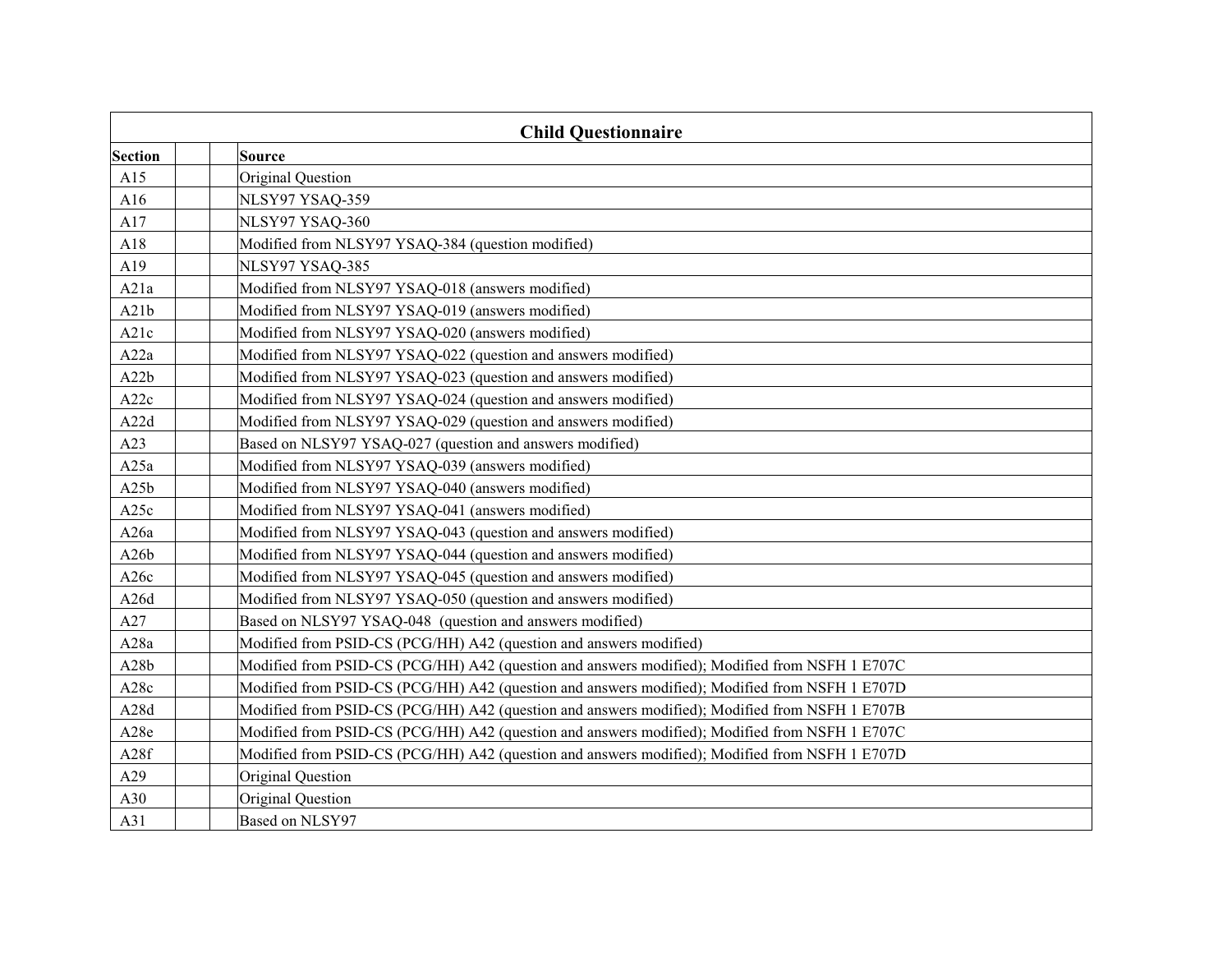| <b>Child Questionnaire</b>          |  |                                                                                      |  |  |
|-------------------------------------|--|--------------------------------------------------------------------------------------|--|--|
| Section                             |  | Source                                                                               |  |  |
| A32                                 |  | Based on NLSY97                                                                      |  |  |
| A33                                 |  | Based on 2000 Census (question and answers modified)                                 |  |  |
| A35                                 |  | Based on 2000 Census (question and answers modified)                                 |  |  |
| Section B Older Children (12 to 17) |  |                                                                                      |  |  |
| B1                                  |  | Modified from PSID-CS (PCG/HH) A3 (question modified)                                |  |  |
| B2                                  |  | Modified from PHDCN Neighborhood Survey Q14 (question and answers modified)          |  |  |
| B <sub>3</sub>                      |  | Modified from PHDCN Neighborhood Survey Q15 (question and answers modified)          |  |  |
| B4                                  |  | Original Question                                                                    |  |  |
| B <sub>5</sub>                      |  | Original Question                                                                    |  |  |
| <b>B6</b>                           |  | Original Question                                                                    |  |  |
| $\mathbf{B}7$                       |  | Modified from NLSY97 Extended Screener SE-59 (question and answers modified)         |  |  |
| B8a                                 |  | Modified from NLSY97 YSCH-36400 (question and answers modified)                      |  |  |
| ${\bf B8b}$                         |  | Modified from NLSY97 YSCH-36500 (question and answers modified)                      |  |  |
| B8c                                 |  | Modified from NLSY97 YSCH-36600 (question and answers modified)                      |  |  |
| B8d                                 |  | Modified from NLSY97 YSCH-36900 (question and answers modified)                      |  |  |
| B8e                                 |  | Modified from NLSY97 YSCH-37000 (question and answers modified)                      |  |  |
| B <sub>9a</sub>                     |  | Modified from PSID-CS (PCG/Child) G32a (question modified)                           |  |  |
| B <sub>9</sub> b                    |  | Modified from PSID-CS (PCG/Child) G32b (question modified)                           |  |  |
| <b>B10</b>                          |  | Modified from MTF 1998 Forms 1,2, Part C, Q16                                        |  |  |
| <b>B11</b>                          |  | Based on MTF 1991 VAR 178 Q.C19 (question and answer modified)                       |  |  |
| <b>B12</b>                          |  | Modified from MTF 1991 VAR 178 Q.C19 (question and answer modified)                  |  |  |
| <b>B13</b>                          |  | Based on NLSY97 YTIM-3400 (question and answer modified)                             |  |  |
| <b>B14</b>                          |  | Modified from MTF 1991 (Part 3, Form 2, Part A) A02n (question and answers modified) |  |  |
| <b>B15</b>                          |  | Based on NLSY97 YTIM-3500 (question and answer modified)                             |  |  |
| <b>B16</b>                          |  | Modified from MTF 1991 (Part 3, Form 2, Part A) A02n (question and answers modified) |  |  |
| <b>B17</b>                          |  | Original Question                                                                    |  |  |
| <b>B18</b>                          |  | Original Question                                                                    |  |  |
| <b>B19</b>                          |  | Original Question                                                                    |  |  |
| <b>B20</b>                          |  | NLSY97 YSAQ-359                                                                      |  |  |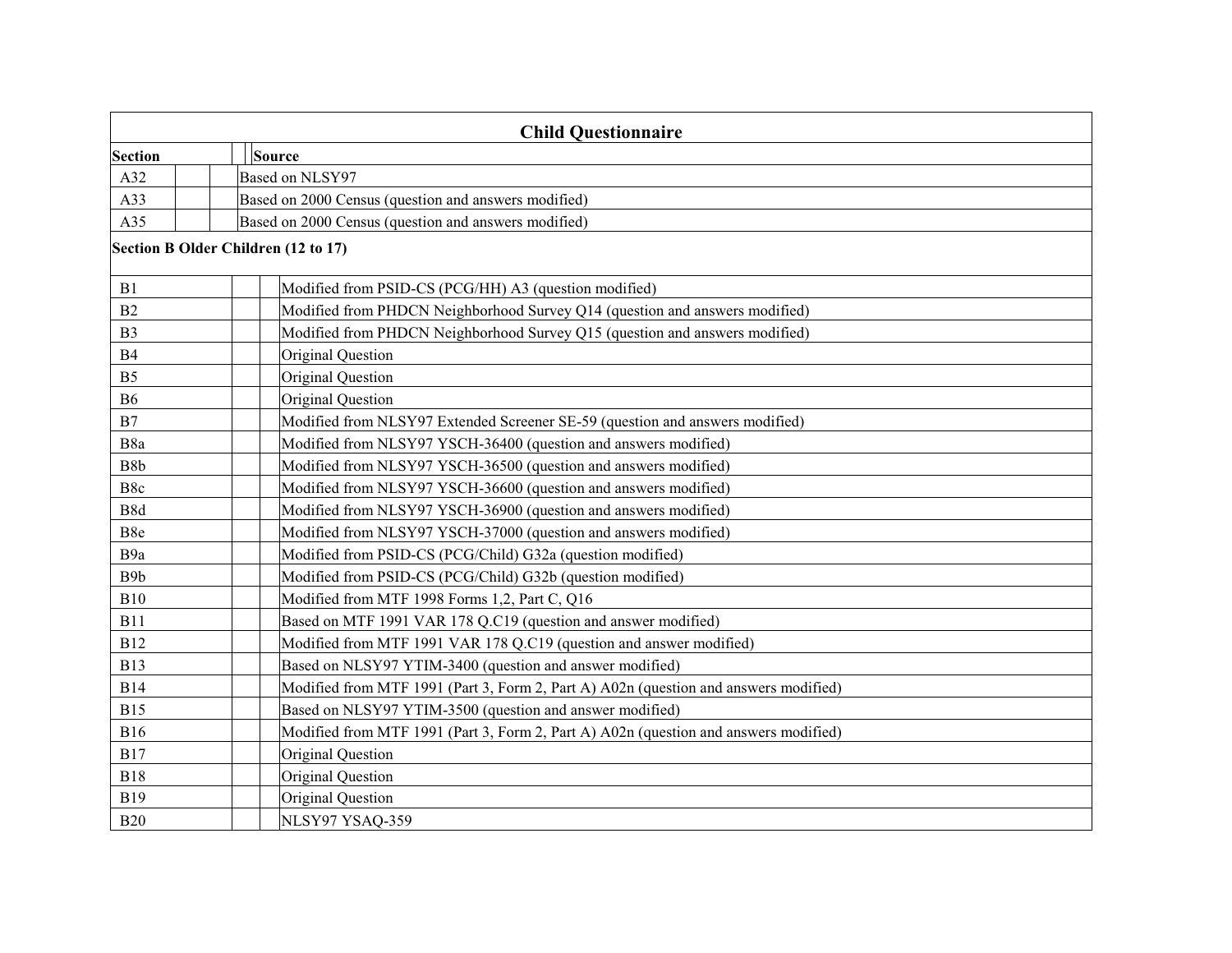| <b>Child Questionnaire</b> |                                                              |  |
|----------------------------|--------------------------------------------------------------|--|
| Section                    | Source                                                       |  |
| <b>B21</b>                 | NLSY97 YSAQ-360                                              |  |
| <b>B22</b>                 | NLSY97 YSAQ-361                                              |  |
| <b>B23</b>                 | Modified from NLSY97 YSAQ-362 (question modified)            |  |
| <b>B24</b>                 | Modified from NLSY97 YSAQ-363 (question modified)            |  |
| <b>B25</b>                 | Modified from NLSY97 YSAQ-365 (question modified)            |  |
| <b>B26</b>                 | Modified from NLSY97 YSAQ-366 (question modified)            |  |
| <b>B27</b>                 | Modified from NLSY97 YSAQ-367 (question modified)            |  |
| <b>B28</b>                 | Modified from NLSY97 YSAQ-369 (question modified)            |  |
| <b>B29</b>                 | NLSY97 YSAQ-370                                              |  |
| <b>B30</b>                 | Modified from NLSY97 YSAQ-371 (question modified)            |  |
| <b>B31</b>                 | Based on MTF 1991 (Part 1 - Core) B8-B15 (question modified) |  |
| <b>B32</b>                 | Based on MTF 1991 (Part 1 - Core) B8-B15 (question modified) |  |
| <b>B33</b>                 | Modified from NLSY97 YSAQ-375 (question modified)            |  |
| <b>B34</b>                 | Modified from NLSY97 YSAQ-381 (question modified)            |  |
| <b>B35</b>                 | Modified from NLSY97 YSAQ-382 (question modified)            |  |
| <b>B36</b>                 | Modified from NLSY97 YSAQ-383 (question modified)            |  |
| <b>B37</b>                 | Modified from NLSY97 YSAQ-384 (question modified)            |  |
| <b>B38</b>                 | NLSY97 YSAQ-385                                              |  |
| <b>B39</b>                 | NLSY97 YSAQ-387                                              |  |
| <b>B40</b>                 | Modified from NSFH 1 M150 (question modified)                |  |
| <b>B41</b>                 | Modified from NSFH 1 M150 (question modified)                |  |
| <b>B42</b>                 | NLSY97 YSAQ-299                                              |  |
| <b>B43</b>                 | NLSY97 YSAQ-303                                              |  |
| <b>B44</b>                 | Modified from NLSY97 YSAQ-306 (question modified)            |  |
| <b>B45</b>                 | Modified from NLSY-YAS 1994, Q70                             |  |
| <b>B46</b>                 | Modified from NLSY-YAS 1994, Q70                             |  |
| <b>B47</b>                 | Modified from NLSY97 YSAQ-312 (question modified)            |  |
| <b>B49</b>                 | Modified from NLSY97 YSAQ-311 (question modified)            |  |
| <b>B50</b>                 | Original Question                                            |  |
| <b>B51</b>                 | Modified from NLSY97 YSAQ-312 (question modified)            |  |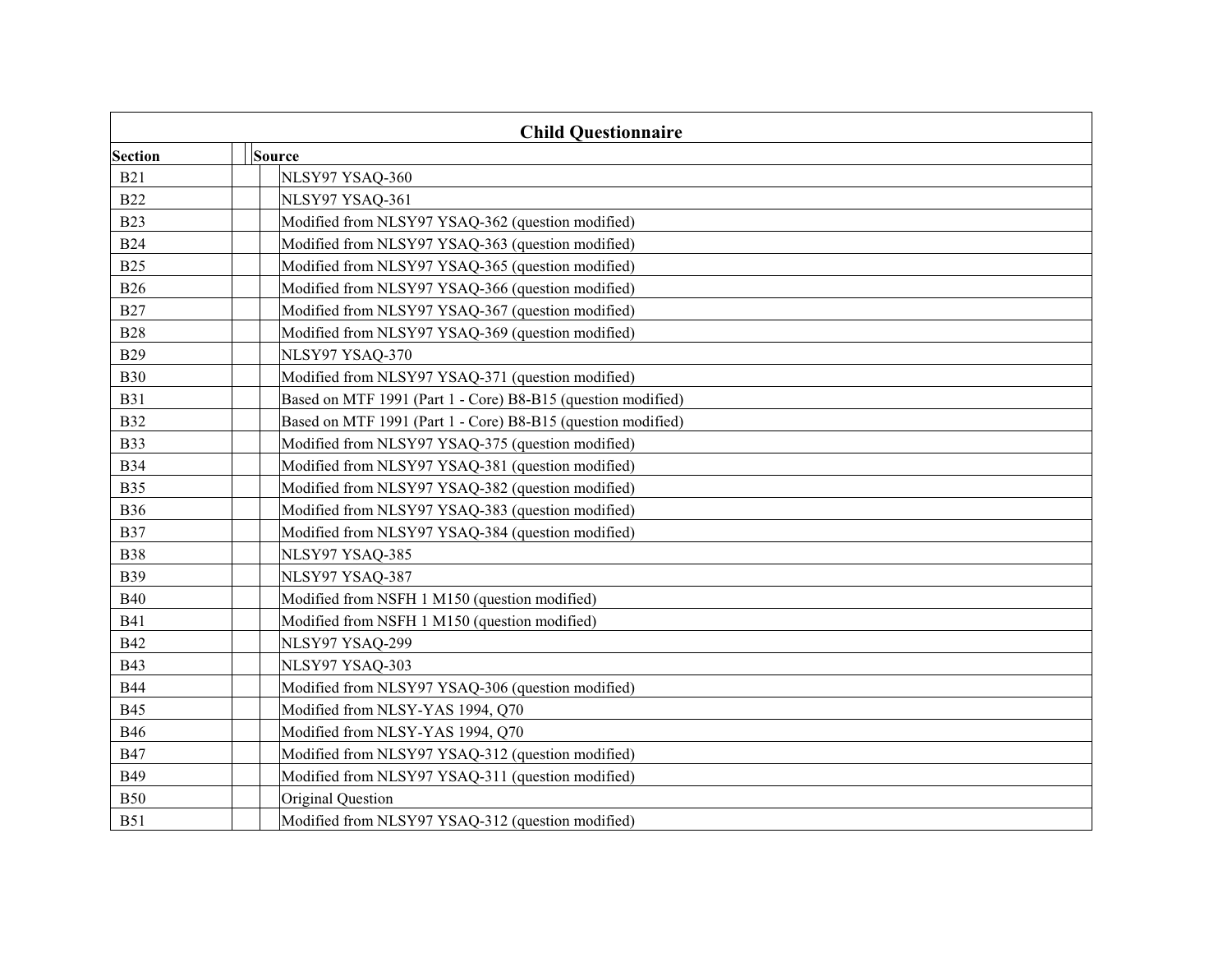|             | <b>Child Questionnaire</b>                                     |  |  |
|-------------|----------------------------------------------------------------|--|--|
| Section     | Source                                                         |  |  |
| <b>B52</b>  | Modified from NLSY97 YSAQ-314 (question modified)              |  |  |
| <b>B53</b>  | Modified from NLSY97 YSAQ-322 (question modified)              |  |  |
| <b>B54</b>  | Modified from NLSY97 YSAQ-324 (question modified); NSFH 1 M214 |  |  |
| <b>B56</b>  | Original Question                                              |  |  |
| <b>B57</b>  | Original Question                                              |  |  |
| <b>B58</b>  | Original Question                                              |  |  |
| B60a        | Original Question                                              |  |  |
| B60e        | Original Question                                              |  |  |
| <b>B61</b>  | Original Question                                              |  |  |
| <b>B62</b>  | Original Question                                              |  |  |
| <b>B63</b>  | Original Question                                              |  |  |
| <b>B65a</b> | Original Question                                              |  |  |
| <b>B65b</b> | Original Question                                              |  |  |
| B65e        | Original Question                                              |  |  |
| <b>B67a</b> | Modified from NLSY97 YSAQ-018 (answers modified)               |  |  |
| <b>B67b</b> | Modified from NLSY97 YSAQ-019 (answers modified)               |  |  |
| <b>B67c</b> | Modified from NLSY97 YSAQ-020 (answers modified)               |  |  |
| B68a        | Modified from NLSY97 YSAQ-022 (question and answers modified)  |  |  |
| <b>B68b</b> | Modified from NLSY97 YSAQ-023 (question and answers modified)  |  |  |
| <b>B68c</b> | Modified from NLSY97 YSAQ-024 (question and answers modified)  |  |  |
| B68d        | Modified from NLSY97 YSAQ-029 (question and answers modified)  |  |  |
| <b>B69</b>  | Based on NLSY97 YSAQ-027 (question and answers modified)       |  |  |
| B71a        | Modified from NLSY97 YSAQ-039 (answers modified)               |  |  |
| <b>B71b</b> | Modified from NLSY97 YSAQ-040 (answers modified)               |  |  |
| B71c        | Modified from NLSY97 YSAQ-041 (answers modified)               |  |  |
| B72a        | Modified from NLSY97 YSAQ-043 (question and answers modified)  |  |  |
| B72b        | Modified from NLSY97 YSAQ-044 (question and answers modified)  |  |  |
| B72c        | Modified from NLSY97 YSAQ-045 (question and answers modified)  |  |  |
| B72d        | Modified from NLSY97 YSAQ-050 (question and answers modified)  |  |  |
| <b>B73</b>  | Based on NLSY97 YSAQ-048 (question and answers modified)       |  |  |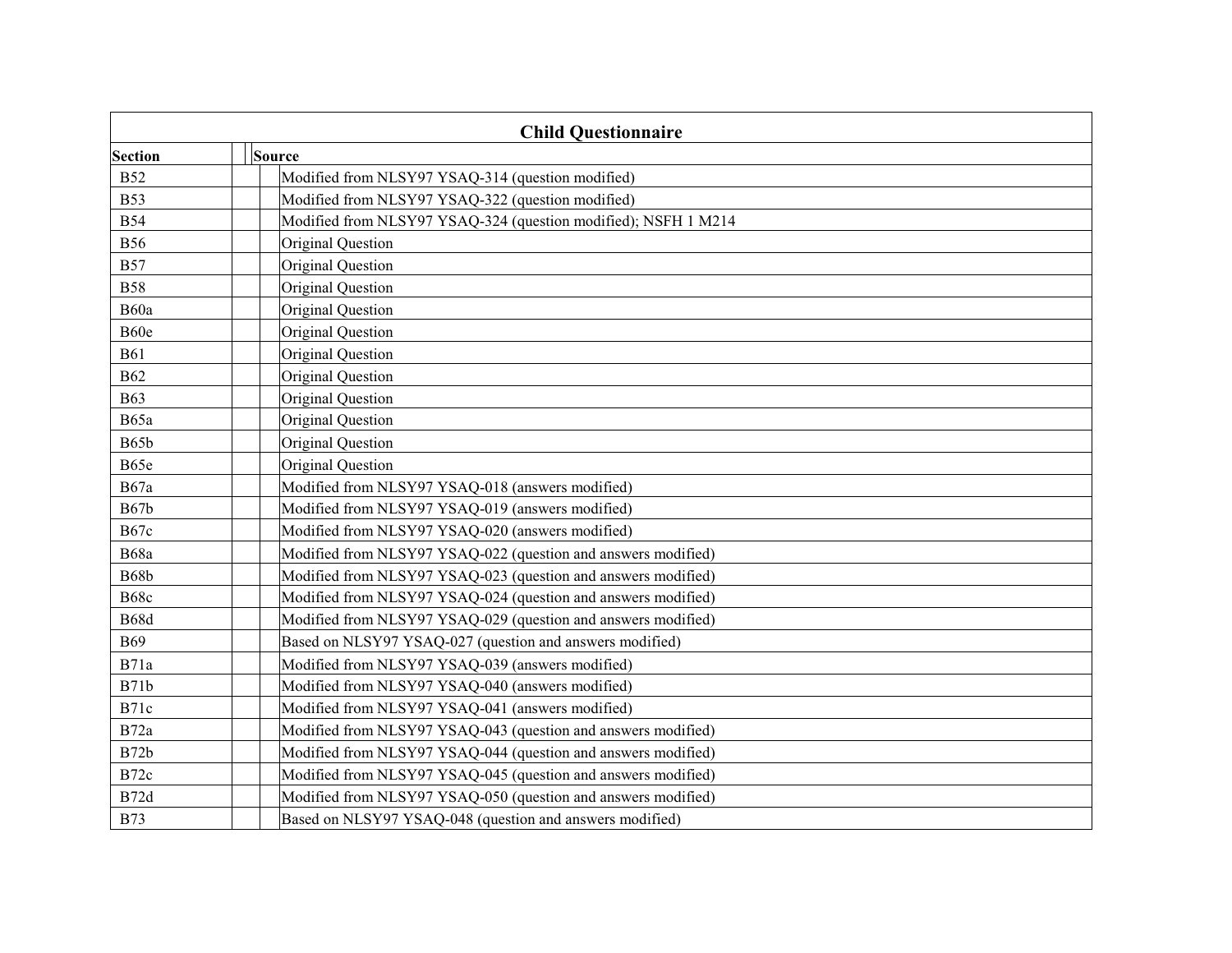| <b>Child Questionnaire</b> |                                                                                                                                            |  |
|----------------------------|--------------------------------------------------------------------------------------------------------------------------------------------|--|
| Section                    | Source                                                                                                                                     |  |
| <b>B74a</b>                | Modified from PSID-CS (PCG/HH) A42 (question and answers modified)                                                                         |  |
| <b>B74b</b>                | Modified from PSID-CS (PCG/HH) A42 (question and answers modified); Modified from NSFH 1 E707C                                             |  |
| <b>B74c</b>                | Modified from PSID-CS (PCG/HH) A42 (question and answers modified); Modified from NSFH 1 E707D                                             |  |
| <b>B74d</b>                | Modified from PSID-CS (PCG/HH) A42 (question and answers modified); Modified from NSFH 1 E707B                                             |  |
| B74e                       | Modified from PSID-CS (PCG/HH) A42 (question and answers modified); Modified from NSFH 1 E707C                                             |  |
| B74f                       | Modified from PSID-CS (PCG/HH) A42 (question and answers modified); Modified from NSFH 1 E707D                                             |  |
| <b>B75a</b>                | Modified from NYS 1987 Y7-1117 (Q369) (question and answer modified)                                                                       |  |
| <b>B75b</b>                | Based on NYS 1987 Y7-458 Q227A (question modified)                                                                                         |  |
| B75c                       | Based on NYS 1987 Y7-478 Q237A (question modified)                                                                                         |  |
| B75d                       | Based on NYS 1987 Y7-478 Q237A (question modified)                                                                                         |  |
| <b>B77</b>                 | Based on NYS 1983 Q368 and Q368a (question and answers modified); Modified from NYS 1987 Y7-1391 (Q447) (question<br>and answers modified) |  |
| <b>B78</b>                 | Modified from NLSY97 YSAQ-439 (question modified)                                                                                          |  |
| <b>B79</b>                 | NLSY97 YSAQ-440                                                                                                                            |  |
| B80a                       | Modified NLSY97 YSAQ-468 (question modified)                                                                                               |  |
| <b>B80b</b>                | Modified NLSY97 YSAQ-468 (question modified)                                                                                               |  |
| B80c                       | Modified NLSY97 YSAQ-468 (question modified)                                                                                               |  |
| <b>B81a</b>                | Modified NLSY97 YSAQ-494 (question modified)                                                                                               |  |
| <b>B81b</b>                | Modified NLSY97 YSAQ-494 (question modified)                                                                                               |  |
| B81c                       | Modified NLSY97 YSAQ-494 (question modified)                                                                                               |  |
| <b>B81d</b>                | Modified NLSY97 YSAQ-494 (question modified)                                                                                               |  |
| B81e                       | Modified NLSY97 YSAQ-494 (question modified)                                                                                               |  |
| B81f                       | Modified NLSY97 YSAQ-494 (question modified)                                                                                               |  |
| <b>B82</b>                 | Original Question                                                                                                                          |  |
| <b>B83</b>                 | Original Question                                                                                                                          |  |
| <b>B85</b>                 | Original Question                                                                                                                          |  |
| <b>B86</b>                 | Original Question                                                                                                                          |  |
| <b>B87</b>                 | Modified from NLSY97 YHEA-2200 (question modified)                                                                                         |  |
| <b>B88</b>                 | Modified from NLSY97 YHEA-2000 (question modified)                                                                                         |  |
| <b>B89</b>                 | Modified from YRBS 1999 Q65 (question modified)                                                                                            |  |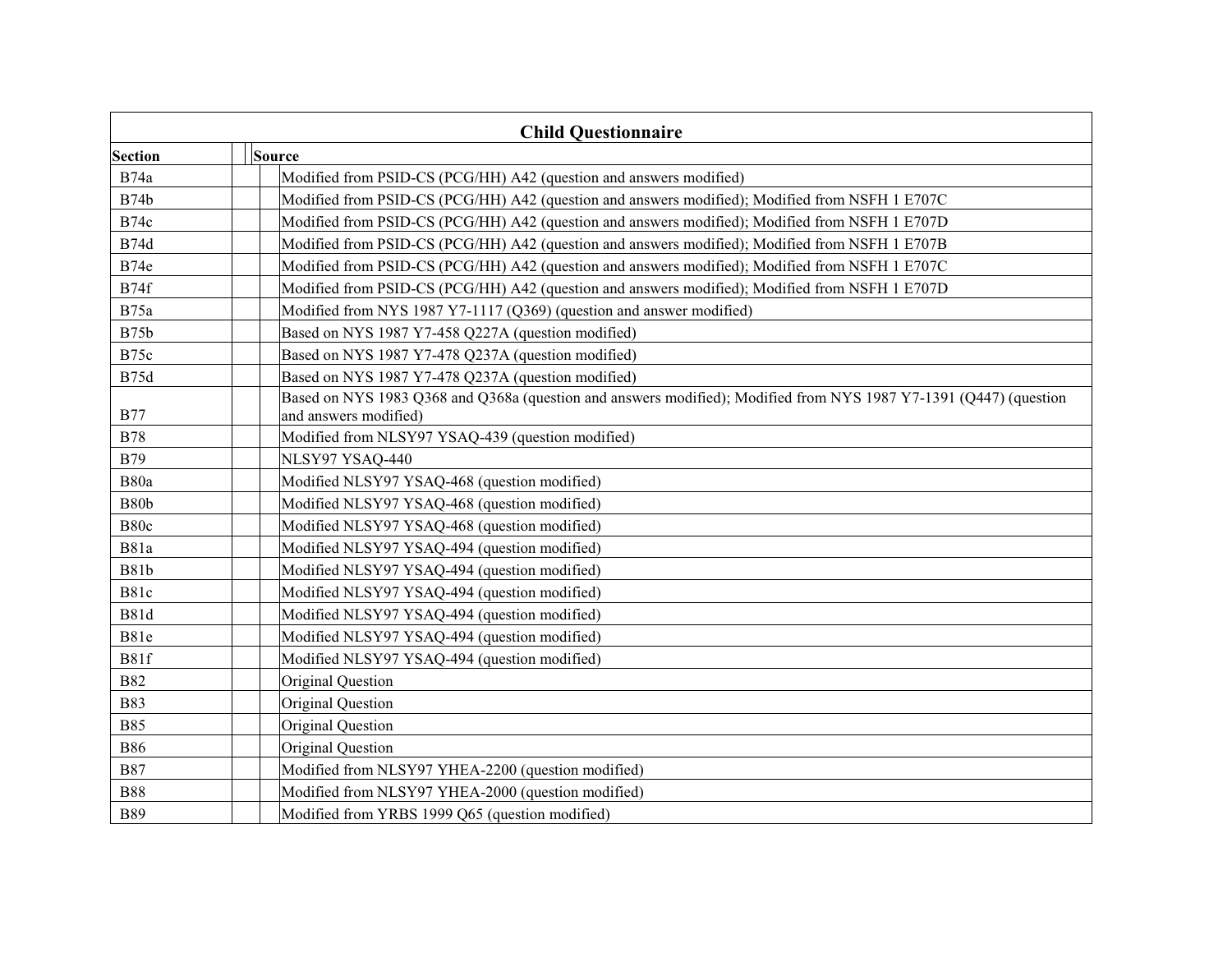| <b>Child Questionnaire</b> |  |                                                      |
|----------------------------|--|------------------------------------------------------|
| Section                    |  | Source                                               |
| <b>B90</b>                 |  | Original Question                                    |
| <b>B91</b>                 |  | Modified from NLSY97 YEMP-80400 (question modified)  |
| <b>B92</b>                 |  | Modified from NLSY97 YEMP-82200 (question modified)  |
| <b>B93</b>                 |  | Modified from NLSY97 YEMP-21600 (question modified)  |
| <b>B95</b>                 |  | Original Question                                    |
| <b>B96</b>                 |  | Modified from NLSY97 YEMP-80400 (question modified)  |
| <b>B97</b>                 |  | Modified from NLSY97 YEMP-82200 (question modified)  |
| <b>B98</b>                 |  | Modified from NLSY97 YEMP-21600 (question modified)  |
| <b>B99</b>                 |  | Modified from NLSY97 YEMP-80400 (question modified)  |
| <b>B100</b>                |  | Modified from NLSY97 YEMP-80400 (question modified)  |
| <b>B101</b>                |  | Modified from NLSY97 YEMP-82200 (question modified)  |
| <b>B102</b>                |  | Modified from NLSY97 YEMP-21600 (question modified)  |
| <b>B</b> 103               |  | Based on 2000 Census (question and answers modified) |
| <b>B</b> 105               |  | Based on 2000 Census (question and answers modified) |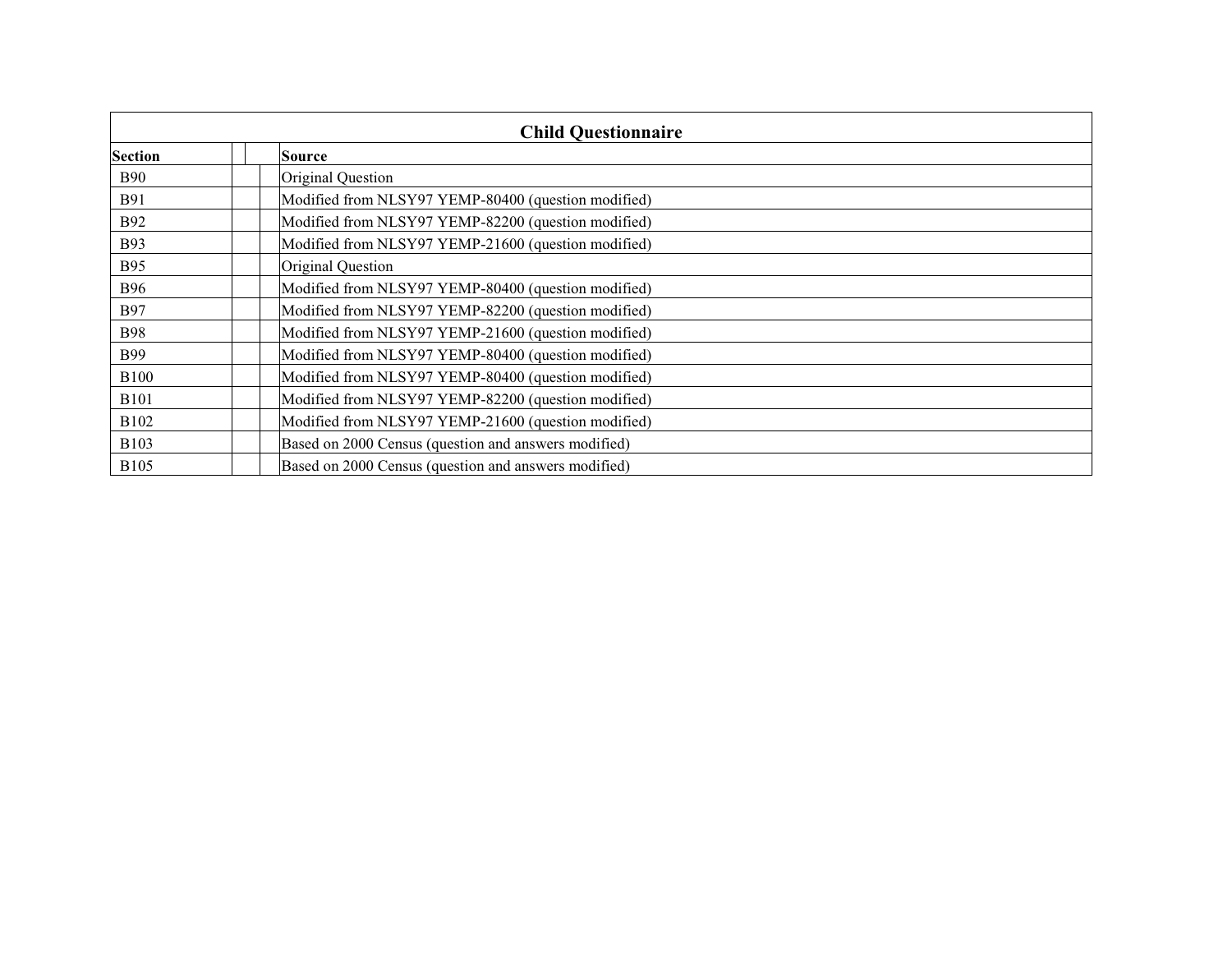|                | <b>PCG Questionnaire</b>                                                                                                                                                             |  |  |
|----------------|--------------------------------------------------------------------------------------------------------------------------------------------------------------------------------------|--|--|
| Section        | Source                                                                                                                                                                               |  |  |
|                | <b>Section A CIDI Depression</b><br>Modified from the Standard CIDI Measure from Kessler and Mroczek (DSM-IV) Short-form 3/20/97 and version modified for Fragile Families Inventory |  |  |
| From PSID-CS   | <b>Section B Pearlin Self-Efficacy Scale</b>                                                                                                                                         |  |  |
|                | <b>Section C Family Dynamics</b>                                                                                                                                                     |  |  |
| C1a            | Based on Iowa Child Impact Study                                                                                                                                                     |  |  |
| C1b            | Based on Iowa Child Impact Study                                                                                                                                                     |  |  |
| C1c            | Based on Iowa Child Impact Study                                                                                                                                                     |  |  |
| C1d            | Based on Iowa Child Impact Study                                                                                                                                                     |  |  |
| C <sub>2</sub> | Original Question                                                                                                                                                                    |  |  |
| C3a            | Modified from PSID-CS (PCG/HH) A29a (answers modified)                                                                                                                               |  |  |
| C3b            | Modified from PSID-CS (PCG/HH) A29b (answers modified)                                                                                                                               |  |  |
| C3c            | Modified from PSID-CS (PCG/HH) A29c (answers modified)                                                                                                                               |  |  |
| C3d            | Modified from PSID-CS (PCG/HH) A29d (answers modified)                                                                                                                               |  |  |
| C4             | Based on NLSY-CS and PSID-CS                                                                                                                                                         |  |  |
| C <sub>5</sub> | PSID-CS (PCG/HH) A27 [Part of HOME scale]                                                                                                                                            |  |  |
| C6             | PSID-CS (PCH/HH) A28 [Part of HOME scale]                                                                                                                                            |  |  |
| C7             | Modified from PSID-CS (PCG/Child) B16 (question and answers modified)                                                                                                                |  |  |
| C8             | Based on PSID-CS and NLSY-CS [Part of HOME Scale]                                                                                                                                    |  |  |
| C9             | Original Question                                                                                                                                                                    |  |  |
| C10            | Original Question                                                                                                                                                                    |  |  |
| C11            | Modified from NLSY97 YSAQ-371 (question modified)                                                                                                                                    |  |  |
| C12            | Based on MTF 1991 (Part 1 - Core) B8-B15 (question modified)                                                                                                                         |  |  |
| C13            | Original Question                                                                                                                                                                    |  |  |
|                | <b>Section D Social Support</b>                                                                                                                                                      |  |  |
| D <sub>1</sub> | Original question                                                                                                                                                                    |  |  |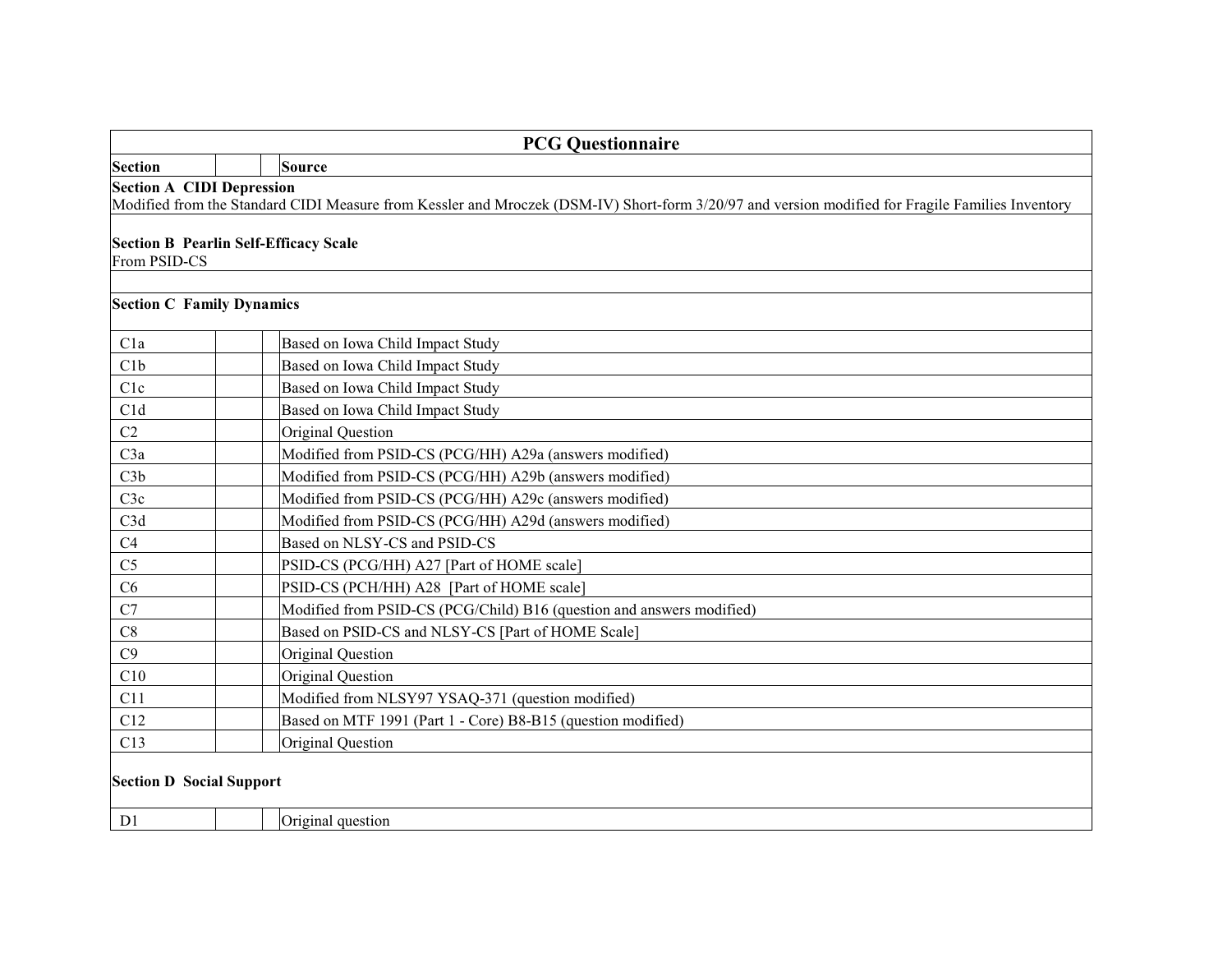| <b>PCG Questionnaire</b> |                                                                                                                                 |  |
|--------------------------|---------------------------------------------------------------------------------------------------------------------------------|--|
| Section                  | Source                                                                                                                          |  |
| D <sub>2</sub>           | Original question, Answers based on NSFH E215A                                                                                  |  |
| D <sub>3</sub>           | Modified from 1988 NSFH E215A (question and answers modified) and 1997 PSID-CS (PCH/HH) A19a (question and answers<br>modified) |  |
| D <sub>4</sub>           | Modified from 1988 NSFH E215B (question and answers modified) and 1997 PSID-CS (PCG/HH) A19b (question and answers<br>modified) |  |
|                          | Section E Relationship with Spouse or Partner                                                                                   |  |
| E <sub>2a</sub>          | Fragile Familes (Yr.1-Mom v.30) B.7.a                                                                                           |  |
| E <sub>2</sub> b         | Fragile Familes (Yr.1-Mom v.30) B.7.b                                                                                           |  |
| E <sub>2c</sub>          | Fragile Familes (Yr.1-Mom v.30) B.7.c                                                                                           |  |
| E <sub>2</sub> d         | Fragile Familes (Yr.1-Mom v.30) B.7.d                                                                                           |  |
| E <sub>2e</sub>          | Fragile Familes (Yr.1-Mom v.30) B.7.e                                                                                           |  |
| E <sub>2f</sub>          | Fragile Familes (Yr.1-Mom v.30) B.7.f                                                                                           |  |
| E <sub>2g</sub>          | Fragile Familes (Yr.1-Mom v.30) B.7.g                                                                                           |  |
| E <sub>2</sub> h         | Fragile Familes (Yr.1-Mom v.30) B.7.h                                                                                           |  |
| E <sub>2i</sub>          | Fragile Familes (Yr.1-Mom v.30) B.7.i                                                                                           |  |
| E2j                      | Fragile Familes (Yr.1-Mom v.30) B.7.I                                                                                           |  |
| E <sub>3</sub>           | Fragile Familes (Yr.1-Mom v.30) B.8                                                                                             |  |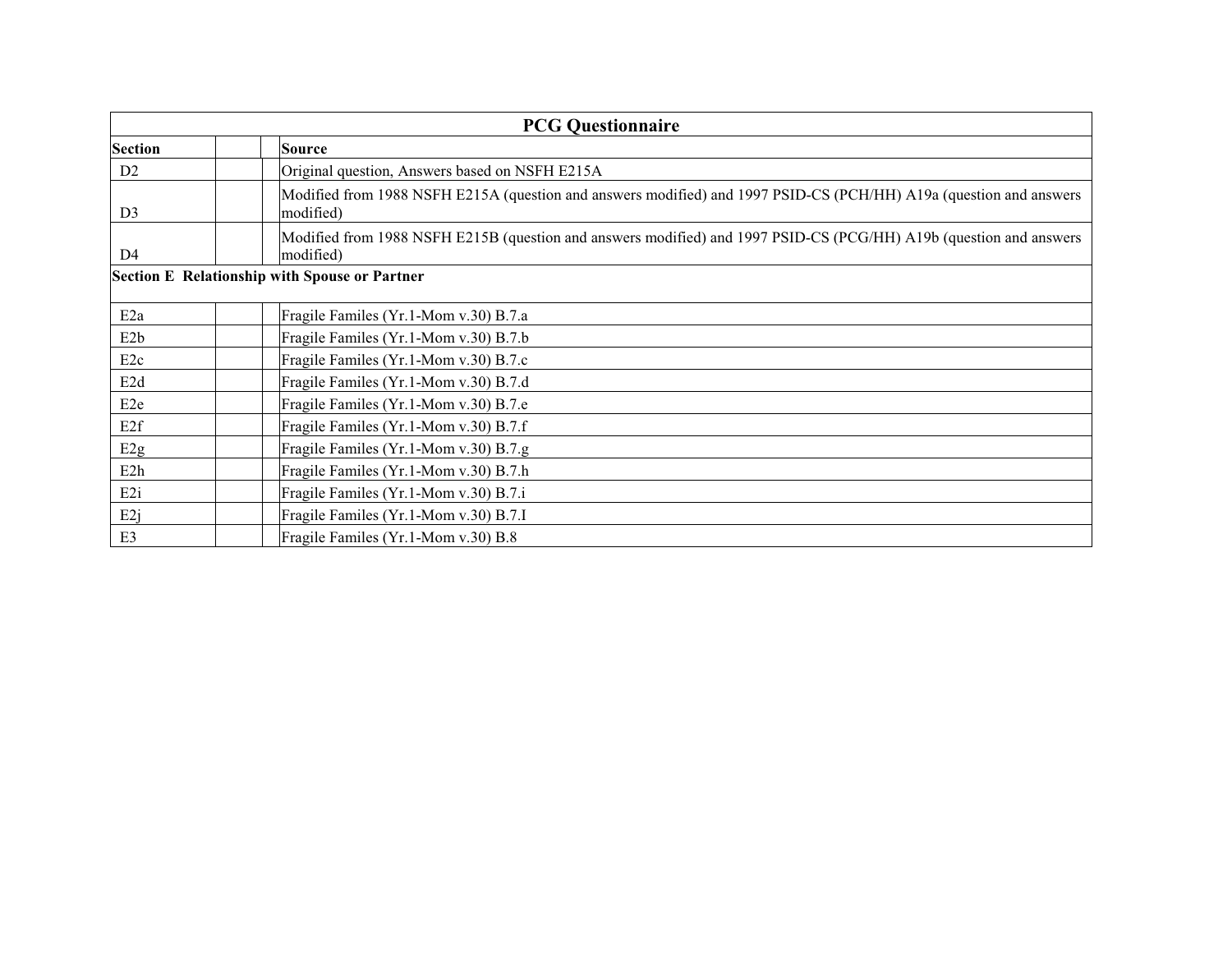| <b>Household Questionnaire</b> |                                                                                                         |  |
|--------------------------------|---------------------------------------------------------------------------------------------------------|--|
|                                |                                                                                                         |  |
| Section                        | Source<br><b>Section A Family Income and Assets</b>                                                     |  |
|                                |                                                                                                         |  |
| A1                             | Modified from NLSY97 Parent Qx [P5-010] (question modified)                                             |  |
| A2                             | Modified from NLSY97 Parent Qx [P5-016] (question modified)                                             |  |
| A4                             | Modified from NLSY97 Parent Qx [P5-022] (question modified)                                             |  |
| A <sub>5</sub>                 | Modified from NLSY97 Parent Qx [P5-028] (question modified)                                             |  |
| A11                            | Based on NLSY97 Parent Qx [P5-010] and P5-022] (question modified)                                      |  |
| A12                            | Original Question                                                                                       |  |
| A13                            | Modified from NLSY97 Parent Qx [P5-077] (question modified)                                             |  |
| A15a                           | Modified from NLSY97 Parent Qx [P5-048 to P5-067] (question modified)                                   |  |
| A16                            | Original Question                                                                                       |  |
| A17                            | Modified from NLSY97 Parent Qx [P5-049], [P5-053], [P5-056], [P5-065], and [P5-067] (question modified) |  |
| A18                            | Modified from NLSY97 Parent Qx [P5-101] (question and answers modified)                                 |  |
| A19                            | Original Question                                                                                       |  |
| A20                            | Original Question                                                                                       |  |
| A21                            | Original Question                                                                                       |  |
| A22                            | Modified from NLSY97 Parent Qx [P5-114] (question and answer modified)                                  |  |
| A23                            | Modified from NLSY97 Parent Qx [P5-115] (question modified)                                             |  |
| A24                            | Original Question                                                                                       |  |
| A25                            | Modified from NLSY97 Parent Qx [P5-113] (question and answers modified)                                 |  |
| A26                            | Original Question                                                                                       |  |
| A27                            | Original Question                                                                                       |  |
| A28                            | Original Question                                                                                       |  |
| A29                            | <b>Based on AHS</b>                                                                                     |  |
| A30                            | Based on AHS                                                                                            |  |
| A31                            | Based on AHS                                                                                            |  |
| A32                            | Original Question                                                                                       |  |
| A33                            | Based on HRS Wave 3 Assets questions                                                                    |  |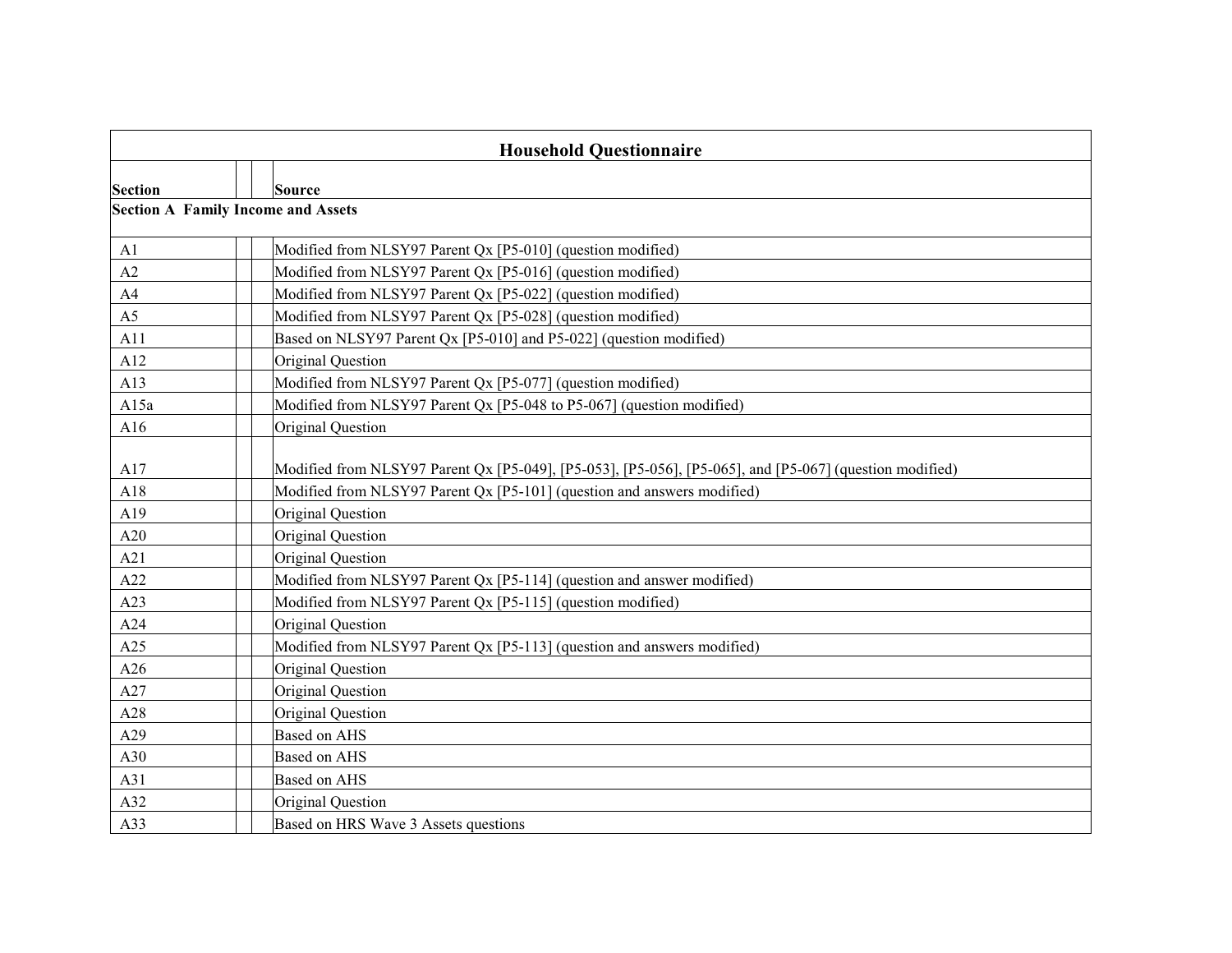| <b>Household Questionnaire</b> |  |                                      |
|--------------------------------|--|--------------------------------------|
| <b>Section</b>                 |  | Source                               |
| A34                            |  | Based on HRS Wave 3 Assets questions |
| A35                            |  | Based on HRS Wave 3 Assets questions |
| A36                            |  | Based on HRS Wave 3 Assets questions |
| A37                            |  | Based on HRS Wave 3 Assets questions |
| A38                            |  | Based on HRS Wave 3 Assets questions |
| A39                            |  | Based on HRS Wave 3 Assets questions |
| A40                            |  | Based on HRS Wave 3 Assets questions |
| A41                            |  | Based on HRS Wave 3 Assets questions |
| A42                            |  | Based on HRS Wave 3 Assets questions |
| A43                            |  | Based on HRS Wave 3 Assets questions |
| A44                            |  | Based on HRS Wave 3 Assets questions |
| A45                            |  | Based on HRS Wave 3 Assets questions |
| A46                            |  | Based on HRS Wave 3 Assets questions |
| A47                            |  | Based on HRS Wave 3 Assets questions |
| A48                            |  | Based on HRS Wave 3 Assets questions |
| A49                            |  | Based on HRS Wave 3 Assets questions |
| A50                            |  | Based on HRS Wave 3 Assets questions |
| A51                            |  | Based on HRS Wave 3 Assets questions |
| A52                            |  | Based on HRS Wave 3 Assets questions |
| A53                            |  | Based on HRS Wave 3 Assets questions |
| A54                            |  | Based on HRS Wave 3 Assets questions |
| A55                            |  | Based on HRS Wave 3 Assets questions |
| A56                            |  | Based on HRS Wave 3 Assets questions |
| A57                            |  | Based on HRS Wave 3 Assets questions |
| A58                            |  | Based on HRS Wave 3 Assets questions |
| A59                            |  | Based on HRS Wave 3 Assets questions |
| A60                            |  | Based on HRS Wave 3 Assets questions |
| A61                            |  | Based on HRS Wave 3 Assets questions |
| A62                            |  | Based on HRS Wave 3 Assets questions |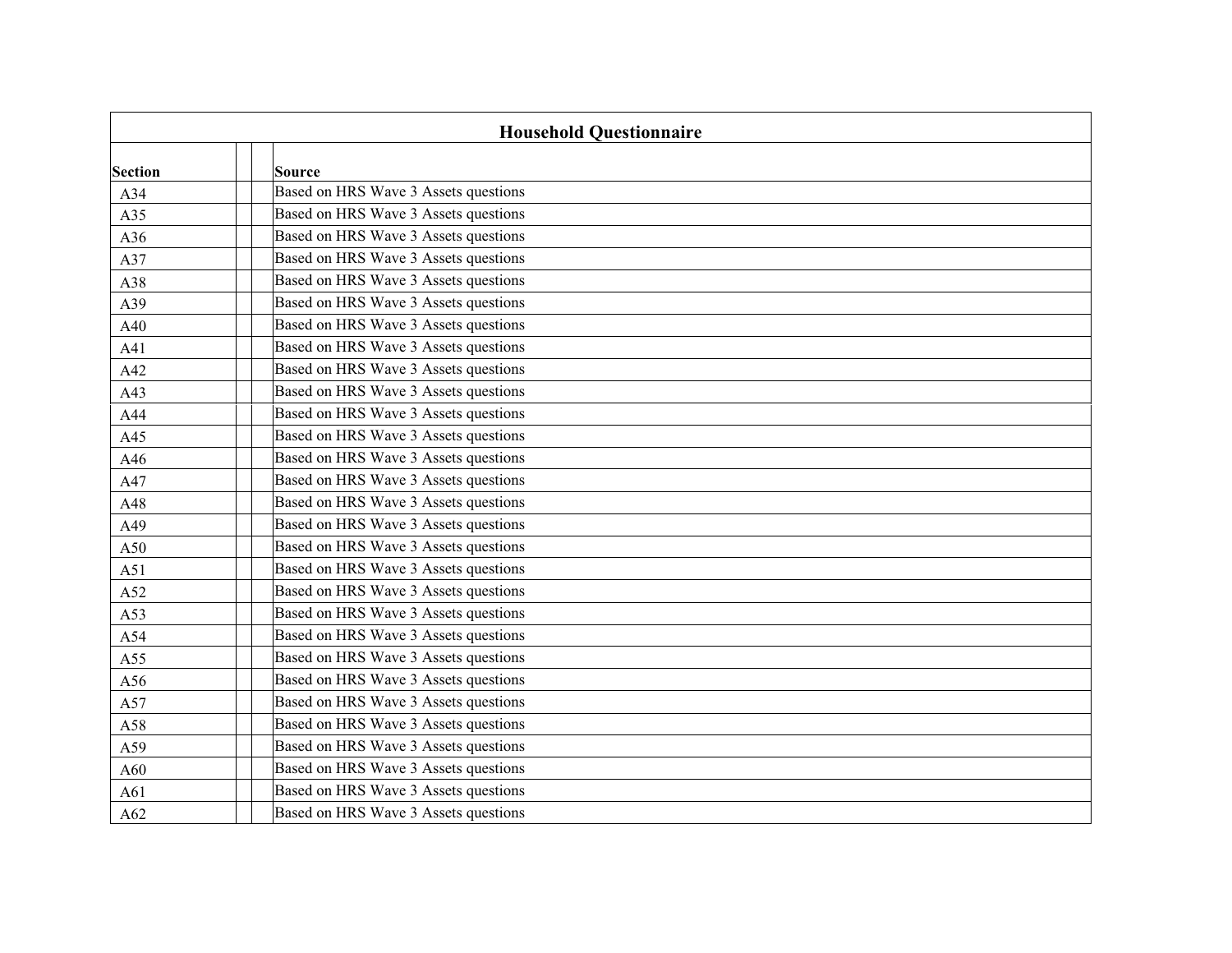| <b>Household Questionnaire</b> |  |                                      |
|--------------------------------|--|--------------------------------------|
| <b>Section</b>                 |  | Source                               |
| A63                            |  | Based on HRS Wave 3 Assets questions |
| A64                            |  | Based on HRS Wave 3 Assets questions |
| A65                            |  | Based on HRS Wave 3 Assets questions |
| A66                            |  | Based on HRS Wave 3 Assets questions |
| A67                            |  | Based on HRS Wave 3 Assets questions |
| A68                            |  | Based on HRS Wave 3 Assets questions |
| A69                            |  | Based on HRS Wave 3 Assets questions |
| A70                            |  | Based on HRS Wave 3 Assets questions |
| A71                            |  | Based on HRS Wave 3 Assets questions |
| A72                            |  | Based on HRS Wave 3 Assets questions |
| A73                            |  | Based on HRS Wave 3 Assets questions |
| A74                            |  | Based on HRS Wave 3 Assets questions |
| A75                            |  | Based on HRS Wave 3 Assets questions |
| A76                            |  | Based on HRS Wave 3 Assets questions |
| A77                            |  | Based on HRS Wave 3 Assets questions |
| A78                            |  | Based on HRS Wave 3 Assets questions |
| A79                            |  | Based on HRS Wave 3 Assets questions |
| A80                            |  | Based on HRS Wave 3 Assets questions |
| A81                            |  | Based on HRS Wave 3 Assets questions |
| A82                            |  | Based on HRS Wave 3 Assets questions |
| A83                            |  | Based on HRS Wave 3 Assets questions |
| A84                            |  | Based on HRS Wave 3 Assets questions |
| A85                            |  | Based on HRS Wave 3 Assets questions |
| A87                            |  | Based on HRS Wave 3 Assets questions |
| A88                            |  | Based on HRS Wave 3 Assets questions |
| A89                            |  | Based on HRS Wave 3 Assets questions |
| A90                            |  | Based on HRS Wave 3 Assets questions |
| A91                            |  | Based on HRS Wave 3 Assets questions |
| A92                            |  | Based on HRS Wave 3 Assets questions |